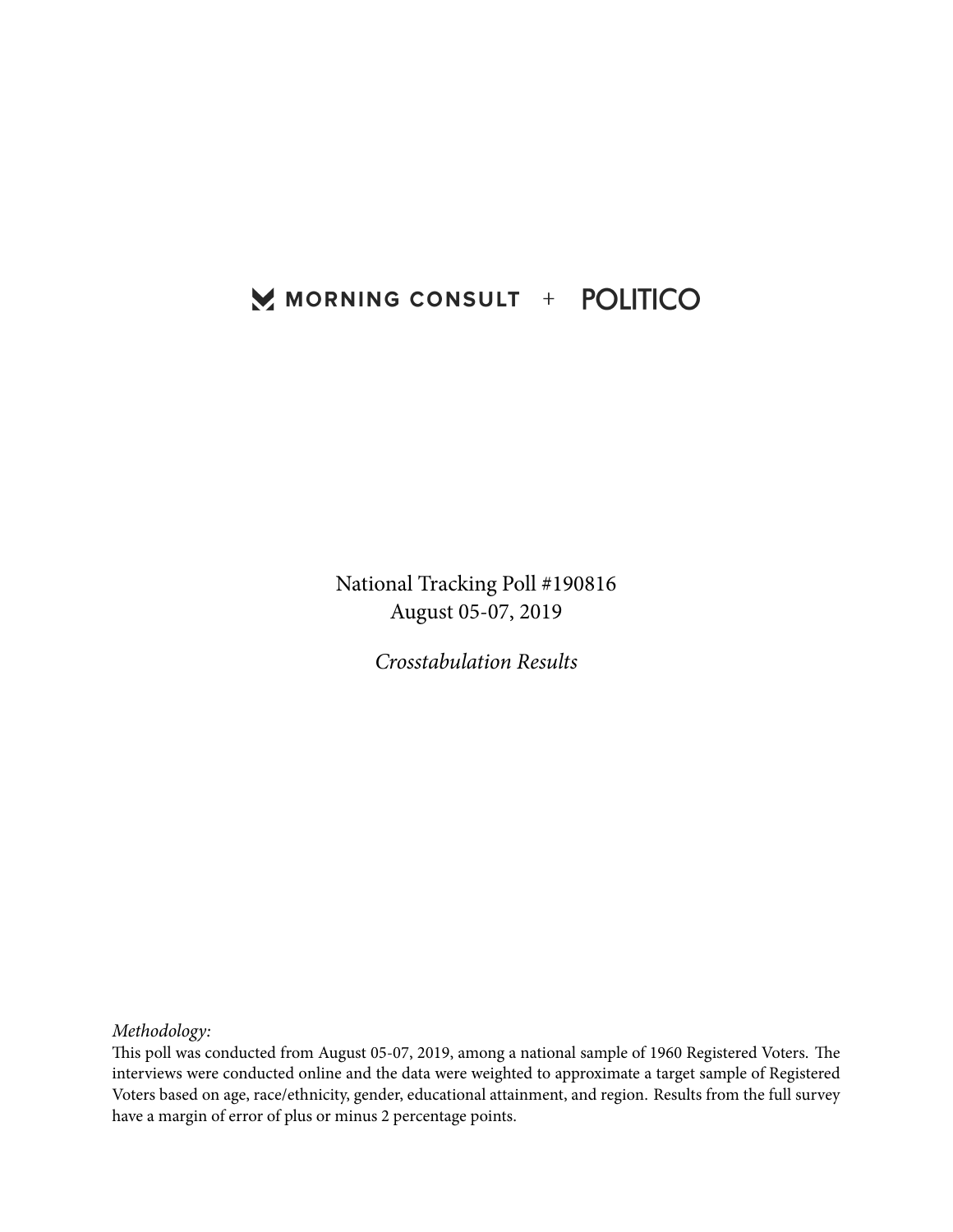# **Table Index**

| $\mathbf{1}$   | Table P1: Now, generally speaking, would you say that things in the country are going in the right<br>direction, or have they pretty seriously gotten off on the wrong track? $\ldots \ldots \ldots \ldots \ldots \ldots$                                                                                                                          | 6  |
|----------------|----------------------------------------------------------------------------------------------------------------------------------------------------------------------------------------------------------------------------------------------------------------------------------------------------------------------------------------------------|----|
| $\overline{2}$ | Table Q172: Do you approve or disapprove of the job Donald Trump is doing as President? $\dots \dots$                                                                                                                                                                                                                                              | 10 |
| 3              | Table Q172NET: Do you approve or disapprove of the job Donald Trump is doing as President? $\dots$                                                                                                                                                                                                                                                 | 14 |
| $\overline{4}$ | Table P3: Now, thinking about your vote, what would you say is the top set of issues on your mind when                                                                                                                                                                                                                                             | 18 |
| 5              | <b>Table POL1:</b> Do you, or does anyone in your household, own a gun of any kind?                                                                                                                                                                                                                                                                | 23 |
| 6              | <b>Table POL2:</b> Who do you trust more to handle gun policy? $\ldots \ldots \ldots \ldots \ldots \ldots \ldots \ldots$                                                                                                                                                                                                                           | 27 |
| 7              | Table POL3: Do you support or oppose stricter gun control laws in the United States? $\ldots \ldots \ldots$                                                                                                                                                                                                                                        | 31 |
| 8              | Table POLA_1: Below is a list of policies surrounding gun ownership in the United States? How much<br>do you support or oppose each of the following? Requiring background checks on all gun sales                                                                                                                                                 | 35 |
| 9              | Table POLA_2: Below is a list of policies surrounding gun ownership in the United States? How much<br>do you support or oppose each of the following? Banning assault-style weapons $\dots \dots \dots \dots$                                                                                                                                      | 39 |
| 10             | Table POLA_3: Below is a list of policies surrounding gun ownership in the United States? How much<br>do you support or oppose each of the following? Banning high-capacity ammunition magazines $\dots$ .                                                                                                                                         | 43 |
| 11             | Table POL4_4: Below is a list of policies surrounding gun ownership in the United States? How much<br>do you support or oppose each of the following? Preventing sales of all firearms to people who have been                                                                                                                                     | 47 |
| 12             | Table POLA_5: Below is a list of policies surrounding gun ownership in the United States? How much<br>do you support or oppose each of the following? Requiring a mandatory waiting period of three days                                                                                                                                           | 51 |
| 13             | Table POLA_6: Below is a list of policies surrounding gun ownership in the United States? How much<br>do you support or oppose each of the following? Preventing sales of all firearms to people who have been                                                                                                                                     | 55 |
| 14             | Table POL4_8: Below is a list of policies surrounding gun ownership in the United States? How much<br>do you support or oppose each of the following? Requiring a person to be 21 in order to purchase a gun                                                                                                                                       | 59 |
| 15             | Table POL4_9: Below is a list of policies surrounding gun ownership in the United States? How much<br>do you support or oppose each of the following? Eliminate taxpayer-funded insurance for banks that                                                                                                                                           | 63 |
| 16             | Table POL4_10: Below is a list of policies surrounding gun ownership in the United States? How much<br>do you support or oppose each of the following? Use regulators to put pressure on banks discouraging<br>the financing of the firearms industry $\ldots \ldots \ldots \ldots \ldots \ldots \ldots \ldots \ldots \ldots \ldots \ldots \ldots$ | 67 |
| 17             | Table POL5: What do you think is the most effective action that could be taken to prevent mass shoot-                                                                                                                                                                                                                                              | 71 |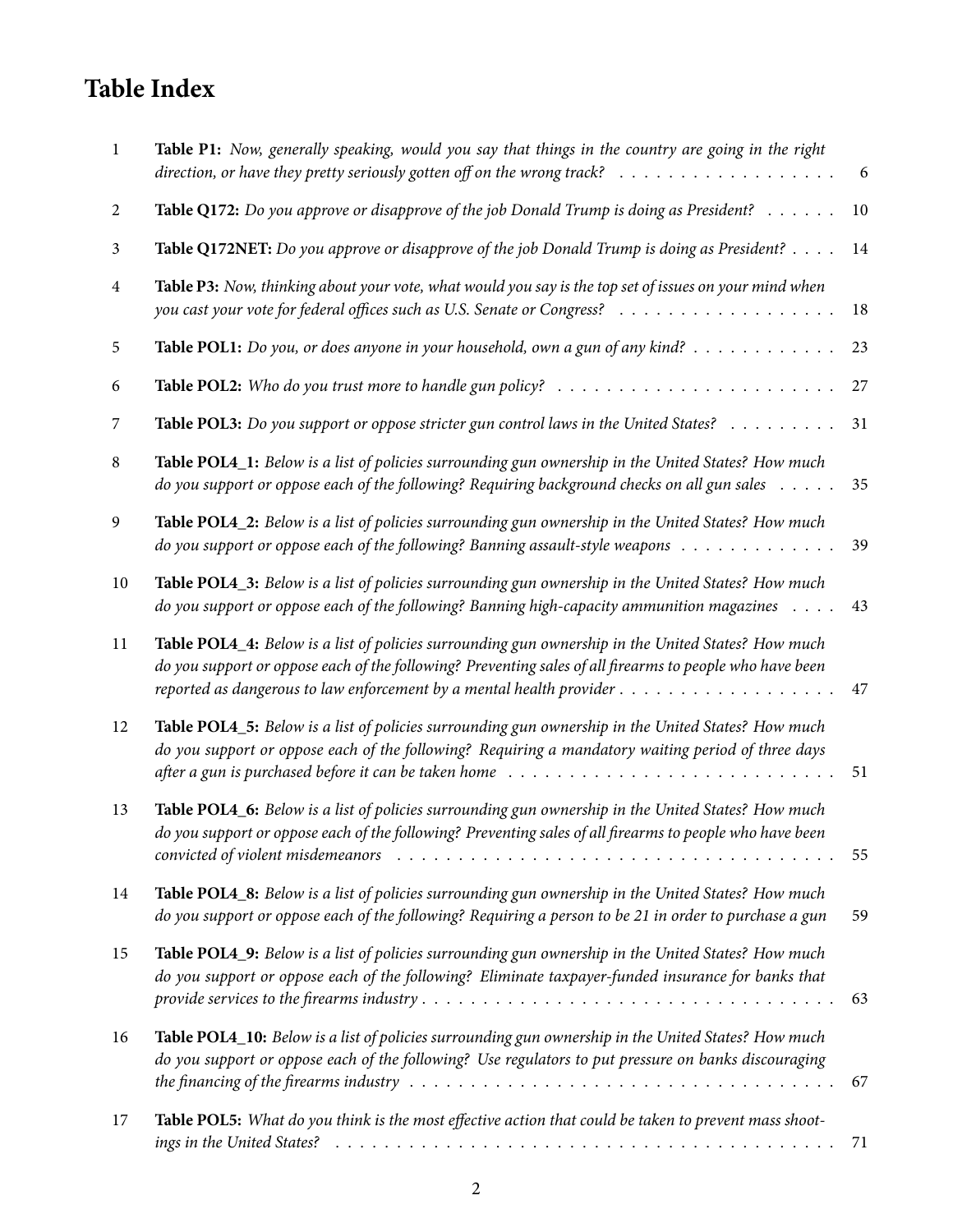| 18 | Table POL6: How likely do you believe it is that Congress passes stricter gun-control laws in the next<br>76                                                                                                                                                                                                                                             |
|----|----------------------------------------------------------------------------------------------------------------------------------------------------------------------------------------------------------------------------------------------------------------------------------------------------------------------------------------------------------|
| 19 | Table POL7: Which of the following do you think is more important? $\dots \dots \dots \dots \dots \dots \dots$<br>80                                                                                                                                                                                                                                     |
| 20 | Table POL8_1: How much do you blame each of the following for mass shootings? Democrats in Congress 84                                                                                                                                                                                                                                                   |
| 21 | Table POL8_2: How much do you blame each of the following for mass shootings? Republicans in<br>88                                                                                                                                                                                                                                                       |
| 22 | Table POL8_3: How much do you blame each of the following for mass shootings? President Trump<br>92                                                                                                                                                                                                                                                      |
| 23 | Table POL8_4: How much do you blame each of the following for mass shootings? Fox News<br>96                                                                                                                                                                                                                                                             |
| 24 | Table POL8_5: How much do you blame each of the following for mass shootings? CNN 100                                                                                                                                                                                                                                                                    |
| 25 | Table POL8_6: How much do you blame each of the following for mass shootings? The National Rifle                                                                                                                                                                                                                                                         |
| 26 | Table POL8_7: How much do you blame each of the following for mass shootings? Illegal gun dealers . 108                                                                                                                                                                                                                                                  |
| 27 | Table POL8_8: How much do you blame each of the following for mass shootings? Easy access to guns<br>112                                                                                                                                                                                                                                                 |
| 28 | Table POL8_9: How much do you blame each of the following for mass shootings? Violent video games 116                                                                                                                                                                                                                                                    |
| 29 | Table POL8_10: How much do you blame each of the following for mass shootings? Mental illness 120                                                                                                                                                                                                                                                        |
| 30 | Table POL8_11: How much do you blame each of the following for mass shootings? Lack of access to<br>treatment for mental illness resources in the context of the context of the context of the context of the context of the context of the context of the context of the context of the context of the context of the context of                        |
| 31 | Table POL8_12: How much do you blame each of the following for mass shootings? Bigotry such as                                                                                                                                                                                                                                                           |
| 32 | Table POL9: In your view, does the National Rifle Association (NRA) support policies that are mostly                                                                                                                                                                                                                                                     |
| 33 | Table POL10_1: Below is a list of possible threats to the vital interests of the United States in the next<br>10 years. For each one, please indicate whether you see this as a critical threat, an important but not                                                                                                                                    |
| 34 | Table POL10_2: Below is a list of possible threats to the vital interests of the United States in the next<br>10 years. For each one, please indicate whether you see this as a critical threat, an important but not<br>critical threat, or not an important threat at all. White nationalism $\ldots \ldots \ldots \ldots \ldots \ldots \ldots \ldots$ |
| 35 | Table POL10_3: Below is a list of possible threats to the vital interests of the United States in the next<br>10 years. For each one, please indicate whether you see this as a critical threat, an important but not                                                                                                                                    |
| 36 | Table POL10_4: Below is a list of possible threats to the vital interests of the United States in the next<br>10 years. For each one, please indicate whether you see this as a critical threat, an important but not                                                                                                                                    |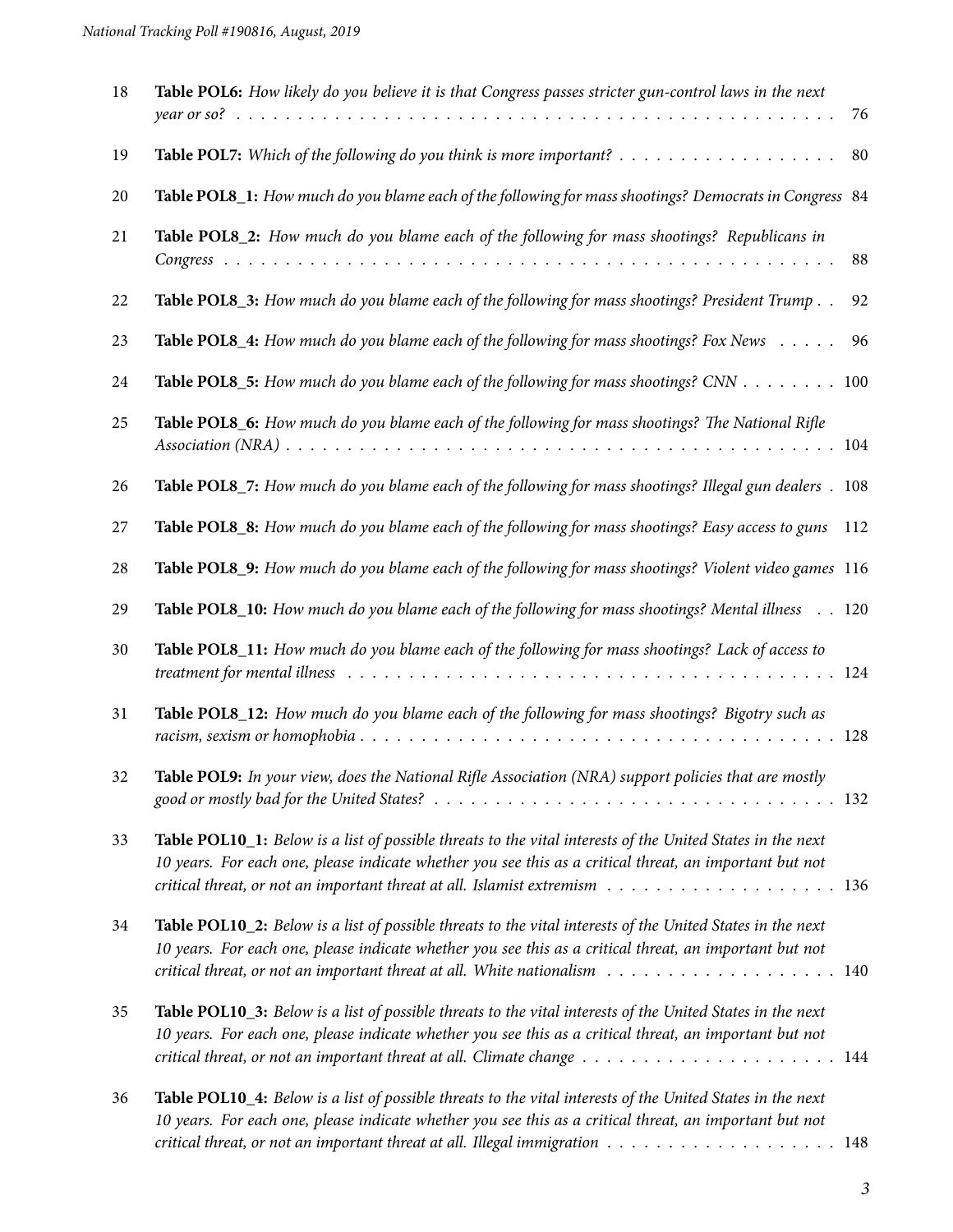| 37 | Table POL10_5: Below is a list of possible threats to the vital interests of the United States in the next<br>10 years. For each one, please indicate whether you see this as a critical threat, an important but not                                                                                                                                                                                                                                                                                                                         |  |
|----|-----------------------------------------------------------------------------------------------------------------------------------------------------------------------------------------------------------------------------------------------------------------------------------------------------------------------------------------------------------------------------------------------------------------------------------------------------------------------------------------------------------------------------------------------|--|
| 38 | Table POL10_6: Below is a list of possible threats to the vital interests of the United States in the next<br>10 years. For each one, please indicate whether you see this as a critical threat, an important but not<br>critical threat, or not an important threat at all. Racial inequality $\ldots \ldots \ldots \ldots \ldots \ldots \ldots \ldots$                                                                                                                                                                                      |  |
| 39 | Table POL10_7: Below is a list of possible threats to the vital interests of the United States in the next<br>10 years. For each one, please indicate whether you see this as a critical threat, an important but not                                                                                                                                                                                                                                                                                                                         |  |
| 40 | Table POL10_8: Below is a list of possible threats to the vital interests of the United States in the next<br>10 years. For each one, please indicate whether you see this as a critical threat, an important but not<br>critical threat, or not an important threat at all. Terrorism here in the United States 164                                                                                                                                                                                                                          |  |
| 41 | Table POL10_9: Below is a list of possible threats to the vital interests of the United States in the next<br>10 years. For each one, please indicate whether you see this as a critical threat, an important but not<br>critical threat, or not an important threat at all. Christian nationalism 168                                                                                                                                                                                                                                        |  |
| 42 | Table POL11: Which of the following do you think poses the greatest threat to the United States today? 172                                                                                                                                                                                                                                                                                                                                                                                                                                    |  |
| 43 | Table POL12: Generally, would you say that President Trump has done more to unite or divide the                                                                                                                                                                                                                                                                                                                                                                                                                                               |  |
| 44 | Table POL13_1: And generally, would you say the following have done more to unite the country or<br>divide the country since President Trump took office? The national news media generally 179                                                                                                                                                                                                                                                                                                                                               |  |
| 45 | Table POL13_2: And generally, would you say the following have done more to unite the country or                                                                                                                                                                                                                                                                                                                                                                                                                                              |  |
| 46 | Table POL13_3: And generally, would you say the following have done more to unite the country or                                                                                                                                                                                                                                                                                                                                                                                                                                              |  |
| 47 | Table POL14_1: How much have you seen, read or heard about each of the following? A shooting at a                                                                                                                                                                                                                                                                                                                                                                                                                                             |  |
| 48 | Table POL14_2: How much have you seen, read or heard about each of the following? A shooting in                                                                                                                                                                                                                                                                                                                                                                                                                                               |  |
| 49 | Table POLx_1: Next we will look at a list of names that are active in politics. It is a long list, please take<br>the time to go through the list carefully and give an individual answer for each name below. For each<br>person, please indicate if you have a Very Favorable, Somewhat Favorable, Somewhat Unfavorable, or<br>Very Unfavorable opinion of each If you have heard of the person, but do not have an opinion, please<br>mark 'Heard Of, No Opinion.' If you have not heard of the person, please mark 'Never Heard Of.'Mitch |  |
|    |                                                                                                                                                                                                                                                                                                                                                                                                                                                                                                                                               |  |
| 50 |                                                                                                                                                                                                                                                                                                                                                                                                                                                                                                                                               |  |
| 51 |                                                                                                                                                                                                                                                                                                                                                                                                                                                                                                                                               |  |
| 52 |                                                                                                                                                                                                                                                                                                                                                                                                                                                                                                                                               |  |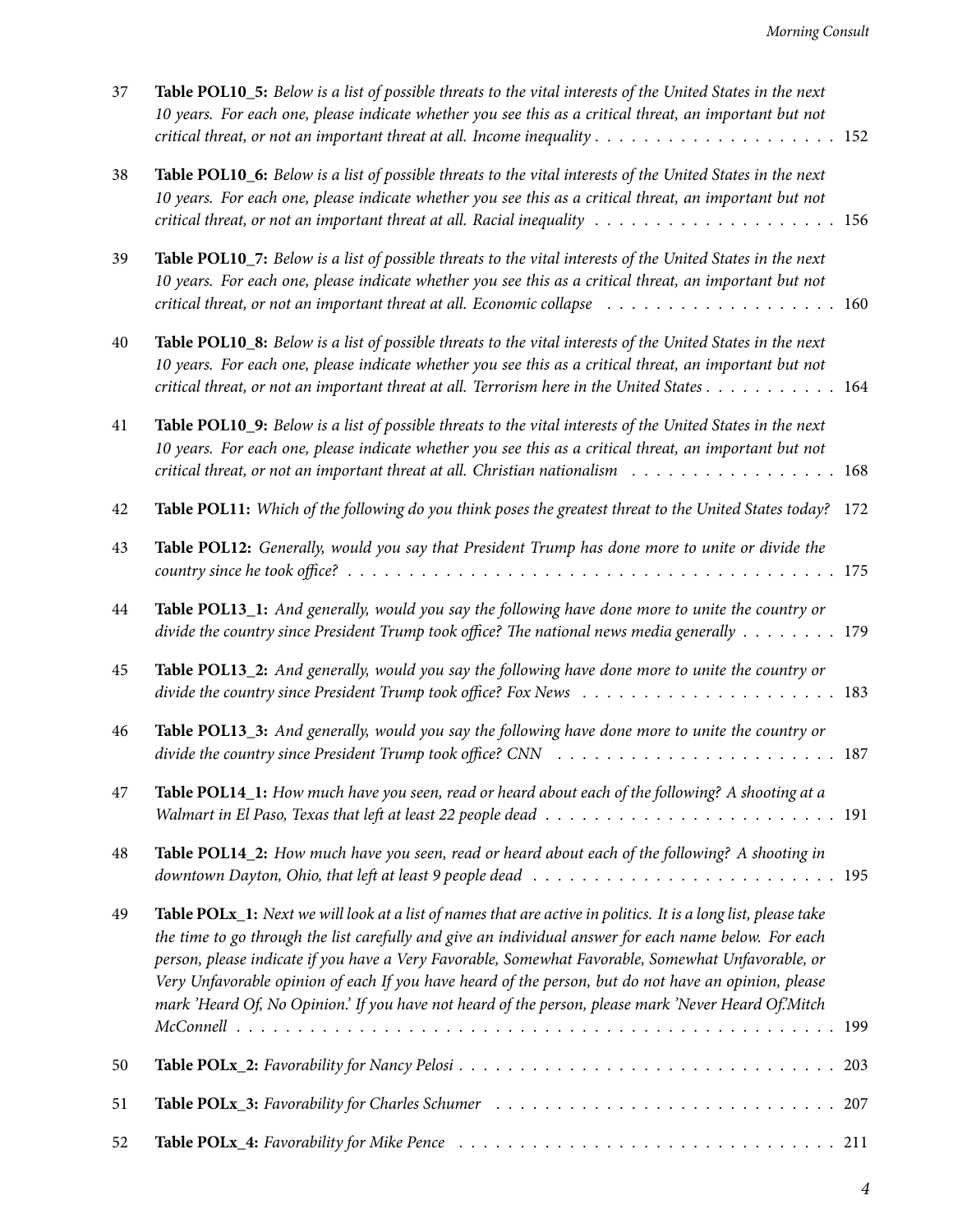| 53 |  |
|----|--|
| 54 |  |
| 55 |  |
| 56 |  |
| 57 |  |
| 58 |  |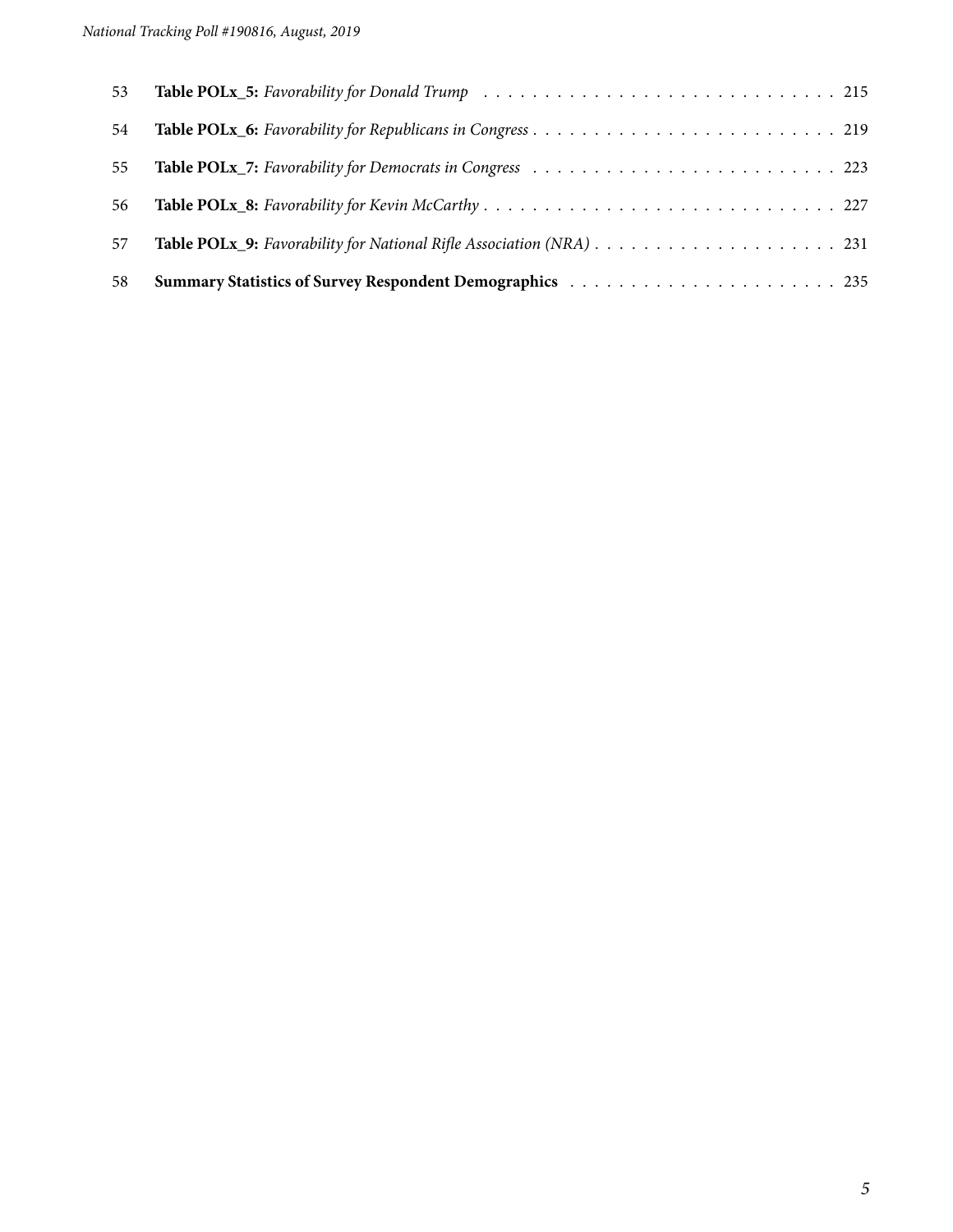# **Crosstabulation Results by Respondent Demographics**

|                  | ${\bf Table~P1:\}$ Now, generally speaking, would you say that things in the country are going in the right direction, or have they pretty seriously gotten off on |
|------------------|--------------------------------------------------------------------------------------------------------------------------------------------------------------------|
| the wrong track? |                                                                                                                                                                    |

<span id="page-5-0"></span>

| Demographic              | <b>Right Direction</b> | <b>Wrong Track</b> | <b>Total N</b> |  |  |
|--------------------------|------------------------|--------------------|----------------|--|--|
| <b>Registered Voters</b> | 37%<br>(728)           | 63\%<br>(1232)     | 1960           |  |  |
| Gender: Male             | 38\%<br>(352)          | 62\%<br>(565)      | 917            |  |  |
| Gender: Female           | 36\%<br>(375)          | 64\%<br>(667)      | 1043           |  |  |
| Age: 18-29               | 28\%<br>(96)           | 72\%<br>(241)      | 337            |  |  |
| Age: 30-44               | 32%<br>(147)           | 68\%<br>(306)      | 453            |  |  |
| Age: 45-54               | 40%<br>(151)           | $60\%$<br>(229)    | 380            |  |  |
| Age: 55-64               | 39%<br>(131)           | 61%<br>(203)       | 334            |  |  |
| Age: 65+                 | 44\%<br>(202)          | 56\%<br>(254)      | 456            |  |  |
| Generation Z: 18-22      | $31\%$<br>(43)         | 69\%<br>(95)       | 138            |  |  |
| Millennial: Age 23-38    | 29%<br>(135)           | 71\%<br>(334)      | 469            |  |  |
| Generation X: Age 39-54  | 38\%<br>(216)          | 62\%<br>(348)      | 564            |  |  |
| Boomers: Age 55-73       | 40%<br>(264)           | $60\%$<br>(391)    | 655            |  |  |
| PID: Dem (no lean)       | $10\%$<br>(75)         | 90%<br>(653)       | 727            |  |  |
| PID: Ind (no lean)       | 33%<br>(199)           | 67\%<br>(407)      | 606            |  |  |
| PID: Rep (no lean)       | 72\%<br>(454)          | 28\%<br>(173)      | 627            |  |  |
| PID/Gender: Dem Men      | $10\%$<br>(31)         | $90\%$<br>(278)    | 310            |  |  |
| PID/Gender: Dem Women    | $10\%$<br>(43)         | $90\%$<br>(375)    | 418            |  |  |
| PID/Gender: Ind Men      | $34\%$<br>(105)        | 66\%<br>(204)      | 309            |  |  |
| PID/Gender: Ind Women    | 32%<br>(94)            | 68\%<br>(203)      | 297            |  |  |
| PID/Gender: Rep Men      | 72%<br>(215)           | 28\%<br>(83)       | 299            |  |  |
| PID/Gender: Rep Women    | 73%<br>(239)           | 27\%<br>(89)       | 328            |  |  |
| Ideo: Liberal (1-3)      | $9\%$<br>(50)          | 91%<br>(536)       | 587            |  |  |
| Ideo: Moderate (4)       | $31\%$<br>(144)        | 69%<br>(320)       | 464            |  |  |
| Ideo: Conservative (5-7) | 66%<br>(463)           | $34\%$<br>(242)    | 705            |  |  |
| Educ: < College          | 41\%<br>(509)          | 59%<br>(724)       | 1233           |  |  |
| Educ: Bachelors degree   | $31\%$<br>(141)        | 69%<br>(322)       | 464            |  |  |
| Educ: Post-grad          | 29%<br>(77)            | 71\%<br>(187)      | 264            |  |  |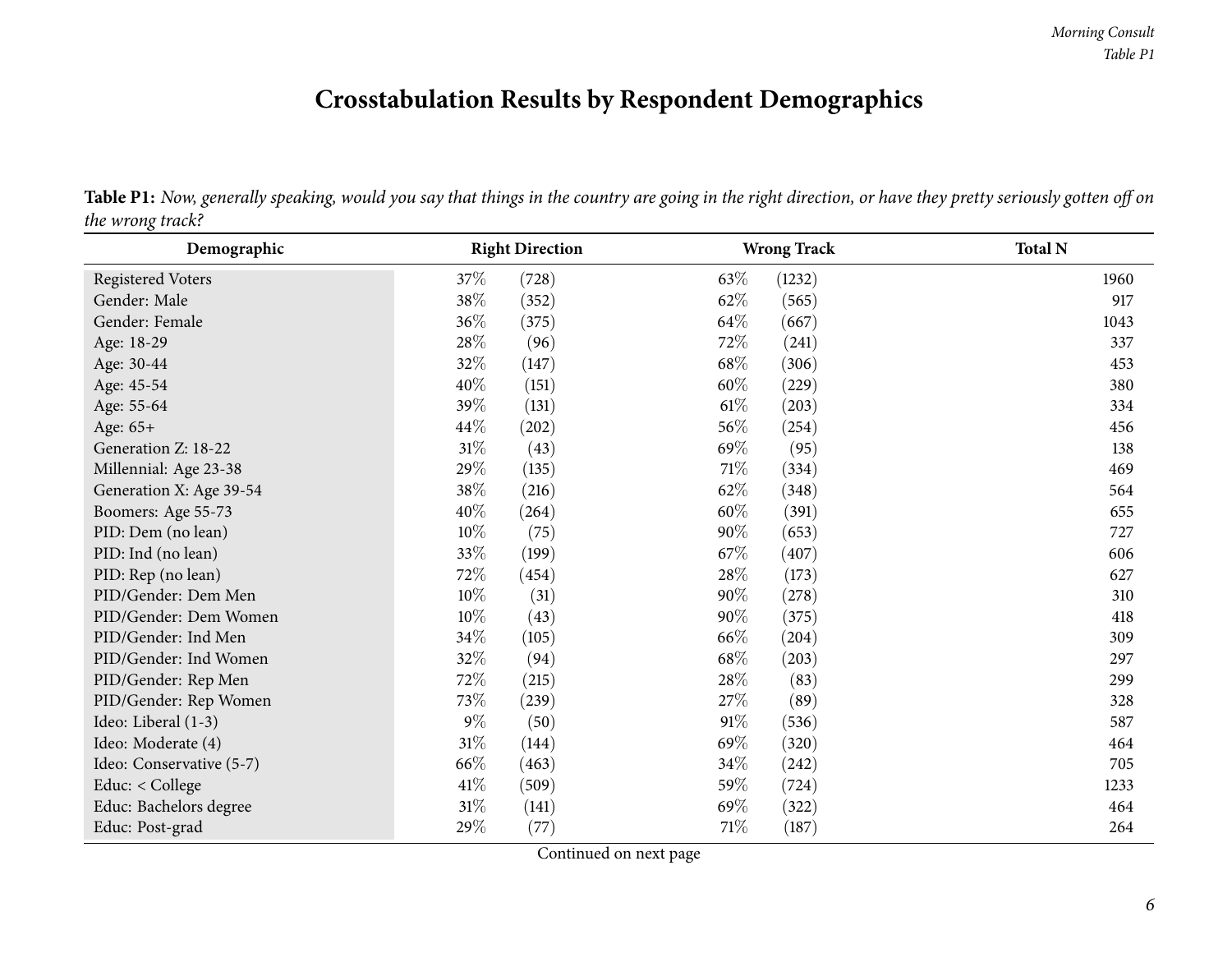|                  |  | <b>Table P1:</b> Now, generally speaking, would you say that things in the country are going in the right direction, or have they pretty seriously gotten off on |
|------------------|--|------------------------------------------------------------------------------------------------------------------------------------------------------------------|
| the wrong track? |  |                                                                                                                                                                  |

| Demographic                       |       | <b>Right Direction</b> |        | <b>Wrong Track</b> | <b>Total N</b> |
|-----------------------------------|-------|------------------------|--------|--------------------|----------------|
| <b>Registered Voters</b>          | 37%   | (728)                  | 63%    | (1232)             | 1960           |
| Income: Under 50k                 | 37%   | (376)                  | 63%    | (636)              | 1013           |
| Income: 50k-100k                  | 37%   | (237)                  | 63%    | (409)              | 646            |
| Income: 100k+                     | 38%   | (114)                  | 62%    | (187)              | 301            |
| Ethnicity: White                  | 42%   | (661)                  | 58%    | (924)              | 1585           |
| Ethnicity: Hispanic               | 32%   | (60)                   | 68%    | (130)              | 190            |
| Ethnicity: Afr. Am.               | 14%   | (34)                   | 86%    | (214)              | 249            |
| Ethnicity: Other                  | 25%   | (32)                   | 75%    | (94)               | 126            |
| All Christian                     | 46%   | (437)                  | 54%    | (513)              | 951            |
| All Non-Christian                 | 19%   | (15)                   | $81\%$ | (65)               | 80             |
| Atheist                           | 17%   | (15)                   | 83%    | (72)               | 87             |
| Agnostic/Nothing in particular    | 31%   | (260)                  | 69%    | (582)              | 842            |
| Religious Non-Protestant/Catholic | 27%   | (31)                   | 73%    | (84)               | 114            |
| Evangelical                       | 50%   | (283)                  | 50%    | (278)              | 561            |
| Non-Evangelical                   | 39%   | (269)                  | $61\%$ | (426)              | 695            |
| Community: Urban                  | 28%   | (127)                  | $72\%$ | (324)              | 452            |
| Community: Suburban               | 36%   | (336)                  | 64%    | (586)              | 922            |
| Community: Rural                  | 45%   | (264)                  | $55\%$ | (322)              | 586            |
| Employ: Private Sector            | 36%   | (231)                  | 64%    | (416)              | 647            |
| Employ: Government                | 32%   | (38)                   | 68%    | (83)               | 121            |
| Employ: Self-Employed             | 36%   | (52)                   | 64%    | (91)               | 143            |
| Employ: Homemaker                 | 43%   | (65)                   | 57%    | (87)               | 152            |
| Employ: Student                   | 33%   | (29)                   | 67%    | (58)               | 86             |
| Employ: Retired                   | 43%   | (199)                  | 57%    | (263)              | 462            |
| Employ: Unemployed                | 28%   | (51)                   | 72%    | (131)              | 182            |
| Employ: Other                     | 38%   | (63)                   | 62%    | (104)              | 167            |
| Military HH: Yes                  | 44%   | (159)                  | 56%    | (200)              | 359            |
| Military HH: No                   | 35%   | (568)                  | 65%    | (1033)             | 1601           |
| RD/WT: Right Direction            | 100%  | (728)                  |        | (0)                | 728            |
| RD/WT: Wrong Track                |       | (0)                    | 100%   | (1232)             | 1232           |
| Trump Job Approve                 | 79%   | (632)                  | $21\%$ | (169)              | 801            |
| Trump Job Disapprove              | $6\%$ | (70)                   | 94%    | (1017)             | 1086           |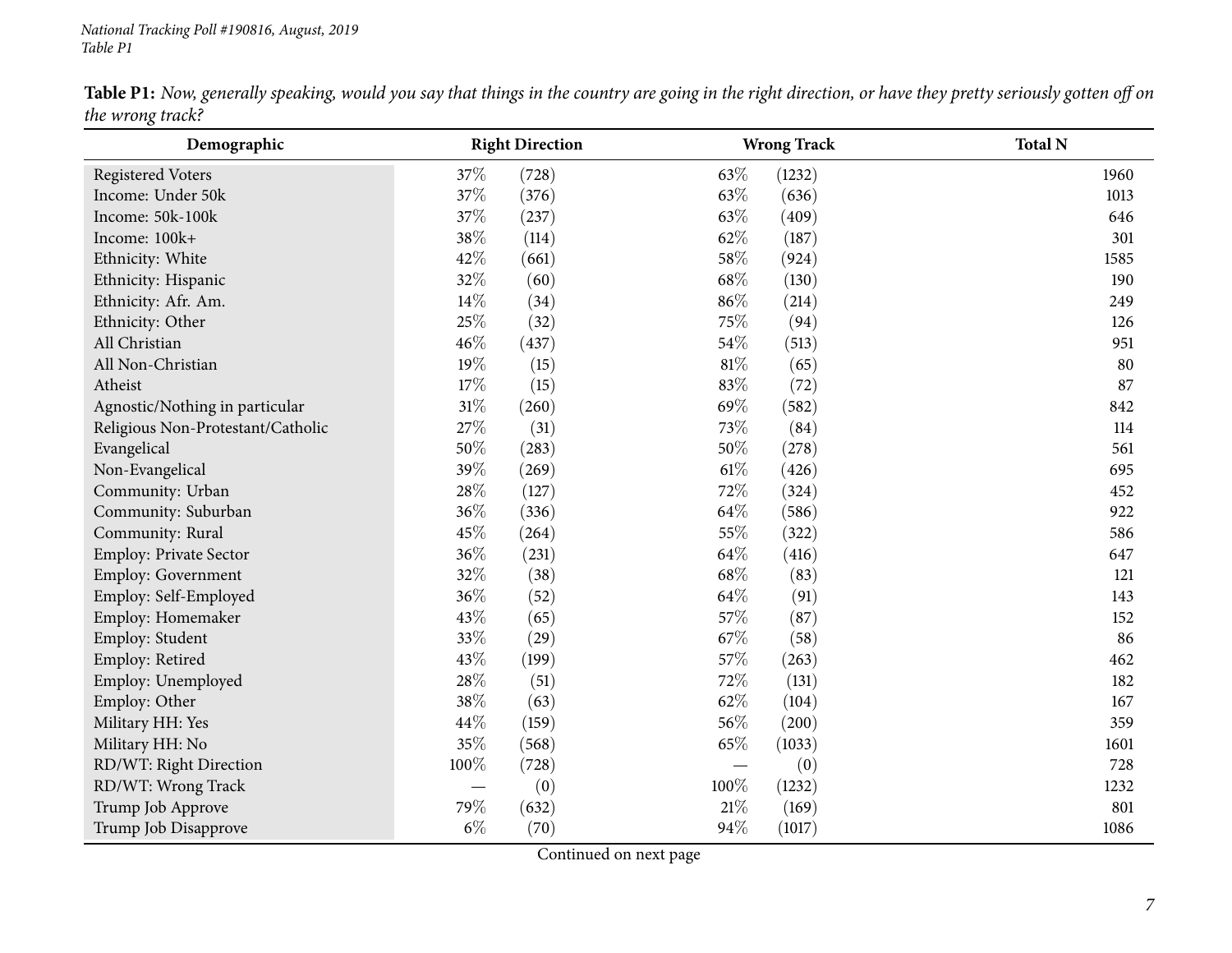Table P1: Now, generally speaking, would you say that things in the country are going in the right direction, or have they pretty seriously gotten off on *the wrong track?*

| Demographic                          |       | <b>Right Direction</b> |        | <b>Wrong Track</b> | <b>Total N</b> |
|--------------------------------------|-------|------------------------|--------|--------------------|----------------|
| <b>Registered Voters</b>             | 37%   | (728)                  | 63\%   | (1232)             | 1960           |
| Trump Job Strongly Approve           | 86%   | (384)                  | $14\%$ | (63)               | 448            |
| Trump Job Somewhat Approve           | 70%   | (247)                  | 30%    | (106)              | 353            |
| Trump Job Somewhat Disapprove        | 17%   | (39)                   | 83%    | (194)              | 233            |
| Trump Job Strongly Disapprove        | $4\%$ | (31)                   | 96%    | (823)              | 853            |
| Favorable of Trump                   | 80%   | (624)                  | 20%    | (158)              | 782            |
| Unfavorable of Trump                 | $7\%$ | (79)                   | 93%    | (1027)             | 1106           |
| Very Favorable of Trump              | 87%   | (403)                  | 13%    | (61)               | 464            |
| Somewhat Favorable of Trump          | 69%   | (220)                  | $31\%$ | (97)               | 317            |
| Somewhat Unfavorable of Trump        | 24%   | (46)                   | 76%    | (149)              | 195            |
| Very Unfavorable of Trump            | $4\%$ | (32)                   | 96%    | (878)              | 910            |
| #1 Issue: Economy                    | 35%   | (163)                  | 65%    | (299)              | 463            |
| #1 Issue: Security                   | 66%   | (301)                  | 34\%   | (153)              | 454            |
| #1 Issue: Health Care                | 24%   | (82)                   | 76%    | (266)              | 347            |
| #1 Issue: Medicare / Social Security | 36%   | (100)                  | 64%    | (174)              | 274            |
| #1 Issue: Women's Issues             | 20%   | (24)                   | $80\%$ | (96)               | 120            |
| #1 Issue: Education                  | 28%   | (30)                   | 72%    | (78)               | 108            |
| #1 Issue: Energy                     | $8\%$ | (8)                    | 92%    | (86)               | 94             |
| #1 Issue: Other                      | 20%   | (20)                   | 80%    | (80)               | 100            |
| 2018 House Vote: Democrat            | $9\%$ | (70)                   | 91%    | (703)              | 773            |
| 2018 House Vote: Republican          | 74%   | (496)                  | 26%    | (171)              | 667            |
| 2018 House Vote: Someone else        | 28%   | (28)                   | 72%    | (73)               | 100            |
| 2016 Vote: Hillary Clinton           | $7\%$ | (51)                   | 93%    | (657)              | 709            |
| 2016 Vote: Donald Trump              | 75%   | (524)                  | 25%    | (175)              | 699            |
| 2016 Vote: Other                     | 17%   | (32)                   | 83%    | (153)              | 185            |
| 2016 Vote: Didn't Vote               | 33%   | (119)                  | 67%    | (246)              | 365            |
| Voted in 2014: Yes                   | 38%   | (533)                  | 62%    | (856)              | 1389           |
| Voted in 2014: No                    | 34%   | (194)                  | 66%    | (376)              | 571            |
| 2012 Vote: Barack Obama              | 15%   | (127)                  | 85%    | (727)              | 854            |
| 2012 Vote: Mitt Romney               | 71%   | (384)                  | 29%    | (157)              | 540            |
| 2012 Vote: Other                     | 49%   | (40)                   | 51%    | (42)               | 82             |
| 2012 Vote: Didn't Vote               | 36%   | (175)                  | 64%    | (305)              | 480            |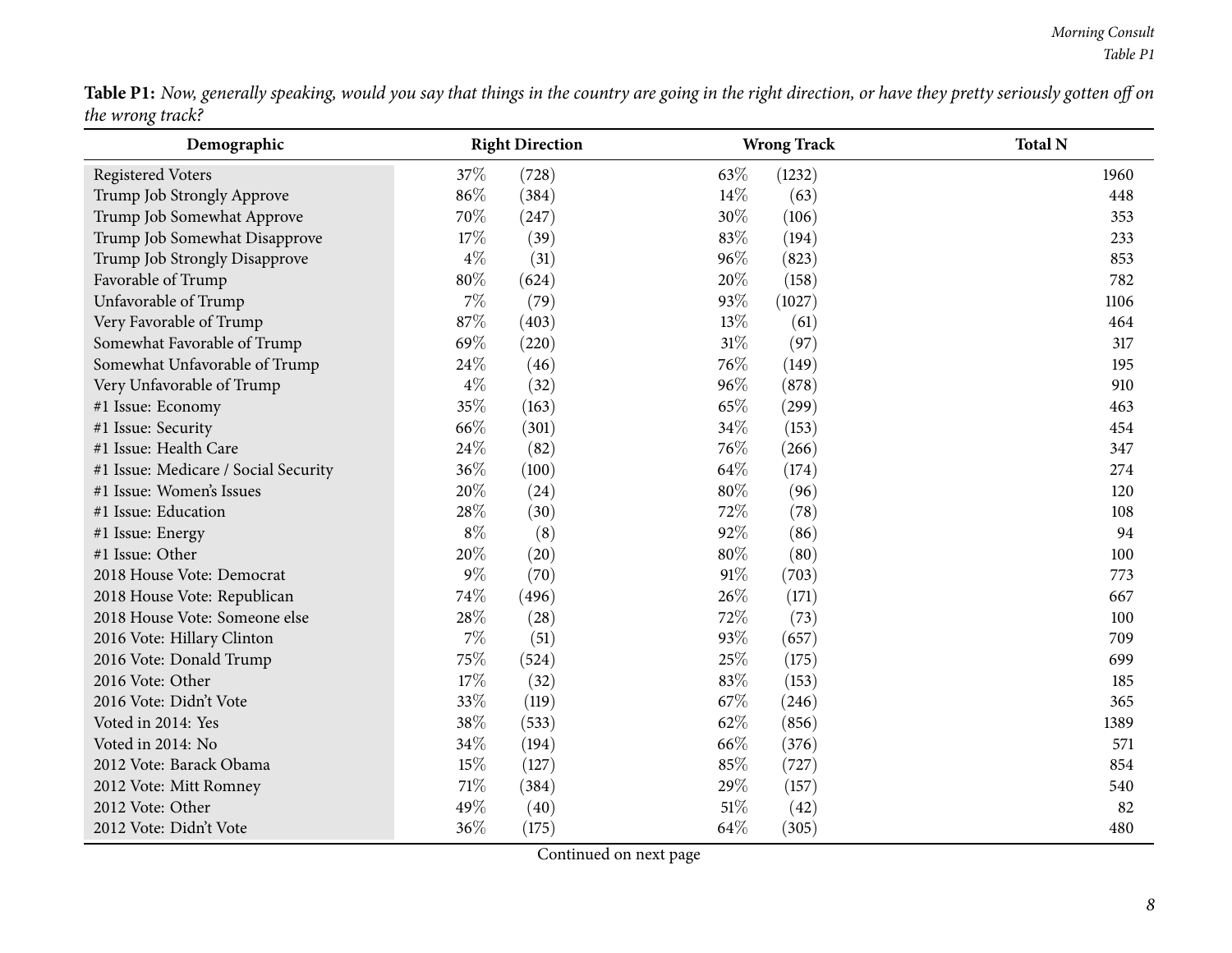| Demographic                                | <b>Right Direction</b> | <b>Wrong Track</b>            | <b>Total N</b> |
|--------------------------------------------|------------------------|-------------------------------|----------------|
| Registered Voters                          | 37%<br>(728)           | 63\%<br>(1232)                | 1960           |
| 4-Region: Northeast                        | 29%<br>(102)           | 71%<br>(248)                  | 350            |
| 4-Region: Midwest                          | 37%<br>(167)           | 63\%<br>(283)                 | 450            |
| 4-Region: South                            | 44\%<br>(320)          | $56\%$<br>(412)               | 732            |
| 4-Region: West                             | 32\%<br>(139)          | 68\%<br>$\left( 289\right)$   | 428            |
| Party: Democrat/Leans Democrat             | 10%<br>(91)            | $90\%$<br>$\left( 791\right)$ | 883            |
| Party: Republican/Leans Republican         | 70%<br>(533)           | $30\%$<br>(226)               | 759            |
| Gun owners                                 | 49%<br>(346)           | 51%<br>(364)                  | 710            |
| Republican gun owners                      | 71\%<br>(285)          | $29\%$<br>(118)               | 403            |
| Democratic gun owners                      | $12\%$<br>(25)         | $88\%$<br>(182)               | 207            |
| Voters who blame mental illness a lot      | 44\%<br>(415)          | $56\%$<br>(531)               | 946            |
| Voters who blame mental illness a lot/some | 39\%<br>(628)          | $61\%$<br>(1000)              | 1629           |

Table P1: Now, generally speaking, would you say that things in the country are going in the right direction, or have they pretty seriously gotten off on *the wrong track?*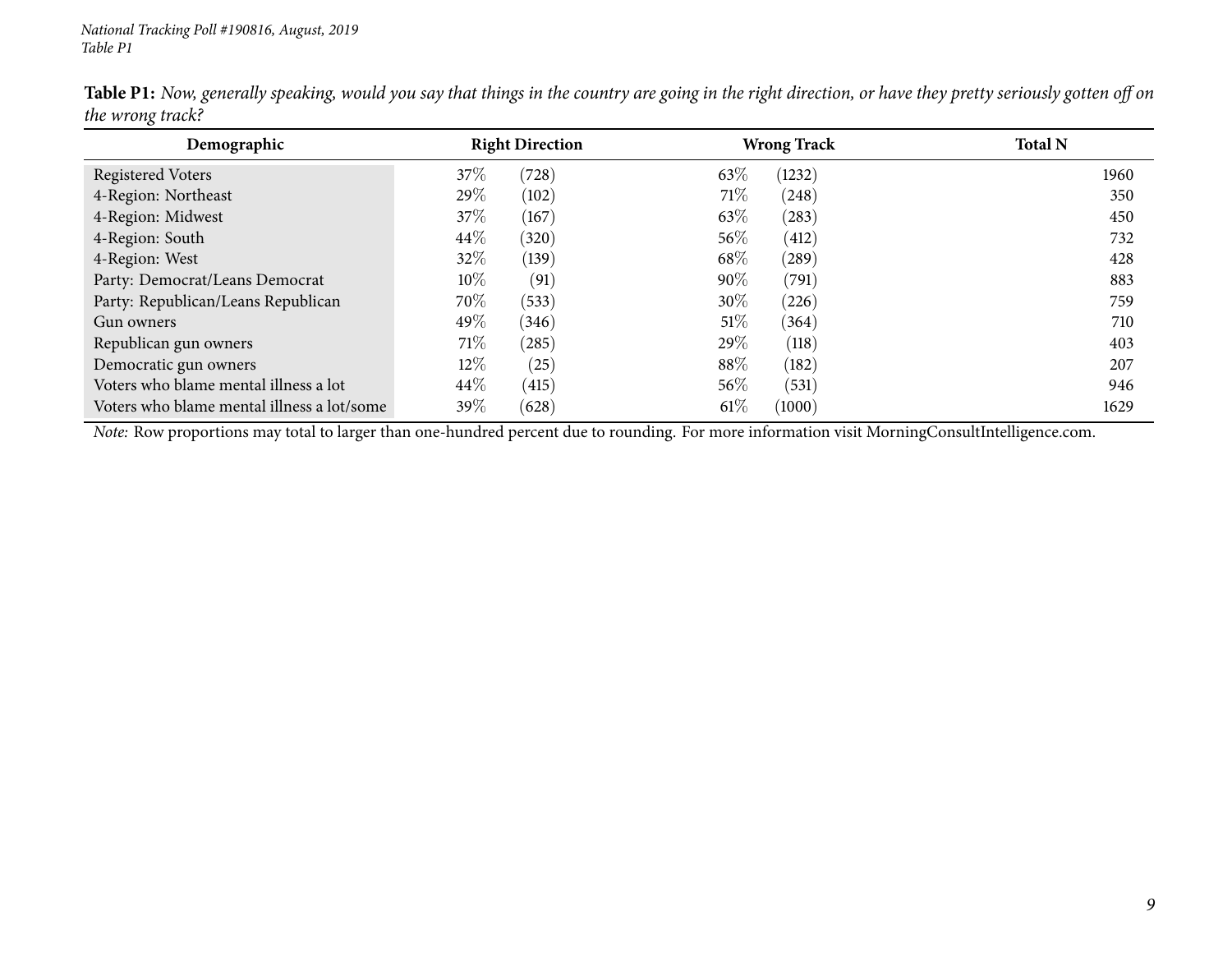<span id="page-9-0"></span>

| <b>Strongly</b>          |       |         | Somewhat |         |        | Somewhat   |       | <b>Strongly</b> |                          | Don't Know/ |      |
|--------------------------|-------|---------|----------|---------|--------|------------|-------|-----------------|--------------------------|-------------|------|
| Demographic              |       | Approve |          | Approve |        | Disapprove |       | Disapprove      |                          | No Opinion  |      |
| <b>Registered Voters</b> | 23%   | (448)   | 18%      | (353)   | 12%    | (233)      | 44%   | (853)           | $4\%$                    | (73)        | 1960 |
| Gender: Male             | 24%   | (219)   | 20%      | (180)   | 12%    | (112)      | 40%   | (371)           | $4\%$                    | (36)        | 917  |
| Gender: Female           | 22%   | (229)   | 17\%     | (173)   | 12%    | (121)      | 46%   | (483)           | $4\%$                    | (37)        | 1043 |
| Age: 18-29               | 12%   | (41)    | 17%      | (57)    | 19%    | (65)       | 44%   | (149)           | $7\%$                    | (24)        | 337  |
| Age: 30-44               | 16%   | (73)    | 20%      | (89)    | 14%    | (63)       | 45%   | (205)           | $5\%$                    | (24)        | 453  |
| Age: 45-54               | 26%   | (100)   | 17\%     | (64)    | $8\%$  | (31)       | 45%   | (169)           | $4\%$                    | (16)        | 380  |
| Age: 55-64               | 27%   | (91)    | 20%      | (67)    | $11\%$ | (37)       | 41\%  | (136)           | $1\%$                    | (3)         | 334  |
| Age: 65+                 | 31%   | (143)   | 17\%     | (77)    | $8\%$  | (37)       | 43%   | (194)           | $1\%$                    | (4)         | 456  |
| Generation Z: 18-22      | 12%   | (16)    | $12\%$   | (17)    | 22%    | (31)       | 45%   | (62)            | $8\%$                    | (11)        | 138  |
| Millennial: Age 23-38    | 15%   | (68)    | 19%      | (90)    | 15%    | (72)       | 45%   | (212)           | $6\%$                    | (27)        | 469  |
| Generation X: Age 39-54  | 23%   | (130)   | 18%      | (102)   | 10%    | (56)       | 44%   | (249)           | $5\%$                    | (27)        | 564  |
| Boomers: Age 55-73       | 28%   | (184)   | 18%      | (120)   | 10%    | (64)       | 43%   | (280)           | $1\%$                    | (7)         | 655  |
| PID: Dem (no lean)       | $3\%$ | (25)    | $5\%$    | (37)    | $11\%$ | (77)       | 78%   | (570)           | $2\%$                    | (18)        | 727  |
| PID: Ind (no lean)       | 12%   | (73)    | 23%      | (139)   | 18%    | (110)      | 39%   | (238)           | $8\%$                    | (46)        | 606  |
| PID: Rep (no lean)       | 56%   | (350)   | 28%      | (177)   | 7%     | (46)       | $7\%$ | (45)            | $1\%$                    | (9)         | 627  |
| PID/Gender: Dem Men      | $3\%$ | (9)     | $5\%$    | (14)    | $11\%$ | (33)       | 79%   | (244)           | $3\%$                    | (10)        | 310  |
| PID/Gender: Dem Women    | $4\%$ | (16)    | $6\%$    | (23)    | $11\%$ | (44)       | 78%   | (327)           | $2\%$                    | (8)         | 418  |
| PID/Gender: Ind Men      | 12%   | (38)    | 26%      | (80)    | 19%    | (58)       | 35%   | (108)           | $8\%$                    | (25)        | 309  |
| PID/Gender: Ind Women    | 12%   | (35)    | 20%      | (59)    | 18%    | (52)       | 44%   | (130)           | $7\%$                    | (21)        | 297  |
| PID/Gender: Rep Men      | 58%   | (172)   | 29%      | (86)    | 7%     | (21)       | $6\%$ | (19)            | $\overline{\phantom{m}}$ | (1)         | 299  |
| PID/Gender: Rep Women    | 54%   | (178)   | 28%      | (91)    | $8\%$  | (25)       | $8\%$ | (26)            | $3\%$                    | (8)         | 328  |
| Ideo: Liberal (1-3)      | $5\%$ | (28)    | $6\%$    | (34)    | 10%    | (59)       | 79%   | (462)           | $1\%$                    | (3)         | 587  |
| Ideo: Moderate (4)       | 12%   | (55)    | 18%      | (85)    | 20%    | (94)       | 45%   | (210)           | $4\%$                    | (21)        | 464  |
| Ideo: Conservative (5-7) | 48%   | (338)   | 29%      | (202)   | $8\%$  | (59)       | 13\%  | (94)            | $2\%$                    | (12)        | 705  |
| Educ: < College          | 25%   | (313)   | 20%      | (244)   | 12%    | (147)      | 38%   | (472)           | $5\%$                    | (56)        | 1233 |
| Educ: Bachelors degree   | 17%   | (80)    | 16%      | (73)    | 13%    | (61)       | 51%   | (235)           | $3\%$                    | (14)        | 464  |
| Educ: Post-grad          | 21%   | (55)    | 14%      | (37)    | $9\%$  | (24)       | 55%   | (146)           | $1\%$                    | (2)         | 264  |
| Income: Under 50k        | 21%   | (212)   | 17\%     | (173)   | 12%    | (125)      | 45%   | (455)           | $5\%$                    | (48)        | 1013 |
| Income: 50k-100k         | 24%   | (158)   | 20%      | (127)   | $11\%$ | (74)       | 42%   | (272)           | $2\%$                    | (15)        | 646  |
| Income: 100k+            | 26%   | (78)    | 18%      | (53)    | $11\%$ | (35)       | 42%   | (126)           | $3\%$                    | (10)        | 301  |

Table Q172: Do you approve or disapprove of the job Donald Trump is doing as President?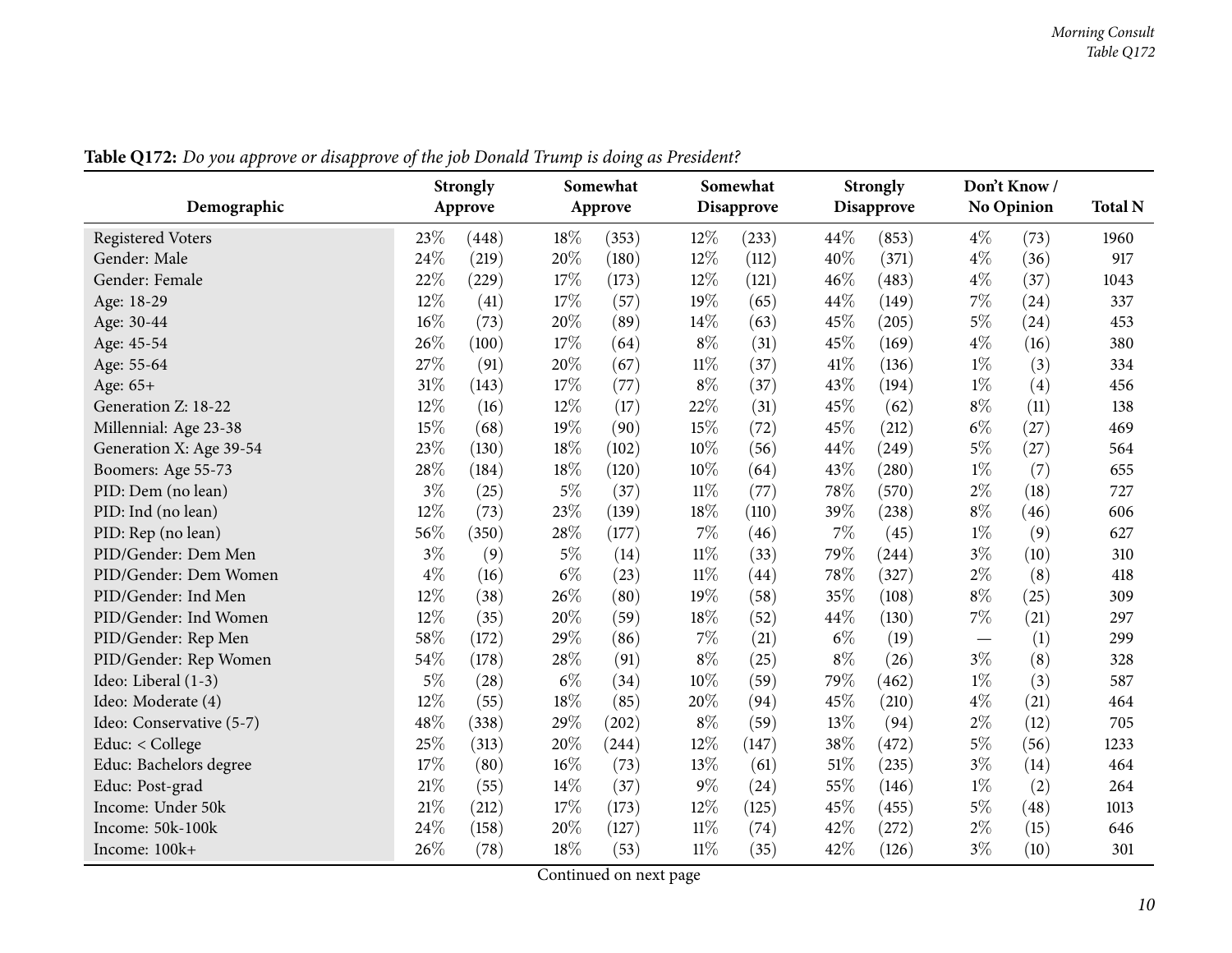## Table Q172: Do you approve or disapprove of the job Donald Trump is doing as President?

|                                   | <b>Strongly</b> |         |        | Somewhat |        | Somewhat   |       | <b>Strongly</b>   |                                | Don't Know /      |      |
|-----------------------------------|-----------------|---------|--------|----------|--------|------------|-------|-------------------|--------------------------------|-------------------|------|
| Demographic                       |                 | Approve |        | Approve  |        | Disapprove |       | <b>Disapprove</b> |                                | <b>No Opinion</b> |      |
| <b>Registered Voters</b>          | 23%             | (448)   | 18%    | (353)    | 12%    | (233)      | 44%   | (853)             | $4\%$                          | (73)              | 1960 |
| Ethnicity: White                  | 26%             | (420)   | 20%    | (319)    | $11\%$ | (175)      | 39%   | (622)             | $3\%$                          | (49)              | 1585 |
| Ethnicity: Hispanic               | 18%             | (35)    | 12%    | (24)     | 13%    | (25)       | 47%   | (90)              | $9\%$                          | (16)              | 190  |
| Ethnicity: Afr. Am.               | $4\%$           | (10)    | $6\%$  | (14)     | 14%    | (34)       | 68%   | (169)             | $9\%$                          | (21)              | 249  |
| Ethnicity: Other                  | 14%             | (18)    | 16%    | (20)     | 19%    | (23)       | 50%   | (63)              | $2\%$                          | (2)               | 126  |
| All Christian                     | 31%             | (299)   | 21%    | (197)    | $11\%$ | (108)      | 35%   | (337)             | $1\%$                          | (10)              | 951  |
| All Non-Christian                 | 12%             | (10)    | $11\%$ | (9)      | $11\%$ | (9)        | 67%   | (54)              |                                | (0)               | 80   |
| Atheist                           | $4\%$           | (3)     | $7\%$  | (6)      | $8\%$  | (7)        | 77%   | (67)              | $3\%$                          | (3)               | 87   |
| Agnostic/Nothing in particular    | 16%             | (136)   | 17%    | (141)    | 13%    | (110)      | 47%   | (395)             | $7\%$                          | (60)              | 842  |
| Religious Non-Protestant/Catholic | 17%             | (20)    | 13%    | (15)     | 13%    | (15)       | 56%   | (64)              | $1\%$                          | (1)               | 114  |
| Evangelical                       | 39%             | (219)   | 21%    | (118)    | 10%    | (58)       | 28%   | (157)             | $2\%$                          | (11)              | 561  |
| Non-Evangelical                   | 21%             | (146)   | 19%    | (135)    | 12%    | (85)       | 45%   | (313)             | $2\%$                          | (16)              | 695  |
| Community: Urban                  | 15%             | (67)    | 13%    | (60)     | 13%    | (61)       | 54%   | (243)             | $5\%$                          | (22)              | 452  |
| Community: Suburban               | 20%             | (186)   | 19%    | (176)    | 14%    | (127)      | 44%   | (404)             | $3\%$                          | (30)              | 922  |
| Community: Rural                  | 33%             | (195)   | 20%    | (118)    | $8\%$  | (45)       | 35%   | (207)             | $4\%$                          | (21)              | 586  |
| Employ: Private Sector            | 22%             | (140)   | 21%    | (134)    | 12%    | (75)       | 43%   | (276)             | $3\%$                          | (21)              | 647  |
| Employ: Government                | 27%             | (32)    | 12%    | (15)     | $9\%$  | (11)       | 44%   | (54)              | $8\%$                          | (9)               | 121  |
| Employ: Self-Employed             | 22%             | (32)    | 21\%   | (29)     | 13%    | (18)       | 42%   | (60)              | $3\%$                          | (4)               | 143  |
| Employ: Homemaker                 | 20%             | (31)    | 26%    | (40)     | $11\%$ | (17)       | 37%   | (56)              | $6\%$                          | (9)               | 152  |
| Employ: Student                   | 12%             | (10)    | $11\%$ | (9)      | 25%    | (21)       | 52%   | (45)              |                                | (0)               | 86   |
| Employ: Retired                   | 29%             | (134)   | 16%    | (75)     | 10%    | (47)       | 44%   | (202)             | $1\%$                          | (4)               | 462  |
| Employ: Unemployed                | 19%             | (34)    | $11\%$ | (20)     | 13%    | (24)       | 51%   | (93)              | $6\%$                          | (10)              | 182  |
| Employ: Other                     | 21%             | (34)    | 18%    | (31)     | $11\%$ | (19)       | 41\%  | (68)              | $9\%$                          | (15)              | 167  |
| Military HH: Yes                  | 32%             | (114)   | 18%    | (66)     | 12%    | (43)       | 35%   | (127)             | $2\%$                          | (9)               | 359  |
| Military HH: No                   | 21%             | (334)   | 18%    | (287)    | 12%    | (189)      | 45%   | (726)             | $4\%$                          | (64)              | 1601 |
| RD/WT: Right Direction            | 53%             | (384)   | 34%    | (247)    | 5%     | (39)       | $4\%$ | (31)              | $4\%$                          | (26)              | 728  |
| RD/WT: Wrong Track                | $5\%$           | (63)    | $9\%$  | (106)    | 16%    | (194)      | 67%   | (823)             | $4\%$                          | (46)              | 1232 |
| Trump Job Approve                 | 56%             | (448)   | 44%    | (353)    |        | (0)        |       | (0)               |                                | (0)               | 801  |
| Trump Job Disapprove              |                 | (0)     |        | (0)      | 21%    | (233)      | 79%   | (853)             | $\overbrace{\phantom{123321}}$ | (0)               | 1086 |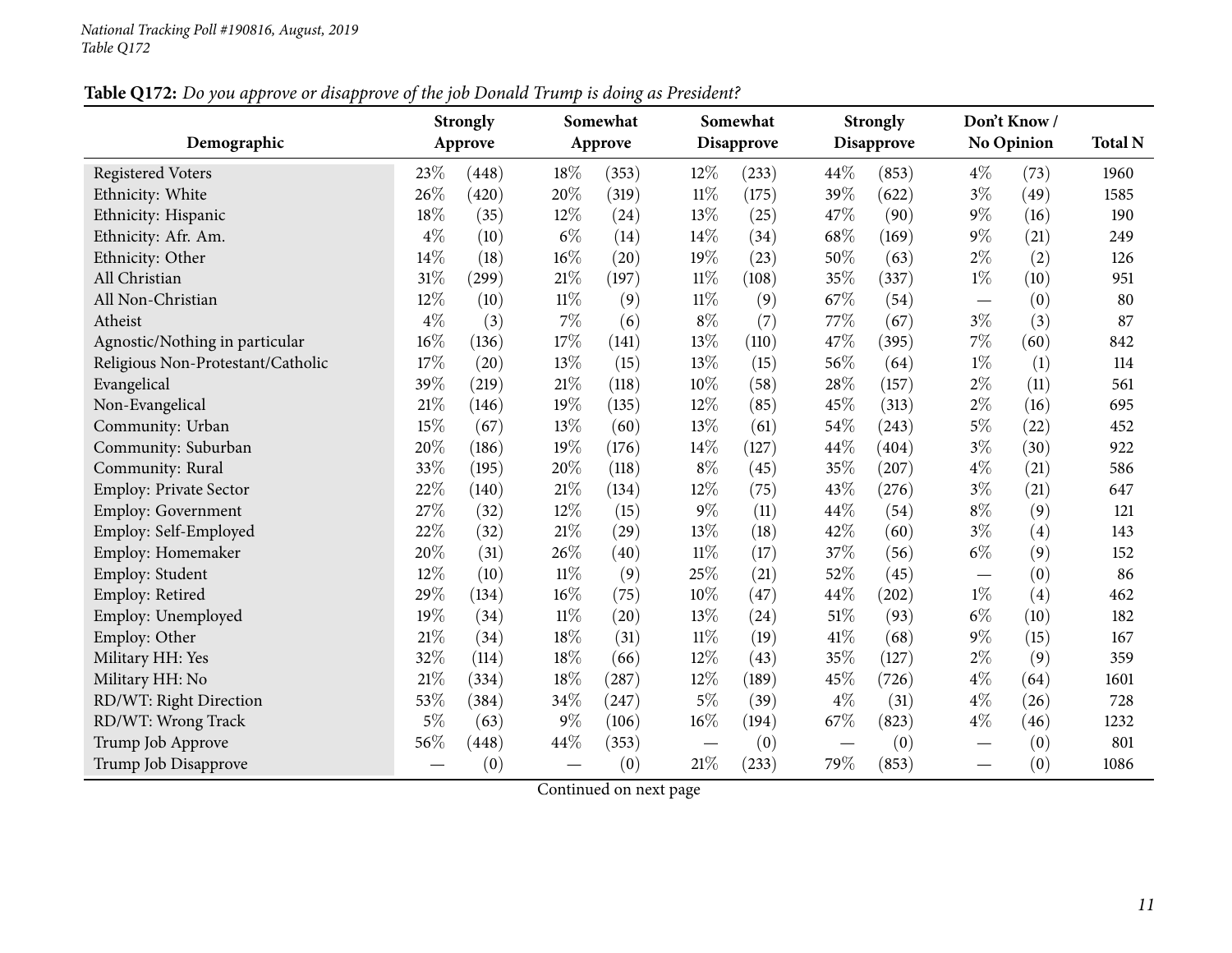Table Q172: Do you approve or disapprove of the job Donald Trump is doing as President?

|                                      |       | <b>Strongly</b> | Somewhat                          |         |        | Somewhat   |        | <b>Strongly</b>   |                          | Don't Know / |                |
|--------------------------------------|-------|-----------------|-----------------------------------|---------|--------|------------|--------|-------------------|--------------------------|--------------|----------------|
| Demographic                          |       | Approve         |                                   | Approve |        | Disapprove |        | <b>Disapprove</b> |                          | No Opinion   | <b>Total N</b> |
| <b>Registered Voters</b>             | 23%   | (448)           | 18%                               | (353)   | 12%    | (233)      | 44%    | (853)             | $4\%$                    | (73)         | 1960           |
| Trump Job Strongly Approve           | 100%  | (448)           |                                   | (0)     |        | (0)        | —      | (0)               | $\overline{\phantom{0}}$ | (0)          | 448            |
| Trump Job Somewhat Approve           |       | (0)             | 100%                              | (353)   |        | (0)        |        | (0)               | $\overline{\phantom{0}}$ | (0)          | 353            |
| Trump Job Somewhat Disapprove        |       | (0)             |                                   | (0)     | 100%   | (233)      |        | (0)               |                          | (0)          | 233            |
| Trump Job Strongly Disapprove        |       | (0)             | $\overbrace{\phantom{123221111}}$ | (0)     |        | (0)        | 100%   | (853)             | $\overline{\phantom{0}}$ | (0)          | 853            |
| Favorable of Trump                   | 55%   | (430)           | 39%                               | (303)   | $3\%$  | (21)       | $2\%$  | (14)              | $2\%$                    | (13)         | 782            |
| Unfavorable of Trump                 | $1\%$ | (16)            | $3\%$                             | (37)    | 18%    | (204)      | 75%    | (824)             | $2\%$                    | (25)         | 1106           |
| Very Favorable of Trump              | 88%   | (408)           | $8\%$                             | (37)    |        | (2)        | $3\%$  | (13)              | $1\%$                    | (4)          | 464            |
| Somewhat Favorable of Trump          | $7\%$ | (21)            | 84%                               | (266)   | $6\%$  | (20)       |        | (2)               | $3\%$                    | (9)          | 317            |
| Somewhat Unfavorable of Trump        | $2\%$ | (4)             | $16\%$                            | (32)    | 73%    | (142)      | $4\%$  | (8)               | $5\%$                    | (10)         | 195            |
| Very Unfavorable of Trump            | $1\%$ | (12)            | $1\%$                             | (5)     | $7\%$  | (61)       | 90%    | (817)             | $2\%$                    | (15)         | 910            |
| #1 Issue: Economy                    | 19%   | (86)            | 23%                               | (105)   | 18%    | (85)       | 35%    | (160)             | $6\%$                    | (27)         | 463            |
| #1 Issue: Security                   | 50%   | (228)           | 21%                               | (97)    | $9\%$  | (39)       | 18%    | (80)              | $2\%$                    | (9)          | 454            |
| #1 Issue: Health Care                | 12%   | (41)            | 15%                               | (54)    | $7\%$  | (25)       | 63%    | (219)             | $3\%$                    | (9)          | 347            |
| #1 Issue: Medicare / Social Security | 23%   | (62)            | 18%                               | (49)    | $11\%$ | (30)       | 48%    | (133)             | $\overline{\phantom{0}}$ | (0)          | 274            |
| #1 Issue: Women's Issues             | $4\%$ | (4)             | $11\%$                            | (13)    | 13%    | (15)       | 65%    | (78)              | $7\%$                    | (9)          | 120            |
| #1 Issue: Education                  | 10%   | (10)            | 10%                               | (11)    | 18%    | (20)       | 54%    | (58)              | $8\%$                    | (9)          | 108            |
| #1 Issue: Energy                     | $2\%$ | (2)             | 13%                               | (12)    | $11\%$ | (10)       | 69%    | (66)              | $5\%$                    | (5)          | 94             |
| #1 Issue: Other                      | 13%   | (13)            | 12%                               | (12)    | 10%    | (10)       | 60%    | (60)              | $5\%$                    | (5)          | 100            |
| 2018 House Vote: Democrat            | $3\%$ | (24)            | $5\%$                             | (36)    | 12%    | (89)       | 78%    | (605)             | $2\%$                    | (19)         | 773            |
| 2018 House Vote: Republican          | 54%   | (359)           | 32%                               | (214)   | $7\%$  | (47)       | $6\%$  | (40)              | $1\%$                    | (7)          | 667            |
| 2018 House Vote: Someone else        | $6\%$ | (6)             | 26%                               | (26)    | 23%    | (23)       | 36%    | (36)              | 10%                      | (10)         | 100            |
| 2016 Vote: Hillary Clinton           | $2\%$ | (14)            | $3\%$                             | (19)    | 10%    | (72)       | 83%    | (586)             | $2\%$                    | (17)         | 709            |
| 2016 Vote: Donald Trump              | 54%   | (377)           | 34%                               | (239)   | $7\%$  | (46)       | $4\%$  | (27)              | $1\%$                    | (10)         | 699            |
| 2016 Vote: Other                     | $3\%$ | (5)             | 16%                               | (30)    | 23%    | (42)       | 49%    | (91)              | $9\%$                    | (16)         | 185            |
| 2016 Vote: Didn't Vote               | 14%   | (51)            | 18%                               | (66)    | 19%    | (70)       | 41\%   | (149)             | $8\%$                    | (29)         | 365            |
| Voted in 2014: Yes                   | 26%   | (356)           | 17%                               | (237)   | $10\%$ | (135)      | 45%    | (626)             | $3\%$                    | (36)         | 1389           |
| Voted in 2014: No                    | 16%   | (92)            | 20%                               | (116)   | 17%    | (98)       | 40%    | (228)             | $7\%$                    | (37)         | 571            |
| 2012 Vote: Barack Obama              | 7%    | (58)            | $9\%$                             | (79)    | 13%    | (107)      | 69%    | (586)             | $3\%$                    | (24)         | 854            |
| 2012 Vote: Mitt Romney               | 53%   | (287)           | 28%                               | (153)   | $7\%$  | (37)       | $11\%$ | (57)              | $1\%$                    | (6)          | 540            |
| 2012 Vote: Other                     | 21%   | (17)            | 27%                               | (22)    | 13%    | (10)       | 26%    | (21)              | 13%                      | (11)         | 82             |
| 2012 Vote: Didn't Vote               | 18%   | (85)            | 21%                               | (99)    | $16\%$ | (78)       | 39%    | (188)             | $6\%$                    | (31)         | 480            |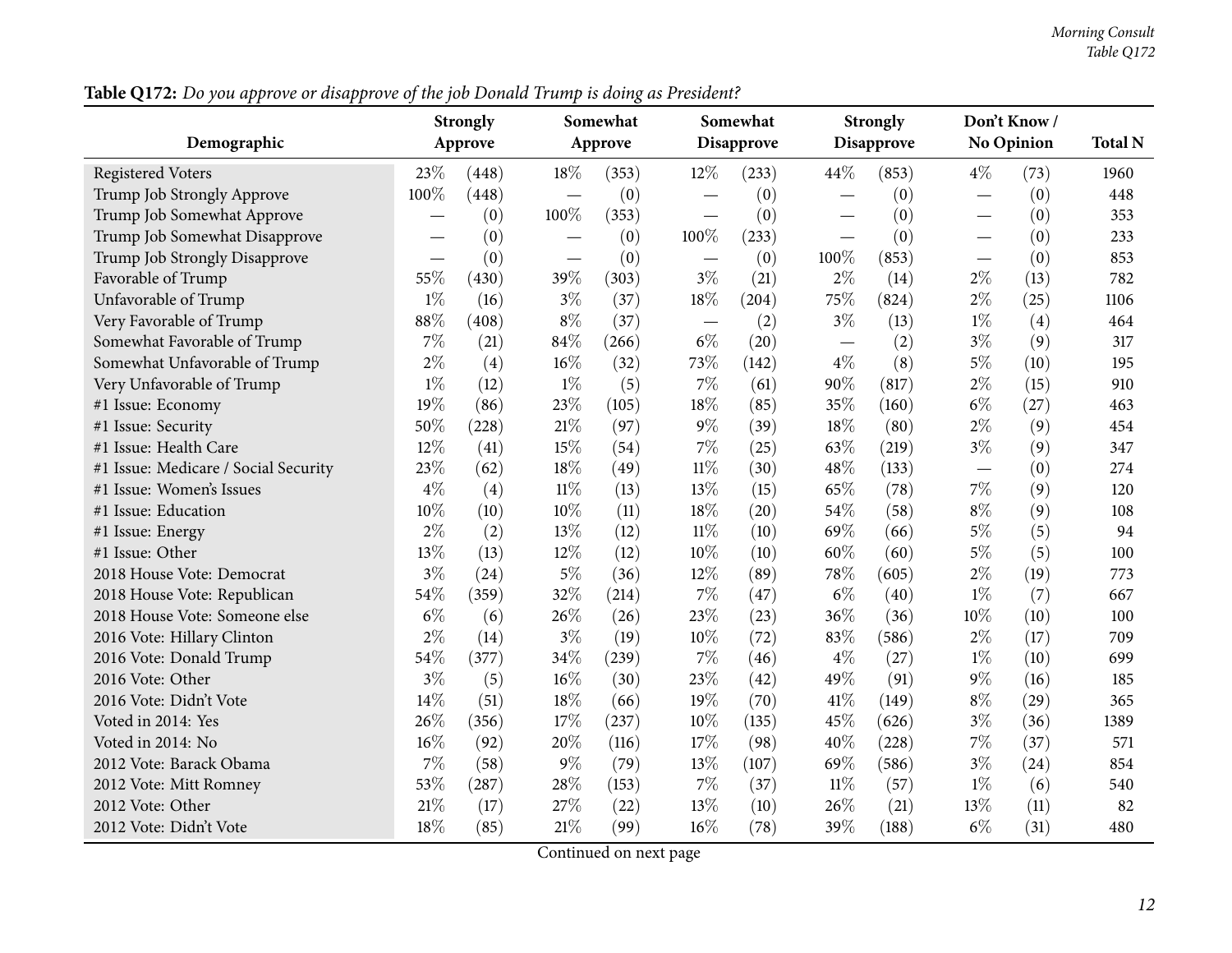| Demographic                                |       | <b>Strongly</b><br>Approve |        | Somewhat<br>Approve |        | Somewhat<br>Disapprove |        | <b>Strongly</b><br>Disapprove |       | Don't Know/<br><b>No Opinion</b> | <b>Total N</b> |
|--------------------------------------------|-------|----------------------------|--------|---------------------|--------|------------------------|--------|-------------------------------|-------|----------------------------------|----------------|
| Registered Voters                          | 23\%  | (448)                      | $18\%$ | (353)               | 12\%   | $^{(233)}$             | 44\%   | (853)                         | $4\%$ | (73)                             | 1960           |
| 4-Region: Northeast                        | 15\%  | (52)                       | $14\%$ | (50)                | $12\%$ | (42)                   | $56\%$ | (195)                         | $3\%$ | (12)                             | 350            |
| 4-Region: Midwest                          | 22%   | (100)                      | 22%    | (100)               | $9\%$  | (41)                   | 44\%   | (199)                         | $2\%$ | (11)                             | 450            |
| 4-Region: South                            | 29\%  | (215)                      | $19\%$ | (139)               | $12\%$ | (86)                   | $36\%$ | (266)                         | $4\%$ | (26)                             | 732            |
| 4-Region: West                             | 19%   | (81)                       | 15\%   | (65)                | 15%    | (63)                   | 45%    | (194)                         | $6\%$ | (25)                             | 428            |
| Party: Democrat/Leans Democrat             | $3\%$ | (29)                       | $5\%$  | (48)                | $12\%$ | (108)                  | 77\%   | (677)                         | $2\%$ | (21)                             | 883            |
| Party: Republican/Leans Republican         | 52%   | (395)                      | $30\%$ | (231)               | $8\%$  | (61)                   | $8\%$  | (63)                          | $1\%$ | (9)                              | 759            |
| Gun owners                                 | 36\%  | (253)                      | 22%    | (159)               | $12\%$ | (82)                   | $28\%$ | (201)                         | $2\%$ | (16)                             | 710            |
| Republican gun owners                      | 57\%  | (229)                      | $30\%$ | (122)               | $7\%$  | (27)                   | $6\%$  | (22)                          | $1\%$ | (3)                              | 403            |
| Democratic gun owners                      | 5%    | (10)                       | $5\%$  | (10)                | 15%    | (32)                   | 74\%   | (152)                         | $1\%$ | (2)                              | 207            |
| Voters who blame mental illness a lot      | 29\%  | (276)                      | 22%    | (206)               | $12\%$ | (116)                  | 35%    | (328)                         | $2\%$ | (21)                             | 946            |
| Voters who blame mental illness a lot/some | 25%   | (400)                      | 20%    | (319)               | $12\%$ | (201)                  | 41%    | (670)                         | $2\%$ | (38)                             | 1629           |

## Table Q172: Do you approve or disapprove of the job Donald Trump is doing as President?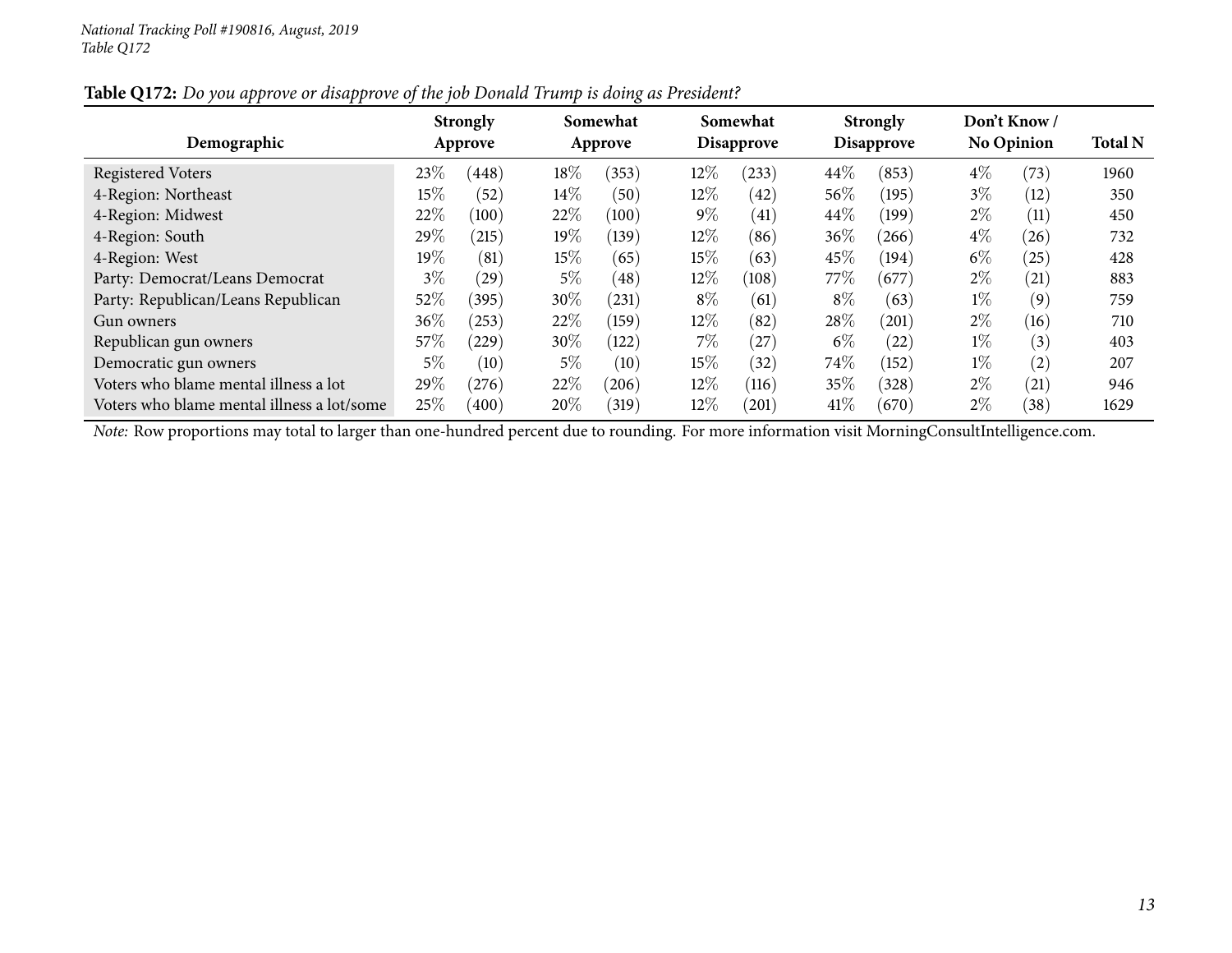<span id="page-13-0"></span>

|                          |        |                      |      | Don't Know / No         |       |         |                |
|--------------------------|--------|----------------------|------|-------------------------|-------|---------|----------------|
| Demographic              |        | <b>Total Approve</b> |      | <b>Total Disapprove</b> |       | Opinion | <b>Total N</b> |
| <b>Registered Voters</b> | 41\%   | (801)                | 55%  | (1086)                  | $4\%$ | (73)    | 1960           |
| Gender: Male             | 44%    | (399)                | 53%  | (482)                   | $4\%$ | (36)    | 917            |
| Gender: Female           | 39%    | (402)                | 58%  | (604)                   | $4\%$ | (37)    | 1043           |
| Age: 18-29               | 29%    | (98)                 | 64%  | (214)                   | $7\%$ | (24)    | 337            |
| Age: 30-44               | 36%    | (162)                | 59%  | (267)                   | $5\%$ | (24)    | 453            |
| Age: 45-54               | 43%    | (164)                | 53%  | (200)                   | $4\%$ | (16)    | 380            |
| Age: 55-64               | 47%    | (158)                | 52%  | (173)                   | $1\%$ | (3)     | 334            |
| Age: 65+                 | 48%    | (220)                | 51%  | (232)                   | $1\%$ | (4)     | 456            |
| Generation Z: 18-22      | 24%    | (33)                 | 68\% | (93)                    | $8\%$ | (11)    | 138            |
| Millennial: Age 23-38    | 34%    | (158)                | 61%  | (284)                   | $6\%$ | (27)    | 469            |
| Generation X: Age 39-54  | 41%    | (232)                | 54%  | (305)                   | $5\%$ | (27)    | 564            |
| Boomers: Age 55-73       | 46%    | (304)                | 52%  | (344)                   | $1\%$ | (7)     | 655            |
| PID: Dem (no lean)       | $9\%$  | (62)                 | 89%  | (648)                   | $2\%$ | (18)    | 727            |
| PID: Ind (no lean)       | 35%    | (212)                | 57%  | (348)                   | $8\%$ | (46)    | 606            |
| PID: Rep (no lean)       | 84%    | (527)                | 14%  | (90)                    | $1\%$ | (9)     | 627            |
| PID/Gender: Dem Men      | $7\%$  | (23)                 | 89%  | (277)                   | $3\%$ | (10)    | 310            |
| PID/Gender: Dem Women    | $9\%$  | (39)                 | 89%  | (371)                   | $2\%$ | (8)     | 418            |
| PID/Gender: Ind Men      | 38%    | (118)                | 54%  | (166)                   | $8\%$ | (25)    | 309            |
| PID/Gender: Ind Women    | $31\%$ | (93)                 | 62%  | (182)                   | $7\%$ | (21)    | 297            |
| PID/Gender: Rep Men      | 86%    | (258)                | 13%  | (40)                    |       | (1)     | 299            |
| PID/Gender: Rep Women    | 82%    | (269)                | 15%  | (51)                    | $3\%$ | (8)     | 328            |
| Ideo: Liberal (1-3)      | $11\%$ | (62)                 | 89%  | (521)                   | $1\%$ | (3)     | 587            |
| Ideo: Moderate (4)       | 30%    | (140)                | 65%  | (304)                   | $4\%$ | (21)    | 464            |
| Ideo: Conservative (5-7) | 77%    | (540)                | 22%  | (153)                   | $2\%$ | (12)    | 705            |
| Educ: < College          | 45%    | (557)                | 50%  | (619)                   | $5\%$ | (56)    | 1233           |
| Educ: Bachelors degree   | 33%    | (153)                | 64\% | (297)                   | $3\%$ | (14)    | 464            |
| Educ: Post-grad          | 35%    | (91)                 | 65%  | (170)                   | $1\%$ | (2)     | 264            |
| Income: Under 50k        | 38%    | (385)                | 57%  | (580)                   | $5\%$ | (48)    | 1013           |
| Income: 50k-100k         | 44%    | (285)                | 54%  | (346)                   | $2\%$ | (15)    | 646            |
| Income: 100k+            | 43%    | (131)                | 53%  | (161)                   | $3\%$ | (10)    | 301            |

Table Q172NET: Do you approve or disapprove of the job Donald Trump is doing as President?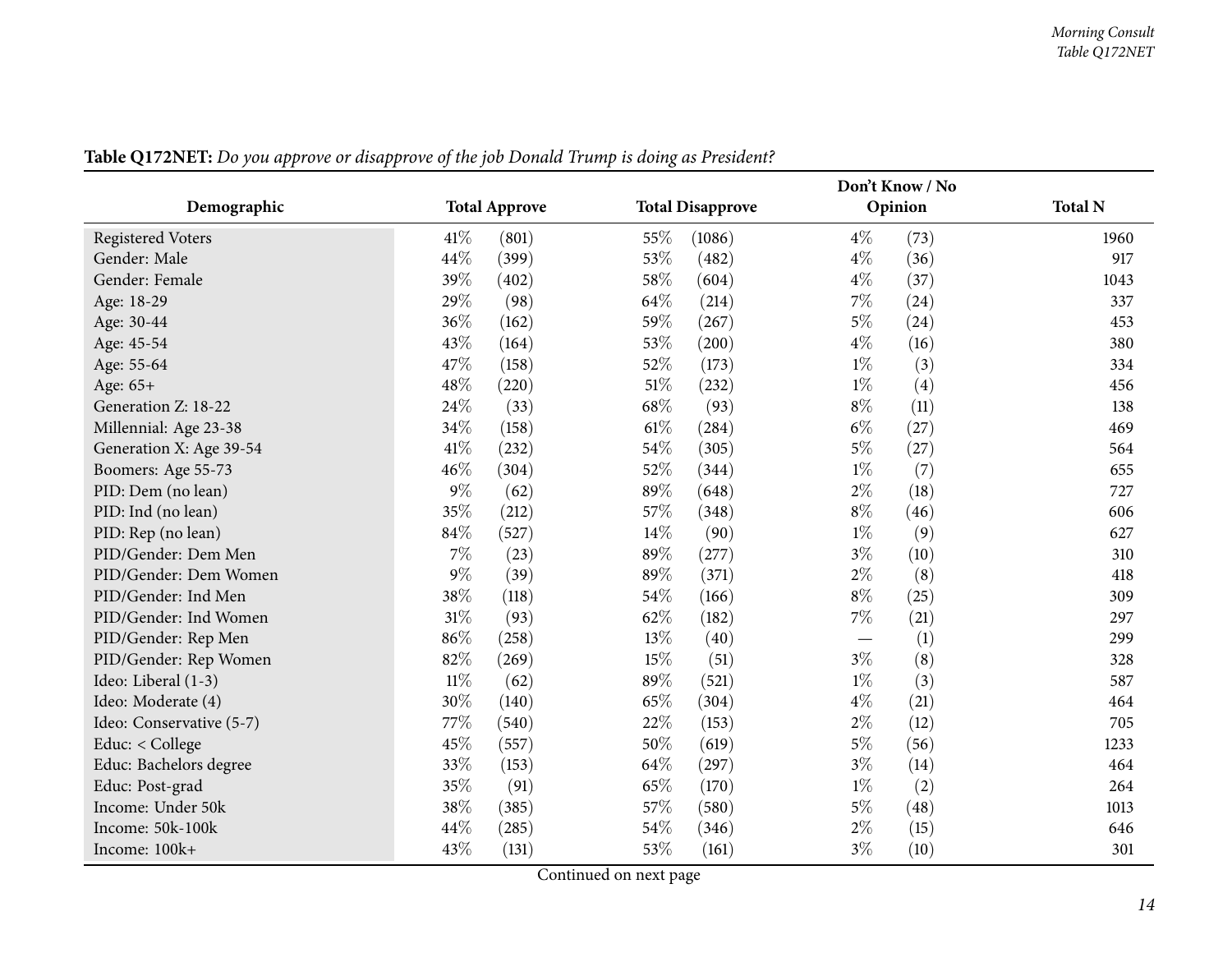## Table Q172NET: Do you approve or disapprove of the job Donald Trump is doing as President?

|                                   |        |                      |        | Don't Know / No         |                          |         |                |
|-----------------------------------|--------|----------------------|--------|-------------------------|--------------------------|---------|----------------|
| Demographic                       |        | <b>Total Approve</b> |        | <b>Total Disapprove</b> |                          | Opinion | <b>Total N</b> |
| <b>Registered Voters</b>          | 41\%   | (801)                | 55%    | (1086)                  | $4\%$                    | (73)    | 1960           |
| Ethnicity: White                  | 47%    | (739)                | 50%    | (797)                   | $3\%$                    | (49)    | 1585           |
| Ethnicity: Hispanic               | $31\%$ | (59)                 | 60%    | (115)                   | $9\%$                    | (16)    | 190            |
| Ethnicity: Afr. Am.               | 10%    | (24)                 | 82%    | (203)                   | $9\%$                    | (21)    | 249            |
| Ethnicity: Other                  | 30%    | (38)                 | 68%    | (86)                    | $2\%$                    | (2)     | 126            |
| All Christian                     | 52%    | (496)                | 47%    | (445)                   | $1\%$                    | (10)    | 951            |
| All Non-Christian                 | 23%    | (18)                 | 77%    | (62)                    |                          | (0)     | 80             |
| Atheist                           | $11\%$ | (10)                 | 86%    | (74)                    | $3\%$                    | (3)     | 87             |
| Agnostic/Nothing in particular    | 33%    | (278)                | 60%    | (505)                   | $7\%$                    | (60)    | 842            |
| Religious Non-Protestant/Catholic | 30%    | (34)                 | 69%    | (79)                    | $1\%$                    | (1)     | 114            |
| Evangelical                       | 60%    | (336)                | 38%    | (214)                   | $2\%$                    | (11)    | 561            |
| Non-Evangelical                   | 40%    | (281)                | 57%    | (398)                   | $2\%$                    | (16)    | 695            |
| Community: Urban                  | 28%    | (126)                | 67%    | (304)                   | $5\%$                    | (22)    | 452            |
| Community: Suburban               | 39%    | (362)                | 57%    | (530)                   | $3\%$                    | (30)    | 922            |
| Community: Rural                  | 53%    | (312)                | 43%    | (252)                   | $4\%$                    | (21)    | 586            |
| Employ: Private Sector            | 42%    | (274)                | $54\%$ | (352)                   | $3\%$                    | (21)    | 647            |
| Employ: Government                | 39%    | (47)                 | 53%    | (65)                    | $8\%$                    | (9)     | 121            |
| Employ: Self-Employed             | 43%    | (61)                 | 55%    | (78)                    | $3\%$                    | (4)     | 143            |
| Employ: Homemaker                 | 47%    | (71)                 | 48%    | (72)                    | $6\%$                    | (9)     | 152            |
| Employ: Student                   | 23%    | (20)                 | 77%    | (67)                    | $\overline{\phantom{0}}$ | (0)     | 86             |
| Employ: Retired                   | 45%    | (208)                | 54%    | (249)                   | $1\%$                    | (4)     | 462            |
| Employ: Unemployed                | 30%    | (54)                 | 64%    | (117)                   | $6\%$                    | (10)    | 182            |
| Employ: Other                     | 39%    | (65)                 | 52%    | (87)                    | $9\%$                    | (15)    | 167            |
| Military HH: Yes                  | 50%    | (180)                | 48%    | (171)                   | $2\%$                    | (9)     | 359            |
| Military HH: No                   | 39%    | (621)                | 57%    | (915)                   | $4\%$                    | (64)    | 1601           |
| RD/WT: Right Direction            | 87%    | (632)                | 10%    | (70)                    | $4\%$                    | (26)    | 728            |
| RD/WT: Wrong Track                | 14%    | (169)                | 82%    | (1017)                  | $4\%$                    | (46)    | 1232           |
| Trump Job Approve                 | 100%   | (801)                |        | (0)                     | $\overline{\phantom{0}}$ | (0)     | 801            |
| Trump Job Disapprove              |        | (0)                  | 100%   | (1086)                  |                          | (0)     | 1086           |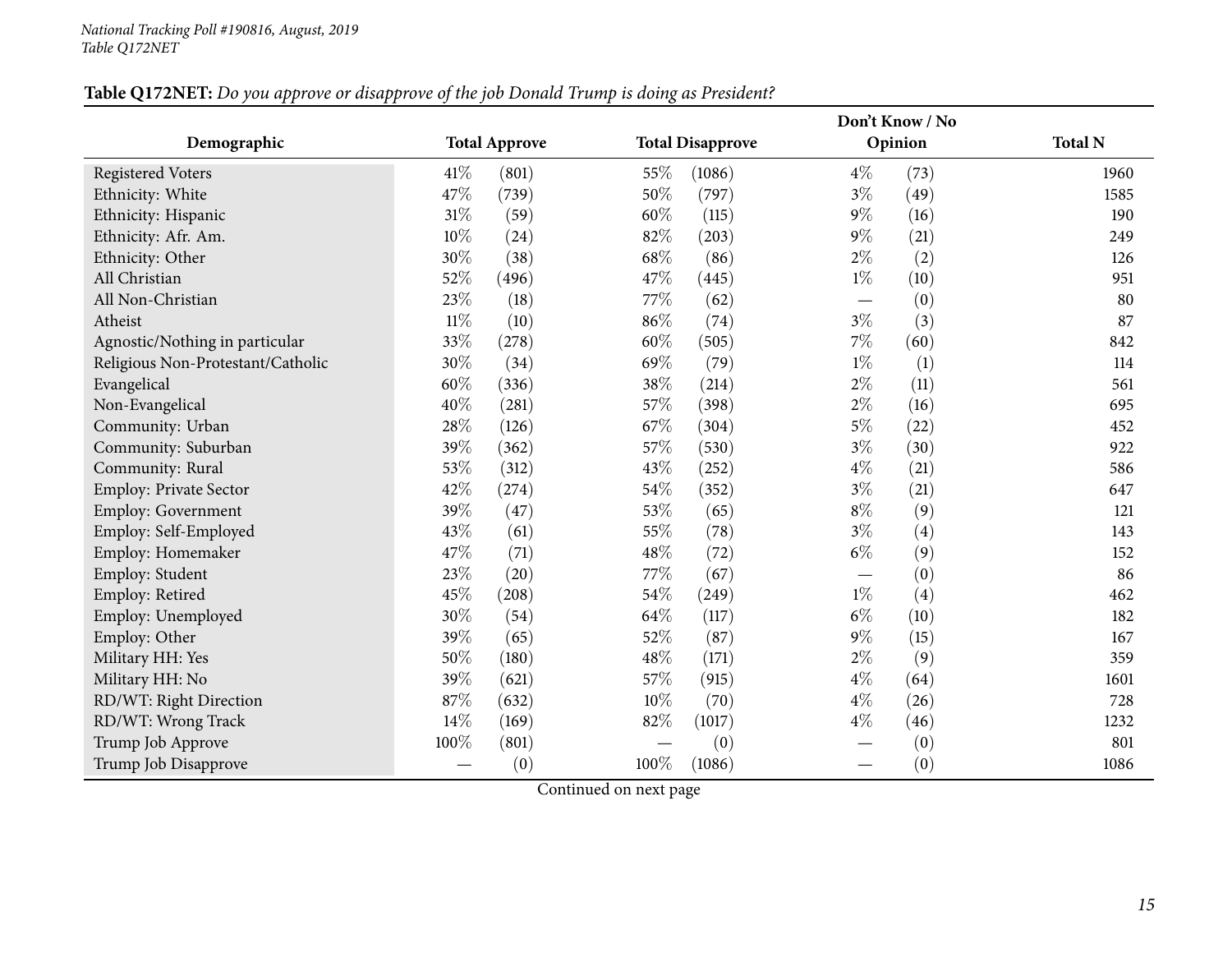|                                      |                          |                      | Don't Know / No |                         |        |         |                |
|--------------------------------------|--------------------------|----------------------|-----------------|-------------------------|--------|---------|----------------|
| Demographic                          |                          | <b>Total Approve</b> |                 | <b>Total Disapprove</b> |        | Opinion | <b>Total N</b> |
| <b>Registered Voters</b>             | 41%                      | (801)                | 55%             | (1086)                  | $4\%$  | (73)    | 1960           |
| Trump Job Strongly Approve           | 100%                     | (448)                |                 | (0)                     |        | (0)     | 448            |
| Trump Job Somewhat Approve           | 100%                     | (353)                |                 | (0)                     |        | (0)     | 353            |
| Trump Job Somewhat Disapprove        | $\overline{\phantom{0}}$ | (0)                  | 100%            | (233)                   |        | (0)     | 233            |
| Trump Job Strongly Disapprove        |                          | (0)                  | 100%            | (853)                   |        | (0)     | 853            |
| Favorable of Trump                   | 94%                      | (733)                | $5\%$           | (36)                    | $2\%$  | (13)    | 782            |
| Unfavorable of Trump                 | 5%                       | (53)                 | 93%             | (1028)                  | $2\%$  | (25)    | 1106           |
| Very Favorable of Trump              | 96%                      | (446)                | $3\%$           | (15)                    | $1\%$  | (4)     | 464            |
| Somewhat Favorable of Trump          | 91%                      | (288)                | $7\%$           | (21)                    | $3\%$  | (9)     | 317            |
| Somewhat Unfavorable of Trump        | 18%                      | (36)                 | 77%             | (150)                   | $5\%$  | (10)    | 195            |
| Very Unfavorable of Trump            | $2\%$                    | (17)                 | 96%             | (878)                   | $2\%$  | (15)    | 910            |
| #1 Issue: Economy                    | 41\%                     | (191)                | 53%             | (245)                   | $6\%$  | (27)    | 463            |
| #1 Issue: Security                   | 72%                      | (325)                | 26%             | (119)                   | $2\%$  | (9)     | 454            |
| #1 Issue: Health Care                | 27%                      | (95)                 | 70%             | (243)                   | $3\%$  | (9)     | 347            |
| #1 Issue: Medicare / Social Security | 41%                      | (111)                | 59%             | (162)                   |        | (0)     | 274            |
| #1 Issue: Women's Issues             | 15%                      | (18)                 | 78%             | (93)                    | $7\%$  | (9)     | 120            |
| #1 Issue: Education                  | 20%                      | (22)                 | 72%             | (78)                    | $8\%$  | (9)     | 108            |
| #1 Issue: Energy                     | 15%                      | (14)                 | 80%             | (76)                    | $5\%$  | (5)     | 94             |
| #1 Issue: Other                      | 25%                      | (25)                 | 70%             | (70)                    | $5\%$  | (5)     | 100            |
| 2018 House Vote: Democrat            | $8\%$                    | (60)                 | 90%             | (694)                   | $2\%$  | (19)    | 773            |
| 2018 House Vote: Republican          | 86%                      | (573)                | 13%             | (86)                    | $1\%$  | (7)     | 667            |
| 2018 House Vote: Someone else        | 32%                      | (32)                 | 58%             | (59)                    | $10\%$ | (10)    | 100            |
| 2016 Vote: Hillary Clinton           | $5\%$                    | (33)                 | 93%             | (658)                   | $2\%$  | (17)    | 709            |
| 2016 Vote: Donald Trump              | 88%                      | (615)                | 10%             | (73)                    | $1\%$  | (10)    | 699            |
| 2016 Vote: Other                     | 19%                      | (35)                 | 72%             | (134)                   | $9\%$  | (16)    | 185            |
| 2016 Vote: Didn't Vote               | 32%                      | (117)                | 60%             | (219)                   | $8\%$  | (29)    | 365            |
| Voted in 2014: Yes                   | 43%                      | (593)                | 55%             | (761)                   | $3\%$  | (36)    | 1389           |
| Voted in 2014: No                    | 36%                      | (208)                | 57%             | (326)                   | $7\%$  | (37)    | 571            |
| 2012 Vote: Barack Obama              | 16%                      | (137)                | $81\%$          | (692)                   | $3\%$  | (24)    | 854            |
| 2012 Vote: Mitt Romney               | 81%                      | (440)                | 17%             | (94)                    | $1\%$  | (6)     | 540            |
| 2012 Vote: Other                     | 48%                      | (39)                 | 39%             | (32)                    | 13%    | (11)    | 82             |
| 2012 Vote: Didn't Vote               | 38%                      | (183)                | 55%             | (266)                   | $6\%$  | (31)    | 480            |

Table Q172NET: Do you approve or disapprove of the job Donald Trump is doing as President?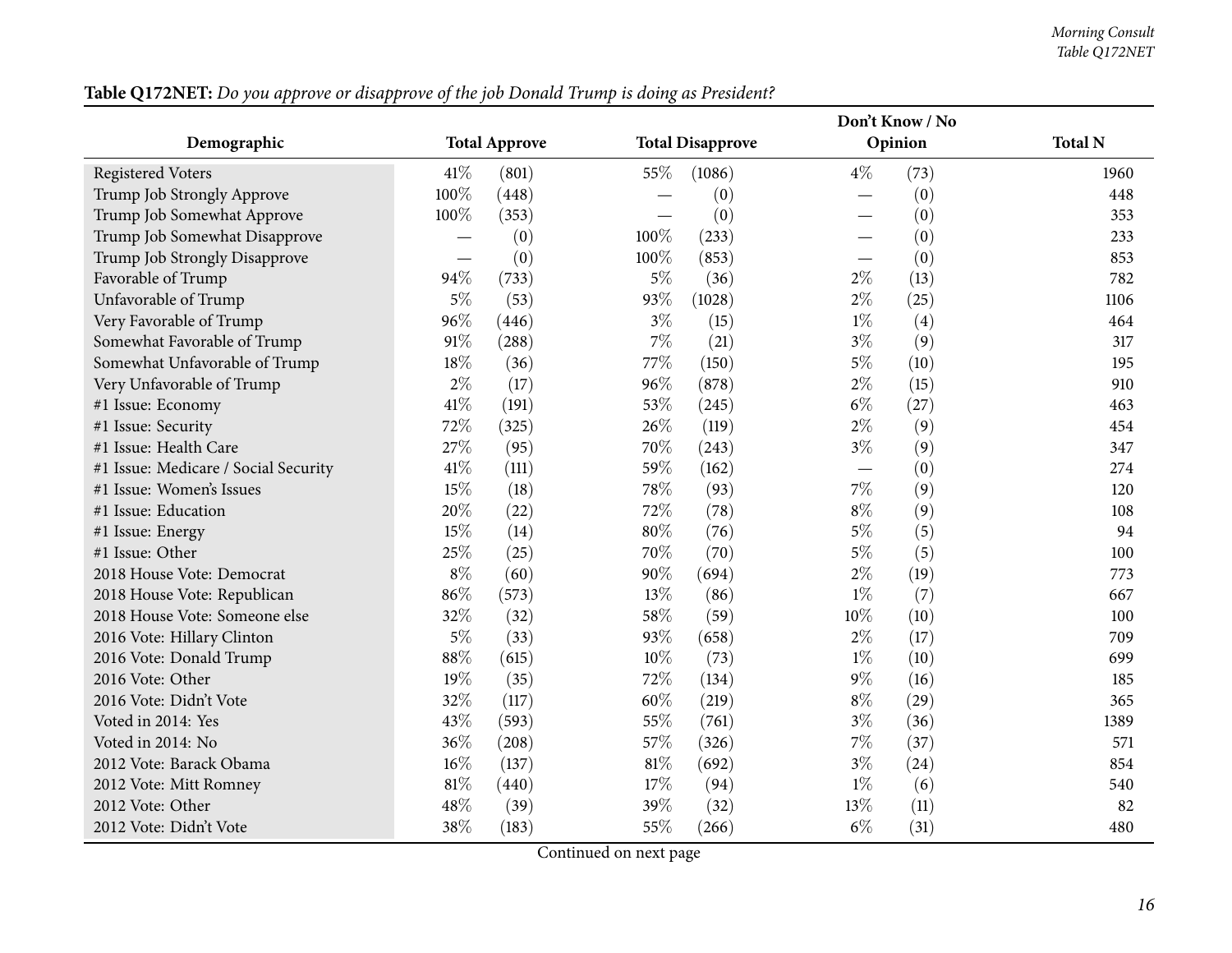|                                            |                      |       |        |                         |       | Don't Know / No |                |
|--------------------------------------------|----------------------|-------|--------|-------------------------|-------|-----------------|----------------|
| Demographic                                | <b>Total Approve</b> |       |        | <b>Total Disapprove</b> |       | Opinion         | <b>Total N</b> |
| <b>Registered Voters</b>                   | 41%                  | (801) | 55%    | (1086)                  | $4\%$ | (73)            | 1960           |
| 4-Region: Northeast                        | 29%                  | (101) | 68\%   | (237)                   | $3\%$ | (12             | 350            |
| 4-Region: Midwest                          | 44\%                 | (200) | 53\%   | (240)                   | $2\%$ | (11)            | 450            |
| 4-Region: South                            | 48\%                 | (354) | 48\%   | (352)                   | $4\%$ | (26)            | 732            |
| 4-Region: West                             | 34\%                 | (146) | 60%    | (257)                   | $6\%$ | (25)            | 428            |
| Party: Democrat/Leans Democrat             | $9\%$                | (77)  | $89\%$ | (785)                   | $2\%$ | (21)            | 883            |
| Party: Republican/Leans Republican         | 82\%                 | (625) | $16\%$ | (124)                   | $1\%$ | (9)             | 759            |
| Gun owners                                 | 58\%                 | (412) | $40\%$ | (282)                   | $2\%$ | (16)            | 710            |
| Republican gun owners                      | 87\%                 | (351) | $12\%$ | (49)                    | $1\%$ | (3)             | 403            |
| Democratic gun owners                      | $10\%$               | (21)  | 89%    | (184)                   | $1\%$ | (2)             | 207            |
| Voters who blame mental illness a lot      | $51\%$               | (481) | 47\%   | (444)                   | $2\%$ | (21)            | 946            |
| Voters who blame mental illness a lot/some | 44\%                 | (719) | $54\%$ | (872)                   | $2\%$ | (38)            | 1629           |

## Table Q172NET: Do you approve or disapprove of the job Donald Trump is doing as President?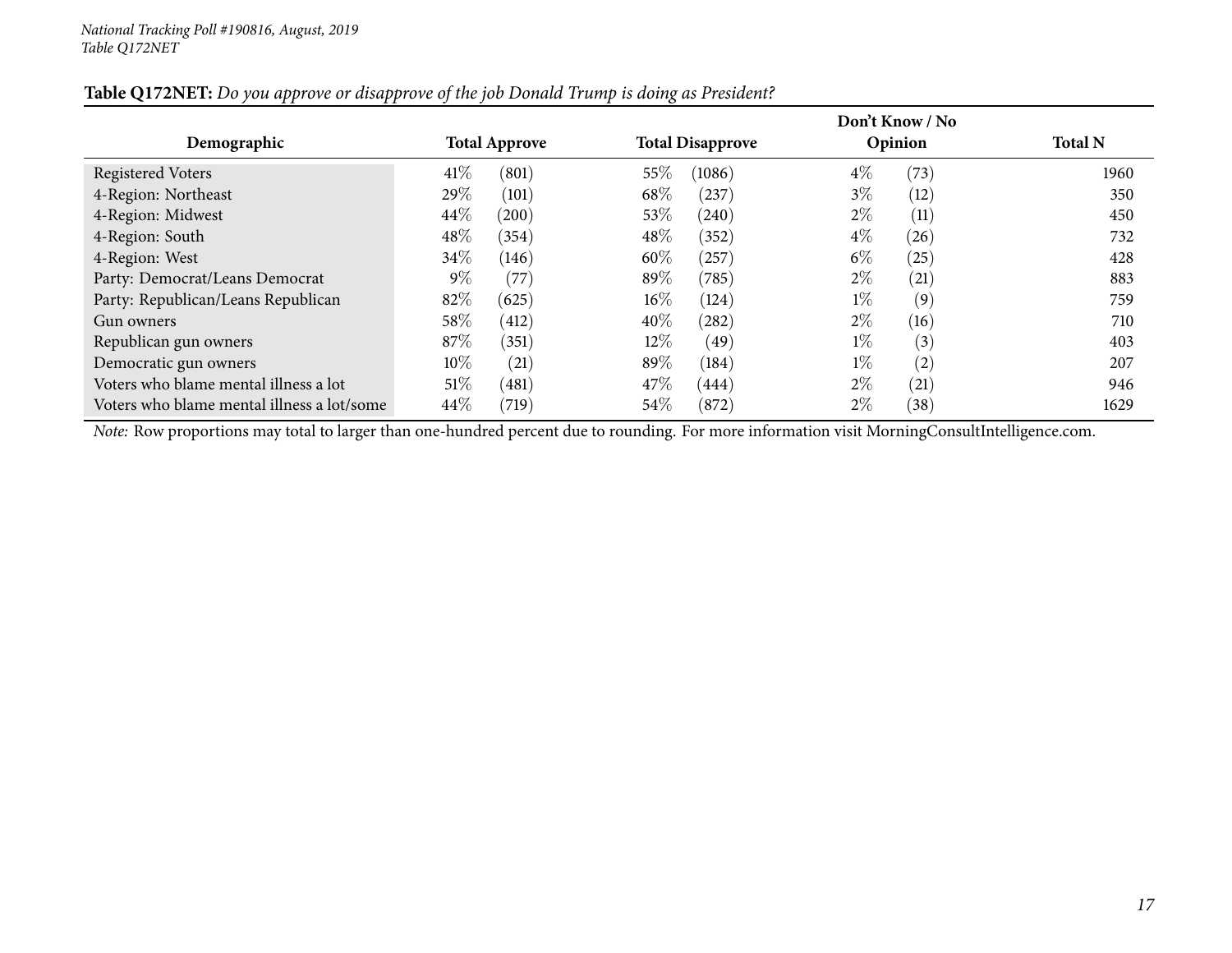<span id="page-17-0"></span>

| 0<br>Demographic         | Economic<br>$Issues -$<br>like taxes,<br>wages,<br>jobs,<br>unemploy-<br>ment, and<br>spending | Security<br>$Issues -$<br>like<br>terrorism,<br>foreign<br>policy, and<br>border<br>security | Health<br><b>Care Issues</b><br>- like the<br>2010 health<br>care law,<br>Medicaid,<br>other<br>challenges | <b>Seniors</b><br>Issues-<br>like<br>Medicare<br>and Social<br>Security | Women's<br>$Issues -$<br>like birth<br>control,<br>abortion,<br>and equal<br>pay | Education<br>Issues - like<br>school<br>standards,<br>class sizes,<br>school choice,<br>and student<br>loans | <b>Energy Issues</b><br>- like carbon<br>emissions,<br>cost of<br>electric-<br>ity/gasoline,<br>or renewables | Other:        | <b>Total N</b> |
|--------------------------|------------------------------------------------------------------------------------------------|----------------------------------------------------------------------------------------------|------------------------------------------------------------------------------------------------------------|-------------------------------------------------------------------------|----------------------------------------------------------------------------------|--------------------------------------------------------------------------------------------------------------|---------------------------------------------------------------------------------------------------------------|---------------|----------------|
| <b>Registered Voters</b> | $24\% (463)$                                                                                   | $23\% (454)$                                                                                 | $18\% (347)$                                                                                               | $14\% (274)$                                                            | $6\% (120)$                                                                      | $6\% (108)$                                                                                                  | $5\%$ (94)                                                                                                    | $5\% (100)$   | 1960           |
| Gender: Male             | $29\% (269)$                                                                                   | $21\%$ (195)                                                                                 | $16\% (149)$                                                                                               | $13\%$ (117)                                                            | $3\%$ (31)                                                                       | $6\%$ (55)                                                                                                   | $6\%$ (55)                                                                                                    | $5\%$ (46)    | 917            |
| Gender: Female           | $19\% (194)$                                                                                   | $25\% (259)$                                                                                 | $19\%$ (198)                                                                                               | $15\%$ (156)                                                            | $8\%$ (89)                                                                       | $5\%$<br>(53)                                                                                                | $4\%$ (39)                                                                                                    | $5\%$ (54)    | 1043           |
| Age: 18-29               | $32\% (107)$                                                                                   | $18\%$ (61)                                                                                  | $13\%$ (45)                                                                                                | $1\%$<br>(3)                                                            | $14\%$ (46)                                                                      | $11\%$<br>(37)                                                                                               | $8\%$<br>(27)                                                                                                 | $3\%$<br>(11) | 337            |
| Age: 30-44               | 29\% (133)                                                                                     | $19\%$ (88)                                                                                  | $17\%$ (79)                                                                                                | $2\%$<br>(10)                                                           | $9\%$<br>(41)                                                                    | $10\%$<br>(47)                                                                                               | $6\%$<br>(28)                                                                                                 | $6\%$<br>(28) | 453            |
| Age: 45-54               | $27\%$ (102)                                                                                   | $27\%$ (103)                                                                                 | 23\%<br>(87)                                                                                               | $8\%$ (30)                                                              | $5\%$<br>(18)                                                                    | $3\%$<br>(13)                                                                                                | $4\%$<br>(15)                                                                                                 | $3\%$<br>(12) | 380            |
| Age: 55-64               | $19\%$ (63)                                                                                    | 25\% (83)                                                                                    | 23\%<br>(78)                                                                                               | $20\%$ (67)                                                             | $2\%$<br>(6)                                                                     | $2\%$<br>(8)                                                                                                 | $3\%$<br>(9)                                                                                                  | $6\%$ (20)    | 334            |
| Age: $65+$               | $13\%$<br>(58)                                                                                 | $26\%$ (119)                                                                                 | $13\%$<br>(58)                                                                                             | $36\% (164)$                                                            | $2\%$<br>(9)                                                                     | $1\%$<br>(4)                                                                                                 | $3\%$<br>(15)                                                                                                 | $6\%$<br>(29) | 456            |
| Generation Z: 18-22      | $26\%$ (36)                                                                                    | $19\%$ (27)                                                                                  | 13\%<br>(17)                                                                                               | (1)<br>$\overbrace{\phantom{123221111}}$                                | $16\%$<br>(22)                                                                   | $10\%$<br>(13)                                                                                               | 13\%<br>(18)                                                                                                  | $2\%$<br>(3)  | 138            |
| Millennial: Age 23-38    | $31\% (146)$                                                                                   | $19\%$ (90)                                                                                  | $14\%$ (65)                                                                                                | $2\%$<br>(8)                                                            | $10\%$ (49)                                                                      | $12\%$<br>(54)                                                                                               | $6\%$<br>(28)                                                                                                 | $6\%$ (28)    | 469            |
| Generation X: Age 39-54  | $28\% (160)$                                                                                   | $24\%$ (135)                                                                                 | $23\%$ (128)                                                                                               | $6\%$ (34)                                                              | $6\%$<br>(33)                                                                    | $5\%$<br>(28)                                                                                                | $4\%$<br>(25)                                                                                                 | $4\%$ (20)    | 564            |
| Boomers: Age 55-73       | $15\%$ (98)                                                                                    | $25\%$ (161)                                                                                 | $19\% (124)$                                                                                               | $29\% (190)$                                                            | $2\%$<br>(14)                                                                    | $2\%$<br>(10)                                                                                                | $3\%$<br>(18)                                                                                                 | $6\%$<br>(41) | 655            |
| PID: Dem (no lean)       | $20\%$ (143)                                                                                   | $9\%$ (68)                                                                                   | $26\% (190)$                                                                                               | $17\%$ (122)                                                            | $9\%$<br>(62)                                                                    | $7\%$<br>(48)                                                                                                | $7\%$<br>(52)                                                                                                 | $6\%$<br>(41) | 727            |
| PID: Ind (no lean)       | $29\%$ (173)                                                                                   | $20\%$ (120)                                                                                 | 15\% (92)                                                                                                  | $12\%$ (72)                                                             | $7\%$ (40)                                                                       | $6\%$<br>(39)                                                                                                | $5\%$<br>(32)                                                                                                 | $6\%$ (38)    | 606            |
| PID: Rep (no lean)       | $23\%$ (147)                                                                                   | $42\% (266)$                                                                                 | $10\%$ (65)                                                                                                | $13\%$ (80)                                                             | $3\%$<br>(18)                                                                    | $3\%$<br>(22)                                                                                                | $2\%$<br>(10)                                                                                                 | $3\%$<br>(20) | 627            |
| PID/Gender: Dem Men      | 25\% (77)                                                                                      | $10\%$<br>(31)                                                                               | $26\%$ (80)                                                                                                | $15\%$ (45)                                                             | $5\%$<br>(16)                                                                    | $6\%$<br>(17)                                                                                                | $9\%$ (28)                                                                                                    | $5\%$<br>(16) | 310            |
| PID/Gender: Dem Women    | $16\%$ (67)                                                                                    | $9\%$<br>(38)                                                                                | 26\% (110)                                                                                                 | 18% (77)                                                                | $11\%$ (46)                                                                      | $7\%$<br>(30)                                                                                                | $6\%$ (24)                                                                                                    | $6\%$ (25)    | 418            |
| PID/Gender: Ind Men      | $34\% (106)$                                                                                   | $16\%$ (50)                                                                                  | $13\%$<br>(41)                                                                                             | $12\%$ (37)                                                             | $4\%$<br>(12)                                                                    | $8\%$<br>(26)                                                                                                | $7\%$<br>(22)                                                                                                 | $5\%$ (14)    | 309            |
| PID/Gender: Ind Women    | 22\%<br>(66)                                                                                   | $23\%$ (69)                                                                                  | 17\%<br>(52)                                                                                               | $12\%$ (35)                                                             | $9\%$<br>(28)                                                                    | $4\%$<br>(13)                                                                                                | $3\%$<br>(10)                                                                                                 | $8\%$ (24)    | 297            |
| PID/Gender: Rep Men      | 29\%<br>(86)                                                                                   | $38\%$ (113)                                                                                 | $9\%$<br>(28)                                                                                              | $12\%$ (35)                                                             | $1\%$<br>(4)                                                                     | $4\%$<br>(12)                                                                                                | $2\%$<br>(6)                                                                                                  | $5\%$<br>(15) | 299            |
| PID/Gender: Rep Women    | $18\%$<br>(61)                                                                                 | $46\% (152)$                                                                                 | $11\%$ (37)                                                                                                | $14\%$ (45)                                                             | $4\%$<br>(15)                                                                    | $3\%$<br>(10)                                                                                                | $1\%$<br>(5)                                                                                                  | $1\%$<br>(5)  | 328            |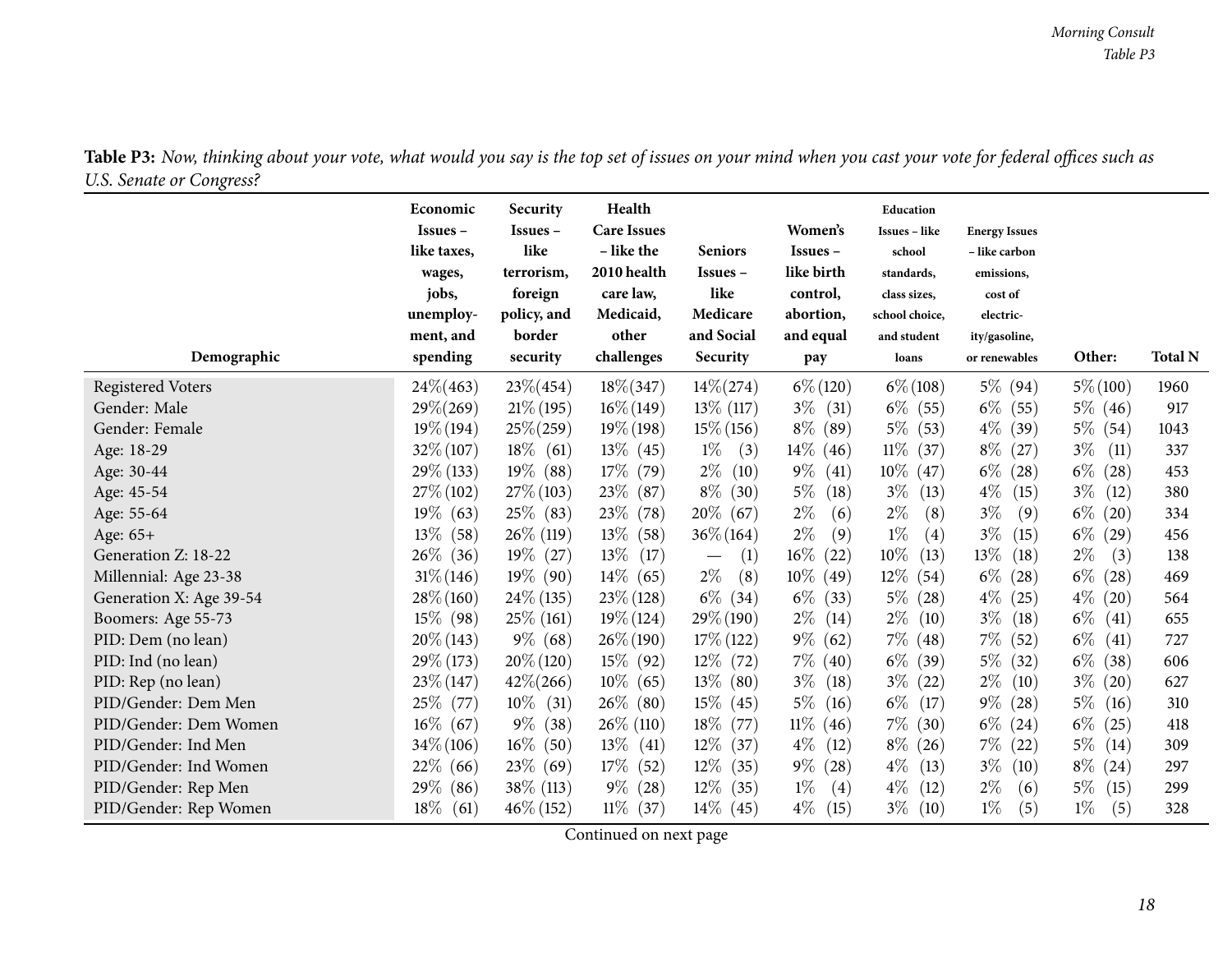| ပ<br>Demographic                  | Economic<br>$Issues -$<br>like taxes,<br>wages,<br>jobs,<br>unemploy-<br>ment, and<br>spending | Security<br><b>Issues</b> –<br>like<br>terrorism,<br>foreign<br>policy, and<br>border<br>security | Health<br><b>Care Issues</b><br>- like the<br>2010 health<br>care law,<br>Medicaid,<br>other<br>challenges | <b>Seniors</b><br>Issues –<br>like<br>Medicare<br>and Social<br>Security | Women's<br>Issues -<br>like birth<br>control,<br>abortion,<br>and equal<br>pay | Education<br>Issues - like<br>school<br>standards,<br>class sizes,<br>school choice,<br>and student<br>loans | <b>Energy Issues</b><br>– like carbon<br>emissions,<br>cost of<br>electric-<br>ity/gasoline,<br>or renewables | Other:        | <b>Total N</b> |
|-----------------------------------|------------------------------------------------------------------------------------------------|---------------------------------------------------------------------------------------------------|------------------------------------------------------------------------------------------------------------|--------------------------------------------------------------------------|--------------------------------------------------------------------------------|--------------------------------------------------------------------------------------------------------------|---------------------------------------------------------------------------------------------------------------|---------------|----------------|
| <b>Registered Voters</b>          | $24\% (463)$                                                                                   | $23\% (454)$                                                                                      | $18\% (347)$                                                                                               | $14\% (274)$                                                             | $6\% (120)$                                                                    | $6\% (108)$                                                                                                  | $5\%$ (94)                                                                                                    | $5\% (100)$   | 1960           |
| Ideo: Liberal (1-3)               | $20\%$ (116)                                                                                   | $8\%$ (45)                                                                                        | $26\% (154)$                                                                                               | $14\%$ (81)                                                              | $9\%$ (54)                                                                     | $7\%$ (38)                                                                                                   | $10\%$<br>(61)                                                                                                | $6\%$ (38)    | 587            |
| Ideo: Moderate (4)                | $27\%$ (124)                                                                                   | $19\%$ (87)                                                                                       | $20\%$ (92)                                                                                                | $16\%$ (72)                                                              | $5\%$<br>(23)                                                                  | $6\%$<br>(28)                                                                                                | $3\%$<br>(12)                                                                                                 | $6\%$ (26)    | 464            |
| Ideo: Conservative (5-7)          | $25\% (176)$                                                                                   | $40\% (283)$                                                                                      | $11\%$ (75)                                                                                                | 13\% (95)                                                                | $2\%$<br>(15)                                                                  | $4\%$<br>(27)                                                                                                | $1\%$<br>(9)                                                                                                  | $4\%$<br>(25) | 705            |
| Educ: < College                   | $22\% (266)$                                                                                   | $27\% (329)$                                                                                      | $17\% (204)$                                                                                               | $16\%$ (193)                                                             | $6\%$<br>(75)                                                                  | $5\%$<br>(60)                                                                                                | $4\%$<br>(46)                                                                                                 | $5\%$ (59)    | 1233           |
| Educ: Bachelors degree            | $29\% (134)$                                                                                   | $18\%$ (83)                                                                                       | $19\%$ (89)                                                                                                | $10\%$ (45)                                                              | $6\%$<br>(30)                                                                  | $6\%$<br>(27)                                                                                                | $6\%$<br>(29)                                                                                                 | $6\%$ (26)    | 464            |
| Educ: Post-grad                   | $24\%$ (62)                                                                                    | $16\%$ (42)                                                                                       | $20\%$ (54)                                                                                                | $14\%$ (36)                                                              | $6\%$<br>(15)                                                                  | $8\%$<br>(21)                                                                                                | $7\%$<br>(19)                                                                                                 | $6\%$<br>(15) | 264            |
| Income: Under 50k                 | $21\%$ (217)                                                                                   | $22\% (227)$                                                                                      | $17\%$ (172)                                                                                               | $17\% (168)$                                                             | $7\%$<br>(73)                                                                  | $6\%$<br>(59)                                                                                                | $4\%$<br>(39)                                                                                                 | $6\%$<br>(58) | 1013           |
| Income: 50k-100k                  | $22\%$ (145)                                                                                   | $25\%$ (161)                                                                                      | $20\%$ (128)                                                                                               | $12\%$ (80)                                                              | $5\%$<br>(36)                                                                  | $5\%$<br>(33)                                                                                                | $5\%$ (34)                                                                                                    | $5\%$ (30)    | 646            |
| Income: 100k+                     | $33\% (100)$                                                                                   | $22\%$ (66)                                                                                       | $16\%$ (48)                                                                                                | $9\%$ (26)                                                               | $4\%$<br>(12)                                                                  | $5\%$<br>(16)                                                                                                | $7\%$<br>(21)                                                                                                 | $4\%$<br>(12) | 301            |
| Ethnicity: White                  | $23\% (357)$                                                                                   | $24\% (386)$                                                                                      | $18\% (284)$                                                                                               | $15\% (235)$                                                             | $6\%$<br>(97)                                                                  | $5\%$<br>(76)                                                                                                | $4\%$<br>(70)                                                                                                 | 5% (79)       | 1585           |
| Ethnicity: Hispanic               | $28\%$ (53)                                                                                    | $23\%$ (44)                                                                                       | $17\%$ (32)                                                                                                | $10\%$ (18)                                                              | $4\%$<br>(8)                                                                   | $11\%$<br>(21)                                                                                               | $3\%$<br>(6)                                                                                                  | $3\%$<br>(6)  | 190            |
| Ethnicity: Afr. Am.               | 29%<br>(71)                                                                                    | $16\%$ (40)                                                                                       | $20\%$ (49)                                                                                                | $12\%$<br>(29)                                                           | $6\%$<br>(15)                                                                  | $8\%$<br>(19)                                                                                                | $6\%$<br>(14)                                                                                                 | $5\%$<br>(12) | 249            |
| Ethnicity: Other                  | 27\%<br>(34)                                                                                   | $23\%$ (29)                                                                                       | $12\%$<br>(15)                                                                                             | $8\%$ (10)                                                               | $6\%$<br>(7)                                                                   | $10\%$<br>(13)                                                                                               | $8\%$<br>(10)                                                                                                 | $7\%$<br>(9)  | 126            |
| All Christian                     | $21\%$ (198)                                                                                   | $28\% (261)$                                                                                      | $18\%$ (173)                                                                                               | $19\% (178)$                                                             | $3\%$<br>(33)                                                                  | $4\%$<br>(35)                                                                                                | $3\%$<br>(33)                                                                                                 | $4\%$<br>(40) | 951            |
| All Non-Christian                 | 23\%<br>(18)                                                                                   | $12\%$<br>(10)                                                                                    | 24\%<br>(19)                                                                                               | $14\%$<br>(11)                                                           | 7%<br>(6)                                                                      | $3\%$<br>(2)                                                                                                 | 12\%<br>(10)                                                                                                  | $5\%$<br>(4)  | 80             |
| Atheist                           | $27\%$ (23)                                                                                    | 13\%<br>(11)                                                                                      | 20%<br>(18)                                                                                                | $3\%$<br>(3)                                                             | $11\%$<br>(9)                                                                  | $14\%$<br>(12)                                                                                               | $5\%$<br>(4)                                                                                                  | $7\%$<br>(6)  | 87             |
| Agnostic/Nothing in particular    | $27\% (224)$                                                                                   | 20\% (171)                                                                                        | $16\% (138)$                                                                                               | $10\%$ (82)                                                              | $9\%$<br>(72)                                                                  | $7\%$<br>(58)                                                                                                | $6\%$<br>(48)                                                                                                 | $6\%$<br>(49) | 842            |
| Religious Non-Protestant/Catholic | $24\%$ (28)                                                                                    | $16\%$ (18)                                                                                       | $24\%$ (27)                                                                                                | $13\%$<br>(15)                                                           | $5\%$<br>(6)                                                                   | $3\%$<br>(4)                                                                                                 | $10\%$<br>(12)                                                                                                | $5\%$<br>(5)  | 114            |
| Evangelical                       | $19\% (107)$                                                                                   | $37\% (206)$                                                                                      | $14\%$ (78)                                                                                                | $17\%$ (96)                                                              | $3\%$<br>(19)                                                                  | $3\%$<br>(17)                                                                                                | $3\%$<br>(16)                                                                                                 | $4\%$<br>(23) | 561            |
| Non-Evangelical                   | $23\%$ (162)                                                                                   | $20\%$ (142)                                                                                      | $20\%$ (137)                                                                                               | $17\%$ (115)                                                             | $5\%$<br>(37)                                                                  | $5\%$<br>(35)                                                                                                | $4\%$<br>(30)                                                                                                 | $5\%$ (36)    | 695            |
| Community: Urban                  | 25\% (112)                                                                                     | $17\%$ (76)                                                                                       | $17\%$ (77)                                                                                                | $14\%$ (62)                                                              | $7\%$<br>(32)                                                                  | $7\%$<br>(30)                                                                                                | $6\%$<br>(28)                                                                                                 | $7\%$<br>(33) | 452            |
| Community: Suburban               | $25\%$ (231)                                                                                   | $23\% (210)$                                                                                      | $17\% (160)$                                                                                               | $12\%$ (114)                                                             | $6\%$<br>(57)                                                                  | $6\%$<br>(59)                                                                                                | $5\%$<br>(51)                                                                                                 | $4\%$<br>(41) | 922            |
| Community: Rural                  | $20\%$ (120)                                                                                   | $29\%$ (168)                                                                                      | $19\%$ (110)                                                                                               | $17\%$ (97)                                                              | $5\%$ (30)                                                                     | $3\%$<br>(18)                                                                                                | $3\%$<br>(16)                                                                                                 | $4\%$ (26)    | 586            |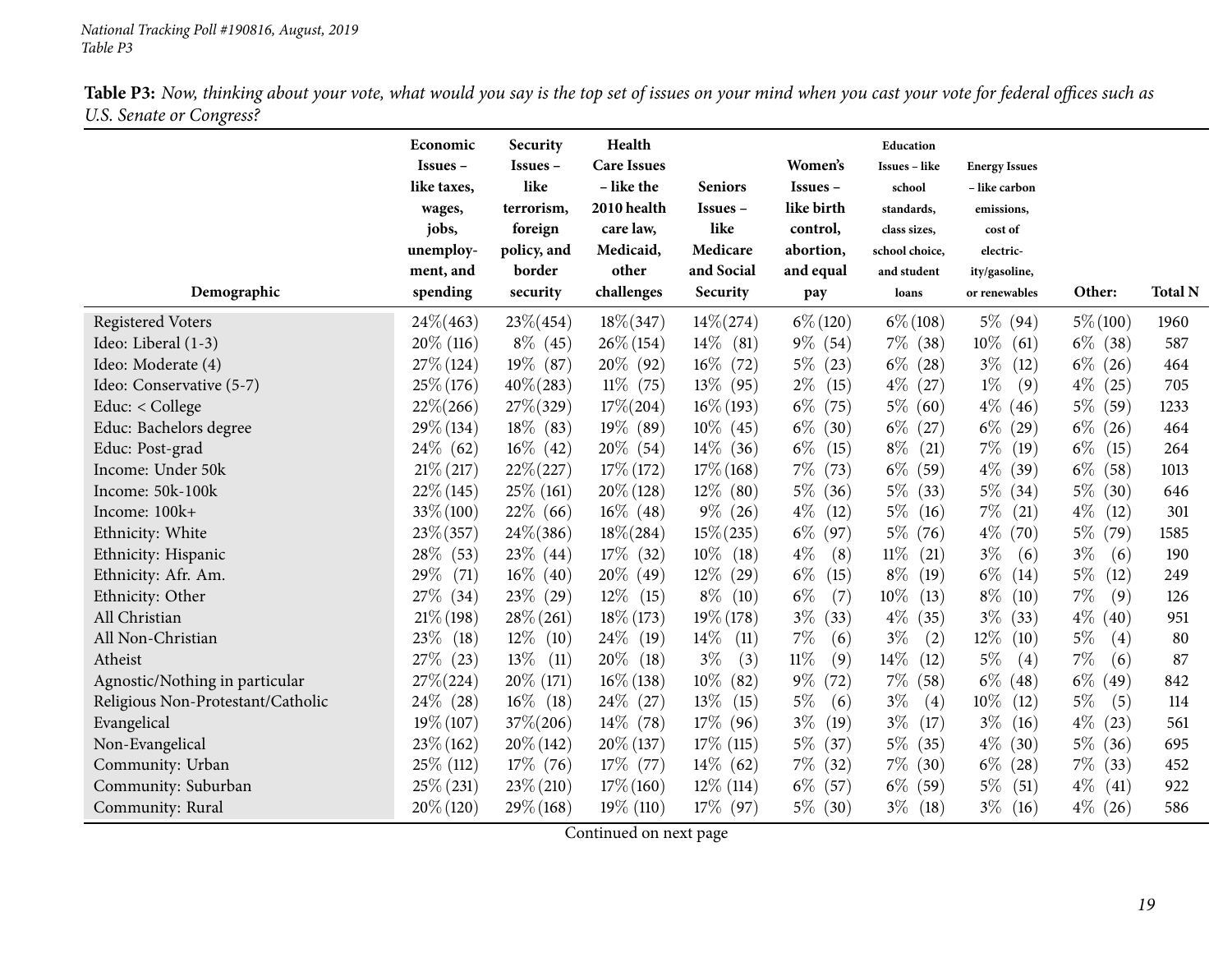| ပ                             | Economic<br>Issues-<br>like taxes,<br>wages,<br>jobs,<br>unemploy-<br>ment, and | Security<br>Issues -<br>like<br>terrorism,<br>foreign<br>policy, and<br>border | Health<br><b>Care Issues</b><br>- like the<br>2010 health<br>care law,<br>Medicaid,<br>other | <b>Seniors</b><br>Issues –<br>like<br>Medicare<br>and Social | Women's<br>Issues -<br>like birth<br>control,<br>abortion,<br>and equal | Education<br>Issues - like<br>school<br>standards,<br>class sizes,<br>school choice,<br>and student | <b>Energy Issues</b><br>– like carbon<br>emissions,<br>cost of<br>electric-<br>ity/gasoline, |                |                |
|-------------------------------|---------------------------------------------------------------------------------|--------------------------------------------------------------------------------|----------------------------------------------------------------------------------------------|--------------------------------------------------------------|-------------------------------------------------------------------------|-----------------------------------------------------------------------------------------------------|----------------------------------------------------------------------------------------------|----------------|----------------|
| Demographic                   | spending                                                                        | security                                                                       | challenges                                                                                   | Security                                                     | pay                                                                     | loans                                                                                               | or renewables                                                                                | Other:         | <b>Total N</b> |
| <b>Registered Voters</b>      | $24\% (463)$                                                                    | $23\% (454)$                                                                   | $18\% (347)$                                                                                 | $14\% (274)$                                                 | $6\% (120)$                                                             | $6\% (108)$                                                                                         | $5\%$ (94)                                                                                   | $5\% (100)$    | 1960           |
| Employ: Private Sector        | $32\% (210)$                                                                    | $22\%$ (142)                                                                   | $18\%$ (117)                                                                                 | $6\%$ (39)                                                   | $7\%$ (43)                                                              | $6\%$ (40)                                                                                          | $4\%$ (25)                                                                                   | $5\%$ (31)     | 647            |
| <b>Employ: Government</b>     | $28\%$<br>(33)                                                                  | 29\% (35)                                                                      | $20\%$ (24)                                                                                  | $6\%$<br>(8)                                                 | $4\%$<br>(5)                                                            | $6\%$<br>(8)                                                                                        | (7)<br>$6\%$                                                                                 | $1\%$<br>(2)   | 121            |
| Employ: Self-Employed         | 23\%<br>(34)                                                                    | $19\%$ (27)                                                                    | 21%<br>(30)                                                                                  | $6\%$<br>(8)                                                 | $8\%$<br>(11)                                                           | $9\%$<br>(12)                                                                                       | $10\%$<br>(14)                                                                               | $5\%$<br>(7)   | 143            |
| Employ: Homemaker             | $15\%$<br>(22)                                                                  | $33\%$ (49)                                                                    | $21\%$ (32)                                                                                  | $6\%$<br>(9)                                                 | $9\%$<br>(13)                                                           | $8\%$<br>(12)                                                                                       | 5%<br>(8)                                                                                    | $4\%$<br>(6)   | 152            |
| Employ: Student               | 21%<br>(18)                                                                     | $16\%$ (14)                                                                    | $11\%$<br>(10)                                                                               | $2\%$<br>(2)                                                 | $18\%$<br>(16)                                                          | 15%<br>(13)                                                                                         | $12\%$<br>(10)                                                                               | $4\%$<br>(4)   | 86             |
| Employ: Retired               | $11\%$<br>(49)                                                                  | 25\% (115)                                                                     | $15\%$<br>(68)                                                                               | 37% (171)                                                    | $2\%$<br>(11)                                                           | $1\%$<br>(5)                                                                                        | $3\%$<br>(16)                                                                                | $6\%$<br>(27)  | 462            |
| Employ: Unemployed            | 30\%<br>(54)                                                                    | $20\%$ (36)                                                                    | $21\%$<br>(38)                                                                               | $10\%$<br>(18)                                               | $8\%$<br>(14)                                                           | $5\%$<br>(9)                                                                                        | $4\%$<br>(8)                                                                                 | $3\%$<br>(5)   | 182            |
| Employ: Other                 | $25\%$ (42)                                                                     | $21\%$ (35)                                                                    | $18\%$<br>(29)                                                                               | $11\%$<br>(19)                                               | $5\%$<br>(8)                                                            | $5\%$<br>(9)                                                                                        | $4\%$<br>(7)                                                                                 | $11\%$<br>(19) | 167            |
| Military HH: Yes              | 22\% (79)                                                                       | $29\% (103)$                                                                   | $12\%$ (42)                                                                                  | $19\%$ (67)                                                  | $4\%$<br>(16)                                                           | $4\%$<br>(16)                                                                                       | $4\%$<br>(14)                                                                                | $6\%$<br>(22)  | 359            |
| Military HH: No               | $24\% (384)$                                                                    | $22\%$ (351)                                                                   | $19\% (305)$                                                                                 | $13\% (206)$                                                 | $7\% (104)$                                                             | $6\%$<br>(92)                                                                                       | $5\%$<br>(81)                                                                                | $5\%$<br>(78)  | 1601           |
| RD/WT: Right Direction        | $22\%$ (163)                                                                    | $41\%$ (301)                                                                   | $11\%$ (82)                                                                                  | $14\% (100)$                                                 | $3\%$ (24)                                                              | $4\%$<br>(30)                                                                                       | $1\%$<br>(8)                                                                                 | $3\%$ (20)     | 728            |
| RD/WT: Wrong Track            | $24\% (299)$                                                                    | $12\%$ (153)                                                                   | $22\% (266)$                                                                                 | $14\% (174)$                                                 | $8\%$<br>(96)                                                           | $6\%$<br>(78)                                                                                       | $7\%$<br>(86)                                                                                | $7\%$ (80)     | 1232           |
| Trump Job Approve             | 24\% (191)                                                                      | $41\% (325)$                                                                   | $12\%$ (95)                                                                                  | $14\%$ (111)                                                 | $2\%$<br>(18)                                                           | $3\%$<br>(22)                                                                                       | $2\%$<br>(14)                                                                                | $3\%$<br>(25)  | 801            |
| Trump Job Disapprove          | $23\% (245)$                                                                    | $11\%$ (119)                                                                   | $22\% (243)$                                                                                 | $15\% (162)$                                                 | $9\%$<br>(93)                                                           | $7\%$<br>(78)                                                                                       | $7\%$ (76)                                                                                   | $6\%$ (70)     | 1086           |
| Trump Job Strongly Approve    | $19\%$ (86)                                                                     | $51\% (228)$                                                                   | $9\%$ (41)                                                                                   | $14\%$ (62)                                                  | $1\%$<br>(4)                                                            | $2\%$<br>(10)                                                                                       | $1\%$<br>(2)                                                                                 | $3\%$<br>(13)  | 448            |
| Trump Job Somewhat Approve    | $30\% (105)$                                                                    | 27\% (97)                                                                      | $15\%$ (54)                                                                                  | $14\%$ (49)                                                  | $4\%$<br>(13)                                                           | $3\%$<br>(11)                                                                                       | $3\%$<br>(12)                                                                                | $4\%$<br>(12)  | 353            |
| Trump Job Somewhat Disapprove | 37\% (85)                                                                       | $17\%$<br>(39)                                                                 | $11\%$ (25)                                                                                  | $13\%$ (30)                                                  | $7\%$<br>(15)                                                           | $8\%$<br>(20)                                                                                       | $4\%$<br>(10)                                                                                | $4\%$<br>(10)  | 233            |
| Trump Job Strongly Disapprove | $19\% (160)$                                                                    | $9\%$ (80)                                                                     | $26\% (219)$                                                                                 | $16\% (133)$                                                 | $9\%$<br>(78)                                                           | $7\%$<br>(58)                                                                                       | $8\%$<br>(66)                                                                                | $7\%$<br>(60)  | 853            |
| Favorable of Trump            | $24\%$ (190)                                                                    | $42\% (332)$                                                                   | $11\%$ (88)                                                                                  | $13\% (102)$                                                 | $2\%$<br>(16)                                                           | $3\%$<br>(21)                                                                                       | $1\%$<br>(10)                                                                                | $3\%$<br>(23)  | 782            |
| Unfavorable of Trump          | $23\% (251)$                                                                    | $10\%$ (115)                                                                   | $23\% (250)$                                                                                 | $15\% (168)$                                                 | $8\%$<br>(89)                                                           | $7\%$<br>(82)                                                                                       | $7\%$<br>(79)                                                                                | $6\%$<br>(71)  | 1106           |
| Very Favorable of Trump       | $19\%$ (89)                                                                     | $50\% (232)$                                                                   | $10\%$ (48)                                                                                  | $14\%$ (64)                                                  | $1\%$<br>(6)                                                            | $2\%$<br>(10)                                                                                       | (1)<br>$\overline{\phantom{m}}$                                                              | $3\%$<br>(15)  | 464            |
| Somewhat Favorable of Trump   | $32\%$ (101)                                                                    | $32\% (100)$                                                                   | $13\%$ (40)                                                                                  | $12\%$ (38)                                                  | $3\%$<br>(10)                                                           | $3\%$<br>(11)                                                                                       | $3\%$<br>(9)                                                                                 | $3\%$<br>(8)   | 317            |
| Somewhat Unfavorable of Trump | $36\%$ (69)                                                                     | $16\%$ (32)                                                                    | $12\%$ (24)                                                                                  | $13\%$ (26)                                                  | $5\%$<br>(9)                                                            | $8\%$<br>(15)                                                                                       | $6\%$<br>(12)                                                                                | $4\%$<br>(7)   | 195            |
| Very Unfavorable of Trump     | $20\%$ (182)                                                                    | $9\%$ (83)                                                                     | $25\% (226)$                                                                                 | $16\% (142)$                                                 | $9\%$ (80)                                                              | $7\%$ (67)                                                                                          | $7\%$ (67)                                                                                   | $7\%$ (64)     | 910            |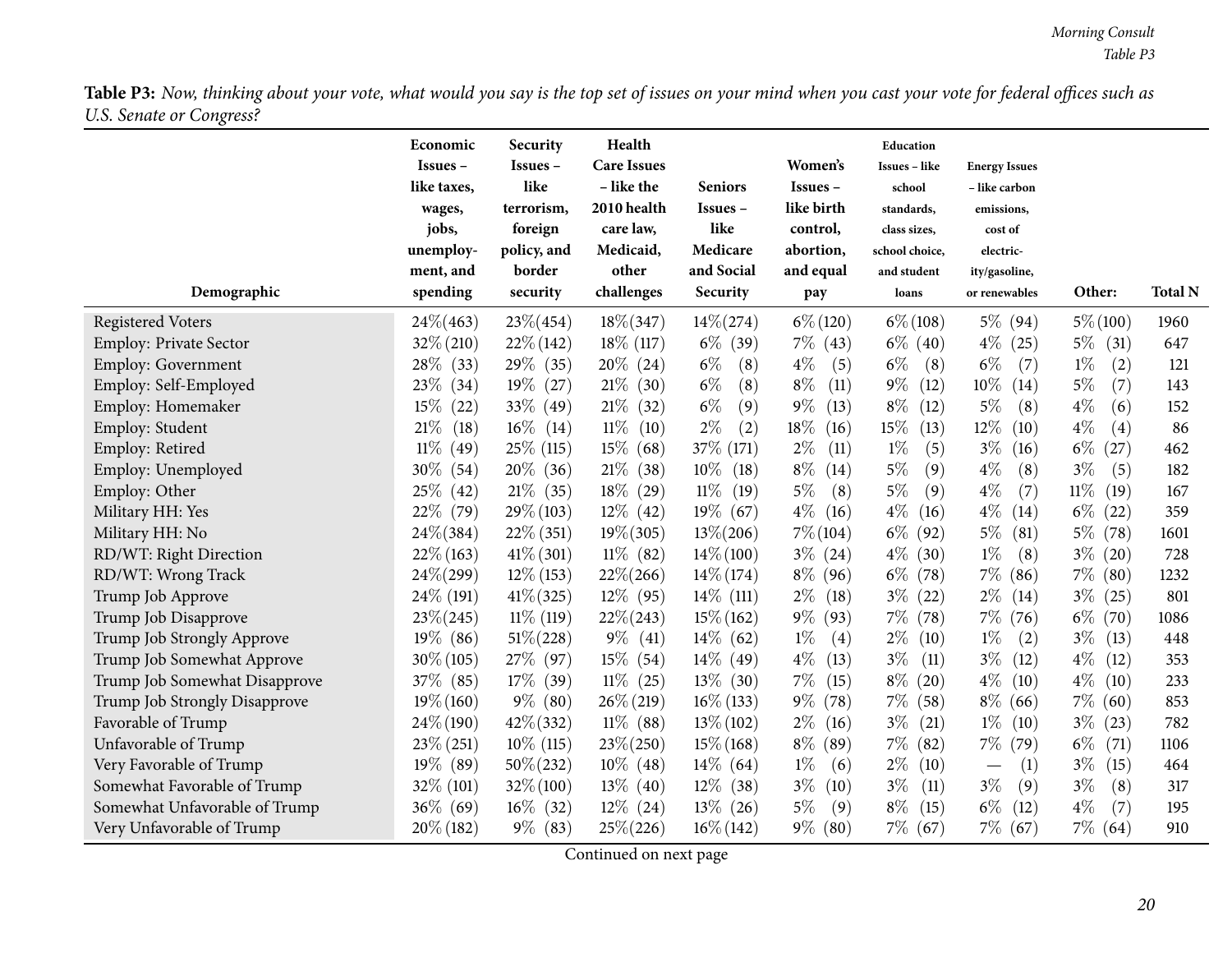|                                      | Economic<br>$Issues -$<br>like taxes,<br>wages,<br>jobs,<br>unemploy- | Security<br>$Issues -$<br>like<br>terrorism,<br>foreign<br>policy, and<br>border | Health<br><b>Care Issues</b><br>- like the<br>2010 health<br>care law,<br>Medicaid,<br>other | <b>Seniors</b><br>$Issues -$<br>like<br>Medicare<br>and Social | Women's<br>$Issues -$<br>like birth<br>control,<br>abortion, | Education<br><b>Issues</b> - like<br>school<br>standards,<br>class sizes,<br>school choice, | <b>Energy Issues</b><br>- like carbon<br>emissions,<br>cost of<br>electric- |                                          |                |
|--------------------------------------|-----------------------------------------------------------------------|----------------------------------------------------------------------------------|----------------------------------------------------------------------------------------------|----------------------------------------------------------------|--------------------------------------------------------------|---------------------------------------------------------------------------------------------|-----------------------------------------------------------------------------|------------------------------------------|----------------|
| Demographic                          | ment, and<br>spending                                                 | security                                                                         | challenges                                                                                   | Security                                                       | and equal<br>pay                                             | and student<br>loans                                                                        | ity/gasoline,<br>or renewables                                              | Other:                                   | <b>Total N</b> |
| <b>Registered Voters</b>             | $24\% (463)$                                                          | $23\% (454)$                                                                     | $18\% (347)$                                                                                 | $14\% (274)$                                                   | $6\% (120)$                                                  | $6\% (108)$                                                                                 | $5\%$ (94)                                                                  | $5\% (100)$                              | 1960           |
| #1 Issue: Economy                    | $100\% (463)$                                                         | (0)                                                                              | (0)                                                                                          | (0)                                                            | (0)<br>$\overline{\phantom{0}}$                              | (0)                                                                                         | (0)                                                                         | (0)                                      | 463            |
| #1 Issue: Security                   | (0)<br>$\overline{\phantom{0}}$                                       | $100\% (454)$                                                                    | (0)                                                                                          | (0)<br>$\hspace{0.1mm}-\hspace{0.1mm}$                         | (0)<br>$\overline{\phantom{0}}$                              | (0)<br>$\overline{\phantom{0}}$                                                             | (0)                                                                         | (0)<br>$\qquad \qquad -$                 | 454            |
| #1 Issue: Health Care                | (0)                                                                   | (0)                                                                              | $100\% (347)$                                                                                | (0)                                                            | (0)<br>$\overbrace{\phantom{13333}}$                         | (0)                                                                                         | (0)                                                                         | (0)<br>$\hspace{0.1mm}-\hspace{0.1mm}$   | 347            |
| #1 Issue: Medicare / Social Security | (0)                                                                   | (0)<br>$\overbrace{\phantom{123221111}}$                                         | (0)                                                                                          | $100\% (274)$                                                  | (0)                                                          | (0)                                                                                         | (0)                                                                         | (0)<br>$\overline{\phantom{m}}$          | 274            |
| #1 Issue: Women's Issues             | (0)                                                                   | (0)<br>$\hspace{0.1mm}-\hspace{0.1mm}$                                           | (0)<br>$\hspace{0.1mm}-\hspace{0.1mm}$                                                       | (0)<br>$\hspace{0.1mm}-\hspace{0.1mm}$                         | $100\%$ (120)                                                | (0)                                                                                         | (0)                                                                         | (0)<br>$\qquad \qquad -$                 | 120            |
| #1 Issue: Education                  | $\left( 0\right)$                                                     | (0)                                                                              | (0)<br>$\hspace{0.1mm}-\hspace{0.1mm}$                                                       | (0)<br>$\overbrace{\phantom{13333}}$                           | (0)                                                          | $100\% (108)$                                                                               | (0)                                                                         | (0)<br>$\overbrace{\phantom{123221111}}$ | 108            |
| #1 Issue: Energy                     | (0)                                                                   | (0)                                                                              | (0)                                                                                          | (0)                                                            | (0)<br>$\overline{\phantom{0}}$                              | (0)                                                                                         | $100\%$ (94)                                                                | (0)                                      | 94             |
| #1 Issue: Other                      | (0)                                                                   | (0)                                                                              | (0)<br>$\overbrace{\phantom{aaaaa}}$                                                         | (0)                                                            | (0)                                                          | (0)<br>$\overline{\phantom{m}}$                                                             | (0)                                                                         | $100\% (100)$                            | 100            |
| 2018 House Vote: Democrat            | $21\% (160)$                                                          | $9\%$ (70)                                                                       | $26\% (201)$                                                                                 | $18\% (140)$                                                   | $7\%$<br>(54)                                                | $6\%$ (46)                                                                                  | $7\%$<br>(58)                                                               | $6\%$ (44)                               | 773            |
| 2018 House Vote: Republican          | $24\%$ (162)                                                          | $42\% (283)$                                                                     | $10\%$ (68)                                                                                  | $12\%$ (82)                                                    | $3\%$<br>(18)                                                | $3\%$<br>(20)                                                                               | $2\%$<br>(12)                                                               | $3\%$ (20)                               | 667            |
| 2018 House Vote: Someone else        | 29\% (29)                                                             | $19\%$ (19)                                                                      | $17\%$ (17)                                                                                  | $7\%$<br>(7)                                                   | $3\%$<br>(3)                                                 | $9\%$<br>(9)                                                                                | $6\%$<br>(6)                                                                | $10\%$<br>(10)                           | 100            |
| 2016 Vote: Hillary Clinton           | $20\% (144)$                                                          | $8\%$ (56)                                                                       | $26\%$ (188)                                                                                 | $18\%$ (129)                                                   | $8\%$<br>(55)                                                | $6\%$<br>(45)                                                                               | $7\%$<br>(51)                                                               | $6\%$<br>(40)                            | 709            |
| 2016 Vote: Donald Trump              | $25\% (174)$                                                          | $43\% (300)$                                                                     | $9\%$ (66)                                                                                   | $13\%$ (93)                                                    | $2\%$<br>(14)                                                | $3\%$<br>(23)                                                                               | $1\%$<br>(6)                                                                | $3\%$<br>(23)                            | 699            |
| 2016 Vote: Other                     | $27\%$ (51)                                                           | $15\%$ (29)                                                                      | $20\%$<br>(37)                                                                               | $11\%$ (20)                                                    | $5\%$<br>(10)                                                | $10\%$<br>(19)                                                                              | $5\%$<br>(8)                                                                | $7\%$<br>(12)                            | 185            |
| 2016 Vote: Didn't Vote               | $26\%$ (94)                                                           | $19\%$ (69)                                                                      | $15\%$ (56)                                                                                  | $9\%$ (32)                                                     | $11\%$<br>(40)                                               | $6\%$<br>(22)                                                                               | $8\%$<br>(29)                                                               | $7\%$<br>(24)                            | 365            |
| Voted in 2014: Yes                   | $23\%$ (316)                                                          | $24\% (334)$                                                                     | $19\% (265)$                                                                                 | $16\% (219)$                                                   | $5\%$<br>(63)                                                | $5\%$ (68)                                                                                  | $4\%$<br>(56)                                                               | $5\%$<br>(69)                            | 1389           |
| Voted in 2014: No                    | $26\% (147)$                                                          | $21\%$ (120)                                                                     | $14\%$ (82)                                                                                  | $10\%$ (55)                                                    | $10\%$<br>(57)                                               | $7\%$ (40)                                                                                  | $7\%$<br>(38)                                                               | $5\%$<br>(31)                            | 571            |
| 2012 Vote: Barack Obama              | $22\%$ (187)                                                          | $11\%$ (93)                                                                      | $26\% (220)$                                                                                 | $18\% (157)$                                                   | $7\%$<br>(56)                                                | $5\%$ (44)                                                                                  | $6\%$<br>(51)                                                               | $5\%$<br>(46)                            | 854            |
| 2012 Vote: Mitt Romney               | $24\%$ (130)                                                          | $43\% (232)$                                                                     | $9\%$ (49)                                                                                   | $13\%$ (72)                                                    | $2\%$<br>(12)                                                | $3\%$<br>(16)                                                                               | $1\%$<br>(8)                                                                | $4\%$<br>(21)                            | 540            |
| 2012 Vote: Other                     | $30\%$ (25)                                                           | $30\%$ (25)                                                                      | $10\%$<br>(8)                                                                                | $10\%$<br>(8)                                                  | $7\%$<br>(6)                                                 | $5\%$<br>(4)                                                                                | $2\%$<br>(2)                                                                | $5\%$<br>(4)                             | 82             |
| 2012 Vote: Didn't Vote               | 25\% (119)                                                            | $22\%$ (105)                                                                     | $14\%$ (69)                                                                                  | $8\%$ (36)                                                     | $10\%$ (46)                                                  | $9\%$ (43)                                                                                  | $7\%$<br>(33)                                                               | $6\%$<br>(29)                            | 480            |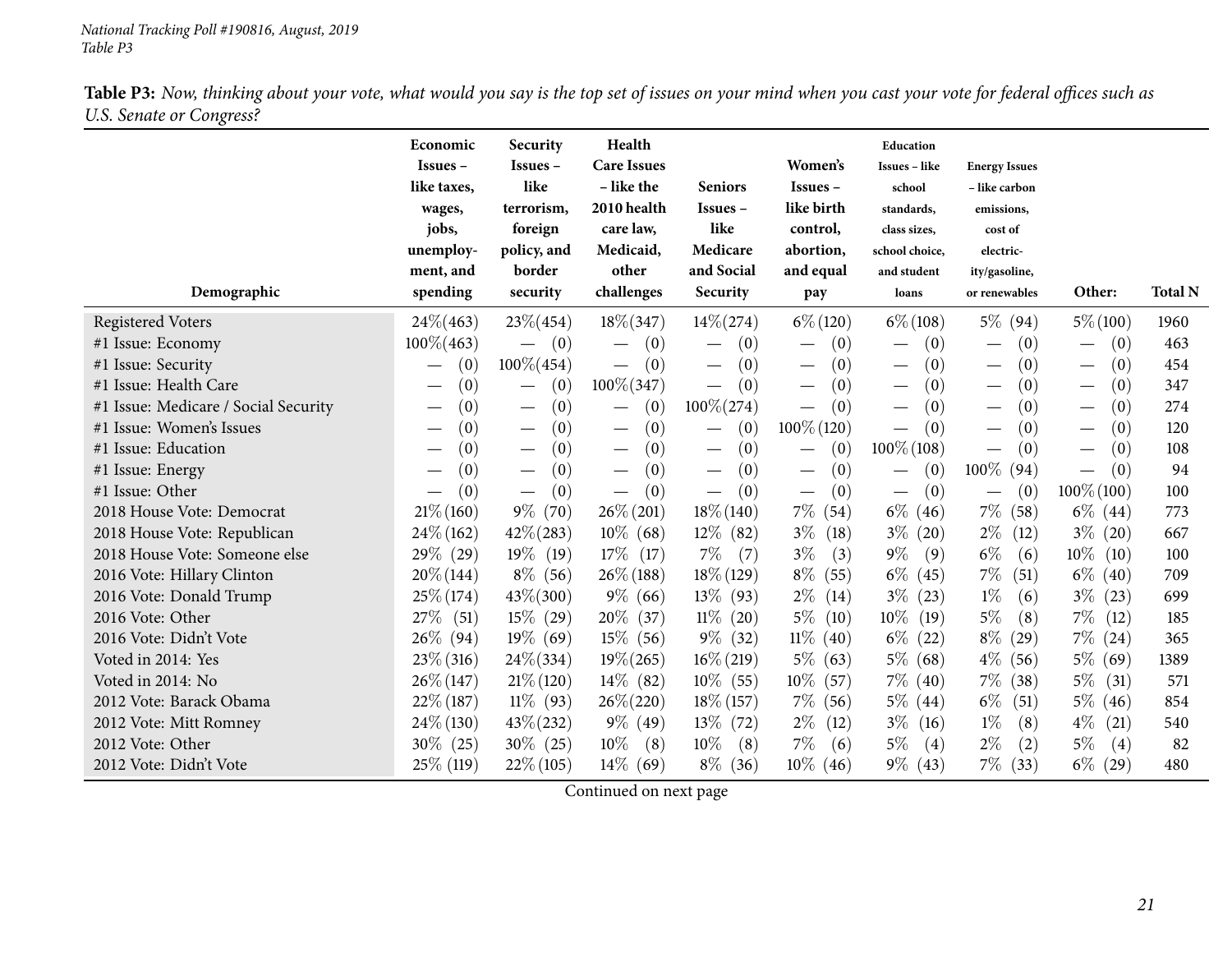| Ö<br>Demographic                           | Economic<br>Issues –<br>like taxes,<br>wages,<br>jobs,<br>unemploy-<br>ment, and<br>spending | Security<br>Issues –<br>like<br>terrorism,<br>foreign<br>policy, and<br>border<br>security | Health<br><b>Care Issues</b><br>– like the<br>2010 health<br>care law,<br>Medicaid,<br>other<br>challenges | <b>Seniors</b><br>$Issues -$<br>like<br>Medicare<br>and Social<br>Security | Women's<br><b>Issues</b> –<br>like birth<br>control,<br>abortion,<br>and equal<br>pay | Education<br><b>Issues - like</b><br>school<br>standards,<br>class sizes,<br>school choice,<br>and student<br>loans | <b>Energy Issues</b><br>- like carbon<br>emissions,<br>cost of<br>electric-<br>ity/gasoline,<br>or renewables | Other:        | <b>Total N</b> |
|--------------------------------------------|----------------------------------------------------------------------------------------------|--------------------------------------------------------------------------------------------|------------------------------------------------------------------------------------------------------------|----------------------------------------------------------------------------|---------------------------------------------------------------------------------------|---------------------------------------------------------------------------------------------------------------------|---------------------------------------------------------------------------------------------------------------|---------------|----------------|
| <b>Registered Voters</b>                   | 24\%(463)                                                                                    | $23\% (454)$                                                                               | $18\% (347)$                                                                                               | $14\% (274)$                                                               | $6\% (120)$                                                                           | $6\% (108)$                                                                                                         | $5\%$ (94)                                                                                                    | $5\% (100)$   | 1960           |
| 4-Region: Northeast                        | $25\%$ (87)                                                                                  | $18\%$ (64)                                                                                | $19\%$ (67)                                                                                                | $18\%$ (64)                                                                | $6\%$<br>(21)                                                                         | $5\%$ (18)                                                                                                          | $4\%$ (13)                                                                                                    | $4\%$<br>(15) | 350            |
| 4-Region: Midwest                          | $20\%$ (90)                                                                                  | $21\%$ (94)                                                                                | $21\%$ (95)                                                                                                | $16\%$ (70)                                                                | $7\%$ (30)                                                                            | $4\%$<br>(20)                                                                                                       | $6\%$<br>(25)                                                                                                 | $6\%$<br>(26) | 450            |
| 4-Region: South                            | $24\%$ (174)                                                                                 | $29\% (213)$                                                                               | $16\%$ (119)                                                                                               | $13\%$ (96)                                                                | $5\%$ (38)                                                                            | $5\%$ (34)                                                                                                          | $4\%$ (26)                                                                                                    | $4\%$<br>(31) | 732            |
| 4-Region: West                             | $26\%$ (112)                                                                                 | $19\%$ (83)                                                                                | $15\%$ (66)                                                                                                | $10\%$ (44)                                                                | $7\%$<br>(31)                                                                         | $8\%$ (35)                                                                                                          | $7\%$ (30)                                                                                                    | $6\%$<br>(27) | 428            |
| Party: Democrat/Leans Democrat             | $21\%$ (183)                                                                                 | $9\%$ (77)                                                                                 | $26\% (228)$                                                                                               | $16\% (139)$                                                               | $9\%$ (76)                                                                            | $7\%$ (60)                                                                                                          | $7\%$ (64)                                                                                                    | $6\%$<br>(55) | 883            |
| Party: Republican/Leans Republican         | $24\%$ (185)                                                                                 | $41\%$ (312)                                                                               | $11\%$ (80)                                                                                                | $12\%$ (92)                                                                | $3\%$ (22)                                                                            | $4\%$<br>(28)                                                                                                       | $2\%$<br>(12)                                                                                                 | $4\%$<br>(28) | 759            |
| Gun owners                                 | $22\%$ (159)                                                                                 | $31\% (220)$                                                                               | $15\% (107)$                                                                                               | $14\%$ (97)                                                                | $5\%$<br>(33)                                                                         | $4\%$ (31)                                                                                                          | $5\%$ (32)                                                                                                    | $4\%$<br>(31) | 710            |
| Republican gun owners                      | 23\% (93)                                                                                    | $45\%$ (183)                                                                               | $10\%$ (39)                                                                                                | $12\%$ (50)                                                                | $2\%$<br>(9)                                                                          | $3\%$<br>(13)                                                                                                       | $1\%$<br>(6)                                                                                                  | $3\%$<br>(11) | 403            |
| Democratic gun owners                      | $17\%$ (35)                                                                                  | $8\%$ (16)                                                                                 | 25\% (52)                                                                                                  | $18\%$ (37)                                                                | $9\%$<br>(18)                                                                         | $7\%$ (15)                                                                                                          | $9\%$<br>(18)                                                                                                 | $7\%$<br>(15) | 207            |
| Voters who blame mental illness a lot      | $24\% (231)$                                                                                 | $28\% (262)$                                                                               | $15\% (144)$                                                                                               | $15\%$ (138)                                                               | $6\%$ (54)                                                                            | $5\%$ (47)                                                                                                          | $3\%$ (32)                                                                                                    | $4\%$<br>(39) | 946            |
| Voters who blame mental illness a lot/some | $23\% (382)$                                                                                 | $25\% (403)$                                                                               | $17\%$ (281)                                                                                               | $15\% (238)$                                                               | $6\%$<br>(91)                                                                         | $5\%$ (85)                                                                                                          | $4\%$ (67)                                                                                                    | $5\%$<br>(82) | 1629           |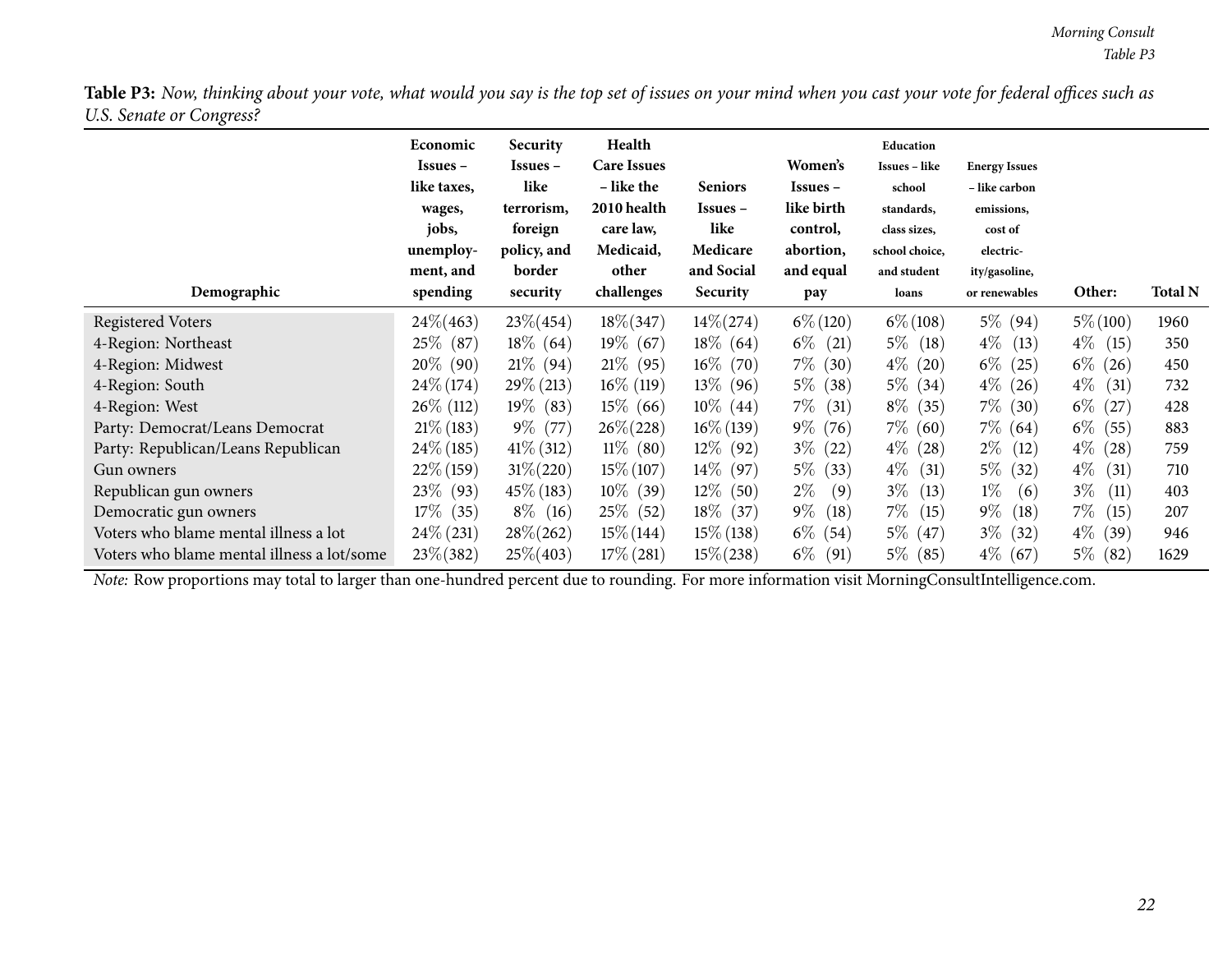<span id="page-22-0"></span>

| Demographic              | Yes          | <b>No</b>       | <b>Total N</b> |
|--------------------------|--------------|-----------------|----------------|
| <b>Registered Voters</b> | 36%<br>(710) | 64\%<br>(1250)  | 1960           |
| Gender: Male             | 37%<br>(343) | 63%<br>(575)    | 917            |
| Gender: Female           | 35%<br>(368) | 65%<br>(675)    | 1043           |
| Age: 18-29               | 36%<br>(123) | 64\%<br>(214)   | 337            |
| Age: 30-44               | 31%<br>(140) | 69%<br>(314)    | 453            |
| Age: 45-54               | 39%<br>(147) | 61%<br>(233)    | 380            |
| Age: 55-64               | 37%<br>(123) | 63%<br>(211)    | 334            |
| Age: 65+                 | 39%<br>(178) | $61\%$<br>(278) | 456            |
| Generation Z: 18-22      | 31%<br>(43)  | 69%<br>(94)     | 138            |
| Millennial: Age 23-38    | 35%<br>(163) | 65%<br>(306)    | 469            |
| Generation X: Age 39-54  | 36%<br>(203) | 64%<br>(361)    | 564            |
| Boomers: Age 55-73       | 38%<br>(247) | 62%<br>(408)    | 655            |
| PID: Dem (no lean)       | 22%<br>(158) | 78%<br>(569)    | 727            |
| PID: Ind (no lean)       | 36%<br>(219) | 64%<br>(386)    | 606            |
| PID: Rep (no lean)       | 53%<br>(333) | 47%<br>(294)    | 627            |
| PID/Gender: Dem Men      | 20%<br>(62)  | 80%<br>(247)    | 310            |
| PID/Gender: Dem Women    | 23%<br>(96)  | 77%<br>(322)    | 418            |
| PID/Gender: Ind Men      | 37%<br>(114) | 63%<br>(195)    | 309            |
| PID/Gender: Ind Women    | 35%<br>(105) | 65%<br>(191)    | 297            |
| PID/Gender: Rep Men      | 56%<br>(166) | 44\%<br>(132)   | 299            |
| PID/Gender: Rep Women    | 51%<br>(167) | 49%<br>(162)    | 328            |
| Ideo: Liberal (1-3)      | 26%<br>(150) | 74%<br>(437)    | 587            |
| Ideo: Moderate (4)       | 30%<br>(141) | 70%<br>(323)    | 464            |
| Ideo: Conservative (5-7) | 50%<br>(356) | 50%<br>(349)    | 705            |
| Educ: < College          | 39%<br>(476) | 61%<br>(756)    | 1233           |
| Educ: Bachelors degree   | 30%<br>(139) | 70%<br>(324)    | 464            |
| Educ: Post-grad          | 36%<br>(95)  | 64%<br>(169)    | 264            |
| Income: Under 50k        | 33%<br>(333) | 67%<br>(680)    | 1013           |
| Income: 50k-100k         | 40%<br>(257) | 60%<br>(390)    | 646            |
| Income: 100k+            | 40%<br>(121) | 60%<br>(180)    | 301            |
| Ethnicity: White         | 39%<br>(615) | 61\%<br>(970)   | 1585           |

Table POL1: Do you, or does anyone in your household, own a gun of any kind?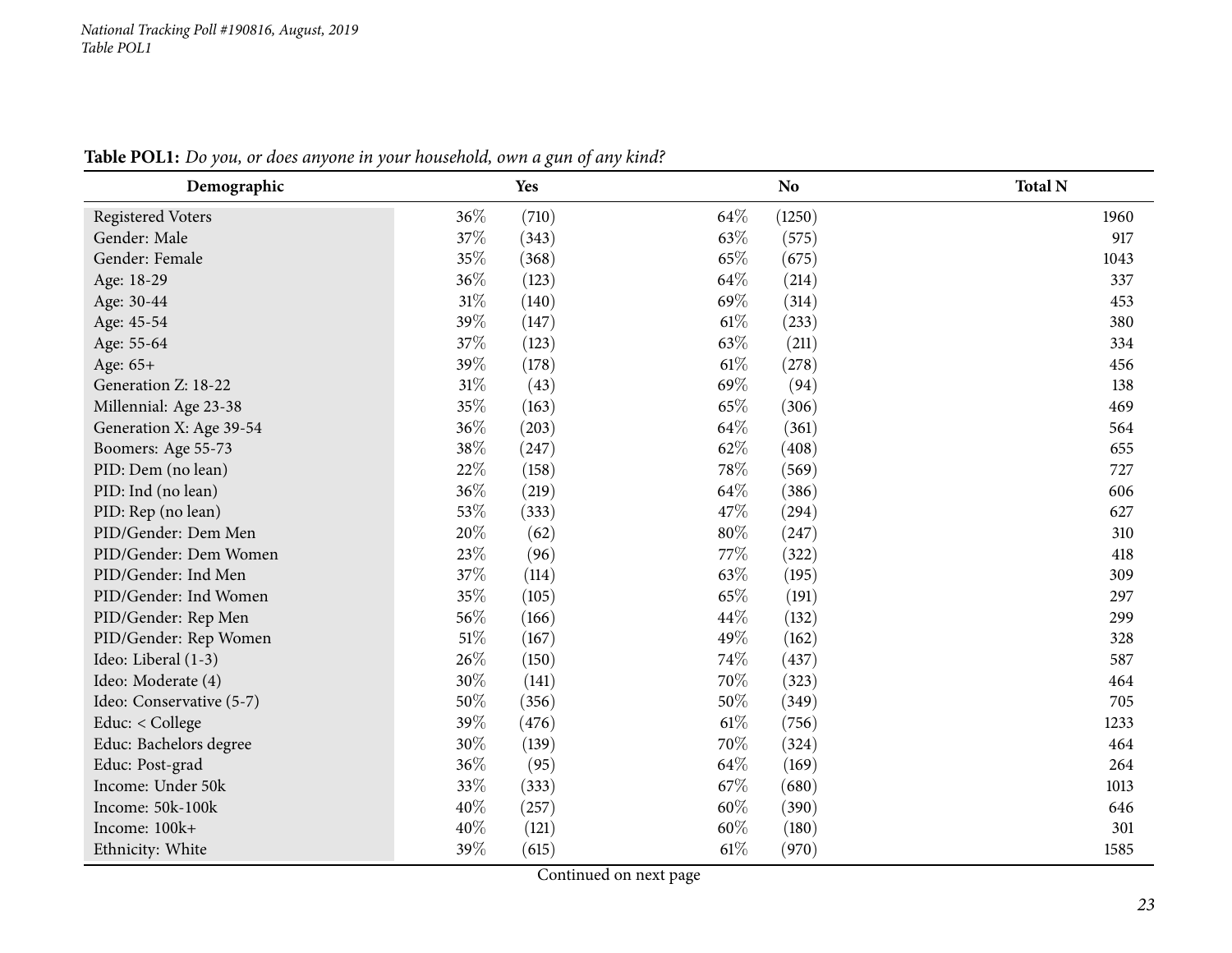#### *Morning Consult Table POL1*

| Demographic                       |        | o<br>Yes |        | <b>No</b> | <b>Total N</b> |
|-----------------------------------|--------|----------|--------|-----------|----------------|
| <b>Registered Voters</b>          | 36%    | (710)    | 64\%   | (1250)    | 1960           |
| Ethnicity: Hispanic               | 29%    | (55)     | 71\%   | (135)     | 190            |
| Ethnicity: Afr. Am.               | 24%    | (59)     | 76%    | (189)     | 249            |
| Ethnicity: Other                  | 29%    | (36)     | $71\%$ | (90)      | 126            |
| All Christian                     | 39%    | (373)    | 61%    | (578)     | 951            |
| All Non-Christian                 | 12%    | (10)     | 88%    | (71)      | 80             |
| Atheist                           | $31\%$ | (27)     | 69%    | (60)      | 87             |
| Agnostic/Nothing in particular    | 36%    | (301)    | 64%    | (541)     | 842            |
| Religious Non-Protestant/Catholic | 22%    | (26)     | 78%    | (89)      | 114            |
| Evangelical                       | 48%    | (267)    | 52%    | (294)     | 561            |
| Non-Evangelical                   | 34%    | (235)    | 66%    | (460)     | 695            |
| Community: Urban                  | 23%    | (103)    | 77%    | (348)     | 452            |
| Community: Suburban               | 32%    | (291)    | 68%    | (631)     | 922            |
| Community: Rural                  | 54%    | (316)    | 46%    | (270)     | 586            |
| Employ: Private Sector            | 37%    | (238)    | 63%    | (409)     | 647            |
| Employ: Government                | 39%    | (48)     | 61%    | (74)      | 121            |
| Employ: Self-Employed             | 37%    | (53)     | 63%    | (90)      | 143            |
| Employ: Homemaker                 | 37%    | (57)     | 63%    | (95)      | 152            |
| Employ: Student                   | 30%    | (26)     | 70%    | (61)      | 86             |
| Employ: Retired                   | 39%    | (181)    | 61%    | (281)     | 462            |
| Employ: Unemployed                | 32%    | (58)     | 68%    | (124)     | 182            |
| Employ: Other                     | 30%    | (51)     | 70%    | (116)     | 167            |
| Military HH: Yes                  | 53%    | (191)    | 47%    | (169)     | 359            |
| Military HH: No                   | 32%    | (520)    | 68%    | (1081)    | 1601           |
| RD/WT: Right Direction            | 48%    | (346)    | 52%    | (381)     | 728            |
| RD/WT: Wrong Track                | 30%    | (364)    | 70%    | (868)     | 1232           |
| Trump Job Approve                 | $51\%$ | (412)    | 49%    | (389)     | 801            |
| Trump Job Disapprove              | 26%    | (282)    | 74%    | (804)     | 1086           |
| Trump Job Strongly Approve        | 57%    | (253)    | 43%    | (194)     | 448            |
| Trump Job Somewhat Approve        | 45%    | (159)    | 55%    | (194)     | 353            |
| Trump Job Somewhat Disapprove     | 35%    | (82)     | 65%    | (151)     | 233            |
| Trump Job Strongly Disapprove     | 23%    | (201)    | 77%    | (653)     | 853            |

Table POL1: Do you, or does anyone in your household, own a gun of any kind?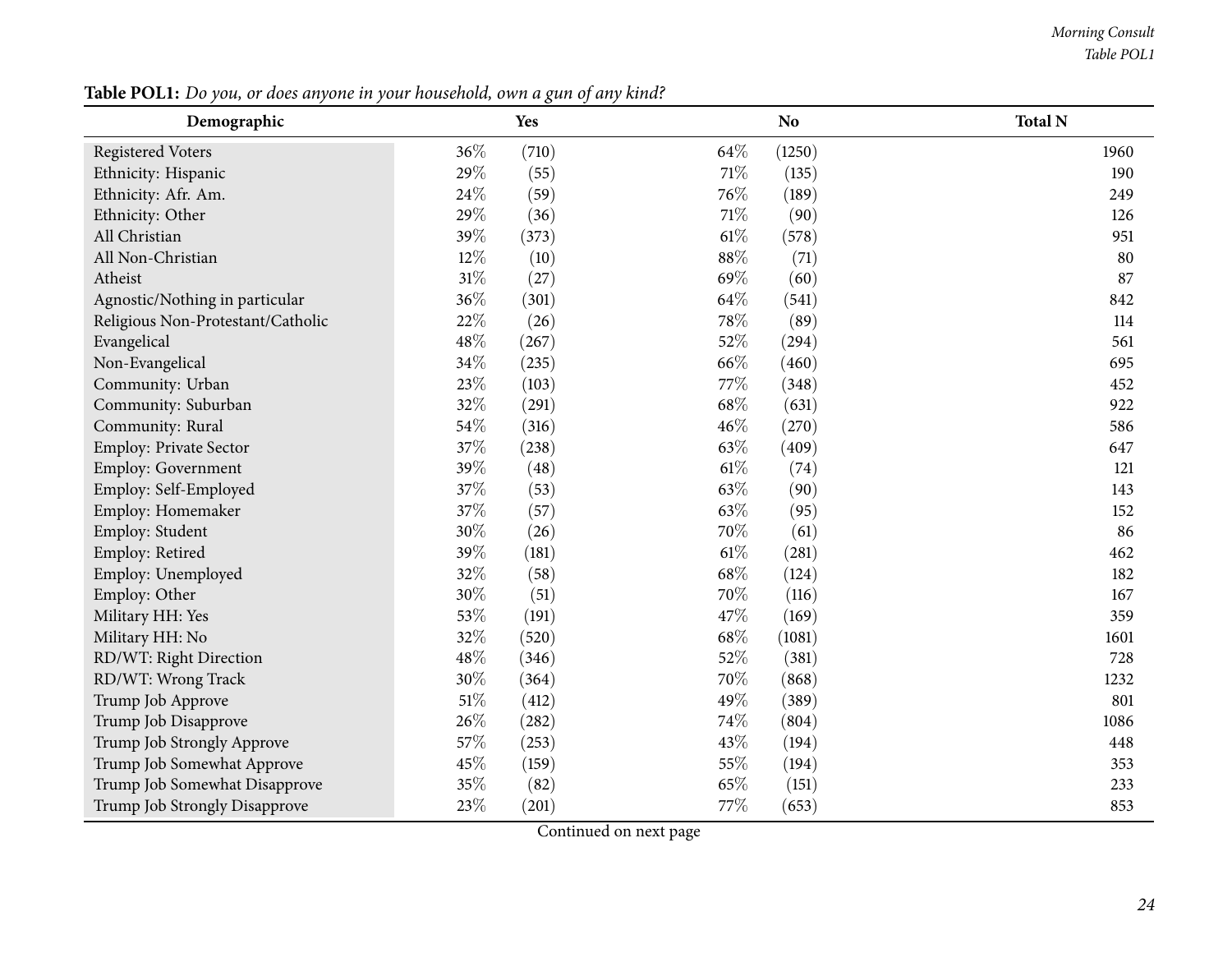## Table POL1: Do you, or does anyone in your household, own a gun of any kind?

| Demographic                          | Yes          |        | N <sub>o</sub> | <b>Total N</b> |
|--------------------------------------|--------------|--------|----------------|----------------|
| <b>Registered Voters</b>             | 36%<br>(710) | 64\%   | (1250)         | 1960           |
| Favorable of Trump                   | 53%<br>(411) | 47%    | (371)          | 782            |
| Unfavorable of Trump                 | 26%<br>(283) | 74%    | (822)          | 1106           |
| Very Favorable of Trump              | 57%<br>(262) | 43\%   | (202)          | 464            |
| Somewhat Favorable of Trump          | 47%<br>(148) | 53%    | (169)          | 317            |
| Somewhat Unfavorable of Trump        | 34%<br>(66)  | 66%    | (129)          | 195            |
| Very Unfavorable of Trump            | 24%<br>(217) | 76%    | (694)          | 910            |
| #1 Issue: Economy                    | 34%<br>(159) | 66%    | (304)          | 463            |
| #1 Issue: Security                   | 49%<br>(220) | $51\%$ | (234)          | 454            |
| #1 Issue: Health Care                | 31%<br>(107) | 69%    | (241)          | 347            |
| #1 Issue: Medicare / Social Security | 35%<br>(97)  | 65%    | (177)          | 274            |
| #1 Issue: Women's Issues             | 28%<br>(33)  | 72%    | (87)           | 120            |
| #1 Issue: Education                  | 29%<br>(31)  | $71\%$ | (77)           | 108            |
| #1 Issue: Energy                     | 34%<br>(32)  | 66%    | (62)           | 94             |
| #1 Issue: Other                      | 31%<br>(31)  | 69%    | (69)           | 100            |
| 2018 House Vote: Democrat            | 24%<br>(184) | 76%    | (589)          | 773            |
| 2018 House Vote: Republican          | 54%<br>(358) | 46%    | (308)          | 667            |
| 2018 House Vote: Someone else        | 33%<br>(33)  | 67\%   | (67)           | 100            |
| 2016 Vote: Hillary Clinton           | 23%<br>(162) | 77%    | (547)          | 709            |
| 2016 Vote: Donald Trump              | 53%<br>(373) | 47%    | (325)          | 699            |
| 2016 Vote: Other                     | 31%<br>(57)  | 69%    | (129)          | 185            |
| 2016 Vote: Didn't Vote               | 32%<br>(117) | 68\%   | (248)          | 365            |
| Voted in 2014: Yes                   | 38%<br>(524) | 62%    | (866)          | 1389           |
| Voted in 2014: No                    | 33%<br>(186) | 67%    | (384)          | 571            |
| 2012 Vote: Barack Obama              | 28%<br>(236) | 72\%   | (618)          | 854            |
| 2012 Vote: Mitt Romney               | 52%<br>(280) | 48\%   | (261)          | 540            |
| 2012 Vote: Other                     | 39%<br>(32)  | $61\%$ | (50)           | 82             |
| 2012 Vote: Didn't Vote               | 33%<br>(160) | 67\%   | (320)          | 480            |
| 4-Region: Northeast                  | 18%<br>(61)  | 82%    | (288)          | 350            |
| 4-Region: Midwest                    | 37%<br>(168) | 63%    | (282)          | 450            |
| 4-Region: South                      | 44%<br>(324) | 56%    | (407)          | 732            |
| 4-Region: West                       | 37%<br>(157) | 63%    | (272)          | 428            |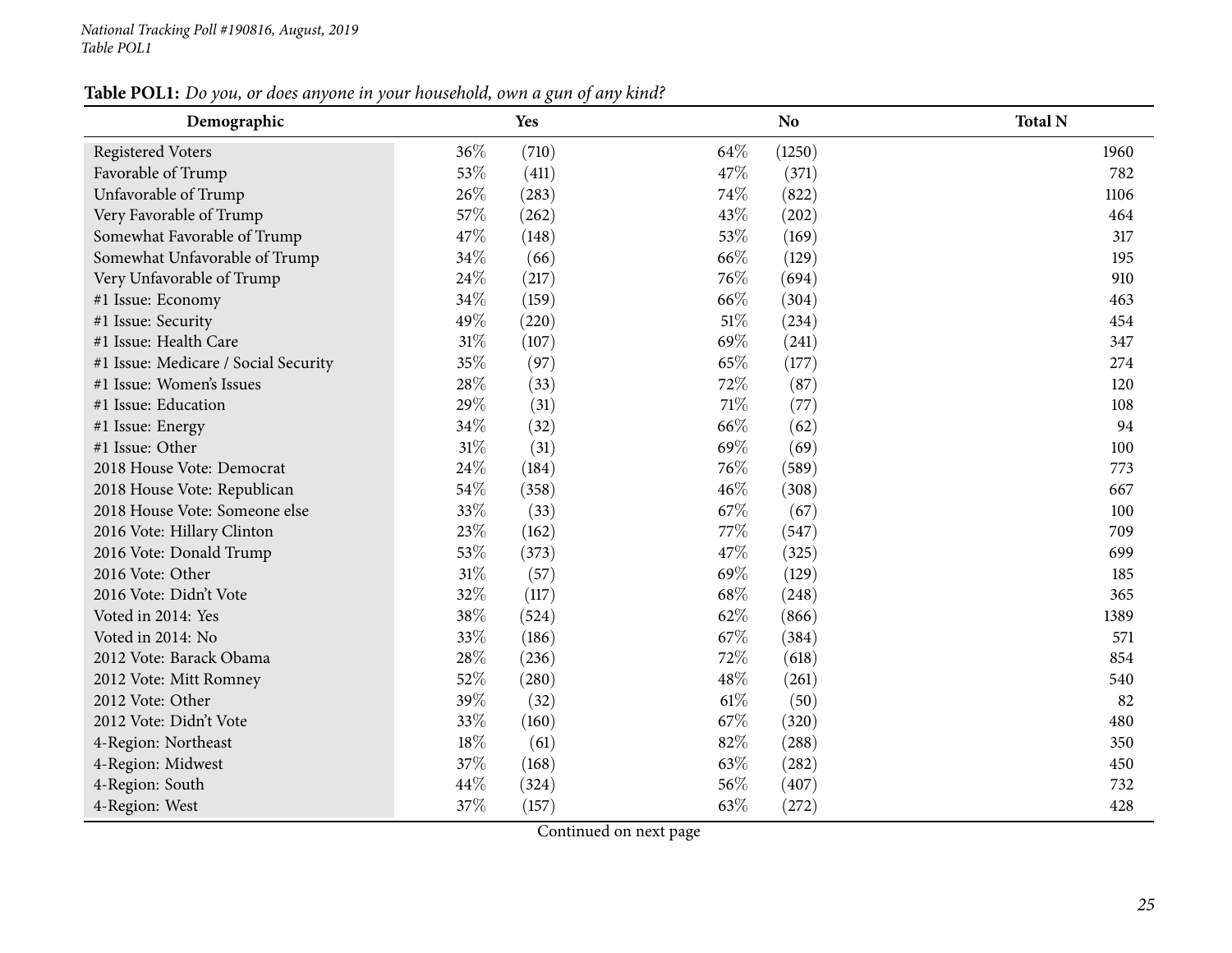*Morning Consult Table POL1*

| Demographic                                |      | Yes   |        | No.    | <b>Total N</b> |
|--------------------------------------------|------|-------|--------|--------|----------------|
| Registered Voters                          | 36%  | (710) | $64\%$ | (1250) | 1960           |
| Party: Democrat/Leans Democrat             | 23\% | (207) | 77%    | (676)  | 883            |
| Party: Republican/Leans Republican         | 53%  | (403) | 47\%   | (356)  | 759            |
| Gun owners                                 | 100% | (710) |        | (0)    | 710            |
| Republican gun owners                      | 100% | (403) |        | (0)    | 403            |
| Democratic gun owners                      | 100% | (207) |        | (0)    | 207            |
| Voters who blame mental illness a lot      | 42\% | (397) | 58%    | (549)  | 946            |
| Voters who blame mental illness a lot/some | 39\% | (632) | $61\%$ | (997)  | 1629           |

Table POL1: Do you, or does anyone in your household, own a gun of any kind?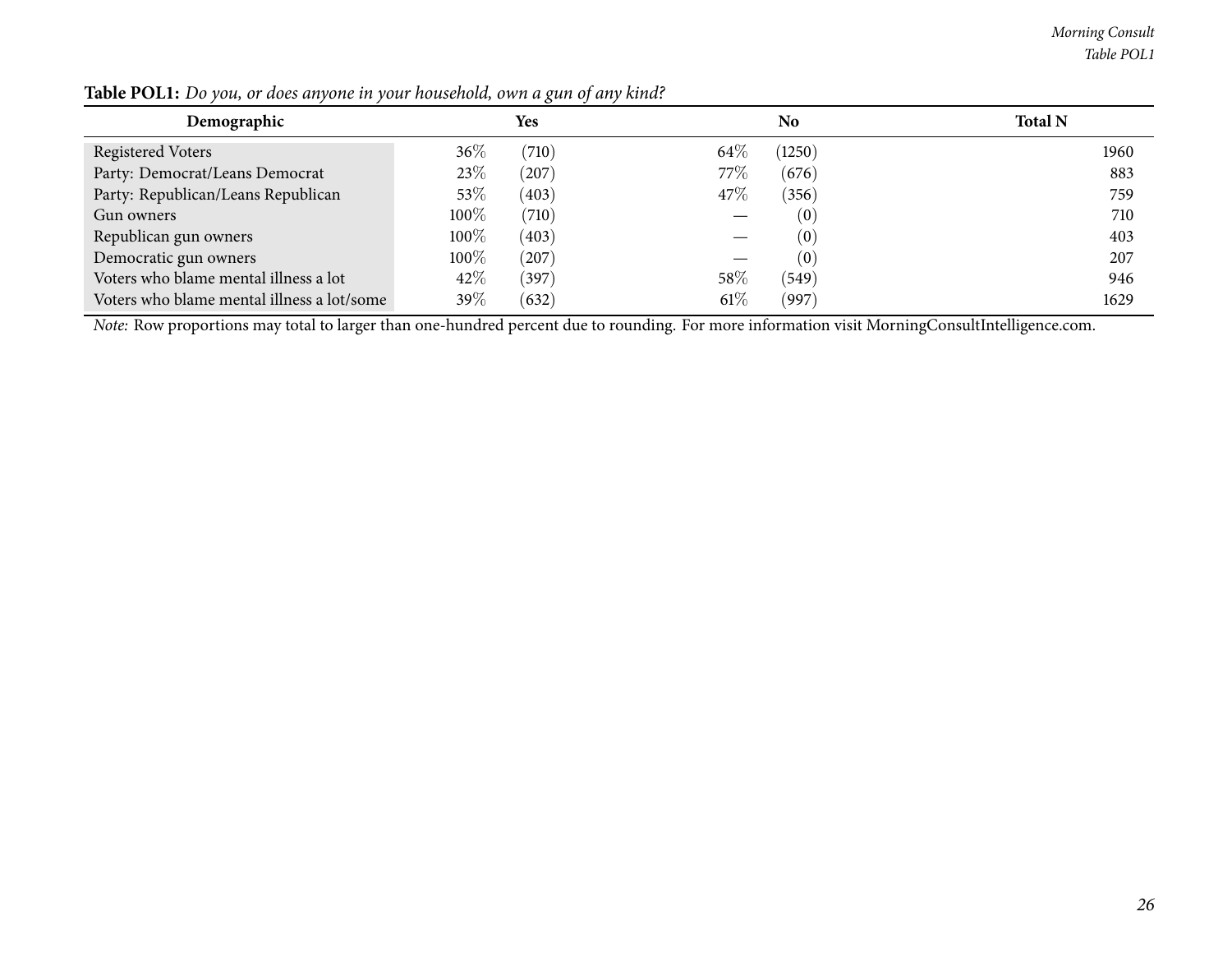<span id="page-26-0"></span>

|                          |       |                              |       | Republicans in |        | Don't Know / No |                |
|--------------------------|-------|------------------------------|-------|----------------|--------|-----------------|----------------|
| Demographic              |       | <b>Democrats in Congress</b> |       | Congress       |        | Opinion         | <b>Total N</b> |
| <b>Registered Voters</b> | 36\%  | (713)                        | 33%   | (654)          | 30%    | (593)           | 1960           |
| Gender: Male             | 36%   | (329)                        | 37%   | (340)          | 27%    | (248)           | 917            |
| Gender: Female           | 37%   | (383)                        | 30%   | (315)          | 33%    | (345)           | 1043           |
| Age: 18-29               | 41\%  | (138)                        | 27%   | (91)           | 32%    | (108)           | 337            |
| Age: 30-44               | 37%   | (168)                        | 29%   | (131)          | 34\%   | (155)           | 453            |
| Age: 45-54               | 34%   | (129)                        | 37%   | (139)          | 29%    | (111)           | 380            |
| Age: 55-64               | 33%   | (110)                        | 38%   | (128)          | 29%    | (96)            | 334            |
| Age: 65+                 | 37%   | (168)                        | 36%   | (165)          | 27%    | (123)           | 456            |
| Generation Z: 18-22      | 47%   | (64)                         | 22%   | (30)           | 31%    | (43)            | 138            |
| Millennial: Age 23-38    | 37%   | (173)                        | 30%   | (140)          | 33%    | (156)           | 469            |
| Generation X: Age 39-54  | 35%   | (197)                        | 34%   | (191)          | 31%    | (175)           | 564            |
| Boomers: Age 55-73       | 35%   | (231)                        | 36%   | (236)          | 29%    | (188)           | 655            |
| PID: Dem (no lean)       | 74%   | (542)                        | $2\%$ | (18)           | 23%    | (168)           | 727            |
| PID: Ind (no lean)       | 25%   | (149)                        | 23%   | (139)          | 52%    | (318)           | 606            |
| PID: Rep (no lean)       | $3\%$ | (22)                         | 79%   | (498)          | 17%    | (107)           | 627            |
| PID/Gender: Dem Men      | 77%   | (237)                        | $3\%$ | (10)           | 20%    | (63)            | 310            |
| PID/Gender: Dem Women    | 73%   | (304)                        | $2\%$ | (8)            | 25%    | (105)           | 418            |
| PID/Gender: Ind Men      | 26%   | (80)                         | 26%   | (81)           | 48%    | (148)           | 309            |
| PID/Gender: Ind Women    | 23%   | (69)                         | 19%   | (58)           | 57%    | (170)           | 297            |
| PID/Gender: Rep Men      | $4\%$ | (12)                         | 83%   | (249)          | 13%    | (37)            | 299            |
| PID/Gender: Rep Women    | $3\%$ | (9)                          | 76%   | (249)          | $21\%$ | (70)            | 328            |
| Ideo: Liberal (1-3)      | 76%   | (447)                        | $8\%$ | (44)           | 16%    | (95)            | 587            |
| Ideo: Moderate (4)       | 35%   | (163)                        | 19%   | (89)           | 46%    | (212)           | 464            |
| Ideo: Conservative (5-7) | $9\%$ | (62)                         | 70%   | (491)          | 22%    | (152)           | 705            |
| Educ: < College          | 30%   | (373)                        | 37%   | (455)          | 33%    | (405)           | 1233           |
| Educ: Bachelors degree   | 44%   | (203)                        | 28%   | (131)          | 28%    | (129)           | 464            |
| Educ: Post-grad          | 52%   | (137)                        | 26%   | (68)           | 22%    | (59)            | 264            |
| Income: Under 50k        | 35%   | (354)                        | 30%   | (301)          | 35%    | (358)           | 1013           |
| Income: 50k-100k         | 38%   | (245)                        | 38%   | (248)          | 24%    | (152)           | 646            |
| Income: 100k+            | 38%   | (113)                        | 35%   | (105)          | 28%    | (83)            | 301            |

**Table POL2:** *Who do you trust more to handle gun policy?*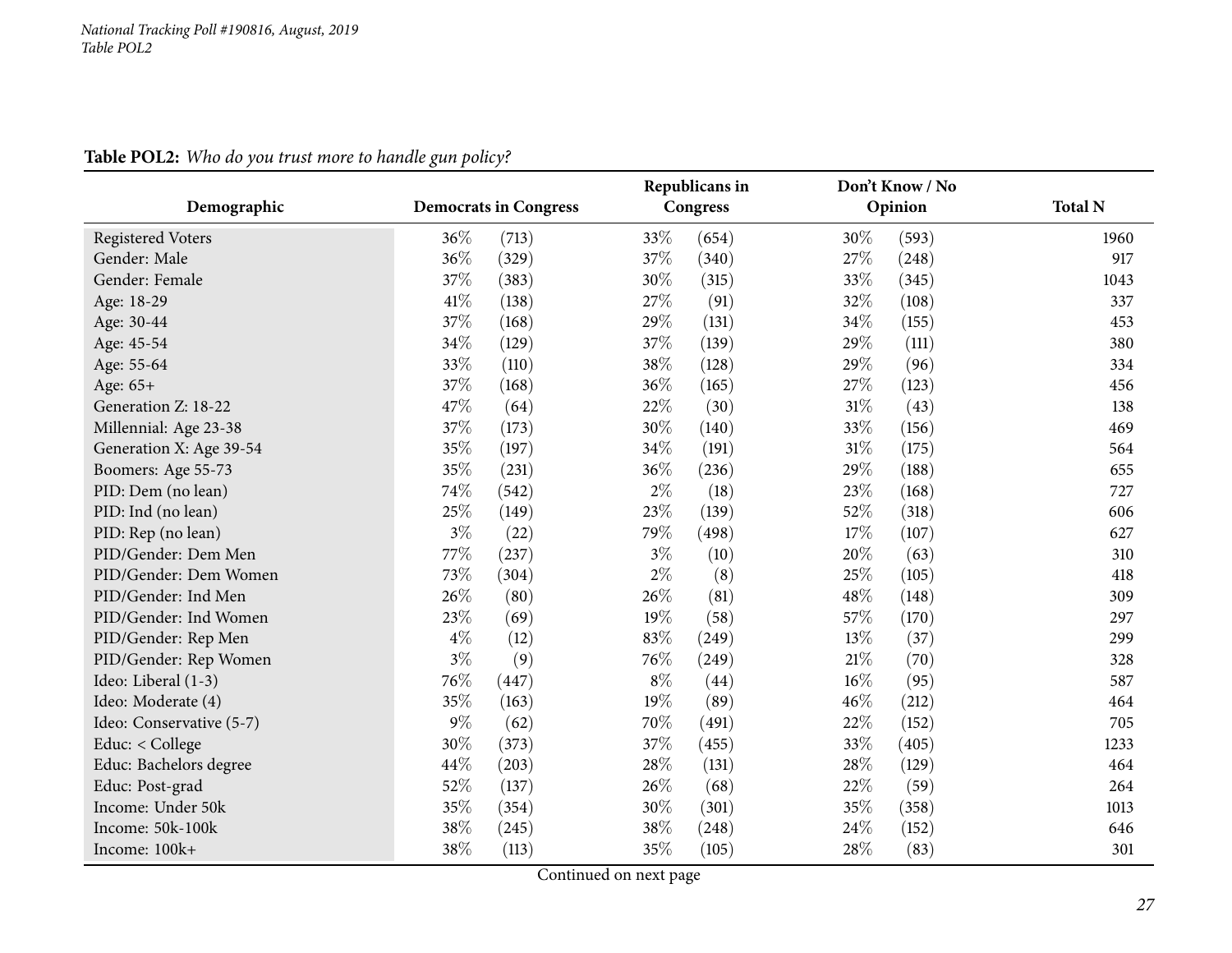|                                   |                              |       |        | Republicans in |        | Don't Know / No |                |  |
|-----------------------------------|------------------------------|-------|--------|----------------|--------|-----------------|----------------|--|
| Demographic                       | <b>Democrats in Congress</b> |       |        | Congress       |        | Opinion         | <b>Total N</b> |  |
| <b>Registered Voters</b>          | 36%                          | (713) | 33%    | (654)          | 30%    | (593)           | 1960           |  |
| Ethnicity: White                  | 33%                          | (518) | 38%    | (610)          | 29%    | (457)           | 1585           |  |
| Ethnicity: Hispanic               | 38%                          | (73)  | 23%    | (43)           | 39%    | (74)            | 190            |  |
| Ethnicity: Afr. Am.               | 58%                          | (144) | $7\%$  | (17)           | 35%    | (87)            | 249            |  |
| Ethnicity: Other                  | 40%                          | (51)  | $21\%$ | (27)           | 38%    | (48)            | 126            |  |
| All Christian                     | 30%                          | (285) | 43%    | (408)          | 27%    | (257)           | 951            |  |
| All Non-Christian                 | 59%                          | (48)  | 17%    | (13)           | 24\%   | (19)            | 80             |  |
| Atheist                           | 68%                          | (59)  | 12%    | (10)           | 20%    | (18)            | 87             |  |
| Agnostic/Nothing in particular    | 38%                          | (321) | 26%    | (222)          | 35%    | (299)           | 842            |  |
| Religious Non-Protestant/Catholic | 49%                          | (57)  | 26%    | (29)           | 25%    | (28)            | 114            |  |
| Evangelical                       | 24%                          | (136) | 53%    | (296)          | 23%    | (130)           | 561            |  |
| Non-Evangelical                   | 38%                          | (262) | 31%    | (218)          | 31%    | (215)           | 695            |  |
| Community: Urban                  | 48%                          | (216) | 22%    | (97)           | $31\%$ | (138)           | 452            |  |
| Community: Suburban               | 37%                          | (344) | 32%    | (298)          | 30%    | (281)           | 922            |  |
| Community: Rural                  | 26%                          | (153) | 44%    | (259)          | 30%    | (174)           | 586            |  |
| Employ: Private Sector            | 35%                          | (229) | 37%    | (242)          | 27%    | (176)           | 647            |  |
| Employ: Government                | 42%                          | (51)  | 34%    | (41)           | 23%    | (28)            | 121            |  |
| Employ: Self-Employed             | 36%                          | (51)  | 31%    | (45)           | 33%    | (47)            | 143            |  |
| Employ: Homemaker                 | 31%                          | (47)  | 38%    | (58)           | $31\%$ | (48)            | 152            |  |
| Employ: Student                   | 47%                          | (40)  | 20%    | (17)           | 33%    | (29)            | 86             |  |
| Employ: Retired                   | 38%                          | (175) | 36%    | (165)          | 26%    | (122)           | 462            |  |
| Employ: Unemployed                | 35%                          | (63)  | 25%    | (46)           | 40%    | (73)            | 182            |  |
| Employ: Other                     | 34%                          | (56)  | 24%    | (40)           | 42%    | (71)            | 167            |  |
| Military HH: Yes                  | 28%                          | (100) | 44%    | (156)          | 29%    | (103)           | 359            |  |
| Military HH: No                   | 38%                          | (613) | 31%    | (498)          | $31\%$ | (490)           | 1601           |  |
| RD/WT: Right Direction            | $6\%$                        | (47)  | 68%    | (494)          | 26\%   | (187)           | 728            |  |
| RD/WT: Wrong Track                | 54%                          | (666) | 13%    | (161)          | 33%    | (406)           | 1232           |  |
| Trump Job Approve                 | $6\%$                        | (45)  | 71%    | (570)          | 23%    | (186)           | 801            |  |
| Trump Job Disapprove              | 61\%                         | (661) | $7\%$  | (78)           | 32%    | (347)           | 1086           |  |

## **Table POL2:** *Who do you trust more to handle gun policy?*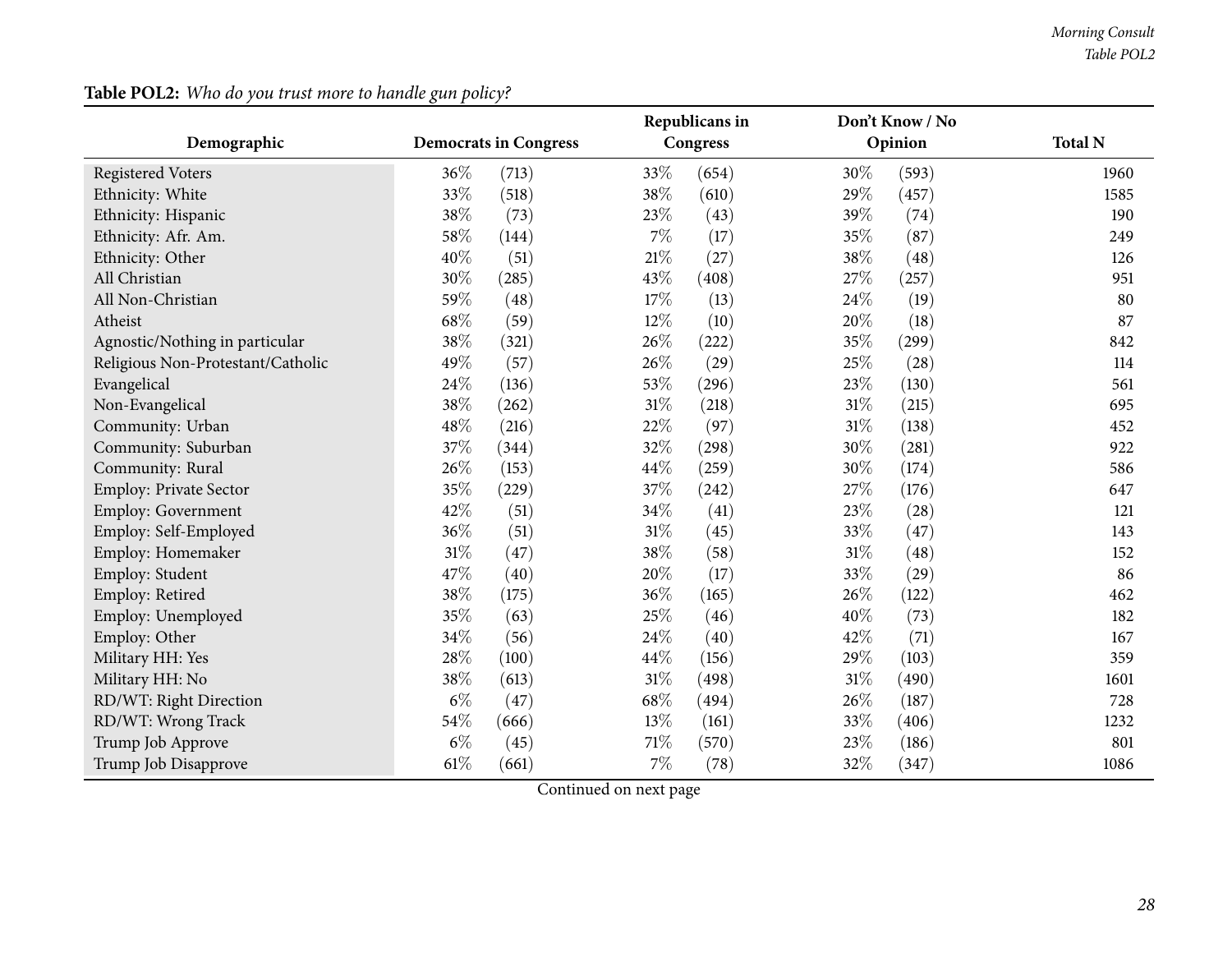## **Table POL2:** *Who do you trust more to handle gun policy?*

|                                      |                              |       |       | Republicans in |        | Don't Know / No |                |
|--------------------------------------|------------------------------|-------|-------|----------------|--------|-----------------|----------------|
| Demographic                          | <b>Democrats in Congress</b> |       |       | Congress       |        | Opinion         | <b>Total N</b> |
| <b>Registered Voters</b>             | 36%                          | (713) | 33%   | (654)          | 30%    | (593)           | 1960           |
| Trump Job Strongly Approve           | $3\%$                        | (15)  | 84%   | (377)          | 12%    | (56)            | 448            |
| Trump Job Somewhat Approve           | $8\%$                        | (30)  | 55%   | (193)          | 37%    | (130)           | 353            |
| Trump Job Somewhat Disapprove        | 34%                          | (79)  | 24%   | (55)           | 43%    | (99)            | 233            |
| Trump Job Strongly Disapprove        | 68%                          | (582) | $3\%$ | (24)           | 29%    | (248)           | 853            |
| Favorable of Trump                   | $4\%$                        | (33)  | 74%   | (575)          | 22%    | (173)           | 782            |
| Unfavorable of Trump                 | 61\%                         | (669) | $7\%$ | (74)           | 33%    | (362)           | 1106           |
| Very Favorable of Trump              | $2\%$                        | (10)  | 85%   | (393)          | 13%    | (62)            | 464            |
| Somewhat Favorable of Trump          | $7\%$                        | (23)  | 57%   | (182)          | 35%    | (112)           | 317            |
| Somewhat Unfavorable of Trump        | 28%                          | (54)  | 26%   | (51)           | 46%    | (90)            | 195            |
| Very Unfavorable of Trump            | 68%                          | (615) | $3\%$ | (23)           | 30%    | (273)           | 910            |
| #1 Issue: Economy                    | 31%                          | (142) | 35%   | (160)          | 35%    | (161)           | 463            |
| #1 Issue: Security                   | 14%                          | (65)  | 64%   | (290)          | 22%    | (99)            | 454            |
| #1 Issue: Health Care                | 54%                          | (186) | 18%   | (61)           | 29%    | (99)            | 347            |
| #1 Issue: Medicare / Social Security | 41%                          | (111) | 27%   | (75)           | 32%    | (88)            | 274            |
| #1 Issue: Women's Issues             | 50%                          | (60)  | 18%   | (21)           | 32%    | (39)            | 120            |
| #1 Issue: Education                  | 43%                          | (47)  | 19%   | (20)           | 38%    | (41)            | 108            |
| #1 Issue: Energy                     | 63%                          | (59)  | 10%   | (9)            | 27%    | (26)            | 94             |
| #1 Issue: Other                      | 42%                          | (42)  | 17%   | (17)           | 40%    | (40)            | 100            |
| 2018 House Vote: Democrat            | 73%                          | (565) | $3\%$ | (21)           | 24%    | (187)           | 773            |
| 2018 House Vote: Republican          | $3\%$                        | (23)  | 78%   | (522)          | 18%    | (122)           | 667            |
| 2018 House Vote: Someone else        | $6\%$                        | (6)   | 16%   | (16)           | 78%    | (78)            | 100            |
| 2016 Vote: Hillary Clinton           | 73%                          | (520) | 3%    | (19)           | 24\%   | (170)           | 709            |
| 2016 Vote: Donald Trump              | $4\%$                        | (30)  | 73%   | (512)          | 22%    | (156)           | 699            |
| 2016 Vote: Other                     | 29%                          | (54)  | 19%   | (35)           | 52%    | (97)            | 185            |
| 2016 Vote: Didn't Vote               | 30%                          | (108) | 24%   | (87)           | 47%    | (170)           | 365            |
| Voted in 2014: Yes                   | 38%                          | (529) | 36%   | (502)          | 26%    | (358)           | 1389           |
| Voted in 2014: No                    | 32%                          | (184) | 27%   | (152)          | $41\%$ | (235)           | 571            |
| 2012 Vote: Barack Obama              | 61\%                         | (519) | 10%   | (85)           | 29%    | (250)           | 854            |
| 2012 Vote: Mitt Romney               | $6\%$                        | (31)  | 74%   | (403)          | 20%    | (107)           | 540            |
| 2012 Vote: Other                     | 12%                          | (10)  | 39%   | (32)           | 49%    | (40)            | 82             |
| 2012 Vote: Didn't Vote               | $31\%$                       | (151) | 28%   | (133)          | 41\%   | (197)           | 480            |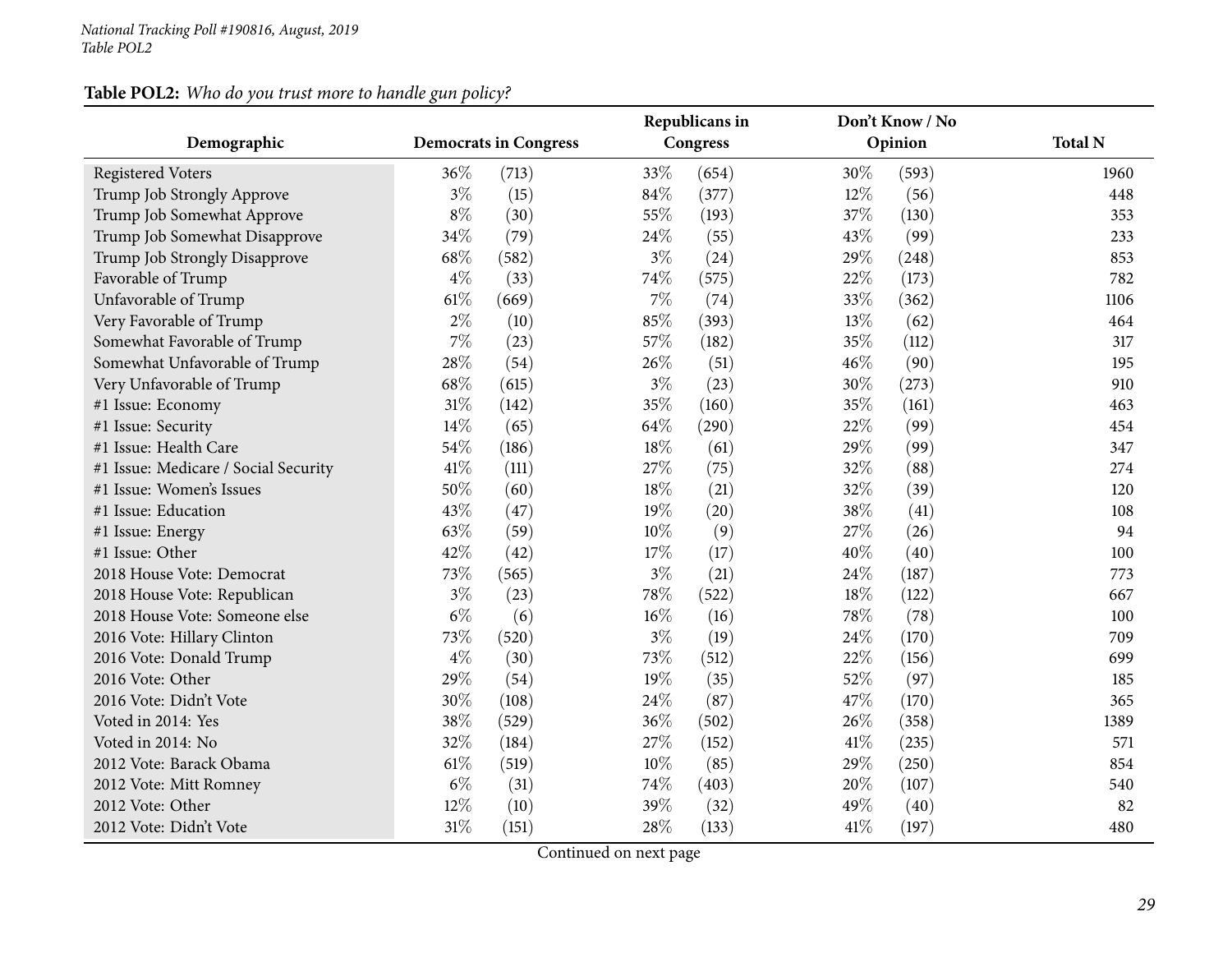| Demographic                                | <b>Democrats in Congress</b> |       |        | Republicans in<br>Congress |        | Don't Know / No<br>Opinion | <b>Total N</b> |
|--------------------------------------------|------------------------------|-------|--------|----------------------------|--------|----------------------------|----------------|
| <b>Registered Voters</b>                   | 36\%                         | (713) | 33\%   | (654)                      | $30\%$ | (593)                      | 1960           |
| 4-Region: Northeast                        | 45\%                         | (157) | 23\%   | (82)                       | 32%    | (112)                      | 350            |
| 4-Region: Midwest                          | 35%                          | (157) | 34\%   | (152)                      | 31%    | (141)                      | 450            |
| 4-Region: South                            | 32%                          | (236) | 39\%   | (288)                      | 28\%   | (207)                      | 732            |
| 4-Region: West                             | 38\%                         | (163) | 31%    | (132)                      | 31%    | (134)                      | 428            |
| Party: Democrat/Leans Democrat             | 72\%                         | (634) | $3\%$  | (26)                       | 25\%   | (223)                      | 883            |
| Party: Republican/Leans Republican         | $4\%$                        | (27)  | 77\%   | (585)                      | 19%    | (147)                      | 759            |
| Gun owners                                 | 22%                          | (158) | 52%    | (369)                      | 26\%   | (183)                      | 710            |
| Republican gun owners                      | $2\%$                        | (6)   | 83\%   | (336)                      | 15\%   | (61)                       | 403            |
| Democratic gun owners                      | 69\%                         | (142) | $6\%$  | (13)                       | 25\%   | (52)                       | 207            |
| Voters who blame mental illness a lot      | 28%                          | (269) | 43\%   | (411)                      | 28\%   | (267)                      | 946            |
| Voters who blame mental illness a lot/some | 36%                          | (578) | $37\%$ | (596)                      | 28%    | (454)                      | 1629           |

## **Table POL2:** *Who do you trust more to handle gun policy?*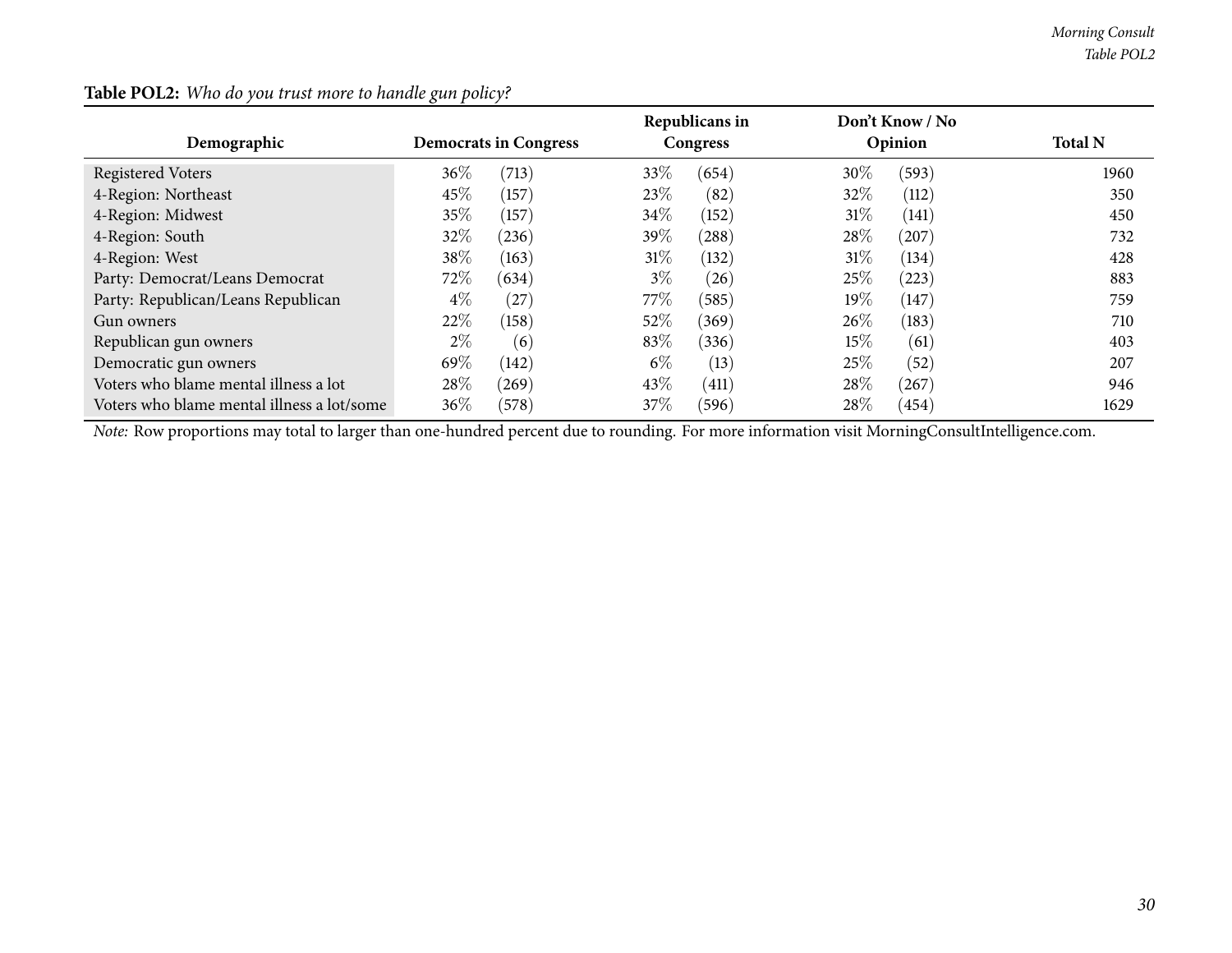Table POL3: Do you support or oppose stricter gun control laws in the United States?

<span id="page-30-0"></span>

| Demographic              |      | <b>Strongly support</b> |     | Somewhat support |        | Somewhat oppose |        | <b>Strongly oppose</b> | <b>Total N</b> |
|--------------------------|------|-------------------------|-----|------------------|--------|-----------------|--------|------------------------|----------------|
| <b>Registered Voters</b> | 48%  | (935)                   | 25% | (496)            | 14%    | (267)           | 13\%   | (262)                  | 1960           |
| Gender: Male             | 44%  | (406)                   | 24% | (224)            | 14%    | (126)           | 18%    | (162)                  | 917            |
| Gender: Female           | 51%  | (529)                   | 26% | (272)            | 14%    | (141)           | 10%    | (101)                  | 1043           |
| Age: 18-29               | 41\% | (137)                   | 27% | (91)             | $16\%$ | (54)            | $16\%$ | (55)                   | 337            |
| Age: 30-44               | 47%  | (211)                   | 28% | (127)            | 13%    | (59)            | $12\%$ | (57)                   | 453            |
| Age: 45-54               | 48%  | (181)                   | 24% | (90)             | 15%    | (56)            | 14\%   | (52)                   | 380            |
| Age: 55-64               | 49%  | (163)                   | 27% | (89)             | 12%    | (39)            | 13%    | (42)                   | 334            |
| Age: 65+                 | 53%  | (243)                   | 22% | (98)             | 13%    | (58)            | 12%    | (56)                   | 456            |
| Generation Z: 18-22      | 42%  | (57)                    | 27% | (37)             | 15%    | (21)            | 17%    | (23)                   | 138            |
| Millennial: Age 23-38    | 43%  | (200)                   | 27% | (129)            | $16\%$ | (73)            | 14\%   | (67)                   | 469            |
| Generation X: Age 39-54  | 48%  | (271)                   | 25% | (143)            | 13%    | (75)            | 13\%   | (74)                   | 564            |
| Boomers: Age 55-73       | 51\% | (336)                   | 24% | (160)            | 12%    | (77)            | $12\%$ | (82)                   | 655            |
| PID: Dem (no lean)       | 75%  | (544)                   | 16% | (120)            | $4\%$  | (29)            | $5\%$  | (34)                   | 727            |
| PID: Ind (no lean)       | 40%  | (244)                   | 30% | (182)            | $17\%$ | (100)           | 13%    | (79)                   | 606            |
| PID: Rep (no lean)       | 23%  | (147)                   | 31% | (194)            | 22%    | (137)           | 24\%   | (149)                  | 627            |
| PID/Gender: Dem Men      | 73%  | (225)                   | 16% | (49)             | $4\%$  | (14)            | $7\%$  | (22)                   | 310            |
| PID/Gender: Dem Women    | 76%  | (319)                   | 17% | (70)             | $4\%$  | (16)            | $3\%$  | (12)                   | 418            |
| PID/Gender: Ind Men      | 39%  | (120)                   | 28% | (88)             | $16\%$ | (50)            | 17%    | (51)                   | 309            |
| PID/Gender: Ind Women    | 42%  | (125)                   | 32% | (94)             | 17%    | (50)            | $9\%$  | (28)                   | 297            |
| PID/Gender: Rep Men      | 20%  | (61)                    | 29% | (87)             | $21\%$ | (63)            | 30%    | (88)                   | 299            |
| PID/Gender: Rep Women    | 26%  | (86)                    | 33% | (107)            | 23\%   | (75)            | 18%    | (61)                   | 328            |
| Ideo: Liberal (1-3)      | 75%  | (441)                   | 16% | (95)             | $5\%$  | (28)            | $4\%$  | (22)                   | 587            |
| Ideo: Moderate (4)       | 53%  | (247)                   | 27% | (125)            | $11\%$ | (52)            | $9\%$  | (40)                   | 464            |
| Ideo: Conservative (5-7) | 25%  | (174)                   | 30% | (214)            | 20%    | (141)           | 25%    | (176)                  | 705            |
| Educ: < College          | 43%  | (528)                   | 26% | (325)            | 15%    | (187)           | 16%    | (193)                  | 1233           |
| Educ: Bachelors degree   | 52%  | (241)                   | 25% | (116)            | 13%    | (59)            | 10%    | (48)                   | 464            |
| Educ: Post-grad          | 63%  | (167)                   | 21% | (54)             | $8\%$  | (21)            | $8\%$  | (21)                   | 264            |
| Income: Under 50k        | 47%  | (476)                   | 25% | (253)            | $14\%$ | (146)           | $14\%$ | (137)                  | 1013           |
| Income: 50k-100k         | 49%  | (318)                   | 24% | (152)            | 14%    | (90)            | 13%    | (86)                   | 646            |
| Income: 100k+            | 47%  | (141)                   | 30% | (90)             | $10\%$ | (30)            | 13%    | (40)                   | 301            |
| Ethnicity: White         | 45%  | (718)                   | 26% | (411)            | 15%    | (230)           | $14\%$ | (226)                  | 1585           |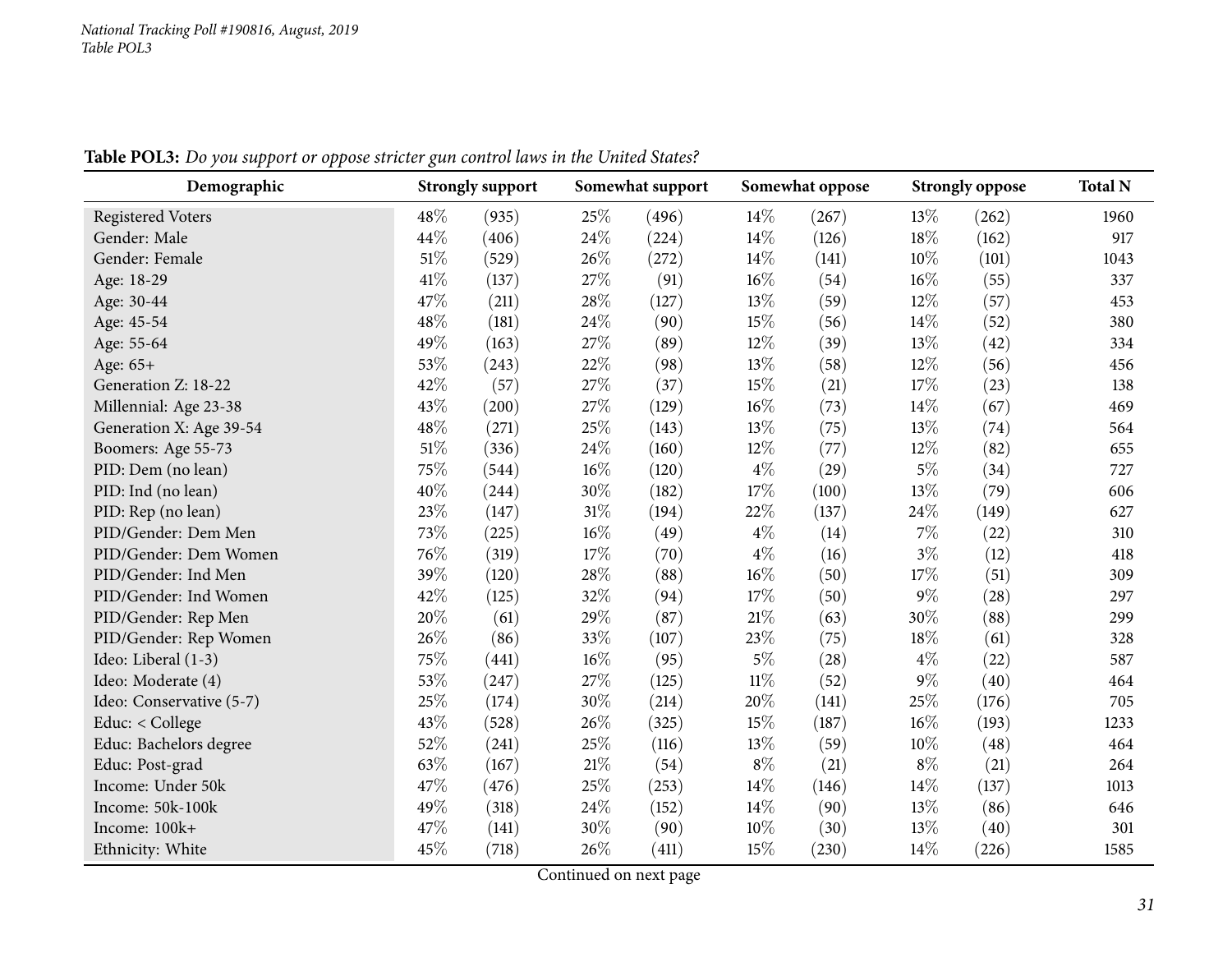Table POL3: Do you support or oppose stricter gun control laws in the United States?

| Demographic                       | <b>Strongly support</b> |       |        | Somewhat support |        | Somewhat oppose | <b>Strongly oppose</b> | <b>Total N</b> |      |
|-----------------------------------|-------------------------|-------|--------|------------------|--------|-----------------|------------------------|----------------|------|
| <b>Registered Voters</b>          | 48%                     | (935) | 25%    | (496)            | $14\%$ | (267)           | 13%                    | (262)          | 1960 |
| Ethnicity: Hispanic               | 43%                     | (81)  | 23%    | (43)             | $16\%$ | (31)            | 19%                    | (35)           | 190  |
| Ethnicity: Afr. Am.               | 60%                     | (150) | 23%    | (58)             | $9\%$  | (23)            | $7\%$                  | (18)           | 249  |
| Ethnicity: Other                  | 53%                     | (67)  | $21\%$ | (27)             | $11\%$ | (14)            | 14%                    | (18)           | 126  |
| All Christian                     | 45%                     | (425) | 26%    | (251)            | 14\%   | (133)           | 15%                    | (140)          | 951  |
| All Non-Christian                 | 76%                     | (61)  | 20%    | (16)             | $3\%$  | (2)             | $1\%$                  | (1)            | 80   |
| Atheist                           | 63\%                    | (55)  | 18%    | (15)             | $9\%$  | (8)             | 10%                    | (9)            | 87   |
| Agnostic/Nothing in particular    | 47%                     | (394) | $25\%$ | (213)            | $15\%$ | (123)           | 13%                    | (112)          | 842  |
| Religious Non-Protestant/Catholic | 64%                     | (73)  | 21%    | (24)             | $11\%$ | (13)            | $4\%$                  | (5)            | 114  |
| Evangelical                       | 36%                     | (204) | 29%    | (164)            | $16\%$ | (88)            | 19%                    | (106)          | 561  |
| Non-Evangelical                   | 52%                     | (362) | 24%    | (169)            | 12%    | (84)            | 12%                    | (81)           | 695  |
| Community: Urban                  | 56%                     | (251) | 23%    | (104)            | $10\%$ | (46)            | $11\%$                 | (50)           | 452  |
| Community: Suburban               | $51\%$                  | (471) | 25%    | (231)            | 12%    | (114)           | 12%                    | (107)          | 922  |
| Community: Rural                  | 36%                     | (213) | 27%    | (161)            | 18%    | (106)           | 18%                    | (106)          | 586  |
| Employ: Private Sector            | 46%                     | (300) | 25%    | (159)            | 14\%   | (92)            | 15%                    | (96)           | 647  |
| <b>Employ: Government</b>         | 46%                     | (56)  | 24%    | (29)             | 14\%   | (17)            | 16%                    | (19)           | 121  |
| Employ: Self-Employed             | 43%                     | (61)  | 27%    | (39)             | 12%    | (18)            | 18%                    | (26)           | 143  |
| Employ: Homemaker                 | 43%                     | (65)  | 27%    | (41)             | $16\%$ | (24)            | 14\%                   | (22)           | 152  |
| Employ: Student                   | 44%                     | (38)  | 31%    | (27)             | 14\%   | (12)            | $11\%$                 | (9)            | 86   |
| Employ: Retired                   | 54%                     | (252) | 24\%   | (109)            | 10%    | (48)            | 12%                    | (53)           | 462  |
| Employ: Unemployed                | $46\%$                  | (83)  | 29%    | (52)             | 12%    | (22)            | 13%                    | (24)           | 182  |
| Employ: Other                     | 48%                     | (80)  | 25%    | (41)             | 20%    | (33)            | $8\%$                  | (13)           | 167  |
| Military HH: Yes                  | 44\%                    | (158) | 26%    | (92)             | 14\%   | (50)            | $16\%$                 | (59)           | 359  |
| Military HH: No                   | 49%                     | (777) | 25%    | (403)            | 14\%   | (217)           | 13%                    | (203)          | 1601 |
| RD/WT: Right Direction            | 26%                     | (190) | 30%    | (215)            | $21\%$ | (155)           | 23%                    | (169)          | 728  |
| RD/WT: Wrong Track                | 61\%                    | (746) | 23%    | (281)            | $9\%$  | (112)           | $8\%$                  | (94)           | 1232 |
| Trump Job Approve                 | 24%                     | (194) | 29%    | (235)            | 22\%   | (176)           | 24%                    | (196)          | 801  |
| Trump Job Disapprove              | 67%                     | (724) | 21%    | (231)            | $7\%$  | (75)            | $5\%$                  | (56)           | 1086 |
| Trump Job Strongly Approve        | $21\%$                  | (96)  | 26%    | (115)            | $21\%$ | (92)            | 32%                    | (145)          | 448  |
| Trump Job Somewhat Approve        | 28\%                    | (98)  | 34%    | (121)            | 24\%   | (84)            | 14%                    | (51)           | 353  |
| Trump Job Somewhat Disapprove     | 39%                     | (91)  | 40%    | (92)             | 13%    | (31)            | $8\%$                  | (18)           | 233  |
| Trump Job Strongly Disapprove     | 74%                     | (633) | 16%    | (139)            | $5\%$  | (44)            | $4\%$                  | (38)           | 853  |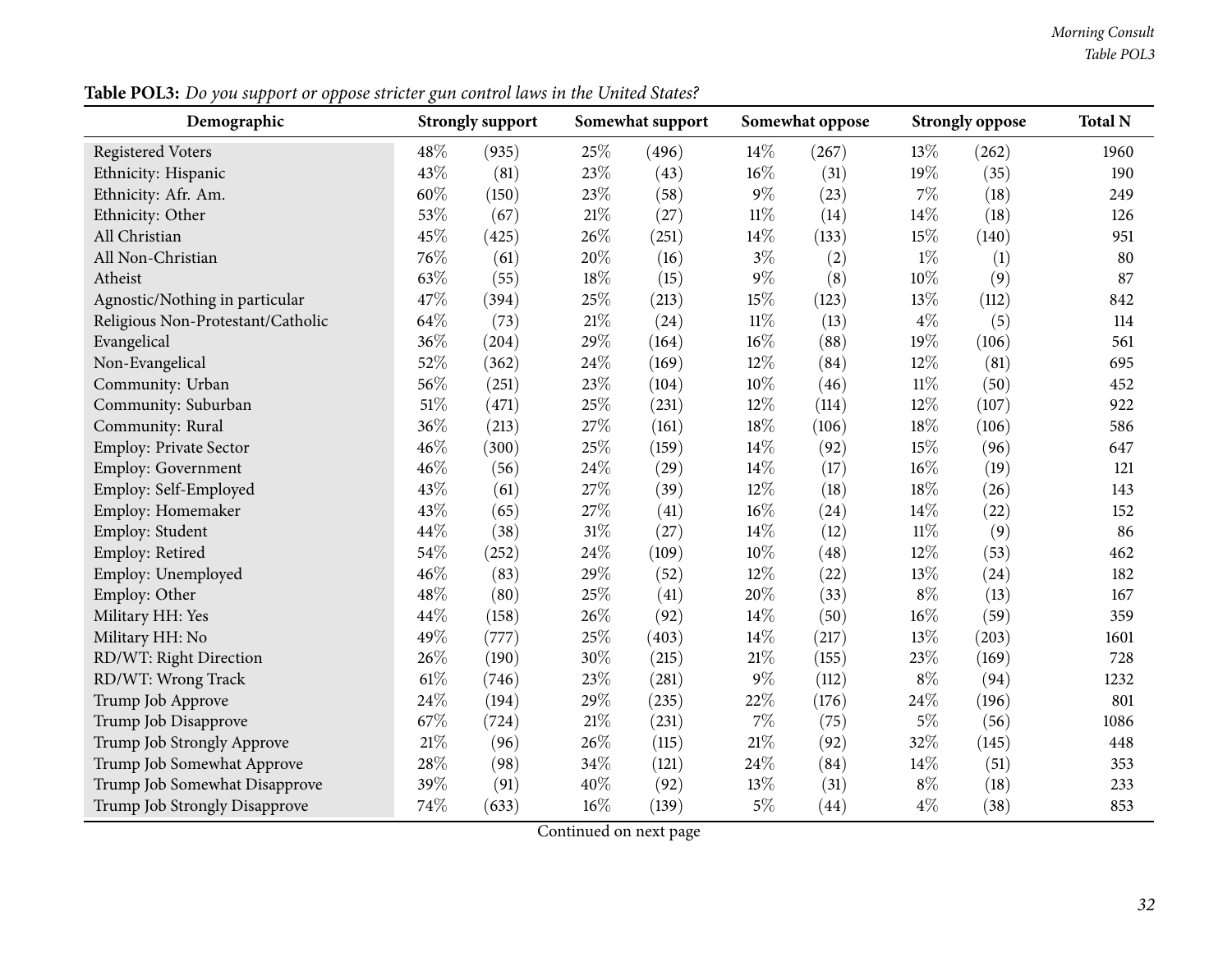## Table POL3: Do you support or oppose stricter gun control laws in the United States?

| Demographic                          |        | <b>Strongly support</b> |        | Somewhat support |        | Somewhat oppose | <b>Strongly oppose</b> | <b>Total N</b> |      |
|--------------------------------------|--------|-------------------------|--------|------------------|--------|-----------------|------------------------|----------------|------|
| <b>Registered Voters</b>             | 48%    | (935)                   | 25%    | (496)            | 14\%   | (267)           | 13%                    | (262)          | 1960 |
| Favorable of Trump                   | 24%    | (185)                   | $29\%$ | (228)            | 22%    | (170)           | 25%                    | (199)          | 782  |
| Unfavorable of Trump                 | 66%    | (730)                   | 22%    | (244)            | $7\%$  | (80)            | $5\%$                  | (51)           | 1106 |
| Very Favorable of Trump              | 22%    | (100)                   | 27%    | (125)            | 19%    | (88)            | 33%                    | (151)          | 464  |
| Somewhat Favorable of Trump          | 27%    | (85)                    | 33%    | (104)            | 26%    | (81)            | 15%                    | (47)           | 317  |
| Somewhat Unfavorable of Trump        | 36%    | (70)                    | 38%    | (74)             | 18%    | (35)            | $8\%$                  | (16)           | 195  |
| Very Unfavorable of Trump            | 73%    | (661)                   | 19%    | (170)            | $5\%$  | (45)            | $4\%$                  | (35)           | 910  |
| #1 Issue: Economy                    | 39%    | (181)                   | 29%    | (136)            | 15%    | (71)            | 16%                    | (76)           | 463  |
| #1 Issue: Security                   | 29%    | (133)                   | 30%    | (136)            | 19%    | (87)            | 21%                    | (98)           | 454  |
| #1 Issue: Health Care                | 59%    | (204)                   | 25%    | (87)             | $9\%$  | (30)            | $8\%$                  | (26)           | 347  |
| #1 Issue: Medicare / Social Security | 63%    | (171)                   | 18%    | (49)             | $11\%$ | (29)            | $9\%$                  | (24)           | 274  |
| #1 Issue: Women's Issues             | 56%    | (67)                    | 22%    | (26)             | 12%    | (15)            | 10%                    | (12)           | 120  |
| #1 Issue: Education                  | 58%    | (63)                    | 21\%   | (23)             | $9\%$  | (10)            | 12%                    | (13)           | 108  |
| #1 Issue: Energy                     | 64%    | (60)                    | 23%    | (21)             | 10%    | (10)            | $3\%$                  | (3)            | 94   |
| #1 Issue: Other                      | 56%    | (56)                    | 18%    | (18)             | 15%    | (15)            | $10\%$                 | (10)           | 100  |
| 2018 House Vote: Democrat            | 76%    | (584)                   | 17%    | (129)            | $5\%$  | (37)            | $3\%$                  | (24)           | 773  |
| 2018 House Vote: Republican          | 24%    | (157)                   | $31\%$ | (206)            | $21\%$ | (138)           | 25%                    | (165)          | 667  |
| 2018 House Vote: Someone else        | 29%    | (29)                    | $31\%$ | (31)             | 20%    | (20)            | 19%                    | (19)           | 100  |
| 2016 Vote: Hillary Clinton           | 78%    | (550)                   | $16\%$ | (112)            | $4\%$  | (29)            | $3\%$                  | (18)           | 709  |
| 2016 Vote: Donald Trump              | 24%    | (168)                   | $31\%$ | (219)            | 20%    | (138)           | 25%                    | (173)          | 699  |
| 2016 Vote: Other                     | 43%    | (80)                    | 29%    | (54)             | 17%    | (32)            | $10\%$                 | (19)           | 185  |
| 2016 Vote: Didn't Vote               | 37%    | (137)                   | 30%    | (110)            | $18\%$ | (67)            | 14%                    | (52)           | 365  |
| Voted in 2014: Yes                   | 51%    | (703)                   | 24%    | (336)            | 12%    | (164)           | 13%                    | (186)          | 1389 |
| Voted in 2014: No                    | 41%    | (232)                   | 28%    | (159)            | 18%    | (103)           | 13%                    | (76)           | 571  |
| 2012 Vote: Barack Obama              | 68%    | (581)                   | 20%    | (170)            | $7\%$  | (59)            | $5\%$                  | (44)           | 854  |
| 2012 Vote: Mitt Romney               | 26%    | (139)                   | 34%    | (183)            | $18\%$ | (98)            | 22%                    | (121)          | 540  |
| 2012 Vote: Other                     | 23%    | (18)                    | 26%    | (21)             | 19%    | (15)            | 33%                    | (27)           | 82   |
| 2012 Vote: Didn't Vote               | 41\%   | (197)                   | 25%    | (120)            | 19%    | (93)            | 15%                    | (70)           | 480  |
| 4-Region: Northeast                  | $61\%$ | (212)                   | 23%    | (79)             | $8\%$  | (28)            | $9\%$                  | (31)           | 350  |
| 4-Region: Midwest                    | 43%    | (192)                   | 28\%   | (125)            | $16\%$ | (73)            | 13%                    | (60)           | 450  |
| 4-Region: South                      | 45%    | (327)                   | 25%    | (186)            | 14%    | (99)            | 16%                    | (120)          | 732  |
| 4-Region: West                       | 48%    | (204)                   | 25%    | (106)            | 15%    | (66)            | 12%                    | (52)           | 428  |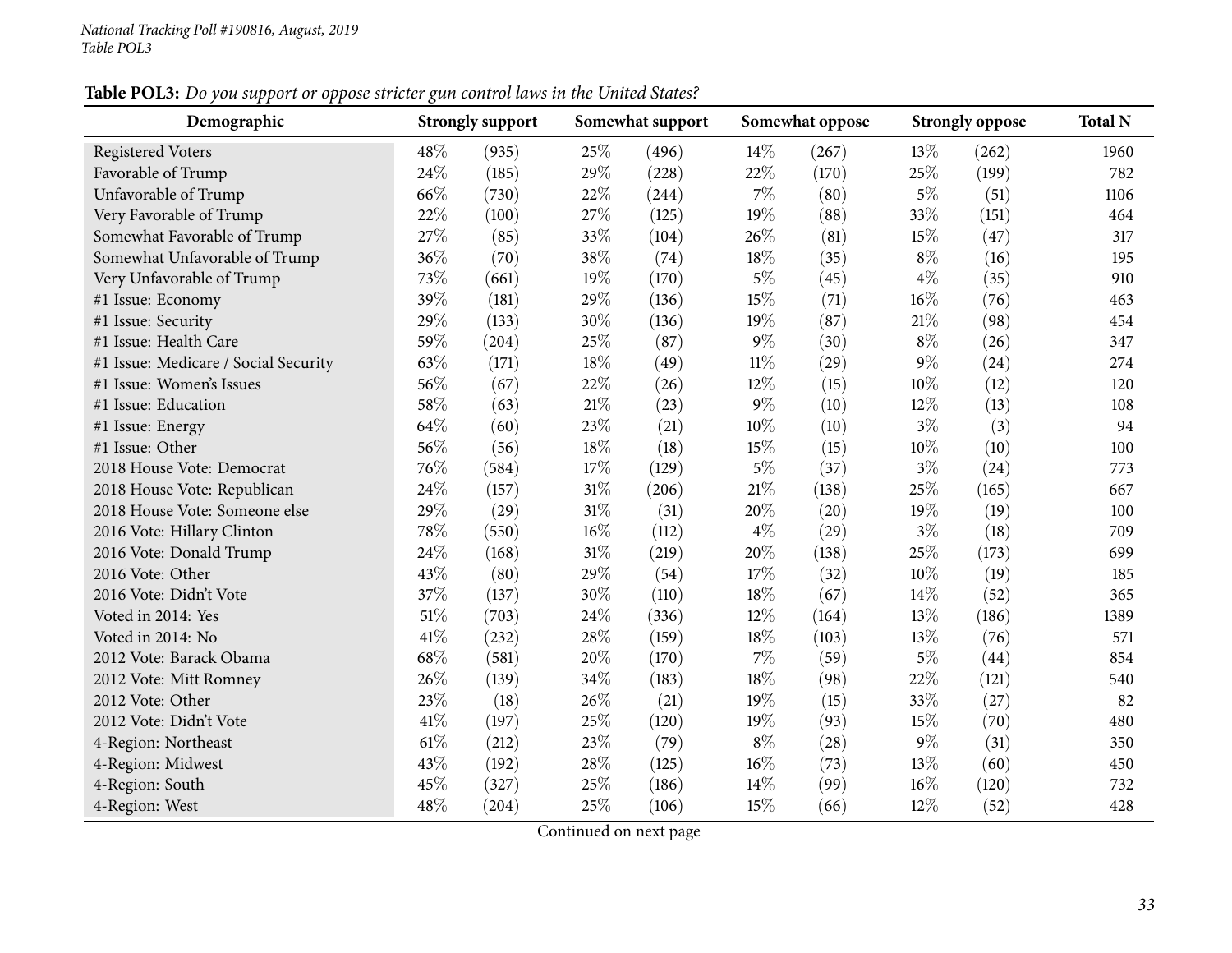*Morning Consult Table POL3*

| .<br>.                                     | ັ      |                         |        |                  |        |                 |        |                        |                |
|--------------------------------------------|--------|-------------------------|--------|------------------|--------|-----------------|--------|------------------------|----------------|
| Demographic                                |        | <b>Strongly support</b> |        | Somewhat support |        | Somewhat oppose |        | <b>Strongly oppose</b> | <b>Total N</b> |
| <b>Registered Voters</b>                   | 48%    | (935)                   | 25%    | (496)            | $14\%$ | (267)           | $13\%$ | (262)                  | 1960           |
| Party: Democrat/Leans Democrat             | 73\%   | (644)                   | 18%    | (159)            | $4\%$  | (39)            | $5\%$  | (40)                   | 883            |
| Party: Republican/Leans Republican         | 23%    | (176)                   | $31\%$ | 237              | 21%    | (162)           | 24%    | (184)                  | 759            |
| Gun owners                                 | 31%    | (219)                   | 28\%   | $^{(202)}$       | $18\%$ | (131)           | 22%    | (159)                  | 710            |
| Republican gun owners                      | $16\%$ | (62)                    | 31%    | (125)            | 22%    | (88)            | 32\%   | (128)                  | 403            |
| Democratic gun owners                      | 67\%   | $^{\prime}137$          | $20\%$ | (40)             | $8\%$  | (16)            | $6\%$  | (13)                   | 207            |
| Voters who blame mental illness a lot      | 43%    | (402)                   | $29\%$ | (277)            | $14\%$ | (134)           | $14\%$ | (133)                  | 946            |
| Voters who blame mental illness a lot/some | 47\%   | (771)                   | $26\%$ | 422)             | $13\%$ | (216)           | 13%    | (219)                  | 1629           |

Table POL3: Do you support or oppose stricter gun control laws in the United States?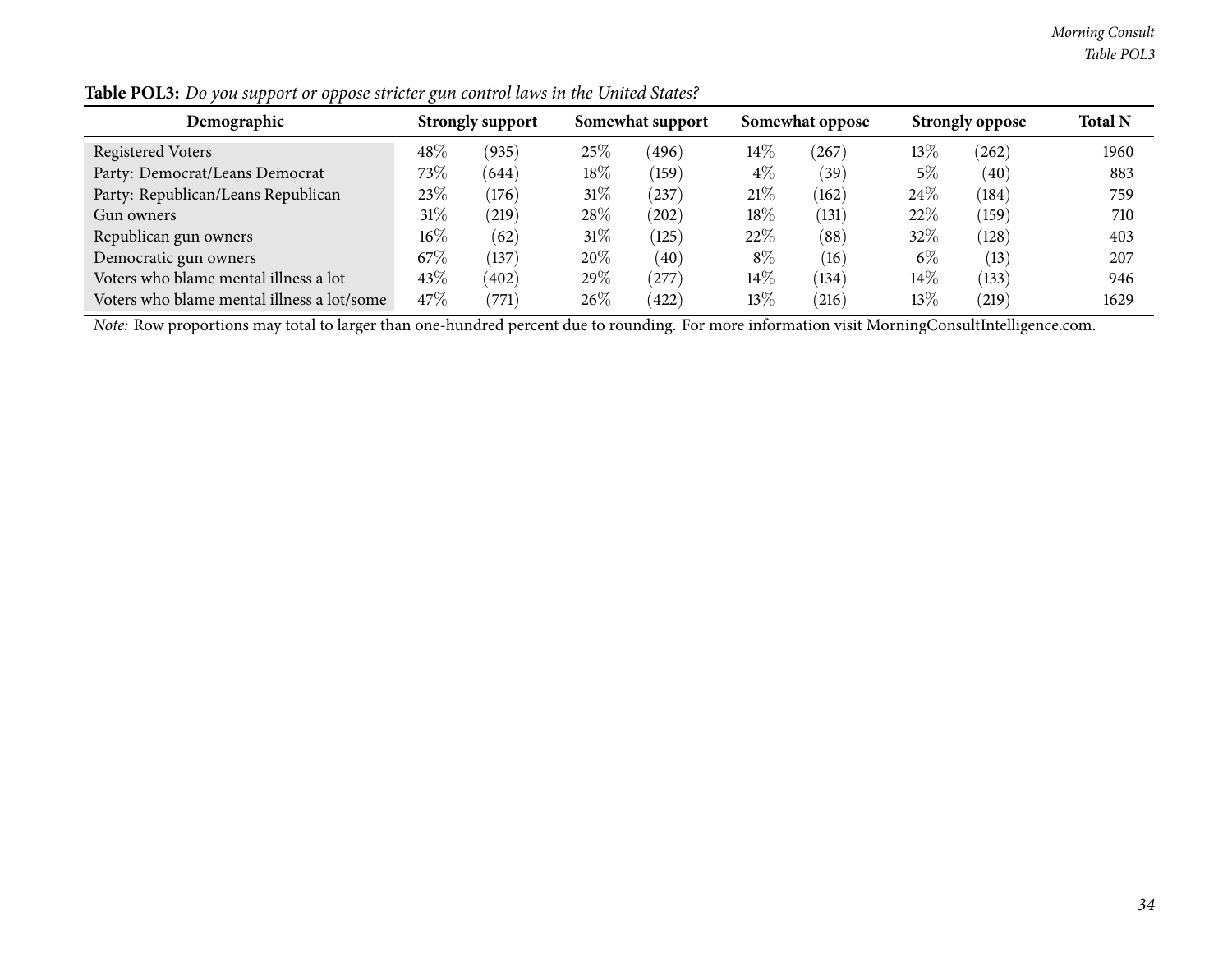Table POL4\_1: Below is a list of policies surrounding gun ownership in the United States? How much do you support or oppose each of the following? *Requiring background checks on all gun sales*

<span id="page-34-0"></span>

|                          |        | <b>Strongly</b> |        | Somewhat |       | Somewhat |                                 | <b>Strongly</b> | Don't Know/ |            |                |
|--------------------------|--------|-----------------|--------|----------|-------|----------|---------------------------------|-----------------|-------------|------------|----------------|
| Demographic              |        | support         |        | support  |       | oppose   |                                 | oppose          |             | No Opinion | <b>Total N</b> |
| <b>Registered Voters</b> | 80%    | (1577)          | $10\%$ | (205)    | $3\%$ | (51)     | $2\%$                           | (44)            | $4\%$       | (83)       | 1960           |
| Gender: Male             | 75%    | (688)           | 13%    | (124)    | $3\%$ | (30)     | $4\%$                           | (37)            | $4\%$       | (40)       | 917            |
| Gender: Female           | 85%    | (889)           | $8\%$  | (82)     | $2\%$ | (21)     | $1\%$                           | (8)             | $4\%$       | (43)       | 1043           |
| Age: 18-29               | 73%    | (248)           | 12%    | (40)     | $4\%$ | (12)     | $4\%$                           | (14)            | 7%          | (23)       | 337            |
| Age: 30-44               | 81%    | (366)           | 11%    | (50)     | $2\%$ | (7)      | $2\%$                           | (8)             | $5\%$       | (22)       | 453            |
| Age: 45-54               | 79%    | (298)           | 10%    | (39)     | $5\%$ | (17)     | $2\%$                           | (7)             | $5\%$       | (18)       | 380            |
| Age: 55-64               | 80%    | (269)           | 10%    | (35)     | $2\%$ | (6)      | $2\%$                           | (8)             | $5\%$       | (16)       | 334            |
| Age: 65+                 | 87%    | (396)           | 9%     | (42)     | $2\%$ | (8)      | $2\%$                           | (7)             | $1\%$       | (4)        | 456            |
| Generation Z: 18-22      | 70%    | (97)            | 10%    | (14)     | $4\%$ | (5)      | $6\%$                           | (8)             | 10%         | (14)       | 138            |
| Millennial: Age 23-38    | 77%    | (363)           | 13%    | (60)     | $3\%$ | (14)     | $2\%$                           | (10)            | $5\%$       | (22)       | 469            |
| Generation X: Age 39-54  | 80%    | (453)           | 10%    | (56)     | $3\%$ | (18)     | $2\%$                           | (11)            | $5\%$       | (27)       | 564            |
| Boomers: Age 55-73       | 83%    | (545)           | 10%    | (66)     | $2\%$ | (12)     | $2\%$                           | (12)            | $3\%$       | (20)       | 655            |
| PID: Dem (no lean)       | 87%    | (637)           | 7%     | (51)     | $2\%$ | (12)     | $1\%$                           | (4)             | $3\%$       | (23)       | 727            |
| PID: Ind (no lean)       | 77%    | (464)           | $11\%$ | (69)     | $3\%$ | (17)     | $3\%$                           | (18)            | $6\%$       | (38)       | 606            |
| PID: Rep (no lean)       | 76%    | (476)           | 14%    | (86)     | $3\%$ | (21)     | $4\%$                           | (22)            | $4\%$       | (22)       | 627            |
| PID/Gender: Dem Men      | 81%    | (250)           | 11%    | (34)     | $3\%$ | (8)      | $1\%$                           | (3)             | $5\%$       | (15)       | 310            |
| PID/Gender: Dem Women    | 92%    | (386)           | $4\%$  | (17)     | $1\%$ | (4)      | $\hspace{0.1mm}-\hspace{0.1mm}$ | (2)             | $2\%$       | (8)        | 418            |
| PID/Gender: Ind Men      | 73%    | (226)           | 14%    | (43)     | $3\%$ | (9)      | $4\%$                           | (12)            | $6\%$       | (19)       | 309            |
| PID/Gender: Ind Women    | 80%    | (237)           | 9%     | (26)     | $3\%$ | (9)      | $2\%$                           | (6)             | $6\%$       | (19)       | 297            |
| PID/Gender: Rep Men      | 71%    | (211)           | 16%    | (46)     | $5\%$ | (14)     | $7\%$                           | (22)            | $2\%$       | (6)        | 299            |
| PID/Gender: Rep Women    | 81%    | (265)           | 12%    | (39)     | $2\%$ | (7)      | $\hspace{0.1mm}-\hspace{0.1mm}$ | (0)             | $5\%$       | (16)       | 328            |
| Ideo: Liberal (1-3)      | 90%    | (531)           | $6\%$  | (34)     | $1\%$ | (7)      | $1\%$                           | (8)             | $1\%$       | (7)        | 587            |
| Ideo: Moderate (4)       | 84%    | (388)           | $9\%$  | (42)     | $2\%$ | (9)      | $2\%$                           | (7)             | $4\%$       | (17)       | 464            |
| Ideo: Conservative (5-7) | 73%    | (518)           | 16%    | (114)    | $4\%$ | (28)     | $3\%$                           | (24)            | $3\%$       | (21)       | 705            |
| Educ: < College          | 79%    | (972)           | 10%    | (126)    | $3\%$ | (35)     | $3\%$                           | (36)            | $5\%$       | (64)       | 1233           |
| Educ: Bachelors degree   | $81\%$ | (373)           | 13%    | (60)     | $2\%$ | (9)      | $2\%$                           | (8)             | $3\%$       | (13)       | 464            |
| Educ: Post-grad          | 88%    | (231)           | $8\%$  | (20)     | $2\%$ | (6)      |                                 | (1)             | $2\%$       | (5)        | 264            |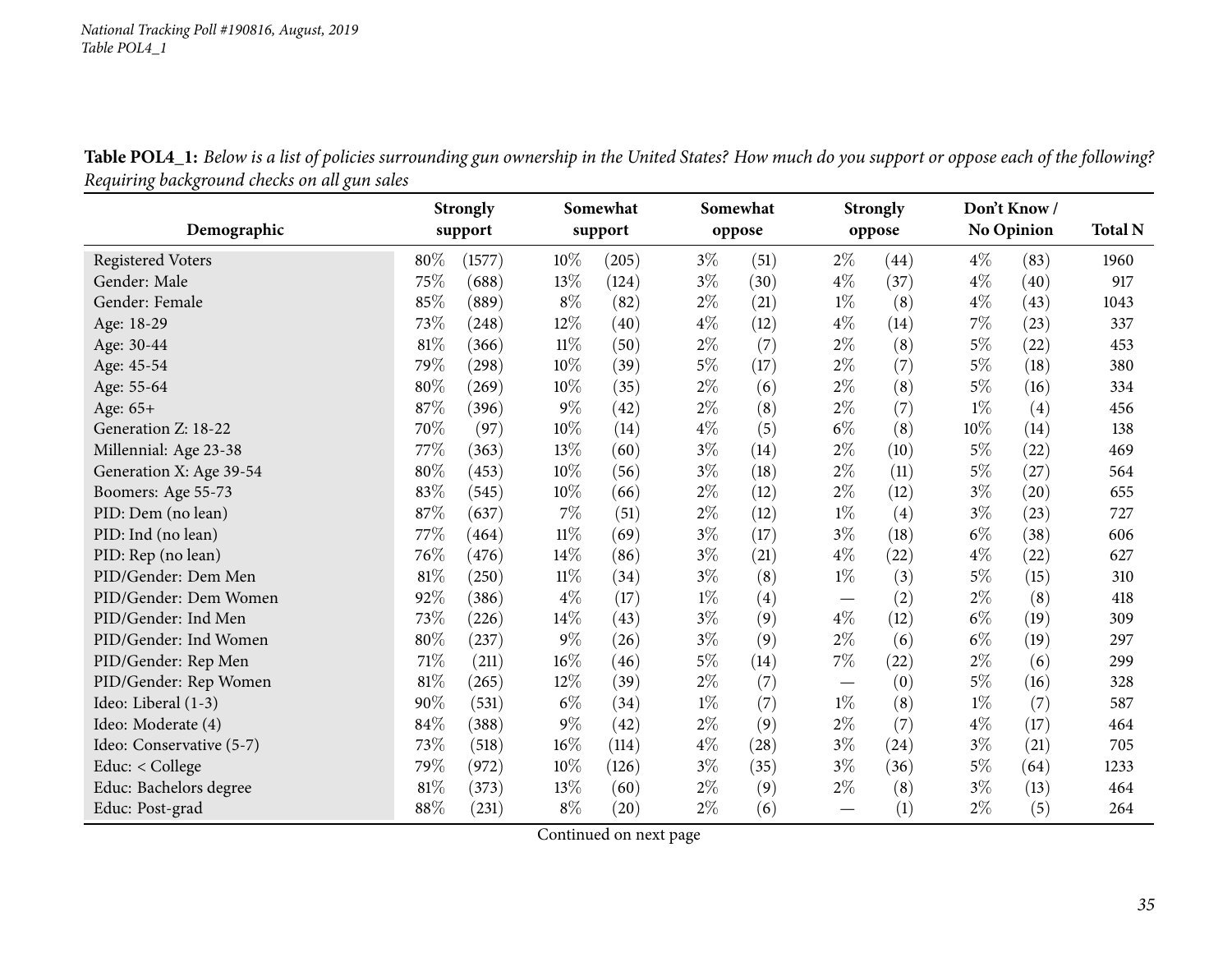**Table POL4\_1:** Below is a list of policies surrounding gun ownership in the United States? How much do you support or oppose each of the following? *Requiring background checks on all gun sales*  $\overline{\phantom{0}}$ 

|                                   | <b>Strongly</b> |        |        | Somewhat |       | Somewhat |       | <b>Strongly</b> |       | Don't Know /     |      |
|-----------------------------------|-----------------|--------|--------|----------|-------|----------|-------|-----------------|-------|------------------|------|
| Demographic                       | support         |        |        | support  |       | oppose   |       | oppose          |       | No Opinion       |      |
| <b>Registered Voters</b>          | 80%             | (1577) | 10%    | (205)    | $3\%$ | (51)     | $2\%$ | (44)            | $4\%$ | (83)             | 1960 |
| Income: Under 50k                 | 78%             | (787)  | $11\%$ | (110)    | $3\%$ | (29)     | $3\%$ | (28)            | $6\%$ | (59)             | 1013 |
| Income: 50k-100k                  | 82%             | (533)  | 10%    | (67)     | $2\%$ | (15)     | $2\%$ | (16)            | $2\%$ | (16)             | 646  |
| Income: 100k+                     | 85%             | (257)  | 10%    | (29)     | $2\%$ | (7)      |       | (1)             | $3\%$ | (8)              | 301  |
| Ethnicity: White                  | 82%             | (1298) | 10%    | (162)    | $2\%$ | (38)     | $2\%$ | (29)            | $4\%$ | (58)             | 1585 |
| Ethnicity: Hispanic               | 74%             | (140)  | 13%    | (24)     | $4\%$ | (8)      | $3\%$ | (5)             | $7\%$ | (13)             | 190  |
| Ethnicity: Afr. Am.               | 74%             | (183)  | 14%    | (34)     | $4\%$ | (9)      | $3\%$ | (7)             | $6\%$ | (16)             | 249  |
| Ethnicity: Other                  | 75%             | (95)   | 7%     | (9)      | $3\%$ | (4)      | 7%    | (8)             | 7%    | (9)              | 126  |
| All Christian                     | 83%             | (786)  | 10%    | (93)     | $3\%$ | (24)     | $2\%$ | (17)            | $3\%$ | (30)             | 951  |
| All Non-Christian                 | 85%             | (68)   | $11\%$ | (9)      |       | (0)      | $2\%$ | (2)             | $2\%$ | (1)              | 80   |
| Atheist                           | 90%             | (78)   | 7%     | (6)      |       | (0)      | $1\%$ | (1)             | $2\%$ | (2)              | 87   |
| Agnostic/Nothing in particular    | 77\%            | (644)  | 12%    | (97)     | $3\%$ | (27)     | $3\%$ | (24)            | $6\%$ | (50)             | 842  |
| Religious Non-Protestant/Catholic | 85%             | (98)   | 10%    | (12)     | $2\%$ | (2)      | $2\%$ | (2)             | $1\%$ | $\left(1\right)$ | 114  |
| Evangelical                       | 77%             | (430)  | 13%    | (75)     | $4\%$ | (23)     | $2\%$ | (14)            | $3\%$ | (19)             | 561  |
| Non-Evangelical                   | 85%             | (588)  | $8\%$  | (57)     | $2\%$ | (15)     | $2\%$ | (11)            | $4\%$ | (25)             | 695  |
| Community: Urban                  | 79%             | (356)  | 13%    | (57)     | $2\%$ | (11)     | $1\%$ | (5)             | $5\%$ | (23)             | 452  |
| Community: Suburban               | 82%             | (755)  | 9%     | (82)     | $2\%$ | (19)     | $3\%$ | (23)            | $5\%$ | (42)             | 922  |
| Community: Rural                  | 79%             | (465)  | $11\%$ | (66)     | $3\%$ | (20)     | $3\%$ | (16)            | $3\%$ | (18)             | 586  |
| Employ: Private Sector            | 82%             | (529)  | 12%    | (75)     | $2\%$ | (13)     | $2\%$ | (13)            | $3\%$ | (17)             | 647  |
| Employ: Government                | 77%             | (93)   | 12%    | (15)     | $3\%$ | (3)      | $2\%$ | (2)             | $7\%$ | (8)              | 121  |
| Employ: Self-Employed             | 76%             | (109)  | 14%    | (20)     | $4\%$ | (6)      | $3\%$ | (4)             | $3\%$ | (5)              | 143  |
| Employ: Homemaker                 | 78%             | (118)  | 7%     | (11)     | $3\%$ | (5)      | $2\%$ | (3)             | 10%   | (14)             | 152  |
| Employ: Student                   | 74%             | (64)   | 10%    | (9)      | $6\%$ | (5)      | $3\%$ | (3)             | 7%    | (6)              | 86   |
| Employ: Retired                   | 86%             | (397)  | 9%     | (41)     | $1\%$ | (6)      | $2\%$ | (10)            | $2\%$ | (8)              | 462  |
| Employ: Unemployed                | 72%             | (130)  | 15%    | (28)     | $3\%$ | (5)      | $2\%$ | (4)             | $8\%$ | (14)             | 182  |
| Employ: Other                     | 82%             | (136)  | $5\%$  | (8)      | $4\%$ | (7)      | $3\%$ | (5)             | $6\%$ | (11)             | 167  |
| Military HH: Yes                  | 81%             | (290)  | 12%    | (45)     | $2\%$ | (7)      | $2\%$ | (8)             | $3\%$ | (9)              | 359  |
| Military HH: No                   | 80%             | (1287) | 10%    | (161)    | $3\%$ | (44)     | $2\%$ | (36)            | $5\%$ | (73)             | 1601 |
| RD/WT: Right Direction            | 73%             | (533)  | 15%    | (107)    | $3\%$ | (21)     | $4\%$ | (26)            | $6\%$ | (40)             | 728  |
| RD/WT: Wrong Track                | 85%             | (1044) | $8\%$  | (98)     | $2\%$ | (29)     | $2\%$ | (19)            | $3\%$ | (42)             | 1232 |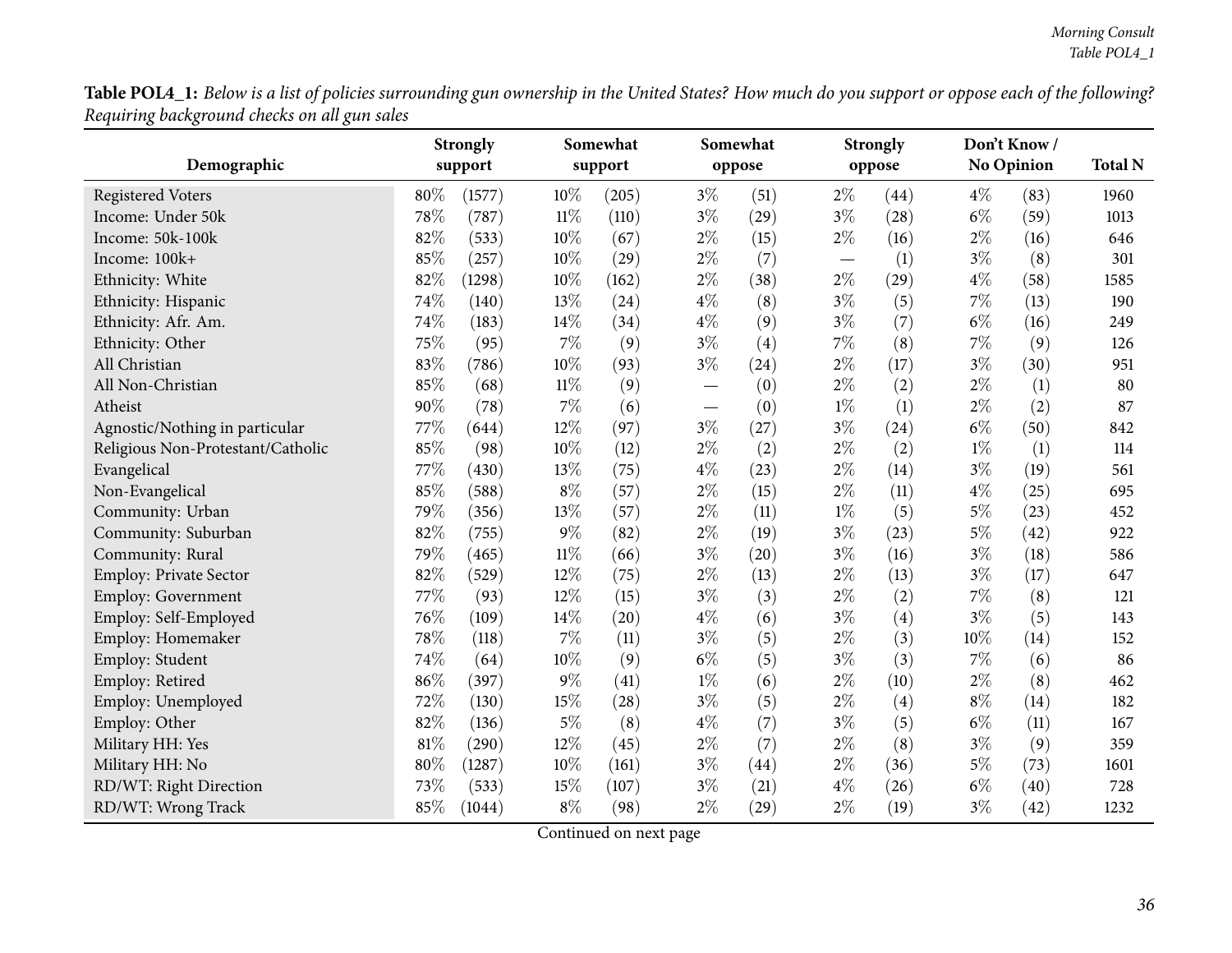Table POL4\_1: Below is a list of policies surrounding gun ownership in the United States? How much do you support or oppose each of the following? *Requiring background checks on all gun sales*  $\overline{\phantom{0}}$ 

|                                      |      | <b>Strongly</b> |        | Somewhat |                                 | Somewhat          |       | <b>Strongly</b>    |        | Don't Know/       |                |
|--------------------------------------|------|-----------------|--------|----------|---------------------------------|-------------------|-------|--------------------|--------|-------------------|----------------|
| Demographic                          |      | support         |        | support  |                                 | oppose            |       | oppose             |        | <b>No Opinion</b> | <b>Total N</b> |
| <b>Registered Voters</b>             | 80%  | (1577)          | $10\%$ | (205)    | $3\%$                           | (51)              | $2\%$ | (44)               | $4\%$  | (83)              | 1960           |
| Trump Job Approve                    | 74%  | (590)           | $16\%$ | (124)    | $3\%$                           | (28)              | $3\%$ | (28)               | $4\%$  | (31)              | 801            |
| Trump Job Disapprove                 | 87%  | (950)           | $7\%$  | (75)     | $2\%$                           | (20)              | $1\%$ | (13)               | $3\%$  | (28)              | 1086           |
| Trump Job Strongly Approve           | 70%  | (312)           | 17%    | (76)     | $4\%$                           | (18)              | $5\%$ | (23)               | $4\%$  | (19)              | 448            |
| Trump Job Somewhat Approve           | 79%  | (278)           | 14%    | (49)     | $3\%$                           | (10)              | $1\%$ | (5)                | $3\%$  | (12)              | 353            |
| Trump Job Somewhat Disapprove        | 79%  | (185)           | $11\%$ | (25)     | $4\%$                           | (9)               | $2\%$ | (4)                | $4\%$  | (9)               | 233            |
| Trump Job Strongly Disapprove        | 90%  | (765)           | $6\%$  | (50)     | $1\%$                           | (11)              | $1\%$ | (9)                | $2\%$  | (19)              | 853            |
| Favorable of Trump                   | 75%  | (589)           | 14%    | (113)    | $3\%$                           | (25)              | $4\%$ | (29)               | $3\%$  | (26)              | 782            |
| Unfavorable of Trump                 | 87%  | (958)           | $8\%$  | (86)     | $2\%$                           | (18)              | $1\%$ | (14)               | $3\%$  | (30)              | 1106           |
| Very Favorable of Trump              | 71%  | (331)           | 17%    | (77)     | $3\%$                           | (15)              | 5%    | (25)               | $3\%$  | (15)              | 464            |
| Somewhat Favorable of Trump          | 81%  | (258)           | $11\%$ | (36)     | $3\%$                           | (10)              | $1\%$ | (3)                | $3\%$  | (10)              | 317            |
| Somewhat Unfavorable of Trump        | 77\% | (150)           | 12%    | (23)     | $3\%$                           | (7)               | $2\%$ | (3)                | $6\%$  | (12)              | 195            |
| Very Unfavorable of Trump            | 89%  | (808)           | $7\%$  | (63)     | $1\%$                           | (11)              | $1\%$ | (10)               | $2\%$  | (18)              | 910            |
| #1 Issue: Economy                    | 77%  | (359)           | 12%    | (54)     | $3\%$                           | (13)              | $3\%$ | (16)               | $5\%$  | (21)              | 463            |
| #1 Issue: Security                   | 74%  | (334)           | $16\%$ | (72)     | $3\%$                           | (14)              | $3\%$ | (13)               | $4\%$  | (20)              | 454            |
| #1 Issue: Health Care                | 87%  | (303)           | $6\%$  | (22)     | $2\%$                           | (7)               | $1\%$ | (4)                | $3\%$  | (11)              | 347            |
| #1 Issue: Medicare / Social Security | 85%  | (234)           | $9\%$  | (24)     | $2\%$                           | (7)               |       | (0)                | $3\%$  | (9)               | 274            |
| #1 Issue: Women's Issues             | 77%  | (93)            | $7\%$  | (9)      | $2\%$                           | (2)               | $3\%$ | (3)                | $10\%$ | (13)              | 120            |
| #1 Issue: Education                  | 80%  | (86)            | $8\%$  | (8)      | $4\%$                           | (4)               | $5\%$ | (5)                | $4\%$  | (5)               | 108            |
| #1 Issue: Energy                     | 90%  | (85)            | $9\%$  | (9)      | $\hspace{0.1mm}-\hspace{0.1mm}$ | (0)               |       | (0)                | $1\%$  | (1)               | 94             |
| #1 Issue: Other                      | 84%  | (83)            | $8\%$  | (8)      | $4\%$                           | $\left( 4\right)$ | $2\%$ | (2)                | $3\%$  | (3)               | 100            |
| 2018 House Vote: Democrat            | 89%  | (689)           | $6\%$  | (47)     | $2\%$                           | (13)              | $1\%$ | (6)                | $2\%$  | (18)              | 773            |
| 2018 House Vote: Republican          | 75%  | (501)           | 15%    | (102)    | $4\%$                           | (24)              | $3\%$ | (20)               | $3\%$  | (20)              | 667            |
| 2018 House Vote: Someone else        | 73%  | (73)            | $11\%$ | (11)     |                                 | (0)               | $6\%$ | (6)                | 10%    | (10)              | 100            |
| 2016 Vote: Hillary Clinton           | 90%  | (635)           | $6\%$  | (46)     | $1\%$                           | (7)               | $1\%$ | (4)                | $2\%$  | (16)              | 709            |
| 2016 Vote: Donald Trump              | 75%  | (522)           | 15%    | (103)    | $3\%$                           | (23)              | $3\%$ | (24)               | $4\%$  | (27)              | 699            |
| 2016 Vote: Other                     | 79%  | (146)           | 10%    | (19)     | $3\%$                           | (6)               | $3\%$ | (6)                | $5\%$  | (9)               | 185            |
| 2016 Vote: Didn't Vote               | 74%  | (271)           | 10%    | (38)     | $4\%$                           | (15)              | $3\%$ | (11)               | $8\%$  | (30)              | 365            |
| Voted in 2014: Yes                   | 82%  | (1140)          | $11\%$ | (147)    | $3\%$                           | (36)              | $2\%$ | (24)               | $3\%$  | (42)              | 1389           |
| Voted in 2014: No                    | 77\% | (437)           | $10\%$ | (58)     | $3\%$                           | (14)              | $4\%$ | $\left( 20\right)$ | $7\%$  | (41)              | 571            |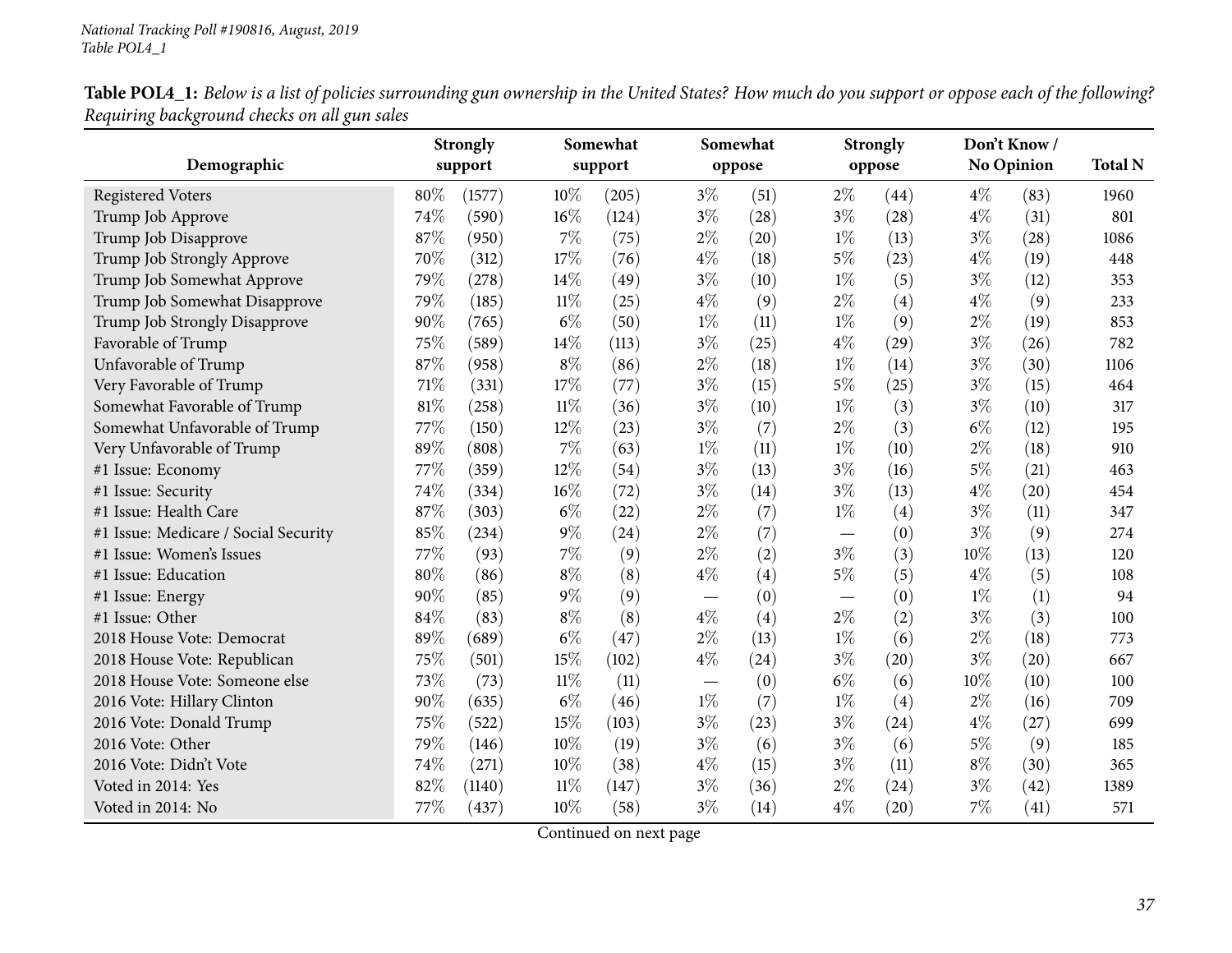Table POL4\_1: Below is a list of policies surrounding gun ownership in the United States? How much do you support or oppose each of the following? *Requiring background checks on all gun sales*

| Demographic                                |        | <b>Strongly</b><br>support |        | Somewhat<br>support |       | Somewhat<br>oppose |                   | <b>Strongly</b><br>oppose |        | Don't Know/<br><b>No Opinion</b> | <b>Total N</b> |
|--------------------------------------------|--------|----------------------------|--------|---------------------|-------|--------------------|-------------------|---------------------------|--------|----------------------------------|----------------|
|                                            |        |                            |        |                     |       |                    |                   |                           |        |                                  |                |
| <b>Registered Voters</b>                   | 80%    | (1577)                     | $10\%$ | (205)               | $3\%$ | (51)               | $2\%$             | (44)                      | $4\%$  | (83)                             | 1960           |
| 2012 Vote: Barack Obama                    | 87%    | (746)                      | $8\%$  | (65)                | $2\%$ | (15)               | $1\%$             | (9)                       | $2\%$  | (20)                             | 854            |
| 2012 Vote: Mitt Romney                     | 77%    | (414)                      | 15%    | (83)                | $3\%$ | (19)               | $2\%$             | (11)                      | $3\%$  | (15)                             | 540            |
| 2012 Vote: Other                           | 63\%   | (51)                       | $13\%$ | (11)                | $3\%$ | (3)                | $9\%$             | (7)                       | $12\%$ | (10)                             | 82             |
| 2012 Vote: Didn't Vote                     | $75\%$ | (363)                      | $10\%$ | (47)                | $3\%$ | $\left(14\right)$  | $4\%$             | $\left(18\right)$         | $8\%$  | (38)                             | 480            |
| 4-Region: Northeast                        | 87\%   | (305)                      | $7\%$  | (23)                | $2\%$ | (7)                | $\hspace{0.05cm}$ | $\left( 1\right)$         | $4\%$  | (13)                             | 350            |
| 4-Region: Midwest                          | $81\%$ | (363)                      | $10\%$ | (47)                | $3\%$ | (14)               | $2\%$             | (10)                      | $4\%$  | (16)                             | 450            |
| 4-Region: South                            | $80\%$ | (582)                      | $10\%$ | (75)                | $3\%$ | (19)               | $2\%$             | (17)                      | 5%     | (38)                             | 732            |
| 4-Region: West                             | 76\%   | (326)                      | $14\%$ | (61)                | $2\%$ | (10)               | $4\%$             | (15)                      | $4\%$  | (16)                             | 428            |
| Party: Democrat/Leans Democrat             | 88\%   | (775)                      | $7\%$  | (60)                | $2\%$ | (14)               | $1\%$             | (4)                       | $3\%$  | (29)                             | 883            |
| Party: Republican/Leans Republican         | 74\%   | (563)                      | $14\%$ | (110)               | $4\%$ | $^{'}29$           | $4\%$             | (29)                      | $4\%$  | (28)                             | 759            |
| Gun owners                                 | 76\%   | (539)                      | 15%    | (104)               | $3\%$ | (25)               | $4\%$             | (28)                      | $2\%$  | (15)                             | 710            |
| Republican gun owners                      | 71\%   | (285)                      | 17%    | (70)                | $5\%$ | (19)               | $5\%$             | (20)                      | $2\%$  | (9)                              | 403            |
| Democratic gun owners                      | 88%    | (181)                      | $8\%$  | (17)                | $2\%$ | (5)                |                   | $\left( 1\right)$         | $1\%$  | (2)                              | 207            |
| Voters who blame mental illness a lot      | 86%    | (810)                      | $9\%$  | (82)                | $2\%$ | (18)               | $2\%$             | (19)                      | $2\%$  | (16)                             | 946            |
| Voters who blame mental illness a lot/some | $84\%$ | (1361)                     | $10\%$ | (165)               | $3\%$ | (44)               | $2\%$             | (34)                      | $1\%$  | (24)                             | 1629           |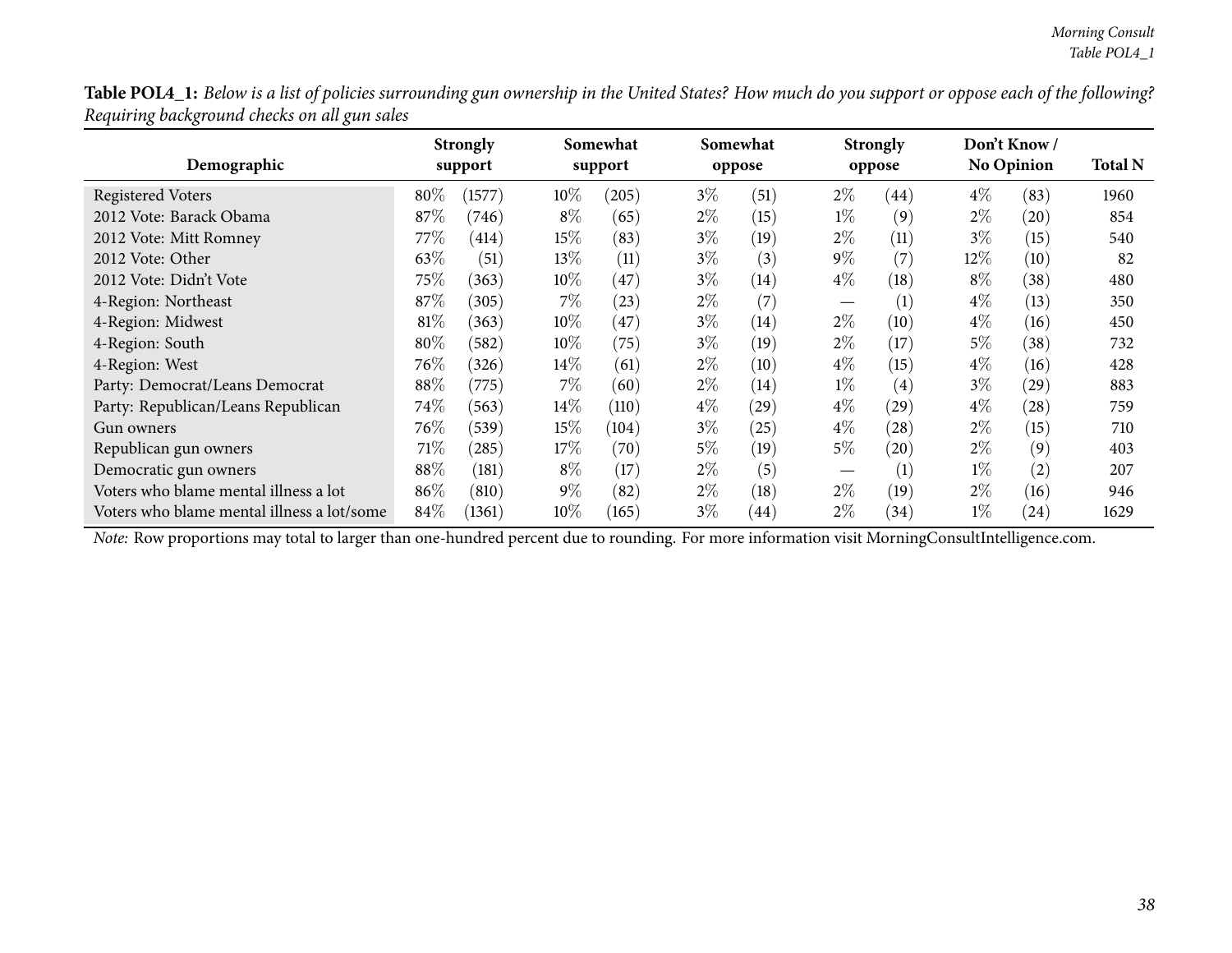| Table POL4_2: Below is a list of policies surrounding gun ownership in the United States? How much do you support or oppose each of the following? |  |
|----------------------------------------------------------------------------------------------------------------------------------------------------|--|
| Banning assault-style weapons                                                                                                                      |  |

|                          |        | <b>Strongly</b> |        | Somewhat |        | Somewhat |       | <b>Strongly</b> |        | Don't Know/        |                |
|--------------------------|--------|-----------------|--------|----------|--------|----------|-------|-----------------|--------|--------------------|----------------|
| Demographic              |        | support         |        | support  |        | oppose   |       | oppose          |        | <b>No Opinion</b>  | <b>Total N</b> |
| <b>Registered Voters</b> | 57%    | (1107)          | 13%    | (250)    | $10\%$ | (192)    | 14\%  | (268)           | $7\%$  | (142)              | 1960           |
| Gender: Male             | 47\%   | (427)           | 14\%   | (130)    | 12%    | (107)    | 20%   | (187)           | 7%     | (66)               | 917            |
| Gender: Female           | 65%    | (680)           | 12%    | (120)    | $8\%$  | (85)     | $8\%$ | (81)            | 7%     | (76)               | 1043           |
| Age: 18-29               | 42%    | (142)           | 12%    | (42)     | 16%    | (53)     | 20%   | (66)            | 10%    | (34)               | 337            |
| Age: 30-44               | 48%    | (219)           | 15%    | (66)     | 12%    | (54)     | 16%   | (75)            | $9\%$  | $\left( 40\right)$ | 453            |
| Age: 45-54               | 59%    | (225)           | 14\%   | (55)     | $8\%$  | (31)     | 10%   | (37)            | $9\%$  | (33)               | 380            |
| Age: 55-64               | 62%    | (206)           | 12%    | (41)     | $6\%$  | (21)     | 13\%  | (45)            | $6\%$  | (21)               | 334            |
| Age: 65+                 | 69%    | (316)           | 10%    | (47)     | 7%     | (33)     | 10%   | (46)            | $3\%$  | (14)               | 456            |
| Generation Z: 18-22      | 40%    | (55)            | 13%    | (18)     | 14%    | (19)     | 17%   | (24)            | 16%    | (22)               | 138            |
| Millennial: Age 23-38    | 46%    | (217)           | 12%    | (58)     | 15%    | (70)     | 18%   | (87)            | $8\%$  | (37)               | 469            |
| Generation X: Age 39-54  | $56\%$ | (313)           | 15%    | (87)     | $9\%$  | (49)     | 12%   | (67)            | $8\%$  | (48)               | 564            |
| Boomers: Age 55-73       | 66%    | (432)           | $10\%$ | (68)     | 7%     | (44)     | 12%   | (78)            | $5\%$  | (33)               | 655            |
| PID: Dem (no lean)       | $76\%$ | (554)           | $9\%$  | (68)     | $6\%$  | (42)     | $5\%$ | (33)            | $4\%$  | (30)               | 727            |
| PID: Ind (no lean)       | 53%    | (318)           | 12%    | (73)     | $11\%$ | (65)     | 14%   | (87)            | 10%    | (62)               | 606            |
| PID: Rep (no lean)       | 37%    | (235)           | 17%    | (110)    | 14%    | (85)     | 24%   | (148)           | $8\%$  | (49)               | 627            |
| PID/Gender: Dem Men      | 68%    | (212)           | 12%    | (37)     | $8\%$  | (24)     | 7%    | (21)            | $5\%$  | (16)               | 310            |
| PID/Gender: Dem Women    | 82%    | (343)           | 7%     | (31)     | $4\%$  | (17)     | $3\%$ | (12)            | $3\%$  | (15)               | 418            |
| PID/Gender: Ind Men      | 42\%   | (130)           | 14%    | (44)     | 13%    | (40)     | 20%   | (61)            | $11\%$ | (33)               | 309            |
| PID/Gender: Ind Women    | 63%    | (188)           | 10%    | (29)     | $8\%$  | (25)     | $9\%$ | (26)            | 10%    | (29)               | 297            |
| PID/Gender: Rep Men      | 28%    | (85)            | 17%    | (49)     | 14%    | (43)     | 35%   | (105)           | $6\%$  | (17)               | 299            |
| PID/Gender: Rep Women    | 46%    | (150)           | 18%    | (60)     | 13%    | (43)     | 13%   | (43)            | 10%    | (32)               | 328            |
| Ideo: Liberal (1-3)      | 78%    | (456)           | 10%    | (58)     | $5\%$  | (29)     | $5\%$ | (27)            | $3\%$  | (16)               | 587            |
| Ideo: Moderate (4)       | 62%    | (288)           | 13%    | (61)     | $8\%$  | (39)     | $8\%$ | (39)            | $8\%$  | (36)               | 464            |
| Ideo: Conservative (5-7) | 39%    | (275)           | $16\%$ | (113)    | $14\%$ | (99)     | 25%   | (173)           | $6\%$  | (45)               | 705            |
| Educ: < College          | 52%    | (644)           | 12%    | (153)    | $11\%$ | (131)    | 16%   | (199)           | $9\%$  | (106)              | 1233           |
| Educ: Bachelors degree   | $61\%$ | (282)           | 14%    | (67)     | $9\%$  | (40)     | 10%   | (48)            | $6\%$  | (27)               | 464            |
| Educ: Post-grad          | 69%    | (182)           | $12\%$ | (31)     | $8\%$  | (22)     | $8\%$ | (21)            | $3\%$  | (9)                | 264            |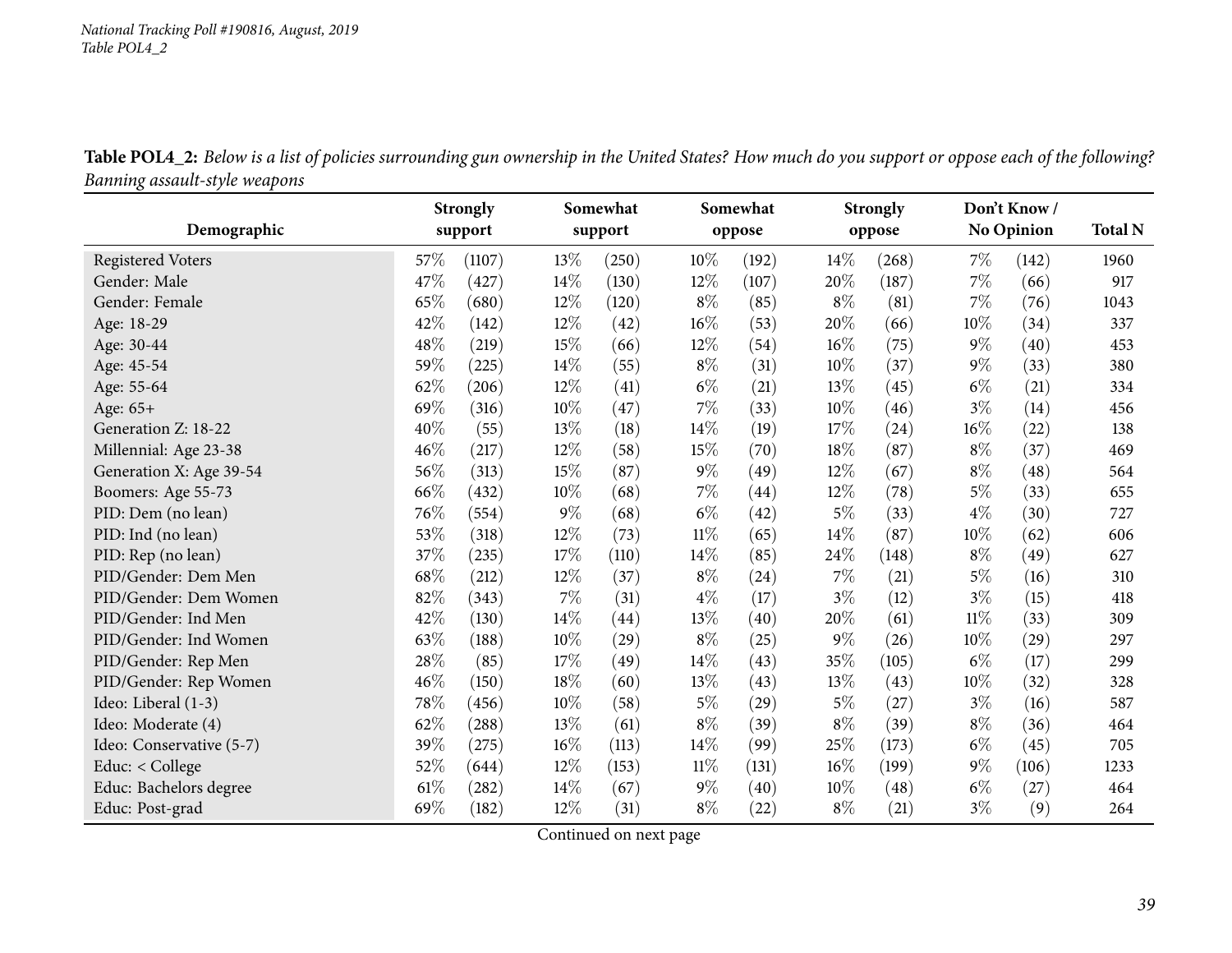Table POL4\_2: Below is a list of policies surrounding gun ownership in the United States? How much do you support or oppose each of the following? *Banning assault-style weapons*  $\overline{\phantom{0}}$ 

|                                   |     | <b>Strongly</b> |        | Somewhat            |        | Somewhat |        | <b>Strongly</b> |        | Don't Know/       |                |
|-----------------------------------|-----|-----------------|--------|---------------------|--------|----------|--------|-----------------|--------|-------------------|----------------|
| Demographic                       |     | support         |        | support             |        | oppose   |        | oppose          |        | <b>No Opinion</b> | <b>Total N</b> |
| <b>Registered Voters</b>          | 57% | (1107)          | 13%    | (250)               | 10%    | (192)    | 14%    | (268)           | $7\%$  | (142)             | 1960           |
| Income: Under 50k                 | 56% | (568)           | 13%    | (130)               | $9\%$  | (88)     | 14%    | (141)           | $9\%$  | (86)              | 1013           |
| Income: 50k-100k                  | 57% | (370)           | 12%    | (79)                | $11\%$ | (69)     | 14%    | (88)            | $6\%$  | (40)              | 646            |
| Income: 100k+                     | 56% | (170)           | 14%    | (42)                | 12%    | (35)     | 13%    | (39)            | $5\%$  | (16)              | 301            |
| Ethnicity: White                  | 56% | (890)           | 13%    | (208)               | $10\%$ | (160)    | 14%    | (222)           | $7\%$  | (105)             | 1585           |
| Ethnicity: Hispanic               | 48% | (91)            | 15%    | (28)                | 13\%   | (24)     | 15%    | (29)            | 10%    | (18)              | 190            |
| Ethnicity: Afr. Am.               | 60% | (150)           | 10%    | (25)                | 10%    | (26)     | 10%    | (24)            | $9\%$  | (23)              | 249            |
| Ethnicity: Other                  | 53% | (67)            | 13%    | (17)                | $6\%$  | (7)      | 17%    | (21)            | $11\%$ | (14)              | 126            |
| All Christian                     | 58% | (555)           | 13%    | (123)               | $10\%$ | (91)     | 13%    | (128)           | $6\%$  | (55)              | 951            |
| All Non-Christian                 | 73% | (59)            | 13%    | (11)                | $5\%$  | (4)      | $5\%$  | (4)             | $4\%$  | (3)               | 80             |
| Atheist                           | 60% | (52)            | 18%    | (15)                | $6\%$  | (5)      | 12%    | (11)            | $4\%$  | (3)               | 87             |
| Agnostic/Nothing in particular    | 52% | (442)           | 12%    | (102)               | $11\%$ | (92)     | 15%    | (126)           | 10%    | (81)              | 842            |
| Religious Non-Protestant/Catholic | 64% | (73)            | 12%    | (13)                | $11\%$ | (13)     | $9\%$  | (10)            | $4\%$  | (5)               | 114            |
| Evangelical                       | 49% | (278)           | 14%    | (78)                | 12%    | (65)     | 19%    | (107)           | $6\%$  | (34)              | 561            |
| Non-Evangelical                   | 62% | (433)           | 12%    | (86)                | $8\%$  | (57)     | $11\%$ | (77)            | $6\%$  | (42)              | 695            |
| Community: Urban                  | 61% | (277)           | 13%    | (59)                | $9\%$  | (43)     | $9\%$  | (42)            | 7%     | (31)              | 452            |
| Community: Suburban               | 59% | (548)           | 12%    | (112)               | $8\%$  | (74)     | 13%    | (117)           | $8\%$  | (71)              | 922            |
| Community: Rural                  | 48% | (282)           | 14%    | (80)                | 13%    | (76)     | 19%    | (109)           | $7\%$  | (40)              | 586            |
| Employ: Private Sector            | 56% | (363)           | $11\%$ | (73)                | 12%    | (75)     | 16%    | (103)           | $5\%$  | (32)              | 647            |
| Employ: Government                | 48% | (59)            | 13%    | (16)                | $10\%$ | (13)     | 17%    | (21)            | $11\%$ | (13)              | 121            |
| Employ: Self-Employed             | 53% | (76)            | 16%    | (23)                | $9\%$  | (13)     | 14%    | (21)            | $7\%$  | (10)              | 143            |
| Employ: Homemaker                 | 52% | (79)            | 15%    | (22)                | $8\%$  | (12)     | 10%    | (16)            | 15%    | (23)              | 152            |
| Employ: Student                   | 50% | (43)            | 19%    | (16)                | 12%    | (10)     | 12%    | (10)            | 7%     | (6)               | 86             |
| Employ: Retired                   | 69% | (317)           | 10%    | (46)                | $7\%$  | (32)     | $11\%$ | (49)            | $4\%$  | (18)              | 462            |
| Employ: Unemployed                | 46% | (84)            | 15%    | (28)                | $11\%$ | (20)     | 18%    | (32)            | $9\%$  | (16)              | 182            |
| Employ: Other                     | 51% | (85)            | 15%    | (26)                | 10%    | (17)     | 10%    | (16)            | 14%    | (23)              | 167            |
| Military HH: Yes                  | 52% | (188)           | 13%    | (48)                | 12%    | (42)     | 18%    | (66)            | $4\%$  | (15)              | 359            |
| Military HH: No                   | 57% | (919)           | 13%    | $\left( 202\right)$ | $9\%$  | (150)    | 13%    | (202)           | $8\%$  | (127)             | 1601           |
| RD/WT: Right Direction            | 36% | (260)           | 17%    | (124)               | $14\%$ | (104)    | 22%    | (162)           | $11\%$ | (77)              | 728            |
| RD/WT: Wrong Track                | 69% | (847)           | 10%    | (126)               | $7\%$  | (89)     | $9\%$  | (106)           | $5\%$  | (65)              | 1232           |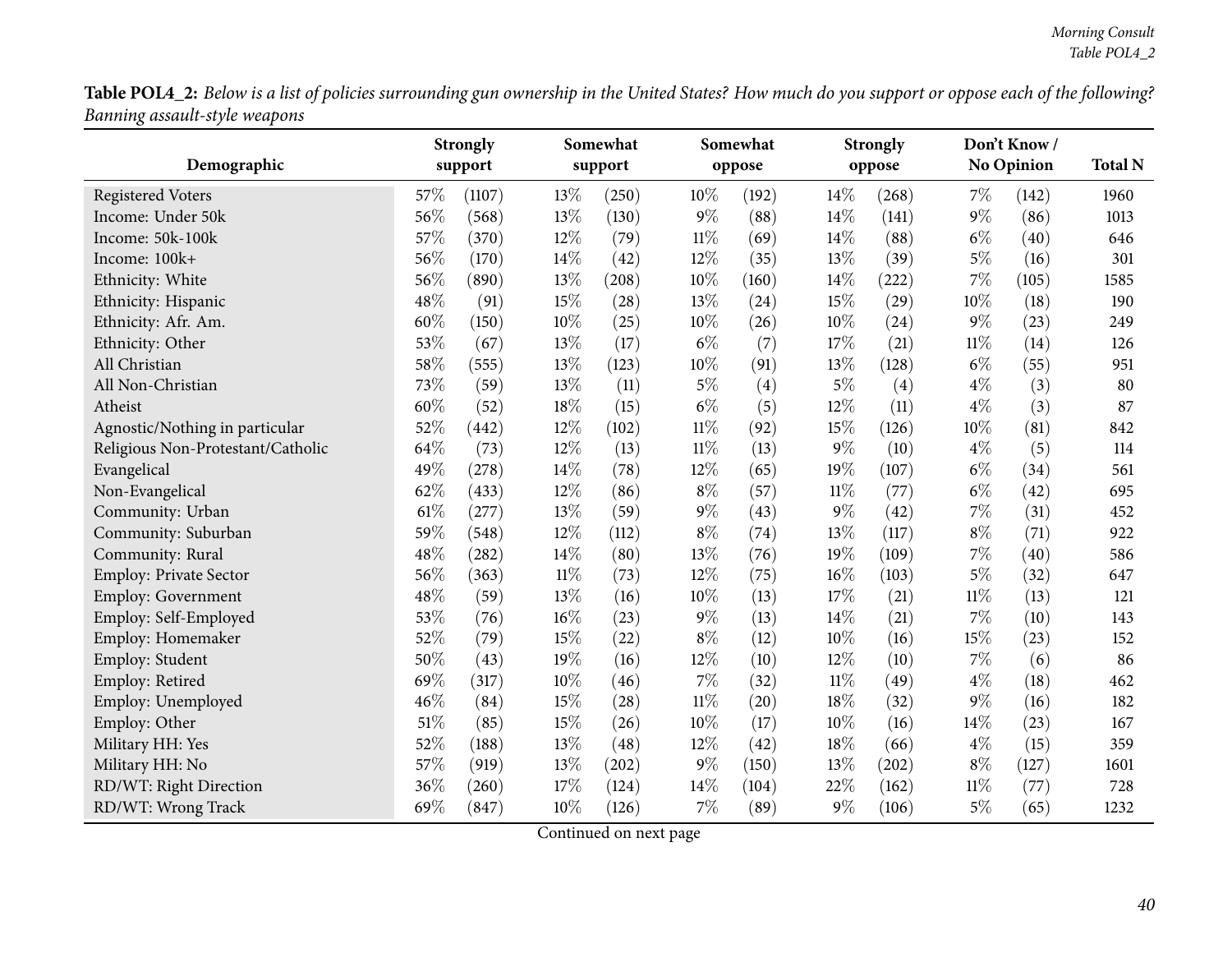Table POL4\_2: Below is a list of policies surrounding gun ownership in the United States? How much do you support or oppose each of the following? *Banning assault-style weapons*  $\overline{\phantom{0}}$ 

|                                      |     | <b>Strongly</b> |        | Somewhat |       | Somewhat |        | <b>Strongly</b> |       | Don't Know/       |                |
|--------------------------------------|-----|-----------------|--------|----------|-------|----------|--------|-----------------|-------|-------------------|----------------|
| Demographic                          |     | support         |        | support  |       | oppose   |        | oppose          |       | <b>No Opinion</b> | <b>Total N</b> |
| <b>Registered Voters</b>             | 57% | (1107)          | 13\%   | (250)    | 10%   | (192)    | 14%    | (268)           | 7%    | (142)             | 1960           |
| Trump Job Approve                    | 36% | (288)           | $16\%$ | (132)    | 15%   | (119)    | 24%    | (194)           | $8\%$ | (68)              | 801            |
| Trump Job Disapprove                 | 73% | (796)           | $10\%$ | (109)    | $6\%$ | (63)     | $6\%$  | (69)            | $5\%$ | (49)              | 1086           |
| Trump Job Strongly Approve           | 29% | (129)           | 18%    | (82)     | 14%   | (61)     | 30%    | (133)           | 10%   | (43)              | 448            |
| Trump Job Somewhat Approve           | 45% | (160)           | 14\%   | (50)     | 16%   | (58)     | 17%    | (61)            | 7%    | (25)              | 353            |
| Trump Job Somewhat Disapprove        | 55% | (128)           | 17%    | (41)     | $9\%$ | (21)     | $11\%$ | (27)            | $7\%$ | (17)              | 233            |
| Trump Job Strongly Disapprove        | 78% | (667)           | $8\%$  | (69)     | $5\%$ | (43)     | 5%     | (42)            | $4\%$ | (33)              | 853            |
| Favorable of Trump                   | 36% | (284)           | 17%    | (131)    | 14%   | (110)    | 25%    | (194)           | $8\%$ | (63)              | 782            |
| Unfavorable of Trump                 | 73% | (810)           | $10\%$ | (115)    | $6\%$ | (66)     | $6\%$  | (67)            | $4\%$ | (47)              | 1106           |
| Very Favorable of Trump              | 31% | (142)           | 17%    | (80)     | 14%   | (64)     | 30%    | (140)           | $8\%$ | (39)              | 464            |
| Somewhat Favorable of Trump          | 45% | (142)           | 16%    | (51)     | 15%   | (46)     | 17%    | (54)            | $8\%$ | (24)              | 317            |
| Somewhat Unfavorable of Trump        | 53% | (103)           | 18%    | (35)     | 9%    | (18)     | 12%    | (24)            | $8\%$ | (15)              | 195            |
| Very Unfavorable of Trump            | 78% | (707)           | $9\%$  | (80)     | $5\%$ | (48)     | 5%     | (44)            | $3\%$ | (32)              | 910            |
| #1 Issue: Economy                    | 49% | (228)           | 16%    | (73)     | 12%   | (57)     | 15%    | (69)            | $8\%$ | (37)              | 463            |
| #1 Issue: Security                   | 41% | (186)           | 16%    | (71)     | 13%   | (60)     | 22%    | (99)            | $8\%$ | (38)              | 454            |
| #1 Issue: Health Care                | 66% | (230)           | $11\%$ | (39)     | $6\%$ | (21)     | 10%    | (34)            | 7%    | (23)              | 347            |
| #1 Issue: Medicare / Social Security | 73% | (199)           | $8\%$  | (22)     | 7%    | (20)     | 7%     | (20)            | $5\%$ | (13)              | 274            |
| #1 Issue: Women's Issues             | 62% | (74)            | $9\%$  | (11)     | 7%    | (9)      | 10%    | (12)            | 12%   | (15)              | 120            |
| #1 Issue: Education                  | 62% | (67)            | $8\%$  | (9)      | 7%    | (8)      | 15%    | (16)            | $7\%$ | (8)               | 108            |
| #1 Issue: Energy                     | 66% | (63)            | 14%    | (13)     | 9%    | (9)      | $8\%$  | (8)             | $3\%$ | (3)               | 94             |
| #1 Issue: Other                      | 61% | (61)            | 12%    | (12)     | $9\%$ | (9)      | 12%    | (12)            | $6\%$ | (6)               | 100            |
| 2018 House Vote: Democrat            | 79% | (611)           | $9\%$  | (70)     | $5\%$ | (36)     | $4\%$  | (32)            | $3\%$ | (24)              | 773            |
| 2018 House Vote: Republican          | 37% | (249)           | 16%    | (107)    | 14%   | (91)     | 26%    | (172)           | 7%    | (47)              | 667            |
| 2018 House Vote: Someone else        | 48% | (48)            | 10%    | (10)     | 12%   | (12)     | 17%    | (17)            | 13%   | (13)              | 100            |
| 2016 Vote: Hillary Clinton           | 81% | (573)           | $9\%$  | (64)     | $4\%$ | (26)     | $4\%$  | (26)            | $3\%$ | (19)              | 709            |
| 2016 Vote: Donald Trump              | 38% | (268)           | 16%    | (112)    | 13%   | (93)     | 25%    | (173)           | 7%    | (52)              | 699            |
| 2016 Vote: Other                     | 57% | (106)           | 16%    | (29)     | $8\%$ | (14)     | 12%    | (23)            | 7%    | (13)              | 185            |
| 2016 Vote: Didn't Vote               | 44% | (159)           | $12\%$ | (45)     | 16%   | (58)     | 13%    | (47)            | 16%   | (57)              | 365            |
| Voted in 2014: Yes                   | 60% | (840)           | 13%    | (175)    | $8\%$ | (112)    | 14%    | (190)           | $5\%$ | (72)              | 1389           |
| Voted in 2014: No                    | 47% | (268)           | 13%    | (75)     | 14%   | (80)     | 14%    | (78)            | 12%   | (70)              | 571            |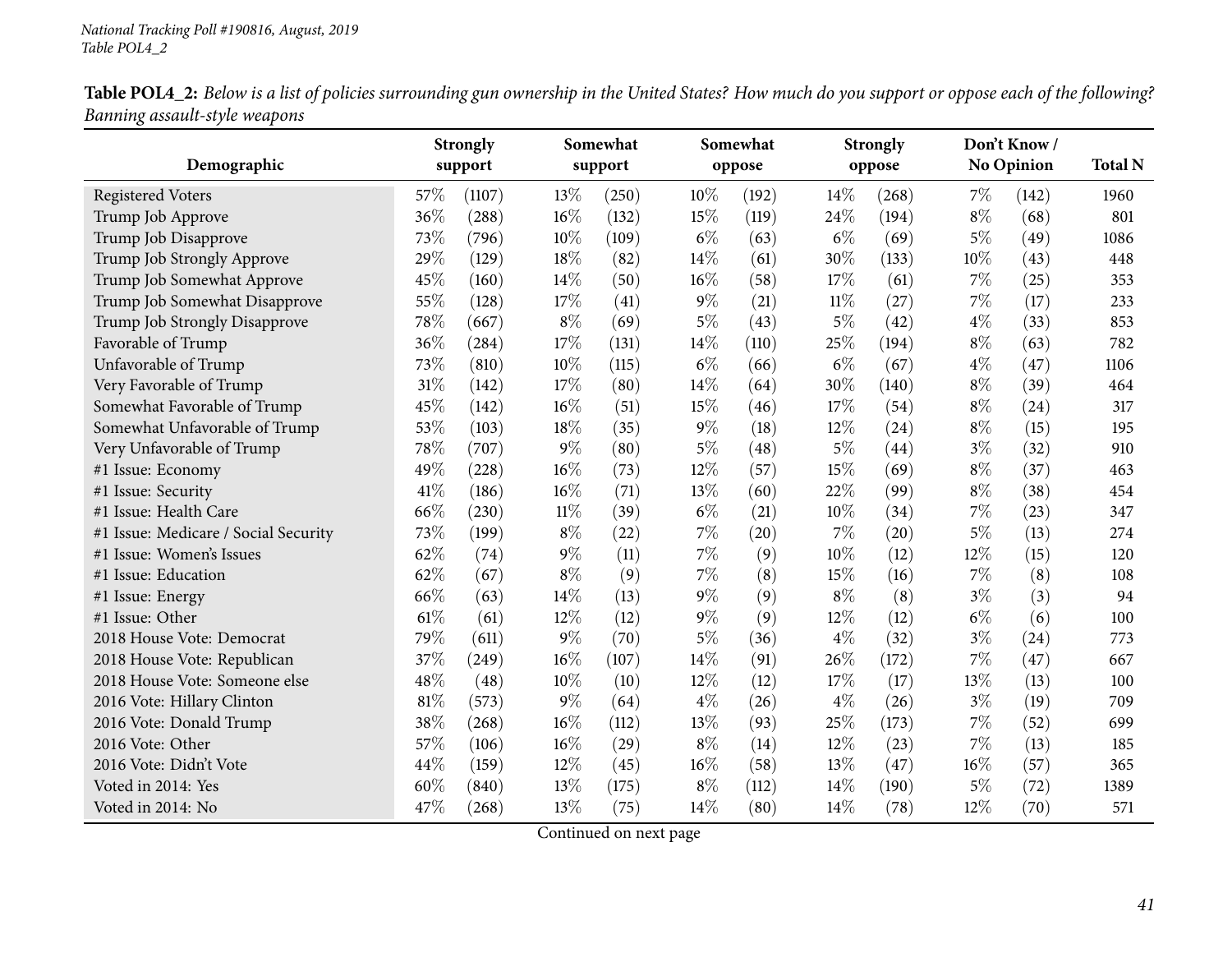Table POL4\_2: Below is a list of policies surrounding gun ownership in the United States? How much do you support or oppose each of the following? *Banning assault-style weapons*

| Demographic                                |        | <b>Strongly</b><br>support |        | Somewhat<br>support |        | Somewhat<br>oppose |        | <b>Strongly</b><br>oppose |        | Don't Know/<br><b>No Opinion</b> | <b>Total N</b> |
|--------------------------------------------|--------|----------------------------|--------|---------------------|--------|--------------------|--------|---------------------------|--------|----------------------------------|----------------|
|                                            |        |                            |        |                     |        |                    |        |                           |        |                                  |                |
| <b>Registered Voters</b>                   | 57\%   | (1107)                     | $13\%$ | (250)               | $10\%$ | (192)              | $14\%$ | (268)                     | $7\%$  | 142                              | 1960           |
| 2012 Vote: Barack Obama                    | 76\%   | (648)                      | $11\%$ | (95)                | $4\%$  | (38)               | 5%     | (41)                      | $4\%$  | (32)                             | 854            |
| 2012 Vote: Mitt Romney                     | 41%    | (219)                      | 15%    | (83)                | $13\%$ | (69)               | 24%    | (132)                     | $7\%$  | (38)                             | 540            |
| 2012 Vote: Other                           | $34\%$ | (28)                       | 15%    | (13)                | $14\%$ | (12)               | 23\%   | (18)                      | $14\%$ | (11)                             | 82             |
| 2012 Vote: Didn't Vote                     | 44\%   | (211)                      | $12\%$ | (58)                | 15%    | (74)               | $16\%$ | (77)                      | $13\%$ | (61)                             | 480            |
| 4-Region: Northeast                        | 70\%   | (246)                      | $10\%$ | (36)                | $6\%$  | (22)               | $7\%$  | (23)                      | 7%     | (23)                             | 350            |
| 4-Region: Midwest                          | 55%    | (247)                      | $13\%$ | (58)                | $11\%$ | (48)               | $14\%$ | (64)                      | $7\%$  | (33)                             | 450            |
| 4-Region: South                            | 53%    | (385)                      | $14\%$ | (100)               | $10\%$ | (73)               | $16\%$ | (117)                     | $8\%$  | (57)                             | 732            |
| 4-Region: West                             | 54%    | (229)                      | $13\%$ | (57)                | $12\%$ | (50)               | $15\%$ | (63)                      | $7\%$  | (29)                             | 428            |
| Party: Democrat/Leans Democrat             | 75\%   | (666)                      | $10\%$ | (87)                | $5\%$  | $\left( 48\right)$ | $5\%$  | (42)                      | $4\%$  | (39)                             | 883            |
| Party: Republican/Leans Republican         | 37\%   | (283)                      | $16\%$ | (123)               | 13\%   | (101)              | 25\%   | (190)                     | $8\%$  | (62)                             | 759            |
| Gun owners                                 | 41%    | (291)                      | $16\%$ | (112)               | 13\%   | (94)               | 25%    | (181)                     | $5\%$  | (33)                             | 710            |
| Republican gun owners                      | 27\%   | (110)                      | 18%    | $\left( 71\right)$  | 15%    | (61)               | 35%    | (141)                     | $5\%$  | (20)                             | 403            |
| Democratic gun owners                      | 69%    | (141)                      | $13\%$ | (27)                | $6\%$  | (11)               | $11\%$ | (22)                      | $2\%$  | (4)                              | 207            |
| Voters who blame mental illness a lot      | 55%    | (520)                      | $14\%$ | (128)               | $10\%$ | (97)               | $16\%$ | (148)                     | $6\%$  | (52)                             | 946            |
| Voters who blame mental illness a lot/some | 58\%   | (944)                      | 13\%   | (213)               | 11%    | (171)              | $14\%$ | $^{'}225)$                | 5%     | (75`                             | 1629           |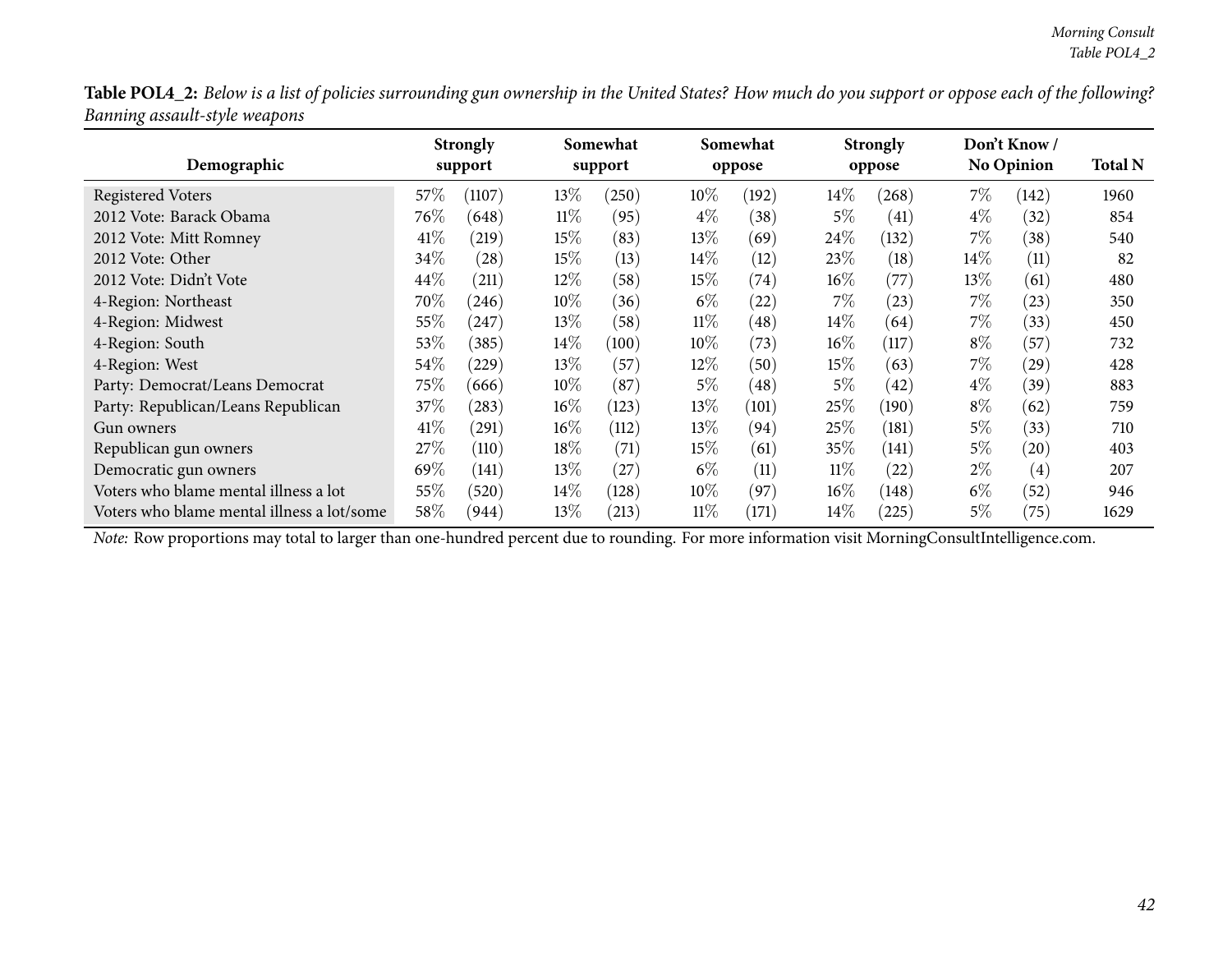Table POL4\_3: Below is a list of policies surrounding gun ownership in the United States? How much do you support or oppose each of the following? *Banning high-capacity ammunition magazines*

|                          |        | <b>Strongly</b> |        | Somewhat |        | Somewhat |        | <b>Strongly</b> |        | Don't Know/        |                |
|--------------------------|--------|-----------------|--------|----------|--------|----------|--------|-----------------|--------|--------------------|----------------|
| Demographic              |        | support         |        | support  |        | oppose   |        | oppose          |        | No Opinion         | <b>Total N</b> |
| <b>Registered Voters</b> | 58%    | (1130)          | 15\%   | (289)    | $8\%$  | (166)    | 12%    | (227)           | $8\%$  | (147)              | 1960           |
| Gender: Male             | 49%    | (451)           | 17%    | (153)    | $10\%$ | (94)     | 17%    | (159)           | $7\%$  | (60)               | 917            |
| Gender: Female           | 65%    | (679)           | 13%    | (137)    | $7\%$  | (71)     | 7%     | (69)            | $8\%$  | (87)               | 1043           |
| Age: 18-29               | 41\%   | (139)           | 16%    | (53)     | $11\%$ | (38)     | 19%    | (62)            | 13%    | $\left( 44\right)$ | 337            |
| Age: 30-44               | 52%    | (236)           | 16%    | (73)     | $11\%$ | (51)     | 12%    | (55)            | $8\%$  | (38)               | 453            |
| Age: 45-54               | 57%    | (217)           | 18%    | (68)     | $8\%$  | (29)     | $8\%$  | (31)            | $9\%$  | (35)               | 380            |
| Age: 55-64               | 62%    | (209)           | 15%    | (51)     | $7\%$  | (24)     | 10%    | (34)            | $5\%$  | (16)               | 334            |
| Age: 65+                 | 72%    | (329)           | 10%    | (45)     | $5\%$  | (24)     | 10%    | (44)            | $3\%$  | (14)               | 456            |
| Generation Z: 18-22      | 40%    | (55)            | 17%    | (24)     | 12\%   | (16)     | 18%    | (25)            | 13%    | (18)               | 138            |
| Millennial: Age 23-38    | 47\%   | (219)           | 17%    | (78)     | $11\%$ | (52)     | 15%    | (70)            | $11\%$ | (50)               | 469            |
| Generation X: Age 39-54  | 56%    | (318)           | 16%    | (92)     | $9\%$  | (49)     | 10%    | (55)            | $9\%$  | (50)               | 564            |
| Boomers: Age 55-73       | 67\%   | (442)           | 12%    | (77)     | $6\%$  | (40)     | 10%    | (67)            | $4\%$  | (29)               | 655            |
| PID: Dem (no lean)       | 77%    | (561)           | $11\%$ | (77)     | $3\%$  | (25)     | $3\%$  | (25)            | $6\%$  | (41)               | 727            |
| PID: Ind (no lean)       | 52%    | (317)           | 14%    | (86)     | $12\%$ | (71)     | $12\%$ | (72)            | $10\%$ | (59)               | 606            |
| PID: Rep (no lean)       | 40%    | (253)           | 20%    | (127)    | $11\%$ | (70)     | 21\%   | (130)           | $8\%$  | (47)               | 627            |
| PID/Gender: Dem Men      | $71\%$ | (219)           | 14\%   | (43)     | $4\%$  | (14)     | $5\%$  | (16)            | $6\%$  | (17)               | 310            |
| PID/Gender: Dem Women    | 82%    | (342)           | $8\%$  | (33)     | $3\%$  | (11)     | $2\%$  | (9)             | $6\%$  | (23)               | 418            |
| PID/Gender: Ind Men      | 44%    | (137)           | 16%    | (50)     | 13%    | (41)     | 16%    | (51)            | 10%    | (30)               | 309            |
| PID/Gender: Ind Women    | 61%    | (180)           | 12%    | (36)     | $10\%$ | (30)     | 7%     | (21)            | 10%    | (29)               | 297            |
| PID/Gender: Rep Men      | 32%    | (95)            | 20%    | (59)     | 13\%   | (40)     | 31%    | (92)            | $4\%$  | (13)               | 299            |
| PID/Gender: Rep Women    | 48%    | (158)           | 21%    | (68)     | $9\%$  | (30)     | 12%    | (38)            | $10\%$ | (34)               | 328            |
| Ideo: Liberal (1-3)      | 80%    | (470)           | $11\%$ | (63)     | $3\%$  | (19)     | $3\%$  | (20)            | $3\%$  | (15)               | 587            |
| Ideo: Moderate (4)       | 60%    | (277)           | 17%    | (79)     | $8\%$  | (38)     | $8\%$  | (36)            | $7\%$  | (34)               | 464            |
| Ideo: Conservative (5-7) | 42%    | (295)           | 18%    | (129)    | 12\%   | (87)     | 21%    | (149)           | $6\%$  | (45)               | 705            |
| Educ: < College          | 53%    | (656)           | 14%    | (172)    | $9\%$  | (117)    | 14%    | (175)           | $9\%$  | (113)              | 1233           |
| Educ: Bachelors degree   | 62%    | (287)           | 18%    | (83)     | $7\%$  | (31)     | $9\%$  | (40)            | $5\%$  | $\left( 22\right)$ | 464            |
| Educ: Post-grad          | 71%    | (187)           | 13%    | (34)     | $7\%$  | (18)     | $5\%$  | (12)            | $5\%$  | (12)               | 264            |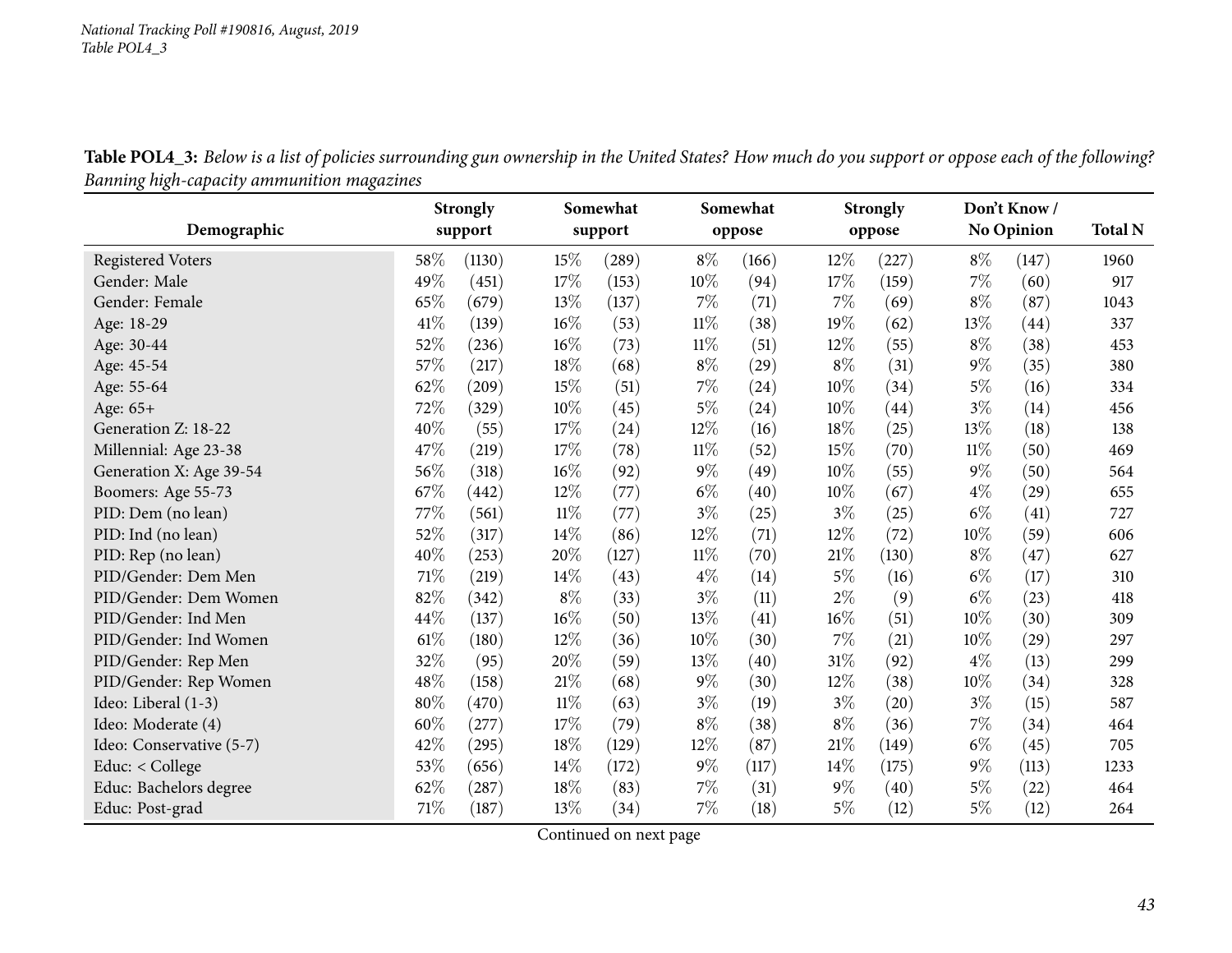Table POL4\_3: Below is a list of policies surrounding gun ownership in the United States? How much do you support or oppose each of the following? *Banning high-capacity ammunition magazines*  $\overline{\phantom{0}}$ 

|                                   |      | <b>Strongly</b> |        | Somewhat |        | Somewhat |        | <b>Strongly</b> |       | Don't Know/       |                |
|-----------------------------------|------|-----------------|--------|----------|--------|----------|--------|-----------------|-------|-------------------|----------------|
| Demographic                       |      | support         |        | support  |        | oppose   |        | oppose          |       | <b>No Opinion</b> | <b>Total N</b> |
| <b>Registered Voters</b>          | 58%  | (1130)          | 15%    | (289)    | $8\%$  | (166)    | 12%    | (227)           | $8\%$ | (147)             | 1960           |
| Income: Under 50k                 | 56%  | (565)           | 15%    | (154)    | $8\%$  | (76)     | 12%    | (125)           | $9\%$ | (92)              | 1013           |
| Income: 50k-100k                  | 60%  | (387)           | 14%    | (89)     | $10\%$ | (63)     | 11%    | (70)            | $6\%$ | (37)              | 646            |
| Income: 100k+                     | 59%  | (179)           | 15%    | (46)     | $9\%$  | (27)     | 11%    | (32)            | $6\%$ | (18)              | 301            |
| Ethnicity: White                  | 58%  | (918)           | 15%    | (234)    | $9\%$  | (137)    | 12%    | (184)           | 7%    | (112)             | 1585           |
| Ethnicity: Hispanic               | 46%  | (87)            | 16%    | (31)     | 12%    | (22)     | 14%    | (26)            | 12%   | (23)              | 190            |
| Ethnicity: Afr. Am.               | 58%  | (144)           | 15%    | (38)     | 7%     | (18)     | 10%    | (24)            | 10%   | (25)              | 249            |
| Ethnicity: Other                  | 54%  | (68)            | 14%    | (18)     | $8\%$  | (10)     | 15%    | (19)            | $8\%$ | (11)              | 126            |
| All Christian                     | 59%  | (565)           | 14%    | (138)    | $8\%$  | (80)     | 11%    | (109)           | $6\%$ | (59)              | 951            |
| All Non-Christian                 | 75%  | (60)            | $10\%$ | (8)      | $6\%$  | (5)      | $3\%$  | (3)             | $5\%$ | (4)               | 80             |
| Atheist                           | 65%  | (57)            | $12\%$ | (10)     | $6\%$  | (5)      | 12%    | (11)            | $4\%$ | (4)               | 87             |
| Agnostic/Nothing in particular    | 53%  | (449)           | 16%    | (134)    | $9\%$  | (74)     | 12%    | (105)           | 10%   | (80)              | 842            |
| Religious Non-Protestant/Catholic | 65%  | (74)            | 14\%   | (16)     | $9\%$  | (10)     | $8\%$  | (9)             | $5\%$ | (6)               | 114            |
| Evangelical                       | 51%  | (286)           | 18%    | (101)    | $9\%$  | (48)     | 16%    | (88)            | 7%    | (37)              | 561            |
| Non-Evangelical                   | 64%  | (445)           | 12%    | (81)     | $8\%$  | (57)     | $9\%$  | (65)            | $7\%$ | (47)              | 695            |
| Community: Urban                  | 62%  | (280)           | 15%    | (69)     | $7\%$  | (30)     | 10%    | (44)            | $6\%$ | (29)              | 452            |
| Community: Suburban               | 61\% | (563)           | 14%    | (129)    | $7\%$  | (67)     | 10%    | (90)            | $8\%$ | (73)              | 922            |
| Community: Rural                  | 49%  | (287)           | 16%    | (91)     | 12%    | (69)     | 16%    | (94)            | $8\%$ | (46)              | 586            |
| Employ: Private Sector            | 58%  | (374)           | $16\%$ | (103)    | $9\%$  | (56)     | 13%    | (81)            | $5\%$ | (34)              | 647            |
| Employ: Government                | 45%  | (55)            | 21%    | (26)     | 7%     | (8)      | 17%    | (21)            | 10%   | (12)              | 121            |
| Employ: Self-Employed             | 53%  | (76)            | 14%    | (20)     | $9\%$  | (12)     | 16%    | (23)            | $8\%$ | (12)              | 143            |
| Employ: Homemaker                 | 56%  | (85)            | 12%    | (18)     | $8\%$  | (12)     | 9%     | (13)            | 15%   | (23)              | 152            |
| Employ: Student                   | 49%  | (42)            | 20%    | (17)     | 12%    | (11)     | 10%    | (9)             | $9\%$ | (8)               | 86             |
| Employ: Retired                   | 71%  | (327)           | $11\%$ | (52)     | $5\%$  | (23)     | 9%     | (44)            | $3\%$ | (15)              | 462            |
| Employ: Unemployed                | 46%  | (83)            | 17%    | (32)     | 13%    | (23)     | $11\%$ | (20)            | 13%   | (24)              | 182            |
| Employ: Other                     | 53%  | (88)            | 13%    | (22)     | 13%    | (21)     | 10%    | (16)            | 12%   | (19)              | 167            |
| Military HH: Yes                  | 56%  | (200)           | 17%    | (62)     | 10%    | (35)     | 13%    | (45)            | $5\%$ | (18)              | 359            |
| Military HH: No                   | 58%  | (931)           | 14%    | (228)    | $8\%$  | (131)    | $11\%$ | (182)           | $8\%$ | (130)             | 1601           |
| RD/WT: Right Direction            | 38%  | (274)           | 20%    | (143)    | 11%    | (80)     | 21%    | (150)           | 11%   | (80)              | 728            |
| RD/WT: Wrong Track                | 69%  | (856)           | 12%    | (146)    | $7\%$  | (85)     | $6\%$  | (77)            | $5\%$ | (68)              | 1232           |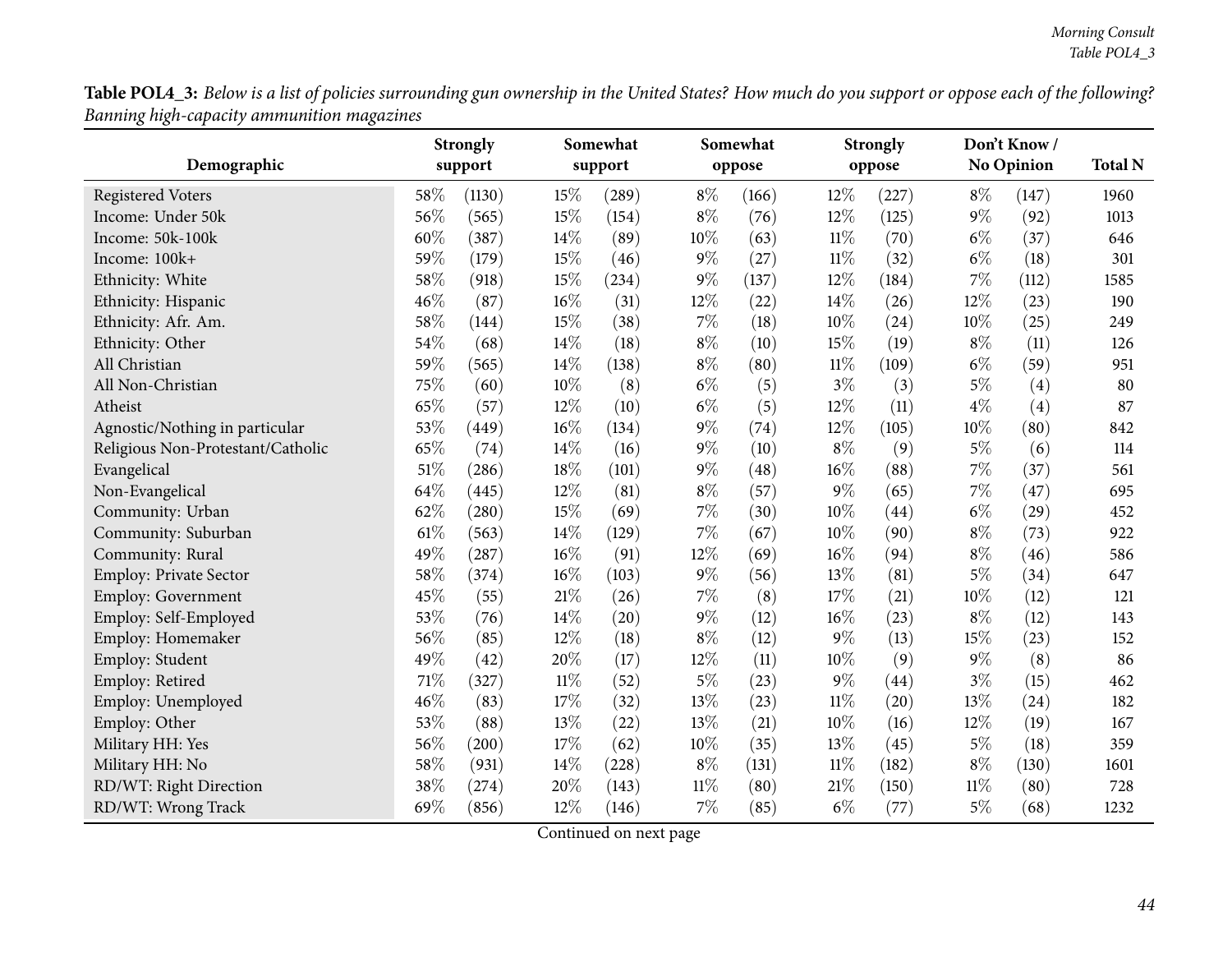Table POL4\_3: Below is a list of policies surrounding gun ownership in the United States? How much do you support or oppose each of the following? *Banning high-capacity ammunition magazines*

|                                      |     | <b>Strongly</b> |        | Somewhat |        | Somewhat |        | <b>Strongly</b> |        | Don't Know/       |                |
|--------------------------------------|-----|-----------------|--------|----------|--------|----------|--------|-----------------|--------|-------------------|----------------|
| Demographic                          |     | support         |        | support  |        | oppose   |        | oppose          |        | <b>No Opinion</b> | <b>Total N</b> |
| <b>Registered Voters</b>             | 58% | (1130)          | 15\%   | (289)    | $8\%$  | (166)    | 12%    | (227)           | $8\%$  | (147)             | 1960           |
| Trump Job Approve                    | 39% | (314)           | 19%    | (150)    | 13%    | (106)    | 21%    | (166)           | $8\%$  | (65)              | 801            |
| Trump Job Disapprove                 | 73% | (797)           | $12\%$ | (131)    | $5\%$  | (50)     | 5%     | (52)            | $5\%$  | (57)              | 1086           |
| Trump Job Strongly Approve           | 33% | (150)           | 20%    | (89)     | $11\%$ | (48)     | 27%    | (120)           | $9\%$  | (41)              | 448            |
| Trump Job Somewhat Approve           | 47% | (164)           | 17%    | (61)     | 17%    | (59)     | 13\%   | (45)            | $7\%$  | (24)              | 353            |
| Trump Job Somewhat Disapprove        | 53% | (123)           | 21%    | (50)     | $9\%$  | (20)     | 10%    | (24)            | $7\%$  | (16)              | 233            |
| Trump Job Strongly Disapprove        | 79% | (674)           | 10%    | (81)     | $3\%$  | (30)     | $3\%$  | (28)            | $5\%$  | (41)              | 853            |
| Favorable of Trump                   | 39% | (301)           | 19%    | (149)    | 12%    | (96)     | 22%    | (175)           | $8\%$  | (60)              | 782            |
| Unfavorable of Trump                 | 74% | (814)           | 12%    | (132)    | $5\%$  | (59)     | $4\%$  | (45)            | $5\%$  | (56)              | 1106           |
| Very Favorable of Trump              | 35% | (162)           | 19%    | (89)     | 10%    | (46)     | 28%    | (132)           | $8\%$  | (35)              | 464            |
| Somewhat Favorable of Trump          | 44% | (140)           | 19%    | (60)     | 16%    | (50)     | 14%    | (43)            | $8\%$  | (25)              | 317            |
| Somewhat Unfavorable of Trump        | 52% | (102)           | 20%    | (39)     | 10%    | (20)     | 10%    | (19)            | $8\%$  | (15)              | 195            |
| Very Unfavorable of Trump            | 78% | (712)           | $10\%$ | (92)     | $4\%$  | (40)     | $3\%$  | (26)            | $4\%$  | (41)              | 910            |
| #1 Issue: Economy                    | 50% | (230)           | 18%    | (85)     | $11\%$ | (52)     | 13%    | (62)            | 7%     | (34)              | 463            |
| #1 Issue: Security                   | 43% | (194)           | 20%    | (91)     | 12%    | (53)     | 17%    | (79)            | $8\%$  | (38)              | 454            |
| #1 Issue: Health Care                | 68% | (235)           | 12%    | (43)     | $6\%$  | (20)     | 7%     | (25)            | 7%     | (25)              | 347            |
| #1 Issue: Medicare / Social Security | 74% | (203)           | $9\%$  | (24)     | $6\%$  | (16)     | 7%     | (18)            | $4\%$  | (12)              | 274            |
| #1 Issue: Women's Issues             | 61% | (73)            | 10%    | (12)     | $1\%$  | (2)      | $11\%$ | (14)            | 16%    | (19)              | 120            |
| #1 Issue: Education                  | 63% | (68)            | 14%    | (15)     | $6\%$  | (7)      | 10%    | (11)            | $7\%$  | (8)               | 108            |
| #1 Issue: Energy                     | 70% | (66)            | $8\%$  | (8)      | $9\%$  | (9)      | $6\%$  | (6)             | 7%     | (6)               | 94             |
| #1 Issue: Other                      | 62% | (62)            | $12\%$ | (12)     | 7%     | (7)      | 13%    | (13)            | $6\%$  | (6)               | 100            |
| 2018 House Vote: Democrat            | 79% | (614)           | $11\%$ | (84)     | $3\%$  | (25)     | $3\%$  | (24)            | $3\%$  | (25)              | 773            |
| 2018 House Vote: Republican          | 41% | (274)           | 18%    | (123)    | 13%    | (86)     | 21%    | (142)           | $6\%$  | (42)              | 667            |
| 2018 House Vote: Someone else        | 49% | (49)            | 12%    | (12)     | 12%    | (12)     | 14%    | (14)            | 14%    | (14)              | 100            |
| 2016 Vote: Hillary Clinton           | 81% | (577)           | $9\%$  | (67)     | $3\%$  | (21)     | $3\%$  | (18)            | $4\%$  | (26)              | 709            |
| 2016 Vote: Donald Trump              | 40% | (281)           | 18%    | (126)    | 12%    | (81)     | 22%    | (151)           | $8\%$  | (59)              | 699            |
| 2016 Vote: Other                     | 60% | (111)           | 15%    | (27)     | $11\%$ | (20)     | $8\%$  | (14)            | $6\%$  | (12)              | 185            |
| 2016 Vote: Didn't Vote               | 44% | (159)           | 19%    | (69)     | 12%    | (43)     | 12%    | (44)            | 14%    | (51)              | 365            |
| Voted in 2014: Yes                   | 61% | (854)           | 14%    | (195)    | 7%     | (97)     | $11\%$ | (160)           | $6\%$  | (83)              | 1389           |
| Voted in 2014: No                    | 48% | (276)           | 17%    | (94)     | 12%    | (69)     | 12%    | (68)            | $11\%$ | (64)              | 571            |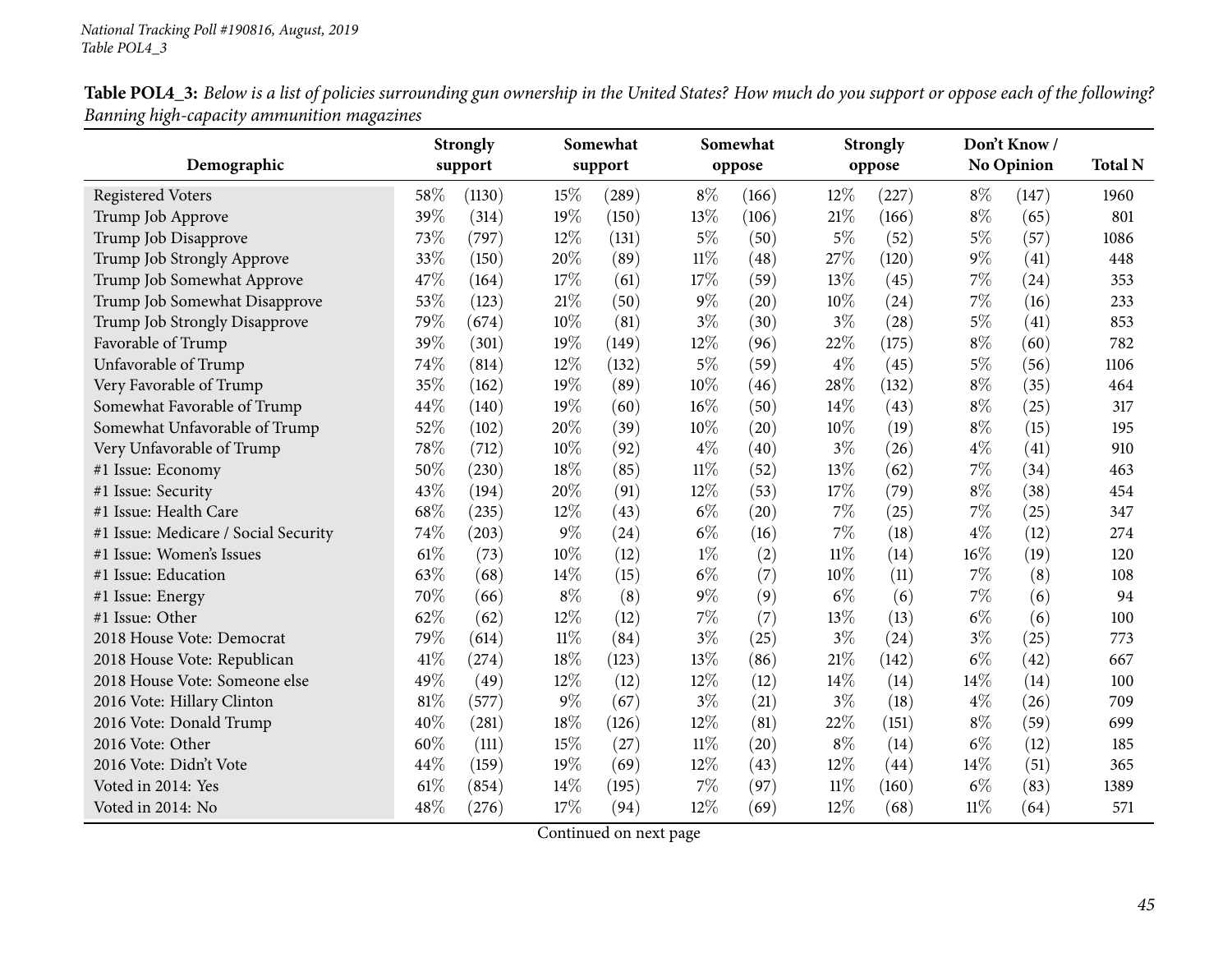Table POL4\_3: Below is a list of policies surrounding gun ownership in the United States? How much do you support or oppose each of the following? *Banning high-capacity ammunition magazines*

|                                            |        | <b>Strongly</b> |        | Somewhat |        | Somewhat |        | <b>Strongly</b> |        | Don't Know/<br>No Opinion | <b>Total N</b> |
|--------------------------------------------|--------|-----------------|--------|----------|--------|----------|--------|-----------------|--------|---------------------------|----------------|
| Demographic                                |        | support         |        | support  |        | oppose   |        | oppose          |        |                           |                |
| <b>Registered Voters</b>                   | 58\%   | (1130)          | 15\%   | (289)    | $8\%$  | (166)    | 12%    | $^{'}227$       | $8\%$  | 147                       | 1960           |
| 2012 Vote: Barack Obama                    | 76\%   | (651)           | $12\%$ | (102)    | $4\%$  | (30)     | $4\%$  | (34)            | $4\%$  | (37)                      | 854            |
| 2012 Vote: Mitt Romney                     | 43\%   | (233)           | $19\%$ | (102)    | $12\%$ | (63)     | $19\%$ | (105)           | $7\%$  | (37)                      | 540            |
| 2012 Vote: Other                           | 36\%   | (29)            | $9\%$  | (7)      | $12\%$ | (10)     | 28\%   | (23)            | $15\%$ | (13)                      | 82             |
| 2012 Vote: Didn't Vote                     | 45%    | (215)           | $16\%$ | (77)     | $13\%$ | (62)     | $14\%$ | (65)            | $13\%$ | (61)                      | 480            |
| 4-Region: Northeast                        | 70\%   | (246)           | $13\%$ | (46)     | $5\%$  | (16)     | $5\%$  | (17)            | $7\%$  | (25)                      | 350            |
| 4-Region: Midwest                          | 57\%   | (257)           | 13\%   | (59)     | $9\%$  | (42)     | $12\%$ | (56)            | $8\%$  | (36)                      | 450            |
| 4-Region: South                            | 53\%   | (390)           | $17\%$ | (124)    | $8\%$  | (61)     | $14\%$ | (101)           | $8\%$  | 56                        | 732            |
| 4-Region: West                             | 55%    | (237)           | $14\%$ | (60)     | $11\%$ | (47)     | 13%    | (54)            | 7%     | (31)                      | 428            |
| Party: Democrat/Leans Democrat             | $76\%$ | (673)           | $11\%$ | (96)     | $4\%$  | (36)     | $3\%$  | (29)            | $6\%$  | $^{\prime}49$             | 883            |
| Party: Republican/Leans Republican         | $40\%$ | (304)           | $19\%$ | (144)    | $11\%$ | (87)     | 22\%   | (164)           | $8\%$  | (60)                      | 759            |
| Gun owners                                 | 43\%   | (307)           | $17\%$ | (123)    | $13\%$ | (90)     | 22\%   | (154)           | $5\%$  | (37)                      | 710            |
| Republican gun owners                      | 30%    | (119)           | 21%    | (83)     | 13\%   | (53)     | $31\%$ | (125)           | $6\%$  | (23)                      | 403            |
| Democratic gun owners                      | 72\%   | (149)           | $11\%$ | (22)     | $7\%$  | (15)     | $7\%$  | (15)            | $2\%$  | (5)                       | 207            |
| Voters who blame mental illness a lot      | 57\%   | (540)           | $16\%$ | (147)    | $9\%$  | (86)     | 13%    | (122)           | 5%     | (51)                      | 946            |
| Voters who blame mental illness a lot/some | 59%    | (964)           | $16\%$ | (255)    | $9\%$  | (142)    | 12%    | (192)           | 5%     | (75)                      | 1629           |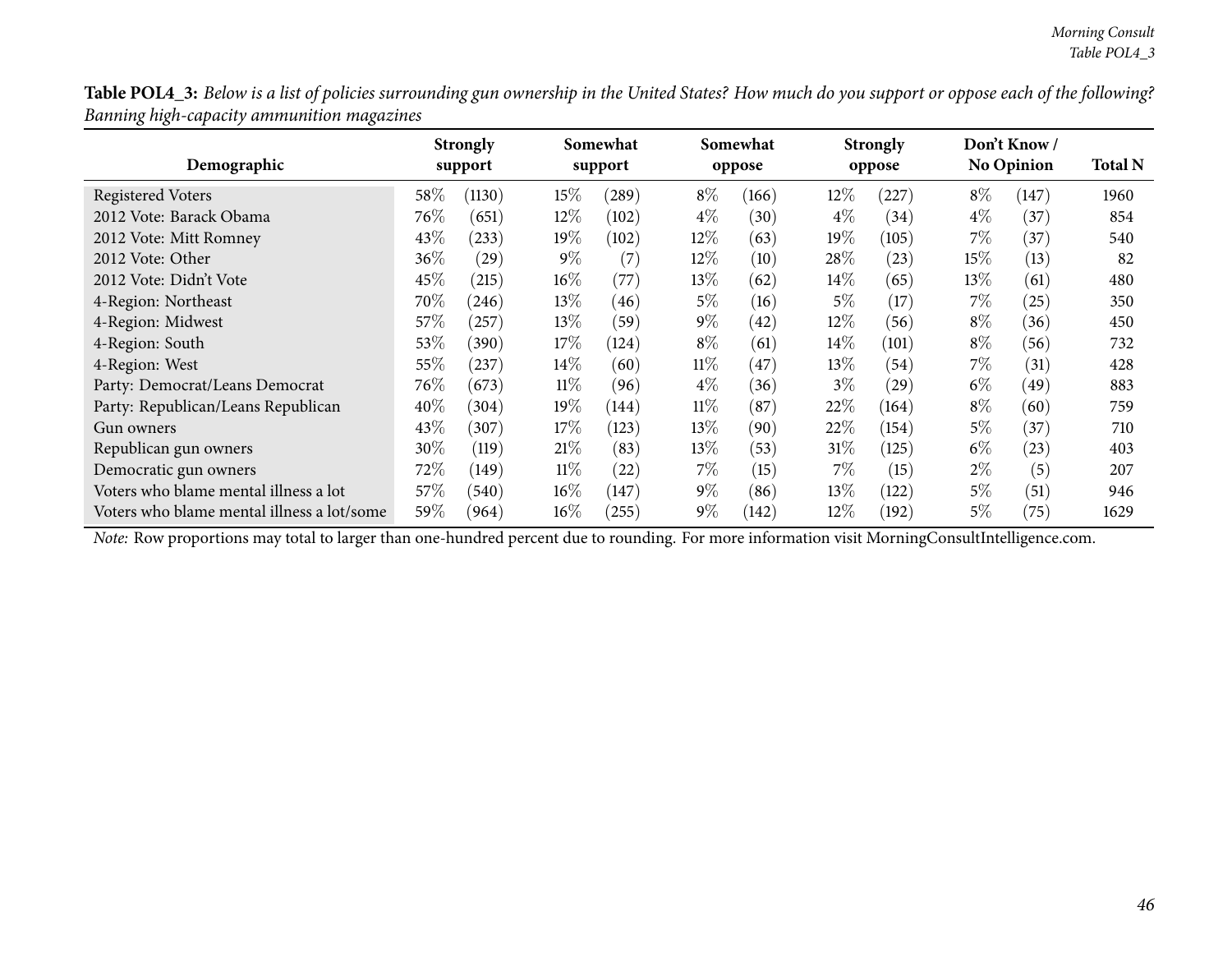|                          |        | <b>Strongly</b> |        | Somewhat |       | Somewhat |       | <b>Strongly</b>    |       | Don't Know/       |                |
|--------------------------|--------|-----------------|--------|----------|-------|----------|-------|--------------------|-------|-------------------|----------------|
| Demographic              |        | support         |        | support  |       | oppose   |       | oppose             |       | <b>No Opinion</b> | <b>Total N</b> |
| <b>Registered Voters</b> | 75\%   | (1469)          | $14\%$ | (269)    | $4\%$ | (77)     | $2\%$ | (48)               | $5\%$ | (96)              | 1960           |
| Gender: Male             | 70%    | (641)           | 16%    | (144)    | $5\%$ | (49)     | $4\%$ | (38)               | $5\%$ | (45)              | 917            |
| Gender: Female           | 79%    | (828)           | 12%    | (125)    | $3\%$ | (28)     | $1\%$ | (10)               | $5\%$ | (51)              | 1043           |
| Age: 18-29               | 66%    | (224)           | $15\%$ | (51)     | $6\%$ | (21)     | $4\%$ | (14)               | $8\%$ | (28)              | 337            |
| Age: 30-44               | 72%    | (326)           | 15%    | (69)     | $5\%$ | (24)     | $2\%$ | (11)               | $5\%$ | (24)              | 453            |
| Age: 45-54               | 73%    | (278)           | 15%    | (58)     | $3\%$ | (11)     | $2\%$ | (9)                | $6\%$ | (24)              | 380            |
| Age: 55-64               | $77\%$ | (256)           | 13%    | (43)     | $4\%$ | (13)     | $3\%$ | (9)                | $4\%$ | (12)              | 334            |
| Age: 65+                 | 85%    | (386)           | 10%    | (47)     | $2\%$ | (8)      | $1\%$ | (6)                | $2\%$ | (9)               | 456            |
| Generation Z: 18-22      | 65%    | (90)            | $11\%$ | (15)     | $6\%$ | (8)      | $5\%$ | (7)                | 13%   | (18)              | 138            |
| Millennial: Age 23-38    | 69%    | (325)           | 17%    | (82)     | $6\%$ | (26)     | $3\%$ | (13)               | $5\%$ | (23)              | 469            |
| Generation X: Age 39-54  | 73%    | (412)           | 14%    | (82)     | $4\%$ | (22)     | $2\%$ | (14)               | $6\%$ | (35)              | 564            |
| Boomers: Age 55-73       | 80%    | (521)           | 12%    | (81)     | $3\%$ | (18)     | $2\%$ | (14)               | $3\%$ | (21)              | 655            |
| PID: Dem (no lean)       | $85\%$ | (621)           | $8\%$  | (57)     | $3\%$ | (20)     | $1\%$ | (7)                | $3\%$ | (22)              | 727            |
| PID: Ind (no lean)       | 67%    | (409)           | 17%    | (104)    | $5\%$ | (31)     | $3\%$ | (19)               | $7\%$ | (43)              | 606            |
| PID: Rep (no lean)       | 70%    | (440)           | 17%    | (108)    | $4\%$ | (27)     | $3\%$ | $\left( 22\right)$ | $5\%$ | (31)              | 627            |
| PID/Gender: Dem Men      | 80%    | (247)           | 10%    | (31)     | $4\%$ | (12)     | $1\%$ | (4)                | $5\%$ | (15)              | 310            |
| PID/Gender: Dem Women    | $89\%$ | (373)           | $6\%$  | (26)     | $2\%$ | (8)      | $1\%$ | (3)                | $2\%$ | (7)               | 418            |
| PID/Gender: Ind Men      | 64%    | (197)           | 18%    | (55)     | $6\%$ | (18)     | $5\%$ | (15)               | $8\%$ | (24)              | 309            |
| PID/Gender: Ind Women    | $71\%$ | (212)           | $16\%$ | (48)     | $4\%$ | (13)     | $1\%$ | (4)                | 7%    | (19)              | 297            |
| PID/Gender: Rep Men      | 66%    | (197)           | 19%    | (57)     | $6\%$ | (19)     | $6\%$ | (19)               | $2\%$ | (6)               | 299            |
| PID/Gender: Rep Women    | $74\%$ | (243)           | 15%    | (50)     | $2\%$ | (8)      | $1\%$ | (3)                | 7%    | (25)              | 328            |
| Ideo: Liberal (1-3)      | 85%    | (499)           | $9\%$  | (55)     | $3\%$ | (19)     | $1\%$ | (7)                | $1\%$ | (7)               | 587            |
| Ideo: Moderate (4)       | 77\%   | (356)           | 13%    | (61)     | $4\%$ | (19)     | $3\%$ | (12)               | $4\%$ | (17)              | 464            |
| Ideo: Conservative (5-7) | 69%    | (488)           | 19%    | (134)    | $4\%$ | (29)     | $3\%$ | (24)               | $4\%$ | (30)              | 705            |
| Educ: < College          | 73%    | (897)           | 13%    | (164)    | $5\%$ | (59)     | $3\%$ | (37)               | $6\%$ | (76)              | 1233           |
| Educ: Bachelors degree   | $77\%$ | (355)           | 17%    | (80)     | $2\%$ | (9)      | $1\%$ | (6)                | $3\%$ | (14)              | 464            |
| Educ: Post-grad          | 83%    | (218)           | $9\%$  | (25)     | $3\%$ | (9)      | $2\%$ | (5)                | $3\%$ | (7)               | 264            |

Table POL4\_4: Below is a list of policies surrounding gun ownership in the United States? How much do you support or oppose each of the following? Preventing sales of all firearms to people who have been reported as dangerous to law enforcement by a mental health provider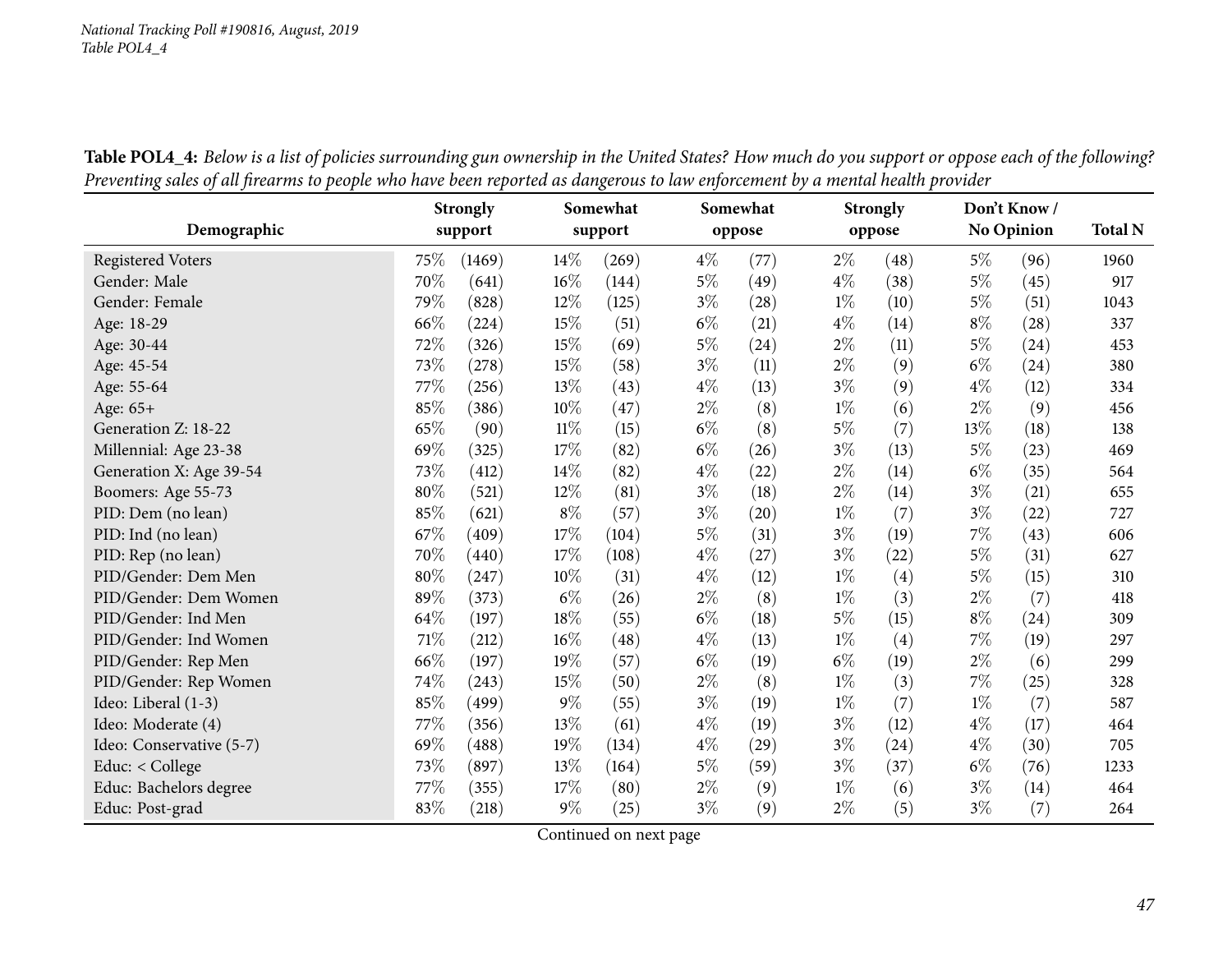| Table POL4_4: Below is a list of policies surrounding gun ownership in the United States? How much do you support or oppose each of the following? |  |
|----------------------------------------------------------------------------------------------------------------------------------------------------|--|
| Preventing sales of all firearms to people who have been reported as dangerous to law enforcement by a mental health provider                      |  |

|                                   |      | <b>Strongly</b> |        | Somewhat |       | Somewhat |                          | <b>Strongly</b> |       | Don't Know/       |                |
|-----------------------------------|------|-----------------|--------|----------|-------|----------|--------------------------|-----------------|-------|-------------------|----------------|
| Demographic                       |      | support         |        | support  |       | oppose   |                          | oppose          |       | <b>No Opinion</b> | <b>Total N</b> |
| <b>Registered Voters</b>          | 75\% | (1469)          | 14%    | (269)    | $4\%$ | (77)     | $2\%$                    | (48)            | $5\%$ | (96)              | 1960           |
| Income: Under 50k                 | 73%  | (741)           | 13%    | (130)    | $5\%$ | (50)     | $3\%$                    | (25)            | $7\%$ | (66)              | 1013           |
| Income: 50k-100k                  | 76\% | (489)           | 16%    | (102)    | $3\%$ | (18)     | $3\%$                    | (18)            | $3\%$ | (19)              | 646            |
| Income: 100k+                     | 79%  | (239)           | 12%    | (37)     | $3\%$ | (9)      | $2\%$                    | (5)             | $4\%$ | (11)              | 301            |
| Ethnicity: White                  | 76%  | (1206)          | 14%    | (222)    | $4\%$ | (62)     | $2\%$                    | (29)            | $4\%$ | (67)              | 1585           |
| Ethnicity: Hispanic               | 70%  | (134)           | 16%    | (30)     | $7\%$ | (14)     | $\overline{\phantom{m}}$ | (1)             | $6\%$ | (11)              | 190            |
| Ethnicity: Afr. Am.               | 71%  | (177)           | 10%    | (25)     | $4\%$ | (11)     | $6\%$                    | (14)            | $8\%$ | (21)              | 249            |
| Ethnicity: Other                  | 68%  | (86)            | 17%    | (22)     | $4\%$ | (5)      | $4\%$                    | (5)             | $7\%$ | (9)               | 126            |
| All Christian                     | 77%  | (731)           | 14%    | (133)    | $4\%$ | (37)     | $1\%$                    | (13)            | $4\%$ | (36)              | 951            |
| All Non-Christian                 | 82%  | (66)            | 10%    | (8)      | $3\%$ | (2)      | $3\%$                    | (3)             | $2\%$ | (1)               | 80             |
| Atheist                           | 84%  | (73)            | $6\%$  | (5)      | $2\%$ | (2)      | $3\%$                    | (3)             | $4\%$ | (4)               | 87             |
| Agnostic/Nothing in particular    | 71%  | (599)           | 14%    | (121)    | $4\%$ | (36)     | $4\%$                    | (30)            | $7\%$ | (56)              | 842            |
| Religious Non-Protestant/Catholic | 79%  | (91)            | $11\%$ | (12)     | $5\%$ | (5)      | $3\%$                    | (3)             | $2\%$ | (2)               | 114            |
| Evangelical                       | 74%  | (413)           | 16%    | (88)     | $5\%$ | (25)     | $2\%$                    | (10)            | $4\%$ | (24)              | 561            |
| Non-Evangelical                   | 79%  | (550)           | 13%    | (90)     | $3\%$ | (20)     | $2\%$                    | (12)            | $3\%$ | (23)              | 695            |
| Community: Urban                  | 76%  | (343)           | 12%    | (56)     | $5\%$ | (23)     | $1\%$                    | (7)             | $5\%$ | (24)              | 452            |
| Community: Suburban               | 77%  | (706)           | 12%    | (113)    | $3\%$ | (26)     | $3\%$                    | (28)            | $5\%$ | (49)              | 922            |
| Community: Rural                  | 72%  | (421)           | 17%    | (100)    | $5\%$ | (28)     | $2\%$                    | (13)            | $4\%$ | (24)              | 586            |
| Employ: Private Sector            | 76%  | (492)           | 15%    | (99)     | $3\%$ | (19)     | $3\%$                    | (17)            | $3\%$ | (21)              | 647            |
| <b>Employ: Government</b>         | 69%  | (83)            | 18%    | (22)     | $3\%$ | (4)      | $3\%$                    | (4)             | $8\%$ | (9)               | 121            |
| Employ: Self-Employed             | 66%  | (94)            | 16%    | (23)     | $8\%$ | (12)     | $6\%$                    | (9)             | $4\%$ | (6)               | 143            |
| Employ: Homemaker                 | 70%  | (107)           | 14%    | (21)     | $3\%$ | (4)      | $1\%$                    | (2)             | 12%   | (18)              | 152            |
| Employ: Student                   | 71%  | (61)            | 11%    | (9)      | $6\%$ | (5)      | $2\%$                    | (2)             | 10%   | (8)               | 86             |
| Employ: Retired                   | 84%  | (389)           | 10%    | (47)     | $2\%$ | (11)     | $1\%$                    | (6)             | $2\%$ | (9)               | 462            |
| Employ: Unemployed                | 65%  | (118)           | 16%    | (29)     | $9\%$ | (16)     | $3\%$                    | (5)             | $7\%$ | (13)              | 182            |
| Employ: Other                     | 75%  | (124)           | $11\%$ | (19)     | $4\%$ | (6)      | $3\%$                    | (5)             | $7\%$ | (12)              | 167            |
| Military HH: Yes                  | 78%  | (279)           | 12%    | (42)     | $4\%$ | (14)     | $2\%$                    | (9)             | $4\%$ | (16)              | 359            |
| Military HH: No                   | 74%  | (1191)          | 14%    | (226)    | $4\%$ | (63)     | $2\%$                    | (39)            | $5\%$ | (81)              | 1601           |
| RD/WT: Right Direction            | 66%  | (481)           | 19%    | (141)    | $4\%$ | (29)     | $4\%$                    | (28)            | $7\%$ | (49)              | 728            |
| RD/WT: Wrong Track                | 80%  | (989)           | 10%    | (128)    | $4\%$ | (48)     | $2\%$                    | (20)            | $4\%$ | (47)              | 1232           |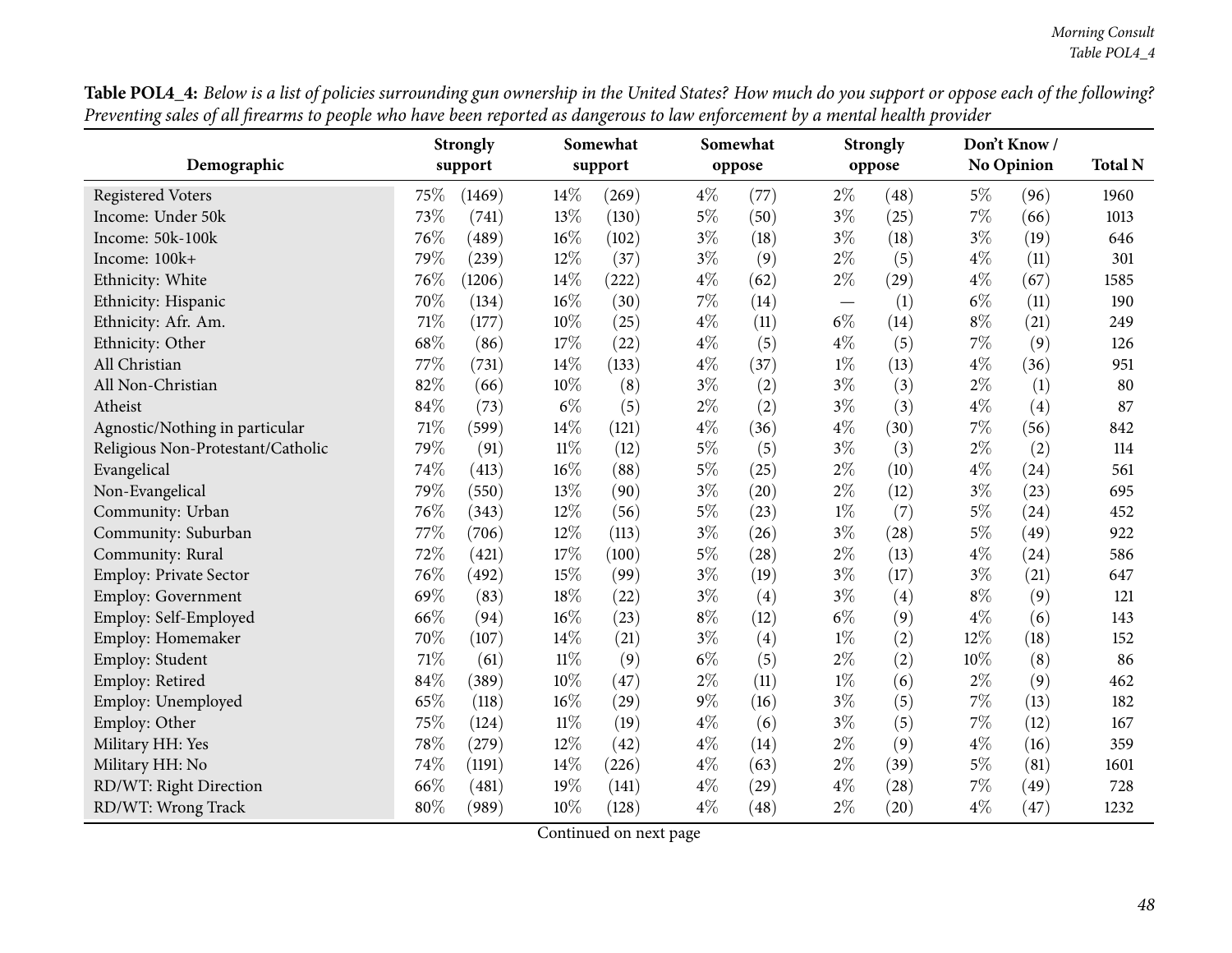| Demographic                          |      | <b>Strongly</b><br>support |        | Somewhat<br>support |       | Somewhat<br>oppose |       | <b>Strongly</b><br>oppose |       | Don't Know/<br><b>No Opinion</b> | <b>Total N</b> |
|--------------------------------------|------|----------------------------|--------|---------------------|-------|--------------------|-------|---------------------------|-------|----------------------------------|----------------|
|                                      |      |                            |        |                     |       |                    |       |                           |       |                                  |                |
| <b>Registered Voters</b>             | 75\% | (1469)                     | $14\%$ | (269)               | $4\%$ | (77)               | $2\%$ | (48)                      | $5\%$ | (96)                             | 1960           |
| Trump Job Approve                    | 66%  | (529)                      | 20%    | (160)               | $5\%$ | (44)               | $4\%$ | (29)                      | $5\%$ | (39)                             | 801            |
| Trump Job Disapprove                 | 84%  | (908)                      | $9\%$  | (102)               | $3\%$ | (29)               | $1\%$ | (15)                      | $3\%$ | (32)                             | 1086           |
| Trump Job Strongly Approve           | 64%  | (285)                      | 22%    | (97)                | $4\%$ | (20)               | $4\%$ | (20)                      | $6\%$ | (26)                             | 448            |
| Trump Job Somewhat Approve           | 69%  | (244)                      | 18%    | (63)                | $7\%$ | (24)               | $3\%$ | (10)                      | $4\%$ | (13)                             | 353            |
| Trump Job Somewhat Disapprove        | 78%  | (182)                      | $14\%$ | (33)                | $3\%$ | (6)                | $1\%$ | (3)                       | $3\%$ | (8)                              | 233            |
| Trump Job Strongly Disapprove        | 85%  | (726)                      | $8\%$  | (69)                | $3\%$ | (23)               | $1\%$ | (12)                      | $3\%$ | (24)                             | 853            |
| Favorable of Trump                   | 68%  | (529)                      | 19%    | (151)               | $5\%$ | (38)               | $3\%$ | (27)                      | $5\%$ | (36)                             | 782            |
| Unfavorable of Trump                 | 83%  | (914)                      | 10%    | (108)               | $3\%$ | (34)               | $2\%$ | (18)                      | $3\%$ | (32)                             | 1106           |
| Very Favorable of Trump              | 66%  | (306)                      | 21%    | (96)                | $4\%$ | (21)               | $4\%$ | (18)                      | $5\%$ | (23)                             | 464            |
| Somewhat Favorable of Trump          | 70%  | (223)                      | 17%    | (55)                | $6\%$ | (18)               | $3\%$ | (8)                       | $4\%$ | (13)                             | 317            |
| Somewhat Unfavorable of Trump        | 70%  | (136)                      | $16\%$ | (31)                | $6\%$ | (11)               | $3\%$ | (6)                       | $6\%$ | (11)                             | 195            |
| Very Unfavorable of Trump            | 85%  | (778)                      | $8\%$  | (77)                | $2\%$ | (23)               | $1\%$ | (12)                      | $2\%$ | (21)                             | 910            |
| #1 Issue: Economy                    | 70%  | (326)                      | 17%    | (77)                | $5\%$ | (23)               | $4\%$ | (18)                      | $4\%$ | $\left( 20\right)$               | 463            |
| #1 Issue: Security                   | 68%  | (307)                      | 20%    | (89)                | $4\%$ | (20)               | $2\%$ | (9)                       | $6\%$ | (29)                             | 454            |
| #1 Issue: Health Care                | 81%  | (282)                      | $9\%$  | (33)                | $3\%$ | (11)               | $2\%$ | (8)                       | $4\%$ | (14)                             | 347            |
| #1 Issue: Medicare / Social Security | 85%  | (232)                      | $9\%$  | (23)                | $3\%$ | (8)                | $1\%$ | (3)                       | $3\%$ | (7)                              | 274            |
| #1 Issue: Women's Issues             | 76%  | (91)                       | $8\%$  | (9)                 | $3\%$ | (3)                | $2\%$ | (2)                       | 12%   | (14)                             | 120            |
| #1 Issue: Education                  | 78%  | (84)                       | 10%    | (11)                | $3\%$ | (4)                | $4\%$ | (4)                       | $5\%$ | (6)                              | 108            |
| #1 Issue: Energy                     | 79%  | (75)                       | $14\%$ | (13)                | $3\%$ | (3)                | $1\%$ | (1)                       | $3\%$ | (3)                              | 94             |
| #1 Issue: Other                      | 73%  | (73)                       | $14\%$ | (14)                | $5\%$ | (5)                | $3\%$ | (3)                       | $4\%$ | (4)                              | 100            |
| 2018 House Vote: Democrat            | 85%  | (654)                      | $9\%$  | (73)                | $2\%$ | (17)               | $1\%$ | (10)                      | $2\%$ | (18)                             | 773            |
| 2018 House Vote: Republican          | 69%  | (460)                      | 18%    | (118)               | $5\%$ | (37)               | $3\%$ | (23)                      | $4\%$ | (30)                             | 667            |
| 2018 House Vote: Someone else        | 60%  | (61)                       | 17%    | (17)                | $7\%$ | (7)                | $6\%$ | (6)                       | 10%   | (10)                             | 100            |
| 2016 Vote: Hillary Clinton           | 86%  | (608)                      | $9\%$  | (64)                | $2\%$ | (13)               | $1\%$ | (6)                       | $2\%$ | (18)                             | 709            |
| 2016 Vote: Donald Trump              | 68%  | (474)                      | 18%    | (128)               | $5\%$ | (36)               | $4\%$ | (26)                      | $5\%$ | (35)                             | 699            |
| 2016 Vote: Other                     | 70%  | (131)                      | 14\%   | (26)                | $6\%$ | (10)               | $5\%$ | (9)                       | $5\%$ | (10)                             | 185            |
| 2016 Vote: Didn't Vote               | 70%  | (256)                      | $14\%$ | (49)                | $5\%$ | (18)               | $2\%$ | (7)                       | $9\%$ | (35)                             | 365            |
| Voted in 2014: Yes                   | 76%  | (1062)                     | 14\%   | (190)               | $4\%$ | (55)               | $2\%$ | (33)                      | $4\%$ | (49)                             | 1389           |
| Voted in 2014: No                    | 71%  | (408)                      | 14%    | (79)                | $4\%$ | (22)               | $3\%$ | (15)                      | $8\%$ | (47)                             | 571            |

Table POL4\_4: Below is a list of policies surrounding gun ownership in the United States? How much do you support or oppose each of the following? Preventing sales of all firearms to people who have been reported as dangerous to law enforcement by a mental health provider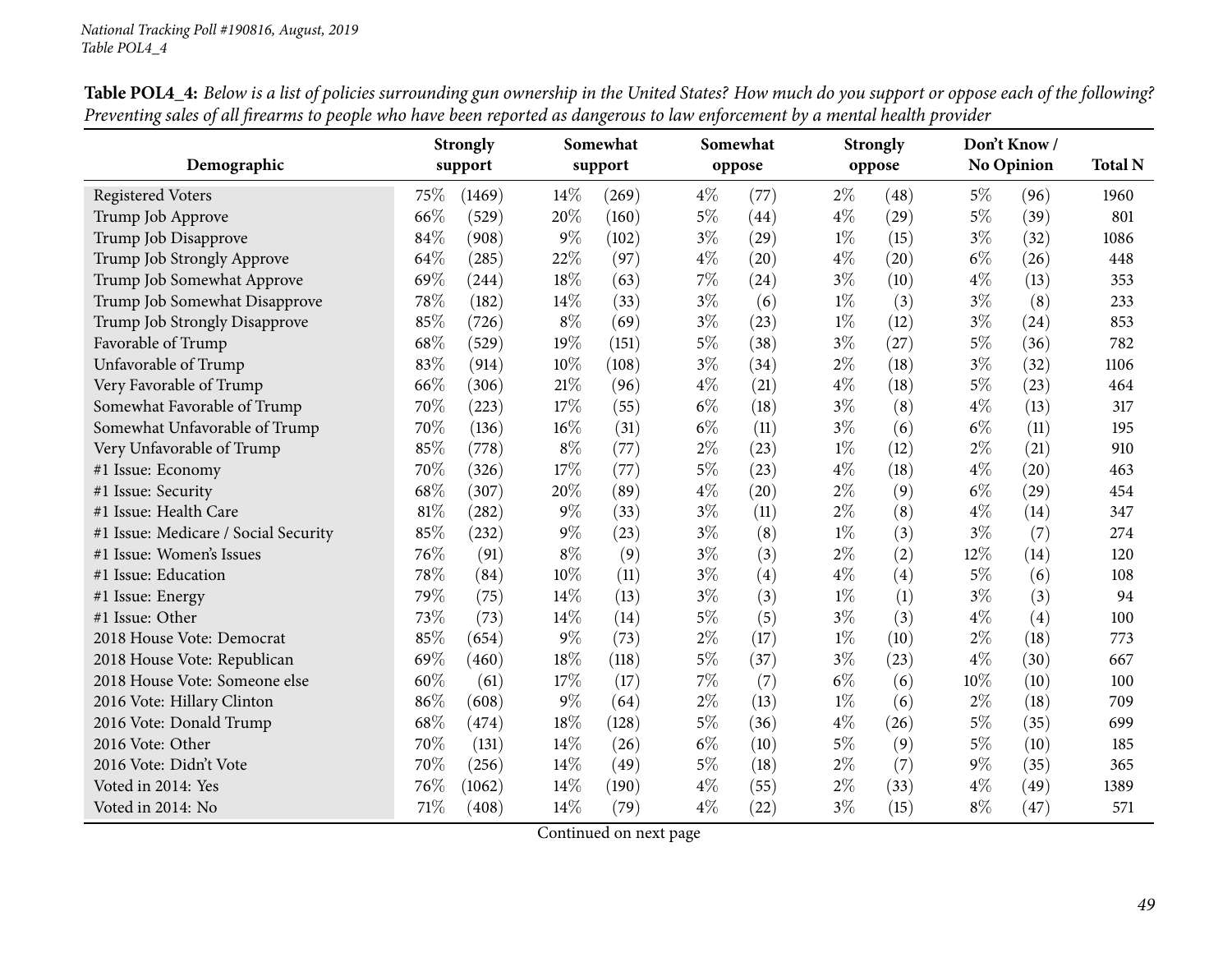| $\circ$<br>$\overline{ }$<br>$\mathbf{I}$<br>Demographic |        | <b>Strongly</b><br>support |        | $\circ$<br>Somewhat<br>support |       | Somewhat<br>oppose |        | <b>Strongly</b><br>oppose |       | Don't Know/<br><b>No Opinion</b> | <b>Total N</b> |
|----------------------------------------------------------|--------|----------------------------|--------|--------------------------------|-------|--------------------|--------|---------------------------|-------|----------------------------------|----------------|
| <b>Registered Voters</b>                                 | $75\%$ | (1469)                     | $14\%$ | (269)                          | $4\%$ | (77)               | $2\%$  | (48)                      | $5\%$ | (96)                             | 1960           |
| 2012 Vote: Barack Obama                                  | 83\%   | (710)                      | $10\%$ | (89)                           | $3\%$ | (26)               | $1\%$  | (6)                       | $3\%$ | (23)                             | 854            |
| 2012 Vote: Mitt Romney                                   | 70\%   | (378)                      | 18%    | (99)                           | 5%    | (25)               | $3\%$  | (17)                      | $4\%$ | (21)                             | 540            |
| 2012 Vote: Other                                         | 55\%   | (45)                       | 18%    | (15)                           | $7\%$ | (6)                | $11\%$ | (9)                       | $9\%$ | (7)                              | 82             |
| 2012 Vote: Didn't Vote                                   | 69\%   | (333)                      | $14\%$ | (66)                           | $4\%$ | (21)               | $3\%$  | (16)                      | $9\%$ | (45)                             | 480            |
| 4-Region: Northeast                                      | 84%    | (294)                      | 7%     | (24)                           | $4\%$ | (13)               | $1\%$  | (2)                       | 5%    | (16)                             | 350            |
| 4-Region: Midwest                                        | 74%    | (335)                      | $14\%$ | (64)                           | $5\%$ | (25)               | $2\%$  | (8)                       | $4\%$ | (18)                             | 450            |
| 4-Region: South                                          | 73\%   | (531)                      | 14\%   | (104)                          | $4\%$ | (31)               | $3\%$  | (25)                      | $6\%$ | (41)                             | 732            |
| 4-Region: West                                           | 72\%   | (309)                      | 18%    | (77)                           | $2\%$ | (9)                | $3\%$  | (14)                      | $5\%$ | (20)                             | 428            |
| Party: Democrat/Leans Democrat                           | 85%    | (747)                      | $8\%$  | (74)                           | $3\%$ | (25)               | $1\%$  | (9)                       | $3\%$ | (28)                             | 883            |
| Party: Republican/Leans Republican                       | 68\%   | (517)                      | 19%    | (141)                          | $5\%$ | (37)               | $4\%$  | (27)                      | $5\%$ | (38)                             | 759            |
| Gun owners                                               | 70\%   | (497)                      | 18%    | (127)                          | $5\%$ | (39)               | $3\%$  | $\left( 24\right)$        | $3\%$ | (24)                             | 710            |
| Republican gun owners                                    | 65%    | (261)                      | 20%    | (80)                           | 7%    | (27)               | $4\%$  | (17)                      | 5%    | (18)                             | 403            |
| Democratic gun owners                                    | 84\%   | (173)                      | 12\%   | (24)                           | $3\%$ | (5)                | $1\%$  | (3)                       | $1\%$ | (1)                              | 207            |
| Voters who blame mental illness a lot                    | 83%    | (782)                      | $11\%$ | (100)                          | $3\%$ | (29)               | $1\%$  | (12)                      | $2\%$ | (22)                             | 946            |
| Voters who blame mental illness a lot/some               | 79\%   | (1283)                     | $13\%$ | (219)                          | $4\%$ | (65)               | $2\%$  | $\left( 28\right)$        | $2\%$ | (34)                             | 1629           |

Table POL4\_4: Below is a list of policies surrounding gun ownership in the United States? How much do you support or oppose each of the following? Preventing sales of all firearms to people who have been reported as dangerous to law enforcement by a mental health provider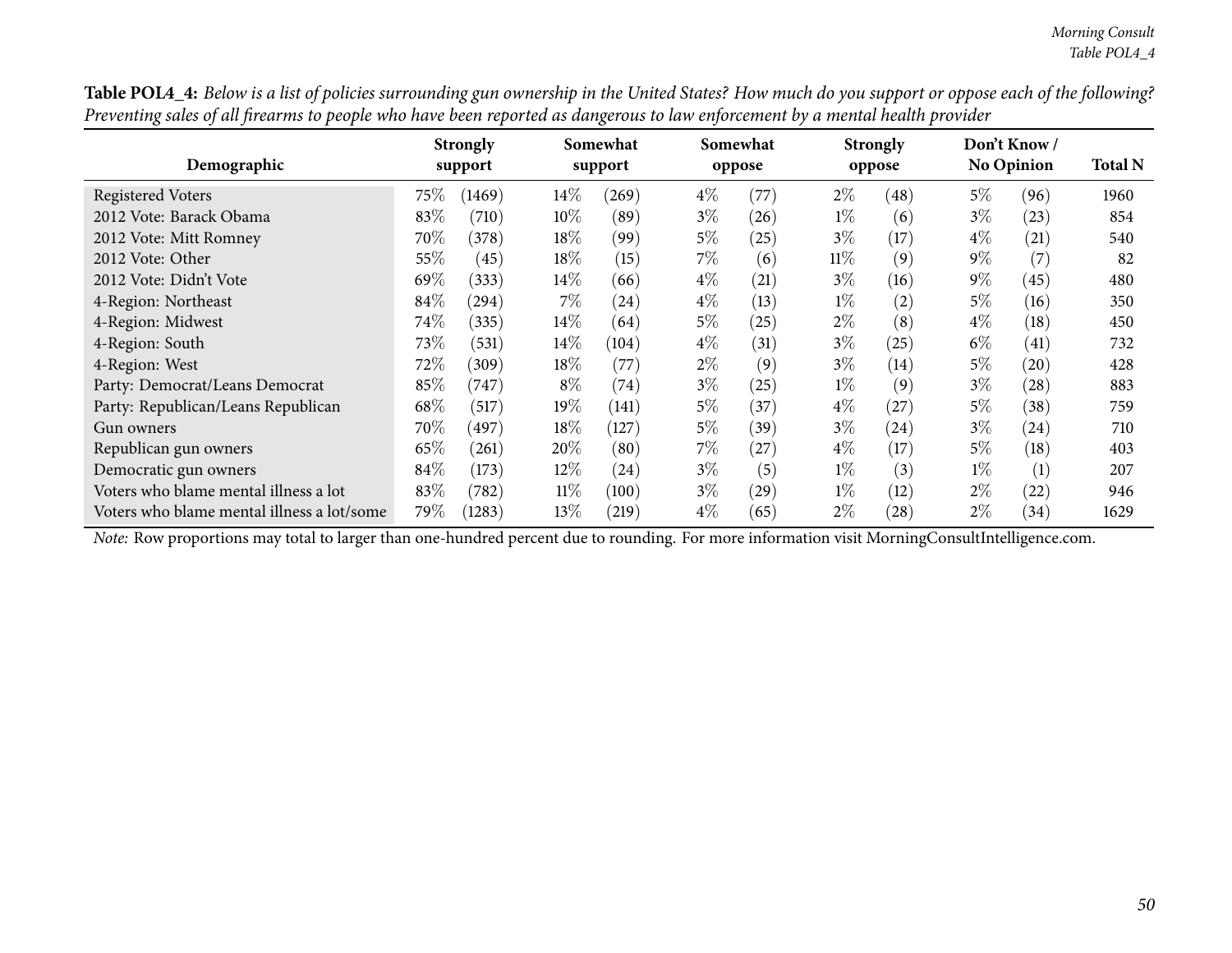|                          |        | <b>Strongly</b> |        | Somewhat |        | Somewhat |        | <b>Strongly</b> |       | Don't Know/       |                |
|--------------------------|--------|-----------------|--------|----------|--------|----------|--------|-----------------|-------|-------------------|----------------|
| Demographic              |        | support         |        | support  |        | oppose   |        | oppose          |       | <b>No Opinion</b> | <b>Total N</b> |
| <b>Registered Voters</b> | 62%    | (1222)          | 18%    | (350)    | 7%     | (132)    | $7\%$  | (132)           | $6\%$ | (123)             | 1960           |
| Gender: Male             | 55%    | (508)           | 20%    | (186)    | 7%     | (68)     | $11\%$ | (100)           | $6\%$ | (55)              | 917            |
| Gender: Female           | 69%    | (715)           | 16%    | (164)    | $6\%$  | (64)     | $3\%$  | (32)            | 7%    | (68)              | 1043           |
| Age: 18-29               | 45%    | (152)           | 20%    | (66)     | $11\%$ | (37)     | 13%    | (44)            | 11%   | (38)              | 337            |
| Age: 30-44               | 60%    | (271)           | 17%    | (79)     | 7%     | (34)     | $8\%$  | (36)            | 7%    | (33)              | 453            |
| Age: 45-54               | 65%    | (246)           | 19%    | (74)     | $4\%$  | (15)     | $6\%$  | (22)            | $6\%$ | (23)              | 380            |
| Age: 55-64               | 65%    | (217)           | 20%    | (66)     | $6\%$  | (20)     | $4\%$  | (15)            | $5\%$ | (17)              | 334            |
| Age: 65+                 | 74%    | (337)           | $14\%$ | (66)     | $6\%$  | (26)     | $3\%$  | (15)            | $3\%$ | (13)              | 456            |
| Generation Z: 18-22      | 44%    | (60)            | $16\%$ | (22)     | 14%    | (19)     | $11\%$ | (15)            | 15%   | (21)              | 138            |
| Millennial: Age 23-38    | $51\%$ | (241)           | $21\%$ | (96)     | $8\%$  | (38)     | $11\%$ | (53)            | $9\%$ | (40)              | 469            |
| Generation X: Age 39-54  | 65%    | (367)           | $18\%$ | (100)    | $5\%$  | (28)     | $6\%$  | (34)            | $6\%$ | (33)              | 564            |
| Boomers: Age 55-73       | 70%    | (455)           | 17%    | (111)    | $5\%$  | (36)     | $4\%$  | (24)            | $4\%$ | (29)              | 655            |
| PID: Dem (no lean)       | 76%    | (555)           | 12%    | (89)     | $4\%$  | (31)     | $2\%$  | (16)            | $5\%$ | (37)              | 727            |
| PID: Ind (no lean)       | $58\%$ | (353)           | 17%    | (106)    | $7\%$  | (45)     | $8\%$  | (47)            | $9\%$ | (54)              | 606            |
| PID: Rep (no lean)       | 50%    | (314)           | 25%    | (155)    | $9\%$  | (56)     | $11\%$ | (70)            | $5\%$ | (32)              | 627            |
| PID/Gender: Dem Men      | 72%    | (222)           | 15%    | (46)     | $4\%$  | (13)     | $3\%$  | (11)            | $6\%$ | (19)              | 310            |
| PID/Gender: Dem Women    | $80\%$ | (334)           | 10%    | (43)     | $4\%$  | (18)     | $1\%$  | (5)             | $4\%$ | (18)              | 418            |
| PID/Gender: Ind Men      | $53\%$ | (163)           | 20%    | (62)     | $6\%$  | (19)     | 12%    | (36)            | $9\%$ | (28)              | 309            |
| PID/Gender: Ind Women    | 64%    | (190)           | 15%    | (44)     | 9%     | (26)     | $4\%$  | (10)            | $9\%$ | (26)              | 297            |
| PID/Gender: Rep Men      | 41\%   | (123)           | 26%    | (78)     | 12%    | (36)     | 18%    | (53)            | $3\%$ | (8)               | 299            |
| PID/Gender: Rep Women    | 58%    | (191)           | 23%    | (77)     | $6\%$  | (20)     | $5\%$  | (16)            | 7%    | (24)              | 328            |
| Ideo: Liberal (1-3)      | $78\%$ | (455)           | 13%    | (75)     | $4\%$  | (22)     | $4\%$  | (21)            | $2\%$ | (14)              | 587            |
| Ideo: Moderate (4)       | 69%    | (318)           | 15%    | (68)     | $8\%$  | (39)     | $2\%$  | (11)            | $6\%$ | (28)              | 464            |
| Ideo: Conservative (5-7) | 49%    | (345)           | 26%    | (183)    | $8\%$  | (58)     | 12%    | (85)            | $5\%$ | (35)              | 705            |
| Educ: < College          | 60%    | (741)           | 17%    | (214)    | $7\%$  | (87)     | $8\%$  | (99)            | 7%    | (92)              | 1233           |
| Educ: Bachelors degree   | 63%    | (292)           | 20%    | (91)     | $8\%$  | (36)     | $5\%$  | (22)            | $5\%$ | (22)              | 464            |
| Educ: Post-grad          | $72\%$ | (190)           | $17\%$ | (45)     | $3\%$  | (8)      | $4\%$  | (11)            | $4\%$ | (9)               | 264            |

Table POL4\_5: Below is a list of policies surrounding gun ownership in the United States? How much do you support or oppose each of the following? Requiring a mandatory waiting period of three days after a gun is purchased before it can be taken home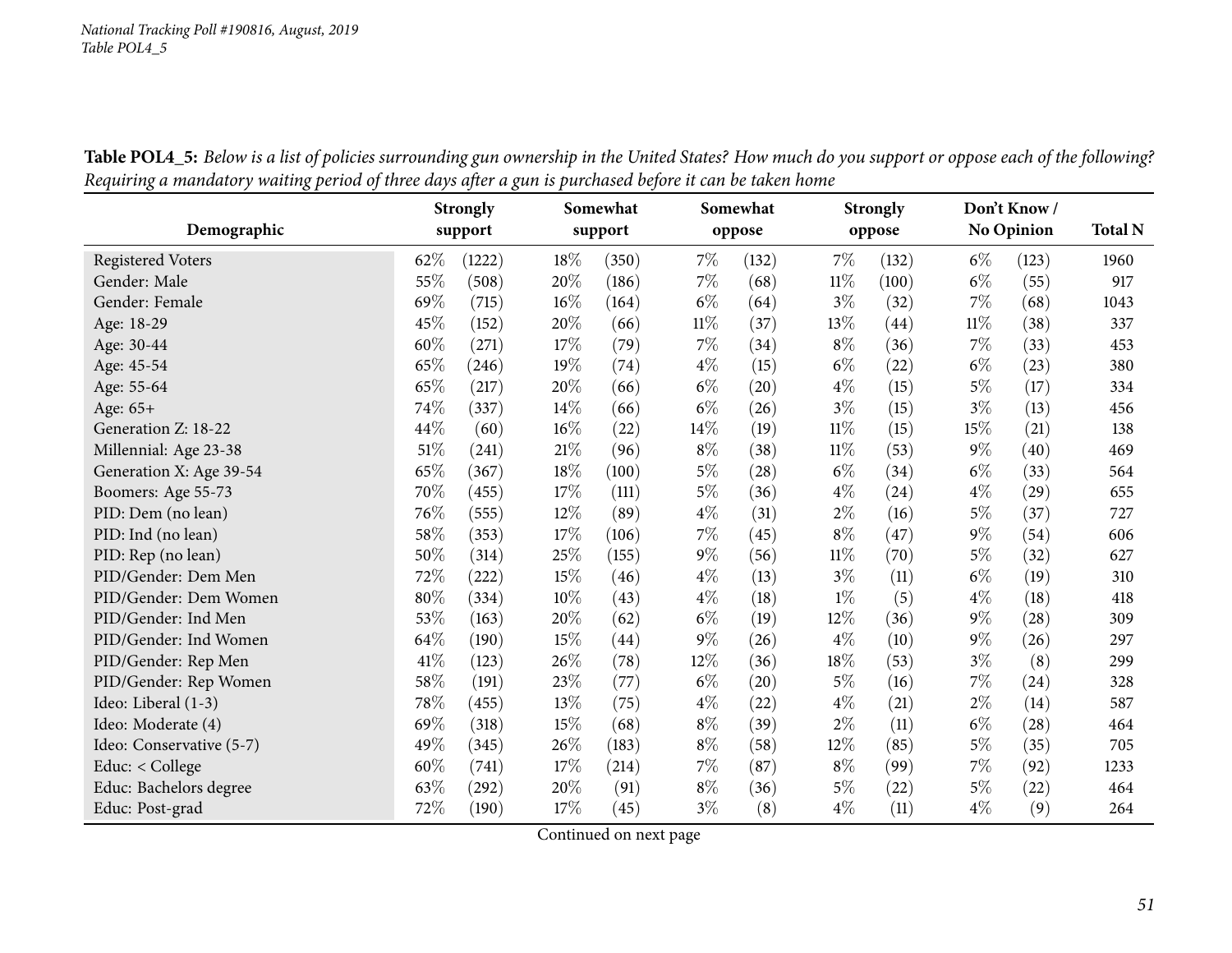Table POL4\_5: Below is a list of policies surrounding gun ownership in the United States? How much do you support or oppose each of the following? Requiring a mandatory waiting period of three days after a gun is purchased before it can be taken home

|                                   |      | <b>Strongly</b> |        | Somewhat |       | Somewhat |       | <b>Strongly</b> |       | Don't Know/       |                |
|-----------------------------------|------|-----------------|--------|----------|-------|----------|-------|-----------------|-------|-------------------|----------------|
| Demographic                       |      | support         |        | support  |       | oppose   |       | oppose          |       | <b>No Opinion</b> | <b>Total N</b> |
| <b>Registered Voters</b>          | 62%  | (1222)          | 18%    | (350)    | $7\%$ | (132)    | 7%    | (132)           | $6\%$ | (123)             | 1960           |
| Income: Under 50k                 | 61\% | (619)           | 17%    | (171)    | $7\%$ | (70)     | 7%    | (71)            | $8\%$ | (81)              | 1013           |
| Income: 50k-100k                  | 64%  | (413)           | 17%    | (112)    | 7%    | (46)     | $7\%$ | (48)            | $4\%$ | (27)              | 646            |
| Income: 100k+                     | 63%  | (190)           | 22%    | (67)     | $5\%$ | (15)     | $4\%$ | (13)            | $5\%$ | (16)              | 301            |
| Ethnicity: White                  | 63%  | (998)           | 18%    | (291)    | $6\%$ | (101)    | 7%    | (104)           | $6\%$ | (90)              | 1585           |
| Ethnicity: Hispanic               | 58%  | (110)           | 15%    | (29)     | $9\%$ | (17)     | 10%   | (19)            | $8\%$ | (14)              | 190            |
| Ethnicity: Afr. Am.               | 61%  | (152)           | 15%    | (38)     | $8\%$ | (19)     | $7\%$ | (18)            | $9\%$ | (22)              | 249            |
| Ethnicity: Other                  | 57%  | (72)            | $16\%$ | (20)     | $9\%$ | (12)     | $8\%$ | (10)            | 10%   | (12)              | 126            |
| All Christian                     | 64%  | (605)           | 19%    | (183)    | 7%    | (65)     | $6\%$ | (53)            | $5\%$ | (45)              | 951            |
| All Non-Christian                 | 80%  | (64)            | $11\%$ | (9)      | $6\%$ | (5)      | $2\%$ | (2)             | $2\%$ | (1)               | 80             |
| Atheist                           | 74%  | (64)            | $8\%$  | (7)      | $4\%$ | (4)      | $7\%$ | (6)             | $7\%$ | (6)               | 87             |
| Agnostic/Nothing in particular    | 58%  | (490)           | 18%    | (152)    | $7\%$ | (58)     | $9\%$ | (72)            | $8\%$ | (71)              | 842            |
| Religious Non-Protestant/Catholic | 70%  | (80)            | 14%    | (16)     | $7\%$ | (8)      | $5\%$ | (6)             | $4\%$ | (5)               | 114            |
| Evangelical                       | 58%  | (324)           | 20%    | (113)    | $9\%$ | (50)     | $8\%$ | (47)            | $5\%$ | (28)              | 561            |
| Non-Evangelical                   | 67%  | (463)           | 18%    | (126)    | $6\%$ | (38)     | $5\%$ | (35)            | $5\%$ | (33)              | 695            |
| Community: Urban                  | 63%  | (286)           | 15%    | (69)     | $8\%$ | (38)     | 7%    | (30)            | $6\%$ | (28)              | 452            |
| Community: Suburban               | 65%  | (601)           | 18%    | (163)    | $5\%$ | (45)     | $6\%$ | (54)            | $6\%$ | (59)              | 922            |
| Community: Rural                  | 57%  | (335)           | 20%    | (119)    | $8\%$ | (49)     | $8\%$ | (48)            | $6\%$ | (36)              | 586            |
| <b>Employ: Private Sector</b>     | 63%  | (409)           | 19%    | (124)    | $6\%$ | (37)     | $8\%$ | (49)            | $4\%$ | (28)              | 647            |
| Employ: Government                | 57%  | (69)            | 18%    | (22)     | $9\%$ | (11)     | $8\%$ | (10)            | $9\%$ | (10)              | 121            |
| Employ: Self-Employed             | 50%  | (72)            | 25%    | (36)     | $3\%$ | (5)      | 12%   | (18)            | $9\%$ | (12)              | 143            |
| Employ: Homemaker                 | 60%  | (91)            | 17%    | (26)     | $8\%$ | (12)     | $3\%$ | (5)             | 12%   | (18)              | 152            |
| Employ: Student                   | 51%  | (44)            | 21%    | (18)     | 12%   | (11)     | $6\%$ | (5)             | 10%   | (8)               | 86             |
| Employ: Retired                   | 75%  | (346)           | 14%    | (66)     | $4\%$ | (20)     | $4\%$ | (18)            | $3\%$ | (12)              | 462            |
| Employ: Unemployed                | 53%  | (96)            | 18%    | (32)     | 12%   | (22)     | $9\%$ | (17)            | $8\%$ | (14)              | 182            |
| Employ: Other                     | 57%  | (96)            | 15%    | (26)     | $8\%$ | (14)     | $7\%$ | (11)            | 12%   | (20)              | 167            |
| Military HH: Yes                  | 63%  | (226)           | 19%    | (69)     | $8\%$ | (27)     | $8\%$ | (27)            | $3\%$ | (9)               | 359            |
| Military HH: No                   | 62%  | (996)           | 18%    | (281)    | $7\%$ | (105)    | 7%    | (105)           | $7\%$ | (114)             | 1601           |
| RD/WT: Right Direction            | 49%  | (358)           | 25%    | (181)    | $9\%$ | (66)     | 10%   | (70)            | $7\%$ | (52)              | 728            |
| RD/WT: Wrong Track                | 70%  | (864)           | $14\%$ | (169)    | 5%    | (66)     | $5\%$ | (62)            | $6\%$ | (72)              | 1232           |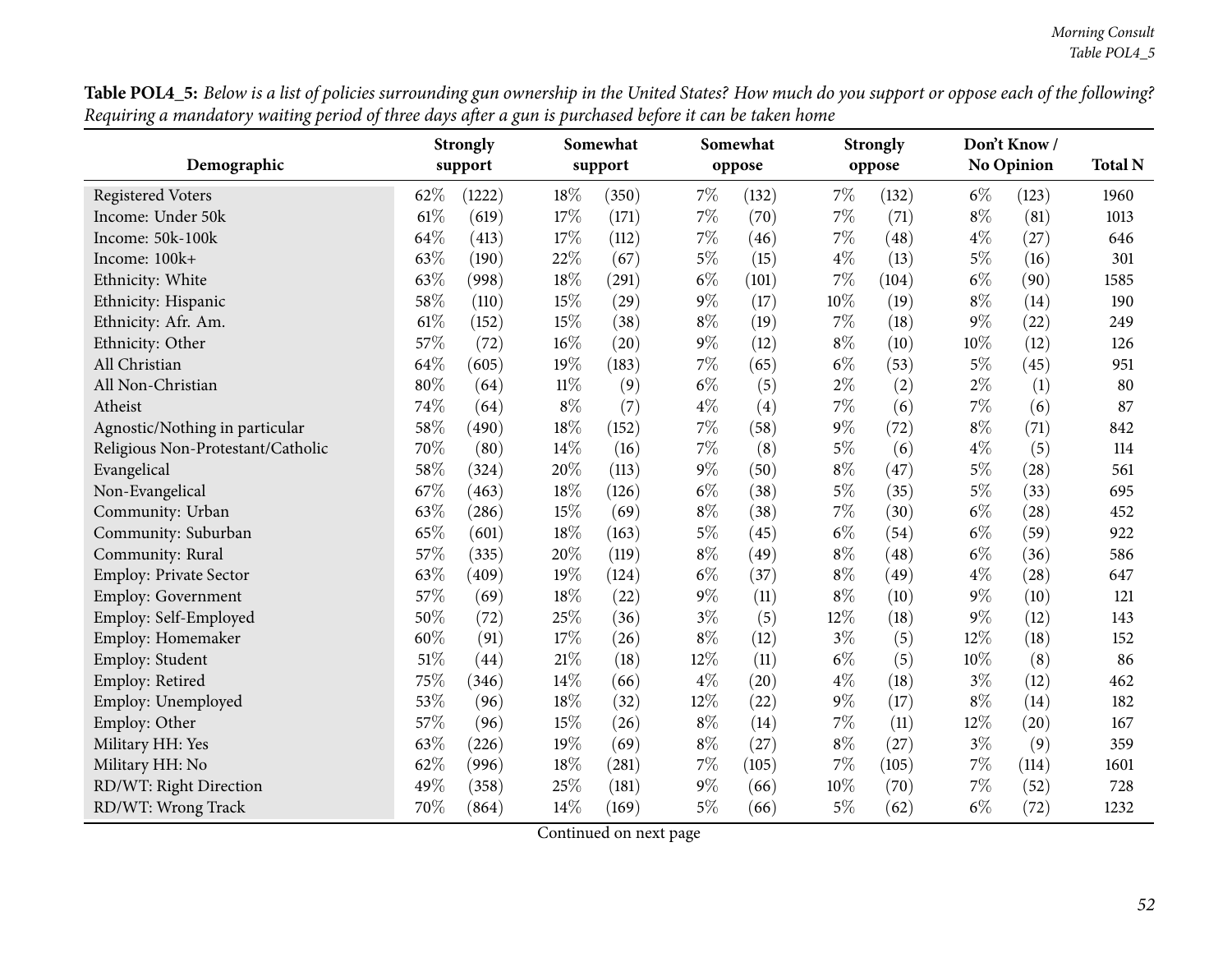|                                      |      | <b>Strongly</b> |       | Somewhat |       | Somewhat |        | <b>Strongly</b> |        | Don't Know/ |                |
|--------------------------------------|------|-----------------|-------|----------|-------|----------|--------|-----------------|--------|-------------|----------------|
| Demographic                          |      | support         |       | support  |       | oppose   |        | oppose          |        | No Opinion  | <b>Total N</b> |
| <b>Registered Voters</b>             | 62%  | (1222)          | 18%   | (350)    | $7\%$ | (132)    | 7%     | (132)           | $6\%$  | (123)       | 1960           |
| Trump Job Approve                    | 50%  | (397)           | 25%   | (199)    | $9\%$ | (73)     | $11\%$ | (90)            | 5%     | (42)        | 801            |
| Trump Job Disapprove                 | 74%  | (800)           | 13%   | (141)    | $5\%$ | (53)     | $4\%$  | (40)            | $5\%$  | (53)        | 1086           |
| Trump Job Strongly Approve           | 47%  | (211)           | 25%   | (113)    | 9%    | (40)     | 13%    | (60)            | $5\%$  | (23)        | 448            |
| Trump Job Somewhat Approve           | 53%  | (186)           | 24%   | (86)     | $9\%$ | (33)     | $8\%$  | (30)            | $5\%$  | (18)        | 353            |
| Trump Job Somewhat Disapprove        | 54%  | (125)           | 26%   | (60)     | $8\%$ | (18)     | $6\%$  | (14)            | $6\%$  | (15)        | 233            |
| Trump Job Strongly Disapprove        | 79%  | (674)           | $9\%$ | (80)     | $4\%$ | (35)     | $3\%$  | (26)            | $5\%$  | (39)        | 853            |
| Favorable of Trump                   | 50%  | (390)           | 25%   | (193)    | $9\%$ | (68)     | 12%    | (91)            | $5\%$  | (40)        | 782            |
| Unfavorable of Trump                 | 73%  | (812)           | 13%   | (148)    | $5\%$ | (58)     | $3\%$  | (36)            | $5\%$  | (51)        | 1106           |
| Very Favorable of Trump              | 47%  | (218)           | 25%   | (115)    | $9\%$ | (43)     | 14\%   | (64)            | $5\%$  | (25)        | 464            |
| Somewhat Favorable of Trump          | 54%  | (172)           | 25%   | (78)     | $8\%$ | (25)     | $9\%$  | (27)            | $5\%$  | (15)        | 317            |
| Somewhat Unfavorable of Trump        | 54%  | (106)           | 24%   | (48)     | $9\%$ | (17)     | $5\%$  | (9)             | $8\%$  | (16)        | 195            |
| Very Unfavorable of Trump            | 78%  | (706)           | 11%   | (100)    | $5\%$ | (41)     | $3\%$  | (27)            | $4\%$  | (35)        | 910            |
| #1 Issue: Economy                    | 55%  | (253)           | 21%   | (97)     | $8\%$ | (38)     | $9\%$  | (43)            | 7%     | (32)        | 463            |
| #1 Issue: Security                   | 52%  | (237)           | 24%   | (108)    | 7%    | (34)     | 10%    | (47)            | $6\%$  | (29)        | 454            |
| #1 Issue: Health Care                | 72%  | (250)           | 15%   | (51)     | $5\%$ | (17)     | $3\%$  | (11)            | $5\%$  | (19)        | 347            |
| #1 Issue: Medicare / Social Security | 79%  | (217)           | $8\%$ | (21)     | $6\%$ | (17)     | $3\%$  | (8)             | $4\%$  | (10)        | 274            |
| #1 Issue: Women's Issues             | 62%  | (74)            | 12%   | (15)     | $5\%$ | (6)      | 5%     | (6)             | 16%    | (19)        | 120            |
| #1 Issue: Education                  | 61\% | (66)            | 18%   | (20)     | $9\%$ | (10)     | $6\%$  | (7)             | $6\%$  | (6)         | 108            |
| #1 Issue: Energy                     | 70%  | (66)            | 19%   | (18)     | $2\%$ | (2)      | $3\%$  | (3)             | $5\%$  | (5)         | 94             |
| #1 Issue: Other                      | 61\% | (61)            | 21%   | (20)     | $8\%$ | (8)      | $8\%$  | (7)             | $3\%$  | (3)         | 100            |
| 2018 House Vote: Democrat            | 78%  | (606)           | 11%   | (88)     | $4\%$ | (32)     | $2\%$  | (16)            | $4\%$  | (31)        | 773            |
| 2018 House Vote: Republican          | 51%  | (339)           | 25%   | (163)    | $9\%$ | (60)     | $11\%$ | (72)            | $5\%$  | (33)        | 667            |
| 2018 House Vote: Someone else        | 55%  | (55)            | 13%   | (13)     | 7%    | (7)      | 15%    | (15)            | $10\%$ | (10)        | 100            |
| 2016 Vote: Hillary Clinton           | 80%  | (565)           | 12%   | (82)     | $3\%$ | (24)     | $2\%$  | (13)            | $3\%$  | (24)        | 709            |
| 2016 Vote: Donald Trump              | 51%  | (359)           | 24%   | (170)    | $8\%$ | (57)     | $11\%$ | (75)            | $6\%$  | (38)        | 699            |
| 2016 Vote: Other                     | 65%  | (120)           | 14\%  | (26)     | $8\%$ | (14)     | 7%     | (12)            | 7%     | (12)        | 185            |
| 2016 Vote: Didn't Vote               | 48%  | (177)           | 20%   | (71)     | 10%   | (37)     | $9\%$  | (32)            | 13%    | (49)        | 365            |
| Voted in 2014: Yes                   | 66%  | (920)           | 17\%  | (234)    | $6\%$ | (85)     | $6\%$  | (85)            | $5\%$  | (65)        | 1389           |
| Voted in 2014: No                    | 53%  | (302)           | 20%   | (116)    | $8\%$ | (47)     | $8\%$  | (47)            | 10%    | (59)        | 571            |

Table POL4\_5: Below is a list of policies surrounding gun ownership in the United States? How much do you support or oppose each of the following? Requiring a mandatory waiting period of three days after a gun is purchased before it can be taken home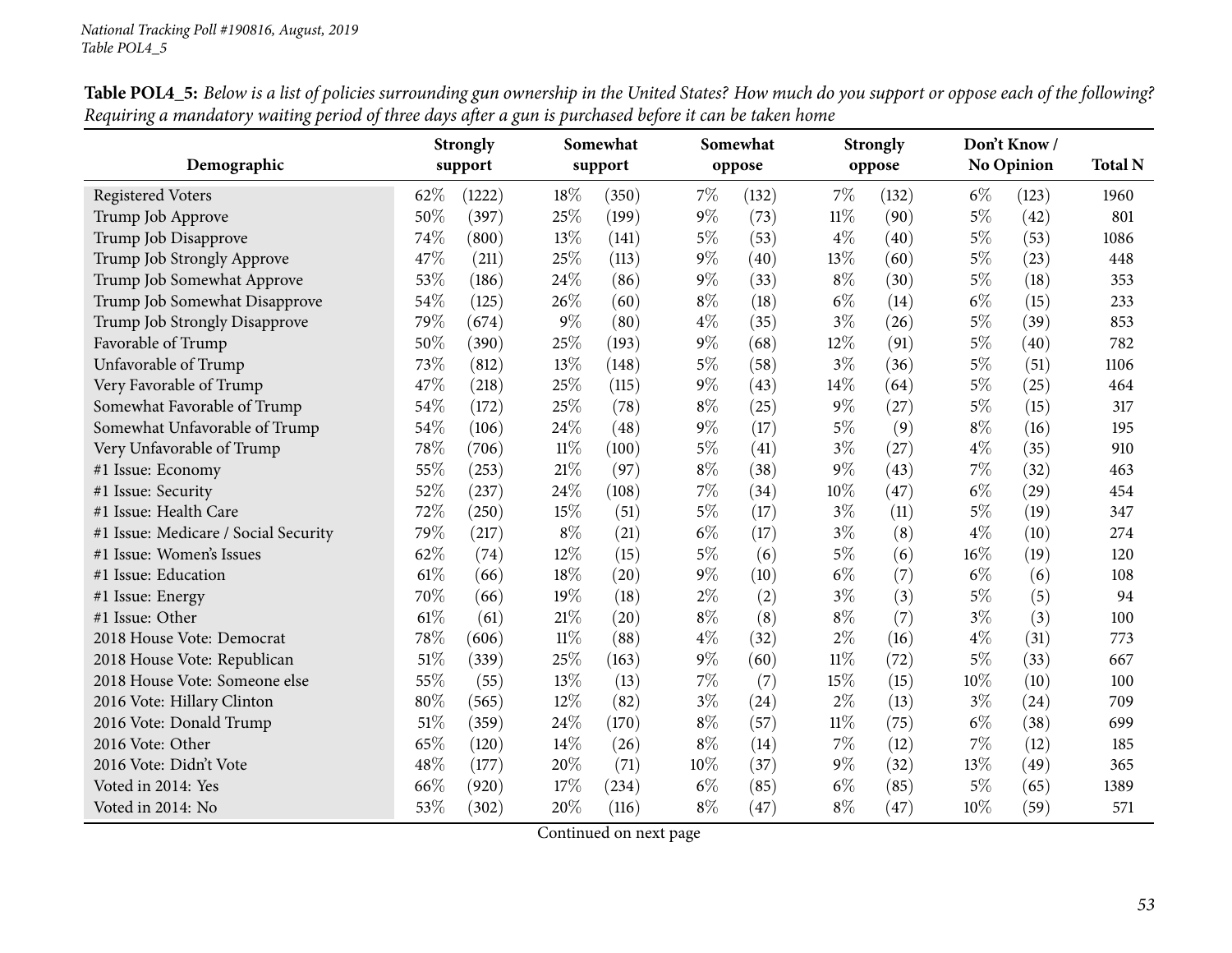Table POL4\_5: Below is a list of policies surrounding gun ownership in the United States? How much do you support or oppose each of the following? Requiring a mandatory waiting period of three days after a gun is purchased before it can be taken home

|                                            |        | <b>Strongly</b> |         | Somewhat |        | Somewhat |        | <b>Strongly</b> |        | Don't Know/       | <b>Total N</b> |
|--------------------------------------------|--------|-----------------|---------|----------|--------|----------|--------|-----------------|--------|-------------------|----------------|
| Demographic                                |        | support         |         | support  |        | oppose   |        | oppose          |        | <b>No Opinion</b> |                |
| <b>Registered Voters</b>                   | 62%    | (1222)          | 18%     | (350)    | $7\%$  | (132)    | $7\%$  | (132)           | $6\%$  | (123)             | 1960           |
| 2012 Vote: Barack Obama                    | 77%    | (659)           | $13\%$  | (110)    | $4\%$  | (33)     | $2\%$  | (21)            | $4\%$  | (32)              | 854            |
| 2012 Vote: Mitt Romney                     | 52%    | (284)           | $25\%$  | (133)    | $9\%$  | (46)     | $9\%$  | (51)            | $5\%$  | (26)              | 540            |
| 2012 Vote: Other                           | $51\%$ | (42)            | $9\%$   | (8)      | $10\%$ | (8)      | $16\%$ | (13)            | $13\%$ | (11)              | 82             |
| 2012 Vote: Didn't Vote                     | 49\%   | (237)           | 21%     | (99)     | $9\%$  | (42)     | $10\%$ | (48)            | $11\%$ | (55)              | 480            |
| 4-Region: Northeast                        | $75\%$ | (262)           | $12\%$  | (42)     | $5\%$  | (17)     | $3\%$  | (10)            | $5\%$  | (18)              | 350            |
| 4-Region: Midwest                          | $61\%$ | (273)           | 20%     | (91)     | $7\%$  | (30)     | $5\%$  | (24)            | $7\%$  | (32)              | 450            |
| 4-Region: South                            | 59%    | (432)           | $19\%$  | (141)    | $6\%$  | (45)     | $9\%$  | (65)            | 7%     | (50)              | 732            |
| 4-Region: West                             | 60%    | (256)           | 18%     | (76)     | $9\%$  | (39)     | $8\%$  | (33)            | 5%     | (23)              | 428            |
| Party: Democrat/Leans Democrat             | 76\%   | (669)           | $13\%$  | (111)    | $4\%$  | (38)     | $2\%$  | (19)            | $5\%$  | (46)              | 883            |
| Party: Republican/Leans Republican         | 49\%   | (373)           | 25\%    | (190)    | $9\%$  | (67)     | $12\%$ | (90)            | $5\%$  | (40)              | 759            |
| Gun owners                                 | $51\%$ | (365)           | 23\%    | (164)    | $9\%$  | (65)     | $12\%$ | (86)            | $4\%$  | (30)              | 710            |
| Republican gun owners                      | 41\%   | (166)           | 27\%    | (110)    | $10\%$ | (41)     | $17\%$ | (69)            | $4\%$  | (18)              | 403            |
| Democratic gun owners                      | 74\%   | (153)           | 15%     | (30)     | $6\%$  | (11)     | $4\%$  | (8)             | $2\%$  | (4)               | 207            |
| Voters who blame mental illness a lot      | 65%    | (612)           | 19%     | (179)    | $6\%$  | (61)     | $6\%$  | (61)            | $3\%$  | (33)              | 946            |
| Voters who blame mental illness a lot/some | 64\%   | (1044)          | 19 $\%$ | (305)    | 7%     | (114)    | $7\%$  | (111)           | $3\%$  | (55)              | 1629           |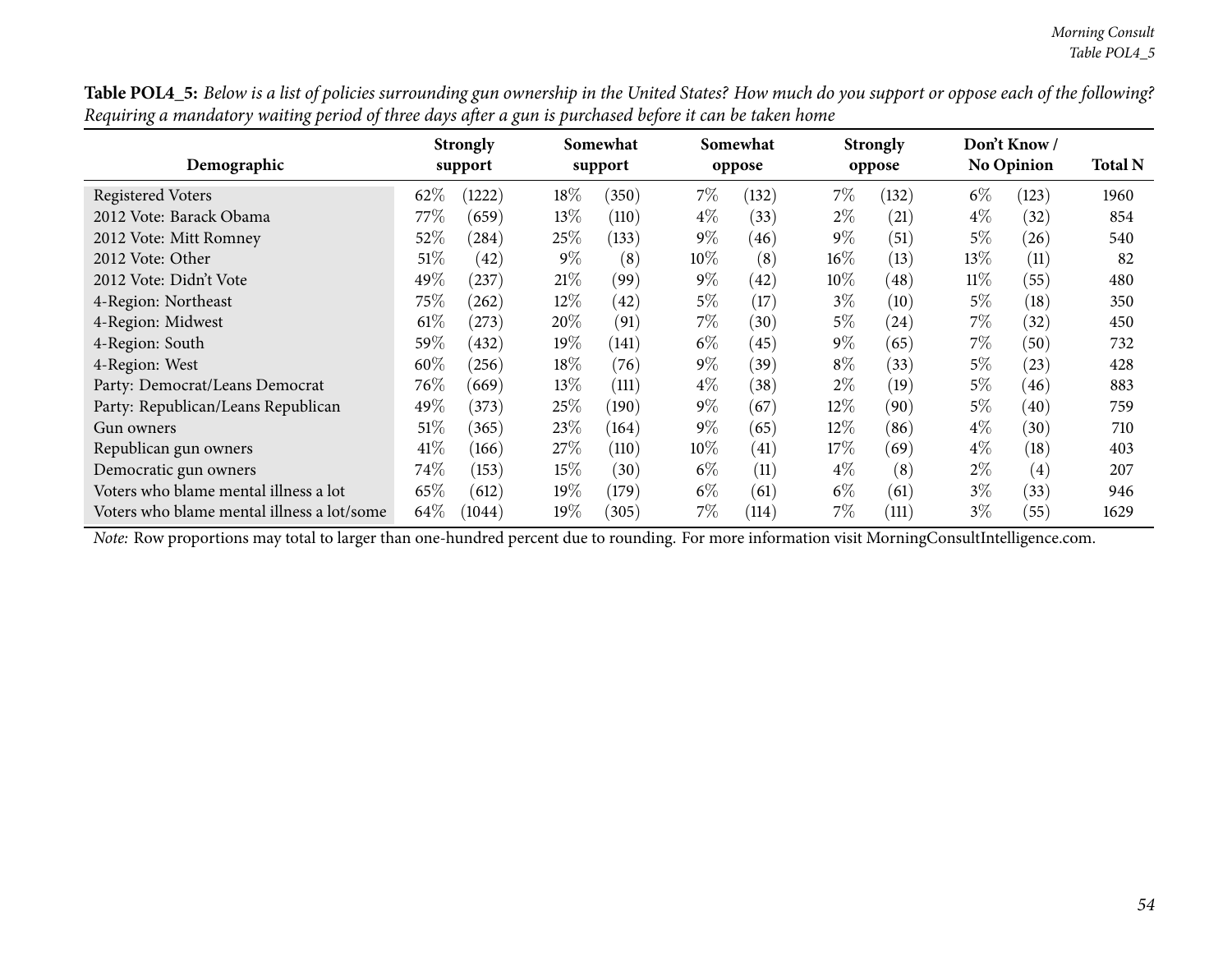|                          |        | <b>Strongly</b> |        | Somewhat |        | Somewhat           |       | <b>Strongly</b>    |       | Don't Know/ |                |
|--------------------------|--------|-----------------|--------|----------|--------|--------------------|-------|--------------------|-------|-------------|----------------|
| Demographic              |        | support         |        | support  |        | oppose             |       | oppose             |       | No Opinion  | <b>Total N</b> |
| <b>Registered Voters</b> | 67%    | (1307)          | 17%    | (339)    | $6\%$  | (118)              | $3\%$ | (64)               | $7\%$ | (131)       | 1960           |
| Gender: Male             | 60%    | (552)           | 20%    | (186)    | $8\%$  | (70)               | $5\%$ | (49)               | $7\%$ | (61)        | 917            |
| Gender: Female           | 72%    | (755)           | 15%    | (153)    | $5\%$  | (49)               | $1\%$ | (15)               | 7%    | (70)        | 1043           |
| Age: 18-29               | 53%    | (179)           | 25%    | (84)     | $8\%$  | (26)               | $5\%$ | (18)               | $9\%$ | (31)        | 337            |
| Age: 30-44               | $62\%$ | (279)           | 19%    | (88)     | $7\%$  | (33)               | $5\%$ | (21)               | $7\%$ | (32)        | 453            |
| Age: 45-54               | 66%    | (252)           | 18%    | (67)     | $5\%$  | (19)               | $3\%$ | (12)               | $8\%$ | (30)        | 380            |
| Age: 55-64               | 70%    | (233)           | 14\%   | (48)     | $6\%$  | $\left( 20\right)$ | $2\%$ | (8)                | $8\%$ | (25)        | 334            |
| Age: 65+                 | 80%    | (364)           | $11\%$ | (52)     | $4\%$  | (20)               | $1\%$ | (5)                | $3\%$ | (14)        | 456            |
| Generation Z: 18-22      | $57\%$ | (79)            | 17%    | (23)     | $5\%$  | (7)                | $6\%$ | (9)                | 14%   | (19)        | 138            |
| Millennial: Age 23-38    | 57%    | (268)           | 24%    | (111)    | $8\%$  | (38)               | $5\%$ | (23)               | $6\%$ | (29)        | 469            |
| Generation X: Age 39-54  | 64%    | (363)           | 19%    | (105)    | $6\%$  | (33)               | $3\%$ | (19)               | $8\%$ | (44)        | 564            |
| Boomers: Age 55-73       | 74%    | (488)           | 13%    | (87)     | $5\%$  | (30)               | $2\%$ | (13)               | $6\%$ | (37)        | 655            |
| PID: Dem (no lean)       | 75%    | (549)           | 13%    | (98)     | $4\%$  | (31)               | $2\%$ | (12)               | $5\%$ | (39)        | 727            |
| PID: Ind (no lean)       | 59%    | (355)           | 18%    | (112)    | 10%    | (59)               | $5\%$ | (29)               | $8\%$ | (51)        | 606            |
| PID: Rep (no lean)       | 64%    | (404)           | 21%    | (129)    | $5\%$  | $\left( 29\right)$ | $4\%$ | (23)               | 7%    | (42)        | 627            |
| PID/Gender: Dem Men      | 68\%   | (209)           | 18%    | (57)     | $6\%$  | (19)               | $2\%$ | (5)                | $6\%$ | (19)        | 310            |
| PID/Gender: Dem Women    | $81\%$ | (339)           | $10\%$ | (41)     | $3\%$  | (12)               | $1\%$ | (6)                | $5\%$ | (20)        | 418            |
| PID/Gender: Ind Men      | 52%    | (161)           | 21%    | (65)     | $11\%$ | (34)               | $8\%$ | $\left( 24\right)$ | $8\%$ | (25)        | 309            |
| PID/Gender: Ind Women    | 65%    | (194)           | 16%    | (47)     | $8\%$  | (24)               | $2\%$ | (6)                | $9\%$ | (25)        | 297            |
| PID/Gender: Rep Men      | $61\%$ | (182)           | $21\%$ | (64)     | $6\%$  | (17)               | $7\%$ | (20)               | $6\%$ | (16)        | 299            |
| PID/Gender: Rep Women    | 68\%   | (222)           | 20%    | (66)     | $4\%$  | (12)               | $1\%$ | (3)                | $8\%$ | (25)        | 328            |
| Ideo: Liberal (1-3)      | 77%    | (450)           | 14%    | (84)     | $4\%$  | (25)               | $2\%$ | (11)               | $3\%$ | (17)        | 587            |
| Ideo: Moderate (4)       | 66%    | (309)           | 17%    | (77)     | $8\%$  | (38)               | $3\%$ | (14)               | $6\%$ | (26)        | 464            |
| Ideo: Conservative (5-7) | 63%    | (445)           | 22%    | (155)    | $6\%$  | (43)               | $4\%$ | (28)               | $5\%$ | (35)        | 705            |
| Educ: < College          | 64%    | (785)           | 17\%   | (205)    | 7%     | (88)               | $4\%$ | (49)               | $9\%$ | (105)       | 1233           |
| Educ: Bachelors degree   | 68%    | (315)           | 21\%   | (96)     | $5\%$  | (21)               | $3\%$ | (13)               | $4\%$ | (19)        | 464            |
| Educ: Post-grad          | $78\%$ | (207)           | 14%    | (38)     | $4\%$  | (9)                | $1\%$ | (2)                | $3\%$ | (7)         | 264            |

Table POL4\_6: Below is a list of policies surrounding gun ownership in the United States? How much do you support or oppose each of the following? Preventing sales of all firearms to people who have been convicted of violent misdemeanors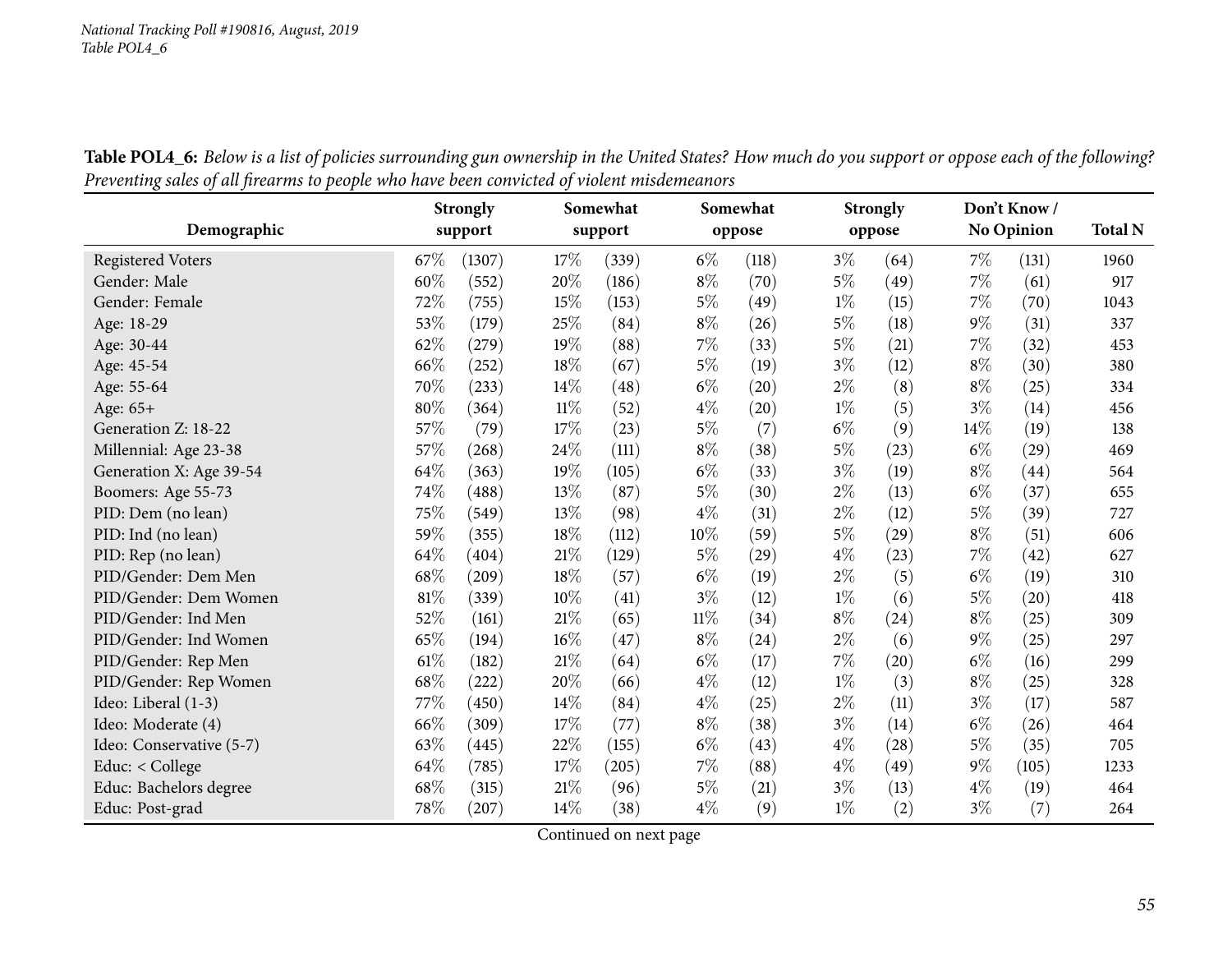Table POL4\_6: Below is a list of policies surrounding gun ownership in the United States? How much do you support or oppose each of the following? Preventing sales of all firearms to people who have been convicted of violent misdemeanors

|                                   |        | <b>Strongly</b> |        | Somewhat |        | Somewhat |       | <b>Strongly</b> |        | Don't Know/       |                |
|-----------------------------------|--------|-----------------|--------|----------|--------|----------|-------|-----------------|--------|-------------------|----------------|
| Demographic                       |        | support         |        | support  |        | oppose   |       | oppose          |        | <b>No Opinion</b> | <b>Total N</b> |
| <b>Registered Voters</b>          | 67%    | (1307)          | 17%    | (339)    | $6\%$  | (118)    | $3\%$ | (64)            | $7\%$  | (131)             | 1960           |
| Income: Under 50k                 | 63%    | (639)           | 18%    | (180)    | $7\%$  | (70)     | $4\%$ | (38)            | $9\%$  | (86)              | 1013           |
| Income: 50k-100k                  | 69%    | (444)           | 18%    | (113)    | $6\%$  | (37)     | $3\%$ | (23)            | $4\%$  | (29)              | 646            |
| Income: 100k+                     | 74%    | (224)           | 15%    | (46)     | $4\%$  | (11)     | $1\%$ | (4)             | $5\%$  | (16)              | 301            |
| Ethnicity: White                  | 69%    | (1094)          | 17%    | (267)    | $6\%$  | (88)     | $2\%$ | (38)            | $6\%$  | (98)              | 1585           |
| Ethnicity: Hispanic               | 61\%   | (116)           | $21\%$ | (41)     | $5\%$  | (10)     | $5\%$ | (9)             | 7%     | (14)              | 190            |
| Ethnicity: Afr. Am.               | 54%    | (134)           | 21%    | (51)     | $9\%$  | (23)     | $7\%$ | (18)            | $9\%$  | (23)              | 249            |
| Ethnicity: Other                  | 63%    | (79)            | 17%    | (21)     | $5\%$  | (7)      | $7\%$ | (9)             | $8\%$  | (10)              | 126            |
| All Christian                     | 71%    | (672)           | 16%    | (157)    | $5\%$  | (48)     | $2\%$ | (23)            | $5\%$  | (50)              | 951            |
| All Non-Christian                 | $88\%$ | (70)            | $9\%$  | (8)      | $1\%$  | (1)      | $2\%$ | (1)             | $1\%$  | (1)               | 80             |
| Atheist                           | 72%    | (63)            | 14%    | (12)     | $5\%$  | (4)      | $4\%$ | (3)             | $5\%$  | (5)               | 87             |
| Agnostic/Nothing in particular    | 60%    | (502)           | 19%    | (162)    | $8\%$  | (66)     | $4\%$ | (37)            | $9\%$  | (75)              | 842            |
| Religious Non-Protestant/Catholic | 85%    | (97)            | $11\%$ | (12)     | $2\%$  | (2)      | $2\%$ | (2)             | $1\%$  | (1)               | 114            |
| Evangelical                       | 66%    | (369)           | 17%    | (97)     | $6\%$  | (31)     | $5\%$ | (28)            | $6\%$  | (36)              | 561            |
| Non-Evangelical                   | 70%    | (485)           | 17%    | (120)    | $6\%$  | (43)     | $2\%$ | (12)            | $5\%$  | (35)              | 695            |
| Community: Urban                  | 67%    | (303)           | 18%    | (82)     | $6\%$  | (25)     | $4\%$ | (17)            | $5\%$  | (24)              | 452            |
| Community: Suburban               | 69%    | (640)           | 16%    | (146)    | $6\%$  | (59)     | $2\%$ | (21)            | $6\%$  | (57)              | 922            |
| Community: Rural                  | 62%    | (364)           | 19%    | (111)    | $6\%$  | (34)     | $5\%$ | (27)            | $9\%$  | (50)              | 586            |
| <b>Employ: Private Sector</b>     | 65%    | (419)           | 22%    | (141)    | $5\%$  | (34)     | $2\%$ | (15)            | $6\%$  | (38)              | 647            |
| Employ: Government                | 64%    | (78)            | 15%    | (18)     | $8\%$  | (10)     | $3\%$ | (4)             | $9\%$  | (11)              | 121            |
| Employ: Self-Employed             | 60%    | (85)            | $18\%$ | (26)     | $8\%$  | (11)     | $8\%$ | (11)            | $7\%$  | (9)               | 143            |
| Employ: Homemaker                 | 65%    | (99)            | 18%    | (28)     | $2\%$  | (4)      | $2\%$ | (4)             | 12%    | (18)              | 152            |
| Employ: Student                   | 63%    | (54)            | 19%    | (16)     | $4\%$  | (3)      | $5\%$ | (5)             | 10%    | (8)               | 86             |
| Employ: Retired                   | 81%    | (373)           | $9\%$  | (43)     | $5\%$  | (22)     | $2\%$ | (9)             | $3\%$  | (14)              | 462            |
| Employ: Unemployed                | 56%    | (102)           | 21%    | (38)     | $11\%$ | (20)     | $4\%$ | (6)             | $8\%$  | (15)              | 182            |
| Employ: Other                     | 58%    | (97)            | 17%    | (29)     | $8\%$  | (14)     | $6\%$ | (10)            | $11\%$ | (18)              | 167            |
| Military HH: Yes                  | 64%    | (232)           | 19%    | (66)     | $8\%$  | (30)     | $4\%$ | (14)            | $5\%$  | (17)              | 359            |
| Military HH: No                   | 67%    | (1075)          | 17%    | (273)    | $5\%$  | (88)     | $3\%$ | (50)            | $7\%$  | (114)             | 1601           |
| RD/WT: Right Direction            | 60%    | (437)           | 21%    | (155)    | $7\%$  | (48)     | $4\%$ | (30)            | $8\%$  | (57)              | 728            |
| RD/WT: Wrong Track                | 71%    | (870)           | 15%    | (184)    | $6\%$  | (70)     | $3\%$ | (34)            | $6\%$  | (74)              | 1232           |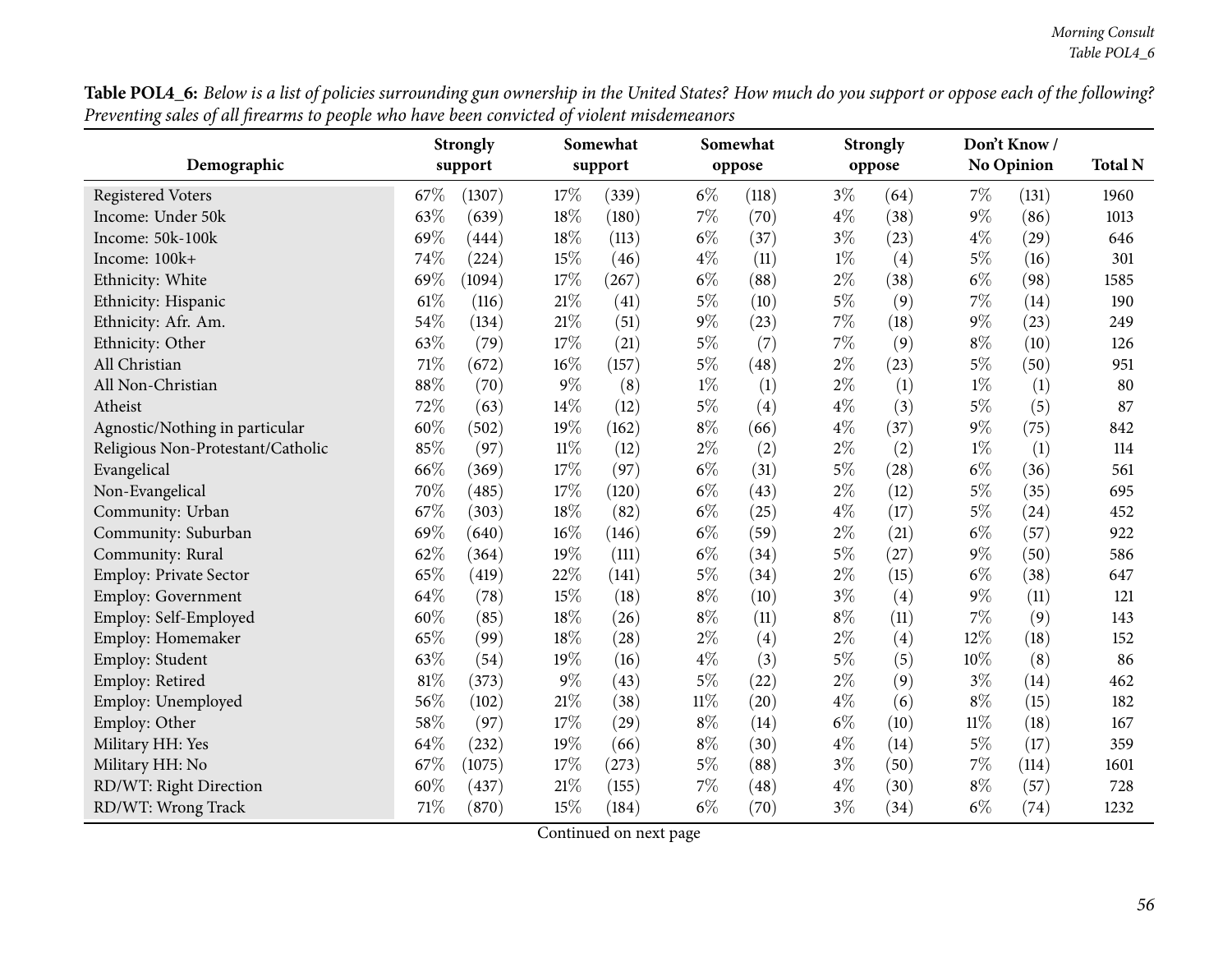|                                      |        | <b>Strongly</b> |        | Somewhat |       | Somewhat |       | <b>Strongly</b> |       | Don't Know/       |                |
|--------------------------------------|--------|-----------------|--------|----------|-------|----------|-------|-----------------|-------|-------------------|----------------|
| Demographic                          |        | support         |        | support  |       | oppose   |       | oppose          |       | <b>No Opinion</b> | <b>Total N</b> |
| <b>Registered Voters</b>             | 67\%   | (1307)          | 17%    | (339)    | $6\%$ | (118)    | $3\%$ | (64)            | $7\%$ | (131)             | 1960           |
| Trump Job Approve                    | 61\%   | (488)           | 21%    | (169)    | $7\%$ | (55)     | $5\%$ | (37)            | $7\%$ | (53)              | 801            |
| Trump Job Disapprove                 | 73%    | (795)           | 15%    | (160)    | $5\%$ | (56)     | $2\%$ | (23)            | $5\%$ | (52)              | 1086           |
| Trump Job Strongly Approve           | 61\%   | (273)           | $21\%$ | (92)     | $7\%$ | (32)     | $4\%$ | (19)            | $7\%$ | (30)              | 448            |
| Trump Job Somewhat Approve           | 61\%   | (214)           | 22%    | (76)     | $6\%$ | (23)     | $5\%$ | (17)            | $6\%$ | (23)              | 353            |
| Trump Job Somewhat Disapprove        | 60%    | (140)           | 24%    | (55)     | $7\%$ | (16)     | $5\%$ | (11)            | $4\%$ | (10)              | 233            |
| Trump Job Strongly Disapprove        | 77%    | (655)           | 12%    | (105)    | $5\%$ | (40)     | $1\%$ | (12)            | $5\%$ | (42)              | 853            |
| Favorable of Trump                   | 62%    | (482)           | 21%    | (161)    | $6\%$ | (50)     | $5\%$ | (39)            | $6\%$ | (50)              | 782            |
| Unfavorable of Trump                 | 73%    | (805)           | 15%    | (170)    | $5\%$ | (59)     | $2\%$ | (22)            | $5\%$ | (50)              | 1106           |
| Very Favorable of Trump              | 61\%   | (285)           | 20%    | (92)     | $8\%$ | (35)     | $5\%$ | (24)            | $6\%$ | (27)              | 464            |
| Somewhat Favorable of Trump          | 62%    | (196)           | 22%    | (69)     | $5\%$ | (15)     | $5\%$ | (15)            | $7\%$ | (23)              | 317            |
| Somewhat Unfavorable of Trump        | 58%    | (113)           | 25%    | (49)     | $8\%$ | (15)     | $4\%$ | (8)             | $5\%$ | (10)              | 195            |
| Very Unfavorable of Trump            | 76%    | (693)           | 13%    | (121)    | $5\%$ | (44)     | $1\%$ | (13)            | $4\%$ | (40)              | 910            |
| #1 Issue: Economy                    | 61\%   | (282)           | 22%    | (104)    | $7\%$ | (32)     | $5\%$ | (23)            | $5\%$ | (22)              | 463            |
| #1 Issue: Security                   | 65%    | (295)           | 19%    | (85)     | $6\%$ | (28)     | $3\%$ | (15)            | $7\%$ | (30)              | 454            |
| #1 Issue: Health Care                | 71%    | (247)           | 12%    | (42)     | $7\%$ | (23)     | $2\%$ | (8)             | $8\%$ | (27)              | 347            |
| #1 Issue: Medicare / Social Security | 77\%   | (211)           | $12\%$ | (33)     | $4\%$ | (10)     | $1\%$ | (4)             | $5\%$ | (15)              | 274            |
| #1 Issue: Women's Issues             | 64%    | (77)            | 14%    | (17)     | $5\%$ | (6)      | $4\%$ | (4)             | 14%   | (16)              | 120            |
| #1 Issue: Education                  | 59%    | (64)            | 21%    | (23)     | 7%    | (8)      | $3\%$ | (3)             | $9\%$ | (10)              | 108            |
| #1 Issue: Energy                     | 71%    | (67)            | 17%    | (16)     | $3\%$ | (3)      | $2\%$ | (2)             | $6\%$ | (6)               | 94             |
| #1 Issue: Other                      | 64%    | (64)            | 19%    | (19)     | $8\%$ | (8)      | $5\%$ | (5)             | $5\%$ | (5)               | 100            |
| 2018 House Vote: Democrat            | 76%    | (590)           | 13%    | (100)    | 5%    | (42)     | $2\%$ | (14)            | $3\%$ | (27)              | 773            |
| 2018 House Vote: Republican          | 64%    | (427)           | 20%    | (132)    | $6\%$ | (41)     | $4\%$ | (30)            | $6\%$ | (37)              | 667            |
| 2018 House Vote: Someone else        | 52%    | (53)            | 24\%   | (24)     | $4\%$ | (4)      | $4\%$ | (4)             | 15%   | (15)              | 100            |
| 2016 Vote: Hillary Clinton           | 76%    | (539)           | 14%    | (101)    | $5\%$ | (33)     | $2\%$ | (12)            | $3\%$ | (24)              | 709            |
| 2016 Vote: Donald Trump              | 64%    | (445)           | 19%    | (133)    | $6\%$ | (44)     | $4\%$ | (31)            | 7%    | (46)              | 699            |
| 2016 Vote: Other                     | 62%    | (115)           | 20%    | (36)     | $6\%$ | (12)     | $2\%$ | (4)             | $9\%$ | (17)              | 185            |
| 2016 Vote: Didn't Vote               | 56%    | (206)           | 18%    | (67)     | $8\%$ | (30)     | $5\%$ | (17)            | 12%   | (44)              | 365            |
| Voted in 2014: Yes                   | 70%    | (974)           | 17%    | (236)    | $6\%$ | (82)     | $2\%$ | (32)            | $5\%$ | (65)              | 1389           |
| Voted in 2014: No                    | $58\%$ | (333)           | 18%    | (103)    | $6\%$ | (36)     | $6\%$ | (32)            | 12%   | (67)              | 571            |

Table POL4\_6: Below is a list of policies surrounding gun ownership in the United States? How much do you support or oppose each of the following? Preventing sales of all firearms to people who have been convicted of violent misdemeanors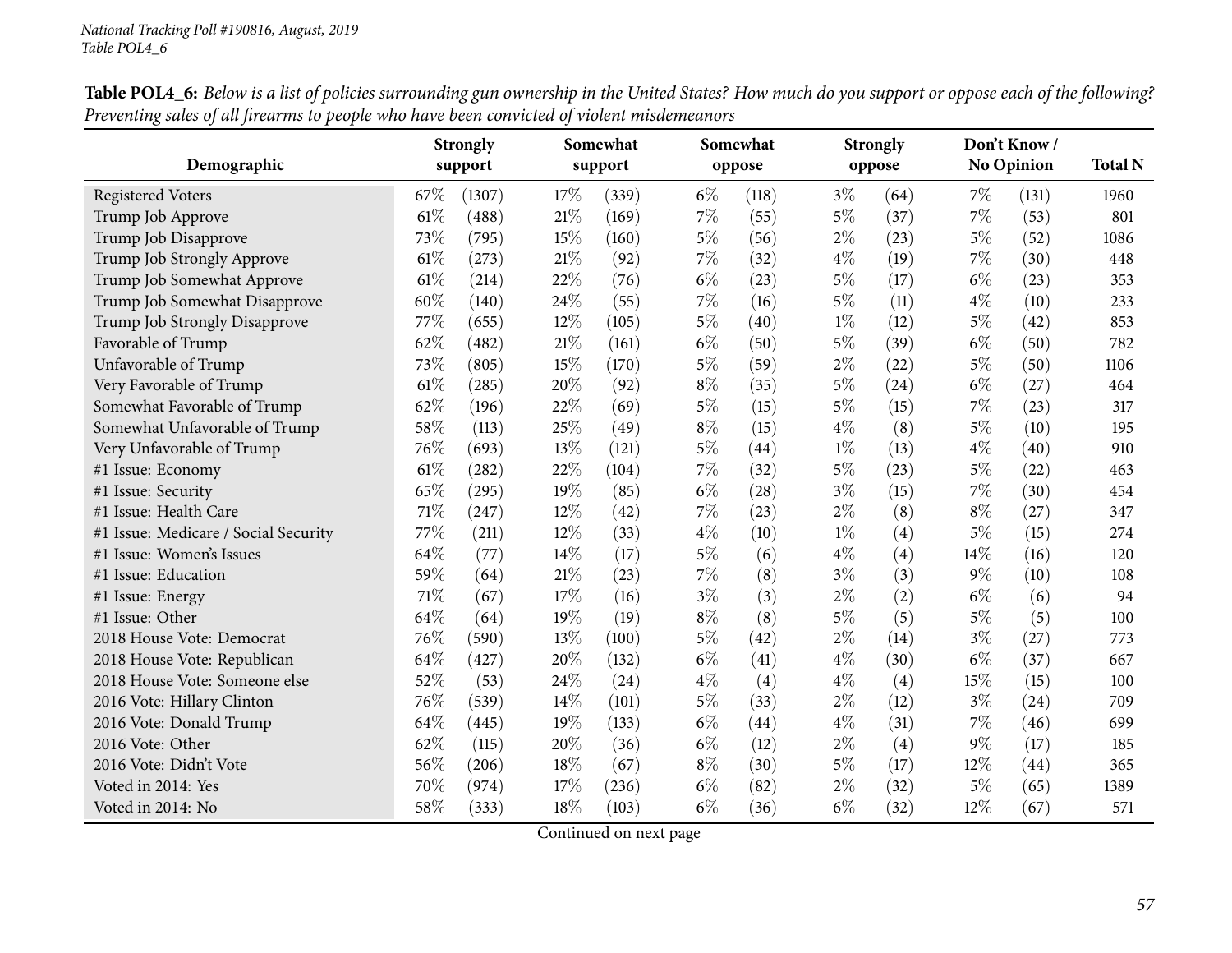Table POL4\_6: Below is a list of policies surrounding gun ownership in the United States? How much do you support or oppose each of the following? Preventing sales of all firearms to people who have been convicted of violent misdemeanors

| Demographic                                |        | <b>Strongly</b><br>support |        | Somewhat<br>support |       | Somewhat  |       | <b>Strongly</b><br>oppose |        | Don't Know/<br><b>No Opinion</b> | <b>Total N</b> |
|--------------------------------------------|--------|----------------------------|--------|---------------------|-------|-----------|-------|---------------------------|--------|----------------------------------|----------------|
|                                            |        |                            |        |                     |       | oppose    |       |                           |        |                                  |                |
| <b>Registered Voters</b>                   | 67\%   | (1307)                     | 17\%   | (339)               | $6\%$ | (118)     | $3\%$ | (64)                      | 7%     | (131)                            | 1960           |
| 2012 Vote: Barack Obama                    | 73\%   | (628)                      | 15%    | (127)               | $6\%$ | (49)      | $2\%$ | (15)                      | $4\%$  | (35)                             | 854            |
| 2012 Vote: Mitt Romney                     | 66\%   | (357)                      | 20%    | (111)               | $6\%$ | (33)      | $3\%$ | (16)                      | $4\%$  | (24)                             | 540            |
| 2012 Vote: Other                           | $50\%$ | (41)                       | 15%    | (12)                | $9\%$ | (8)       | $8\%$ | (7)                       | $18\%$ | (15)                             | 82             |
| 2012 Vote: Didn't Vote                     | 58%    | (279)                      | $19\%$ | (90)                | $6\%$ | 29        | $5\%$ | (26)                      | $12\%$ | (57)                             | 480            |
| 4-Region: Northeast                        | 74\%   | (260)                      | 12\%   | (41)                | $4\%$ | (15)      | $3\%$ | (11)                      | 7%     | (24)                             | 350            |
| 4-Region: Midwest                          | 63\%   | (283)                      | 21%    | (93)                | $8\%$ | (34)      | $2\%$ | (11)                      | $7\%$  | (30)                             | 450            |
| 4-Region: South                            | 65\%   | (473)                      | 18%    | (129)               | 7%    | (49)      | $4\%$ | (31)                      | 7%     | 49 <sup>°</sup>                  | 732            |
| 4-Region: West                             | 68\%   | (291)                      | 18%    | (77)                | $5\%$ | $^{'}20)$ | $3\%$ | (12)                      | $7\%$  | (28)                             | 428            |
| Party: Democrat/Leans Democrat             | 75\%   | (658)                      | $14\%$ | (120)               | $5\%$ | (41)      | $2\%$ | (17)                      | $5\%$  | (46)                             | 883            |
| Party: Republican/Leans Republican         | 63\%   | $^{\prime}477$             | 20%    | (153)               | $7\%$ | (52)      | $4\%$ | (28)                      | $6\%$  | $^{'}47$                         | 759            |
| Gun owners                                 | $60\%$ | (428)                      | 22%    | (158)               | $8\%$ | (58)      | $5\%$ | (38)                      | $4\%$  | (28)                             | 710            |
| Republican gun owners                      | 58\%   | (234)                      | 23\%   | (93)                | $9\%$ | (35)      | $5\%$ | (20)                      | $5\%$  | (22)                             | 403            |
| Democratic gun owners                      | 68\%   | (141)                      | 21%    | (44)                | $5\%$ | (10)      | $5\%$ | (10)                      | $1\%$  | (2)                              | 207            |
| Voters who blame mental illness a lot      | 73%    | (690)                      | 15%    | (138)               | $6\%$ | (59)      | $3\%$ | (32)                      | $3\%$  | (28)                             | 946            |
| Voters who blame mental illness a lot/some | 70%    | (1136)                     | 18%    | (287)               | $6\%$ | (98)      | $3\%$ | (51)                      | $3\%$  | (57)                             | 1629           |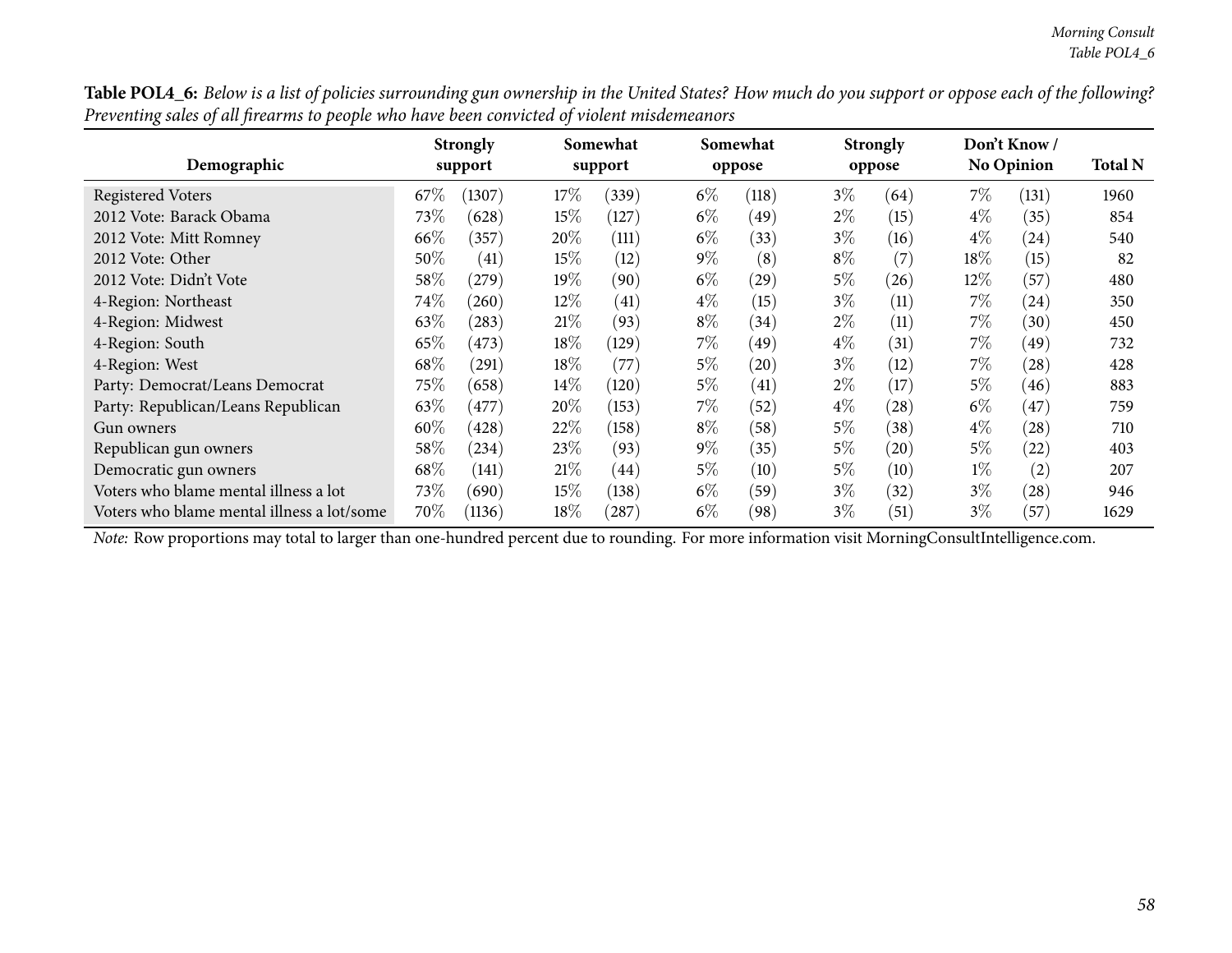Table POL4\_8: Below is a list of policies surrounding gun ownership in the United States? How much do you support or oppose each of the following? *Requiring <sup>a</sup> person to be <sup>21</sup> in order to purchase <sup>a</sup> gun*

|                          |      | <b>Strongly</b> |        | Somewhat |        | Somewhat |        | <b>Strongly</b> |       | Don't Know/<br>No Opinion |                |
|--------------------------|------|-----------------|--------|----------|--------|----------|--------|-----------------|-------|---------------------------|----------------|
| Demographic              |      | support         |        | support  |        | oppose   |        | oppose          |       |                           | <b>Total N</b> |
| <b>Registered Voters</b> | 69%  | (1350)          | $14\%$ | (267)    | $6\%$  | (123)    | $6\%$  | (119)           | $5\%$ | (101)                     | 1960           |
| Gender: Male             | 61%  | (563)           | 16%    | (150)    | $7\%$  | (68)     | 10%    | (89)            | $5\%$ | (47)                      | 917            |
| Gender: Female           | 75%  | (787)           | $11\%$ | (116)    | $5\%$  | (55)     | $3\%$  | (30)            | $5\%$ | (54)                      | 1043           |
| Age: 18-29               | 60%  | (203)           | 16%    | (54)     | $8\%$  | (26)     | $8\%$  | (27)            | $8\%$ | (28)                      | 337            |
| Age: 30-44               | 68%  | (307)           | 12%    | (55)     | $7\%$  | (30)     | 7%     | (30)            | $7\%$ | (31)                      | 453            |
| Age: 45-54               | 65%  | (246)           | 18%    | (69)     | $7\%$  | (27)     | $6\%$  | (21)            | $4\%$ | (17)                      | 380            |
| Age: 55-64               | 73%  | (244)           | 11%    | (38)     | $6\%$  | (19)     | $6\%$  | (19)            | $4\%$ | (13)                      | 334            |
| Age: 65+                 | 77\% | (350)           | 11%    | (51)     | $5\%$  | (21)     | 5%     | $^{(22)}$       | $3\%$ | (13)                      | 456            |
| Generation Z: 18-22      | 57%  | (79)            | 13%    | (18)     | $8\%$  | (11)     | $8\%$  | (11)            | 13%   | (18)                      | 138            |
| Millennial: Age 23-38    | 65%  | (304)           | 14%    | (67)     | $7\%$  | (33)     | 7%     | (34)            | $7\%$ | (31)                      | 469            |
| Generation X: Age 39-54  | 66%  | (373)           | 16%    | (93)     | $7\%$  | (38)     | $6\%$  | (33)            | $5\%$ | (26)                      | 564            |
| Boomers: Age 55-73       | 76\% | (496)           | 11%    | (71)     | $5\%$  | (31)     | $5\%$  | (33)            | $4\%$ | (23)                      | 655            |
| PID: Dem (no lean)       | 80%  | (584)           | 10%    | (75)     | $2\%$  | (17)     | $2\%$  | (18)            | $5\%$ | (34)                      | 727            |
| PID: Ind (no lean)       | 64%  | (390)           | 14%    | (84)     | $9\%$  | (53)     | $6\%$  | (38)            | $7\%$ | (41)                      | 606            |
| PID: Rep (no lean)       | 60%  | (377)           | 17%    | (107)    | $8\%$  | (53)     | 10%    | (64)            | $4\%$ | (26)                      | 627            |
| PID/Gender: Dem Men      | 75%  | (231)           | 14\%   | (42)     | $2\%$  | (7)      | $4\%$  | (12)            | $5\%$ | (17)                      | 310            |
| PID/Gender: Dem Women    | 84%  | (352)           | $8\%$  | (33)     | $2\%$  | (9)      | $1\%$  | (6)             | $4\%$ | (18)                      | 418            |
| PID/Gender: Ind Men      | 58%  | (180)           | 16%    | (50)     | $9\%$  | (28)     | $9\%$  | (27)            | $8\%$ | (24)                      | 309            |
| PID/Gender: Ind Women    | 71%  | (210)           | 11%    | (34)     | $9\%$  | (25)     | $4\%$  | (11)            | $6\%$ | (17)                      | 297            |
| PID/Gender: Rep Men      | 51%  | (152)           | 19%    | (58)     | $11\%$ | (33)     | 17%    | (50)            | $2\%$ | (6)                       | 299            |
| PID/Gender: Rep Women    | 69%  | (225)           | 15%    | (49)     | $6\%$  | (20)     | $4\%$  | (13)            | $6\%$ | (20)                      | 328            |
| Ideo: Liberal (1-3)      | 83%  | (484)           | 10%    | (59)     | $3\%$  | (15)     | $3\%$  | (15)            | $2\%$ | (13)                      | 587            |
| Ideo: Moderate (4)       | 73%  | (339)           | 12%    | (57)     | $6\%$  | (26)     | $4\%$  | (19)            | $5\%$ | (23)                      | 464            |
| Ideo: Conservative (5-7) | 58%  | (409)           | 18%    | (128)    | $10\%$ | (70)     | $11\%$ | (76)            | $3\%$ | (23)                      | 705            |
| Educ: < College          | 67%  | (828)           | 13%    | (165)    | $6\%$  | (77)     | 7%     | (85)            | $6\%$ | (79)                      | 1233           |
| Educ: Bachelors degree   | 68%  | (316)           | 16%    | (72)     | $7\%$  | (33)     | $6\%$  | (28)            | $3\%$ | (14)                      | 464            |
| Educ: Post-grad          | 78%  | (206)           | $11\%$ | (30)     | $5\%$  | (13)     | $3\%$  | (7)             | $3\%$ | (8)                       | 264            |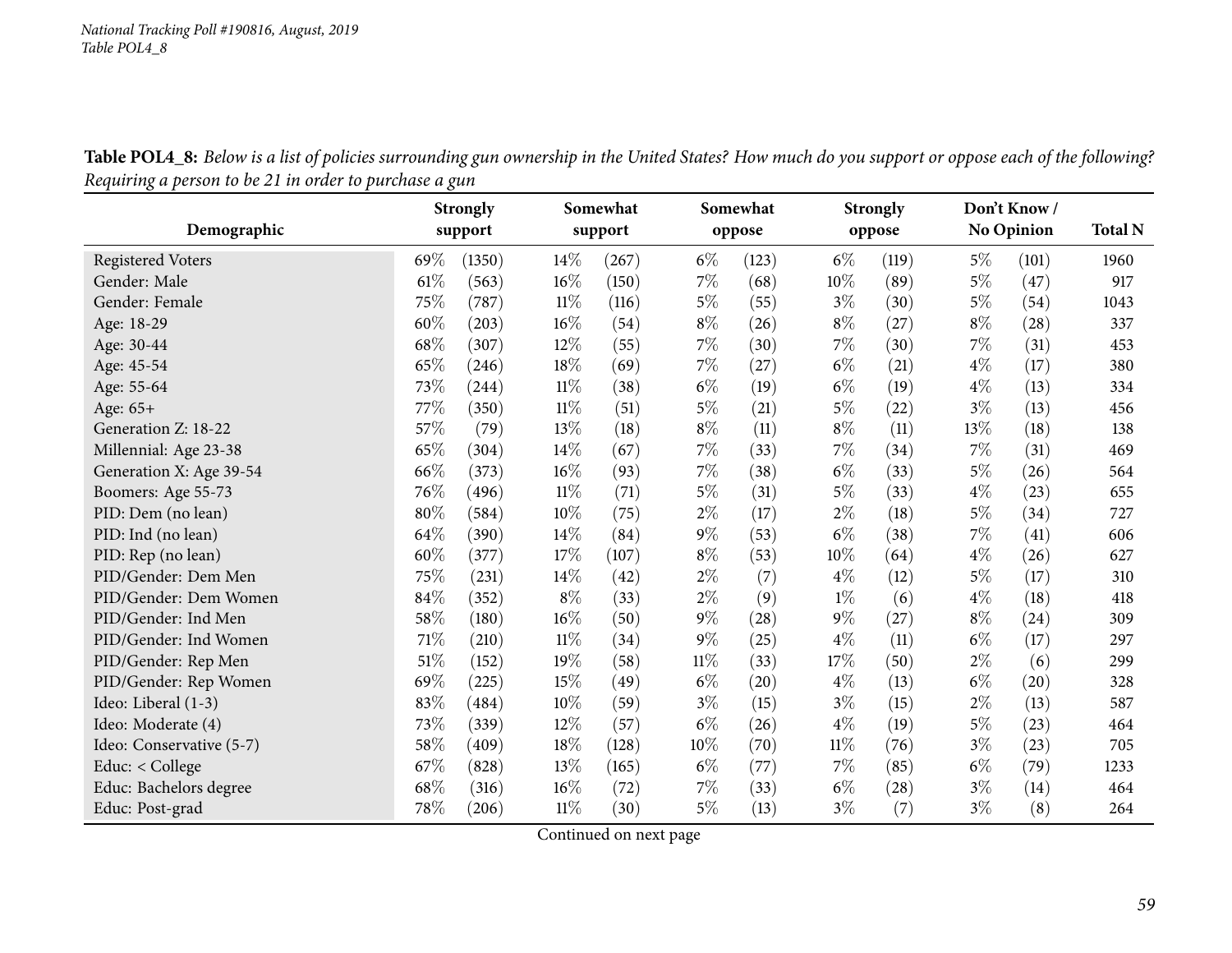Table POL4\_8: Below is a list of policies surrounding gun ownership in the United States? How much do you support or oppose each of the following? *Requiring <sup>a</sup> person to be <sup>21</sup> in order to purchase <sup>a</sup> gun*

|                                   |        | <b>Strongly</b> |        | Somewhat |        | Somewhat |        | <b>Strongly</b>    |                          | Don't Know/       |                |
|-----------------------------------|--------|-----------------|--------|----------|--------|----------|--------|--------------------|--------------------------|-------------------|----------------|
| Demographic                       |        | support         |        | support  |        | oppose   |        | oppose             |                          | <b>No Opinion</b> | <b>Total N</b> |
| <b>Registered Voters</b>          | 69%    | (1350)          | 14%    | (267)    | $6\%$  | (123)    | $6\%$  | (119)              | $5\%$                    | (101)             | 1960           |
| Income: Under 50k                 | 69%    | (695)           | 12%    | (123)    | $6\%$  | (57)     | $7\%$  | (67)               | $7\%$                    | (71)              | 1013           |
| Income: 50k-100k                  | 68%    | (443)           | 16%    | (100)    | $7\%$  | (45)     | $6\%$  | (38)               | $3\%$                    | (20)              | 646            |
| Income: 100k+                     | 71%    | (213)           | 14%    | (43)     | $7\%$  | (21)     | $5\%$  | (14)               | $3\%$                    | (10)              | 301            |
| Ethnicity: White                  | 69%    | (1095)          | 14%    | (223)    | $7\%$  | (109)    | $6\%$  | (91)               | $4\%$                    | (68)              | 1585           |
| Ethnicity: Hispanic               | 67%    | (127)           | $10\%$ | (20)     | $9\%$  | (17)     | $8\%$  | (15)               | $6\%$                    | (11)              | 190            |
| Ethnicity: Afr. Am.               | 69%    | (172)           | $11\%$ | (28)     | $4\%$  | (9)      | $6\%$  | (15)               | 10%                      | (25)              | 249            |
| Ethnicity: Other                  | 66%    | (83)            | 13%    | (16)     | $4\%$  | (5)      | $11\%$ | (14)               | $6\%$                    | (8)               | 126            |
| All Christian                     | 70%    | (661)           | 15%    | (138)    | 7%     | (66)     | $5\%$  | (48)               | $4\%$                    | (37)              | 951            |
| All Non-Christian                 | $81\%$ | (65)            | 12%    | (10)     | $3\%$  | (2)      | $4\%$  | (3)                | $\overline{\phantom{0}}$ | (0)               | 80             |
| Atheist                           | 79%    | (69)            | $6\%$  | (5)      | $2\%$  | (1)      | $8\%$  | (7)                | $5\%$                    | (4)               | 87             |
| Agnostic/Nothing in particular    | 66%    | (555)           | 13%    | (113)    | $6\%$  | (54)     | $7\%$  | (61)               | $7\%$                    | (59)              | 842            |
| Religious Non-Protestant/Catholic | 77%    | (88)            | 16%    | (18)     | $3\%$  | (3)      | $4\%$  | (5)                |                          | (0)               | 114            |
| Evangelical                       | 64%    | (361)           | 17%    | (98)     | $6\%$  | (34)     | $8\%$  | (44)               | $4\%$                    | (23)              | 561            |
| Non-Evangelical                   | 72%    | (501)           | 12%    | (85)     | $8\%$  | (53)     | $4\%$  | (26)               | $4\%$                    | (30)              | 695            |
| Community: Urban                  | $71\%$ | (323)           | 14%    | (62)     | $3\%$  | (13)     | $6\%$  | $\left( 29\right)$ | $5\%$                    | (24)              | 452            |
| Community: Suburban               | 70%    | (650)           | 12%    | (114)    | 7%     | (66)     | 5%     | (48)               | $5\%$                    | (43)              | 922            |
| Community: Rural                  | 64%    | (377)           | 15%    | (90)     | 7%     | (43)     | 7%     | (42)               | $6\%$                    | (33)              | 586            |
| <b>Employ: Private Sector</b>     | 67%    | (435)           | $16\%$ | (102)    | $7\%$  | (44)     | $8\%$  | (51)               | $2\%$                    | (15)              | 647            |
| Employ: Government                | 60%    | (73)            | 15%    | (18)     | 7%     | (9)      | 10%    | (12)               | $8\%$                    | (9)               | 121            |
| Employ: Self-Employed             | 65%    | (93)            | 15%    | (21)     | $8\%$  | (11)     | $7\%$  | (10)               | $5\%$                    | (7)               | 143            |
| Employ: Homemaker                 | 69%    | (105)           | 15%    | (23)     | $3\%$  | (5)      | $2\%$  | (3)                | 10%                      | (16)              | 152            |
| Employ: Student                   | 66%    | (57)            | $11\%$ | (10)     | $9\%$  | (8)      | $4\%$  | (3)                | 10%                      | (8)               | 86             |
| Employ: Retired                   | 78%    | (359)           | $11\%$ | (49)     | $4\%$  | (19)     | $4\%$  | (21)               | $3\%$                    | (14)              | 462            |
| Employ: Unemployed                | 64%    | (116)           | 12%    | (22)     | $11\%$ | (19)     | $5\%$  | (8)                | $9\%$                    | (16)              | 182            |
| Employ: Other                     | 67%    | (112)           | 13%    | (21)     | $4\%$  | (7)      | $6\%$  | (11)               | 10%                      | (16)              | 167            |
| Military HH: Yes                  | 69%    | (247)           | $14\%$ | (50)     | $9\%$  | (31)     | $6\%$  | (22)               | $3\%$                    | (10)              | 359            |
| Military HH: No                   | 69%    | (1103)          | 14%    | (217)    | $6\%$  | (92)     | 6%     | (97)               | $6\%$                    | (91)              | 1601           |
| RD/WT: Right Direction            | 57%    | (414)           | 18%    | (132)    | $9\%$  | (64)     | 10%    | (71)               | $6\%$                    | (46)              | 728            |
| RD/WT: Wrong Track                | 76%    | (936)           | $11\%$ | (135)    | $5\%$  | (59)     | $4\%$  | (48)               | $4\%$                    | (55)              | 1232           |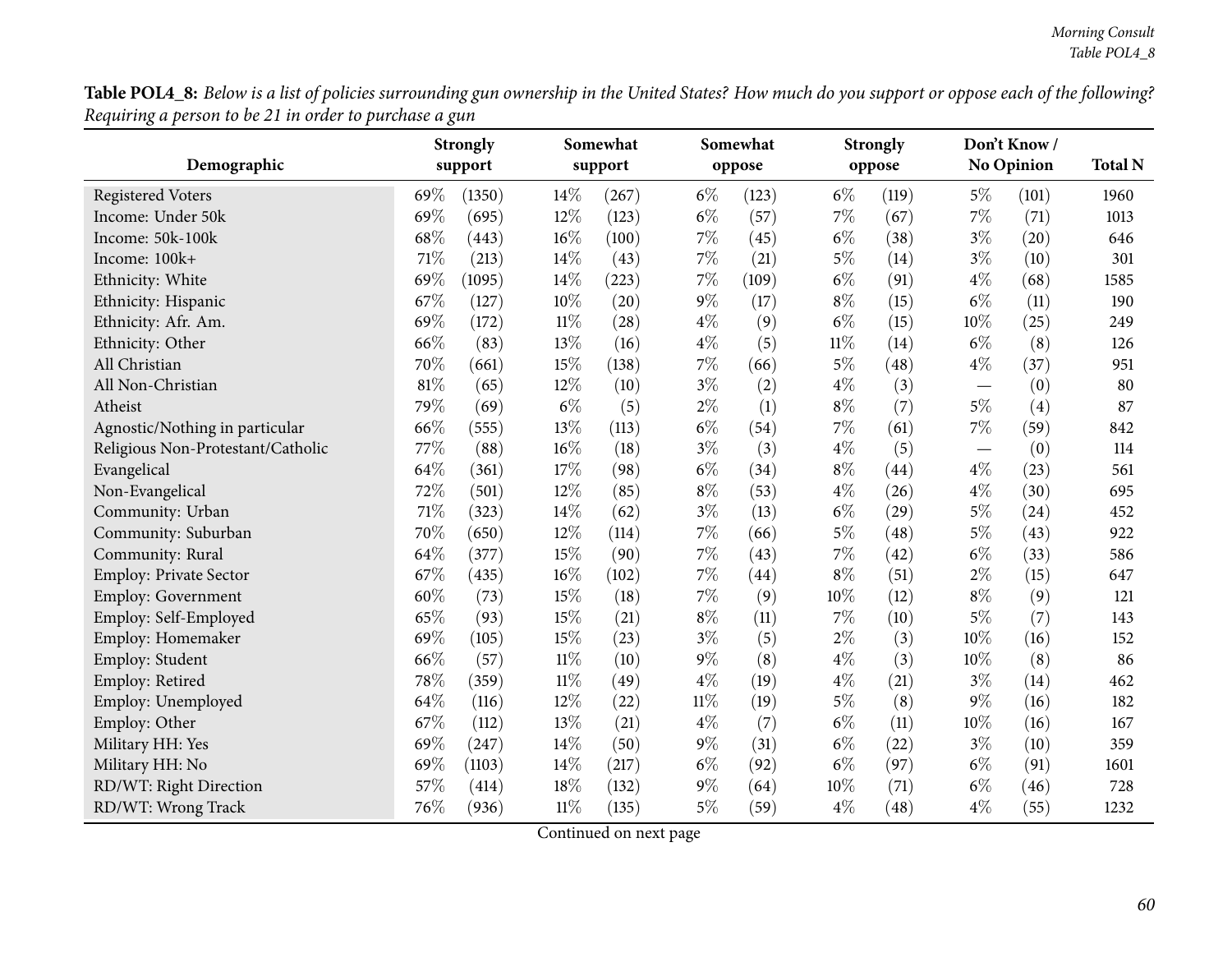Table POL4\_8: Below is a list of policies surrounding gun ownership in the United States? How much do you support or oppose each of the following? *Requiring <sup>a</sup> person to be <sup>21</sup> in order to purchase <sup>a</sup> gun* $\overline{\phantom{0}}$ 

|                                      |     | <b>Strongly</b> |        | Somewhat |        | Somewhat |       | <b>Strongly</b> |       | Don't Know/<br>No Opinion |                |
|--------------------------------------|-----|-----------------|--------|----------|--------|----------|-------|-----------------|-------|---------------------------|----------------|
| Demographic                          |     | support         |        | support  |        | oppose   |       | oppose          |       |                           | <b>Total N</b> |
| <b>Registered Voters</b>             | 69% | (1350)          | 14\%   | (267)    | $6\%$  | (123)    | $6\%$ | (119)           | $5\%$ | (101)                     | 1960           |
| Trump Job Approve                    | 57% | (458)           | 20%    | (157)    | $9\%$  | (76)     | 10%   | (79)            | $4\%$ | (32)                      | 801            |
| Trump Job Disapprove                 | 79% | (862)           | $9\%$  | (100)    | $4\%$  | (45)     | $3\%$ | (35)            | $4\%$ | (44)                      | 1086           |
| Trump Job Strongly Approve           | 56% | (250)           | 18%    | (80)     | $9\%$  | (41)     | 12%   | (54)            | $5\%$ | (23)                      | 448            |
| Trump Job Somewhat Approve           | 59% | (208)           | 22%    | (77)     | $10\%$ | (35)     | $7\%$ | (25)            | $2\%$ | (8)                       | 353            |
| Trump Job Somewhat Disapprove        | 71% | (166)           | 15%    | (34)     | 7%     | (17)     | $3\%$ | (8)             | $4\%$ | (9)                       | 233            |
| Trump Job Strongly Disapprove        | 82% | (696)           | $8\%$  | (66)     | $3\%$  | (28)     | $3\%$ | (27)            | $4\%$ | (36)                      | 853            |
| Favorable of Trump                   | 58% | (454)           | 19%    | (151)    | 9%     | (68)     | 10%   | (79)            | $4\%$ | (30)                      | 782            |
| Unfavorable of Trump                 | 79% | (876)           | 10%    | (109)    | $4\%$  | (44)     | $3\%$ | (36)            | $4\%$ | (41)                      | 1106           |
| Very Favorable of Trump              | 57% | (264)           | 17%    | (78)     | 9%     | (41)     | 13%   | (60)            | $4\%$ | (21)                      | 464            |
| Somewhat Favorable of Trump          | 60% | (189)           | 23%    | (72)     | $8\%$  | (27)     | $6\%$ | (19)            | $3\%$ | (10)                      | 317            |
| Somewhat Unfavorable of Trump        | 66% | (128)           | 16%    | (31)     | $9\%$  | (17)     | $5\%$ | (10)            | $4\%$ | (8)                       | 195            |
| Very Unfavorable of Trump            | 82% | (748)           | $9\%$  | (78)     | $3\%$  | (26)     | $3\%$ | (26)            | $4\%$ | (32)                      | 910            |
| #1 Issue: Economy                    | 63% | (293)           | 18%    | (82)     | $8\%$  | (38)     | $7\%$ | (31)            | $4\%$ | (19)                      | 463            |
| #1 Issue: Security                   | 59% | (270)           | $16\%$ | (73)     | 9%     | (40)     | 10%   | (44)            | $6\%$ | (27)                      | 454            |
| #1 Issue: Health Care                | 78% | (271)           | $11\%$ | (39)     | $4\%$  | (12)     | $4\%$ | (12)            | $4\%$ | (13)                      | 347            |
| #1 Issue: Medicare / Social Security | 80% | (218)           | $11\%$ | (29)     | $3\%$  | (8)      | $3\%$ | (8)             | $4\%$ | (11)                      | 274            |
| #1 Issue: Women's Issues             | 69% | (83)            | $9\%$  | (11)     | $4\%$  | (5)      | $4\%$ | (5)             | 14%   | (16)                      | 120            |
| #1 Issue: Education                  | 70% | (76)            | $9\%$  | (10)     | 7%     | (7)      | 9%    | (9)             | $5\%$ | (6)                       | 108            |
| #1 Issue: Energy                     | 75% | (71)            | 14%    | (13)     | $5\%$  | (5)      | $2\%$ | (2)             | $5\%$ | (4)                       | 94             |
| #1 Issue: Other                      | 69% | (69)            | 10%    | (10)     | $9\%$  | (9)      | $8\%$ | (8)             | $5\%$ | (5)                       | 100            |
| 2018 House Vote: Democrat            | 82% | (632)           | 10%    | (75)     | $3\%$  | (24)     | $2\%$ | (17)            | $3\%$ | (25)                      | 773            |
| 2018 House Vote: Republican          | 59% | (395)           | 18%    | (120)    | 9%     | (61)     | 10%   | (66)            | $4\%$ | (25)                      | 667            |
| 2018 House Vote: Someone else        | 59% | (59)            | 13%    | (13)     | $9\%$  | (9)      | 10%   | (10)            | 10%   | (10)                      | 100            |
| 2016 Vote: Hillary Clinton           | 83% | (589)           | $9\%$  | (65)     | $3\%$  | (21)     | $1\%$ | (10)            | $3\%$ | (24)                      | 709            |
| 2016 Vote: Donald Trump              | 59% | (409)           | 18%    | (128)    | 9%     | (60)     | 10%   | (68)            | $5\%$ | (33)                      | 699            |
| 2016 Vote: Other                     | 66% | (123)           | 14%    | (25)     | $8\%$  | (15)     | $8\%$ | (15)            | $4\%$ | (7)                       | 185            |
| 2016 Vote: Didn't Vote               | 62% | (227)           | 13%    | (49)     | 7%     | (27)     | 7%    | (26)            | 10%   | (37)                      | 365            |
| Voted in 2014: Yes                   | 71% | (992)           | 13%    | (187)    | $6\%$  | (82)     | 5%    | (76)            | $4\%$ | (53)                      | 1389           |
| Voted in 2014: No                    | 63% | (358)           | 14%    | (80)     | 7%     | (41)     | $8\%$ | (43)            | $8\%$ | (48)                      | 571            |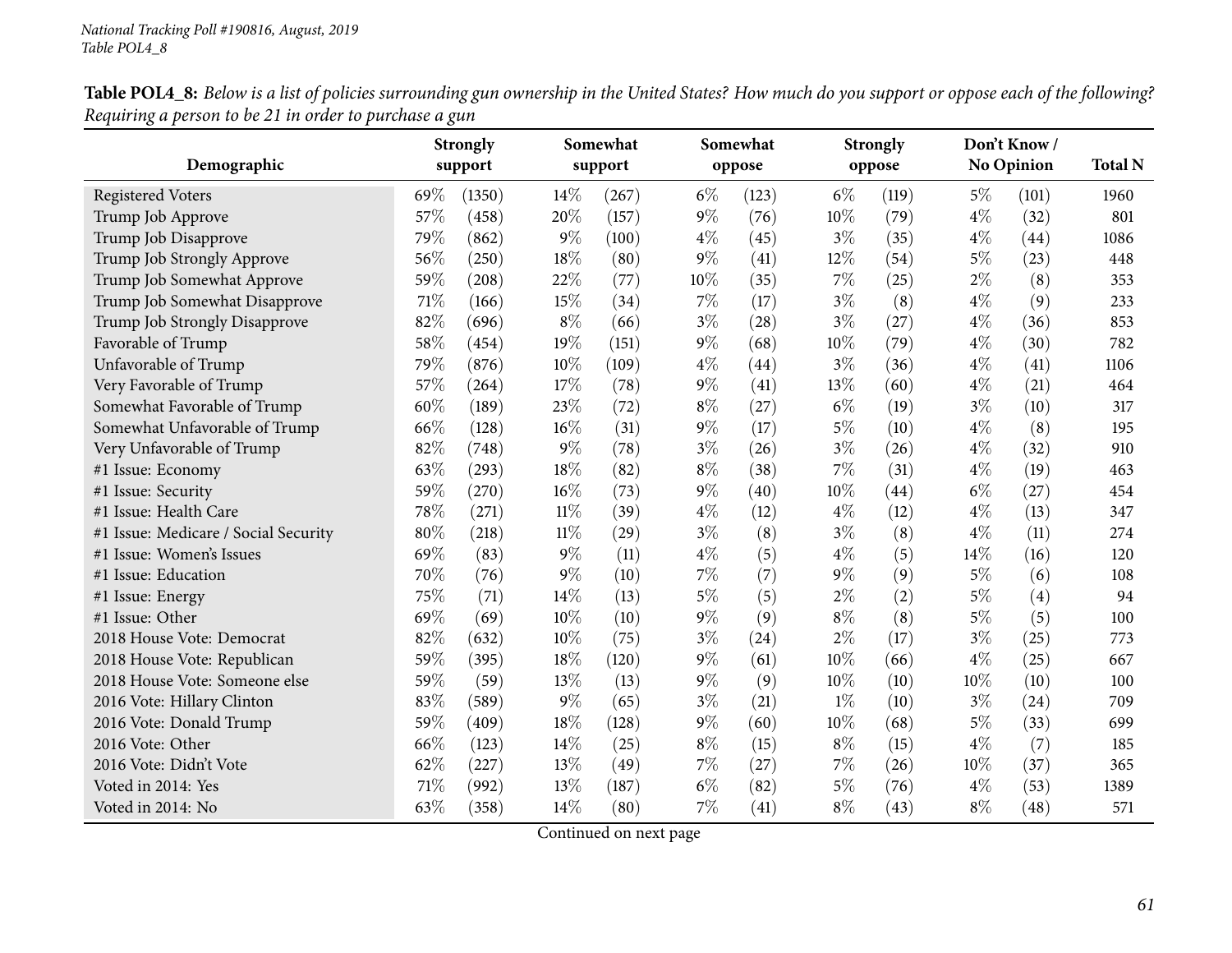Table POL4\_8: Below is a list of policies surrounding gun ownership in the United States? How much do you support or oppose each of the following? *Requiring <sup>a</sup> person to be <sup>21</sup> in order to purchase <sup>a</sup> gun*

| Demographic                                |        | <b>Strongly</b><br>support |        | Somewhat<br>support |        | Somewhat<br>oppose |        | <b>Strongly</b><br>oppose |        | Don't Know/<br><b>No Opinion</b> | <b>Total N</b> |
|--------------------------------------------|--------|----------------------------|--------|---------------------|--------|--------------------|--------|---------------------------|--------|----------------------------------|----------------|
|                                            |        |                            |        |                     |        |                    |        |                           |        |                                  |                |
| <b>Registered Voters</b>                   | 69\%   | (1350)                     | $14\%$ | (267)               | $6\%$  | (123)              | $6\%$  | (119)                     | 5%     | (101)                            | 1960           |
| 2012 Vote: Barack Obama                    | 82%    | (700)                      | $9\%$  | (80)                | $3\%$  | $^{'}27)$          | $2\%$  | (19)                      | $3\%$  | (27                              | 854            |
| 2012 Vote: Mitt Romney                     | 57%    | (308)                      | 20%    | (109)               | $11\%$ | (60)               | $9\%$  | (46)                      | $3\%$  | (18)                             | 540            |
| 2012 Vote: Other                           | $60\%$ | (49                        | $7\%$  | (6)                 | $5\%$  | $\left( 4\right)$  | $18\%$ | (15)                      | $11\%$ | (9)                              | 82             |
| 2012 Vote: Didn't Vote                     | 60\%   | (290)                      | 15%    | (72)                | $7\%$  | (31)               | $8\%$  | (39)                      | $10\%$ | $^{'}47$                         | 480            |
| 4-Region: Northeast                        | 76\%   | (267)                      | $11\%$ | (38)                | 5%     | (19)               | $3\%$  | (11)                      | $4\%$  | (15)                             | 350            |
| 4-Region: Midwest                          | 65\%   | (291)                      | 17%    | (79)                | $7\%$  | (32)               | $5\%$  | (23)                      | $6\%$  | (25)                             | 450            |
| 4-Region: South                            | 67\%   | (491)                      | $13\%$ | (98)                | $6\%$  | (46)               | $8\%$  | (58)                      | 5%     | (38)                             | 732            |
| 4-Region: West                             | 70\%   | (301)                      | $12\%$ | (51)                | $6\%$  | (26)               | $6\%$  | (27)                      | $5\%$  | (23)                             | 428            |
| Party: Democrat/Leans Democrat             | $80\%$ | (703)                      | $10\%$ | (91)                | $3\%$  | $^{'}27)$          | $3\%$  | (22)                      | $4\%$  | (39)                             | 883            |
| Party: Republican/Leans Republican         | 59%    | (446)                      | 17\%   | (133)               | $9\%$  | (69)               | $10\%$ | (80)                      | $4\%$  | (32)                             | 759            |
| Gun owners                                 | 64\%   | (455)                      | $16\%$ | (112)               | $9\%$  | (61)               | $9\%$  | (65)                      | $2\%$  | (16)                             | 710            |
| Republican gun owners                      | 56\%   | (228)                      | 17%    | (70)                | $10\%$ | (41)               | $13\%$ | (53)                      | $3\%$  | (11)                             | 403            |
| Democratic gun owners                      | 83\%   | (172)                      | $11\%$ | (23)                | $4\%$  | (8)                | $1\%$  | (2)                       | $1\%$  | (1)                              | 207            |
| Voters who blame mental illness a lot      | 74\%   | (700)                      | $13\%$ | (121)               | $5\%$  | (50)               | $6\%$  | (55)                      | $2\%$  | (20)                             | 946            |
| Voters who blame mental illness a lot/some | 72\%   | (1169)                     | $14\%$ | (221)               | $6\%$  | (105)              | $6\%$  | (101)                     | $2\%$  | (33)                             | 1629           |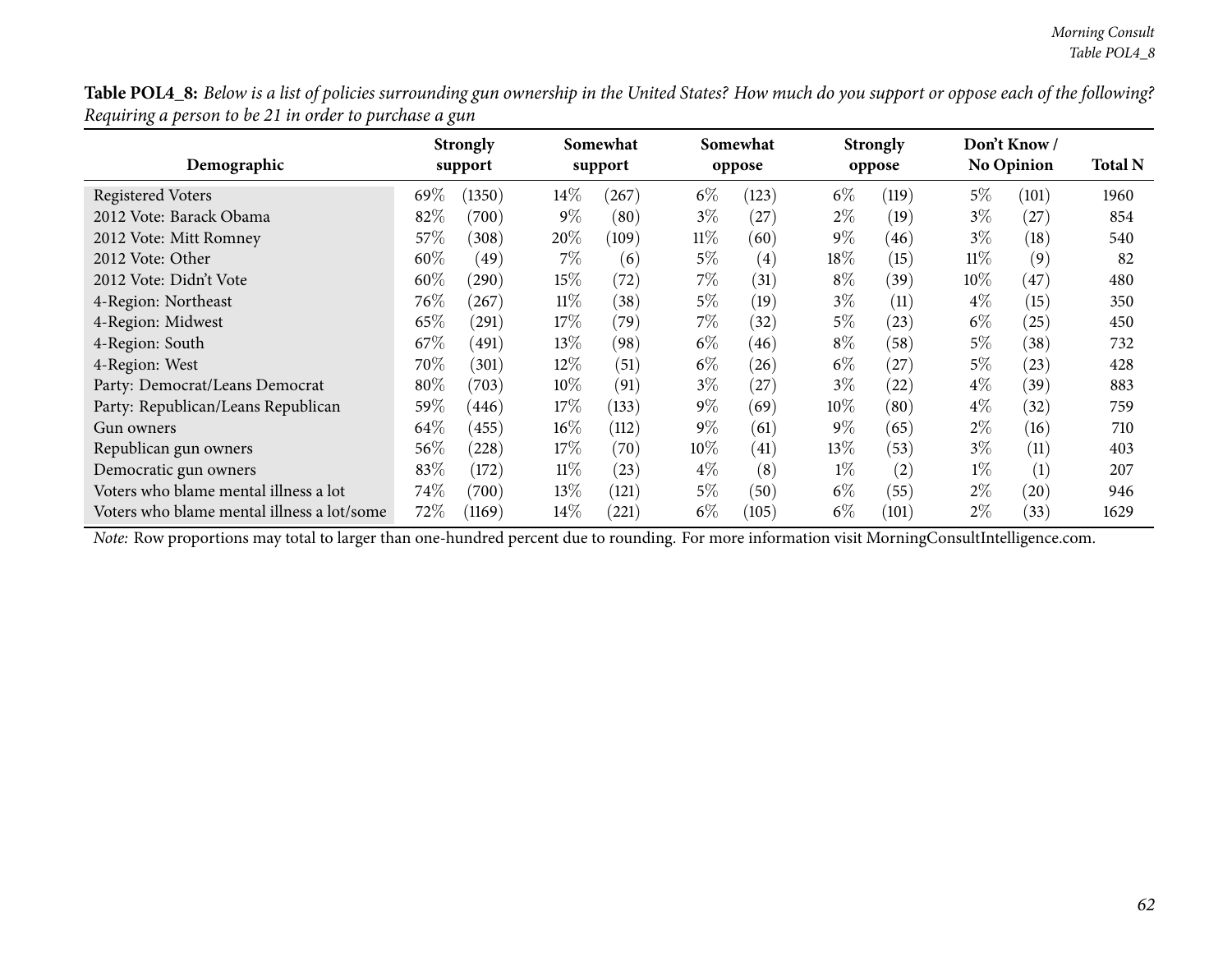|                          | <b>Strongly</b> |         | Somewhat |         | Somewhat |        | <b>Strongly</b> |        | Don't Know/ |            |                |
|--------------------------|-----------------|---------|----------|---------|----------|--------|-----------------|--------|-------------|------------|----------------|
| Demographic              |                 | support |          | support |          |        |                 |        |             | No Opinion | <b>Total N</b> |
|                          |                 |         |          |         |          | oppose |                 | oppose |             |            |                |
| <b>Registered Voters</b> | 29%             | (577)   | 15%      | (289)   | 14\%     | (280)  | 20%             | (396)  | 21\%        | (419)      | 1960           |
| Gender: Male             | 28%             | (254)   | 16%      | (144)   | 14%      | (127)  | 26%             | (243)  | 16%         | (151)      | 917            |
| Gender: Female           | 31%             | (323)   | 14\%     | (146)   | 15%      | (153)  | 15%             | (153)  | 26%         | (268)      | 1043           |
| Age: 18-29               | 27%             | (90)    | 15%      | (52)    | 14%      | (48)   | 16%             | (54)   | 28%         | (93)       | 337            |
| Age: 30-44               | 31%             | (139)   | 17%      | (78)    | 14%      | (65)   | 17%             | (79)   | 20%         | (92)       | 453            |
| Age: 45-54               | 30%             | (113)   | 12%      | (47)    | 16%      | (62)   | 18%             | (68)   | 24\%        | (90)       | 380            |
| Age: 55-64               | 31%             | (102)   | 14%      | (48)    | 13%      | (43)   | 25%             | (84)   | 17%         | (57)       | 334            |
| Age: 65+                 | 29%             | (134)   | 14%      | (65)    | 14%      | (62)   | 24%             | (109)  | 19%         | (87)       | 456            |
| Generation Z: 18-22      | $21\%$          | (29)    | 21%      | (28)    | 10%      | (14)   | 14%             | (19)   | 34%         | (47)       | 138            |
| Millennial: Age 23-38    | 30%             | (143)   | 15%      | (69)    | 16%      | (77)   | 16%             | (77)   | 22%         | (103)      | 469            |
| Generation X: Age 39-54  | 30%             | (169)   | 14%      | (79)    | 15%      | (85)   | 19%             | (106)  | 22%         | (125)      | 564            |
| Boomers: Age 55-73       | $31\%$          | (202)   | 15%      | (98)    | 13%      | (83)   | 24\%            | (155)  | 18%         | (118)      | 655            |
| PID: Dem (no lean)       | $46\%$          | (332)   | $19\%$   | (138)   | $10\%$   | (72)   | $6\%$           | (43)   | 20%         | (143)      | 727            |
| PID: Ind (no lean)       | 25%             | (151)   | 16%      | (95)    | 14%      | (87)   | 23%             | (139)  | 22%         | (132)      | 606            |
| PID: Rep (no lean)       | 15%             | (94)    | $9\%$    | (56)    | 19%      | (121)  | 34%             | (213)  | 23%         | (143)      | 627            |
| PID/Gender: Dem Men      | 46%             | (142)   | 23\%     | (71)    | $9\%$    | (28)   | $5\%$           | (16)   | 17%         | (52)       | 310            |
| PID/Gender: Dem Women    | 45%             | (190)   | 16%      | (67)    | 10%      | (44)   | 7%              | (27)   | 22%         | (91)       | 418            |
| PID/Gender: Ind Men      | $22\%$          | (67)    | 16%      | (48)    | 13%      | (42)   | 29%             | (91)   | 20%         | (61)       | 309            |
| PID/Gender: Ind Women    | 28%             | (84)    | 16%      | (47)    | 15%      | (46)   | 16%             | (48)   | 24\%        | (71)       | 297            |
| PID/Gender: Rep Men      | 15%             | (44)    | $8\%$    | (24)    | 19%      | (57)   | 46%             | (136)  | 13%         | (38)       | 299            |
| PID/Gender: Rep Women    | $15\%$          | (50)    | 10%      | (32)    | 20%      | (64)   | 24%             | (77)   | 32%         | (105)      | 328            |
| Ideo: Liberal (1-3)      | 46%             | (271)   | $21\%$   | (121)   | 11%      | (67)   | $6\%$           | (37)   | 15%         | (91)       | 587            |
| Ideo: Moderate (4)       | 29%             | (132)   | 16%      | (75)    | 15%      | (69)   | 19%             | (86)   | 22%         | (102)      | 464            |
| Ideo: Conservative (5-7) | $17\%$          | (120)   | $11\%$   | (74)    | 18%      | (126)  | 36%             | (257)  | 18%         | (129)      | 705            |
| Educ: < College          | $27\%$          | (329)   | 13%      | (161)   | 15%      | (186)  | 21%             | (262)  | 24\%        | (296)      | 1233           |
| Educ: Bachelors degree   | 32%             | (148)   | 17%      | (80)    | 14%      | (67)   | 19%             | (86)   | 18%         | (83)       | 464            |
| Educ: Post-grad          | $38\%$          | (100)   | 19%      | (49)    | 10%      | (27)   | 18%             | (48)   | 15%         | (39)       | 264            |

Table POL4\_9: Below is a list of policies surrounding gun ownership in the United States? How much do you support or oppose each of the following? Eliminate taxpayer-funded insurance for banks that provide services to the firearms industry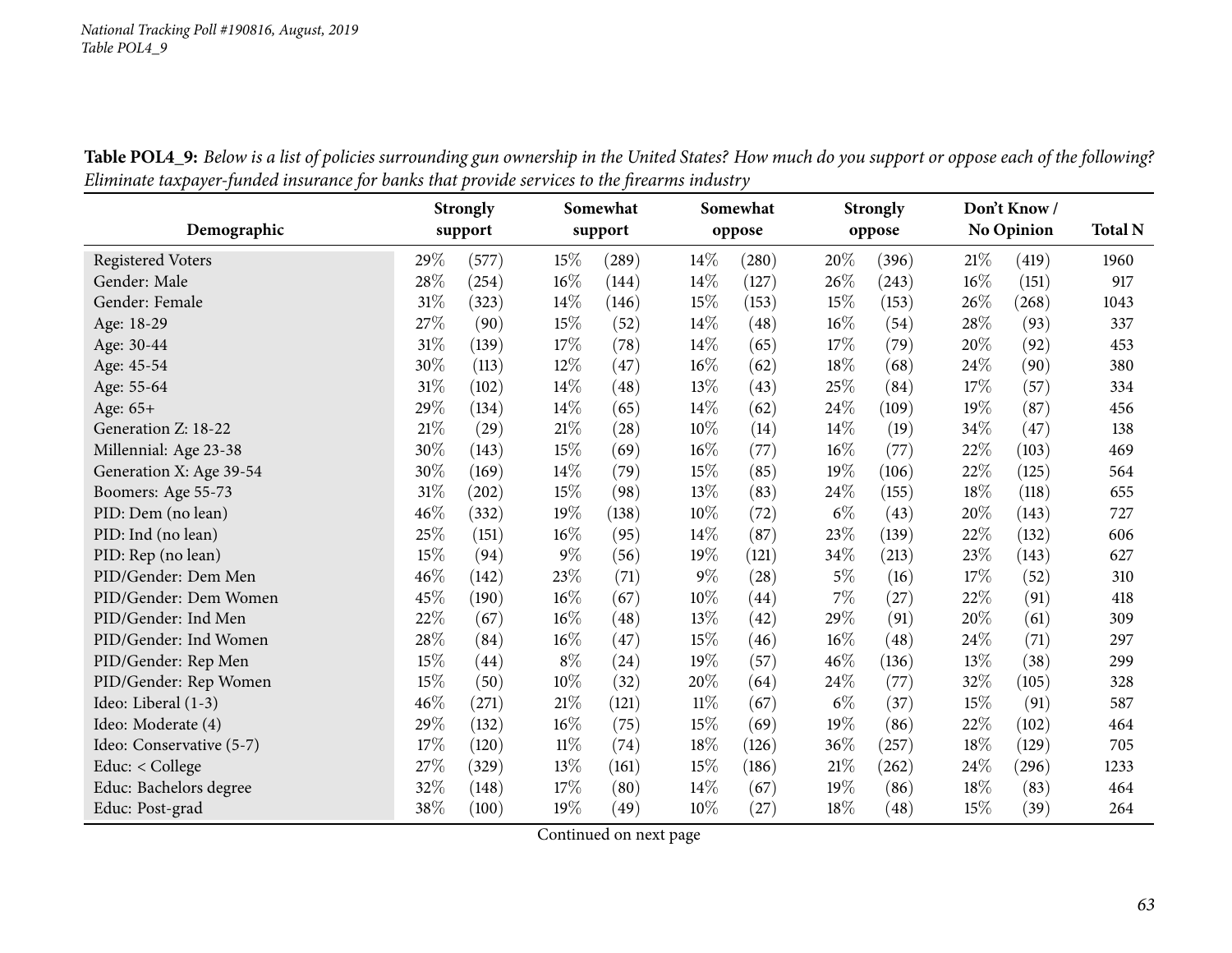Table POL4\_9: Below is a list of policies surrounding gun ownership in the United States? How much do you support or oppose each of the following? Eliminate taxpayer-funded insurance for banks that provide services to the firearms industry

|                                   |      | <b>Strongly</b> |        | Somewhat |        | Somewhat |      | <b>Strongly</b> |        | Don't Know/       |                |
|-----------------------------------|------|-----------------|--------|----------|--------|----------|------|-----------------|--------|-------------------|----------------|
| Demographic                       |      | support         |        | support  |        | oppose   |      | oppose          |        | <b>No Opinion</b> | <b>Total N</b> |
| <b>Registered Voters</b>          | 29%  | (577)           | 15%    | (289)    | 14%    | (280)    | 20%  | (396)           | 21%    | (419)             | 1960           |
| Income: Under 50k                 | 29%  | (297)           | 14%    | (137)    | 15%    | (149)    | 18%  | (186)           | 24\%   | (244)             | 1013           |
| Income: 50k-100k                  | 30%  | (196)           | 17%    | (112)    | 14%    | (89)     | 21%  | (137)           | 17%    | (112)             | 646            |
| Income: 100k+                     | 28%  | (83)            | 14%    | (41)     | 14%    | (42)     | 24%  | (73)            | 21%    | (62)              | 301            |
| Ethnicity: White                  | 28%  | (438)           | 14%    | (226)    | 15%    | (236)    | 22%  | (353)           | 21%    | (333)             | 1585           |
| Ethnicity: Hispanic               | 33%  | (63)            | $16\%$ | (30)     | 13%    | (24)     | 15%  | (28)            | 23%    | (44)              | 190            |
| Ethnicity: Afr. Am.               | 36%  | (90)            | 20%    | (49)     | $11\%$ | (27)     | 10%  | (24)            | 23%    | (58)              | 249            |
| Ethnicity: Other                  | 39%  | (49)            | $11\%$ | (14)     | 13%    | (17)     | 14\% | (18)            | 22%    | (28)              | 126            |
| All Christian                     | 28%  | (268)           | 12%    | (114)    | 15%    | (143)    | 25%  | (233)           | 20%    | (192)             | 951            |
| All Non-Christian                 | 42%  | (34)            | 26%    | (21)     | $8\%$  | (6)      | 13%  | (10)            | $11\%$ | (9)               | 80             |
| Atheist                           | 41\% | (36)            | 13%    | (11)     | $11\%$ | (9)      | 19%  | (16)            | 16%    | (14)              | 87             |
| Agnostic/Nothing in particular    | 28%  | (239)           | 17%    | (143)    | 14%    | (121)    | 16%  | (135)           | 24\%   | (204)             | 842            |
| Religious Non-Protestant/Catholic | 36%  | (41)            | $21\%$ | (24)     | $9\%$  | (10)     | 16%  | (19)            | 18%    | (20)              | 114            |
| Evangelical                       | 23%  | (131)           | 12%    | (68)     | 15%    | (87)     | 26%  | (144)           | 23%    | (132)             | 561            |
| Non-Evangelical                   | 33%  | (229)           | 13%    | (89)     | 15%    | (102)    | 21%  | (148)           | 18%    | (127)             | 695            |
| Community: Urban                  | 37%  | (168)           | $16\%$ | (74)     | 15%    | (68)     | 14%  | (63)            | 17%    | (79)              | 452            |
| Community: Suburban               | 29%  | (268)           | 14%    | (131)    | 14%    | (130)    | 20%  | (187)           | 22%    | (207)             | 922            |
| Community: Rural                  | 24%  | (141)           | 14%    | (84)     | 14%    | (82)     | 25%  | (146)           | 23%    | (133)             | 586            |
| Employ: Private Sector            | 33%  | (210)           | 15%    | (100)    | 13%    | (86)     | 21%  | (135)           | 18%    | (116)             | 647            |
| <b>Employ: Government</b>         | 28%  | (34)            | 14%    | (17)     | 12%    | (15)     | 23%  | (28)            | 23%    | (28)              | 121            |
| Employ: Self-Employed             | 26%  | (37)            | 20%    | (28)     | 14%    | (20)     | 21%  | (31)            | 19%    | (28)              | 143            |
| Employ: Homemaker                 | 27%  | (41)            | 13%    | (20)     | 16%    | (25)     | 15%  | (23)            | 28%    | (43)              | 152            |
| Employ: Student                   | 24%  | (21)            | 18%    | (16)     | 20%    | (17)     | 12%  | (10)            | 26%    | (23)              | 86             |
| Employ: Retired                   | 29%  | (134)           | 15%    | (67)     | 13%    | (62)     | 24%  | (112)           | $19\%$ | (87)              | 462            |
| Employ: Unemployed                | 28%  | (52)            | $16\%$ | (30)     | 13%    | (23)     | 18%  | (32)            | 25%    | (45)              | 182            |
| Employ: Other                     | 29%  | (48)            | $7\%$  | (12)     | 19%    | (32)     | 15%  | (26)            | 29%    | (49)              | 167            |
| Military HH: Yes                  | 27%  | (97)            | 13%    | (47)     | 12%    | (44)     | 29%  | (106)           | 18%    | (65)              | 359            |
| Military HH: No                   | 30%  | (479)           | 15%    | (242)    | 15%    | (236)    | 18%  | (290)           | 22%    | (353)             | 1601           |
| RD/WT: Right Direction            | 14%  | (103)           | $11\%$ | (77)     | 19%    | (138)    | 33%  | (242)           | 23%    | (166)             | 728            |
| RD/WT: Wrong Track                | 38%  | (474)           | 17%    | (212)    | 11%    | (141)    | 12%  | (153)           | 20%    | (252)             | 1232           |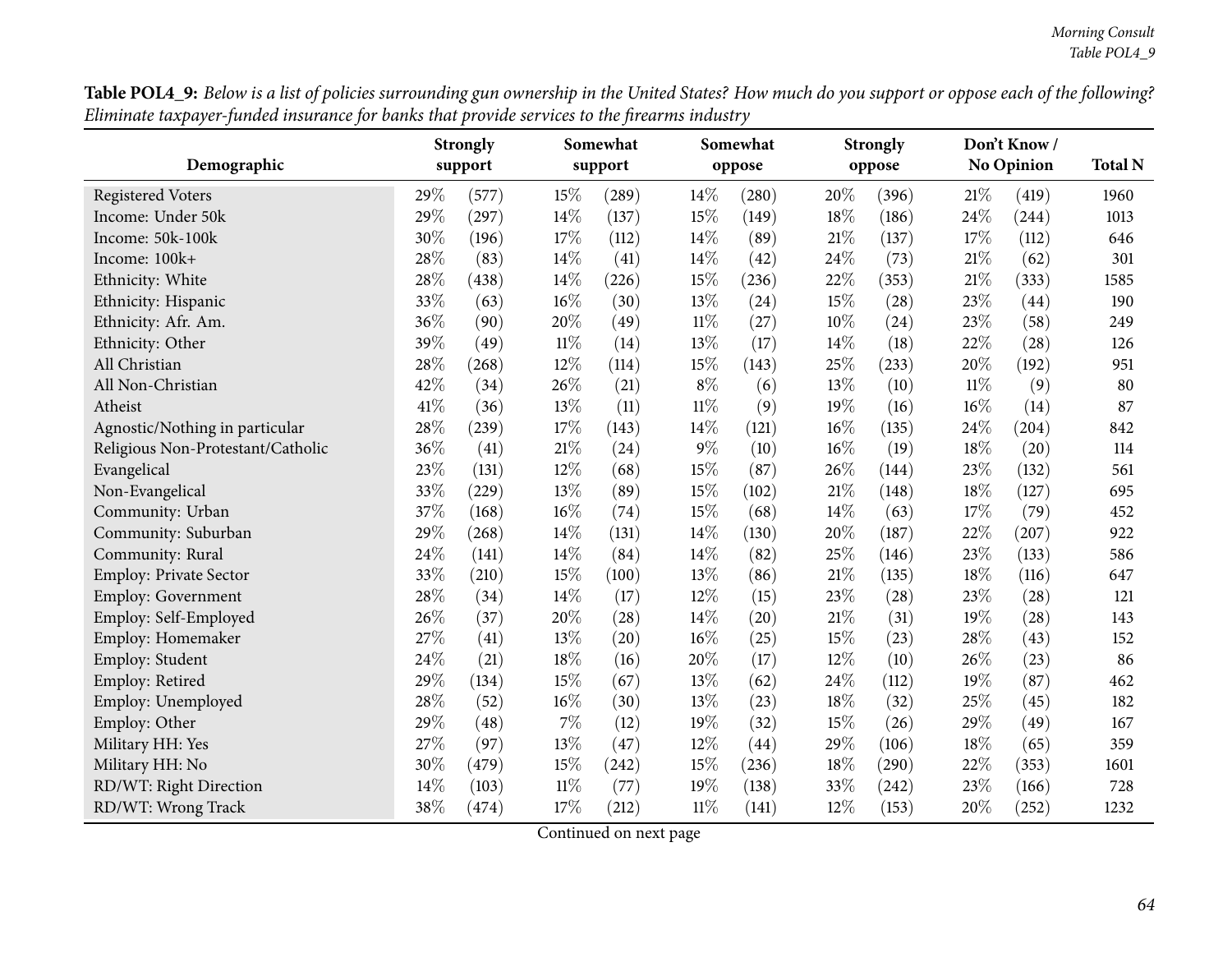|                                      |      | <b>Strongly</b> |        | Somewhat            |       | Somewhat |       | <b>Strongly</b> |      | Don't Know/         |                |
|--------------------------------------|------|-----------------|--------|---------------------|-------|----------|-------|-----------------|------|---------------------|----------------|
| Demographic                          |      | support         |        | support             |       | oppose   |       | oppose          |      | No Opinion          | <b>Total N</b> |
| <b>Registered Voters</b>             | 29%  | (577)           | 15%    | (289)               | 14\%  | (280)    | 20%   | (396)           | 21\% | (419)               | 1960           |
| Trump Job Approve                    | 14%  | (111)           | $11\%$ | (90)                | 18%   | (147)    | 35%   | (281)           | 22%  | (173)               | 801            |
| Trump Job Disapprove                 | 41\% | (450)           | 18%    | (196)               | 12%   | (127)    | 10%   | (110)           | 19%  | (203)               | 1086           |
| Trump Job Strongly Approve           | 12%  | (55)            | $9\%$  | (40)                | 17%   | (74)     | 40%   | (181)           | 22%  | (97)                | 448            |
| Trump Job Somewhat Approve           | 16%  | (56)            | 14%    | (49)                | 20%   | (72)     | 28%   | (100)           | 21%  | (76)                | 353            |
| Trump Job Somewhat Disapprove        | 22%  | (52)            | 20%    | (46)                | 18%   | (41)     | 18%   | (42)            | 23%  | (53)                | 233            |
| Trump Job Strongly Disapprove        | 47%  | (399)           | 18%    | (150)               | 10%   | (86)     | $8\%$ | (68)            | 18%  | (151)               | 853            |
| Favorable of Trump                   | 14%  | (111)           | 10%    | (77)                | 17%   | (136)    | 37%   | (287)           | 22%  | (170)               | 782            |
| Unfavorable of Trump                 | 41\% | (455)           | 19%    | $\left( 209\right)$ | 12%   | (133)    | $9\%$ | (101)           | 19%  | $\left( 208\right)$ | 1106           |
| Very Favorable of Trump              | 13%  | (60)            | $9\%$  | (40)                | 17%   | (79)     | 40%   | (184)           | 22%  | (101)               | 464            |
| Somewhat Favorable of Trump          | 16%  | (51)            | 12%    | (38)                | 18%   | (57)     | 32%   | (102)           | 22%  | (69)                | 317            |
| Somewhat Unfavorable of Trump        | 23%  | (46)            | 18%    | (35)                | 19%   | (38)     | 15%   | (30)            | 24%  | (46)                | 195            |
| Very Unfavorable of Trump            | 45%  | (410)           | 19%    | (174)               | 10%   | (95)     | $8\%$ | (71)            | 18%  | (161)               | 910            |
| #1 Issue: Economy                    | 27%  | (124)           | 15%    | (68)                | 13%   | (59)     | 26%   | (120)           | 20%  | (93)                | 463            |
| #1 Issue: Security                   | 18%  | (83)            | $11\%$ | (50)                | 17%   | (78)     | 31%   | (143)           | 22%  | (100)               | 454            |
| #1 Issue: Health Care                | 36%  | (127)           | 15%    | (52)                | 16%   | (57)     | $9\%$ | (30)            | 23%  | (81)                | 347            |
| #1 Issue: Medicare / Social Security | 32%  | (89)            | 17%    | (46)                | 12%   | (33)     | 17%   | (47)            | 22%  | (59)                | 274            |
| #1 Issue: Women's Issues             | 40%  | (48)            | 16%    | (20)                | 7%    | (8)      | 15%   | (18)            | 22%  | (26)                | 120            |
| #1 Issue: Education                  | 29%  | (32)            | 20%    | (22)                | 15%   | (16)     | 16%   | (17)            | 20%  | (21)                | 108            |
| #1 Issue: Energy                     | 40%  | (37)            | 26%    | (25)                | $6\%$ | (6)      | $8\%$ | (7)             | 20%  | (19)                | 94             |
| #1 Issue: Other                      | 38%  | (38)            | 7%     | (7)                 | 22%   | (22)     | 14%   | (14)            | 18%  | (18)                | 100            |
| 2018 House Vote: Democrat            | 46%  | (352)           | 18%    | (143)               | 11%   | (86)     | $7\%$ | (56)            | 18%  | (136)               | 773            |
| 2018 House Vote: Republican          | 14%  | (93)            | 10%    | (66)                | 17%   | (113)    | 38%   | (256)           | 21%  | (138)               | 667            |
| 2018 House Vote: Someone else        | 26%  | (26)            | $9\%$  | (9)                 | 15%   | (15)     | 24%   | (25)            | 26%  | (26)                | 100            |
| 2016 Vote: Hillary Clinton           | 47%  | (336)           | 19%    | (138)               | 10%   | (70)     | $6\%$ | (45)            | 17%  | (119)               | 709            |
| 2016 Vote: Donald Trump              | 14%  | (98)            | 10%    | (67)                | 19%   | (131)    | 36%   | (254)           | 21%  | (148)               | 699            |
| 2016 Vote: Other                     | 30%  | (56)            | 12%    | (23)                | 15%   | (28)     | 19%   | (36)            | 23%  | (42)                | 185            |
| 2016 Vote: Didn't Vote               | 23%  | (85)            | 17\%   | (61)                | 14\%  | (51)     | 16%   | (60)            | 30%  | (109)               | 365            |
| Voted in 2014: Yes                   | 31%  | (436)           | 14%    | (199)               | 14%   | (190)    | 22%   | (303)           | 19%  | (262)               | 1389           |
| Voted in 2014: No                    | 25%  | (141)           | 16%    | (90)                | 16%   | (90)     | 16%   | (93)            | 27%  | (157)               | 571            |

Table POL4\_9: Below is a list of policies surrounding gun ownership in the United States? How much do you support or oppose each of the following? Eliminate taxpayer-funded insurance for banks that provide services to the firearms industry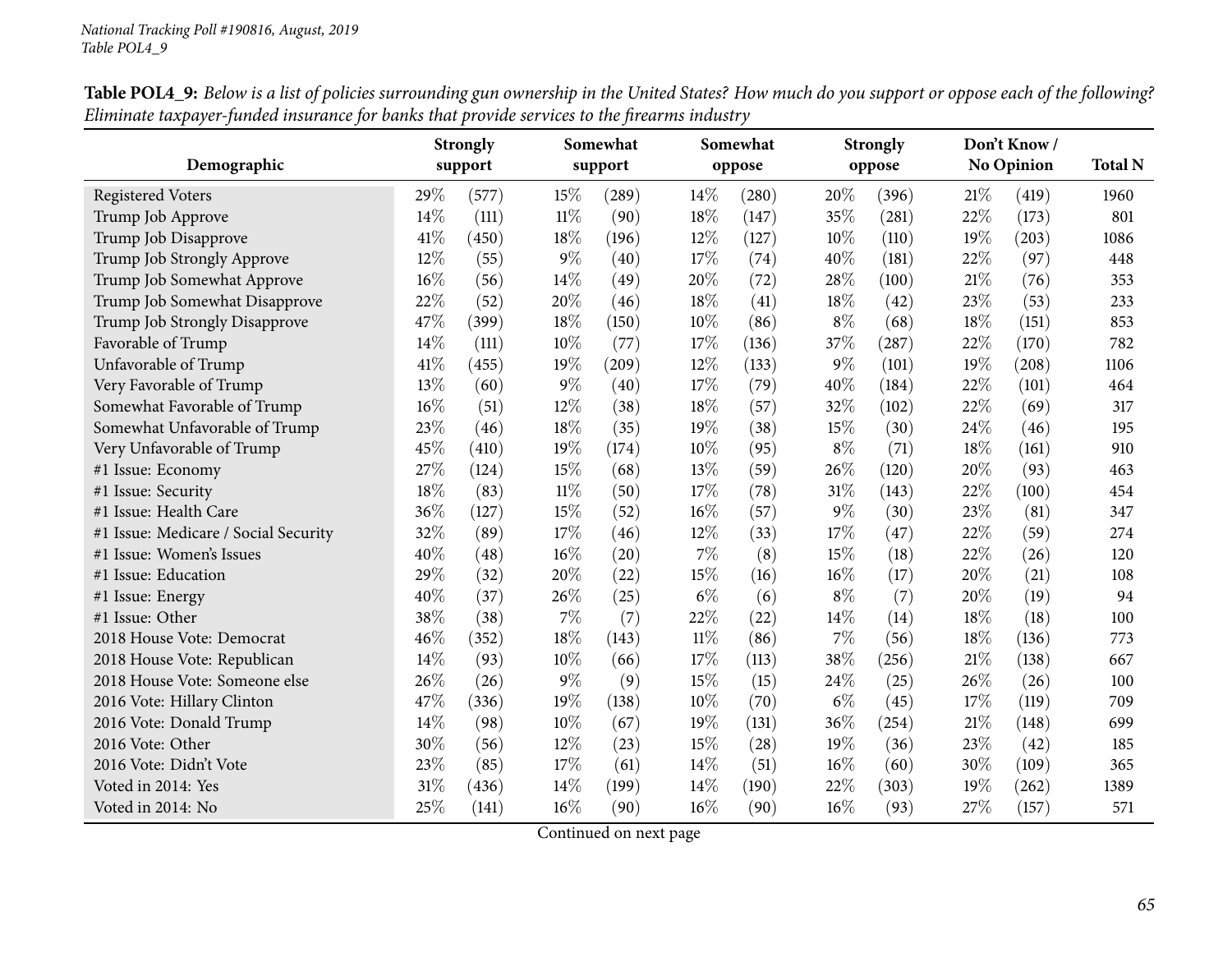Table POL4\_9: Below is a list of policies surrounding gun ownership in the United States? How much do you support or oppose each of the following? Eliminate taxpayer-funded insurance for banks that provide services to the firearms industry

| Demographic                                |        | <b>Strongly</b><br>support |        | Somewhat<br>support |        | Somewhat |        | <b>Strongly</b><br>oppose |        | Don't Know /<br><b>No Opinion</b> | <b>Total N</b> |
|--------------------------------------------|--------|----------------------------|--------|---------------------|--------|----------|--------|---------------------------|--------|-----------------------------------|----------------|
|                                            |        |                            |        |                     |        | oppose   |        |                           |        |                                   |                |
| <b>Registered Voters</b>                   | 29%    | (577)                      | 15%    | (289)               | 14\%   | (280)    | 20%    | (396)                     | 21%    | (419)                             | 1960           |
| 2012 Vote: Barack Obama                    | 43%    | 367                        | 18%    | (154)               | $13\%$ | (111)    | $10\%$ | (81)                      | 17%    | $\left(142\right)$                | 854            |
| 2012 Vote: Mitt Romney                     | 14%    | (76)                       | $10\%$ | (54)                | $18\%$ | (96)     | 38\%   | (208)                     | $20\%$ | (107)                             | 540            |
| 2012 Vote: Other                           | 23\%   | (19)                       | $6\%$  | (5)                 | $14\%$ | (11)     | 27%    | (22)                      | 29\%   | (24)                              | 82             |
| 2012 Vote: Didn't Vote                     | 24%    | (115)                      | $16\%$ | (76)                | $13\%$ | (60)     | 17%    | (83)                      | $30\%$ | (146)                             | 480            |
| 4-Region: Northeast                        | 40%    | (140)                      | $14\%$ | (49)                | $12\%$ | (40)     | $15\%$ | (51)                      | $20\%$ | (69)                              | 350            |
| 4-Region: Midwest                          | $26\%$ | (119)                      | $18\%$ | (82)                | $13\%$ | (61)     | 22\%   | (97)                      | $20\%$ | (92)                              | 450            |
| 4-Region: South                            | 25%    | (186)                      | $13\%$ | (93)                | 17%    | (125)    | 22%    | (162)                     | 23\%   | (166)                             | 732            |
| 4-Region: West                             | $31\%$ | (132)                      | 15%    | (66)                | 13\%   | (54)     | 20%    | (85)                      | 21%    | (91)                              | 428            |
| Party: Democrat/Leans Democrat             | $44\%$ | (389)                      | 20%    | (175)               | $10\%$ | (92)     | 7%     | (58)                      | $19\%$ | (169)                             | 883            |
| Party: Republican/Leans Republican         | $15\%$ | (111)                      | $10\%$ | (75)                | 18\%   | (138)    | 35%    | (267)                     | 22%    | (167)                             | 759            |
| Gun owners                                 | 19%    | (138)                      | $12\%$ | (85)                | $17\%$ | (119)    | $33\%$ | (231)                     | $19\%$ | (138)                             | 710            |
| Republican gun owners                      | $10\%$ | (41)                       | $8\%$  | (33)                | 18%    | (74)     | 42\%   | (170)                     | 21%    | (85)                              | 403            |
| Democratic gun owners                      | 38%    | (79                        | 20%    | (41)                | $13\%$ | (27)     | $15\%$ | (30)                      | 15%    | (30)                              | 207            |
| Voters who blame mental illness a lot      | 28%    | (265)                      | 13\%   | (120)               | $16\%$ | (149)    | 24%    | $^{'}229)$                | $19\%$ | (183)                             | 946            |
| Voters who blame mental illness a lot/some | 29%    | (470)                      | 15%    | (252)               | $15\%$ | (246)    | 22%    | (356)                     | $19\%$ | (303)                             | 1629           |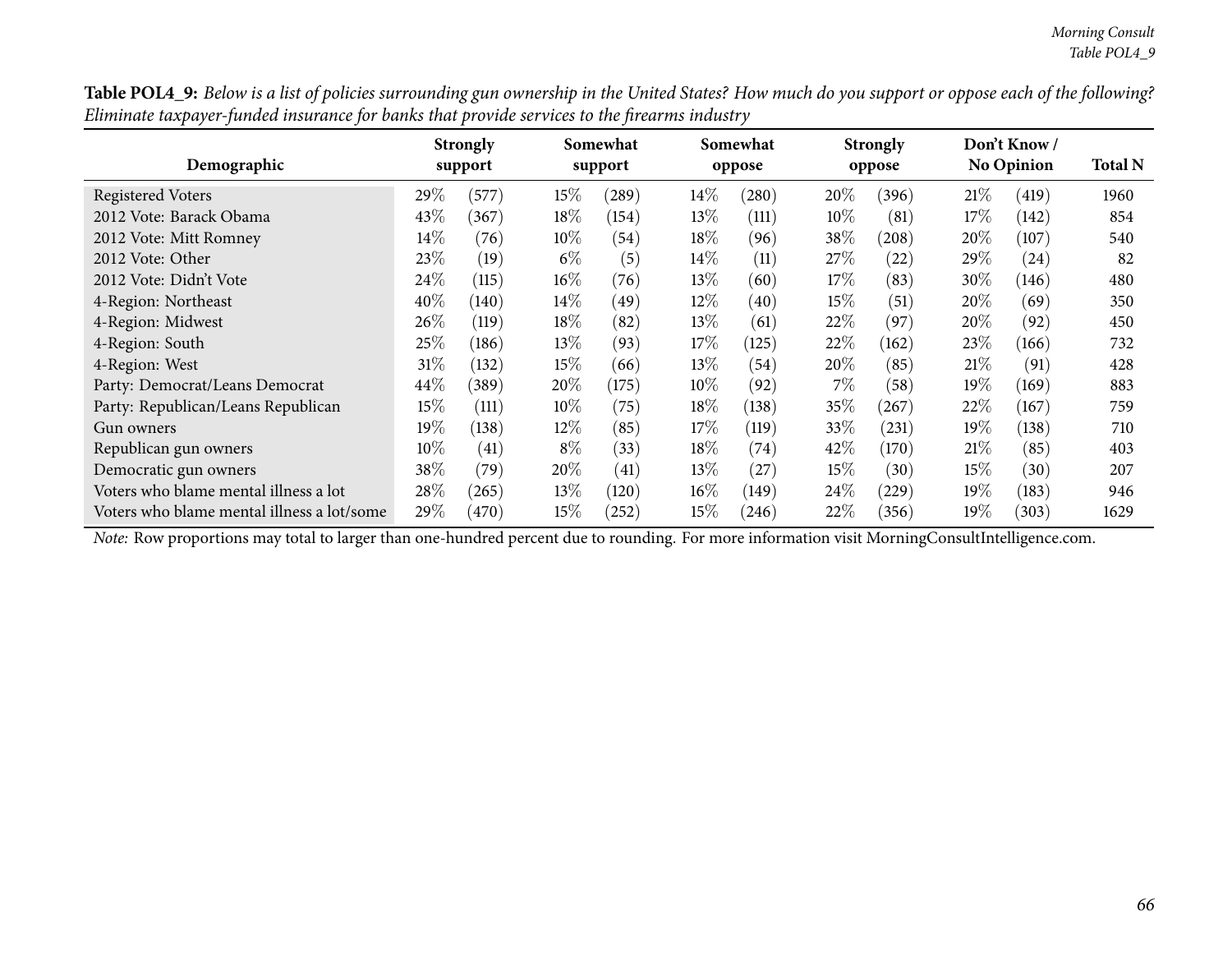|                          |        | <b>Strongly</b> |        | Somewhat |        | Somewhat |       | <b>Strongly</b> |        | Don't Know/ |                |
|--------------------------|--------|-----------------|--------|----------|--------|----------|-------|-----------------|--------|-------------|----------------|
| Demographic              |        | support         |        | support  |        | oppose   |       | oppose          |        | No Opinion  | <b>Total N</b> |
| <b>Registered Voters</b> | 30%    | (581)           | $16\%$ | (309)    | $14\%$ | (284)    | 23%   | (441)           | 18%    | (345)       | 1960           |
| Gender: Male             | 27%    | (252)           | 13%    | (124)    | 15%    | (137)    | 30%   | (276)           | 14%    | (129)       | 917            |
| Gender: Female           | 32%    | (329)           | 18%    | (185)    | 14%    | (146)    | 16%   | (165)           | 21%    | (216)       | 1043           |
| Age: 18-29               | 26%    | (86)            | 18%    | (61)     | $16\%$ | (55)     | 17%   | (58)            | 23%    | (77)        | 337            |
| Age: 30-44               | 31%    | (141)           | 17%    | (75)     | 14%    | (65)     | 19%   | (86)            | 19%    | (86)        | 453            |
| Age: 45-54               | 29%    | (110)           | 15%    | (58)     | 15%    | (58)     | 23%   | (88)            | 18%    | (67)        | 380            |
| Age: 55-64               | 28%    | (93)            | 15%    | (50)     | 16%    | (53)     | 26%   | (86)            | 15%    | (52)        | 334            |
| Age: 65+                 | 33%    | (151)           | 14%    | (65)     | $11\%$ | (52)     | 27%   | (124)           | 14%    | (63)        | 456            |
| Generation Z: 18-22      | 20%    | (28)            | 19%    | (26)     | 19%    | (26)     | 13%   | (18)            | 29%    | (40)        | 138            |
| Millennial: Age 23-38    | 29%    | (136)           | 18%    | (87)     | $15\%$ | (72)     | 19%   | (90)            | 18%    | (84)        | 469            |
| Generation X: Age 39-54  | 31%    | (173)           | 14%    | (82)     | 14%    | (80)     | 22%   | (123)           | 19%    | (105)       | 564            |
| Boomers: Age 55-73       | $31\%$ | (203)           | 14%    | (93)     | 14%    | (95)     | 26%   | (171)           | 14%    | (94)        | 655            |
| PID: Dem (no lean)       | 46\%   | (337)           | 20%    | (144)    | $12\%$ | (87)     | 7%    | (49)            | 15%    | (111)       | 727            |
| PID: Ind (no lean)       | 26%    | (156)           | 15%    | (89)     | 17%    | (101)    | 22%   | (131)           | $21\%$ | (129)       | 606            |
| PID: Rep (no lean)       | 14%    | (89)            | $12\%$ | (76)     | 15%    | (96)     | 42%   | (262)           | 17%    | (105)       | 627            |
| PID/Gender: Dem Men      | 43%    | (132)           | 20%    | (63)     | 13%    | (39)     | $9\%$ | (27)            | 16%    | (49)        | 310            |
| PID/Gender: Dem Women    | 49%    | (205)           | 19%    | (81)     | $11\%$ | (48)     | $5\%$ | (22)            | 15%    | (62)        | 418            |
| PID/Gender: Ind Men      | 24%    | (75)            | $11\%$ | (33)     | 18%    | (56)     | 28%   | (86)            | 19%    | (58)        | 309            |
| PID/Gender: Ind Women    | 27%    | (80)            | 19%    | (56)     | 15%    | (45)     | 15%   | (45)            | 24%    | (71)        | 297            |
| PID/Gender: Rep Men      | 15%    | (45)            | $9\%$  | (28)     | 14%    | (41)     | 54%   | (162)           | 7%     | (22)        | 299            |
| PID/Gender: Rep Women    | 13%    | (44)            | 15%    | (48)     | 17%    | (54)     | 30%   | (99)            | 25%    | (83)        | 328            |
| Ideo: Liberal (1-3)      | 47%    | (276)           | 22%    | (128)    | $11\%$ | (67)     | $7\%$ | (39)            | 13%    | (78)        | 587            |
| Ideo: Moderate (4)       | 28\%   | (128)           | 19%    | (86)     | 17%    | (80)     | 17%   | (81)            | 19%    | (89)        | 464            |
| Ideo: Conservative (5-7) | 17%    | (121)           | $11\%$ | (75)     | $16\%$ | (111)    | 44%   | (309)           | 13%    | (89)        | 705            |
| Educ: < College          | $27\%$ | (328)           | 14%    | (174)    | 15%    | (183)    | 24\%  | (294)           | 21%    | (253)       | 1233           |
| Educ: Bachelors degree   | 32%    | (150)           | 18%    | (82)     | 15%    | (68)     | 22%   | (102)           | 13%    | (61)        | 464            |
| Educ: Post-grad          | 39%    | (103)           | 20%    | (53)     | 12%    | (32)     | 17%   | (45)            | 12%    | (30)        | 264            |

Table POL4\_10: Below is a list of policies surrounding gun ownership in the United States? How much do you support or oppose each of the following? Use regulators to put pressure on banks discouraging the financing of the firearms industry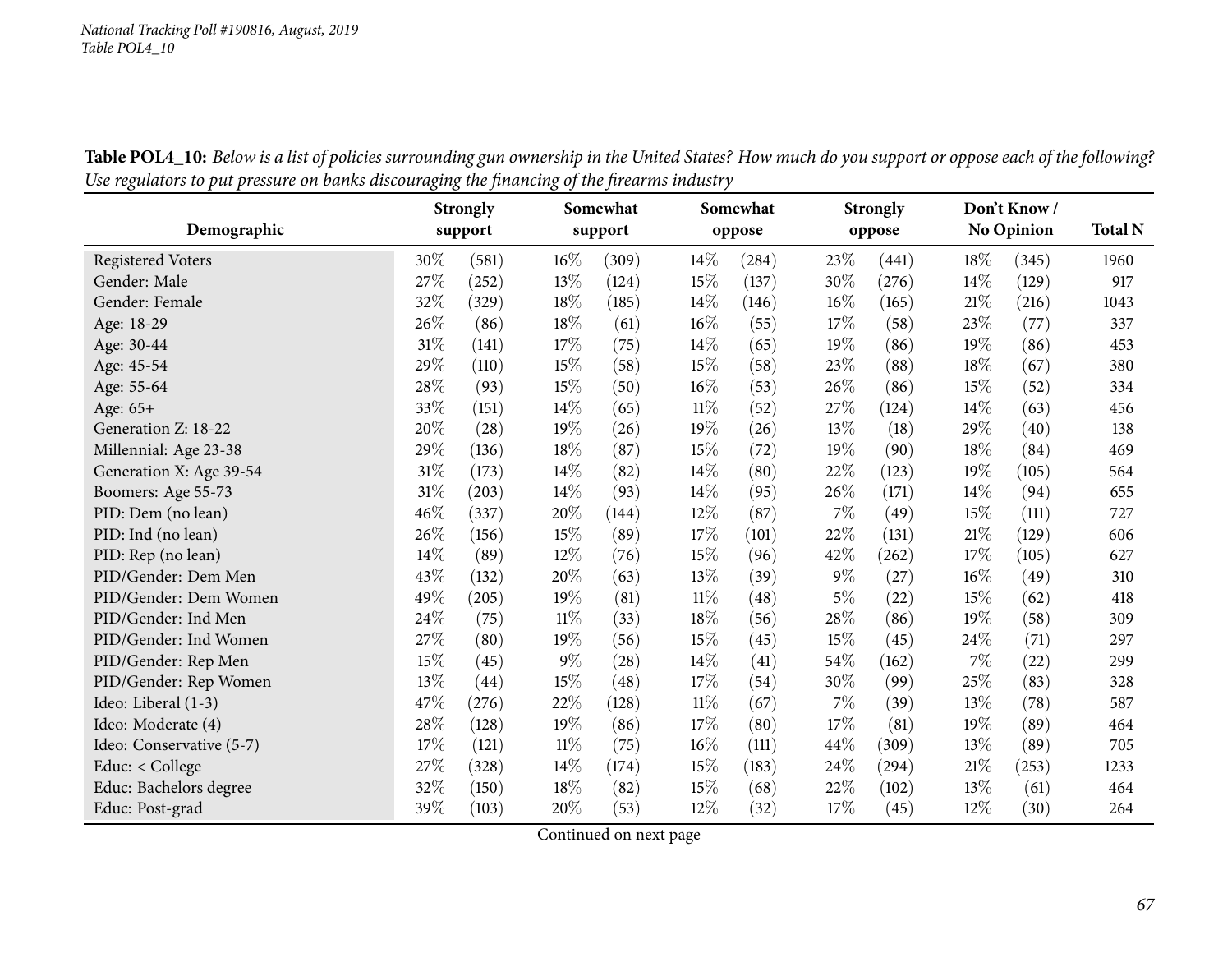**Table POL4\_10:** Below is a list of policies surrounding gun ownership in the United States? How much do you support or oppose each of the following? Use regulators to put pressure on banks discouraging the financing of the firearms industry

|                                   |        | <b>Strongly</b> |        | Somewhat            |        | Somewhat |        | <b>Strongly</b> |     | Don't Know/       |                |
|-----------------------------------|--------|-----------------|--------|---------------------|--------|----------|--------|-----------------|-----|-------------------|----------------|
| Demographic                       |        | support         |        | support             |        | oppose   |        | oppose          |     | <b>No Opinion</b> | <b>Total N</b> |
| <b>Registered Voters</b>          | 30%    | (581)           | 16%    | (309)               | 14%    | (284)    | 23%    | (441)           | 18% | (345)             | 1960           |
| Income: Under 50k                 | 29%    | (295)           | $16\%$ | (161)               | 13%    | (135)    | 21%    | (209)           | 21% | (213)             | 1013           |
| Income: 50k-100k                  | 31%    | (199)           | 17%    | (109)               | 15%    | (100)    | 23%    | (152)           | 13% | (87)              | 646            |
| Income: 100k+                     | 29%    | (87)            | 13%    | (40)                | 16%    | (49)     | 27%    | (80)            | 15% | (46)              | 301            |
| Ethnicity: White                  | 29%    | (453)           | 15%    | (235)               | 15%    | (234)    | 25%    | (394)           | 17% | (269)             | 1585           |
| Ethnicity: Hispanic               | 34%    | (65)            | 17%    | (33)                | 13%    | (24)     | 17%    | (33)            | 18% | (34)              | 190            |
| Ethnicity: Afr. Am.               | 33%    | (82)            | 20%    | (51)                | 13%    | (33)     | 12%    | (30)            | 21% | (53)              | 249            |
| Ethnicity: Other                  | 37%    | (47)            | 18%    | (23)                | 13%    | (17)     | 13%    | (17)            | 18% | (23)              | 126            |
| All Christian                     | 28%    | (270)           | 15%    | (140)               | 14%    | (131)    | 28%    | (264)           | 15% | (146)             | 951            |
| All Non-Christian                 | $51\%$ | (41)            | 18%    | (14)                | 13%    | (11)     | $11\%$ | (9)             | 7%  | (6)               | 80             |
| Atheist                           | 41\%   | (36)            | 17%    | (15)                | $9\%$  | (8)      | 20%    | (17)            | 13% | (12)              | 87             |
| Agnostic/Nothing in particular    | 28%    | (234)           | 17%    | (140)               | 16%    | (135)    | 18%    | (152)           | 22% | (182)             | 842            |
| Religious Non-Protestant/Catholic | 43%    | (49)            | $16\%$ | (19)                | 14%    | (15)     | 14%    | (16)            | 13% | (15)              | 114            |
| Evangelical                       | 23%    | (127)           | 14%    | (80)                | 15%    | (82)     | 32%    | (180)           | 16% | (92)              | 561            |
| Non-Evangelical                   | 33%    | (232)           | 15%    | (105)               | 14%    | (99)     | 21%    | (149)           | 16% | (109)             | 695            |
| Community: Urban                  | 35%    | (160)           | 17%    | (78)                | 15%    | (68)     | 14%    | (65)            | 18% | (81)              | 452            |
| Community: Suburban               | 31%    | (287)           | 16%    | (144)               | 15%    | (136)    | 22%    | (204)           | 16% | (151)             | 922            |
| Community: Rural                  | 23%    | (134)           | 15%    | (87)                | 14%    | (80)     | 29%    | (171)           | 19% | (113)             | 586            |
| <b>Employ: Private Sector</b>     | 31%    | (199)           | 15%    | (99)                | 14%    | (90)     | 26%    | (166)           | 14% | (92)              | 647            |
| Employ: Government                | 25%    | (30)            | 14%    | (17)                | 18%    | (21)     | 26%    | (32)            | 18% | (22)              | 121            |
| Employ: Self-Employed             | 28%    | (40)            | 17%    | (24)                | 20%    | (28)     | 20%    | (28)            | 16% | (23)              | 143            |
| Employ: Homemaker                 | 28%    | (43)            | 12%    | (18)                | 14%    | (22)     | 18%    | (27)            | 28% | (42)              | 152            |
| Employ: Student                   | 25%    | (21)            | 22%    | (19)                | 24%    | (21)     | $8\%$  | (7)             | 21% | (18)              | 86             |
| Employ: Retired                   | 32%    | (147)           | 15%    | (69)                | 13%    | (59)     | 26%    | (119)           | 14% | (67)              | 462            |
| Employ: Unemployed                | 26%    | (47)            | $21\%$ | (39)                | $11\%$ | (20)     | 20%    | (36)            | 22% | (40)              | 182            |
| Employ: Other                     | 32%    | (54)            | 14%    | (24)                | 13%    | (22)     | 15%    | (26)            | 25% | (41)              | 167            |
| Military HH: Yes                  | 25%    | (91)            | 14%    | (50)                | 16%    | (56)     | 30%    | (107)           | 15% | (55)              | 359            |
| Military HH: No                   | 31%    | (490)           | 16%    | $\left( 259\right)$ | 14\%   | (228)    | 21%    | (334)           | 18% | (290)             | 1601           |
| RD/WT: Right Direction            | 15%    | (112)           | 12%    | (88)                | 16%    | (114)    | 38%    | (274)           | 19% | (140)             | 728            |
| RD/WT: Wrong Track                | 38%    | (469)           | 18%    | (221)               | 14\%   | (170)    | 14%    | (168)           | 17% | (205)             | 1232           |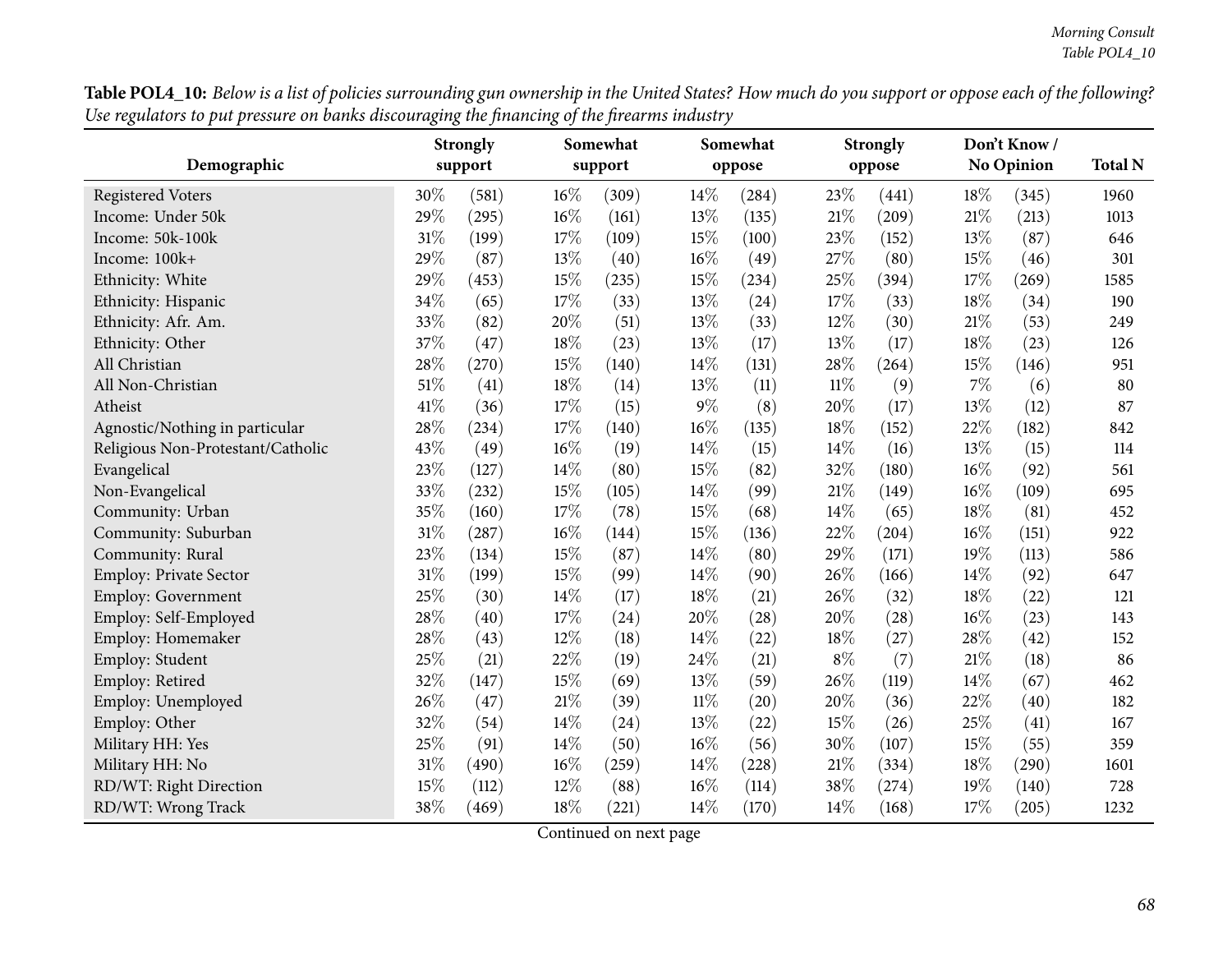| Demographic                          |      | <b>Strongly</b><br>support |        | Somewhat<br>support |      | Somewhat<br>oppose |       | <b>Strongly</b><br>oppose |      | Don't Know/<br>No Opinion | <b>Total N</b> |
|--------------------------------------|------|----------------------------|--------|---------------------|------|--------------------|-------|---------------------------|------|---------------------------|----------------|
| <b>Registered Voters</b>             | 30%  | (581)                      | $16\%$ | (309)               | 14\% | (284)              | 23%   | (441)                     | 18%  | (345)                     | 1960           |
| Trump Job Approve                    | 15%  | (120)                      | 12%    | (97)                | 16%  | (124)              | 41\%  | (327)                     | 17%  | (133)                     | 801            |
| Trump Job Disapprove                 | 41\% | (447)                      | 19%    | (207)               | 14%  | (152)              | 10%   | (108)                     | 16%  | (172)                     | 1086           |
| Trump Job Strongly Approve           | 12%  | (53)                       | 11%    | (48)                | 13%  | (58)               | 47%   | (209)                     | 18%  | (80)                      | 448            |
| Trump Job Somewhat Approve           | 19%  | (67)                       | 14%    | (49)                | 19%  | (66)               | 33%   | (117)                     | 15%  | (54)                      | 353            |
| Trump Job Somewhat Disapprove        | 21%  | (49)                       | 23%    | (54)                | 23%  | (54)               | 16%   | (38)                      | 16%  | (37)                      | 233            |
| Trump Job Strongly Disapprove        | 47%  | (398)                      | 18%    | (153)               | 11%  | (98)               | $8\%$ | (70)                      | 16%  | (135)                     | 853            |
| Favorable of Trump                   | 15%  | (117)                      | 10%    | (82)                | 15%  | (120)              | 43%   | (336)                     | 16%  | (126)                     | 782            |
| Unfavorable of Trump                 | 41\% | (454)                      | 19%    | (216)               | 14%  | (155)              | $9\%$ | (102)                     | 16%  | (179)                     | 1106           |
| Very Favorable of Trump              | 12%  | (56)                       | 10%    | (45)                | 14\% | (67)               | 47%   | (217)                     | 17%  | (80)                      | 464            |
| Somewhat Favorable of Trump          | 19%  | (61)                       | 12%    | (37)                | 17%  | (54)               | 38%   | (119)                     | 15%  | (46)                      | 317            |
| Somewhat Unfavorable of Trump        | 24%  | (46)                       | 23%    | (45)                | 20%  | (39)               | 15%   | (29)                      | 18%  | (35)                      | 195            |
| Very Unfavorable of Trump            | 45%  | (409)                      | 19%    | (170)               | 13%  | (116)              | $8\%$ | (72)                      | 16%  | (144)                     | 910            |
| #1 Issue: Economy                    | 25%  | (117)                      | $16\%$ | (73)                | 16%  | (73)               | 26%   | (121)                     | 17%  | (79)                      | 463            |
| #1 Issue: Security                   | 18%  | (82)                       | 13%    | (57)                | 14%  | (64)               | 37%   | (169)                     | 18%  | (81)                      | 454            |
| #1 Issue: Health Care                | 37%  | (129)                      | 18%    | (64)                | 15%  | (52)               | 12%   | (42)                      | 17%  | (61)                      | 347            |
| #1 Issue: Medicare / Social Security | 34%  | (93)                       | 15%    | (40)                | 15%  | (40)               | 19%   | (51)                      | 18%  | (49)                      | 274            |
| #1 Issue: Women's Issues             | 37%  | (45)                       | 16%    | (19)                | 14%  | (16)               | 16%   | (19)                      | 18%  | (22)                      | 120            |
| #1 Issue: Education                  | 34%  | (37)                       | 19%    | (21)                | 12%  | (13)               | 15%   | (16)                      | 20%  | (22)                      | 108            |
| #1 Issue: Energy                     | 46%  | (43)                       | 18%    | (17)                | 12%  | (11)               | $4\%$ | (4)                       | 19%  | (18)                      | 94             |
| #1 Issue: Other                      | 35%  | (35)                       | 18%    | (18)                | 15%  | (15)               | 19%   | (19)                      | 14%  | (14)                      | 100            |
| 2018 House Vote: Democrat            | 47%  | (361)                      | 20%    | (155)               | 13\% | (98)               | 7%    | (55)                      | 13%  | (104)                     | 773            |
| 2018 House Vote: Republican          | 14%  | (90)                       | 12%    | (79)                | 15%  | (97)               | 44%   | (294)                     | 16%  | (106)                     | 667            |
| 2018 House Vote: Someone else        | 28%  | (28)                       | $11\%$ | (11)                | 15%  | (15)               | 23%   | (23)                      | 24%  | (24)                      | 100            |
| 2016 Vote: Hillary Clinton           | 49%  | (349)                      | 19%    | (136)               | 11%  | (79)               | $7\%$ | (46)                      | 14\% | (98)                      | 709            |
| 2016 Vote: Donald Trump              | 13%  | (94)                       | 12%    | (84)                | 16%  | (113)              | 43%   | (297)                     | 16%  | (111)                     | 699            |
| 2016 Vote: Other                     | 27%  | (50)                       | 19%    | (34)                | 14%  | (26)               | 22%   | (41)                      | 19%  | (35)                      | 185            |
| 2016 Vote: Didn't Vote               | 24%  | (88)                       | 15%    | (55)                | 18%  | (66)               | 15%   | (56)                      | 28%  | (101)                     | 365            |
| Voted in 2014: Yes                   | 31%  | (434)                      | 16%    | (218)               | 14%  | (189)              | 25%   | (343)                     | 15%  | (205)                     | 1389           |
| Voted in 2014: No                    | 26%  | (148)                      | $16\%$ | (91)                | 17%  | (95)               | 17%   | (98)                      | 24%  | (140)                     | 571            |

Table POL4\_10: Below is a list of policies surrounding gun ownership in the United States? How much do you support or oppose each of the following? Use regulators to put pressure on banks discouraging the financing of the firearms industry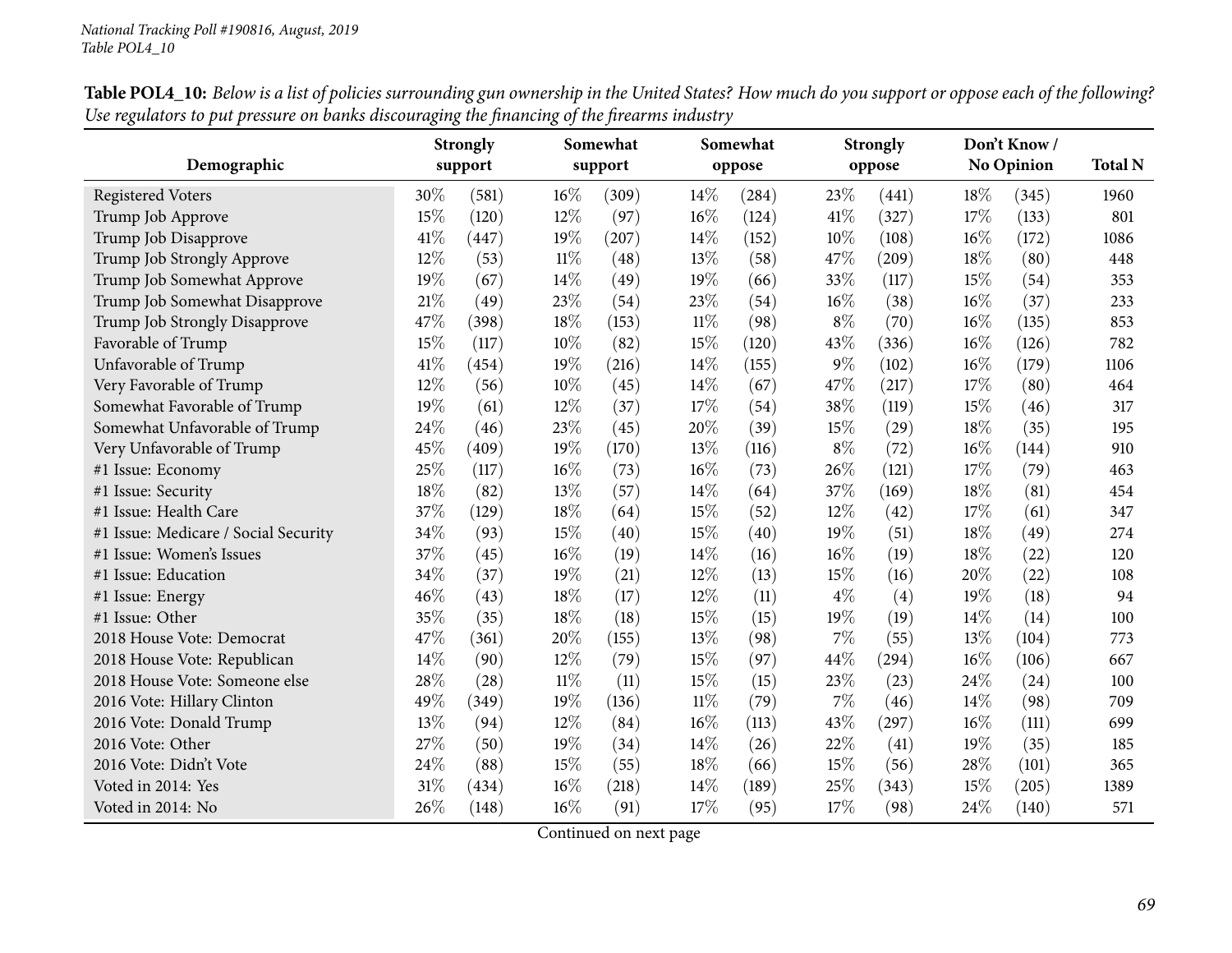Table POL4\_10: Below is a list of policies surrounding gun ownership in the United States? How much do you support or oppose each of the following? Use regulators to put pressure on banks discouraging the financing of the firearms industry

|                                            |        | <b>Strongly</b> |        | Somewhat |        | Somewhat   |        | <b>Strongly</b> |        | Don't Know/<br>No Opinion | <b>Total N</b> |
|--------------------------------------------|--------|-----------------|--------|----------|--------|------------|--------|-----------------|--------|---------------------------|----------------|
| Demographic                                |        | support         |        | support  |        | oppose     |        | oppose          |        |                           |                |
| <b>Registered Voters</b>                   | 30%    | (581)           | $16\%$ | (309)    | 14\%   | $^{'}284)$ | 23\%   | (441)           | 18%    | (345)                     | 1960           |
| 2012 Vote: Barack Obama                    | $44\%$ | (377)           | $18\%$ | (155)    | $14\%$ | (117)      | 10%    | (85)            | $14\%$ | (121)                     | 854            |
| 2012 Vote: Mitt Romney                     | $13\%$ | (69)            | $12\%$ | (65)     | $14\%$ | (78)       | $46\%$ | (247)           | $15\%$ | (81)                      | 540            |
| 2012 Vote: Other                           | 17%    | (14)            | $12\%$ | (10)     | $22\%$ | (18)       | 28\%   | (23)            | 21%    | (17)                      | 82             |
| 2012 Vote: Didn't Vote                     | 25\%   | (120)           | $16\%$ | (78)     | 15%    | (70)       | $18\%$ | (86)            | $26\%$ | (125)                     | 480            |
| 4-Region: Northeast                        | 41\%   | (144)           | $13\%$ | (45)     | $16\%$ | (56)       | $14\%$ | (49)            | $16\%$ | (56)                      | 350            |
| 4-Region: Midwest                          | 25\%   | (111)           | 18%    | (83)     | 15%    | (68)       | 24%    | (110)           | 18%    | (79`                      | 450            |
| 4-Region: South                            | $26\%$ | (189)           | 15%    | (113)    | $13\%$ | (96)       | $26\%$ | (192)           | $19\%$ | (141)                     | 732            |
| 4-Region: West                             | 32\%   | (138)           | $16\%$ | (69)     | 15%    | (63)       | 21%    | (89)            | $16\%$ | (69)                      | 428            |
| Party: Democrat/Leans Democrat             | 45\%   | (396)           | 21%    | (184)    | $12\%$ | (105)      | $7\%$  | (64)            | $15\%$ | (134)                     | 883            |
| Party: Republican/Leans Republican         | $14\%$ | (105)           | $12\%$ | (92)     | 15%    | (112)      | 43\%   | (325)           | $16\%$ | (124)                     | 759            |
| Gun owners                                 | 19%    | (132)           | $14\%$ | (101)    | $16\%$ | (116)      | 37\%   | (266)           | $13\%$ | (95)                      | 710            |
| Republican gun owners                      | $9\%$  | (35)            | $11\%$ | (45)     | 15%    | (59)       | 52\%   | (210)           | $13\%$ | (54)                      | 403            |
| Democratic gun owners                      | 37\%   | (77)            | 21%    | (44)     | $16\%$ | (33)       | $15\%$ | (30)            | $11\%$ | (23)                      | 207            |
| Voters who blame mental illness a lot      | 29%    | (275)           | $14\%$ | (128)    | $14\%$ | (137)      | 27%    | (255)           | $16\%$ | (152)                     | 946            |
| Voters who blame mental illness a lot/some | $30\%$ | (486)           | $16\%$ | 257)     | $15\%$ | (238)      | 25%    | (402)           | $15\%$ | (246)                     | 1629           |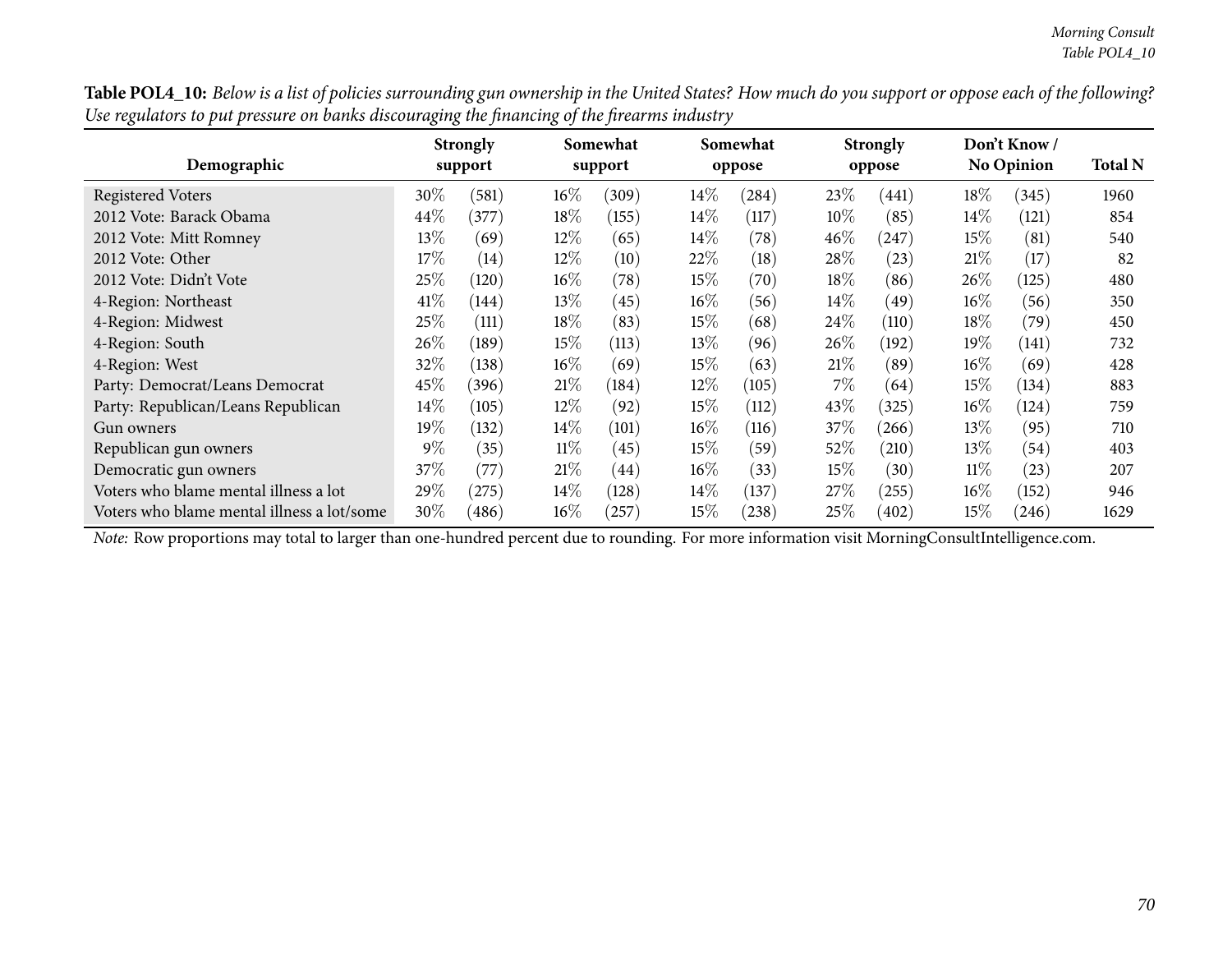## Table POL5: What do you think is the most effective action that could be taken to prevent mass shootings in the United States?

|                          |                 |                  |                       | Allow             |                |                    |               |               |                |
|--------------------------|-----------------|------------------|-----------------------|-------------------|----------------|--------------------|---------------|---------------|----------------|
|                          |                 | <b>Better</b>    |                       | more              | Put more       |                    |               |               |                |
|                          |                 | mental           | <b>Stricter</b>       | private           | emphasis       | <b>Ban the</b>     |               |               |                |
|                          | <b>Stricter</b> | health           | security              | citizens to       | on God<br>and  | sale of<br>violent | Other         | Don't         |                |
|                          | gun<br>control  | screening<br>and | measures<br>at public | carry guns<br>for | morality in    | video              | (please       | Know / No     |                |
| Demographic              | laws            | support          | spaces                | protection        | society        | games              | specify):     | Opinion       | <b>Total N</b> |
| <b>Registered Voters</b> | $37\% (733)$    | $25\% (480)$     | $5\%$ (97)            | $10\%$ (195)      | $11\% (210)$   | $2\%$ (40)         | $5\%$ (96)    | $6\%$ (110)   | 1960           |
| Gender: Male             | $35\% (322)$    | $22\% (200)$     | $5\%$ (46)            | $14\%$ (127)      | $11\% (100)$   | $2\%$<br>(18)      | $6\%$ (54)    | $5\%$ (50)    | 917            |
| Gender: Female           | $39\%$ (411)    | $27\% (280)$     | $5\%$<br>(50)         | $7\%$ (68)        | $10\% (109)$   | $2\%$<br>(22)      | $4\%$ (42)    | $6\%$ (60)    | 1043           |
| Age: 18-29               | $36\% (123)$    | $26\%$ (88)      | $8\%$<br>(26)         | $13\%$ (44)       | $6\%$ (22)     | $1\%$<br>(4)       | $3\%$<br>(12) | $6\%$ (20)    | 337            |
| Age: 30-44               | $34\% (154)$    | $29\%$ (129)     | $6\%$<br>(28)         | $10\%$ (44)       | $9\%$ (40)     | $1\%$<br>(6)       | $4\%$<br>(18) | $8\%$<br>(35) | 453            |
| Age: 45-54               | $36\% (138)$    | $24\%$ (93)      | $5\%$<br>(20)         | $8\%$ (32)        | $12\%$ (47)    | $2\%$<br>(6)       | $6\%$ (23)    | $5\%$<br>(21) | 380            |
| Age: 55-64               | $34\%$ (115)    | $23\%$ (77)      | $3\%$<br>(10)         | $13\%$ (42)       | $14\%$ (47)    | $1\%$<br>(4)       | $7\%$ (25)    | $4\%$<br>(14) | 334            |
| Age: 65+                 | $45\% (204)$    | $21\%$ (94)      | $3\%$<br>(13)         | $7\%$<br>(33)     | $12\%$ (54)    | $4\%$<br>(21)      | $4\%$<br>(19) | $4\%$<br>(19) | 456            |
| Generation Z: 18-22      | $37\%$ (50)     | $21\%$ (29)      | $5\%$<br>(7)          | $16\%$ (21)       | $7\%$<br>(10)  | $3\%$<br>(4)       | $3\%$<br>(5)  | $8\%$<br>(11) | 138            |
| Millennial: Age 23-38    | $35\% (164)$    | $30\% (139)$     | $8\%$<br>(36)         | $10\%$ (45)       | $7\%$<br>(33)  | $1\%$<br>(3)       | $3\%$<br>(14) | $7\%$ (34)    | 469            |
| Generation X: Age 39-54  | $35\% (199)$    | $25\%$ (142)     | $5\%$<br>(31)         | $9\%$<br>(53)     | $12\%$<br>(66) | $2\%$<br>(9)       | $6\%$ (34)    | $5\%$ (30)    | 564            |
| Boomers: Age 55-73       | $39\% (258)$    | $22\%$ (147)     | $3\%$<br>(19)         | $9\%$ (62)        | $14\%$ (89)    | $2\%$<br>(15)      | $6\%$ (37)    | $4\%$<br>(27) | 655            |
| PID: Dem (no lean)       | $62\% (451)$    | $19\%$ (137)     | $4\%$<br>(30)         | $3\%$ (24)        | $3\%$<br>(23)  | (4)                | $4\%$ (27)    | $4\%$<br>(31) | 727            |
| PID: Ind (no lean)       | $32\% (196)$    | $26\% (160)$     | $5\%$<br>(29)         | $11\%$ (65)       | $9\%$ (56)     | $1\%$<br>(8)       | $7\%$<br>(41) | $8\%$ (50)    | 606            |
| PID: Rep (no lean)       | $14\%$ (86)     | 29\% (183)       | $6\%$<br>(38)         | $17\%$ (105)      | $21\%$ (131)   | $5\%$<br>(28)      | $4\%$<br>(27) | $5\%$ (28)    | 627            |
| PID/Gender: Dem Men      | $63\%$ (195)    | $14\%$ (44)      | $4\%$<br>(11)         | $6\%$ (19)        | $3\%$<br>(8)   | (1)                | $4\%$<br>(12) | $6\%$<br>(19) | 310            |
| PID/Gender: Dem Women    | $61\% (255)$    | 22\% (94)        | $5\%$<br>(19)         | $1\%$<br>(6)      | $4\%$<br>(15)  | $1\%$<br>(2)       | $4\%$<br>(15) | $3\%$<br>(12) | 418            |
| PID/Gender: Ind Men      | $32\%$ (98)     | 23\%<br>(71)     | $5\%$<br>(14)         | $13\%$ (42)       | $10\%$<br>(32) | $1\%$<br>(3)       | $8\%$<br>(26) | $8\%$<br>(23) | 309            |
| PID/Gender: Ind Women    | 33\%<br>(99)    | $30\%$ (88)      | $5\%$<br>(15)         | $8\%$ (24)        | $8\%$<br>(24)  | $2\%$<br>(5)       | $5\%$<br>(15) | $9\%$ (27)    | 297            |
| PID/Gender: Rep Men      | $10\%$<br>(29)  | $29\%$<br>(85)   | $7\%$<br>(21)         | $22\%$ (67)       | 20\%<br>(60)   | $5\%$<br>(14)      | $5\%$<br>(16) | $3\%$<br>(8)  | 299            |
| PID/Gender: Rep Women    | $17\%$<br>(57)  | $30\%$ (98)      | $5\%$<br>(16)         | $12\%$ (39)       | 22%<br>(71)    | $4\%$<br>(15)      | $4\%$<br>(12) | $6\%$ (20)    | 328            |
| Ideo: Liberal (1-3)      | $63\% (372)$    | $19\%$ (114)     | $4\%$<br>(22)         | $3\%$ (18)        | $2\%$<br>(14)  | $1\%$<br>(6)       | $5\%$ (29)    | $2\%$<br>(12) | 587            |
| Ideo: Moderate (4)       | $40\%$ (188)    | $26\% (120)$     | $5\%$<br>(23)         | $6\%$ (27)        | $7\%$ (33)     | $2\%$<br>(9)       | $7\%$ (32)    | $7\%$<br>(31) | 464            |
| Ideo: Conservative (5-7) | $17\%$ (119)    | $27\%$ (194)     | $5\%$ (34)            | $18\% (127)$      | $21\%$ (149)   | $3\%$<br>(23)      | $4\%$ (27)    | $5\%$ (32)    | 705            |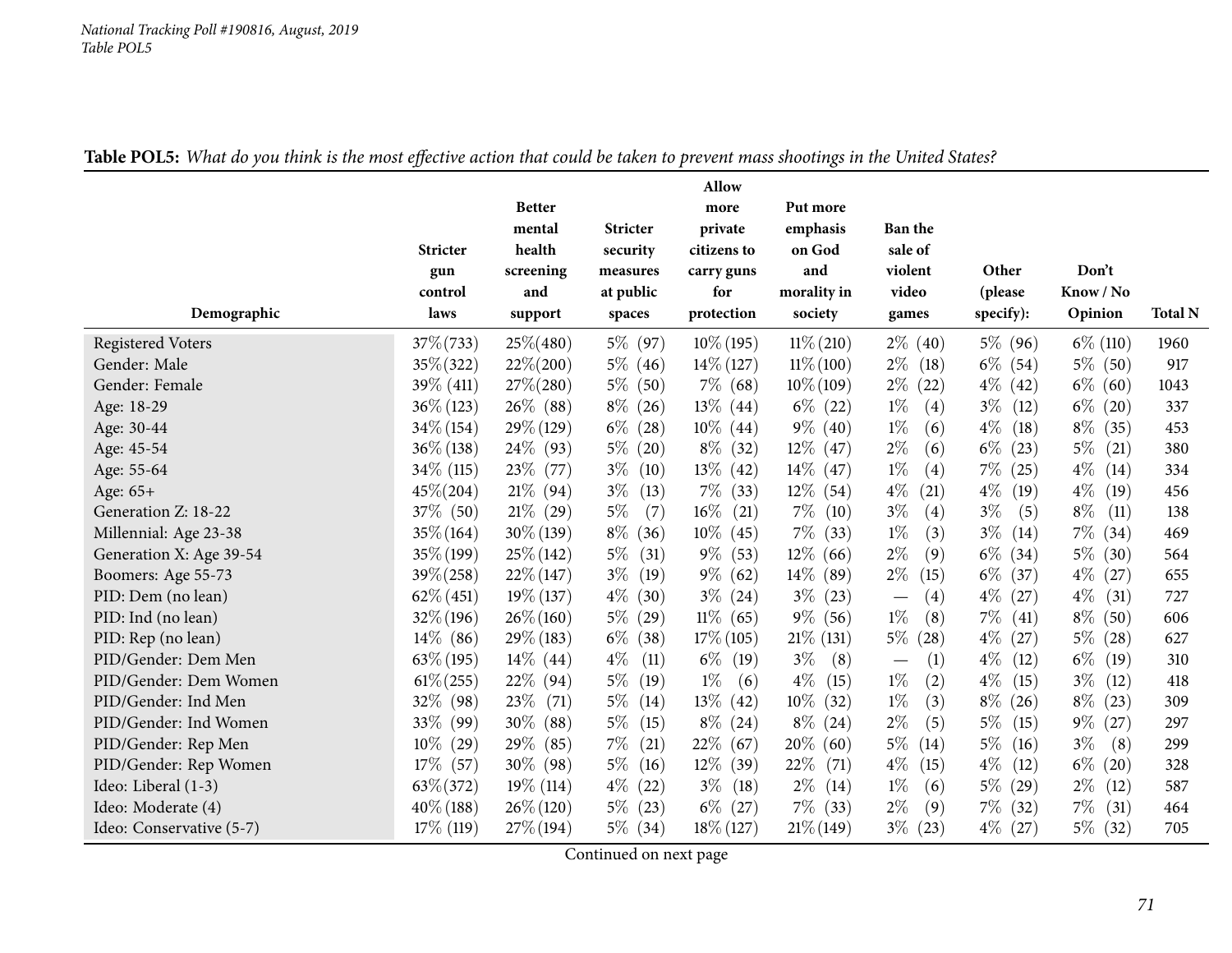Table POL5: What do you think is the most effective action that could be taken to prevent mass shootings in the United States?

|                                   | <b>Stricter</b><br>gun<br>control | <b>Better</b><br>mental<br>health<br>screening<br>and | <b>Stricter</b><br>security<br>measures<br>at public | Allow<br>more<br>private<br>citizens to<br>carry guns<br>for | Put more<br>emphasis<br>on God<br>and<br>morality in | <b>Ban the</b><br>sale of<br>violent<br>video | Other<br>(please | Don't<br>Know / No |                |
|-----------------------------------|-----------------------------------|-------------------------------------------------------|------------------------------------------------------|--------------------------------------------------------------|------------------------------------------------------|-----------------------------------------------|------------------|--------------------|----------------|
| Demographic                       | laws                              | support                                               | spaces                                               | protection                                                   | society                                              | games                                         | specify):        | Opinion            | <b>Total N</b> |
| <b>Registered Voters</b>          | $37\% (733)$                      | $25\% (480)$                                          | 5% (97)                                              | $10\%$ (195)                                                 | $11\% (210)$                                         | $2\%$ (40)                                    | 5\% (96)         | $6\%$ (110)        | 1960           |
| Educ: < College                   | 33\%(404)                         | $25\% (303)$                                          | $6\%$<br>(71)                                        | $12\%$ (152)                                                 | $11\% (138)$                                         | $3\%$ (33)                                    | 5% (57)          | $6\%$ (75)         | 1233           |
| Educ: Bachelors degree            | $43\%$ (198)                      | $24\%$ (113)                                          | $4\%$<br>(16)                                        | 7% (33)                                                      | $10\%$ (45)                                          | $1\%$<br>(4)                                  | $6\%$<br>(30)    | $5\%$ (23)         | 464            |
| Educ: Post-grad                   | $50\%$ (131)                      | $24\%$ (64)                                           | $4\%$<br>(10)                                        | $4\%$ (10)                                                   | $10\%$ (27)                                          | $1\%$<br>(3)                                  | $3\%$<br>(8)     | $4\%$<br>(11)      | 264            |
| Income: Under 50k                 | 38\%(382)                         | $22\% (224)$                                          | $6\%$<br>(57)                                        | $11\% (112)$                                                 | $10\%$ (97)                                          | $3\%$<br>(26)                                 | $4\%$<br>(42)    | $7\%$ (72)         | 1013           |
| Income: 50k-100k                  | $36\% (232)$                      | $27\%$ (175)                                          | $5\%$<br>(30)                                        | $9\%$ (60)                                                   | $11\%$ (69)                                          | $2\%$<br>(11)                                 | $6\%$<br>(41)    | $4\%$<br>(28)      | 646            |
| Income: 100k+                     | 39\% (119)                        | $27\%$ (82)                                           | $3\%$<br>(10)                                        | $8\%$ (23)                                                   | $14\%$ (43)                                          | $1\%$<br>(3)                                  | $4\%$<br>(13)    | $3\%$<br>(9)       | 301            |
| Ethnicity: White                  | $35\% (561)$                      | $27\% (422)$                                          | $4\%$<br>(70)                                        | $10\%$ (161)                                                 | $12\%$ (183)                                         | $2\%$<br>(35)                                 | $5\%$<br>(72)    | $5\%$<br>(81)      | 1585           |
| Ethnicity: Hispanic               | 39% (73)                          | 28\% (52)                                             | $4\%$<br>(7)                                         | $8\%$<br>(15)                                                | $7\%$<br>(13)                                        | (1)                                           | $4\%$<br>(7)     | $11\%$ (22)        | 190            |
| Ethnicity: Afr. Am.               | 49\% (122)                        | $14\%$ (34)                                           | $6\%$<br>(16)                                        | $8\%$<br>(19)                                                | $8\%$<br>(19)                                        | $1\%$<br>(3)                                  | $6\%$<br>(15)    | $8\%$ (20)         | 249            |
| Ethnicity: Other                  | 39\% (50)                         | $20\%$ (25)                                           | $8\%$<br>(10)                                        | $12\%$<br>(15)                                               | $6\%$<br>(8)                                         | $2\%$<br>(2)                                  | $7\%$<br>(9)     | $6\%$<br>(8)       | 126            |
| All Christian                     | $36\% (342)$                      | $25\% (237)$                                          | $4\%$<br>(35)                                        | $10\%$ (97)                                                  | $15\% (138)$                                         | $3\%$<br>(26)                                 | $4\%$<br>(36)    | $4\%$<br>(39)      | 951            |
| All Non-Christian                 | $60\%$ (48)                       | $17\%$ (13)                                           | $3\%$<br>(2)                                         | $9\%$<br>(7)                                                 | $1\%$<br>(1)                                         | $2\%$<br>(1)                                  | $6\%$<br>(5)     | $3\%$<br>(3)       | 80             |
| Atheist                           | 57% (50)                          | 23\% (20)                                             | $4\%$<br>(3)                                         | $5\%$<br>(4)                                                 | (0)<br>$\hspace{0.1mm}-\hspace{0.1mm}$               | $1\%$<br>(1)                                  | $2\%$<br>(1)     | $8\%$<br>(7)       | 87             |
| Agnostic/Nothing in particular    | $35\% (292)$                      | $25\% (210)$                                          | $7\%$<br>(56)                                        | $10\%$<br>(87)                                               | $8\%$<br>(71)                                        | $1\%$<br>(12)                                 | $6\%$<br>(53)    | $7\%$<br>(61)      | 842            |
| Religious Non-Protestant/Catholic | $51\%$ (58)                       | $16\%$ (18)                                           | $5\%$<br>(6)                                         | $9\%$<br>(10)                                                | $9\%$<br>(10)                                        | $1\%$<br>(1)                                  | $4\%$<br>(5)     | $5\%$<br>(6)       | 114            |
| Evangelical                       | $26\% (146)$                      | $22\%$ (124)                                          | $4\%$<br>(25)                                        | $13\%$<br>(73)                                               | 24\% (135)                                           | $2\%$<br>(14)                                 | $4\%$<br>(25)    | $4\%$<br>(20)      | 561            |
| Non-Evangelical                   | $40\%$ (281)                      | $28\%$ (197)                                          | $4\%$<br>(28)                                        | $9\%$ (64)                                                   | $7\%$ (48)                                           | $2\%$<br>(17)                                 | $4\%$<br>(29)    | $5\%$<br>(31)      | 695            |
| Community: Urban                  | $47\%$ (214)                      | 21\% (95)                                             | $6\%$<br>(29)                                        | $8\%$ (34)                                                   | $5\%$<br>(21)                                        | $1\%$<br>(4)                                  | $6\%$<br>(26)    | $6\%$ (29)         | 452            |
| Community: Suburban               | $40\% (367)$                      | $26\%(239)$                                           | $4\%$<br>(37)                                        | $9\%$<br>(81)                                                | $10\%$<br>(90)                                       | $2\%$<br>(17)                                 | $5\%$ (42)       | $5\%$ (49)         | 922            |
| Community: Rural                  | 26\% (152)                        | $25\% (146)$                                          | $5\%$<br>(31)                                        | $14\%$ (80)                                                  | 17\% (98)                                            | $3\%$<br>(19)                                 | $5\%$<br>(28)    | $5\%$ (32)         | 586            |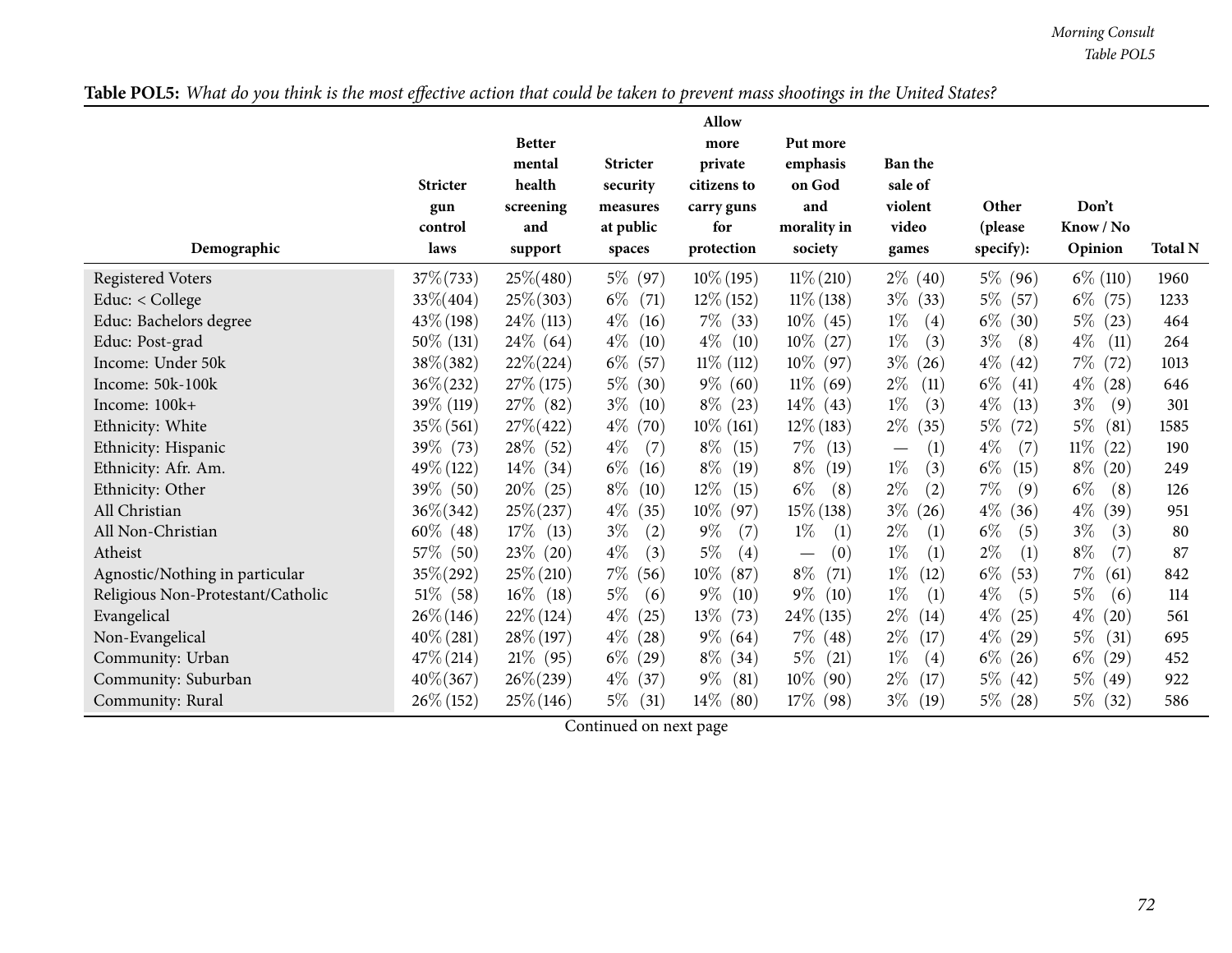### Table POL5: What do you think is the most effective action that could be taken to prevent mass shootings in the United States?

|                               |                 |               |                 | Allow          |                |                                 |               |               |                |
|-------------------------------|-----------------|---------------|-----------------|----------------|----------------|---------------------------------|---------------|---------------|----------------|
|                               |                 | <b>Better</b> |                 | more           | Put more       |                                 |               |               |                |
|                               |                 | mental        | <b>Stricter</b> | private        | emphasis       | <b>Ban the</b>                  |               |               |                |
|                               | <b>Stricter</b> | health        | security        | citizens to    | on God         | sale of                         |               |               |                |
|                               | gun             | screening     | measures        | carry guns     | and            | violent                         | Other         | Don't         |                |
|                               | control<br>laws | and           | at public       | for            | morality in    | video                           | (please       | Know / No     | <b>Total N</b> |
| Demographic                   |                 | support       | spaces          | protection     | society        | games                           | specify):     | Opinion       |                |
| <b>Registered Voters</b>      | $37\% (733)$    | $25\% (480)$  | $5\%$<br>(97)   | $10\%$ (195)   | $11\%$ (210)   | $2\%$ (40)                      | 5\% (96)      | $6\%$ (110)   | 1960           |
| Employ: Private Sector        | $35\% (226)$    | $26\% (167)$  | $4\%$<br>(29)   | $12\%$ (77)    | $12\%$ (77)    | $1\%$<br>(5)                    | $6\%$<br>(36) | $5\%$ (30)    | 647            |
| Employ: Government            | $34\%$ (41)     | 27\% (33)     | $2\%$<br>(3)    | $13\%$<br>(16) | 14\%<br>(17)   | $1\%$<br>(1)                    | $2\%$<br>(2)  | $7\%$<br>(8)  | 121            |
| Employ: Self-Employed         | $39\%$<br>(56)  | 22\%<br>(32)  | $5\%$<br>(8)    | $9\%$<br>(14)  | $7\%$<br>(10)  | (3)<br>$2\%$                    | $8\%$<br>(12) | $6\%$<br>(9)  | 143            |
| Employ: Homemaker             | 27%<br>(41)     | 32\%<br>(49)  | $6\%$<br>(10)   | $5\%$<br>(8)   | $8\%$<br>(13)  | $5\%$<br>(8)                    | $7\%$<br>(10) | $9\%$<br>(14) | 152            |
| Employ: Student               | $45\%$<br>(39)  | $28\%$ (24)   | $6\%$<br>(5)    | $4\%$<br>(3)   | 7%<br>(6)      | $2\%$<br>(2)                    | $5\%$<br>(4)  | $3\%$<br>(3)  | 86             |
| Employ: Retired               | $46\%$ (211)    | 20%<br>(93)   | $3\%$<br>(13)   | $8\%$<br>(38)  | $11\%$<br>(49) | $3\%$<br>(16)                   | $4\%$<br>(20) | $4\%$<br>(20) | 462            |
| Employ: Unemployed            | $36\%$<br>(65)  | 22\%<br>(41)  | $8\%$<br>(14)   | $12\%$<br>(22) | 12\%<br>(21)   | $2\%$<br>(3)                    | $3\%$<br>(5)  | $5\%$<br>(10) | 182            |
| Employ: Other                 | $33\%$ (55)     | $24\%$ (40)   | $9\%$<br>(15)   | $11\%$<br>(18) | $9\%$<br>(15)  | $1\%$<br>(2)                    | $4\%$<br>(6)  | $9\%$<br>(16) | 167            |
| Military HH: Yes              | $29\% (105)$    | $30\% (106)$  | $4\%$<br>(15)   | $13\%$ (48)    | 13\%<br>(48)   | $3\%$<br>(11)                   | $4\%$<br>(15) | $3\%$<br>(12) | 359            |
| Military HH: No               | $39\% (628)$    | $23\% (374)$  | $5\%$<br>(82)   | $9\% (147)$    | $10\%$ (161)   | $2\%$<br>(30)                   | $5\%$<br>(81) | $6\%$ (97)    | 1601           |
| RD/WT: Right Direction        | $14\%$ (101)    | $30\% (219)$  | $7\%$<br>(50)   | $18\%$ (133)   | $18\%$ (128)   | $3\%$<br>(23)                   | $5\%$<br>(33) | $6\%$ (40)    | 728            |
| RD/WT: Wrong Track            | $51\% (632)$    | $21\% (261)$  | $4\%$<br>(46)   | $5\%$ (62)     | $7\%$ (81)     | $1\%$<br>(17)                   | $5\%$<br>(63) | $6\%$ (69)    | 1232           |
| Trump Job Approve             | $13\%$ (101)    | $30\% (241)$  | $6\%$<br>(52)   | $18\% (146)$   | $19\% (154)$   | $4\%$<br>(28)                   | $5\%$<br>(41) | $5\%$<br>(38) | 801            |
| Trump Job Disapprove          | $57\%$ (620)    | $21\% (226)$  | $4\%$<br>(42)   | $4\%$ (42)     | $5\%$ (50)     | $1\%$<br>(11)                   | $5\%$<br>(51) | $4\%$<br>(43) | 1086           |
| Trump Job Strongly Approve    | $8\%$ (38)      | $29\%$ (130)  | $5\%$<br>(23)   | $21\%$ (92)    | 22\%<br>(97)   | $4\%$<br>(19)                   | $6\%$<br>(25) | $5\%$<br>(23) | 448            |
| Trump Job Somewhat Approve    | $18\%$<br>(63)  | $32\%$ (112)  | $8\%$<br>(29)   | $15\%$ (54)    | $16\%$<br>(56) | $3\%$<br>(9)                    | $4\%$<br>(15) | $4\%$<br>(15) | 353            |
| Trump Job Somewhat Disapprove | 39\% (90)       | $26\%$ (60)   | $5\%$<br>(12)   | $8\%$ (19)     | $8\%$<br>(18)  | $3\%$<br>(7)                    | $6\%$<br>(14) | $6\%$<br>(13) | 233            |
| Trump Job Strongly Disapprove | $62\% (530)$    | $19\% (166)$  | $4\%$<br>(31)   | $3\%$ (23)     | $4\%$<br>(32)  | (4)                             | $4\%$<br>(38) | $3\%$<br>(30) | 853            |
| Favorable of Trump            | $12\%$ (96)     | $31\% (240)$  | $6\%$<br>(45)   | $19\% (146)$   | $20\%$ (155)   | $4\%$<br>(28)                   | $5\%$ (40)    | $4\%$<br>(32) | 782            |
| Unfavorable of Trump          | 57\%(626)       | $20\% (226)$  | $4\%$<br>(48)   | $4\%$ (42)     | $4\%$ (50)     | $1\%$<br>(12)                   | $5\%$<br>(55) | $4\%$<br>(46) | 1106           |
| Very Favorable of Trump       | $8\%$ (38)      | $30\% (139)$  | $5\%$<br>(22)   | $21\%$ (99)    | $21\% (100)$   | $4\%$<br>(16)                   | $5\%$<br>(25) | $6\%$<br>(26) | 464            |
| Somewhat Favorable of Trump   | $18\%$<br>(58)  | $32\%$ (101)  | $7\%$<br>(23)   | $15\%$ (48)    | $17\%$<br>(55) | $4\%$<br>(12)                   | $5\%$<br>(15) | $2\%$<br>(6)  | 317            |
| Somewhat Unfavorable of Trump | $32\%$ (62)     | $25\%$ (48)   | $8\%$<br>(16)   | $8\%$<br>(15)  | $10\%$<br>(19) | $4\%$<br>(9)                    | $6\%$<br>(12) | $7\%$<br>(13) | 195            |
| Very Unfavorable of Trump     | $62\% (564)$    | $19\% (178)$  | $4\%$ (32)      | $3\%$ (27)     | $3\%$<br>(30)  | (4)<br>$\overline{\phantom{m}}$ | $5\%$ (43)    | $4\%$<br>(33) | 910            |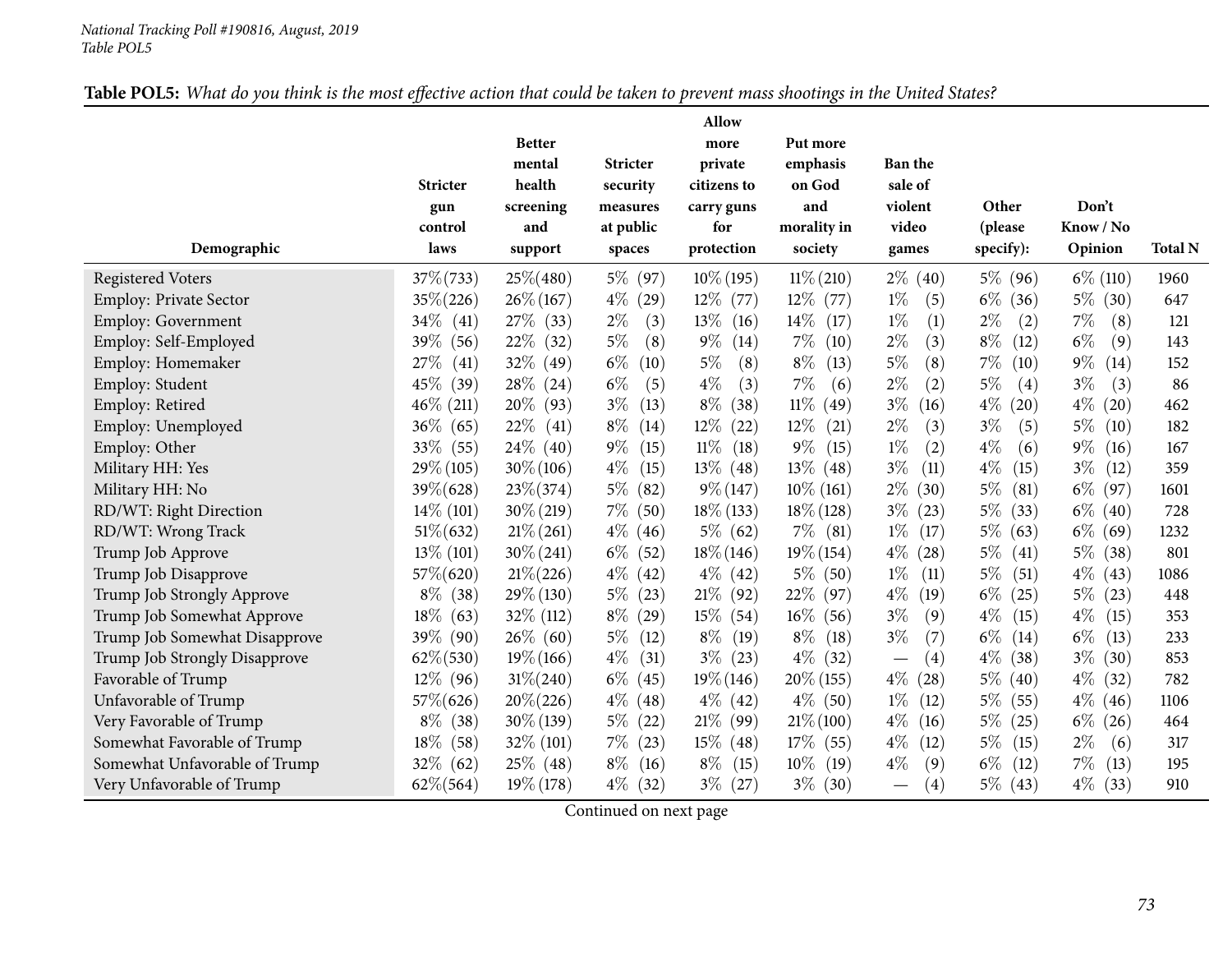Table POL5: What do you think is the most effective action that could be taken to prevent mass shootings in the United States?

|                                      | <b>Stricter</b><br>gun<br>control | <b>Better</b><br>mental<br>health<br>screening<br>and | <b>Stricter</b><br>security<br>measures<br>at public | Allow<br>more<br>private<br>citizens to<br>carry guns<br>for | Put more<br>emphasis<br>on God<br>and<br>morality in | <b>Ban the</b><br>sale of<br>violent<br>video | Other<br>(please | Don't<br>Know / No | <b>Total N</b> |
|--------------------------------------|-----------------------------------|-------------------------------------------------------|------------------------------------------------------|--------------------------------------------------------------|------------------------------------------------------|-----------------------------------------------|------------------|--------------------|----------------|
| Demographic                          | laws                              | support                                               | spaces                                               | protection                                                   | society                                              | games                                         | specify):        | Opinion            |                |
| <b>Registered Voters</b>             | $37\% (733)$                      | $25\% (480)$                                          | 5\% (97)                                             | $10\%$ (195)                                                 | $11\% (210)$                                         | $2\%$ (40)                                    | 5\% (96)         | $6\%$ (110)        | 1960           |
| #1 Issue: Economy                    | 29\% (132)                        | $30\% (137)$                                          | $5\%$ (22)                                           | $13\%$ (60)                                                  | $12\%$ (56)                                          | $2\%$<br>(10)                                 | $4\%$<br>(20)    | $6\%$ (25)         | 463            |
| #1 Issue: Security                   | $21\%$ (95)                       | 29\% (133)                                            | $7\%$<br>(33)                                        | $16\%$ (72)                                                  | $16\%$ (73)                                          | $3\%$<br>(13)                                 | $4\%$<br>(17)    | $4\%$<br>(18)      | 454            |
| #1 Issue: Health Care                | 52\% (181)                        | $21\%$ (72)                                           | $2\%$<br>(8)                                         | $7\%$ (24)                                                   | $8\%$<br>(26)                                        | $1\%$<br>(3)                                  | $4\%$<br>(15)    | $5\%$<br>(18)      | 347            |
| #1 Issue: Medicare / Social Security | 48\% (133)                        | $17\%$ (47)                                           | $5\%$<br>(13)                                        | $6\%$<br>(16)                                                | $10\%$<br>(28)                                       | $4\%$<br>(10)                                 | $5\%$<br>(13)    | $5\%$<br>(14)      | 274            |
| #1 Issue: Women's Issues             | $44\%$ (53)                       | $22\%$ (26)                                           | $4\%$<br>(5)                                         | $8\%$<br>(10)                                                | $8\%$<br>(10)                                        | $2\%$<br>(2)                                  | $1\%$<br>(1)     | $11\%$<br>(14)     | 120            |
| #1 Issue: Education                  | $42\%$ (46)                       | $26\%$ (29)                                           | $9\%$<br>(10)                                        | $5\%$<br>(5)                                                 | $5\%$<br>(5)                                         | (0)                                           | $5\%$<br>(5)     | $7\%$<br>(8)       | 108            |
| #1 Issue: Energy                     | 60%<br>(57)                       | 22\%<br>(21)                                          | $3\%$<br>(3)                                         | $4\%$<br>(4)                                                 | $1\%$<br>(1)                                         | $1\%$<br>(1)                                  | $2\%$<br>(2)     | $7\%$<br>(7)       | 94             |
| #1 Issue: Other                      | 38\% (38)                         | $16\%$ (16)                                           | $2\%$<br>(2)                                         | $3\%$<br>(3)                                                 | $11\%$<br>(11)                                       | $1\%$<br>(1)                                  | 22%<br>(22)      | $7\%$<br>(7)       | 100            |
| 2018 House Vote: Democrat            | $62\%$ (481)                      | $19\%$ (150)                                          | $3\%$<br>(22)                                        | $3\%$<br>(25)                                                | $4\%$<br>(28)                                        | (3)<br>$\overline{\phantom{0}}$               | $5\%$<br>(38)    | $3\%$<br>(26)      | 773            |
| 2018 House Vote: Republican          | $12\%$ (82)                       | $32\%$ (211)                                          | $6\%$<br>(37)                                        | $17\%$ (112)                                                 | $21\%$ (138)                                         | $4\%$<br>(29)                                 | $5\%$<br>(35)    | $3\%$ (22)         | 667            |
| 2018 House Vote: Someone else        | 21%<br>(21)                       | $25\%$ (25)                                           | $3\%$<br>(3)                                         | $11\%$<br>(11)                                               | $8\%$<br>(8)                                         | $4\%$<br>(4)                                  | $10\%$<br>(10)   | 17%<br>(17)        | 100            |
| 2016 Vote: Hillary Clinton           | $65\% (461)$                      | $18\%$ (131)                                          | $3\%$<br>(22)                                        | $2\%$<br>(14)                                                | $3\%$<br>(21)                                        | $1\%$<br>(4)                                  | $5\%$<br>(33)    | $3\%$<br>(23)      | 709            |
| 2016 Vote: Donald Trump              | 13\% (89)                         | $30\% (206)$                                          | $6\%$<br>(40)                                        | $18\%$ (123)                                                 | $21\%$ (144)                                         | $4\%$<br>(27)                                 | $5\%$<br>(38)    | $4\%$<br>(31)      | 699            |
| 2016 Vote: Other                     | $34\%$ (62)                       | $32\%$ (60)                                           | $3\%$<br>(6)                                         | $8\%$ (15)                                                   | $7\%$<br>(13)                                        | $1\%$<br>(2)                                  | $7\%$<br>(12)    | $8\%$<br>(15)      | 185            |
| 2016 Vote: Didn't Vote               | $32\%$ (118)                      | $23\%$ (83)                                           | $8\%$<br>(28)                                        | $12\%$ (42)                                                  | $9\%$ (32)                                           | $2\%$<br>(7)                                  | $4\%$<br>(13)    | $11\%$<br>(41)     | 365            |
| Voted in 2014: Yes                   | 39\%(548)                         | $24\% (332)$                                          | $4\%$<br>(61)                                        | $9\% (124)$                                                  | $11\% (160)$                                         | $2\%$<br>(33)                                 | $5\%$<br>(73)    | $4\%$ (60)         | 1389           |
| Voted in 2014: No                    | $32\%$ (185)                      | $26\% (149)$                                          | $6\%$<br>(36)                                        | $13\%$<br>(71)                                               | $9\%$ (50)                                           | $1\%$<br>(8)                                  | $4\%$<br>(22)    | $9\%$ (50)         | 571            |
| 2012 Vote: Barack Obama              | 56%(480)                          | $22\%$ (184)                                          | $4\%$<br>(32)                                        | $3\%$<br>(27)                                                | $5\%$ (39)                                           | $1\%$<br>(12)                                 | $5\%$ (46)       | $4\%$ (35)         | 854            |
| 2012 Vote: Mitt Romney               | 17% (93)                          | $29\%$ (154)                                          | $5\%$<br>(26)                                        | $16\%$ (86)                                                  | $21\%$ (116)                                         | $4\%$<br>(19)                                 | $5\%$<br>(26)    | $4\%$ (20)         | 540            |
| 2012 Vote: Other                     | $12\%$<br>(10)                    | $32\%$ (26)                                           | $8\%$<br>(7)                                         | $14\%$<br>(12)                                               | 13\%<br>(11)                                         | $1\%$<br>(1)                                  | $5\%$<br>(4)     | $15\%$<br>(12)     | 82             |
| 2012 Vote: Didn't Vote               | $31\% (150)$                      | $24\%$ (116)                                          | $7\%$<br>(32)                                        | 15%<br>(71)                                                  | $9\%$<br>(42)                                        | $2\%$<br>(7)                                  | $4\%$<br>(20)    | $9\%$<br>(43)      | 480            |
| 4-Region: Northeast                  | $48\% (167)$                      | $26\%$ (92)                                           | $3\%$<br>(11)                                        | $6\%$<br>(22)                                                | $5\%$<br>(16)                                        | $2\%$<br>(8)                                  | $5\%$<br>(18)    | $5\%$<br>(17)      | 350            |
| 4-Region: Midwest                    | $35\% (160)$                      | $26\%$ (117)                                          | $5\%$<br>(21)                                        | $11\%$<br>(48)                                               | $12\%$<br>(55)                                       | $3\%$<br>(11)                                 | $4\%$<br>(19)    | $4\%$ (20)         | 450            |
| 4-Region: South                      | $34\% (245)$                      | $23\%$ (170)                                          | $6\%$<br>(46)                                        | $11\%$<br>(79)                                               | $15\%$ (110)                                         | $2\%$<br>(15)                                 | $4\%$<br>(33)    | $5\%$ (35)         | 732            |
| 4-Region: West                       | 38\% (161)                        | $24\%$ (101)                                          | $4\%$<br>(19)                                        | $11\%$ (46)                                                  | $7\%$ (29)                                           | $2\%$<br>(7)                                  | $6\%$ (27)       | $9\%$ (39)         | 428            |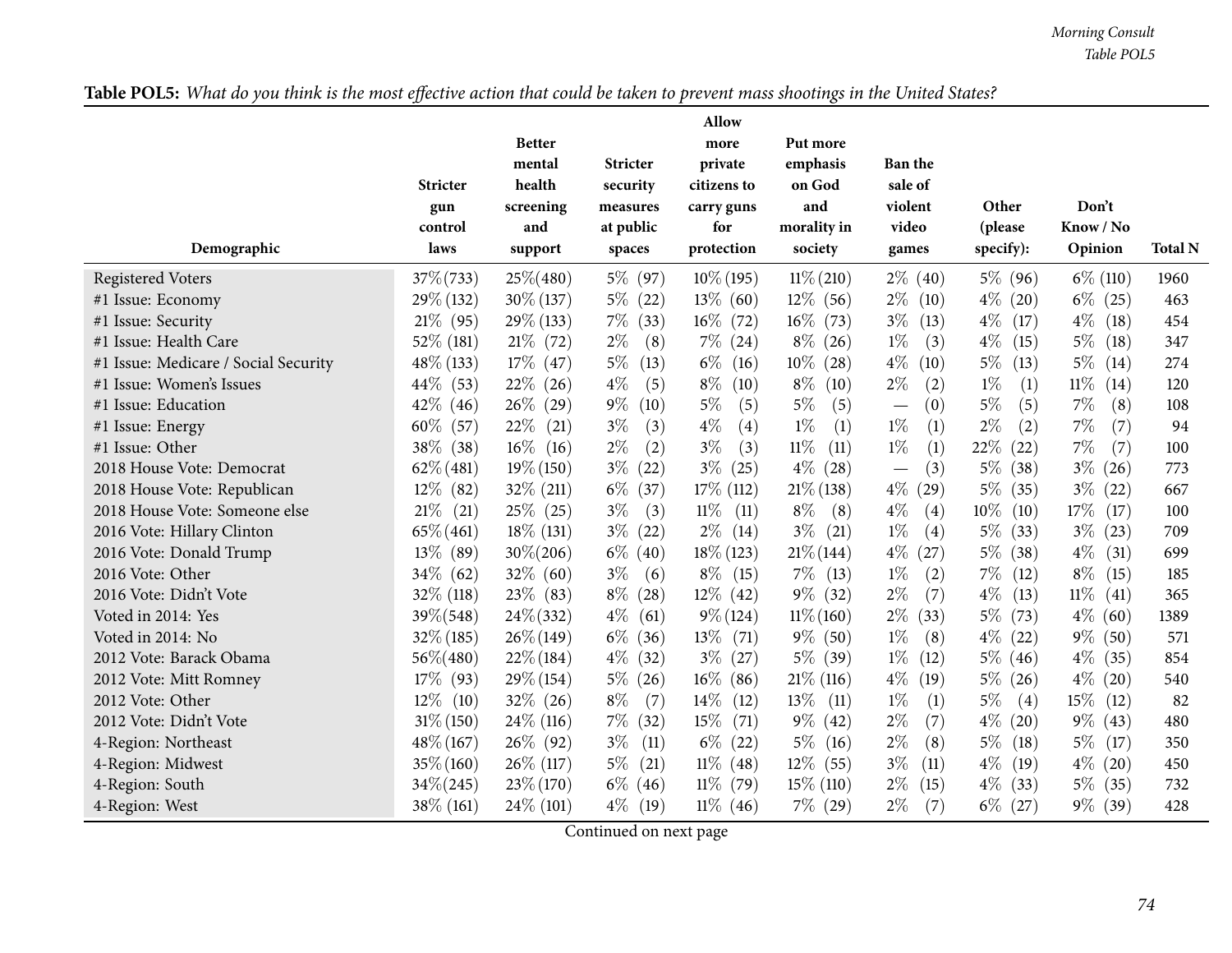| Table POL5: What do you think is the most effective action that could be taken to prevent mass shootings in the United States? |
|--------------------------------------------------------------------------------------------------------------------------------|
|--------------------------------------------------------------------------------------------------------------------------------|

| Demographic                                | <b>Stricter</b><br>gun<br>control<br>laws | <b>Better</b><br>mental<br>health<br>screening<br>and<br>support | <b>Stricter</b><br>security<br>measures<br>at public<br>spaces | Allow<br>more<br>private<br>citizens to<br>carry guns<br>for<br>protection | Put more<br>emphasis<br>on God<br>and<br>morality in<br>society | <b>Ban the</b><br>sale of<br>violent<br>video<br>games | Other<br>(please<br>specify): | Don't<br>Know / No<br>Opinion | <b>Total N</b> |
|--------------------------------------------|-------------------------------------------|------------------------------------------------------------------|----------------------------------------------------------------|----------------------------------------------------------------------------|-----------------------------------------------------------------|--------------------------------------------------------|-------------------------------|-------------------------------|----------------|
| Registered Voters                          | $37\% (733)$                              | $25\% (480)$                                                     | $5\%$ (97)                                                     | $10\%$ (195)                                                               | $11\%$ (210)                                                    | $2\%$<br>(40)                                          | $5\%$ (96)                    | $6\%$ (110)                   | 1960           |
| Party: Democrat/Leans Democrat             | $61\% (536)$                              | $19\%$ (172)                                                     | $4\%$ (39)                                                     | $3\%$ (27)                                                                 | $3\%$ (30)                                                      | (4)<br>$\overline{\phantom{m}}$                        | $4\%$ (35)                    | $4\%$ (40)                    | 883            |
| Party: Republican/Leans Republican         | $13\% (102)$                              | $31\% (232)$                                                     | $6\%$ (42)                                                     | $17\%$ (128)                                                               | $20\%$ (154)                                                    | $4\%$<br>(32)                                          | $5\%$ (36)                    | $4\%$<br>(33)                 | 759            |
| Gun owners                                 | $22\%$ (157)                              | $27\%$ (191)                                                     | $5\%$ (36)                                                     | $17\%$ (122)                                                               | $17\%$ (118)                                                    | $3\%$<br>(19)                                          | $6\%$ (40)                    | $4\%$<br>(26)                 | 710            |
| Republican gun owners                      | $6\%$ (26)                                | $29\%$ (118)                                                     | $6\%$ (23)                                                     | $23\%$ (95)                                                                | $23\%$ (94)                                                     | $4\%$<br>(16)                                          | $4\%$ (17)                    | $3\%$ (14)                    | 403            |
| Democratic gun owners                      | $54\%$ (111)                              | $23\%$ (47)                                                      | $4\%$<br>(9)                                                   | $4\%$<br>(9)                                                               | $5\%$<br>(11)                                                   | (0)<br>$\overline{\phantom{m}}$                        | $6\%$<br>(12)                 | $4\%$<br>(8)                  | 207            |
| Voters who blame mental illness a lot      | $27\% (260)$                              | 39\%(370)                                                        | $4\%$ (42)                                                     | $10\%$ (93)                                                                | $11\%$ (103)                                                    | $2\%$<br>(16)                                          | $4\%$<br>(41)                 | $2\%$<br>(22)                 | 946            |
| Voters who blame mental illness a lot/some | $36\% (581)$                              | $28\% (462)$                                                     | $5\%$ (77)                                                     | $10\%$ (161)                                                               | $11\%$ (183)                                                    | $2\%$<br>(31)                                          | $5\%$ (78)                    | $3\%$ (55)                    | 1629           |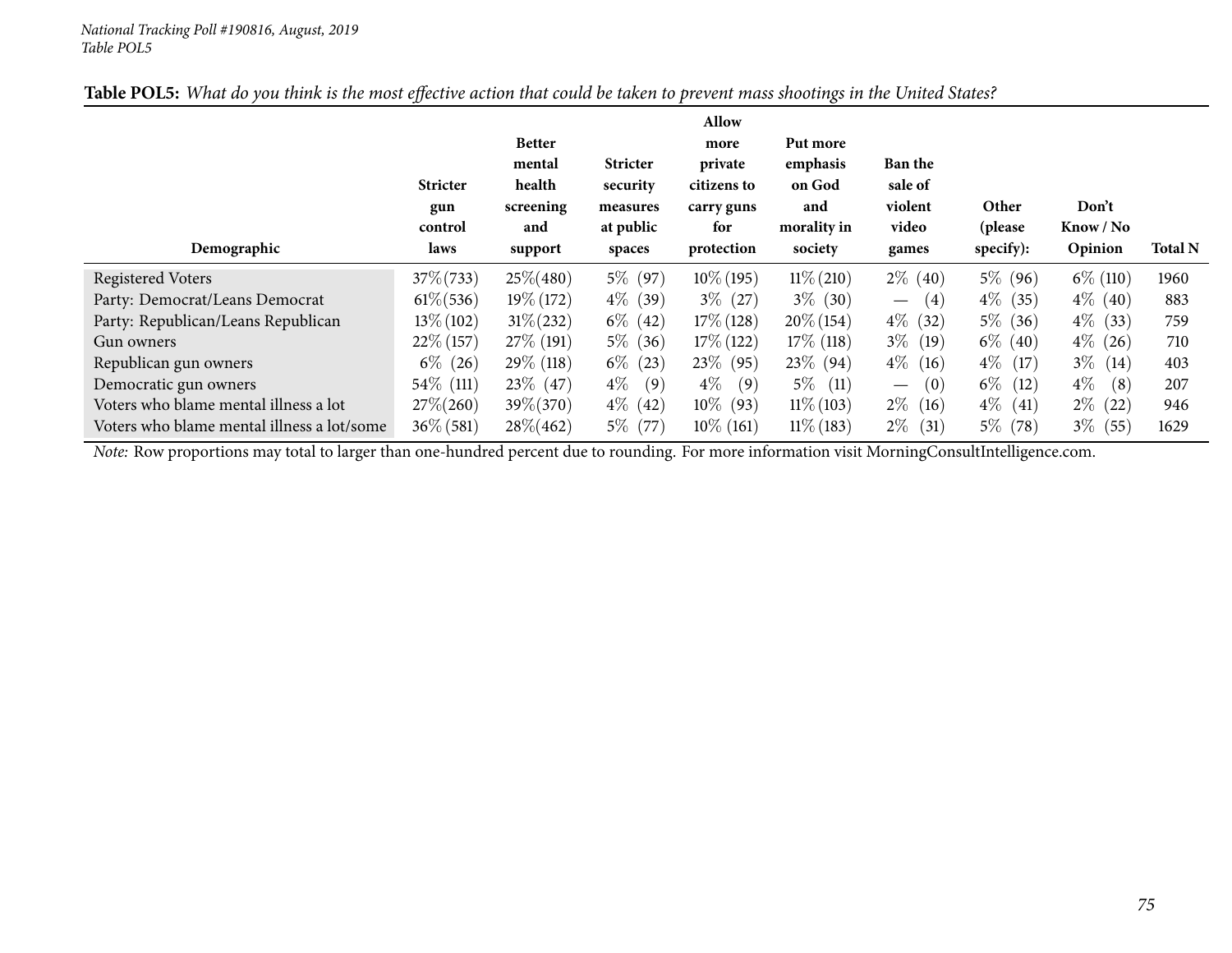|                          | Somewhat |             |     |        |     |                | Don't Know/ |                   |        |                   |                |  |
|--------------------------|----------|-------------|-----|--------|-----|----------------|-------------|-------------------|--------|-------------------|----------------|--|
| Demographic              |          | Very likely |     | likely |     | Not too likely |             | Not likely at all |        | <b>No Opinion</b> | <b>Total N</b> |  |
| <b>Registered Voters</b> | 13%      | (252)       | 26% | (512)  | 32% | (632)          | 20%         | (389)             | $9\%$  | (174)             | 1960           |  |
| Gender: Male             | 14%      | (132)       | 25% | (232)  | 28% | (259)          | 25%         | (228)             | 7%     | (67)              | 917            |  |
| Gender: Female           | 12%      | (120)       | 27% | (280)  | 36% | (373)          | 15%         | (161)             | 10%    | (108)             | 1043           |  |
| Age: 18-29               | 14%      | (47)        | 31% | (103)  | 31% | (104)          | 14%         | (48)              | 11%    | (36)              | 337            |  |
| Age: 30-44               | 15%      | (70)        | 27% | (121)  | 28% | (125)          | 19%         | (87)              | $11\%$ | (50)              | 453            |  |
| Age: 45-54               | 13%      | (51)        | 25% | (96)   | 31% | (120)          | 21%         | (78)              | $9\%$  | (35)              | 380            |  |
| Age: 55-64               | $10\%$   | (34)        | 24% | (79)   | 33% | (109)          | 24%         | (80)              | $9\%$  | (31)              | 334            |  |
| Age: 65+                 | $11\%$   | (50)        | 25% | (112)  | 38% | (174)          | 21%         | (96)              | $5\%$  | (24)              | 456            |  |
| Generation Z: 18-22      | 13%      | (17)        | 28% | (39)   | 35% | (47)           | 12%         | (17)              | $12\%$ | (17)              | 138            |  |
| Millennial: Age 23-38    | 14%      | (68)        | 28% | (134)  | 28% | (133)          | 17%         | (81)              | 11%    | (53)              | 469            |  |
| Generation X: Age 39-54  | 15%      | (83)        | 26% | (148)  | 30% | (168)          | 20%         | (115)             | $9\%$  | (50)              | 564            |  |
| Boomers: Age 55-73       | 10%      | (65)        | 24% | (157)  | 35% | (228)          | 24%         | (154)             | $8\%$  | (50)              | 655            |  |
| PID: Dem (no lean)       | 13%      | (96)        | 22% | (162)  | 34% | (248)          | 26%         | (190)             | $5\%$  | (33)              | 727            |  |
| PID: Ind (no lean)       | 13%      | (77)        | 26% | (159)  | 30% | (180)          | 19%         | (112)             | 13%    | (77)              | 606            |  |
| PID: Rep (no lean)       | 13%      | (80)        | 30% | (191)  | 33% | (204)          | 14%         | (87)              | 10%    | (65)              | 627            |  |
| PID/Gender: Dem Men      | 17%      | (52)        | 18% | (55)   | 27% | (83)           | 33%         | (103)             | $5\%$  | (17)              | 310            |  |
| PID/Gender: Dem Women    | $11\%$   | (44)        | 26% | (107)  | 39% | (165)          | 21%         | (86)              | $4\%$  | (16)              | 418            |  |
| PID/Gender: Ind Men      | 12%      | (38)        | 25% | (78)   | 27% | (83)           | 23%         | (72)              | 12%    | (38)              | 309            |  |
| PID/Gender: Ind Women    | 13%      | (38)        | 27% | (81)   | 33% | (98)           | 14%         | (41)              | 13%    | (39)              | 297            |  |
| PID/Gender: Rep Men      | 14%      | (42)        | 33% | (98)   | 31% | (93)           | 18%         | (53)              | $4\%$  | (12)              | 299            |  |
| PID/Gender: Rep Women    | 12%      | (38)        | 28% | (93)   | 34% | (110)          | 10%         | (34)              | 16%    | (53)              | 328            |  |
| Ideo: Liberal (1-3)      | 12%      | (71)        | 20% | (117)  | 36% | (214)          | 28%         | (163)             | $4\%$  | (21)              | 587            |  |
| Ideo: Moderate (4)       | 13%      | (59)        | 25% | (117)  | 34% | (159)          | 20%         | (94)              | $8\%$  | (35)              | 464            |  |
| Ideo: Conservative (5-7) | 12%      | (83)        | 32% | (227)  | 30% | (213)          | 16%         | (112)             | 10%    | (70)              | 705            |  |
| Educ: < College          | 15%      | (184)       | 28% | (345)  | 31% | (379)          | 16%         | (192)             | $11\%$ | (134)             | 1233           |  |
| Educ: Bachelors degree   | 7%       | (35)        | 25% | (118)  | 35% | (161)          | 26%         | (121)             | $6\%$  | (28)              | 464            |  |
| Educ: Post-grad          | 13%      | (34)        | 18% | (48)   | 35% | (92)           | 29%         | (77)              | $5\%$  | (12)              | 264            |  |
| Income: Under 50k        | 14%      | (144)       | 26% | (263)  | 30% | (305)          | 20%         | (200)             | 10%    | (102)             | 1013           |  |
| Income: 50k-100k         | 12%      | (80)        | 25% | (159)  | 36% | (232)          | 19%         | (122)             | $8\%$  | (53)              | 646            |  |
| Income: 100k+            | 10%      | (29)        | 30% | (90)   | 32% | (95)           | 22%         | (68)              | $6\%$  | (19)              | 301            |  |

Table POL6: How likely do you believe it is that Congress passes stricter gun-control laws in the next year or so?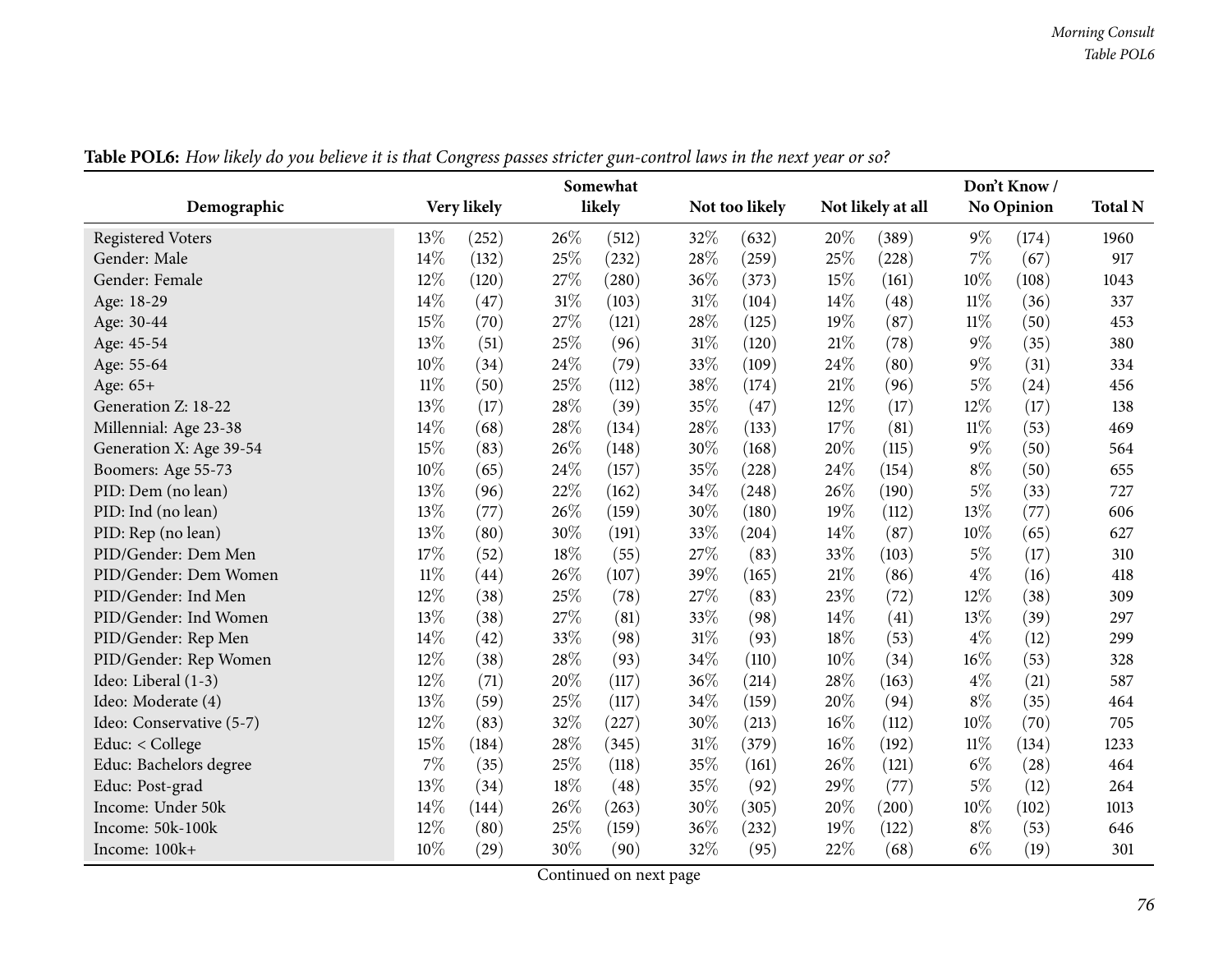|                                   |        |             |        | Somewhat |      |                     |       |                   |                                   | Don't Know/       |                |
|-----------------------------------|--------|-------------|--------|----------|------|---------------------|-------|-------------------|-----------------------------------|-------------------|----------------|
| Demographic                       |        | Very likely |        | likely   |      | Not too likely      |       | Not likely at all |                                   | <b>No Opinion</b> | <b>Total N</b> |
| <b>Registered Voters</b>          | 13%    | (252)       | 26\%   | (512)    | 32%  | (632)               | 20%   | (389)             | $9\%$                             | (174)             | 1960           |
| Ethnicity: White                  | 12%    | (191)       | 27\%   | (423)    | 33%  | (528)               | 19%   | (308)             | $9\%$                             | (135)             | 1585           |
| Ethnicity: Hispanic               | 19%    | (36)        | 25%    | (48)     | 31%  | (59)                | 11%   | (21)              | 14%                               | (27)              | 190            |
| Ethnicity: Afr. Am.               | 17%    | (43)        | 20%    | (50)     | 28%  | (69)                | 24%   | (60)              | 10%                               | (26)              | 249            |
| Ethnicity: Other                  | 15%    | (19)        | $31\%$ | (39)     | 27%  | (34)                | 16%   | (20)              | $11\%$                            | (14)              | 126            |
| All Christian                     | 12%    | (117)       | 29\%   | (273)    | 32%  | (309)               | 19%   | (179)             | $8\%$                             | (73)              | 951            |
| All Non-Christian                 | 15%    | (12)        | $16\%$ | (13)     | 41\% | (33)                | 29%   | (23)              | $\overline{\phantom{m}}$          | (0)               | 80             |
| Atheist                           | $5\%$  | (4)         | 12%    | (10)     | 40%  | (35)                | 35%   | (31)              | $8\%$                             | (7)               | 87             |
| Agnostic/Nothing in particular    | 14%    | (120)       | 26%    | (216)    | 30%  | (256)               | 19%   | (156)             | 11%                               | (94)              | 842            |
| Religious Non-Protestant/Catholic | 14%    | (16)        | 23%    | (26)     | 39%  | (44)                | 24%   | (28)              | $\overbrace{\phantom{123221111}}$ | (0)               | 114            |
| Evangelical                       | 13%    | (75)        | $31\%$ | (173)    | 32%  | (178)               | 15%   | (83)              | $9\%$                             | (52)              | 561            |
| Non-Evangelical                   | 13%    | (92)        | 26%    | (180)    | 32%  | (221)               | 22%   | (150)             | $8\%$                             | (53)              | 695            |
| Community: Urban                  | 18%    | (81)        | 25%    | (114)    | 30%  | (133)               | 18%   | (79)              | 10%                               | (45)              | 452            |
| Community: Suburban               | 10%    | (93)        | 26%    | (238)    | 34%  | (311)               | 22%   | (203)             | $8\%$                             | (77)              | 922            |
| Community: Rural                  | 13%    | (78)        | 27%    | (160)    | 32%  | (188)               | 18%   | (107)             | $9\%$                             | (53)              | 586            |
| <b>Employ: Private Sector</b>     | 13%    | (83)        | 26\%   | (166)    | 31%  | $\left( 201\right)$ | 24%   | (153)             | 7%                                | (45)              | 647            |
| Employ: Government                | $8\%$  | (9)         | 28%    | (34)     | 38%  | (47)                | 19%   | (23)              | $8\%$                             | (9)               | 121            |
| Employ: Self-Employed             | 14%    | (21)        | 26%    | (37)     | 35%  | (50)                | 19%   | (27)              | $6\%$                             | (9)               | 143            |
| Employ: Homemaker                 | 14%    | (21)        | 28%    | (43)     | 26%  | (39)                | 14\%  | (21)              | 18%                               | (28)              | 152            |
| Employ: Student                   | 17%    | (15)        | 25%    | (22)     | 37%  | (32)                | $9\%$ | (8)               | 12%                               | (11)              | 86             |
| Employ: Retired                   | $11\%$ | (51)        | 26%    | (122)    | 35%  | (163)               | 22\%  | (100)             | $6\%$                             | (27)              | 462            |
| Employ: Unemployed                | 14%    | (26)        | 26\%   | (48)     | 30%  | (54)                | 19%   | (34)              | $11\%$                            | (21)              | 182            |
| Employ: Other                     | 16%    | (27)        | 25%    | (41)     | 28%  | (47)                | 15%   | (25)              | 15%                               | (25)              | 167            |
| Military HH: Yes                  | 11%    | (39)        | 30%    | (107)    | 34%  | (120)               | 20%   | (71)              | $6\%$                             | (21)              | 359            |
| Military HH: No                   | 13%    | (213)       | 25%    | (405)    | 32%  | (512)               | 20%   | (318)             | 10%                               | (153)             | 1601           |
| RD/WT: Right Direction            | 13%    | (93)        | 33%    | (243)    | 29%  | (213)               | 14%   | (101)             | $11\%$                            | (78)              | 728            |
| RD/WT: Wrong Track                | 13%    | (159)       | 22%    | (269)    | 34%  | (419)               | 23%   | (288)             | $8\%$                             | (97)              | 1232           |
| Trump Job Approve                 | 13%    | (106)       | 33%    | (263)    | 30%  | (243)               | 13%   | (107)             | 10%                               | (83)              | 801            |
| Trump Job Disapprove              | 12%    | (135)       | 22%    | (239)    | 35%  | (377)               | 26%   | (277)             | $5\%$                             | (57)              | 1086           |

### Table POL6: How likely do you believe it is that Congress passes stricter gun-control laws in the next year or so?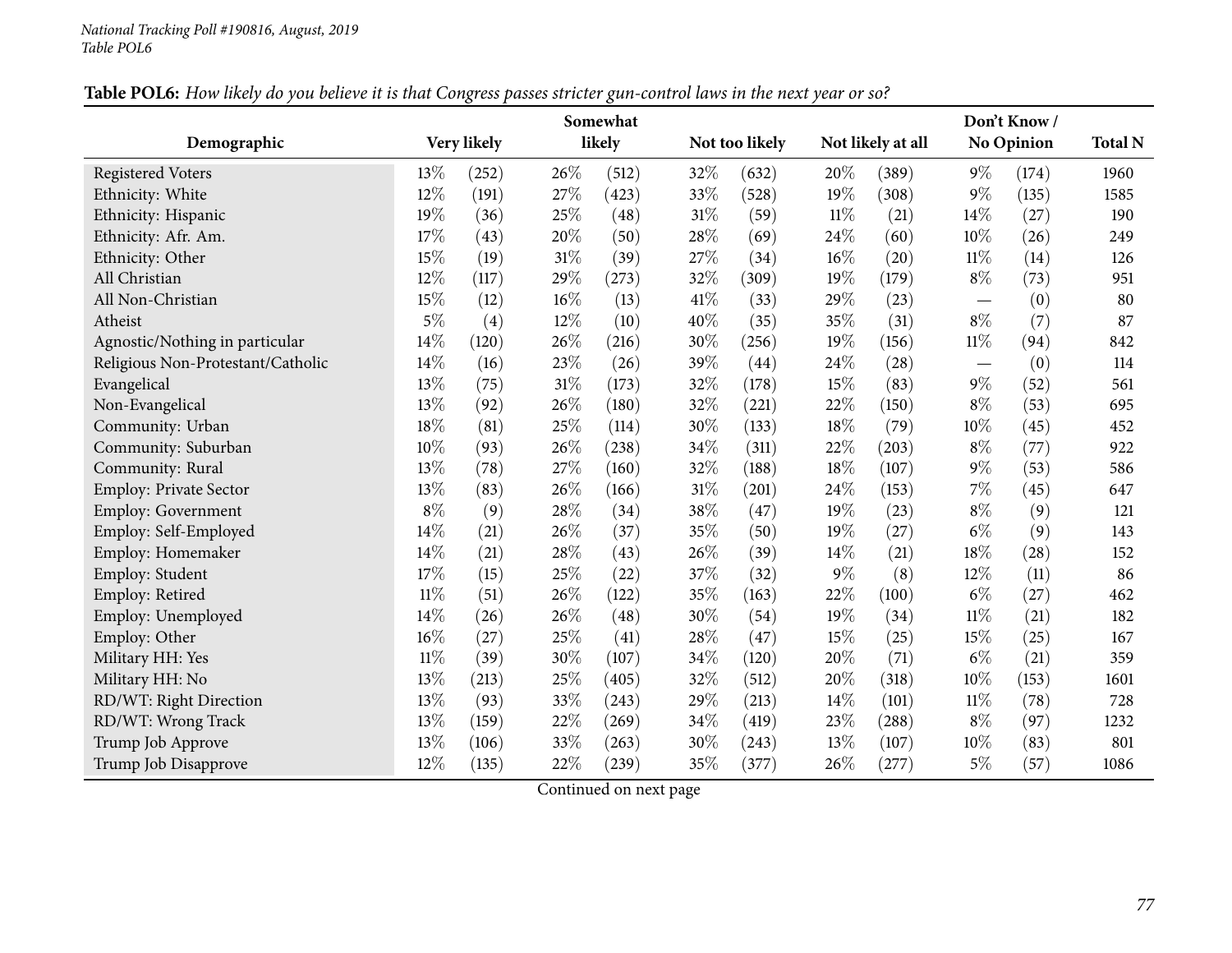| Table POL6: How likely do you believe it is that Congress passes stricter gun-control laws in the next year or so? |  |
|--------------------------------------------------------------------------------------------------------------------|--|
|--------------------------------------------------------------------------------------------------------------------|--|

|                                      |        | $\circ$     |        | Somewhat |     |                |        |                     |        | Don't Know / |                |
|--------------------------------------|--------|-------------|--------|----------|-----|----------------|--------|---------------------|--------|--------------|----------------|
| Demographic                          |        | Very likely |        | likely   |     | Not too likely |        | Not likely at all   |        | No Opinion   | <b>Total N</b> |
| <b>Registered Voters</b>             | 13%    | (252)       | 26%    | (512)    | 32% | (632)          | 20%    | (389)               | $9\%$  | (174)        | 1960           |
| Trump Job Strongly Approve           | 13%    | (59)        | 30%    | (133)    | 32% | (142)          | 14%    | (63)                | $11\%$ | (51)         | 448            |
| Trump Job Somewhat Approve           | 13%    | (48)        | 37%    | (130)    | 28% | (100)          | $12\%$ | (44)                | $9\%$  | (32)         | 353            |
| Trump Job Somewhat Disapprove        | 13%    | (30)        | 35%    | (82)     | 35% | (81)           | 12%    | (29)                | $5\%$  | (11)         | 233            |
| Trump Job Strongly Disapprove        | 12%    | (105)       | 18%    | (157)    | 35% | (297)          | 29\%   | (249)               | $5\%$  | (46)         | 853            |
| Favorable of Trump                   | 13%    | (98)        | 33%    | (260)    | 30% | (238)          | 13%    | (104)               | $10\%$ | (82)         | 782            |
| Unfavorable of Trump                 | 13%    | (143)       | 22%    | (240)    | 35% | (386)          | 25%    | (279)               | $5\%$  | (58)         | 1106           |
| Very Favorable of Trump              | 14%    | (63)        | 29%    | (136)    | 31% | (146)          | 14%    | (65)                | 12%    | (54)         | 464            |
| Somewhat Favorable of Trump          | $11\%$ | (36)        | 39%    | (123)    | 29% | (92)           | 12%    | (39)                | $9\%$  | (27)         | 317            |
| Somewhat Unfavorable of Trump        | 15%    | (30)        | 32%    | (62)     | 35% | (68)           | 12%    | (24)                | $5\%$  | (11)         | 195            |
| Very Unfavorable of Trump            | 12%    | (113)       | 19%    | (177)    | 35% | (318)          | 28%    | (255)               | $5\%$  | (47)         | 910            |
| #1 Issue: Economy                    | $11\%$ | (50)        | 29%    | (133)    | 31% | (143)          | 21\%   | (99)                | $8\%$  | (37)         | 463            |
| #1 Issue: Security                   | 12%    | (55)        | 30%    | (137)    | 30% | (138)          | 16%    | (74)                | $11\%$ | (50)         | 454            |
| #1 Issue: Health Care                | 16%    | (55)        | 23%    | (80)     | 34% | (119)          | 20%    | (71)                | $6\%$  | (22)         | 347            |
| #1 Issue: Medicare / Social Security | 12%    | (32)        | 23%    | (64)     | 38% | (103)          | 21\%   | (57)                | $6\%$  | (17)         | 274            |
| #1 Issue: Women's Issues             | 13%    | (15)        | 26%    | (31)     | 26% | (31)           | 22%    | (26)                | 13%    | (16)         | 120            |
| #1 Issue: Education                  | 14%    | (15)        | 28%    | (30)     | 34% | (36)           | 14%    | (16)                | 10%    | (11)         | 108            |
| #1 Issue: Energy                     | 15%    | (14)        | $20\%$ | (19)     | 34% | (32)           | 24%    | (23)                | $7\%$  | (6)          | 94             |
| #1 Issue: Other                      | 16%    | (16)        | 17%    | (17)     | 29% | (29)           | 23%    | (23)                | 15%    | (15)         | 100            |
| 2018 House Vote: Democrat            | 12%    | (93)        | 22%    | (167)    | 35% | (273)          | 27%    | (212)               | $4\%$  | (28)         | 773            |
| 2018 House Vote: Republican          | 13%    | (85)        | 31%    | (209)    | 32% | (211)          | 15%    | (98)                | 10%    | (64)         | 667            |
| 2018 House Vote: Someone else        | 14%    | (14)        | 28%    | (28)     | 20% | (20)           | 16%    | (16)                | 22%    | (22)         | 100            |
| 2016 Vote: Hillary Clinton           | 13%    | (94)        | 20%    | (138)    | 36% | (256)          | 28%    | (196)               | $4\%$  | (25)         | 709            |
| 2016 Vote: Donald Trump              | 12%    | (86)        | 31%    | (219)    | 32% | (222)          | 15%    | (102)               | $10\%$ | (70)         | 699            |
| 2016 Vote: Other                     | 13%    | (24)        | 26%    | (48)     | 28% | (52)           | 24%    | (45)                | $9\%$  | (17)         | 185            |
| 2016 Vote: Didn't Vote               | 13%    | (49)        | 29%    | (106)    | 28% | (101)          | 13%    | (47)                | 17%    | (62)         | 365            |
| Voted in 2014: Yes                   | 13%    | (177)       | 25%    | (352)    | 34% | (471)          | 22%    | $\left( 299\right)$ | $7\%$  | (91)         | 1389           |
| Voted in 2014: No                    | 13%    | (76)        | 28%    | (160)    | 28% | (161)          | 16%    | (90)                | 15%    | (84)         | 571            |
| 2012 Vote: Barack Obama              | 13%    | (112)       | 22%    | (188)    | 34% | (294)          | 26%    | (225)               | $4\%$  | (37)         | 854            |
| 2012 Vote: Mitt Romney               | $11\%$ | (59)        | 30%    | (160)    | 35% | (190)          | 16%    | (87)                | $8\%$  | (45)         | 540            |
| 2012 Vote: Other                     | 12%    | (10)        | 33%    | (27)     | 23% | (19)           | 17%    | (14)                | 15%    | (12)         | 82             |
| 2012 Vote: Didn't Vote               | 15%    | (72)        | 28%    | (135)    | 27% | (129)          | 13%    | (64)                | 17%    | (80)         | 480            |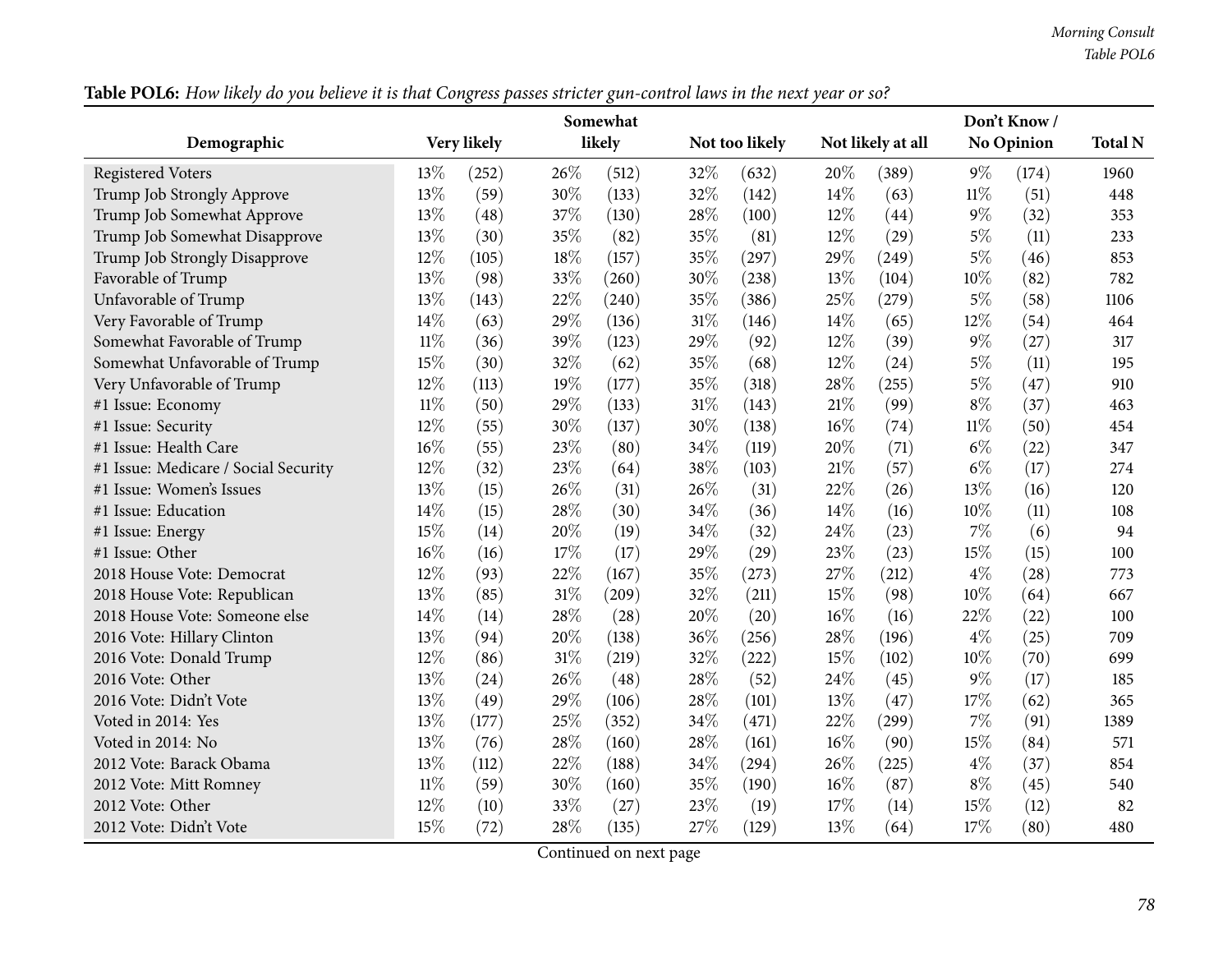|                                            | Somewhat |             |        |        |        |                | Don't Know / |                   |        |                   |                |  |
|--------------------------------------------|----------|-------------|--------|--------|--------|----------------|--------------|-------------------|--------|-------------------|----------------|--|
| Demographic                                |          | Very likely |        | likely |        | Not too likely |              | Not likely at all |        | <b>No Opinion</b> | <b>Total N</b> |  |
| <b>Registered Voters</b>                   | 13\%     | (252)       | $26\%$ | (512)  | 32%    | (632)          | 20%          | (389)             | $9\%$  | (174)             | 1960           |  |
| 4-Region: Northeast                        | $10\%$   | (34)        | 25%    | (87)   | 36%    | (125)          | 24%          | (82)              | $6\%$  | (21)              | 350            |  |
| 4-Region: Midwest                          | $11\%$   | (48)        | $26\%$ | (116)  | $34\%$ | (151)          | 22%          | (98)              | $8\%$  | (37               | 450            |  |
| 4-Region: South                            | 15%      | (108)       | 27%    | (195)  | 31%    | $^{'}227$      | $18\%$       | (129)             | $10\%$ | (72               | 732            |  |
| 4-Region: West                             | 15%      | (62)        | 27%    | (114)  | $30\%$ | (129)          | $19\%$       | (80)              | $10\%$ | (44)              | 428            |  |
| Party: Democrat/Leans Democrat             | 13\%     | (115)       | 23%    | (201)  | 34%    | (300)          | $25\%$       | (223)             | $5\%$  | (43)              | 883            |  |
| Party: Republican/Leans Republican         | 12%      | (95)        | $31\%$ | (232)  | $32\%$ | (245)          | $14\%$       | (107)             | 11%    | (81)              | 759            |  |
| Gun owners                                 | $14\%$   | (102)       | $31\%$ | (223)  | $30\%$ | (214)          | $17\%$       | (124)             | $7\%$  | (48)              | 710            |  |
| Republican gun owners                      | 13\%     | (53)        | $34\%$ | (137)  | $30\%$ | (121)          | $15\%$       | (59`              | $8\%$  | (33)              | 403            |  |
| Democratic gun owners                      | 14%      | (30)        | 27%    | (55)   | 34%    | (71)           | 22\%         | (46)              | $2\%$  | (5)               | 207            |  |
| Voters who blame mental illness a lot      | 14%      | (134)       | $30\%$ | (279)  | 32%    | (301)          | $17\%$       | (164)             | $7\%$  | (68)              | 946            |  |
| Voters who blame mental illness a lot/some | 13\%     | (212)       | $28\%$ | (454)  | 33\%   | (542)          | 19%          | (317)             | $6\%$  | (104)             | 1629           |  |

### Table POL6: How likely do you believe it is that Congress passes stricter gun-control laws in the next year or so?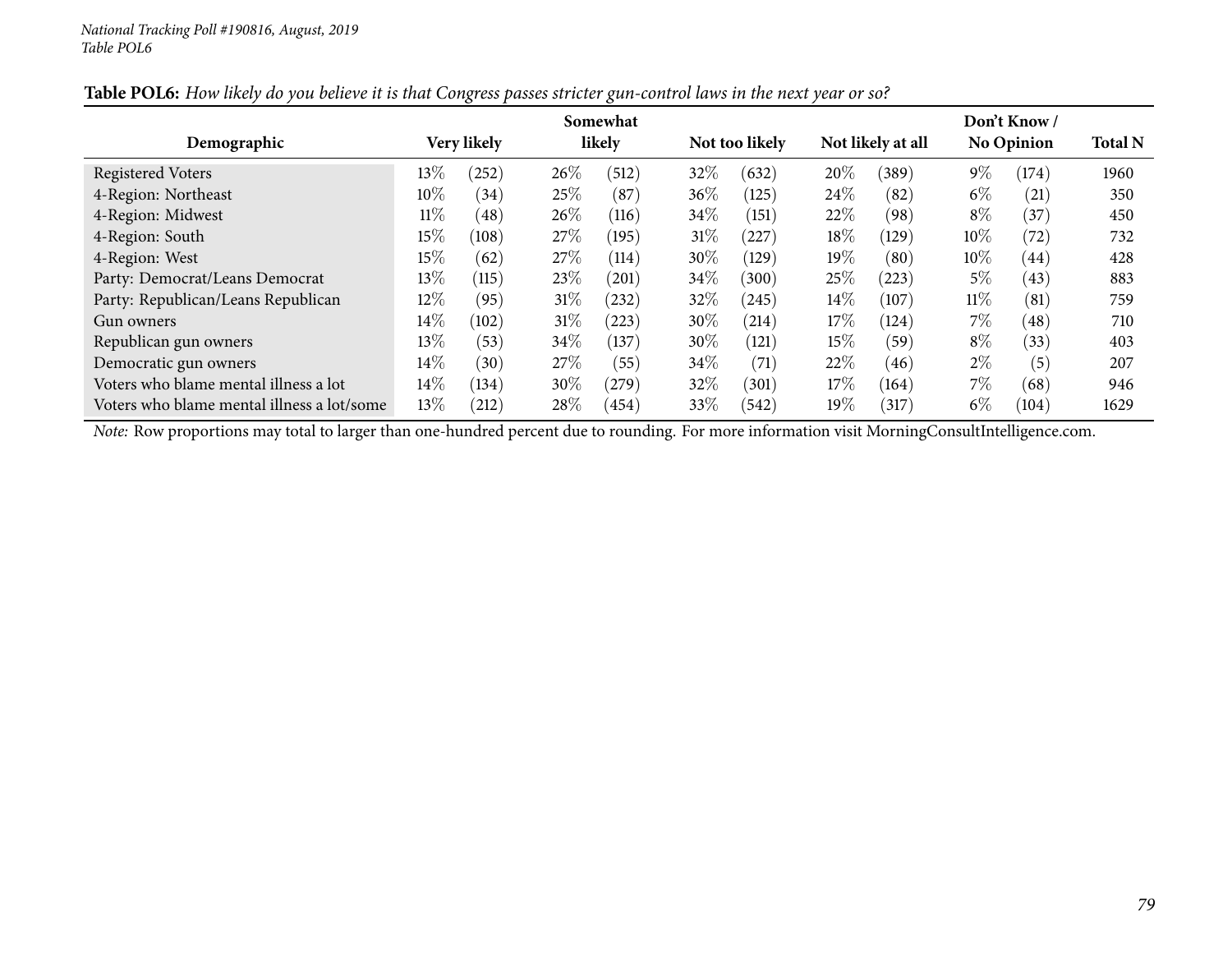| Demographic              | Protecting the right of<br>Americans to own guns | Limiting gun<br>ownership | Don't Know / No<br>Opinion | <b>Total N</b> |
|--------------------------|--------------------------------------------------|---------------------------|----------------------------|----------------|
|                          |                                                  |                           |                            |                |
| <b>Registered Voters</b> | 44\%<br>(869)                                    | 44\%<br>(871)             | $11\%$<br>(220)            | 1960           |
| Gender: Male             | 49%<br>(454)                                     | 41\%<br>(377)             | $9\%$<br>(86)              | 917            |
| Gender: Female           | 40%<br>(415)                                     | 47%<br>(494)              | 13%<br>(134)               | 1043           |
| Age: 18-29               | 42%<br>(142)                                     | 47%<br>(157)              | $11\%$<br>(38)             | 337            |
| Age: 30-44               | 41\%<br>(186)                                    | 43%<br>(194)              | $16\%$<br>(73)             | 453            |
| Age: 45-54               | 42%<br>(160)                                     | 46%<br>(175)              | 12%<br>(44)                | 380            |
| Age: 55-64               | 49%<br>(163)                                     | 42%<br>(141)              | $9\%$<br>(30)              | 334            |
| Age: 65+                 | 48%<br>(218)                                     | 45%<br>(203)              | $8\%$<br>(35)              | 456            |
| Generation Z: 18-22      | 34%<br>(47)                                      | 53%<br>(73)               | 12%<br>(17)                | 138            |
| Millennial: Age 23-38    | 44%<br>(209)                                     | 42%<br>(196)              | 14%<br>(65)                | 469            |
| Generation X: Age 39-54  | 41\%<br>(232)                                    | 46%<br>(257)              | 13%<br>(74)                | 564            |
| Boomers: Age 55-73       | 48%<br>(314)                                     | 44%<br>(289)              | $8\%$<br>(52)              | 655            |
| PID: Dem (no lean)       | 18%<br>(129)                                     | 72%<br>(520)              | $11\%$<br>(78)             | 727            |
| PID: Ind (no lean)       | 46%<br>(281)                                     | 39%<br>(236)              | 15%<br>(88)                | 606            |
| PID: Rep (no lean)       | 73%<br>(459)                                     | 18%<br>(114)              | $9\%$<br>(54)              | 627            |
| PID/Gender: Dem Men      | 20%<br>(63)                                      | 69%<br>(213)              | $11\%$<br>(34)             | 310            |
| PID/Gender: Dem Women    | 16%<br>(66)                                      | 74%<br>(307)              | $11\%$<br>(44)             | 418            |
| PID/Gender: Ind Men      | 51%<br>(157)                                     | 37%<br>(113)              | 13%<br>(39)                | 309            |
| PID/Gender: Ind Women    | 42%<br>(124)                                     | 41%<br>(123)              | 17%<br>(49)                | 297            |
| PID/Gender: Rep Men      | 78%<br>(234)                                     | 17%<br>(51)               | $4\%$<br>(13)              | 299            |
| PID/Gender: Rep Women    | 68%<br>(224)                                     | 19%<br>(63)               | 12%<br>(41)                | 328            |
| Ideo: Liberal (1-3)      | 17%<br>(99)                                      | 75%<br>(440)              | $8\%$<br>(48)              | 587            |
| Ideo: Moderate (4)       | 39%<br>(181)                                     | 49%<br>(227)              | 12%<br>(56)                | 464            |
| Ideo: Conservative (5-7) | 72%<br>(508)                                     | 20%<br>(143)              | $8\%$<br>(55)              | 705            |
| Educ: < College          | 49%<br>(609)                                     | 38%<br>(468)              | 13%<br>(155)               | 1233           |
| Educ: Bachelors degree   | 39%<br>(182)                                     | 51%<br>(235)              | 10%<br>(46)                | 464            |
| Educ: Post-grad          | 29%<br>(78)                                      | 64%<br>(168)              | 7%<br>(18)                 | 264            |
| Income: Under 50k        | 43%<br>(438)                                     | 43%<br>(434)              | 14%<br>(140)               | 1013           |
| Income: 50k-100k         | 47%<br>(305)                                     | 44%<br>(283)              | $9\%$<br>(58)              | 646            |
| Income: 100k+            | 42%<br>(126)                                     | 51%<br>(154)              | 7%<br>(21)                 | 301            |

**Table POL7:** *Which of the following do you think is more important?*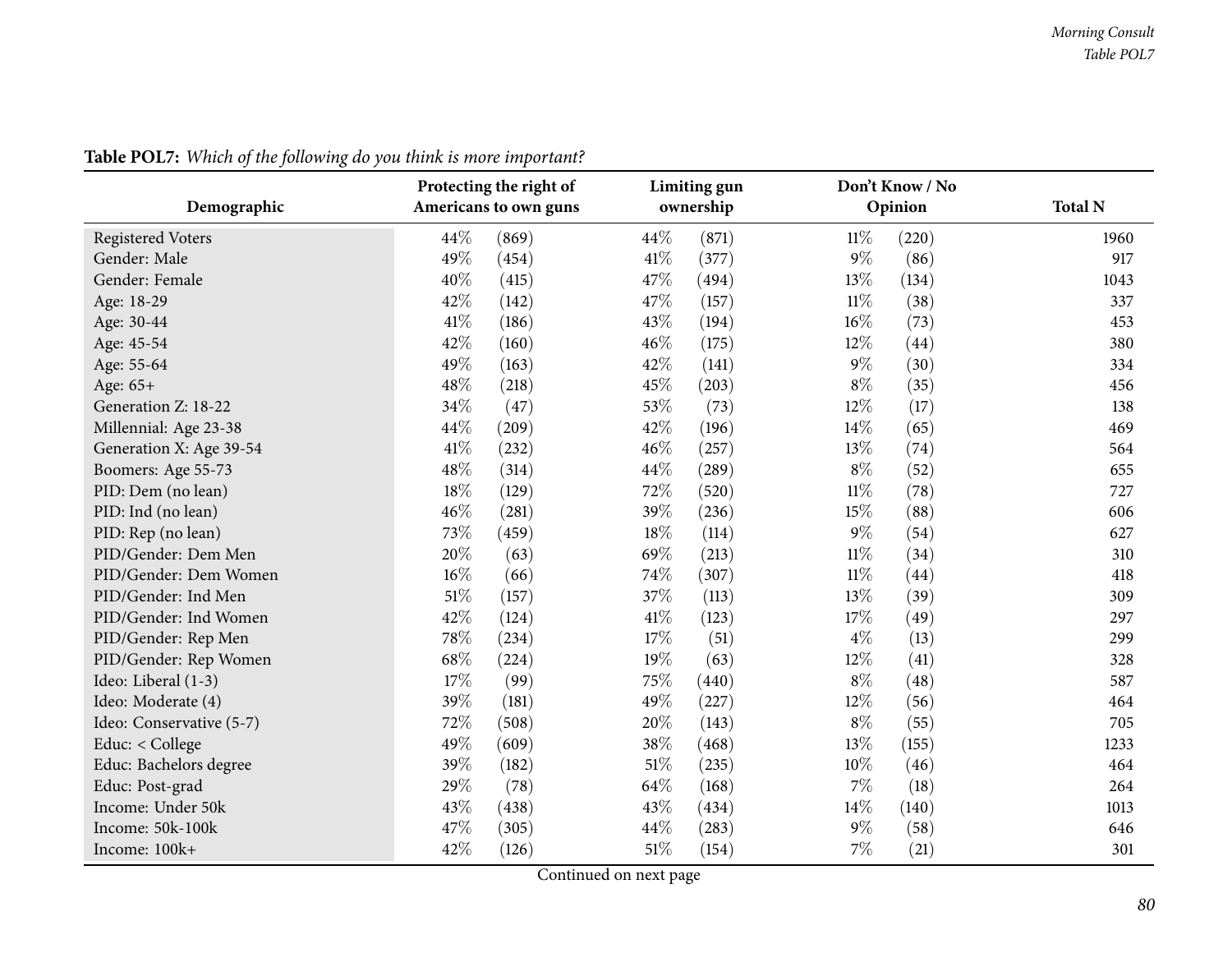## **Table POL7:** *Which of the following do you think is more important?*

|                                   | Protecting the right of<br>Americans to own guns |       |      | Limiting gun |        | Don't Know / No | <b>Total N</b> |
|-----------------------------------|--------------------------------------------------|-------|------|--------------|--------|-----------------|----------------|
| Demographic                       |                                                  |       |      | ownership    |        | Opinion         |                |
| <b>Registered Voters</b>          | 44%                                              | (869) | 44\% | (871)        | $11\%$ | (220)           | 1960           |
| Ethnicity: White                  | 48%                                              | (759) | 42%  | (660)        | 10%    | (166)           | 1585           |
| Ethnicity: Hispanic               | 40%                                              | (76)  | 49%  | (93)         | $11\%$ | (21)            | 190            |
| Ethnicity: Afr. Am.               | 27%                                              | (66)  | 58%  | (144)        | 16%    | (39)            | 249            |
| Ethnicity: Other                  | 35%                                              | (44)  | 53%  | (68)         | 12%    | (15)            | 126            |
| All Christian                     | 51%                                              | (482) | 40%  | (380)        | 9%     | (88)            | 951            |
| All Non-Christian                 | 18%                                              | (15)  | 75%  | (60)         | $6\%$  | (5)             | 80             |
| Atheist                           | 25%                                              | (22)  | 66%  | (58)         | 9%     | (7)             | 87             |
| Agnostic/Nothing in particular    | 42%                                              | (351) | 44%  | (373)        | 14%    | (119)           | 842            |
| Religious Non-Protestant/Catholic | 28%                                              | (33)  | 63%  | (72)         | $9\%$  | (10)            | 114            |
| Evangelical                       | 59%                                              | (330) | 33%  | (185)        | $8\%$  | (46)            | 561            |
| Non-Evangelical                   | 44%                                              | (308) | 46%  | (317)        | 10%    | (70)            | 695            |
| Community: Urban                  | 35%                                              | (158) | 51%  | (232)        | 14%    | (62)            | 452            |
| Community: Suburban               | 39%                                              | (360) | 50%  | (458)        | $11\%$ | (105)           | 922            |
| Community: Rural                  | 60%                                              | (352) | 31%  | (181)        | $9\%$  | (53)            | 586            |
| Employ: Private Sector            | 44%                                              | (285) | 45%  | (290)        | $11\%$ | (72)            | 647            |
| <b>Employ: Government</b>         | 43%                                              | (52)  | 47%  | (57)         | 10%    | (12)            | 121            |
| Employ: Self-Employed             | 44%                                              | (62)  | 48%  | (69)         | $8\%$  | (12)            | 143            |
| Employ: Homemaker                 | 46%                                              | (70)  | 41\% | (62)         | 13%    | (20)            | 152            |
| Employ: Student                   | 34%                                              | (29)  | 57%  | (50)         | $9\%$  | (8)             | 86             |
| Employ: Retired                   | 47%                                              | (216) | 44%  | (205)        | $9\%$  | (41)            | 462            |
| Employ: Unemployed                | 43%                                              | (79)  | 44%  | (80)         | 13%    | (23)            | 182            |
| Employ: Other                     | 45%                                              | (75)  | 35%  | (59)         | 20%    | (33)            | 167            |
| Military HH: Yes                  | 54%                                              | (194) | 36%  | (130)        | 10%    | (35)            | 359            |
| Military HH: No                   | 42%                                              | (675) | 46%  | (741)        | 12%    | (185)           | 1601           |
| RD/WT: Right Direction            | 72%                                              | (523) | 18%  | (131)        | 10%    | (73)            | 728            |
| RD/WT: Wrong Track                | 28%                                              | (346) | 60%  | (740)        | 12%    | (146)           | 1232           |
| Trump Job Approve                 | 74%                                              | (592) | 18%  | (143)        | $8\%$  | (66)            | 801            |
| Trump Job Disapprove              | 23%                                              | (249) | 66%  | (713)        | $11\%$ | (125)           | 1086           |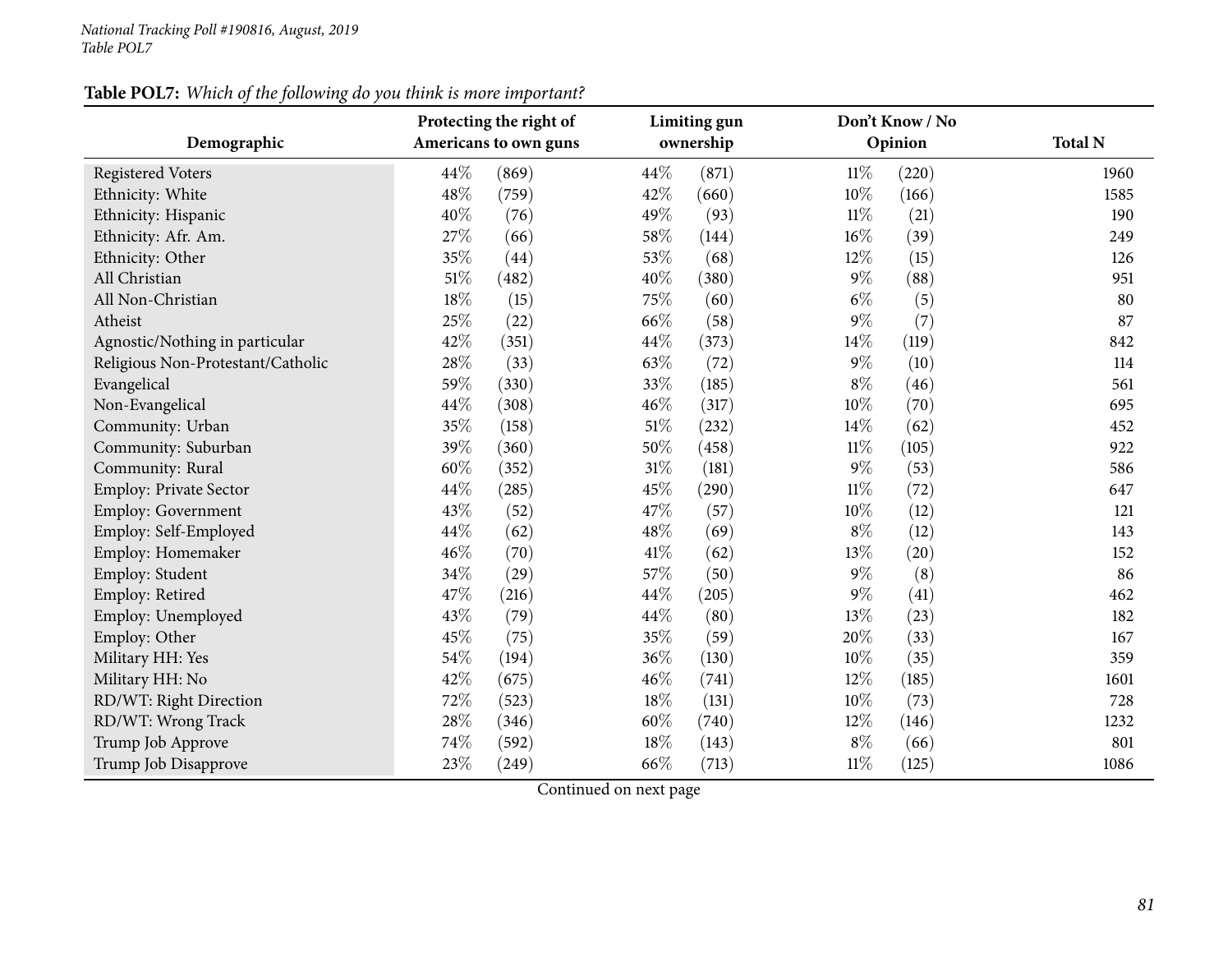| <b>Table POL7:</b> Which of the following do you think is more important? |     |
|---------------------------------------------------------------------------|-----|
| Protecting the right of                                                   | Lin |

|                                      |      | Protecting the right of |      | Limiting gun |        | Don't Know / No |                |
|--------------------------------------|------|-------------------------|------|--------------|--------|-----------------|----------------|
| Demographic                          |      | Americans to own guns   |      | ownership    |        | Opinion         | <b>Total N</b> |
| <b>Registered Voters</b>             | 44%  | (869)                   | 44%  | (871)        | $11\%$ | (220)           | 1960           |
| Trump Job Strongly Approve           | 81%  | (364)                   | 12%  | (54)         | $6\%$  | (29)            | 448            |
| Trump Job Somewhat Approve           | 65%  | (228)                   | 25%  | (89)         | 10%    | (37)            | 353            |
| Trump Job Somewhat Disapprove        | 44%  | (103)                   | 46%  | (108)        | 10%    | (22)            | 233            |
| Trump Job Strongly Disapprove        | 17%  | (146)                   | 71%  | (605)        | 12%    | (102)           | 853            |
| Favorable of Trump                   | 76%  | (594)                   | 18%  | (137)        | $6\%$  | (50)            | 782            |
| Unfavorable of Trump                 | 23%  | (257)                   | 65%  | (720)        | 12%    | (128)           | 1106           |
| Very Favorable of Trump              | 81%  | (378)                   | 12%  | (57)         | $6\%$  | (29)            | 464            |
| Somewhat Favorable of Trump          | 68%  | (216)                   | 25%  | (80)         | $7\%$  | (21)            | 317            |
| Somewhat Unfavorable of Trump        | 48%  | (94)                    | 42%  | (83)         | 10%    | (19)            | 195            |
| Very Unfavorable of Trump            | 18%  | (164)                   | 70%  | (637)        | $12\%$ | (109)           | 910            |
| #1 Issue: Economy                    | 51%  | (236)                   | 39%  | (181)        | 10%    | (46)            | 463            |
| #1 Issue: Security                   | 67%  | (304)                   | 24%  | (109)        | $9\%$  | (41)            | 454            |
| #1 Issue: Health Care                | 27%  | (95)                    | 59%  | (206)        | 13%    | (46)            | 347            |
| #1 Issue: Medicare / Social Security | 42%  | (114)                   | 50%  | (136)        | $9\%$  | (23)            | 274            |
| #1 Issue: Women's Issues             | 28%  | (34)                    | 55%  | (66)         | 17%    | (20)            | 120            |
| #1 Issue: Education                  | 35%  | (38)                    | 54%  | (58)         | $11\%$ | (12)            | 108            |
| #1 Issue: Energy                     | 19%  | (18)                    | 65%  | (61)         | $16\%$ | (15)            | 94             |
| #1 Issue: Other                      | 30%  | (30)                    | 54%  | (54)         | 16%    | (16)            | 100            |
| 2018 House Vote: Democrat            | 18%  | (140)                   | 72%  | (556)        | 10%    | (76)            | 773            |
| 2018 House Vote: Republican          | 76%  | (505)                   | 17%  | (114)        | $7\%$  | (48)            | 667            |
| 2018 House Vote: Someone else        | 44%  | (44)                    | 28%  | (28)         | 28%    | (28)            | 100            |
| 2016 Vote: Hillary Clinton           | 15%  | (110)                   | 74%  | (524)        | $11\%$ | (75)            | 709            |
| 2016 Vote: Donald Trump              | 75%  | (521)                   | 18%  | (125)        | $8\%$  | (53)            | 699            |
| 2016 Vote: Other                     | 41\% | (76)                    | 42%  | (78)         | 17%    | (31)            | 185            |
| 2016 Vote: Didn't Vote               | 44%  | (161)                   | 39%  | (144)        | $16\%$ | (60)            | 365            |
| Voted in 2014: Yes                   | 45%  | (621)                   | 46%  | (635)        | 10%    | (133)           | 1389           |
| Voted in 2014: No                    | 43%  | (248)                   | 41\% | (236)        | 15%    | (86)            | 571            |
| 2012 Vote: Barack Obama              | 25%  | (211)                   | 65%  | (554)        | $11\%$ | (90)            | 854            |
| 2012 Vote: Mitt Romney               | 74%  | (401)                   | 19%  | (101)        | $7\%$  | (38)            | 540            |
| 2012 Vote: Other                     | 60%  | (49)                    | 24%  | (19)         | $16\%$ | (13)            | 82             |
| 2012 Vote: Didn't Vote               | 43%  | (206)                   | 41%  | (196)        | $16\%$ | (78)            | 480            |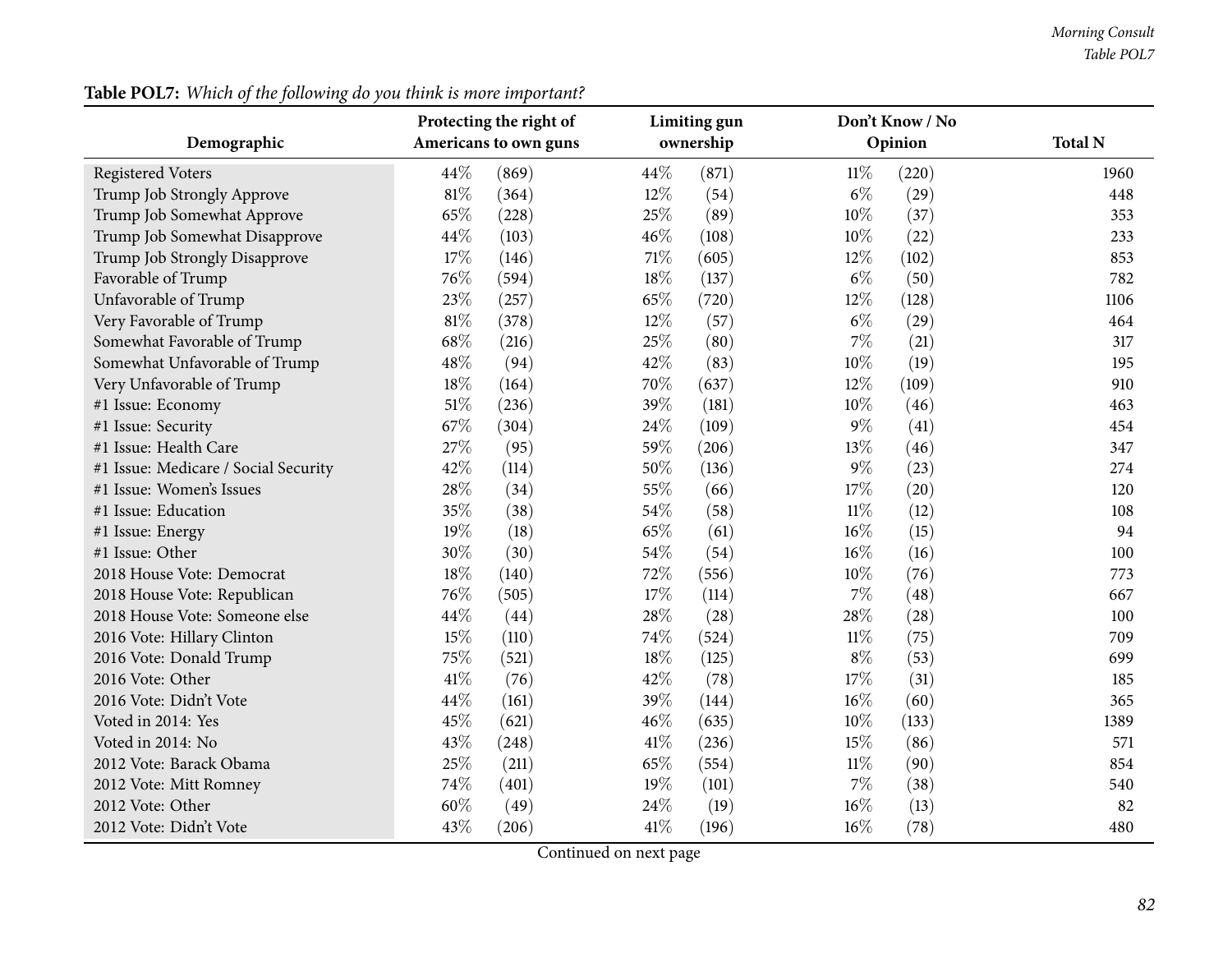| Table POL7: Which of the following do you think is more important? |
|--------------------------------------------------------------------|
|--------------------------------------------------------------------|

| Demographic                                | Protecting the right of<br>Americans to own guns |       | Limiting gun<br>ownership |       | Don't Know / No<br>Opinion | <b>Total N</b>     |      |
|--------------------------------------------|--------------------------------------------------|-------|---------------------------|-------|----------------------------|--------------------|------|
| <b>Registered Voters</b>                   | 44\%                                             | (869) | 44\%                      | (871) | $11\%$                     | (220)              | 1960 |
| 4-Region: Northeast                        | $32\%$                                           | (112) | 58\%                      | (203) | $10\%$                     | (35)               | 350  |
| 4-Region: Midwest                          | $46\%$                                           | (206) | 42\%                      | (188) | 13\%                       | (57)               | 450  |
| 4-Region: South                            | 51%                                              | (375) | 39\%                      | (284) | $10\%$                     | (73)               | 732  |
| 4-Region: West                             | 41\%                                             | (177) | 46%                       | (196) | $13\%$                     | (55)               | 428  |
| Party: Democrat/Leans Democrat             | $18\%$                                           | (159) | 71%                       | (628) | $11\%$                     | (96)               | 883  |
| Party: Republican/Leans Republican         | $74\%$                                           | (558) | $18\%$                    | (135) | $9\%$                      | (66)               | 759  |
| Gun owners                                 | 69%                                              | (491) | 24%                       | (170) | $7\%$                      | (49)               | 710  |
| Republican gun owners                      | 87\%                                             | (352) | $8\%$                     | (34)  | $4\%$                      | (17)               | 403  |
| Democratic gun owners                      | 32\%                                             | (67)  | 58%                       | (121) | $9\%$                      | (19)               | 207  |
| Voters who blame mental illness a lot      | 54\%                                             | (512) | 37\%                      | (354) | $8\%$                      | $\left( 80\right)$ | 946  |
| Voters who blame mental illness a lot/some | $48\%$                                           | (779) | $43\%$                    | (705) | $9\%$                      | (145)              | 1629 |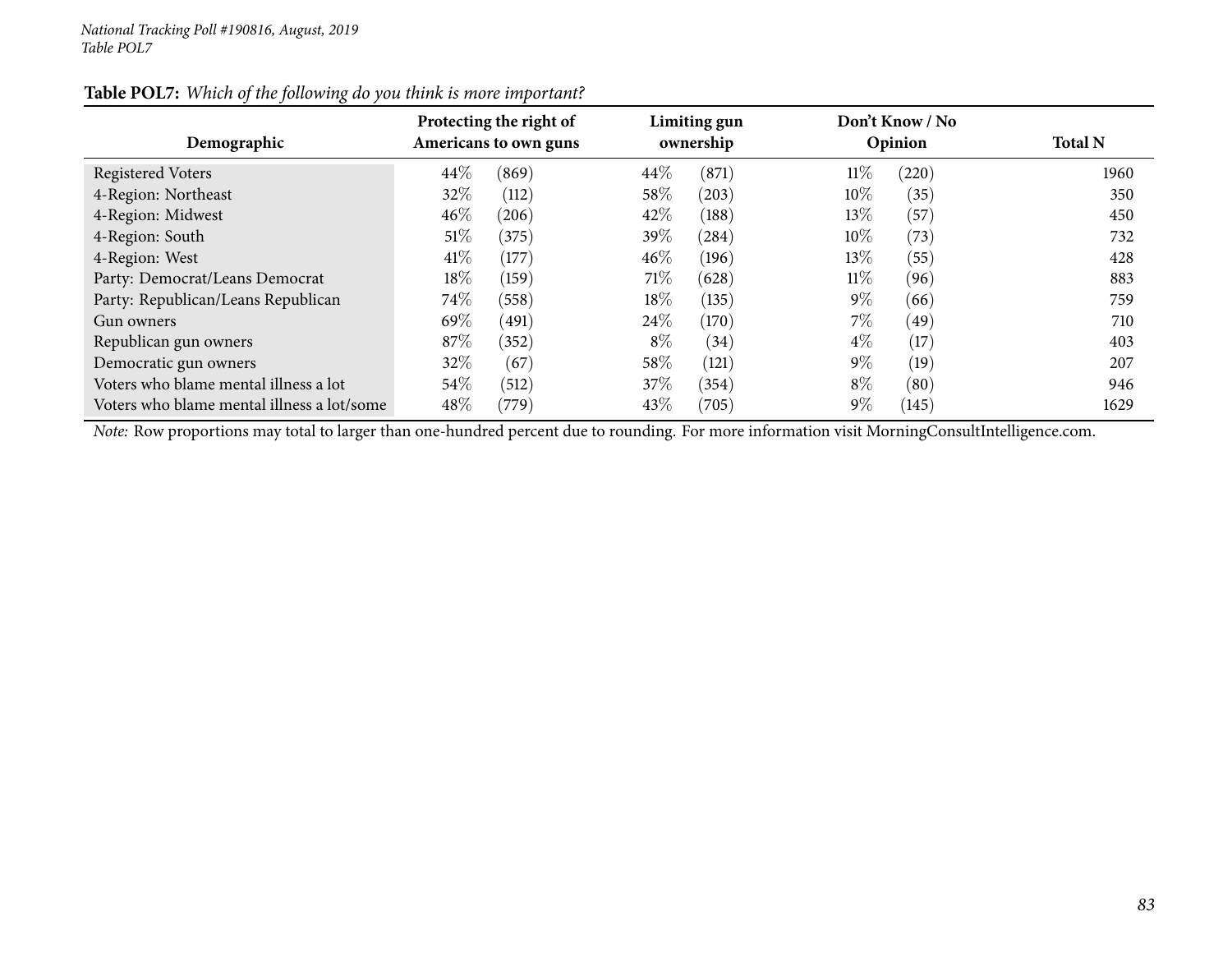|                          |        |       |        |       |        |          |         |            |        | Don't Know/       |                |
|--------------------------|--------|-------|--------|-------|--------|----------|---------|------------|--------|-------------------|----------------|
| Demographic              |        | A lot |        | Some  |        | Not much |         | Not at all |        | <b>No Opinion</b> | <b>Total N</b> |
| <b>Registered Voters</b> | $12\%$ | (241) | 19%    | (371) | $20\%$ | (395)    | 36%     | (705)      | $13\%$ | (249)             | 1960           |
| Gender: Male             | 15%    | (137) | 17%    | (157) | 20%    | (181)    | $38\%$  | (351)      | 10%    | (92)              | 917            |
| Gender: Female           | 10%    | (104) | 20%    | (213) | 21%    | (214)    | 34\%    | (355)      | 15%    | (157)             | 1043           |
| Age: 18-29               | 10%    | (35)  | $11\%$ | (37)  | 21\%   | (71)     | 40%     | (134)      | 18%    | (60)              | 337            |
| Age: 30-44               | $9\%$  | (42)  | 18%    | (82)  | 21%    | (95)     | 38%     | (174)      | 13%    | (60)              | 453            |
| Age: 45-54               | 12%    | (47)  | 20%    | (77)  | 19%    | (72)     | 35%     | (132)      | 14\%   | (53)              | 380            |
| Age: 55-64               | $17\%$ | (56)  | 22%    | (72)  | 17%    | (56)     | 34%     | (114)      | 10\%   | (35)              | 334            |
| Age: 65+                 | 13%    | (61)  | 22%    | (102) | 22%    | (101)    | 33\%    | (151)      | $9\%$  | (41)              | 456            |
| Generation Z: 18-22      | $11\%$ | (15)  | 9%     | (13)  | 17%    | (24)     | 41\%    | (56)       | 22%    | (30)              | 138            |
| Millennial: Age 23-38    | $9\%$  | (44)  | 17%    | (79)  | 23%    | (107)    | 37%     | (173)      | $14\%$ | (66)              | 469            |
| Generation X: Age 39-54  | $11\%$ | (64)  | 19%    | (105) | 19%    | (107)    | 37%     | (210)      | 13\%   | (76)              | 564            |
| Boomers: Age 55-73       | 15%    | (98)  | 22%    | (146) | 19%    | (127)    | 34%     | (222)      | $9\%$  | (61)              | 655            |
| PID: Dem (no lean)       | $4\%$  | (28)  | 16%    | (115) | 26%    | (186)    | 45%     | (329)      | $9\%$  | (69)              | 727            |
| PID: Ind (no lean)       | 13\%   | (79)  | 18%    | (110) | 17%    | (104)    | 32%     | (191)      | 20%    | (121)             | 606            |
| PID: Rep (no lean)       | 21\%   | (133) | 23%    | (145) | 17%    | (104)    | 30%     | (185)      | $9\%$  | (58)              | 627            |
| PID/Gender: Dem Men      | $5\%$  | (15)  | 15%    | (47)  | 26%    | (80)     | 47%     | (144)      | $7\%$  | (23)              | 310            |
| PID/Gender: Dem Women    | $3\%$  | (13)  | 16%    | (68)  | 25%    | (106)    | 44%     | (185)      | $11\%$ | (46)              | 418            |
| PID/Gender: Ind Men      | $16\%$ | (48)  | 14%    | (44)  | 16%    | (49)     | 36%     | (110)      | 19%    | (58)              | 309            |
| PID/Gender: Ind Women    | 10%    | (31)  | 22%    | (66)  | 19%    | (55)     | 27\%    | (81)       | 21%    | (63)              | 297            |
| PID/Gender: Rep Men      | 25%    | (74)  | 22%    | (67)  | 17%    | (51)     | 32%     | (96)       | $3\%$  | (10)              | 299            |
| PID/Gender: Rep Women    | 18%    | (60)  | 24%    | (79)  | 16%    | (53)     | 27%     | (89)       | 15%    | (48)              | 328            |
| Ideo: Liberal (1-3)      | $3\%$  | (19)  | 19%    | (111) | 28%    | (162)    | 45%     | (264)      | $5\%$  | (31)              | 587            |
| Ideo: Moderate (4)       | 10%    | (48)  | 18%    | (86)  | 22%    | (101)    | 34%     | (157)      | 15%    | (72)              | 464            |
| Ideo: Conservative (5-7) | $21\%$ | (152) | 22%    | (154) | 17%    | (117)    | 31\%    | (217)      | $9\%$  | (65)              | 705            |
| Educ: < College          | 14\%   | (167) | 19%    | (229) | 17%    | (210)    | 35%     | (431)      | $16\%$ | (197)             | 1233           |
| Educ: Bachelors degree   | $11\%$ | (51)  | 20%    | (93)  | 23\%   | (108)    | 37%     | (172)      | $8\%$  | (38)              | 464            |
| Educ: Post-grad          | $9\%$  | (23)  | 18%    | (49)  | 29%    | (77)     | 39 $\%$ | (102)      | $5\%$  | (13)              | 264            |

Table POL8\_1: How much do you blame each of the following for mass shootings?

*Democrats in Congress*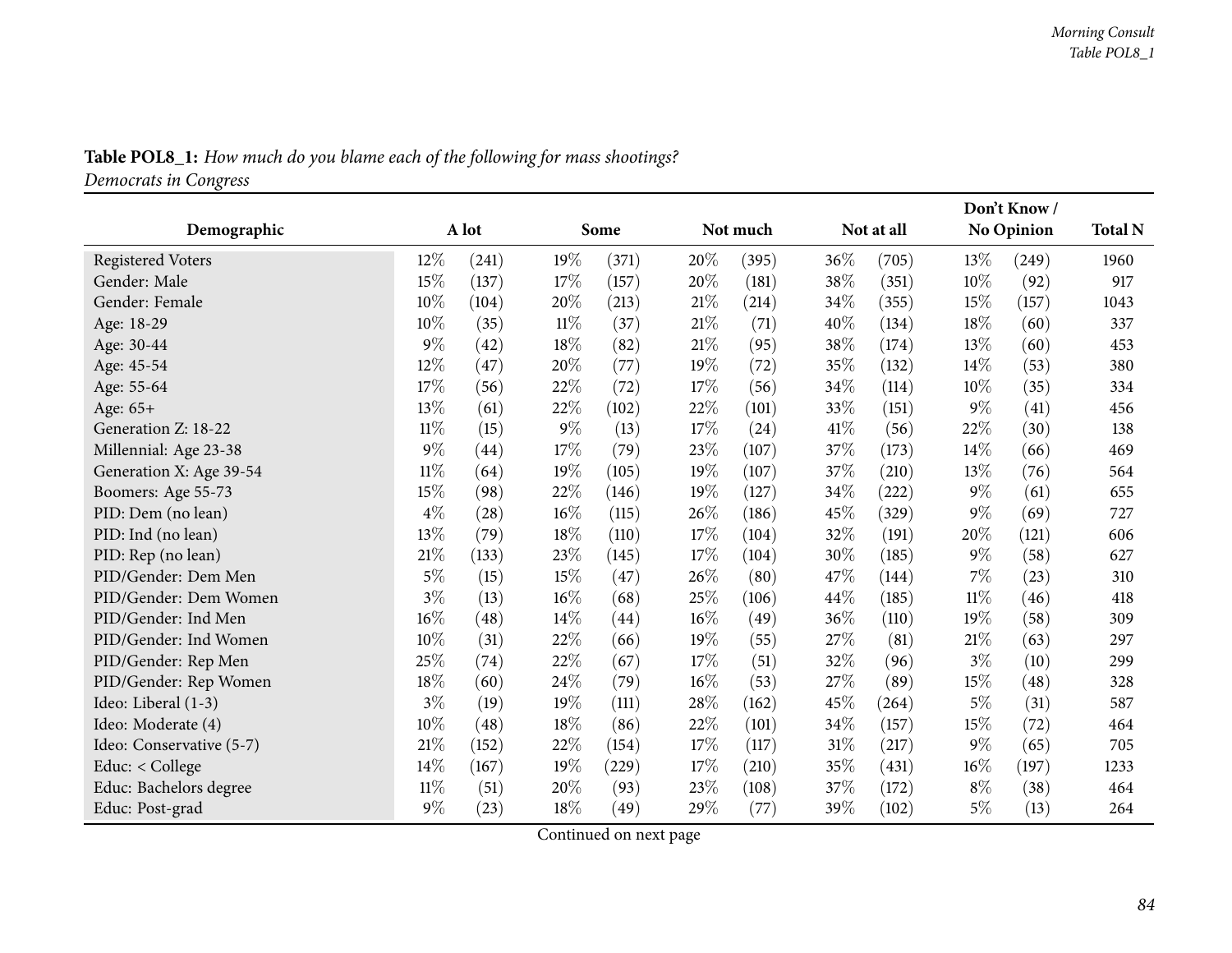## Table POL8\_1: How much do you blame each of the following for mass shootings? *Democrats in Congress*

| Demographic                       |        | A lot |        | Some  |        | Not much |     | Not at all |        | Don't Know/<br>No Opinion | <b>Total N</b> |
|-----------------------------------|--------|-------|--------|-------|--------|----------|-----|------------|--------|---------------------------|----------------|
|                                   |        |       |        |       |        |          |     |            |        |                           |                |
| <b>Registered Voters</b>          | 12%    | (241) | 19%    | (371) | 20%    | (395)    | 36% | (705)      | 13%    | (249)                     | 1960           |
| Income: Under 50k                 | 13%    | (134) | 18%    | (178) | 19%    | (193)    | 34% | (342)      | 16%    | (165)                     | 1013           |
| Income: 50k-100k                  | $11\%$ | (74)  | 23%    | (146) | $21\%$ | (138)    | 36% | (235)      | $8\%$  | (53)                      | 646            |
| Income: 100k+                     | $11\%$ | (32)  | 15%    | (46)  | $21\%$ | (63)     | 42% | (128)      | 10%    | (31)                      | 301            |
| Ethnicity: White                  | 13%    | (202) | 20%    | (316) | 20%    | (313)    | 35% | (561)      | 12%    | (194)                     | 1585           |
| Ethnicity: Hispanic               | $15\%$ | (28)  | 15%    | (28)  | 15%    | (28)     | 34% | (65)       | 22%    | (42)                      | 190            |
| Ethnicity: Afr. Am.               | 7%     | (18)  | 12%    | (31)  | 22%    | (55)     | 45% | (111)      | 14%    | (34)                      | 249            |
| Ethnicity: Other                  | 16%    | (21)  | 19%    | (24)  | 22%    | (27)     | 26% | (33)       | 16%    | (21)                      | 126            |
| All Christian                     | 14%    | (137) | $21\%$ | (197) | $21\%$ | (196)    | 34% | (318)      | $11\%$ | (103)                     | 951            |
| All Non-Christian                 | $6\%$  | (5)   | 19%    | (15)  | 27%    | (22)     | 43% | (34)       | $5\%$  | (4)                       | 80             |
| Atheist                           | $4\%$  | (3)   | 13%    | (11)  | 25%    | (22)     | 47% | (40)       | 12%    | (11)                      | 87             |
| Agnostic/Nothing in particular    | $11\%$ | (96)  | 18%    | (148) | 18%    | (155)    | 37% | (312)      | 16%    | (131)                     | 842            |
| Religious Non-Protestant/Catholic | $8\%$  | (9)   | 18%    | (20)  | 29%    | (33)     | 39% | (44)       | 7%     | (8)                       | 114            |
| Evangelical                       | 16%    | (92)  | 21\%   | (117) | 18%    | (101)    | 35% | (195)      | 10%    | (56)                      | 561            |
| Non-Evangelical                   | 13%    | (92)  | 19%    | (135) | 20%    | (138)    | 35% | (243)      | 13%    | (87)                      | 695            |
| Community: Urban                  | $11\%$ | (51)  | 18%    | (79)  | 22%    | (97)     | 38% | (170)      | 12%    | (54)                      | 452            |
| Community: Suburban               | 12%    | (107) | 18%    | (167) | 20%    | (187)    | 36% | (335)      | 14%    | (126)                     | 922            |
| Community: Rural                  | 14%    | (82)  | 21%    | (124) | 19%    | (111)    | 34% | (200)      | 12%    | (69)                      | 586            |
| Employ: Private Sector            | 12%    | (74)  | 19%    | (123) | 20%    | (131)    | 39% | (250)      | 10%    | (67)                      | 647            |
| Employ: Government                | 16%    | (19)  | 14%    | (16)  | 18%    | (21)     | 43% | (52)       | 10%    | (13)                      | 121            |
| Employ: Self-Employed             | 13%    | (18)  | $21\%$ | (30)  | 15%    | (21)     | 39% | (56)       | 13%    | (19)                      | 143            |
| Employ: Homemaker                 | 7%     | (11)  | 20%    | (30)  | 20%    | (30)     | 35% | (53)       | 19%    | (28)                      | 152            |
| Employ: Student                   | 9%     | (8)   | $9\%$  | (8)   | 26%    | (22)     | 38% | (33)       | 18%    | (16)                      | 86             |
| Employ: Retired                   | 14%    | (64)  | 22%    | (103) | $21\%$ | (99)     | 33% | (154)      | $9\%$  | (42)                      | 462            |
| Employ: Unemployed                | 12%    | (23)  | 17%    | (31)  | 19%    | (34)     | 34% | (61)       | 18%    | (33)                      | 182            |
| Employ: Other                     | 15%    | (24)  | 17%    | (29)  | 22%    | (36)     | 28% | (47)       | 18%    | (30)                      | 167            |
| Military HH: Yes                  | 14%    | (51)  | 21%    | (76)  | $21\%$ | (75)     | 31% | (112)      | 12%    | (44)                      | 359            |
| Military HH: No                   | 12%    | (189) | 18%    | (294) | 20%    | (320)    | 37% | (593)      | 13%    | (204)                     | 1601           |
| RD/WT: Right Direction            | 22%    | (157) | 21%    | (153) | 14%    | (104)    | 30% | (215)      | 14%    | (98)                      | 728            |
| RD/WT: Wrong Track                | 7%     | (83)  | 18%    | (218) | 24\%   | (291)    | 40% | (490)      | 12%    | (150)                     | 1232           |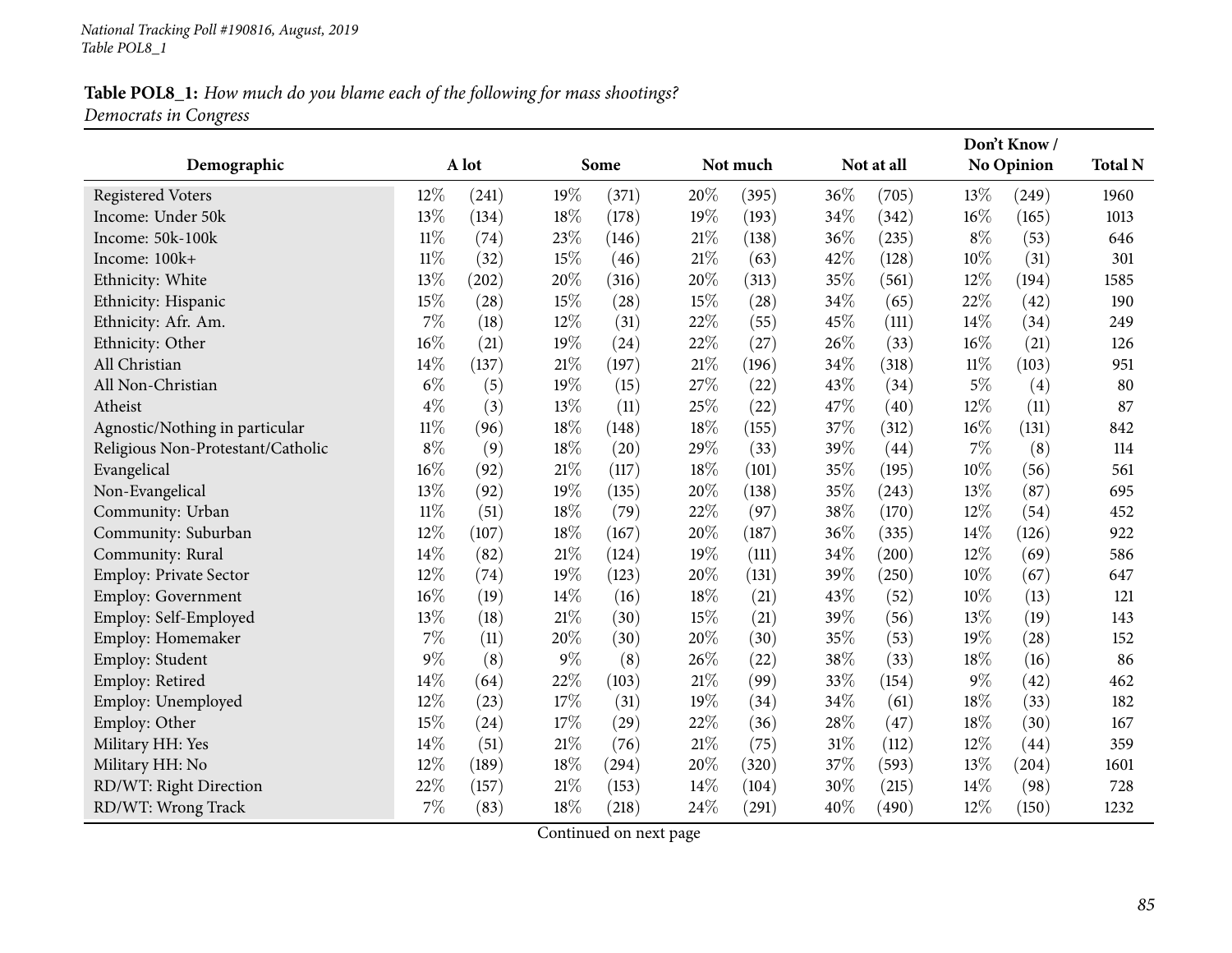# Table POL8\_1: How much do you blame each of the following for mass shootings? *Democrats in Congress*

|                                      |        |       |      |       |        |          |      | Don't Know/ |        |            |      |
|--------------------------------------|--------|-------|------|-------|--------|----------|------|-------------|--------|------------|------|
| Demographic                          |        | A lot |      | Some  |        | Not much |      | Not at all  |        | No Opinion |      |
| <b>Registered Voters</b>             | 12%    | (241) | 19%  | (371) | 20%    | (395)    | 36%  | (705)       | 13%    | (249)      | 1960 |
| Trump Job Approve                    | 22%    | (174) | 22%  | (177) | 14\%   | (115)    | 31%  | (247)       | $11\%$ | (88)       | 801  |
| Trump Job Disapprove                 | $6\%$  | (63)  | 17%  | (186) | 25%    | (271)    | 41%  | (444)       | $11\%$ | (123)      | 1086 |
| Trump Job Strongly Approve           | 30%    | (133) | 24%  | (107) | $10\%$ | (46)     | 27%  | (121)       | 9%     | (41)       | 448  |
| Trump Job Somewhat Approve           | 12%    | (41)  | 20%  | (70)  | 20%    | (70)     | 36%  | (126)       | 13%    | (47)       | 353  |
| Trump Job Somewhat Disapprove        | $6\%$  | (15)  | 17%  | (40)  | 29%    | (67)     | 32%  | (75)        | 16%    | (37)       | 233  |
| Trump Job Strongly Disapprove        | $6\%$  | (48)  | 17%  | (146) | 24\%   | (204)    | 43%  | (369)       | 10%    | (86)       | 853  |
| Favorable of Trump                   | 23%    | (180) | 22%  | (170) | 14%    | (109)    | 31%  | (239)       | $11\%$ | (83)       | 782  |
| Unfavorable of Trump                 | $5\%$  | (56)  | 17%  | (187) | 25%    | (281)    | 41\% | (453)       | $12\%$ | (129)      | 1106 |
| Very Favorable of Trump              | 32%    | (147) | 25%  | (115) | $10\%$ | (45)     | 25%  | (116)       | $9\%$  | (42)       | 464  |
| Somewhat Favorable of Trump          | 10%    | (32)  | 17\% | (55)  | 20%    | (65)     | 39%  | (123)       | 13%    | (41)       | 317  |
| Somewhat Unfavorable of Trump        | $5\%$  | (10)  | 15%  | (29)  | 28\%   | (55)     | 35%  | (67)        | 17%    | (34)       | 195  |
| Very Unfavorable of Trump            | $5\%$  | (46)  | 17%  | (158) | 25%    | (226)    | 42%  | (385)       | 10%    | (95)       | 910  |
| #1 Issue: Economy                    | 13%    | (59)  | 18%  | (82)  | 23%    | (104)    | 33%  | (153)       | $14\%$ | (64)       | 463  |
| #1 Issue: Security                   | 20%    | (92)  | 22%  | (100) | 14%    | (64)     | 32%  | (146)       | $11\%$ | (52)       | 454  |
| #1 Issue: Health Care                | 9%     | (30)  | 16%  | (55)  | 24%    | (83)     | 38%  | (133)       | 13%    | (46)       | 347  |
| #1 Issue: Medicare / Social Security | $11\%$ | (30)  | 19%  | (53)  | 17%    | (47)     | 40%  | (109)       | 13%    | (35)       | 274  |
| #1 Issue: Women's Issues             | $3\%$  | (4)   | 15%  | (18)  | 21%    | (25)     | 46%  | (55)        | 15%    | (18)       | 120  |
| #1 Issue: Education                  | 12%    | (13)  | 18%  | (20)  | 24%    | (26)     | 31%  | (34)        | 15%    | (16)       | 108  |
| #1 Issue: Energy                     | $4\%$  | (4)   | 14%  | (13)  | 21\%   | (20)     | 54%  | (51)        | $8\%$  | (7)        | 94   |
| #1 Issue: Other                      | $8\%$  | (8)   | 30%  | (30)  | 26%    | (26)     | 26%  | (26)        | 10%    | (10)       | 100  |
| 2018 House Vote: Democrat            | $4\%$  | (32)  | 18%  | (135) | 27%    | (206)    | 43%  | (336)       | $8\%$  | (64)       | 773  |
| 2018 House Vote: Republican          | 23%    | (156) | 23%  | (153) | 17%    | (110)    | 28%  | (187)       | 9%     | (60)       | 667  |
| 2018 House Vote: Someone else        | 14%    | (14)  | 16%  | (16)  | 13%    | (13)     | 25%  | (25)        | 33%    | (33)       | 100  |
| 2016 Vote: Hillary Clinton           | $4\%$  | (28)  | 17%  | (120) | 25%    | (180)    | 46%  | (324)       | $8\%$  | (57)       | 709  |
| 2016 Vote: Donald Trump              | 23%    | (159) | 23%  | (163) | 15%    | (105)    | 28%  | (196)       | $11\%$ | (75)       | 699  |
| 2016 Vote: Other                     | 9%     | (16)  | 23%  | (43)  | 23%    | (43)     | 29%  | (53)        | 16%    | (31)       | 185  |
| 2016 Vote: Didn't Vote               | 10%    | (38)  | 12%  | (44)  | 18%    | (66)     | 36%  | (131)       | 24\%   | (86)       | 365  |
| Voted in 2014: Yes                   | 12%    | (172) | 21%  | (296) | 21%    | (291)    | 36%  | (497)       | 10%    | (133)      | 1389 |
| Voted in 2014: No                    | 12%    | (68)  | 13%  | (74)  | 18%    | (104)    | 37%  | (209)       | 20%    | (115)      | 571  |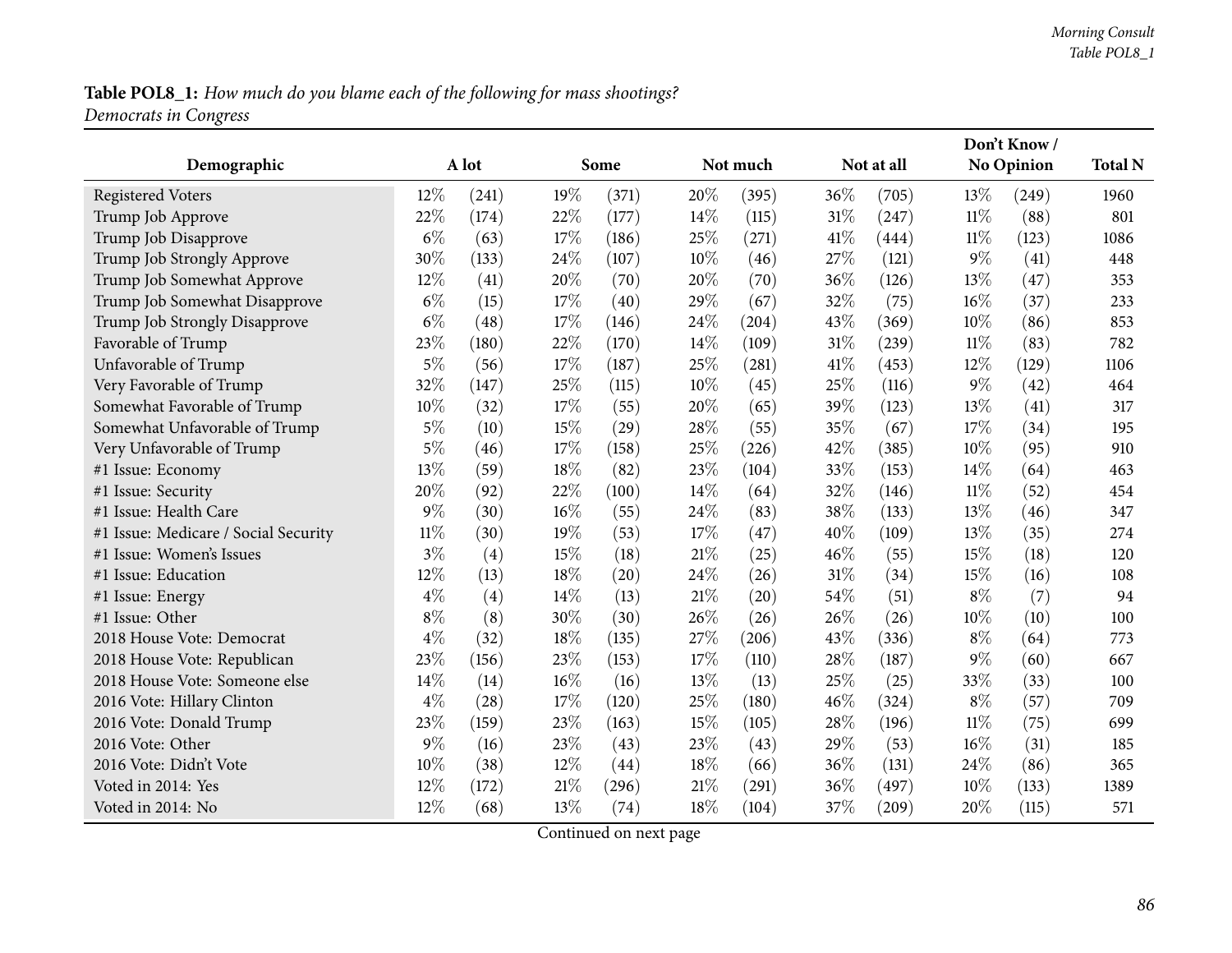### Table POL8\_1: How much do you blame each of the following for mass shootings? *Democrats in Congress*

|                                            |        |       |        |       |        |            |        |            |        | Don't Know /       |                |
|--------------------------------------------|--------|-------|--------|-------|--------|------------|--------|------------|--------|--------------------|----------------|
| Demographic                                |        | A lot |        | Some  |        | Not much   |        | Not at all |        | <b>No Opinion</b>  | <b>Total N</b> |
| <b>Registered Voters</b>                   | 12%    | (241) | 19%    | (371) | 20%    | (395)      | $36\%$ | (705)      | $13\%$ | (249)              | 1960           |
| 2012 Vote: Barack Obama                    | $5\%$  | (45)  | 20%    | (170) | 24%    | (207)      | 42\%   | (357)      | $9\%$  | (76)               | 854            |
| 2012 Vote: Mitt Romney                     | 21%    | (115) | 22%    | (119) | 17%    | (94)       | 29\%   | (159)      | $10\%$ | (53)               | 540            |
| 2012 Vote: Other                           | 22\%   | (18)  | 15%    | (12)  | $9\%$  | (7)        | 34%    | (27        | 20%    | (17)               | 82             |
| 2012 Vote: Didn't Vote                     | $13\%$ | (62)  | $14\%$ | (68)  | 18%    | (86)       | 34%    | (161)      | $21\%$ | (103)              | 480            |
| 4-Region: Northeast                        | $10\%$ | (35)  | $19\%$ | (67)  | 22%    | (75)       | $37\%$ | (131)      | $12\%$ | (42)               | 350            |
| 4-Region: Midwest                          | $12\%$ | (53)  | 19%    | (84)  | 21%    | (96)       | $40\%$ | (178)      | $9\%$  | (39)               | 450            |
| 4-Region: South                            | $13\%$ | (94)  | $19\%$ | (137) | $18\%$ | (133)      | 35%    | $^{'}259)$ | $15\%$ | (109)              | 732            |
| 4-Region: West                             | $14\%$ | (58)  | $19\%$ | (83)  | 21%    | (91)       | $32\%$ | (138)      | $14\%$ | (59)               | 428            |
| Party: Democrat/Leans Democrat             | $4\%$  | (35)  | $16\%$ | (145) | $25\%$ | $^{(224)}$ | 45\%   | (393)      | $10\%$ | (86)               | 883            |
| Party: Republican/Leans Republican         | 23\%   | (171) | 23\%   | (172) | $16\%$ | (124)      | 29\%   | (219)      | $10\%$ | (73)               | 759            |
| Gun owners                                 | $17\%$ | (119) | 22%    | (157) | $18\%$ | (129)      | 34%    | (242)      | $9\%$  | (63)               | 710            |
| Republican gun owners                      | 25\%   | (100) | 24%    | (98)  | 15%    | (59)       | 29\%   | (117)      | $7\%$  | $\left( 28\right)$ | 403            |
| Democratic gun owners                      | $3\%$  | (6)   | 19%    | (39)  | 28\%   | (59)       | 43\%   | (89`       | $7\%$  | (15)               | 207            |
| Voters who blame mental illness a lot      | $14\%$ | (137) | $20\%$ | (189) | 18%    | (173)      | $36\%$ | (345)      | $11\%$ | (102)              | 946            |
| Voters who blame mental illness a lot/some | 13\%   | (206) | $20\%$ | (327) | 20%    | (328)      | $38\%$ | (618)      | $9\%$  | [149]              | 1629           |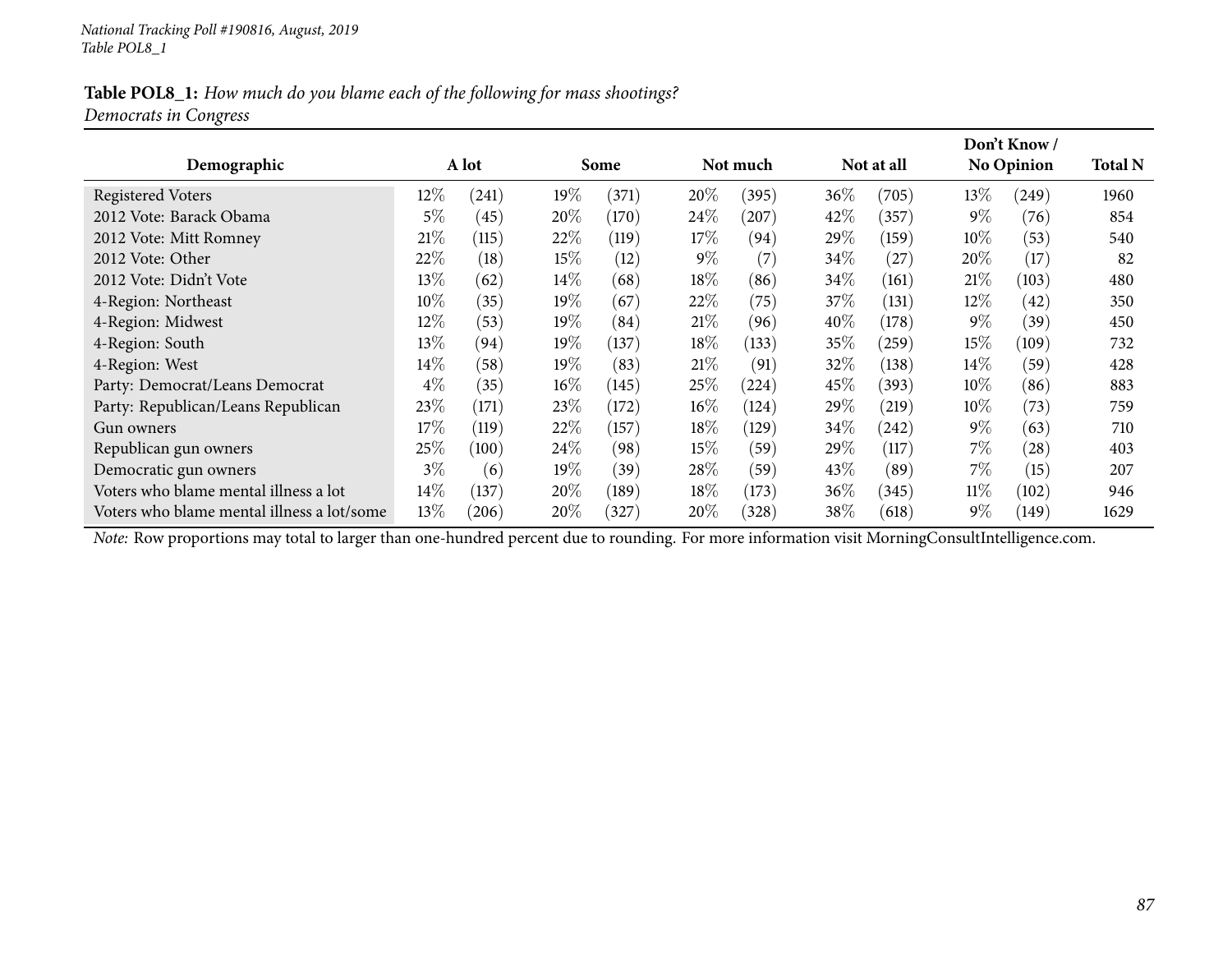|                          |        |       |        |       |        |          |            | Don't Know/ |            |       |                |
|--------------------------|--------|-------|--------|-------|--------|----------|------------|-------------|------------|-------|----------------|
| Demographic              |        | A lot |        | Some  |        | Not much | Not at all |             | No Opinion |       | <b>Total N</b> |
| <b>Registered Voters</b> | 22\%   | (428) | 19%    | (376) | 13%    | (261)    | 35%        | (688)       | $11\%$     | (206) | 1960           |
| Gender: Male             | 23%    | (211) | 16%    | (151) | 13%    | (119)    | 39%        | (355)       | $9\%$      | (82)  | 917            |
| Gender: Female           | 21%    | (218) | 22%    | (225) | 14\%   | (142)    | 32%        | (333)       | 12%        | (125) | 1043           |
| Age: 18-29               | 21%    | (72)  | 18%    | (62)  | 13%    | (43)     | 32%        | (106)       | 16%        | (54)  | 337            |
| Age: 30-44               | 18%    | (84)  | 22%    | (101) | 14%    | (64)     | 34%        | (152)       | 12%        | (52)  | 453            |
| Age: 45-54               | 22%    | (82)  | 16%    | (62)  | 13%    | (50)     | 38\%       | (143)       | $11\%$     | (43)  | 380            |
| Age: 55-64               | 22%    | (73)  | 19%    | (64)  | 12%    | (41)     | 38%        | (128)       | $8\%$      | (27)  | 334            |
| Age: 65+                 | 26%    | (118) | 19%    | (87)  | 14\%   | (63)     | 35%        | (158)       | 7%         | (30)  | 456            |
| Generation Z: 18-22      | 25%    | (35)  | 18%    | (25)  | $11\%$ | (15)     | 27%        | (37)        | 18%        | (25)  | 138            |
| Millennial: Age 23-38    | $18\%$ | (84)  | $21\%$ | (101) | 13%    | (63)     | 33%        | (157)       | 14%        | (65)  | 469            |
| Generation X: Age 39-54  | $21\%$ | (119) | 18%    | (99)  | 14%    | (78)     | 37%        | (208)       | $11\%$     | (60)  | 564            |
| Boomers: Age 55-73       | 23\%   | (152) | 20%    | (133) | 13%    | (88)     | 36%        | (236)       | 7%         | (45)  | 655            |
| PID: Dem (no lean)       | 43%    | (312) | 28%    | (202) | $8\%$  | (55)     | 14%        | (99)        | $8\%$      | (60)  | 727            |
| PID: Ind (no lean)       | $16\%$ | (99)  | 20%    | (123) | 15%    | (91)     | $31\%$     | (186)       | 17%        | (106) | 606            |
| PID: Rep (no lean)       | $3\%$  | (17)  | $8\%$  | (51)  | 18%    | (115)    | 64\%       | (403)       | $7\%$      | (41)  | 627            |
| PID/Gender: Dem Men      | 46%    | (144) | 26%    | (80)  | $5\%$  | (15)     | $16\%$     | (48)        | 7%         | (22)  | 310            |
| PID/Gender: Dem Women    | 40%    | (168) | 29%    | (122) | 9%     | (40)     | 12%        | (51)        | $9\%$      | (37)  | 418            |
| PID/Gender: Ind Men      | $18\%$ | (55)  | 16%    | (49)  | 14%    | (43)     | 36%        | (110)       | 17%        | (52)  | 309            |
| PID/Gender: Ind Women    | 15%    | (44)  | 25%    | (74)  | 16%    | (48)     | 26%        | (76)        | 18%        | (54)  | 297            |
| PID/Gender: Rep Men      | $4\%$  | (12)  | 7%     | (22)  | 20%    | (60)     | 66\%       | (196)       | $3\%$      | (8)   | 299            |
| PID/Gender: Rep Women    | $2\%$  | (5)   | $9\%$  | (29)  | 17%    | (55)     | 63%        | (206)       | $10\%$     | (33)  | 328            |
| Ideo: Liberal (1-3)      | 45%    | (264) | 29%    | (172) | $9\%$  | (55)     | 12%        | (69)        | $4\%$      | (26)  | 587            |
| Ideo: Moderate (4)       | 22%    | (101) | 23%    | (104) | 15%    | (70)     | 29%        | (136)       | $11\%$     | (52)  | 464            |
| Ideo: Conservative (5-7) | $6\%$  | (40)  | 10%    | (71)  | 17%    | (123)    | 60%        | (421)       | 7%         | (50)  | 705            |
| Educ: < College          | 18%    | (221) | 16%    | (203) | 13%    | (162)    | 39%        | (486)       | 13%        | (161) | 1233           |
| Educ: Bachelors degree   | 26%    | (120) | 23%    | (108) | 14%    | (67)     | 30%        | (137)       | 7%         | (31)  | 464            |
| Educ: Post-grad          | 33%    | (88)  | 25%    | (65)  | 12%    | (33)     | 24%        | (65)        | 5%         | (14)  | 264            |

Table POL8\_2: How much do you blame each of the following for mass shootings? *Republicans in Congress*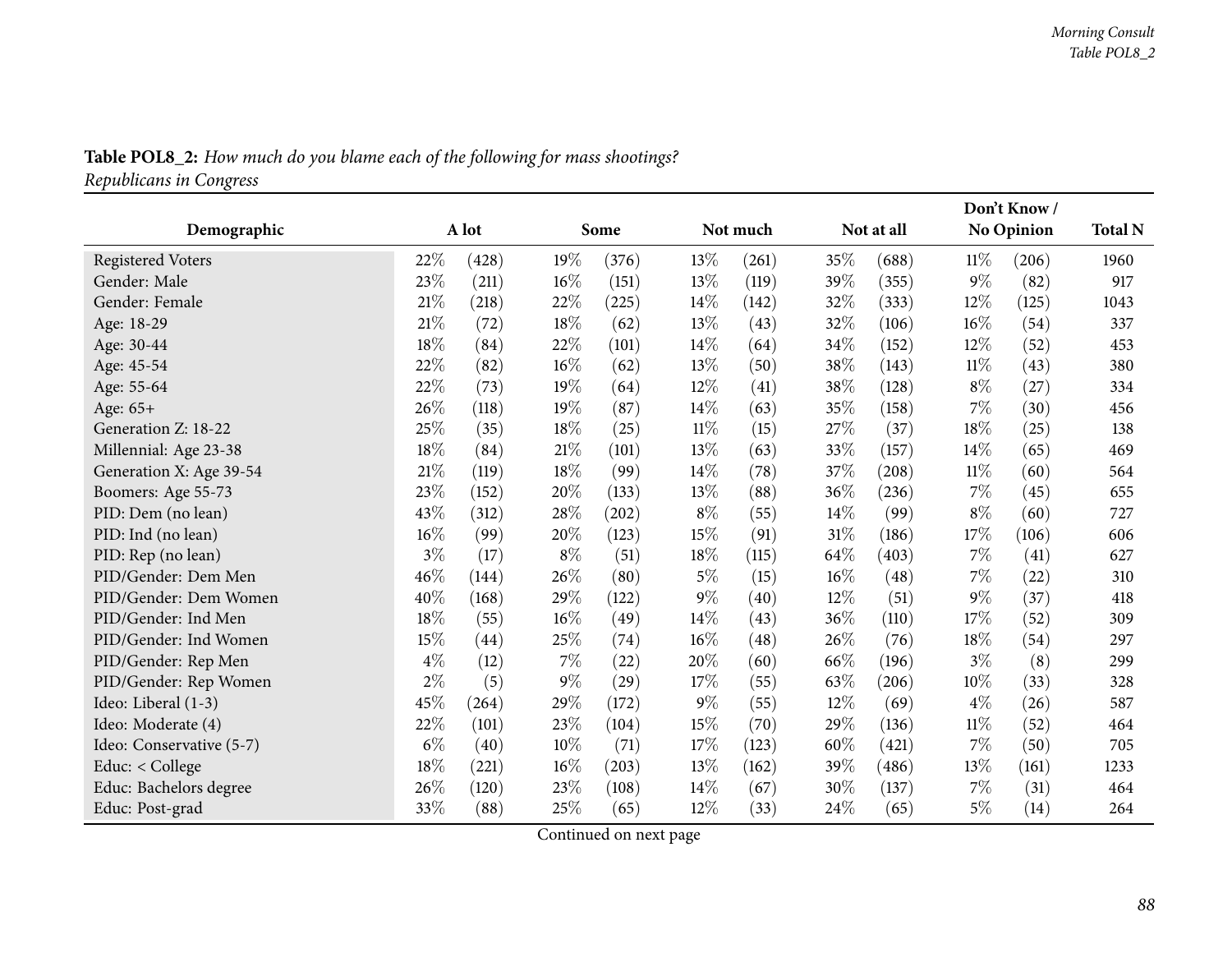# Table POL8\_2: How much do you blame each of the following for mass shootings? *Republicans in Congress*

|                                   |       |       |        |       |        |          |      |            |        | Don't Know/       | <b>Total N</b> |
|-----------------------------------|-------|-------|--------|-------|--------|----------|------|------------|--------|-------------------|----------------|
| Demographic                       |       | A lot |        | Some  |        | Not much |      | Not at all |        | <b>No Opinion</b> |                |
| <b>Registered Voters</b>          | 22%   | (428) | 19%    | (376) | 13%    | (261)    | 35%  | (688)      | $11\%$ | (206)             | 1960           |
| Income: Under 50k                 | 22%   | (225) | 17%    | (170) | 14%    | (139)    | 34%  | (340)      | $14\%$ | (139)             | 1013           |
| Income: 50k-100k                  | 20%   | (130) | 24%    | (155) | 12%    | (77)     | 38%  | (244)      | $6\%$  | (40)              | 646            |
| Income: 100k+                     | 24%   | (74)  | 17%    | (52)  | 15%    | (45)     | 34%  | (104)      | 9%     | (27)              | 301            |
| Ethnicity: White                  | 20%   | (314) | 18%    | (290) | 14%    | (223)    | 38%  | (608)      | 10%    | (151)             | 1585           |
| Ethnicity: Hispanic               | 24%   | (46)  | 15%    | (28)  | 12%    | (23)     | 31%  | (58)       | 18%    | (34)              | 190            |
| Ethnicity: Afr. Am.               | 32%   | (80)  | 24\%   | (59)  | $9\%$  | (24)     | 21%  | (52)       | 14%    | (34)              | 249            |
| Ethnicity: Other                  | 27%   | (35)  | 22%    | (28)  | 12%    | (15)     | 22%  | (27)       | 17%    | (22)              | 126            |
| All Christian                     | 19%   | (180) | 17%    | (162) | 16%    | (154)    | 40%  | (379)      | $8\%$  | (75)              | 951            |
| All Non-Christian                 | 42%   | (34)  | $31\%$ | (25)  | $9\%$  | (7)      | 15%  | (12)       | $3\%$  | (3)               | 80             |
| Atheist                           | 34%   | (30)  | 25%    | (22)  | $6\%$  | (5)      | 28%  | (25)       | $6\%$  | (5)               | 87             |
| Agnostic/Nothing in particular    | 22%   | (185) | 20%    | (167) | $11\%$ | (94)     | 32%  | (272)      | 15%    | (124)             | 842            |
| Religious Non-Protestant/Catholic | 36%   | (41)  | 25%    | (29)  | $10\%$ | (12)     | 25%  | (28)       | $4\%$  | (4)               | 114            |
| Evangelical                       | 14%   | (76)  | $16\%$ | (89)  | 15%    | (85)     | 48%  | (267)      | $8\%$  | (44)              | 561            |
| Non-Evangelical                   | 23%   | (163) | 19%    | (131) | 14%    | (99)     | 34%  | (234)      | 10%    | (68)              | 695            |
| Community: Urban                  | 28%   | (128) | 21%    | (97)  | 12%    | (52)     | 28%  | (126)      | $11\%$ | (48)              | 452            |
| Community: Suburban               | 23%   | (212) | 20%    | (184) | 13%    | (118)    | 33%  | (307)      | $11\%$ | (100)             | 922            |
| Community: Rural                  | 15%   | (88)  | 16%    | (95)  | 15%    | (90)     | 43%  | (254)      | 10%    | (59)              | 586            |
| <b>Employ: Private Sector</b>     | 21%   | (133) | $21\%$ | (136) | 14%    | (91)     | 35%  | (229)      | $9\%$  | (58)              | 647            |
| Employ: Government                | 25%   | (31)  | 15%    | (18)  | 13%    | (15)     | 38%  | (46)       | $9\%$  | (11)              | 121            |
| Employ: Self-Employed             | 23%   | (34)  | 14%    | (20)  | $9\%$  | (14)     | 41\% | (59)       | 12%    | (17)              | 143            |
| Employ: Homemaker                 | 13%   | (19)  | 22%    | (34)  | $11\%$ | (16)     | 40%  | (61)       | 14%    | (22)              | 152            |
| Employ: Student                   | 27%   | (23)  | 21%    | (18)  | $16\%$ | (14)     | 25%  | (21)       | 12%    | (10)              | 86             |
| Employ: Retired                   | 26%   | (120) | 20%    | (93)  | $12\%$ | (54)     | 35%  | (163)      | 7%     | (32)              | 462            |
| Employ: Unemployed                | 19%   | (35)  | $16\%$ | (29)  | 18%    | (33)     | 30%  | (55)       | 16%    | (30)              | 182            |
| Employ: Other                     | 20%   | (33)  | 17%    | (28)  | 14%    | (24)     | 33%  | (54)       | 16%    | (27)              | 167            |
| Military HH: Yes                  | 19%   | (69)  | 17%    | (62)  | 13%    | (47)     | 41\% | (146)      | 10%    | (35)              | 359            |
| Military HH: No                   | 22%   | (359) | 20%    | (314) | 13%    | (214)    | 34%  | (542)      | $11\%$ | (172)             | 1601           |
| RD/WT: Right Direction            | $4\%$ | (26)  | $10\%$ | (74)  | 16%    | (119)    | 59%  | (427)      | $11\%$ | (82)              | 728            |
| RD/WT: Wrong Track                | 33%   | (403) | 25%    | (302) | 12%    | (142)    | 21%  | (261)      | 10%    | (125)             | 1232           |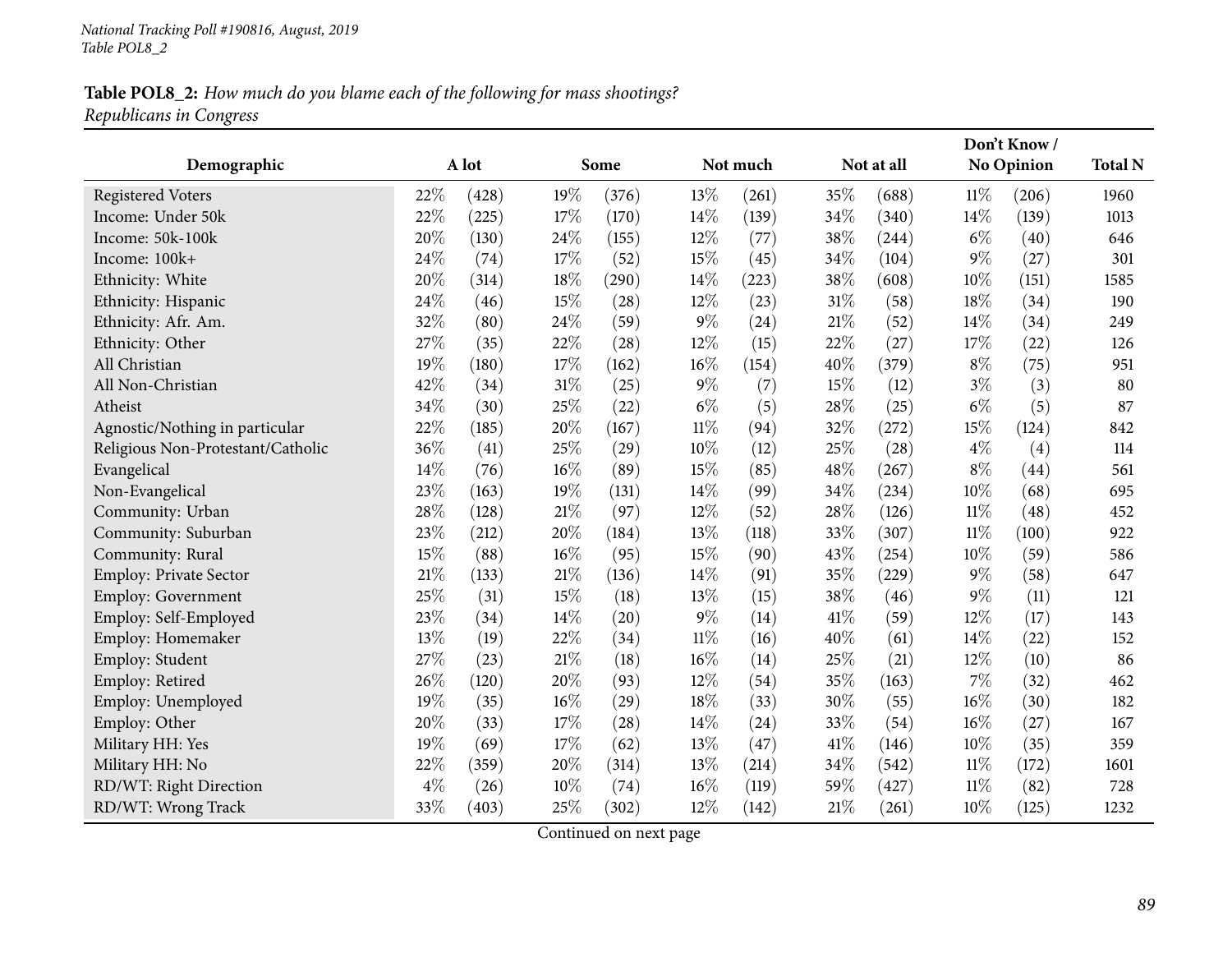# Table POL8\_2: How much do you blame each of the following for mass shootings? *Republicans in Congress*

|                                      |        |       |       |       |       |          |        | Don't Know/ |        |            |      |
|--------------------------------------|--------|-------|-------|-------|-------|----------|--------|-------------|--------|------------|------|
| Demographic                          |        | A lot |       | Some  |       | Not much |        | Not at all  |        | No Opinion |      |
| <b>Registered Voters</b>             | 22%    | (428) | 19%   | (376) | 13%   | (261)    | 35%    | (688)       | $11\%$ | (206)      | 1960 |
| Trump Job Approve                    | $2\%$  | (20)  | 10%   | (78)  | 17%   | (135)    | 63%    | (501)       | $8\%$  | (67)       | 801  |
| Trump Job Disapprove                 | 37%    | (402) | 27%   | (293) | 11%   | (122)    | 15%    | (168)       | $9\%$  | (101)      | 1086 |
| Trump Job Strongly Approve           | $3\%$  | (13)  | 7%    | (31)  | 14\%  | (61)     | 70%    | (315)       | $6\%$  | (28)       | 448  |
| Trump Job Somewhat Approve           | $2\%$  | (7)   | 13%   | (47)  | 21%   | (74)     | 53%    | (186)       | $11\%$ | (39)       | 353  |
| Trump Job Somewhat Disapprove        | 12%    | (29)  | 27%   | (63)  | 19%   | (45)     | 29%    | (67)        | 12%    | (29)       | 233  |
| Trump Job Strongly Disapprove        | 44%    | (373) | 27%   | (229) | $9\%$ | (78)     | 12%    | (101)       | $8\%$  | (72)       | 853  |
| Favorable of Trump                   | $2\%$  | (13)  | $9\%$ | (72)  | 17%   | (132)    | 64%    | (503)       | $8\%$  | (62)       | 782  |
| Unfavorable of Trump                 | 37%    | (407) | 26%   | (291) | 11%   | (125)    | 16%    | (176)       | 10%    | (107)      | 1106 |
| Very Favorable of Trump              | $2\%$  | (9)   | 7%    | (33)  | 13%   | (62)     | 71%    | (330)       | $6\%$  | (29)       | 464  |
| Somewhat Favorable of Trump          | $1\%$  | (4)   | 12%   | (39)  | 22%   | (70)     | 54%    | (173)       | 10%    | (33)       | 317  |
| Somewhat Unfavorable of Trump        | 12%    | (23)  | 20%   | (40)  | 21%   | (42)     | 31%    | (61)        | 15%    | (30)       | 195  |
| Very Unfavorable of Trump            | 42%    | (385) | 28%   | (251) | $9\%$ | (83)     | 13%    | (114)       | $8\%$  | (77)       | 910  |
| #1 Issue: Economy                    | 17%    | (79)  | 19%   | (88)  | 14%   | (65)     | 38%    | (175)       | 12%    | (55)       | 463  |
| #1 Issue: Security                   | $6\%$  | (26)  | 13%   | (57)  | 14%   | (64)     | 59%    | (268)       | $9\%$  | (39)       | 454  |
| #1 Issue: Health Care                | 35%    | (120) | 21%   | (71)  | 13%   | (47)     | 20%    | (71)        | $11\%$ | (38)       | 347  |
| #1 Issue: Medicare / Social Security | 27%    | (75)  | 23%   | (63)  | 10%   | (27)     | 30%    | (82)        | 10%    | (27)       | 274  |
| #1 Issue: Women's Issues             | 27%    | (33)  | 25%   | (30)  | 12%   | (15)     | 23%    | (27)        | 12%    | (15)       | 120  |
| #1 Issue: Education                  | 26%    | (28)  | 23%   | (24)  | 16%   | (17)     | 22%    | (24)        | 13%    | (14)       | 108  |
| #1 Issue: Energy                     | 35%    | (33)  | 19%   | (18)  | 12%   | (12)     | 23%    | (21)        | $11\%$ | (10)       | 94   |
| #1 Issue: Other                      | 34%    | (34)  | 24%   | (24)  | 14%   | (14)     | 19%    | (19)        | $8\%$  | (8)        | 100  |
| 2018 House Vote: Democrat            | 45%    | (345) | 28%   | (216) | $8\%$ | (64)     | $11\%$ | (86)        | $8\%$  | (62)       | 773  |
| 2018 House Vote: Republican          | $2\%$  | (14)  | 10%   | (68)  | 18%   | (120)    | 63%    | (423)       | $6\%$  | (41)       | 667  |
| 2018 House Vote: Someone else        | $11\%$ | (11)  | 16%   | (16)  | 14\%  | (14)     | 32%    | (32)        | 26%    | (26)       | 100  |
| 2016 Vote: Hillary Clinton           | 45%    | (318) | 28%   | (200) | $9\%$ | (62)     | $11\%$ | (78)        | $7\%$  | (52)       | 709  |
| 2016 Vote: Donald Trump              | $2\%$  | (17)  | 10%   | (69)  | 17%   | (119)    | 62%    | (432)       | $9\%$  | (61)       | 699  |
| 2016 Vote: Other                     | 21%    | (39)  | 24%   | (44)  | 14%   | (26)     | 28%    | (51)        | 13%    | (25)       | 185  |
| 2016 Vote: Didn't Vote               | 15%    | (55)  | 17%   | (64)  | 14%   | (53)     | 34%    | (125)       | 19%    | (69)       | 365  |
| Voted in 2014: Yes                   | 24%    | (339) | 19%   | (267) | 13%   | (187)    | 35%    | (487)       | $8\%$  | (109)      | 1389 |
| Voted in 2014: No                    | 16%    | (89)  | 19%   | (109) | 13%   | (74)     | 35%    | (200)       | 17%    | (98)       | 571  |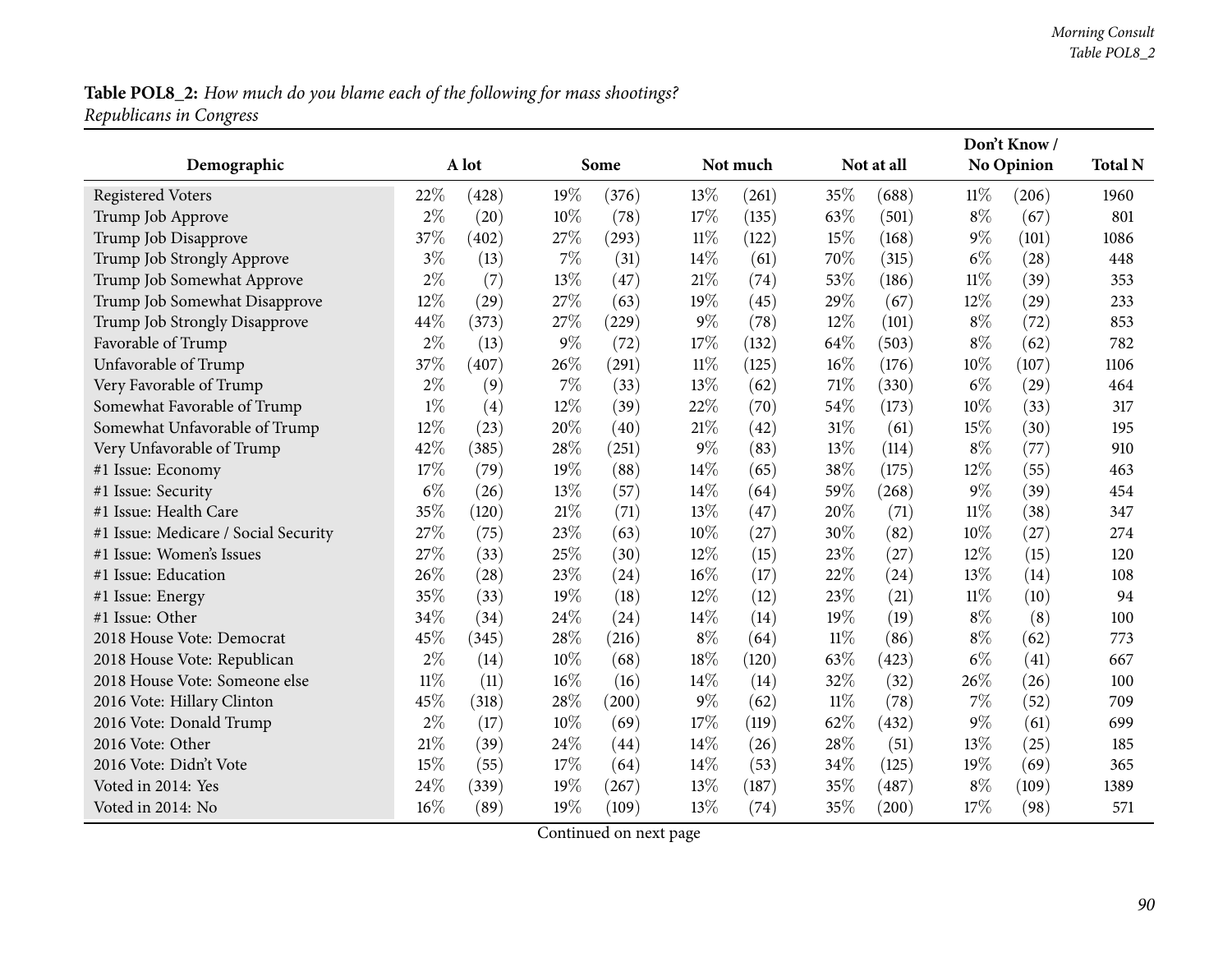### Table POL8\_2: How much do you blame each of the following for mass shootings? *Republicans in Congress*

|                                            |        |       |        |       |        |          |        |            |        | Don't Know /      |                |
|--------------------------------------------|--------|-------|--------|-------|--------|----------|--------|------------|--------|-------------------|----------------|
| Demographic                                |        | A lot |        | Some  |        | Not much |        | Not at all |        | <b>No Opinion</b> | <b>Total N</b> |
| <b>Registered Voters</b>                   | 22%    | (428) | 19%    | (376) | 13\%   | (261)    | $35\%$ | (688)      | $11\%$ | (206)             | 1960           |
| 2012 Vote: Barack Obama                    | 38\%   | (326) | $26\%$ | (221) | $11\%$ | (91)     | $17\%$ | (149)      | $8\%$  | (67)              | 854            |
| 2012 Vote: Mitt Romney                     | $4\%$  | (22)  | $10\%$ | (53)  | 18%    | (99)     | $60\%$ | 327        | $7\%$  | (38)              | 540            |
| 2012 Vote: Other                           | $10\%$ | (8)   | $10\%$ | (8)   | 13\%   | (10)     | 51%    | (42)       | $16\%$ | (13)              | 82             |
| 2012 Vote: Didn't Vote                     | 15\%   | (71)  | $19\%$ | (93)  | 12%    | (59)     | $35\%$ | (169)      | $18\%$ | (88)              | 480            |
| 4-Region: Northeast                        | 29%    | (102) | $19\%$ | (67)  | $14\%$ | (49)     | 26%    | (91)       | $12\%$ | (42)              | 350            |
| 4-Region: Midwest                          | 20%    | (92)  | 20%    | (89)  | 15%    | (68)     | 38\%   | (170)      | 7%     | (30)              | 450            |
| 4-Region: South                            | 19%    | (138) | 17%    | (124) | $12\%$ | (91)     | $40\%$ | (291)      | $12\%$ | (88)              | 732            |
| 4-Region: West                             | 23%    | (97)  | 22%    | (96)  | $12\%$ | (53)     | $32\%$ | (136)      | $11\%$ | (47)              | 428            |
| Party: Democrat/Leans Democrat             | 41\%   | (360) | 29\%   | (252) | $8\%$  | (71)     | $14\%$ | (120)      | $9\%$  | (79)              | 883            |
| Party: Republican/Leans Republican         | $3\%$  | (22)  | $9\%$  | (71)  | $19\%$ | (141)    | $62\%$ | (474)      | 7%     | (51)              | 759            |
| Gun owners                                 | $14\%$ | (99)  | 15%    | (103) | $15\%$ | (106)    | $50\%$ | (357)      | $6\%$  | (46)              | 710            |
| Republican gun owners                      | $2\%$  | (6)   | $8\%$  | (31)  | $16\%$ | (66)     | 71%    | (286)      | $4\%$  | (15)              | 403            |
| Democratic gun owners                      | 40\%   | (83)  | 27%    | (56)  | $12\%$ | (24)     | $15\%$ | (31)       | $6\%$  | (12)              | 207            |
| Voters who blame mental illness a lot      | $17\%$ | (161) | $16\%$ | (151) | $14\%$ | (136)    | $44\%$ | (420)      | $8\%$  | (78)              | 946            |
| Voters who blame mental illness a lot/some | $21\%$ | (341) | 19%    | (316) | $14\%$ | (234)    | 38\%   | (625)      | $7\%$  | (112)             | 1629           |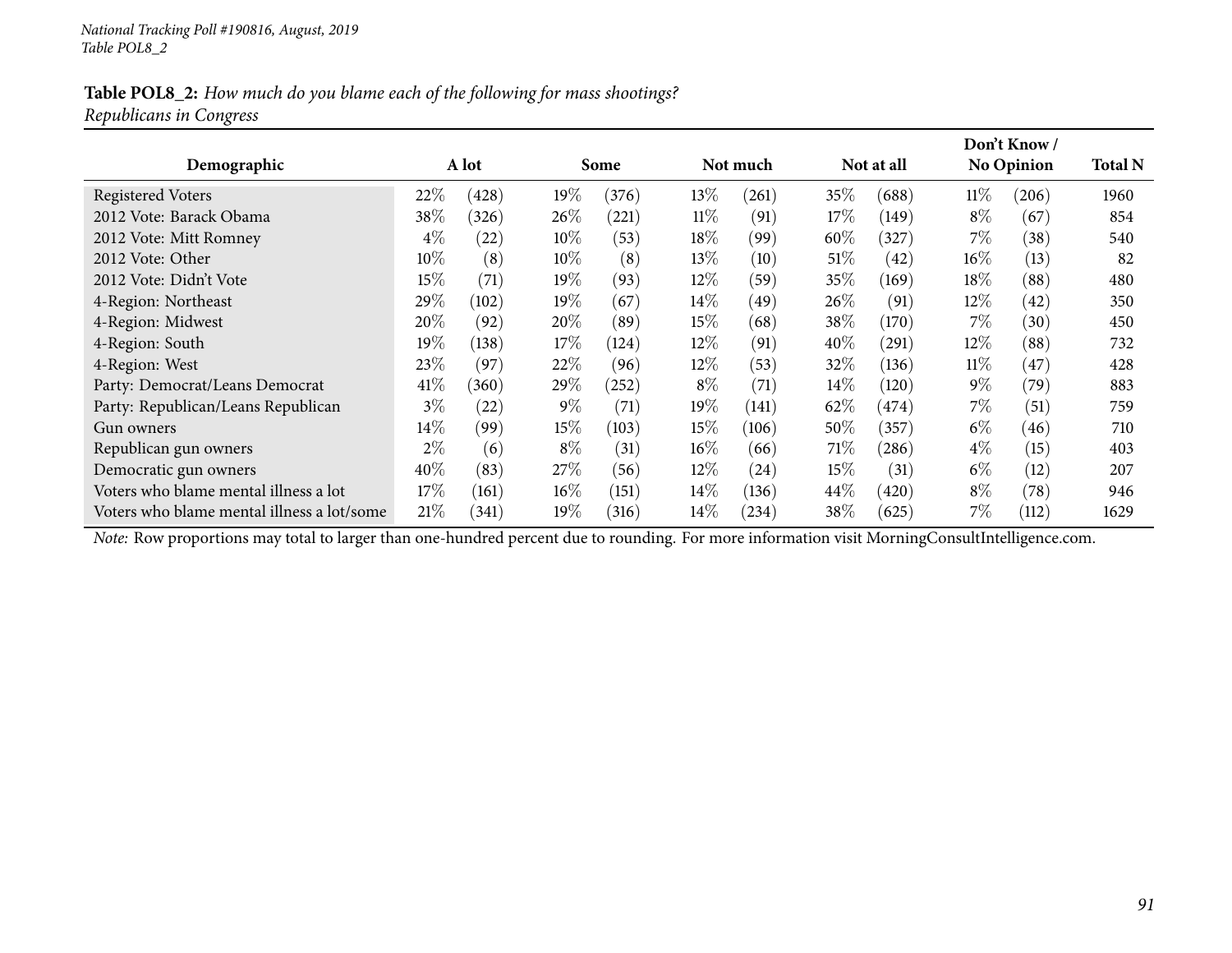|                          |       |       |       |       |        |          |            |       |       | Don't Know/       |                |
|--------------------------|-------|-------|-------|-------|--------|----------|------------|-------|-------|-------------------|----------------|
| Demographic              |       | A lot |       | Some  |        | Not much | Not at all |       |       | <b>No Opinion</b> | <b>Total N</b> |
| <b>Registered Voters</b> | 30%   | (585) | 15%   | (302) | $9\%$  | (181)    | 38%        | (749) | $7\%$ | (143)             | 1960           |
| Gender: Male             | 27%   | (250) | 15%   | (137) | $8\%$  | (75)     | 43%        | (392) | 7%    | (63)              | 917            |
| Gender: Female           | 32%   | (334) | 16%   | (165) | $10\%$ | (106)    | 34\%       | (357) | $8\%$ | (81)              | 1043           |
| Age: 18-29               | 32%   | (106) | 18%   | (61)  | $10\%$ | (34)     | 28\%       | (93)  | 13\%  | (43)              | 337            |
| Age: 30-44               | 25%   | (114) | 19%   | (86)  | $11\%$ | (49)     | 36%        | (163) | $9\%$ | (41)              | 453            |
| Age: 45-54               | 32%   | (120) | 12%   | (45)  | 10%    | (39)     | 40%        | (152) | $6\%$ | (24)              | 380            |
| Age: 55-64               | 29%   | (96)  | 14%   | (47)  | 7%     | (22)     | 44%        | (146) | 7%    | (23)              | 334            |
| Age: 65+                 | 32%   | (148) | 14\%  | (64)  | $8\%$  | (37)     | 43%        | (195) | $3\%$ | (12)              | 456            |
| Generation Z: 18-22      | 36%   | (50)  | 16%   | (22)  | 13%    | (17)     | 22%        | (31)  | 12%   | (17)              | 138            |
| Millennial: Age 23-38    | 27\%  | (125) | 19%   | (90)  | 10%    | (47)     | 33%        | (153) | 11%   | (54)              | 469            |
| Generation X: Age 39-54  | 29%   | (165) | 14%   | (80)  | 10%    | (58)     | 40%        | (224) | 7%    | (37)              | 564            |
| Boomers: Age 55-73       | 31%   | (205) | 14%   | (94)  | 7%     | (46)     | 43%        | (279) | $5\%$ | (31)              | 655            |
| PID: Dem (no lean)       | 59%   | (428) | 20%   | (147) | $7\%$  | (51)     | $9\%$      | (66)  | $5\%$ | (35)              | 727            |
| PID: Ind (no lean)       | 22%   | (134) | 19%   | (114) | $11\%$ | (66)     | 36%        | (216) | 12%   | (75)              | 606            |
| PID: Rep (no lean)       | $4\%$ | (22)  | 7%    | (41)  | 10%    | (63)     | 74%        | (467) | $5\%$ | (34)              | 627            |
| PID/Gender: Dem Men      | 59%   | (183) | 20%   | (61)  | $5\%$  | (15)     | $11\%$     | (34)  | $5\%$ | (17)              | 310            |
| PID/Gender: Dem Women    | 59%   | (245) | 21\%  | (86)  | 9%     | (37)     | $8\%$      | (32)  | $4\%$ | (18)              | 418            |
| PID/Gender: Ind Men      | 18%   | (57)  | 20%   | (60)  | 10%    | (30)     | 39%        | (121) | 13%   | (41)              | 309            |
| PID/Gender: Ind Women    | 26%   | (78)  | 18%   | (54)  | 12%    | (37)     | 32%        | (95)  | 11%   | (34)              | 297            |
| PID/Gender: Rep Men      | $4\%$ | (11)  | $5\%$ | (16)  | 10%    | (31)     | 79%        | (237) | $2\%$ | (5)               | 299            |
| PID/Gender: Rep Women    | $3\%$ | (11)  | $8\%$ | (25)  | 10%    | (32)     | 70%        | (230) | $9\%$ | (29)              | 328            |
| Ideo: Liberal (1-3)      | 57%   | (336) | 22%   | (130) | $9\%$  | (50)     | 10%        | (56)  | $2\%$ | (14)              | 587            |
| Ideo: Moderate (4)       | 30%   | (139) | 20%   | (91)  | 10%    | (48)     | 32%        | (149) | $8\%$ | (38)              | 464            |
| Ideo: Conservative (5-7) | $8\%$ | (55)  | $8\%$ | (55)  | 10%    | (70)     | 69%        | (488) | $5\%$ | (38)              | 705            |
| Educ: < College          | 26%   | (323) | 13%   | (161) | $9\%$  | (112)    | 43%        | (526) | $9\%$ | (110)             | 1233           |
| Educ: Bachelors degree   | 32%   | (149) | 20%   | (91)  | 11%    | (50)     | 32%        | (148) | $5\%$ | (25)              | 464            |
| Educ: Post-grad          | 43%   | (113) | 19%   | (50)  | 7%     | (19)     | 28%        | (75)  | $3\%$ | (8)               | 264            |

Table POL8\_3: How much do you blame each of the following for mass shootings?

*President Trump*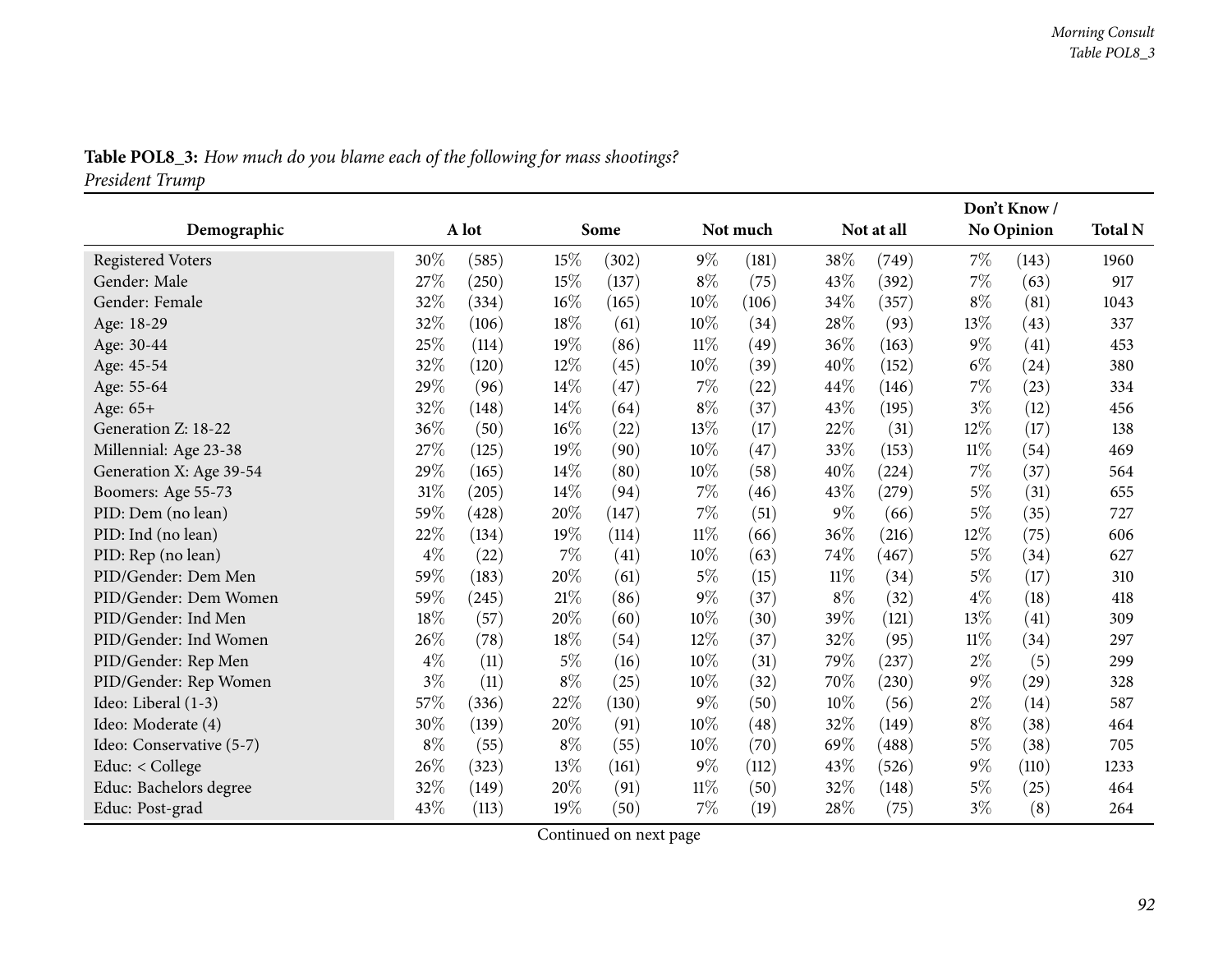## Table POL8\_3: How much do you blame each of the following for mass shootings? *President Trump*

|                                   |        |       |     |       |        |          |      |            |        | Don't Know/ |                |
|-----------------------------------|--------|-------|-----|-------|--------|----------|------|------------|--------|-------------|----------------|
| Demographic                       |        | A lot |     | Some  |        | Not much |      | Not at all |        | No Opinion  | <b>Total N</b> |
| <b>Registered Voters</b>          | 30%    | (585) | 15% | (302) | $9\%$  | (181)    | 38%  | (749)      | $7\%$  | (143)       | 1960           |
| Income: Under 50k                 | 31%    | (315) | 15% | (151) | $8\%$  | (83)     | 36%  | (362)      | 10%    | (101)       | 1013           |
| Income: 50k-100k                  | 28%    | (183) | 16% | (104) | 10%    | (66)     | 42%  | (270)      | $3\%$  | (23)        | 646            |
| Income: 100k+                     | 29%    | (86)  | 16% | (47)  | $11\%$ | (32)     | 39%  | (116)      | $7\%$  | (20)        | 301            |
| Ethnicity: White                  | 26%    | (420) | 14% | (228) | $9\%$  | (148)    | 43%  | (688)      | $6\%$  | (102)       | 1585           |
| Ethnicity: Hispanic               | 32%    | (60)  | 18% | (35)  | $6\%$  | (12)     | 31%  | (59)       | 13%    | (24)        | 190            |
| Ethnicity: Afr. Am.               | 49%    | (122) | 19% | (47)  | $9\%$  | (22)     | 12%  | (29)       | $11\%$ | (28)        | 249            |
| Ethnicity: Other                  | 34%    | (43)  | 21% | (27)  | $9\%$  | (11)     | 25%  | (32)       | $11\%$ | (14)        | 126            |
| All Christian                     | 25%    | (239) | 14% | (132) | $10\%$ | (93)     | 46%  | (435)      | $5\%$  | (52)        | 951            |
| All Non-Christian                 | 54%    | (43)  | 19% | (16)  | $10\%$ | (8)      | 17%  | (13)       |        | (0)         | 80             |
| Atheist                           | 42%    | (37)  | 25% | (21)  | $5\%$  | (4)      | 24%  | (21)       | $4\%$  | (4)         | 87             |
| Agnostic/Nothing in particular    | 32%    | (266) | 16% | (133) | $9\%$  | (76)     | 33%  | (280)      | 10%    | (88)        | 842            |
| Religious Non-Protestant/Catholic | 44%    | (51)  | 19% | (22)  | $9\%$  | (10)     | 25%  | (28)       | $3\%$  | (3)         | 114            |
| Evangelical                       | 21%    | (115) | 12% | (66)  | $9\%$  | (51)     | 53%  | (297)      | $6\%$  | (31)        | 561            |
| Non-Evangelical                   | 31%    | (218) | 15% | (105) | $9\%$  | (65)     | 38%  | (263)      | $6\%$  | (44)        | 695            |
| Community: Urban                  | 40%    | (182) | 16% | (74)  | $8\%$  | (36)     | 27%  | (124)      | $8\%$  | (36)        | 452            |
| Community: Suburban               | 29%    | (267) | 17% | (160) | $11\%$ | (97)     | 36%  | (328)      | $8\%$  | (70)        | 922            |
| Community: Rural                  | 23%    | (135) | 12% | (68)  | $8\%$  | (48)     | 51%  | (297)      | $6\%$  | (37)        | 586            |
| <b>Employ: Private Sector</b>     | 28%    | (179) | 17% | (111) | 10%    | (67)     | 37%  | (242)      | $7\%$  | (48)        | 647            |
| Employ: Government                | $31\%$ | (38)  | 12% | (15)  | $7\%$  | (9)      | 42%  | (51)       | $7\%$  | (9)         | 121            |
| Employ: Self-Employed             | 30%    | (42)  | 13% | (18)  | $9\%$  | (12)     | 41\% | (58)       | $9\%$  | (12)        | 143            |
| Employ: Homemaker                 | 23%    | (34)  | 16% | (24)  | 10%    | (15)     | 45%  | (69)       | 7%     | (11)        | 152            |
| Employ: Student                   | 37%    | (32)  | 25% | (22)  | 10%    | (9)      | 20%  | (17)       | $8\%$  | (6)         | 86             |
| Employ: Retired                   | 33%    | (153) | 14% | (63)  | $8\%$  | (36)     | 42%  | (195)      | $3\%$  | (15)        | 462            |
| Employ: Unemployed                | 34%    | (61)  | 16% | (30)  | $8\%$  | (15)     | 32%  | (57)       | 10%    | (19)        | 182            |
| Employ: Other                     | 27%    | (45)  | 13% | (21)  | $11\%$ | (18)     | 35%  | (59)       | 14%    | (24)        | 167            |
| Military HH: Yes                  | 26%    | (92)  | 13% | (46)  | $10\%$ | (34)     | 45%  | (163)      | $6\%$  | (23)        | 359            |
| Military HH: No                   | 31%    | (492) | 16% | (256) | $9\%$  | (146)    | 37%  | (586)      | $8\%$  | (120)       | 1601           |
| RD/WT: Right Direction            | $3\%$  | (20)  | 7%  | (51)  | $8\%$  | (57)     | 74\% | (535)      | $9\%$  | (65)        | 728            |
| RD/WT: Wrong Track                | 46%    | (564) | 20% | (252) | $10\%$ | (124)    | 17%  | (214)      | $6\%$  | (78)        | 1232           |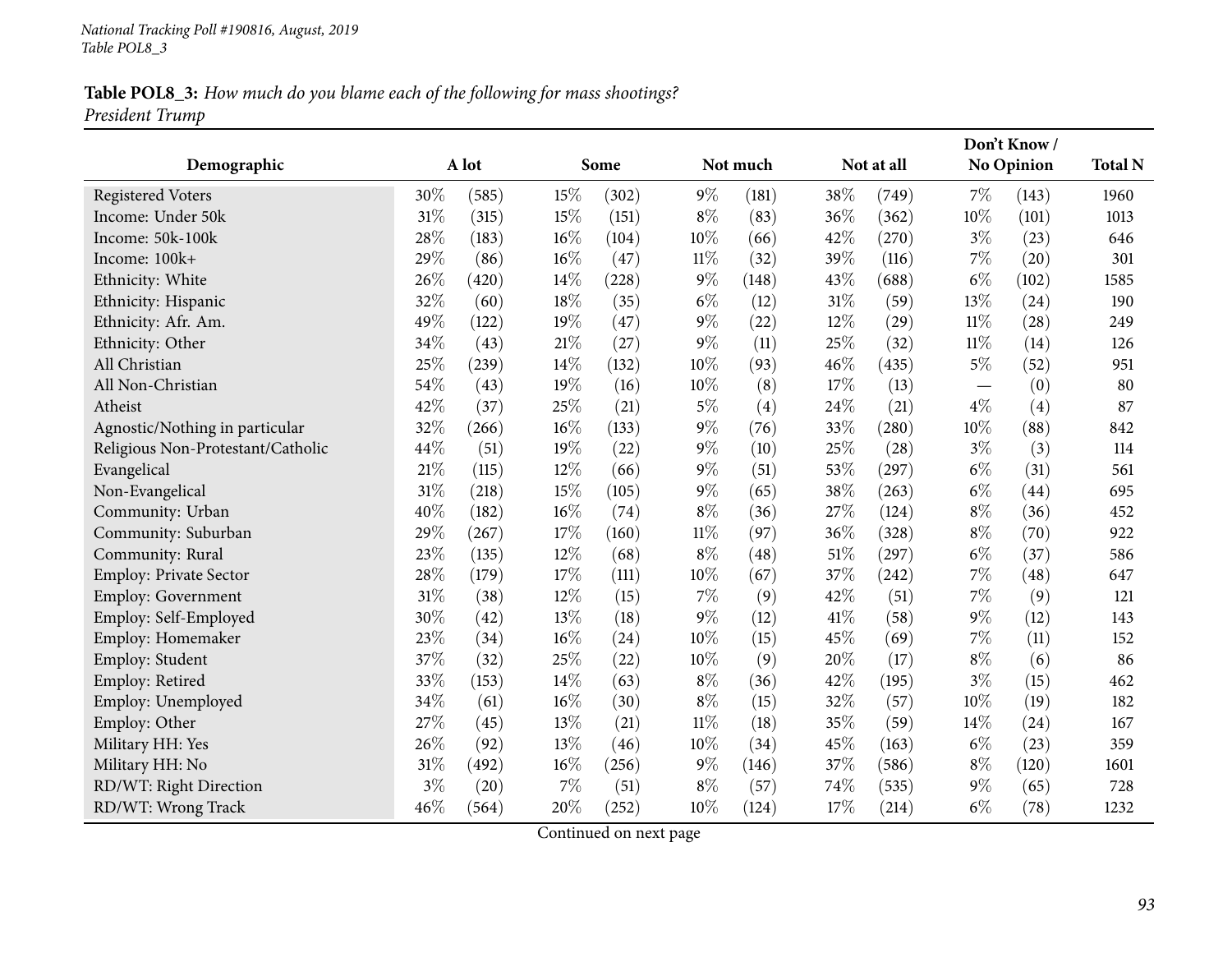# Table POL8\_3: How much do you blame each of the following for mass shootings? *President Trump*

|                                      |       |       |        |       |        |          |        |            | Don't Know/ |                   |                |
|--------------------------------------|-------|-------|--------|-------|--------|----------|--------|------------|-------------|-------------------|----------------|
| Demographic                          |       | A lot |        | Some  |        | Not much |        | Not at all |             | <b>No Opinion</b> | <b>Total N</b> |
| <b>Registered Voters</b>             | 30%   | (585) | 15%    | (302) | $9\%$  | (181)    | 38%    | (749)      | $7\%$       | (143)             | 1960           |
| Trump Job Approve                    | $3\%$ | (20)  | $6\%$  | (50)  | $10\%$ | (82)     | 75%    | (604)      | $6\%$       | (46)              | 801            |
| Trump Job Disapprove                 | 51%   | (559) | 23%    | (245) | $9\%$  | (93)     | 12%    | (129)      | $6\%$       | (60)              | 1086           |
| Trump Job Strongly Approve           | $3\%$ | (14)  | $3\%$  | (14)  | $4\%$  | (20)     | 86%    | (384)      | $3\%$       | (16)              | 448            |
| Trump Job Somewhat Approve           | $2\%$ | (6)   | 10%    | (35)  | 18%    | (62)     | 62%    | (220)      | $9\%$       | (30)              | 353            |
| Trump Job Somewhat Disapprove        | 14%   | (33)  | 32%    | (75)  | 14%    | (34)     | 29%    | (67)       | 10%         | (24)              | 233            |
| Trump Job Strongly Disapprove        | 62%   | (525) | 20%    | (170) | $7\%$  | (60)     | 7%     | (61)       | $4\%$       | (37)              | 853            |
| Favorable of Trump                   | $1\%$ | (10)  | $5\%$  | (36)  | 10%    | (76)     | 79%    | (619)      | 5%          | (40)              | 782            |
| Unfavorable of Trump                 | 51%   | (566) | 23%    | (256) | $9\%$  | (97)     | $11\%$ | (121)      | $6\%$       | (65)              | 1106           |
| Very Favorable of Trump              | $2\%$ | (8)   | $3\%$  | (16)  | $5\%$  | (23)     | 87%    | (403)      | $3\%$       | (15)              | 464            |
| Somewhat Favorable of Trump          | $1\%$ | (2)   | $6\%$  | (20)  | 17%    | (53)     | 68%    | (217)      | $8\%$       | (25)              | 317            |
| Somewhat Unfavorable of Trump        | 10%   | (19)  | 30%    | (59)  | 17%    | (33)     | 30%    | (58)       | 13%         | (26)              | 195            |
| Very Unfavorable of Trump            | 60%   | (547) | 22%    | (197) | 7%     | (64)     | 7%     | (63)       | $4\%$       | (39)              | 910            |
| #1 Issue: Economy                    | 22%   | (104) | 16%    | (76)  | 10%    | (48)     | 41\%   | (188)      | 10%         | (48)              | 463            |
| #1 Issue: Security                   | 12%   | (53)  | $8\%$  | (35)  | $9\%$  | (39)     | 67%    | (304)      | $5\%$       | (22)              | 454            |
| #1 Issue: Health Care                | 44%   | (153) | 18%    | (62)  | $9\%$  | (30)     | 22%    | (77)       | $7\%$       | (25)              | 347            |
| #1 Issue: Medicare / Social Security | 38%   | (103) | 16%    | (44)  | 7%     | (19)     | 36%    | (98)       | $3\%$       | (9)               | 274            |
| #1 Issue: Women's Issues             | 40%   | (47)  | 24%    | (29)  | 10%    | (12)     | 17%    | (21)       | 9%          | (11)              | 120            |
| #1 Issue: Education                  | 33%   | (35)  | 20%    | (21)  | 10%    | (11)     | 22%    | (24)       | 15%         | (16)              | 108            |
| #1 Issue: Energy                     | 43%   | (41)  | 21%    | (20)  | 14%    | (13)     | 14%    | (13)       | $8\%$       | (7)               | 94             |
| #1 Issue: Other                      | 48%   | (48)  | 14\%   | (14)  | $9\%$  | (9)      | 24\%   | (24)       | $5\%$       | (5)               | 100            |
| 2018 House Vote: Democrat            | 58%   | (451) | 22%    | (169) | $6\%$  | (49)     | $8\%$  | (65)       | $5\%$       | (39)              | 773            |
| 2018 House Vote: Republican          | $3\%$ | (21)  | 7%     | (46)  | 10%    | (63)     | 76%    | (507)      | $4\%$       | (29)              | 667            |
| 2018 House Vote: Someone else        | 19%   | (19)  | $11\%$ | (11)  | 15%    | (15)     | 37%    | (37)       | 18%         | (18)              | 100            |
| 2016 Vote: Hillary Clinton           | 60%   | (422) | 23%    | (161) | $6\%$  | (42)     | 7%     | (48)       | $5\%$       | (35)              | 709            |
| 2016 Vote: Donald Trump              | $3\%$ | (20)  | $6\%$  | (39)  | 11%    | (75)     | 76%    | (529)      | $5\%$       | (36)              | 699            |
| 2016 Vote: Other                     | 30%   | (55)  | 21%    | (39)  | 10%    | (19)     | 28%    | (52)       | $11\%$      | (20)              | 185            |
| 2016 Vote: Didn't Vote               | 24%   | (88)  | 17%    | (63)  | 12%    | (43)     | 32%    | (117)      | 15%         | (53)              | 365            |
| Voted in 2014: Yes                   | 32%   | (446) | 15%    | (208) | $8\%$  | (117)    | 39%    | (547)      | $5\%$       | (71)              | 1389           |
| Voted in 2014: No                    | 24%   | (138) | 17%    | (94)  | $11\%$ | (64)     | 35%    | (202)      | 13%         | (72)              | 571            |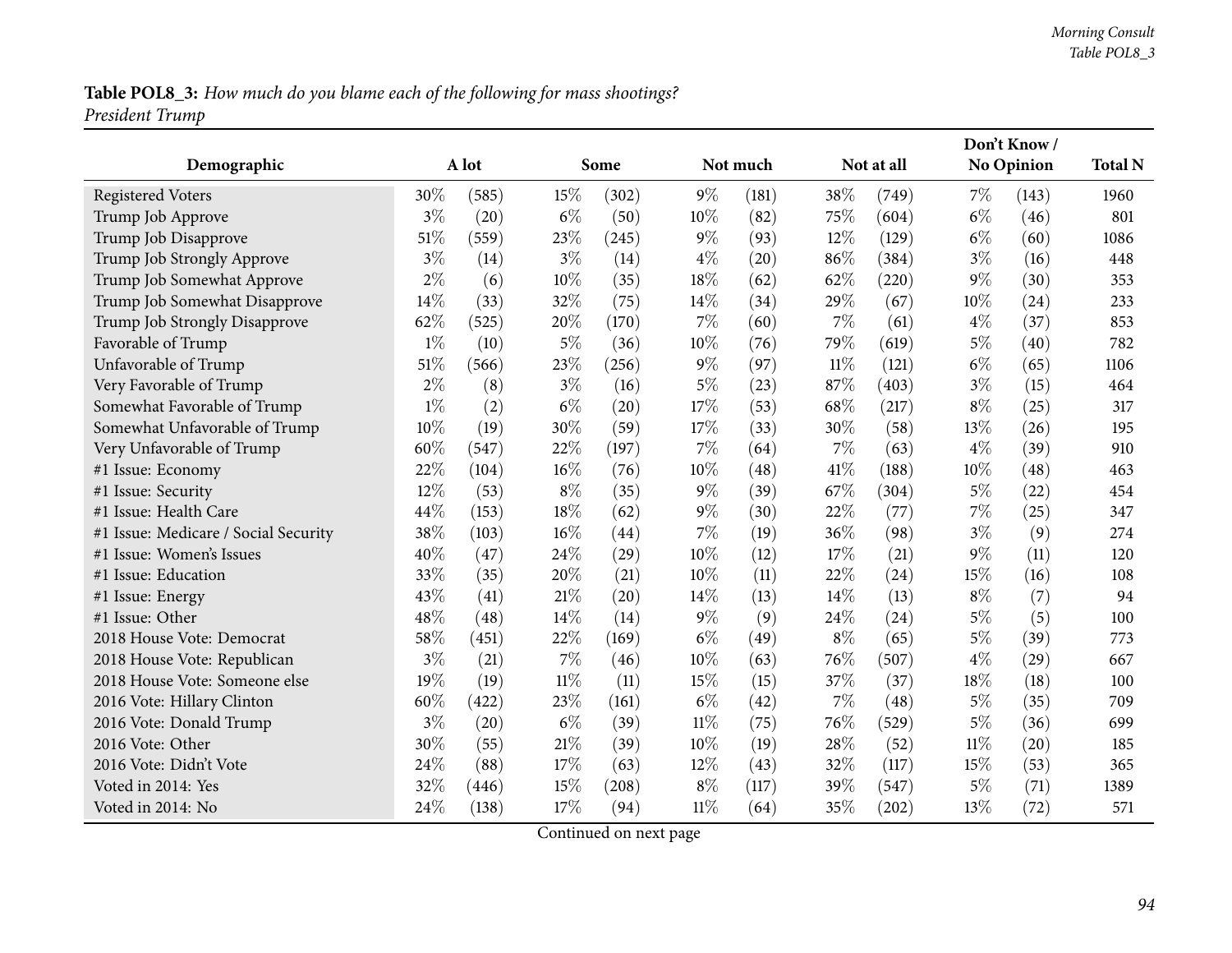### Table POL8\_3: How much do you blame each of the following for mass shootings? *President Trump*

|                                            |        |       |        |       |        |           |         |            |        | Don't Know /      |                |
|--------------------------------------------|--------|-------|--------|-------|--------|-----------|---------|------------|--------|-------------------|----------------|
| Demographic                                |        | A lot |        | Some  |        | Not much  |         | Not at all |        | <b>No Opinion</b> | <b>Total N</b> |
| <b>Registered Voters</b>                   | 30%    | (585) | 15\%   | (302) | $9\%$  | (181)     | 38\%    | (749)      | $7\%$  | (143)             | 1960           |
| 2012 Vote: Barack Obama                    | $50\%$ | (428) | 22%    | (187) | $7\%$  | (61)      | $15\%$  | (129)      | $6\%$  | (49)              | 854            |
| 2012 Vote: Mitt Romney                     | $5\%$  | (27)  | $6\%$  | (32)  | $10\%$ | (55)      | 75\%    | (404)      | $4\%$  | (22)              | 540            |
| 2012 Vote: Other                           | $10\%$ | (8)   | $13\%$ | (10)  | 13\%   | (11)      | $52\%$  | (42)       | $13\%$ | (10)              | 82             |
| 2012 Vote: Didn't Vote                     | 25\%   | (120) | 15\%   | (72)  | $11\%$ | (53)      | $36\%$  | (172)      | $13\%$ | (62)              | 480            |
| 4-Region: Northeast                        | 39%    | (138) | $14\%$ | (50)  | $8\%$  | $^{'}27)$ | $30\%$  | (104)      | $9\%$  | (30)              | 350            |
| 4-Region: Midwest                          | 28\%   | (127  | $16\%$ | (70)  | 12%    | (53)      | $40\%$  | (178)      | $5\%$  | (22)              | 450            |
| 4-Region: South                            | 26\%   | (190) | $13\%$ | (96)  | $7\%$  | (52)      | $46\%$  | (333)      | $8\%$  | (61)              | 732            |
| 4-Region: West                             | 30%    | (131) | 20%    | (86)  | $11\%$ | (48)      | 31%     | (133)      | 7%     | (30)              | 428            |
| Party: Democrat/Leans Democrat             | 55%    | (488) | 22%    | (194) | $7\%$  | (66)      | $10\%$  | (86)       | $5\%$  | (48)              | 883            |
| Party: Republican/Leans Republican         | $4\%$  | (31)  | 7%     | (53)  | $11\%$ | (81)      | 73\%    | (554)      | $5\%$  | (40)              | 759            |
| Gun owners                                 | $18\%$ | (130) | $11\%$ | (81)  | $9\%$  | (61)      | 57 $\%$ | (403)      | $5\%$  | (35)              | 710            |
| Republican gun owners                      | $2\%$  | (8)   | $6\%$  | (23)  | $8\%$  | (31)      | 82\%    | (329)      | $3\%$  | (12)              | 403            |
| Democratic gun owners                      | 53\%   | (109) | 21%    | (43)  | $8\%$  | (17)      | $14\%$  | (28)       | $4\%$  | (9)               | 207            |
| Voters who blame mental illness a lot      | 25\%   | (236) | $13\%$ | (124) | $9\%$  | (88)      | 49%     | (459)      | $4\%$  | (39)              | 946            |
| Voters who blame mental illness a lot/some | 29\%   | (473) | 15\%   | (250) | $10\%$ | (159)     | 42\%    | (686)      | $4\%$  | (61)              | 1629           |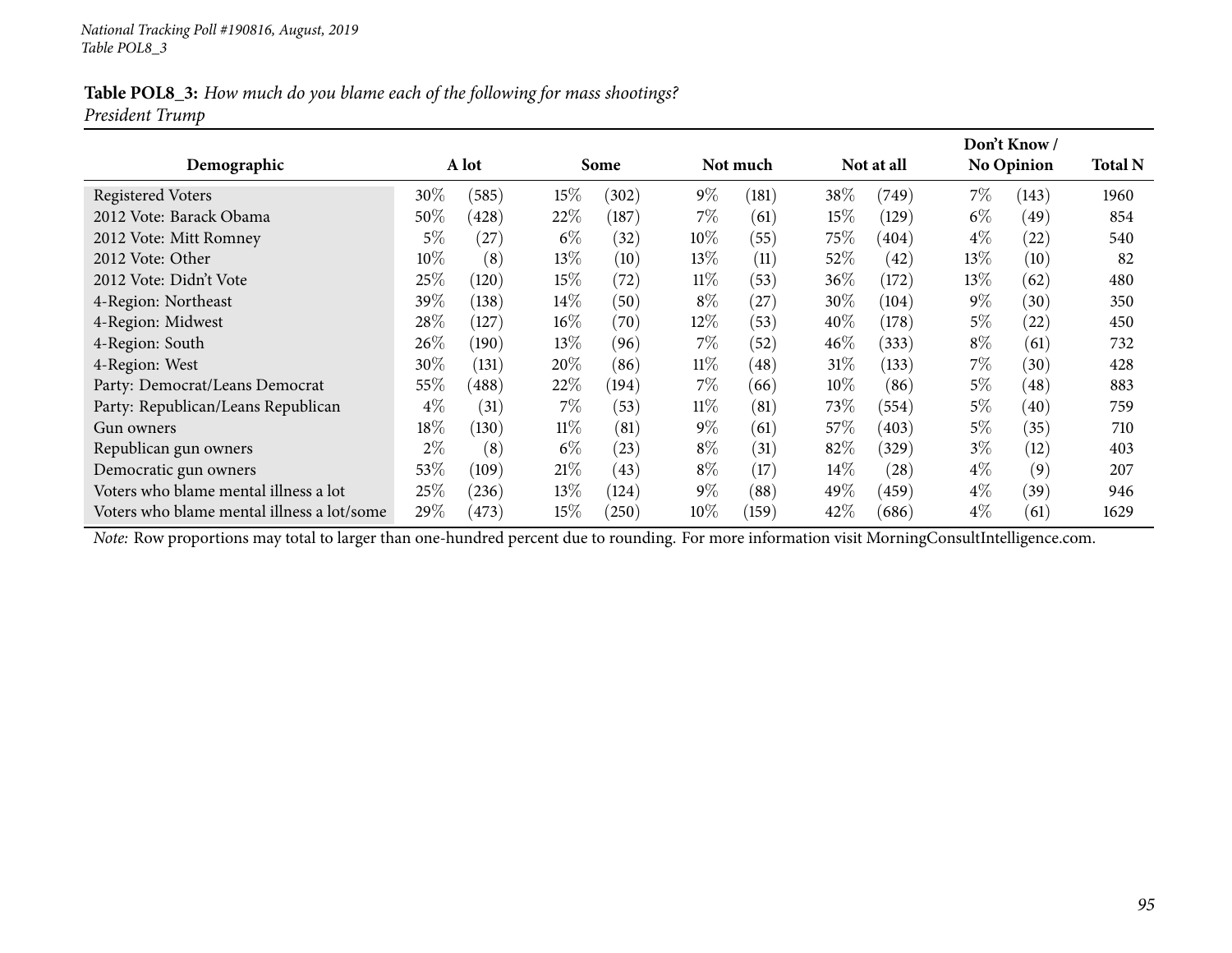| <b>Table POL8_4:</b> How much do you blame each of the following for mass shootings? |  |
|--------------------------------------------------------------------------------------|--|
| Fox News                                                                             |  |

|                          |        |       |        |       |        |          |      |            |        | Don't Know/ |                |
|--------------------------|--------|-------|--------|-------|--------|----------|------|------------|--------|-------------|----------------|
| Demographic              |        | A lot |        | Some  |        | Not much |      | Not at all |        | No Opinion  | <b>Total N</b> |
| <b>Registered Voters</b> | 15%    | (291) | 17%    | (332) | 15%    | (303)    | 39%  | (762)      | $14\%$ | (272)       | 1960           |
| Gender: Male             | $16\%$ | (151) | 17%    | (158) | 14%    | (132)    | 42%  | (383)      | 10%    | (93)        | 917            |
| Gender: Female           | 13%    | (140) | 17%    | (174) | 16%    | (171)    | 36%  | (380)      | 17%    | (179)       | 1043           |
| Age: 18-29               | 16%    | (53)  | 19%    | (64)  | 16%    | (54)     | 31%  | (106)      | 18%    | (60)        | 337            |
| Age: 30-44               | 14%    | (63)  | 17%    | (78)  | 16%    | (72)     | 38%  | (174)      | 15%    | (68)        | 453            |
| Age: 45-54               | $14\%$ | (53)  | 17%    | (66)  | 14%    | (55)     | 40%  | (154)      | $14\%$ | (52)        | 380            |
| Age: 55-64               | 13%    | (44)  | 14\%   | (48)  | 14\%   | (46)     | 45%  | (151)      | 13%    | (45)        | 334            |
| Age: 65+                 | 17%    | (78)  | 17%    | (75)  | 17%    | (76)     | 39%  | (178)      | 10\%   | (47)        | 456            |
| Generation Z: 18-22      | 14%    | (20)  | 24%    | (33)  | 13%    | (18)     | 29%  | (40)       | 20%    | (27)        | 138            |
| Millennial: Age 23-38    | 15%    | (72)  | $16\%$ | (77)  | $16\%$ | (77)     | 35%  | (164)      | 17%    | (79)        | 469            |
| Generation X: Age 39-54  | 14%    | (77)  | 17%    | (98)  | 15%    | (85)     | 41\% | (230)      | 13%    | (73)        | 564            |
| Boomers: Age 55-73       | 15%    | (98)  | 16%    | (102) | 16%    | (105)    | 41\% | (269)      | 12%    | (81)        | 655            |
| PID: Dem (no lean)       | 25%    | (180) | 25%    | (181) | 16%    | (116)    | 22%  | (160)      | 13%    | (91)        | 727            |
| PID: Ind (no lean)       | $11\%$ | (69)  | 15%    | (89)  | 14%    | (87)     | 42%  | (253)      | 18%    | (107)       | 606            |
| PID: Rep (no lean)       | $7\%$  | (42)  | 10%    | (62)  | 16%    | (100)    | 56%  | (350)      | 12%    | (73)        | 627            |
| PID/Gender: Dem Men      | 27%    | (84)  | 26%    | (81)  | 14%    | (45)     | 23%  | (71)       | $9\%$  | (29)        | 310            |
| PID/Gender: Dem Women    | 23%    | (96)  | 24%    | (100) | 17%    | (71)     | 21%  | (89)       | 15%    | (62)        | 418            |
| PID/Gender: Ind Men      | $14\%$ | (43)  | 16%    | (48)  | 12%    | (38)     | 44%  | (134)      | 15%    | (45)        | 309            |
| PID/Gender: Ind Women    | $9\%$  | (25)  | 14%    | (41)  | 17%    | (50)     | 40%  | (118)      | 21%    | (62)        | 297            |
| PID/Gender: Rep Men      | $8\%$  | (23)  | 10%    | (29)  | 17%    | (50)     | 59%  | (177)      | $6\%$  | (19)        | 299            |
| PID/Gender: Rep Women    | $6\%$  | (19)  | $10\%$ | (33)  | 15%    | (50)     | 53%  | (172)      | 17%    | (55)        | 328            |
| Ideo: Liberal (1-3)      | $27\%$ | (161) | $28\%$ | (166) | 17%    | (100)    | 19%  | (113)      | $8\%$  | (47)        | 587            |
| Ideo: Moderate (4)       | 13%    | (63)  | 17%    | (80)  | 16%    | (75)     | 38%  | (176)      | 15%    | (70)        | 464            |
| Ideo: Conservative (5-7) | $7\%$  | (46)  | 10%    | (67)  | 15%    | (109)    | 57%  | (403)      | 11%    | (80)        | 705            |
| Educ: < College          | $14\%$ | (170) | 14%    | (172) | 15%    | (182)    | 41\% | (504)      | 17%    | (205)       | 1233           |
| Educ: Bachelors degree   | $14\%$ | (64)  | 23%    | (105) | 17%    | (78)     | 37%  | (172)      | 10%    | (46)        | 464            |
| Educ: Post-grad          | 22%    | (57)  | 21%    | (56)  | 16%    | (43)     | 33%  | (86)       | $8\%$  | (21)        | 264            |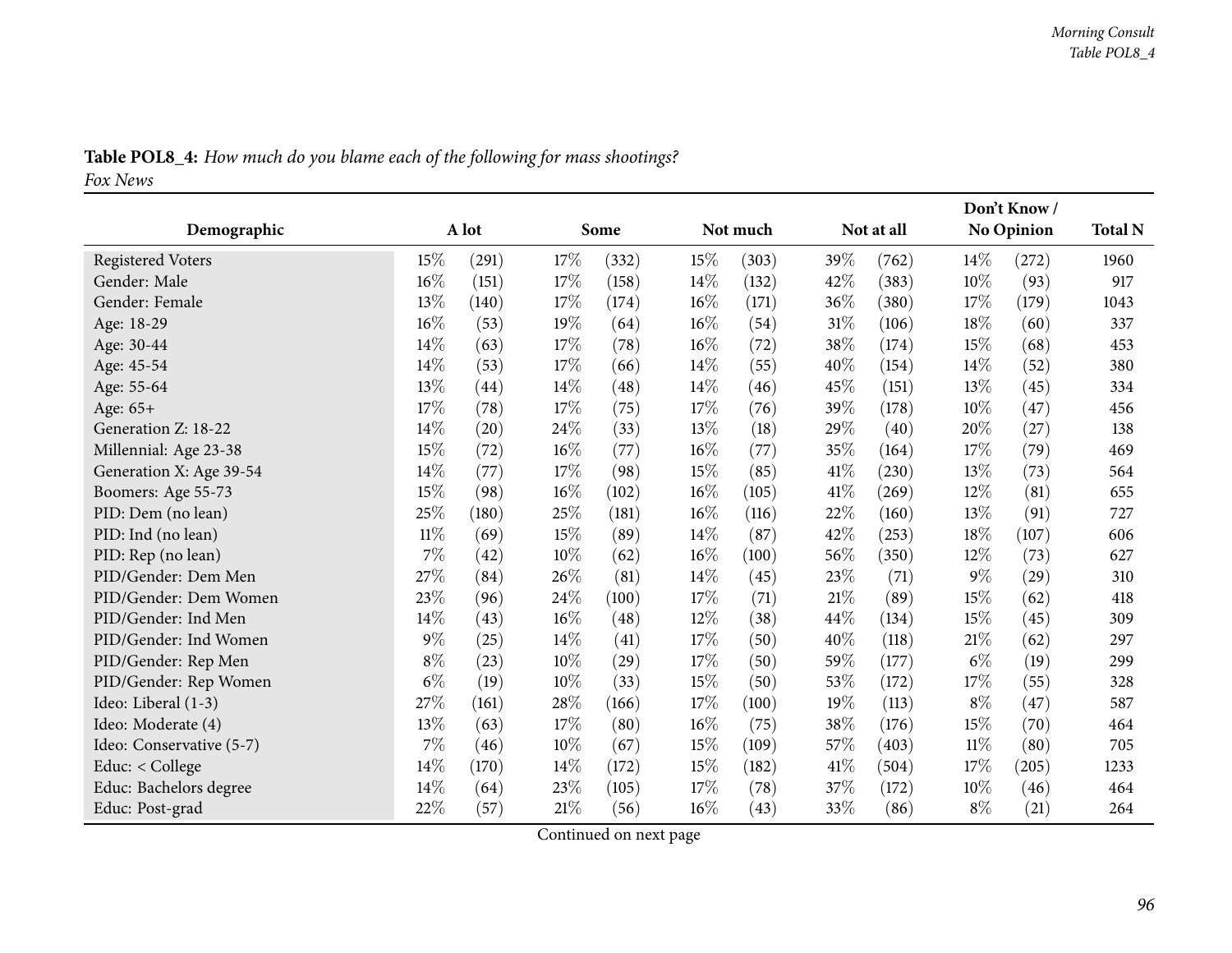#### Table POL8\_4: How much do you blame each of the following for mass shootings? *Fox News*

|                                   |        |       |        |       |        |          |      |            |        | Don't Know/       |                |
|-----------------------------------|--------|-------|--------|-------|--------|----------|------|------------|--------|-------------------|----------------|
| Demographic                       |        | A lot |        | Some  |        | Not much |      | Not at all |        | <b>No Opinion</b> | <b>Total N</b> |
| <b>Registered Voters</b>          | 15%    | (291) | 17%    | (332) | 15%    | (303)    | 39%  | (762)      | 14%    | (272)             | 1960           |
| Income: Under 50k                 | 16%    | (158) | 15%    | (150) | 15%    | (147)    | 39%  | (395)      | $16\%$ | (163)             | 1013           |
| Income: 50k-100k                  | 14%    | (90)  | 20%    | (128) | 17%    | (108)    | 38%  | (248)      | $11\%$ | (73)              | 646            |
| Income: 100k+                     | 14%    | (43)  | 18%    | (55)  | $16\%$ | (48)     | 40%  | (120)      | 12%    | (35)              | 301            |
| Ethnicity: White                  | 15%    | (233) | 15%    | (243) | $16\%$ | (249)    | 41\% | (657)      | 13%    | (203)             | 1585           |
| Ethnicity: Hispanic               | $11\%$ | (21)  | 20%    | (37)  | $9\%$  | (17)     | 35%  | (67)       | 25%    | (47)              | 190            |
| Ethnicity: Afr. Am.               | 16%    | (40)  | 24%    | (61)  | 15%    | (37)     | 28%  | (70)       | 16%    | (40)              | 249            |
| Ethnicity: Other                  | 14%    | (17)  | 22%    | (28)  | 14%    | (17)     | 27%  | (34)       | 23%    | (29)              | 126            |
| All Christian                     | 13%    | (120) | 14%    | (135) | 17%    | (163)    | 44%  | (415)      | 12%    | (118)             | 951            |
| All Non-Christian                 | 26%    | (21)  | 23%    | (18)  | 13%    | (10)     | 29%  | (23)       | 10%    | (8)               | 80             |
| Atheist                           | 24%    | (21)  | 28%    | (24)  | $11\%$ | (10)     | 28%  | (24)       | $9\%$  | (8)               | 87             |
| Agnostic/Nothing in particular    | 15%    | (129) | 18%    | (155) | 14%    | (120)    | 36%  | (300)      | 16%    | (138)             | 842            |
| Religious Non-Protestant/Catholic | 23%    | (26)  | 17%    | (20)  | 15%    | (17)     | 35%  | (39)       | 10%    | (12)              | 114            |
| Evangelical                       | 10%    | (55)  | 12%    | (70)  | 16%    | (87)     | 50%  | (282)      | 12%    | (68)              | 561            |
| Non-Evangelical                   | 15%    | (106) | 17%    | (120) | 17%    | (118)    | 37%  | (261)      | 13%    | (91)              | 695            |
| Community: Urban                  | 17%    | (78)  | 20%    | (89)  | 14%    | (64)     | 35%  | (160)      | 13%    | (60)              | 452            |
| Community: Suburban               | 13%    | (121) | 17%    | (159) | 17%    | (154)    | 39%  | (358)      | 14%    | (131)             | 922            |
| Community: Rural                  | 16%    | (92)  | 14%    | (84)  | 14%    | (84)     | 42%  | (245)      | 14\%   | (81)              | 586            |
| <b>Employ: Private Sector</b>     | 15%    | (97)  | 17%    | (113) | $16\%$ | (106)    | 39%  | (252)      | 12%    | (79)              | 647            |
| Employ: Government                | 12%    | (15)  | 19%    | (23)  | $11\%$ | (13)     | 46%  | (55)       | 12%    | (15)              | 121            |
| Employ: Self-Employed             | 18%    | (25)  | 14\%   | (19)  | 13%    | (19)     | 46%  | (66)       | 9%     | (13)              | 143            |
| Employ: Homemaker                 | $8\%$  | (12)  | $11\%$ | (17)  | 18%    | (27)     | 41\% | (62)       | 22%    | (34)              | 152            |
| Employ: Student                   | 13%    | (12)  | 29%    | (25)  | 13%    | (11)     | 26%  | (23)       | 18%    | (16)              | 86             |
| Employ: Retired                   | 17%    | (77)  | 17%    | (78)  | 17%    | (77)     | 39%  | (179)      | $11\%$ | (51)              | 462            |
| Employ: Unemployed                | 12%    | (22)  | 17%    | (31)  | $16\%$ | (29)     | 36%  | (65)       | 19%    | (34)              | 182            |
| Employ: Other                     | 19%    | (31)  | 15%    | (25)  | 13%    | (22)     | 36%  | (59)       | 18%    | (30)              | 167            |
| Military HH: Yes                  | 13%    | (47)  | 16%    | (59)  | 16%    | (57)     | 42%  | (152)      | 12%    | (45)              | 359            |
| Military HH: No                   | 15%    | (244) | 17%    | (273) | 15%    | (246)    | 38%  | (611)      | 14\%   | (227)             | 1601           |
| RD/WT: Right Direction            | $6\%$  | (45)  | $9\%$  | (66)  | 13%    | (97)     | 57%  | (416)      | 14%    | (104)             | 728            |
| RD/WT: Wrong Track                | 20%    | (245) | 22%    | (266) | 17%    | (206)    | 28%  | (347)      | 14%    | (168)             | 1232           |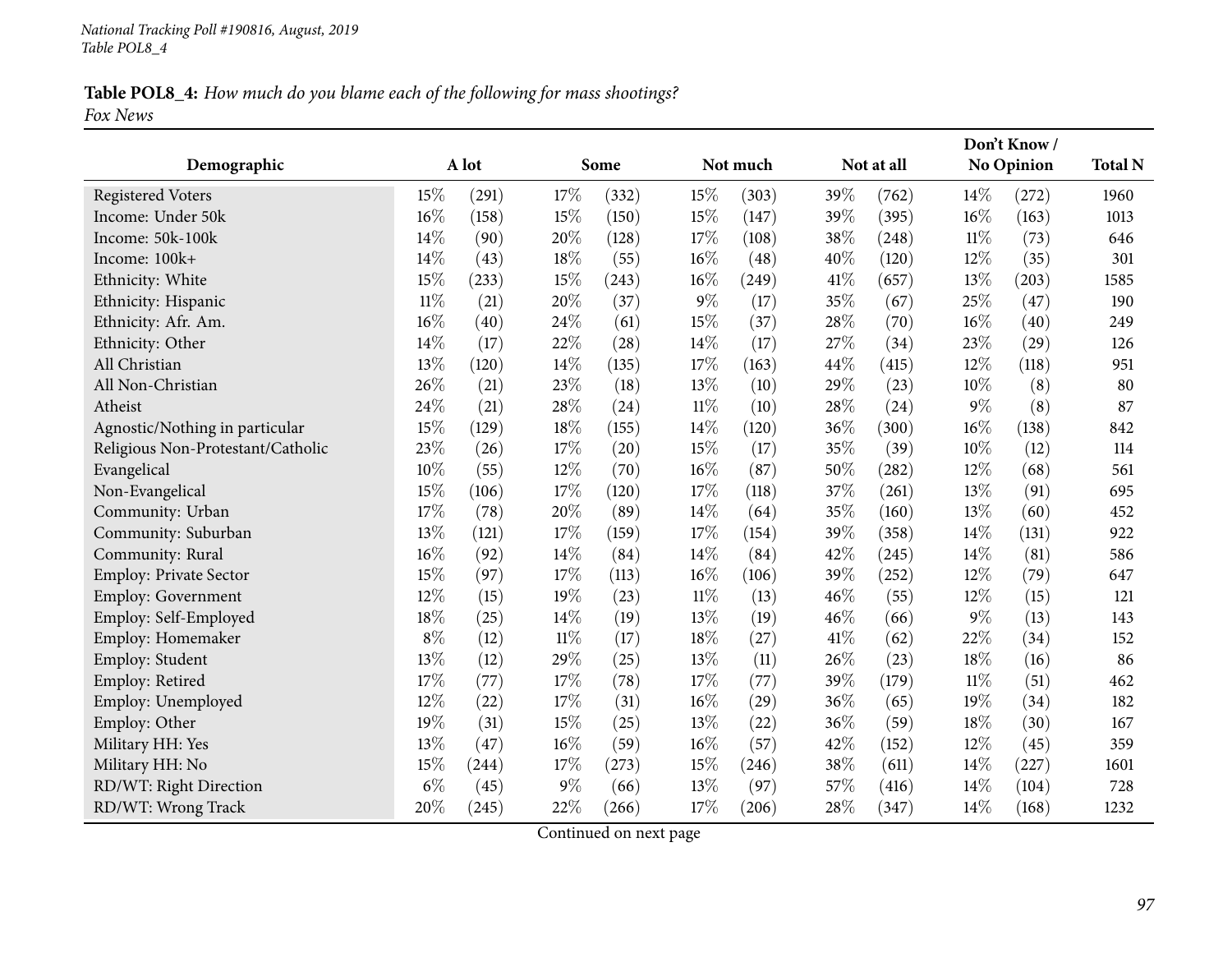## Table POL8\_4: How much do you blame each of the following for mass shootings? *Fox News*

|                                      |        |       |        |       |        |          |      |            |        | Don't Know / |                |
|--------------------------------------|--------|-------|--------|-------|--------|----------|------|------------|--------|--------------|----------------|
| Demographic                          |        | A lot |        | Some  |        | Not much |      | Not at all |        | No Opinion   | <b>Total N</b> |
| <b>Registered Voters</b>             | 15%    | (291) | 17%    | (332) | 15%    | (303)    | 39%  | (762)      | 14%    | (272)        | 1960           |
| Trump Job Approve                    | $6\%$  | (49)  | 10%    | (79)  | 14%    | (115)    | 58%  | (462)      | 12%    | (96)         | 801            |
| Trump Job Disapprove                 | 22%    | (238) | 22%    | (244) | 17%    | (182)    | 26\% | (280)      | 13%    | (141)        | 1086           |
| Trump Job Strongly Approve           | $8\%$  | (34)  | 9%     | (40)  | $11\%$ | (49)     | 62%  | (278)      | $11\%$ | (47)         | 448            |
| Trump Job Somewhat Approve           | $4\%$  | (15)  | $11\%$ | (39)  | 19%    | (66)     | 52%  | (184)      | 14%    | (49)         | 353            |
| Trump Job Somewhat Disapprove        | $5\%$  | (12)  | 21%    | (49)  | 19%    | (45)     | 38%  | (90)       | 16%    | (38)         | 233            |
| Trump Job Strongly Disapprove        | 27%    | (227) | 23%    | (195) | 16%    | (137)    | 22%  | (191)      | 12%    | (104)        | 853            |
| Favorable of Trump                   | $6\%$  | (47)  | 9%     | (70)  | 14%    | (109)    | 60%  | (470)      | $11\%$ | (85)         | 782            |
| Unfavorable of Trump                 | 21%    | (238) | 23%    | (253) | 17%    | (186)    | 26%  | (285)      | 13%    | (145)        | 1106           |
| Very Favorable of Trump              | $7\%$  | (32)  | $8\%$  | (39)  | $11\%$ | (51)     | 63%  | (292)      | $11\%$ | (50)         | 464            |
| Somewhat Favorable of Trump          | $5\%$  | (16)  | 10%    | (31)  | 18%    | (57)     | 56\% | (178)      | $11\%$ | (35)         | 317            |
| Somewhat Unfavorable of Trump        | 7%     | (13)  | 16%    | (31)  | 19%    | (38)     | 39%  | (76)       | 19%    | (37)         | 195            |
| Very Unfavorable of Trump            | 25%    | (224) | 24%    | (222) | 16%    | (148)    | 23%  | (209)      | 12%    | (107)        | 910            |
| #1 Issue: Economy                    | $11\%$ | (51)  | 15%    | (70)  | 17%    | (77)     | 43%  | (197)      | 15%    | (67)         | 463            |
| #1 Issue: Security                   | 7%     | (32)  | 12%    | (56)  | 13%    | (61)     | 56%  | (254)      | $11\%$ | (51)         | 454            |
| #1 Issue: Health Care                | 22%    | (77)  | 21%    | (73)  | 14%    | (47)     | 31%  | (108)      | 12%    | (41)         | 347            |
| #1 Issue: Medicare / Social Security | 18%    | (49)  | 15%    | (42)  | 16%    | (45)     | 35%  | (95)       | 16%    | (43)         | 274            |
| #1 Issue: Women's Issues             | 18%    | (22)  | 21%    | (25)  | 15%    | (18)     | 29%  | (34)       | 17%    | (20)         | 120            |
| #1 Issue: Education                  | 18%    | (20)  | 20%    | (22)  | 13%    | (15)     | 31%  | (34)       | 17%    | (19)         | 108            |
| #1 Issue: Energy                     | 18%    | (17)  | 25%    | (24)  | 25%    | (24)     | 18%  | (17)       | 13%    | (13)         | 94             |
| #1 Issue: Other                      | 22%    | (22)  | 21%    | (21)  | 16%    | (16)     | 23%  | (23)       | 18%    | (18)         | 100            |
| 2018 House Vote: Democrat            | 26%    | (200) | 25%    | (195) | 16%    | (120)    | 23%  | (175)      | $11\%$ | (83)         | 773            |
| 2018 House Vote: Republican          | $6\%$  | (39)  | 9%     | (61)  | 16%    | (106)    | 58%  | (390)      | $11\%$ | (71)         | 667            |
| 2018 House Vote: Someone else        | 10%    | (10)  | $11\%$ | (11)  | 14%    | (14)     | 40%  | (40)       | 25%    | (25)         | 100            |
| 2016 Vote: Hillary Clinton           | 26%    | (186) | 25%    | (174) | 18%    | (124)    | 22%  | (156)      | 10%    | (69)         | 709            |
| 2016 Vote: Donald Trump              | $6\%$  | (41)  | 10%    | (72)  | 14%    | (99)     | 58%  | (407)      | $11\%$ | (80)         | 699            |
| 2016 Vote: Other                     | 17%    | (32)  | 17%    | (31)  | 12%    | (23)     | 38%  | (70)       | 16%    | (29)         | 185            |
| 2016 Vote: Didn't Vote               | 9%     | (32)  | 15%    | (56)  | 15%    | (56)     | 35%  | (128)      | 26%    | (93)         | 365            |
| Voted in 2014: Yes                   | 16%    | (223) | 17%    | (239) | 16%    | (227)    | 39%  | (546)      | $11\%$ | (155)        | 1389           |
| Voted in 2014: No                    | 12%    | (68)  | 16%    | (93)  | 13%    | (76)     | 38%  | (217)      | 21%    | (117)        | 571            |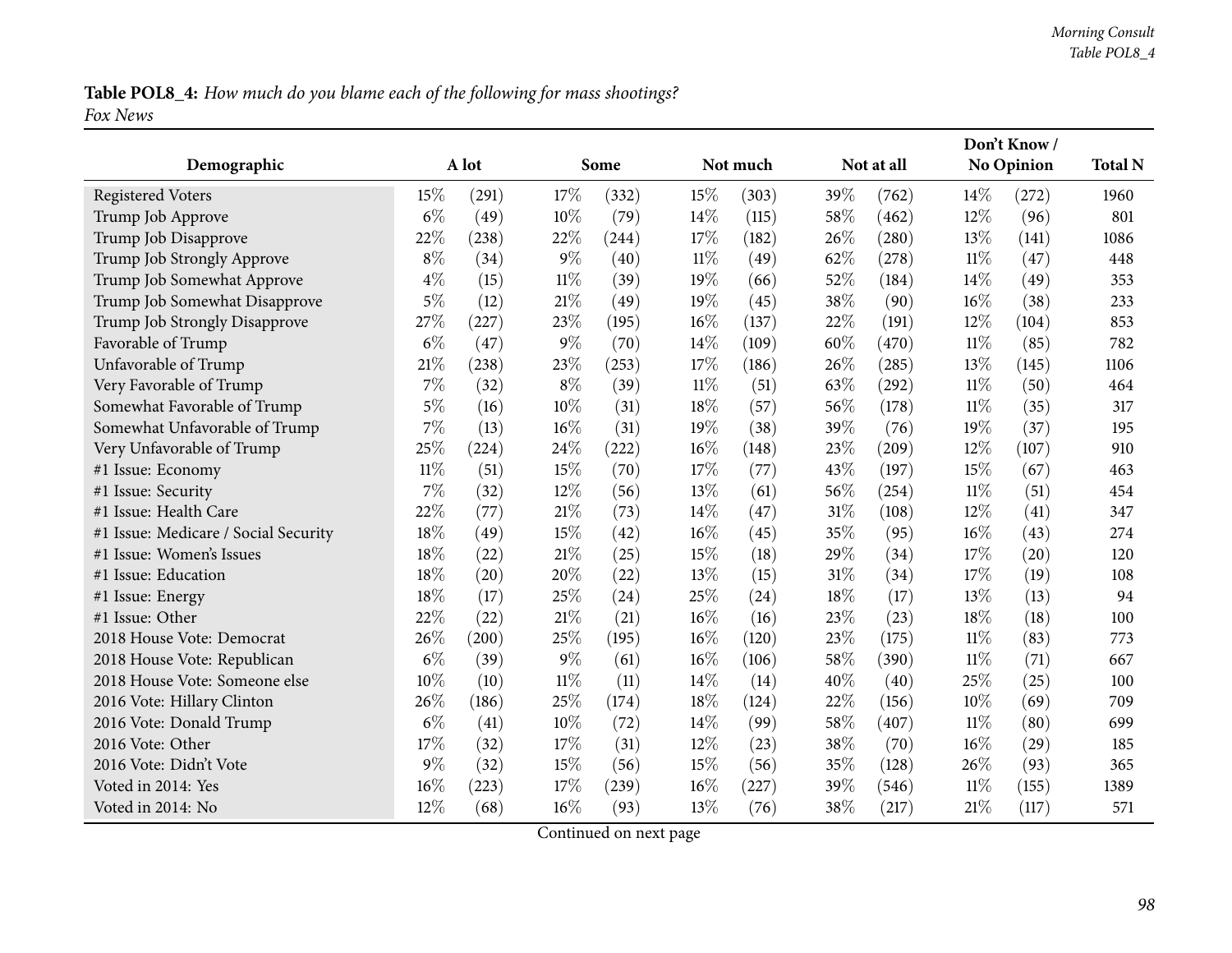#### Table POL8\_4: How much do you blame each of the following for mass shootings? *Fox News*

|                                            |        |       |        |                    |        |          |        |            |        | Don't Know /      |                |
|--------------------------------------------|--------|-------|--------|--------------------|--------|----------|--------|------------|--------|-------------------|----------------|
| Demographic                                |        | A lot |        | Some               |        | Not much |        | Not at all |        | <b>No Opinion</b> | <b>Total N</b> |
| <b>Registered Voters</b>                   | 15\%   | (291) | 17\%   | (332)              | $15\%$ | (303)    | 39%    | (762)      | $14\%$ | (272)             | 1960           |
| 2012 Vote: Barack Obama                    | 23\%   | (195) | 24%    | (202)              | 15%    | (132)    | 26%    | (221)      | $12\%$ | (104)             | 854            |
| 2012 Vote: Mitt Romney                     | 5%     | (27)  | $9\%$  | $\left(47\right)$  | $16\%$ | (86)     | $60\%$ | (324)      | $11\%$ | (57)              | 540            |
| 2012 Vote: Other                           | $11\%$ | (9)   | $14\%$ | (11)               | $11\%$ | (9)      | 49\%   | (40)       | $15\%$ | (12)              | 82             |
| 2012 Vote: Didn't Vote                     | $12\%$ | (60)  | 15%    | (70)               | $16\%$ | (76)     | 37\%   | (175)      | $21\%$ | (100)             | 480            |
| 4-Region: Northeast                        | 17%    | (59)  | $16\%$ | (56)               | 17%    | (59)     | $35\%$ | (122)      | $15\%$ | (53)              | 350            |
| 4-Region: Midwest                          | $15\%$ | (69)  | 17%    | (76)               | $17\%$ | (76)     | 38\%   | (172)      | 13%    | (58)              | 450            |
| 4-Region: South                            | 13\%   | (96)  | 17%    | (127)              | 13\%   | (95)     | $44\%$ | (319)      | $13\%$ | (95)              | 732            |
| 4-Region: West                             | $16\%$ | (66)  | 17%    | (74)               | 17\%   | (73)     | 35%    | (149)      | $15\%$ | (66)              | 428            |
| Party: Democrat/Leans Democrat             | 24\%   | (213) | 24\%   | (211)              | $16\%$ | (142)    | 24%    | (208)      | $12\%$ | (109)             | 883            |
| Party: Republican/Leans Republican         | $7\%$  | (50)  | $10\%$ | (75)               | $16\%$ | (118)    | 56%    | (426)      | $12\%$ | (91)              | 759            |
| Gun owners                                 | $12\%$ | (88)  | $16\%$ | (110)              | $14\%$ | (102)    | 48\%   | (341)      | $10\%$ | (69)              | 710            |
| Republican gun owners                      | $7\%$  | (28)  | $12\%$ | $\left( 48\right)$ | $14\%$ | (55)     | $60\%$ | (241)      | $8\%$  | (32)              | 403            |
| Democratic gun owners                      | 25%    | (52)  | 25%    | (52)               | $14\%$ | (29)     | $26\%$ | (54)       | $10\%$ | (20)              | 207            |
| Voters who blame mental illness a lot      | $12\%$ | (118) | $13\%$ | (125)              | 17%    | (163)    | 47\%   | (444)      | $10\%$ | (97)              | 946            |
| Voters who blame mental illness a lot/some | $15\%$ | (238) | 17\%   | (284)              | $16\%$ | (261)    | 42\%   | (686)      | 10%    | (159)             | 1629           |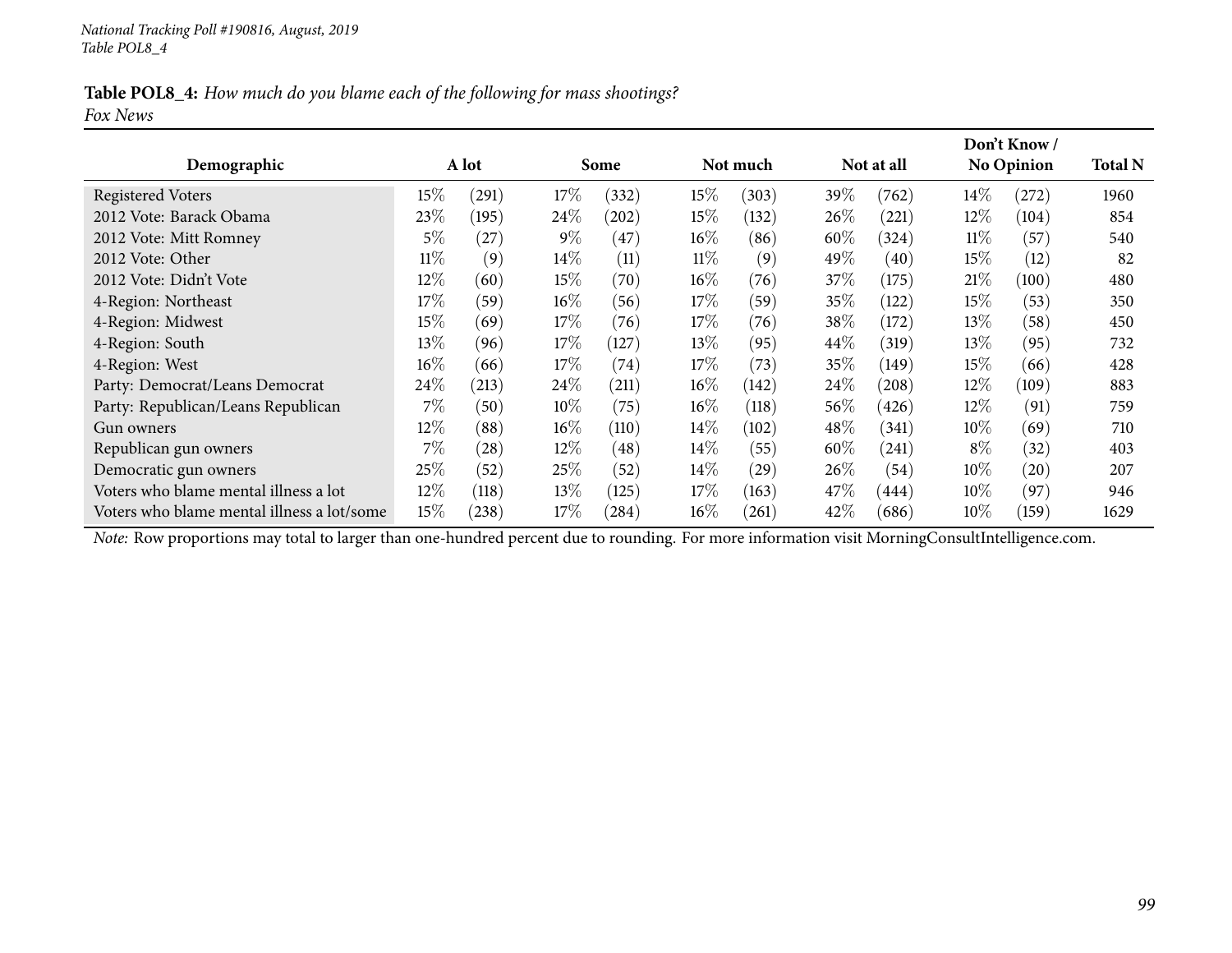|            |  |  | Table POL8_5: How much do you blame each of the following for mass shootings? |
|------------|--|--|-------------------------------------------------------------------------------|
| <b>CNN</b> |  |  |                                                                               |

|                          |        |       |        |       |        |          |     | Don't Know/ |        |            |                |
|--------------------------|--------|-------|--------|-------|--------|----------|-----|-------------|--------|------------|----------------|
| Demographic              |        | A lot |        | Some  |        | Not much |     | Not at all  |        | No Opinion | <b>Total N</b> |
| <b>Registered Voters</b> | $11\%$ | (209) | 13\%   | (263) | 17%    | (329)    | 43% | (835)       | 17%    | (324)      | 1960           |
| Gender: Male             | 14%    | (129) | 12%    | (114) | 16%    | (148)    | 45% | (409)       | 13%    | (117)      | 917            |
| Gender: Female           | $8\%$  | (80)  | 14%    | (149) | 17%    | (181)    | 41% | (426)       | 20%    | (207)      | 1043           |
| Age: 18-29               | 12%    | (40)  | 14%    | (49)  | 16%    | (52)     | 38% | (129)       | 20%    | (67)       | 337            |
| Age: 30-44               | $7\%$  | (31)  | 13%    | (59)  | 17%    | (77)     | 47% | (211)       | 17%    | (75)       | 453            |
| Age: 45-54               | $9\%$  | (33)  | 14%    | (54)  | 17%    | (63)     | 42% | (161)       | 18%    | (69)       | 380            |
| Age: 55-64               | 14%    | (48)  | $12\%$ | (40)  | 18%    | (60)     | 40% | (133)       | 16%    | (53)       | 334            |
| Age: 65+                 | 13%    | (58)  | 13%    | (61)  | 17%    | (77)     | 44% | (200)       | 13%    | (60)       | 456            |
| Generation Z: 18-22      | 14%    | (19)  | 13%    | (18)  | $15\%$ | (21)     | 37% | (51)        | 22%    | (30)       | 138            |
| Millennial: Age 23-38    | $8\%$  | (38)  | 15%    | (71)  | 16%    | (74)     | 43% | (200)       | 18%    | (86)       | 469            |
| Generation X: Age 39-54  | $8\%$  | (46)  | 13%    | (73)  | $17\%$ | (98)     | 45% | (251)       | 17%    | (95)       | 564            |
| Boomers: Age 55-73       | 13%    | (84)  | 12%    | (80)  | 17%    | (112)    | 43% | (279)       | 15%    | (100)      | 655            |
| PID: Dem (no lean)       | $5\%$  | (38)  | 10%    | (72)  | 19%    | (140)    | 49% | (360)       | 16%    | (118)      | 727            |
| PID: Ind (no lean)       | $10\%$ | (60)  | 14%    | (82)  | 15%    | (94)     | 42% | (252)       | 20%    | (118)      | 606            |
| PID: Rep (no lean)       | $18\%$ | (111) | 17%    | (109) | 15%    | (95)     | 36% | (223)       | 14%    | (88)       | 627            |
| PID/Gender: Dem Men      | $7\%$  | (21)  | $9\%$  | (28)  | 17%    | (54)     | 53% | (165)       | 13\%   | (41)       | 310            |
| PID/Gender: Dem Women    | $4\%$  | (17)  | 10%    | (44)  | $21\%$ | (86)     | 47% | (195)       | 18%    | (77)       | 418            |
| PID/Gender: Ind Men      | 13%    | (39)  | 10%    | (30)  | 15%    | (47)     | 44% | (135)       | 19%    | (57)       | 309            |
| PID/Gender: Ind Women    | $7\%$  | (21)  | 17%    | (52)  | $16\%$ | (46)     | 39% | (117)       | 21%    | (61)       | 297            |
| PID/Gender: Rep Men      | 23%    | (69)  | 19%    | (55)  | $16\%$ | (47)     | 36% | (109)       | $6\%$  | (19)       | 299            |
| PID/Gender: Rep Women    | 13%    | (42)  | 16%    | (54)  | $15\%$ | (49)     | 35% | (114)       | 21\%   | (70)       | 328            |
| Ideo: Liberal (1-3)      | $4\%$  | (24)  | 10%    | (58)  | $21\%$ | (126)    | 53% | (310)       | $11\%$ | (67)       | 587            |
| Ideo: Moderate (4)       | $7\%$  | (34)  | 13%    | (58)  | 17%    | (81)     | 45% | (208)       | 18%    | (82)       | 464            |
| Ideo: Conservative (5-7) | 18%    | (127) | 19%    | (131) | 15%    | (104)    | 35% | (250)       | 13%    | (93)       | 705            |
| Educ: < College          | 13%    | (155) | 13%    | (163) | 16%    | (194)    | 39% | (478)       | 20%    | (242)      | 1233           |
| Educ: Bachelors degree   | $8\%$  | (38)  | 14%    | (65)  | 17%    | (81)     | 48% | (224)       | 12%    | (56)       | 464            |
| Educ: Post-grad          | 7%     | (17)  | 13%    | (34)  | 20%    | (54)     | 50% | (133)       | 10%    | (26)       | 264            |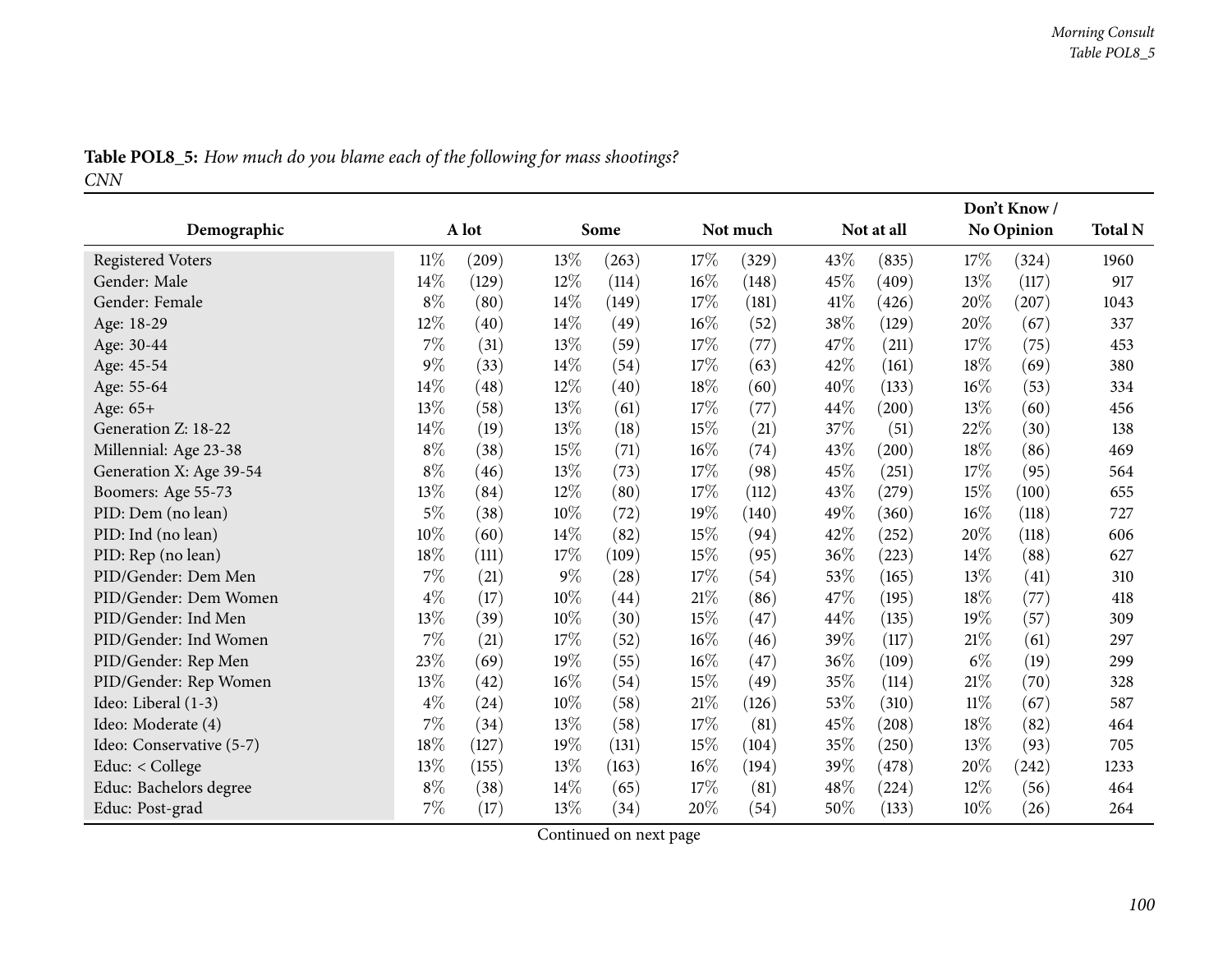### Table POL8\_5: How much do you blame each of the following for mass shootings? *CNN*

|                                   |        |       |        |       |        |          |      |            |        | Don't Know/       |                |
|-----------------------------------|--------|-------|--------|-------|--------|----------|------|------------|--------|-------------------|----------------|
| Demographic                       |        | A lot |        | Some  |        | Not much |      | Not at all |        | <b>No Opinion</b> | <b>Total N</b> |
| <b>Registered Voters</b>          | $11\%$ | (209) | 13%    | (263) | 17%    | (329)    | 43%  | (835)      | 17%    | (324)             | 1960           |
| Income: Under 50k                 | $11\%$ | (112) | 13%    | (130) | 15%    | (155)    | 41\% | (419)      | 19%    | (196)             | 1013           |
| Income: 50k-100k                  | $11\%$ | (69)  | 14%    | (93)  | 17%    | (109)    | 44%  | (287)      | $14\%$ | (88)              | 646            |
| Income: 100k+                     | 9%     | (28)  | 13%    | (40)  | $21\%$ | (64)     | 43%  | (128)      | 13%    | (40)              | 301            |
| Ethnicity: White                  | $11\%$ | (182) | 14\%   | (221) | 17%    | (263)    | 42%  | (674)      | $15\%$ | (245)             | 1585           |
| Ethnicity: Hispanic               | $16\%$ | (30)  | 14%    | (27)  | $9\%$  | (17)     | 36%  | (69)       | 25%    | (47)              | 190            |
| Ethnicity: Afr. Am.               | 5%     | (12)  | $9\%$  | (22)  | 17%    | (43)     | 50%  | (123)      | 20%    | (49)              | 249            |
| Ethnicity: Other                  | 12%    | (16)  | 16%    | (20)  | 18%    | (23)     | 30%  | (38)       | 24%    | (30)              | 126            |
| All Christian                     | 13%    | (121) | 14\%   | (129) | 17%    | (166)    | 42%  | (398)      | $14\%$ | (137)             | 951            |
| All Non-Christian                 | $6\%$  | (5)   | $5\%$  | (4)   | 22%    | (17)     | 56%  | (45)       | 12%    | (9)               | 80             |
| Atheist                           | $9\%$  | (8)   | $6\%$  | (5)   | 18%    | (15)     | 52%  | (45)       | 15%    | (13)              | 87             |
| Agnostic/Nothing in particular    | $9\%$  | (75)  | 15%    | (125) | 15%    | (130)    | 41\% | (347)      | 20%    | (164)             | 842            |
| Religious Non-Protestant/Catholic | 9%     | (11)  | $6\%$  | (7)   | 19%    | (21)     | 52%  | (59)       | 14%    | (16)              | 114            |
| Evangelical                       | $14\%$ | (78)  | 14\%   | (80)  | 15%    | (84)     | 41\% | (231)      | 16%    | (87)              | 561            |
| Non-Evangelical                   | 10%    | (71)  | 14\%   | (98)  | 19%    | (131)    | 43%  | (296)      | 14%    | (99)              | 695            |
| Community: Urban                  | $8\%$  | (38)  | 13%    | (58)  | 15%    | (67)     | 49%  | (219)      | 15%    | (70)              | 452            |
| Community: Suburban               | 9%     | (88)  | 12%    | (114) | 17%    | (161)    | 43%  | (394)      | 18%    | (165)             | 922            |
| Community: Rural                  | 14%    | (84)  | 16%    | (91)  | 17%    | (100)    | 38%  | (221)      | 15%    | (89)              | 586            |
| Employ: Private Sector            | 10%    | (62)  | 13%    | (83)  | 17%    | (112)    | 46%  | (296)      | 14%    | (94)              | 647            |
| <b>Employ: Government</b>         | 12%    | (15)  | 16%    | (20)  | 12%    | (15)     | 46%  | (55)       | 14%    | (17)              | 121            |
| Employ: Self-Employed             | 15%    | (21)  | $9\%$  | (13)  | 15%    | (22)     | 49%  | (71)       | 12%    | (17)              | 143            |
| Employ: Homemaker                 | $6\%$  | (9)   | $9\%$  | (14)  | 15%    | (22)     | 46%  | (70)       | 24%    | (36)              | 152            |
| Employ: Student                   | 12%    | (11)  | 15%    | (13)  | 17%    | (15)     | 33%  | (28)       | 23%    | (20)              | 86             |
| Employ: Retired                   | 13%    | (60)  | 14%    | (63)  | 18%    | (82)     | 42%  | (196)      | 13%    | (61)              | 462            |
| Employ: Unemployed                | $8\%$  | (15)  | 17%    | (31)  | 19%    | (35)     | 32%  | (59)       | 24%    | (43)              | 182            |
| Employ: Other                     | 10%    | (16)  | 16%    | (27)  | $16\%$ | (27)     | 36%  | (60)       | 22%    | (37)              | 167            |
| Military HH: Yes                  | 13%    | (47)  | 16%    | (57)  | 15%    | (52)     | 42%  | (150)      | 15%    | (54)              | 359            |
| Military HH: No                   | 10%    | (162) | 13%    | (206) | 17%    | (277)    | 43%  | (685)      | $17\%$ | (270)             | 1601           |
| RD/WT: Right Direction            | 18%    | (130) | 17%    | (123) | 13%    | (93)     | 35%  | (258)      | 17%    | (124)             | 728            |
| RD/WT: Wrong Track                | $6\%$  | (79)  | $11\%$ | (140) | 19%    | (236)    | 47\% | (577)      | 16%    | (200)             | 1232           |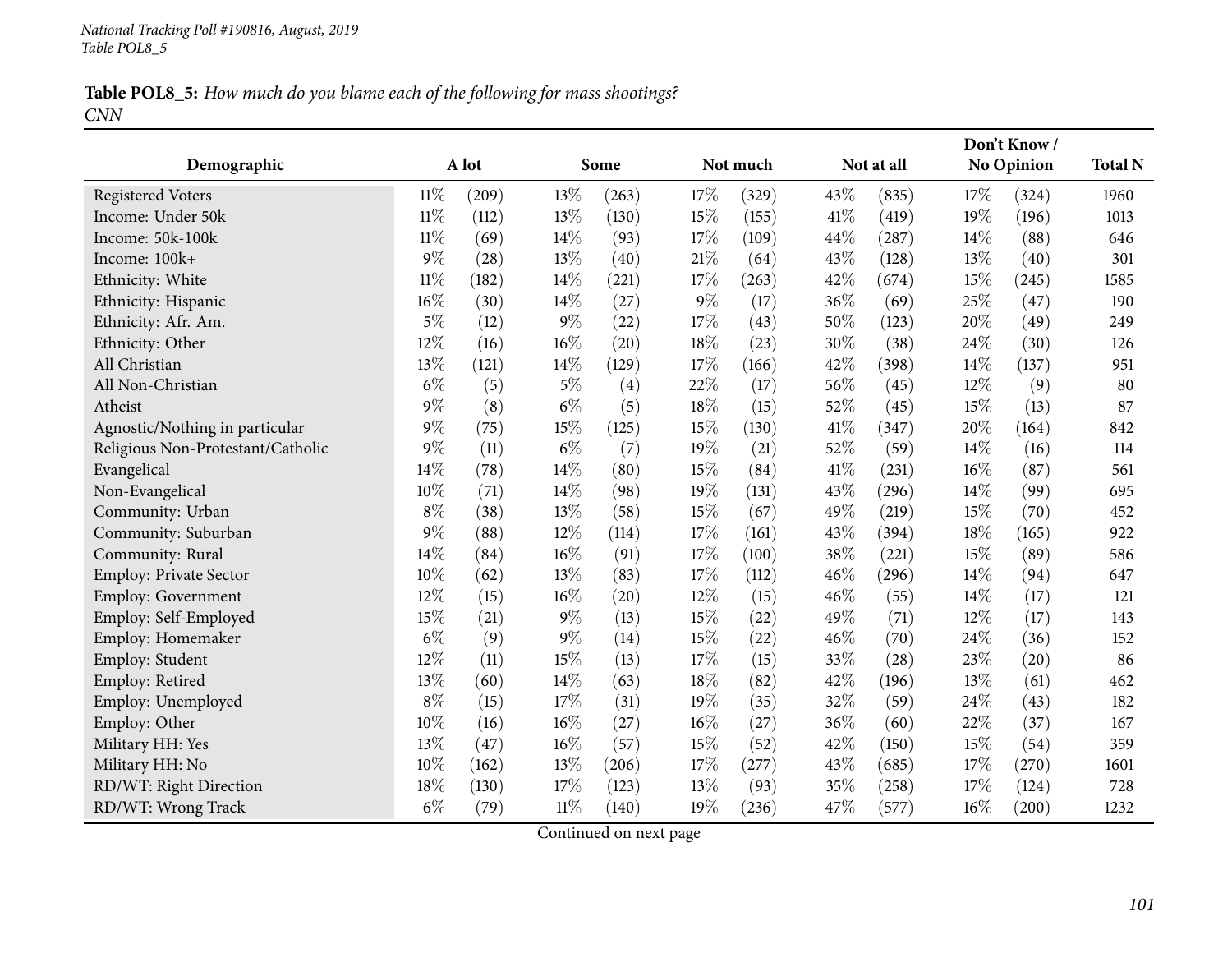Table POL8\_5: How much do you blame each of the following for mass shootings? *CNN*

|                                      |        |       |        |       |        |          | Don't Know/ |            |        |            |                |
|--------------------------------------|--------|-------|--------|-------|--------|----------|-------------|------------|--------|------------|----------------|
| Demographic                          |        | A lot |        | Some  |        | Not much |             | Not at all |        | No Opinion | <b>Total N</b> |
| <b>Registered Voters</b>             | $11\%$ | (209) | 13%    | (263) | 17%    | (329)    | 43%         | (835)      | 17%    | (324)      | 1960           |
| Trump Job Approve                    | 18%    | (147) | 18%    | (146) | 14%    | (110)    | 36%         | (286)      | 14%    | (113)      | 801            |
| Trump Job Disapprove                 | $5\%$  | (57)  | 10%    | (108) | 20%    | (217)    | 49%         | (528)      | 16%    | (175)      | 1086           |
| Trump Job Strongly Approve           | 26%    | (116) | 20%    | (90)  | 11%    | (48)     | 32%         | (141)      | 12%    | (53)       | 448            |
| Trump Job Somewhat Approve           | $9\%$  | (30)  | 16%    | (56)  | 17%    | (62)     | 41\%        | (145)      | 17%    | (60)       | 353            |
| Trump Job Somewhat Disapprove        | $4\%$  | (9)   | 14%    | (32)  | 21%    | (49)     | 43%         | (101)      | 18%    | (43)       | 233            |
| Trump Job Strongly Disapprove        | $6\%$  | (49)  | $9\%$  | (77)  | 20%    | (169)    | 50%         | (428)      | 15%    | (132)      | 853            |
| Favorable of Trump                   | 19%    | (147) | 18%    | (141) | 14%    | (106)    | 36%         | (284)      | 13%    | (104)      | 782            |
| Unfavorable of Trump                 | $5\%$  | (56)  | 10%    | (108) | 20%    | (218)    | 49%         | (544)      | 16%    | (181)      | 1106           |
| Very Favorable of Trump              | 26%    | (121) | 20%    | (93)  | $11\%$ | (49)     | 32%         | (148)      | $11\%$ | (53)       | 464            |
| Somewhat Favorable of Trump          | $8\%$  | (26)  | 15%    | (48)  | 18%    | (57)     | 43%         | (135)      | 16%    | (52)       | 317            |
| Somewhat Unfavorable of Trump        | $3\%$  | (7)   | 12%    | (23)  | 18%    | (35)     | 45%         | (87)       | 23%    | (44)       | 195            |
| Very Unfavorable of Trump            | $5\%$  | (49)  | 9%     | (85)  | 20%    | (183)    | 50%         | (457)      | 15%    | (137)      | 910            |
| #1 Issue: Economy                    | 10%    | (47)  | 15%    | (68)  | 18%    | (86)     | 40%         | (185)      | 17%    | (77)       | 463            |
| #1 Issue: Security                   | 18%    | (82)  | 16%    | (73)  | 13%    | (59)     | 36%         | (163)      | 17%    | (76)       | 454            |
| #1 Issue: Health Care                | $7\%$  | (23)  | 11%    | (39)  | 20%    | (68)     | 48%         | (166)      | 15%    | (51)       | 347            |
| #1 Issue: Medicare / Social Security | $9\%$  | (25)  | 12%    | (34)  | 14%    | (39)     | 49%         | (133)      | 15%    | (42)       | 274            |
| #1 Issue: Women's Issues             | $4\%$  | (5)   | 12%    | (14)  | 19%    | (23)     | 45%         | (54)       | 20%    | (25)       | 120            |
| #1 Issue: Education                  | 10%    | (11)  | 12%    | (13)  | 17%    | (18)     | 38%         | (42)       | 22%    | (24)       | 108            |
| #1 Issue: Energy                     | $6\%$  | (5)   | $9\%$  | (8)   | 19%    | (18)     | 53%         | (50)       | 14%    | (13)       | 94             |
| #1 Issue: Other                      | $11\%$ | (11)  | 12%    | (12)  | 18%    | (18)     | 42\%        | (42)       | 17%    | (17)       | 100            |
| 2018 House Vote: Democrat            | $5\%$  | (35)  | 10%    | (77)  | 19%    | (150)    | 53%         | (413)      | 13%    | (98)       | 773            |
| 2018 House Vote: Republican          | 19%    | (126) | 19%    | (124) | 15%    | (99)     | 34%         | (229)      | 13%    | (89)       | 667            |
| 2018 House Vote: Someone else        | 13%    | (13)  | $9\%$  | (9)   | 14%    | (14)     | 34%         | (34)       | 31%    | (31)       | 100            |
| 2016 Vote: Hillary Clinton           | $4\%$  | (32)  | 10%    | (70)  | 20%    | (144)    | 53%         | (376)      | 12%    | (87)       | 709            |
| 2016 Vote: Donald Trump              | 19%    | (133) | 19%    | (131) | 13%    | (94)     | 35%         | (246)      | 14%    | (95)       | 699            |
| 2016 Vote: Other                     | $8\%$  | (15)  | $11\%$ | (20)  | 18%    | (33)     | 40%         | (74)       | 23%    | (42)       | 185            |
| 2016 Vote: Didn't Vote               | $8\%$  | (29)  | $11\%$ | (42)  | 16%    | (57)     | 38%         | (137)      | 27\%   | (100)      | 365            |
| Voted in 2014: Yes                   | $11\%$ | (147) | 13%    | (184) | 18%    | (246)    | 44%         | (615)      | 14\%   | (198)      | 1389           |
| Voted in 2014: No                    | $11\%$ | (62)  | 14%    | (79)  | 15%    | (83)     | 39%         | (220)      | 22%    | (126)      | 571            |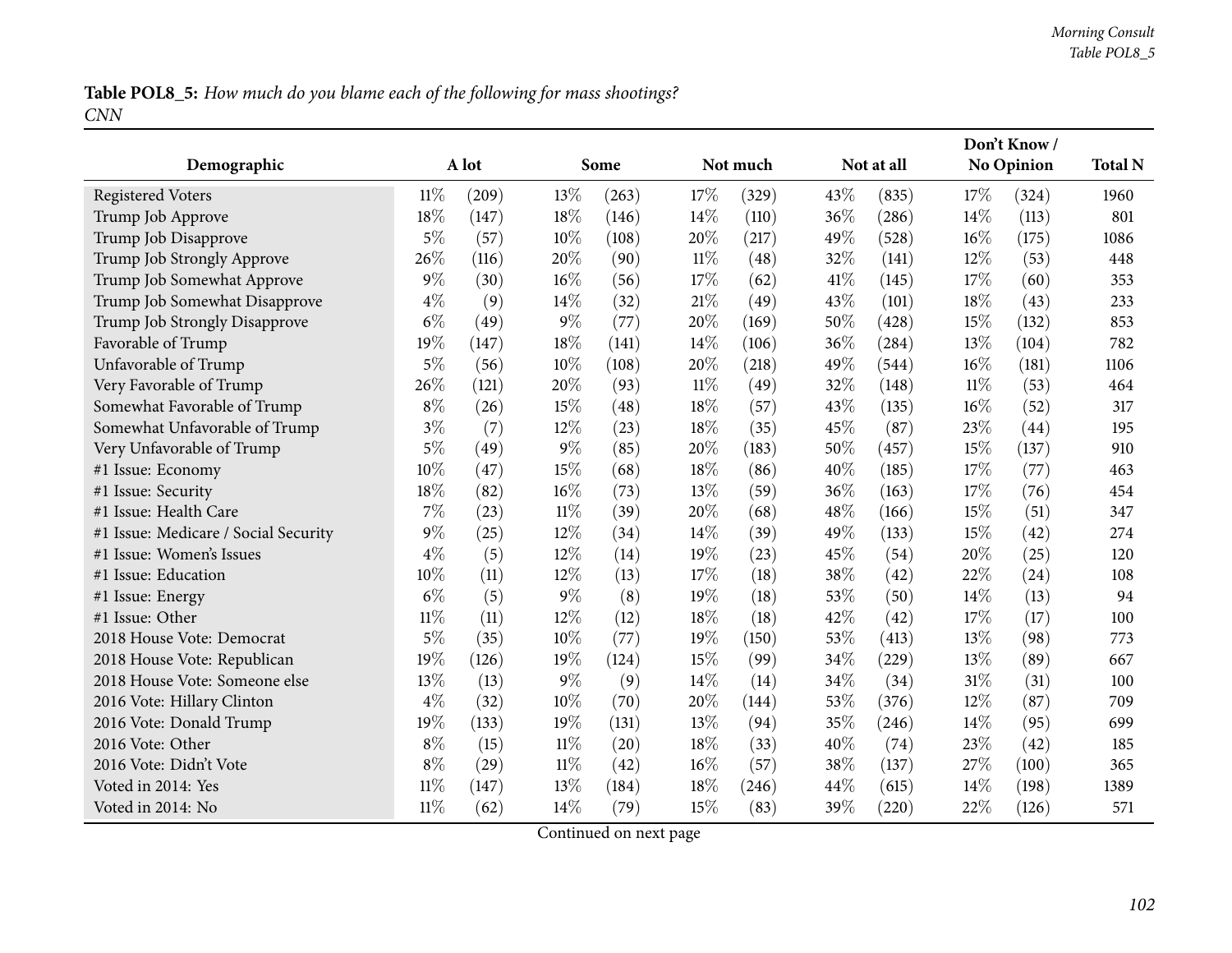|            |  |  | Table POL8_5: How much do you blame each of the following for mass shootings? |
|------------|--|--|-------------------------------------------------------------------------------|
| <b>CNN</b> |  |  |                                                                               |

|                                            |        |       |        |       |        |          |        |            |        | Don't Know /      |      |  |  |
|--------------------------------------------|--------|-------|--------|-------|--------|----------|--------|------------|--------|-------------------|------|--|--|
| Demographic                                | A lot  |       |        | Some  |        | Not much |        | Not at all |        | <b>No Opinion</b> |      |  |  |
| <b>Registered Voters</b>                   | $11\%$ | (209) | 13\%   | (263) | 17%    | (329)    | 43%    | (835)      | 17%    | (324)             | 1960 |  |  |
| 2012 Vote: Barack Obama                    | $6\%$  | (50)  | $10\%$ | (87)  | $20\%$ | (170)    | 50\%   | 427        | 14%    | (122)             | 854  |  |  |
| 2012 Vote: Mitt Romney                     | 17%    | (90)  | 17%    | (94)  | 15%    | (83)     | $37\%$ | (202)      | $13\%$ | (71)              | 540  |  |  |
| 2012 Vote: Other                           | $12\%$ | (10)  | $13\%$ | (11)  | $11\%$ | (9)      | $39\%$ | (32)       | 25%    | (20)              | 82   |  |  |
| 2012 Vote: Didn't Vote                     | $13\%$ | (60)  | $14\%$ | (69)  | $14\%$ | (67)     | $36\%$ | (174)      | 23\%   | (111)             | 480  |  |  |
| 4-Region: Northeast                        | $9\%$  | (31)  | $10\%$ | (34)  | 19%    | (66)     | 47\%   | (163)      | $16\%$ | (54)              | 350  |  |  |
| 4-Region: Midwest                          | $10\%$ | (43)  | 15%    | (70)  | $18\%$ | (82)     | 41%    | (185)      | $15\%$ | (70)              | 450  |  |  |
| 4-Region: South                            | $10\%$ | (74)  | 15%    | (110) | 15%    | (109)    | 43\%   | (314)      | $17\%$ | (124)             | 732  |  |  |
| 4-Region: West                             | $14\%$ | (60)  | $11\%$ | (49)  | 17%    | (71)     | $40\%$ | (172)      | $18\%$ | (76)              | 428  |  |  |
| Party: Democrat/Leans Democrat             | $5\%$  | (46)  | $10\%$ | (91)  | $19\%$ | (166)    | $50\%$ | (444)      | $15\%$ | (136)             | 883  |  |  |
| Party: Republican/Leans Republican         | $18\%$ | (136) | 18\%   | (137) | $15\%$ | (116)    | $35\%$ | (266)      | $14\%$ | (104)             | 759  |  |  |
| Gun owners                                 | $15\%$ | (104) | 17\%   | (121) | 17%    | (121)    | $40\%$ | (282)      | $11\%$ | (81)              | 710  |  |  |
| Republican gun owners                      | 21%    | (83)  | 21%    | (84)  | $15\%$ | (62)     | 34\%   | (138)      | $9\%$  | (36)              | 403  |  |  |
| Democratic gun owners                      | $6\%$  | (12)  | $12\%$ | (25)  | $20\%$ | (41)     | $50\%$ | (103)      | $13\%$ | (26)              | 207  |  |  |
| Voters who blame mental illness a lot      | $14\%$ | (133) | 15%    | (139) | $17\%$ | (164)    | 40%    | (381)      | $14\%$ | (129)             | 946  |  |  |
| Voters who blame mental illness a lot/some | $12\%$ | (191) | 15%    | (244) | 17%    | (282)    | $44\%$ | (710)      | $12\%$ | (201)             | 1629 |  |  |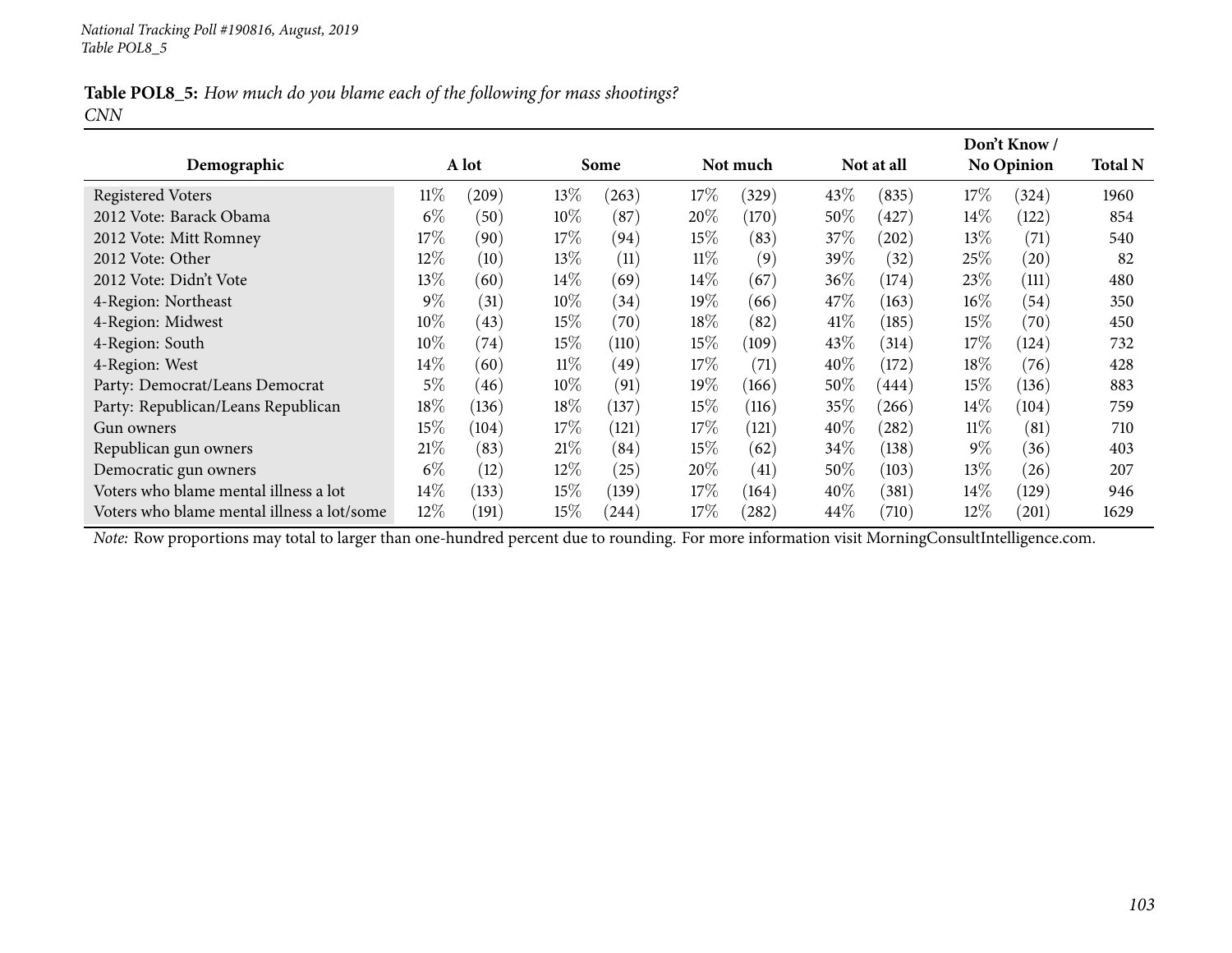|                          |        |       |        |       |        |                    |      |            |        | Don't Know/        |      |  |
|--------------------------|--------|-------|--------|-------|--------|--------------------|------|------------|--------|--------------------|------|--|
| Demographic              | A lot  |       |        | Some  |        | Not much           |      | Not at all |        | <b>No Opinion</b>  |      |  |
| <b>Registered Voters</b> | 27\%   | (530) | 17\%   | (325) | 12%    | (245)              | 35%  | (693)      | $9\%$  | (167)              | 1960 |  |
| Gender: Male             | 27%    | (252) | 15%    | (139) | $11\%$ | (102)              | 39%  | (356)      | $8\%$  | (69)               | 917  |  |
| Gender: Female           | 27%    | (279) | 18%    | (186) | 14\%   | (143)              | 32%  | (337)      | $9\%$  | (98)               | 1043 |  |
| Age: 18-29               | 23%    | (78)  | 14\%   | (48)  | 17%    | (56)               | 29%  | (98)       | 17%    | (58)               | 337  |  |
| Age: 30-44               | 24%    | (107) | 20%    | (90)  | 14%    | (62)               | 34%  | (153)      | $9\%$  | (41)               | 453  |  |
| Age: 45-54               | 27%    | (102) | 17%    | (66)  | $11\%$ | (42)               | 37%  | (141)      | $8\%$  | $\left( 29\right)$ | 380  |  |
| Age: 55-64               | 26%    | (88)  | 15%    | (49)  | 13%    | (44)               | 39%  | (129)      | 7%     | (25)               | 334  |  |
| Age: 65+                 | 34\%   | (156) | 16%    | (73)  | $9\%$  | (41)               | 38%  | (172)      | $3\%$  | (14)               | 456  |  |
| Generation Z: 18-22      | 27%    | (37)  | 12%    | (17)  | 15%    | (21)               | 24%  | (33)       | 21%    | (29)               | 138  |  |
| Millennial: Age 23-38    | 22%    | (101) | 17%    | (78)  | 16%    | (75)               | 33%  | (155)      | 13%    | (59)               | 469  |  |
| Generation X: Age 39-54  | 26%    | (148) | 19%    | (108) | 11%    | (64)               | 36%  | (204)      | 7%     | (40)               | 564  |  |
| Boomers: Age 55-73       | 30%    | (197) | 16%    | (107) | 11%    | (71)               | 38%  | (247)      | $5\%$  | (33)               | 655  |  |
| PID: Dem (no lean)       | $51\%$ | (370) | 21%    | (156) | $9\%$  | (65)               | 12%  | (86)       | 7%     | (50)               | 727  |  |
| PID: Ind (no lean)       | $21\%$ | (127) | 18%    | (109) | 14%    | (85)               | 34%  | (208)      | 13%    | (77)               | 606  |  |
| PID: Rep (no lean)       | $5\%$  | (33)  | $9\%$  | (59)  | 15%    | (96)               | 64\% | (400)      | $6\%$  | (39)               | 627  |  |
| PID/Gender: Dem Men      | $54\%$ | (168) | 20%    | (63)  | $7\%$  | (22)               | 12%  | (37)       | $6\%$  | (19)               | 310  |  |
| PID/Gender: Dem Women    | 48%    | (202) | 22%    | (93)  | 10%    | (42)               | 12%  | (49)       | $8\%$  | (32)               | 418  |  |
| PID/Gender: Ind Men      | 22%    | (68)  | 15%    | (47)  | 14%    | (42)               | 36%  | (110)      | 13%    | (42)               | 309  |  |
| PID/Gender: Ind Women    | 20%    | (59)  | 21%    | (62)  | 14%    | $\left( 42\right)$ | 33%  | (97)       | 12%    | (35)               | 297  |  |
| PID/Gender: Rep Men      | $5\%$  | (16)  | 10%    | (29)  | 12%    | (37)               | 70%  | (208)      | $3\%$  | (9)                | 299  |  |
| PID/Gender: Rep Women    | $5\%$  | (18)  | $9\%$  | (30)  | 18%    | (58)               | 58%  | (191)      | $9\%$  | (31)               | 328  |  |
| Ideo: Liberal (1-3)      | 56%    | (326) | 22%    | (131) | $9\%$  | (53)               | 10%  | (59)       | $3\%$  | (18)               | 587  |  |
| Ideo: Moderate (4)       | 25%    | (117) | 23%    | (106) | 15%    | (69)               | 28%  | (129)      | $9\%$  | (43)               | 464  |  |
| Ideo: Conservative (5-7) | $8\%$  | (53)  | $10\%$ | (71)  | 15%    | (109)              | 61%  | (434)      | $6\%$  | (39)               | 705  |  |
| Educ: < College          | 23%    | (278) | 13%    | (165) | 12%    | (150)              | 40%  | (499)      | $11\%$ | (141)              | 1233 |  |
| Educ: Bachelors degree   | 30%    | (141) | 22%    | (103) | 15%    | (68)               | 29%  | (136)      | $3\%$  | (16)               | 464  |  |
| Educ: Post-grad          | 42%    | (111) | 21\%   | (56)  | 10%    | $^{(27)}$          | 22%  | (59)       | $4\%$  | (10)               | 264  |  |

**Table POL8\_6:** How much do you blame each of the following for mass shootings?

*The National Riܨe Association (NRA)*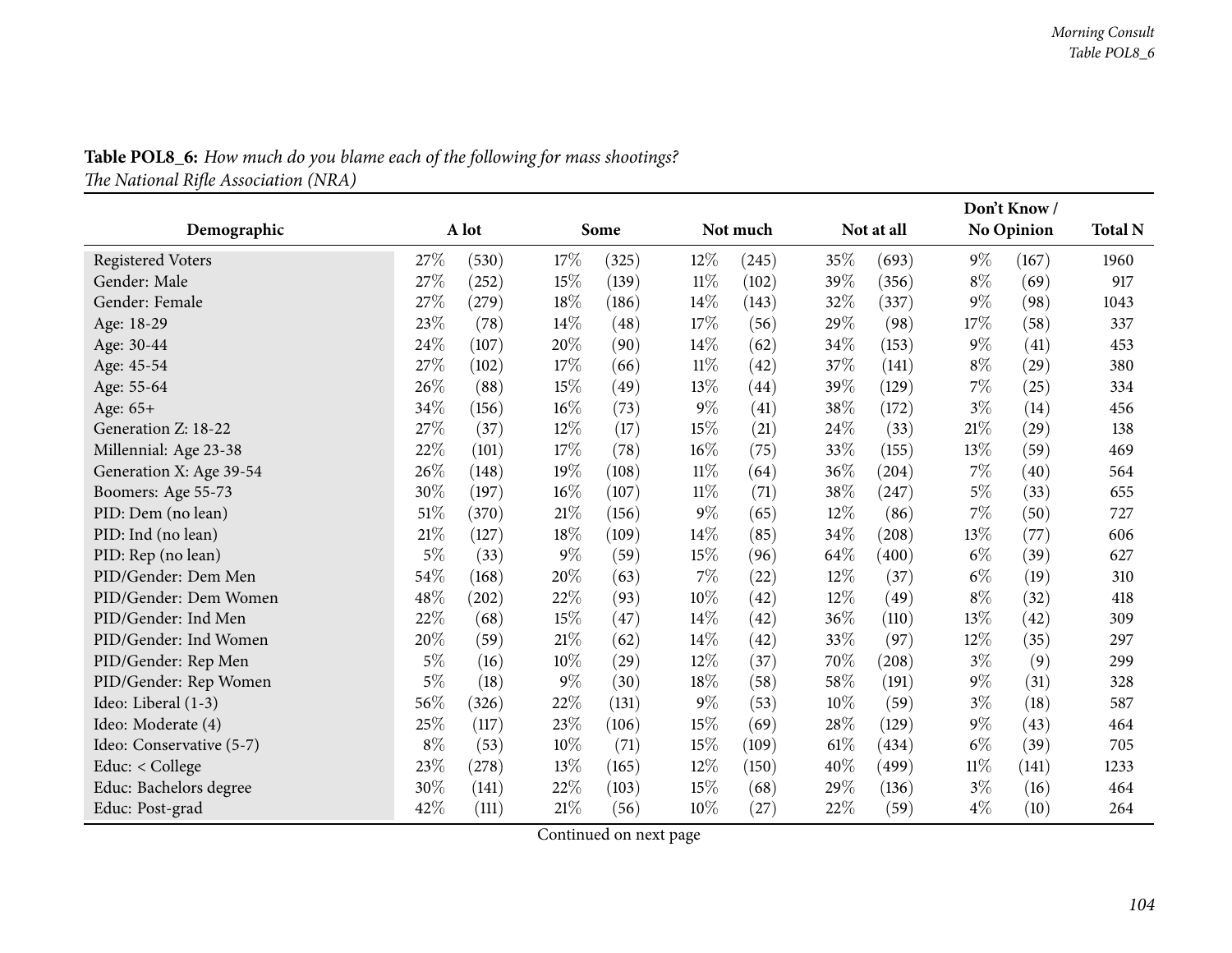### Table POL8\_6: How much do you blame each of the following for mass shootings? *The National Riܨe Association (NRA)*

|                                   |       |       |        |       |        |          |      |            | Don't Know/ |                   |      |
|-----------------------------------|-------|-------|--------|-------|--------|----------|------|------------|-------------|-------------------|------|
| Demographic                       |       | A lot |        | Some  |        | Not much |      | Not at all |             | <b>No Opinion</b> |      |
| <b>Registered Voters</b>          | 27%   | (530) | 17%    | (325) | 12%    | (245)    | 35%  | (693)      | $9\%$       | (167)             | 1960 |
| Income: Under 50k                 | 27%   | (270) | $16\%$ | (158) | 12%    | (118)    | 35%  | (356)      | $11\%$      | (110)             | 1013 |
| Income: 50k-100k                  | 27%   | (172) | 18%    | (114) | 14%    | (90)     | 36%  | (232)      | $6\%$       | (37)              | 646  |
| Income: 100k+                     | 29%   | (88)  | 17%    | (52)  | 12%    | (37)     | 35%  | (105)      | 7%          | (20)              | 301  |
| Ethnicity: White                  | 25%   | (394) | $16\%$ | (249) | 13%    | (207)    | 39%  | (625)      | 7%          | (110)             | 1585 |
| Ethnicity: Hispanic               | 25%   | (47)  | $16\%$ | (31)  | 13%    | (25)     | 27%  | (52)       | 19%         | (36)              | 190  |
| Ethnicity: Afr. Am.               | 39%   | (97)  | 19%    | (47)  | $11\%$ | (28)     | 16%  | (40)       | 15%         | (37)              | 249  |
| Ethnicity: Other                  | 31%   | (40)  | 23%    | (29)  | $8\%$  | (10)     | 22%  | (28)       | 16%         | (20)              | 126  |
| All Christian                     | 23%   | (223) | 17%    | (159) | 13%    | (127)    | 40%  | (384)      | $6\%$       | (58)              | 951  |
| All Non-Christian                 | 51%   | (41)  | 28%    | (23)  | $5\%$  | (4)      | 13%  | (11)       | $3\%$       | (2)               | 80   |
| Atheist                           | 48%   | (41)  | 12%    | (11)  | 13%    | (12)     | 22%  | (19)       | $4\%$       | (4)               | 87   |
| Agnostic/Nothing in particular    | 27%   | (225) | 16%    | (132) | 12%    | (103)    | 33%  | (280)      | 12%         | (103)             | 842  |
| Religious Non-Protestant/Catholic | 40%   | (46)  | 24%    | (27)  | $9\%$  | (11)     | 22%  | (25)       | $4\%$       | (5)               | 114  |
| Evangelical                       | 18%   | (100) | 13%    | (74)  | 12%    | (70)     | 50%  | (278)      | 7%          | (40)              | 561  |
| Non-Evangelical                   | 29%   | (200) | 18%    | (128) | 13%    | (91)     | 34%  | (233)      | $6\%$       | (43)              | 695  |
| Community: Urban                  | 35%   | (157) | 19%    | (87)  | 12%    | (52)     | 26%  | (117)      | $9\%$       | (39)              | 452  |
| Community: Suburban               | 29%   | (263) | 17%    | (161) | 12%    | (115)    | 33%  | (303)      | $9\%$       | (81)              | 922  |
| Community: Rural                  | 19%   | (110) | 13%    | (77)  | 13%    | (78)     | 47%  | (274)      | $8\%$       | (47)              | 586  |
| <b>Employ: Private Sector</b>     | 26%   | (171) | 17%    | (112) | 13%    | (86)     | 36%  | (233)      | 7%          | (44)              | 647  |
| Employ: Government                | 25%   | (30)  | 15%    | (18)  | 13%    | (16)     | 39%  | (48)       | $8\%$       | (9)               | 121  |
| Employ: Self-Employed             | 29%   | (41)  | 15%    | (22)  | $11\%$ | (16)     | 35%  | (50)       | 10%         | (14)              | 143  |
| Employ: Homemaker                 | 17%   | (27)  | 14%    | (21)  | 17%    | (26)     | 42%  | (64)       | 10%         | (15)              | 152  |
| Employ: Student                   | 31%   | (27)  | 14%    | (12)  | 20%    | (17)     | 20%  | (17)       | 15%         | (13)              | 86   |
| Employ: Retired                   | 33%   | (153) | 16%    | (75)  | 10%    | (47)     | 37%  | (170)      | $4\%$       | (17)              | 462  |
| Employ: Unemployed                | 28%   | (51)  | 17%    | (31)  | $9\%$  | (16)     | 33%  | (61)       | 13%         | (24)              | 182  |
| Employ: Other                     | 19%   | (31)  | 20%    | (34)  | 13%    | (21)     | 30%  | (50)       | 19%         | (31)              | 167  |
| Military HH: Yes                  | 24%   | (87)  | 17%    | (60)  | 13%    | (47)     | 41\% | (146)      | $5\%$       | (19)              | 359  |
| Military HH: No                   | 28%   | (444) | 17%    | (265) | 12%    | (198)    | 34%  | (547)      | $9\%$       | (148)             | 1601 |
| RD/WT: Right Direction            | $5\%$ | (37)  | $10\%$ | (72)  | 14\%   | (101)    | 62%  | (451)      | $9\%$       | (66)              | 728  |
| RD/WT: Wrong Track                | 40%   | (493) | 21\%   | (253) | 12%    | (144)    | 20%  | (242)      | $8\%$       | (100)             | 1232 |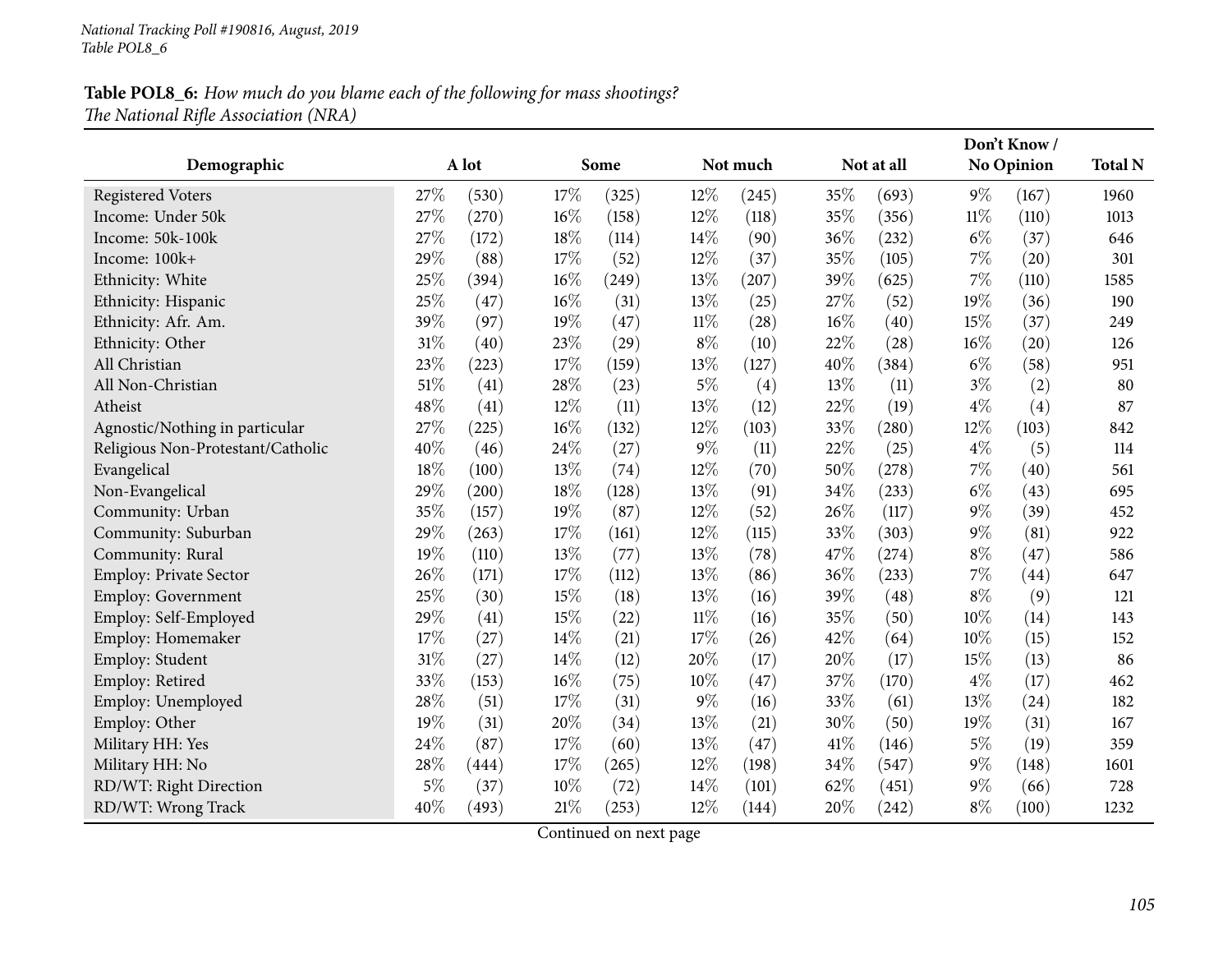# **Table POL8\_6:** How much do you blame each of the following for mass shootings? *The National Riܨe Association (NRA)*

|                                      |       |       |        |       |        |          |        |            |        | Don't Know/        |      |
|--------------------------------------|-------|-------|--------|-------|--------|----------|--------|------------|--------|--------------------|------|
| Demographic                          |       | A lot |        | Some  |        | Not much |        | Not at all |        | No Opinion         |      |
| <b>Registered Voters</b>             | 27%   | (530) | 17\%   | (325) | $12\%$ | (245)    | 35%    | (693)      | $9\%$  | (167)              | 1960 |
| Trump Job Approve                    | $5\%$ | (37)  | 10%    | (78)  | 14%    | (112)    | 65%    | (519)      | $7\%$  | (55)               | 801  |
| Trump Job Disapprove                 | 45%   | (485) | 22%    | (240) | 11%    | (124)    | 14\%   | (157)      | $7\%$  | (80)               | 1086 |
| Trump Job Strongly Approve           | $5\%$ | (20)  | $5\%$  | (23)  | $11\%$ | (48)     | 74%    | (331)      | $6\%$  | (25)               | 448  |
| Trump Job Somewhat Approve           | $5\%$ | (16)  | 15%    | (54)  | 18%    | (64)     | 53%    | (189)      | $8\%$  | (30)               | 353  |
| Trump Job Somewhat Disapprove        | 17%   | (40)  | 21%    | (49)  | 24\%   | (55)     | 26%    | (62)       | $12\%$ | (27)               | 233  |
| Trump Job Strongly Disapprove        | 52%   | (446) | 22%    | (191) | $8\%$  | (69)     | $11\%$ | (95)       | $6\%$  | (52)               | 853  |
| Favorable of Trump                   | $4\%$ | (34)  | $9\%$  | (71)  | 13%    | (105)    | 67%    | (525)      | $6\%$  | (48)               | 782  |
| Unfavorable of Trump                 | 45%   | (493) | 22%    | (247) | 12%    | (129)    | 14%    | (156)      | $7\%$  | (81)               | 1106 |
| Very Favorable of Trump              | $3\%$ | (15)  | $6\%$  | (28)  | $11\%$ | (49)     | 75%    | (346)      | $6\%$  | (26)               | 464  |
| Somewhat Favorable of Trump          | $6\%$ | (19)  | 13%    | (42)  | 18%    | (56)     | 56%    | (179)      | $7\%$  | (22)               | 317  |
| Somewhat Unfavorable of Trump        | 13%   | (26)  | 19%    | (38)  | 25%    | (49)     | 30%    | (59)       | 12%    | (23)               | 195  |
| Very Unfavorable of Trump            | 51%   | (467) | 23%    | (209) | $9\%$  | (80)     | $11\%$ | (97)       | $6\%$  | (58)               | 910  |
| #1 Issue: Economy                    | 22%   | (103) | 16%    | (75)  | 15%    | (71)     | 38%    | (174)      | 9%     | $\left( 40\right)$ | 463  |
| #1 Issue: Security                   | 10%   | (43)  | 12%    | (54)  | 13%    | (59)     | 58%    | (263)      | $8\%$  | (34)               | 454  |
| #1 Issue: Health Care                | 36%   | (125) | 21%    | (73)  | 13%    | (45)     | 22%    | (77)       | $8\%$  | (27)               | 347  |
| #1 Issue: Medicare / Social Security | 36%   | (98)  | 17\%   | (46)  | 10%    | (27)     | 32%    | (87)       | $6\%$  | (15)               | 274  |
| #1 Issue: Women's Issues             | 36%   | (44)  | 17%    | (20)  | 13%    | (15)     | 23%    | (27)       | 12%    | (14)               | 120  |
| #1 Issue: Education                  | 34%   | (37)  | 16%    | (17)  | $8\%$  | (8)      | 23%    | (25)       | 19%    | (20)               | 108  |
| #1 Issue: Energy                     | 44%   | (42)  | 22%    | (21)  | $8\%$  | (8)      | 14%    | (13)       | 12%    | (12)               | 94   |
| #1 Issue: Other                      | 39%   | (39)  | 18%    | (18)  | 12%    | (11)     | 27%    | (27)       | $4\%$  | (4)                | 100  |
| 2018 House Vote: Democrat            | 53%   | (411) | 22%    | (173) | $8\%$  | (66)     | $11\%$ | (86)       | $5\%$  | (38)               | 773  |
| 2018 House Vote: Republican          | $5\%$ | (31)  | $11\%$ | (71)  | 15%    | (102)    | 65%    | (434)      | $4\%$  | (30)               | 667  |
| 2018 House Vote: Someone else        | 10%   | (10)  | 18%    | (18)  | 13%    | (13)     | 38%    | (38)       | 21%    | (21)               | 100  |
| 2016 Vote: Hillary Clinton           | 54%   | (386) | 23%    | (162) | $8\%$  | (56)     | 10%    | (69)       | $5\%$  | (36)               | 709  |
| 2016 Vote: Donald Trump              | $4\%$ | (30)  | $11\%$ | (76)  | 15%    | (104)    | 65%    | (453)      | $5\%$  | (36)               | 699  |
| 2016 Vote: Other                     | 25%   | (46)  | 22%    | (41)  | 16%    | (30)     | 28%    | (52)       | $9\%$  | (16)               | 185  |
| 2016 Vote: Didn't Vote               | 19%   | (68)  | 13%    | (47)  | 15%    | (54)     | 32%    | (119)      | 21%    | (78)               | 365  |
| Voted in 2014: Yes                   | 30%   | (415) | 17%    | (235) | 12%    | (160)    | 37%    | (508)      | $5\%$  | (71)               | 1389 |
| Voted in 2014: No                    | 20%   | (115) | 16%    | (90)  | 15%    | (85)     | 32%    | (185)      | 17%    | (96)               | 571  |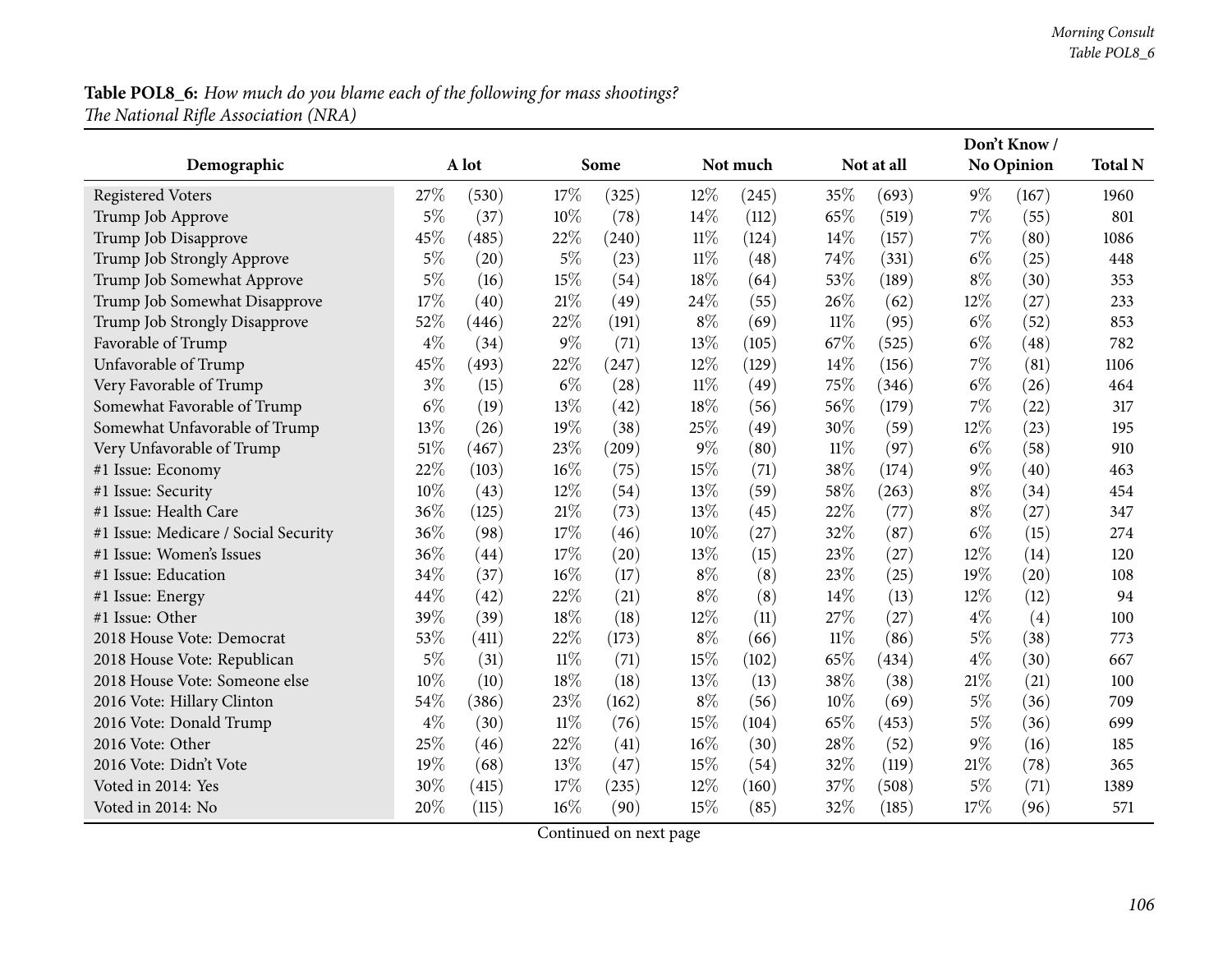#### Table POL8\_6: How much do you blame each of the following for mass shootings? *The National Riܨe Association (NRA)*

|                                            |        |                    |        |            |        |          |        |            |        | Don't Know /      |      |  |
|--------------------------------------------|--------|--------------------|--------|------------|--------|----------|--------|------------|--------|-------------------|------|--|
| Demographic                                | A lot  |                    |        | Some       |        | Not much |        | Not at all |        | <b>No Opinion</b> |      |  |
| <b>Registered Voters</b>                   | 27%    | (530)              | 17\%   | (325)      | 12\%   | (245)    | $35\%$ | (693)      | $9\%$  | (167)             | 1960 |  |
| 2012 Vote: Barack Obama                    | 45\%   | (383)              | 23\%   | (197)      | $10\%$ | (83)     | $17\%$ | (142)      | $6\%$  | (49)              | 854  |  |
| 2012 Vote: Mitt Romney                     | $8\%$  | $\left( 44\right)$ | $9\%$  | (46)       | $16\%$ | (84)     | 64\%   | (346)      | $4\%$  | (21)              | 540  |  |
| 2012 Vote: Other                           | $9\%$  | (7)                | $11\%$ | (9)        | $11\%$ | (9)      | $57\%$ | (47)       | $12\%$ | (10)              | 82   |  |
| 2012 Vote: Didn't Vote                     | 20%    | (96)               | 15%    | (72)       | $14\%$ | (68)     | $33\%$ | (157)      | $18\%$ | (87)              | 480  |  |
| 4-Region: Northeast                        | 35%    | (123)              | 20%    | (69)       | 12%    | (41)     | $26\%$ | (90)       | $8\%$  | (27)              | 350  |  |
| 4-Region: Midwest                          | 26\%   | (118)              | 17\%   | (75)       | $14\%$ | (63)     | 38\%   | (169)      | $6\%$  | (25)              | 450  |  |
| 4-Region: South                            | 23\%   | (165)              | 15%    | (108)      | $11\%$ | (79)     | 42\%   | (304)      | $10\%$ | (76)              | 732  |  |
| 4-Region: West                             | 29%    | (124)              | 17%    | (73)       | $14\%$ | (62)     | $30\%$ | (129)      | $9\%$  | (39)              | 428  |  |
| Party: Democrat/Leans Democrat             | 49\%   | (435)              | 22%    | (195)      | $10\%$ | (86)     | $12\%$ | (102)      | 7%     | (64)              | 883  |  |
| Party: Republican/Leans Republican         | $6\%$  | (44)               | $10\%$ | (77)       | $15\%$ | (114)    | 63\%   | (478)      | $6\%$  | (46)              | 759  |  |
| Gun owners                                 | $15\%$ | (105)              | $11\%$ | (81)       | $14\%$ | (96)     | 56%    | (398)      | $4\%$  | (30)              | 710  |  |
| Republican gun owners                      | $2\%$  | (10)               | $6\%$  | (24)       | $13\%$ | (51)     | 76%    | (306)      | $3\%$  | (13)              | 403  |  |
| Democratic gun owners                      | $40\%$ | (83)               | 22%    | (46)       | $15\%$ | (32)     | $19\%$ | (39)       | $3\%$  | (7)               | 207  |  |
| Voters who blame mental illness a lot      | 21%    | (199)              | $14\%$ | (134)      | $15\%$ | (141)    | $44\%$ | (416)      | $6\%$  | (56)              | 946  |  |
| Voters who blame mental illness a lot/some | $26\%$ | (431)              | 17\%   | $^{'}277)$ | $13\%$ | (216)    | 39%    | (628)      | 5%     | (77)              | 1629 |  |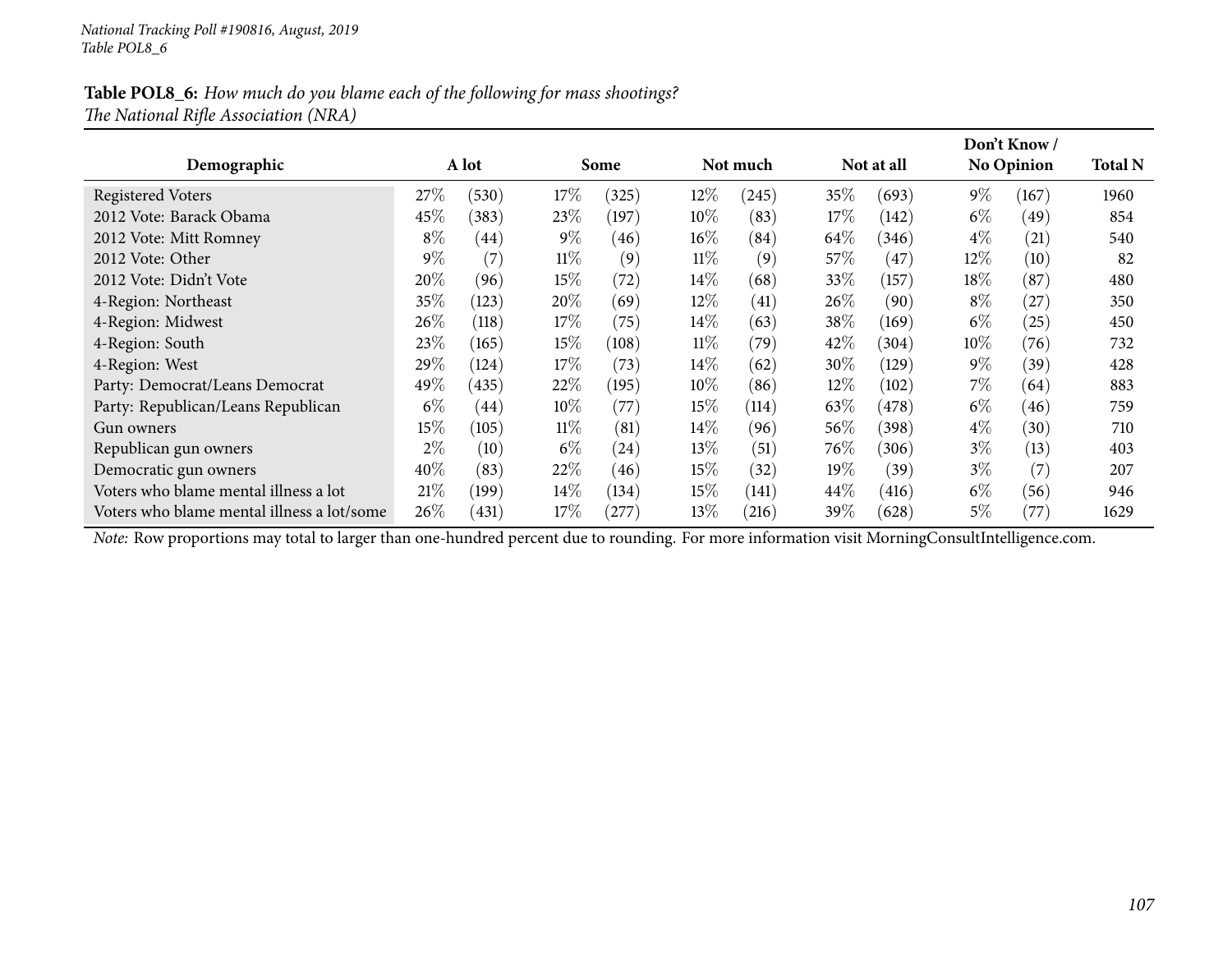|                          |        |        |      |       |        |                    |       |                    | Don't Know/ | <b>Total N</b> |      |  |
|--------------------------|--------|--------|------|-------|--------|--------------------|-------|--------------------|-------------|----------------|------|--|
| Demographic              | A lot  |        |      | Some  |        | Not much           |       | Not at all         |             | No Opinion     |      |  |
| <b>Registered Voters</b> | 54\%   | (1055) | 25%  | (491) | $8\%$  | (165)              | 7%    | (137)              | $6\%$       | (111)          | 1960 |  |
| Gender: Male             | 50%    | (458)  | 25%  | (230) | $11\%$ | (97)               | $9\%$ | (78)               | $6\%$       | (54)           | 917  |  |
| Gender: Female           | 57%    | (597)  | 25%  | (260) | $7\%$  | (69)               | $6\%$ | (59)               | $5\%$       | (57)           | 1043 |  |
| Age: 18-29               | 49%    | (165)  | 24%  | (80)  | 10%    | (34)               | $9\%$ | (29)               | $9\%$       | (29)           | 337  |  |
| Age: 30-44               | 49%    | (222)  | 27%  | (124) | $9\%$  | (41)               | $9\%$ | (39)               | $6\%$       | (26)           | 453  |  |
| Age: 45-54               | 52%    | (196)  | 27%  | (102) | $8\%$  | (29)               | 7%    | (28)               | 7%          | (25)           | 380  |  |
| Age: 55-64               | 54%    | (181)  | 25%  | (84)  | $8\%$  | (28)               | 7%    | (24)               | $5\%$       | (16)           | 334  |  |
| Age: 65+                 | 64%    | (290)  | 22%  | (101) | 7%     | (33)               | $4\%$ | (17)               | $3\%$       | (15)           | 456  |  |
| Generation Z: 18-22      | 57%    | (79)   | 18%  | (24)  | 10%    | (14)               | $6\%$ | (8)                | $10\%$      | (13)           | 138  |  |
| Millennial: Age 23-38    | 45%    | (212)  | 28%  | (132) | 10%    | (46)               | $9\%$ | (44)               | $8\%$       | (35)           | 469  |  |
| Generation X: Age 39-54  | 52%    | (293)  | 27%  | (150) | $8\%$  | (45)               | $8\%$ | $\left( 44\right)$ | $6\%$       | (31)           | 564  |  |
| Boomers: Age 55-73       | 59%    | (384)  | 24%  | (158) | $8\%$  | (54)               | $5\%$ | (35)               | $4\%$       | (24)           | 655  |  |
| PID: Dem (no lean)       | 60%    | (438)  | 24\% | (177) | $6\%$  | (44)               | $6\%$ | (43)               | $3\%$       | (25)           | 727  |  |
| PID: Ind (no lean)       | 50%    | (305)  | 24\% | (144) | 9%     | (56)               | $8\%$ | (51)               | $8\%$       | (48)           | 606  |  |
| PID: Rep (no lean)       | $50\%$ | (312)  | 27%  | (169) | 10%    | (65)               | 7%    | (43)               | $6\%$       | (38)           | 627  |  |
| PID/Gender: Dem Men      | 55%    | (172)  | 24%  | (74)  | 7%     | $\left( 20\right)$ | 10%   | (32)               | $4\%$       | (12)           | 310  |  |
| PID/Gender: Dem Women    | 64\%   | (266)  | 25%  | (104) | $6\%$  | (24)               | $3\%$ | (11)               | $3\%$       | (13)           | 418  |  |
| PID/Gender: Ind Men      | 45%    | (140)  | 25%  | (78)  | 12%    | (37)               | $8\%$ | (25)               | 10%         | (29)           | 309  |  |
| PID/Gender: Ind Women    | 56%    | (166)  | 22%  | (66)  | $6\%$  | (19)               | $9\%$ | (27)               | $6\%$       | (19)           | 297  |  |
| PID/Gender: Rep Men      | 49%    | (147)  | 26%  | (79)  | 13%    | (39)               | 7%    | (21)               | $4\%$       | (13)           | 299  |  |
| PID/Gender: Rep Women    | $50\%$ | (165)  | 28%  | (90)  | $8\%$  | (26)               | $6\%$ | (21)               | $8\%$       | (25)           | 328  |  |
| Ideo: Liberal (1-3)      | 59%    | (347)  | 28%  | (166) | $6\%$  | (36)               | $4\%$ | (25)               | $2\%$       | (12)           | 587  |  |
| Ideo: Moderate (4)       | 57%    | (264)  | 24%  | (112) | $6\%$  | $\left( 28\right)$ | $7\%$ | (34)               | $6\%$       | (27)           | 464  |  |
| Ideo: Conservative (5-7) | 48%    | (340)  | 26%  | (185) | 12%    | (87)               | $9\%$ | (63)               | $4\%$       | (30)           | 705  |  |
| Educ: < College          | 57%    | (699)  | 22%  | (267) | $8\%$  | (93)               | 7%    | (91)               | 7%          | (83)           | 1233 |  |
| Educ: Bachelors degree   | 45%    | (208)  | 33%  | (151) | 11%    | (50)               | $8\%$ | (35)               | $4\%$       | (19)           | 464  |  |
| Educ: Post-grad          | 56%    | (148)  | 28%  | (73)  | $8\%$  | $\left( 22\right)$ | $4\%$ | (11)               | $4\%$       | (9)            | 264  |  |

Table POL8\_7: How much do you blame each of the following for mass shootings? *Illegal gun dealers*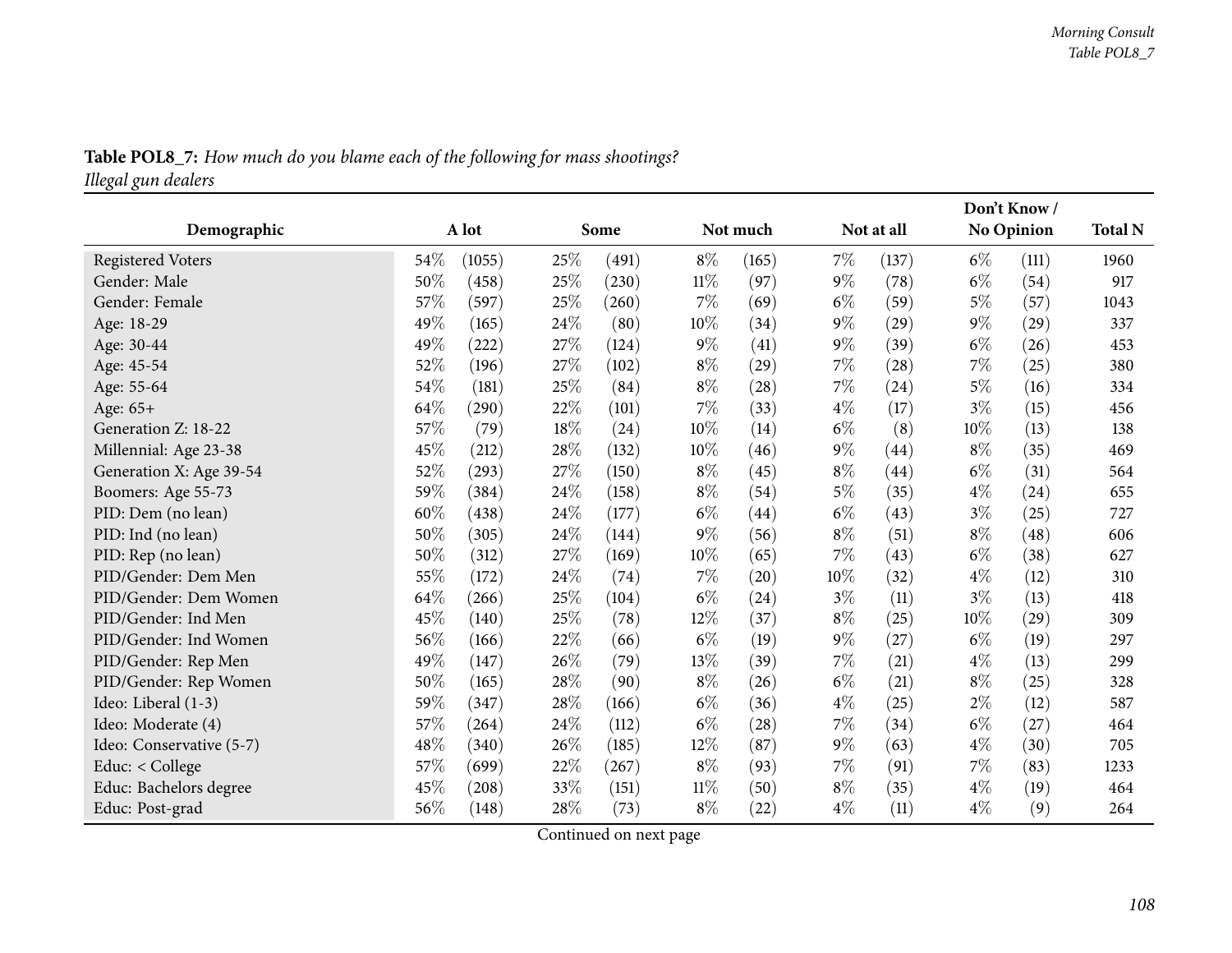# Table POL8\_7: How much do you blame each of the following for mass shootings? *Illegal gun dealers*

|                                   |     |        |      |       |        |          |       |            |       | Don't Know/       |                |
|-----------------------------------|-----|--------|------|-------|--------|----------|-------|------------|-------|-------------------|----------------|
| Demographic                       |     | A lot  |      | Some  |        | Not much |       | Not at all |       | <b>No Opinion</b> | <b>Total N</b> |
| <b>Registered Voters</b>          | 54% | (1055) | 25%  | (491) | $8\%$  | (165)    | 7%    | (137)      | $6\%$ | (111)             | 1960           |
| Income: Under 50k                 | 55% | (558)  | 22%  | (227) | $8\%$  | (82)     | $7\%$ | (66)       | $8\%$ | (80)              | 1013           |
| Income: 50k-100k                  | 53% | (345)  | 28%  | (178) | $8\%$  | (49)     | $8\%$ | (52)       | $3\%$ | (22)              | 646            |
| Income: 100k+                     | 50% | (152)  | 29%  | (86)  | $11\%$ | (34)     | $6\%$ | (19)       | $3\%$ | (10)              | 301            |
| Ethnicity: White                  | 54% | (860)  | 26%  | (406) | $9\%$  | (140)    | $6\%$ | (100)      | $5\%$ | (79)              | 1585           |
| Ethnicity: Hispanic               | 55% | (104)  | 20%  | (39)  | $9\%$  | (18)     | $8\%$ | (16)       | $7\%$ | (13)              | 190            |
| Ethnicity: Afr. Am.               | 51% | (127)  | 23%  | (57)  | $7\%$  | (17)     | 10%   | (24)       | $9\%$ | (23)              | 249            |
| Ethnicity: Other                  | 54% | (68)   | 22%  | (28)  | $6\%$  | (8)      | 10%   | (13)       | 7%    | (9)               | 126            |
| All Christian                     | 57% | (538)  | 25%  | (241) | $8\%$  | (73)     | $5\%$ | (52)       | $5\%$ | (45)              | 951            |
| All Non-Christian                 | 59% | (48)   | 22%  | (18)  | $7\%$  | (5)      | 10%   | (8)        | $3\%$ | (2)               | 80             |
| Atheist                           | 56% | (49)   | 22%  | (19)  | 10%    | (8)      | $9\%$ | (8)        | $3\%$ | (3)               | 87             |
| Agnostic/Nothing in particular    | 50% | (420)  | 25%  | (213) | $9\%$  | (78)     | $8\%$ | (69)       | 7%    | (62)              | 842            |
| Religious Non-Protestant/Catholic | 59% | (68)   | 25%  | (28)  | $6\%$  | (7)      | $8\%$ | (9)        | $3\%$ | (3)               | 114            |
| Evangelical                       | 55% | (307)  | 24%  | (132) | $9\%$  | (48)     | $8\%$ | (42)       | $6\%$ | (32)              | 561            |
| Non-Evangelical                   | 57% | (397)  | 25%  | (175) | $8\%$  | (59)     | $5\%$ | (38)       | $4\%$ | (27)              | 695            |
| Community: Urban                  | 54% | (246)  | 23%  | (106) | $9\%$  | (43)     | $8\%$ | (36)       | $5\%$ | (21)              | 452            |
| Community: Suburban               | 54% | (495)  | 26%  | (237) | $8\%$  | (72)     | $6\%$ | (57)       | 7%    | (62)              | 922            |
| Community: Rural                  | 54% | (314)  | 25%  | (149) | $9\%$  | (51)     | $8\%$ | (45)       | $5\%$ | (28)              | 586            |
| <b>Employ: Private Sector</b>     | 47% | (307)  | 29%  | (186) | 10%    | (68)     | $8\%$ | (55)       | $5\%$ | (31)              | 647            |
| Employ: Government                | 52% | (63)   | 24\% | (29)  | $11\%$ | (14)     | $8\%$ | (10)       | $5\%$ | (6)               | 121            |
| Employ: Self-Employed             | 59% | (85)   | 23%  | (32)  | $6\%$  | (9)      | $7\%$ | (10)       | $4\%$ | (6)               | 143            |
| Employ: Homemaker                 | 51% | (77)   | 25%  | (38)  | $6\%$  | (9)      | 10%   | (15)       | 9%    | (14)              | 152            |
| Employ: Student                   | 48% | (41)   | 26%  | (22)  | 12%    | (11)     | $5\%$ | (4)        | 9%    | (7)               | 86             |
| Employ: Retired                   | 65% | (298)  | 22%  | (103) | $6\%$  | (30)     | $3\%$ | (15)       | $3\%$ | (16)              | 462            |
| Employ: Unemployed                | 52% | (94)   | 25%  | (46)  | $6\%$  | (11)     | $7\%$ | (12)       | 10%   | (18)              | 182            |
| Employ: Other                     | 54% | (90)   | 21%  | (34)  | $8\%$  | (14)     | $9\%$ | (16)       | $8\%$ | (13)              | 167            |
| Military HH: Yes                  | 54% | (195)  | 26%  | (92)  | 10%    | (37)     | 5%    | (16)       | $5\%$ | (19)              | 359            |
| Military HH: No                   | 54% | (860)  | 25%  | (398) | $8\%$  | (129)    | $8\%$ | (121)      | $6\%$ | (93)              | 1601           |
| RD/WT: Right Direction            | 50% | (366)  | 23%  | (170) | $9\%$  | (65)     | 10%   | (72)       | $8\%$ | (55)              | 728            |
| RD/WT: Wrong Track                | 56% | (689)  | 26\% | (321) | $8\%$  | (100)    | $5\%$ | (66)       | $5\%$ | (57)              | 1232           |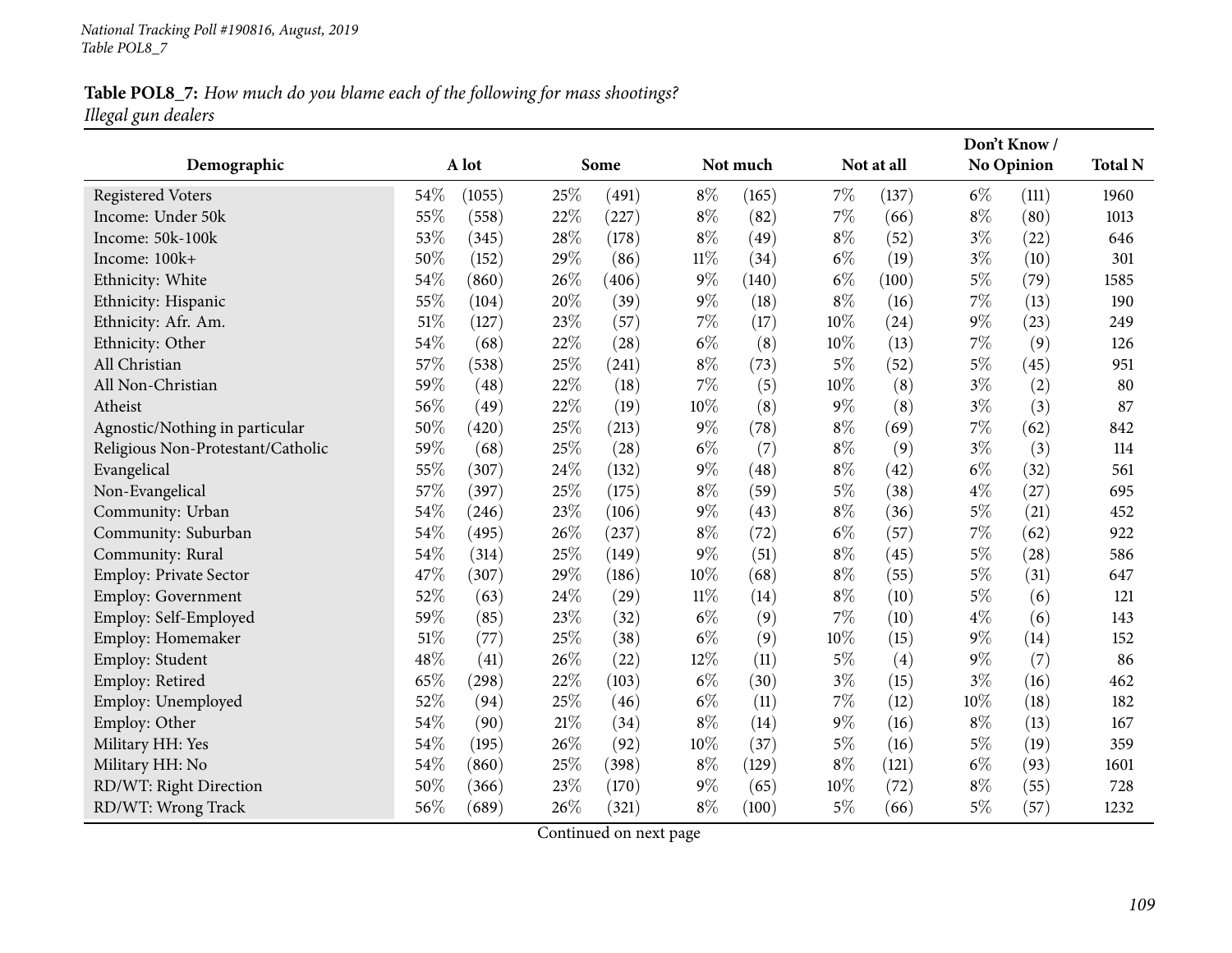# Table POL8\_7: How much do you blame each of the following for mass shootings? *Illegal gun dealers*

|                                      |     |        |     |       |        |          |        |            |       | Don't Know/       |                |
|--------------------------------------|-----|--------|-----|-------|--------|----------|--------|------------|-------|-------------------|----------------|
| Demographic                          |     | A lot  |     | Some  |        | Not much |        | Not at all |       | No Opinion        | <b>Total N</b> |
| <b>Registered Voters</b>             | 54% | (1055) | 25% | (491) | $8\%$  | (165)    | 7%     | (137)      | $6\%$ | (111)             | 1960           |
| Trump Job Approve                    | 50% | (401)  | 26% | (207) | $9\%$  | (72)     | $9\%$  | (75)       | $6\%$ | (46)              | 801            |
| Trump Job Disapprove                 | 58% | (630)  | 25% | (275) | $8\%$  | (84)     | $5\%$  | (56)       | $4\%$ | (40)              | 1086           |
| Trump Job Strongly Approve           | 53% | (238)  | 20% | (91)  | 10%    | (44)     | 10%    | (45)       | $7\%$ | (30)              | 448            |
| Trump Job Somewhat Approve           | 46% | (163)  | 33% | (116) | $8\%$  | (28)     | $8\%$  | (30)       | $5\%$ | (17)              | 353            |
| Trump Job Somewhat Disapprove        | 53% | (124)  | 27% | (63)  | $9\%$  | (21)     | $5\%$  | (11)       | $6\%$ | (14)              | 233            |
| Trump Job Strongly Disapprove        | 59% | (506)  | 25% | (212) | $7\%$  | (63)     | $5\%$  | (45)       | $3\%$ | (27)              | 853            |
| Favorable of Trump                   | 51% | (398)  | 25% | (194) | 10%    | (76)     | 10%    | (74)       | $5\%$ | (40)              | 782            |
| Unfavorable of Trump                 | 58% | (636)  | 26% | (287) | $8\%$  | (83)     | $5\%$  | (60)       | $4\%$ | (40)              | 1106           |
| Very Favorable of Trump              | 54% | (250)  | 19% | (88)  | $11\%$ | (49)     | $11\%$ | (49)       | $6\%$ | (27)              | 464            |
| Somewhat Favorable of Trump          | 46% | (148)  | 33% | (106) | $8\%$  | (27)     | $8\%$  | (25)       | $4\%$ | (12)              | 317            |
| Somewhat Unfavorable of Trump        | 47% | (92)   | 30% | (59)  | $9\%$  | (17)     | 7%     | (14)       | $7\%$ | (13)              | 195            |
| Very Unfavorable of Trump            | 60% | (544)  | 25% | (228) | $7\%$  | (67)     | $5\%$  | (45)       | $3\%$ | (26)              | 910            |
| #1 Issue: Economy                    | 45% | (211)  | 29% | (134) | $11\%$ | (49)     | $8\%$  | (38)       | $7\%$ | (31)              | 463            |
| #1 Issue: Security                   | 57% | (257)  | 22% | (99)  | 7%     | (32)     | 10%    | (46)       | $5\%$ | (21)              | 454            |
| #1 Issue: Health Care                | 55% | (192)  | 27% | (94)  | $6\%$  | (20)     | $7\%$  | (23)       | $6\%$ | (20)              | 347            |
| #1 Issue: Medicare / Social Security | 65% | (178)  | 22% | (61)  | $7\%$  | (19)     | $2\%$  | (6)        | $3\%$ | (9)               | 274            |
| #1 Issue: Women's Issues             | 52% | (62)   | 23% | (28)  | $8\%$  | (10)     | 7%     | (9)        | $9\%$ | (11)              | 120            |
| #1 Issue: Education                  | 45% | (49)   | 28% | (31)  | 15%    | (16)     | $4\%$  | (4)        | $8\%$ | (8)               | 108            |
| #1 Issue: Energy                     | 56% | (53)   | 18% | (17)  | $11\%$ | (10)     | 7%     | (7)        | $8\%$ | (8)               | 94             |
| #1 Issue: Other                      | 55% | (54)   | 28% | (28)  | $9\%$  | (9)      | $4\%$  | (4)        | $4\%$ | $\left( 4\right)$ | 100            |
| 2018 House Vote: Democrat            | 60% | (466)  | 25% | (196) | $7\%$  | (51)     | $5\%$  | (40)       | $3\%$ | (21)              | 773            |
| 2018 House Vote: Republican          | 50% | (334)  | 25% | (167) | $11\%$ | (73)     | $9\%$  | (63)       | $4\%$ | (29)              | 667            |
| 2018 House Vote: Someone else        | 42% | (43)   | 22% | (22)  | $8\%$  | (8)      | $8\%$  | (8)        | 20%   | (20)              | 100            |
| 2016 Vote: Hillary Clinton           | 61% | (430)  | 24% | (173) | 7%     | (53)     | $5\%$  | (34)       | $3\%$ | (18)              | 709            |
| 2016 Vote: Donald Trump              | 48% | (338)  | 26% | (184) | $9\%$  | (65)     | $11\%$ | (74)       | $5\%$ | (37)              | 699            |
| 2016 Vote: Other                     | 48% | (89)   | 29% | (54)  | $9\%$  | (16)     | $4\%$  | (8)        | 10%   | (18)              | 185            |
| 2016 Vote: Didn't Vote               | 53% | (195)  | 22% | (80)  | $9\%$  | (31)     | $6\%$  | (21)       | 10%   | (38)              | 365            |
| Voted in 2014: Yes                   | 55% | (770)  | 25% | (344) | $9\%$  | (118)    | 7%     | (101)      | $4\%$ | (56)              | 1389           |
| Voted in 2014: No                    | 50% | (285)  | 26% | (147) | $8\%$  | (47)     | $6\%$  | (36)       | 10%   | (55)              | 571            |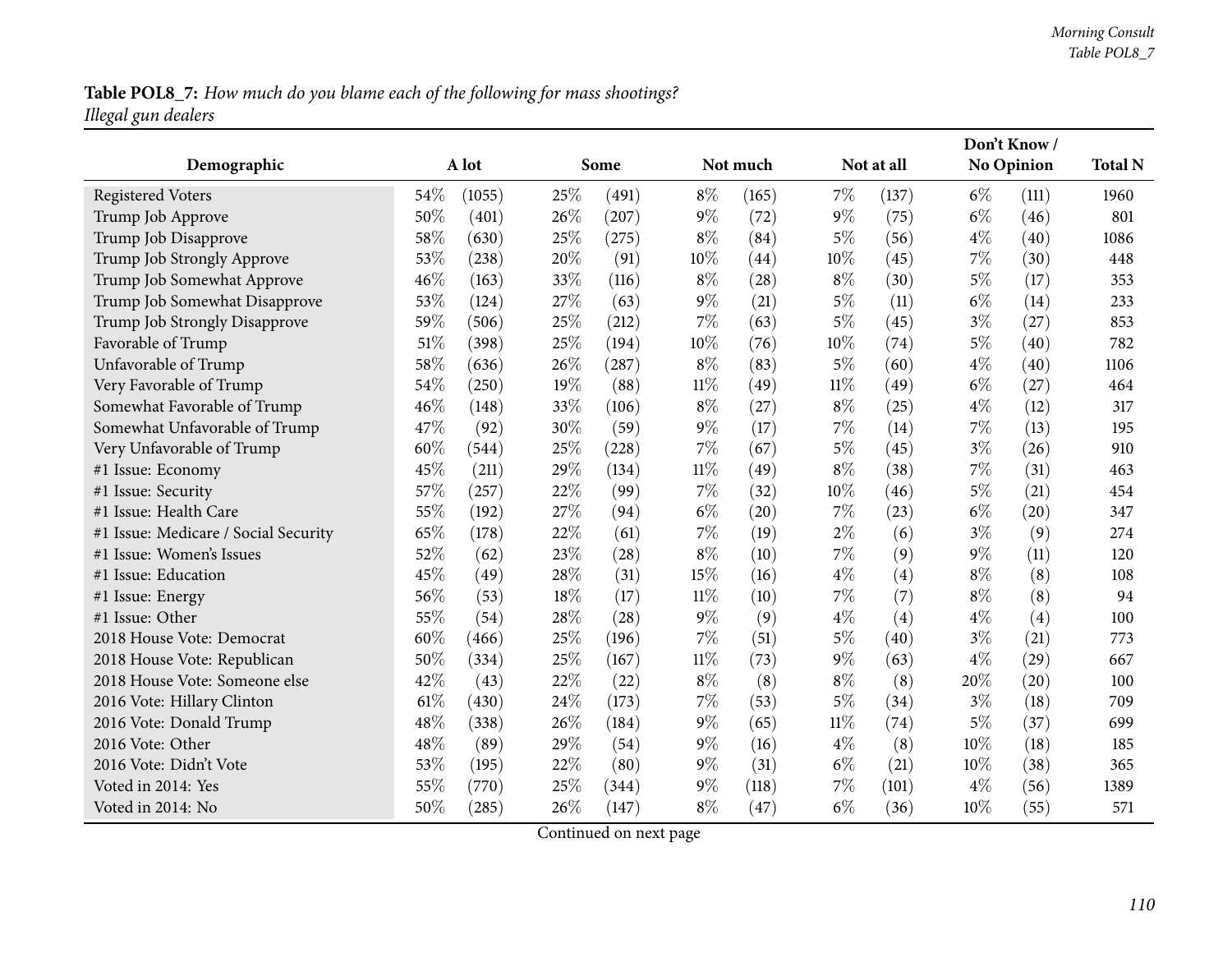### Table POL8\_7: How much do you blame each of the following for mass shootings? *Illegal gun dealers*

|                                            |        |        |        |       |        |          |        |            |        | Don't Know /      |                |
|--------------------------------------------|--------|--------|--------|-------|--------|----------|--------|------------|--------|-------------------|----------------|
| Demographic                                |        | A lot  |        | Some  |        | Not much |        | Not at all |        | <b>No Opinion</b> | <b>Total N</b> |
| <b>Registered Voters</b>                   | 54\%   | (1055) | 25\%   | (491) | $8\%$  | (165)    | $7\%$  | (137)      | $6\%$  | (111)             | 1960           |
| 2012 Vote: Barack Obama                    | 59\%   | (500)  | 25%    | (212) | $7\%$  | (64)     | $6\%$  | (49)       | $3\%$  | (30)              | 854            |
| 2012 Vote: Mitt Romney                     | 49%    | (265)  | $27\%$ | (148) | $9\%$  | (51)     | $9\%$  | (50)       | $5\%$  | (26)              | 540            |
| 2012 Vote: Other                           | 41%    | (33)   | $26\%$ | (21)  | $7\%$  | (6)      | $14\%$ | (12)       | $12\%$ | (10)              | 82             |
| 2012 Vote: Didn't Vote                     | 53\%   | (254)  | $23\%$ | (109) | $9\%$  | (45)     | $6\%$  | (27)       | $9\%$  | (46)              | 480            |
| 4-Region: Northeast                        | $61\%$ | (215)  | 23\%   | (80)  | 7%     | (24)     | $4\%$  | (15)       | $4\%$  | (16)              | 350            |
| 4-Region: Midwest                          | 53\%   | (238)  | 27\%   | (122) | $10\%$ | (47)     | $5\%$  | (24)       | $4\%$  | (18)              | 450            |
| 4-Region: South                            | 53\%   | (386)  | 25%    | (184) | 7%     | (53)     | $8\%$  | (58)       | $7\%$  | (52)              | 732            |
| 4-Region: West                             | 50%    | (216)  | 24%    | (105) | $10\%$ | (42)     | $9\%$  | (39)       | $6\%$  | (26)              | 428            |
| Party: Democrat/Leans Democrat             | 59%    | (521)  | 25%    | (224) | $7\%$  | (58)     | $5\%$  | (48)       | $4\%$  | (31)              | 883            |
| Party: Republican/Leans Republican         | 49%    | (371)  | $26\%$ | (199) | $11\%$ | (81)     | $8\%$  | (62)       | $6\%$  | (46)              | 759            |
| Gun owners                                 | $50\%$ | (354)  | $28\%$ | (198) | $9\%$  | (64)     | $9\%$  | (67)       | $4\%$  | (27)              | 710            |
| Republican gun owners                      | 45\%   | (183)  | $29\%$ | (117) | $11\%$ | (45)     | $11\%$ | (43)       | $4\%$  | (14)              | 403            |
| Democratic gun owners                      | 59%    | (121)  | 28%    | (58)  | $5\%$  | (11)     | $6\%$  | (12)       | $2\%$  | (4)               | 207            |
| Voters who blame mental illness a lot      | 63\%   | (598)  | 21%    | (194) | $7\%$  | (70)     | $7\%$  | (67)       | $2\%$  | (17)              | 946            |
| Voters who blame mental illness a lot/some | 57\%   | (927)  | $26\%$ | (422) | $9\%$  | (140)    | $6\%$  | (103)      | $2\%$  | (36)              | 1629           |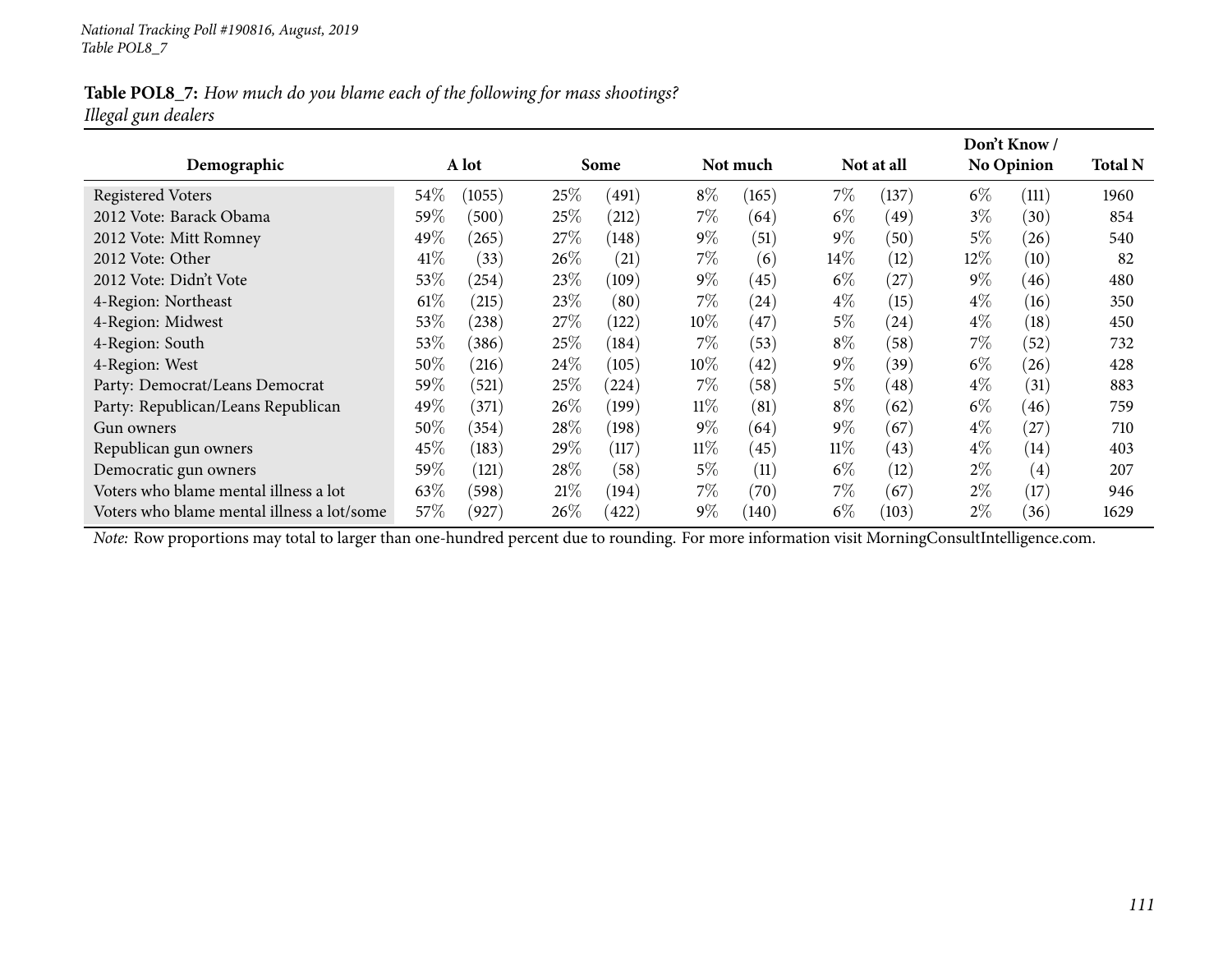| <b>Table POL8_8:</b> How much do you blame each of the following for mass shootings? |  |
|--------------------------------------------------------------------------------------|--|
| Easy access to guns                                                                  |  |

| Table POL8_8: How much do you blame each of the following for mass shootings? |  |  |  |  |  |
|-------------------------------------------------------------------------------|--|--|--|--|--|
| $\Gamma$ am annon to mun                                                      |  |  |  |  |  |

|                          |        |        |     |       |        |          |        |            |       | Don't Know/       |                |
|--------------------------|--------|--------|-----|-------|--------|----------|--------|------------|-------|-------------------|----------------|
| Demographic              |        | A lot  |     | Some  |        | Not much |        | Not at all |       | <b>No Opinion</b> | <b>Total N</b> |
| <b>Registered Voters</b> | $51\%$ | (1008) | 23% | (447) | $8\%$  | (159)    | 13%    | (250)      | $5\%$ | (97)              | 1960           |
| Gender: Male             | 45%    | (416)  | 23% | (216) | $9\%$  | (84)     | 17%    | (157)      | $5\%$ | (45)              | 917            |
| Gender: Female           | 57%    | (592)  | 22% | (231) | $7\%$  | (75)     | $9\%$  | (93)       | $5\%$ | (52)              | 1043           |
| Age: 18-29               | 51%    | (172)  | 20% | (66)  | $10\%$ | (32)     | 12%    | (41)       | $7\%$ | (25)              | 337            |
| Age: 30-44               | 50%    | (227)  | 25% | (112) | $8\%$  | (37)     | 12%    | (55)       | $5\%$ | (24)              | 453            |
| Age: 45-54               | 51%    | (194)  | 23% | (86)  | $7\%$  | (28)     | 15%    | (56)       | $4\%$ | (16)              | 380            |
| Age: 55-64               | 51%    | (169)  | 24% | (79)  | $7\%$  | (23)     | 14%    | (47)       | $5\%$ | (16)              | 334            |
| Age: 65+                 | 54%    | (246)  | 23% | (104) | $9\%$  | (40)     | $11\%$ | (51)       | $3\%$ | (15)              | 456            |
| Generation Z: 18-22      | 59%    | (81)   | 14% | (20)  | $8\%$  | (11)     | 10%    | (14)       | $9\%$ | (12)              | 138            |
| Millennial: Age 23-38    | 47%    | (220)  | 25% | (116) | $9\%$  | (44)     | 13%    | (59)       | $7\%$ | (31)              | 469            |
| Generation X: Age 39-54  | 52%    | (292)  | 23% | (129) | $7\%$  | (42)     | 14%    | (79)       | $4\%$ | (22)              | 564            |
| Boomers: Age 55-73       | 53%    | (344)  | 23% | (150) | $7\%$  | (49)     | 13%    | (87)       | $4\%$ | (26)              | 655            |
| PID: Dem (no lean)       | 74%    | (537)  | 17% | (120) | $3\%$  | (18)     | $4\%$  | (26)       | $3\%$ | (25)              | 727            |
| PID: Ind (no lean)       | 48%    | (290)  | 23% | (138) | $9\%$  | (56)     | 13%    | (81)       | $7\%$ | (40)              | 606            |
| PID: Rep (no lean)       | 29%    | (180)  | 30% | (188) | 13%    | (85)     | 23%    | (143)      | $5\%$ | (32)              | 627            |
| PID/Gender: Dem Men      | 68%    | (212)  | 19% | (60)  | $3\%$  | (9)      | $5\%$  | (15)       | $5\%$ | (14)              | 310            |
| PID/Gender: Dem Women    | 78%    | (326)  | 15% | (61)  | $2\%$  | (9)      | $3\%$  | (11)       | $3\%$ | (11)              | 418            |
| PID/Gender: Ind Men      | 42%    | (131)  | 22% | (69)  | $10\%$ | (30)     | 18%    | (55)       | $8\%$ | (23)              | 309            |
| PID/Gender: Ind Women    | 54%    | (159)  | 23% | (69)  | $9\%$  | (26)     | 9%     | (26)       | $6\%$ | (17)              | 297            |
| PID/Gender: Rep Men      | 24%    | (73)   | 29% | (87)  | 15%    | (44)     | 29%    | (87)       | $3\%$ | (8)               | 299            |
| PID/Gender: Rep Women    | 33%    | (107)  | 31% | (102) | 12%    | (40)     | 17%    | (56)       | $7\%$ | (24)              | 328            |
| Ideo: Liberal (1-3)      | 76%    | (443)  | 16% | (94)  | $3\%$  | (17)     | $4\%$  | (23)       | $1\%$ | (8)               | 587            |
| Ideo: Moderate (4)       | 54%    | (250)  | 25% | (115) | 7%     | (31)     | 10%    | (46)       | $5\%$ | (22)              | 464            |
| Ideo: Conservative (5-7) | 30%    | (214)  | 28% | (201) | 14%    | (97)     | 24%    | (167)      | $4\%$ | (26)              | 705            |
| Educ: < College          | 49%    | (603)  | 22% | (274) | $8\%$  | (102)    | 14%    | (179)      | $6\%$ | (76)              | 1233           |
| Educ: Bachelors degree   | 51%    | (238)  | 26% | (120) | $10\%$ | (45)     | 10%    | (46)       | $3\%$ | (15)              | 464            |
| Educ: Post-grad          | 63%    | (167)  | 20% | (53)  | $5\%$  | (12)     | 10%    | (25)       | $2\%$ | (6)               | 264            |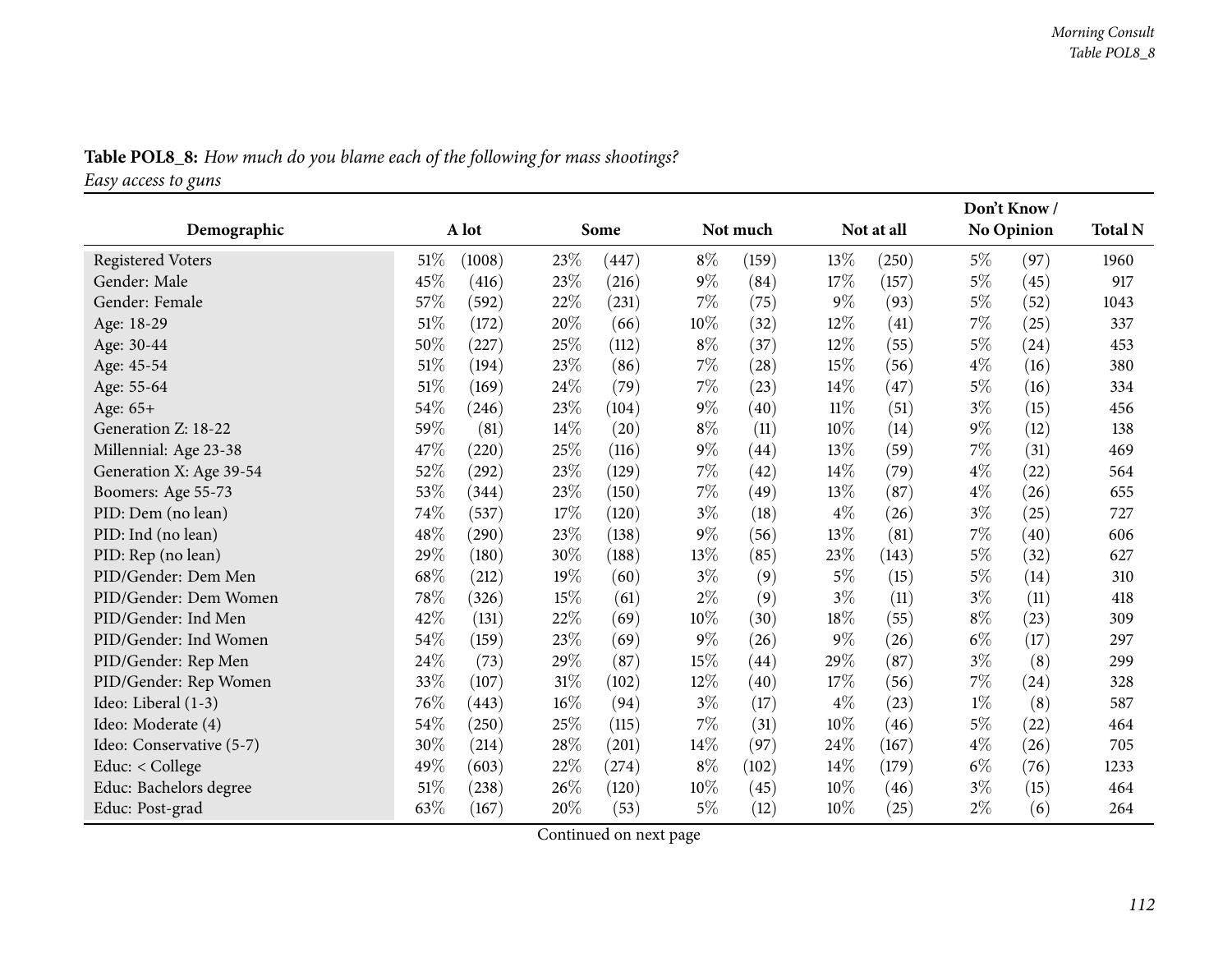### Table POL8\_8: How much do you blame each of the following for mass shootings? *Easy access to guns*

| Demographic                       |        | A lot  |        | Some                |        | Not much |        | Not at all |       | Don't Know/<br>No Opinion | <b>Total N</b> |
|-----------------------------------|--------|--------|--------|---------------------|--------|----------|--------|------------|-------|---------------------------|----------------|
|                                   |        |        |        |                     |        |          |        |            |       |                           |                |
| <b>Registered Voters</b>          | $51\%$ | (1008) | 23%    | (447)               | $8\%$  | (159)    | 13%    | (250)      | $5\%$ | (97)                      | 1960           |
| Income: Under 50k                 | 53%    | (536)  | $21\%$ | (212)               | $8\%$  | (79)     | 12%    | (125)      | $6\%$ | (61)                      | 1013           |
| Income: 50k-100k                  | 49%    | (318)  | 25%    | (160)               | $8\%$  | (54)     | 14%    | (93)       | $3\%$ | (23)                      | 646            |
| Income: 100k+                     | 51%    | (154)  | 25%    | (75)                | $9\%$  | (27)     | $11\%$ | (32)       | $4\%$ | (13)                      | 301            |
| Ethnicity: White                  | 49%    | (779)  | 24%    | (380)               | $9\%$  | (139)    | 14%    | (216)      | $5\%$ | (71)                      | 1585           |
| Ethnicity: Hispanic               | 50%    | (94)   | 21%    | (39)                | 10%    | (19)     | 13%    | (25)       | $6\%$ | (12)                      | 190            |
| Ethnicity: Afr. Am.               | 60%    | (150)  | 19%    | (48)                | $6\%$  | (14)     | 7%     | (19)       | 7%    | (18)                      | 249            |
| Ethnicity: Other                  | 62%    | (79)   | 15%    | (20)                | $5\%$  | (6)      | 12%    | (15)       | $6\%$ | (7)                       | 126            |
| All Christian                     | 48%    | (457)  | 25%    | (241)               | $9\%$  | (84)     | 14%    | (132)      | $4\%$ | (36)                      | 951            |
| All Non-Christian                 | 68%    | (55)   | 21\%   | (17)                | $3\%$  | (2)      | 7%     | (5)        | $2\%$ | (1)                       | 80             |
| Atheist                           | 65%    | (57)   | 16%    | (13)                | $11\%$ | (9)      | $8\%$  | (7)        | $1\%$ | (0)                       | 87             |
| Agnostic/Nothing in particular    | 52%    | (439)  | $21\%$ | (176)               | $7\%$  | (63)     | 13%    | (106)      | $7\%$ | (58)                      | 842            |
| Religious Non-Protestant/Catholic | 62%    | (71)   | 23%    | (26)                | 7%     | (8)      | $7\%$  | (8)        | $1\%$ | (1)                       | 114            |
| Evangelical                       | 42%    | (236)  | 25%    | (138)               | $11\%$ | (61)     | 18%    | (100)      | $5\%$ | (25)                      | 561            |
| Non-Evangelical                   | 53%    | (370)  | 24\%   | (168)               | $7\%$  | (47)     | 12%    | (82)       | $4\%$ | (29)                      | 695            |
| Community: Urban                  | 58%    | (263)  | $21\%$ | (94)                | $7\%$  | (33)     | 10%    | (43)       | $4\%$ | (19)                      | 452            |
| Community: Suburban               | 53%    | (489)  | 23%    | $\left( 208\right)$ | $7\%$  | (68)     | $12\%$ | (111)      | $5\%$ | (47)                      | 922            |
| Community: Rural                  | 44%    | (255)  | 25%    | (145)               | 10%    | (58)     | 16%    | (96)       | $5\%$ | (31)                      | 586            |
| <b>Employ: Private Sector</b>     | 48%    | (313)  | 26%    | (168)               | $8\%$  | (52)     | 14%    | (91)       | $4\%$ | (24)                      | 647            |
| Employ: Government                | 47%    | (57)   | 21%    | (25)                | 14%    | (16)     | $11\%$ | (14)       | $8\%$ | (9)                       | 121            |
| Employ: Self-Employed             | 57%    | (81)   | 17%    | (25)                | $6\%$  | (8)      | 17%    | (24)       | $3\%$ | (5)                       | 143            |
| Employ: Homemaker                 | 47%    | (72)   | $22\%$ | (33)                | $7\%$  | (10)     | 17%    | (26)       | 7%    | (11)                      | 152            |
| Employ: Student                   | 51%    | (44)   | 20%    | (18)                | 15%    | (13)     | $8\%$  | (6)        | $6\%$ | (5)                       | 86             |
| Employ: Retired                   | 56%    | (258)  | 23%    | (107)               | $8\%$  | (37)     | 10%    | (45)       | $3\%$ | (15)                      | 462            |
| Employ: Unemployed                | 55%    | (99)   | 18%    | (33)                | $9\%$  | (16)     | 10%    | (18)       | $8\%$ | (14)                      | 182            |
| Employ: Other                     | 50%    | (84)   | 23%    | (38)                | $3\%$  | (6)      | 15%    | (26)       | $8\%$ | (14)                      | 167            |
| Military HH: Yes                  | 46%    | (165)  | 24\%   | (85)                | 10%    | (37)     | 15%    | (55)       | $5\%$ | (17)                      | 359            |
| Military HH: No                   | 53%    | (843)  | 23%    | (362)               | $8\%$  | (122)    | 12%    | (194)      | $5\%$ | (80)                      | 1601           |
| RD/WT: Right Direction            | 30%    | (216)  | 28%    | (205)               | 14\%   | (101)    | 22%    | (161)      | $6\%$ | $\left( 44\right)$        | 728            |
| RD/WT: Wrong Track                | 64%    | (792)  | 20%    | (242)               | $5\%$  | (58)     | $7\%$  | (88)       | $4\%$ | (53)                      | 1232           |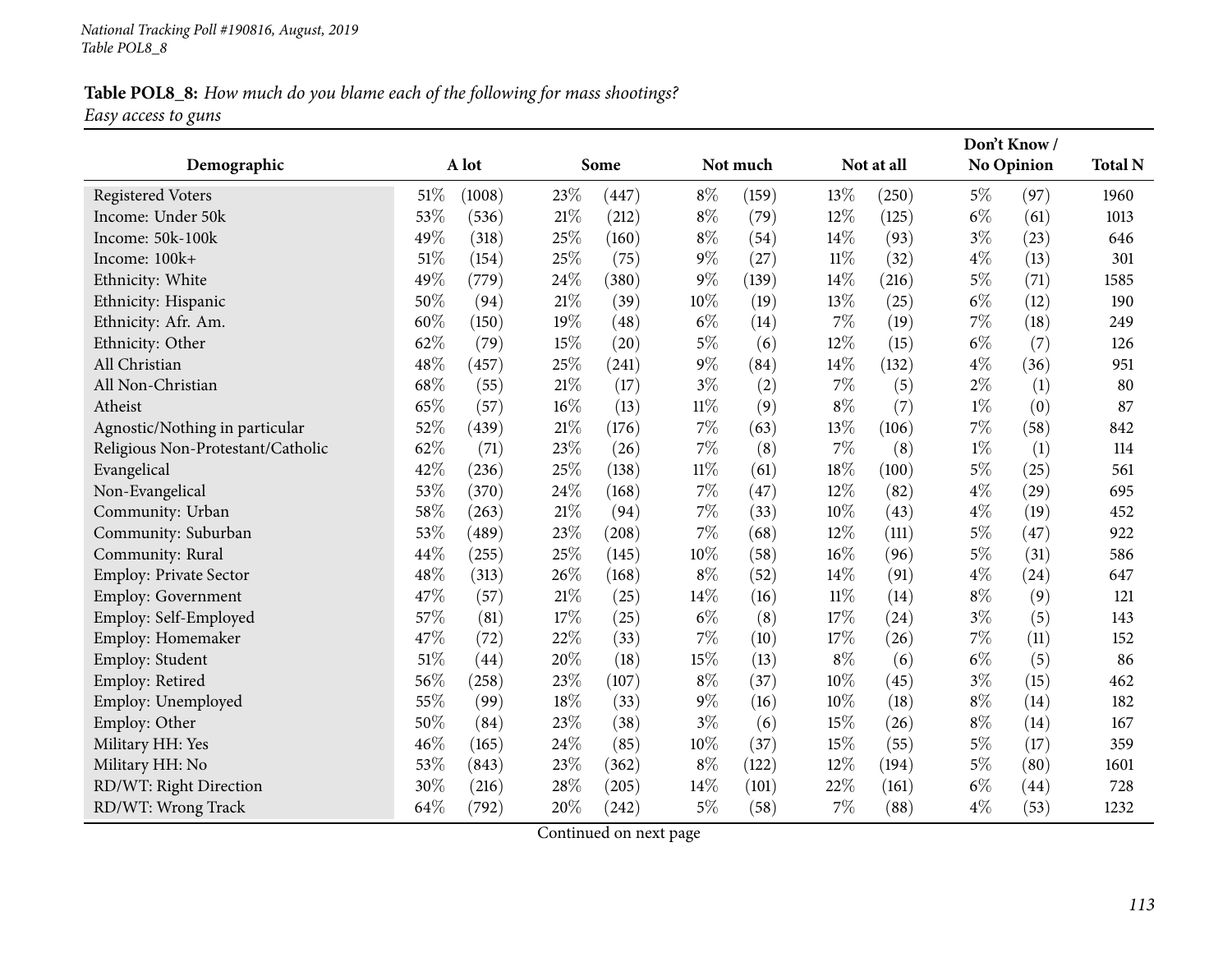### Table POL8\_8: How much do you blame each of the following for mass shootings? *Easy access to guns*

|                                      |      | A lot  |        | Some  |        | Not much |        | Not at all |       | Don't Know/<br><b>No Opinion</b> | <b>Total N</b> |
|--------------------------------------|------|--------|--------|-------|--------|----------|--------|------------|-------|----------------------------------|----------------|
| Demographic                          |      |        |        |       |        |          |        |            |       |                                  |                |
| <b>Registered Voters</b>             | 51\% | (1008) | 23%    | (447) | $8\%$  | (159)    | 13%    | (250)      | $5\%$ | (97)                             | 1960           |
| Trump Job Approve                    | 28%  | (227)  | 30%    | (243) | 13%    | (107)    | 23%    | (187)      | $5\%$ | (37)                             | 801            |
| Trump Job Disapprove                 | 70%  | (755)  | 18%    | (191) | $5\%$  | (49)     | $5\%$  | (56)       | $3\%$ | (35)                             | 1086           |
| Trump Job Strongly Approve           | 22%  | (100)  | 30%    | (133) | 14%    | (64)     | 28%    | (125)      | $6\%$ | (26)                             | 448            |
| Trump Job Somewhat Approve           | 36%  | (127)  | 31%    | (110) | $12\%$ | (43)     | 18%    | (62)       | $3\%$ | (11)                             | 353            |
| Trump Job Somewhat Disapprove        | 46%  | (108)  | 30%    | (70)  | $8\%$  | (18)     | $11\%$ | (26)       | $4\%$ | (10)                             | 233            |
| Trump Job Strongly Disapprove        | 76%  | (647)  | 14%    | (121) | $4\%$  | (31)     | $3\%$  | (29)       | $3\%$ | (25)                             | 853            |
| Favorable of Trump                   | 28%  | (216)  | 30%    | (235) | 14%    | (106)    | 25%    | (192)      | $4\%$ | (33)                             | 782            |
| Unfavorable of Trump                 | 70%  | (771)  | 18%    | (203) | $4\%$  | (49)     | $5\%$  | (52)       | $3\%$ | (31)                             | 1106           |
| Very Favorable of Trump              | 24%  | (111)  | 30%    | (139) | 14%    | (64)     | 27%    | (125)      | $5\%$ | (24)                             | 464            |
| Somewhat Favorable of Trump          | 33%  | (104)  | 30%    | (95)  | 13%    | (42)     | 21\%   | (66)       | $3\%$ | (9)                              | 317            |
| Somewhat Unfavorable of Trump        | 46%  | (89)   | 32%    | (63)  | 7%     | (14)     | 11%    | (21)       | $5\%$ | (9)                              | 195            |
| Very Unfavorable of Trump            | 75%  | (682)  | 15%    | (140) | $4\%$  | (35)     | $3\%$  | (31)       | $2\%$ | (22)                             | 910            |
| #1 Issue: Economy                    | 43%  | (199)  | 27%    | (123) | $9\%$  | (42)     | 16%    | (74)       | $5\%$ | (25)                             | 463            |
| #1 Issue: Security                   | 35%  | (160)  | 26%    | (120) | 13%    | (59)     | 21\%   | (97)       | $4\%$ | (18)                             | 454            |
| #1 Issue: Health Care                | 61%  | (213)  | 23%    | (79)  | $4\%$  | (15)     | 7%     | (24)       | $5\%$ | (16)                             | 347            |
| #1 Issue: Medicare / Social Security | 58%  | (159)  | 22%    | (62)  | $7\%$  | (19)     | $9\%$  | (24)       | $4\%$ | (10)                             | 274            |
| #1 Issue: Women's Issues             | 64%  | (77)   | 17%    | (21)  | $4\%$  | (4)      | $6\%$  | (7)        | $9\%$ | (11)                             | 120            |
| #1 Issue: Education                  | 63%  | (68)   | 16%    | (17)  | $10\%$ | (10)     | 7%     | (8)        | $4\%$ | (5)                              | 108            |
| #1 Issue: Energy                     | 68%  | (64)   | $16\%$ | (15)  | $5\%$  | (4)      | $7\%$  | (7)        | $5\%$ | (4)                              | 94             |
| #1 Issue: Other                      | 67%  | (67)   | $11\%$ | (11)  | $5\%$  | (5)      | $9\%$  | (9)        | $8\%$ | (7)                              | 100            |
| 2018 House Vote: Democrat            | 74%  | (569)  | 17%    | (128) | $3\%$  | (24)     | $4\%$  | (33)       | $2\%$ | (18)                             | 773            |
| 2018 House Vote: Republican          | 28%  | (187)  | 31%    | (207) | 14%    | (90)     | 24%    | (157)      | $4\%$ | (25)                             | 667            |
| 2018 House Vote: Someone else        | 40%  | (40)   | 20%    | (20)  | 13%    | (13)     | 14%    | (14)       | 13%   | (13)                             | 100            |
| 2016 Vote: Hillary Clinton           | 75%  | (533)  | 16%    | (110) | $3\%$  | (21)     | $3\%$  | (24)       | $3\%$ | (19)                             | 709            |
| 2016 Vote: Donald Trump              | 27%  | (188)  | 32%    | (223) | 13%    | (88)     | 24%    | (168)      | $5\%$ | (32)                             | 699            |
| 2016 Vote: Other                     | 49%  | (90)   | 26%    | (48)  | $11\%$ | (20)     | 10%    | (18)       | $4\%$ | (8)                              | 185            |
| 2016 Vote: Didn't Vote               | 53%  | (193)  | 18%    | (65)  | $8\%$  | (30)     | $11\%$ | (39)       | 10%   | (38)                             | 365            |
| Voted in 2014: Yes                   | 52%  | (727)  | 23%    | (316) | $8\%$  | (116)    | 13%    | (182)      | $4\%$ | (49)                             | 1389           |
| Voted in 2014: No                    | 49%  | (281)  | 23%    | (131) | 7%     | (43)     | 12%    | (68)       | $8\%$ | (48)                             | 571            |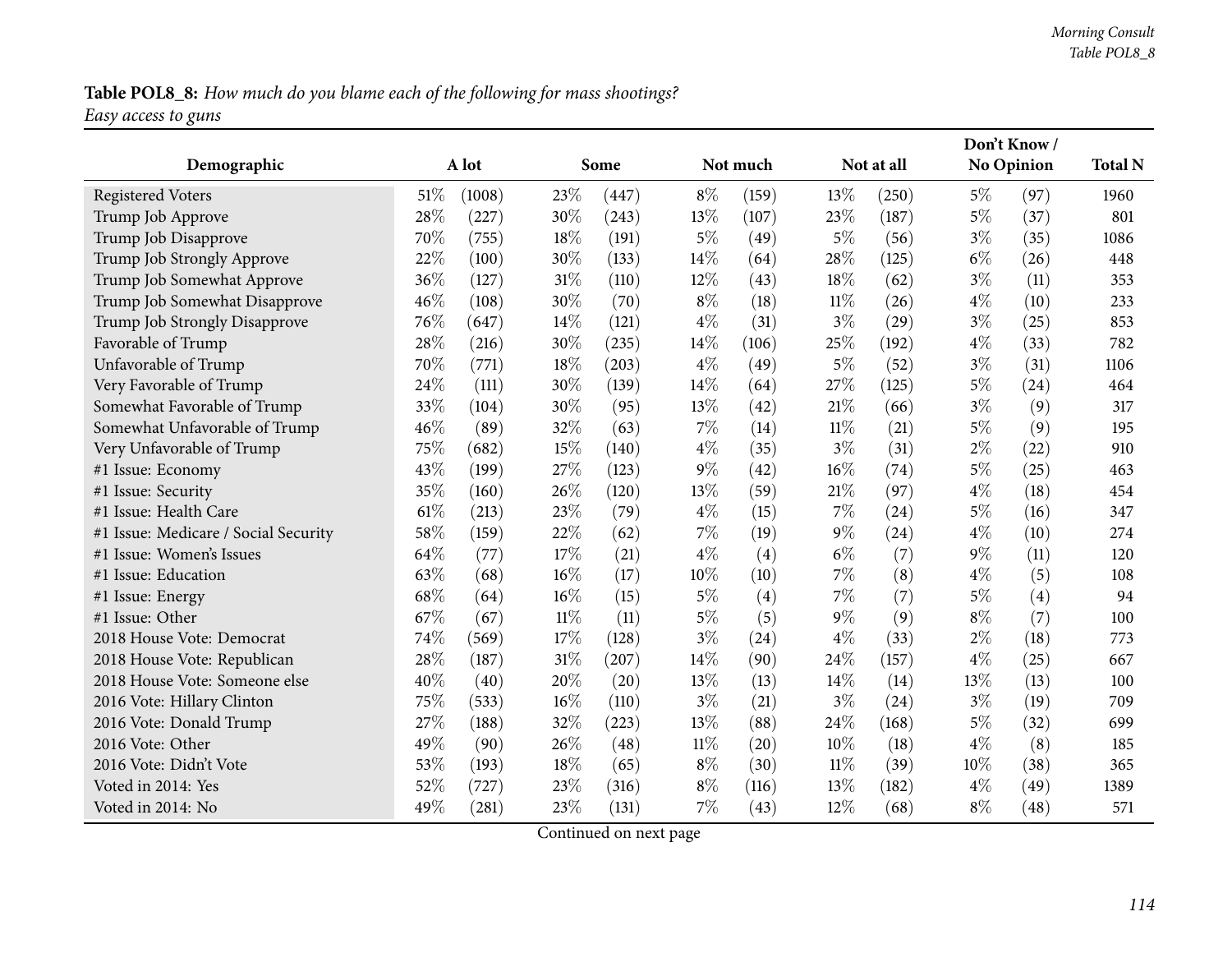### Table POL8\_8: How much do you blame each of the following for mass shootings? *Easy access to guns*

|                                            |        |           |        |       |        |          |        |            |       | Don't Know/       |                |
|--------------------------------------------|--------|-----------|--------|-------|--------|----------|--------|------------|-------|-------------------|----------------|
| Demographic                                |        | A lot     |        | Some  |        | Not much |        | Not at all |       | <b>No Opinion</b> | <b>Total N</b> |
| <b>Registered Voters</b>                   | 51%    | (1008)    | 23%    | (447) | $8\%$  | (159)    | $13\%$ | $^{'}250)$ | $5\%$ | (97)              | 1960           |
| 2012 Vote: Barack Obama                    | 68\%   | (578)     | 20%    | (170) | $4\%$  | (36)     | $5\%$  | (42)       | $3\%$ | (27               | 854            |
| 2012 Vote: Mitt Romney                     | 28\%   | (150)     | 31%    | (165) | $13\%$ | (69)     | 24\%   | (132)      | $4\%$ | (24)              | 540            |
| 2012 Vote: Other                           | $31\%$ | (25)      | 30\%   | (24)  | $14\%$ | (12)     | 18%    | (15)       | 6%    | (5)               | 82             |
| 2012 Vote: Didn't Vote                     | 52%    | (252)     | 18%    | (86)  | $9\%$  | (42)     | $13\%$ | (61)       | $8\%$ | (40)              | 480            |
| 4-Region: Northeast                        | 62\%   | (216)     | 20%    | (70)  | $5\%$  | (17)     | $8\%$  | 27         | 5%    | (19)              | 350            |
| 4-Region: Midwest                          | 48\%   | (217)     | $26\%$ | (116) | $9\%$  | (43)     | $13\%$ | (58)       | $4\%$ | (17)              | 450            |
| 4-Region: South                            | $50\%$ | (364)     | 22\%   | (162) | $8\%$  | (60)     | $14\%$ | (104)      | $6\%$ | (41)              | 732            |
| 4-Region: West                             | 49\%   | (210)     | $23\%$ | (98)  | $9\%$  | (40)     | $14\%$ | (61)       | $5\%$ | (20)              | 428            |
| Party: Democrat/Leans Democrat             | 73\%   | (644)     | 17%    | (150) | $3\%$  | (22)     | $4\%$  | (34)       | $4\%$ | (32)              | 883            |
| Party: Republican/Leans Republican         | 29\%   | (219)     | $29\%$ | (221) | 14\%   | (104)    | $23\%$ | (178)      | $5\%$ | (38)              | 759            |
| Gun owners                                 | 38\%   | $^{'}267$ | 27%    | (192) | $12\%$ | (86)     | 21%    | (146)      | $3\%$ | (19)              | 710            |
| Republican gun owners                      | 22%    | (90)      | $29\%$ | (119) | $16\%$ | (66)     | $30\%$ | (120)      | $2\%$ | (9)               | 403            |
| Democratic gun owners                      | 69%    | (141)     | 22\%   | (45)  | $5\%$  | (10)     | $3\%$  | (7)        | $2\%$ | (3)               | 207            |
| Voters who blame mental illness a lot      | 51%    | (483)     | $25\%$ | (241) | $8\%$  | (73)     | $14\%$ | (131)      | $2\%$ | (19)              | 946            |
| Voters who blame mental illness a lot/some | 52\%   | (848)     | 25%    | (410) | $8\%$  | (134)    | 13%    | (209)      | $2\%$ | (28)              | 1629           |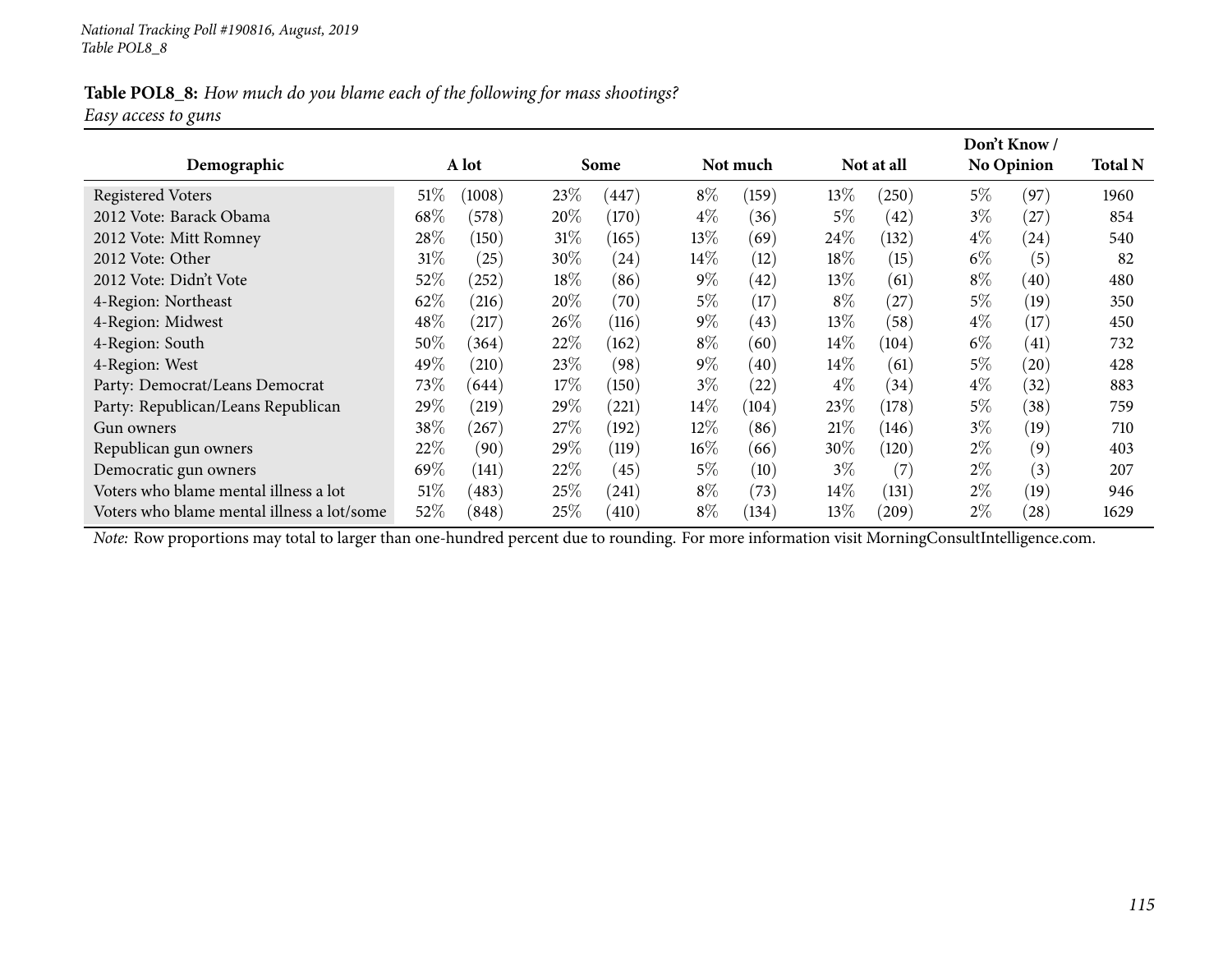| Demographic              | A lot  |       | Some |       |     | Not much |        | Not at all |       | Don't Know/<br>No Opinion | <b>Total N</b> |
|--------------------------|--------|-------|------|-------|-----|----------|--------|------------|-------|---------------------------|----------------|
|                          |        |       |      |       |     |          |        |            |       |                           |                |
| <b>Registered Voters</b> | 19%    | (373) | 28%  | (540) | 19% | (381)    | 28%    | (539)      | $6\%$ | (126)                     | 1960           |
| Gender: Male             | 17%    | (155) | 23%  | (211) | 19% | (177)    | 34%    | (313)      | $7\%$ | (60)                      | 917            |
| Gender: Female           | 21%    | (218) | 32%  | (329) | 20% | (204)    | 22%    | (226)      | $6\%$ | (66)                      | 1043           |
| Age: 18-29               | $11\%$ | (36)  | 14%  | (48)  | 25% | (83)     | 39%    | (132)      | 11%   | (37)                      | 337            |
| Age: 30-44               | 13%    | (60)  | 22%  | (101) | 20% | (91)     | 37%    | (170)      | $7\%$ | (31)                      | 453            |
| Age: 45-54               | 17%    | (64)  | 30%  | (115) | 18% | (68)     | 29%    | (109)      | $6\%$ | (23)                      | 380            |
| Age: 55-64               | 26%    | (86)  | 33%  | (111) | 16% | (54)     | 21%    | (69)       | 5%    | (15)                      | 334            |
| Age: 65+                 | 28\%   | (127) | 36%  | (165) | 19% | (85)     | 13%    | (60)       | $4\%$ | (20)                      | 456            |
| Generation Z: 18-22      | 12%    | (17)  | 9%   | (12)  | 24% | (33)     | 39%    | (53)       | 17%   | (23)                      | 138            |
| Millennial: Age 23-38    | 10%    | (48)  | 19%  | (91)  | 22% | (103)    | 41\%   | (191)      | $7\%$ | (35)                      | 469            |
| Generation X: Age 39-54  | 17%    | (96)  | 29%  | (161) | 19% | (106)    | 30%    | (167)      | $6\%$ | (34)                      | 564            |
| Boomers: Age 55-73       | 26%    | (168) | 35%  | (227) | 17% | (114)    | 18%    | (117)      | $4\%$ | (29)                      | 655            |
| PID: Dem (no lean)       | 15%    | (110) | 23%  | (165) | 26% | (192)    | 30%    | (215)      | $6\%$ | (45)                      | 727            |
| PID: Ind (no lean)       | 16%    | (97)  | 26%  | (155) | 17% | (102)    | 33%    | (197)      | $9\%$ | (55)                      | 606            |
| PID: Rep (no lean)       | $27\%$ | (167) | 35%  | (219) | 14% | (87)     | 20%    | (128)      | $4\%$ | (27)                      | 627            |
| PID/Gender: Dem Men      | $11\%$ | (34)  | 18%  | (57)  | 25% | (76)     | 39%    | (121)      | $7\%$ | (22)                      | 310            |
| PID/Gender: Dem Women    | $18\%$ | (76)  | 26%  | (109) | 28% | (116)    | 22\%   | (94)       | $6\%$ | (23)                      | 418            |
| PID/Gender: Ind Men      | 14%    | (44)  | 19%  | (60)  | 18% | (54)     | 38\%   | (117)      | 11%   | (33)                      | 309            |
| PID/Gender: Ind Women    | 18%    | (52)  | 32%  | (95)  | 16% | (48)     | 27%    | (80)       | $7\%$ | (21)                      | 297            |
| PID/Gender: Rep Men      | 26%    | (77)  | 32%  | (94)  | 16% | (47)     | 25%    | (75)       | $2\%$ | (5)                       | 299            |
| PID/Gender: Rep Women    | 27%    | (89)  | 38%  | (125) | 12% | (40)     | $16\%$ | (53)       | $7\%$ | (21)                      | 328            |
| Ideo: Liberal (1-3)      | 12%    | (72)  | 22%  | (132) | 28% | (165)    | 35%    | (204)      | $2\%$ | (14)                      | 587            |
| Ideo: Moderate (4)       | 18%    | (83)  | 28%  | (132) | 20% | (93)     | 27%    | (125)      | $6\%$ | (30)                      | 464            |
| Ideo: Conservative (5-7) | 27%    | (191) | 34%  | (241) | 14% | (96)     | 21%    | (145)      | $5\%$ | (32)                      | 705            |
| Educ: < College          | 23\%   | (278) | 25%  | (305) | 18% | (225)    | 26%    | (323)      | $8\%$ | (102)                     | 1233           |
| Educ: Bachelors degree   | 13%    | (60)  | 32%  | (150) | 20% | (92)     | 31%    | (143)      | $4\%$ | (18)                      | 464            |
| Educ: Post-grad          | 14%    | (36)  | 32\% | (85)  | 24% | (64)     | 28\%   | (73)       | $3\%$ | (7)                       | 264            |

Table POL8\_9: How much do you blame each of the following for mass shootings?

*Violent video games*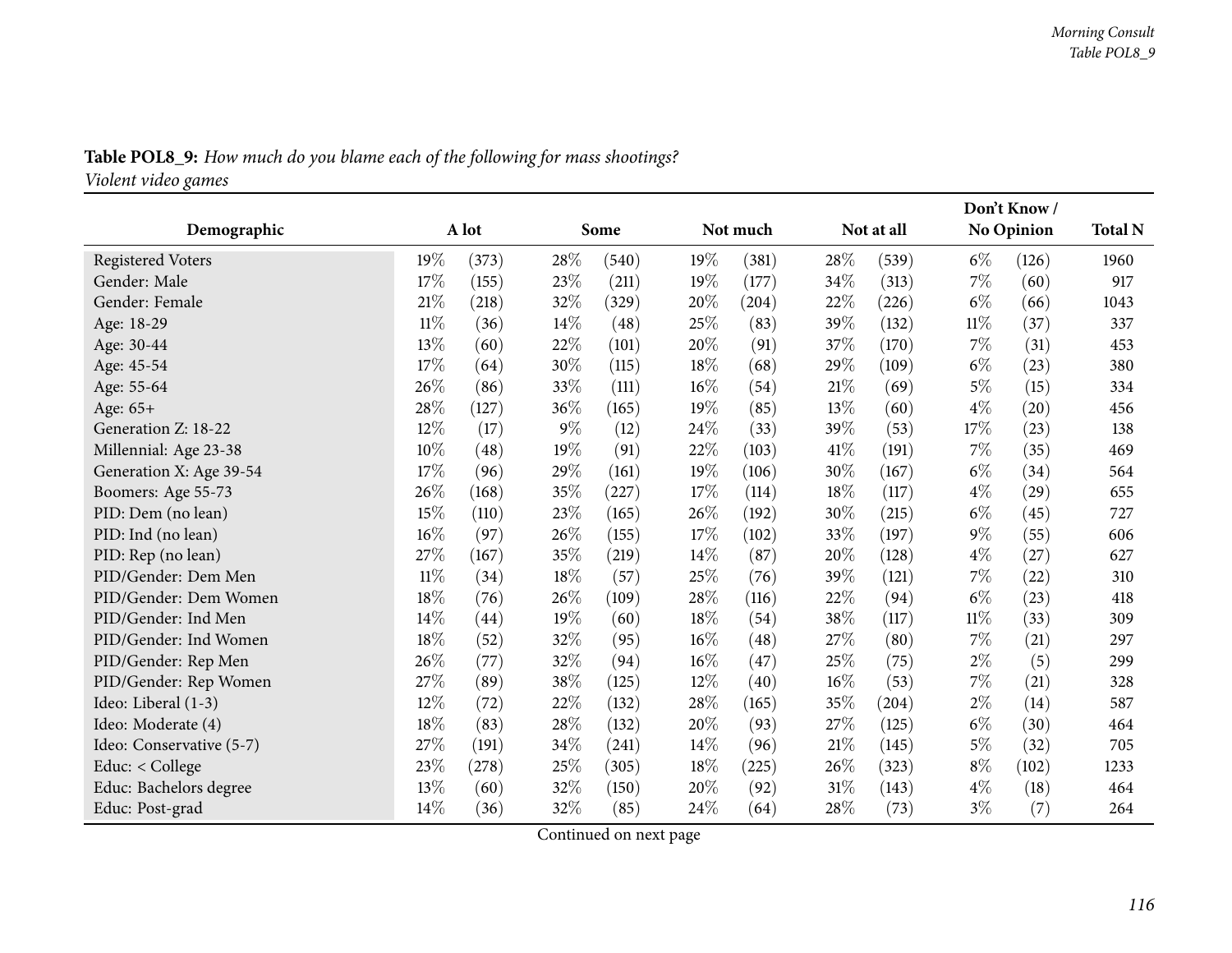### Table POL8\_9: How much do you blame each of the following for mass shootings? *Violent video games*

| Demographic                       |        | A lot |        | Some  |        | Not much |     | Not at all         |       | Don't Know/<br>No Opinion | <b>Total N</b> |
|-----------------------------------|--------|-------|--------|-------|--------|----------|-----|--------------------|-------|---------------------------|----------------|
|                                   |        |       |        |       |        |          |     |                    |       |                           |                |
| <b>Registered Voters</b>          | 19%    | (373) | 28%    | (540) | 19%    | (381)    | 28% | (539)              | $6\%$ | (126)                     | 1960           |
| Income: Under 50k                 | 20%    | (202) | 26\%   | (260) | 18%    | (182)    | 28% | (280)              | $9\%$ | (88)                      | 1013           |
| Income: 50k-100k                  | 19%    | (123) | 30%    | (195) | 19%    | (123)    | 28% | (183)              | $3\%$ | (22)                      | 646            |
| Income: 100k+                     | 16%    | (48)  | 28%    | (84)  | 25%    | (76)     | 25% | (76)               | $5\%$ | (17)                      | 301            |
| Ethnicity: White                  | 20%    | (316) | 30%    | (469) | 19%    | (301)    | 26% | (413)              | $5\%$ | (86)                      | 1585           |
| Ethnicity: Hispanic               | 13%    | (25)  | 18%    | (33)  | 20%    | (37)     | 37% | (70)               | 12%   | (23)                      | 190            |
| Ethnicity: Afr. Am.               | $11\%$ | (28)  | 18%    | (45)  | 24%    | (59)     | 35% | (86)               | 12%   | (30)                      | 249            |
| Ethnicity: Other                  | 23%    | (28)  | 20%    | (25)  | 17%    | (22)     | 32% | (40)               | 9%    | (11)                      | 126            |
| All Christian                     | 24%    | (223) | 36%    | (338) | 18%    | (170)    | 19% | (177)              | $5\%$ | (43)                      | 951            |
| All Non-Christian                 | 14%    | (11)  | 30%    | (24)  | 20%    | (16)     | 30% | (25)               | $5\%$ | (4)                       | 80             |
| Atheist                           | 7%     | (6)   | $11\%$ | (9)   | 24%    | (21)     | 56% | (49)               | $2\%$ | (2)                       | 87             |
| Agnostic/Nothing in particular    | 16%    | (132) | 20%    | (169) | $21\%$ | (174)    | 34% | (289)              | $9\%$ | (77)                      | 842            |
| Religious Non-Protestant/Catholic | 16%    | (18)  | $31\%$ | (36)  | $21\%$ | (24)     | 27% | (31)               | $4\%$ | (5)                       | 114            |
| Evangelical                       | 29%    | (160) | 32%    | (181) | 15%    | (85)     | 19% | (109)              | $5\%$ | (26)                      | 561            |
| Non-Evangelical                   | 19%    | (135) | 32%    | (224) | 20%    | (137)    | 24% | (165)              | $5\%$ | (35)                      | 695            |
| Community: Urban                  | 15%    | (68)  | 26%    | (119) | $21\%$ | (97)     | 31% | (138)              | $6\%$ | (29)                      | 452            |
| Community: Suburban               | 18%    | (168) | 28%    | (257) | 20%    | (182)    | 27% | (250)              | 7%    | (66)                      | 922            |
| Community: Rural                  | 23%    | (137) | 28%    | (164) | 17%    | (102)    | 26% | (151)              | $5\%$ | (32)                      | 586            |
| <b>Employ: Private Sector</b>     | 12%    | (79)  | 31%    | (201) | 19%    | (122)    | 33% | (214)              | $5\%$ | (30)                      | 647            |
| <b>Employ: Government</b>         | 23%    | (29)  | 28%    | (34)  | 18%    | (22)     | 23% | (28)               | 7%    | (8)                       | 121            |
| Employ: Self-Employed             | 16%    | (23)  | 26%    | (37)  | $21\%$ | (30)     | 30% | (44)               | 7%    | (9)                       | 143            |
| Employ: Homemaker                 | 23%    | (35)  | 23%    | (36)  | 13%    | (20)     | 32% | (49)               | $8\%$ | (13)                      | 152            |
| Employ: Student                   | $11\%$ | (9)   | 14%    | (12)  | 26%    | (22)     | 32% | $\left( 28\right)$ | 17%   | (15)                      | 86             |
| Employ: Retired                   | 27%    | (127) | 35%    | (163) | 19%    | (89)     | 13% | (62)               | $5\%$ | (21)                      | 462            |
| Employ: Unemployed                | 21%    | (38)  | $12\%$ | (23)  | $20\%$ | (37)     | 36% | (66)               | 10%   | (18)                      | 182            |
| Employ: Other                     | 20%    | (34)  | 20%    | (34)  | 23%    | (38)     | 29% | (48)               | $8\%$ | (13)                      | 167            |
| Military HH: Yes                  | 24%    | (85)  | 28%    | (101) | 18%    | (66)     | 23% | (83)               | 7%    | (24)                      | 359            |
| Military HH: No                   | 18%    | (289) | 27%    | (438) | 20%    | (315)    | 28% | (456)              | $6\%$ | (102)                     | 1601           |
| RD/WT: Right Direction            | 26%    | (189) | 32%    | (232) | 13%    | (92)     | 22% | (163)              | 7%    | (51)                      | 728            |
| RD/WT: Wrong Track                | 15%    | (185) | 25%    | (307) | 23%    | (289)    | 31% | (376)              | $6\%$ | (76)                      | 1232           |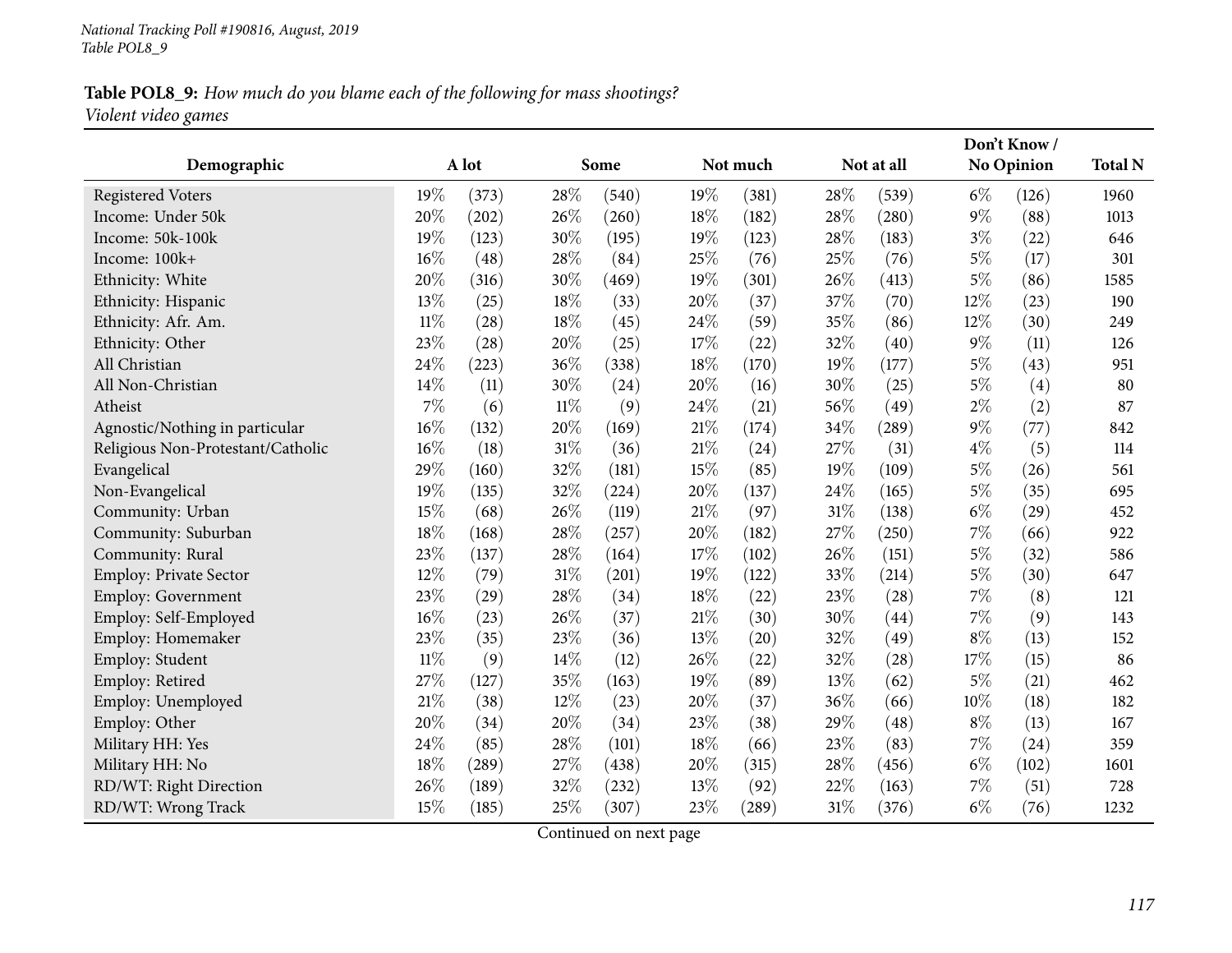# Table POL8\_9: How much do you blame each of the following for mass shootings? *Violent video games*

|                                      |        |       |     |       |        |          |      |            |       | Don't Know /      |                |
|--------------------------------------|--------|-------|-----|-------|--------|----------|------|------------|-------|-------------------|----------------|
| Demographic                          |        | A lot |     | Some  |        | Not much |      | Not at all |       | <b>No Opinion</b> | <b>Total N</b> |
| <b>Registered Voters</b>             | 19%    | (373) | 28% | (540) | 19%    | (381)    | 28%  | (539)      | $6\%$ | (126)             | 1960           |
| Trump Job Approve                    | 25%    | (204) | 35% | (278) | 13%    | (103)    | 22%  | (176)      | $5\%$ | (40)              | 801            |
| Trump Job Disapprove                 | 15%    | (162) | 23% | (254) | 25%    | (270)    | 32%  | (344)      | $5\%$ | (56)              | 1086           |
| Trump Job Strongly Approve           | 29%    | (131) | 32% | (145) | $11\%$ | (49)     | 22%  | (97)       | $5\%$ | (24)              | 448            |
| Trump Job Somewhat Approve           | 21%    | (73)  | 38% | (133) | 15%    | (53)     | 22%  | (79)       | $4\%$ | (16)              | 353            |
| Trump Job Somewhat Disapprove        | 18%    | (41)  | 29% | (67)  | 20%    | (47)     | 28%  | (64)       | $6\%$ | (13)              | 233            |
| Trump Job Strongly Disapprove        | 14%    | (121) | 22% | (186) | 26%    | (223)    | 33%  | (280)      | $5\%$ | (43)              | 853            |
| Favorable of Trump                   | 26%    | (206) | 34% | (268) | 12%    | (97)     | 22%  | (175)      | $5\%$ | (36)              | 782            |
| Unfavorable of Trump                 | 14%    | (160) | 24% | (262) | 25%    | (277)    | 32%  | (351)      | $5\%$ | (57)              | 1106           |
| Very Favorable of Trump              | 30%    | (140) | 32% | (150) | $11\%$ | (52)     | 21%  | (99)       | $5\%$ | (23)              | 464            |
| Somewhat Favorable of Trump          | 21%    | (66)  | 37% | (117) | 14%    | (45)     | 24\% | (76)       | $4\%$ | (13)              | 317            |
| Somewhat Unfavorable of Trump        | 18%    | (36)  | 32% | (62)  | 21%    | (40)     | 21%  | (42)       | $8\%$ | (16)              | 195            |
| Very Unfavorable of Trump            | 14%    | (124) | 22% | (200) | 26%    | (237)    | 34%  | (309)      | $4\%$ | (41)              | 910            |
| #1 Issue: Economy                    | 16%    | (72)  | 25% | (117) | 20%    | (90)     | 32%  | (150)      | $7\%$ | (34)              | 463            |
| #1 Issue: Security                   | 26%    | (118) | 33% | (149) | 15%    | (70)     | 22%  | (98)       | $4\%$ | (18)              | 454            |
| #1 Issue: Health Care                | 16%    | (57)  | 24% | (83)  | 23%    | (81)     | 31%  | (107)      | $6\%$ | (20)              | 347            |
| #1 Issue: Medicare / Social Security | 26%    | (70)  | 36% | (98)  | 14%    | (39)     | 19%  | (51)       | $6\%$ | (16)              | 274            |
| #1 Issue: Women's Issues             | $11\%$ | (13)  | 23% | (28)  | 26%    | (31)     | 28%  | (34)       | 12%   | (15)              | 120            |
| #1 Issue: Education                  | $4\%$  | (4)   | 22% | (24)  | 19%    | (21)     | 42%  | (46)       | 12%   | (13)              | 108            |
| #1 Issue: Energy                     | 15%    | (15)  | 17% | (16)  | 29%    | (27)     | 33%  | (32)       | $5\%$ | (5)               | 94             |
| #1 Issue: Other                      | 25%    | (25)  | 26% | (26)  | 22%    | (22)     | 22%  | (22)       | $5\%$ | (5)               | 100            |
| 2018 House Vote: Democrat            | 13%    | (104) | 24% | (183) | 26%    | (198)    | 33%  | (255)      | $4\%$ | (33)              | 773            |
| 2018 House Vote: Republican          | 28%    | (186) | 36% | (243) | 13%    | (86)     | 19%  | (128)      | $4\%$ | (24)              | 667            |
| 2018 House Vote: Someone else        | 17%    | (17)  | 27% | (27)  | 16%    | (16)     | 25%  | (25)       | 16%   | (16)              | 100            |
| 2016 Vote: Hillary Clinton           | 14%    | (97)  | 25% | (178) | 25%    | (178)    | 32%  | (227)      | $4\%$ | (29)              | 709            |
| 2016 Vote: Donald Trump              | 27%    | (187) | 35% | (243) | 13%    | (94)     | 21%  | (147)      | $4\%$ | (28)              | 699            |
| 2016 Vote: Other                     | 17%    | (31)  | 29% | (54)  | 19%    | (35)     | 28%  | (51)       | $7\%$ | (14)              | 185            |
| 2016 Vote: Didn't Vote               | 16%    | (59)  | 17% | (63)  | 20%    | (74)     | 31%  | (114)      | 15%   | (55)              | 365            |
| Voted in 2014: Yes                   | 21%    | (293) | 31% | (432) | 19%    | (258)    | 25%  | (345)      | $4\%$ | (61)              | 1389           |
| Voted in 2014: No                    | 14%    | (80)  | 19% | (107) | 22%    | (123)    | 34%  | (194)      | 12%   | (66)              | 571            |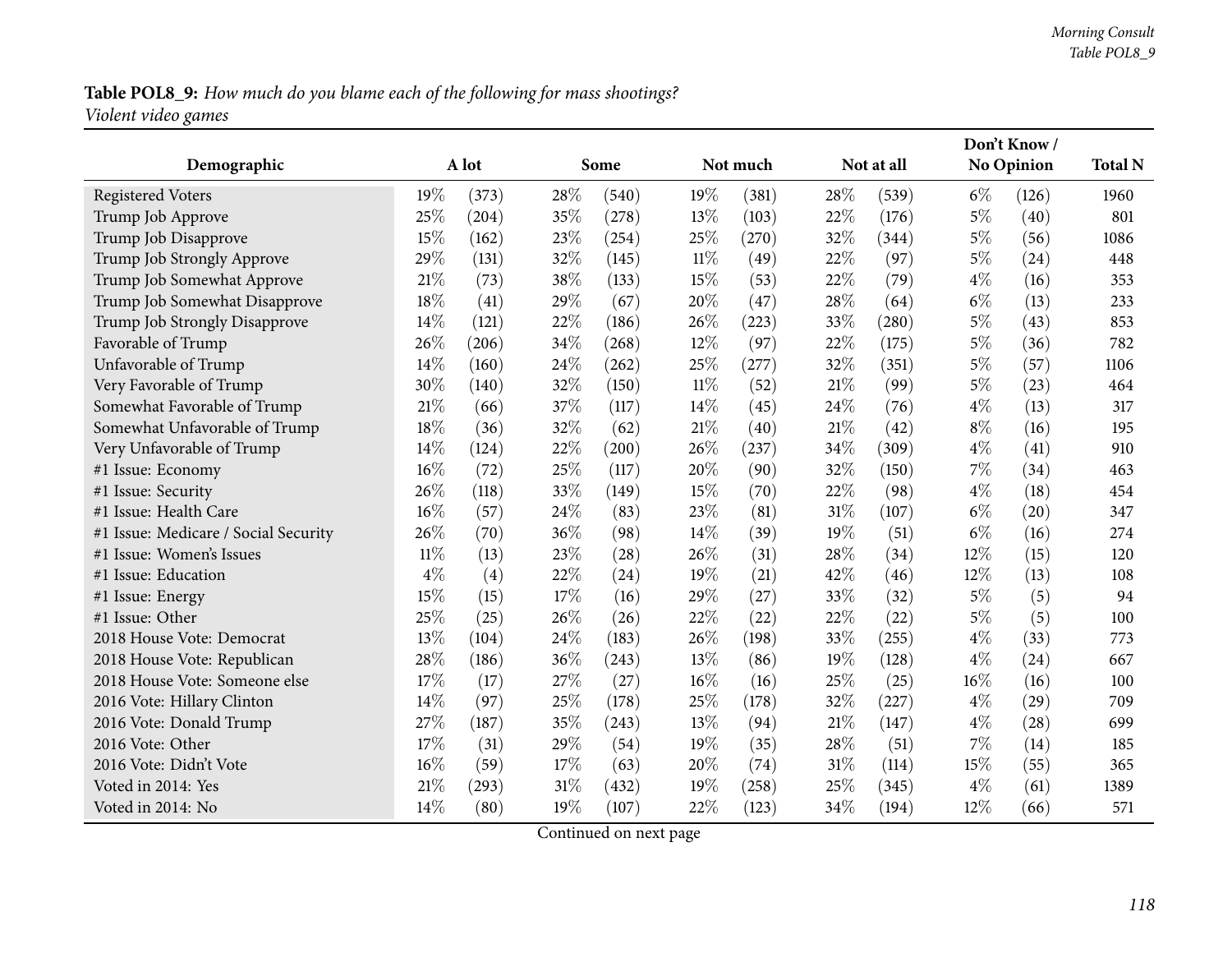### Table POL8\_9: How much do you blame each of the following for mass shootings? *Violent video games*

|                                            |        |       |        |       |        |            |        |            |        | Don't Know /      |                |
|--------------------------------------------|--------|-------|--------|-------|--------|------------|--------|------------|--------|-------------------|----------------|
| Demographic                                |        | A lot |        | Some  |        | Not much   |        | Not at all |        | <b>No Opinion</b> | <b>Total N</b> |
| <b>Registered Voters</b>                   | 19%    | (373) | 28\%   | (540) | 19%    | (381)      | 28\%   | (539)      | $6\%$  | (126)             | 1960           |
| 2012 Vote: Barack Obama                    | $16\%$ | (137) | $26\%$ | (224) | $24\%$ | $^{'}202)$ | $30\%$ | (255)      | $4\%$  | (37)              | 854            |
| 2012 Vote: Mitt Romney                     | 27\%   | (145) | 37%    | (199) | $14\%$ | (75)       | $19\%$ | (100)      | $4\%$  | (21)              | 540            |
| 2012 Vote: Other                           | 17%    | (14)  | $32\%$ | (26)  | $10\%$ | (8)        | $30\%$ | (24)       | $12\%$ | (10)              | 82             |
| 2012 Vote: Didn't Vote                     | $16\%$ | (75)  | $19\%$ | (91)  | 20%    | (95)       | 33%    | (160)      | $12\%$ | (59)              | 480            |
| 4-Region: Northeast                        | 18%    | (64)  | 26\%   | (91)  | 22%    | (77)       | 28\%   | (97)       | $6\%$  | (21)              | 350            |
| 4-Region: Midwest                          | 19%    | (87)  | 28\%   | (127) | 21%    | (93)       | 27%    | (122)      | $5\%$  | (21)              | 450            |
| 4-Region: South                            | 20%    | (147) | 29\%   | (211) | 17%    | (127)      | 26%    | (192)      | $7\%$  | (55)              | 732            |
| 4-Region: West                             | 18%    | (75)  | 26%    | (110) | $20\%$ | (85)       | $30\%$ | (128)      | $7\%$  | (30)              | 428            |
| Party: Democrat/Leans Democrat             | 15%    | (131) | 23%    | (207) | 25%    | $^{'}220)$ | 31%    | (272)      | $6\%$  | (53)              | 883            |
| Party: Republican/Leans Republican         | $26\%$ | (196) | 34%    | (258) | 13\%   | (101)      | 22%    | (167)      | $5\%$  | (36)              | 759            |
| Gun owners                                 | 22\%   | (159) | $32\%$ | (231) | $16\%$ | (113)      | $25\%$ | (180)      | $4\%$  | (28)              | 710            |
| Republican gun owners                      | 28%    | (112) | 35%    | (142) | $14\%$ | (55)       | $20\%$ | (82)       | $3\%$  | (12)              | 403            |
| Democratic gun owners                      | $16\%$ | (33)  | 27\%   | (56)  | 21%    | (43)       | 31%    | (65)       | $4\%$  | (9)               | 207            |
| Voters who blame mental illness a lot      | 26\%   | (248) | $30\%$ | (285) | $15\%$ | (147)      | 25%    | (240)      | $3\%$  | (26)              | 946            |
| Voters who blame mental illness a lot/some | 21%    | (348) | $30\%$ | (486) | 19%    | (315)      | 27%    | (436)      | $3\%$  | (45)              | 1629           |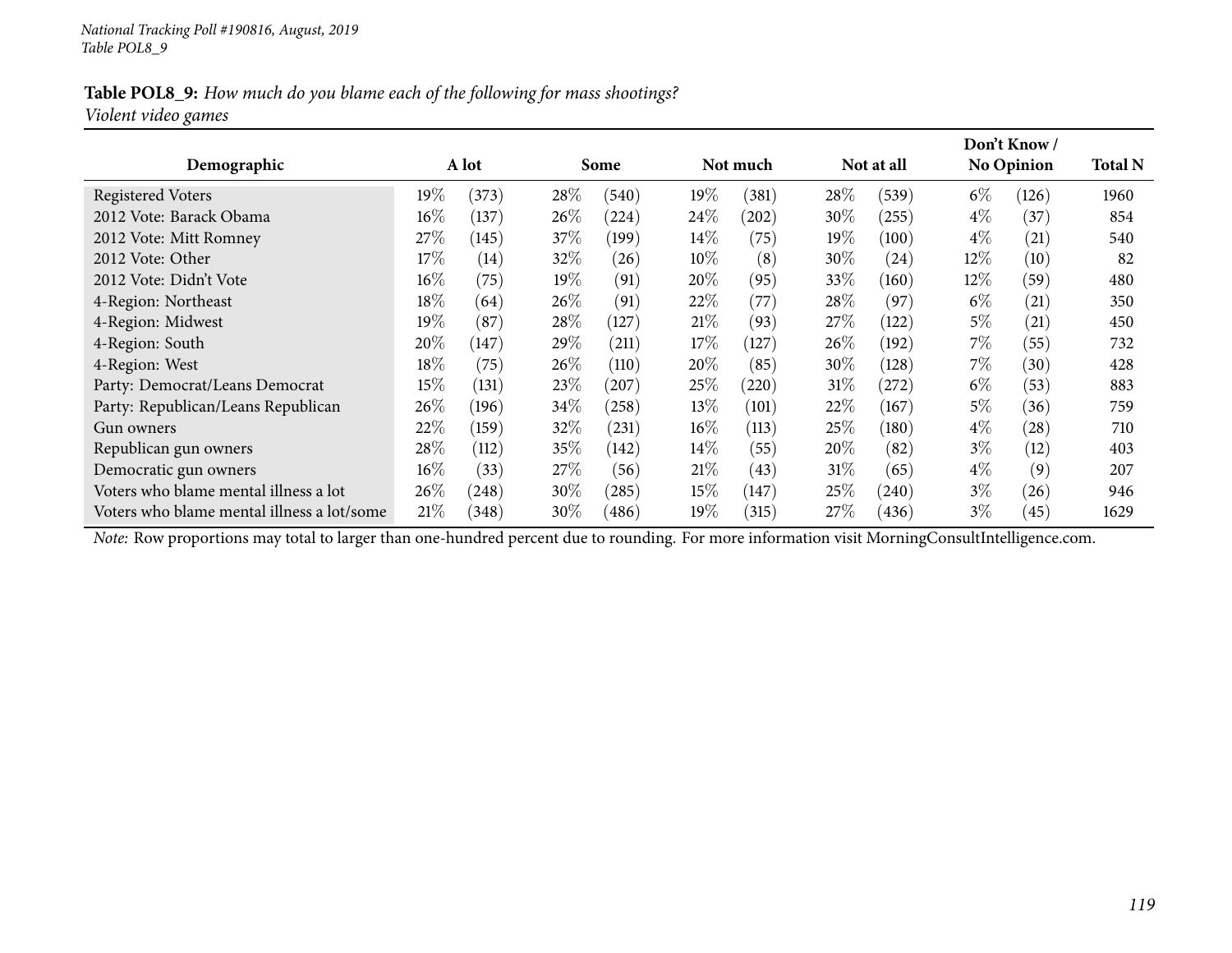| Table POL8_10: How much do you blame each of the following for mass shootings? |  |
|--------------------------------------------------------------------------------|--|
| Mental illness                                                                 |  |

|                          |        |       |     |       |        |          |       |            |        | Don't Know/ |                |
|--------------------------|--------|-------|-----|-------|--------|----------|-------|------------|--------|-------------|----------------|
| Demographic              |        | A lot |     | Some  |        | Not much |       | Not at all |        | No Opinion  | <b>Total N</b> |
| <b>Registered Voters</b> | 48%    | (946) | 35% | (682) | $8\%$  | (152)    | $3\%$ | (68)       | $6\%$  | (111)       | 1960           |
| Gender: Male             | 46%    | (418) | 37% | (339) | 7%     | (65)     | $4\%$ | (37)       | $6\%$  | (58)        | 917            |
| Gender: Female           | $51\%$ | (528) | 33% | (344) | $8\%$  | (87)     | $3\%$ | (31)       | $5\%$  | (53)        | 1043           |
| Age: 18-29               | 45%    | (152) | 30% | (102) | $10\%$ | (35)     | $4\%$ | (14)       | 10%    | (34)        | 337            |
| Age: 30-44               | 49%    | (224) | 33% | (150) | $8\%$  | (37)     | $3\%$ | (15)       | $6\%$  | (28)        | 453            |
| Age: 45-54               | 45%    | (171) | 38% | (143) | $6\%$  | (24)     | $6\%$ | (22)       | $5\%$  | (20)        | 380            |
| Age: 55-64               | 52%    | (175) | 32% | (106) | 7%     | (25)     | $2\%$ | (8)        | $6\%$  | (19)        | 334            |
| Age: 65+                 | 49%    | (224) | 40% | (181) | 7%     | (31)     | $2\%$ | (9)        | $2\%$  | (10)        | 456            |
| Generation Z: 18-22      | 39%    | (54)  | 30% | (41)  | 12%    | (16)     | $5\%$ | (7)        | 14%    | (19)        | 138            |
| Millennial: Age 23-38    | 48%    | (226) | 32% | (151) | $9\%$  | (41)     | $3\%$ | (14)       | $8\%$  | (36)        | 469            |
| Generation X: Age 39-54  | 47%    | (266) | 36% | (203) | 7%     | (39)     | $5\%$ | (29)       | $5\%$  | (27)        | 564            |
| Boomers: Age 55-73       | 51%    | (332) | 35% | (232) | 7%     | (48)     | $3\%$ | (17)       | $4\%$  | (26)        | 655            |
| PID: Dem (no lean)       | 38%    | (279) | 40% | (293) | $13\%$ | (91)     | $5\%$ | (35)       | $4\%$  | (30)        | 727            |
| PID: Ind (no lean)       | 49%    | (296) | 32% | (192) | 7%     | (43)     | $3\%$ | (15)       | 10\%   | (59)        | 606            |
| PID: Rep (no lean)       | 59%    | (371) | 32% | (198) | $3\%$  | (18)     | $3\%$ | (18)       | $3\%$  | (22)        | 627            |
| PID/Gender: Dem Men      | 32%    | (101) | 44% | (137) | $11\%$ | (33)     | 7%    | (20)       | $6\%$  | (19)        | 310            |
| PID/Gender: Dem Women    | 43%    | (178) | 37% | (156) | 14%    | (58)     | $4\%$ | (15)       | $3\%$  | (11)        | 418            |
| PID/Gender: Ind Men      | $46\%$ | (142) | 33% | (101) | $8\%$  | (23)     | $2\%$ | (7)        | $11\%$ | (35)        | 309            |
| PID/Gender: Ind Women    | 52%    | (154) | 31% | (91)  | $6\%$  | (19)     | $3\%$ | (8)        | $8\%$  | (24)        | 297            |
| PID/Gender: Rep Men      | 59%    | (175) | 34% | (101) | $3\%$  | (9)      | $3\%$ | (9)        | $1\%$  | (4)         | 299            |
| PID/Gender: Rep Women    | 60%    | (196) | 29% | (96)  | $3\%$  | (10)     | $2\%$ | (8)        | $5\%$  | (18)        | 328            |
| Ideo: Liberal (1-3)      | 37%    | (217) | 44% | (259) | 12%    | (71)     | $5\%$ | (28)       | $2\%$  | (12)        | 587            |
| Ideo: Moderate (4)       | 49%    | (227) | 33% | (154) | $9\%$  | (44)     | $3\%$ | (14)       | $6\%$  | (26)        | 464            |
| Ideo: Conservative (5-7) | 58%    | (406) | 33% | (230) | $3\%$  | (24)     | $3\%$ | (19)       | $4\%$  | (26)        | 705            |
| Educ: < College          | $51\%$ | (628) | 31% | (384) | 7%     | (90)     | $4\%$ | (44)       | $7\%$  | (88)        | 1233           |
| Educ: Bachelors degree   | 44%    | (206) | 40% | (187) | $9\%$  | (40)     | $3\%$ | (14)       | $4\%$  | (17)        | 464            |
| Educ: Post-grad          | 43%    | (112) | 42% | (112) | $8\%$  | (22)     | $4\%$ | (11)       | $3\%$  | (7)         | 264            |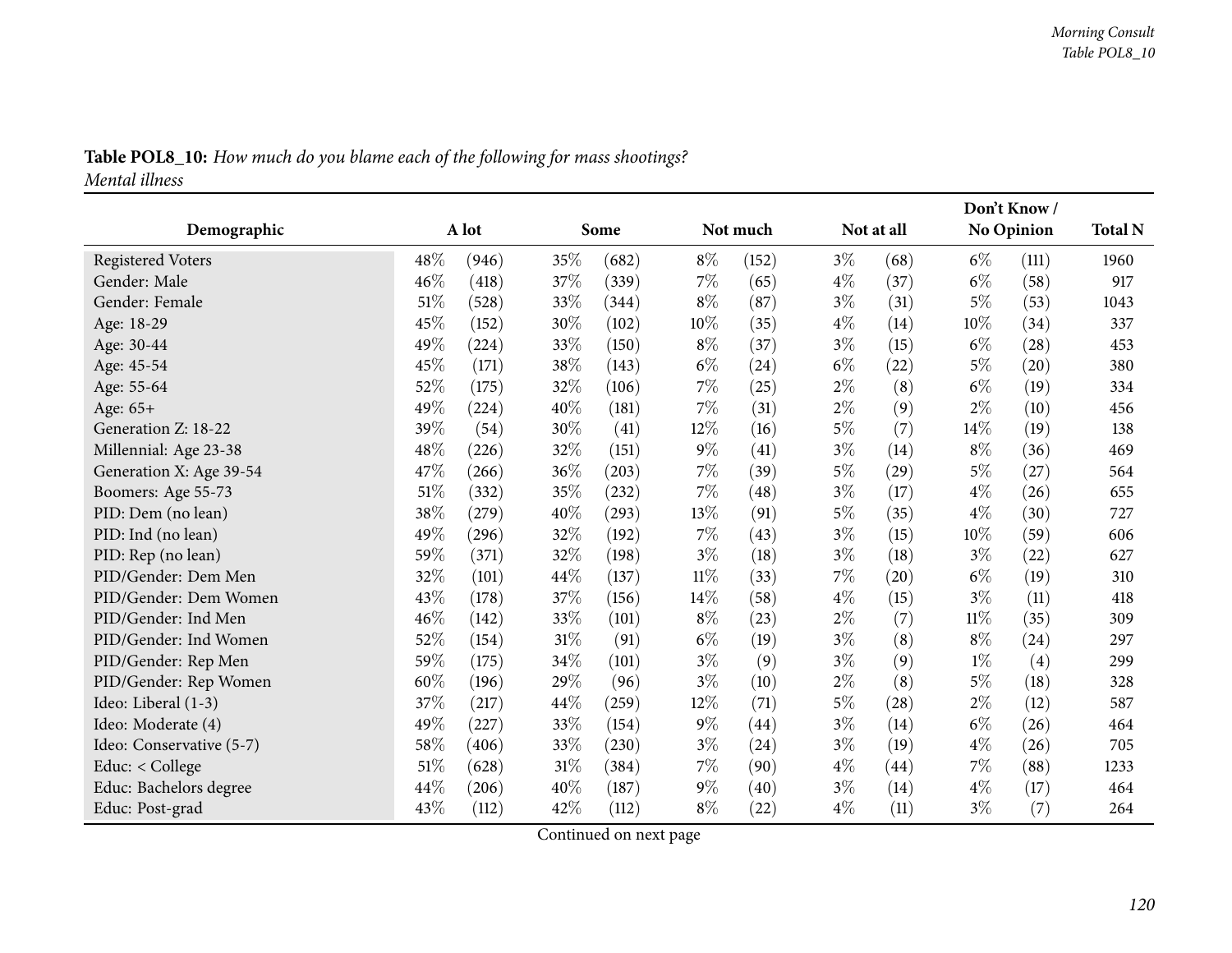### Table POL8\_10: How much do you blame each of the following for mass shootings? *Mental illness*

| Demographic                       |        | A lot |     | Some  |        | Not much |       | Not at all |        | Don't Know/<br>No Opinion | <b>Total N</b> |
|-----------------------------------|--------|-------|-----|-------|--------|----------|-------|------------|--------|---------------------------|----------------|
|                                   |        |       |     |       |        |          |       |            |        |                           |                |
| <b>Registered Voters</b>          | 48%    | (946) | 35% | (682) | $8\%$  | (152)    | $3\%$ | (68)       | $6\%$  | (111)                     | 1960           |
| Income: Under 50k                 | 46%    | (470) | 34% | (344) | $8\%$  | (83)     | $3\%$ | (35)       | $8\%$  | (81)                      | 1013           |
| Income: 50k-100k                  | 50%    | (320) | 36% | (235) | $8\%$  | (49)     | $4\%$ | (23)       | $3\%$  | (18)                      | 646            |
| Income: 100k+                     | 52%    | (156) | 34% | (103) | $6\%$  | (20)     | $3\%$ | (10)       | $4\%$  | (13)                      | 301            |
| Ethnicity: White                  | 50%    | (799) | 35% | (549) | $7\%$  | (115)    | $3\%$ | (47)       | $5\%$  | (75)                      | 1585           |
| Ethnicity: Hispanic               | 49%    | (94)  | 33% | (62)  | $7\%$  | (14)     | $1\%$ | (2)        | $9\%$  | (18)                      | 190            |
| Ethnicity: Afr. Am.               | 35%    | (87)  | 36% | (88)  | 12%    | (29)     | 7%    | (16)       | $11\%$ | (27)                      | 249            |
| Ethnicity: Other                  | 47%    | (59)  | 35% | (45)  | $6\%$  | (8)      | $4\%$ | (5)        | 7%     | (9)                       | 126            |
| All Christian                     | 52%    | (491) | 35% | (329) | $8\%$  | (72)     | $3\%$ | (26)       | $3\%$  | (32)                      | 951            |
| All Non-Christian                 | 38%    | (30)  | 46% | (37)  | $6\%$  | (5)      | 7%    | (6)        | $3\%$  | (3)                       | 80             |
| Atheist                           | 38%    | (33)  | 43% | (37)  | $8\%$  | (7)      | $6\%$ | (5)        | $5\%$  | (4)                       | 87             |
| Agnostic/Nothing in particular    | 47%    | (392) | 33% | (279) | $8\%$  | (68)     | $4\%$ | (32)       | $9\%$  | (72)                      | 842            |
| Religious Non-Protestant/Catholic | 40%    | (46)  | 44% | (50)  | 7%     | (9)      | $5\%$ | (6)        | $3\%$  | (4)                       | 114            |
| Evangelical                       | 52%    | (294) | 33% | (185) | 7%     | (39)     | $3\%$ | (16)       | $5\%$  | (26)                      | 561            |
| Non-Evangelical                   | $51\%$ | (358) | 34% | (234) | $8\%$  | (54)     | $4\%$ | (25)       | $4\%$  | (25)                      | 695            |
| Community: Urban                  | 45%    | (201) | 37% | (169) | $9\%$  | (40)     | $3\%$ | (16)       | $6\%$  | (26)                      | 452            |
| Community: Suburban               | 49%    | (453) | 33% | (308) | $8\%$  | (69)     | $3\%$ | (31)       | $7\%$  | (61)                      | 922            |
| Community: Rural                  | 50%    | (293) | 35% | (205) | 7%     | (43)     | $4\%$ | (22)       | $4\%$  | (24)                      | 586            |
| <b>Employ: Private Sector</b>     | 47%    | (303) | 37% | (242) | $7\%$  | (46)     | $4\%$ | (23)       | $5\%$  | (32)                      | 647            |
| Employ: Government                | 49%    | (59)  | 37% | (45)  | $7\%$  | (9)      | $1\%$ | (1)        | $6\%$  | (8)                       | 121            |
| Employ: Self-Employed             | 46%    | (65)  | 37% | (52)  | $10\%$ | (15)     | $4\%$ | (6)        | $3\%$  | (4)                       | 143            |
| Employ: Homemaker                 | 49%    | (75)  | 32% | (48)  | $8\%$  | (12)     | $5\%$ | (7)        | 7%     | (10)                      | 152            |
| Employ: Student                   | 42%    | (36)  | 24% | (21)  | 12%    | (11)     | $8\%$ | (7)        | 14%    | (12)                      | 86             |
| Employ: Retired                   | 51%    | (237) | 37% | (169) | $7\%$  | (33)     | $2\%$ | (10)       | $3\%$  | (13)                      | 462            |
| Employ: Unemployed                | 43%    | (78)  | 36% | (65)  | $8\%$  | (14)     | $5\%$ | (9)        | $9\%$  | (16)                      | 182            |
| Employ: Other                     | 55%    | (92)  | 24% | (41)  | 7%     | (12)     | $3\%$ | (5)        | 10%    | (17)                      | 167            |
| Military HH: Yes                  | 52%    | (188) | 34% | (124) | $9\%$  | (32)     | $1\%$ | (5)        | $3\%$  | (11)                      | 359            |
| Military HH: No                   | 47%    | (759) | 35% | (558) | $7\%$  | (120)    | $4\%$ | (63)       | $6\%$  | (100)                     | 1601           |
| RD/WT: Right Direction            | 57%    | (415) | 29% | (213) | $3\%$  | (25)     | $3\%$ | $^{(22)}$  | $7\%$  | (52)                      | 728            |
| RD/WT: Wrong Track                | 43%    | (531) | 38% | (469) | $10\%$ | (127)    | $4\%$ | (46)       | $5\%$  | (59)                      | 1232           |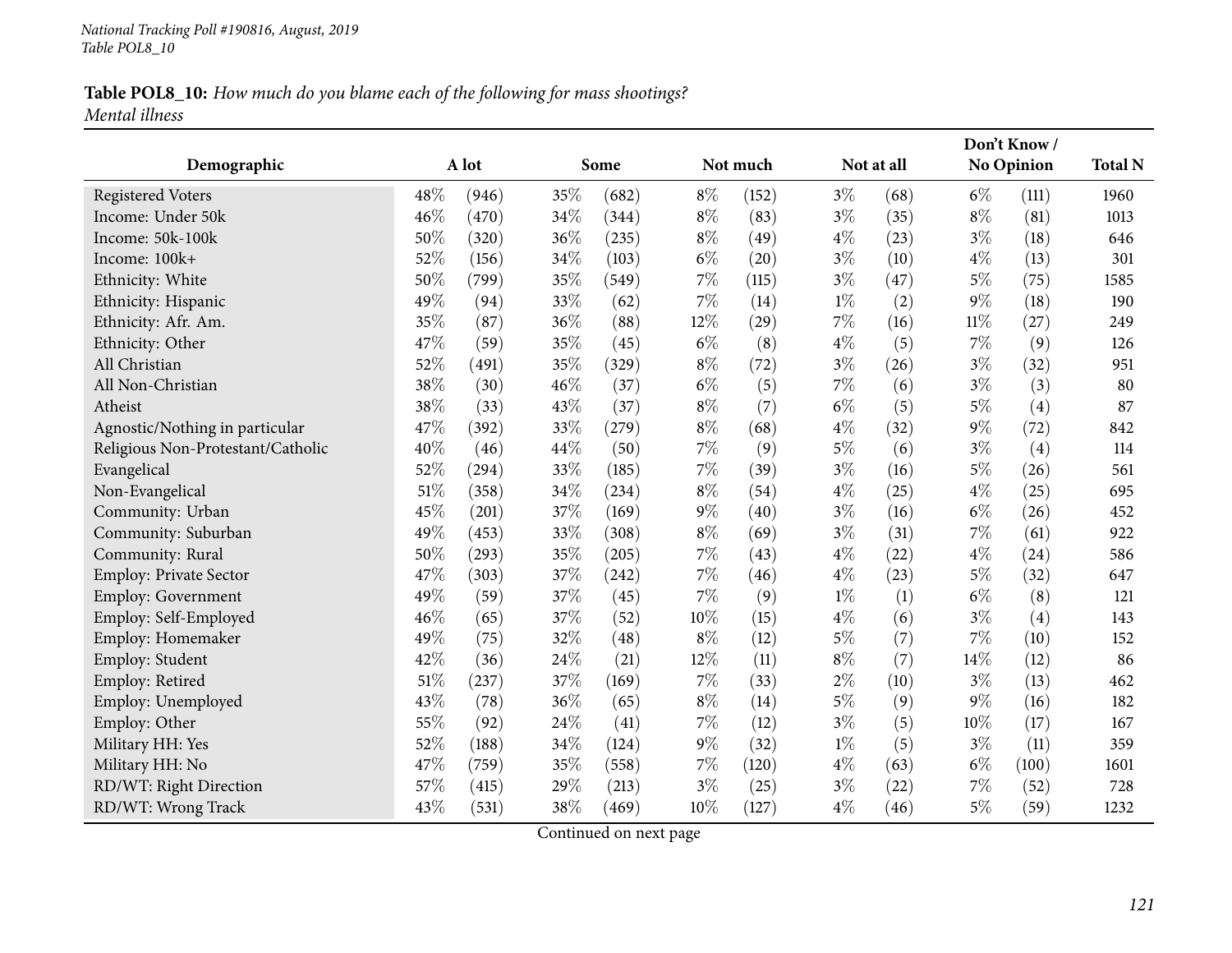## Table POL8\_10: How much do you blame each of the following for mass shootings? *Mental illness*

|                                      |      |       |     |       |        |          |       |            |        | Don't Know/ |                |
|--------------------------------------|------|-------|-----|-------|--------|----------|-------|------------|--------|-------------|----------------|
| Demographic                          |      | A lot |     | Some  |        | Not much |       | Not at all |        | No Opinion  | <b>Total N</b> |
| <b>Registered Voters</b>             | 48%  | (946) | 35% | (682) | $8\%$  | (152)    | $3\%$ | (68)       | $6\%$  | (111)       | 1960           |
| Trump Job Approve                    | 60%  | (481) | 30% | (238) | $4\%$  | (28)     | $3\%$ | (21)       | $4\%$  | (32)        | 801            |
| Trump Job Disapprove                 | 41\% | (444) | 39% | (428) | $11\%$ | (118)    | $4\%$ | (45)       | $5\%$  | (51)        | 1086           |
| Trump Job Strongly Approve           | 62%  | (276) | 28% | (124) | $4\%$  | (17)     | $3\%$ | (15)       | $4\%$  | (16)        | 448            |
| Trump Job Somewhat Approve           | 58%  | (206) | 32% | (114) | $3\%$  | (11)     | $2\%$ | (6)        | $5\%$  | (17)        | 353            |
| Trump Job Somewhat Disapprove        | 50%  | (116) | 36% | (85)  | $7\%$  | (17)     | $2\%$ | (4)        | $4\%$  | (10)        | 233            |
| Trump Job Strongly Disapprove        | 38%  | (328) | 40% | (343) | 12\%   | (101)    | $5\%$ | (41)       | $5\%$  | (41)        | 853            |
| Favorable of Trump                   | 61\% | (476) | 30% | (231) | $3\%$  | (27)     | $3\%$ | (22)       | $3\%$  | (26)        | 782            |
| Unfavorable of Trump                 | 41%  | (452) | 40% | (437) | $11\%$ | (119)    | $4\%$ | (44)       | $5\%$  | (53)        | 1106           |
| Very Favorable of Trump              | 63%  | (292) | 27% | (126) | $3\%$  | (16)     | $4\%$ | (17)       | $3\%$  | (14)        | 464            |
| Somewhat Favorable of Trump          | 58%  | (184) | 33% | (105) | $4\%$  | (12)     | $2\%$ | (5)        | $4\%$  | (12)        | 317            |
| Somewhat Unfavorable of Trump        | 47%  | (91)  | 37% | (72)  | $7\%$  | (13)     | $2\%$ | (4)        | $7\%$  | (15)        | 195            |
| Very Unfavorable of Trump            | 40%  | (360) | 40% | (365) | 12%    | (106)    | $4\%$ | (41)       | $4\%$  | (38)        | 910            |
| #1 Issue: Economy                    | 50%  | (231) | 33% | (151) | $8\%$  | (35)     | $4\%$ | (20)       | $6\%$  | (26)        | 463            |
| #1 Issue: Security                   | 58%  | (262) | 31% | (141) | $5\%$  | (22)     | $3\%$ | (13)       | $4\%$  | (16)        | 454            |
| #1 Issue: Health Care                | 41\% | (144) | 40% | (138) | $9\%$  | (30)     | $4\%$ | (12)       | 7%     | (23)        | 347            |
| #1 Issue: Medicare / Social Security | 50%  | (138) | 37% | (100) | $7\%$  | (19)     | $3\%$ | (7)        | $3\%$  | (9)         | 274            |
| #1 Issue: Women's Issues             | 45%  | (54)  | 31% | (37)  | 10%    | (11)     | $3\%$ | (4)        | $12\%$ | (14)        | 120            |
| #1 Issue: Education                  | 43%  | (47)  | 35% | (38)  | $7\%$  | (7)      | $4\%$ | (5)        | 10%    | (11)        | 108            |
| #1 Issue: Energy                     | 34%  | (32)  | 37% | (35)  | 17%    | (16)     | $6\%$ | (5)        | $7\%$  | (7)         | 94             |
| #1 Issue: Other                      | 39%  | (39)  | 43% | (43)  | $10\%$ | (10)     | $2\%$ | (2)        | $5\%$  | (5)         | 100            |
| 2018 House Vote: Democrat            | 39%  | (299) | 42% | (322) | 12%    | (92)     | $4\%$ | (34)       | $3\%$  | (26)        | 773            |
| 2018 House Vote: Republican          | 62%  | (413) | 30% | (198) | $3\%$  | (20)     | $3\%$ | (17)       | $3\%$  | (18)        | 667            |
| 2018 House Vote: Someone else        | 42%  | (42)  | 27% | (27)  | $8\%$  | (8)      | 7%    | (7)        | 16%    | (16)        | 100            |
| 2016 Vote: Hillary Clinton           | 38%  | (270) | 42% | (300) | $11\%$ | (80)     | $4\%$ | (30)       | $4\%$  | (29)        | 709            |
| 2016 Vote: Donald Trump              | 60%  | (418) | 30% | (208) | $4\%$  | (26)     | $3\%$ | (22)       | $4\%$  | (25)        | 699            |
| 2016 Vote: Other                     | 50%  | (92)  | 33% | (62)  | $8\%$  | (14)     | $3\%$ | (5)        | $6\%$  | (12)        | 185            |
| 2016 Vote: Didn't Vote               | 45%  | (165) | 30% | (111) | $9\%$  | (31)     | $3\%$ | (12)       | 13%    | (46)        | 365            |
| Voted in 2014: Yes                   | 49%  | (683) | 36% | (496) | $8\%$  | (111)    | $3\%$ | (48)       | $4\%$  | (51)        | 1389           |
| Voted in 2014: No                    | 46%  | (263) | 33% | (187) | $7\%$  | (41)     | $4\%$ | (20)       | $11\%$ | (60)        | 571            |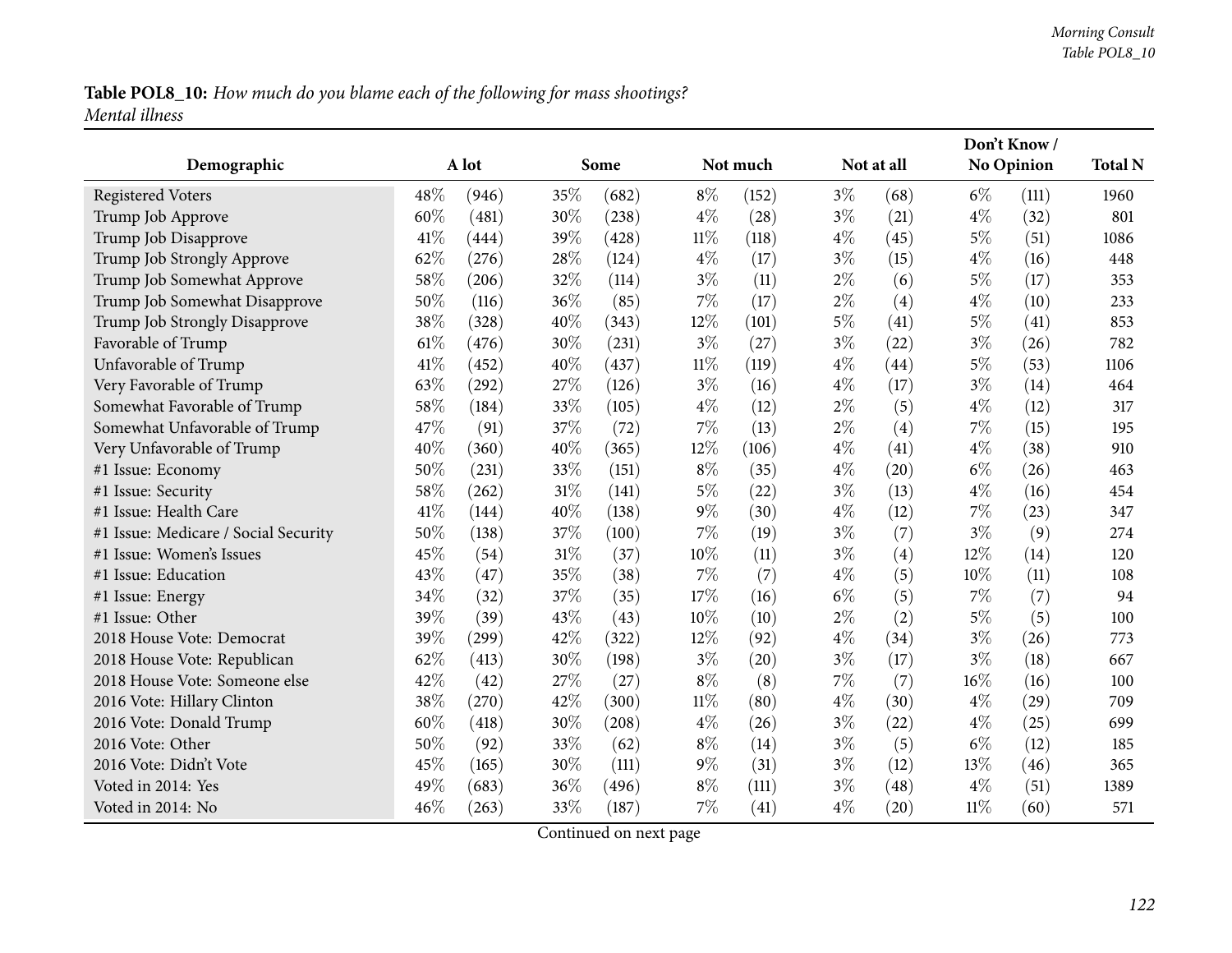### Table POL8\_10: How much do you blame each of the following for mass shootings? *Mental illness*

|                                                                                                                                                |        |       |        |            |        |                   |       |            |       | Don't Know/       |                |
|------------------------------------------------------------------------------------------------------------------------------------------------|--------|-------|--------|------------|--------|-------------------|-------|------------|-------|-------------------|----------------|
| Demographic                                                                                                                                    |        | A lot |        | Some       |        | Not much          |       | Not at all |       | <b>No Opinion</b> | <b>Total N</b> |
| <b>Registered Voters</b>                                                                                                                       | 48\%   | (946) | $35\%$ | (682)      | $8\%$  | (152)             | $3\%$ | (68)       | $6\%$ | (111)             | 1960           |
| 2012 Vote: Barack Obama                                                                                                                        | 42%    | (359) | 40%    | (340)      | $11\%$ | (91)              | $3\%$ | (30)       | $4\%$ | (34)              | 854            |
| 2012 Vote: Mitt Romney                                                                                                                         | 59%    | (317) | 32\%   | (171)      | $4\%$  | (22)              | $3\%$ | (15)       | $3\%$ | (16)              | 540            |
| 2012 Vote: Other                                                                                                                               | 53%    | (43)  | $28\%$ | (23)       | $3\%$  | (2)               | $9\%$ | (7)        | 7%    | (6)               | 82             |
| 2012 Vote: Didn't Vote                                                                                                                         | 47\%   | (226) | $30\%$ | (145)      | $8\%$  | (37)              | $4\%$ | (17)       | 11%   | (55)              | 480            |
| 4-Region: Northeast                                                                                                                            | 45\%   | (156) | 38\%   | (134)      | $9\%$  | (30)              | $2\%$ | (9)        | $6\%$ | (20)              | 350            |
| 4-Region: Midwest                                                                                                                              | 50%    | (227) | $33\%$ | (149)      | $8\%$  | (38)              | $4\%$ | (20)       | $4\%$ | (17)              | 450            |
| 4-Region: South                                                                                                                                | 50%    | (362) | 32\%   | $^{'}237)$ | $7\%$  | (53)              | $4\%$ | (29)       | $7\%$ | (50)              | 732            |
| 4-Region: West                                                                                                                                 | 47\%   | (200) | 38\%   | (162)      | $7\%$  | (31)              | $3\%$ | (11)       | $6\%$ | (24)              | 428            |
| Party: Democrat/Leans Democrat                                                                                                                 | 39%    | (345) | 41\%   | (362)      | $11\%$ | (100)             | $4\%$ | (37)       | $4\%$ | (40)              | 883            |
| Party: Republican/Leans Republican                                                                                                             | 59%    | (449) | 31%    | (236)      | $4\%$  | $^{'}27$          | $3\%$ | (19)       | $4\%$ | (27               | 759            |
| Gun owners                                                                                                                                     | 56\%   | (397) | $33\%$ | (235)      | $6\%$  | (45)              | $2\%$ | (16)       | $3\%$ | (18)              | 710            |
| Republican gun owners                                                                                                                          | $61\%$ | (247) | $31\%$ | (126)      | $4\%$  | (15)              | $2\%$ | (10)       | $1\%$ | (5)               | 403            |
| Democratic gun owners                                                                                                                          | 44\%   | (90)  | 41\%   | (84)       | $12\%$ | (24)              | $1\%$ | (3)        | $3\%$ | (6)               | 207            |
| Voters who blame mental illness a lot                                                                                                          | 100\%  | (946) |        | (0)        |        | (0)               |       | (0)        |       | (0)               | 946            |
| Voters who blame mental illness a lot/some                                                                                                     | 58\%   | (946) | 42\%   | (682)      |        | $\left( 0\right)$ |       | (0)        |       | (0)               | 1629           |
| Note: Row proportions may total to larger than one-hundred percent due to rounding. For more information visit MorningConsultIntelligence.com. |        |       |        |            |        |                   |       |            |       |                   |                |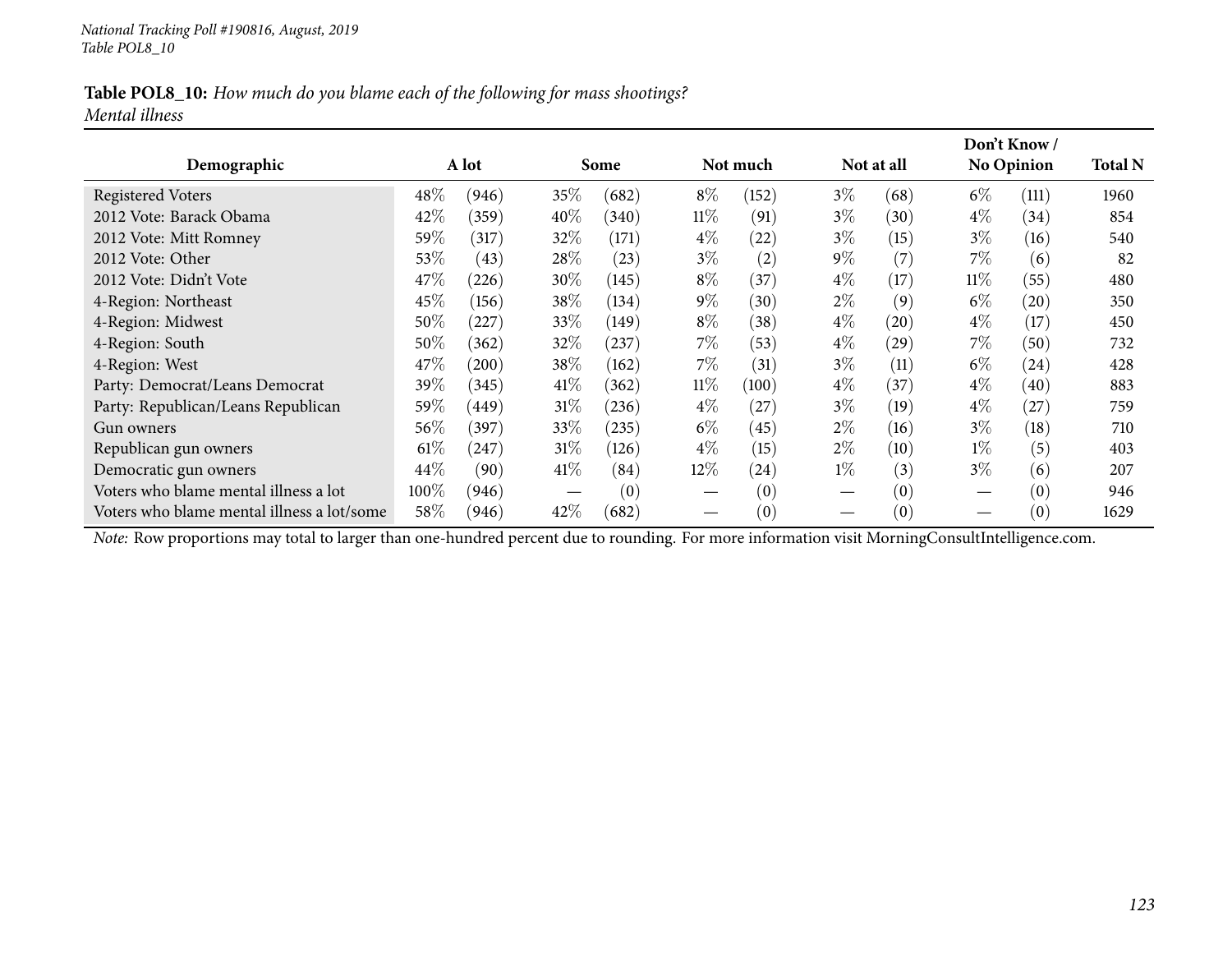|                          |      |       |      |       |       |          |       |                    |        | Don't Know/       |                |
|--------------------------|------|-------|------|-------|-------|----------|-------|--------------------|--------|-------------------|----------------|
| Demographic              |      | A lot |      | Some  |       | Not much |       | Not at all         |        | <b>No Opinion</b> | <b>Total N</b> |
| <b>Registered Voters</b> | 47\% | (915) | 34\% | (668) | $8\%$ | (162)    | $5\%$ | (94)               | $6\%$  | (121)             | 1960           |
| Gender: Male             | 42%  | (386) | 36%  | (327) | 10%   | (90)     | $6\%$ | (52)               | 7%     | (62)              | 917            |
| Gender: Female           | 51%  | (529) | 33%  | (341) | 7%    | (72)     | $4\%$ | (42)               | $6\%$  | (59)              | 1043           |
| Age: 18-29               | 43%  | (147) | 32%  | (108) | 10%   | (33)     | $3\%$ | (12)               | $11\%$ | (37)              | 337            |
| Age: 30-44               | 44%  | (201) | 34%  | (154) | 10%   | (43)     | 5%    | (25)               | $6\%$  | (29)              | 453            |
| Age: 45-54               | 48%  | (182) | 32%  | (123) | $7\%$ | (28)     | $6\%$ | (23)               | $6\%$  | (23)              | 380            |
| Age: 55-64               | 53%  | (177) | 29%  | (98)  | 7%    | (24)     | $6\%$ | (21)               | $4\%$  | (14)              | 334            |
| Age: 65+                 | 46%  | (209) | 41\% | (185) | 7%    | (32)     | $3\%$ | (13)               | $4\%$  | (17)              | 456            |
| Generation Z: 18-22      | 39%  | (54)  | 33%  | (46)  | $9\%$ | (13)     | $3\%$ | (5)                | 15%    | (20)              | 138            |
| Millennial: Age 23-38    | 46%  | (213) | 33%  | (152) | 10%   | (46)     | $4\%$ | (19)               | $8\%$  | (38)              | 469            |
| Generation X: Age 39-54  | 47%  | (263) | 33%  | (187) | $8\%$ | (46)     | $6\%$ | (36)               | $6\%$  | (32)              | 564            |
| Boomers: Age 55-73       | 49%  | (323) | 34%  | (225) | $7\%$ | (48)     | $5\%$ | (33)               | $4\%$  | (26)              | 655            |
| PID: Dem (no lean)       | 45%  | (326) | 36%  | (261) | 10%   | (72)     | $5\%$ | (39)               | $4\%$  | (29)              | 727            |
| PID: Ind (no lean)       | 47\% | (288) | 31\% | (187) | $8\%$ | (47)     | $4\%$ | (26)               | $10\%$ | (59)              | 606            |
| PID: Rep (no lean)       | 48%  | (302) | 35%  | (220) | 7%    | (43)     | $5\%$ | (29)               | $5\%$  | (33)              | 627            |
| PID/Gender: Dem Men      | 40%  | (124) | 36%  | (110) | 12%   | (37)     | $6\%$ | (20)               | $6\%$  | (19)              | 310            |
| PID/Gender: Dem Women    | 48%  | (202) | 36%  | (151) | $8\%$ | (35)     | $5\%$ | (19)               | $2\%$  | (10)              | 418            |
| PID/Gender: Ind Men      | 41%  | (128) | 34%  | (106) | $9\%$ | (27)     | $5\%$ | (14)               | $11\%$ | (34)              | 309            |
| PID/Gender: Ind Women    | 54%  | (159) | 27\% | (81)  | 7%    | (20)     | $4\%$ | (12)               | $8\%$  | (25)              | 297            |
| PID/Gender: Rep Men      | 45%  | (135) | 37%  | (111) | $9\%$ | (26)     | $6\%$ | (18)               | $3\%$  | (9)               | 299            |
| PID/Gender: Rep Women    | 51%  | (167) | 33%  | (109) | $5\%$ | (17)     | $3\%$ | (11)               | $7\%$  | (24)              | 328            |
| Ideo: Liberal (1-3)      | 46%  | (267) | 37%  | (215) | 12%   | (71)     | $4\%$ | (22)               | $2\%$  | (12)              | 587            |
| Ideo: Moderate (4)       | 47%  | (218) | 33%  | (155) | $8\%$ | (36)     | $6\%$ | (30)               | $5\%$  | (25)              | 464            |
| Ideo: Conservative (5-7) | 47\% | (335) | 36%  | (254) | 7%    | (50)     | $5\%$ | (32)               | $5\%$  | (35)              | 705            |
| Educ: < College          | 49%  | (601) | 31%  | (376) | $8\%$ | (94)     | $5\%$ | (64)               | $8\%$  | (97)              | 1233           |
| Educ: Bachelors degree   | 42%  | (193) | 40%  | (184) | 10%   | (47)     | $4\%$ | $\left( 20\right)$ | $4\%$  | (19)              | 464            |
| Educ: Post-grad          | 46%  | (121) | 41\% | (107) | $8\%$ | (20)     | $4\%$ | (10)               | $2\%$  | (5)               | 264            |

**Table POL8\_11:** How much do you blame each of the following for mass shootings? *Lack of access to treatment for mental illness*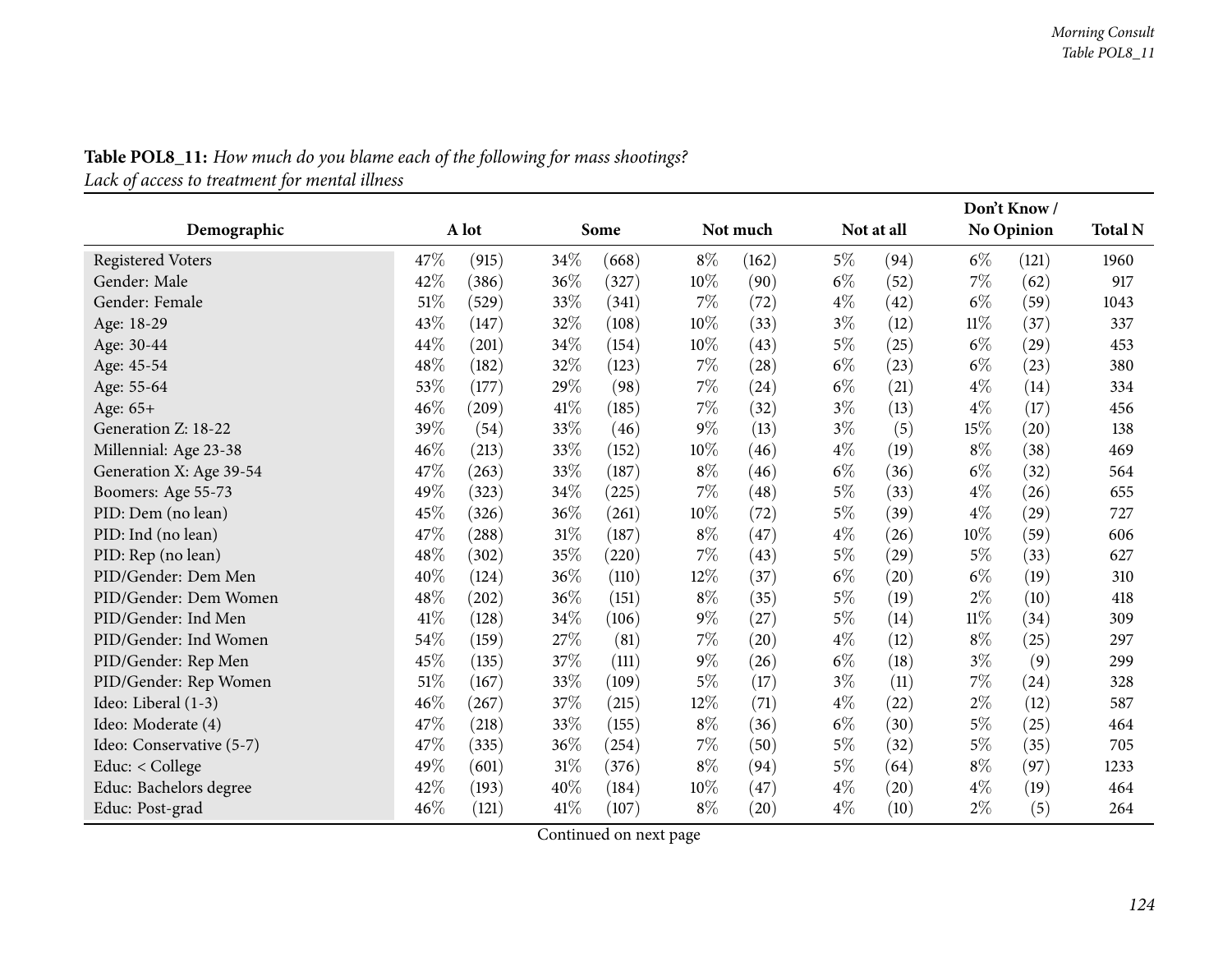# Table POL8\_11: How much do you blame each of the following for mass shootings? *Lack of access to treatment for mental illness*

|                                   |      |       |     |       |        |          |       |            |        | Don't Know/        |                |
|-----------------------------------|------|-------|-----|-------|--------|----------|-------|------------|--------|--------------------|----------------|
| Demographic                       |      | A lot |     | Some  |        | Not much |       | Not at all |        | <b>No Opinion</b>  | <b>Total N</b> |
| <b>Registered Voters</b>          | 47%  | (915) | 34% | (668) | $8\%$  | (162)    | $5\%$ | (94)       | $6\%$  | (121)              | 1960           |
| Income: Under 50k                 | 49%  | (496) | 30% | (309) | $8\%$  | (82)     | $4\%$ | (44)       | $8\%$  | (82)               | 1013           |
| Income: 50k-100k                  | 46%  | (295) | 37% | (242) | $8\%$  | (50)     | $5\%$ | (35)       | $4\%$  | (25)               | 646            |
| Income: 100k+                     | 41%  | (125) | 39% | (118) | $10\%$ | (30)     | $5\%$ | (15)       | $5\%$  | (14)               | 301            |
| Ethnicity: White                  | 48%  | (763) | 34% | (546) | $8\%$  | (124)    | $4\%$ | (69)       | $5\%$  | (82)               | 1585           |
| Ethnicity: Hispanic               | 46%  | (88)  | 30% | (57)  | $8\%$  | (15)     | $4\%$ | (7)        | 12%    | (22)               | 190            |
| Ethnicity: Afr. Am.               | 39%  | (97)  | 34% | (84)  | $9\%$  | (22)     | 7%    | (18)       | $11\%$ | $\left( 28\right)$ | 249            |
| Ethnicity: Other                  | 44%  | (55)  | 30% | (38)  | 12%    | (16)     | $5\%$ | (7)        | $9\%$  | (11)               | 126            |
| All Christian                     | 47%  | (451) | 35% | (334) | $9\%$  | (84)     | $5\%$ | (44)       | $4\%$  | (38)               | 951            |
| All Non-Christian                 | 46%  | (37)  | 36% | (29)  | 10%    | (8)      | $7\%$ | (6)        | $1\%$  | (1)                | 80             |
| Atheist                           | 42%  | (36)  | 39% | (34)  | $8\%$  | (7)      | 5%    | (4)        | 7%     | (6)                | 87             |
| Agnostic/Nothing in particular    | 46%  | (391) | 32% | (271) | $7\%$  | (63)     | $5\%$ | (40)       | $9\%$  | (77)               | 842            |
| Religious Non-Protestant/Catholic | 46%  | (53)  | 36% | (41)  | 10%    | (11)     | $7\%$ | (8)        | $1\%$  | (2)                | 114            |
| Evangelical                       | 49%  | (277) | 34% | (188) | $8\%$  | (44)     | $4\%$ | (23)       | $5\%$  | (29)               | 561            |
| Non-Evangelical                   | 49%  | (339) | 35% | (241) | 7%     | (52)     | $5\%$ | (35)       | $4\%$  | (28)               | 695            |
| Community: Urban                  | 41\% | (186) | 36% | (161) | $11\%$ | (48)     | $6\%$ | (26)       | 7%     | (31)               | 452            |
| Community: Suburban               | 48%  | (443) | 34% | (310) | $7\%$  | (66)     | $5\%$ | (44)       | $6\%$  | (59)               | 922            |
| Community: Rural                  | 49%  | (287) | 34% | (197) | $8\%$  | (47)     | $4\%$ | (24)       | $5\%$  | (31)               | 586            |
| Employ: Private Sector            | 46%  | (300) | 35% | (229) | $9\%$  | (56)     | $5\%$ | (31)       | $5\%$  | (31)               | 647            |
| <b>Employ: Government</b>         | 45%  | (55)  | 38% | (46)  | $11\%$ | (13)     | $1\%$ | (2)        | $5\%$  | (6)                | 121            |
| Employ: Self-Employed             | 48%  | (69)  | 35% | (50)  | $4\%$  | (6)      | $8\%$ | (11)       | $5\%$  | (7)                | 143            |
| Employ: Homemaker                 | 43%  | (65)  | 34% | (51)  | $5\%$  | (8)      | $9\%$ | (14)       | 10%    | (15)               | 152            |
| Employ: Student                   | 45%  | (39)  | 26% | (22)  | 12%    | (10)     | $4\%$ | (3)        | 14%    | (12)               | 86             |
| Employ: Retired                   | 49%  | (224) | 36% | (168) | 7%     | (34)     | $3\%$ | (16)       | $4\%$  | (20)               | 462            |
| Employ: Unemployed                | 42%  | (76)  | 35% | (63)  | $9\%$  | (16)     | $6\%$ | (10)       | 9%     | (16)               | 182            |
| Employ: Other                     | 53%  | (88)  | 23% | (38)  | $11\%$ | (19)     | $4\%$ | (6)        | $9\%$  | (15)               | 167            |
| Military HH: Yes                  | 47%  | (168) | 39% | (139) | $7\%$  | (25)     | $3\%$ | (12)       | $4\%$  | (15)               | 359            |
| Military HH: No                   | 47%  | (748) | 33% | (529) | $9\%$  | (136)    | $5\%$ | (82)       | $7\%$  | (106)              | 1601           |
| RD/WT: Right Direction            | 47%  | (342) | 34% | (248) | $6\%$  | (46)     | $5\%$ | (33)       | $8\%$  | (58)               | 728            |
| RD/WT: Wrong Track                | 47%  | (573) | 34% | (420) | $9\%$  | (115)    | $5\%$ | (60)       | 5%     | (63)               | 1232           |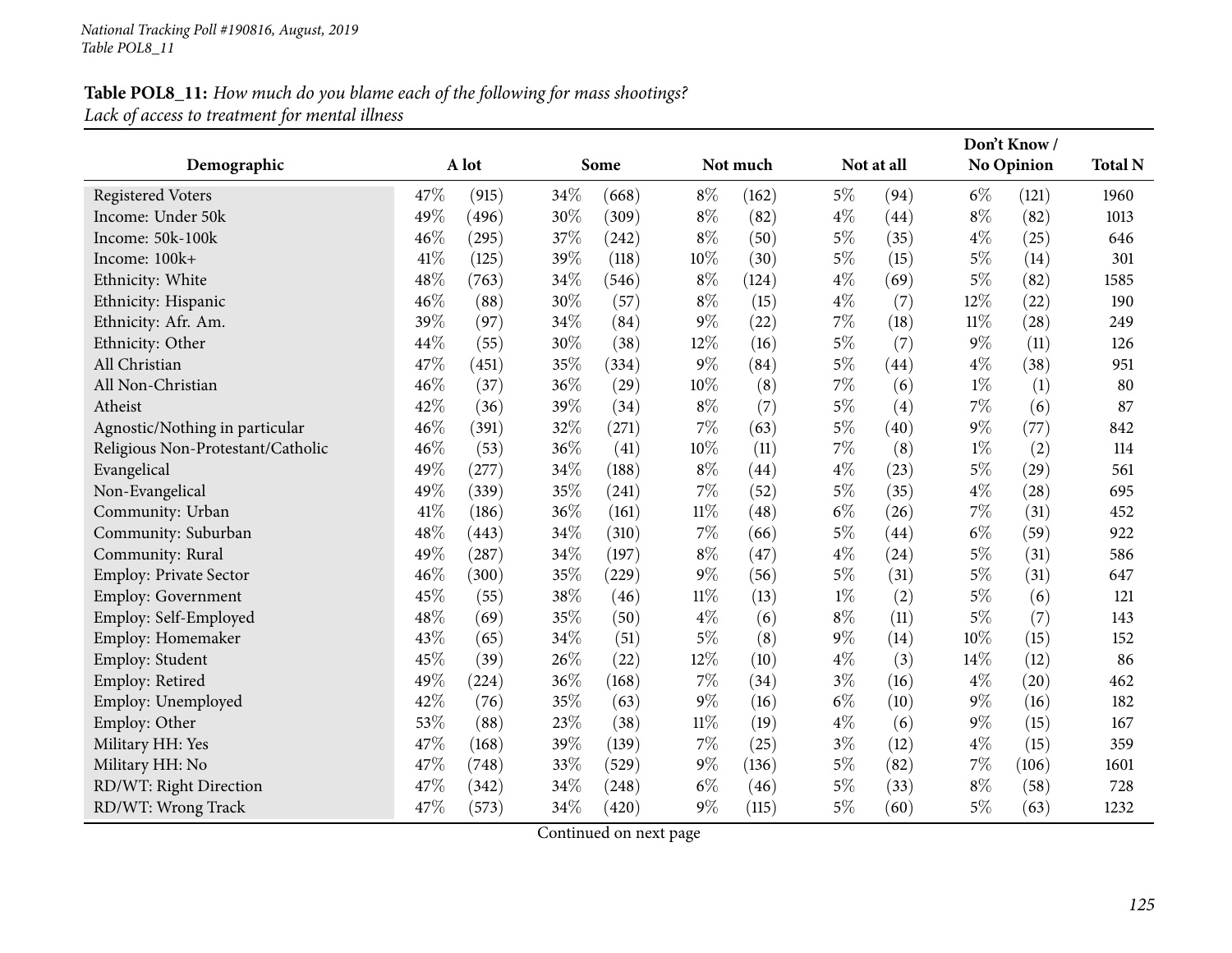# Table POL8\_11: How much do you blame each of the following for mass shootings? *Lack of access to treatment for mental illness*

|                                      |      |       |      |       |        |          |       |            |       | Don't Know/ |                |
|--------------------------------------|------|-------|------|-------|--------|----------|-------|------------|-------|-------------|----------------|
| Demographic                          |      | A lot |      | Some  |        | Not much |       | Not at all |       | No Opinion  | <b>Total N</b> |
| <b>Registered Voters</b>             | 47%  | (915) | 34\% | (668) | $8\%$  | (162)    | $5\%$ | (94)       | $6\%$ | (121)       | 1960           |
| Trump Job Approve                    | 47%  | (380) | 35%  | (280) | $7\%$  | (60)     | $5\%$ | (39)       | $5\%$ | (42)        | 801            |
| Trump Job Disapprove                 | 47%  | (513) | 34%  | (372) | $9\%$  | (98)     | $5\%$ | (51)       | $5\%$ | (52)        | 1086           |
| Trump Job Strongly Approve           | 49%  | (218) | 34%  | (154) | 7%     | (33)     | $4\%$ | (19)       | $5\%$ | (24)        | 448            |
| Trump Job Somewhat Approve           | 46%  | (162) | 36%  | (126) | $8\%$  | (27)     | $6\%$ | (21)       | $5\%$ | (18)        | 353            |
| Trump Job Somewhat Disapprove        | 47%  | (110) | 39%  | (90)  | $7\%$  | (17)     | $2\%$ | (5)        | $5\%$ | (11)        | 233            |
| Trump Job Strongly Disapprove        | 47%  | (403) | 33%  | (282) | $9\%$  | (81)     | $5\%$ | (46)       | $5\%$ | (41)        | 853            |
| Favorable of Trump                   | 48%  | (373) | 35%  | (277) | 7%     | (53)     | $5\%$ | (38)       | $5\%$ | (41)        | 782            |
| Unfavorable of Trump                 | 47%  | (524) | 34%  | (377) | $9\%$  | (102)    | $5\%$ | (54)       | $4\%$ | (48)        | 1106           |
| Very Favorable of Trump              | 50%  | (230) | 34%  | (157) | $7\%$  | (34)     | $4\%$ | (20)       | $5\%$ | (23)        | 464            |
| Somewhat Favorable of Trump          | 45%  | (142) | 38%  | (120) | $6\%$  | (19)     | $6\%$ | (18)       | $6\%$ | (18)        | 317            |
| Somewhat Unfavorable of Trump        | 43%  | (84)  | 38%  | (74)  | $9\%$  | (17)     | $3\%$ | (6)        | 7%    | (13)        | 195            |
| Very Unfavorable of Trump            | 48%  | (440) | 33%  | (303) | $9\%$  | (84)     | $5\%$ | (48)       | $4\%$ | (35)        | 910            |
| #1 Issue: Economy                    | 43%  | (197) | 35%  | (164) | 10%    | (46)     | $6\%$ | (29)       | $6\%$ | (27)        | 463            |
| #1 Issue: Security                   | 46%  | (207) | 37%  | (168) | $6\%$  | (29)     | $5\%$ | (23)       | $6\%$ | (27)        | 454            |
| #1 Issue: Health Care                | 51%  | (176) | 33%  | (113) | $8\%$  | (27)     | $4\%$ | (14)       | $5\%$ | (17)        | 347            |
| #1 Issue: Medicare / Social Security | 53%  | (145) | 34%  | (94)  | $5\%$  | (15)     | $3\%$ | (8)        | $4\%$ | (12)        | 274            |
| #1 Issue: Women's Issues             | 53%  | (63)  | 25%  | (30)  | $8\%$  | (10)     | $3\%$ | (3)        | 11%   | (13)        | 120            |
| #1 Issue: Education                  | 46%  | (50)  | 31%  | (33)  | $5\%$  | (5)      | $6\%$ | (7)        | 12%   | (13)        | 108            |
| #1 Issue: Energy                     | 38%  | (36)  | 31%  | (30)  | $18\%$ | (17)     | $6\%$ | (5)        | 7%    | (7)         | 94             |
| #1 Issue: Other                      | 41\% | (41)  | 36%  | (36)  | 13%    | (13)     | $4\%$ | (4)        | $6\%$ | (6)         | 100            |
| 2018 House Vote: Democrat            | 44%  | (343) | 38%  | (295) | 10%    | (74)     | 5%    | (39)       | $3\%$ | (22)        | 773            |
| 2018 House Vote: Republican          | 49%  | (327) | 36%  | (238) | 7%     | (44)     | $4\%$ | (28)       | $4\%$ | (30)        | 667            |
| 2018 House Vote: Someone else        | 50%  | (50)  | 19%  | (19)  | $11\%$ | (11)     | $8\%$ | (8)        | 12%   | (12)        | 100            |
| 2016 Vote: Hillary Clinton           | 45%  | (319) | 37%  | (264) | $9\%$  | (65)     | $5\%$ | (36)       | $4\%$ | (26)        | 709            |
| 2016 Vote: Donald Trump              | 48%  | (339) | 35%  | (242) | $7\%$  | (47)     | $5\%$ | (36)       | $5\%$ | (35)        | 699            |
| 2016 Vote: Other                     | 54%  | (100) | 28%  | (52)  | $8\%$  | (15)     | $5\%$ | (9)        | $5\%$ | (9)         | 185            |
| 2016 Vote: Didn't Vote               | 43%  | (158) | 30%  | (109) | $9\%$  | (34)     | $4\%$ | (13)       | 14%   | (51)        | 365            |
| Voted in 2014: Yes                   | 48%  | (662) | 36%  | (493) | $8\%$  | (113)    | $5\%$ | (67)       | $4\%$ | (54)        | 1389           |
| Voted in 2014: No                    | 44%  | (254) | 31\% | (175) | $9\%$  | (49)     | $5\%$ | (27)       | 12%   | (67)        | 571            |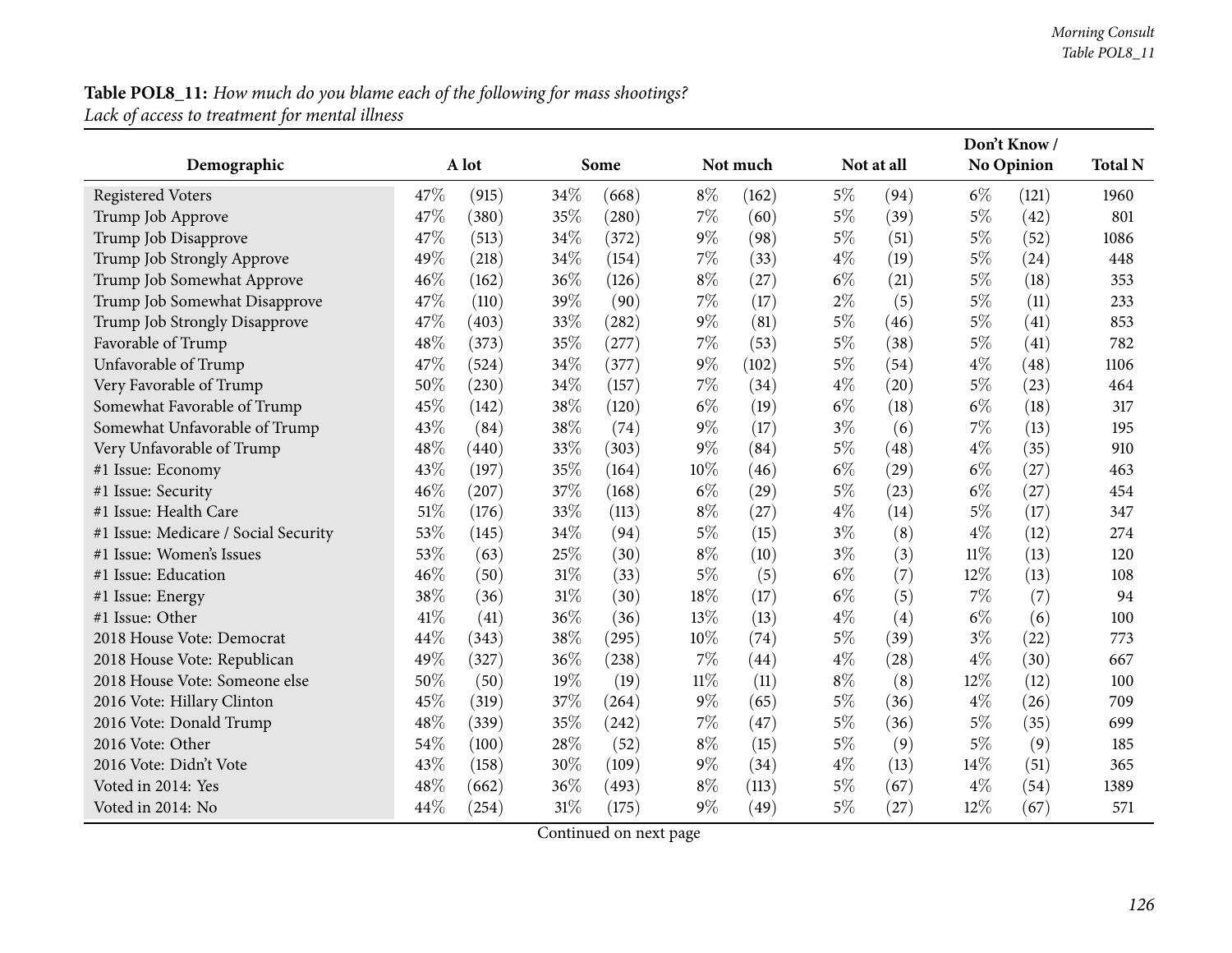### Table POL8\_11: How much do you blame each of the following for mass shootings? *Lack of access to treatment for mental illness*

|                                            |      |       |        |            |                   |          |       |            |        | Don't Know/       |                |
|--------------------------------------------|------|-------|--------|------------|-------------------|----------|-------|------------|--------|-------------------|----------------|
| Demographic                                |      | A lot |        | Some       |                   | Not much |       | Not at all |        | <b>No Opinion</b> | <b>Total N</b> |
| <b>Registered Voters</b>                   | 47\% | (915) | $34\%$ | (668)      | $8\%$             | (162)    | $5\%$ | (94)       | $6\%$  | (121)             | 1960           |
| 2012 Vote: Barack Obama                    | 48%  | (411) | $35\%$ | (302)      | $9\%$             | (76)     | $4\%$ | (34)       | $4\%$  | (31)              | 854            |
| 2012 Vote: Mitt Romney                     | 48%  | (259) | $35\%$ | (191)      | $7\%$             | (37)     | $6\%$ | (30)       | $5\%$  | (24)              | 540            |
| 2012 Vote: Other                           | 46%  | (38)  | $36\%$ | (30)       | $\hspace{0.05cm}$ | (0)      | $9\%$ | (8)        | $8\%$  | (6)               | 82             |
| 2012 Vote: Didn't Vote                     | 43\% | (207) | $30\%$ | (143)      | $10\%$            | (48)     | $5\%$ | (22)       | $12\%$ | (60)              | 480            |
| 4-Region: Northeast                        | 49%  | (172) | 35%    | (121)      | $9\%$             | (32)     | $2\%$ | (8)        | $5\%$  | (18)              | 350            |
| 4-Region: Midwest                          | 47\% | (210) | 35%    | (158)      | $9\%$             | (41)     | $5\%$ | (22)       | $4\%$  | (19)              | 450            |
| 4-Region: South                            | 44%  | (324) | 35\%   | (256)      | $7\%$             | (53)     | $7\%$ | (48)       | 7%     | (52)              | 732            |
| 4-Region: West                             | 49%  | (210) | 31%    | (133)      | $8\%$             | (36)     | $4\%$ | (16)       | $8\%$  | (33)              | 428            |
| Party: Democrat/Leans Democrat             | 45%  | (400) | $36\%$ | (316)      | $10\%$            | (85)     | $5\%$ | (44)       | $4\%$  | (38)              | 883            |
| Party: Republican/Leans Republican         | 48%  | (367) | 35%    | (266)      | $7\%$             | (50)     | $4\%$ | (34)       | $6\%$  | (42)              | 759            |
| Gun owners                                 | 49%  | (345) | $36\%$ | $^{(254)}$ | $8\%$             | (55)     | $4\%$ | (30)       | $4\%$  | (25)              | 710            |
| Republican gun owners                      | 49%  | (198) | $36\%$ | (144)      | $6\%$             | (26)     | 5%    | (22)       | $3\%$  | (13)              | 403            |
| Democratic gun owners                      | 46%  | (96)  | 39%    | (80)       | $10\%$            | (20)     | $3\%$ | (7)        | $2\%$  | (4)               | 207            |
| Voters who blame mental illness a lot      | 73%  | (695) | $22\%$ | (204)      | $2\%$             | (17)     | $2\%$ | (20)       | $1\%$  | (11)              | 946            |
| Voters who blame mental illness a lot/some | 54\% | (881) | 37%    | (596)      | 5%                | (89)     | $2\%$ | (37)       | $2\%$  | (26)              | 1629           |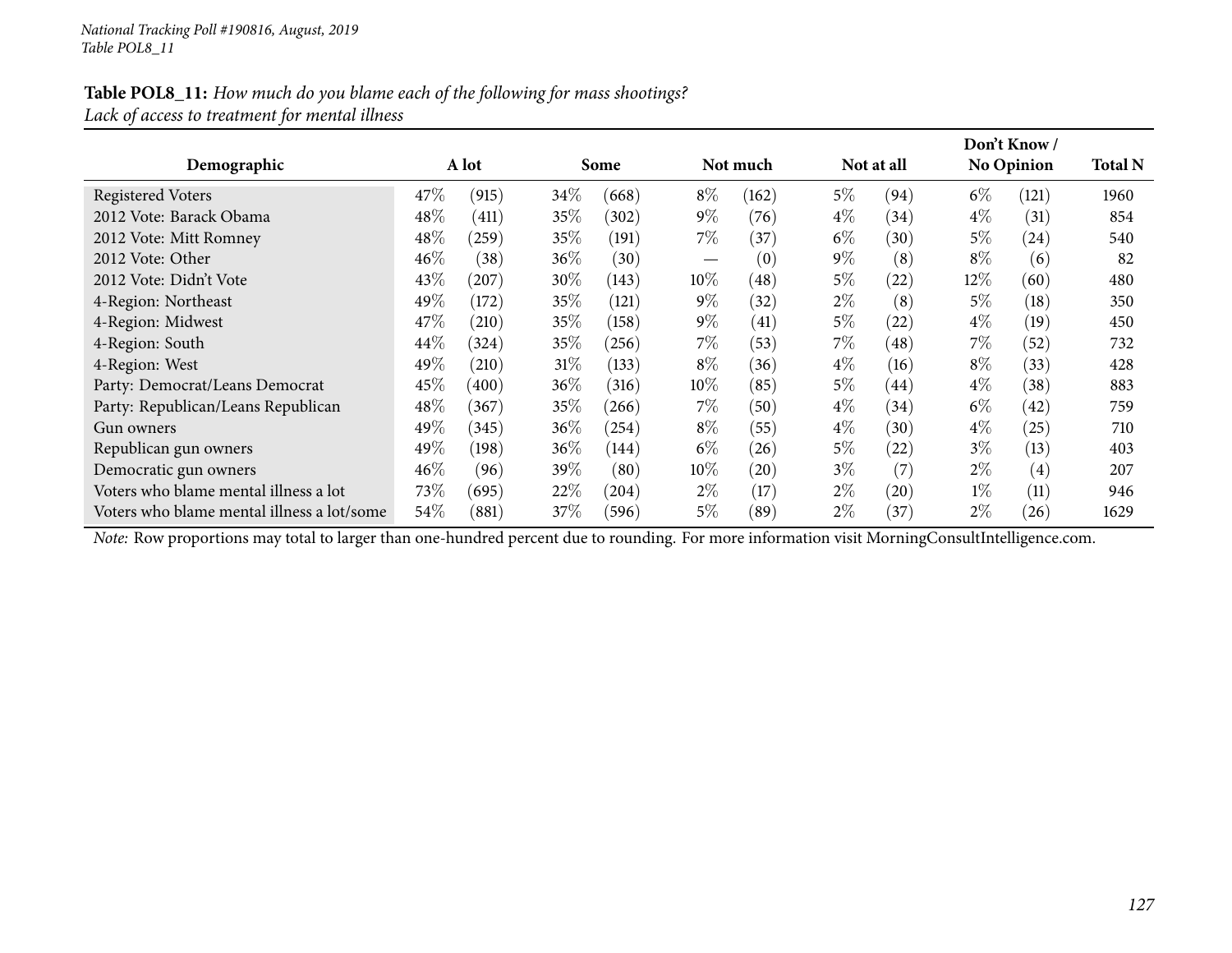| Demographic              |        | A lot |        | Some  |        | Not much |        | Not at all |       | Don't Know/<br>No Opinion | <b>Total N</b> |
|--------------------------|--------|-------|--------|-------|--------|----------|--------|------------|-------|---------------------------|----------------|
| <b>Registered Voters</b> | 51\%   | (990) | 25%    | (498) | $9\%$  | (171)    | $8\%$  | (162)      | $7\%$ | (139)                     | 1960           |
| Gender: Male             | 46%    | (423) | 26%    | (235) | 11%    | (99)     | $11\%$ | (100)      | $7\%$ | (60)                      | 917            |
| Gender: Female           | 54%    | (567) | 25%    | (263) | 7%     | (72)     | $6\%$  | (62)       | $8\%$ | (79)                      | 1043           |
| Age: 18-29               | 56%    | (188) | 17%    | (57)  | 11%    | (37)     | $7\%$  | (24)       | $9\%$ | (31)                      | 337            |
| Age: 30-44               | 46%    | (209) | $31\%$ | (138) | 7%     | (34)     | $8\%$  | (38)       | 7%    | (34)                      | 453            |
| Age: 45-54               | 49%    | (185) | 24%    | (90)  | 10%    | (39)     | $8\%$  | (32)       | $9\%$ | (35)                      | 380            |
| Age: 55-64               | 50%    | (165) | 25%    | (84)  | 7%     | (24)     | $11\%$ | (37)       | $7\%$ | (24)                      | 334            |
| Age: 65+                 | 53%    | (243) | 28%    | (129) | $8\%$  | (37)     | 7%     | (30)       | $4\%$ | (16)                      | 456            |
| Generation Z: 18-22      | 57%    | (78)  | 13%    | (17)  | 13%    | (17)     | $8\%$  | (10)       | 10%   | (14)                      | 138            |
| Millennial: Age 23-38    | 49%    | (232) | 27%    | (128) | 7%     | (32)     | $8\%$  | (38)       | $8\%$ | (39)                      | 469            |
| Generation X: Age 39-54  | 48%    | (271) | 25%    | (140) | $11\%$ | (61)     | $8\%$  | (46)       | $8\%$ | (46)                      | 564            |
| Boomers: Age 55-73       | $51\%$ | (336) | 27%    | (178) | 7%     | (48)     | $9\%$  | (60)       | $5\%$ | (34)                      | 655            |
| PID: Dem (no lean)       | 70%    | (506) | 18%    | (134) | $3\%$  | (25)     | $4\%$  | (26)       | $5\%$ | (37)                      | 727            |
| PID: Ind (no lean)       | $51\%$ | (307) | 24%    | (146) | $8\%$  | (48)     | 7%     | (44)       | 10%   | (60)                      | 606            |
| PID: Rep (no lean)       | 28%    | (177) | 35%    | (218) | 16%    | (98)     | 15%    | (92)       | $7\%$ | (42)                      | 627            |
| PID/Gender: Dem Men      | 64%    | (199) | 20%    | (62)  | $4\%$  | (14)     | $5\%$  | (17)       | $6\%$ | (18)                      | 310            |
| PID/Gender: Dem Women    | 73%    | (307) | 17%    | (72)  | $3\%$  | (11)     | $2\%$  | (9)        | $5\%$ | (19)                      | 418            |
| PID/Gender: Ind Men      | 47%    | (145) | 24%    | (76)  | 10%    | (30)     | $8\%$  | (25)       | 11%   | (34)                      | 309            |
| PID/Gender: Ind Women    | 55%    | (162) | 24%    | (70)  | $6\%$  | (18)     | 7%     | (19)       | $9\%$ | (27)                      | 297            |
| PID/Gender: Rep Men      | 26%    | (79)  | 33%    | (97)  | 19%    | (55)     | 20%    | (58)       | $3\%$ | (9)                       | 299            |
| PID/Gender: Rep Women    | 30%    | (98)  | 37%    | (121) | 13%    | (43)     | 10%    | (34)       | 10%   | (33)                      | 328            |
| Ideo: Liberal (1-3)      | 72%    | (420) | 21%    | (124) | $4\%$  | (22)     | $2\%$  | (10)       | $2\%$ | (10)                      | 587            |
| Ideo: Moderate (4)       | 58%    | (269) | 22%    | (104) | 7%     | (32)     | $7\%$  | (34)       | $6\%$ | (26)                      | 464            |
| Ideo: Conservative (5-7) | 28%    | (201) | 34%    | (243) | 16%    | (110)    | 15%    | (107)      | $6\%$ | (45)                      | 705            |
| Educ: $<$ College        | 49%    | (604) | 25%    | (305) | $9\%$  | (109)    | $8\%$  | (103)      | $9\%$ | (111)                     | 1233           |
| Educ: Bachelors degree   | 51%    | (238) | 26%    | (123) | $9\%$  | (40)     | $9\%$  | (40)       | $5\%$ | (23)                      | 464            |
| Educ: Post-grad          | 56%    | (148) | 27\%   | (70)  | $8\%$  | (22)     | 7%     | (19)       | $2\%$ | (5)                       | 264            |

# **Table POL8\_12:** How much do you blame each of the following for mass shootings?

*Bigotry such as racism, sexism or homophobia*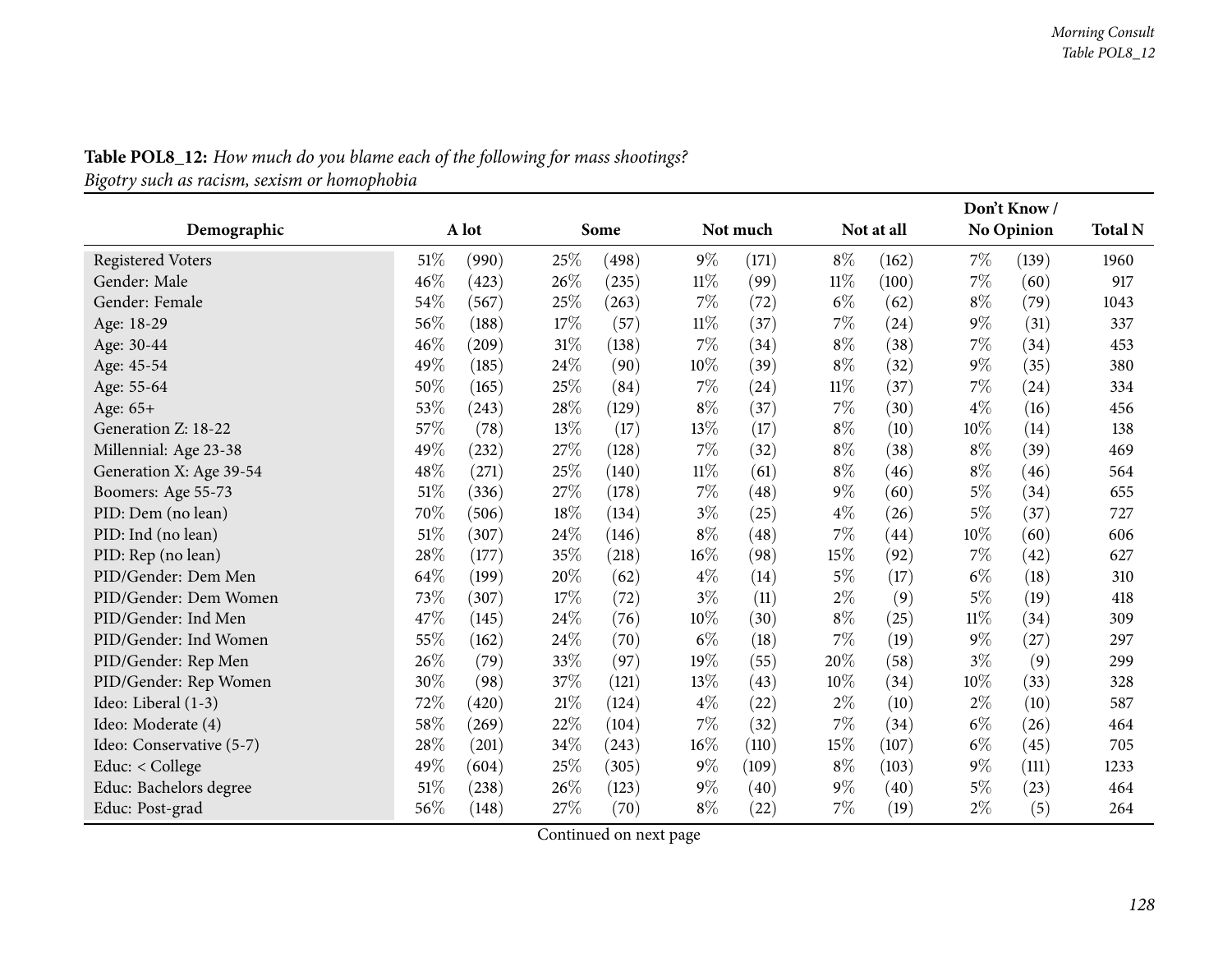# **Table POL8\_12:** How much do you blame each of the following for mass shootings? *Bigotry such as racism, sexism or homophobia*

|                                   |        |       |        |       |        |          |        |            |        | Don't Know/ |                |
|-----------------------------------|--------|-------|--------|-------|--------|----------|--------|------------|--------|-------------|----------------|
| Demographic                       |        | A lot |        | Some  |        | Not much |        | Not at all |        | No Opinion  | <b>Total N</b> |
| <b>Registered Voters</b>          | 51%    | (990) | 25%    | (498) | $9\%$  | (171)    | $8\%$  | (162)      | 7%     | (139)       | 1960           |
| Income: Under 50k                 | 52%    | (522) | 24%    | (241) | $8\%$  | (81)     | $7\%$  | (72)       | 10%    | (97)        | 1013           |
| Income: 50k-100k                  | 50%    | (320) | 27%    | (176) | $9\%$  | (61)     | $9\%$  | (60)       | $4\%$  | (29)        | 646            |
| Income: 100k+                     | 49%    | (147) | 27%    | (81)  | 10%    | (30)     | 10%    | (30)       | $5\%$  | (14)        | 301            |
| Ethnicity: White                  | 49%    | (772) | 27%    | (434) | $9\%$  | (150)    | $8\%$  | (130)      | $6\%$  | (99)        | 1585           |
| Ethnicity: Hispanic               | 53%    | (100) | 18%    | (35)  | $8\%$  | (16)     | $11\%$ | (21)       | $10\%$ | (19)        | 190            |
| Ethnicity: Afr. Am.               | 62%    | (153) | 15\%   | (37)  | $6\%$  | (16)     | $4\%$  | (11)       | 13%    | (31)        | 249            |
| Ethnicity: Other                  | 51%    | (65)  | 21%    | (27)  | $4\%$  | (5)      | 16%    | (21)       | 7%     | (9)         | 126            |
| All Christian                     | 46%    | (439) | 28%    | (269) | $9\%$  | (90)     | $11\%$ | (101)      | $5\%$  | (51)        | 951            |
| All Non-Christian                 | 70%    | (56)  | 14%    | (11)  | 14%    | (11)     | $2\%$  | (2)        |        | (0)         | 80             |
| Atheist                           | 63%    | (54)  | 21%    | (18)  | $3\%$  | (3)      | $8\%$  | (7)        | $5\%$  | (4)         | 87             |
| Agnostic/Nothing in particular    | 52%    | (441) | 24%    | (199) | $8\%$  | (67)     | $6\%$  | (52)       | 10%    | (83)        | 842            |
| Religious Non-Protestant/Catholic | 61%    | (70)  | 20%    | (23)  | $11\%$ | (12)     | $5\%$  | (6)        | $2\%$  | (3)         | 114            |
| Evangelical                       | 43%    | (241) | 27%    | (154) | 11%    | (62)     | 12%    | (65)       | 7%     | (38)        | 561            |
| Non-Evangelical                   | 52%    | (362) | 28%    | (196) | 7%     | (52)     | 7%     | (52)       | $5\%$  | (34)        | 695            |
| Community: Urban                  | 55%    | (248) | 22%    | (99)  | $8\%$  | (38)     | $7\%$  | (32)       | $8\%$  | (35)        | 452            |
| Community: Suburban               | $51\%$ | (471) | 26%    | (242) | $8\%$  | (73)     | $8\%$  | (73)       | 7%     | (63)        | 922            |
| Community: Rural                  | 46%    | (270) | 27%    | (157) | 10%    | (61)     | 10%    | (56)       | 7%     | (41)        | 586            |
| Employ: Private Sector            | 47%    | (301) | 28%    | (182) | 10%    | (62)     | $9\%$  | (59)       | $7\%$  | (43)        | 647            |
| <b>Employ: Government</b>         | 38%    | (47)  | 26%    | (32)  | 15%    | (18)     | 12%    | (15)       | $8\%$  | (10)        | 121            |
| Employ: Self-Employed             | 45%    | (65)  | 25%    | (35)  | 12%    | (18)     | $11\%$ | (16)       | 7%     | (9)         | 143            |
| Employ: Homemaker                 | 42%    | (64)  | 28%    | (43)  | $6\%$  | (8)      | $9\%$  | (14)       | 15%    | (24)        | 152            |
| Employ: Student                   | 64%    | (55)  | $11\%$ | (10)  | $11\%$ | (9)      | $6\%$  | (5)        | $8\%$  | (7)         | 86             |
| Employ: Retired                   | 57%    | (263) | 26%    | (122) | 7%     | (34)     | $6\%$  | (28)       | $3\%$  | (15)        | 462            |
| Employ: Unemployed                | 58%    | (105) | 23%    | (41)  | $6\%$  | (11)     | $5\%$  | (10)       | 7%     | (14)        | 182            |
| Employ: Other                     | 54%    | (91)  | 20%    | (33)  | $6\%$  | (10)     | $9\%$  | (15)       | 10%    | (17)        | 167            |
| Military HH: Yes                  | 48%    | (174) | 30%    | (107) | $9\%$  | (33)     | $8\%$  | (28)       | $5\%$  | (18)        | 359            |
| Military HH: No                   | $51\%$ | (816) | 24%    | (391) | $9\%$  | (139)    | $8\%$  | (133)      | $8\%$  | (122)       | 1601           |
| RD/WT: Right Direction            | 30%    | (215) | 31%    | (226) | 15%    | (112)    | 14%    | (105)      | 10%    | (69)        | 728            |
| RD/WT: Wrong Track                | 63%    | (775) | 22%    | (272) | $5\%$  | (59)     | $5\%$  | (57)       | $6\%$  | (70)        | 1232           |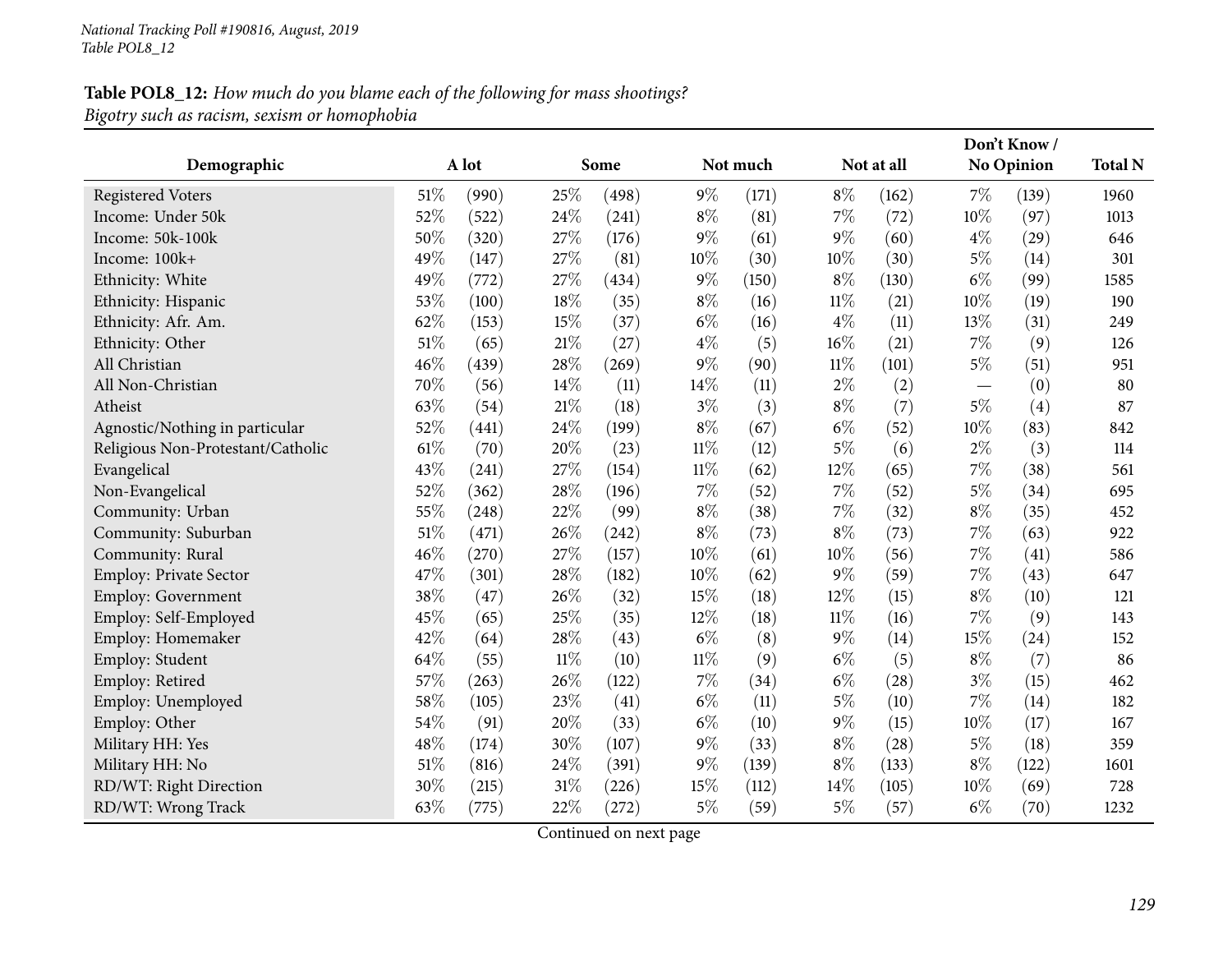## **Table POL8\_12:** How much do you blame each of the following for mass shootings? *Bigotry such as racism, sexism or homophobia*

|                                      |     |       |     |       |       |          |       |                   |       | Don't Know/ |                |
|--------------------------------------|-----|-------|-----|-------|-------|----------|-------|-------------------|-------|-------------|----------------|
| Demographic                          |     | A lot |     | Some  |       | Not much |       | Not at all        |       | No Opinion  | <b>Total N</b> |
| <b>Registered Voters</b>             | 51% | (990) | 25% | (498) | $9\%$ | (171)    | $8\%$ | (162)             | $7\%$ | (139)       | 1960           |
| Trump Job Approve                    | 30% | (238) | 33% | (267) | 15%   | (117)    | 15%   | (120)             | $7\%$ | (59)        | 801            |
| Trump Job Disapprove                 | 67% | (729) | 20% | (222) | $4\%$ | (48)     | $3\%$ | (37)              | $5\%$ | (50)        | 1086           |
| Trump Job Strongly Approve           | 23% | (102) | 32% | (142) | 17%   | (77)     | 21%   | (93)              | $7\%$ | (33)        | 448            |
| Trump Job Somewhat Approve           | 38% | (136) | 35% | (125) | 11%   | (40)     | 7%    | (26)              | $7\%$ | (26)        | 353            |
| Trump Job Somewhat Disapprove        | 50% | (115) | 33% | (77)  | $9\%$ | (20)     | $4\%$ | (9)               | $5\%$ | (12)        | 233            |
| Trump Job Strongly Disapprove        | 72% | (614) | 17% | (145) | $3\%$ | (28)     | $3\%$ | (28)              | $4\%$ | (38)        | 853            |
| Favorable of Trump                   | 29% | (225) | 34% | (263) | 15%   | (120)    | 15%   | (118)             | $7\%$ | (56)        | 782            |
| Unfavorable of Trump                 | 67% | (743) | 21% | (227) | $4\%$ | (48)     | $3\%$ | (39)              | $5\%$ | (50)        | 1106           |
| Very Favorable of Trump              | 24% | (111) | 32% | (148) | 17%   | (81)     | 20%   | (92)              | $7\%$ | (33)        | 464            |
| Somewhat Favorable of Trump          | 36% | (114) | 36% | (115) | 12%   | (39)     | $8\%$ | (26)              | $7\%$ | (24)        | 317            |
| Somewhat Unfavorable of Trump        | 44% | (87)  | 34% | (67)  | 10%   | (19)     | $4\%$ | (8)               | $7\%$ | (15)        | 195            |
| Very Unfavorable of Trump            | 72% | (656) | 18% | (160) | $3\%$ | (28)     | $3\%$ | (31)              | $4\%$ | (36)        | 910            |
| #1 Issue: Economy                    | 44% | (206) | 30% | (137) | $9\%$ | (42)     | $9\%$ | (43)              | $8\%$ | (35)        | 463            |
| #1 Issue: Security                   | 33% | (151) | 28% | (129) | 15%   | (68)     | 17%   | (76)              | $7\%$ | (30)        | 454            |
| #1 Issue: Health Care                | 61% | (212) | 24% | (82)  | $8\%$ | (27)     | $3\%$ | (12)              | $4\%$ | (15)        | 347            |
| #1 Issue: Medicare / Social Security | 59% | (162) | 24% | (66)  | $6\%$ | (15)     | $4\%$ | (12)              | $7\%$ | (19)        | 274            |
| #1 Issue: Women's Issues             | 64% | (77)  | 14% | (17)  | 7%    | (8)      | $1\%$ | (2)               | 13%   | (15)        | 120            |
| #1 Issue: Education                  | 59% | (63)  | 17% | (18)  | $8\%$ | (8)      | $8\%$ | (8)               | $9\%$ | (10)        | 108            |
| #1 Issue: Energy                     | 60% | (57)  | 26% | (24)  | $2\%$ | (1)      | $5\%$ | $\left( 4\right)$ | $8\%$ | (8)         | 94             |
| #1 Issue: Other                      | 62% | (62)  | 25% | (25)  | $1\%$ | (1)      | $4\%$ | $\left( 4\right)$ | $8\%$ | (8)         | 100            |
| 2018 House Vote: Democrat            | 71% | (548) | 19% | (149) | $3\%$ | (26)     | $3\%$ | (20)              | $4\%$ | (29)        | 773            |
| 2018 House Vote: Republican          | 30% | (201) | 34% | (227) | 15%   | (100)    | 15%   | (100)             | $6\%$ | (39)        | 667            |
| 2018 House Vote: Someone else        | 46% | (46)  | 24% | (24)  | $9\%$ | (9)      | $4\%$ | (4)               | 17%   | (17)        | 100            |
| 2016 Vote: Hillary Clinton           | 71% | (506) | 18% | (130) | $3\%$ | (21)     | $3\%$ | (19)              | $5\%$ | (32)        | 709            |
| 2016 Vote: Donald Trump              | 29% | (202) | 35% | (246) | 15%   | (102)    | 15%   | (105)             | $6\%$ | (44)        | 699            |
| 2016 Vote: Other                     | 57% | (105) | 22% | (42)  | $8\%$ | (15)     | $5\%$ | (10)              | $7\%$ | (13)        | 185            |
| 2016 Vote: Didn't Vote               | 48% | (175) | 22% | (80)  | $9\%$ | (33)     | 7%    | (27)              | 14%   | (50)        | 365            |
| Voted in 2014: Yes                   | 52% | (716) | 26% | (360) | $9\%$ | (120)    | $9\%$ | (120)             | $5\%$ | (73)        | 1389           |
| Voted in 2014: No                    | 48% | (274) | 24% | (137) | $9\%$ | (52)     | 7%    | (42)              | 12%   | (66)        | 571            |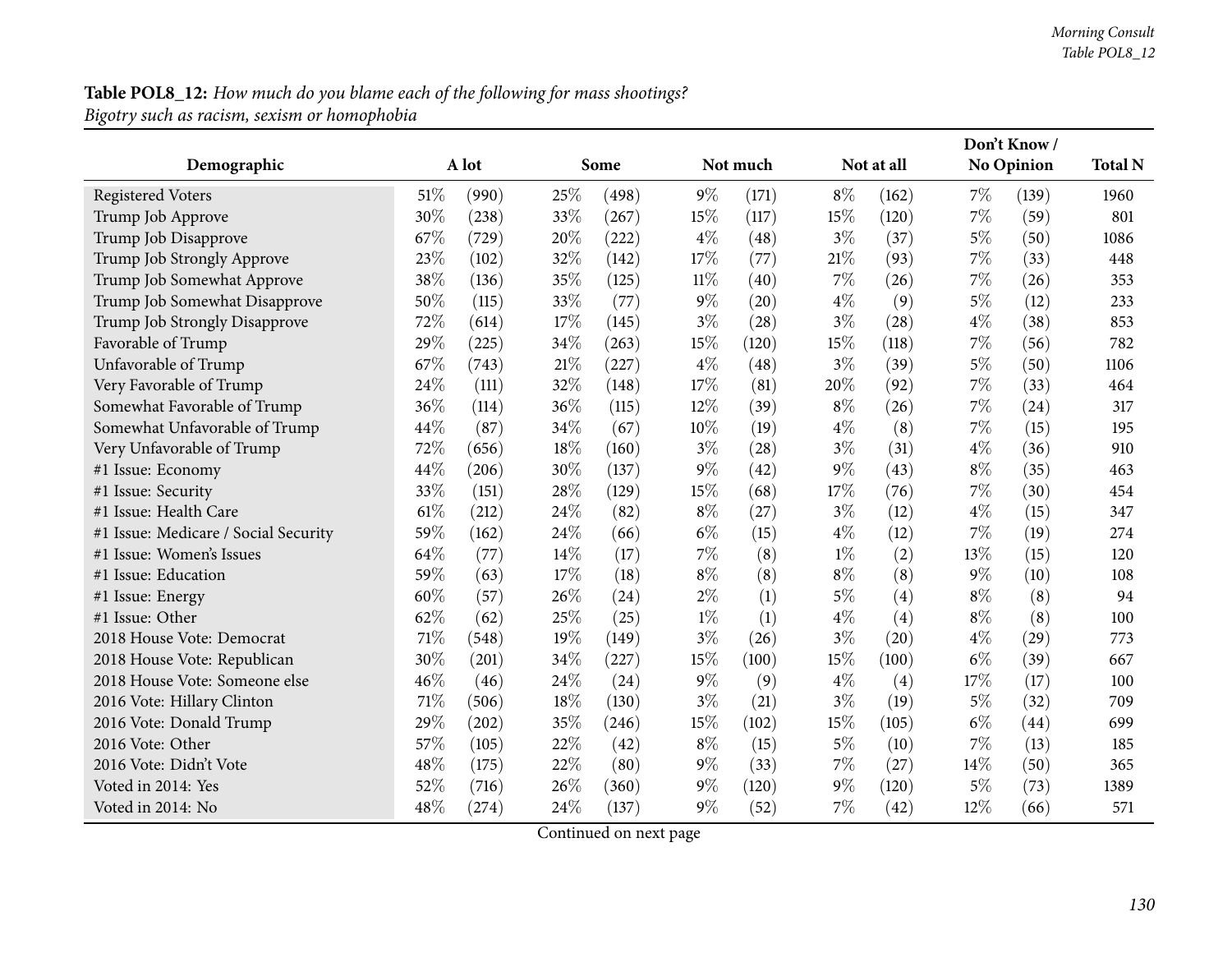## Table POL8\_12: How much do you blame each of the following for mass shootings? *Bigotry such as racism, sexism or homophobia*

|                                            |        |       |        |            |        |          |        |            |        | Don't Know /      |                |
|--------------------------------------------|--------|-------|--------|------------|--------|----------|--------|------------|--------|-------------------|----------------|
| Demographic                                |        | A lot |        | Some       |        | Not much |        | Not at all |        | <b>No Opinion</b> | <b>Total N</b> |
| <b>Registered Voters</b>                   | $51\%$ | (990) | 25%    | (498)      | $9\%$  | (171)    | $8\%$  | (162)      | 7%     | (139)             | 1960           |
| 2012 Vote: Barack Obama                    | 67\%   | (572) | 21%    | (176)      | 5%     | (42)     | $3\%$  | (26)       | $4\%$  | (38)              | 854            |
| 2012 Vote: Mitt Romney                     | $30\%$ | (165) | 35%    | (189)      | $13\%$ | (68)     | $16\%$ | (87)       | $6\%$  | (31)              | 540            |
| 2012 Vote: Other                           | $34\%$ | (27)  | 33\%   | (27)       | $11\%$ | (9)      | $8\%$  | (7)        | $14\%$ | (11)              | 82             |
| 2012 Vote: Didn't Vote                     | $46\%$ | (222) | 22\%   | (106)      | $11\%$ | (52)     | $9\%$  | 42         | $12\%$ | (59`              | 480            |
| 4-Region: Northeast                        | $55\%$ | (191) | 21%    | (74)       | $10\%$ | (36)     | $6\%$  | (20)       | $8\%$  | (29)              | 350            |
| 4-Region: Midwest                          | $50\%$ | (223) | $27\%$ | (123)      | $8\%$  | (37)     | $9\%$  | (42)       | $6\%$  | (25)              | 450            |
| 4-Region: South                            | 49%    | (356) | 27\%   | (196)      | $8\%$  | (60)     | $8\%$  | (62)       | $8\%$  | (58)              | 732            |
| 4-Region: West                             | $51\%$ | (220) | 25%    | (105)      | $9\%$  | (38)     | $9\%$  | (38)       | $6\%$  | (27)              | 428            |
| Party: Democrat/Leans Democrat             | 70\%   | (616) | $18\%$ | (157)      | $4\%$  | (34)     | $3\%$  | (30)       | $5\%$  | (45)              | 883            |
| Party: Republican/Leans Republican         | 29\%   | (221) | $36\%$ | (272)      | $14\%$ | (109)    | $14\%$ | (107)      | 7%     | (51)              | 759            |
| Gun owners                                 | 44\%   | (312) | $30\%$ | (214)      | $9\%$  | (66)     | $12\%$ | (85)       | $5\%$  | (33)              | 710            |
| Republican gun owners                      | 28\%   | (112) | 37%    | (150)      | $13\%$ | (53)     | $17\%$ | (67)       | $5\%$  | (21)              | 403            |
| Democratic gun owners                      | 74\%   | (153) | $17\%$ | (35)       | $3\%$  | (6)      | $4\%$  | (8)        | $2\%$  | (5)               | 207            |
| Voters who blame mental illness a lot      | 55\%   | (519) | $24\%$ | $^{'}229)$ | $9\%$  | (86)     | $9\%$  | (81)       | $3\%$  | (30)              | 946            |
| Voters who blame mental illness a lot/some | 52\%   | (849) | $28\%$ | (454)      | $9\%$  | (141)    | $8\%$  | (132)      | $3\%$  | (53)              | 1629           |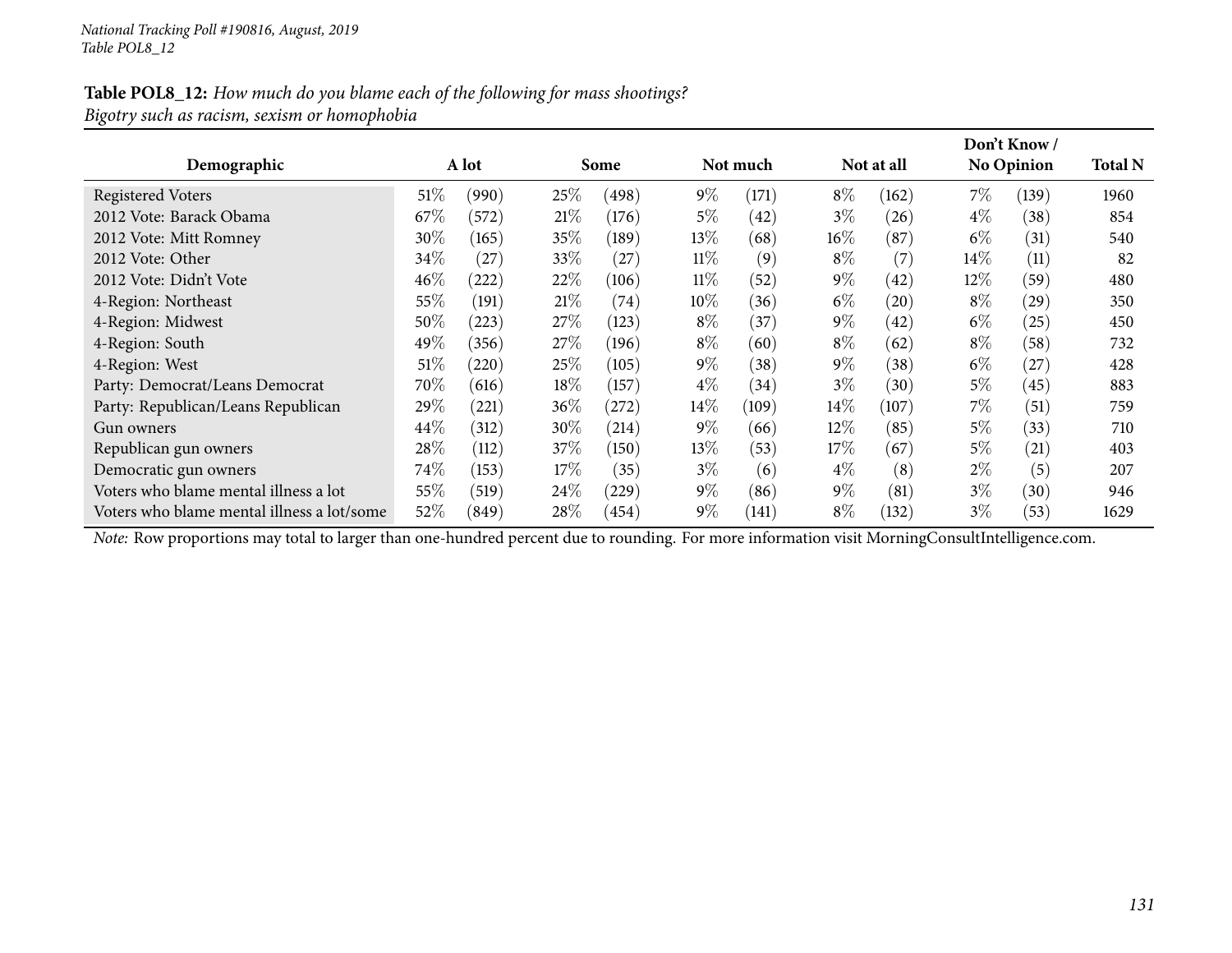|                          | The NRA supports<br>policies that are mostly<br>good for the United |               |        | The NRA supports<br>policies that are mostly<br>bad for the United |      | Don't Know / No |                |
|--------------------------|---------------------------------------------------------------------|---------------|--------|--------------------------------------------------------------------|------|-----------------|----------------|
| Demographic              |                                                                     | <b>States</b> |        | <b>States</b>                                                      |      | Opinion         | <b>Total N</b> |
| <b>Registered Voters</b> | 39%                                                                 | (767)         | 36%    | (706)                                                              | 25%  | (487)           | 1960           |
| Gender: Male             | 43%                                                                 | (391)         | 37%    | (341)                                                              | 20%  | (186)           | 917            |
| Gender: Female           | 36%                                                                 | (376)         | 35%    | (365)                                                              | 29%  | (302)           | 1043           |
| Age: 18-29               | 29%                                                                 | (97)          | 35%    | (116)                                                              | 37%  | (123)           | 337            |
| Age: 30-44               | 34%                                                                 | (154)         | 36%    | (161)                                                              | 30%  | (138)           | 453            |
| Age: 45-54               | 42%                                                                 | (158)         | 34%    | (130)                                                              | 24\% | (91)            | 380            |
| Age: 55-64               | 47%                                                                 | (156)         | 34%    | (114)                                                              | 19%  | (64)            | 334            |
| Age: 65+                 | 44%                                                                 | (202)         | 40%    | (184)                                                              | 15%  | (70)            | 456            |
| Generation Z: 18-22      | 26%                                                                 | (36)          | 35%    | (49)                                                               | 39%  | (53)            | 138            |
| Millennial: Age 23-38    | 32%                                                                 | (149)         | 36%    | (167)                                                              | 32%  | (152)           | 469            |
| Generation X: Age 39-54  | 40%                                                                 | (225)         | 34%    | (192)                                                              | 26%  | (147)           | 564            |
| Boomers: Age 55-73       | 45%                                                                 | (293)         | 38%    | (252)                                                              | 17%  | (110)           | 655            |
| PID: Dem (no lean)       | 15%                                                                 | (107)         | 64%    | (463)                                                              | 22%  | (157)           | 727            |
| PID: Ind (no lean)       | 37%                                                                 | (222)         | 28%    | (167)                                                              | 36%  | (216)           | 606            |
| PID: Rep (no lean)       | 70%                                                                 | (438)         | 12%    | (75)                                                               | 18%  | (114)           | 627            |
| PID/Gender: Dem Men      | 14%                                                                 | (43)          | 69%    | (215)                                                              | 17%  | (52)            | 310            |
| PID/Gender: Dem Women    | 15%                                                                 | (64)          | 59%    | (248)                                                              | 25%  | (106)           | 418            |
| PID/Gender: Ind Men      | 39%                                                                 | (120)         | 28%    | (85)                                                               | 34%  | (104)           | 309            |
| PID/Gender: Ind Women    | 34%                                                                 | (102)         | 28%    | (82)                                                               | 38%  | (113)           | 297            |
| PID/Gender: Rep Men      | 76%                                                                 | (228)         | 14%    | (41)                                                               | 10%  | (30)            | 299            |
| PID/Gender: Rep Women    | 64%                                                                 | (210)         | $11\%$ | (35)                                                               | 25%  | (83)            | 328            |
| Ideo: Liberal (1-3)      | 14%                                                                 | (82)          | 71%    | (419)                                                              | 15%  | (86)            | 587            |
| Ideo: Moderate (4)       | 33%                                                                 | (155)         | 34%    | (158)                                                              | 32%  | (151)           | 464            |
| Ideo: Conservative (5-7) | 68%                                                                 | (477)         | 14\%   | (97)                                                               | 19%  | (131)           | 705            |
| Educ: < College          | 43%                                                                 | (533)         | 27%    | (335)                                                              | 30%  | (365)           | 1233           |
| Educ: Bachelors degree   | 34%                                                                 | (159)         | 48%    | (220)                                                              | 18%  | (84)            | 464            |
| Educ: Post-grad          | 28%                                                                 | (75)          | 57%    | (150)                                                              | 15%  | (38)            | 264            |

Table POL9: In your view, does the National Rifle Association (NRA) support policies that are mostly good or mostly bad for the United States?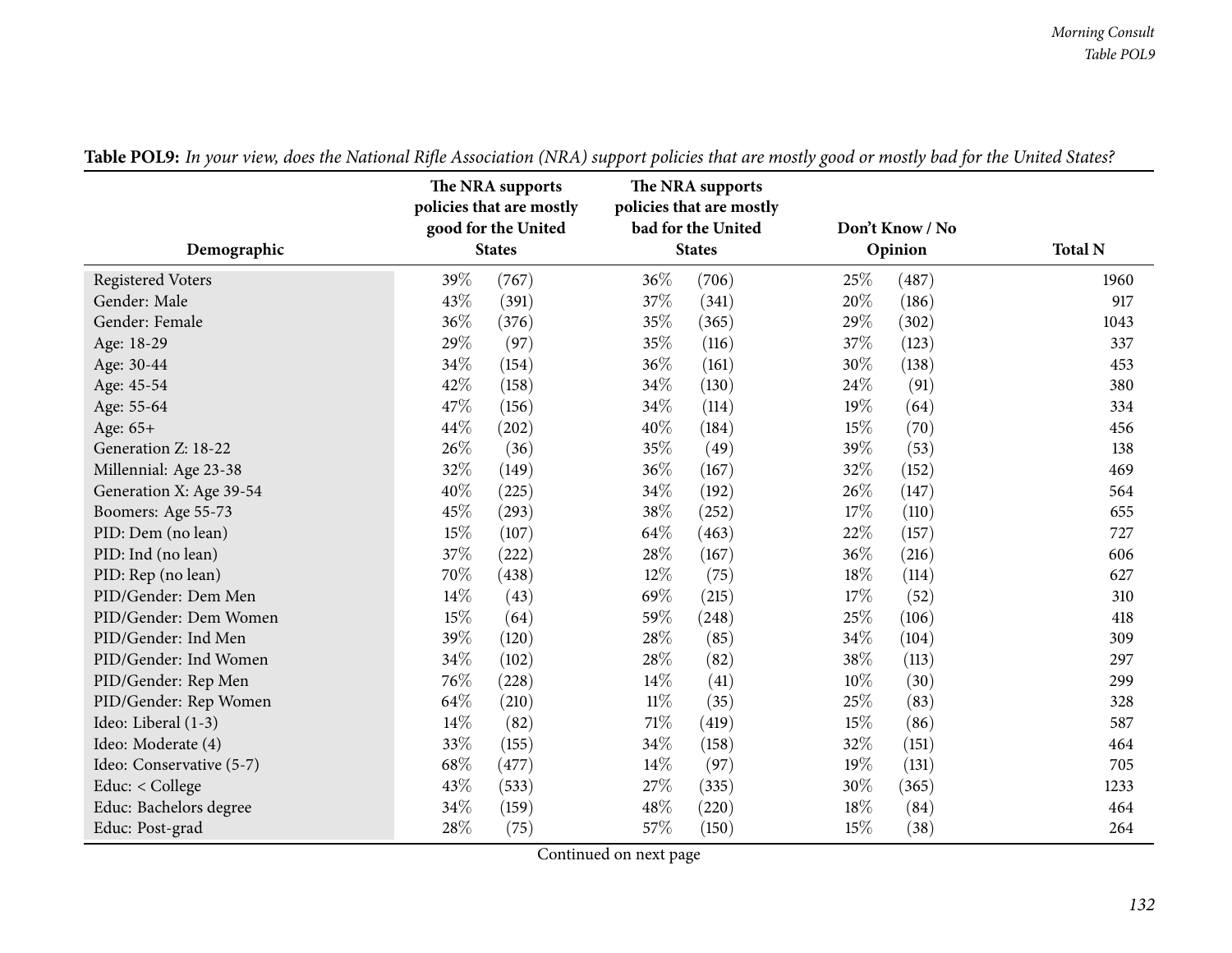#### *National Tracking Poll #190816, August, <sup>2019</sup> Table POL9*

|                                   | The NRA supports<br>policies that are mostly | The NRA supports<br>policies that are mostly |                 |                |
|-----------------------------------|----------------------------------------------|----------------------------------------------|-----------------|----------------|
|                                   | good for the United                          | bad for the United                           | Don't Know / No |                |
| Demographic                       | <b>States</b>                                | <b>States</b>                                | Opinion         | <b>Total N</b> |
| <b>Registered Voters</b>          | 39%<br>(767)                                 | 36%<br>(706)                                 | 25%<br>(487)    | 1960           |
| Income: Under 50k                 | 39%<br>(397)                                 | 33%<br>(331)                                 | 28%<br>(284)    | 1013           |
| Income: 50k-100k                  | 39%<br>(252)                                 | 38%<br>(246)                                 | 23%<br>(148)    | 646            |
| Income: 100k+                     | 39%<br>(118)                                 | 43\%<br>(129)                                | 18%<br>(55)     | 301            |
| Ethnicity: White                  | 44%<br>(691)                                 | 33%<br>(525)                                 | 23%<br>(369)    | 1585           |
| Ethnicity: Hispanic               | 31%<br>(58)                                  | 37%<br>(70)                                  | 32%<br>(62)     | 190            |
| Ethnicity: Afr. Am.               | 16%<br>(39)                                  | 53%<br>(131)                                 | 31%<br>(78)     | 249            |
| Ethnicity: Other                  | 29%<br>(36)                                  | 39%<br>(50)                                  | 32%<br>(40)     | 126            |
| All Christian                     | 47%<br>(444)                                 | 32%<br>(308)                                 | $21\%$<br>(199) | 951            |
| All Non-Christian                 | 23%<br>(19)                                  | 65%<br>(52)                                  | $11\%$<br>(9)   | 80             |
| Atheist                           | 19%<br>(16)                                  | 66%<br>(57)                                  | $16\%$<br>(14)  | 87             |
| Agnostic/Nothing in particular    | 34%<br>(288)                                 | 34\%<br>(289)                                | 32%<br>(266)    | 842            |
| Religious Non-Protestant/Catholic | 30%<br>(35)                                  | 53%<br>(61)                                  | $16\%$<br>(19)  | 114            |
| Evangelical                       | 54%<br>(304)                                 | 23\%<br>(130)                                | 23%<br>(127)    | 561            |
| Non-Evangelical                   | 40%<br>(282)                                 | 37%<br>(260)                                 | 22%<br>(154)    | 695            |
| Community: Urban                  | 29%<br>(129)                                 | 44\%<br>(199)                                | 27%<br>(124)    | 452            |
| Community: Suburban               | 36%<br>(336)                                 | $38\%$<br>(354)                              | 25%<br>(233)    | 922            |
| Community: Rural                  | 52%<br>(302)                                 | 26%<br>(153)                                 | 22%<br>(130)    | 586            |
| <b>Employ: Private Sector</b>     | 39%<br>(254)                                 | 40%<br>(256)                                 | $21\%$<br>(137) | 647            |
| Employ: Government                | 38%<br>(46)                                  | 38%<br>(47)                                  | 24%<br>(29)     | 121            |
| Employ: Self-Employed             | 40%<br>(58)                                  | 37%<br>(53)                                  | 23%<br>(33)     | 143            |
| Employ: Homemaker                 | 41\%<br>(62)                                 | 25%<br>(38)                                  | 34%<br>(52)     | 152            |
| Employ: Student                   | 25%<br>(21)                                  | 39%<br>(34)                                  | 36%<br>(31)     | 86             |
| Employ: Retired                   | 44%<br>(202)                                 | 39%<br>(179)                                 | $18\%$<br>(81)  | 462            |
| Employ: Unemployed                | 37%<br>(68)                                  | $34\%$<br>(62)                               | 28%<br>(51)     | 182            |
| Employ: Other                     | 34%<br>(56)                                  | 23\%<br>(38)                                 | 43%<br>(73)     | 167            |
| Military HH: Yes                  | 48%<br>(171)                                 | 33%<br>(117)                                 | 20%<br>(71)     | 359            |
| Military HH: No                   | 37%<br>(596)                                 | 37%<br>(589)                                 | 26%<br>(416)    | 1601           |
| RD/WT: Right Direction            | 69%<br>(499)                                 | $9\%$<br>(69)                                | 22%<br>(160)    | 728            |
| RD/WT: Wrong Track                | 22%<br>(269)                                 | 52%<br>(637)                                 | 27%<br>(327)    | 1232           |

Table POL9: In your view, does the National Rifle Association (NRA) support policies that are mostly good or mostly bad for the United States?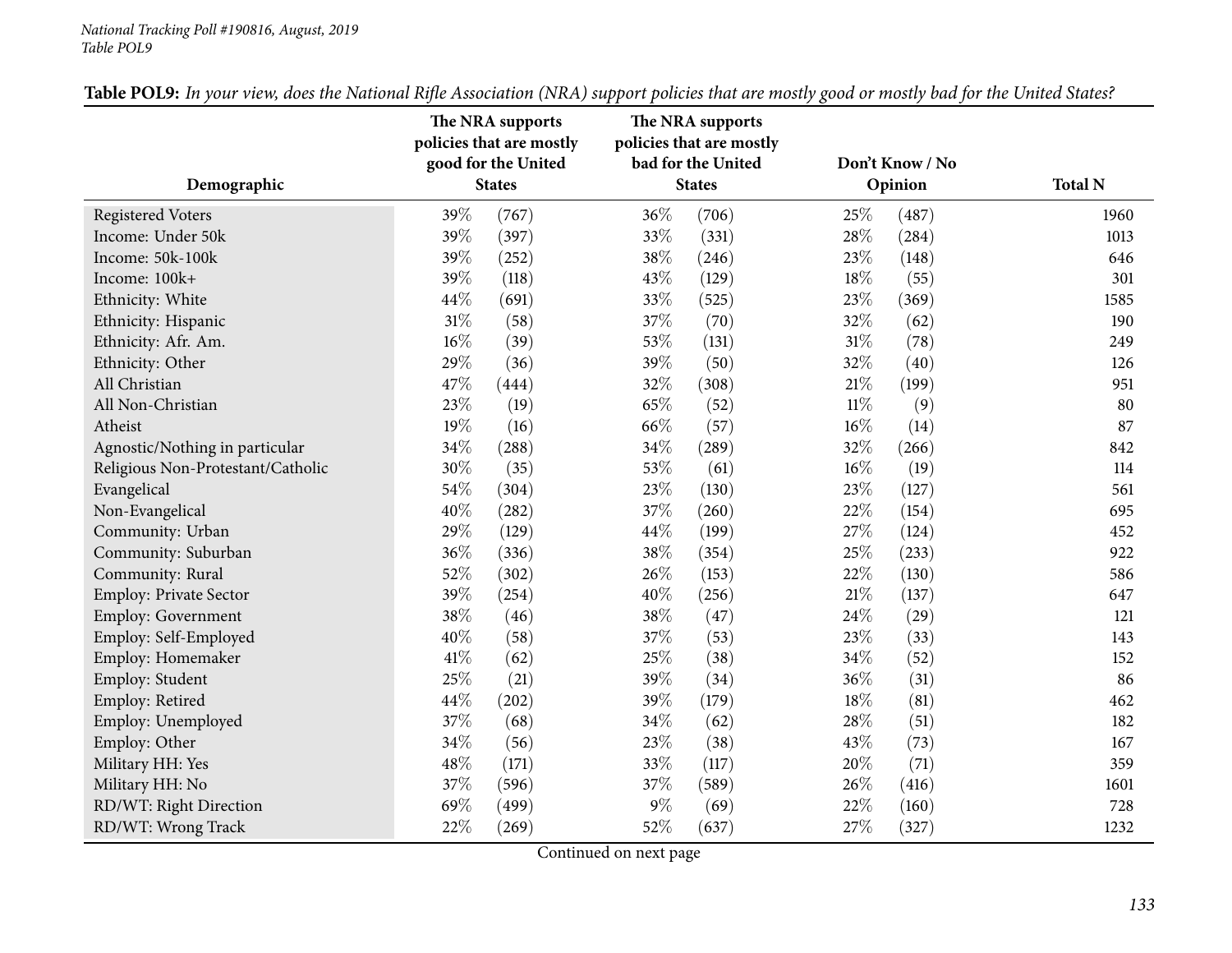|                                      | The NRA supports<br>policies that are mostly<br>good for the United | The NRA supports<br>policies that are mostly<br>bad for the United | Don't Know / No |                |
|--------------------------------------|---------------------------------------------------------------------|--------------------------------------------------------------------|-----------------|----------------|
| Demographic                          | <b>States</b>                                                       | <b>States</b>                                                      | Opinion         | <b>Total N</b> |
| <b>Registered Voters</b>             | 39%<br>(767)                                                        | 36%<br>(706)                                                       | 25%<br>(487)    | 1960           |
| Trump Job Approve                    | 71\%<br>(569)                                                       | $9\%$<br>(73)                                                      | 20%<br>(158)    | 801            |
| Trump Job Disapprove                 | 17%<br>(189)                                                        | 58%<br>(628)                                                       | 25%<br>(270)    | 1086           |
| Trump Job Strongly Approve           | 79%<br>(355)                                                        | $8\%$<br>(35)                                                      | 13%<br>(58)     | 448            |
| Trump Job Somewhat Approve           | 61%<br>(214)                                                        | $11\%$<br>(39)                                                     | 28%<br>(100)    | 353            |
| Trump Job Somewhat Disapprove        | 35%<br>(81)                                                         | 30%<br>(70)                                                        | 35%<br>(83)     | 233            |
| Trump Job Strongly Disapprove        | 13%<br>(108)                                                        | 65%<br>(558)                                                       | 22%<br>(187)    | 853            |
| Favorable of Trump                   | 72%<br>(562)                                                        | $9\%$<br>(68)                                                      | 19%<br>(151)    | 782            |
| Unfavorable of Trump                 | 17%<br>(193)                                                        | 57%<br>(635)                                                       | $25\%$<br>(278) | 1106           |
| Very Favorable of Trump              | 80%<br>(371)                                                        | $7\%$<br>(33)                                                      | 13%<br>(60)     | 464            |
| Somewhat Favorable of Trump          | 60%<br>(190)                                                        | $11\%$<br>(36)                                                     | 29%<br>(91)     | 317            |
| Somewhat Unfavorable of Trump        | 38%<br>(74)                                                         | 23%<br>(45)                                                        | 39%<br>(76)     | 195            |
| Very Unfavorable of Trump            | 13%<br>(119)                                                        | 65%<br>(589)                                                       | 22%<br>(203)    | 910            |
| #1 Issue: Economy                    | 40%<br>(186)                                                        | 32%<br>(146)                                                       | 28\%<br>(130)   | 463            |
| #1 Issue: Security                   | 62%<br>(283)                                                        | 16%<br>(75)                                                        | 21%<br>(96)     | 454            |
| #1 Issue: Health Care                | 27%<br>(93)                                                         | 52%<br>(180)                                                       | $21\%$<br>(74)  | 347            |
| #1 Issue: Medicare / Social Security | 39%<br>(107)                                                        | 41\%<br>(111)                                                      | 20%<br>(55)     | 274            |
| #1 Issue: Women's Issues             | 25%<br>(29)                                                         | 39%<br>(47)                                                        | 36%<br>(44)     | 120            |
| #1 Issue: Education                  | 24%<br>(26)                                                         | 46%<br>(49)                                                        | 30%<br>(33)     | 108            |
| #1 Issue: Energy                     | 19%<br>(18)                                                         | 56%<br>(53)                                                        | 25%<br>(24)     | 94             |
| #1 Issue: Other                      | 25%<br>(25)                                                         | 44%<br>(44)                                                        | $31\%$<br>(31)  | 100            |
| 2018 House Vote: Democrat            | 15%<br>(114)                                                        | 66%<br>(510)                                                       | 19%<br>(148)    | 773            |
| 2018 House Vote: Republican          | 73%<br>(488)                                                        | $11\%$<br>(72)                                                     | $16\%$<br>(106) | 667            |
| 2018 House Vote: Someone else        | 28%<br>(28)                                                         | $20\%$<br>(20)                                                     | 53%<br>(53)     | 100            |
| 2016 Vote: Hillary Clinton           | 13%<br>(94)                                                         | 68\%<br>(479)                                                      | 19%<br>(136)    | 709            |
| 2016 Vote: Donald Trump              | 72%<br>(506)                                                        | 10%<br>(70)                                                        | 18%<br>(123)    | 699            |
| 2016 Vote: Other                     | 29%<br>(54)                                                         | 36%<br>(66)                                                        | 35%<br>(65)     | 185            |
| 2016 Vote: Didn't Vote               | $31\%$<br>(112)                                                     | 25%<br>(90)                                                        | 45%<br>(163)    | 365            |
| Voted in 2014: Yes                   | 42%<br>(579)                                                        | 39%<br>(545)                                                       | 19%<br>(265)    | 1389           |
| Voted in 2014: No                    | 33%<br>(188)                                                        | 28%<br>(161)                                                       | 39%<br>(222)    | 571            |

Table POL9: In your view, does the National Rifle Association (NRA) support policies that are mostly good or mostly bad for the United States?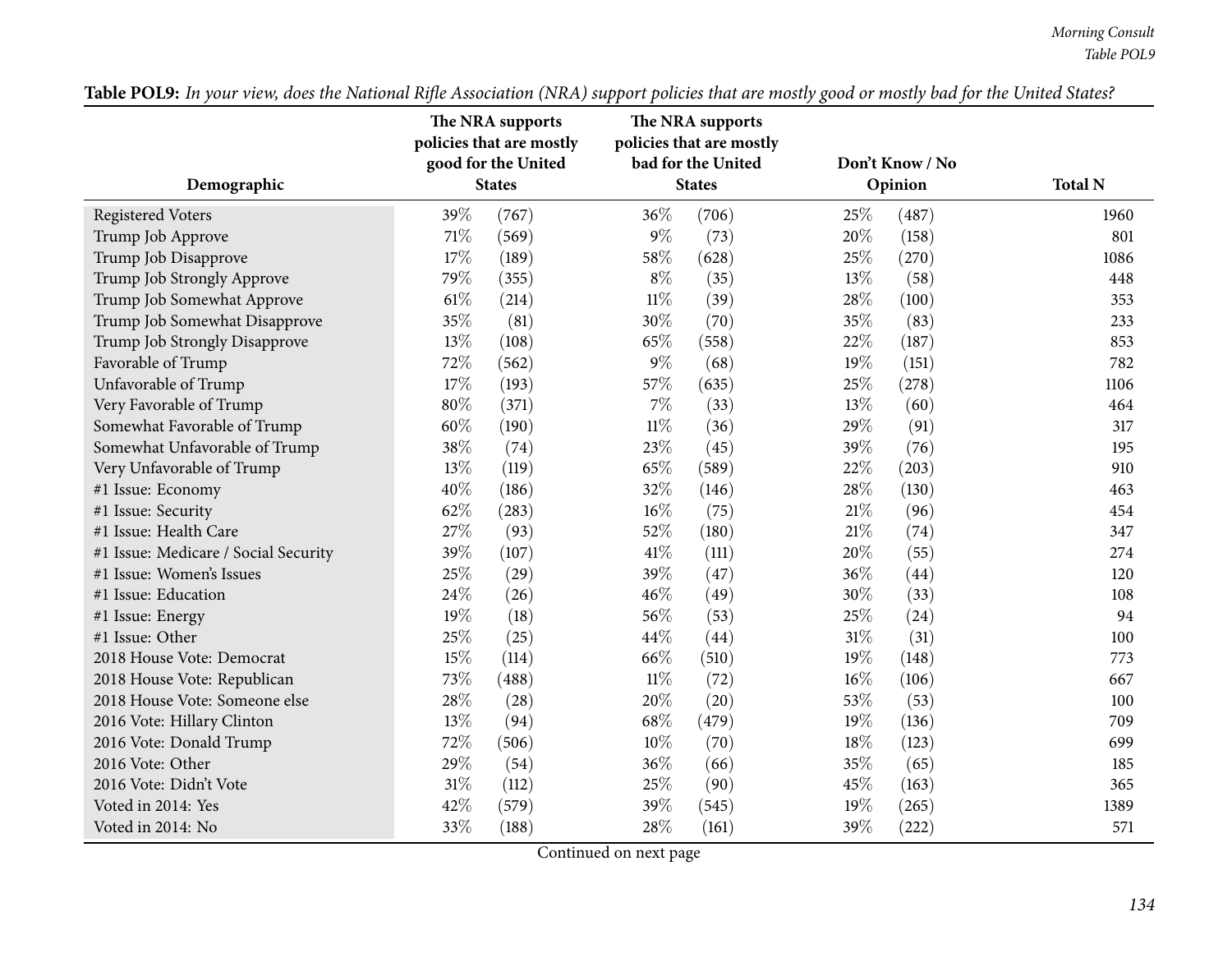#### *National Tracking Poll #190816, August, <sup>2019</sup> Table POL9*

|                                            | The NRA supports<br>policies that are mostly<br>good for the United |               |        | The NRA supports<br>policies that are mostly<br>bad for the United |        | Don't Know / No |                |
|--------------------------------------------|---------------------------------------------------------------------|---------------|--------|--------------------------------------------------------------------|--------|-----------------|----------------|
| Demographic                                |                                                                     | <b>States</b> |        | <b>States</b>                                                      |        | Opinion         | <b>Total N</b> |
| <b>Registered Voters</b>                   | $39\%$                                                              | (767)         | $36\%$ | (706)                                                              | 25%    | (487)           | 1960           |
| 2012 Vote: Barack Obama                    | 21%                                                                 | (177)         | 58\%   | (494)                                                              | 21%    | (183)           | 854            |
| 2012 Vote: Mitt Romney                     | 70\%                                                                | (381)         | $14\%$ | (74)                                                               | $16\%$ | (86)            | 540            |
| 2012 Vote: Other                           | 49\%                                                                | (40)          | $14\%$ | (11)                                                               | 37\%   | (30)            | 82             |
| 2012 Vote: Didn't Vote                     | $35\%$                                                              | (166)         | $26\%$ | (126)                                                              | $39\%$ | (189)           | 480            |
| 4-Region: Northeast                        | 28\%                                                                | (97)          | 49\%   | (171)                                                              | 23\%   | (82)            | 350            |
| 4-Region: Midwest                          | 39%                                                                 | (175)         | 34\%   | (153)                                                              | 27\%   | (122)           | 450            |
| 4-Region: South                            | $46\%$                                                              | (338)         | $30\%$ | (222)                                                              | 24\%   | (172)           | 732            |
| 4-Region: West                             | 37%                                                                 | (158)         | 37\%   | (160)                                                              | 26\%   | (111)           | 428            |
| Party: Democrat/Leans Democrat             | 15%                                                                 | (132)         | 62\%   | (547)                                                              | 23\%   | (203)           | 883            |
| Party: Republican/Leans Republican         | 69\%                                                                | (525)         | $12\%$ | (90)                                                               | 19%    | (144)           | 759            |
| Gun owners                                 | $61\%$                                                              | (432)         | 22\%   | (156)                                                              | 17%    | (123)           | 710            |
| Republican gun owners                      | $80\%$                                                              | (324)         | $7\%$  | (29)                                                               | $12\%$ | (49)            | 403            |
| Democratic gun owners                      | 28%                                                                 | (57)          | $54\%$ | (111)                                                              | 18%    | (38)            | 207            |
| Voters who blame mental illness a lot      | $50\%$                                                              | (468)         | $26\%$ | (249)                                                              | 24%    | (229)           | 946            |
| Voters who blame mental illness a lot/some | 43\%                                                                | (700)         | 35%    | (563)                                                              | 22\%   | (366)           | 1629           |

Table POL9: In your view, does the National Rifle Association (NRA) support policies that are mostly good or mostly bad for the United States?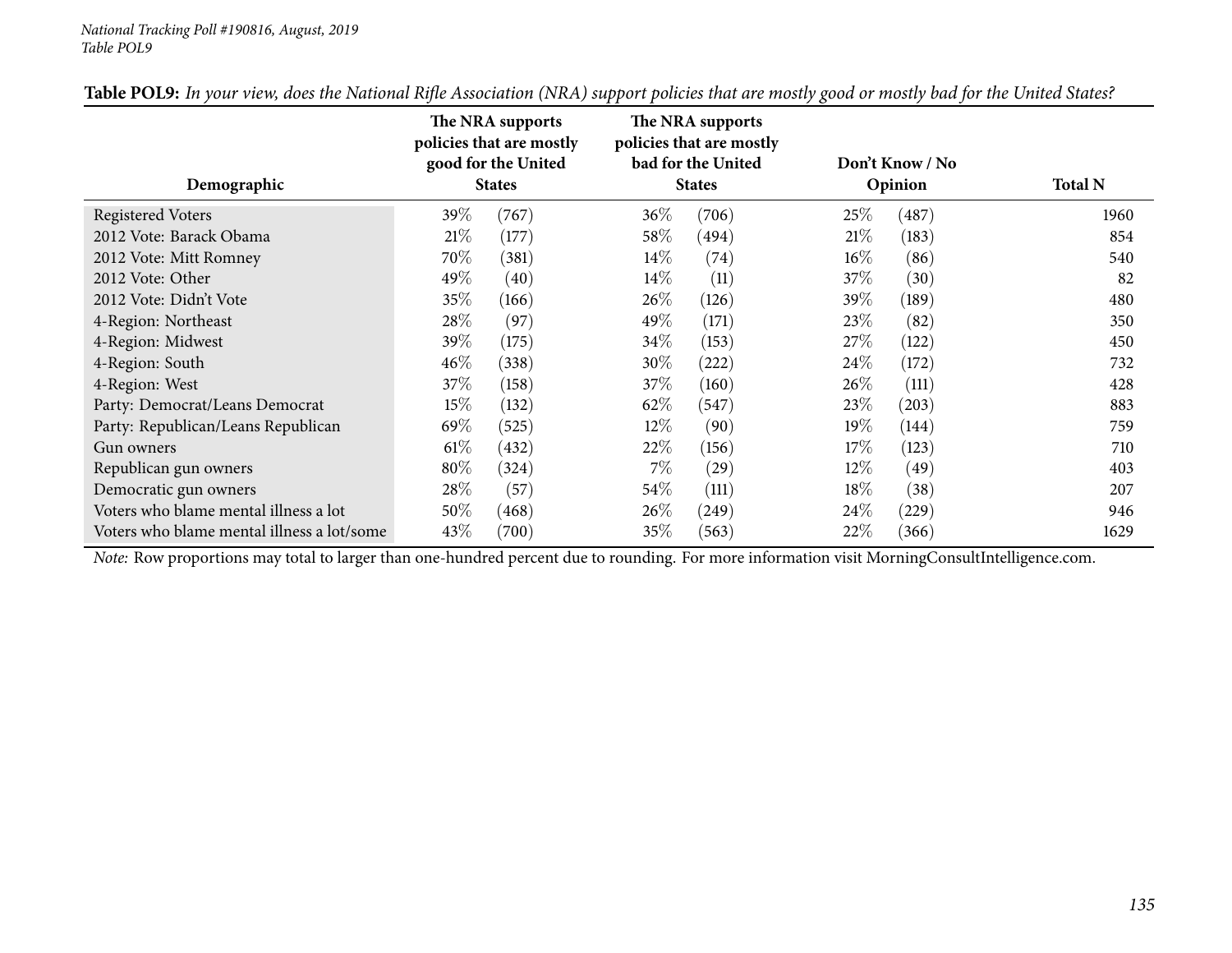Table POL10\_1: Below is a list of possible threats to the vital interests of the United States in the next 10 years. For each one, please indicate whether you see this as a critical threat, an important but not critical threat, or not an important threat at all. *Islamist extremism*

| Demographic              |        | A critical threat |        | An important but<br>not critical threat |        | Not an important<br>threat at all |        | Don't Know / No<br>Opinion | <b>Total N</b> |
|--------------------------|--------|-------------------|--------|-----------------------------------------|--------|-----------------------------------|--------|----------------------------|----------------|
| Registered Voters        | 49%    | (956)             | 29%    | (562)                                   | $11\%$ | (217)                             | $11\%$ | (225)                      | 1960           |
| Gender: Male             | 50%    | (454)             | 28%    | (259)                                   | 13%    | (121)                             | $9\%$  | (84)                       | 917            |
| Gender: Female           | 48%    | (502)             | 29%    | (303)                                   | $9\%$  | (96)                              | $14\%$ | (141)                      | 1043           |
| Age: 18-29               | 32%    | (108)             | 34%    | (116)                                   | 17\%   | (56)                              | 17%    | (57)                       | 337            |
| Age: 30-44               | 40%    | (182)             | $31\%$ | (140)                                   | 15%    | (69)                              | 14%    | (62)                       | 453            |
| Age: 45-54               | 49%    | (188)             | 28%    | (105)                                   | $8\%$  | (29)                              | 15%    | (58)                       | 380            |
| Age: 55-64               | 60%    | (202)             | 24%    | (80)                                    | $8\%$  | (28)                              | $7\%$  | (24)                       | 334            |
| Age: 65+                 | 61\%   | (277)             | 26%    | (120)                                   | $8\%$  | (35)                              | $5\%$  | (24)                       | 456            |
| Generation Z: 18-22      | 29%    | (40)              | 28%    | (39)                                    | $21\%$ | (29)                              | 21%    | (29)                       | 138            |
| Millennial: Age 23-38    | 36%    | (168)             | 34%    | (161)                                   | 15%    | (71)                              | 15%    | (70)                       | 469            |
| Generation X: Age 39-54  | 48%    | (270)             | 29%    | (162)                                   | 10%    | (54)                              | $14\%$ | (78)                       | 564            |
| Boomers: Age 55-73       | 59%    | (390)             | 25%    | (166)                                   | $9\%$  | (57)                              | $6\%$  | (42)                       | 655            |
| PID: Dem (no lean)       | 36%    | (259)             | 36%    | (263)                                   | 17%    | (127)                             | $11\%$ | (78)                       | 727            |
| PID: Ind (no lean)       | 47%    | (284)             | 28%    | (171)                                   | $9\%$  | (56)                              | 16%    | (95)                       | 606            |
| PID: Rep (no lean)       | 66%    | (413)             | 20%    | (128)                                   | $5\%$  | (34)                              | $8\%$  | (52)                       | 627            |
| PID/Gender: Dem Men      | 32%    | (100)             | 38%    | (117)                                   | 21%    | (65)                              | $9\%$  | (28)                       | 310            |
| PID/Gender: Dem Women    | 38%    | (159)             | 35%    | (145)                                   | 15%    | (63)                              | 12%    | (50)                       | 418            |
| PID/Gender: Ind Men      | 49%    | (152)             | 26%    | (82)                                    | 12%    | (36)                              | 13%    | (39)                       | 309            |
| PID/Gender: Ind Women    | 45%    | (132)             | 30%    | (89)                                    | $7\%$  | (19)                              | 19%    | (56)                       | 297            |
| PID/Gender: Rep Men      | 68%    | (202)             | 20%    | (60)                                    | $7\%$  | (20)                              | $6\%$  | (17)                       | 299            |
| PID/Gender: Rep Women    | 64%    | (211)             | 21\%   | (68)                                    | $4\%$  | (14)                              | $11\%$ | (35)                       | 328            |
| Ideo: Liberal (1-3)      | 32%    | (186)             | 42%    | (248)                                   | 21\%   | (121)                             | $5\%$  | (32)                       | 587            |
| Ideo: Moderate (4)       | 47%    | (216)             | 32%    | (151)                                   | $8\%$  | (39)                              | 13%    | (58)                       | 464            |
| Ideo: Conservative (5-7) | 68%    | (483)             | 20%    | (138)                                   | $6\%$  | (43)                              | $6\%$  | (42)                       | 705            |
| Educ: < College          | $54\%$ | (661)             | 22%    | (274)                                   | 10%    | (117)                             | 15%    | (181)                      | 1233           |
| Educ: Bachelors degree   | 39%    | (180)             | 41\%   | (188)                                   | 14%    | (64)                              | 7%     | (31)                       | 464            |
| Educ: Post-grad          | 44%    | (116)             | 38%    | (100)                                   | 13%    | (35)                              | $5\%$  | (13)                       | 264            |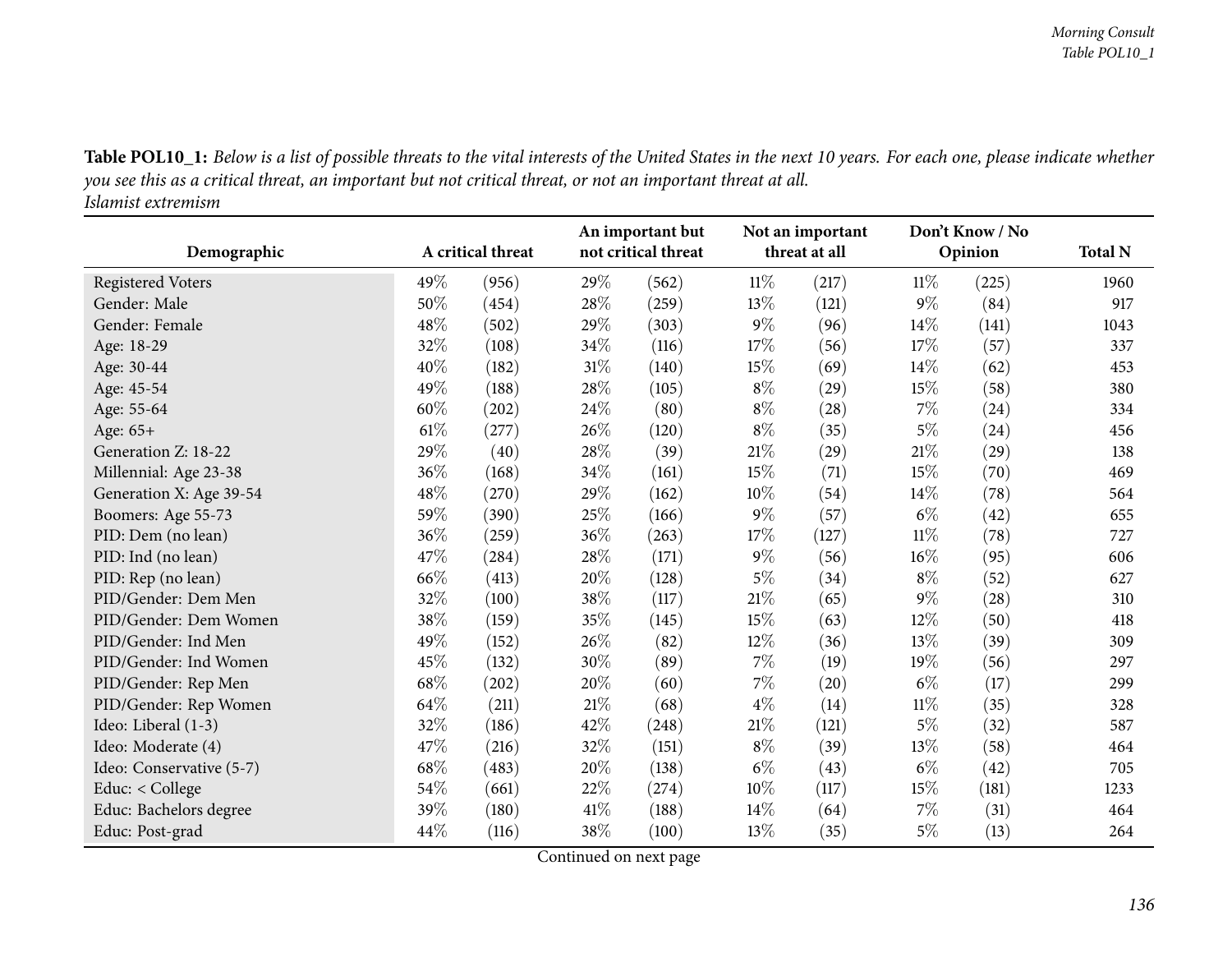| <b>Table POL10_1:</b> Below is a list of possible threats to the vital interests of the United States in the next 10 years. For each one, please indicate whether |
|-------------------------------------------------------------------------------------------------------------------------------------------------------------------|
| you see this as a critical threat, an important but not critical threat, or not an important threat at all.                                                       |
| Islamist extremism                                                                                                                                                |

|                                   |      |                   |        | An important but    |        | Not an important |        | Don't Know / No |                |
|-----------------------------------|------|-------------------|--------|---------------------|--------|------------------|--------|-----------------|----------------|
| Demographic                       |      | A critical threat |        | not critical threat |        | threat at all    |        | Opinion         | <b>Total N</b> |
| <b>Registered Voters</b>          | 49%  | (956)             | 29%    | (562)               | $11\%$ | (217)            | $11\%$ | (225)           | 1960           |
| Income: Under 50k                 | 49%  | (500)             | 26\%   | (260)               | $10\%$ | (104)            | 15%    | (149)           | 1013           |
| Income: 50k-100k                  | 49%  | (317)             | 30%    | (192)               | 12%    | (80)             | $9\%$  | (58)            | 646            |
| Income: 100k+                     | 47%  | (140)             | 36%    | (109)               | $11\%$ | (34)             | $6\%$  | (18)            | 301            |
| Ethnicity: White                  | 52%  | (825)             | 28%    | (448)               | 10%    | (152)            | $10\%$ | (160)           | 1585           |
| Ethnicity: Hispanic               | 45%  | (85)              | 25%    | (47)                | 15%    | (29)             | 16%    | (29)            | 190            |
| Ethnicity: Afr. Am.               | 32%  | (81)              | 29%    | (73)                | 22%    | (54)             | 16%    | (41)            | 249            |
| Ethnicity: Other                  | 40%  | (51)              | 32%    | (41)                | $8\%$  | (11)             | 19%    | (24)            | 126            |
| All Christian                     | 58%  | (550)             | 27%    | (256)               | $8\%$  | (75)             | 7%     | (70)            | 951            |
| All Non-Christian                 | 35%  | (28)              | 44%    | (35)                | 17%    | (14)             | $4\%$  | (3)             | 80             |
| Atheist                           | 33%  | (28)              | 26%    | (23)                | 34%    | (29)             | 7%     | (6)             | 87             |
| Agnostic/Nothing in particular    | 41\% | (349)             | 29%    | (248)               | 12%    | (99)             | 17%    | (146)           | 842            |
| Religious Non-Protestant/Catholic | 41\% | (46)              | $41\%$ | (46)                | $16\%$ | (19)             | $3\%$  | (3)             | 114            |
| Evangelical                       | 61\% | (342)             | 21%    | (116)               | 7%     | (38)             | 12%    | (65)            | 561            |
| Non-Evangelical                   | 53%  | (367)             | $29\%$ | (204)               | 10%    | (69)             | $8\%$  | (56)            | 695            |
| Community: Urban                  | 46%  | (206)             | 29%    | (133)               | 16%    | (73)             | $9\%$  | (40)            | 452            |
| Community: Suburban               | 46%  | (422)             | $31\%$ | (287)               | $11\%$ | (101)            | 12%    | (113)           | 922            |
| Community: Rural                  | 56%  | (328)             | 24%    | (142)               | $7\%$  | (43)             | 12%    | (72)            | 586            |
| Employ: Private Sector            | 47%  | (301)             | $31\%$ | (199)               | 13%    | (84)             | 10%    | (63)            | 647            |
| <b>Employ: Government</b>         | 44%  | (53)              | 31\%   | (37)                | $16\%$ | (20)             | $9\%$  | (11)            | 121            |
| Employ: Self-Employed             | 43%  | (62)              | 25%    | (36)                | 18%    | (25)             | 14%    | (20)            | 143            |
| Employ: Homemaker                 | 45%  | (69)              | 33%    | (50)                | $6\%$  | (9)              | 15%    | (24)            | 152            |
| Employ: Student                   | 25%  | (21)              | 37%    | (32)                | 20%    | (17)             | 19%    | (16)            | 86             |
| Employ: Retired                   | 62%  | (286)             | 26%    | (119)               | $6\%$  | (29)             | $6\%$  | (28)            | 462            |
| Employ: Unemployed                | 50%  | (92)              | 23%    | (42)                | $11\%$ | (20)             | 15%    | (28)            | 182            |
| Employ: Other                     | 43%  | (72)              | 28%    | (47)                | $7\%$  | (12)             | 21%    | (35)            | 167            |
| Military HH: Yes                  | 60%  | (215)             | 25%    | (89)                | $8\%$  | (30)             | 7%     | (25)            | 359            |
| Military HH: No                   | 46%  | (741)             | 30%    | (473)               | 12%    | (186)            | 13%    | (200)           | 1601           |
| RD/WT: Right Direction            | 64%  | (468)             | 18%    | (134)               | $5\%$  | (37)             | 12%    | (89)            | 728            |
| RD/WT: Wrong Track                | 40%  | (488)             | 35%    | (428)               | 15%    | (180)            | $11\%$ | (136)           | 1232           |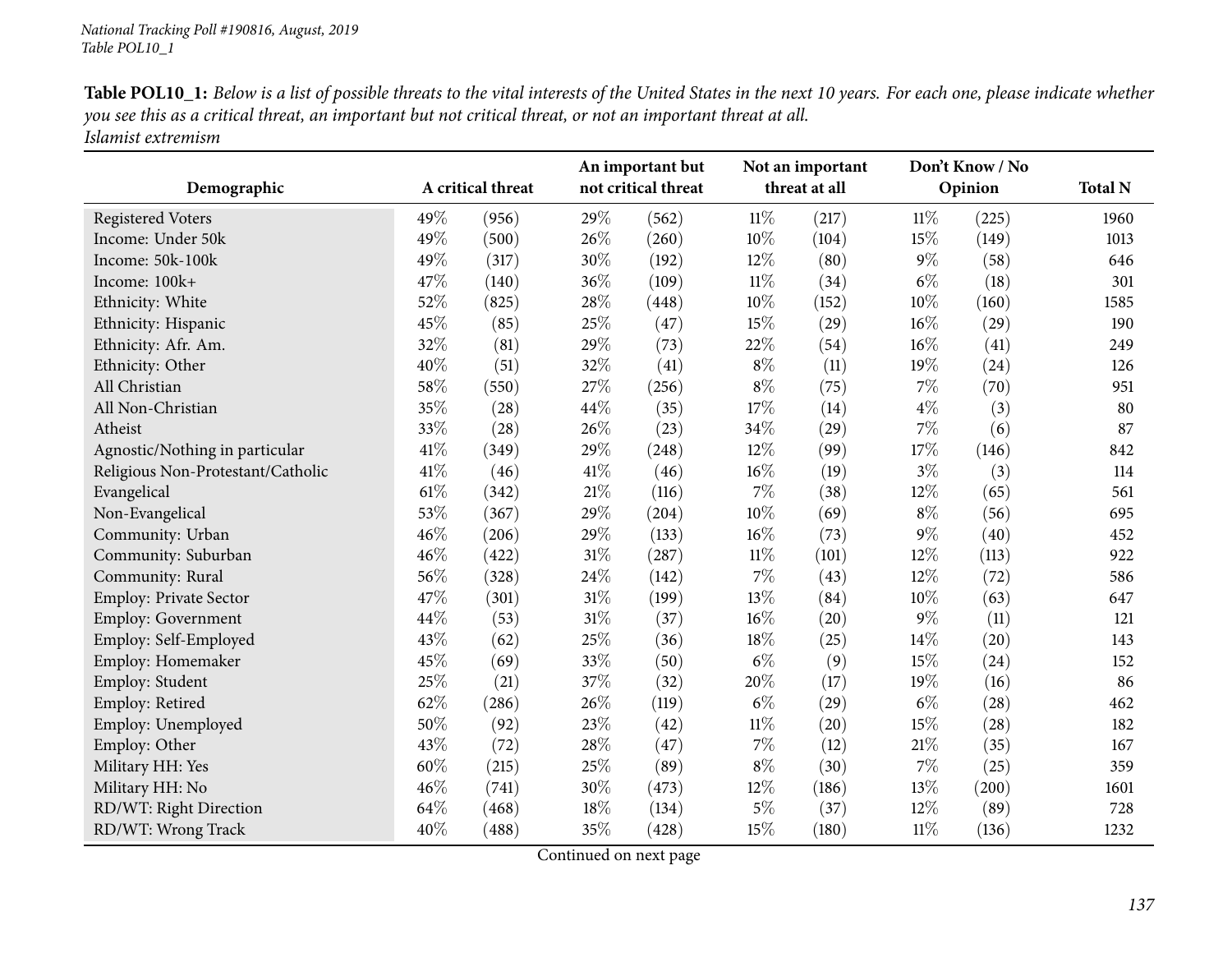Table POL10\_1: Below is a list of possible threats to the vital interests of the United States in the next 10 years. For each one, please indicate whether you see this as a critical threat, an important but not critical threat, or not an important threat at all. *Islamist extremism*

| Demographic                          |      | A critical threat |     | An important but<br>not critical threat |        | Not an important<br>threat at all |        | Don't Know / No<br>Opinion | <b>Total N</b> |
|--------------------------------------|------|-------------------|-----|-----------------------------------------|--------|-----------------------------------|--------|----------------------------|----------------|
| <b>Registered Voters</b>             | 49%  | (956)             | 29% | (562)                                   | $11\%$ | (217)                             | $11\%$ | (225)                      | 1960           |
| Trump Job Approve                    | 66\% | (530)             | 19% | (155)                                   | $5\%$  | (37)                              | $10\%$ | (79)                       | 801            |
| Trump Job Disapprove                 | 37%  | (402)             | 37% | (399)                                   | $16\%$ | (177)                             | $10\%$ | (108)                      | 1086           |
| Trump Job Strongly Approve           | 73%  | (326)             | 15% | (69)                                    | $4\%$  | (17)                              | $8\%$  | (36)                       | 448            |
| Trump Job Somewhat Approve           | 58%  | (204)             | 24% | (86)                                    | $6\%$  | (21)                              | 12%    | (43)                       | 353            |
| Trump Job Somewhat Disapprove        | 46%  | (106)             | 35% | (82)                                    | $8\%$  | (19)                              | $11\%$ | (25)                       | 233            |
| Trump Job Strongly Disapprove        | 35%  | (296)             | 37% | (317)                                   | 18%    | (158)                             | 10%    | (83)                       | 853            |
| Favorable of Trump                   | 68%  | (534)             | 18% | (144)                                   | $4\%$  | (33)                              | $9\%$  | (70)                       | 782            |
| Unfavorable of Trump                 | 37%  | (411)             | 37% | (406)                                   | 16%    | (178)                             | $10\%$ | (111)                      | 1106           |
| Very Favorable of Trump              | 73%  | (338)             | 14% | (67)                                    | $3\%$  | (15)                              | 10%    | (44)                       | 464            |
| Somewhat Favorable of Trump          | 62%  | (196)             | 24% | (77)                                    | $6\%$  | (18)                              | $8\%$  | (26)                       | 317            |
| Somewhat Unfavorable of Trump        | 50%  | (97)              | 30% | (58)                                    | $9\%$  | (17)                              | 12%    | (23)                       | 195            |
| Very Unfavorable of Trump            | 35%  | (314)             | 38% | (348)                                   | 18%    | (160)                             | $10\%$ | (88)                       | 910            |
| #1 Issue: Economy                    | 46%  | (214)             | 29% | (137)                                   | 13%    | (60)                              | $11\%$ | (52)                       | 463            |
| #1 Issue: Security                   | 66%  | (301)             | 18% | (80)                                    | $7\%$  | (34)                              | $9\%$  | (40)                       | 454            |
| #1 Issue: Health Care                | 39%  | (135)             | 35% | (120)                                   | 13%    | (44)                              | 14%    | (48)                       | 347            |
| #1 Issue: Medicare / Social Security | 60%  | (163)             | 24% | (67)                                    | 7%     | (18)                              | $9\%$  | (26)                       | 274            |
| #1 Issue: Women's Issues             | 38%  | (45)              | 32% | (38)                                    | $9\%$  | (10)                              | 22%    | (26)                       | 120            |
| #1 Issue: Education                  | 32%  | (35)              | 36% | (39)                                    | 20%    | (21)                              | 12%    | (13)                       | 108            |
| #1 Issue: Energy                     | 25%  | (24)              | 49% | (46)                                    | 15%    | (14)                              | $11\%$ | (10)                       | 94             |
| #1 Issue: Other                      | 39%  | (39)              | 35% | (35)                                    | $16\%$ | (16)                              | $10\%$ | (10)                       | 100            |
| 2018 House Vote: Democrat            | 38%  | (290)             | 39% | (299)                                   | $16\%$ | (127)                             | $7\%$  | (57)                       | 773            |
| 2018 House Vote: Republican          | 70%  | (463)             | 19% | (127)                                   | $5\%$  | (32)                              | $7\%$  | (45)                       | 667            |
| 2018 House Vote: Someone else        | 37%  | (37)              | 24% | (24)                                    | 12%    | (12)                              | 27%    | (27)                       | 100            |
| 2016 Vote: Hillary Clinton           | 37%  | (261)             | 40% | (281)                                   | 15%    | (108)                             | $8\%$  | (59)                       | 709            |
| 2016 Vote: Donald Trump              | 70%  | (490)             | 18% | (128)                                   | $4\%$  | (31)                              | $7\%$  | (51)                       | 699            |
| 2016 Vote: Other                     | 41%  | (77)              | 31% | (58)                                    | $16\%$ | (29)                              | $11\%$ | (21)                       | 185            |
| 2016 Vote: Didn't Vote               | 35%  | (127)             | 26% | (96)                                    | 13%    | (49)                              | 26\%   | (94)                       | 365            |
| Voted in 2014: Yes                   | 52%  | (724)             | 29% | (398)                                   | 10%    | (144)                             | $9\%$  | (123)                      | 1389           |
| Voted in 2014: No                    | 41%  | (232)             | 29% | (164)                                   | 13%    | (73)                              | 18%    | (102)                      | 571            |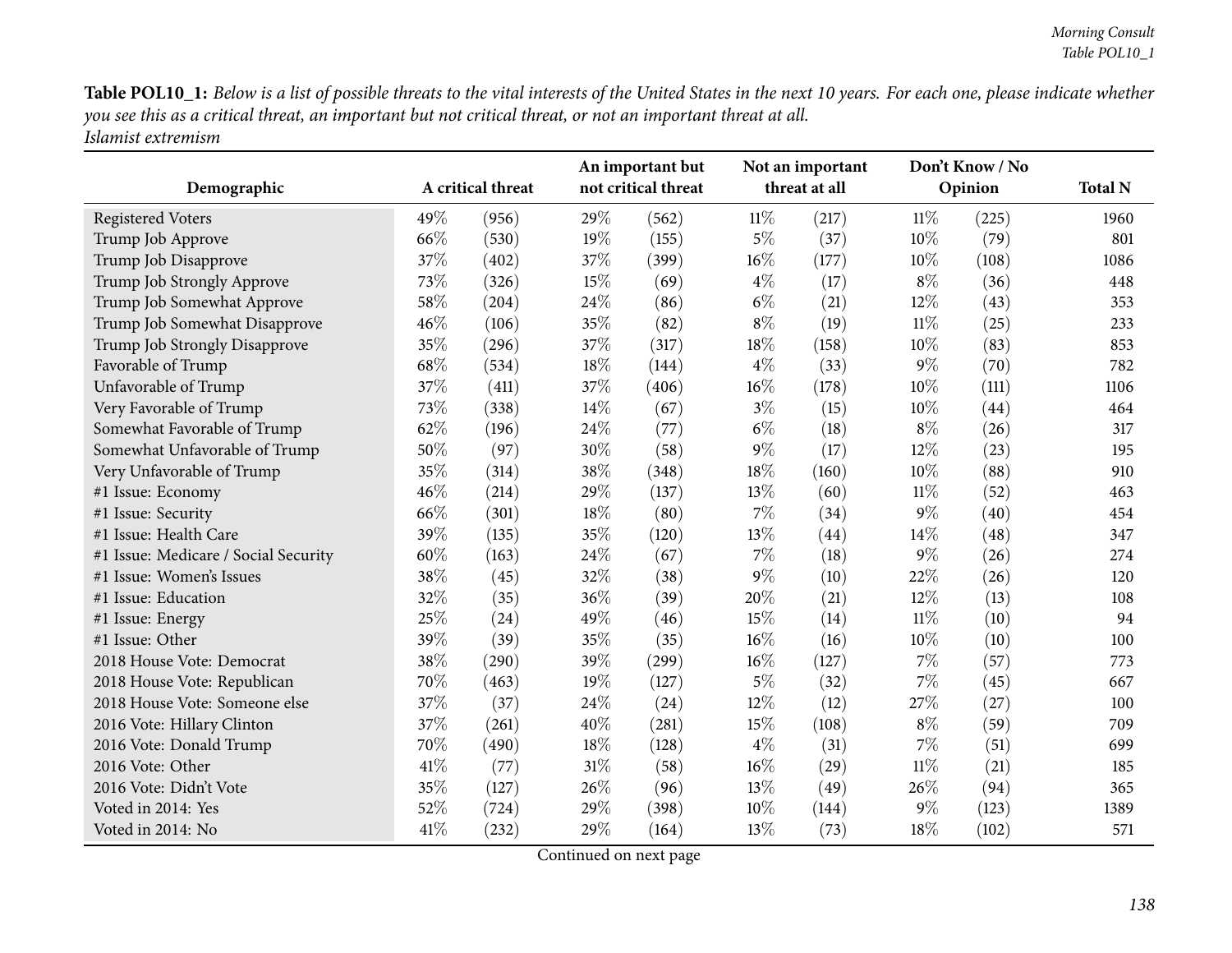| <b>Table POL10_1:</b> Below is a list of possible threats to the vital interests of the United States in the next 10 years. For each one, please indicate whether |
|-------------------------------------------------------------------------------------------------------------------------------------------------------------------|
| you see this as a critical threat, an important but not critical threat, or not an important threat at all.                                                       |
| Islamist extremism                                                                                                                                                |

| Demographic                                |        | A critical threat |         | An important but<br>not critical threat |        | Not an important<br>threat at all |        | Don't Know / No<br>Opinion | <b>Total N</b> |
|--------------------------------------------|--------|-------------------|---------|-----------------------------------------|--------|-----------------------------------|--------|----------------------------|----------------|
|                                            |        |                   |         |                                         |        |                                   |        |                            |                |
| <b>Registered Voters</b>                   | 49%    | (956)             | 29\%    | (562)                                   | $11\%$ | (217)                             | $11\%$ | (225)                      | 1960           |
| 2012 Vote: Barack Obama                    | 41\%   | (353)             | 35%     | (299)                                   | 15%    | (125)                             | $9\%$  | (78)                       | 854            |
| 2012 Vote: Mitt Romney                     | 68%    | (370)             | $20\%$  | (110)                                   | $4\%$  | (22)                              | 7%     | (38)                       | 540            |
| 2012 Vote: Other                           | 48%    | (39)              | 28\%    | (23)                                    | 7%     | (6)                               | 17%    | (14)                       | 82             |
| 2012 Vote: Didn't Vote                     | 40%    | (193)             | 27%     | (129)                                   | $13\%$ | (63)                              | $20\%$ | (95)                       | 480            |
| 4-Region: Northeast                        | 51%    | (178)             | 27\%    | (94)                                    | 12%    | (43)                              | $10\%$ | (34)                       | 350            |
| 4-Region: Midwest                          | 50%    | (223)             | 31%     | (141)                                   | $10\%$ | (45)                              | $9\%$  | (41)                       | 450            |
| 4-Region: South                            | 50%    | (369)             | 26\%    | (192)                                   | $10\%$ | (75)                              | 13%    | (96)                       | 732            |
| 4-Region: West                             | 44\%   | (187)             | 31%     | (134)                                   | 12\%   | (53)                              | 13%    | (54)                       | 428            |
| Party: Democrat/Leans Democrat             | 36\%   | (319)             | 36\%    | (317)                                   | 17\%   | (153)                             | $11\%$ | (93)                       | 883            |
| Party: Republican/Leans Republican         | 66\%   | (503)             | 20%     | (152)                                   | 5%     | (39)                              | $9\%$  | (65)                       | 759            |
| Gun owners                                 | $60\%$ | (424)             | 24\%    | (170)                                   | $8\%$  | (59)                              | $8\%$  | (58)                       | 710            |
| Republican gun owners                      | 73\%   | (294)             | 17%     | (67)                                    | 5%     | (19)                              | $6\%$  | (23)                       | 403            |
| Democratic gun owners                      | 39\%   | (81)              | 37\%    | (75)                                    | 17%    | (35)                              | 7%     | (15)                       | 207            |
| Voters who blame mental illness a lot      | 60%    | (563)             | $24\%$  | (229)                                   | $7\%$  | (71)                              | $9\%$  | (83)                       | 946            |
| Voters who blame mental illness a lot/some | 53\%   | (867)             | 29 $\%$ | (479)                                   | $9\%$  | (149)                             | $8\%$  | (135)                      | 1629           |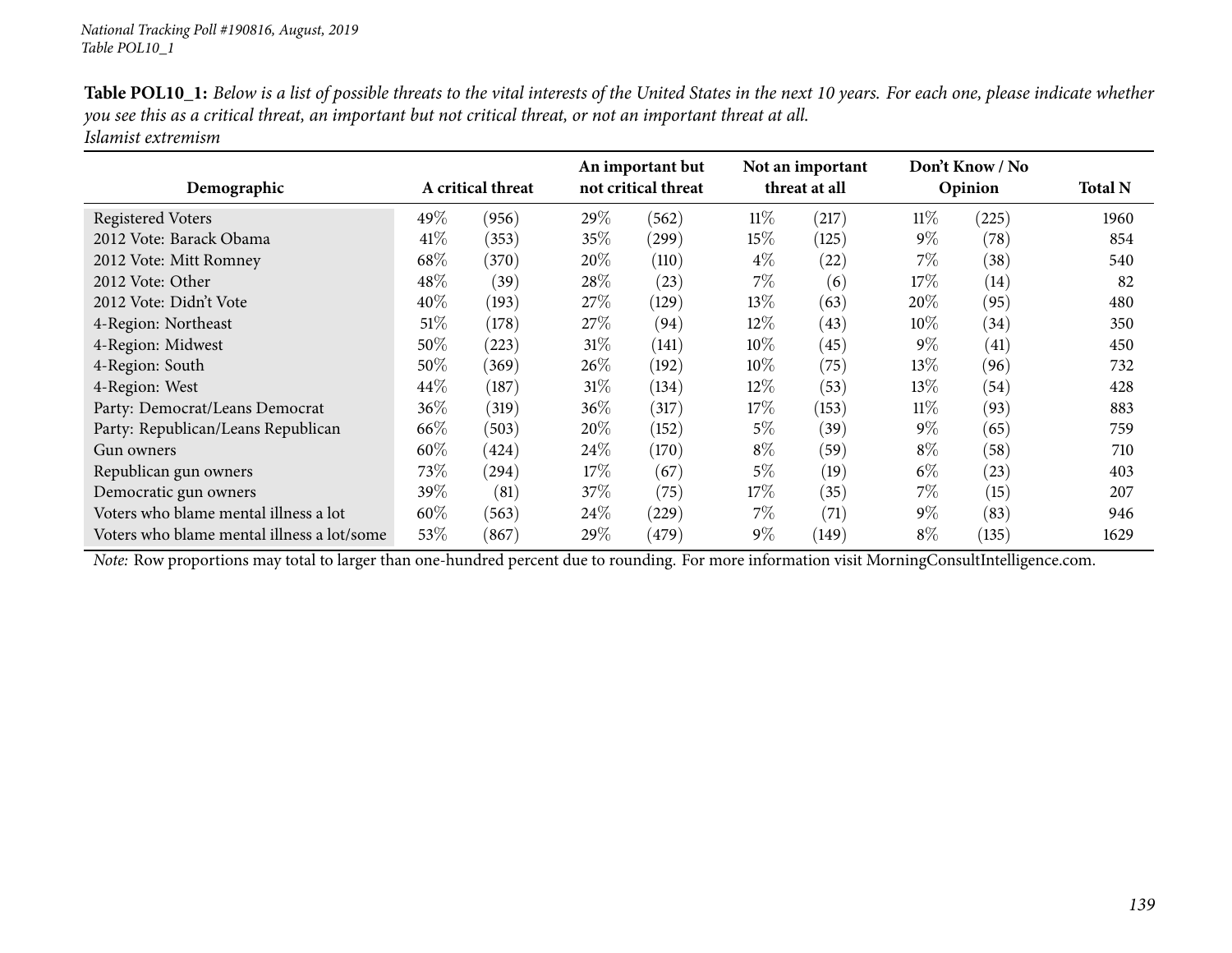Table POL10\_2: Below is a list of possible threats to the vital interests of the United States in the next 10 years. For each one, please indicate whether you see this as a critical threat, an important but not critical threat, or not an important threat at all. *White nationalism*

| Demographic              |     | A critical threat | An important but<br>not critical threat |       | Not an important<br>threat at all |       | Don't Know / No<br>Opinion |       | <b>Total N</b> |
|--------------------------|-----|-------------------|-----------------------------------------|-------|-----------------------------------|-------|----------------------------|-------|----------------|
| Registered Voters        | 47% | (911)             | 23%                                     | (448) | 19%                               | (365) | 12%                        | (236) | 1960           |
| Gender: Male             | 45% | (411)             | 23%                                     | (211) | 23%                               | (207) | 10%                        | (88)  | 917            |
| Gender: Female           | 48% | (501)             | 23%                                     | (236) | 15%                               | (158) | 14%                        | (148) | 1043           |
| Age: 18-29               | 45% | (151)             | 24%                                     | (81)  | 16%                               | (53)  | 16%                        | (53)  | 337            |
| Age: 30-44               | 45% | (204)             | 22%                                     | (99)  | 18%                               | (81)  | 15%                        | (70)  | 453            |
| Age: 45-54               | 42% | (160)             | 23%                                     | (87)  | 20%                               | (75)  | 15%                        | (58)  | 380            |
| Age: 55-64               | 45% | (151)             | 24%                                     | (79)  | 21%                               | (71)  | 10%                        | (33)  | 334            |
| Age: 65+                 | 54% | (245)             | 22%                                     | (102) | 19%                               | (85)  | $5\%$                      | (23)  | 456            |
| Generation Z: 18-22      | 41% | (56)              | 27%                                     | (37)  | 12%                               | (17)  | 20%                        | (28)  | 138            |
| Millennial: Age 23-38    | 46% | (214)             | 22%                                     | (103) | 17\%                              | (80)  | 15%                        | (72)  | 469            |
| Generation X: Age 39-54  | 43% | (244)             | 23%                                     | (127) | 20%                               | (112) | 14%                        | (80)  | 564            |
| Boomers: Age 55-73       | 50% | (325)             | 24%                                     | (155) | 19%                               | (126) | 7%                         | (48)  | 655            |
| PID: Dem (no lean)       | 69% | (502)             | 18%                                     | (130) | $5\%$                             | (34)  | $8\%$                      | (61)  | 727            |
| PID: Ind (no lean)       | 45% | (273)             | 22%                                     | (132) | $16\%$                            | (99)  | 17%                        | (102) | 606            |
| PID: Rep (no lean)       | 22% | (136)             | 30%                                     | (186) | 37%                               | (232) | 12%                        | (73)  | 627            |
| PID/Gender: Dem Men      | 67% | (209)             | 19%                                     | (59)  | $5\%$                             | (17)  | $8\%$                      | (25)  | 310            |
| PID/Gender: Dem Women    | 70% | (294)             | 17%                                     | (71)  | $4\%$                             | (17)  | $9\%$                      | (36)  | 418            |
| PID/Gender: Ind Men      | 45% | (140)             | 22%                                     | (68)  | 19%                               | (59)  | 14%                        | (42)  | 309            |
| PID/Gender: Ind Women    | 45% | (133)             | 22%                                     | (64)  | 14%                               | (40)  | 20%                        | (60)  | 297            |
| PID/Gender: Rep Men      | 21% | (62)              | 28%                                     | (84)  | 44%                               | (131) | 7%                         | (21)  | 299            |
| PID/Gender: Rep Women    | 23% | (74)              | 31%                                     | (101) | 31%                               | (100) | $16\%$                     | (53)  | 328            |
| Ideo: Liberal (1-3)      | 74% | (433)             | 18%                                     | (106) | $5\%$                             | (28)  | $3\%$                      | (20)  | 587            |
| Ideo: Moderate (4)       | 49% | (227)             | 24\%                                    | (112) | 14%                               | (64)  | 13%                        | (61)  | 464            |
| Ideo: Conservative (5-7) | 27% | (191)             | 27%                                     | (191) | 36%                               | (257) | $9\%$                      | (66)  | 705            |
| Educ: < College          | 42% | (514)             | 23%                                     | (285) | 20%                               | (241) | $16\%$                     | (193) | 1233           |
| Educ: Bachelors degree   | 49% | (229)             | 25%                                     | (117) | 18%                               | (82)  | $8\%$                      | (36)  | 464            |
| Educ: Post-grad          | 64% | (168)             | 17%                                     | (46)  | 16%                               | (43)  | $3\%$                      | (8)   | 264            |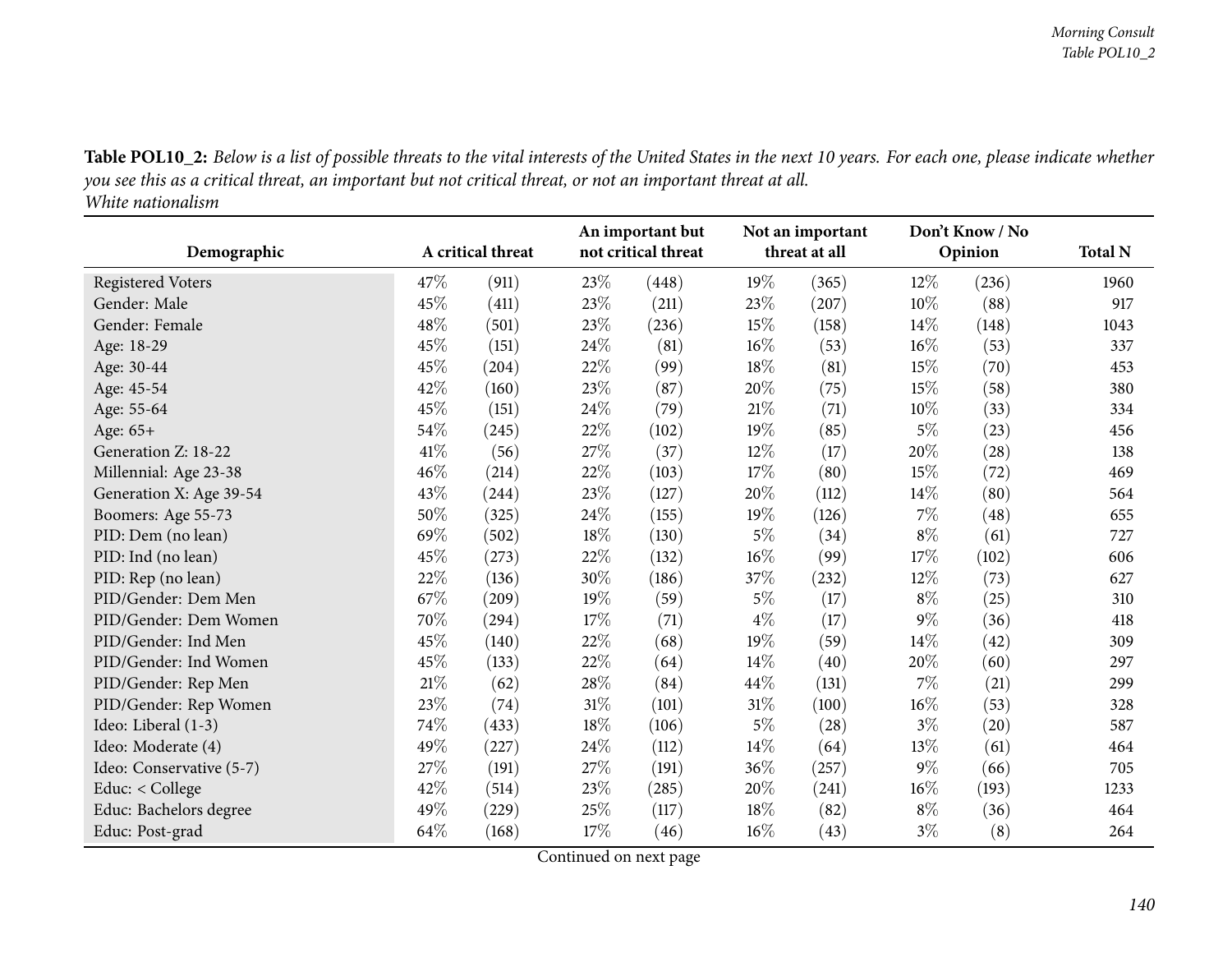| <b>Table POL10_2:</b> Below is a list of possible threats to the vital interests of the United States in the next 10 years. For each one, please indicate whether |
|-------------------------------------------------------------------------------------------------------------------------------------------------------------------|
| you see this as a critical threat, an important but not critical threat, or not an important threat at all.                                                       |
| White nationalism                                                                                                                                                 |

|                                   |      |                   | An important but    |       | Not an important |       | Don't Know / No |       |                |
|-----------------------------------|------|-------------------|---------------------|-------|------------------|-------|-----------------|-------|----------------|
| Demographic                       |      | A critical threat | not critical threat |       | threat at all    |       | Opinion         |       | <b>Total N</b> |
| <b>Registered Voters</b>          | 47%  | (911)             | 23%                 | (448) | 19%              | (365) | $12\%$          | (236) | 1960           |
| Income: Under 50k                 | 46%  | (464)             | 23%                 | (230) | $16\%$           | (158) | $16\%$          | (160) | 1013           |
| Income: 50k-100k                  | 48%  | (307)             | 22%                 | (144) | 22%              | (139) | $9\%$           | (55)  | 646            |
| Income: 100k+                     | 47%  | (140)             | 24\%                | (73)  | 22%              | (67)  | 7%              | (20)  | 301            |
| Ethnicity: White                  | 43%  | (675)             | 25%                 | (401) | $21\%$           | (331) | $11\%$          | (178) | 1585           |
| Ethnicity: Hispanic               | 45%  | (85)              | $21\%$              | (41)  | 15%              | (28)  | 19%             | (36)  | 190            |
| Ethnicity: Afr. Am.               | 71%  | (177)             | $9\%$               | (22)  | $6\%$            | (16)  | 14%             | (34)  | 249            |
| Ethnicity: Other                  | 47%  | (60)              | 20%                 | (25)  | 15%              | (18)  | 19%             | (23)  | 126            |
| All Christian                     | 43%  | (407)             | 25\%                | (237) | 23%              | (221) | $9\%$           | (85)  | 951            |
| All Non-Christian                 | 73%  | (58)              | 18%                 | (14)  | $6\%$            | (5)   | $4\%$           | (3)   | 80             |
| Atheist                           | 63%  | (54)              | $21\%$              | (18)  | 12%              | (10)  | $4\%$           | (4)   | 87             |
| Agnostic/Nothing in particular    | 46%  | (392)             | $21\%$              | (178) | 15%              | (129) | 17%             | (144) | 842            |
| Religious Non-Protestant/Catholic | 59%  | (68)              | 23%                 | (27)  | 13%              | (15)  | $4\%$           | (4)   | 114            |
| Evangelical                       | 37%  | (210)             | 25%                 | (140) | 26%              | (146) | 12%             | (65)  | 561            |
| Non-Evangelical                   | 49%  | (343)             | 24\%                | (165) | 17%              | (117) | 10%             | (70)  | 695            |
| Community: Urban                  | 54%  | (245)             | 23%                 | (106) | 13%              | (60)  | $9\%$           | (41)  | 452            |
| Community: Suburban               | 47%  | (432)             | 22%                 | (204) | 18%              | (170) | 13%             | (117) | 922            |
| Community: Rural                  | 40%  | (235)             | 24%                 | (138) | 23%              | (135) | 13%             | (78)  | 586            |
| Employ: Private Sector            | 43%  | (280)             | 23%                 | (151) | 22%              | (145) | $11\%$          | (71)  | 647            |
| <b>Employ: Government</b>         | 50%  | (60)              | 24%                 | (29)  | 14%              | (17)  | 12%             | (15)  | 121            |
| Employ: Self-Employed             | 49%  | (70)              | $21\%$              | (30)  | 22%              | (31)  | $8\%$           | (12)  | 143            |
| Employ: Homemaker                 | 35%  | (54)              | 26%                 | (40)  | 17%              | (26)  | 21%             | (33)  | 152            |
| Employ: Student                   | 44%  | (38)              | 29%                 | (25)  | 12%              | (11)  | 15%             | (13)  | 86             |
| Employ: Retired                   | 55%  | (255)             | 22%                 | (103) | $16\%$           | (74)  | $6\%$           | (29)  | 462            |
| Employ: Unemployed                | 45%  | (82)              | $16\%$              | (29)  | 22%              | (40)  | 17%             | (31)  | 182            |
| Employ: Other                     | 43%  | (72)              | 24\%                | (41)  | 12%              | (20)  | 20%             | (33)  | 167            |
| Military HH: Yes                  | 47%  | (169)             | 27%                 | (97)  | 19%              | (67)  | 7%              | (27)  | 359            |
| Military HH: No                   | 46%  | (743)             | 22%                 | (351) | 19%              | (298) | 13%             | (210) | 1601           |
| RD/WT: Right Direction            | 22%  | (157)             | 29%                 | (209) | 34%              | (245) | 16%             | (116) | 728            |
| RD/WT: Wrong Track                | 61\% | (754)             | 19%                 | (238) | 10%              | (120) | $10\%$          | (120) | 1232           |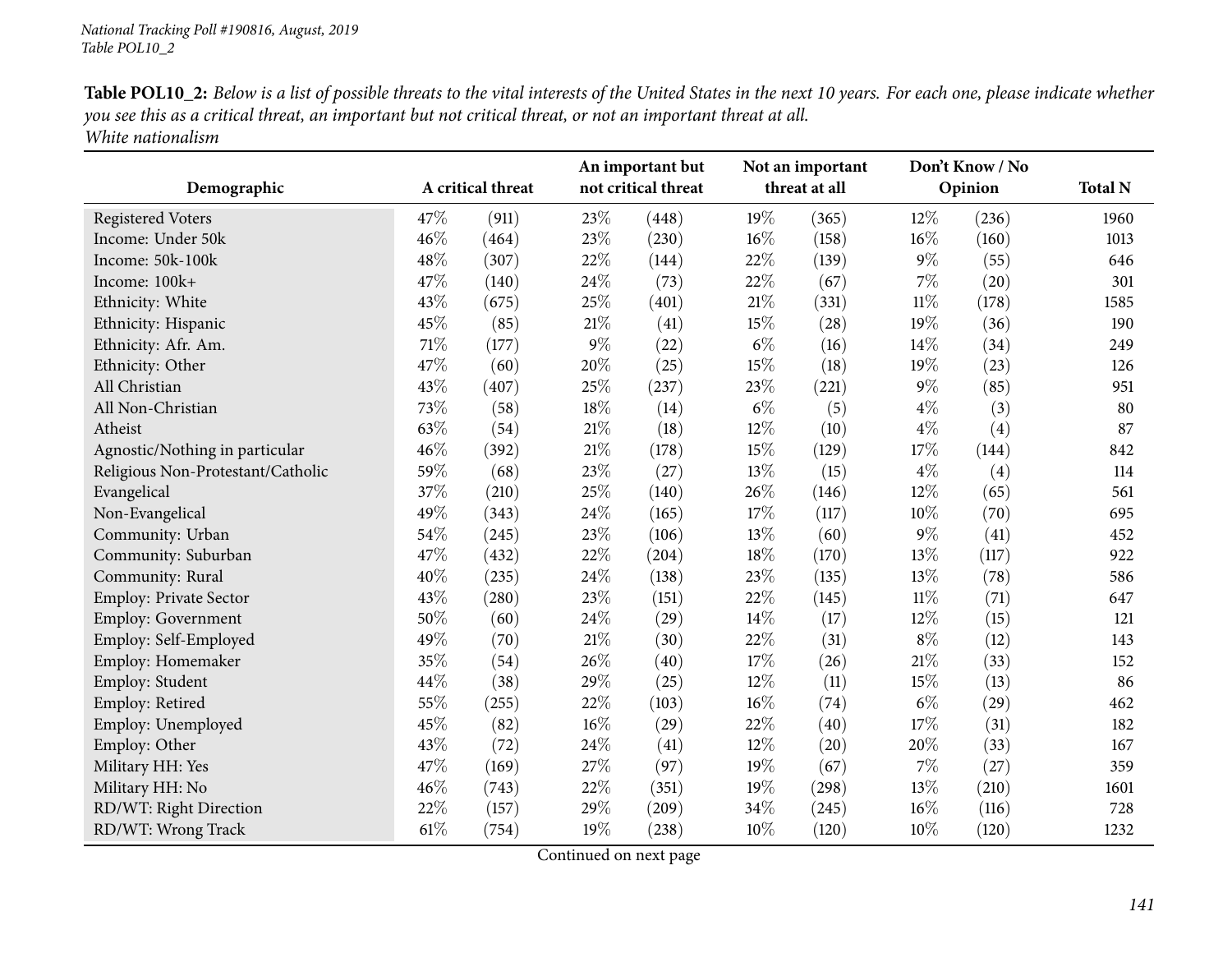Table POL10\_2: Below is a list of possible threats to the vital interests of the United States in the next 10 years. For each one, please indicate whether you see this as a critical threat, an important but not critical threat, or not an important threat at all. *White nationalism*

| Demographic                          | A critical threat |       | An important but<br>not critical threat |       | Not an important<br>threat at all |                   | Don't Know / No<br>Opinion |       | <b>Total N</b> |
|--------------------------------------|-------------------|-------|-----------------------------------------|-------|-----------------------------------|-------------------|----------------------------|-------|----------------|
| <b>Registered Voters</b>             | 47%               | (911) | 23%                                     | (448) | 19%                               | (365)             | 12%                        | (236) | 1960           |
| Trump Job Approve                    | 23%               | (188) | 28%                                     | (222) | 36%                               | (285)             | 13\%                       | (106) | 801            |
| Trump Job Disapprove                 | 65%               | (709) | 20%                                     | (215) | 7%                                | (77)              | $8\%$                      | (86)  | 1086           |
| Trump Job Strongly Approve           | 19%               | (85)  | 25%                                     | (112) | 44%                               | (195)             | $12\%$                     | (55)  | 448            |
| Trump Job Somewhat Approve           | 29%               | (103) | 31%                                     | (110) | 25%                               | (89)              | 14%                        | (51)  | 353            |
| Trump Job Somewhat Disapprove        | 38%               | (89)  | 34%                                     | (79)  | 17%                               | (39)              | $11\%$                     | (26)  | 233            |
| Trump Job Strongly Disapprove        | 73%               | (620) | 16%                                     | (136) | $4\%$                             | (38)              | $7\%$                      | (60)  | 853            |
| Favorable of Trump                   | 23%               | (177) | 29%                                     | (224) | 36%                               | (282)             | 13\%                       | (99)  | 782            |
| Unfavorable of Trump                 | 65%               | (723) | 19%                                     | (211) | $7\%$                             | (78)              | $8\%$                      | (93)  | 1106           |
| Very Favorable of Trump              | 19%               | (88)  | 24%                                     | (112) | 44%                               | (204)             | 13%                        | (60)  | 464            |
| Somewhat Favorable of Trump          | 28%               | (88)  | 35%                                     | (112) | 25%                               | (78)              | $12\%$                     | (39)  | 317            |
| Somewhat Unfavorable of Trump        | 35%               | (68)  | 33%                                     | (65)  | 20%                               | (38)              | 12%                        | (24)  | 195            |
| Very Unfavorable of Trump            | 72%               | (655) | 16%                                     | (147) | $4\%$                             | (40)              | $8\%$                      | (68)  | 910            |
| #1 Issue: Economy                    | 41%               | (192) | 25%                                     | (115) | 20%                               | (94)              | 13%                        | (62)  | 463            |
| #1 Issue: Security                   | 23%               | (103) | 29%                                     | (133) | 36\%                              | (164)             | $12\%$                     | (55)  | 454            |
| #1 Issue: Health Care                | 60%               | (208) | 20%                                     | (70)  | $9\%$                             | (31)              | $11\%$                     | (38)  | 347            |
| #1 Issue: Medicare / Social Security | 59%               | (160) | 17%                                     | (47)  | 13%                               | (37)              | $11\%$                     | (29)  | 274            |
| #1 Issue: Women's Issues             | 60%               | (72)  | 18%                                     | (22)  | $5\%$                             | (6)               | 17%                        | (21)  | 120            |
| #1 Issue: Education                  | 53%               | (58)  | $21\%$                                  | (23)  | 12%                               | (13)              | 13%                        | (14)  | 108            |
| #1 Issue: Energy                     | 64%               | (60)  | 24\%                                    | (22)  | $5\%$                             | $\left( 4\right)$ | $8\%$                      | (7)   | 94             |
| #1 Issue: Other                      | 59%               | (59)  | 16%                                     | (16)  | $16\%$                            | (16)              | $9\%$                      | (9)   | 100            |
| 2018 House Vote: Democrat            | 73%               | (563) | 17%                                     | (131) | $3\%$                             | (24)              | $7\%$                      | (55)  | 773            |
| 2018 House Vote: Republican          | 23%               | (156) | 28%                                     | (188) | 38%                               | (255)             | 10%                        | (67)  | 667            |
| 2018 House Vote: Someone else        | 32%               | (32)  | 23%                                     | (24)  | 20%                               | (20)              | 24\%                       | (24)  | 100            |
| 2016 Vote: Hillary Clinton           | 74%               | (525) | 15%                                     | (108) | $4\%$                             | (27)              | $7\%$                      | (49)  | 709            |
| 2016 Vote: Donald Trump              | 23%               | (159) | 29%                                     | (201) | 38%                               | (263)             | $11\%$                     | (76)  | 699            |
| 2016 Vote: Other                     | 52%               | (97)  | $21\%$                                  | (39)  | 14%                               | (26)              | 13\%                       | (24)  | 185            |
| 2016 Vote: Didn't Vote               | 36%               | (131) | 27%                                     | (98)  | 14%                               | (50)              | 24\%                       | (87)  | 365            |
| Voted in 2014: Yes                   | 49%               | (679) | 22%                                     | (302) | 20%                               | (275)             | 10%                        | (133) | 1389           |
| Voted in 2014: No                    | 41%               | (232) | 25%                                     | (145) | $16\%$                            | (90)              | 18%                        | (103) | 571            |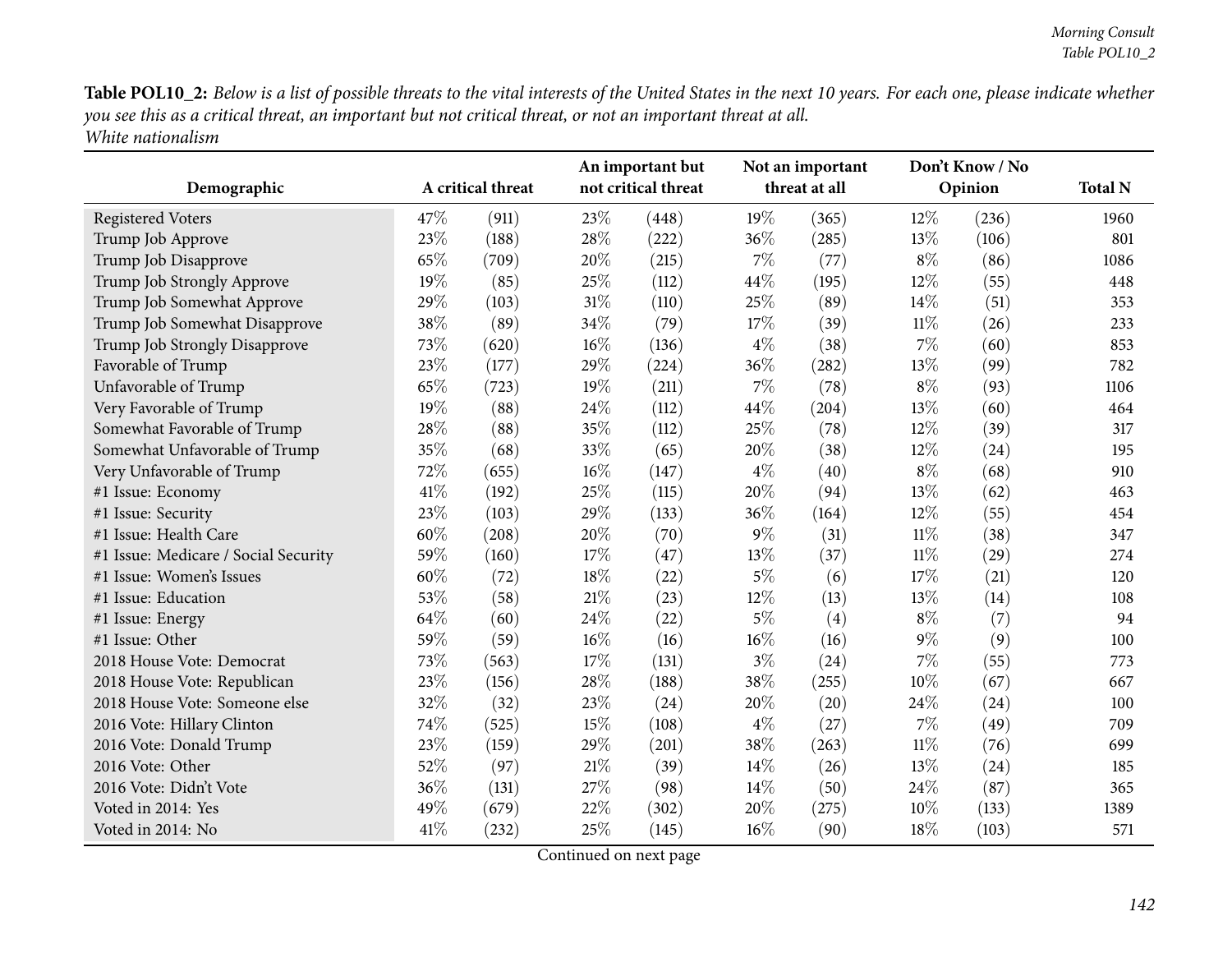| <b>Table POL10_2:</b> Below is a list of possible threats to the vital interests of the United States in the next 10 years. For each one, please indicate whether |
|-------------------------------------------------------------------------------------------------------------------------------------------------------------------|
| you see this as a critical threat, an important but not critical threat, or not an important threat at all.                                                       |
| White nationalism                                                                                                                                                 |

| Demographic                                | A critical threat |       | An important but<br>not critical threat |            | Not an important<br>threat at all |       | Don't Know / No<br>Opinion |       | <b>Total N</b> |
|--------------------------------------------|-------------------|-------|-----------------------------------------|------------|-----------------------------------|-------|----------------------------|-------|----------------|
| <b>Registered Voters</b>                   | 47\%              | (911) | 23\%                                    | (448)      | $19\%$                            | (365) | $12\%$                     | (236) | 1960           |
| 2012 Vote: Barack Obama                    | 67\%              | (573) | 17%                                     | (146)      | 7%                                | (62)  | $9\%$                      | (73)  | 854            |
| 2012 Vote: Mitt Romney                     | 25%               | (136) | 28%                                     | (151)      | 38%                               | (205) | $9\%$                      | (49)  | 540            |
| 2012 Vote: Other                           | 26\%              | (21)  | 27\%                                    | (22)       | 23\%                              | (19)  | 23%                        | (19)  | 82             |
| 2012 Vote: Didn't Vote                     | 37\%              | (178) | 27%                                     | (128)      | 17%                               | (79)  | $20\%$                     | (95)  | 480            |
| 4-Region: Northeast                        | 53\%              | (185) | 21%                                     | (74)       | 15%                               | (54)  | $11\%$                     | (37)  | 350            |
| 4-Region: Midwest                          | 48%               | (215) | 22%                                     | (99)       | $20\%$                            | (92)  | $10\%$                     | (44)  | 450            |
| 4-Region: South                            | 45\%              | (326) | 23\%                                    | (165)      | 19%                               | (142) | 13%                        | (98)  | 732            |
| 4-Region: West                             | 43%               | (185) | 25%                                     | (109)      | $18\%$                            | (77)  | 13%                        | (58)  | 428            |
| Party: Democrat/Leans Democrat             | 69%               | (610) | 18%                                     | (155)      | $4\%$                             | (38)  | $9\%$                      | (79)  | 883            |
| Party: Republican/Leans Republican         | 23\%              | (176) | $29\%$                                  | $^{'}223)$ | $36\%$                            | (272) | $11\%$                     | (87)  | 759            |
| Gun owners                                 | 38\%              | (271) | 27\%                                    | (195)      | $26\%$                            | (181) | $9\%$                      | (63)  | 710            |
| Republican gun owners                      | 21%               | (84)  | 33\%                                    | (133)      | $38\%$                            | (152) | $9\%$                      | (34)  | 403            |
| Democratic gun owners                      | 74\%              | (154) | $16\%$                                  | (34)       | 5%                                | (10)  | 5%                         | (10)  | 207            |
| Voters who blame mental illness a lot      | 44\%              | (419) | 23%                                     | $^{(216)}$ | $22\%$                            | (211) | $11\%$                     | (100) | 946            |
| Voters who blame mental illness a lot/some | 47%               | (770) | 24%                                     | (394)      | $19\%$                            | (315) | $9\%$                      | (150) | 1629           |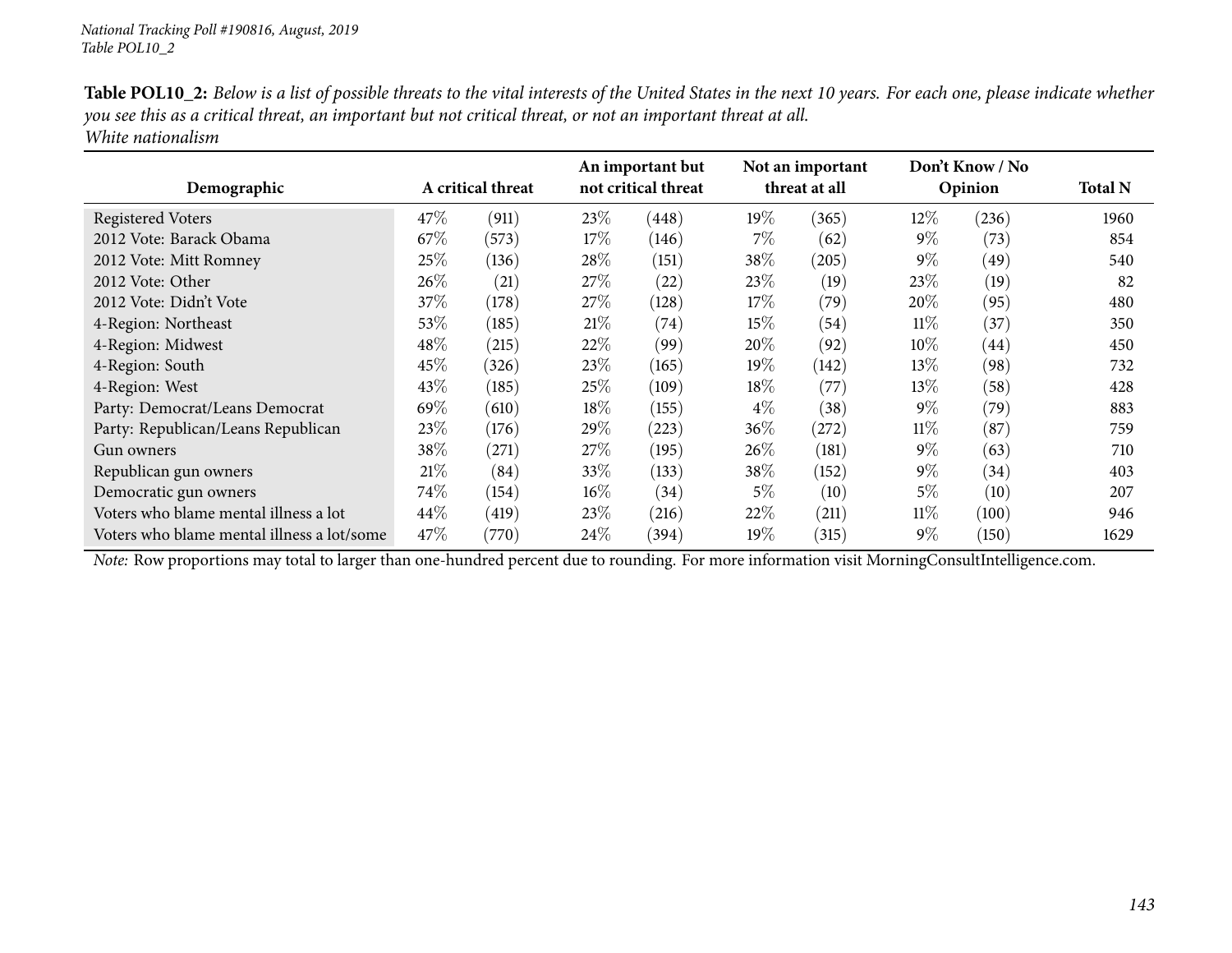Table POL10\_3: Below is a list of possible threats to the vital interests of the United States in the next 10 years. For each one, please indicate whether you see this as a critical threat, an important but not critical threat, or not an important threat at all. *Climate change*

|                          |      |                   | An important but |                     |        | Not an important |        | Don't Know / No |      |
|--------------------------|------|-------------------|------------------|---------------------|--------|------------------|--------|-----------------|------|
| Demographic              |      | A critical threat |                  | not critical threat |        | threat at all    |        | Opinion         |      |
| <b>Registered Voters</b> | 41\% | (799)             | 23%              | (457)               | 27%    | (533)            | $9\%$  | (171)           | 1960 |
| Gender: Male             | 39%  | (357)             | 24%              | (223)               | 29%    | (263)            | $8\%$  | (75)            | 917  |
| Gender: Female           | 42%  | (442)             | 22\%             | (234)               | 26%    | (270)            | $9\%$  | (96)            | 1043 |
| Age: 18-29               | 45%  | (153)             | 24\%             | (79)                | $16\%$ | (54)             | 15%    | (50)            | 337  |
| Age: 30-44               | 45%  | (205)             | 24%              | (111)               | 19%    | (88)             | $11\%$ | (50)            | 453  |
| Age: 45-54               | 34%  | (131)             | 27%              | (101)               | 29%    | (110)            | 10%    | (38)            | 380  |
| Age: 55-64               | 40%  | (133)             | 18%              | (61)                | 35%    | (119)            | $6\%$  | (21)            | 334  |
| Age: 65+                 | 39%  | (177)             | 23%              | (105)               | 35%    | (162)            | $3\%$  | (12)            | 456  |
| Generation Z: 18-22      | 44%  | (61)              | 20%              | (28)                | 17%    | (24)             | 19%    | (26)            | 138  |
| Millennial: Age 23-38    | 46%  | (215)             | 24%              | (112)               | 17%    | (79)             | 14%    | (64)            | 469  |
| Generation X: Age 39-54  | 38%  | (213)             | $27\%$           | (152)               | $27\%$ | (150)            | $9\%$  | (49)            | 564  |
| Boomers: Age 55-73       | 41\% | (268)             | 21%              | (134)               | 34%    | (225)            | $4\%$  | (28)            | 655  |
| PID: Dem (no lean)       | 64%  | (465)             | 20%              | (143)               | 10%    | (74)             | $6\%$  | (45)            | 727  |
| PID: Ind (no lean)       | 39%  | (239)             | 23%              | (142)               | 23%    | (142)            | 14%    | (84)            | 606  |
| PID: Rep (no lean)       | 15%  | (95)              | 28%              | (173)               | $51\%$ | (317)            | 7%     | (42)            | 627  |
| PID/Gender: Dem Men      | 67%  | (206)             | 18%              | (54)                | $8\%$  | (25)             | $8\%$  | (24)            | 310  |
| PID/Gender: Dem Women    | 62%  | (259)             | $21\%$           | (89)                | 12%    | (49)             | $5\%$  | (21)            | 418  |
| PID/Gender: Ind Men      | 36%  | (111)             | 25%              | (76)                | 27%    | (84)             | 12%    | (38)            | 309  |
| PID/Gender: Ind Women    | 43%  | (128)             | 22%              | (65)                | 19%    | (58)             | 15%    | (46)            | 297  |
| PID/Gender: Rep Men      | 13%  | (40)              | $31\%$           | (92)                | 52%    | (154)            | $4\%$  | (12)            | 299  |
| PID/Gender: Rep Women    | 17%  | (56)              | 24%              | (80)                | 50%    | (163)            | $9\%$  | (29)            | 328  |
| Ideo: Liberal (1-3)      | 68%  | (399)             | 19%              | (110)               | 10%    | (59)             | $3\%$  | (17)            | 587  |
| Ideo: Moderate (4)       | 45%  | (210)             | 27%              | (124)               | $21\%$ | (96)             | 7%     | (34)            | 464  |
| Ideo: Conservative (5-7) | 19%  | (131)             | 27%              | (190)               | 50%    | (351)            | $5\%$  | (34)            | 705  |
| Educ: < College          | 36%  | (446)             | 23%              | (287)               | 29%    | (359)            | 11%    | (141)           | 1233 |
| Educ: Bachelors degree   | 48%  | (221)             | 22%              | (103)               | 25%    | (115)            | $5\%$  | (25)            | 464  |
| Educ: Post-grad          | 50%  | (132)             | 26%              | (67)                | 22%    | (59)             | $2\%$  | (5)             | 264  |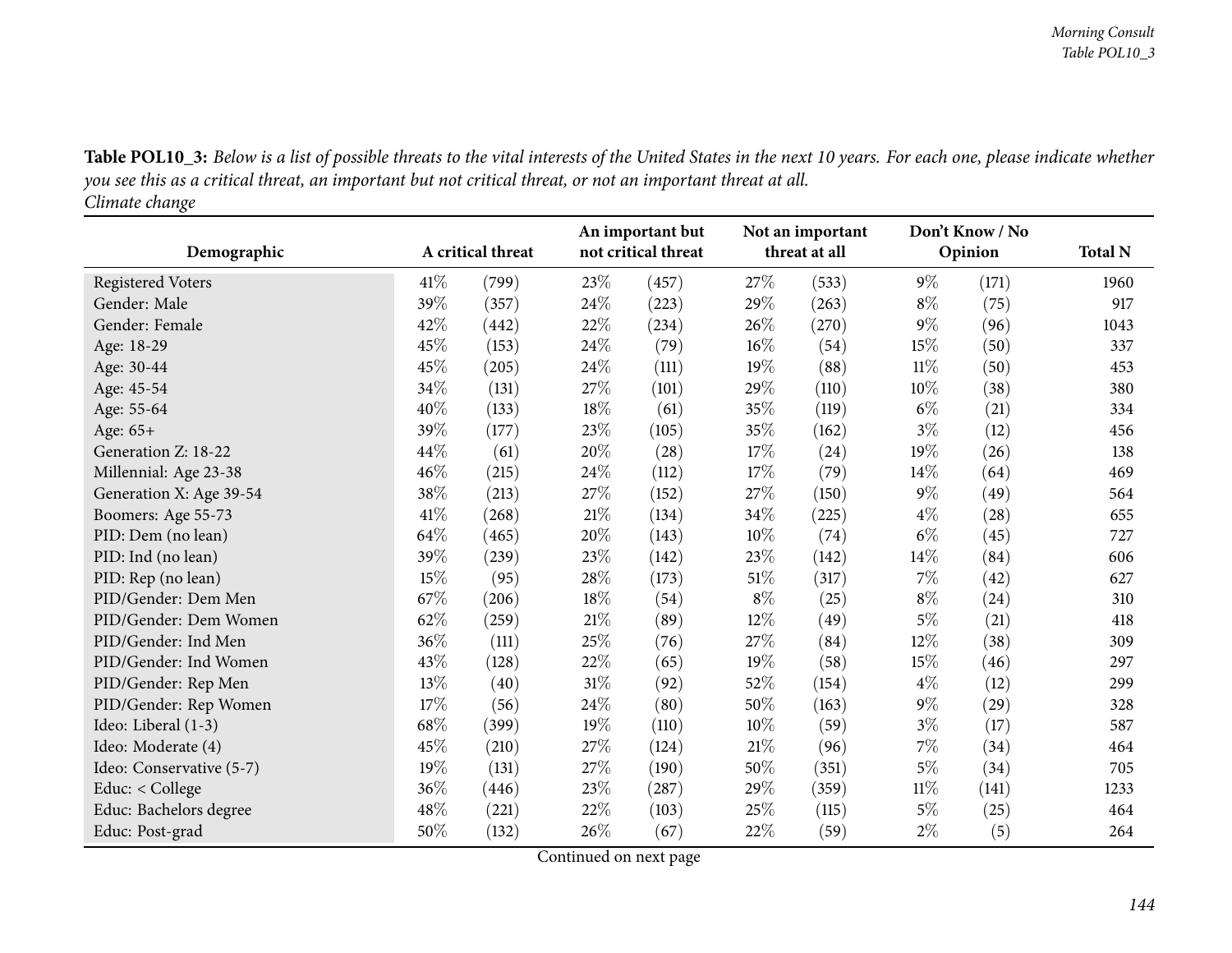| Table POL10_3: Below is a list of possible threats to the vital interests of the United States in the next 10 years. For each one, please indicate whether |  |
|------------------------------------------------------------------------------------------------------------------------------------------------------------|--|
| you see this as a critical threat, an important but not critical threat, or not an important threat at all.                                                |  |
| Climate change                                                                                                                                             |  |

|                                   |      |                   |        | An important but    |        | Not an important |         | Don't Know / No |                |
|-----------------------------------|------|-------------------|--------|---------------------|--------|------------------|---------|-----------------|----------------|
| Demographic                       |      | A critical threat |        | not critical threat |        | threat at all    | Opinion |                 | <b>Total N</b> |
| <b>Registered Voters</b>          | 41\% | (799)             | 23%    | (457)               | 27\%   | (533)            | $9\%$   | (171)           | 1960           |
| Income: Under 50k                 | 39%  | (398)             | 22%    | (223)               | 27%    | (271)            | 12%     | (120)           | 1013           |
| Income: 50k-100k                  | 43%  | (280)             | 24\%   | (156)               | 28%    | (178)            | $5\%$   | (32)            | 646            |
| Income: 100k+                     | 40%  | (121)             | 26%    | (78)                | 28%    | (83)             | $6\%$   | (19)            | 301            |
| Ethnicity: White                  | 39%  | (617)             | 23%    | (369)               | 30%    | (479)            | $8\%$   | (120)           | 1585           |
| Ethnicity: Hispanic               | 41%  | (78)              | 22%    | (43)                | $21\%$ | (40)             | 15%     | (29)            | 190            |
| Ethnicity: Afr. Am.               | 52%  | (128)             | 22%    | (56)                | 12%    | (30)             | 14%     | (35)            | 249            |
| Ethnicity: Other                  | 42%  | (54)              | 26%    | (32)                | 19%    | (24)             | 13\%    | (16)            | 126            |
| All Christian                     | 34%  | (322)             | 24\%   | (230)               | 37%    | (354)            | $5\%$   | (45)            | 951            |
| All Non-Christian                 | 64%  | (51)              | 23%    | (19)                | 12%    | (9)              | $2\%$   | (1)             | 80             |
| Atheist                           | 64%  | (56)              | 19%    | (17)                | $11\%$ | (10)             | $6\%$   | (5)             | 87             |
| Agnostic/Nothing in particular    | 44%  | (371)             | 23%    | (192)               | 19%    | (160)            | 14%     | (120)           | 842            |
| Religious Non-Protestant/Catholic | 55%  | (63)              | 23%    | (27)                | 19%    | (22)             | $2\%$   | (2)             | 114            |
| Evangelical                       | 29%  | (164)             | 22%    | (125)               | 42%    | (237)            | $6\%$   | (35)            | 561            |
| Non-Evangelical                   | 41%  | (282)             | 26%    | (181)               | 27%    | (191)            | $6\%$   | (42)            | 695            |
| Community: Urban                  | 50%  | (228)             | 24\%   | (107)               | 18%    | (80)             | $8\%$   | (37)            | 452            |
| Community: Suburban               | 40%  | (369)             | 25%    | (234)               | 26%    | (241)            | $9\%$   | (79)            | 922            |
| Community: Rural                  | 35%  | (202)             | 20%    | (115)               | 36%    | (212)            | $9\%$   | (56)            | 586            |
| Employ: Private Sector            | 39%  | (252)             | 25%    | (165)               | 28%    | (183)            | $7\%$   | (47)            | 647            |
| Employ: Government                | 38%  | (46)              | 26%    | (31)                | $25\%$ | (30)             | 12%     | (15)            | 121            |
| Employ: Self-Employed             | 41\% | (59)              | 23%    | (34)                | 27%    | (39)             | $8\%$   | (12)            | 143            |
| Employ: Homemaker                 | 38%  | (58)              | 22%    | (33)                | 30%    | (45)             | $11\%$  | (16)            | 152            |
| Employ: Student                   | 49%  | (42)              | 24\%   | (20)                | 13%    | (11)             | 14\%    | (12)            | 86             |
| Employ: Retired                   | 42%  | (195)             | 23%    | (104)               | 32%    | (148)            | $3\%$   | (15)            | 462            |
| Employ: Unemployed                | 45%  | (82)              | 19%    | (35)                | 23%    | (42)             | 12%     | (22)            | 182            |
| Employ: Other                     | 40%  | (66)              | $21\%$ | (35)                | 20%    | (34)             | 19%     | (31)            | 167            |
| Military HH: Yes                  | 34%  | (122)             | 27%    | (96)                | 34%    | (122)            | $5\%$   | (19)            | 359            |
| Military HH: No                   | 42%  | (677)             | 23%    | (362)               | 26%    | (411)            | $9\%$   | (152)           | 1601           |
| RD/WT: Right Direction            | 14%  | (103)             | 28\%   | (207)               | 48%    | (350)            | $9\%$   | (68)            | 728            |
| RD/WT: Wrong Track                | 57%  | (696)             | 20%    | (251)               | 15%    | (183)            | $8\%$   | (103)           | 1232           |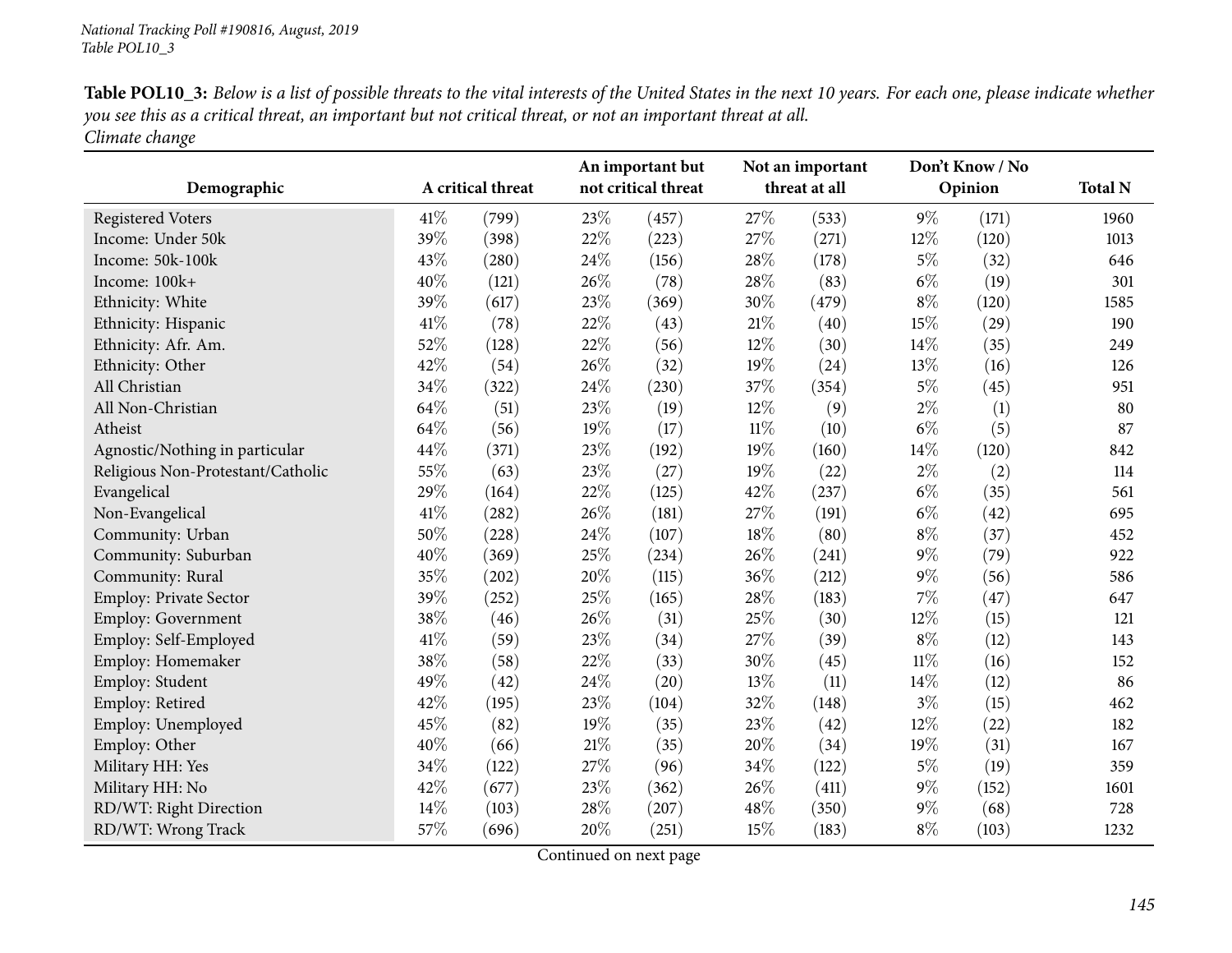Table POL10\_3: Below is a list of possible threats to the vital interests of the United States in the next 10 years. For each one, please indicate whether you see this as a critical threat, an important but not critical threat, or not an important threat at all. *Climate change*

| Demographic                          |        | A critical threat |       | An important but<br>not critical threat |        | Not an important<br>threat at all |        | Don't Know / No<br>Opinion | <b>Total N</b> |
|--------------------------------------|--------|-------------------|-------|-----------------------------------------|--------|-----------------------------------|--------|----------------------------|----------------|
| <b>Registered Voters</b>             | 41\%   | (799)             | 23%   | (457)                                   | 27%    | (533)                             | $9\%$  | (171)                      | 1960           |
| Trump Job Approve                    | 15%    | (119)             | 28%   | (221)                                   | 50%    | (403)                             | $7\%$  | (57)                       | 801            |
| Trump Job Disapprove                 | $61\%$ | (665)             | 20%   | (219)                                   | 12%    | (128)                             | $7\%$  | (74)                       | 1086           |
| Trump Job Strongly Approve           | 10%    | (47)              | 23%   | (101)                                   | $60\%$ | (266)                             | $7\%$  | (34)                       | 448            |
| Trump Job Somewhat Approve           | 20%    | (72)              | 34%   | (121)                                   | 39%    | (137)                             | 7%     | (24)                       | 353            |
| Trump Job Somewhat Disapprove        | 46%    | (106)             | 30%   | (69)                                    | 17%    | (40)                              | $7\%$  | (17)                       | 233            |
| Trump Job Strongly Disapprove        | 65%    | (558)             | 18%   | (151)                                   | $10\%$ | (87)                              | $7\%$  | (57)                       | 853            |
| Favorable of Trump                   | 15%    | (115)             | 28%   | (217)                                   | $51\%$ | (398)                             | $7\%$  | (52)                       | 782            |
| Unfavorable of Trump                 | 61\%   | (671)             | 21\%  | (231)                                   | 12%    | (129)                             | $7\%$  | (75)                       | 1106           |
| Very Favorable of Trump              | 10%    | (48)              | 22%   | (100)                                   | 60%    | (279)                             | $8\%$  | (37)                       | 464            |
| Somewhat Favorable of Trump          | 21\%   | (66)              | 37%   | (117)                                   | 38%    | (119)                             | $5\%$  | (14)                       | 317            |
| Somewhat Unfavorable of Trump        | 36%    | (71)              | 35%   | (68)                                    | $21\%$ | (40)                              | $8\%$  | (16)                       | 195            |
| Very Unfavorable of Trump            | 66%    | (600)             | 18%   | (163)                                   | $10\%$ | (89)                              | $6\%$  | (59)                       | 910            |
| #1 Issue: Economy                    | 34%    | (159)             | 27%   | (126)                                   | 26%    | (122)                             | 12%    | (56)                       | 463            |
| #1 Issue: Security                   | 18%    | (84)              | 26%   | (119)                                   | 50%    | (227)                             | $5\%$  | (24)                       | 454            |
| #1 Issue: Health Care                | 52%    | (180)             | 23%   | (79)                                    | 17%    | (60)                              | $8\%$  | (28)                       | 347            |
| #1 Issue: Medicare / Social Security | 48%    | (131)             | 20%   | (56)                                    | 26%    | (70)                              | $6\%$  | (17)                       | 274            |
| #1 Issue: Women's Issues             | 53%    | (63)              | 20%   | (24)                                    | $9\%$  | (11)                              | 18%    | (21)                       | 120            |
| #1 Issue: Education                  | 45%    | (48)              | 28%   | (31)                                    | $16\%$ | (17)                              | $11\%$ | (12)                       | 108            |
| #1 Issue: Energy                     | 77%    | (73)              | $7\%$ | (6)                                     | $9\%$  | (9)                               | 7%     | (6)                        | 94             |
| #1 Issue: Other                      | 60%    | (60)              | 16%   | (16)                                    | 17%    | (17)                              | $6\%$  | (6)                        | 100            |
| 2018 House Vote: Democrat            | 64%    | (495)             | 21\%  | (166)                                   | $9\%$  | (73)                              | $5\%$  | (38)                       | 773            |
| 2018 House Vote: Republican          | 15%    | (98)              | 26%   | (174)                                   | 54%    | (362)                             | $5\%$  | (34)                       | 667            |
| 2018 House Vote: Someone else        | 31%    | (31)              | 24%   | (24)                                    | 25%    | (25)                              | 20%    | (20)                       | 100            |
| 2016 Vote: Hillary Clinton           | 65%    | (463)             | 20%   | (143)                                   | $9\%$  | (63)                              | $6\%$  | (40)                       | 709            |
| 2016 Vote: Donald Trump              | 15%    | (103)             | 26%   | (183)                                   | 54%    | (374)                             | $6\%$  | (39)                       | 699            |
| 2016 Vote: Other                     | 46%    | (86)              | 26%   | (48)                                    | 18%    | (33)                              | $11\%$ | (19)                       | 185            |
| 2016 Vote: Didn't Vote               | 41\%   | (148)             | 23%   | (83)                                    | 17%    | (62)                              | 20%    | (72)                       | 365            |
| Voted in 2014: Yes                   | 40%    | (554)             | 23%   | (325)                                   | 30%    | (422)                             | $6\%$  | (88)                       | 1389           |
| Voted in 2014: No                    | 43%    | (245)             | 23%   | (132)                                   | 19%    | (111)                             | 14%    | (82)                       | 571            |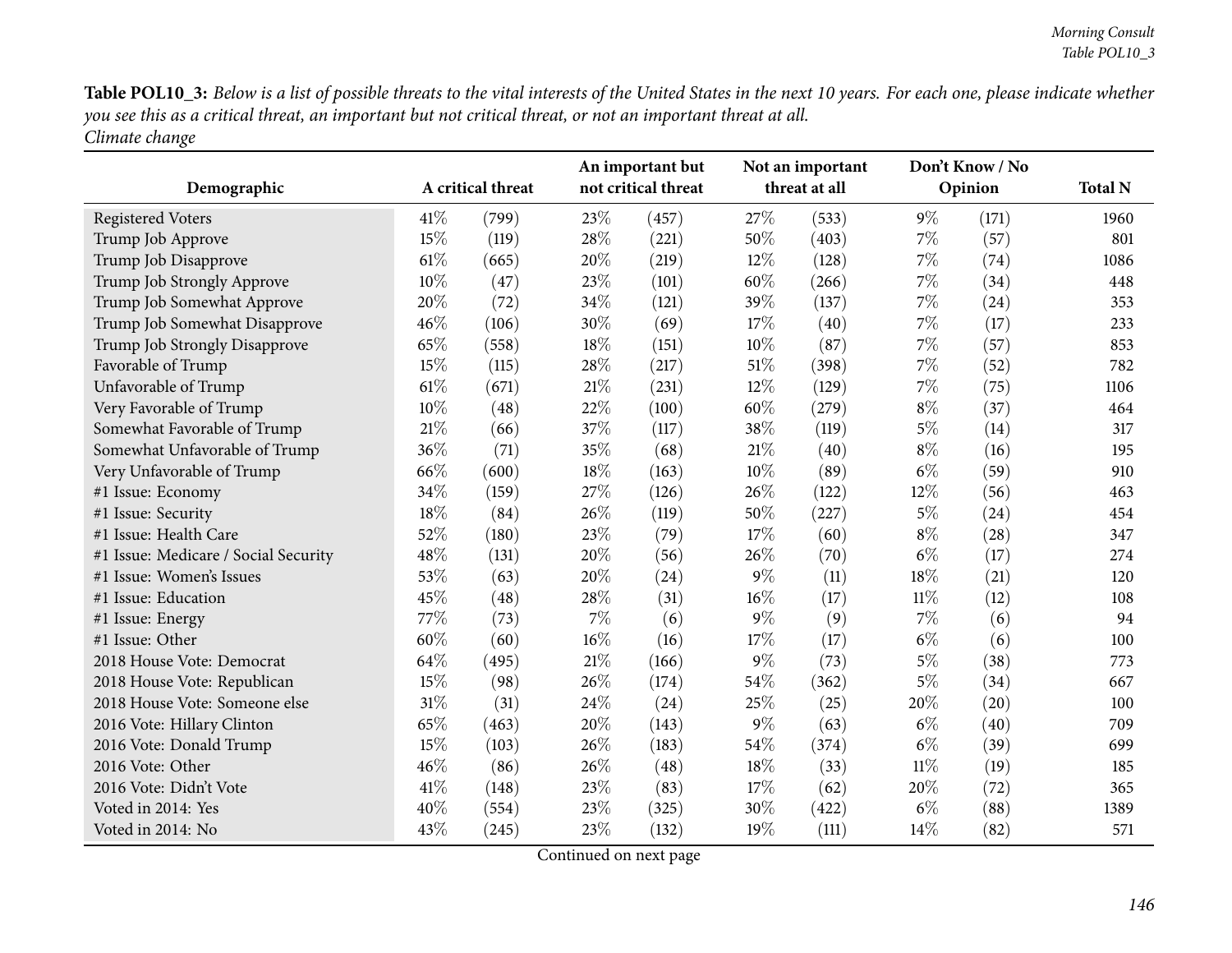| <b>Table POL10_3:</b> Below is a list of possible threats to the vital interests of the United States in the next 10 years. For each one, please indicate whether |
|-------------------------------------------------------------------------------------------------------------------------------------------------------------------|
| you see this as a critical threat, an important but not critical threat, or not an important threat at all.                                                       |
| Climate change                                                                                                                                                    |

| Demographic                                |        | A critical threat |        | An important but<br>not critical threat |        | Not an important<br>threat at all |        | Don't Know / No<br>Opinion | <b>Total N</b> |
|--------------------------------------------|--------|-------------------|--------|-----------------------------------------|--------|-----------------------------------|--------|----------------------------|----------------|
| <b>Registered Voters</b>                   | 41%    | (799)             | 23\%   | (457)                                   | 27\%   | (533)                             | $9\%$  | (171)                      | 1960           |
| 2012 Vote: Barack Obama                    | 60%    | (510)             | 21%    | (180)                                   | 13%    | (111)                             | $6\%$  | (54)                       | 854            |
| 2012 Vote: Mitt Romney                     | 16%    | (85)              | 27%    | (145)                                   | 52\%   | (284)                             | 5%     | (26)                       | 540            |
| 2012 Vote: Other                           | 26\%   | (21)              | 28%    | (23)                                    | 31%    | (25)                              | 15%    | (12)                       | 82             |
| 2012 Vote: Didn't Vote                     | 38%    | (180)             | 23\%   | (109)                                   | 23\%   | (111)                             | $16\%$ | (79)                       | 480            |
| 4-Region: Northeast                        | 50%    | (175)             | 21\%   | (74)                                    | 22%    | (78)                              | 7%     | (24)                       | 350            |
| 4-Region: Midwest                          | 39\%   | (174)             | 25\%   | (111)                                   | $30\%$ | (134)                             | 7%     | (32)                       | 450            |
| 4-Region: South                            | 37\%   | (269)             | 23\%   | (167)                                   | $30\%$ | (216)                             | $11\%$ | (79)                       | 732            |
| 4-Region: West                             | 42%    | (181)             | 25\%   | (105)                                   | $25\%$ | (105)                             | $9\%$  | (37)                       | 428            |
| Party: Democrat/Leans Democrat             | 64\%   | (562)             | $20\%$ | (177)                                   | $10\%$ | (85)                              | 7%     | (58)                       | 883            |
| Party: Republican/Leans Republican         | 15\%   | (117)             | 27%    | (205)                                   | $50\%$ | (383)                             | 7%     | (54)                       | 759            |
| Gun owners                                 | $31\%$ | (221)             | 26\%   | (188)                                   | $36\%$ | (254)                             | $7\%$  | (47)                       | 710            |
| Republican gun owners                      | 15\%   | (61)              | 27\%   | (107)                                   | $53\%$ | (214)                             | 5%     | $\left( 21\right)$         | 403            |
| Democratic gun owners                      | $61\%$ | (126)             | 25%    | (52)                                    | $9\%$  | (19)                              | 5%     | (10)                       | 207            |
| Voters who blame mental illness a lot      | 37\%   | (349)             | 25\%   | (236)                                   | 32\%   | (300)                             | $6\%$  | (61)                       | 946            |
| Voters who blame mental illness a lot/some | 41%    | (668)             | 24%    | (398)                                   | $29\%$ | (473)                             | $6\%$  | (90)                       | 1629           |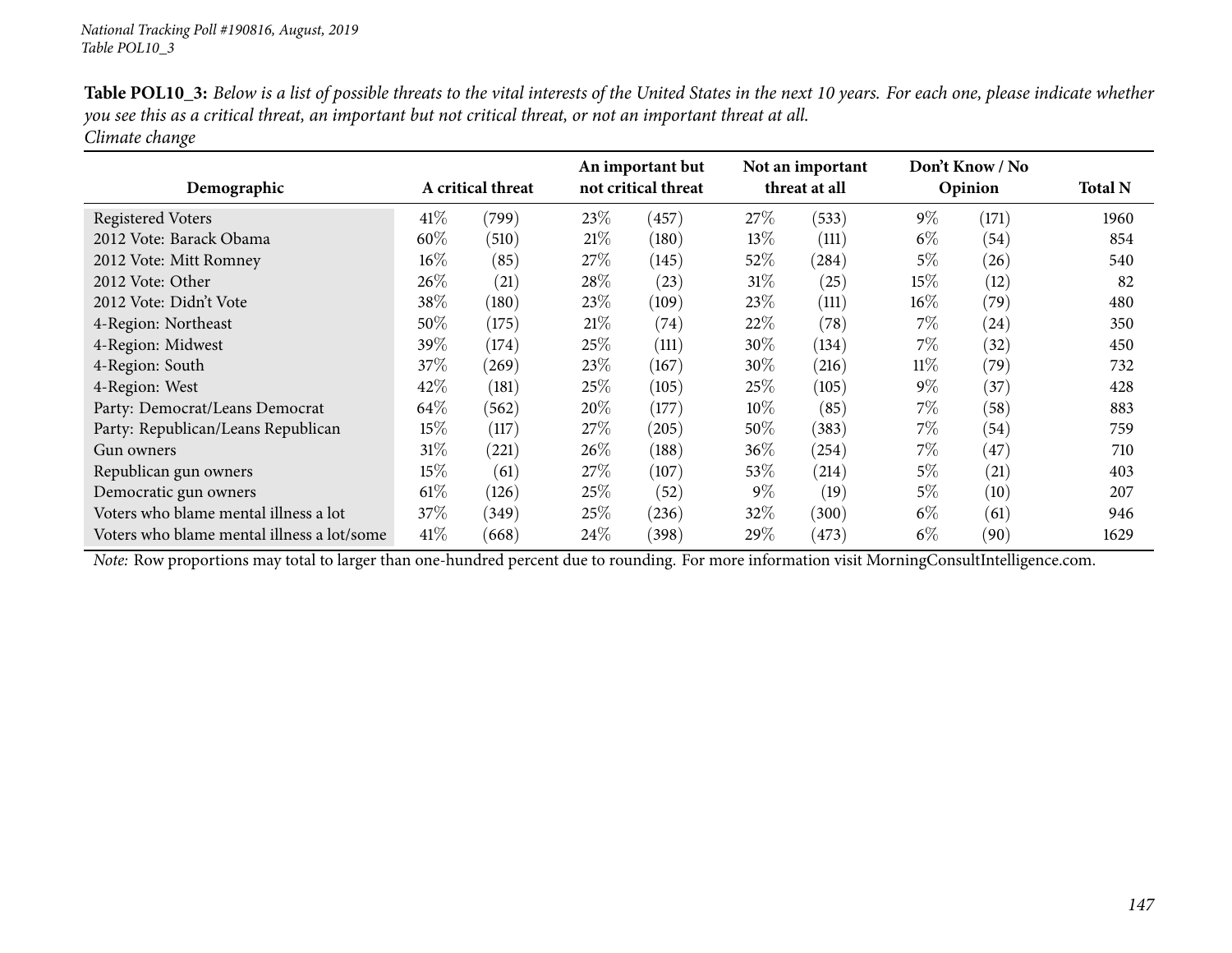Table POL10\_4: Below is a list of possible threats to the vital interests of the United States in the next 10 years. For each one, please indicate whether you see this as a critical threat, an important but not critical threat, or not an important threat at all. *Illegal immigration*

| Demographic              | A critical threat |       |      | An important but<br>not critical threat |        | Not an important<br>threat at all |        | Don't Know / No<br>Opinion | <b>Total N</b> |
|--------------------------|-------------------|-------|------|-----------------------------------------|--------|-----------------------------------|--------|----------------------------|----------------|
|                          |                   |       |      |                                         |        |                                   |        |                            |                |
| <b>Registered Voters</b> | 37%               | (719) | 33%  | (648)                                   | $22\%$ | (432)                             | $8\%$  | (161)                      | 1960           |
| Gender: Male             | 36%               | (330) | 33%  | (299)                                   | 24%    | (222)                             | 7%     | (65)                       | 917            |
| Gender: Female           | 37%               | (389) | 33%  | (349)                                   | 20%    | (210)                             | $9\%$  | (95)                       | 1043           |
| Age: 18-29               | 22%               | (74)  | 37%  | (124)                                   | 26%    | (88)                              | 15%    | (51)                       | 337            |
| Age: 30-44               | $31\%$            | (140) | 33%  | (152)                                   | 26%    | (118)                             | $9\%$  | (43)                       | 453            |
| Age: 45-54               | 38%               | (143) | 32%  | (122)                                   | 20%    | (77)                              | 10%    | (39)                       | 380            |
| Age: 55-64               | 46%               | (153) | 31%  | (103)                                   | 18%    | (61)                              | $5\%$  | (18)                       | 334            |
| Age: 65+                 | 46%               | (209) | 32%  | (148)                                   | 19%    | (89)                              | $2\%$  | (10)                       | 456            |
| Generation Z: 18-22      | 22%               | (30)  | 34\% | (47)                                    | 24%    | (33)                              | 20%    | (28)                       | 138            |
| Millennial: Age 23-38    | 26\%              | (122) | 34\% | (161)                                   | 28%    | (130)                             | 12%    | (56)                       | 469            |
| Generation X: Age 39-54  | $36\%$            | (205) | 34%  | (189)                                   | $21\%$ | (121)                             | $9\%$  | (49)                       | 564            |
| Boomers: Age 55-73       | 46%               | (299) | 31%  | (204)                                   | 19%    | (127)                             | $4\%$  | (25)                       | 655            |
| PID: Dem (no lean)       | 14%               | (103) | 39%  | (284)                                   | 40%    | (290)                             | 7%     | (51)                       | 727            |
| PID: Ind (no lean)       | 33%               | (201) | 35%  | (212)                                   | 19%    | (115)                             | 13%    | (77)                       | 606            |
| PID: Rep (no lean)       | $66\%$            | (416) | 24%  | (152)                                   | $4\%$  | (28)                              | $5\%$  | (32)                       | 627            |
| PID/Gender: Dem Men      | $9\%$             | (29)  | 37%  | (116)                                   | 46%    | (141)                             | $8\%$  | (24)                       | 310            |
| PID/Gender: Dem Women    | $18\%$            | (74)  | 40%  | (168)                                   | 35%    | (148)                             | 7%     | (27)                       | 418            |
| PID/Gender: Ind Men      | $34\%$            | (105) | 36%  | (110)                                   | 20%    | (61)                              | $11\%$ | (33)                       | 309            |
| PID/Gender: Ind Women    | 32%               | (96)  | 34%  | (102)                                   | 18%    | (54)                              | 15%    | (45)                       | 297            |
| PID/Gender: Rep Men      | 66%               | (196) | 25%  | (74)                                    | $7\%$  | (20)                              | $3\%$  | (9)                        | 299            |
| PID/Gender: Rep Women    | 67%               | (219) | 24\% | (78)                                    | $2\%$  | (8)                               | 7%     | (23)                       | 328            |
| Ideo: Liberal (1-3)      | $11\%$            | (62)  | 39%  | (228)                                   | 47%    | (275)                             | $4\%$  | (21)                       | 587            |
| Ideo: Moderate (4)       | 27%               | (127) | 47%  | (218)                                   | 18%    | (84)                              | 7%     | (34)                       | 464            |
| Ideo: Conservative (5-7) | 67%               | (473) | 24\% | (168)                                   | $6\%$  | (40)                              | $3\%$  | (23)                       | 705            |
| Educ: < College          | 42%               | (514) | 31%  | (381)                                   | 17%    | (205)                             | 11%    | (132)                      | 1233           |
| Educ: Bachelors degree   | 29%               | (133) | 37\% | (170)                                   | 30%    | (139)                             | $5\%$  | (22)                       | 464            |
| Educ: Post-grad          | 27%               | (72)  | 37%  | (97)                                    | 33%    | (88)                              | $3\%$  | (7)                        | 264            |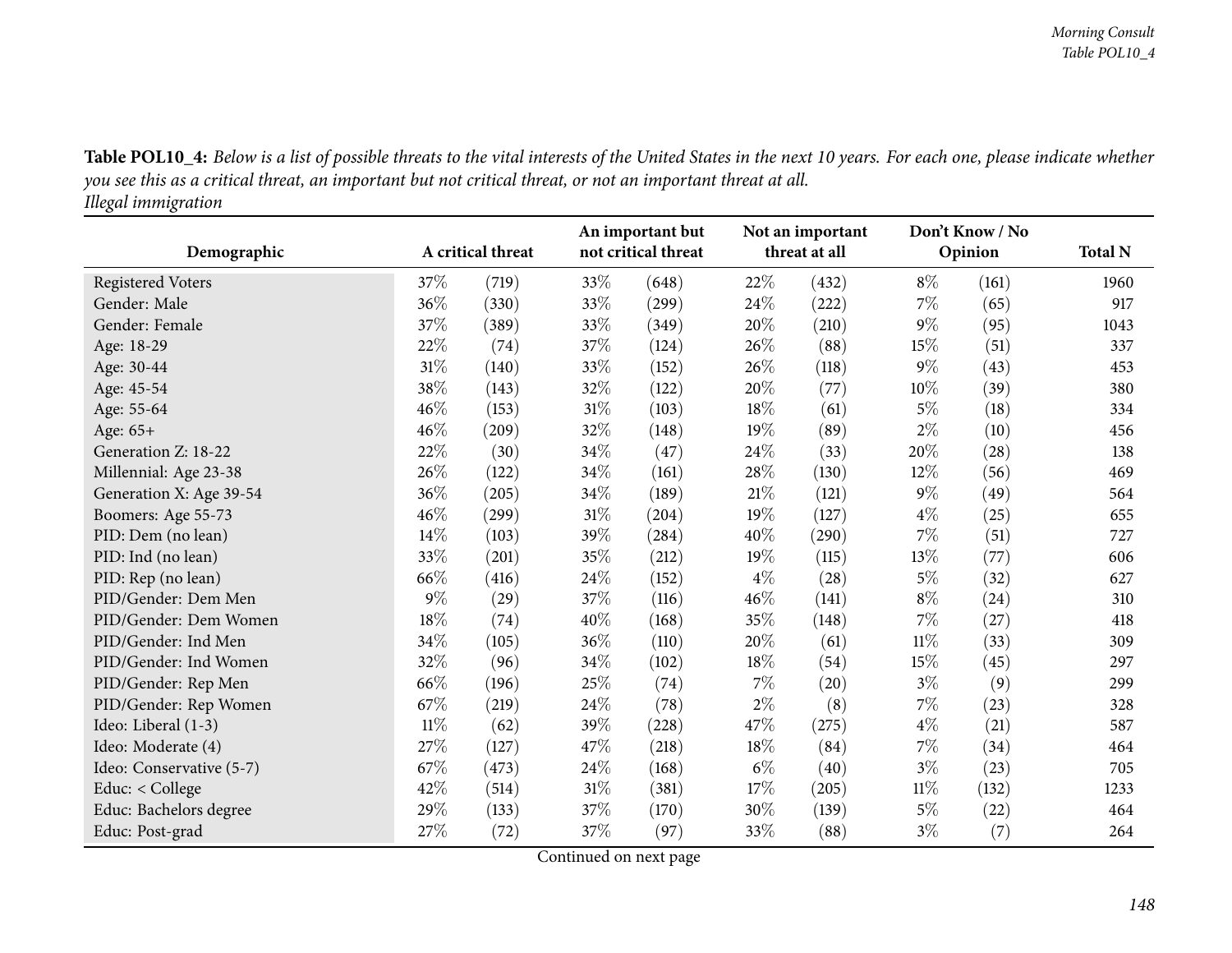| <b>Table POL10_4:</b> Below is a list of possible threats to the vital interests of the United States in the next 10 years. For each one, please indicate whether |
|-------------------------------------------------------------------------------------------------------------------------------------------------------------------|
| you see this as a critical threat, an important but not critical threat, or not an important threat at all.                                                       |
| Illegal immigration                                                                                                                                               |

|                                   |        |                   |        | An important but    |        | Not an important |        | Don't Know / No |                |
|-----------------------------------|--------|-------------------|--------|---------------------|--------|------------------|--------|-----------------|----------------|
| Demographic                       |        | A critical threat |        | not critical threat |        | threat at all    |        | Opinion         | <b>Total N</b> |
| <b>Registered Voters</b>          | 37%    | (719)             | 33%    | (648)               | 22%    | (432)            | $8\%$  | (161)           | 1960           |
| Income: Under 50k                 | 36%    | (369)             | 33%    | (335)               | 20%    | (199)            | $11\%$ | (109)           | 1013           |
| Income: 50k-100k                  | 40%    | (256)             | 32%    | (206)               | 23%    | (150)            | $5\%$  | (35)            | 646            |
| Income: 100k+                     | 31%    | (94)              | 36%    | (107)               | 28%    | (83)             | $6\%$  | (17)            | 301            |
| Ethnicity: White                  | 41\%   | (643)             | $31\%$ | (499)               | $21\%$ | (335)            | $7\%$  | (108)           | 1585           |
| Ethnicity: Hispanic               | 27%    | (51)              | 35%    | (66)                | 22%    | (41)             | 17%    | (32)            | 190            |
| Ethnicity: Afr. Am.               | 18%    | (45)              | 40%    | (100)               | 28%    | (70)             | 13%    | (33)            | 249            |
| Ethnicity: Other                  | 25%    | (31)              | 39%    | (49)                | $21\%$ | (27)             | 15%    | (19)            | 126            |
| All Christian                     | 46%    | (433)             | 34\%   | (319)               | 17%    | (158)            | $4\%$  | (41)            | 951            |
| All Non-Christian                 | 18%    | (14)              | 43%    | (35)                | 35%    | (28)             | $3\%$  | (3)             | 80             |
| Atheist                           | $10\%$ | (9)               | 29%    | (25)                | 57%    | (49)             | $4\%$  | (4)             | 87             |
| Agnostic/Nothing in particular    | 31%    | (263)             | 32%    | (270)               | 23%    | (196)            | 13%    | (114)           | 842            |
| Religious Non-Protestant/Catholic | 27%    | (31)              | 43%    | (49)                | 27%    | (31)             | $3\%$  | (4)             | 114            |
| Evangelical                       | 54%    | (306)             | 27%    | (149)               | 14%    | (79)             | $5\%$  | (28)            | 561            |
| Non-Evangelical                   | 38%    | (262)             | 36%    | (253)               | 20%    | (139)            | $6\%$  | (41)            | 695            |
| Community: Urban                  | 27%    | (122)             | 36%    | (165)               | 30%    | (134)            | $7\%$  | (31)            | 452            |
| Community: Suburban               | 34%    | (318)             | 34%    | (310)               | 23%    | (212)            | $9\%$  | (82)            | 922            |
| Community: Rural                  | 48%    | (279)             | 30%    | (174)               | 15%    | (86)             | $8\%$  | (48)            | 586            |
| Employ: Private Sector            | 35%    | (223)             | 35%    | (224)               | 25%    | (159)            | $6\%$  | (40)            | 647            |
| <b>Employ: Government</b>         | 40%    | (49)              | 28\%   | (34)                | 25%    | (30)             | $7\%$  | (9)             | 121            |
| Employ: Self-Employed             | 35%    | (50)              | 30%    | (43)                | 28%    | (40)             | 7%     | (11)            | 143            |
| Employ: Homemaker                 | 41\%   | (63)              | $31\%$ | (48)                | 13%    | (20)             | 14%    | (21)            | 152            |
| Employ: Student                   | 18%    | (16)              | 46%    | (39)                | 24\%   | (20)             | 13%    | (11)            | 86             |
| Employ: Retired                   | 44%    | (201)             | 35%    | (159)               | 19%    | (86)             | $3\%$  | (15)            | 462            |
| Employ: Unemployed                | 36%    | (65)              | 24\%   | (44)                | 26%    | (47)             | 14%    | (26)            | 182            |
| Employ: Other                     | 32%    | (53)              | 34%    | (57)                | 17%    | (29)             | 17%    | (28)            | 167            |
| Military HH: Yes                  | 48%    | (171)             | 30%    | (109)               | 17%    | (62)             | $5\%$  | (17)            | 359            |
| Military HH: No                   | 34%    | (548)             | 34%    | (539)               | 23%    | (370)            | $9\%$  | (143)           | 1601           |
| RD/WT: Right Direction            | 64%    | (463)             | 24\%   | (174)               | $4\%$  | (31)             | $8\%$  | (59)            | 728            |
| RD/WT: Wrong Track                | 21%    | (256)             | 38%    | (474)               | 33%    | (401)            | $8\%$  | (101)           | 1232           |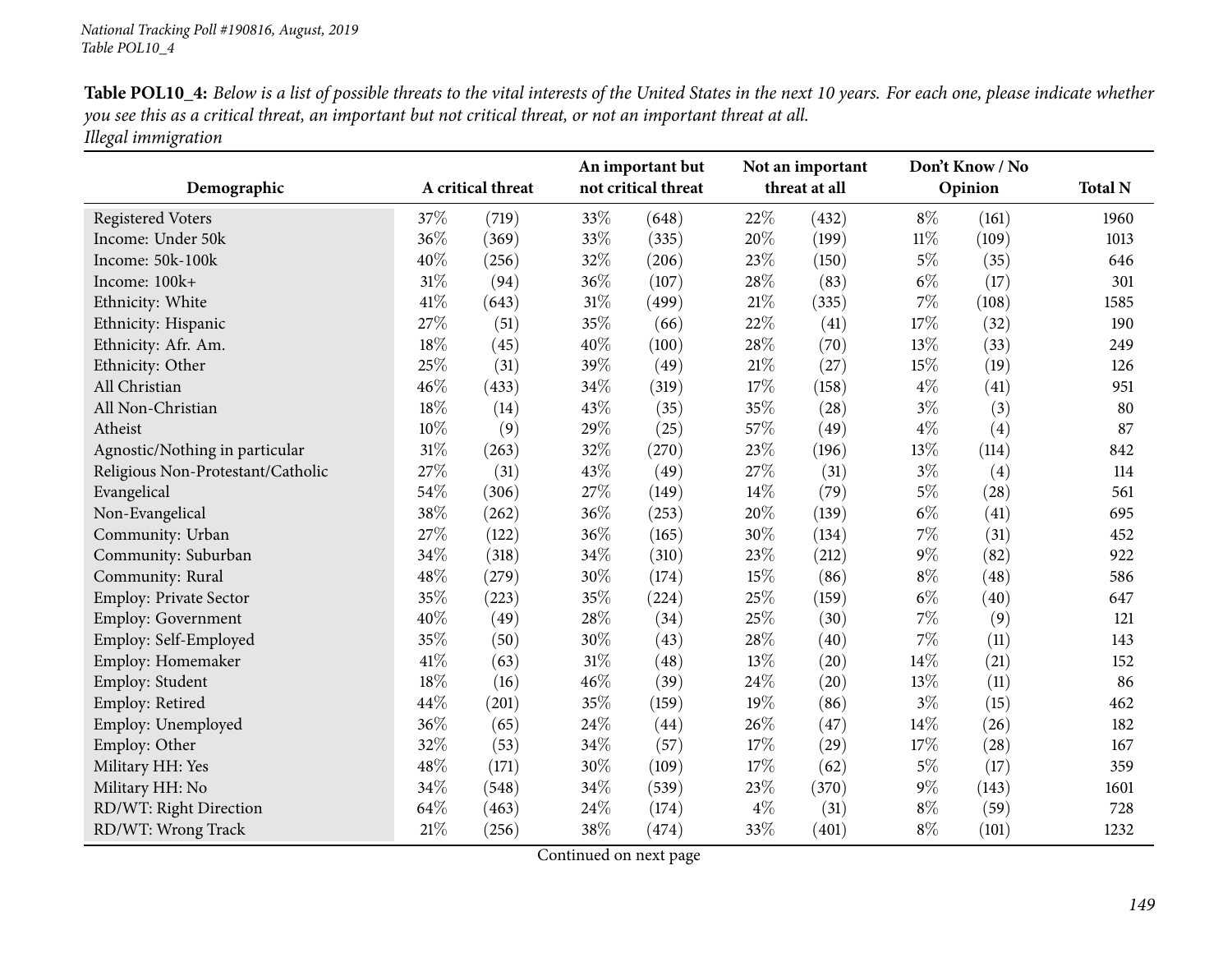Table POL10\_4: Below is a list of possible threats to the vital interests of the United States in the next 10 years. For each one, please indicate whether you see this as a critical threat, an important but not critical threat, or not an important threat at all. *Illegal immigration*

| Demographic                          | A critical threat |       | An important but<br>not critical threat |       | Not an important<br>threat at all |       | Don't Know / No<br>Opinion |       | <b>Total N</b> |
|--------------------------------------|-------------------|-------|-----------------------------------------|-------|-----------------------------------|-------|----------------------------|-------|----------------|
| <b>Registered Voters</b>             | 37%               | (719) | 33%                                     | (648) | 22%                               | (432) | $8\%$                      | (161) | 1960           |
| Trump Job Approve                    | 67%               | (538) | 24\%                                    | (188) | $3\%$                             | (27)  | $6\%$                      | (47)  | 801            |
| Trump Job Disapprove                 | 16%               | (170) | 40%                                     | (439) | 37%                               | (402) | 7%                         | (75)  | 1086           |
| Trump Job Strongly Approve           | 79%               | (352) | $16\%$                                  | (70)  | $1\%$                             | (3)   | $5\%$                      | (23)  | 448            |
| Trump Job Somewhat Approve           | 53%               | (187) | 34%                                     | (119) | $7\%$                             | (24)  | $7\%$                      | (24)  | 353            |
| Trump Job Somewhat Disapprove        | 25%               | (59)  | 47%                                     | (108) | 21\%                              | (48)  | $7\%$                      | (17)  | 233            |
| Trump Job Strongly Disapprove        | 13%               | (111) | 39%                                     | (330) | 41\%                              | (353) | $7\%$                      | (58)  | 853            |
| Favorable of Trump                   | 69%               | (535) | 23%                                     | (179) | $3\%$                             | (27)  | $5\%$                      | (40)  | 782            |
| Unfavorable of Trump                 | 16%               | (175) | 41\%                                    | (450) | 36%                               | (401) | $7\%$                      | (79)  | 1106           |
| Very Favorable of Trump              | 78%               | (362) | $16\%$                                  | (74)  | $1\%$                             | (4)   | $5\%$                      | (24)  | 464            |
| Somewhat Favorable of Trump          | 55%               | (174) | 33%                                     | (106) | $7\%$                             | (22)  | $5\%$                      | (16)  | 317            |
| Somewhat Unfavorable of Trump        | 30%               | (59)  | 46%                                     | (91)  | $15\%$                            | (30)  | $8\%$                      | (16)  | 195            |
| Very Unfavorable of Trump            | 13%               | (116) | 40%                                     | (360) | 41\%                              | (371) | $7\%$                      | (63)  | 910            |
| #1 Issue: Economy                    | 35%               | (161) | 33%                                     | (152) | 22%                               | (101) | $11\%$                     | (49)  | 463            |
| #1 Issue: Security                   | 64%               | (292) | 24\%                                    | (108) | $7\%$                             | (31)  | $5\%$                      | (24)  | 454            |
| #1 Issue: Health Care                | 24%               | (83)  | 41\%                                    | (143) | 27\%                              | (94)  | $8\%$                      | (27)  | 347            |
| #1 Issue: Medicare / Social Security | 39%               | (106) | 33%                                     | (91)  | 23%                               | (63)  | $5\%$                      | (13)  | 274            |
| #1 Issue: Women's Issues             | 22%               | (26)  | 26%                                     | (31)  | 38%                               | (45)  | 14%                        | (17)  | 120            |
| #1 Issue: Education                  | 15%               | (16)  | 41\%                                    | (44)  | $31\%$                            | (33)  | 13%                        | (14)  | 108            |
| #1 Issue: Energy                     | 12%               | (11)  | 40%                                     | (38)  | 37%                               | (35)  | $11\%$                     | (10)  | 94             |
| #1 Issue: Other                      | 23%               | (23)  | 41\%                                    | (41)  | 29%                               | (29)  | $6\%$                      | (6)   | 100            |
| 2018 House Vote: Democrat            | 14%               | (109) | 40%                                     | (307) | 41\%                              | (314) | $6\%$                      | (43)  | 773            |
| 2018 House Vote: Republican          | 69%               | (458) | 24\%                                    | (157) | $4\%$                             | (26)  | $4\%$                      | (26)  | 667            |
| 2018 House Vote: Someone else        | 34%               | (34)  | 38%                                     | (39)  | $9\%$                             | (9)   | 18%                        | (18)  | 100            |
| 2016 Vote: Hillary Clinton           | 13%               | (94)  | 41\%                                    | (291) | 40%                               | (287) | $5\%$                      | (37)  | 709            |
| 2016 Vote: Donald Trump              | 68%               | (478) | 24\%                                    | (169) | $3\%$                             | (19)  | $5\%$                      | (33)  | 699            |
| 2016 Vote: Other                     | 27%               | (50)  | 36%                                     | (67)  | 27\%                              | (51)  | 10%                        | (18)  | 185            |
| 2016 Vote: Didn't Vote               | 27%               | (97)  | 33%                                     | (121) | 20%                               | (74)  | 20%                        | (73)  | 365            |
| Voted in 2014: Yes                   | 40%               | (554) | 32%                                     | (445) | 23%                               | (313) | $6\%$                      | (77)  | 1389           |
| Voted in 2014: No                    | 29%               | (165) | 36%                                     | (203) | 21%                               | (119) | 15%                        | (84)  | 571            |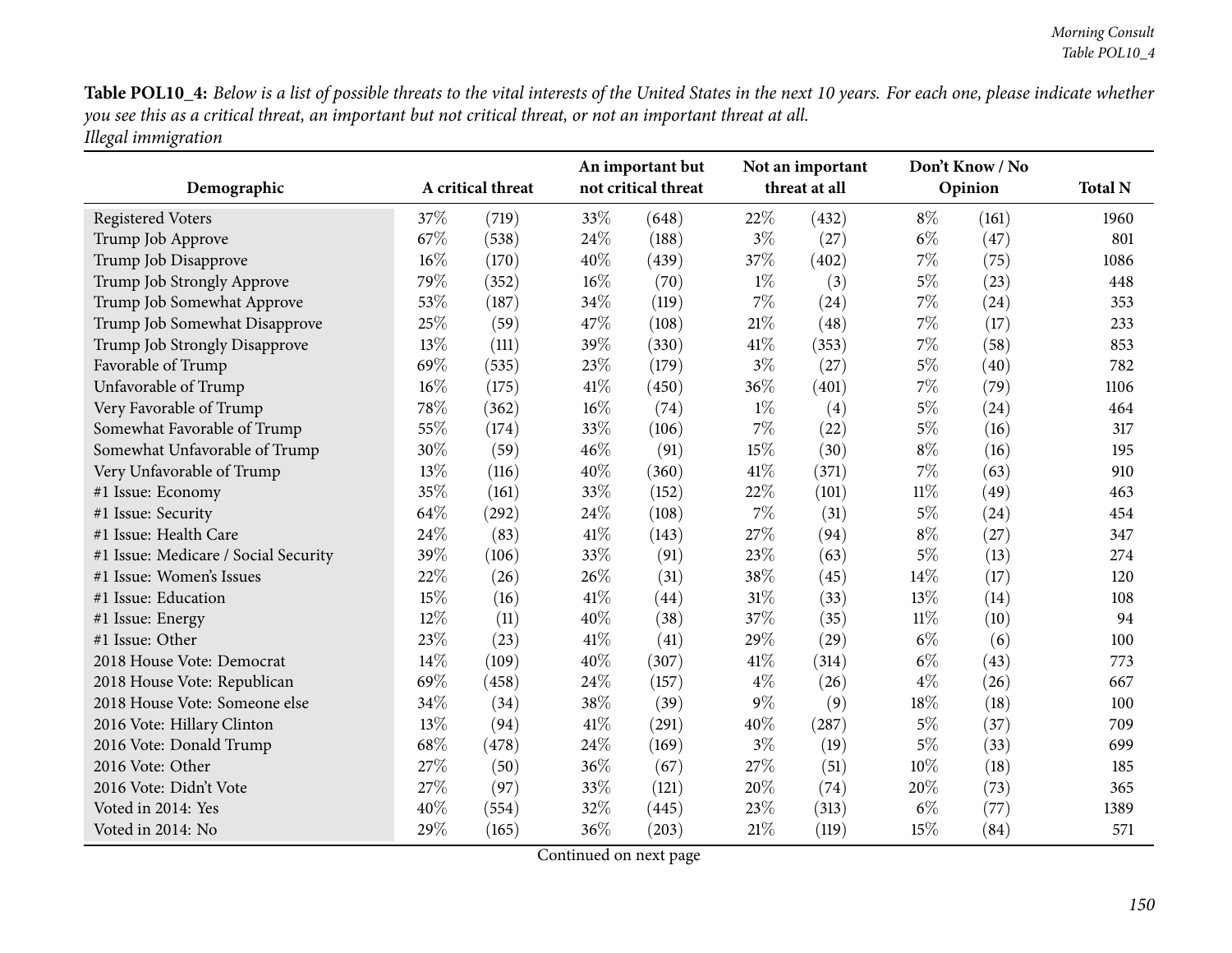| <b>Table POL10_4:</b> Below is a list of possible threats to the vital interests of the United States in the next 10 years. For each one, please indicate whether |
|-------------------------------------------------------------------------------------------------------------------------------------------------------------------|
| you see this as a critical threat, an important but not critical threat, or not an important threat at all.                                                       |
| Illegal immigration                                                                                                                                               |

| Demographic                                | A critical threat |       | An important but<br>not critical threat |            | Not an important<br>threat at all |       | Don't Know / No<br>Opinion |       | <b>Total N</b> |
|--------------------------------------------|-------------------|-------|-----------------------------------------|------------|-----------------------------------|-------|----------------------------|-------|----------------|
| <b>Registered Voters</b>                   | 37\%              | (719) | 33\%                                    | (648)      | 22%                               | (432) | $8\%$                      | (161) | 1960           |
| 2012 Vote: Barack Obama                    | 21%               | (178) | 39\%                                    | (330)      | $35\%$                            | (295) | $6\%$                      | (51)  | 854            |
| 2012 Vote: Mitt Romney                     | 66\%              | (358) | 25%                                     | (137)      | $4\%$                             | (22)  | $4\%$                      | (22)  | 540            |
| 2012 Vote: Other                           | 32%               | (26)  | 35%                                     | (28)       | 21%                               | (17)  | $12\%$                     | (10)  | 82             |
| 2012 Vote: Didn't Vote                     | 32%               | (156) | $31\%$                                  | (150)      | 20%                               | (96)  | $16\%$                     | (78)  | 480            |
| 4-Region: Northeast                        | 32%               | (113) | 35%                                     | (123)      | 25%                               | (88)  | $7\%$                      | (25)  | 350            |
| 4-Region: Midwest                          | $36\%$            | (162) | 35%                                     | (160)      | $22\%$                            | (101) | $6\%$                      | (28)  | 450            |
| 4-Region: South                            | 42\%              | (306) | 32\%                                    | (234)      | 18%                               | (130) | $9\%$                      | (63)  | 732            |
| 4-Region: West                             | 32%               | (139) | $31\%$                                  | (132)      | $26\%$                            | (113) | $11\%$                     | (45)  | 428            |
| Party: Democrat/Leans Democrat             | $14\%$            | (126) | 39\%                                    | (343)      | 39%                               | (348) | 7%                         | (65)  | 883            |
| Party: Republican/Leans Republican         | 65\%              | (494) | $24\%$                                  | (186)      | 5%                                | (38)  | 5%                         | (41)  | 759            |
| Gun owners                                 | 49%               | (346) | $31\%$                                  | $^{'}223)$ | $14\%$                            | (100) | $6\%$                      | (41)  | 710            |
| Republican gun owners                      | 71\%              | (285) | 23%                                     | (94)       | $3\%$                             | (11)  | $3\%$                      | (12)  | 403            |
| Democratic gun owners                      | 12%               | (25)  | $46\%$                                  | (95)       | $36\%$                            | (74)  | $6\%$                      | (12)  | 207            |
| Voters who blame mental illness a lot      | 49%               | (461) | $30\%$                                  | (287)      | $16\%$                            | (152) | 5%                         | (46)  | 946            |
| Voters who blame mental illness a lot/some | 40%               | (649) | 35%                                     | (567)      | $20\%$                            | (333) | 5%                         | (81)  | 1629           |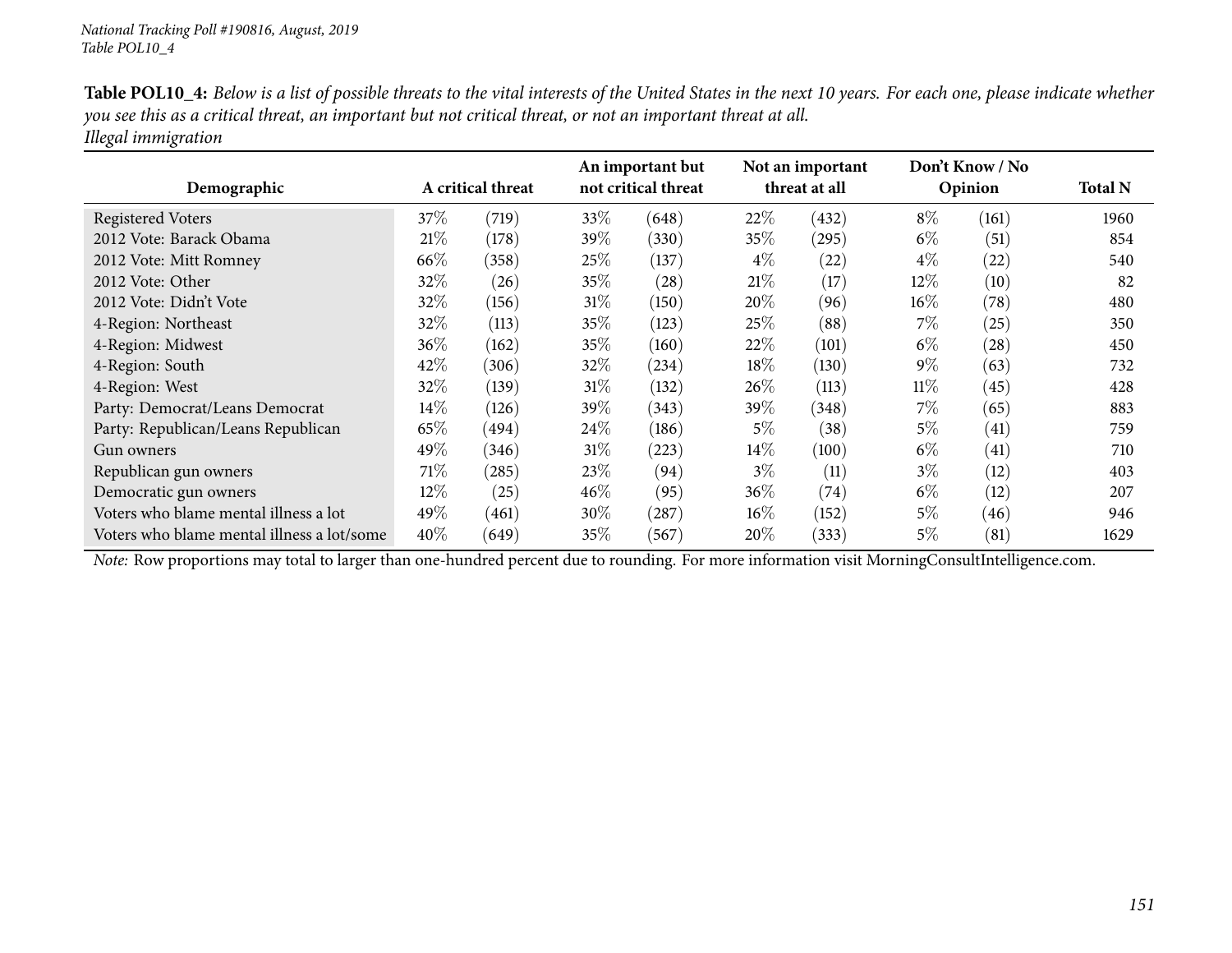Table POL10\_5: Below is a list of possible threats to the vital interests of the United States in the next 10 years. For each one, please indicate whether you see this as a critical threat, an important but not critical threat, or not an important threat at all. *Income inequality*

|                          |        |                   | Not an important<br>An important but |                                                 |        |       | Don't Know / No |       |      |
|--------------------------|--------|-------------------|--------------------------------------|-------------------------------------------------|--------|-------|-----------------|-------|------|
| Demographic              |        | A critical threat |                                      | not critical threat<br>threat at all<br>Opinion |        |       | <b>Total N</b>  |       |      |
| <b>Registered Voters</b> | 27%    | (526)             | 40%                                  | (777)                                           | 23%    | (453) | $10\%$          | (204) | 1960 |
| Gender: Male             | 29%    | (267)             | 38%                                  | (347)                                           | $24\%$ | (223) | $9\%$           | (79)  | 917  |
| Gender: Female           | 25%    | (258)             | 41\%                                 | (430)                                           | 22\%   | (230) | 12\%            | (125) | 1043 |
| Age: 18-29               | 34%    | (115)             | 33%                                  | (110)                                           | 19%    | (64)  | $14\%$          | (48)  | 337  |
| Age: 30-44               | 34%    | (155)             | 37%                                  | (166)                                           | 16%    | (74)  | 13\%            | (58)  | 453  |
| Age: 45-54               | 22%    | (83)              | 40%                                  | (153)                                           | $25\%$ | (96)  | 13\%            | (48)  | 380  |
| Age: 55-64               | 23%    | (78)              | 41\%                                 | (137)                                           | $27\%$ | (90)  | $8\%$           | (28)  | 334  |
| Age: 65+                 | 21\%   | (94)              | 46%                                  | (211)                                           | $28\%$ | (129) | $5\%$           | (23)  | 456  |
| Generation Z: 18-22      | 31%    | (42)              | 36%                                  | (49)                                            | 20%    | (27)  | $14\%$          | (20)  | 138  |
| Millennial: Age 23-38    | 36%    | (168)             | 33%                                  | (156)                                           | $16\%$ | (74)  | 15\%            | (71)  | 469  |
| Generation X: Age 39-54  | 25%    | (144)             | 40%                                  | (224)                                           | 24%    | (132) | $11\%$          | (63)  | 564  |
| Boomers: Age 55-73       | 23%    | (148)             | 45%                                  | (297)                                           | $25\%$ | (166) | $7\%$           | (44)  | 655  |
| PID: Dem (no lean)       | 39%    | (281)             | 42%                                  | (303)                                           | 12%    | (89)  | $7\%$           | (54)  | 727  |
| PID: Ind (no lean)       | 29%    | (177)             | 37%                                  | (226)                                           | 19%    | (114) | 15\%            | (89)  | 606  |
| PID: Rep (no lean)       | $11\%$ | (68)              | 40%                                  | (248)                                           | 40%    | (251) | $10\%$          | (60)  | 627  |
| PID/Gender: Dem Men      | 42%    | (129)             | 38%                                  | (118)                                           | $12\%$ | (38)  | $8\%$           | (25)  | 310  |
| PID/Gender: Dem Women    | 36%    | (152)             | 44%                                  | (185)                                           | 12%    | (51)  | $7\%$           | (30)  | 418  |
| PID/Gender: Ind Men      | 33%    | (102)             | 36%                                  | (110)                                           | 20%    | (60)  | 12\%            | (37)  | 309  |
| PID/Gender: Ind Women    | 25%    | (75)              | 39%                                  | (116)                                           | 18%    | (53)  | 18%             | (53)  | 297  |
| PID/Gender: Rep Men      | 12%    | (37)              | 40%                                  | (119)                                           | 42%    | (125) | $6\%$           | (18)  | 299  |
| PID/Gender: Rep Women    | $10\%$ | (31)              | 39%                                  | (129)                                           | 38\%   | (125) | 13\%            | (42)  | 328  |
| Ideo: Liberal (1-3)      | 44%    | (261)             | 41%                                  | (243)                                           | $11\%$ | (63)  | $3\%$           | (20)  | 587  |
| Ideo: Moderate (4)       | 27%    | (125)             | 44%                                  | (203)                                           | 20%    | (91)  | $10\%$          | (45)  | 464  |
| Ideo: Conservative (5-7) | 14\%   | (96)              | 41\%                                 | (288)                                           | 39%    | (275) | $7\%$           | (46)  | 705  |
| Educ: $<$ College        | 24%    | (299)             | 38%                                  | (469)                                           | 24\%   | (296) | $14\%$          | (168) | 1233 |
| Educ: Bachelors degree   | 30%    | (141)             | 41\%                                 | (192)                                           | 22%    | (102) | $6\%$           | (29)  | 464  |
| Educ: Post-grad          | 32%    | (86)              | 44%                                  | (116)                                           | $21\%$ | (55)  | $3\%$           | (7)   | 264  |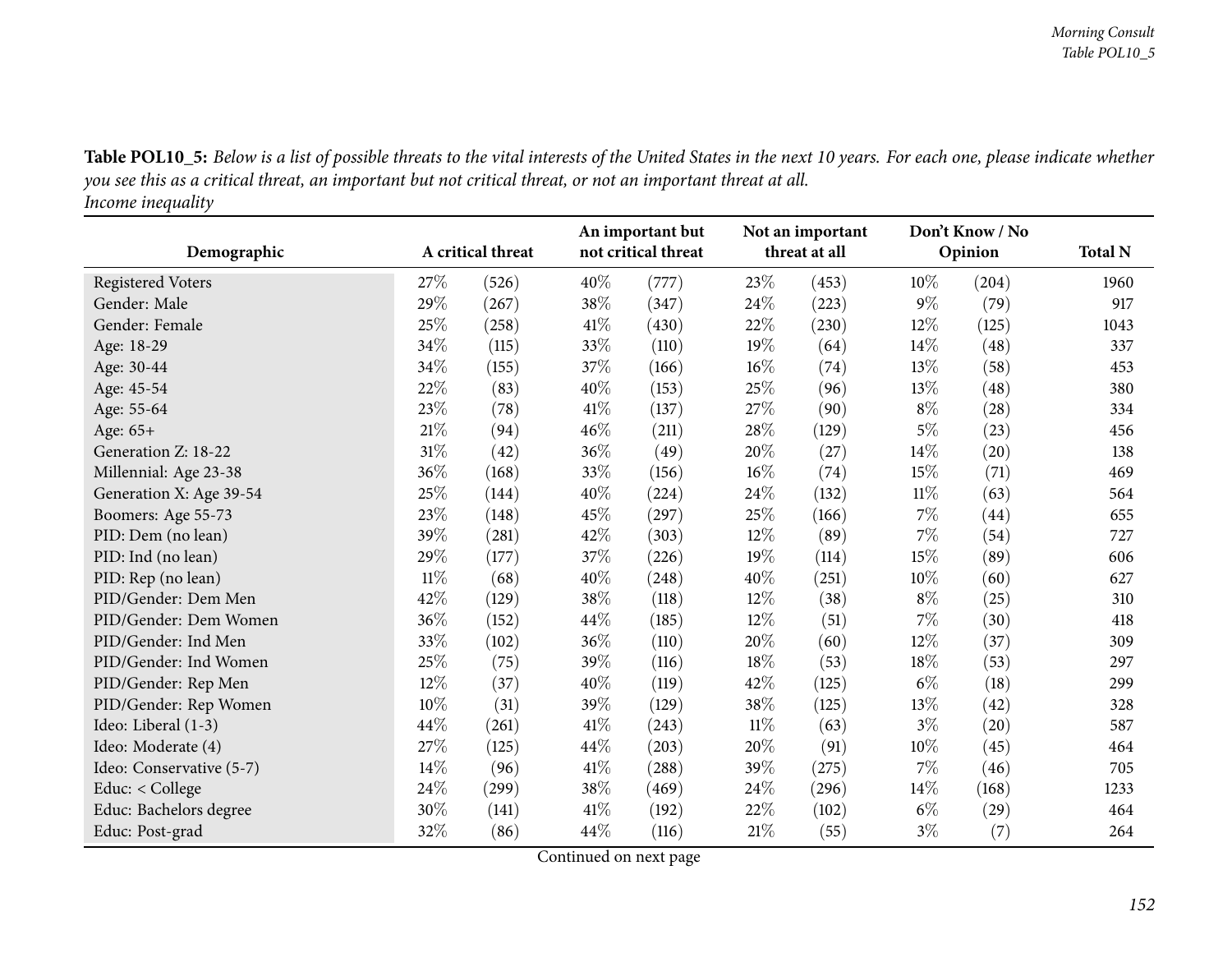| <b>Table POL10_5:</b> Below is a list of possible threats to the vital interests of the United States in the next 10 years. For each one, please indicate whether |
|-------------------------------------------------------------------------------------------------------------------------------------------------------------------|
| you see this as a critical threat, an important but not critical threat, or not an important threat at all.                                                       |
| Income inequality                                                                                                                                                 |

|                                   |        |                   |      | An important but    | Not an important |               | Don't Know / No |         | <b>Total N</b> |
|-----------------------------------|--------|-------------------|------|---------------------|------------------|---------------|-----------------|---------|----------------|
| Demographic                       |        | A critical threat |      | not critical threat |                  | threat at all |                 | Opinion |                |
| <b>Registered Voters</b>          | 27%    | (526)             | 40%  | (777)               | 23%              | (453)         | 10%             | (204)   | 1960           |
| Income: Under 50k                 | 28%    | (281)             | 38%  | (383)               | 20%              | (205)         | 14%             | (144)   | 1013           |
| Income: 50k-100k                  | 26%    | (168)             | 41\% | (264)               | 27%              | (172)         | $7\%$           | (43)    | 646            |
| Income: 100k+                     | 25%    | (76)              | 43%  | (130)               | 25%              | (76)          | $6\%$           | (18)    | 301            |
| Ethnicity: White                  | 24%    | (379)             | 41\% | (654)               | 25%              | (403)         | $9\%$           | (148)   | 1585           |
| Ethnicity: Hispanic               | 33%    | (62)              | 36%  | (68)                | 19%              | (36)          | 13%             | (24)    | 190            |
| Ethnicity: Afr. Am.               | 41\%   | (102)             | 32%  | (80)                | 12%              | (29)          | 15%             | (38)    | 249            |
| Ethnicity: Other                  | 35%    | (45)              | 33%  | (42)                | $16\%$           | (21)          | $15\%$          | (18)    | 126            |
| All Christian                     | 20%    | (192)             | 44\% | (415)               | 30%              | (283)         | $6\%$           | (60)    | 951            |
| All Non-Christian                 | 35%    | (29)              | 47%  | (38)                | 13%              | (10)          | $5\%$           | (4)     | 80             |
| Atheist                           | 49%    | (42)              | 34%  | (29)                | 12%              | (11)          | $5\%$           | (5)     | 87             |
| Agnostic/Nothing in particular    | $31\%$ | (263)             | 35%  | (295)               | 18%              | (149)         | $16\%$          | (136)   | 842            |
| Religious Non-Protestant/Catholic | 30%    | (34)              | 46%  | (52)                | 20%              | (23)          | $5\%$           | (5)     | 114            |
| Evangelical                       | 21%    | (120)             | 38%  | (213)               | 32%              | (177)         | $9\%$           | (51)    | 561            |
| Non-Evangelical                   | 24%    | (167)             | 44%  | (305)               | 24%              | (167)         | $8\%$           | (56)    | 695            |
| Community: Urban                  | 33%    | (147)             | 42%  | (188)               | 17%              | (77)          | $9\%$           | (40)    | 452            |
| Community: Suburban               | 27%    | (253)             | 39%  | (357)               | 23%              | (216)         | 10%             | (96)    | 922            |
| Community: Rural                  | 21%    | (125)             | 40%  | (232)               | 27%              | (161)         | 12%             | (68)    | 586            |
| Employ: Private Sector            | 29%    | (189)             | 39%  | (255)               | 22%              | (144)         | $9\%$           | (58)    | 647            |
| <b>Employ: Government</b>         | 19%    | (23)              | 43%  | (52)                | 30%              | (36)          | $9\%$           | (10)    | 121            |
| Employ: Self-Employed             | 30%    | (43)              | 37%  | (53)                | 25%              | (36)          | $8\%$           | (11)    | 143            |
| Employ: Homemaker                 | 24%    | (36)              | 37%  | (56)                | $21\%$           | (33)          | 18%             | (27)    | 152            |
| Employ: Student                   | 37%    | (32)              | 33%  | (28)                | 20%              | (18)          | 10%             | (9)     | 86             |
| Employ: Retired                   | 21%    | (99)              | 44%  | (201)               | 28%              | (132)         | 7%              | (30)    | 462            |
| Employ: Unemployed                | 31%    | (57)              | 41\% | (75)                | 14%              | (25)          | 14%             | (25)    | 182            |
| Employ: Other                     | 28%    | (47)              | 34%  | (57)                | $18\%$           | (30)          | 20%             | (34)    | 167            |
| Military HH: Yes                  | 23%    | (84)              | 43%  | (156)               | 26%              | (93)          | $7\%$           | (26)    | 359            |
| Military HH: No                   | 28%    | (442)             | 39%  | (621)               | 22%              | (360)         | $11\%$          | (178)   | 1601           |
| RD/WT: Right Direction            | $11\%$ | (83)              | 38%  | (274)               | 38%              | (278)         | 13%             | (93)    | 728            |
| RD/WT: Wrong Track                | 36%    | (443)             | 41\% | (503)               | 14%              | (175)         | $9\%$           | (111)   | 1232           |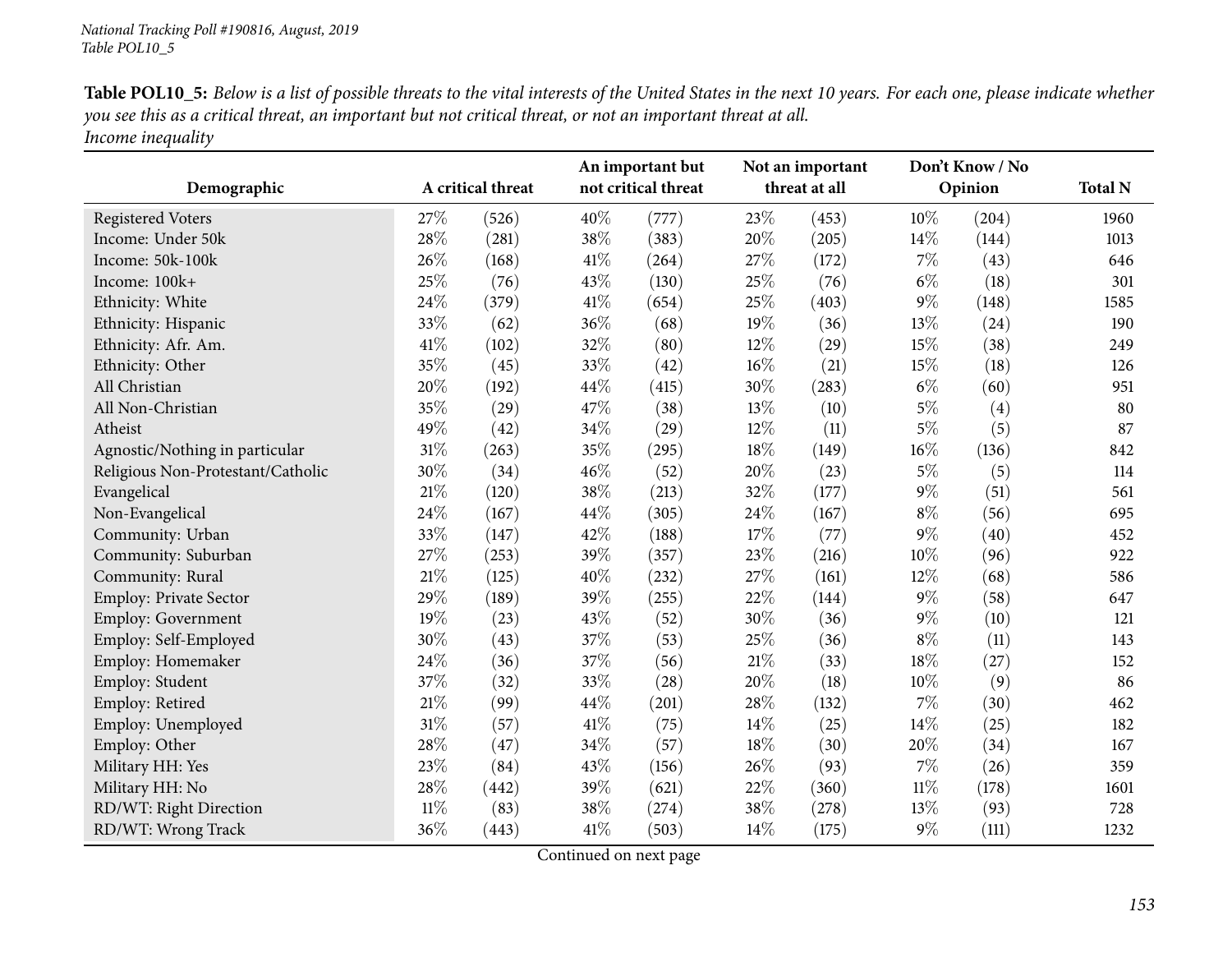Table POL10\_5: Below is a list of possible threats to the vital interests of the United States in the next 10 years. For each one, please indicate whether you see this as a critical threat, an important but not critical threat, or not an important threat at all. *Income inequality*

| Demographic                          | A critical threat |       | An important but<br>not critical threat |       | Not an important<br>threat at all |       | Don't Know / No<br>Opinion |       | <b>Total N</b> |
|--------------------------------------|-------------------|-------|-----------------------------------------|-------|-----------------------------------|-------|----------------------------|-------|----------------|
| <b>Registered Voters</b>             | 27%               | (526) | 40%                                     | (777) | 23%                               | (453) | 10%                        | (204) | 1960           |
| Trump Job Approve                    | 12%               | (97)  | 39%                                     | (315) | 38%                               | (308) | $10\%$                     | (80)  | 801            |
| Trump Job Disapprove                 | 38%               | (412) | 42%                                     | (453) | 13%                               | (136) | $8\%$                      | (85)  | 1086           |
| Trump Job Strongly Approve           | 10%               | (43)  | 37%                                     | (168) | 43%                               | (194) | 10%                        | (43)  | 448            |
| Trump Job Somewhat Approve           | 16%               | (55)  | 42%                                     | (147) | 32%                               | (114) | $11\%$                     | (37)  | 353            |
| Trump Job Somewhat Disapprove        | 30%               | (71)  | 45%                                     | (105) | 17%                               | (39)  | $8\%$                      | (18)  | 233            |
| Trump Job Strongly Disapprove        | 40%               | (341) | 41\%                                    | (348) | $11\%$                            | (97)  | $8\%$                      | (67)  | 853            |
| Favorable of Trump                   | 13%               | (100) | 39%                                     | (303) | 39%                               | (306) | $9\%$                      | (73)  | 782            |
| Unfavorable of Trump                 | 38%               | (420) | 42%                                     | (462) | 12%                               | (137) | $8\%$                      | (86)  | 1106           |
| Very Favorable of Trump              | 10%               | (48)  | 37%                                     | (174) | 42%                               | (195) | 10%                        | (48)  | 464            |
| Somewhat Favorable of Trump          | 16%               | (52)  | 41\%                                    | (129) | 35%                               | (111) | $8\%$                      | (25)  | 317            |
| Somewhat Unfavorable of Trump        | 25%               | (48)  | 44%                                     | (86)  | 22%                               | (43)  | $9\%$                      | (18)  | 195            |
| Very Unfavorable of Trump            | 41\%              | (372) | 41\%                                    | (376) | $10\%$                            | (95)  | $8\%$                      | (68)  | 910            |
| #1 Issue: Economy                    | 29%               | (134) | 40%                                     | (184) | 20%                               | (93)  | $11\%$                     | (53)  | 463            |
| #1 Issue: Security                   | $11\%$            | (51)  | 39%                                     | (176) | 42%                               | (191) | $8\%$                      | (36)  | 454            |
| #1 Issue: Health Care                | 32%               | (112) | 42%                                     | (145) | 14%                               | (50)  | $11\%$                     | (40)  | 347            |
| #1 Issue: Medicare / Social Security | 26%               | (70)  | 41\%                                    | (113) | 23%                               | (64)  | $10\%$                     | (27)  | 274            |
| #1 Issue: Women's Issues             | 36%               | (43)  | 33%                                     | (39)  | 12%                               | (15)  | 19%                        | (23)  | 120            |
| #1 Issue: Education                  | 32%               | (35)  | 42%                                     | (45)  | 14%                               | (15)  | $12\%$                     | (13)  | 108            |
| #1 Issue: Energy                     | 43%               | (41)  | 38%                                     | (35)  | 13%                               | (12)  | $6\%$                      | (6)   | 94             |
| #1 Issue: Other                      | 40%               | (40)  | 39%                                     | (39)  | 13%                               | (13)  | $7\%$                      | (7)   | 100            |
| 2018 House Vote: Democrat            | 42%               | (326) | 41\%                                    | (318) | $11\%$                            | (83)  | $6\%$                      | (46)  | 773            |
| 2018 House Vote: Republican          | $11\%$            | (72)  | 39%                                     | (262) | 42%                               | (278) | $8\%$                      | (55)  | 667            |
| 2018 House Vote: Someone else        | 27%               | (27)  | 30%                                     | (30)  | 18%                               | (18)  | 25%                        | (25)  | 100            |
| 2016 Vote: Hillary Clinton           | 42%               | (300) | 41\%                                    | (289) | $10\%$                            | (69)  | $7\%$                      | (51)  | 709            |
| 2016 Vote: Donald Trump              | 12%               | (84)  | 40%                                     | (277) | 40%                               | (279) | $8\%$                      | (59)  | 699            |
| 2016 Vote: Other                     | 28%               | (52)  | 40%                                     | (74)  | 20%                               | (36)  | 13%                        | (23)  | 185            |
| 2016 Vote: Didn't Vote               | 24%               | (89)  | 38%                                     | (137) | 18%                               | (68)  | 20%                        | (71)  | 365            |
| Voted in 2014: Yes                   | 26%               | (368) | 39%                                     | (548) | 26%                               | (358) | $8\%$                      | (115) | 1389           |
| Voted in 2014: No                    | 28%               | (158) | 40%                                     | (229) | 17%                               | (95)  | $16\%$                     | (89)  | 571            |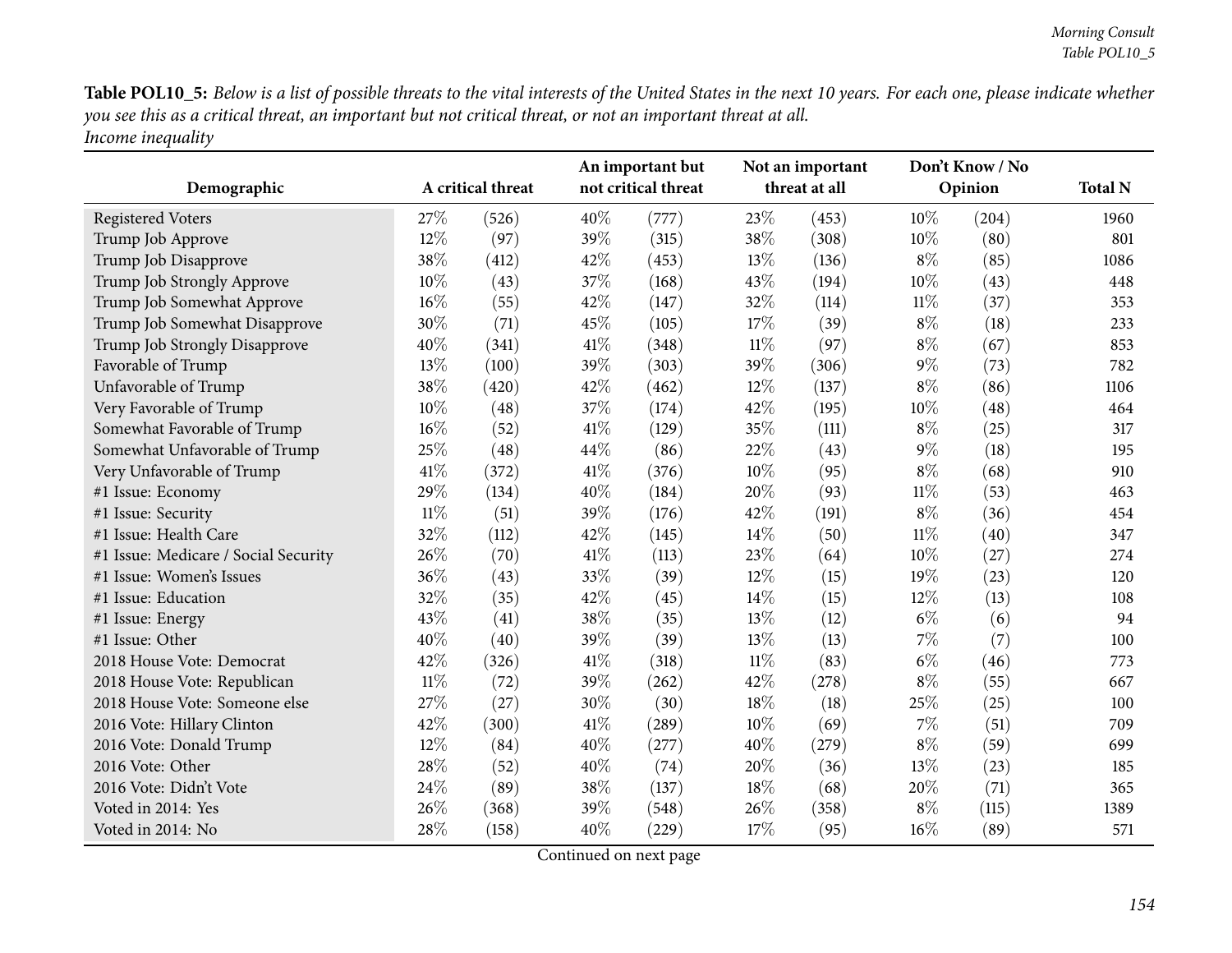| <b>Table POL10_5:</b> Below is a list of possible threats to the vital interests of the United States in the next 10 years. For each one, please indicate whether |
|-------------------------------------------------------------------------------------------------------------------------------------------------------------------|
| you see this as a critical threat, an important but not critical threat, or not an important threat at all.                                                       |
| Income inequality                                                                                                                                                 |

|                                            |        |                   |        | An important but    | Not an important |               | Don't Know / No |         |                |
|--------------------------------------------|--------|-------------------|--------|---------------------|------------------|---------------|-----------------|---------|----------------|
| Demographic                                |        | A critical threat |        | not critical threat |                  | threat at all |                 | Opinion | <b>Total N</b> |
| <b>Registered Voters</b>                   | 27\%   | (526)             | 40%    | (777)               | 23\%             | (453)         | $10\%$          | (204)   | 1960           |
| 2012 Vote: Barack Obama                    | 38\%   | (325)             | 42\%   | (362)               | $12\%$           | (102)         | $8\%$           | (67)    | 854            |
| 2012 Vote: Mitt Romney                     | $11\%$ | (60)              | 38\%   | (204)               | 44\%             | (235)         | $8\%$           | (41)    | 540            |
| 2012 Vote: Other                           | $16\%$ | (13)              | 43\%   | (35)                | 23\%             | (19)          | $18\%$          | (15)    | 82             |
| 2012 Vote: Didn't Vote                     | 27\%   | (129)             | 36\%   | (173)               | 20%              | (97)          | 17\%            | (82)    | 480            |
| 4-Region: Northeast                        | 32%    | (111)             | 41%    | (142)               | $19\%$           | (65)          | $9\%$           | (32)    | 350            |
| 4-Region: Midwest                          | 24\%   | (108)             | 43\%   | (193)               | $24\%$           | (107)         | $9\%$           | (42)    | 450            |
| 4-Region: South                            | 25\%   | (180)             | 38\%   | (278)               | $25\%$           | (185)         | $12\%$          | (88)    | 732            |
| 4-Region: West                             | 30\%   | (127)             | 38\%   | (164)               | 22%              | (95)          | $10\%$          | (42)    | 428            |
| Party: Democrat/Leans Democrat             | 40%    | (356)             | 41\%   | (362)               | $11\%$           | (97)          | $8\%$           | (68)    | 883            |
| Party: Republican/Leans Republican         | $11\%$ | (87)              | 39\%   | (299)               | 39%              | (297)         | $10\%$          | (76)    | 759            |
| Gun owners                                 | 21%    | (149)             | $41\%$ | (289)               | $30\%$           | (213)         | $8\%$           | (60)    | 710            |
| Republican gun owners                      | $10\%$ | (39)              | 40%    | (162)               | 42\%             | (168)         | $9\%$           | (34)    | 403            |
| Democratic gun owners                      | 42%    | (88)              | $44\%$ | (90)                | $11\%$           | (22)          | $3\%$           | (6)     | 207            |
| Voters who blame mental illness a lot      | 25\%   | (240)             | 41\%   | (388)               | 25%              | (241)         | $8\%$           | (77)    | 946            |
| Voters who blame mental illness a lot/some | 27%    | (432)             | 42\%   | (686)               | $24\%$           | (398)         | $7\%$           | (113)   | 1629           |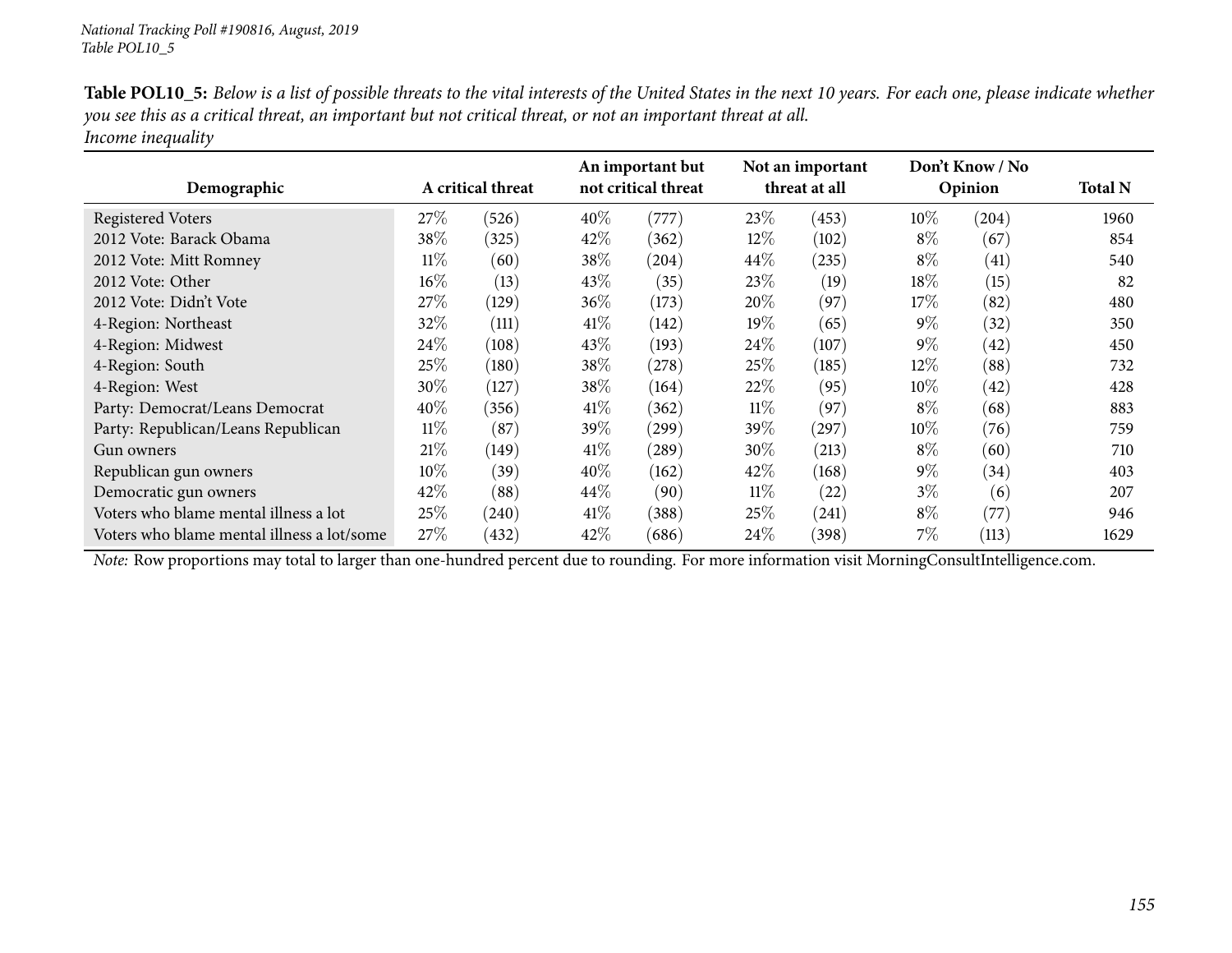Table POL10\_6: Below is a list of possible threats to the vital interests of the United States in the next 10 years. For each one, please indicate whether you see this as a critical threat, an important but not critical threat, or not an important threat at all. *Racial inequality*

| Demographic              |        | A critical threat |      | An important but<br>not critical threat |        | Not an important<br>threat at all |        | Don't Know / No<br>Opinion | <b>Total N</b> |
|--------------------------|--------|-------------------|------|-----------------------------------------|--------|-----------------------------------|--------|----------------------------|----------------|
| <b>Registered Voters</b> | 41\%   | (809)             | 34\% | (667)                                   | 15%    | (299)                             | $9\%$  | (185)                      | 1960           |
| Gender: Male             | $38\%$ | (348)             | 36%  | (326)                                   | 18%    | (168)                             | $8\%$  | (76)                       | 917            |
| Gender: Female           | 44%    | (461)             | 33%  | (342)                                   | 13%    | (131)                             | 10%    | (109)                      | 1043           |
| Age: 18-29               | 50%    | (169)             | 25%  | (86)                                    | $11\%$ | (38)                              | 13%    | (44)                       | 337            |
| Age: 30-44               | 43%    | (193)             | 31%  | (141)                                   | 14%    | (65)                              | 12%    | (54)                       | 453            |
| Age: 45-54               | $35\%$ | (133)             | 37%  | (139)                                   | $16\%$ | (62)                              | 12%    | (45)                       | 380            |
| Age: 55-64               | 40%    | (135)             | 34%  | (113)                                   | 18%    | (60)                              | $8\%$  | (25)                       | 334            |
| Age: 65+                 | 39%    | (178)             | 41\% | (189)                                   | $16\%$ | (74)                              | $3\%$  | (16)                       | 456            |
| Generation Z: 18-22      | 49%    | (67)              | 25%  | (34)                                    | $10\%$ | (13)                              | 17%    | (23)                       | 138            |
| Millennial: Age 23-38    | 46%    | (215)             | 29%  | (135)                                   | 13%    | (59)                              | 13%    | (60)                       | 469            |
| Generation X: Age 39-54  | 38\%   | (214)             | 35%  | (196)                                   | $16\%$ | (93)                              | $11\%$ | (60)                       | 564            |
| Boomers: Age 55-73       | 40%    | (261)             | 38%  | (247)                                   | 17%    | (111)                             | $6\%$  | (36)                       | 655            |
| PID: Dem (no lean)       | 60%    | (438)             | 29%  | (214)                                   | $4\%$  | (28)                              | $7\%$  | (48)                       | 727            |
| PID: Ind (no lean)       | 39%    | (233)             | 33\% | (199)                                   | 15%    | (91)                              | 14%    | (83)                       | 606            |
| PID: Rep (no lean)       | 22%    | (138)             | 41\% | (254)                                   | 29%    | (181)                             | $9\%$  | (54)                       | 627            |
| PID/Gender: Dem Men      | 55%    | (169)             | 34\% | (104)                                   | $5\%$  | (15)                              | 7%     | (21)                       | 310            |
| PID/Gender: Dem Women    | 64\%   | (269)             | 26\% | (110)                                   | $3\%$  | (12)                              | $6\%$  | (27)                       | 418            |
| PID/Gender: Ind Men      | 38\%   | (117)             | 33%  | (103)                                   | 17%    | (54)                              | 12%    | (36)                       | 309            |
| PID/Gender: Ind Women    | 39%    | (117)             | 32%  | (96)                                    | 13%    | (37)                              | $16\%$ | (47)                       | 297            |
| PID/Gender: Rep Men      | 21%    | (62)              | 40%  | (118)                                   | 33%    | (99)                              | $6\%$  | (19)                       | 299            |
| PID/Gender: Rep Women    | 23%    | (76)              | 41\% | (136)                                   | 25%    | (82)                              | $11\%$ | (35)                       | 328            |
| Ideo: Liberal (1-3)      | 63%    | (370)             | 29%  | (173)                                   | $5\%$  | (27)                              | $3\%$  | (17)                       | 587            |
| Ideo: Moderate (4)       | 41\%   | (192)             | 38%  | (178)                                   | $11\%$ | (50)                              | 10%    | (44)                       | 464            |
| Ideo: Conservative (5-7) | 24%    | (168)             | 40%  | (281)                                   | 30%    | (213)                             | $6\%$  | (43)                       | 705            |
| Educ: < College          | 40%    | (493)             | 33%  | (403)                                   | 15%    | (190)                             | 12%    | (147)                      | 1233           |
| Educ: Bachelors degree   | 39%    | (179)             | 39%  | (181)                                   | $16\%$ | (73)                              | $7\%$  | (30)                       | 464            |
| Educ: Post-grad          | 52%    | (136)             | 32%  | (84)                                    | 14%    | (37)                              | $3\%$  | (7)                        | 264            |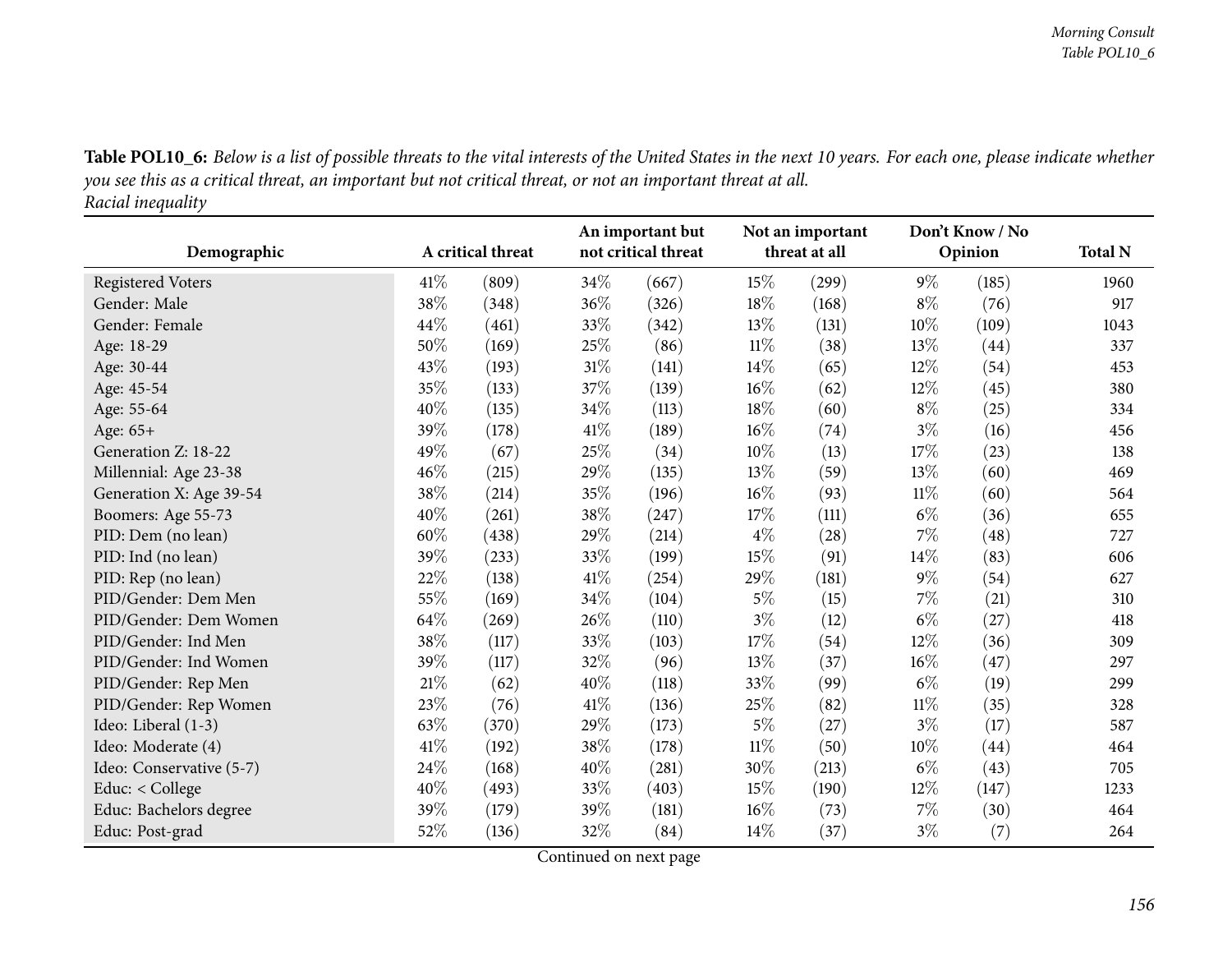| Table POL10_6: Below is a list of possible threats to the vital interests of the United States in the next 10 years. For each one, please indicate whether |
|------------------------------------------------------------------------------------------------------------------------------------------------------------|
| you see this as a critical threat, an important but not critical threat, or not an important threat at all.                                                |
| Racial inequality                                                                                                                                          |

|                                   |        |                   |      | An important but    | Not an important |       | Don't Know / No |       |                |
|-----------------------------------|--------|-------------------|------|---------------------|------------------|-------|-----------------|-------|----------------|
| Demographic                       |        | A critical threat |      | not critical threat | threat at all    |       | Opinion         |       | <b>Total N</b> |
| <b>Registered Voters</b>          | 41\%   | (809)             | 34\% | (667)               | 15%              | (299) | $9\%$           | (185) | 1960           |
| Income: Under 50k                 | 42%    | (428)             | 32%  | (329)               | $14\%$           | (139) | 12%             | (117) | 1013           |
| Income: 50k-100k                  | 40%    | (260)             | 35%  | (225)               | 17%              | (111) | $8\%$           | (51)  | 646            |
| Income: 100k+                     | 40%    | (121)             | 38%  | (114)               | 17%              | (50)  | $6\%$           | (17)  | 301            |
| Ethnicity: White                  | 38%    | (595)             | 37%  | (589)               | 17%              | (267) | $8\%$           | (135) | 1585           |
| Ethnicity: Hispanic               | 46%    | (88)              | 28%  | (53)                | $11\%$           | (21)  | $15\%$          | (28)  | 190            |
| Ethnicity: Afr. Am.               | 63%    | (156)             | 19%  | (47)                | $6\%$            | (16)  | 12%             | (29)  | 249            |
| Ethnicity: Other                  | 46%    | (58)              | 25%  | (32)                | 13%              | (16)  | $16\%$          | (21)  | 126            |
| All Christian                     | 36%    | (344)             | 38%  | (359)               | 20%              | (186) | $6\%$           | (61)  | 951            |
| All Non-Christian                 | 51%    | (41)              | 42%  | (34)                | $6\%$            | (5)   | $1\%$           | (1)   | 80             |
| Atheist                           | 62%    | (53)              | 25%  | (22)                | $8\%$            | (7)   | $5\%$           | (5)   | 87             |
| Agnostic/Nothing in particular    | 44%    | (370)             | 30%  | (253)               | 12%              | (102) | 14%             | (118) | 842            |
| Religious Non-Protestant/Catholic | 48%    | (55)              | 39%  | (45)                | 12%              | (14)  | $1\%$           | (1)   | 114            |
| Evangelical                       | 36%    | (201)             | 35%  | (194)               | $21\%$           | (119) | $8\%$           | (46)  | 561            |
| Non-Evangelical                   | 41%    | (285)             | 35%  | (246)               | 16%              | (111) | $8\%$           | (54)  | 695            |
| Community: Urban                  | 48%    | (215)             | 34%  | (154)               | 10%              | (44)  | $9\%$           | (39)  | 452            |
| Community: Suburban               | 41\%   | (377)             | 33%  | (304)               | 17%              | (152) | 10%             | (89)  | 922            |
| Community: Rural                  | 37%    | (217)             | 36%  | (210)               | 18%              | (103) | 10%             | (56)  | 586            |
| Employ: Private Sector            | 40%    | (259)             | 33%  | (211)               | 18%              | (118) | $9\%$           | (58)  | 647            |
| <b>Employ: Government</b>         | 39%    | (48)              | 33%  | (40)                | 17%              | (21)  | $11\%$          | (13)  | 121            |
| Employ: Self-Employed             | 42%    | (60)              | 35%  | (50)                | $16\%$           | (23)  | 7%              | (10)  | 143            |
| Employ: Homemaker                 | 37%    | (56)              | 36%  | (55)                | 12%              | (18)  | 16%             | (24)  | 152            |
| Employ: Student                   | 46%    | (40)              | 30%  | (26)                | 10%              | (9)   | 13%             | (12)  | 86             |
| Employ: Retired                   | 40%    | (186)             | 39%  | (179)               | 17%              | (78)  | $4\%$           | (19)  | 462            |
| Employ: Unemployed                | 47%    | (86)              | 31%  | (57)                | 10%              | (18)  | $11\%$          | (21)  | 182            |
| Employ: Other                     | 45%    | (74)              | 30%  | (50)                | $9\%$            | (15)  | 17%             | (28)  | 167            |
| Military HH: Yes                  | 34%    | (123)             | 44%  | (157)               | 17%              | (60)  | $6\%$           | (20)  | 359            |
| Military HH: No                   | 43%    | (686)             | 32%  | (510)               | 15%              | (240) | $10\%$          | (165) | 1601           |
| RD/WT: Right Direction            | $21\%$ | (154)             | 40%  | (288)               | 27%              | (200) | 12%             | (86)  | 728            |
| RD/WT: Wrong Track                | 53%    | (655)             | 31\% | (379)               | $8\%$            | (99)  | $8\%$           | (99)  | 1232           |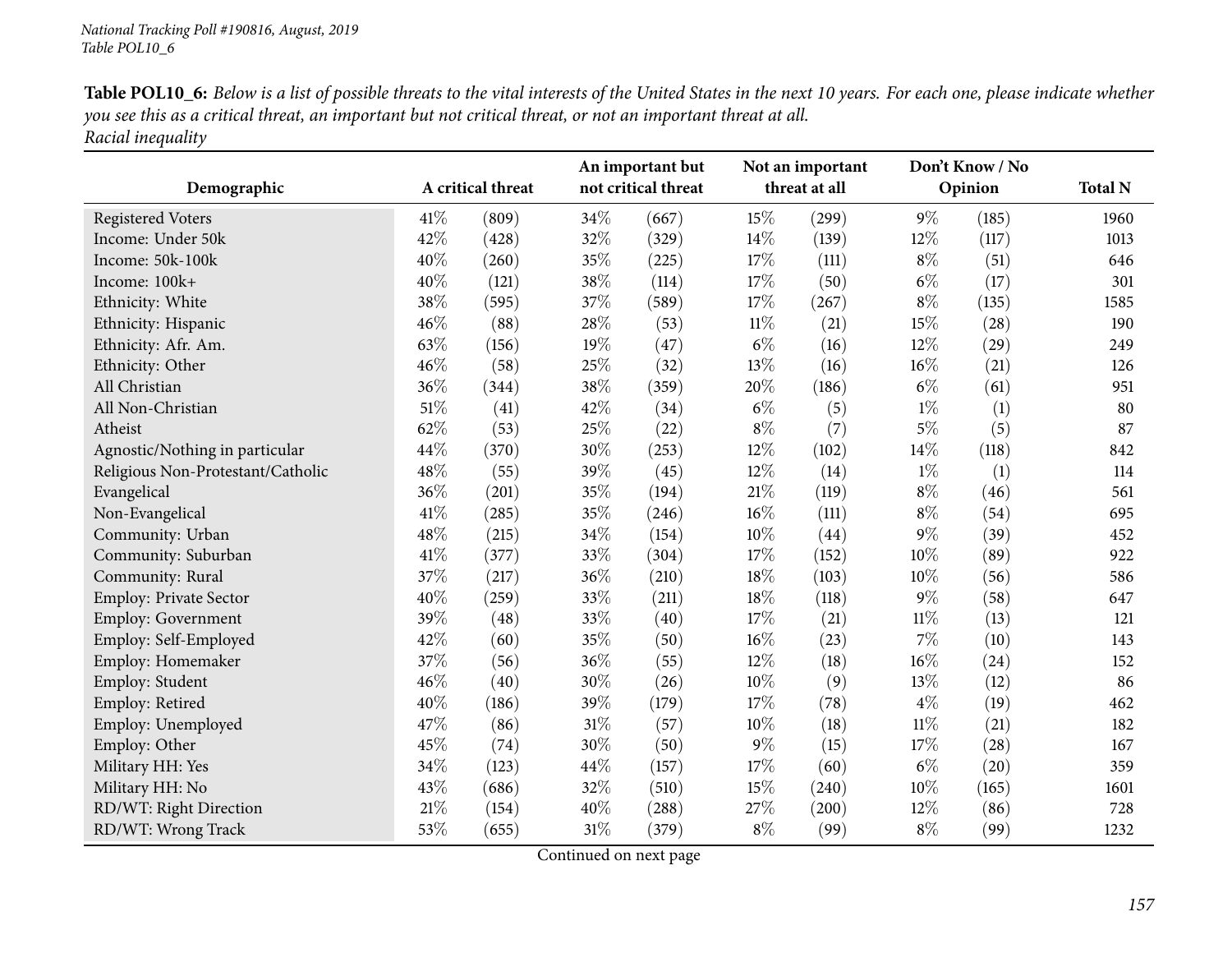Table POL10\_6: Below is a list of possible threats to the vital interests of the United States in the next 10 years. For each one, please indicate whether you see this as a critical threat, an important but not critical threat, or not an important threat at all. *Racial inequality*

| Demographic                          |      | A critical threat |      | An important but<br>not critical threat |        | Not an important<br>threat at all |        | Don't Know / No<br>Opinion | <b>Total N</b> |
|--------------------------------------|------|-------------------|------|-----------------------------------------|--------|-----------------------------------|--------|----------------------------|----------------|
| <b>Registered Voters</b>             | 41\% | (809)             | 34%  | (667)                                   | 15%    | (299)                             | $9\%$  | (185)                      | 1960           |
| Trump Job Approve                    | 22%  | (173)             | 40%  | (322)                                   | 28%    | (224)                             | $10\%$ | (82)                       | 801            |
| Trump Job Disapprove                 | 56%  | (614)             | 31%  | (337)                                   | $7\%$  | (72)                              | $6\%$  | (64)                       | 1086           |
| Trump Job Strongly Approve           | 18%  | (78)              | 39%  | (174)                                   | 35%    | (154)                             | $9\%$  | (41)                       | 448            |
| Trump Job Somewhat Approve           | 27%  | (95)              | 42%  | (148)                                   | 20%    | (70)                              | $11\%$ | (41)                       | 353            |
| Trump Job Somewhat Disapprove        | 43%  | (100)             | 38%  | (88)                                    | $12\%$ | (28)                              | $7\%$  | (16)                       | 233            |
| Trump Job Strongly Disapprove        | 60%  | (514)             | 29%  | (249)                                   | $5\%$  | (44)                              | $6\%$  | (47)                       | 853            |
| Favorable of Trump                   | 21%  | (167)             | 40%  | (312)                                   | 29%    | (228)                             | $10\%$ | (75)                       | 782            |
| Unfavorable of Trump                 | 57%  | (628)             | 31%  | (347)                                   | $6\%$  | (66)                              | $6\%$  | (64)                       | 1106           |
| Very Favorable of Trump              | 18%  | (84)              | 38%  | (178)                                   | 35%    | (161)                             | $9\%$  | (40)                       | 464            |
| Somewhat Favorable of Trump          | 26%  | (83)              | 42%  | (133)                                   | $21\%$ | (67)                              | $11\%$ | (35)                       | 317            |
| Somewhat Unfavorable of Trump        | 40%  | (77)              | 38%  | (75)                                    | $14\%$ | (27)                              | $8\%$  | (16)                       | 195            |
| Very Unfavorable of Trump            | 61\% | (551)             | 30%  | (273)                                   | $4\%$  | (39)                              | $5\%$  | (48)                       | 910            |
| #1 Issue: Economy                    | 39%  | (180)             | 35%  | (163)                                   | 15%    | (72)                              | 10%    | (48)                       | 463            |
| #1 Issue: Security                   | 24%  | (108)             | 38%  | (170)                                   | $31\%$ | (139)                             | $8\%$  | (37)                       | 454            |
| #1 Issue: Health Care                | 52%  | (182)             | 31%  | (107)                                   | $8\%$  | (28)                              | $9\%$  | (30)                       | 347            |
| #1 Issue: Medicare / Social Security | 47%  | (127)             | 37%  | (100)                                   | $10\%$ | (27)                              | 7%     | (19)                       | 274            |
| #1 Issue: Women's Issues             | 54%  | (65)              | 25%  | (29)                                    | $5\%$  | (6)                               | $16\%$ | (20)                       | 120            |
| #1 Issue: Education                  | 47%  | (51)              | 29%  | (32)                                    | $11\%$ | (11)                              | 13\%   | (14)                       | 108            |
| #1 Issue: Energy                     | 47%  | (45)              | 36%  | (34)                                    | $8\%$  | (7)                               | $8\%$  | (8)                        | 94             |
| #1 Issue: Other                      | 50%  | (50)              | 31%  | (31)                                    | $9\%$  | (9)                               | $10\%$ | (10)                       | 100            |
| 2018 House Vote: Democrat            | 61\% | (468)             | 30%  | (231)                                   | $4\%$  | (35)                              | $5\%$  | (39)                       | 773            |
| 2018 House Vote: Republican          | 21%  | (138)             | 41\% | (270)                                   | $31\%$ | (207)                             | $8\%$  | (51)                       | 667            |
| 2018 House Vote: Someone else        | 35%  | (35)              | 27%  | (27)                                    | 15%    | (15)                              | 23\%   | (23)                       | 100            |
| 2016 Vote: Hillary Clinton           | 62%  | (438)             | 29%  | (206)                                   | $4\%$  | (27)                              | $5\%$  | (37)                       | 709            |
| 2016 Vote: Donald Trump              | 21%  | (146)             | 40%  | (282)                                   | 30%    | (212)                             | $8\%$  | (59)                       | 699            |
| 2016 Vote: Other                     | 43%  | (79)              | 37%  | (68)                                    | $11\%$ | (20)                              | 10%    | (19)                       | 185            |
| 2016 Vote: Didn't Vote               | 40%  | (144)             | 30%  | (111)                                   | $11\%$ | (40)                              | 19%    | (70)                       | 365            |
| Voted in 2014: Yes                   | 41%  | (567)             | 35%  | (482)                                   | 17%    | (237)                             | 7%     | (103)                      | 1389           |
| Voted in 2014: No                    | 42%  | (241)             | 32%  | (185)                                   | $11\%$ | (62)                              | 14\%   | (82)                       | 571            |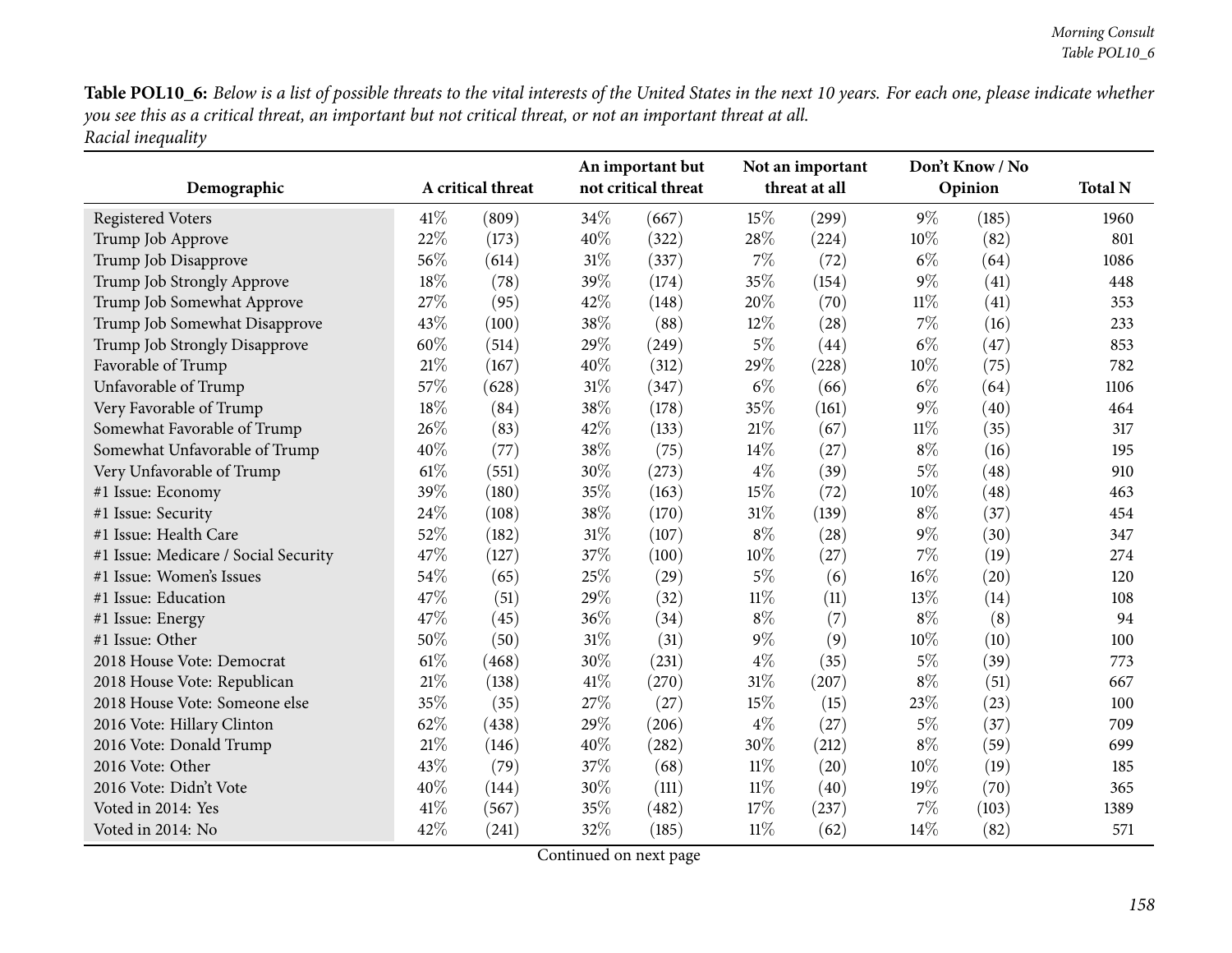| Table POL10_6: Below is a list of possible threats to the vital interests of the United States in the next 10 years. For each one, please indicate whether |
|------------------------------------------------------------------------------------------------------------------------------------------------------------|
| you see this as a critical threat, an important but not critical threat, or not an important threat at all.                                                |
| Racial inequality                                                                                                                                          |

|                                            |        |                   | An important but |                     | Not an important |               | Don't Know / No |         |                |
|--------------------------------------------|--------|-------------------|------------------|---------------------|------------------|---------------|-----------------|---------|----------------|
| Demographic                                |        | A critical threat |                  | not critical threat |                  | threat at all |                 | Opinion | <b>Total N</b> |
| <b>Registered Voters</b>                   | 41%    | (809)             | $34\%$           | (667)               | 15\%             | (299)         | $9\%$           | (185)   | 1960           |
| 2012 Vote: Barack Obama                    | $56\%$ | (479)             | 31%              | (269)               | $6\%$            | (52)          | $6\%$           | (54)    | 854            |
| 2012 Vote: Mitt Romney                     | 20%    | (108)             | 41\%             | (223)               | $31\%$           | (169)         | 7%              | (40)    | 540            |
| 2012 Vote: Other                           | 21%    | (17)              | 35%              | $\left( 29\right)$  | 25%              | (21)          | 19%             | (16)    | 82             |
| 2012 Vote: Didn't Vote                     | 42%    | (202)             | $30\%$           | (146)               | $12\%$           | (57)          | $16\%$          | (75)    | 480            |
| 4-Region: Northeast                        | 49%    | (172)             | 32\%             | (113)               | $11\%$           | (38)          | $8\%$           | (26)    | 350            |
| 4-Region: Midwest                          | 37\%   | (166)             | 37%              | (165)               | $18\%$           | (82)          | $8\%$           | (37)    | 450            |
| 4-Region: South                            | 40%    | (296)             | 32\%             | (237)               | $17\%$           | (126)         | $10\%$          | (72)    | 732            |
| 4-Region: West                             | 41%    | (174)             | $36\%$           | (152)               | $12\%$           | (53)          | 11%             | (49)    | 428            |
| Party: Democrat/Leans Democrat             | 60%    | (527)             | $30\%$           | (265)               | $4\%$            | (34)          | $7\%$           | (57)    | 883            |
| Party: Republican/Leans Republican         | 21%    | (160)             | $41\%$           | (308)               | $30\%$           | (225)         | $9\%$           | (66)    | 759            |
| Gun owners                                 | 35%    | (248)             | $36\%$           | (255)               | 22%              | (155)         | $7\%$           | (52)    | 710            |
| Republican gun owners                      | 21%    | (86)              | $40\%$           | (163)               | 32\%             | (128)         | $7\%$           | (26)    | 403            |
| Democratic gun owners                      | $61\%$ | (127)             | $29\%$           | (59)                | $6\%$            | (13)          | $3\%$           | (7)     | 207            |
| Voters who blame mental illness a lot      | 40%    | (377)             | $36\%$           | (343)               | $17\%$           | (163)         | $7\%$           | (63)    | 946            |
| Voters who blame mental illness a lot/some | 42\%   | (677)             | $36\%$           | (592)               | $16\%$           | (260)         | $6\%$           | (100)   | 1629           |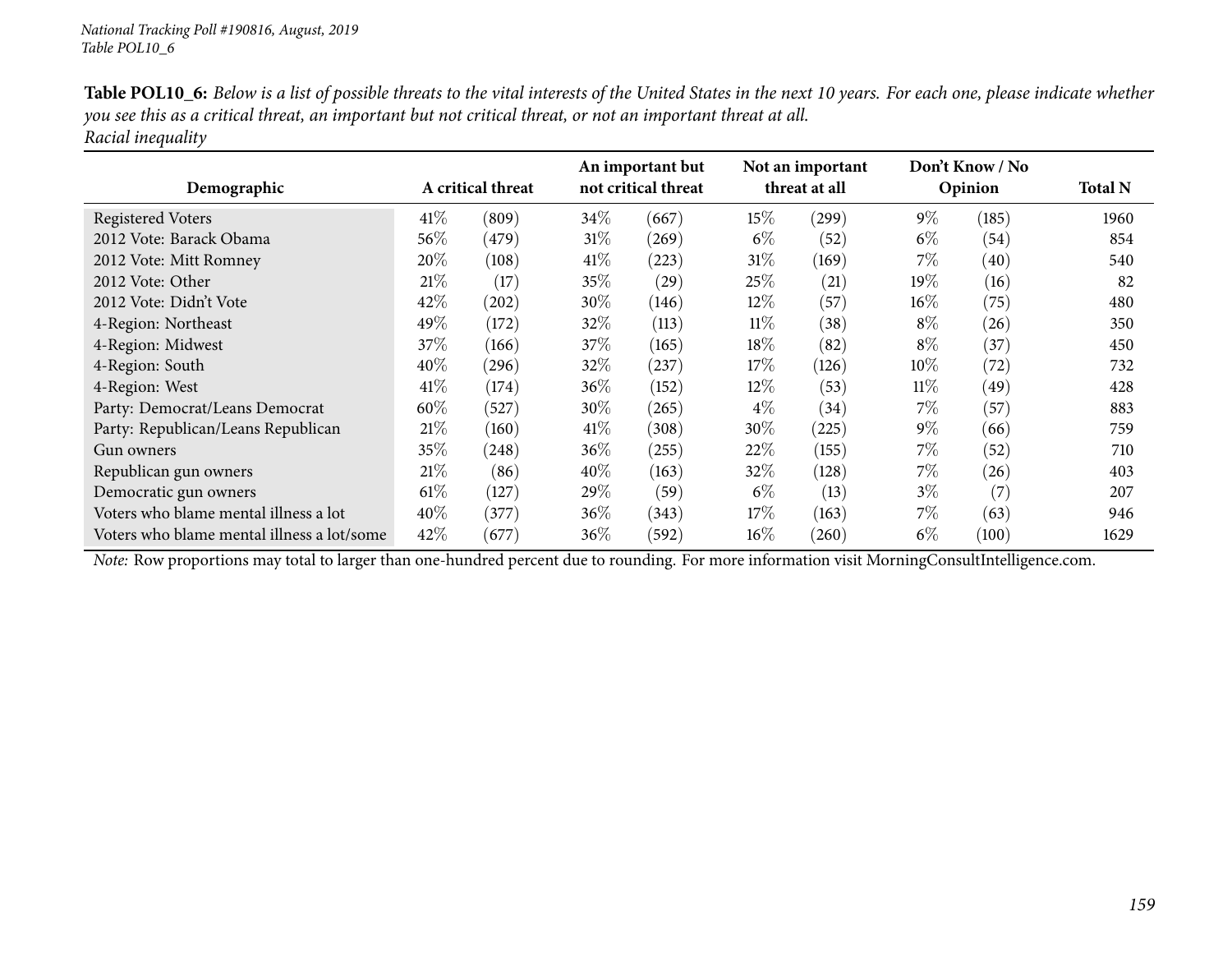Table POL10\_7: Below is a list of possible threats to the vital interests of the United States in the next 10 years. For each one, please indicate whether you see this as a critical threat, an important but not critical threat, or not an important threat at all. *Economic collapse*

|                          |        |                   |      | An important but    | Not an important<br>threat at all |           | Don't Know / No |         |                |
|--------------------------|--------|-------------------|------|---------------------|-----------------------------------|-----------|-----------------|---------|----------------|
| Demographic              |        | A critical threat |      | not critical threat |                                   |           |                 | Opinion | <b>Total N</b> |
| <b>Registered Voters</b> | 37%    | (731)             | 40%  | (779)               | 13%                               | (256)     | $10\%$          | (194)   | 1960           |
| Gender: Male             | 38%    | (353)             | 38%  | (348)               | 15%                               | (141)     | $8\%$           | (75)    | 917            |
| Gender: Female           | 36%    | (378)             | 41\% | (431)               | $11\%$                            | (115)     | $11\%$          | (119)   | 1043           |
| Age: 18-29               | 47%    | (157)             | 29%  | (97)                | 10%                               | (34)      | 15%             | (49)    | 337            |
| Age: 30-44               | 41\%   | (186)             | 38%  | (173)               | $10\%$                            | (44)      | $11\%$          | (50)    | 453            |
| Age: 45-54               | 35%    | (134)             | 42%  | (158)               | 13%                               | (48)      | $11\%$          | (40)    | 380            |
| Age: 55-64               | $31\%$ | (103)             | 43%  | (144)               | 17%                               | (57)      | $9\%$           | (30)    | 334            |
| Age: 65+                 | 33%    | (151)             | 45%  | (207)               | $16\%$                            | (74)      | $5\%$           | (24)    | 456            |
| Generation Z: 18-22      | 44%    | (61)              | 32%  | (44)                | $9\%$                             | (12)      | 15\%            | (21)    | 138            |
| Millennial: Age 23-38    | 43%    | (202)             | 33%  | (156)               | $10\%$                            | (45)      | $14\%$          | (65)    | 469            |
| Generation X: Age 39-54  | 38%    | (214)             | 40%  | (228)               | 12\%                              | (69)      | $9\%$           | (53)    | 564            |
| Boomers: Age 55-73       | 32%    | (209)             | 46%  | (302)               | 15\%                              | (96)      | $7\%$           | (48)    | 655            |
| PID: Dem (no lean)       | 47%    | (339)             | 39%  | (284)               | $7\%$                             | (51)      | $7\%$           | (53)    | 727            |
| PID: Ind (no lean)       | 37\%   | (226)             | 38%  | (227)               | $11\%$                            | (65)      | 14%             | (87)    | 606            |
| PID: Rep (no lean)       | 27%    | (167)             | 43%  | (267)               | 22\%                              | (140)     | $8\%$           | (53)    | 627            |
| PID/Gender: Dem Men      | 47%    | (145)             | 39%  | (121)               | $7\%$                             | (22)      | $7\%$           | (22)    | 310            |
| PID/Gender: Dem Women    | 46%    | (194)             | 39%  | (163)               | $7\%$                             | $^{(29)}$ | 7%              | (31)    | 418            |
| PID/Gender: Ind Men      | 39%    | (119)             | 34%  | (104)               | 15\%                              | (47)      | 13\%            | (39)    | 309            |
| PID/Gender: Ind Women    | 36%    | (107)             | 42%  | (124)               | $6\%$                             | (18)      | $16\%$          | (49)    | 297            |
| PID/Gender: Rep Men      | 30%    | (89)              | 41\% | (124)               | 24\%                              | (72)      | $5\%$           | (14)    | 299            |
| PID/Gender: Rep Women    | 24%    | (78)              | 44%  | (144)               | $21\%$                            | (68)      | 12\%            | (39)    | 328            |
| Ideo: Liberal (1-3)      | 48%    | (280)             | 42%  | (245)               | $7\%$                             | (43)      | $3\%$           | (18)    | 587            |
| Ideo: Moderate (4)       | 41\%   | (190)             | 37%  | (171)               | 13\%                              | (61)      | $9\%$           | (43)    | 464            |
| Ideo: Conservative (5-7) | 30%    | (212)             | 42%  | (297)               | 21%                               | (145)     | $7\%$           | (51)    | 705            |
| Educ: < College          | 38%    | (463)             | 37%  | (458)               | 12\%                              | (153)     | 13\%            | (158)   | 1233           |
| Educ: Bachelors degree   | 37%    | (172)             | 42%  | (195)               | $14\%$                            | (67)      | $6\%$           | (29)    | 464            |
| Educ: Post-grad          | 36%    | (96)              | 47%  | (125)               | $14\%$                            | (36)      | $2\%$           | (6)     | 264            |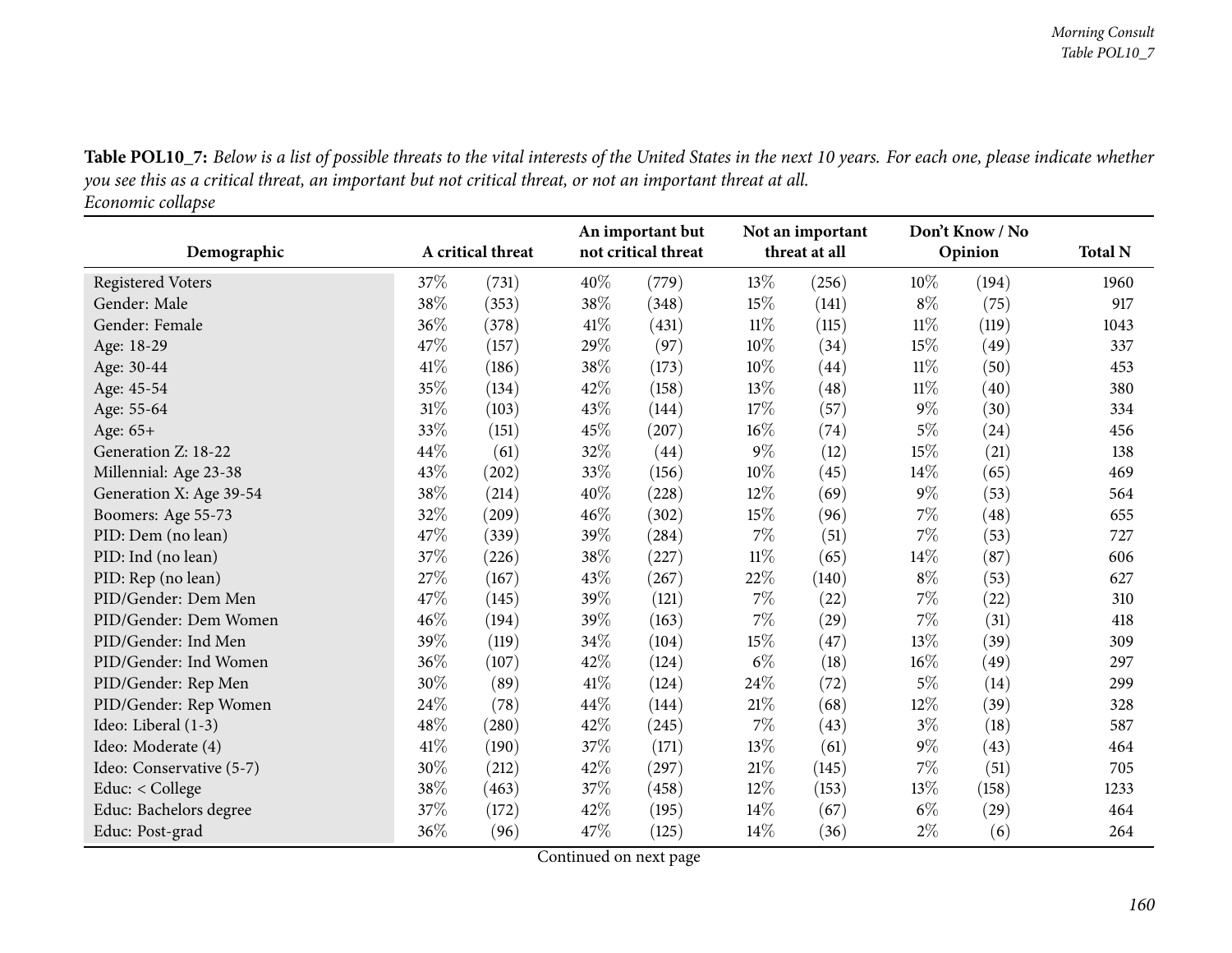| <b>Table POL10_7:</b> Below is a list of possible threats to the vital interests of the United States in the next 10 years. For each one, please indicate whether |
|-------------------------------------------------------------------------------------------------------------------------------------------------------------------|
| you see this as a critical threat, an important but not critical threat, or not an important threat at all.                                                       |
| Economic collapse                                                                                                                                                 |

|                                   |     | A critical threat |        | An important but<br>not critical threat |        | Not an important |        | Don't Know / No |                |
|-----------------------------------|-----|-------------------|--------|-----------------------------------------|--------|------------------|--------|-----------------|----------------|
| Demographic                       |     |                   |        |                                         |        | threat at all    |        | Opinion         | <b>Total N</b> |
| <b>Registered Voters</b>          | 37% | (731)             | 40%    | (779)                                   | 13%    | (256)            | 10%    | (194)           | 1960           |
| Income: Under 50k                 | 39% | (390)             | 37%    | (376)                                   | $11\%$ | (116)            | 13%    | (131)           | 1013           |
| Income: 50k-100k                  | 36% | (233)             | 42%    | (274)                                   | 15%    | (97)             | $7\%$  | (42)            | 646            |
| Income: 100k+                     | 36% | (108)             | 43%    | (129)                                   | 14%    | (43)             | 7%     | (20)            | 301            |
| Ethnicity: White                  | 34% | (546)             | 42%    | (670)                                   | 15%    | (232)            | $9\%$  | (138)           | 1585           |
| Ethnicity: Hispanic               | 43% | (82)              | 32%    | (61)                                    | $9\%$  | (18)             | 15%    | (29)            | 190            |
| Ethnicity: Afr. Am.               | 50% | (125)             | 30%    | (73)                                    | $4\%$  | (11)             | 16%    | (39)            | 249            |
| Ethnicity: Other                  | 48% | (60)              | 28\%   | (35)                                    | $11\%$ | (14)             | 13%    | (17)            | 126            |
| All Christian                     | 34% | (325)             | 43\%   | (410)                                   | 16%    | (157)            | $6\%$  | (59)            | 951            |
| All Non-Christian                 | 45% | (36)              | 43%    | (34)                                    | $11\%$ | (9)              | $1\%$  | (1)             | 80             |
| Atheist                           | 50% | (44)              | 34%    | (30)                                    | $11\%$ | (10)             | $4\%$  | (4)             | 87             |
| Agnostic/Nothing in particular    | 39% | (327)             | 36%    | (305)                                   | $10\%$ | (81)             | 15%    | (130)           | 842            |
| Religious Non-Protestant/Catholic | 45% | (52)              | $41\%$ | (46)                                    | 14%    | (15)             | $1\%$  | (1)             | 114            |
| Evangelical                       | 36% | (199)             | 40%    | (224)                                   | $16\%$ | (92)             | $8\%$  | (46)            | 561            |
| Non-Evangelical                   | 35% | (245)             | 44%    | (304)                                   | 13%    | (92)             | $8\%$  | (54)            | 695            |
| Community: Urban                  | 43% | (196)             | 36%    | (164)                                   | 12%    | (53)             | $8\%$  | (38)            | 452            |
| Community: Suburban               | 37% | (340)             | 40%    | (370)                                   | 13%    | (123)            | 10%    | (89)            | 922            |
| Community: Rural                  | 33% | (195)             | 42%    | (245)                                   | 14%    | (80)             | $11\%$ | (66)            | 586            |
| Employ: Private Sector            | 39% | (251)             | $41\%$ | (263)                                   | 12%    | (78)             | $8\%$  | (55)            | 647            |
| <b>Employ: Government</b>         | 37% | (44)              | 40%    | (49)                                    | $11\%$ | (13)             | 13%    | (15)            | 121            |
| Employ: Self-Employed             | 35% | (51)              | 43%    | (62)                                    | 15%    | (22)             | $6\%$  | (9)             | 143            |
| Employ: Homemaker                 | 28% | (42)              | 43%    | (66)                                    | $16\%$ | (25)             | 13%    | (20)            | 152            |
| Employ: Student                   | 40% | (35)              | 42%    | (36)                                    | $9\%$  | (8)              | 10%    | (8)             | 86             |
| Employ: Retired                   | 36% | (165)             | $41\%$ | (190)                                   | 17%    | (78)             | $6\%$  | (29)            | 462            |
| Employ: Unemployed                | 40% | (73)              | 36\%   | (65)                                    | 10%    | (19)             | 14%    | (25)            | 182            |
| Employ: Other                     | 42% | (70)              | 30%    | (50)                                    | $9\%$  | (14)             | 20%    | (33)            | 167            |
| Military HH: Yes                  | 32% | (116)             | 44\%   | (160)                                   | 18%    | (64)             | $6\%$  | (20)            | 359            |
| Military HH: No                   | 38% | (615)             | 39%    | (619)                                   | 12%    | (193)            | $11\%$ | (174)           | 1601           |
| RD/WT: Right Direction            | 25% | (181)             | 42%    | (302)                                   | 22%    | (159)            | 12%    | (85)            | 728            |
| RD/WT: Wrong Track                | 45% | (550)             | 39%    | (476)                                   | $8\%$  | (97)             | $9\%$  | (109)           | 1232           |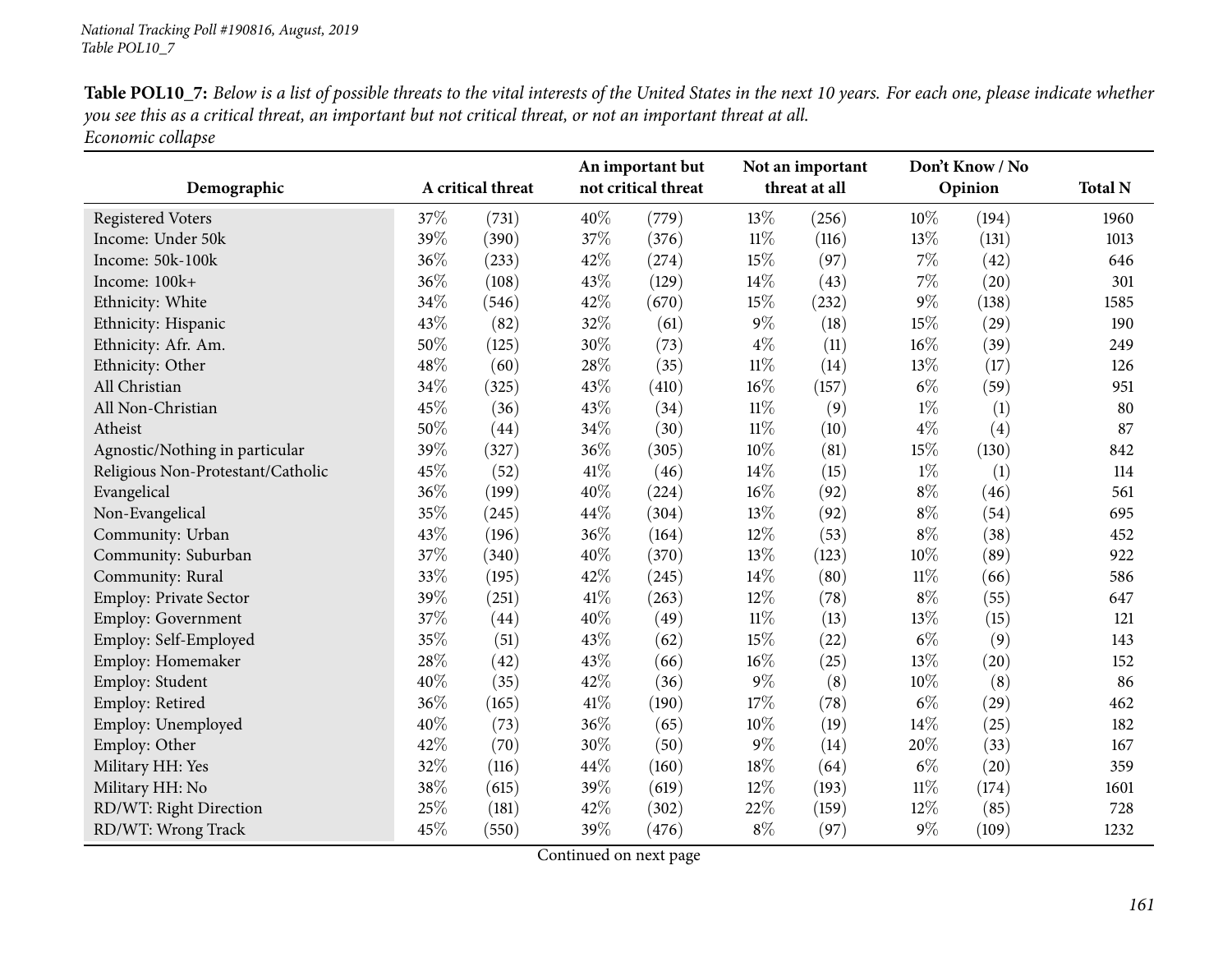Table POL10\_7: Below is a list of possible threats to the vital interests of the United States in the next 10 years. For each one, please indicate whether you see this as a critical threat, an important but not critical threat, or not an important threat at all. *Economic collapse*

| Demographic                          |      | A critical threat |      | An important but<br>not critical threat |        | Not an important<br>threat at all |        | Don't Know / No<br>Opinion | <b>Total N</b> |
|--------------------------------------|------|-------------------|------|-----------------------------------------|--------|-----------------------------------|--------|----------------------------|----------------|
| <b>Registered Voters</b>             | 37%  | (731)             | 40%  | (779)                                   | 13%    | (256)                             | 10%    | (194)                      | 1960           |
| Trump Job Approve                    | 27%  | (218)             | 41\% | (328)                                   | 22%    | (176)                             | $10\%$ | (78)                       | 801            |
| Trump Job Disapprove                 | 46%  | (494)             | 40%  | (436)                                   | 7%     | (77)                              | $7\%$  | (78)                       | 1086           |
| Trump Job Strongly Approve           | 25%  | (112)             | 42%  | (186)                                   | 25%    | (112)                             | $8\%$  | (37)                       | 448            |
| Trump Job Somewhat Approve           | 30%  | (106)             | 40%  | (142)                                   | $18\%$ | (64)                              | 12%    | (41)                       | 353            |
| Trump Job Somewhat Disapprove        | 46%  | (108)             | 39%  | (90)                                    | $8\%$  | (18)                              | $7\%$  | (17)                       | 233            |
| Trump Job Strongly Disapprove        | 45%  | (386)             | 41\% | (346)                                   | $7\%$  | (59)                              | $7\%$  | (62)                       | 853            |
| Favorable of Trump                   | 27%  | (214)             | 42%  | (327)                                   | 22%    | (170)                             | $9\%$  | (71)                       | 782            |
| Unfavorable of Trump                 | 45%  | (500)             | 40%  | (444)                                   | $7\%$  | (79)                              | $7\%$  | (82)                       | 1106           |
| Very Favorable of Trump              | 25%  | (114)             | 41\% | (192)                                   | 25%    | (116)                             | $9\%$  | (42)                       | 464            |
| Somewhat Favorable of Trump          | 32%  | (100)             | 42%  | (135)                                   | 17%    | (54)                              | $9\%$  | (29)                       | 317            |
| Somewhat Unfavorable of Trump        | 42%  | (82)              | 38%  | (74)                                    | $11\%$ | (22)                              | $9\%$  | (17)                       | 195            |
| Very Unfavorable of Trump            | 46%  | (418)             | 41\% | (369)                                   | $6\%$  | (58)                              | $7\%$  | (65)                       | 910            |
| #1 Issue: Economy                    | 45%  | (207)             | 34%  | (155)                                   | $11\%$ | (50)                              | $11\%$ | (50)                       | 463            |
| #1 Issue: Security                   | 25%  | (112)             | 44%  | (200)                                   | 23%    | (103)                             | $8\%$  | (38)                       | 454            |
| #1 Issue: Health Care                | 40%  | (140)             | 41\% | (141)                                   | 10%    | (34)                              | $9\%$  | (32)                       | 347            |
| #1 Issue: Medicare / Social Security | 34%  | (93)              | 46%  | (125)                                   | $11\%$ | (31)                              | $9\%$  | (25)                       | 274            |
| #1 Issue: Women's Issues             | 39%  | (47)              | 34%  | (41)                                    | $8\%$  | (10)                              | $19\%$ | (23)                       | 120            |
| #1 Issue: Education                  | 41%  | (45)              | 36%  | (39)                                    | 12%    | (13)                              | $11\%$ | (11)                       | 108            |
| #1 Issue: Energy                     | 52%  | (49)              | 35%  | (33)                                    | $5\%$  | (5)                               | $8\%$  | (7)                        | 94             |
| #1 Issue: Other                      | 38%  | (38)              | 44%  | (44)                                    | $11\%$ | (11)                              | $7\%$  | (7)                        | 100            |
| 2018 House Vote: Democrat            | 46%  | (353)             | 40%  | (309)                                   | $8\%$  | (61)                              | $6\%$  | (50)                       | 773            |
| 2018 House Vote: Republican          | 25%  | (164)             | 45%  | (302)                                   | 23%    | (152)                             | $7\%$  | (49)                       | 667            |
| 2018 House Vote: Someone else        | 41\% | (41)              | 28%  | (28)                                    | $9\%$  | (9)                               | 21%    | (21)                       | 100            |
| 2016 Vote: Hillary Clinton           | 46%  | (328)             | 41\% | (291)                                   | $6\%$  | (40)                              | $7\%$  | (50)                       | 709            |
| 2016 Vote: Donald Trump              | 26%  | (182)             | 43%  | (302)                                   | 22%    | (157)                             | $8\%$  | (58)                       | 699            |
| 2016 Vote: Other                     | 39%  | (73)              | 34%  | (63)                                    | 15%    | (27)                              | 12\%   | (21)                       | 185            |
| 2016 Vote: Didn't Vote               | 41%  | (148)             | 34%  | (123)                                   | $8\%$  | (30)                              | $18\%$ | (65)                       | 365            |
| Voted in 2014: Yes                   | 36%  | (498)             | 41\% | (575)                                   | 15%    | (208)                             | $8\%$  | (108)                      | 1389           |
| Voted in 2014: No                    | 41%  | (233)             | 36%  | (203)                                   | $8\%$  | (48)                              | 15%    | (86)                       | 571            |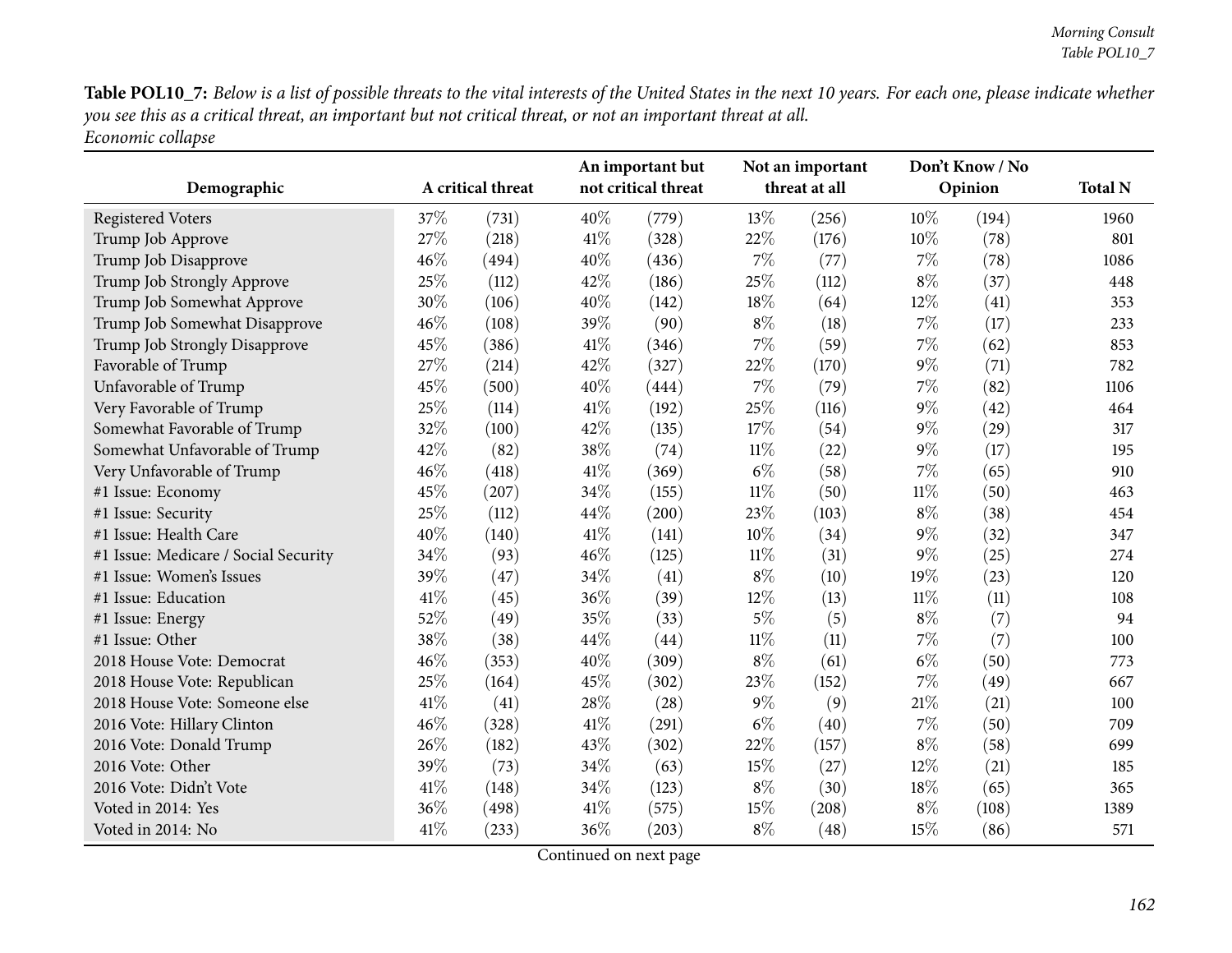| <b>Table POL10_7:</b> Below is a list of possible threats to the vital interests of the United States in the next 10 years. For each one, please indicate whether |
|-------------------------------------------------------------------------------------------------------------------------------------------------------------------|
| you see this as a critical threat, an important but not critical threat, or not an important threat at all.                                                       |
| Economic collapse                                                                                                                                                 |

|                                            |      |                   |        | An important but    |        | Not an important |        | Don't Know / No    |                |  |
|--------------------------------------------|------|-------------------|--------|---------------------|--------|------------------|--------|--------------------|----------------|--|
| Demographic                                |      | A critical threat |        | not critical threat |        | threat at all    |        | Opinion            | <b>Total N</b> |  |
| <b>Registered Voters</b>                   | 37\% | (731)             | 40\%   | (779)               | 13\%   | (256)            | $10\%$ | (194)              | 1960           |  |
| 2012 Vote: Barack Obama                    | 44\% | (375)             | 39\%   | (336)               | $9\%$  | (73)             | $8\%$  | (70)               | 854            |  |
| 2012 Vote: Mitt Romney                     | 25%  | (133)             | $44\%$ | (238)               | $25\%$ | (137)            | $6\%$  | (33)               | 540            |  |
| 2012 Vote: Other                           | 35%  | (29)              | 37\%   | (30)                | 13\%   | (10)             | $16\%$ | (13)               | 82             |  |
| 2012 Vote: Didn't Vote                     | 40%  | (194)             | 36\%   | (173)               | $8\%$  | (36)             | $16\%$ | (77)               | 480            |  |
| 4-Region: Northeast                        | 41%  | (144)             | $40\%$ | (139)               | $9\%$  | (32)             | $10\%$ | (35)               | 350            |  |
| 4-Region: Midwest                          | 32%  | (142)             | $44\%$ | (196)               | $17\%$ | (75)             | $8\%$  | (36)               | 450            |  |
| 4-Region: South                            | 37\% | (269)             | 38\%   | (281)               | $14\%$ | (99)             | $11\%$ | (82)               | 732            |  |
| 4-Region: West                             | 41%  | (175)             | 38\%   | (162)               | $12\%$ | (51)             | $9\%$  | (41)               | 428            |  |
| Party: Democrat/Leans Democrat             | 47\% | (412)             | 39\%   | (344)               | 7%     | (59)             | $8\%$  | (68)               | 883            |  |
| Party: Republican/Leans Republican         | 27\% | (206)             | 43\%   | (323)               | 22\%   | (165)            | $9\%$  | (65)               | 759            |  |
| Gun owners                                 | 34\% | (241)             | $41\%$ | (292)               | 18%    | (125)            | $7\%$  | (52)               | 710            |  |
| Republican gun owners                      | 26\% | (106)             | 42\%   | (170)               | 25%    | (101)            | $6\%$  | (26)               | 403            |  |
| Democratic gun owners                      | 46%  | (96)              | 43\%   | (89)                | $6\%$  | (13)             | $4\%$  | (9)                | 207            |  |
| Voters who blame mental illness a lot      | 40%  | (374)             | 38\%   | (361)               | 15%    | (141)            | $7\%$  | $\left( 71\right)$ | 946            |  |
| Voters who blame mental illness a lot/some | 39\% | (640)             | 40%    | (651)               | $14\%$ | (231)            | 7%     | (106)              | 1629           |  |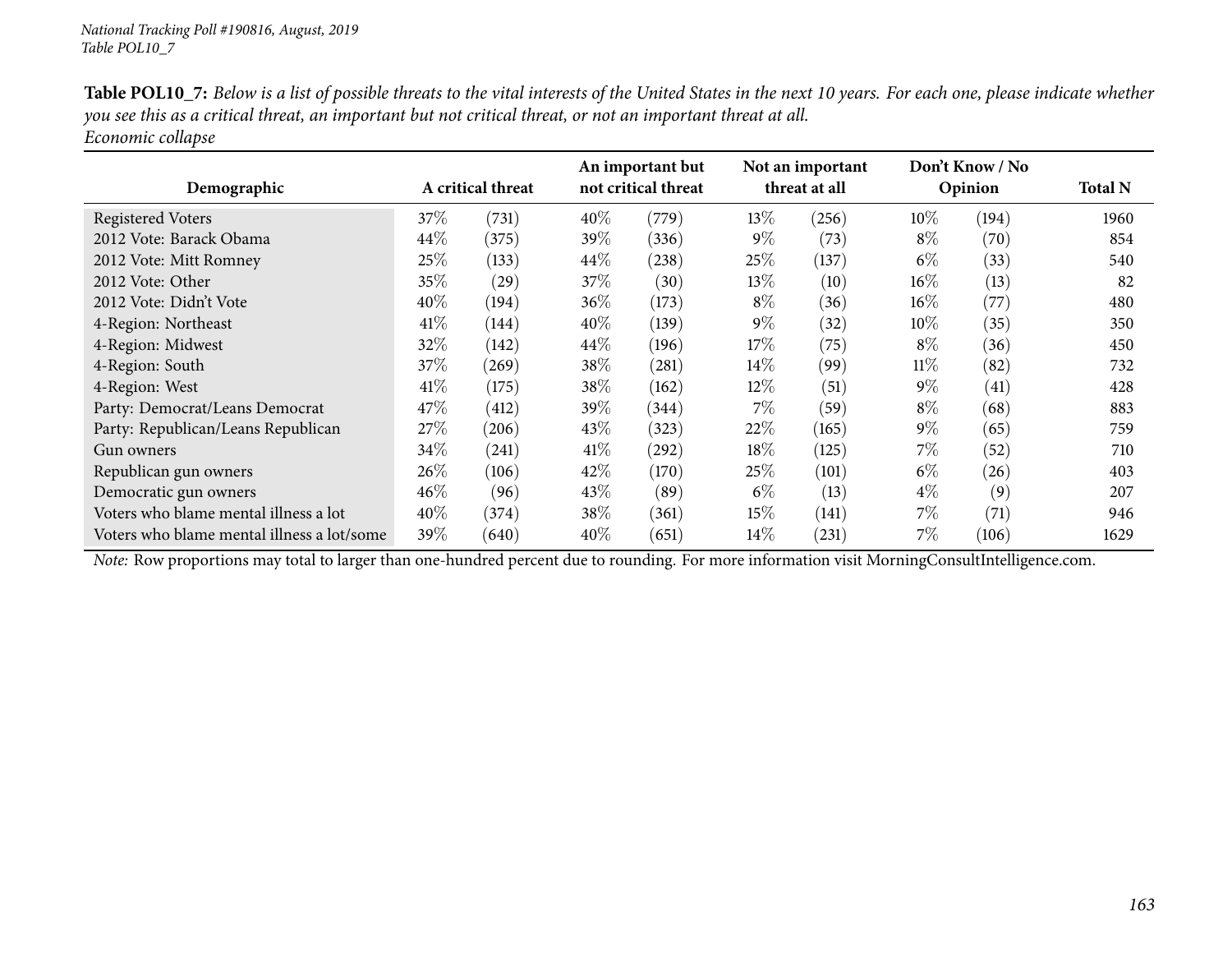Table POL10\_8: Below is a list of possible threats to the vital interests of the United States in the next 10 years. For each one, please indicate whether you see this as a critical threat, an important but not critical threat, or not an important threat at all.

*Terrorism here in the United States*

| Demographic              |        | A critical threat |        | An important but<br>not critical threat |       | Not an important<br>threat at all |        | Don't Know / No<br>Opinion | <b>Total N</b> |
|--------------------------|--------|-------------------|--------|-----------------------------------------|-------|-----------------------------------|--------|----------------------------|----------------|
| <b>Registered Voters</b> | 69%    | (1349)            | 21\%   | (416)                                   | $3\%$ | (58)                              | $7\%$  | (138)                      | 1960           |
| Gender: Male             | 65%    | (600)             | 24%    | (219)                                   | $4\%$ | (35)                              | 7%     | (63)                       | 917            |
| Gender: Female           | 72%    | (748)             | 19%    | (196)                                   | $2\%$ | (23)                              | $7\%$  | (75)                       | 1043           |
| Age: 18-29               | 60%    | (201)             | 22%    | (74)                                    | $5\%$ | (18)                              | 13%    | (44)                       | 337            |
| Age: 30-44               | 63%    | (287)             | 23%    | (105)                                   | $4\%$ | (19)                              | $9\%$  | (42)                       | 453            |
| Age: 45-54               | $71\%$ | (271)             | 18%    | (69)                                    | $2\%$ | (6)                               | $9\%$  | (34)                       | 380            |
| Age: 55-64               | 74%    | (246)             | 21%    | (71)                                    | $2\%$ | (7)                               | $3\%$  | (11)                       | 334            |
| Age: 65+                 | 75%    | (344)             | 21\%   | (97)                                    | $2\%$ | (8)                               | $2\%$  | (8)                        | 456            |
| Generation Z: 18-22      | 58%    | (79)              | 21\%   | (29)                                    | $5\%$ | (7)                               | 16%    | (22)                       | 138            |
| Millennial: Age 23-38    | 60%    | (279)             | 24%    | (112)                                   | $5\%$ | (24)                              | $11\%$ | (53)                       | 469            |
| Generation X: Age 39-54  | 71\%   | (401)             | 19%    | (107)                                   | $2\%$ | (12)                              | $8\%$  | (44)                       | 564            |
| Boomers: Age 55-73       | 74%    | (482)             | 22%    | (144)                                   | $2\%$ | (14)                              | $2\%$  | (16)                       | 655            |
| PID: Dem (no lean)       | 69%    | (500)             | 22%    | (162)                                   | $4\%$ | (27)                              | $5\%$  | (38)                       | 727            |
| PID: Ind (no lean)       | 67%    | (405)             | 19%    | (112)                                   | $4\%$ | (22)                              | $11\%$ | (67)                       | 606            |
| PID: Rep (no lean)       | 71%    | (444)             | 23%    | (141)                                   | $1\%$ | (9)                               | $5\%$  | (33)                       | 627            |
| PID/Gender: Dem Men      | 63%    | (196)             | 26%    | (79)                                    | $5\%$ | (15)                              | $6\%$  | (20)                       | 310            |
| PID/Gender: Dem Women    | 73%    | (304)             | 20%    | (83)                                    | $3\%$ | (12)                              | $4\%$  | (19)                       | 418            |
| PID/Gender: Ind Men      | 66%    | (204)             | 19%    | (59)                                    | $5\%$ | (15)                              | $10\%$ | (31)                       | 309            |
| PID/Gender: Ind Women    | 68%    | (201)             | 18%    | (53)                                    | $2\%$ | (7)                               | 12\%   | (36)                       | 297            |
| PID/Gender: Rep Men      | 67%    | (200)             | 27\%   | (81)                                    | $2\%$ | (5)                               | $4\%$  | (13)                       | 299            |
| PID/Gender: Rep Women    | 74%    | (244)             | 18%    | (60)                                    | $1\%$ | (4)                               | $6\%$  | (20)                       | 328            |
| Ideo: Liberal (1-3)      | 68%    | (397)             | 25%    | (146)                                   | $5\%$ | (28)                              | $3\%$  | (16)                       | 587            |
| Ideo: Moderate (4)       | 71%    | (329)             | $21\%$ | (97)                                    | $2\%$ | (8)                               | $6\%$  | (30)                       | 464            |
| Ideo: Conservative (5-7) | 72%    | (509)             | 22%    | (159)                                   | $2\%$ | (15)                              | $3\%$  | (23)                       | 705            |
| Educ: < College          | 71%    | (881)             | 17%    | (212)                                   | $2\%$ | (27)                              | $9\%$  | (112)                      | 1233           |
| Educ: Bachelors degree   | 61\%   | (283)             | 29%    | (136)                                   | $5\%$ | (23)                              | $5\%$  | (22)                       | 464            |
| Educ: Post-grad          | 70%    | (184)             | 26%    | (68)                                    | $3\%$ | (7)                               | $2\%$  | (4)                        | 264            |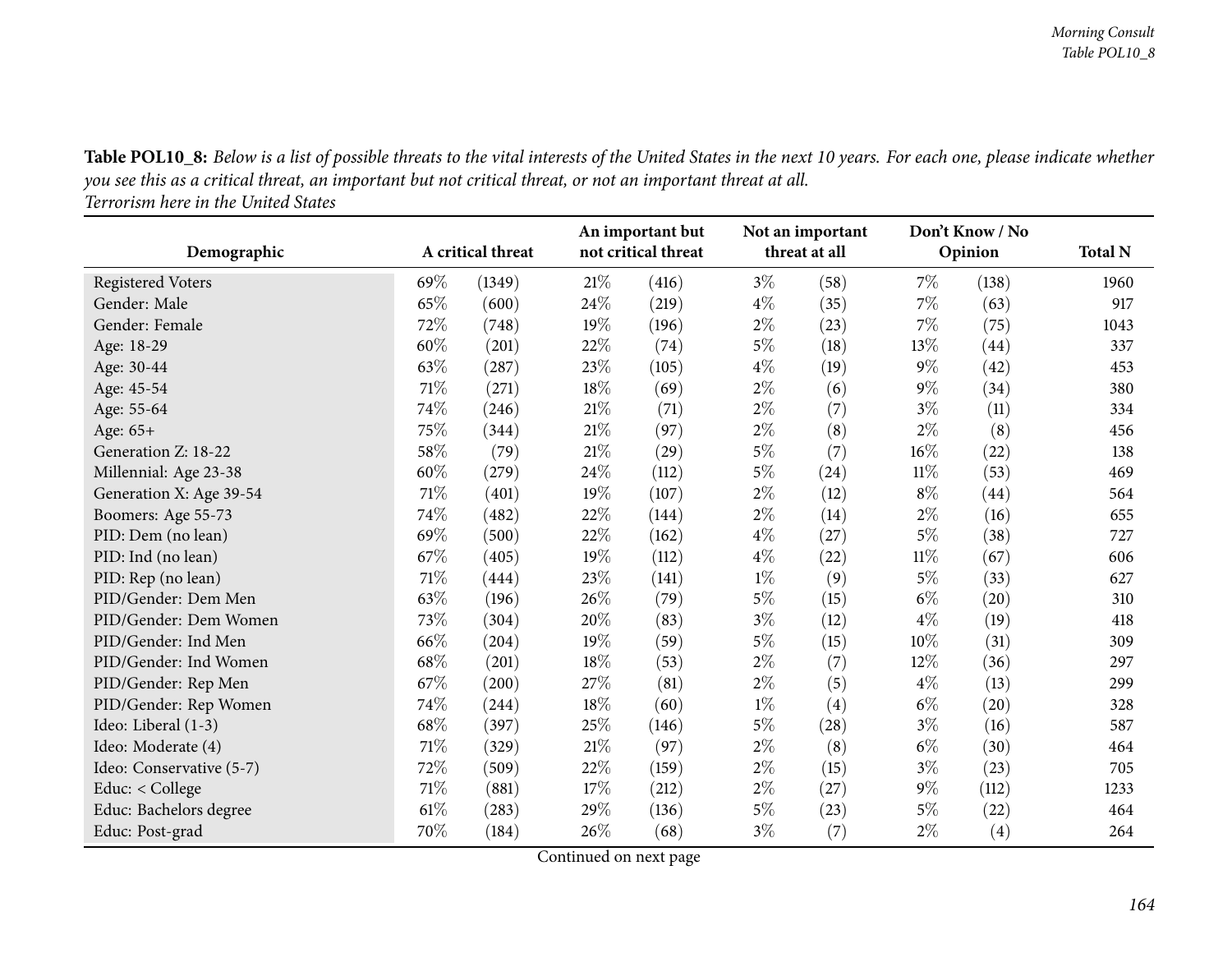| Table POL10_8: Below is a list of possible threats to the vital interests of the United States in the next 10 years. For each one, please indicate whether |
|------------------------------------------------------------------------------------------------------------------------------------------------------------|
| you see this as a critical threat, an important but not critical threat, or not an important threat at all.                                                |
| Terrorism here in the United States                                                                                                                        |

|                                   |     |                   |        | An important but    |       | Not an important |                          | Don't Know / No |                |
|-----------------------------------|-----|-------------------|--------|---------------------|-------|------------------|--------------------------|-----------------|----------------|
| Demographic                       |     | A critical threat |        | not critical threat |       | threat at all    |                          | Opinion         | <b>Total N</b> |
| <b>Registered Voters</b>          | 69% | (1349)            | $21\%$ | (416)               | $3\%$ | (58)             | $7\%$                    | (138)           | 1960           |
| Income: Under 50k                 | 68% | (689)             | 19%    | (191)               | $3\%$ | (35)             | $10\%$                   | (98)            | 1013           |
| Income: 50k-100k                  | 71% | (458)             | 23%    | (145)               | $2\%$ | (14)             | $5\%$                    | (30)            | 646            |
| Income: 100k+                     | 67% | (202)             | 26%    | (80)                | $3\%$ | (9)              | $4\%$                    | (11)            | 301            |
| Ethnicity: White                  | 69% | (1095)            | 23%    | (357)               | $3\%$ | (42)             | $6\%$                    | (92)            | 1585           |
| Ethnicity: Hispanic               | 65% | (123)             | 19%    | (36)                | $4\%$ | (7)              | 13%                      | (24)            | 190            |
| Ethnicity: Afr. Am.               | 69% | (173)             | 15%    | (36)                | $5\%$ | (11)             | $11\%$                   | (28)            | 249            |
| Ethnicity: Other                  | 65% | (81)              | 18%    | (23)                | $4\%$ | (5)              | 14%                      | (17)            | 126            |
| All Christian                     | 72% | (688)             | 22%    | (212)               | $2\%$ | (17)             | $3\%$                    | (33)            | 951            |
| All Non-Christian                 | 67% | (54)              | 27%    | (21)                | $6\%$ | (5)              | $\overline{\phantom{m}}$ | (0)             | 80             |
| Atheist                           | 50% | (44)              | 37%    | (32)                | $8\%$ | (7)              | $5\%$                    | (4)             | 87             |
| Agnostic/Nothing in particular    | 67% | (563)             | 18%    | (151)               | $3\%$ | (28)             | 12%                      | (101)           | 842            |
| Religious Non-Protestant/Catholic | 69% | (78)              | 27%    | (31)                | $4\%$ | (5)              |                          | (0)             | 114            |
| Evangelical                       | 74% | (417)             | 21%    | (116)               | $2\%$ | (9)              | $3\%$                    | (19)            | 561            |
| Non-Evangelical                   | 74% | (512)             | 19%    | (132)               | $2\%$ | (13)             | $6\%$                    | (39)            | 695            |
| Community: Urban                  | 67% | (304)             | 22%    | (98)                | $4\%$ | (20)             | $6\%$                    | (29)            | 452            |
| Community: Suburban               | 66% | (609)             | 23%    | (215)               | $3\%$ | (25)             | $8\%$                    | (73)            | 922            |
| Community: Rural                  | 74% | (435)             | 17%    | (102)               | $2\%$ | (12)             | $6\%$                    | (37)            | 586            |
| Employ: Private Sector            | 66% | (429)             | 24%    | (154)               | $3\%$ | (22)             | $6\%$                    | (41)            | 647            |
| Employ: Government                | 68% | (82)              | 21%    | (26)                | $5\%$ | (6)              | $6\%$                    | (8)             | 121            |
| Employ: Self-Employed             | 64% | (91)              | 23%    | (33)                | $6\%$ | (9)              | 7%                       | (10)            | 143            |
| Employ: Homemaker                 | 69% | (104)             | 21%    | (32)                | $1\%$ | (2)              | $9\%$                    | (13)            | 152            |
| Employ: Student                   | 53% | (46)              | 30%    | (26)                | $6\%$ | (5)              | $11\%$                   | (10)            | 86             |
| Employ: Retired                   | 76% | (351)             | 20%    | (94)                | $1\%$ | (5)              | $3\%$                    | (12)            | 462            |
| Employ: Unemployed                | 72% | (131)             | 16%    | (29)                | $3\%$ | (5)              | $9\%$                    | (16)            | 182            |
| Employ: Other                     | 69% | (115)             | 13%    | (21)                | $2\%$ | (3)              | $16\%$                   | (27)            | 167            |
| Military HH: Yes                  | 77% | (275)             | 19%    | (69)                | $1\%$ | (5)              | $3\%$                    | (10)            | 359            |
| Military HH: No                   | 67% | (1073)            | 22%    | (347)               | $3\%$ | (53)             | $8\%$                    | (128)           | 1601           |
| RD/WT: Right Direction            | 68% | (491)             | 23%    | (164)               | $2\%$ | (17)             | $8\%$                    | (55)            | 728            |
| RD/WT: Wrong Track                | 70% | (857)             | 20%    | (252)               | $3\%$ | (40)             | $7\%$                    | (83)            | 1232           |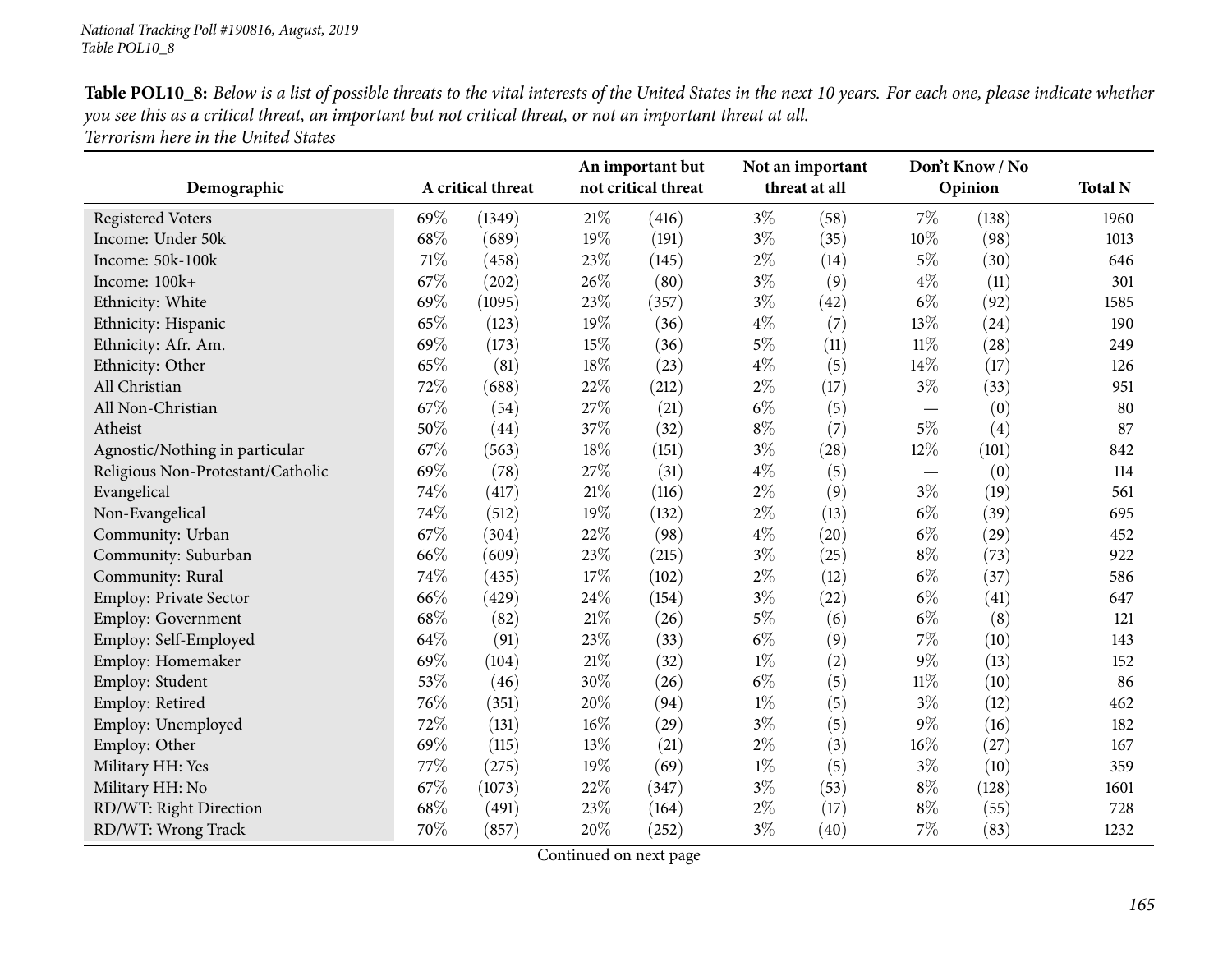Table POL10\_8: Below is a list of possible threats to the vital interests of the United States in the next 10 years. For each one, please indicate whether you see this as a critical threat, an important but not critical threat, or not an important threat at all. *Terrorism here in the United States*

| Demographic                          |      | A critical threat |        | An important but<br>not critical threat |       | Not an important<br>threat at all |        | Don't Know / No<br>Opinion | <b>Total N</b> |
|--------------------------------------|------|-------------------|--------|-----------------------------------------|-------|-----------------------------------|--------|----------------------------|----------------|
| <b>Registered Voters</b>             | 69%  | (1349)            | 21\%   | (416)                                   | $3\%$ | (58)                              | $7\%$  | (138)                      | 1960           |
| Trump Job Approve                    | 71\% | (568)             | 22%    | (174)                                   | $2\%$ | (13)                              | $6\%$  | (46)                       | 801            |
| Trump Job Disapprove                 | 69%  | (748)             | 22%    | (237)                                   | $4\%$ | (43)                              | $5\%$  | (58)                       | 1086           |
| Trump Job Strongly Approve           | 74%  | (329)             | 20%    | (92)                                    | $2\%$ | (7)                               | $4\%$  | (20)                       | 448            |
| Trump Job Somewhat Approve           | 67%  | (239)             | 23%    | (82)                                    | $2\%$ | (6)                               | $8\%$  | (27)                       | 353            |
| Trump Job Somewhat Disapprove        | 65%  | (152)             | 26%    | (60)                                    | $3\%$ | (7)                               | $6\%$  | (14)                       | 233            |
| Trump Job Strongly Disapprove        | 70%  | (596)             | 21\%   | (177)                                   | $4\%$ | (36)                              | $5\%$  | (44)                       | 853            |
| Favorable of Trump                   | 72%  | (559)             | 22%    | (171)                                   | $2\%$ | (13)                              | $5\%$  | (39)                       | 782            |
| Unfavorable of Trump                 | 69%  | (768)             | 22%    | (238)                                   | $4\%$ | (43)                              | $5\%$  | (56)                       | 1106           |
| Very Favorable of Trump              | 74%  | (344)             | 19%    | (90)                                    | $2\%$ | (7)                               | $5\%$  | (23)                       | 464            |
| Somewhat Favorable of Trump          | 68%  | (215)             | 25%    | (80)                                    | $2\%$ | (6)                               | $5\%$  | (16)                       | 317            |
| Somewhat Unfavorable of Trump        | 68%  | (132)             | 23%    | (44)                                    | $2\%$ | (5)                               | $7\%$  | (14)                       | 195            |
| Very Unfavorable of Trump            | 70%  | (636)             | 21\%   | (193)                                   | $4\%$ | (38)                              | $5\%$  | (43)                       | 910            |
| #1 Issue: Economy                    | 63%  | (294)             | 24%    | (111)                                   | $4\%$ | (20)                              | $8\%$  | (38)                       | 463            |
| #1 Issue: Security                   | 74%  | (337)             | 20%    | (92)                                    | $1\%$ | (4)                               | $5\%$  | (21)                       | 454            |
| #1 Issue: Health Care                | 71%  | (248)             | 20%    | (68)                                    | $2\%$ | (7)                               | $7\%$  | (24)                       | 347            |
| #1 Issue: Medicare / Social Security | 76%  | (208)             | 18%    | (51)                                    | $3\%$ | (7)                               | $3\%$  | (8)                        | 274            |
| #1 Issue: Women's Issues             | 60%  | (72)              | 20%    | (24)                                    | $4\%$ | (5)                               | $16\%$ | (19)                       | 120            |
| #1 Issue: Education                  | 62%  | (67)              | 20%    | (21)                                    | $6\%$ | (7)                               | 12%    | (13)                       | 108            |
| #1 Issue: Energy                     | 61\% | (57)              | 25%    | (24)                                    | $5\%$ | (5)                               | $9\%$  | (9)                        | 94             |
| #1 Issue: Other                      | 67%  | (66)              | 24%    | (24)                                    | $3\%$ | (3)                               | $6\%$  | (6)                        | 100            |
| 2018 House Vote: Democrat            | 70%  | (538)             | 22%    | (169)                                   | $4\%$ | (33)                              | $4\%$  | (32)                       | 773            |
| 2018 House Vote: Republican          | 72%  | (483)             | 23%    | (153)                                   | $1\%$ | (8)                               | $4\%$  | (23)                       | 667            |
| 2018 House Vote: Someone else        | 63%  | (63)              | 15%    | (15)                                    | $3\%$ | (3)                               | 19%    | (19)                       | 100            |
| 2016 Vote: Hillary Clinton           | 71%  | (500)             | $21\%$ | (150)                                   | $4\%$ | (27)                              | $4\%$  | (31)                       | 709            |
| 2016 Vote: Donald Trump              | 72%  | (505)             | 23%    | (157)                                   | $1\%$ | (9)                               | $4\%$  | (28)                       | 699            |
| 2016 Vote: Other                     | 66%  | (123)             | $21\%$ | (38)                                    | $4\%$ | (8)                               | $8\%$  | (15)                       | 185            |
| 2016 Vote: Didn't Vote               | 60%  | (218)             | 19%    | (69)                                    | $4\%$ | (14)                              | $18\%$ | (64)                       | 365            |
| Voted in 2014: Yes                   | 71%  | (990)             | 21\%   | (292)                                   | $3\%$ | (41)                              | $5\%$  | (67)                       | 1389           |
| Voted in 2014: No                    | 63%  | (359)             | 22%    | (124)                                   | $3\%$ | (17)                              | 12%    | (71)                       | 571            |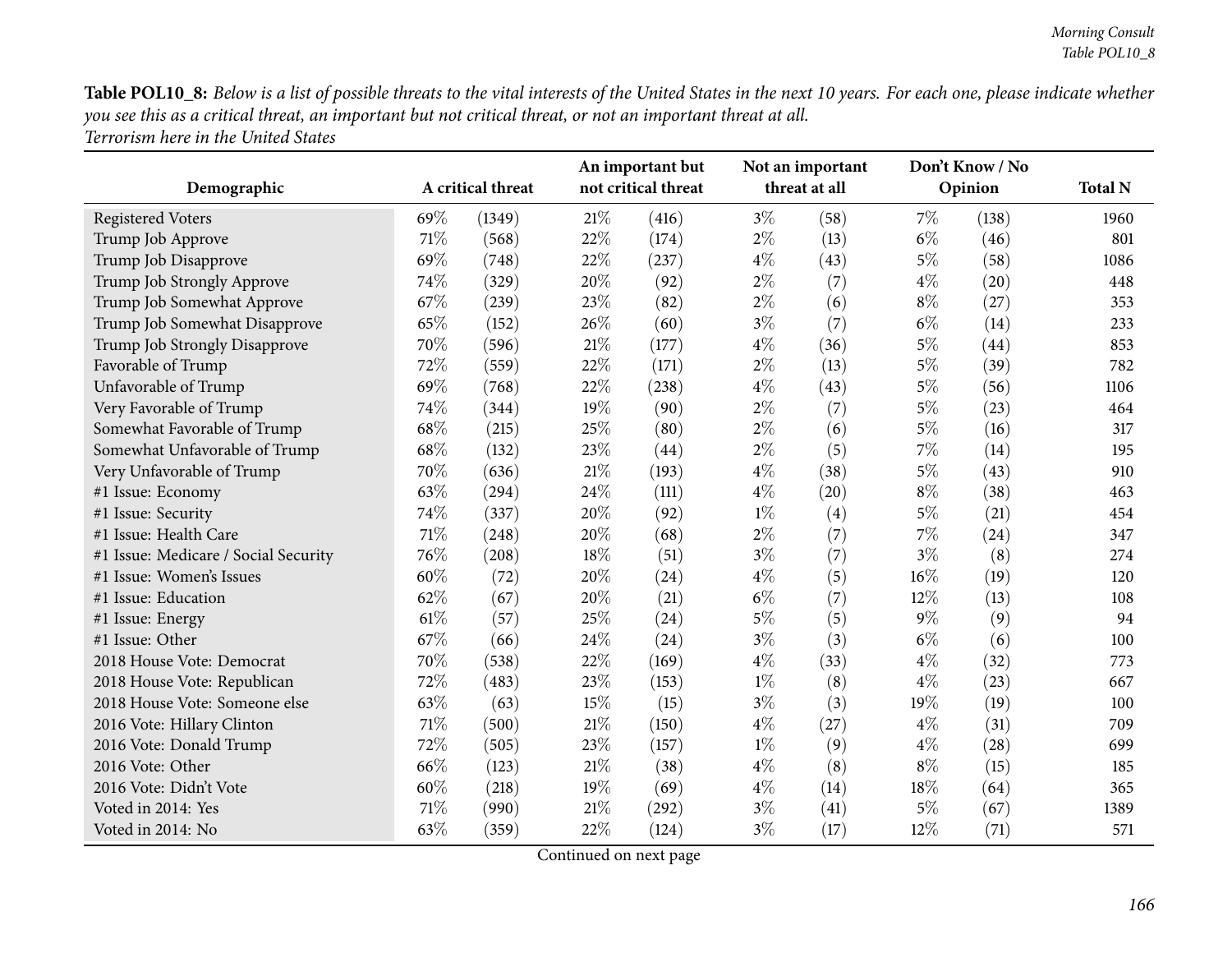| <b>Table POL10_8:</b> Below is a list of possible threats to the vital interests of the United States in the next 10 years. For each one, please indicate whether |  |
|-------------------------------------------------------------------------------------------------------------------------------------------------------------------|--|
| you see this as a critical threat, an important but not critical threat, or not an important threat at all.                                                       |  |
| Terrorism here in the United States                                                                                                                               |  |

|                                            |                   |                     |        | An important but    | Don't Know / No<br>Not an important |                   |       |                   |                |
|--------------------------------------------|-------------------|---------------------|--------|---------------------|-------------------------------------|-------------------|-------|-------------------|----------------|
| Demographic                                | A critical threat |                     |        | not critical threat |                                     | threat at all     |       | Opinion           | <b>Total N</b> |
| Registered Voters                          | 69\%              | (1349)              | 21%    | (416)               | $3\%$                               | (58)              | $7\%$ | (138)             | 1960           |
| 2012 Vote: Barack Obama                    | 71\%              | (609)               | 20%    | (171)               | $4\%$                               | $^{(32)}$         | 5%    | (42)              | 854            |
| 2012 Vote: Mitt Romney                     | 71\%              | (381)               | 25%    | (135)               | $1\%$                               | (6)               | $3\%$ | (18)              | 540            |
| 2012 Vote: Other                           | 60%               | (49)                | 19%    | (15)                | $5\%$                               | $\left( 4\right)$ | 17%   | (14)              | 82             |
| 2012 Vote: Didn't Vote                     | 64\%              | (307)               | 20%    | (94)                | $3\%$                               | (16)              | 13%   | (64)              | 480            |
| 4-Region: Northeast                        | $70\%$            | (245)               | 19%    | (65)                | $4\%$                               | $\left(14\right)$ | $7\%$ | (25)              | 350            |
| 4-Region: Midwest                          | 69%               | (310)               | 23\%   | (103)               | $3\%$                               | $\left(14\right)$ | 5%    | (23)              | 450            |
| 4-Region: South                            | 72\%              | (527)               | 18\%   | (131)               | $2\%$                               | (16)              | $8\%$ | (58)              | 732            |
| 4-Region: West                             | 62%               | (266)               | $27\%$ | (117)               | $3\%$                               | (14)              | $7\%$ | (32)              | 428            |
| Party: Democrat/Leans Democrat             | 69%               | (610)               | 21%    | (189)               | $4\%$                               | (36)              | $5\%$ | (48)              | 883            |
| Party: Republican/Leans Republican         | 71\%              | (536)               | 23\%   | (171)               | $1\%$                               | (11)              | $5\%$ | (41)              | 759            |
| Gun owners                                 | 73\%              | (521)               | 21%    | (150)               | $1\%$                               | (6)               | $5\%$ | (33)              | 710            |
| Republican gun owners                      | 74%               | $\left( 297\right)$ | 23%    | (91)                | $1\%$                               | (3)               | $3\%$ | (12)              | 403            |
| Democratic gun owners                      | 76\%              | (156)               | $22\%$ | (45)                | $1\%$                               | (1)               | $2\%$ | $\left( 4\right)$ | 207            |
| Voters who blame mental illness a lot      | 76%               | (716)               | 19%    | (177)               | $2\%$                               | (17)              | $4\%$ | (36)              | 946            |
| Voters who blame mental illness a lot/some | 72%               | (1167)              | 22%    | (366)               | $2\%$                               | (35)              | $4\%$ | (60)              | 1629           |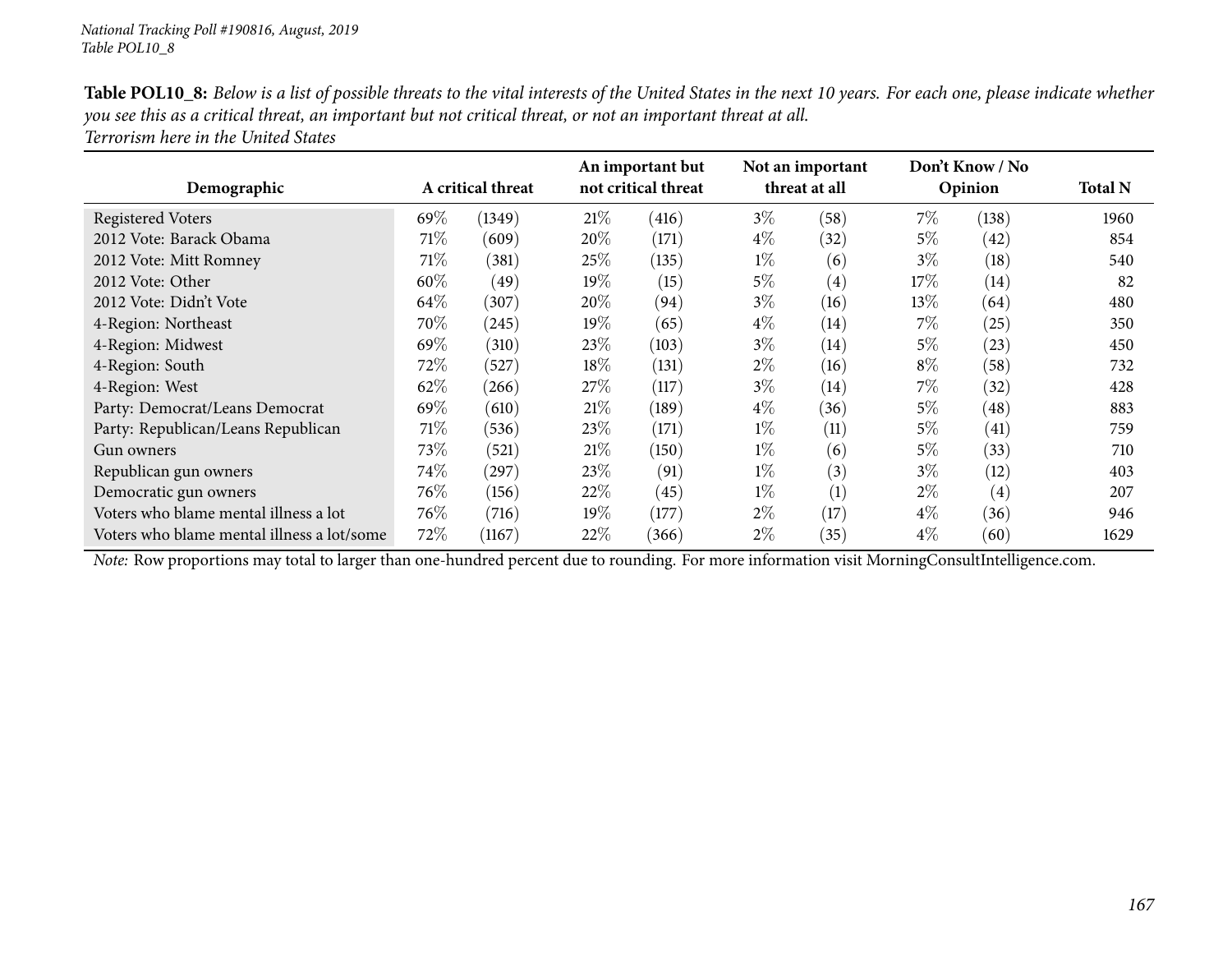Table POL10\_9: Below is a list of possible threats to the vital interests of the United States in the next 10 years. For each one, please indicate whether you see this as a critical threat, an important but not critical threat, or not an important threat at all.

*Christian nationalism*

|                          |        | A critical threat |        | An important but<br>not critical threat |        | Not an important<br>threat at all |        | Don't Know / No | <b>Total N</b> |
|--------------------------|--------|-------------------|--------|-----------------------------------------|--------|-----------------------------------|--------|-----------------|----------------|
| Demographic              |        |                   |        |                                         |        |                                   |        | Opinion         |                |
| <b>Registered Voters</b> | 16%    | (306)             | 24%    | (478)                                   | 40%    | (785)                             | 20%    | (391)           | 1960           |
| Gender: Male             | 16%    | (148)             | $24\%$ | (216)                                   | 46%    | (419)                             | 15\%   | (134)           | 917            |
| Gender: Female           | 15%    | (158)             | 25%    | (261)                                   | 35%    | (365)                             | 25%    | (257)           | 1043           |
| Age: 18-29               | 18%    | (62)              | 25%    | (83)                                    | 34\%   | (113)                             | 23\%   | (78)            | 337            |
| Age: 30-44               | 16%    | (71)              | 29%    | (130)                                   | 36%    | (161)                             | 20%    | (92)            | 453            |
| Age: 45-54               | 14%    | (52)              | 23%    | (86)                                    | 40%    | (151)                             | 24\%   | (90)            | 380            |
| Age: 55-64               | $12\%$ | (41)              | 22%    | (74)                                    | 48%    | (159)                             | 18%    | (59)            | 334            |
| Age: 65+                 | 18%    | (81)              | 23%    | (104)                                   | 44%    | (199)                             | $16\%$ | (72)            | 456            |
| Generation Z: 18-22      | 14%    | (19)              | 26%    | (36)                                    | 35%    | (48)                              | 25%    | (35)            | 138            |
| Millennial: Age 23-38    | 19%    | (88)              | 26%    | (120)                                   | 34%    | (158)                             | 22%    | (103)           | 469            |
| Generation X: Age 39-54  | 14%    | (78)              | 25%    | (143)                                   | 39%    | (220)                             | 22\%   | (122)           | 564            |
| Boomers: Age 55-73       | 16%    | (105)             | 23%    | (151)                                   | 45%    | (294)                             | $16\%$ | (105)           | 655            |
| PID: Dem (no lean)       | 27%    | (195)             | $31\%$ | (222)                                   | 27\%   | (193)                             | $16\%$ | (117)           | 727            |
| PID: Ind (no lean)       | 14\%   | (84)              | 25%    | (150)                                   | 36\%   | (216)                             | 26\%   | (156)           | 606            |
| PID: Rep (no lean)       | $4\%$  | (27)              | 17%    | (106)                                   | 60%    | (376)                             | 19%    | (118)           | 627            |
| PID/Gender: Dem Men      | 28\%   | (87)              | 32%    | (98)                                    | 26\%   | (81)                              | $14\%$ | (43)            | 310            |
| PID/Gender: Dem Women    | 26%    | (108)             | $30\%$ | (124)                                   | 27\%   | (112)                             | 18%    | (74)            | 418            |
| PID/Gender: Ind Men      | 16%    | (49)              | 22\%   | (67)                                    | 43\%   | (132)                             | 20%    | (60)            | 309            |
| PID/Gender: Ind Women    | 12%    | (34)              | $28\%$ | (83)                                    | 28\%   | (83)                              | 32%    | (96)            | 297            |
| PID/Gender: Rep Men      | $4\%$  | (11)              | 17%    | (51)                                    | 69%    | (206)                             | 10%    | (31)            | 299            |
| PID/Gender: Rep Women    | $5\%$  | (16)              | $17\%$ | (55)                                    | 52%    | (170)                             | 27%    | (87)            | 328            |
| Ideo: Liberal (1-3)      | 32%    | (186)             | 34%    | (197)                                   | 27%    | (159)                             | $8\%$  | (45)            | 587            |
| Ideo: Moderate (4)       | 14%    | (66)              | 28%    | (130)                                   | 36%    | (167)                             | 22%    | (102)           | 464            |
| Ideo: Conservative (5-7) | $6\%$  | (40)              | 16%    | (113)                                   | $61\%$ | (427)                             | 18%    | (125)           | 705            |
| Educ: < College          | 12%    | (151)             | 23%    | (278)                                   | 40%    | (490)                             | 25%    | (313)           | 1233           |
| Educ: Bachelors degree   | 19%    | (87)              | 26%    | (122)                                   | 43\%   | (198)                             | 12\%   | (56)            | 464            |
| Educ: Post-grad          | 26%    | (68)              | 29%    | (78)                                    | 36%    | (96)                              | $8\%$  | (22)            | 264            |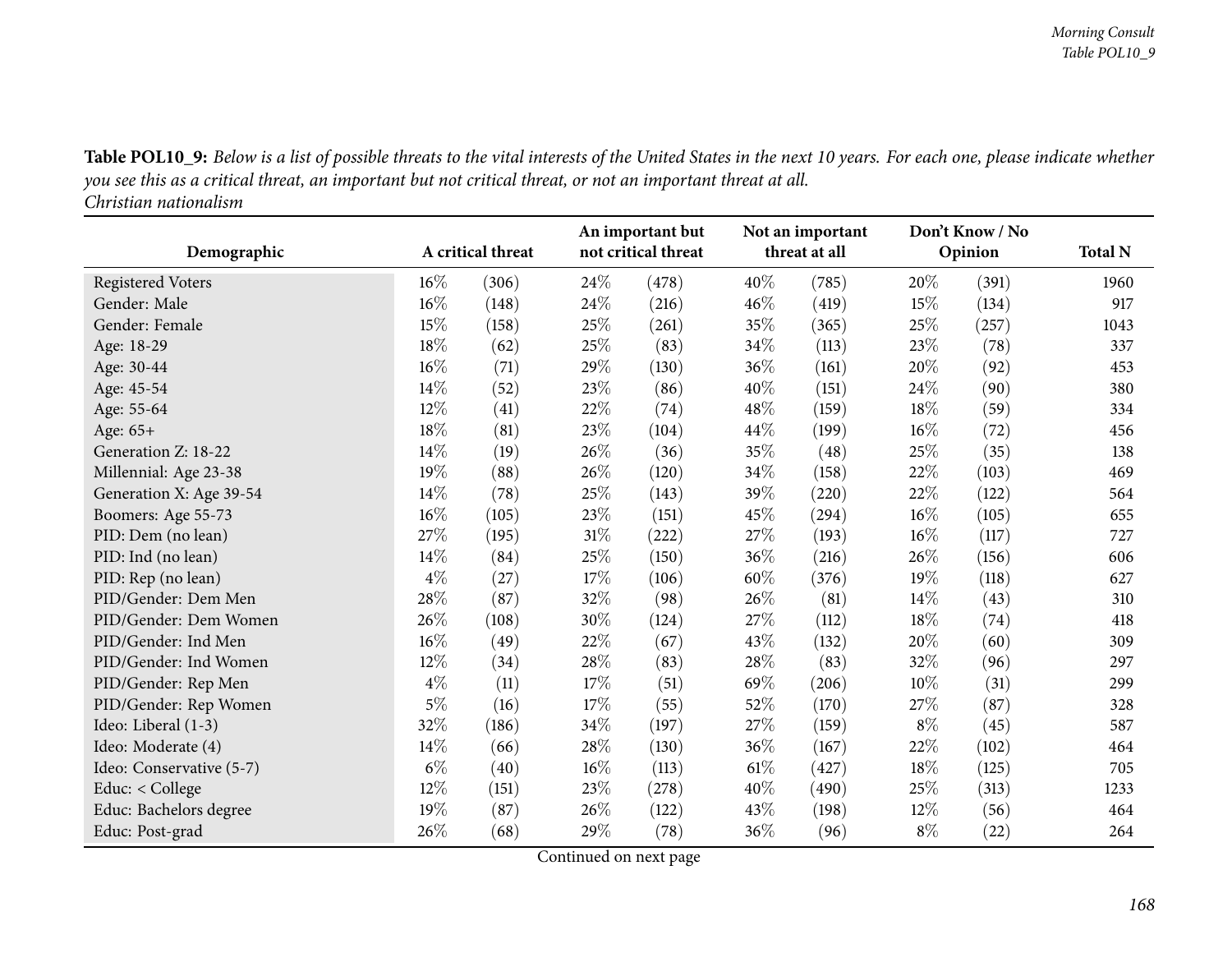| Table POL10_9: Below is a list of possible threats to the vital interests of the United States in the next 10 years. For each one, please indicate whether |
|------------------------------------------------------------------------------------------------------------------------------------------------------------|
| you see this as a critical threat, an important but not critical threat, or not an important threat at all.                                                |
| Christian nationalism                                                                                                                                      |

|                                   |        |                   |      | An important but    |               | Not an important |       | Don't Know / No |                |
|-----------------------------------|--------|-------------------|------|---------------------|---------------|------------------|-------|-----------------|----------------|
| Demographic                       |        | A critical threat |      | not critical threat | threat at all |                  |       | Opinion         | <b>Total N</b> |
| <b>Registered Voters</b>          | $16\%$ | (306)             | 24\% | (478)               | 40%           | (785)            | 20%   | (391)           | 1960           |
| Income: Under 50k                 | 14%    | (146)             | 24\% | (241)               | 38%           | (386)            | 24%   | (240)           | 1013           |
| Income: 50k-100k                  | 17%    | (108)             | 24\% | (154)               | 43%           | (275)            | 17%   | (109)           | 646            |
| Income: 100k+                     | 17%    | (53)              | 28%  | (83)                | 41\%          | (124)            | 14%   | (41)            | 301            |
| Ethnicity: White                  | 15%    | (243)             | 24\% | (380)               | $41\%$        | (651)            | 20%   | (311)           | 1585           |
| Ethnicity: Hispanic               | 13%    | (24)              | 27%  | (50)                | 36%           | (68)             | 25%   | (47)            | 190            |
| Ethnicity: Afr. Am.               | 17%    | (42)              | 26%  | (64)                | 35%           | (87)             | 22%   | (55)            | 249            |
| Ethnicity: Other                  | 17%    | (21)              | 26%  | (33)                | 37%           | (46)             | 20%   | (25)            | 126            |
| All Christian                     | $11\%$ | (108)             | 22%  | (209)               | 49%           | (466)            | 18%   | (168)           | 951            |
| All Non-Christian                 | 38%    | (30)              | 32%  | (26)                | 23%           | (19)             | $7\%$ | (6)             | 80             |
| Atheist                           | 40%    | (35)              | 26%  | (23)                | 27%           | (24)             | $6\%$ | (5)             | 87             |
| Agnostic/Nothing in particular    | 16%    | (133)             | 26%  | (220)               | 33%           | (276)            | 25%   | (212)           | 842            |
| Religious Non-Protestant/Catholic | 27%    | (31)              | 33%  | (38)                | 30%           | (34)             | 10%   | (12)            | 114            |
| Evangelical                       | $7\%$  | (41)              | 20%  | (111)               | 53%           | (296)            | 20%   | (113)           | 561            |
| Non-Evangelical                   | 15%    | (105)             | 25%  | (175)               | 41\%          | (284)            | 19%   | (132)           | 695            |
| Community: Urban                  | 18%    | (83)              | 26%  | (119)               | 38%           | (174)            | 17%   | (76)            | 452            |
| Community: Suburban               | $16\%$ | (145)             | 25%  | (232)               | 40%           | (366)            | 19%   | (179)           | 922            |
| Community: Rural                  | 13%    | (78)              | 22%  | (126)               | 42%           | (245)            | 23%   | (137)           | 586            |
| Employ: Private Sector            | 17%    | (111)             | 27%  | (172)               | 38%           | (246)            | 18%   | (118)           | 647            |
| <b>Employ: Government</b>         | 13%    | (16)              | 22%  | (26)                | 48%           | (58)             | 17%   | (20)            | 121            |
| Employ: Self-Employed             | 18%    | (26)              | 31\% | (44)                | 38%           | (54)             | 13%   | (19)            | 143            |
| Employ: Homemaker                 | $9\%$  | (14)              | 20%  | (31)                | 39%           | (60)             | 31%   | (47)            | 152            |
| Employ: Student                   | 17%    | (15)              | 27%  | (23)                | 37%           | (32)             | 19%   | (16)            | 86             |
| Employ: Retired                   | $16\%$ | (74)              | 23%  | (107)               | 44%           | (203)            | 17%   | (77)            | 462            |
| Employ: Unemployed                | 16%    | (29)              | 20%  | (36)                | 38%           | (69)             | 26%   | (48)            | 182            |
| Employ: Other                     | 12%    | (21)              | 23%  | (38)                | 37%           | (62)             | 27%   | (46)            | 167            |
| Military HH: Yes                  | 14%    | (50)              | 24\% | (86)                | 45%           | (162)            | 17%   | (62)            | 359            |
| Military HH: No                   | 16%    | (256)             | 24\% | (392)               | 39%           | (623)            | 21%   | (330)           | 1601           |
| RD/WT: Right Direction            | $5\%$  | (38)              | 17%  | (127)               | 55%           | (402)            | 22%   | (161)           | 728            |
| RD/WT: Wrong Track                | 22%    | (268)             | 28%  | (351)               | 31%           | (383)            | 19%   | (230)           | 1232           |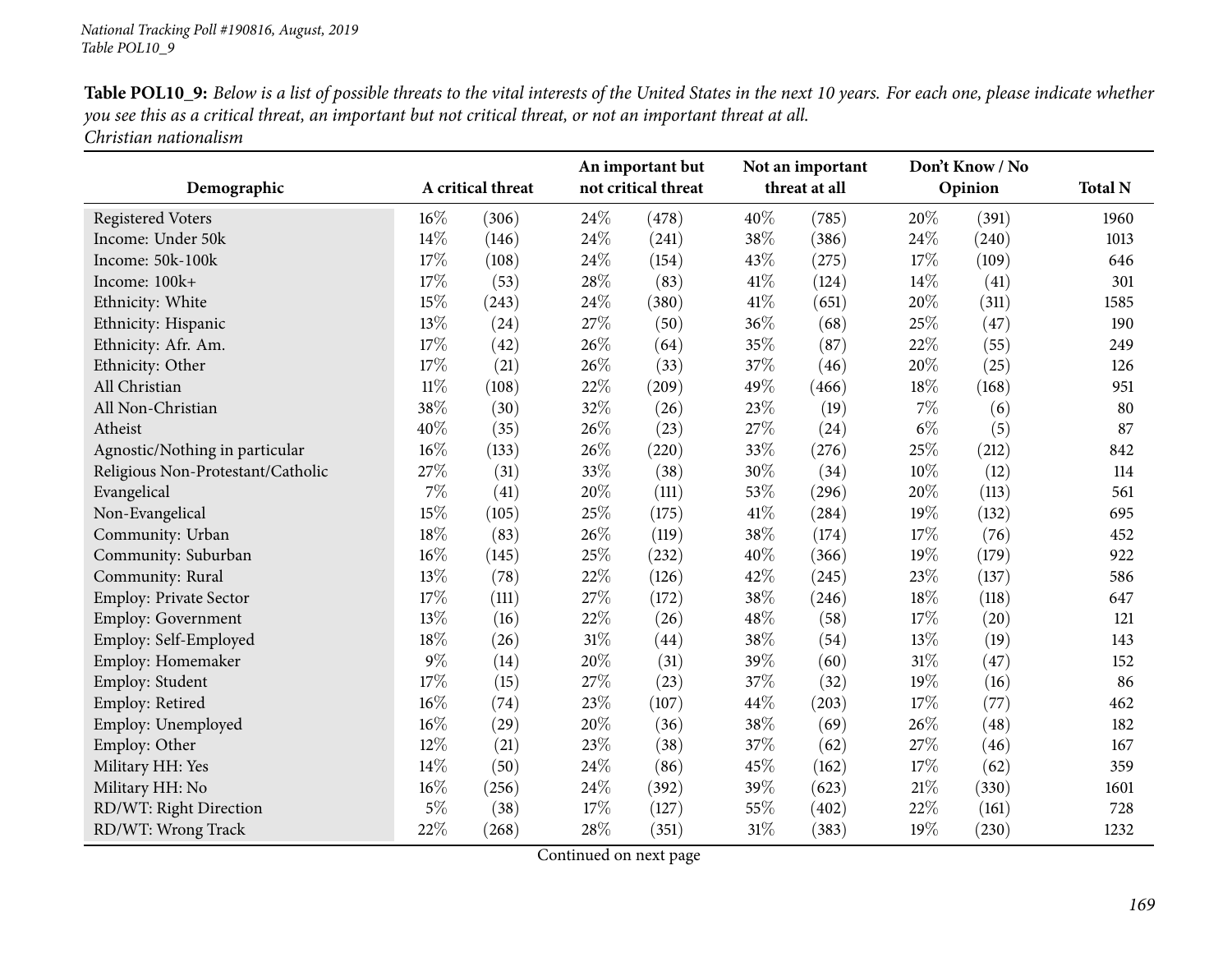Table POL10\_9: Below is a list of possible threats to the vital interests of the United States in the next 10 years. For each one, please indicate whether you see this as a critical threat, an important but not critical threat, or not an important threat at all. *Christian nationalism*

| Demographic                          | A critical threat |       | An important but<br>not critical threat |       | Not an important<br>threat at all |       | Don't Know / No<br>Opinion |       | <b>Total N</b> |
|--------------------------------------|-------------------|-------|-----------------------------------------|-------|-----------------------------------|-------|----------------------------|-------|----------------|
| <b>Registered Voters</b>             | 16%               | (306) | 24%                                     | (478) | 40%                               | (785) | 20%                        | (391) | 1960           |
| Trump Job Approve                    | $5\%$             | (41)  | 16%                                     | (132) | 57%                               | (458) | 21%                        | (170) | 801            |
| Trump Job Disapprove                 | 24%               | (257) | $31\%$                                  | (338) | 29%                               | (314) | $16\%$                     | (178) | 1086           |
| Trump Job Strongly Approve           | $4\%$             | (16)  | 13%                                     | (59)  | 64%                               | (288) | 19%                        | (85)  | 448            |
| Trump Job Somewhat Approve           | 7%                | (25)  | 20%                                     | (72)  | 48%                               | (170) | 24\%                       | (86)  | 353            |
| Trump Job Somewhat Disapprove        | $8\%$             | (20)  | 33%                                     | (76)  | 35%                               | (81)  | 24\%                       | (57)  | 233            |
| Trump Job Strongly Disapprove        | 28%               | (237) | 31%                                     | (262) | 27%                               | (234) | 14\%                       | (121) | 853            |
| Favorable of Trump                   | $5\%$             | (37)  | 17%                                     | (130) | 59%                               | (461) | 20%                        | (154) | 782            |
| Unfavorable of Trump                 | 24%               | (261) | 31%                                     | (343) | 28%                               | (314) | 17%                        | (188) | 1106           |
| Very Favorable of Trump              | $3\%$             | (16)  | 13%                                     | (59)  | 65%                               | (301) | 19%                        | (89)  | 464            |
| Somewhat Favorable of Trump          | 7%                | (22)  | 23%                                     | (71)  | 50%                               | (160) | 20%                        | (64)  | 317            |
| Somewhat Unfavorable of Trump        | $8\%$             | (16)  | 32%                                     | (62)  | 33%                               | (65)  | 27%                        | (53)  | 195            |
| Very Unfavorable of Trump            | 27%               | (246) | 31%                                     | (281) | 27%                               | (249) | 15\%                       | (135) | 910            |
| #1 Issue: Economy                    | 13%               | (60)  | 25%                                     | (115) | 41\%                              | (192) | 21\%                       | (96)  | 463            |
| #1 Issue: Security                   | $6\%$             | (27)  | 18%                                     | (83)  | 57%                               | (259) | 19%                        | (85)  | 454            |
| #1 Issue: Health Care                | 19%               | (66)  | 32%                                     | (112) | 32%                               | (111) | 17%                        | (58)  | 347            |
| #1 Issue: Medicare / Social Security | 18%               | (48)  | 23%                                     | (62)  | 36%                               | (98)  | 24%                        | (66)  | 274            |
| #1 Issue: Women's Issues             | 31%               | (37)  | 16%                                     | (19)  | 24\%                              | (29)  | 30%                        | (35)  | 120            |
| #1 Issue: Education                  | 20%               | (22)  | $31\%$                                  | (33)  | $31\%$                            | (34)  | 18%                        | (20)  | 108            |
| #1 Issue: Energy                     | 24%               | (23)  | 37%                                     | (35)  | 22%                               | (21)  | 17%                        | (16)  | 94             |
| #1 Issue: Other                      | 24%               | (24)  | 19%                                     | (19)  | 41\%                              | (41)  | $16\%$                     | (16)  | 100            |
| 2018 House Vote: Democrat            | 28%               | (218) | 32%                                     | (244) | 27%                               | (206) | $14\%$                     | (105) | 773            |
| 2018 House Vote: Republican          | $5\%$             | (33)  | 15%                                     | (102) | 62%                               | (415) | 17%                        | (117) | 667            |
| 2018 House Vote: Someone else        | 10%               | (10)  | 23%                                     | (23)  | 33%                               | (33)  | 33\%                       | (34)  | 100            |
| 2016 Vote: Hillary Clinton           | 29%               | (204) | $31\%$                                  | (219) | 27%                               | (192) | 13%                        | (94)  | 709            |
| 2016 Vote: Donald Trump              | $5\%$             | (34)  | 16%                                     | (114) | 60%                               | (418) | $19\%$                     | (133) | 699            |
| 2016 Vote: Other                     | 19%               | (35)  | 29%                                     | (54)  | 32%                               | (58)  | 20%                        | (38)  | 185            |
| 2016 Vote: Didn't Vote               | 9%                | (34)  | 25%                                     | (91)  | $31\%$                            | (114) | 35%                        | (127) | 365            |
| Voted in 2014: Yes                   | 17%               | (236) | 24%                                     | (334) | 43%                               | (593) | 16%                        | (227) | 1389           |
| Voted in 2014: No                    | 12%               | (70)  | 25%                                     | (144) | 34%                               | (192) | 29%                        | (164) | 571            |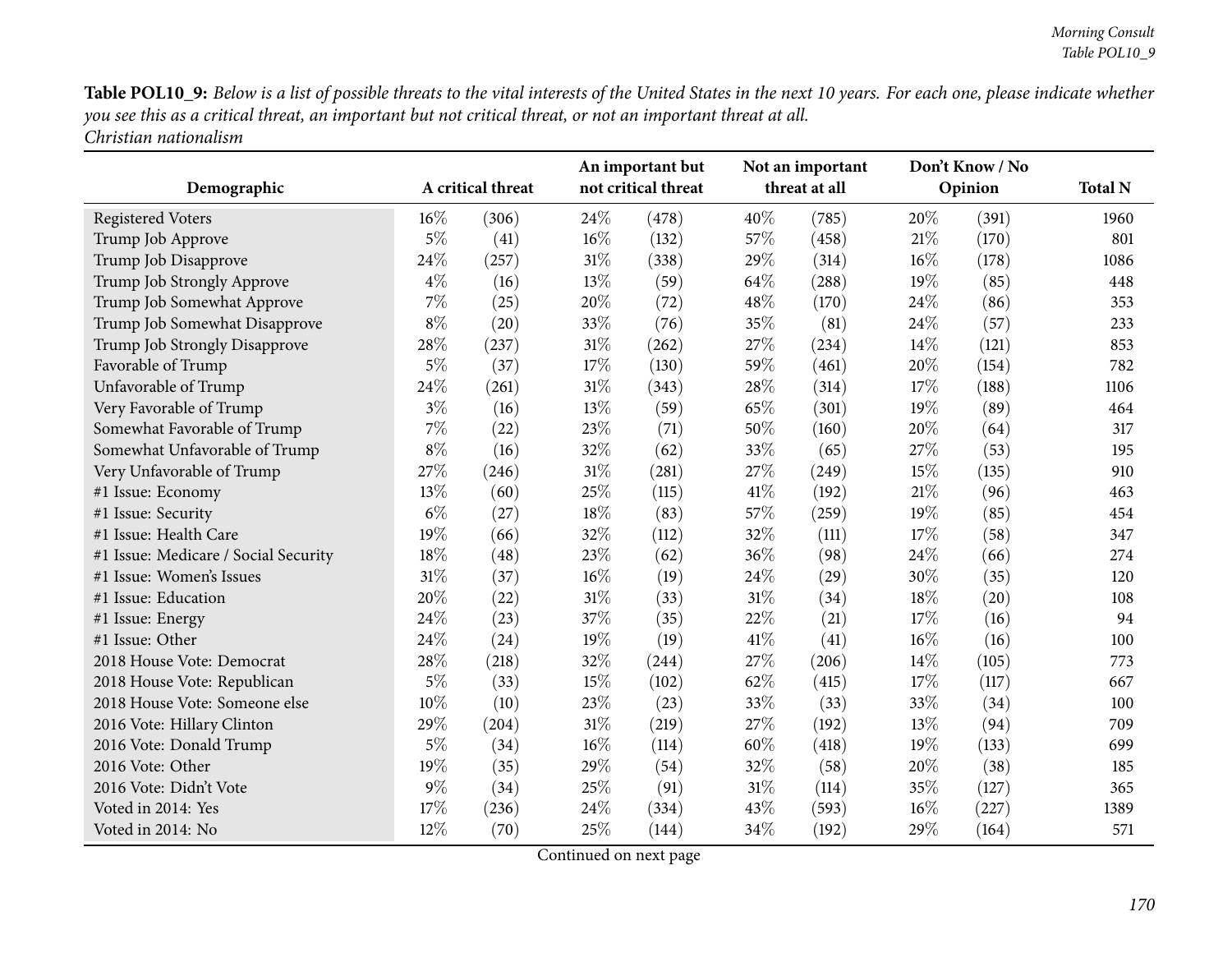| Table POL10_9: Below is a list of possible threats to the vital interests of the United States in the next 10 years. For each one, please indicate whether |
|------------------------------------------------------------------------------------------------------------------------------------------------------------|
| you see this as a critical threat, an important but not critical threat, or not an important threat at all.                                                |
| Christian nationalism                                                                                                                                      |

| Demographic                                | A critical threat |       | An important but<br>not critical threat |            | Not an important<br>threat at all |       | Don't Know / No<br>Opinion |       | <b>Total N</b> |
|--------------------------------------------|-------------------|-------|-----------------------------------------|------------|-----------------------------------|-------|----------------------------|-------|----------------|
| <b>Registered Voters</b>                   | $16\%$            | (306) | $24\%$                                  | (478)      | 40%                               | (785) | 20%                        | (391) | 1960           |
| 2012 Vote: Barack Obama                    | 25%               | (213) | 30\%                                    | (257)      | $29\%$                            | (251) | $16\%$                     | (134) | 854            |
| 2012 Vote: Mitt Romney                     | $5\%$             | (27)  | 16%                                     | (86)       | 62%                               | (335) | 17%                        | (92)  | 540            |
| 2012 Vote: Other                           | $11\%$            | (9)   | 24\%                                    | (19)       | 43\%                              | (35)  | 22%                        | (18)  | 82             |
| 2012 Vote: Didn't Vote                     | 12%               | (56)  | 24%                                     | (115)      | 34%                               | (162) | 31%                        | (147) | 480            |
| 4-Region: Northeast                        | 16%               | (57)  | 27\%                                    | (93)       | 39\%                              | (135) | $18\%$                     | (64)  | 350            |
| 4-Region: Midwest                          | $15\%$            | (67)  | 25\%                                    | (112)      | 42\%                              | (188) | 19%                        | (84)  | 450            |
| 4-Region: South                            | $16\%$            | (114) | 22\%                                    | (163)      | 40\%                              | (295) | 22\%                       | (159) | 732            |
| 4-Region: West                             | 16%               | (69)  | 26\%                                    | (109)      | $39\%$                            | (167) | $20\%$                     | (84)  | 428            |
| Party: Democrat/Leans Democrat             | 27\%              | (234) | 31%                                     | $^{'}273)$ | 27%                               | (235) | $16\%$                     | (140) | 883            |
| Party: Republican/Leans Republican         | $4\%$             | (31)  | 17\%                                    | (126)      | 61%                               | (459) | 19%                        | (143) | 759            |
| Gun owners                                 | $14\%$            | (100) | 22%                                     | (157)      | 47\%                              | (335) | 17%                        | (120) | 710            |
| Republican gun owners                      | $5\%$             | (21)  | 18%                                     | (72)       | 61%                               | (246) | $16\%$                     | (64)  | 403            |
| Democratic gun owners                      | 33\%              | (67)  | $30\%$                                  | (61)       | $25\%$                            | (52)  | $12\%$                     | (26)  | 207            |
| Voters who blame mental illness a lot      | $14\%$            | (131) | 22%                                     | (207)      | $44\%$                            | (417) | $20\%$                     | (191) | 946            |
| Voters who blame mental illness a lot/some | 15\%              | (242) | 25%                                     | (413)      | 42\%                              | (688) | $18\%$                     | (286) | 1629           |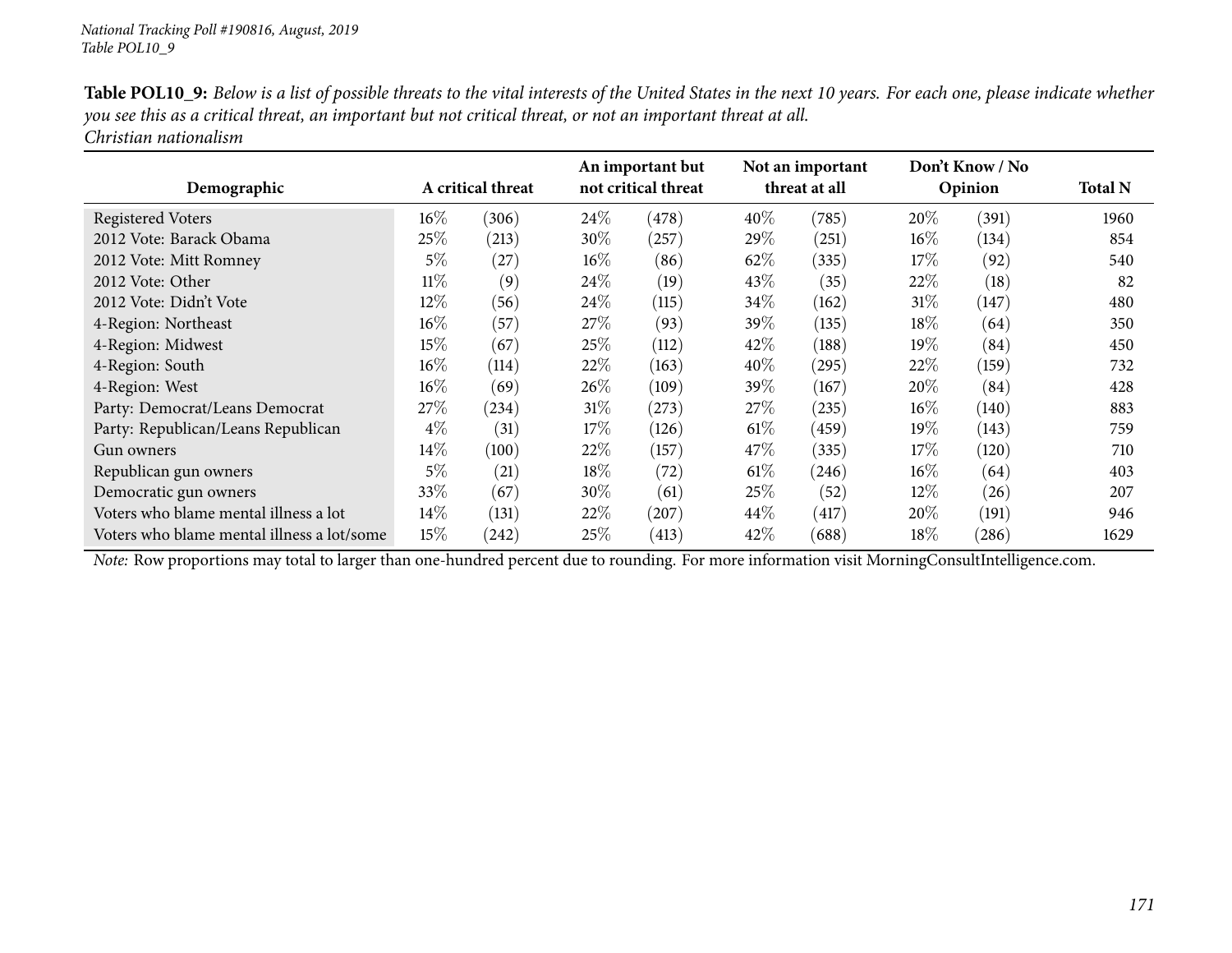| White na-<br>Climate<br>Illegal im-<br>Racial<br>United<br>Know / No<br>Islamist<br>Income<br>Economic<br>national-<br>Demographic<br>tionalism<br><b>States</b><br>Opinion<br>extremism<br>change<br>migration<br>inequality<br>inequality<br>collapse<br>ism<br>17\% (337)<br>9\% (170)<br>$15\%$ (291)<br>$4\%$<br>$8\%$ (153)<br>27\% (524)<br>$1\%$<br><b>Registered Voters</b><br>$6\%$<br>(123)<br>6\% (127)<br>(22)<br>7\% (140)<br>(73)<br>$8\%$<br>17\% (156)<br>$16\%$ (143)<br>5%<br>(43)<br>$6\%$<br>(57)<br>$9\%$<br>(83)<br>$23\%$ (215)<br>$2\%$<br>$6\%$<br>(70)<br>$9\%$<br>(84)<br>(15)<br>(53)<br>Gender: Male | <b>Total N</b><br>1960<br>917<br>1043<br>337<br>453<br>380 |
|------------------------------------------------------------------------------------------------------------------------------------------------------------------------------------------------------------------------------------------------------------------------------------------------------------------------------------------------------------------------------------------------------------------------------------------------------------------------------------------------------------------------------------------------------------------------------------------------------------------------------------|------------------------------------------------------------|
|                                                                                                                                                                                                                                                                                                                                                                                                                                                                                                                                                                                                                                    |                                                            |
|                                                                                                                                                                                                                                                                                                                                                                                                                                                                                                                                                                                                                                    |                                                            |
|                                                                                                                                                                                                                                                                                                                                                                                                                                                                                                                                                                                                                                    |                                                            |
|                                                                                                                                                                                                                                                                                                                                                                                                                                                                                                                                                                                                                                    |                                                            |
| 7%<br>$5\%$<br>17%<br>8%<br>$14\%$ (148)<br>$3\%$<br>$7\%$<br>(70)<br>$1\%$<br>$8\%$<br>Gender: Female<br>(54)<br>(181)<br>(86)<br>(30)<br>(71)<br>$30\%$ (309)<br>(6)<br>(87)                                                                                                                                                                                                                                                                                                                                                                                                                                                     |                                                            |
| $3\%$<br>$9\%$<br>$5\%$<br>19%<br>(65)<br>12%<br>$9\%$<br>(32)<br>(10)<br>$10\%$<br>(32)<br>(29)<br>24\%<br>$1\%$<br>(3)<br>$9\%$<br>(29)<br>Age: 18-29<br>(15)<br>(40)<br>(81)                                                                                                                                                                                                                                                                                                                                                                                                                                                    |                                                            |
| $6\%$<br>16\%<br>$10\%$<br>10%<br>7%<br>$8\%$<br>9%<br>$2\%$<br>$9\%$<br>(25)<br>(72)<br>(47)<br>(31)<br>(37)<br>(40)<br>24\%<br>(9)<br>Age: 30-44<br>(46)<br>(107)<br>(39)                                                                                                                                                                                                                                                                                                                                                                                                                                                        |                                                            |
| 15%<br>$5\%$<br>15%<br>(57)<br>$6\%$<br>$3\%$<br>(12)<br>$9\%$<br>$8\%$<br>(31)<br>$9\%$<br>(20)<br>(22)<br>(57)<br>(34)<br>29\%<br>(111)<br>(1)<br>(34)<br>Age: 45-54<br>$\overbrace{\phantom{1232211}}$                                                                                                                                                                                                                                                                                                                                                                                                                          |                                                            |
| $16\%$<br>$6\%$<br>$3\%$<br>$4\%$<br>$8\%$<br>$1\%$<br>$5\%$<br>10%<br>(33)<br>(53)<br>(20)<br>14%<br>(11)<br>(14)<br>(28)<br>33\%<br>(110)<br>(4)<br>Age: 55-64<br>(46)<br>(17)                                                                                                                                                                                                                                                                                                                                                                                                                                                   | 334                                                        |
| $9\%$<br>$2\%$<br>$2\%$<br>$5\%$<br>$5\%$<br>7%<br>20%<br>(91)<br>(41)<br>24%<br>(8)<br>(10)<br>(25)<br>$1\%$<br>(4)<br>(22)<br>(30)<br>(111)<br>$25\%$<br>(115)<br>Age: 65+                                                                                                                                                                                                                                                                                                                                                                                                                                                       | 456                                                        |
| 4%<br>7%<br>$3\%$<br>18%<br>(25)<br>13%<br>(19)<br>12%<br>(5)<br>10%<br>(14)<br>(10)<br>21%<br>$1\%$<br>(1)<br>$11\%$<br>(4)<br>(16)<br>(29)<br>(15)<br>Generation Z: 18-22                                                                                                                                                                                                                                                                                                                                                                                                                                                        | 138                                                        |
| 12%<br>$9\%$<br>$6\%$<br>18%<br>(55)<br>$8\%$<br>$6\%$<br>$9\%$<br>(43)<br>(42)<br>23\%<br>2%<br>(8)<br>$8\%$<br>Millennial: Age 23-38<br>(26)<br>(83)<br>(37)<br>(26)<br>(109)<br>(39)                                                                                                                                                                                                                                                                                                                                                                                                                                            | 469                                                        |
| $6\%$<br>15%<br>$6\%$<br>14%<br>$4\%$<br>$8\%$<br>$8\%$<br>$1\%$<br>$8\%$<br>(32)<br>(85)<br>(36)<br>(81)<br>(23)<br>(47)<br>(48)<br>29\%<br>(4)<br>(47)<br>Generation X: Age 39-54<br>(161)                                                                                                                                                                                                                                                                                                                                                                                                                                       | 564                                                        |
| 8%<br>7%<br>$9\%$<br>19%<br>$18\%$<br>2%<br>$3\%$<br>(48)<br>$1\%$<br>(8)<br>$5\%$<br>(56)<br>(125)<br>(49)<br>(120)<br>(14)<br>(18)<br>$28\%$<br>(184)<br>(31)<br>Boomers: Age 55-73                                                                                                                                                                                                                                                                                                                                                                                                                                              | 655                                                        |
| $3\%$<br>(20)<br>32%<br>(231)<br>14%<br>$3\%$<br>5%<br>$10\%$<br>$6\%$<br>(42)<br>22\%<br>$2\%$<br>5%<br>PID: Dem (no lean)<br>(101)<br>(22)<br>(34)<br>(69)<br>(160)<br>(14)<br>(34)                                                                                                                                                                                                                                                                                                                                                                                                                                              | 727                                                        |
| $4\%$<br>$8\%$<br>14%<br>$4\%$<br>(27)<br>$7\%$<br>10%<br>(61)<br>$1\%$<br>PID: Ind (no lean)<br>14\%<br>(86)<br>(48)<br>(83)<br>27\%<br>(165)<br>(6)<br>$11\%$<br>(24)<br>(40)<br>(66)                                                                                                                                                                                                                                                                                                                                                                                                                                            | 606                                                        |
| 13%<br>$3\%$<br>$3\%$<br>29%<br>$2\%$<br>$3\%$<br>$8\%$<br>(51)<br>32\% (199)<br>(2)<br>$6\%$<br>PID: Rep (no lean)<br>(80)<br>(20)<br>(20)<br>(185)<br>(12)<br>(18)<br>(40)<br>$\overbrace{\phantom{1232211}}$                                                                                                                                                                                                                                                                                                                                                                                                                    | 627                                                        |
| 17%<br>6%<br>6%<br>$3\%$<br>$3\%$<br>33\%<br>$2\%$<br>(17)<br>(9)<br>$5\%$<br>PID/Gender: Dem Men<br>(10)<br>(102)<br>(53)<br>(6)<br>(18)<br>$10\%$<br>(30)<br>$16\%$<br>(15)<br>(49)                                                                                                                                                                                                                                                                                                                                                                                                                                              | 310                                                        |
| 12%<br>4%<br>$9\%$<br>$6\%$<br>(5)<br>$5\%$<br>$2\%$<br>(10)<br>31\% (129)<br>(48)<br>$4\%$<br>(39)<br>(24)<br>26\%<br>(111)<br>$1\%$<br>(19)<br>PID/Gender: Dem Women<br>(16)<br>(16)                                                                                                                                                                                                                                                                                                                                                                                                                                             | 418                                                        |
| $5\%$<br>13%<br>7%<br>14%<br>6%<br>$7\%$<br>11%<br>27%<br>$2\%$<br>(5)<br>8%<br>PID/Gender: Ind Men<br>(16)<br>(23)<br>(17)<br>(23)<br>(33)<br>(83)<br>(40)<br>(43)<br>(26)                                                                                                                                                                                                                                                                                                                                                                                                                                                        | 309                                                        |
| $3\%$<br>(8)<br>15%<br>$8\%$<br>(25)<br>14%<br>$3\%$<br>(10)<br>$6\%$<br>(17)<br>$9\%$<br>(28)<br>28\%<br>(1)<br>14\%<br>PID/Gender: Ind Women<br>(45)<br>(40)<br>(82)<br>(40)<br>$\overbrace{\phantom{12322111}}$                                                                                                                                                                                                                                                                                                                                                                                                                 | 297                                                        |
| 5%<br>$3\%$<br>$2\%$<br>$1\%$<br>$11\%$<br>$4\%$<br>15%<br>(8)<br>31\%<br>(7)<br>(4)<br>(32)<br>28\%<br>(1)<br>PID/Gender: Rep Men<br>(44)<br>(14)<br>(94)<br>(83)<br>(12)                                                                                                                                                                                                                                                                                                                                                                                                                                                         | 299                                                        |
| $4\%$<br>$1\%$<br>$4\%$<br>$6\%$<br>$11\%$<br>$2\%$<br>(13)<br>28%<br>(91)<br>(5)<br>(14)<br>(18)<br>35%<br>(1)<br>$8\%$<br>(27)<br>PID/Gender: Rep Women<br>(36)<br>(6)<br>(116)<br>$\overline{\phantom{0}}$                                                                                                                                                                                                                                                                                                                                                                                                                      | 328                                                        |
| $1\%$<br>37\%<br>17%<br>(99)<br>$2\%$<br>7%<br>$9\%$<br>(51)<br>6%<br>(34)<br>17%<br>$2\%$<br>$3\%$<br>Ideo: Liberal (1-3)<br>(4)<br>(216)<br>(13)<br>(40)<br>(98)<br>(13)<br>(18)                                                                                                                                                                                                                                                                                                                                                                                                                                                 | 587                                                        |
| $5\%$<br>(22)<br>18%<br>(84)<br>7%<br>(32)<br>10%<br>$4\%$<br>7%<br>(34)<br>$9\%$<br>(42)<br>33\%<br>(154)<br>$1\%$<br>(4)<br>$6\%$<br>(30)<br>Ideo: Moderate (4)<br>(46)<br>(17)                                                                                                                                                                                                                                                                                                                                                                                                                                                  | 464                                                        |
| $4\%$<br>$4\%$<br>31\% (220)<br>$2\%$<br>$3\%$<br>$9\%$<br>(65)<br>12%<br>(28)<br>(13)<br>30\%<br>(210)<br>(2)<br>$4\%$<br>Ideo: Conservative (5-7)<br>(87)<br>(26)<br>(24)<br>(30)                                                                                                                                                                                                                                                                                                                                                                                                                                                | 705                                                        |
| 7%<br>$6\%$<br>$7\%$<br>(83)<br>$3\%$<br>7%<br>(88)<br>$1\%$<br>(12)<br>(73)<br>$12\%$<br>(152)<br>$16\%$ (202)<br>(32)<br>(88)<br>$31\%$ (387)<br>9%<br>(114)<br>Educ: < College                                                                                                                                                                                                                                                                                                                                                                                                                                                  | 1233                                                       |
| 13%<br>$9\%$<br>$8\%$<br>(35)<br>23%<br>(107)<br>(59)<br>13\%<br>6%<br>$5\%$<br>(22)<br>(42)<br>$18\%$<br>$1\%$<br>$4\%$<br>Educ: Bachelors degree<br>(62)<br>(28)<br>(81)<br>(6)<br>(20)                                                                                                                                                                                                                                                                                                                                                                                                                                          | 464                                                        |
| $10\%$<br>$6\%$<br>$9\%$<br>$6\%$<br>(15)<br>30%<br>(78)<br>(27)<br>10%<br>(27)<br>5%<br>(13)<br>(17)<br>(22)<br>21%<br>$1\%$<br>(3)<br>$2\%$<br>Educ: Post-grad<br>(56)<br>(6)                                                                                                                                                                                                                                                                                                                                                                                                                                                    | 264                                                        |
| 7%<br>$5\%$<br>(53)<br>$16\%$<br>(76)<br>14\% (145)<br>$3\%$<br>$8\%$<br>$8\%$<br>(77)<br>28\% (286)<br>$1\%$<br>$10\%$<br>(160)<br>(30)<br>(76)<br>(14)<br>(97)<br>Income: Under 50k                                                                                                                                                                                                                                                                                                                                                                                                                                              | 1013                                                       |
| 7%<br>18%<br>$10\%$<br>$16\%$ (104)<br>$4\%$<br>$6\%$<br>(37)<br>$7\%$<br>(7)<br>$5\%$<br>Income: 50k-100k<br>(46)<br>(115)<br>(66)<br>(28)<br>(44)<br>$26\%$ (168)<br>$1\%$<br>(31)                                                                                                                                                                                                                                                                                                                                                                                                                                               | 646                                                        |
| $8\%$<br>5%<br>$5\%$<br>$11\%$<br>$1\%$<br>(2)<br>21\%<br>(63)<br>$9\%$<br>(27)<br>$14\%$<br>(42)<br>(14)<br>(14)<br>(32)<br>23\%<br>(70)<br>$4\%$<br>(12)<br>Income: 100k+<br>(24)                                                                                                                                                                                                                                                                                                                                                                                                                                                | 301                                                        |
| (57)<br>$5\%$<br>7%<br>(111)<br>$15\%$<br>(237)<br>$8\%$<br>(134)<br>$17\%$ (268)<br>$4\%$<br>(75)<br>$8\%$<br>(125)<br>28\% (452)<br>$1\%$<br>(21)<br>7%<br>Ethnicity: White<br>(106)                                                                                                                                                                                                                                                                                                                                                                                                                                             | 1585                                                       |
| 5%<br>19%<br>8%<br>$9\%$<br>2%<br>16%<br>$8\%$<br>25\%<br>$1\%$<br>(1)<br>$9\%$<br>(10)<br>(36)<br>(15)<br>(16)<br>(3)<br>(30)<br>(15)<br>(47)<br>(16)<br>Ethnicity: Hispanic                                                                                                                                                                                                                                                                                                                                                                                                                                                      | 190                                                        |
| $2\%$<br>$8\%$<br>$4\%$<br>15%<br>$8\%$<br>(5)<br>30%<br>(74)<br>(20)<br>$4\%$<br>(11)<br>(9)<br>(37)<br>(20)<br>19%<br>(0)<br>10%<br>Ethnicity: Afr. Am.<br>(48)<br>(26)                                                                                                                                                                                                                                                                                                                                                                                                                                                          | 249                                                        |
| $6\%$<br>13%<br>$9\%$<br>5%<br>(7)<br>12%<br>6%<br>$1\%$<br>7%<br>Ethnicity: Other<br>(8)<br>21%<br>(27)<br>(12)<br>(15)<br>(8)<br>$19\%$<br>(1)<br>(9)<br>(16)<br>(24)                                                                                                                                                                                                                                                                                                                                                                                                                                                            | 126                                                        |
| $6\%$<br>7%<br>$8\%$<br>15%<br>(55)<br>21%<br>$2\%$<br>$6\%$<br>29\%<br>(4)<br>$6\%$<br>All Christian<br>(80)<br>(142)<br>(201)<br>(22)<br>(54)<br>(68)<br>(271)<br>(54)                                                                                                                                                                                                                                                                                                                                                                                                                                                           | 951                                                        |
| $6\%$<br>15%<br>5%<br>$4\%$<br>$3\%$<br>$1\%$<br>All Non-Christian<br>(5)<br>41\%<br>(12)<br>$8\%$<br>(7)<br>$2\%$<br>(2)<br>(3)<br>15%<br>(3)<br>(1)<br>(33)<br>(4)<br>(12)                                                                                                                                                                                                                                                                                                                                                                                                                                                       | 80                                                         |
| $2\%$<br>25%<br>$7\%$<br>$6\%$<br>$7\%$<br>(2)<br>22\%<br>(21)<br>$3\%$<br>(2)<br>(6)<br>(5)<br>10%<br>(9)<br>$11\%$<br>(6)<br>7%<br>Atheist<br>(19)<br>(10)<br>(6)                                                                                                                                                                                                                                                                                                                                                                                                                                                                | 87                                                         |
| $4\%$<br>(37)<br>17%<br>10%<br>(82)<br>10%<br>5%<br>$8\%$<br>$9\%$<br>(73)<br>27\% (232)<br>$1\%$<br>(9)<br>$9\%$<br>(144)<br>(81)<br>(41)<br>(66)<br>(79)<br>Agnostic/Nothing in particular                                                                                                                                                                                                                                                                                                                                                                                                                                       | 842                                                        |
| $2\%$<br>$6\%$<br>30%<br>12%<br>10%<br>$6\%$<br>$2\%$<br>10%<br>(11)<br>17%<br>5%<br>Religious Non-Protestant/Catholic<br>(7)<br>(35)<br>(14)<br>(12)<br>(7)<br>(2)<br>(20)<br>(3)<br>(5)                                                                                                                                                                                                                                                                                                                                                                                                                                          | 114                                                        |
| $5\%$<br>$1\%$<br>$10\%$<br>(55)<br>13%<br>(73)<br>(30)<br>22%<br>$5\%$<br>$6\%$<br>(32)<br>31\% (173)<br>(2)<br>7%<br>Evangelical<br>(126)<br>(6)<br>(29)<br>(37)                                                                                                                                                                                                                                                                                                                                                                                                                                                                 | 561                                                        |
| $7\%$<br>7%<br>$3\%$<br>$8\%$<br>$1\%$<br>$17\%$ (117)<br>(47)<br>$16\%$ (110)<br>(20)<br>(54)<br>$8\%$<br>(55)<br>29\% (203)<br>(6)<br>5%<br>(38)<br>Non-Evangelical<br>(45)<br>$C$ antimural                                                                                                                                                                                                                                                                                                                                                                                                                                     | 695                                                        |

## Table POL11: Which of the following do you think poses the greatest threat to the United States today?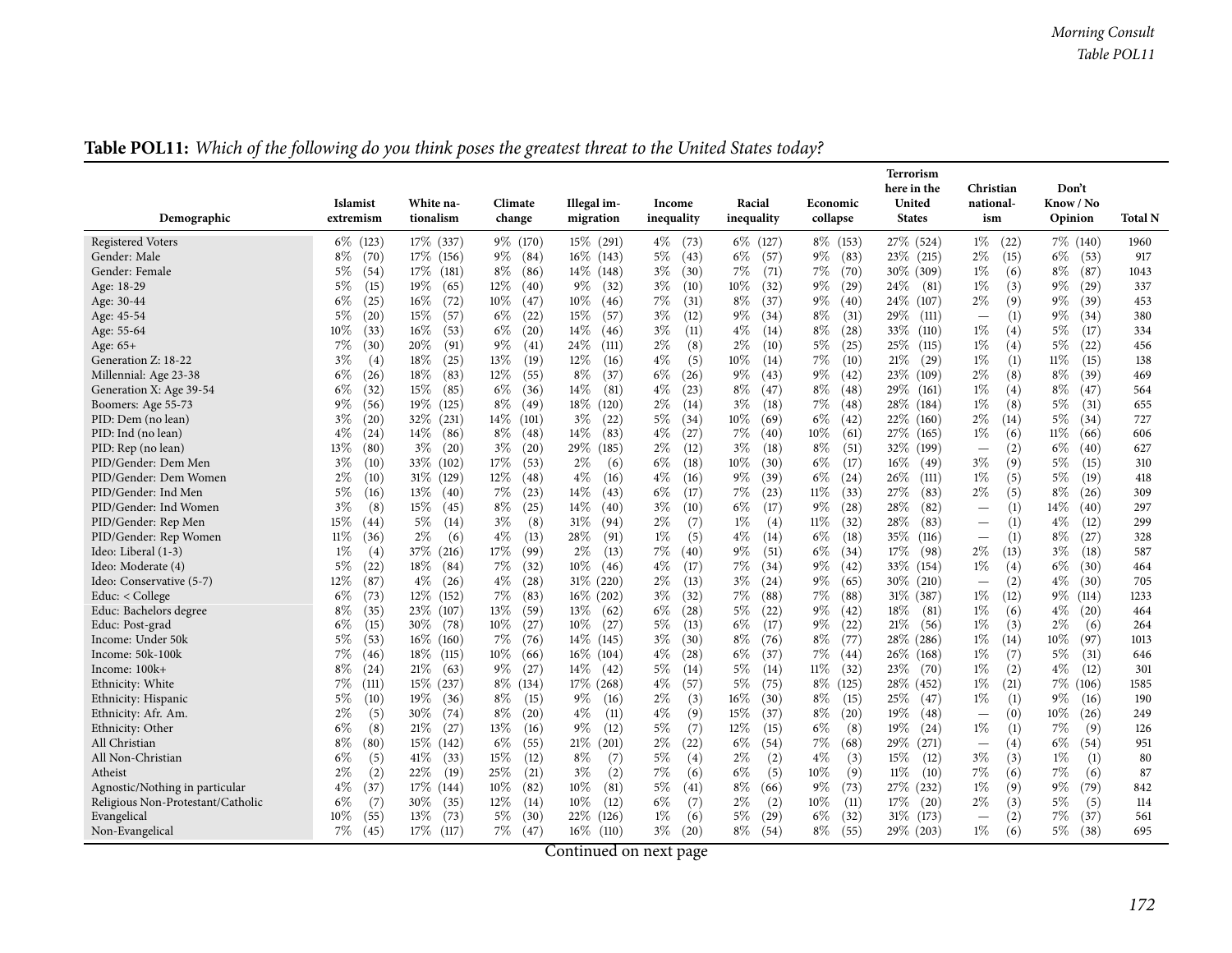## Table POL11: Which of the following do you think poses the greatest threat to the United States today?

| United<br><b>Islamist</b><br>White na-<br>Climate<br>Illegal im-<br>Racial<br>national-<br>Know / No<br>Income<br>Economic<br>Demographic<br>tionalism<br>Opinion<br>extremism<br>change<br>migration<br>inequality<br>inequality<br>collapse<br><b>States</b><br>Total N<br>ism<br>$6\%$<br>17\% (337)<br>$9\%$ (170)<br>$8\%$ (153)<br>27\% (524)<br>$1\%$<br>7\% (140)<br>(123)<br>$15\%$ (291)<br>$4\%$<br>6\% (127)<br>(22)<br>1960<br>(73)<br>$5\%$<br>(23)<br>23\% (103)<br>$11\%$<br>$9\%$<br>$5\%$<br>$8\%$<br>7%<br>(30)<br>26\% (117)<br>$1\%$<br>(5)<br>$5\%$<br>(22)<br>(50)<br>(42)<br>(24)<br>(35)<br>452<br>$6\%$<br>$18\%$ (165)<br>9%<br>(82)<br>15\% (134)<br>$4\%$<br>(35)<br>$6\%$<br>9%<br>(84)<br>25\% (229)<br>$1\%$<br>$8\%$<br>(73)<br>922<br>(54)<br>(54)<br>(13)<br>$2\%$<br>7%<br>7%<br>$8\%$<br>$12\%$<br>(70)<br>$6\%$<br>(37)<br>19%<br>(114)<br>(14)<br>(39)<br>(39)<br>30\% (178)<br>$1\%$<br>(4)<br>$8\%$<br>(45)<br>Community: Rural<br>(46)<br>586<br>5%<br>$6\%$<br>$6\%$<br>(39)<br>$17\%$<br>(109)<br>$8\%$<br>(50)<br>$15\%$<br>(97)<br>(31)<br>(39)<br>$9\%$<br>(59)<br>28\%<br>(180)<br>$1\%$<br>(7)<br>$6\%$<br><b>Employ: Private Sector</b><br>(36)<br>647<br>$3\%$<br>7%<br>7%<br>$10\%$<br>(12)<br>21%<br>(25)<br>$8\%$<br>(10)<br>$16\%$<br>(19)<br>(4)<br>(9)<br>(8)<br>23\%<br>(0)<br>$6\%$<br>(7)<br>Employ: Government<br>(28)<br>121<br>$\overline{\phantom{0}}$<br>5%<br>$5\%$<br>17%<br>(25)<br>$9\%$<br>(13)<br>12%<br>(8)<br>$10\%$<br>9%<br>(13)<br>$3\%$<br>(4)<br>7%<br>Employ: Self-Employed<br>(6)<br>(18)<br>(15)<br>23\%<br>(32)<br>(10)<br>143<br>$7\%$<br>$3\%$<br>$4\%$<br>$9\%$<br>$6\%$<br>(10)<br>13%<br>(20)<br>(10)<br>$16\%$<br>(4)<br>(5)<br>(13)<br>27\%<br>$2\%$<br>(3)<br>14%<br>(21)<br>152<br>Employ: Homemaker<br>(24)<br>(41)<br>$4\%$<br>$1\%$<br>(1)<br>20%<br>(17)<br>$18\%$<br>$9\%$<br>(8)<br>(3)<br>$15\%$<br>(13)<br>6%<br>(5)<br>$18\%$<br>$1\%$<br>(1)<br>7%<br>(16)<br>(16)<br>(6)<br>86<br>Employ: Student<br>$1\%$<br>$3\%$<br>$6\%$<br>7%<br>(32)<br>20%<br>(90)<br>$11\%$<br>(51)<br>$20\%$<br>(7)<br>(16)<br>(27)<br>25\%<br>$1\%$<br>(4)<br>5%<br>(24)<br>Employ: Retired<br>(94)<br>(117)<br>462<br>$7\%$<br>$7\%$<br>$16\%$<br>$6\%$<br>11%<br>7%<br>9%<br>$1\%$<br>$6\%$<br>Employ: Unemployed<br>(12)<br>(28)<br>(11)<br>(20)<br>(12)<br>(14)<br>(16)<br>31%<br>(56)<br>(1)<br>(11)<br>182<br>7%<br>$5\%$<br>3%<br>7%<br>$1\%$<br>(12)<br>13\%<br>(22)<br>(8)<br>$6\%$<br>(4)<br>10%<br>(17)<br>(12)<br>32\%<br>(2)<br>15%<br>Employ: Other<br>(10)<br>(54)<br>(24)<br>167<br>$7\%$<br>$4\%$<br>$8\%$<br>$18\%$<br>18%<br>$5\%$<br>6%<br>(23)<br>$1\%$<br>(2)<br>$4\%$<br>(27)<br>(65)<br>(25)<br>(63)<br>(13)<br>(17)<br>$30\%$<br>(108)<br>(15)<br>359<br>Military HH: Yes<br>9% (145)<br>$4\%$<br>$7\%$<br>8\% (130)<br>$1\%$<br>$6\%$<br>17\% (272)<br>14\% (227)<br>(59)<br>(110)<br>$26\%$<br>(19)<br>$8\%$<br>(96)<br>(416)<br>(125)<br>1601<br>12%<br>$3\%$<br>$3\%$<br>$2\%$<br>$3\%$<br>(23)<br>7%<br>(1)<br>7%<br>RD/WT: Right Direction<br>(84)<br>(25)<br>(20)<br>$31\%$ (226)<br>(15)<br>(50)<br>$32\%$<br>(231)<br>(53)<br>728<br>$\overline{\phantom{0}}$<br>25\% (312)<br>12\% (149)<br>5%<br>8\% (103)<br>$2\%$<br>$7\%$<br>RD/WT: Wrong Track<br>$3\%$<br>(39)<br>$5\%$<br>(58)<br>$8\%$<br>(104)<br>24\% (293)<br>(21)<br>(87)<br>1232<br>(65)<br>$2\%$<br>12%<br>$3\%$<br>$2\%$<br>32\% (258)<br>$3\%$<br>(23)<br>7%<br>$31\%$ (250)<br>(4)<br>$6\%$<br>(49)<br>(97)<br>(25)<br>(20)<br>(16)<br>(60)<br>801<br>Trump Job Approve<br>$\overline{\phantom{0}}$<br>14% (147)<br>5%<br>$8\%$<br>$2\%$<br>$5\%$<br>$2\%$<br>28\% (307)<br>$3\%$<br>(32)<br>(55)<br>9%<br>(99)<br>(90)<br>$23\%$ (253)<br>(18)<br>(59)<br>1086<br>Trump Job Disapprove<br>(26)<br>14\%<br>$2\%$<br>$2\%$<br>(9)<br>$41\%$<br>$2\%$<br>$2\%$<br>(10)<br>$5\%$<br>27\%<br>(2)<br>$4\%$<br>Trump Job Strongly Approve<br>(63)<br>(10)<br>(182)<br>(7)<br>(24)<br>(121)<br>(19)<br>448<br>$4\%$<br>$1\%$<br>$10\%$<br>$4\%$<br>(14)<br>$3\%$<br>(12)<br>21%<br>(76)<br>$3\%$<br>(9)<br>(13)<br>$10\%$<br>(36)<br>$36\%$<br>(129)<br>(2)<br>9%<br>(30)<br>Trump Job Somewhat Approve<br>(34)<br>353<br>$5\%$<br>11%<br>$9\%$<br>(22)<br>$6\%$<br>$6\%$<br>$8\%$<br>(17)<br>15\%<br>(35)<br>34\%<br>(0)<br>$6\%$<br>Trump Job Somewhat Disapprove<br>(12)<br>(26)<br>(14)<br>(14)<br>(80)<br>(14)<br>233<br>$\overline{\phantom{0}}$<br>$2\%$<br>(14)<br>33%<br>(281)<br>$15\%$ (125)<br>$2\%$<br>(17)<br>5%<br>(42)<br>$10\%$<br>(82)<br>$6\%$<br>(55)<br>20%<br>(173)<br>$2\%$<br>(18)<br>5%<br>853<br>Trump Job Strongly Disapprove<br>(46)<br>12%<br>$2\%$<br>33\%<br>2%<br>2%<br>$8\%$<br>5%<br>Favorable of Trump<br>(95)<br>$2\%$<br>(15)<br>(18)<br>(257)<br>(18)<br>(19)<br>(60)<br>33\%<br>(254)<br>(4)<br>(42)<br>782<br>$2\%$<br>$6\%$<br>$2\%$<br>(27)<br>29\%<br>(316)<br>$13\%$ (147)<br>$3\%$<br>(32)<br>5%<br>(51)<br>$10\%$<br>(105)<br>$8\%$<br>(87)<br>$23\%$ (258)<br>(17)<br>(65)<br>1106<br>2%<br>5%<br>Very Favorable of Trump<br>$14\%$<br>(67)<br>$1\%$<br>(5)<br>$1\%$<br>(5)<br>$40\%$<br>(184)<br>(8)<br>$2\%$<br>(11)<br>$5\%$<br>(24)<br>29\%<br>(135)<br>(2)<br>(24)<br>464<br>(7)<br>6%<br>$9\%$<br>(29)<br>$3\%$<br>(9)<br>$4\%$<br>(12)<br>23\%<br>(73)<br>3%<br>(10)<br>$2\%$<br>11%<br>(36)<br>38\%<br>$1\%$<br>(2)<br>(19)<br>(119)<br>317<br>$5\%$<br>$9\%$<br>$5\%$<br>(11)<br>$9\%$<br>5%<br>$8\%$<br>14\%<br>(27)<br>$8\%$<br>(11)<br>(18)<br>(17)<br>(10)<br>(15)<br>$36\%$<br>(71)<br>(0)<br>(15)<br>195<br>4%<br>7%<br>$2\%$<br>33\% (297)<br>15\% (137)<br>$2\%$<br>(15)<br>(41)<br>$10\%$<br>(90)<br>(60)<br>$2\%$<br>(17)<br>$6\%$<br>(50)<br>(16)<br>21%<br>(187)<br>910<br>$5\%$<br>12\%<br>$6\%$<br>$6\%$<br>7%<br>17%<br>(78)<br>$8\%$<br>(24)<br>(55)<br>(30)<br>$14\%$<br>(30)<br>(33)<br>23\%<br>$1\%$<br>(5)<br>(35)<br>(66)<br>(109)<br>463<br>12%<br>32%<br>3%<br>(53)<br>$5\%$<br>(23)<br>$2\%$<br>(10)<br>(1)<br>3%<br>(13)<br>(12)<br>38\%<br>(1)<br>5%<br>(21)<br>(147)<br>(172)<br>454<br>$\overline{\phantom{0}}$<br>$3\%$<br>27\%<br>$9\%$<br>(30)<br>$6\%$<br>5%<br>(17)<br>10%<br>$9\%$<br>(31)<br>$1\%$<br>$6\%$<br>(12)<br>(92)<br>(21)<br>(36)<br>24\%<br>(83)<br>(3)<br>(22)<br>347<br>22%<br>$9\%$<br>$2\%$<br>$3\%$<br>$2\%$<br>$7\%$<br>(19)<br>(59)<br>(24)<br>$12\%$<br>(7)<br>$4\%$<br>(11)<br>(8)<br>30%<br>(83)<br>(5)<br>$9\%$<br>(23)<br>(34)<br>274<br>$5\%$<br>(5)<br>27\%<br>10%<br>$5\%$<br>$4\%$<br>$8\%$<br>$3\%$<br>(4)<br>$2\%$<br>13%<br>(33)<br>(11)<br>(5)<br>(4)<br>(9)<br>24\%<br>(29)<br>(3)<br>120<br>(16)<br>2%<br>$9\%$<br>7%<br>$7\%$<br>$3\%$<br>(2)<br>26%<br>(28)<br>(9)<br>5%<br>(8)<br>$13\%$<br>(14)<br>(8)<br>21%<br>(23)<br>(4)<br>$6\%$<br>(7)<br>(6)<br>108<br>$2\%$<br>(2)<br>20%<br>$44\%$<br>4%<br>$3\%$<br>(2)<br>$5\%$<br>5%<br>(4)<br>$11\%$<br>$7\%$<br>(19)<br>(42)<br>(4)<br>(4)<br>(10)<br>(0)<br>(6)<br>94<br>$\overline{\phantom{0}}$<br>5%<br>$6\%$<br>$2\%$<br>$6\%$<br>(6)<br>28\%<br>(28)<br>14%<br>$8\%$<br>(8)<br>(5)<br>(6)<br>$8\%$<br>(8)<br>15%<br>(2)<br>$9\%$<br>(9)<br>(14)<br>(15)<br>100<br>$2\%$<br>5%<br>$9\%$<br>5%<br>5%<br>$3\%$<br>(22)<br>34\% (264)<br>$14\%$ (105)<br>(18)<br>(42)<br>(71)<br>(41)<br>$20\%$<br>(158)<br>$2\%$<br>(17)<br>(35)<br>773<br>$2\%$<br>8%<br>$13\%$<br>$2\%$<br>$3\%$<br>(17)<br>33\%<br>(221)<br>(12)<br>$3\%$<br>(23)<br>(51)<br>31% (206)<br>$1\%$<br>(4)<br>5%<br>(32)<br>(84)<br>(16)<br>667<br>$10\%$<br>6%<br>$4\%$<br>$2\%$<br>(2)<br>7%<br>(7)<br>(10)<br>$10\%$<br>(10)<br>(6)<br>(4)<br>14%<br>(14)<br>$31\%$<br>(32)<br>$1\%$<br>(1)<br>$16\%$<br>(16)<br>100<br>$2\%$<br>$13\%$<br>(92)<br>$2\%$<br>5%<br>(37)<br>$9\%$<br>$5\%$<br>(37)<br>$2\%$<br>$4\%$<br>(16)<br>35\% (246)<br>(15)<br>(66)<br>$22\%$<br>(154)<br>(13)<br>(31)<br>709<br>$2\%$<br>2%<br>$13\%$<br>(88)<br>$2\%$<br>33\% (229)<br>(13)<br>2%<br>(15)<br>$8\%$<br>(54)<br>(3)<br>5%<br>(37)<br>699<br>(16)<br>(14)<br>$33\%$ (231)<br>$\overline{\phantom{a}}$<br>6%<br>$2\%$<br>$16\%$<br>(30)<br>$11\%$<br>(20)<br>$9\%$<br>(10)<br>$8\%$<br>(15)<br>12%<br>(22)<br>$3\%$<br>(5)<br>$9\%$<br>(4)<br>(17)<br>25\%<br>(46)<br>(17)<br>185<br>$3\%$<br>$9\%$<br>$4\%$<br>$12\%$<br>(45)<br>$12\%$<br>(43)<br>$8\%$<br>(29)<br>(12)<br>(31)<br>$11\%$<br>(40)<br>26%<br>(1)<br>15%<br>(55)<br>(16)<br>(94)<br>365<br>$\overline{\phantom{a}}$<br>7%<br>$8\%$<br>4%<br>(52)<br>$6\%$<br>7%<br>$1\%$<br>$6\%$<br>(103)<br>$18\%$ (253)<br>(111)<br>$17\%$ (235)<br>(86)<br>(96)<br>$26\%$ (354)<br>(19)<br>(81)<br>1389 |                                      |  |  |  | <b>Terrorism</b><br>here in the | Christian | Don't |  |
|--------------------------------------------------------------------------------------------------------------------------------------------------------------------------------------------------------------------------------------------------------------------------------------------------------------------------------------------------------------------------------------------------------------------------------------------------------------------------------------------------------------------------------------------------------------------------------------------------------------------------------------------------------------------------------------------------------------------------------------------------------------------------------------------------------------------------------------------------------------------------------------------------------------------------------------------------------------------------------------------------------------------------------------------------------------------------------------------------------------------------------------------------------------------------------------------------------------------------------------------------------------------------------------------------------------------------------------------------------------------------------------------------------------------------------------------------------------------------------------------------------------------------------------------------------------------------------------------------------------------------------------------------------------------------------------------------------------------------------------------------------------------------------------------------------------------------------------------------------------------------------------------------------------------------------------------------------------------------------------------------------------------------------------------------------------------------------------------------------------------------------------------------------------------------------------------------------------------------------------------------------------------------------------------------------------------------------------------------------------------------------------------------------------------------------------------------------------------------------------------------------------------------------------------------------------------------------------------------------------------------------------------------------------------------------------------------------------------------------------------------------------------------------------------------------------------------------------------------------------------------------------------------------------------------------------------------------------------------------------------------------------------------------------------------------------------------------------------------------------------------------------------------------------------------------------------------------------------------------------------------------------------------------------------------------------------------------------------------------------------------------------------------------------------------------------------------------------------------------------------------------------------------------------------------------------------------------------------------------------------------------------------------------------------------------------------------------------------------------------------------------------------------------------------------------------------------------------------------------------------------------------------------------------------------------------------------------------------------------------------------------------------------------------------------------------------------------------------------------------------------------------------------------------------------------------------------------------------------------------------------------------------------------------------------------------------------------------------------------------------------------------------------------------------------------------------------------------------------------------------------------------------------------------------------------------------------------------------------------------------------------------------------------------------------------------------------------------------------------------------------------------------------------------------------------------------------------------------------------------------------------------------------------------------------------------------------------------------------------------------------------------------------------------------------------------------------------------------------------------------------------------------------------------------------------------------------------------------------------------------------------------------------------------------------------------------------------------------------------------------------------------------------------------------------------------------------------------------------------------------------------------------------------------------------------------------------------------------------------------------------------------------------------------------------------------------------------------------------------------------------------------------------------------------------------------------------------------------------------------------------------------------------------------------------------------------------------------------------------------------------------------------------------------------------------------------------------------------------------------------------------------------------------------------------------------------------------------------------------------------------------------------------------------------------------------------------------------------------------------------------------------------------------------------------------------------------------------------------------------------------------------------------------------------------------------------------------------------------------------------------------------------------------------------------------------------------------------------------------------------------------------------------------------------------------------------------------------------------------------------------------------------------------------------------------------------------------------------------------------------------------------------------------------------------------------------------------------------------------------------------------------------------------------------------------------------------------------------------------------------------------------------------------------------------------------------------------------------------------------------------------------------------------------------------------------------------------------------------------------------------------------------------------------------------------------------------------------------------------------------------------------------------------------------------------------------------------------------------------------------------------------------------------------------------------------------------------------------------------------------------------------------------------------------------------------------------------------------------------------------------------------------------------------------------------------------------------------------------------------------------------------------------------------------------------------------------------------------------------------------------------------------------------------------------------------------------------------------------------------------------------------------------------------------------------------------------------------------------------------------------------------------------------------------------------------------------------|--------------------------------------|--|--|--|---------------------------------|-----------|-------|--|
|                                                                                                                                                                                                                                                                                                                                                                                                                                                                                                                                                                                                                                                                                                                                                                                                                                                                                                                                                                                                                                                                                                                                                                                                                                                                                                                                                                                                                                                                                                                                                                                                                                                                                                                                                                                                                                                                                                                                                                                                                                                                                                                                                                                                                                                                                                                                                                                                                                                                                                                                                                                                                                                                                                                                                                                                                                                                                                                                                                                                                                                                                                                                                                                                                                                                                                                                                                                                                                                                                                                                                                                                                                                                                                                                                                                                                                                                                                                                                                                                                                                                                                                                                                                                                                                                                                                                                                                                                                                                                                                                                                                                                                                                                                                                                                                                                                                                                                                                                                                                                                                                                                                                                                                                                                                                                                                                                                                                                                                                                                                                                                                                                                                                                                                                                                                                                                                                                                                                                                                                                                                                                                                                                                                                                                                                                                                                                                                                                                                                                                                                                                                                                                                                                                                                                                                                                                                                                                                                                                                                                                                                                                                                                                                                                                                                                                                                                                                                                                                                                                                                                                                                                                                                                                                                                                                                                                                                                                                                                                                                                                                                                                                                                                                                                                                                                                                                                                                                                                                                                                                                                                                |                                      |  |  |  |                                 |           |       |  |
|                                                                                                                                                                                                                                                                                                                                                                                                                                                                                                                                                                                                                                                                                                                                                                                                                                                                                                                                                                                                                                                                                                                                                                                                                                                                                                                                                                                                                                                                                                                                                                                                                                                                                                                                                                                                                                                                                                                                                                                                                                                                                                                                                                                                                                                                                                                                                                                                                                                                                                                                                                                                                                                                                                                                                                                                                                                                                                                                                                                                                                                                                                                                                                                                                                                                                                                                                                                                                                                                                                                                                                                                                                                                                                                                                                                                                                                                                                                                                                                                                                                                                                                                                                                                                                                                                                                                                                                                                                                                                                                                                                                                                                                                                                                                                                                                                                                                                                                                                                                                                                                                                                                                                                                                                                                                                                                                                                                                                                                                                                                                                                                                                                                                                                                                                                                                                                                                                                                                                                                                                                                                                                                                                                                                                                                                                                                                                                                                                                                                                                                                                                                                                                                                                                                                                                                                                                                                                                                                                                                                                                                                                                                                                                                                                                                                                                                                                                                                                                                                                                                                                                                                                                                                                                                                                                                                                                                                                                                                                                                                                                                                                                                                                                                                                                                                                                                                                                                                                                                                                                                                                                                | <b>Registered Voters</b>             |  |  |  |                                 |           |       |  |
|                                                                                                                                                                                                                                                                                                                                                                                                                                                                                                                                                                                                                                                                                                                                                                                                                                                                                                                                                                                                                                                                                                                                                                                                                                                                                                                                                                                                                                                                                                                                                                                                                                                                                                                                                                                                                                                                                                                                                                                                                                                                                                                                                                                                                                                                                                                                                                                                                                                                                                                                                                                                                                                                                                                                                                                                                                                                                                                                                                                                                                                                                                                                                                                                                                                                                                                                                                                                                                                                                                                                                                                                                                                                                                                                                                                                                                                                                                                                                                                                                                                                                                                                                                                                                                                                                                                                                                                                                                                                                                                                                                                                                                                                                                                                                                                                                                                                                                                                                                                                                                                                                                                                                                                                                                                                                                                                                                                                                                                                                                                                                                                                                                                                                                                                                                                                                                                                                                                                                                                                                                                                                                                                                                                                                                                                                                                                                                                                                                                                                                                                                                                                                                                                                                                                                                                                                                                                                                                                                                                                                                                                                                                                                                                                                                                                                                                                                                                                                                                                                                                                                                                                                                                                                                                                                                                                                                                                                                                                                                                                                                                                                                                                                                                                                                                                                                                                                                                                                                                                                                                                                                                | Community: Urban                     |  |  |  |                                 |           |       |  |
|                                                                                                                                                                                                                                                                                                                                                                                                                                                                                                                                                                                                                                                                                                                                                                                                                                                                                                                                                                                                                                                                                                                                                                                                                                                                                                                                                                                                                                                                                                                                                                                                                                                                                                                                                                                                                                                                                                                                                                                                                                                                                                                                                                                                                                                                                                                                                                                                                                                                                                                                                                                                                                                                                                                                                                                                                                                                                                                                                                                                                                                                                                                                                                                                                                                                                                                                                                                                                                                                                                                                                                                                                                                                                                                                                                                                                                                                                                                                                                                                                                                                                                                                                                                                                                                                                                                                                                                                                                                                                                                                                                                                                                                                                                                                                                                                                                                                                                                                                                                                                                                                                                                                                                                                                                                                                                                                                                                                                                                                                                                                                                                                                                                                                                                                                                                                                                                                                                                                                                                                                                                                                                                                                                                                                                                                                                                                                                                                                                                                                                                                                                                                                                                                                                                                                                                                                                                                                                                                                                                                                                                                                                                                                                                                                                                                                                                                                                                                                                                                                                                                                                                                                                                                                                                                                                                                                                                                                                                                                                                                                                                                                                                                                                                                                                                                                                                                                                                                                                                                                                                                                                                | Community: Suburban                  |  |  |  |                                 |           |       |  |
|                                                                                                                                                                                                                                                                                                                                                                                                                                                                                                                                                                                                                                                                                                                                                                                                                                                                                                                                                                                                                                                                                                                                                                                                                                                                                                                                                                                                                                                                                                                                                                                                                                                                                                                                                                                                                                                                                                                                                                                                                                                                                                                                                                                                                                                                                                                                                                                                                                                                                                                                                                                                                                                                                                                                                                                                                                                                                                                                                                                                                                                                                                                                                                                                                                                                                                                                                                                                                                                                                                                                                                                                                                                                                                                                                                                                                                                                                                                                                                                                                                                                                                                                                                                                                                                                                                                                                                                                                                                                                                                                                                                                                                                                                                                                                                                                                                                                                                                                                                                                                                                                                                                                                                                                                                                                                                                                                                                                                                                                                                                                                                                                                                                                                                                                                                                                                                                                                                                                                                                                                                                                                                                                                                                                                                                                                                                                                                                                                                                                                                                                                                                                                                                                                                                                                                                                                                                                                                                                                                                                                                                                                                                                                                                                                                                                                                                                                                                                                                                                                                                                                                                                                                                                                                                                                                                                                                                                                                                                                                                                                                                                                                                                                                                                                                                                                                                                                                                                                                                                                                                                                                                |                                      |  |  |  |                                 |           |       |  |
|                                                                                                                                                                                                                                                                                                                                                                                                                                                                                                                                                                                                                                                                                                                                                                                                                                                                                                                                                                                                                                                                                                                                                                                                                                                                                                                                                                                                                                                                                                                                                                                                                                                                                                                                                                                                                                                                                                                                                                                                                                                                                                                                                                                                                                                                                                                                                                                                                                                                                                                                                                                                                                                                                                                                                                                                                                                                                                                                                                                                                                                                                                                                                                                                                                                                                                                                                                                                                                                                                                                                                                                                                                                                                                                                                                                                                                                                                                                                                                                                                                                                                                                                                                                                                                                                                                                                                                                                                                                                                                                                                                                                                                                                                                                                                                                                                                                                                                                                                                                                                                                                                                                                                                                                                                                                                                                                                                                                                                                                                                                                                                                                                                                                                                                                                                                                                                                                                                                                                                                                                                                                                                                                                                                                                                                                                                                                                                                                                                                                                                                                                                                                                                                                                                                                                                                                                                                                                                                                                                                                                                                                                                                                                                                                                                                                                                                                                                                                                                                                                                                                                                                                                                                                                                                                                                                                                                                                                                                                                                                                                                                                                                                                                                                                                                                                                                                                                                                                                                                                                                                                                                                |                                      |  |  |  |                                 |           |       |  |
|                                                                                                                                                                                                                                                                                                                                                                                                                                                                                                                                                                                                                                                                                                                                                                                                                                                                                                                                                                                                                                                                                                                                                                                                                                                                                                                                                                                                                                                                                                                                                                                                                                                                                                                                                                                                                                                                                                                                                                                                                                                                                                                                                                                                                                                                                                                                                                                                                                                                                                                                                                                                                                                                                                                                                                                                                                                                                                                                                                                                                                                                                                                                                                                                                                                                                                                                                                                                                                                                                                                                                                                                                                                                                                                                                                                                                                                                                                                                                                                                                                                                                                                                                                                                                                                                                                                                                                                                                                                                                                                                                                                                                                                                                                                                                                                                                                                                                                                                                                                                                                                                                                                                                                                                                                                                                                                                                                                                                                                                                                                                                                                                                                                                                                                                                                                                                                                                                                                                                                                                                                                                                                                                                                                                                                                                                                                                                                                                                                                                                                                                                                                                                                                                                                                                                                                                                                                                                                                                                                                                                                                                                                                                                                                                                                                                                                                                                                                                                                                                                                                                                                                                                                                                                                                                                                                                                                                                                                                                                                                                                                                                                                                                                                                                                                                                                                                                                                                                                                                                                                                                                                                |                                      |  |  |  |                                 |           |       |  |
|                                                                                                                                                                                                                                                                                                                                                                                                                                                                                                                                                                                                                                                                                                                                                                                                                                                                                                                                                                                                                                                                                                                                                                                                                                                                                                                                                                                                                                                                                                                                                                                                                                                                                                                                                                                                                                                                                                                                                                                                                                                                                                                                                                                                                                                                                                                                                                                                                                                                                                                                                                                                                                                                                                                                                                                                                                                                                                                                                                                                                                                                                                                                                                                                                                                                                                                                                                                                                                                                                                                                                                                                                                                                                                                                                                                                                                                                                                                                                                                                                                                                                                                                                                                                                                                                                                                                                                                                                                                                                                                                                                                                                                                                                                                                                                                                                                                                                                                                                                                                                                                                                                                                                                                                                                                                                                                                                                                                                                                                                                                                                                                                                                                                                                                                                                                                                                                                                                                                                                                                                                                                                                                                                                                                                                                                                                                                                                                                                                                                                                                                                                                                                                                                                                                                                                                                                                                                                                                                                                                                                                                                                                                                                                                                                                                                                                                                                                                                                                                                                                                                                                                                                                                                                                                                                                                                                                                                                                                                                                                                                                                                                                                                                                                                                                                                                                                                                                                                                                                                                                                                                                                |                                      |  |  |  |                                 |           |       |  |
|                                                                                                                                                                                                                                                                                                                                                                                                                                                                                                                                                                                                                                                                                                                                                                                                                                                                                                                                                                                                                                                                                                                                                                                                                                                                                                                                                                                                                                                                                                                                                                                                                                                                                                                                                                                                                                                                                                                                                                                                                                                                                                                                                                                                                                                                                                                                                                                                                                                                                                                                                                                                                                                                                                                                                                                                                                                                                                                                                                                                                                                                                                                                                                                                                                                                                                                                                                                                                                                                                                                                                                                                                                                                                                                                                                                                                                                                                                                                                                                                                                                                                                                                                                                                                                                                                                                                                                                                                                                                                                                                                                                                                                                                                                                                                                                                                                                                                                                                                                                                                                                                                                                                                                                                                                                                                                                                                                                                                                                                                                                                                                                                                                                                                                                                                                                                                                                                                                                                                                                                                                                                                                                                                                                                                                                                                                                                                                                                                                                                                                                                                                                                                                                                                                                                                                                                                                                                                                                                                                                                                                                                                                                                                                                                                                                                                                                                                                                                                                                                                                                                                                                                                                                                                                                                                                                                                                                                                                                                                                                                                                                                                                                                                                                                                                                                                                                                                                                                                                                                                                                                                                                |                                      |  |  |  |                                 |           |       |  |
|                                                                                                                                                                                                                                                                                                                                                                                                                                                                                                                                                                                                                                                                                                                                                                                                                                                                                                                                                                                                                                                                                                                                                                                                                                                                                                                                                                                                                                                                                                                                                                                                                                                                                                                                                                                                                                                                                                                                                                                                                                                                                                                                                                                                                                                                                                                                                                                                                                                                                                                                                                                                                                                                                                                                                                                                                                                                                                                                                                                                                                                                                                                                                                                                                                                                                                                                                                                                                                                                                                                                                                                                                                                                                                                                                                                                                                                                                                                                                                                                                                                                                                                                                                                                                                                                                                                                                                                                                                                                                                                                                                                                                                                                                                                                                                                                                                                                                                                                                                                                                                                                                                                                                                                                                                                                                                                                                                                                                                                                                                                                                                                                                                                                                                                                                                                                                                                                                                                                                                                                                                                                                                                                                                                                                                                                                                                                                                                                                                                                                                                                                                                                                                                                                                                                                                                                                                                                                                                                                                                                                                                                                                                                                                                                                                                                                                                                                                                                                                                                                                                                                                                                                                                                                                                                                                                                                                                                                                                                                                                                                                                                                                                                                                                                                                                                                                                                                                                                                                                                                                                                                                                |                                      |  |  |  |                                 |           |       |  |
|                                                                                                                                                                                                                                                                                                                                                                                                                                                                                                                                                                                                                                                                                                                                                                                                                                                                                                                                                                                                                                                                                                                                                                                                                                                                                                                                                                                                                                                                                                                                                                                                                                                                                                                                                                                                                                                                                                                                                                                                                                                                                                                                                                                                                                                                                                                                                                                                                                                                                                                                                                                                                                                                                                                                                                                                                                                                                                                                                                                                                                                                                                                                                                                                                                                                                                                                                                                                                                                                                                                                                                                                                                                                                                                                                                                                                                                                                                                                                                                                                                                                                                                                                                                                                                                                                                                                                                                                                                                                                                                                                                                                                                                                                                                                                                                                                                                                                                                                                                                                                                                                                                                                                                                                                                                                                                                                                                                                                                                                                                                                                                                                                                                                                                                                                                                                                                                                                                                                                                                                                                                                                                                                                                                                                                                                                                                                                                                                                                                                                                                                                                                                                                                                                                                                                                                                                                                                                                                                                                                                                                                                                                                                                                                                                                                                                                                                                                                                                                                                                                                                                                                                                                                                                                                                                                                                                                                                                                                                                                                                                                                                                                                                                                                                                                                                                                                                                                                                                                                                                                                                                                                |                                      |  |  |  |                                 |           |       |  |
|                                                                                                                                                                                                                                                                                                                                                                                                                                                                                                                                                                                                                                                                                                                                                                                                                                                                                                                                                                                                                                                                                                                                                                                                                                                                                                                                                                                                                                                                                                                                                                                                                                                                                                                                                                                                                                                                                                                                                                                                                                                                                                                                                                                                                                                                                                                                                                                                                                                                                                                                                                                                                                                                                                                                                                                                                                                                                                                                                                                                                                                                                                                                                                                                                                                                                                                                                                                                                                                                                                                                                                                                                                                                                                                                                                                                                                                                                                                                                                                                                                                                                                                                                                                                                                                                                                                                                                                                                                                                                                                                                                                                                                                                                                                                                                                                                                                                                                                                                                                                                                                                                                                                                                                                                                                                                                                                                                                                                                                                                                                                                                                                                                                                                                                                                                                                                                                                                                                                                                                                                                                                                                                                                                                                                                                                                                                                                                                                                                                                                                                                                                                                                                                                                                                                                                                                                                                                                                                                                                                                                                                                                                                                                                                                                                                                                                                                                                                                                                                                                                                                                                                                                                                                                                                                                                                                                                                                                                                                                                                                                                                                                                                                                                                                                                                                                                                                                                                                                                                                                                                                                                                |                                      |  |  |  |                                 |           |       |  |
|                                                                                                                                                                                                                                                                                                                                                                                                                                                                                                                                                                                                                                                                                                                                                                                                                                                                                                                                                                                                                                                                                                                                                                                                                                                                                                                                                                                                                                                                                                                                                                                                                                                                                                                                                                                                                                                                                                                                                                                                                                                                                                                                                                                                                                                                                                                                                                                                                                                                                                                                                                                                                                                                                                                                                                                                                                                                                                                                                                                                                                                                                                                                                                                                                                                                                                                                                                                                                                                                                                                                                                                                                                                                                                                                                                                                                                                                                                                                                                                                                                                                                                                                                                                                                                                                                                                                                                                                                                                                                                                                                                                                                                                                                                                                                                                                                                                                                                                                                                                                                                                                                                                                                                                                                                                                                                                                                                                                                                                                                                                                                                                                                                                                                                                                                                                                                                                                                                                                                                                                                                                                                                                                                                                                                                                                                                                                                                                                                                                                                                                                                                                                                                                                                                                                                                                                                                                                                                                                                                                                                                                                                                                                                                                                                                                                                                                                                                                                                                                                                                                                                                                                                                                                                                                                                                                                                                                                                                                                                                                                                                                                                                                                                                                                                                                                                                                                                                                                                                                                                                                                                                                |                                      |  |  |  |                                 |           |       |  |
|                                                                                                                                                                                                                                                                                                                                                                                                                                                                                                                                                                                                                                                                                                                                                                                                                                                                                                                                                                                                                                                                                                                                                                                                                                                                                                                                                                                                                                                                                                                                                                                                                                                                                                                                                                                                                                                                                                                                                                                                                                                                                                                                                                                                                                                                                                                                                                                                                                                                                                                                                                                                                                                                                                                                                                                                                                                                                                                                                                                                                                                                                                                                                                                                                                                                                                                                                                                                                                                                                                                                                                                                                                                                                                                                                                                                                                                                                                                                                                                                                                                                                                                                                                                                                                                                                                                                                                                                                                                                                                                                                                                                                                                                                                                                                                                                                                                                                                                                                                                                                                                                                                                                                                                                                                                                                                                                                                                                                                                                                                                                                                                                                                                                                                                                                                                                                                                                                                                                                                                                                                                                                                                                                                                                                                                                                                                                                                                                                                                                                                                                                                                                                                                                                                                                                                                                                                                                                                                                                                                                                                                                                                                                                                                                                                                                                                                                                                                                                                                                                                                                                                                                                                                                                                                                                                                                                                                                                                                                                                                                                                                                                                                                                                                                                                                                                                                                                                                                                                                                                                                                                                                |                                      |  |  |  |                                 |           |       |  |
|                                                                                                                                                                                                                                                                                                                                                                                                                                                                                                                                                                                                                                                                                                                                                                                                                                                                                                                                                                                                                                                                                                                                                                                                                                                                                                                                                                                                                                                                                                                                                                                                                                                                                                                                                                                                                                                                                                                                                                                                                                                                                                                                                                                                                                                                                                                                                                                                                                                                                                                                                                                                                                                                                                                                                                                                                                                                                                                                                                                                                                                                                                                                                                                                                                                                                                                                                                                                                                                                                                                                                                                                                                                                                                                                                                                                                                                                                                                                                                                                                                                                                                                                                                                                                                                                                                                                                                                                                                                                                                                                                                                                                                                                                                                                                                                                                                                                                                                                                                                                                                                                                                                                                                                                                                                                                                                                                                                                                                                                                                                                                                                                                                                                                                                                                                                                                                                                                                                                                                                                                                                                                                                                                                                                                                                                                                                                                                                                                                                                                                                                                                                                                                                                                                                                                                                                                                                                                                                                                                                                                                                                                                                                                                                                                                                                                                                                                                                                                                                                                                                                                                                                                                                                                                                                                                                                                                                                                                                                                                                                                                                                                                                                                                                                                                                                                                                                                                                                                                                                                                                                                                                | Military HH: No                      |  |  |  |                                 |           |       |  |
|                                                                                                                                                                                                                                                                                                                                                                                                                                                                                                                                                                                                                                                                                                                                                                                                                                                                                                                                                                                                                                                                                                                                                                                                                                                                                                                                                                                                                                                                                                                                                                                                                                                                                                                                                                                                                                                                                                                                                                                                                                                                                                                                                                                                                                                                                                                                                                                                                                                                                                                                                                                                                                                                                                                                                                                                                                                                                                                                                                                                                                                                                                                                                                                                                                                                                                                                                                                                                                                                                                                                                                                                                                                                                                                                                                                                                                                                                                                                                                                                                                                                                                                                                                                                                                                                                                                                                                                                                                                                                                                                                                                                                                                                                                                                                                                                                                                                                                                                                                                                                                                                                                                                                                                                                                                                                                                                                                                                                                                                                                                                                                                                                                                                                                                                                                                                                                                                                                                                                                                                                                                                                                                                                                                                                                                                                                                                                                                                                                                                                                                                                                                                                                                                                                                                                                                                                                                                                                                                                                                                                                                                                                                                                                                                                                                                                                                                                                                                                                                                                                                                                                                                                                                                                                                                                                                                                                                                                                                                                                                                                                                                                                                                                                                                                                                                                                                                                                                                                                                                                                                                                                                |                                      |  |  |  |                                 |           |       |  |
|                                                                                                                                                                                                                                                                                                                                                                                                                                                                                                                                                                                                                                                                                                                                                                                                                                                                                                                                                                                                                                                                                                                                                                                                                                                                                                                                                                                                                                                                                                                                                                                                                                                                                                                                                                                                                                                                                                                                                                                                                                                                                                                                                                                                                                                                                                                                                                                                                                                                                                                                                                                                                                                                                                                                                                                                                                                                                                                                                                                                                                                                                                                                                                                                                                                                                                                                                                                                                                                                                                                                                                                                                                                                                                                                                                                                                                                                                                                                                                                                                                                                                                                                                                                                                                                                                                                                                                                                                                                                                                                                                                                                                                                                                                                                                                                                                                                                                                                                                                                                                                                                                                                                                                                                                                                                                                                                                                                                                                                                                                                                                                                                                                                                                                                                                                                                                                                                                                                                                                                                                                                                                                                                                                                                                                                                                                                                                                                                                                                                                                                                                                                                                                                                                                                                                                                                                                                                                                                                                                                                                                                                                                                                                                                                                                                                                                                                                                                                                                                                                                                                                                                                                                                                                                                                                                                                                                                                                                                                                                                                                                                                                                                                                                                                                                                                                                                                                                                                                                                                                                                                                                                |                                      |  |  |  |                                 |           |       |  |
|                                                                                                                                                                                                                                                                                                                                                                                                                                                                                                                                                                                                                                                                                                                                                                                                                                                                                                                                                                                                                                                                                                                                                                                                                                                                                                                                                                                                                                                                                                                                                                                                                                                                                                                                                                                                                                                                                                                                                                                                                                                                                                                                                                                                                                                                                                                                                                                                                                                                                                                                                                                                                                                                                                                                                                                                                                                                                                                                                                                                                                                                                                                                                                                                                                                                                                                                                                                                                                                                                                                                                                                                                                                                                                                                                                                                                                                                                                                                                                                                                                                                                                                                                                                                                                                                                                                                                                                                                                                                                                                                                                                                                                                                                                                                                                                                                                                                                                                                                                                                                                                                                                                                                                                                                                                                                                                                                                                                                                                                                                                                                                                                                                                                                                                                                                                                                                                                                                                                                                                                                                                                                                                                                                                                                                                                                                                                                                                                                                                                                                                                                                                                                                                                                                                                                                                                                                                                                                                                                                                                                                                                                                                                                                                                                                                                                                                                                                                                                                                                                                                                                                                                                                                                                                                                                                                                                                                                                                                                                                                                                                                                                                                                                                                                                                                                                                                                                                                                                                                                                                                                                                                |                                      |  |  |  |                                 |           |       |  |
|                                                                                                                                                                                                                                                                                                                                                                                                                                                                                                                                                                                                                                                                                                                                                                                                                                                                                                                                                                                                                                                                                                                                                                                                                                                                                                                                                                                                                                                                                                                                                                                                                                                                                                                                                                                                                                                                                                                                                                                                                                                                                                                                                                                                                                                                                                                                                                                                                                                                                                                                                                                                                                                                                                                                                                                                                                                                                                                                                                                                                                                                                                                                                                                                                                                                                                                                                                                                                                                                                                                                                                                                                                                                                                                                                                                                                                                                                                                                                                                                                                                                                                                                                                                                                                                                                                                                                                                                                                                                                                                                                                                                                                                                                                                                                                                                                                                                                                                                                                                                                                                                                                                                                                                                                                                                                                                                                                                                                                                                                                                                                                                                                                                                                                                                                                                                                                                                                                                                                                                                                                                                                                                                                                                                                                                                                                                                                                                                                                                                                                                                                                                                                                                                                                                                                                                                                                                                                                                                                                                                                                                                                                                                                                                                                                                                                                                                                                                                                                                                                                                                                                                                                                                                                                                                                                                                                                                                                                                                                                                                                                                                                                                                                                                                                                                                                                                                                                                                                                                                                                                                                                                |                                      |  |  |  |                                 |           |       |  |
|                                                                                                                                                                                                                                                                                                                                                                                                                                                                                                                                                                                                                                                                                                                                                                                                                                                                                                                                                                                                                                                                                                                                                                                                                                                                                                                                                                                                                                                                                                                                                                                                                                                                                                                                                                                                                                                                                                                                                                                                                                                                                                                                                                                                                                                                                                                                                                                                                                                                                                                                                                                                                                                                                                                                                                                                                                                                                                                                                                                                                                                                                                                                                                                                                                                                                                                                                                                                                                                                                                                                                                                                                                                                                                                                                                                                                                                                                                                                                                                                                                                                                                                                                                                                                                                                                                                                                                                                                                                                                                                                                                                                                                                                                                                                                                                                                                                                                                                                                                                                                                                                                                                                                                                                                                                                                                                                                                                                                                                                                                                                                                                                                                                                                                                                                                                                                                                                                                                                                                                                                                                                                                                                                                                                                                                                                                                                                                                                                                                                                                                                                                                                                                                                                                                                                                                                                                                                                                                                                                                                                                                                                                                                                                                                                                                                                                                                                                                                                                                                                                                                                                                                                                                                                                                                                                                                                                                                                                                                                                                                                                                                                                                                                                                                                                                                                                                                                                                                                                                                                                                                                                                |                                      |  |  |  |                                 |           |       |  |
|                                                                                                                                                                                                                                                                                                                                                                                                                                                                                                                                                                                                                                                                                                                                                                                                                                                                                                                                                                                                                                                                                                                                                                                                                                                                                                                                                                                                                                                                                                                                                                                                                                                                                                                                                                                                                                                                                                                                                                                                                                                                                                                                                                                                                                                                                                                                                                                                                                                                                                                                                                                                                                                                                                                                                                                                                                                                                                                                                                                                                                                                                                                                                                                                                                                                                                                                                                                                                                                                                                                                                                                                                                                                                                                                                                                                                                                                                                                                                                                                                                                                                                                                                                                                                                                                                                                                                                                                                                                                                                                                                                                                                                                                                                                                                                                                                                                                                                                                                                                                                                                                                                                                                                                                                                                                                                                                                                                                                                                                                                                                                                                                                                                                                                                                                                                                                                                                                                                                                                                                                                                                                                                                                                                                                                                                                                                                                                                                                                                                                                                                                                                                                                                                                                                                                                                                                                                                                                                                                                                                                                                                                                                                                                                                                                                                                                                                                                                                                                                                                                                                                                                                                                                                                                                                                                                                                                                                                                                                                                                                                                                                                                                                                                                                                                                                                                                                                                                                                                                                                                                                                                                |                                      |  |  |  |                                 |           |       |  |
|                                                                                                                                                                                                                                                                                                                                                                                                                                                                                                                                                                                                                                                                                                                                                                                                                                                                                                                                                                                                                                                                                                                                                                                                                                                                                                                                                                                                                                                                                                                                                                                                                                                                                                                                                                                                                                                                                                                                                                                                                                                                                                                                                                                                                                                                                                                                                                                                                                                                                                                                                                                                                                                                                                                                                                                                                                                                                                                                                                                                                                                                                                                                                                                                                                                                                                                                                                                                                                                                                                                                                                                                                                                                                                                                                                                                                                                                                                                                                                                                                                                                                                                                                                                                                                                                                                                                                                                                                                                                                                                                                                                                                                                                                                                                                                                                                                                                                                                                                                                                                                                                                                                                                                                                                                                                                                                                                                                                                                                                                                                                                                                                                                                                                                                                                                                                                                                                                                                                                                                                                                                                                                                                                                                                                                                                                                                                                                                                                                                                                                                                                                                                                                                                                                                                                                                                                                                                                                                                                                                                                                                                                                                                                                                                                                                                                                                                                                                                                                                                                                                                                                                                                                                                                                                                                                                                                                                                                                                                                                                                                                                                                                                                                                                                                                                                                                                                                                                                                                                                                                                                                                                |                                      |  |  |  |                                 |           |       |  |
|                                                                                                                                                                                                                                                                                                                                                                                                                                                                                                                                                                                                                                                                                                                                                                                                                                                                                                                                                                                                                                                                                                                                                                                                                                                                                                                                                                                                                                                                                                                                                                                                                                                                                                                                                                                                                                                                                                                                                                                                                                                                                                                                                                                                                                                                                                                                                                                                                                                                                                                                                                                                                                                                                                                                                                                                                                                                                                                                                                                                                                                                                                                                                                                                                                                                                                                                                                                                                                                                                                                                                                                                                                                                                                                                                                                                                                                                                                                                                                                                                                                                                                                                                                                                                                                                                                                                                                                                                                                                                                                                                                                                                                                                                                                                                                                                                                                                                                                                                                                                                                                                                                                                                                                                                                                                                                                                                                                                                                                                                                                                                                                                                                                                                                                                                                                                                                                                                                                                                                                                                                                                                                                                                                                                                                                                                                                                                                                                                                                                                                                                                                                                                                                                                                                                                                                                                                                                                                                                                                                                                                                                                                                                                                                                                                                                                                                                                                                                                                                                                                                                                                                                                                                                                                                                                                                                                                                                                                                                                                                                                                                                                                                                                                                                                                                                                                                                                                                                                                                                                                                                                                                |                                      |  |  |  |                                 |           |       |  |
|                                                                                                                                                                                                                                                                                                                                                                                                                                                                                                                                                                                                                                                                                                                                                                                                                                                                                                                                                                                                                                                                                                                                                                                                                                                                                                                                                                                                                                                                                                                                                                                                                                                                                                                                                                                                                                                                                                                                                                                                                                                                                                                                                                                                                                                                                                                                                                                                                                                                                                                                                                                                                                                                                                                                                                                                                                                                                                                                                                                                                                                                                                                                                                                                                                                                                                                                                                                                                                                                                                                                                                                                                                                                                                                                                                                                                                                                                                                                                                                                                                                                                                                                                                                                                                                                                                                                                                                                                                                                                                                                                                                                                                                                                                                                                                                                                                                                                                                                                                                                                                                                                                                                                                                                                                                                                                                                                                                                                                                                                                                                                                                                                                                                                                                                                                                                                                                                                                                                                                                                                                                                                                                                                                                                                                                                                                                                                                                                                                                                                                                                                                                                                                                                                                                                                                                                                                                                                                                                                                                                                                                                                                                                                                                                                                                                                                                                                                                                                                                                                                                                                                                                                                                                                                                                                                                                                                                                                                                                                                                                                                                                                                                                                                                                                                                                                                                                                                                                                                                                                                                                                                                |                                      |  |  |  |                                 |           |       |  |
|                                                                                                                                                                                                                                                                                                                                                                                                                                                                                                                                                                                                                                                                                                                                                                                                                                                                                                                                                                                                                                                                                                                                                                                                                                                                                                                                                                                                                                                                                                                                                                                                                                                                                                                                                                                                                                                                                                                                                                                                                                                                                                                                                                                                                                                                                                                                                                                                                                                                                                                                                                                                                                                                                                                                                                                                                                                                                                                                                                                                                                                                                                                                                                                                                                                                                                                                                                                                                                                                                                                                                                                                                                                                                                                                                                                                                                                                                                                                                                                                                                                                                                                                                                                                                                                                                                                                                                                                                                                                                                                                                                                                                                                                                                                                                                                                                                                                                                                                                                                                                                                                                                                                                                                                                                                                                                                                                                                                                                                                                                                                                                                                                                                                                                                                                                                                                                                                                                                                                                                                                                                                                                                                                                                                                                                                                                                                                                                                                                                                                                                                                                                                                                                                                                                                                                                                                                                                                                                                                                                                                                                                                                                                                                                                                                                                                                                                                                                                                                                                                                                                                                                                                                                                                                                                                                                                                                                                                                                                                                                                                                                                                                                                                                                                                                                                                                                                                                                                                                                                                                                                                                                | Unfavorable of Trump                 |  |  |  |                                 |           |       |  |
|                                                                                                                                                                                                                                                                                                                                                                                                                                                                                                                                                                                                                                                                                                                                                                                                                                                                                                                                                                                                                                                                                                                                                                                                                                                                                                                                                                                                                                                                                                                                                                                                                                                                                                                                                                                                                                                                                                                                                                                                                                                                                                                                                                                                                                                                                                                                                                                                                                                                                                                                                                                                                                                                                                                                                                                                                                                                                                                                                                                                                                                                                                                                                                                                                                                                                                                                                                                                                                                                                                                                                                                                                                                                                                                                                                                                                                                                                                                                                                                                                                                                                                                                                                                                                                                                                                                                                                                                                                                                                                                                                                                                                                                                                                                                                                                                                                                                                                                                                                                                                                                                                                                                                                                                                                                                                                                                                                                                                                                                                                                                                                                                                                                                                                                                                                                                                                                                                                                                                                                                                                                                                                                                                                                                                                                                                                                                                                                                                                                                                                                                                                                                                                                                                                                                                                                                                                                                                                                                                                                                                                                                                                                                                                                                                                                                                                                                                                                                                                                                                                                                                                                                                                                                                                                                                                                                                                                                                                                                                                                                                                                                                                                                                                                                                                                                                                                                                                                                                                                                                                                                                                                |                                      |  |  |  |                                 |           |       |  |
|                                                                                                                                                                                                                                                                                                                                                                                                                                                                                                                                                                                                                                                                                                                                                                                                                                                                                                                                                                                                                                                                                                                                                                                                                                                                                                                                                                                                                                                                                                                                                                                                                                                                                                                                                                                                                                                                                                                                                                                                                                                                                                                                                                                                                                                                                                                                                                                                                                                                                                                                                                                                                                                                                                                                                                                                                                                                                                                                                                                                                                                                                                                                                                                                                                                                                                                                                                                                                                                                                                                                                                                                                                                                                                                                                                                                                                                                                                                                                                                                                                                                                                                                                                                                                                                                                                                                                                                                                                                                                                                                                                                                                                                                                                                                                                                                                                                                                                                                                                                                                                                                                                                                                                                                                                                                                                                                                                                                                                                                                                                                                                                                                                                                                                                                                                                                                                                                                                                                                                                                                                                                                                                                                                                                                                                                                                                                                                                                                                                                                                                                                                                                                                                                                                                                                                                                                                                                                                                                                                                                                                                                                                                                                                                                                                                                                                                                                                                                                                                                                                                                                                                                                                                                                                                                                                                                                                                                                                                                                                                                                                                                                                                                                                                                                                                                                                                                                                                                                                                                                                                                                                                | Somewhat Favorable of Trump          |  |  |  |                                 |           |       |  |
|                                                                                                                                                                                                                                                                                                                                                                                                                                                                                                                                                                                                                                                                                                                                                                                                                                                                                                                                                                                                                                                                                                                                                                                                                                                                                                                                                                                                                                                                                                                                                                                                                                                                                                                                                                                                                                                                                                                                                                                                                                                                                                                                                                                                                                                                                                                                                                                                                                                                                                                                                                                                                                                                                                                                                                                                                                                                                                                                                                                                                                                                                                                                                                                                                                                                                                                                                                                                                                                                                                                                                                                                                                                                                                                                                                                                                                                                                                                                                                                                                                                                                                                                                                                                                                                                                                                                                                                                                                                                                                                                                                                                                                                                                                                                                                                                                                                                                                                                                                                                                                                                                                                                                                                                                                                                                                                                                                                                                                                                                                                                                                                                                                                                                                                                                                                                                                                                                                                                                                                                                                                                                                                                                                                                                                                                                                                                                                                                                                                                                                                                                                                                                                                                                                                                                                                                                                                                                                                                                                                                                                                                                                                                                                                                                                                                                                                                                                                                                                                                                                                                                                                                                                                                                                                                                                                                                                                                                                                                                                                                                                                                                                                                                                                                                                                                                                                                                                                                                                                                                                                                                                                | Somewhat Unfavorable of Trump        |  |  |  |                                 |           |       |  |
|                                                                                                                                                                                                                                                                                                                                                                                                                                                                                                                                                                                                                                                                                                                                                                                                                                                                                                                                                                                                                                                                                                                                                                                                                                                                                                                                                                                                                                                                                                                                                                                                                                                                                                                                                                                                                                                                                                                                                                                                                                                                                                                                                                                                                                                                                                                                                                                                                                                                                                                                                                                                                                                                                                                                                                                                                                                                                                                                                                                                                                                                                                                                                                                                                                                                                                                                                                                                                                                                                                                                                                                                                                                                                                                                                                                                                                                                                                                                                                                                                                                                                                                                                                                                                                                                                                                                                                                                                                                                                                                                                                                                                                                                                                                                                                                                                                                                                                                                                                                                                                                                                                                                                                                                                                                                                                                                                                                                                                                                                                                                                                                                                                                                                                                                                                                                                                                                                                                                                                                                                                                                                                                                                                                                                                                                                                                                                                                                                                                                                                                                                                                                                                                                                                                                                                                                                                                                                                                                                                                                                                                                                                                                                                                                                                                                                                                                                                                                                                                                                                                                                                                                                                                                                                                                                                                                                                                                                                                                                                                                                                                                                                                                                                                                                                                                                                                                                                                                                                                                                                                                                                                | Very Unfavorable of Trump            |  |  |  |                                 |           |       |  |
|                                                                                                                                                                                                                                                                                                                                                                                                                                                                                                                                                                                                                                                                                                                                                                                                                                                                                                                                                                                                                                                                                                                                                                                                                                                                                                                                                                                                                                                                                                                                                                                                                                                                                                                                                                                                                                                                                                                                                                                                                                                                                                                                                                                                                                                                                                                                                                                                                                                                                                                                                                                                                                                                                                                                                                                                                                                                                                                                                                                                                                                                                                                                                                                                                                                                                                                                                                                                                                                                                                                                                                                                                                                                                                                                                                                                                                                                                                                                                                                                                                                                                                                                                                                                                                                                                                                                                                                                                                                                                                                                                                                                                                                                                                                                                                                                                                                                                                                                                                                                                                                                                                                                                                                                                                                                                                                                                                                                                                                                                                                                                                                                                                                                                                                                                                                                                                                                                                                                                                                                                                                                                                                                                                                                                                                                                                                                                                                                                                                                                                                                                                                                                                                                                                                                                                                                                                                                                                                                                                                                                                                                                                                                                                                                                                                                                                                                                                                                                                                                                                                                                                                                                                                                                                                                                                                                                                                                                                                                                                                                                                                                                                                                                                                                                                                                                                                                                                                                                                                                                                                                                                                | #1 Issue: Economy                    |  |  |  |                                 |           |       |  |
|                                                                                                                                                                                                                                                                                                                                                                                                                                                                                                                                                                                                                                                                                                                                                                                                                                                                                                                                                                                                                                                                                                                                                                                                                                                                                                                                                                                                                                                                                                                                                                                                                                                                                                                                                                                                                                                                                                                                                                                                                                                                                                                                                                                                                                                                                                                                                                                                                                                                                                                                                                                                                                                                                                                                                                                                                                                                                                                                                                                                                                                                                                                                                                                                                                                                                                                                                                                                                                                                                                                                                                                                                                                                                                                                                                                                                                                                                                                                                                                                                                                                                                                                                                                                                                                                                                                                                                                                                                                                                                                                                                                                                                                                                                                                                                                                                                                                                                                                                                                                                                                                                                                                                                                                                                                                                                                                                                                                                                                                                                                                                                                                                                                                                                                                                                                                                                                                                                                                                                                                                                                                                                                                                                                                                                                                                                                                                                                                                                                                                                                                                                                                                                                                                                                                                                                                                                                                                                                                                                                                                                                                                                                                                                                                                                                                                                                                                                                                                                                                                                                                                                                                                                                                                                                                                                                                                                                                                                                                                                                                                                                                                                                                                                                                                                                                                                                                                                                                                                                                                                                                                                                | #1 Issue: Security                   |  |  |  |                                 |           |       |  |
|                                                                                                                                                                                                                                                                                                                                                                                                                                                                                                                                                                                                                                                                                                                                                                                                                                                                                                                                                                                                                                                                                                                                                                                                                                                                                                                                                                                                                                                                                                                                                                                                                                                                                                                                                                                                                                                                                                                                                                                                                                                                                                                                                                                                                                                                                                                                                                                                                                                                                                                                                                                                                                                                                                                                                                                                                                                                                                                                                                                                                                                                                                                                                                                                                                                                                                                                                                                                                                                                                                                                                                                                                                                                                                                                                                                                                                                                                                                                                                                                                                                                                                                                                                                                                                                                                                                                                                                                                                                                                                                                                                                                                                                                                                                                                                                                                                                                                                                                                                                                                                                                                                                                                                                                                                                                                                                                                                                                                                                                                                                                                                                                                                                                                                                                                                                                                                                                                                                                                                                                                                                                                                                                                                                                                                                                                                                                                                                                                                                                                                                                                                                                                                                                                                                                                                                                                                                                                                                                                                                                                                                                                                                                                                                                                                                                                                                                                                                                                                                                                                                                                                                                                                                                                                                                                                                                                                                                                                                                                                                                                                                                                                                                                                                                                                                                                                                                                                                                                                                                                                                                                                                | #1 Issue: Health Care                |  |  |  |                                 |           |       |  |
|                                                                                                                                                                                                                                                                                                                                                                                                                                                                                                                                                                                                                                                                                                                                                                                                                                                                                                                                                                                                                                                                                                                                                                                                                                                                                                                                                                                                                                                                                                                                                                                                                                                                                                                                                                                                                                                                                                                                                                                                                                                                                                                                                                                                                                                                                                                                                                                                                                                                                                                                                                                                                                                                                                                                                                                                                                                                                                                                                                                                                                                                                                                                                                                                                                                                                                                                                                                                                                                                                                                                                                                                                                                                                                                                                                                                                                                                                                                                                                                                                                                                                                                                                                                                                                                                                                                                                                                                                                                                                                                                                                                                                                                                                                                                                                                                                                                                                                                                                                                                                                                                                                                                                                                                                                                                                                                                                                                                                                                                                                                                                                                                                                                                                                                                                                                                                                                                                                                                                                                                                                                                                                                                                                                                                                                                                                                                                                                                                                                                                                                                                                                                                                                                                                                                                                                                                                                                                                                                                                                                                                                                                                                                                                                                                                                                                                                                                                                                                                                                                                                                                                                                                                                                                                                                                                                                                                                                                                                                                                                                                                                                                                                                                                                                                                                                                                                                                                                                                                                                                                                                                                                | #1 Issue: Medicare / Social Security |  |  |  |                                 |           |       |  |
|                                                                                                                                                                                                                                                                                                                                                                                                                                                                                                                                                                                                                                                                                                                                                                                                                                                                                                                                                                                                                                                                                                                                                                                                                                                                                                                                                                                                                                                                                                                                                                                                                                                                                                                                                                                                                                                                                                                                                                                                                                                                                                                                                                                                                                                                                                                                                                                                                                                                                                                                                                                                                                                                                                                                                                                                                                                                                                                                                                                                                                                                                                                                                                                                                                                                                                                                                                                                                                                                                                                                                                                                                                                                                                                                                                                                                                                                                                                                                                                                                                                                                                                                                                                                                                                                                                                                                                                                                                                                                                                                                                                                                                                                                                                                                                                                                                                                                                                                                                                                                                                                                                                                                                                                                                                                                                                                                                                                                                                                                                                                                                                                                                                                                                                                                                                                                                                                                                                                                                                                                                                                                                                                                                                                                                                                                                                                                                                                                                                                                                                                                                                                                                                                                                                                                                                                                                                                                                                                                                                                                                                                                                                                                                                                                                                                                                                                                                                                                                                                                                                                                                                                                                                                                                                                                                                                                                                                                                                                                                                                                                                                                                                                                                                                                                                                                                                                                                                                                                                                                                                                                                                | #1 Issue: Women's Issues             |  |  |  |                                 |           |       |  |
|                                                                                                                                                                                                                                                                                                                                                                                                                                                                                                                                                                                                                                                                                                                                                                                                                                                                                                                                                                                                                                                                                                                                                                                                                                                                                                                                                                                                                                                                                                                                                                                                                                                                                                                                                                                                                                                                                                                                                                                                                                                                                                                                                                                                                                                                                                                                                                                                                                                                                                                                                                                                                                                                                                                                                                                                                                                                                                                                                                                                                                                                                                                                                                                                                                                                                                                                                                                                                                                                                                                                                                                                                                                                                                                                                                                                                                                                                                                                                                                                                                                                                                                                                                                                                                                                                                                                                                                                                                                                                                                                                                                                                                                                                                                                                                                                                                                                                                                                                                                                                                                                                                                                                                                                                                                                                                                                                                                                                                                                                                                                                                                                                                                                                                                                                                                                                                                                                                                                                                                                                                                                                                                                                                                                                                                                                                                                                                                                                                                                                                                                                                                                                                                                                                                                                                                                                                                                                                                                                                                                                                                                                                                                                                                                                                                                                                                                                                                                                                                                                                                                                                                                                                                                                                                                                                                                                                                                                                                                                                                                                                                                                                                                                                                                                                                                                                                                                                                                                                                                                                                                                                                | #1 Issue: Education                  |  |  |  |                                 |           |       |  |
|                                                                                                                                                                                                                                                                                                                                                                                                                                                                                                                                                                                                                                                                                                                                                                                                                                                                                                                                                                                                                                                                                                                                                                                                                                                                                                                                                                                                                                                                                                                                                                                                                                                                                                                                                                                                                                                                                                                                                                                                                                                                                                                                                                                                                                                                                                                                                                                                                                                                                                                                                                                                                                                                                                                                                                                                                                                                                                                                                                                                                                                                                                                                                                                                                                                                                                                                                                                                                                                                                                                                                                                                                                                                                                                                                                                                                                                                                                                                                                                                                                                                                                                                                                                                                                                                                                                                                                                                                                                                                                                                                                                                                                                                                                                                                                                                                                                                                                                                                                                                                                                                                                                                                                                                                                                                                                                                                                                                                                                                                                                                                                                                                                                                                                                                                                                                                                                                                                                                                                                                                                                                                                                                                                                                                                                                                                                                                                                                                                                                                                                                                                                                                                                                                                                                                                                                                                                                                                                                                                                                                                                                                                                                                                                                                                                                                                                                                                                                                                                                                                                                                                                                                                                                                                                                                                                                                                                                                                                                                                                                                                                                                                                                                                                                                                                                                                                                                                                                                                                                                                                                                                                | #1 Issue: Energy                     |  |  |  |                                 |           |       |  |
|                                                                                                                                                                                                                                                                                                                                                                                                                                                                                                                                                                                                                                                                                                                                                                                                                                                                                                                                                                                                                                                                                                                                                                                                                                                                                                                                                                                                                                                                                                                                                                                                                                                                                                                                                                                                                                                                                                                                                                                                                                                                                                                                                                                                                                                                                                                                                                                                                                                                                                                                                                                                                                                                                                                                                                                                                                                                                                                                                                                                                                                                                                                                                                                                                                                                                                                                                                                                                                                                                                                                                                                                                                                                                                                                                                                                                                                                                                                                                                                                                                                                                                                                                                                                                                                                                                                                                                                                                                                                                                                                                                                                                                                                                                                                                                                                                                                                                                                                                                                                                                                                                                                                                                                                                                                                                                                                                                                                                                                                                                                                                                                                                                                                                                                                                                                                                                                                                                                                                                                                                                                                                                                                                                                                                                                                                                                                                                                                                                                                                                                                                                                                                                                                                                                                                                                                                                                                                                                                                                                                                                                                                                                                                                                                                                                                                                                                                                                                                                                                                                                                                                                                                                                                                                                                                                                                                                                                                                                                                                                                                                                                                                                                                                                                                                                                                                                                                                                                                                                                                                                                                                                | #1 Issue: Other                      |  |  |  |                                 |           |       |  |
|                                                                                                                                                                                                                                                                                                                                                                                                                                                                                                                                                                                                                                                                                                                                                                                                                                                                                                                                                                                                                                                                                                                                                                                                                                                                                                                                                                                                                                                                                                                                                                                                                                                                                                                                                                                                                                                                                                                                                                                                                                                                                                                                                                                                                                                                                                                                                                                                                                                                                                                                                                                                                                                                                                                                                                                                                                                                                                                                                                                                                                                                                                                                                                                                                                                                                                                                                                                                                                                                                                                                                                                                                                                                                                                                                                                                                                                                                                                                                                                                                                                                                                                                                                                                                                                                                                                                                                                                                                                                                                                                                                                                                                                                                                                                                                                                                                                                                                                                                                                                                                                                                                                                                                                                                                                                                                                                                                                                                                                                                                                                                                                                                                                                                                                                                                                                                                                                                                                                                                                                                                                                                                                                                                                                                                                                                                                                                                                                                                                                                                                                                                                                                                                                                                                                                                                                                                                                                                                                                                                                                                                                                                                                                                                                                                                                                                                                                                                                                                                                                                                                                                                                                                                                                                                                                                                                                                                                                                                                                                                                                                                                                                                                                                                                                                                                                                                                                                                                                                                                                                                                                                                | 2018 House Vote: Democrat            |  |  |  |                                 |           |       |  |
|                                                                                                                                                                                                                                                                                                                                                                                                                                                                                                                                                                                                                                                                                                                                                                                                                                                                                                                                                                                                                                                                                                                                                                                                                                                                                                                                                                                                                                                                                                                                                                                                                                                                                                                                                                                                                                                                                                                                                                                                                                                                                                                                                                                                                                                                                                                                                                                                                                                                                                                                                                                                                                                                                                                                                                                                                                                                                                                                                                                                                                                                                                                                                                                                                                                                                                                                                                                                                                                                                                                                                                                                                                                                                                                                                                                                                                                                                                                                                                                                                                                                                                                                                                                                                                                                                                                                                                                                                                                                                                                                                                                                                                                                                                                                                                                                                                                                                                                                                                                                                                                                                                                                                                                                                                                                                                                                                                                                                                                                                                                                                                                                                                                                                                                                                                                                                                                                                                                                                                                                                                                                                                                                                                                                                                                                                                                                                                                                                                                                                                                                                                                                                                                                                                                                                                                                                                                                                                                                                                                                                                                                                                                                                                                                                                                                                                                                                                                                                                                                                                                                                                                                                                                                                                                                                                                                                                                                                                                                                                                                                                                                                                                                                                                                                                                                                                                                                                                                                                                                                                                                                                                | 2018 House Vote: Republican          |  |  |  |                                 |           |       |  |
|                                                                                                                                                                                                                                                                                                                                                                                                                                                                                                                                                                                                                                                                                                                                                                                                                                                                                                                                                                                                                                                                                                                                                                                                                                                                                                                                                                                                                                                                                                                                                                                                                                                                                                                                                                                                                                                                                                                                                                                                                                                                                                                                                                                                                                                                                                                                                                                                                                                                                                                                                                                                                                                                                                                                                                                                                                                                                                                                                                                                                                                                                                                                                                                                                                                                                                                                                                                                                                                                                                                                                                                                                                                                                                                                                                                                                                                                                                                                                                                                                                                                                                                                                                                                                                                                                                                                                                                                                                                                                                                                                                                                                                                                                                                                                                                                                                                                                                                                                                                                                                                                                                                                                                                                                                                                                                                                                                                                                                                                                                                                                                                                                                                                                                                                                                                                                                                                                                                                                                                                                                                                                                                                                                                                                                                                                                                                                                                                                                                                                                                                                                                                                                                                                                                                                                                                                                                                                                                                                                                                                                                                                                                                                                                                                                                                                                                                                                                                                                                                                                                                                                                                                                                                                                                                                                                                                                                                                                                                                                                                                                                                                                                                                                                                                                                                                                                                                                                                                                                                                                                                                                                | 2018 House Vote: Someone else        |  |  |  |                                 |           |       |  |
|                                                                                                                                                                                                                                                                                                                                                                                                                                                                                                                                                                                                                                                                                                                                                                                                                                                                                                                                                                                                                                                                                                                                                                                                                                                                                                                                                                                                                                                                                                                                                                                                                                                                                                                                                                                                                                                                                                                                                                                                                                                                                                                                                                                                                                                                                                                                                                                                                                                                                                                                                                                                                                                                                                                                                                                                                                                                                                                                                                                                                                                                                                                                                                                                                                                                                                                                                                                                                                                                                                                                                                                                                                                                                                                                                                                                                                                                                                                                                                                                                                                                                                                                                                                                                                                                                                                                                                                                                                                                                                                                                                                                                                                                                                                                                                                                                                                                                                                                                                                                                                                                                                                                                                                                                                                                                                                                                                                                                                                                                                                                                                                                                                                                                                                                                                                                                                                                                                                                                                                                                                                                                                                                                                                                                                                                                                                                                                                                                                                                                                                                                                                                                                                                                                                                                                                                                                                                                                                                                                                                                                                                                                                                                                                                                                                                                                                                                                                                                                                                                                                                                                                                                                                                                                                                                                                                                                                                                                                                                                                                                                                                                                                                                                                                                                                                                                                                                                                                                                                                                                                                                                                | 2016 Vote: Hillary Clinton           |  |  |  |                                 |           |       |  |
|                                                                                                                                                                                                                                                                                                                                                                                                                                                                                                                                                                                                                                                                                                                                                                                                                                                                                                                                                                                                                                                                                                                                                                                                                                                                                                                                                                                                                                                                                                                                                                                                                                                                                                                                                                                                                                                                                                                                                                                                                                                                                                                                                                                                                                                                                                                                                                                                                                                                                                                                                                                                                                                                                                                                                                                                                                                                                                                                                                                                                                                                                                                                                                                                                                                                                                                                                                                                                                                                                                                                                                                                                                                                                                                                                                                                                                                                                                                                                                                                                                                                                                                                                                                                                                                                                                                                                                                                                                                                                                                                                                                                                                                                                                                                                                                                                                                                                                                                                                                                                                                                                                                                                                                                                                                                                                                                                                                                                                                                                                                                                                                                                                                                                                                                                                                                                                                                                                                                                                                                                                                                                                                                                                                                                                                                                                                                                                                                                                                                                                                                                                                                                                                                                                                                                                                                                                                                                                                                                                                                                                                                                                                                                                                                                                                                                                                                                                                                                                                                                                                                                                                                                                                                                                                                                                                                                                                                                                                                                                                                                                                                                                                                                                                                                                                                                                                                                                                                                                                                                                                                                                                | 2016 Vote: Donald Trump              |  |  |  |                                 |           |       |  |
|                                                                                                                                                                                                                                                                                                                                                                                                                                                                                                                                                                                                                                                                                                                                                                                                                                                                                                                                                                                                                                                                                                                                                                                                                                                                                                                                                                                                                                                                                                                                                                                                                                                                                                                                                                                                                                                                                                                                                                                                                                                                                                                                                                                                                                                                                                                                                                                                                                                                                                                                                                                                                                                                                                                                                                                                                                                                                                                                                                                                                                                                                                                                                                                                                                                                                                                                                                                                                                                                                                                                                                                                                                                                                                                                                                                                                                                                                                                                                                                                                                                                                                                                                                                                                                                                                                                                                                                                                                                                                                                                                                                                                                                                                                                                                                                                                                                                                                                                                                                                                                                                                                                                                                                                                                                                                                                                                                                                                                                                                                                                                                                                                                                                                                                                                                                                                                                                                                                                                                                                                                                                                                                                                                                                                                                                                                                                                                                                                                                                                                                                                                                                                                                                                                                                                                                                                                                                                                                                                                                                                                                                                                                                                                                                                                                                                                                                                                                                                                                                                                                                                                                                                                                                                                                                                                                                                                                                                                                                                                                                                                                                                                                                                                                                                                                                                                                                                                                                                                                                                                                                                                                | 2016 Vote: Other                     |  |  |  |                                 |           |       |  |
|                                                                                                                                                                                                                                                                                                                                                                                                                                                                                                                                                                                                                                                                                                                                                                                                                                                                                                                                                                                                                                                                                                                                                                                                                                                                                                                                                                                                                                                                                                                                                                                                                                                                                                                                                                                                                                                                                                                                                                                                                                                                                                                                                                                                                                                                                                                                                                                                                                                                                                                                                                                                                                                                                                                                                                                                                                                                                                                                                                                                                                                                                                                                                                                                                                                                                                                                                                                                                                                                                                                                                                                                                                                                                                                                                                                                                                                                                                                                                                                                                                                                                                                                                                                                                                                                                                                                                                                                                                                                                                                                                                                                                                                                                                                                                                                                                                                                                                                                                                                                                                                                                                                                                                                                                                                                                                                                                                                                                                                                                                                                                                                                                                                                                                                                                                                                                                                                                                                                                                                                                                                                                                                                                                                                                                                                                                                                                                                                                                                                                                                                                                                                                                                                                                                                                                                                                                                                                                                                                                                                                                                                                                                                                                                                                                                                                                                                                                                                                                                                                                                                                                                                                                                                                                                                                                                                                                                                                                                                                                                                                                                                                                                                                                                                                                                                                                                                                                                                                                                                                                                                                                                | 2016 Vote: Didn't Vote               |  |  |  |                                 |           |       |  |
|                                                                                                                                                                                                                                                                                                                                                                                                                                                                                                                                                                                                                                                                                                                                                                                                                                                                                                                                                                                                                                                                                                                                                                                                                                                                                                                                                                                                                                                                                                                                                                                                                                                                                                                                                                                                                                                                                                                                                                                                                                                                                                                                                                                                                                                                                                                                                                                                                                                                                                                                                                                                                                                                                                                                                                                                                                                                                                                                                                                                                                                                                                                                                                                                                                                                                                                                                                                                                                                                                                                                                                                                                                                                                                                                                                                                                                                                                                                                                                                                                                                                                                                                                                                                                                                                                                                                                                                                                                                                                                                                                                                                                                                                                                                                                                                                                                                                                                                                                                                                                                                                                                                                                                                                                                                                                                                                                                                                                                                                                                                                                                                                                                                                                                                                                                                                                                                                                                                                                                                                                                                                                                                                                                                                                                                                                                                                                                                                                                                                                                                                                                                                                                                                                                                                                                                                                                                                                                                                                                                                                                                                                                                                                                                                                                                                                                                                                                                                                                                                                                                                                                                                                                                                                                                                                                                                                                                                                                                                                                                                                                                                                                                                                                                                                                                                                                                                                                                                                                                                                                                                                                                | Voted in 2014: Yes                   |  |  |  |                                 |           |       |  |
| $4\%$<br>(21)<br>$15\%$ (85)<br>$10\%$<br>(59)<br>$10\%$<br>$4\%$<br>(20)<br>7%<br>(42)<br>$10\%$<br>(57)<br>30\% (170)<br>(2)<br>$10\%$<br>(56)<br>(59)<br>571<br>$\overline{\phantom{0}}$                                                                                                                                                                                                                                                                                                                                                                                                                                                                                                                                                                                                                                                                                                                                                                                                                                                                                                                                                                                                                                                                                                                                                                                                                                                                                                                                                                                                                                                                                                                                                                                                                                                                                                                                                                                                                                                                                                                                                                                                                                                                                                                                                                                                                                                                                                                                                                                                                                                                                                                                                                                                                                                                                                                                                                                                                                                                                                                                                                                                                                                                                                                                                                                                                                                                                                                                                                                                                                                                                                                                                                                                                                                                                                                                                                                                                                                                                                                                                                                                                                                                                                                                                                                                                                                                                                                                                                                                                                                                                                                                                                                                                                                                                                                                                                                                                                                                                                                                                                                                                                                                                                                                                                                                                                                                                                                                                                                                                                                                                                                                                                                                                                                                                                                                                                                                                                                                                                                                                                                                                                                                                                                                                                                                                                                                                                                                                                                                                                                                                                                                                                                                                                                                                                                                                                                                                                                                                                                                                                                                                                                                                                                                                                                                                                                                                                                                                                                                                                                                                                                                                                                                                                                                                                                                                                                                                                                                                                                                                                                                                                                                                                                                                                                                                                                                                                                                                                                    | Voted in 2014: No                    |  |  |  |                                 |           |       |  |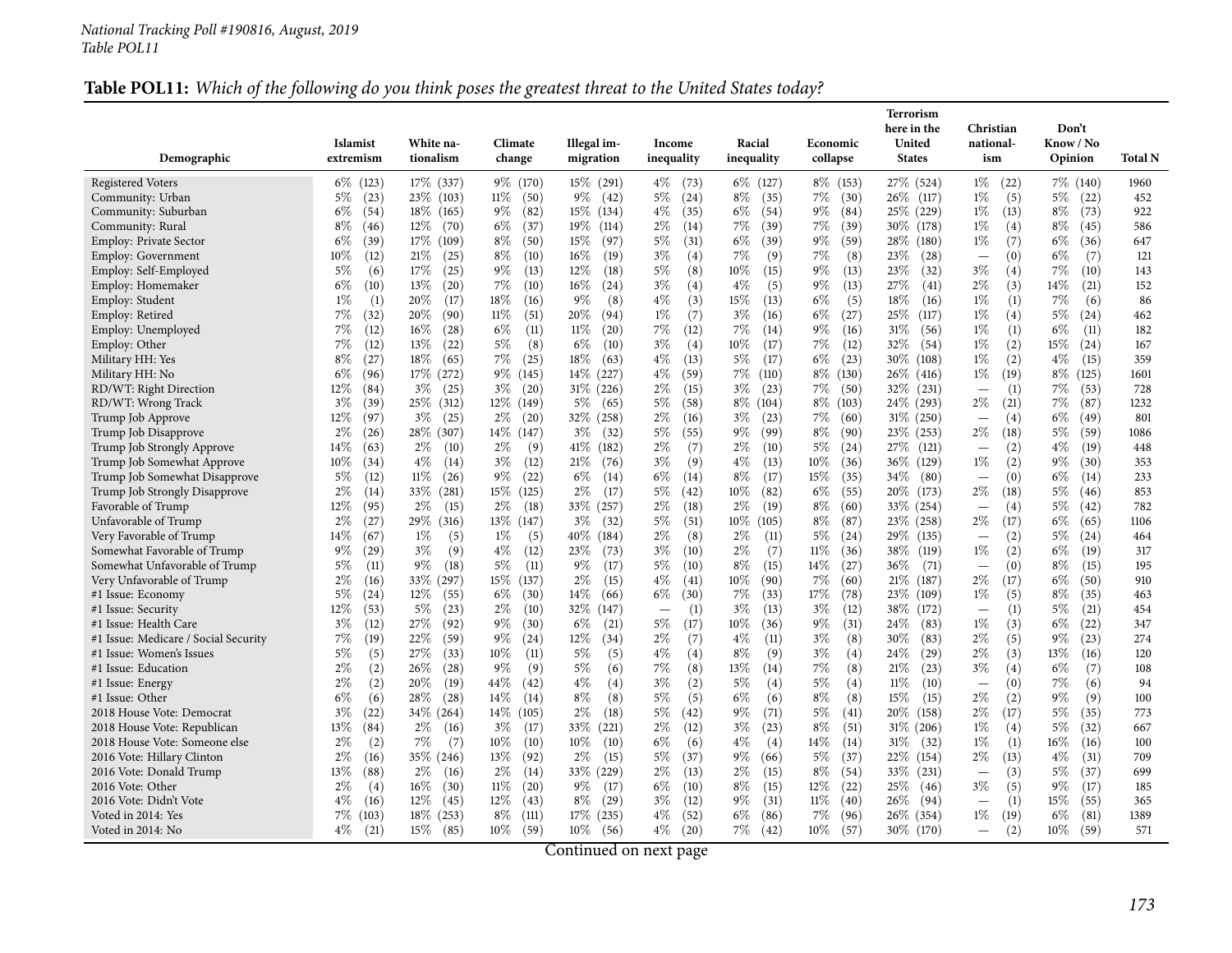*Morning Consult Table POL11*

| Table POL11: Which of the following do you think poses the greatest threat to the United States today? |  |  |  |  |  |  |
|--------------------------------------------------------------------------------------------------------|--|--|--|--|--|--|
|--------------------------------------------------------------------------------------------------------|--|--|--|--|--|--|

| Demographic                                | Islamist<br>extremism | White na-<br>tionalism | Climate<br>change | Illegal im-<br>migration | Income<br>inequality | Racial<br>inequality | Economic<br>collapse | Terrorism<br>here in the<br>United<br><b>States</b> | Christian<br>national-<br>ism | Don't<br>Know / No<br>Opinion | <b>Total N</b> |
|--------------------------------------------|-----------------------|------------------------|-------------------|--------------------------|----------------------|----------------------|----------------------|-----------------------------------------------------|-------------------------------|-------------------------------|----------------|
| Registered Voters                          | $6\%$<br>(123)        | 17\% (337)             | 9\% (170)         | $15\%$<br>(291)          | $4\%$<br>(73)        | $6\%$<br>(127)       | $8\%$ (153)          | 27\% (524)                                          | $1\%$<br>(22)                 | $7\%$ (140)                   | 1960           |
| 2012 Vote: Barack Obama                    | $4\%$<br>(31          | 28\% (238)             | $12\%$<br>(100)   | $5\%$<br>(46)            | 5%<br>(40)           | 9%<br>(79)           | 6%<br>(54)           | $24\%$ (202)                                        | $2\%$<br>(18)                 | 6%<br>(47                     | 854            |
| 2012 Vote: Mitt Romney                     | 13%<br>(68)           | $4\%$<br>(23)          | $2\%$<br>(12)     | 32\%<br>(174)            | $2\%$<br>(11)        | $3\%$<br>(14)        | $8\%$<br>(44)        | $30\%$ (162)                                        |                               | 6%<br>(31)                    | 540            |
| 2012 Vote: Other                           | $4\%$<br>(4)          | 7%<br>(6)              | $10\%$<br>(8)     | 20%<br>(17               | $4\%$<br>(4)         | $2\%$<br>(2)         | 13%<br>(11)          | 29\%<br>(24)                                        | $1\%$                         | 9%<br>(7)                     | 82             |
| 2012 Vote: Didn't Vote                     | $4\%$<br>(21)         | $15\%$<br>(70)         | $10\%$<br>(50)    | $11\%$<br>(55)           | $4\%$<br>(17         | 7%<br>(31)           | $9\%$<br>(45)        | 28\% (134)                                          | (2)                           | $11\%$<br>(55)                | 480            |
| 4-Region: Northeast                        | 5%<br>(16)            | $20\%$<br>(70)         | $9\%$<br>(31)     | $11\%$<br>(38)           | $4\%$<br>(15)        | 7%<br>(25            | $9\%$<br>(31)        | $26\%$<br>(92)                                      | $1\%$<br>(3)                  | $8\%$<br>(28                  | 350            |
| 4-Region: Midwest                          | $8\%$<br>(34          | $19\%$<br>(84)         | 7%<br>(32)        | $15\%$<br>(68)           | $4\%$<br>(16)        | 7%<br>(30)           | $8\%$<br>(35)        | 26%<br>(117)                                        | $1\%$<br>(6)                  | 6%<br>(28                     | 450            |
| 4-Region: South                            | 7%<br>(53)            | $14\%$ (105)           | $8\%$<br>(55)     | 17%<br>(124)             | $3\%$<br>(19         | 7%<br>(51)           | 7%<br>(55)           | $30\%$ (217)                                        | $1\%$<br>(6)                  | 7%<br>(48)                    | 732            |
| 4-Region: West                             | $4\%$<br>(19`         | $18\%$<br>(79)         | $12\%$<br>(52)    | $14\%$<br>(61)           | 5%<br>(23)           | $5\%$<br>(21)        | $8\%$<br>(32)        | 23\%<br>(98)                                        | $2\%$<br>(7                   | $8\%$<br>(36)                 | 428            |
| Party: Democrat/Leans Democrat             | $3\%$<br>(23)         | $32\%$ (280)           | 14%<br>(123)      | $3\%$<br>(26)            | 5%<br>(48)           | $10\%$<br>(85)       | $6\%$<br>(52)        | $21\%$ (186)                                        | $2\%$<br>(16)                 | 5%<br>(44                     | 883            |
| Party: Republican/Leans Republican         | 12%<br>(91            | $4\%$<br>(27)          | $3\%$<br>(25)     | 31\% (234)               | $2\%$<br>(12)        | $3\%$<br>(25)        | $8\%$<br>(64)        | $30\%$<br>(231)                                     | $\left(4\right)$              | 6%<br>(47                     | 759            |
| Gun owners                                 | $9\%$<br>(66)         | 13%<br>(96)            | $6\%$<br>(46)     | 22\% (153)               | $3\%$<br>(19         | $5\%$<br>(37         | $8\%$<br>(59)        | 28\% (197)                                          | $1\%$<br>(5)                  | 5%<br>(33)                    | 710            |
| Republican gun owners                      | 13%<br>(54            | $2\%$<br>(7)           | $3\%$<br>(12)     | 34\%<br>(136)            | $1\%$<br>(5)         | $2\%$<br>(9)         | $8\%$<br>(32)        | 32\% (130)                                          | $1\%$<br>(4)                  | $4\%$<br>(15)                 | 403            |
| Democratic gun owners                      | $3\%$<br>(6)          | 39\%<br>(81)           | $13\%$<br>(26)    | $3\%$<br>(7)             | $4\%$<br>(9)         | $11\%$<br>(23)       | $6\%$<br>(13)        | 17%<br>(35)                                         |                               | $3\%$<br>(5)                  | 207            |
| Voters who blame mental illness a lot      | 7%<br>(67)            | $12\%$<br>(111)        | 7%<br>(67)        | $18\%$<br>(171)          | $3\%$<br>(31)        | $6\%$<br>(58)        | $8\%$<br>(79)        | 32\% (303)                                          | $1\%$<br>(10)                 | 5%<br>(48                     | 946            |
| Voters who blame mental illness a lot/some | 7%<br>(106)           | 16\% (258)             | 9\% (139)         | $16\%$<br>(261)          | $4\%$<br>(60)        | 6%<br>(104)          | $8\%$ (135)          | 29\% (467)                                          | $1\%$<br>(17)                 | 5%<br>(81)                    | 1629           |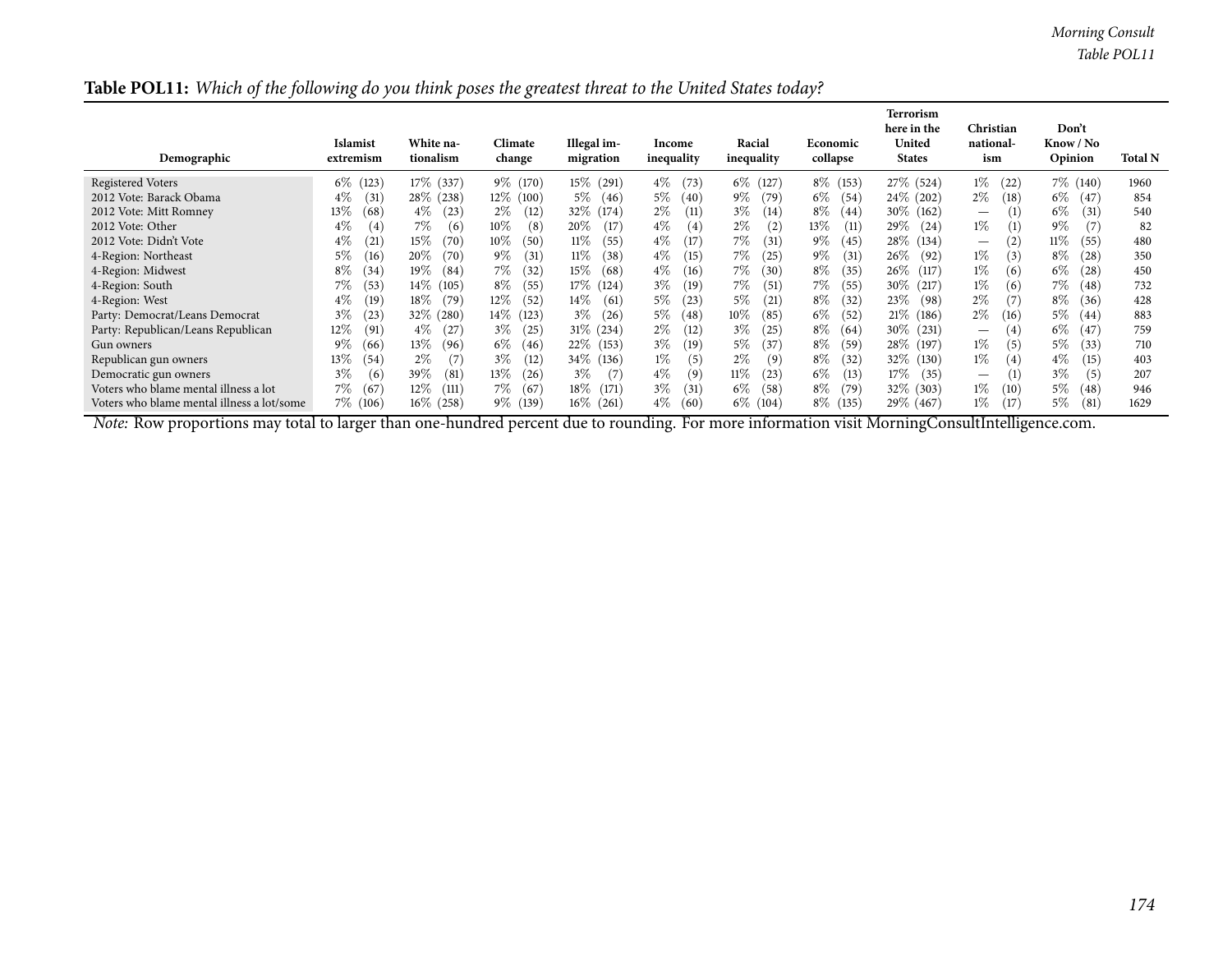|                          |       |               |        | Don't Know / No |        |         |                |  |  |  |
|--------------------------|-------|---------------|--------|-----------------|--------|---------|----------------|--|--|--|
| Demographic              |       | More to unite |        | More to divide  |        | Opinion | <b>Total N</b> |  |  |  |
| <b>Registered Voters</b> | 30%   | (589)         | 56%    | (1101)          | $14\%$ | (270)   | 1960           |  |  |  |
| Gender: Male             | 33%   | (302)         | 53%    | (491)           | 14\%   | (125)   | 917            |  |  |  |
| Gender: Female           | 28%   | (287)         | 59%    | (610)           | 14\%   | (146)   | 1043           |  |  |  |
| Age: 18-29               | 21%   | (71)          | 64%    | (216)           | 15%    | (50)    | 337            |  |  |  |
| Age: 30-44               | 25%   | (112)         | $60\%$ | (273)           | 15%    | (68)    | 453            |  |  |  |
| Age: 45-54               | 31%   | (117)         | 54%    | (204)           | $16\%$ | (59)    | 380            |  |  |  |
| Age: 55-64               | 36%   | (120)         | 52%    | (173)           | 12%    | (41)    | 334            |  |  |  |
| Age: 65+                 | 37%   | (168)         | 52%    | (236)           | $11\%$ | (52)    | 456            |  |  |  |
| Generation Z: 18-22      | 21%   | (29)          | 62%    | (85)            | 17%    | (23)    | 138            |  |  |  |
| Millennial: Age 23-38    | 23%   | (106)         | 63%    | (295)           | 14\%   | (67)    | 469            |  |  |  |
| Generation X: Age 39-54  | 29%   | (165)         | 55%    | (312)           | 15%    | (87)    | 564            |  |  |  |
| Boomers: Age 55-73       | 35%   | (229)         | 53%    | (344)           | $12\%$ | (81)    | 655            |  |  |  |
| PID: Dem (no lean)       | 5%    | (38)          | 90%    | (654)           | $5\%$  | (36)    | 727            |  |  |  |
| PID: Ind (no lean)       | 23%   | (138)         | 55%    | (336)           | 22%    | (131)   | 606            |  |  |  |
| PID: Rep (no lean)       | 66%   | (412)         | 18%    | (111)           | $16\%$ | (103)   | 627            |  |  |  |
| PID/Gender: Dem Men      | $5\%$ | (14)          | 90%    | (280)           | $5\%$  | (15)    | 310            |  |  |  |
| PID/Gender: Dem Women    | $6\%$ | (24)          | 89%    | (374)           | $5\%$  | (20)    | 418            |  |  |  |
| PID/Gender: Ind Men      | 27%   | (84)          | 52%    | (159)           | $21\%$ | (66)    | 309            |  |  |  |
| PID/Gender: Ind Women    | 18%   | (54)          | $60\%$ | (177)           | 22%    | (66)    | 297            |  |  |  |
| PID/Gender: Rep Men      | 68%   | (204)         | 17%    | (52)            | 15%    | (43)    | 299            |  |  |  |
| PID/Gender: Rep Women    | 64%   | (209)         | 18%    | (60)            | $18\%$ | (60)    | 328            |  |  |  |
| Ideo: Liberal (1-3)      | 7%    | (39)          | 90%    | (528)           | $3\%$  | (19)    | 587            |  |  |  |
| Ideo: Moderate (4)       | 19%   | (87)          | 65%    | (304)           | $16\%$ | (73)    | 464            |  |  |  |
| Ideo: Conservative (5-7) | 60%   | (424)         | 24%    | (171)           | $16\%$ | (111)   | 705            |  |  |  |
| Educ: < College          | 34%   | (417)         | 50%    | (612)           | 17%    | (204)   | 1233           |  |  |  |
| Educ: Bachelors degree   | 24%   | (110)         | 67%    | (310)           | $9\%$  | (43)    | 464            |  |  |  |
| Educ: Post-grad          | 23%   | (61)          | 68%    | (179)           | $9\%$  | (23)    | 264            |  |  |  |
| Income: Under 50k        | 27%   | (277)         | 57%    | (576)           | $16\%$ | (159)   | 1013           |  |  |  |
| Income: 50k-100k         | 33%   | (213)         | 55%    | (354)           | 12%    | (79)    | 646            |  |  |  |
| Income: 100k+            | 33%   | (98)          | 57%    | (171)           | $11\%$ | (32)    | 301            |  |  |  |

Table POL12: Generally, would you say that President Trump has done more to unite or divide the country since he took office?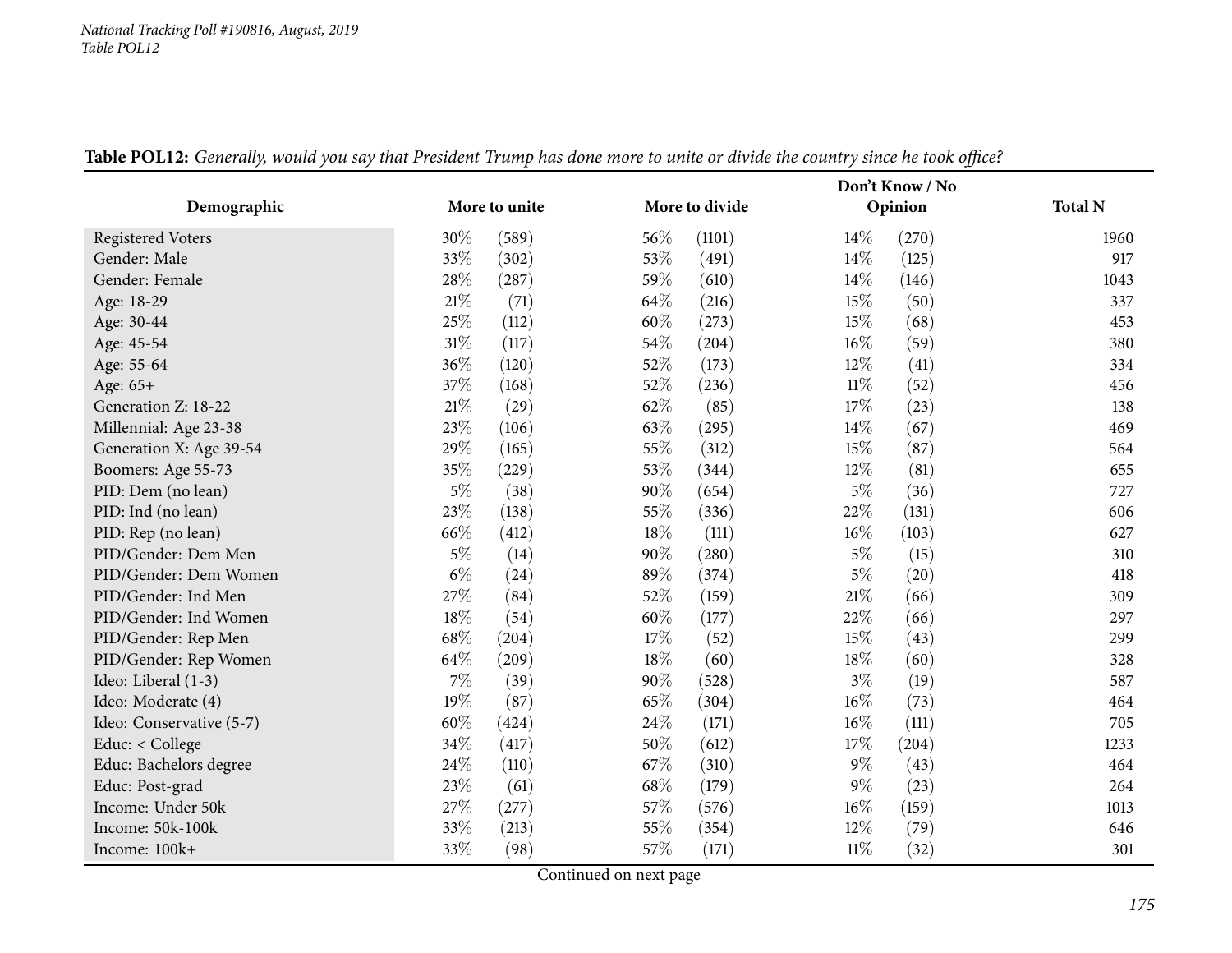|                                   |        |               | Don't Know / No |                |        |         |                |  |  |
|-----------------------------------|--------|---------------|-----------------|----------------|--------|---------|----------------|--|--|
| Demographic                       |        | More to unite |                 | More to divide |        | Opinion | <b>Total N</b> |  |  |
| <b>Registered Voters</b>          | 30%    | (589)         | 56%             | (1101)         | 14%    | (270)   | 1960           |  |  |
| Ethnicity: White                  | 35%    | (548)         | 52%             | (817)          | 14%    | (220)   | 1585           |  |  |
| Ethnicity: Hispanic               | 28%    | (53)          | 56%             | (107)          | 16%    | (30)    | 190            |  |  |
| Ethnicity: Afr. Am.               | $8\%$  | (19)          | $81\%$          | (200)          | 12%    | (29)    | 249            |  |  |
| Ethnicity: Other                  | 17%    | (21)          | 66%             | (83)           | 17%    | (21)    | 126            |  |  |
| All Christian                     | 39%    | (374)         | 49%             | (463)          | 12%    | (113)   | 951            |  |  |
| All Non-Christian                 | $16\%$ | (13)          | 79%             | (64)           | $4\%$  | (3)     | 80             |  |  |
| Atheist                           | 10%    | (8)           | 84%             | (73)           | $6\%$  | (5)     | 87             |  |  |
| Agnostic/Nothing in particular    | 23%    | (193)         | 59%             | (501)          | 18%    | (148)   | 842            |  |  |
| Religious Non-Protestant/Catholic | 23%    | (26)          | 70%             | (81)           | $7\%$  | (8)     | 114            |  |  |
| Evangelical                       | 47%    | (261)         | 40%             | (227)          | 13%    | (73)    | 561            |  |  |
| Non-Evangelical                   | 29%    | (204)         | 57%             | (399)          | 13%    | (93)    | 695            |  |  |
| Community: Urban                  | 19%    | (85)          | 70%             | (316)          | $11\%$ | (51)    | 452            |  |  |
| Community: Suburban               | 28%    | (256)         | 58%             | (539)          | 14%    | (127)   | 922            |  |  |
| Community: Rural                  | 42%    | (248)         | 42%             | (246)          | 16%    | (92)    | 586            |  |  |
| <b>Employ: Private Sector</b>     | 30%    | (193)         | 57%             | (369)          | 13%    | (85)    | 647            |  |  |
| Employ: Government                | 29%    | (36)          | 54\%            | (66)           | 17%    | (20)    | 121            |  |  |
| Employ: Self-Employed             | 33%    | (48)          | 53%             | (76)           | 13%    | (19)    | 143            |  |  |
| Employ: Homemaker                 | 32%    | (48)          | 55%             | (84)           | 13%    | (20)    | 152            |  |  |
| Employ: Student                   | 17%    | (15)          | 68%             | (58)           | 15%    | (13)    | 86             |  |  |
| Employ: Retired                   | 35%    | (163)         | 54%             | (251)          | 10%    | (48)    | 462            |  |  |
| Employ: Unemployed                | 21%    | (38)          | $61\%$          | (112)          | 17%    | (32)    | 182            |  |  |
| Employ: Other                     | 29%    | (49)          | 50%             | (84)           | 20%    | (34)    | 167            |  |  |
| Military HH: Yes                  | 39%    | (141)         | 48%             | (173)          | 13%    | (46)    | 359            |  |  |
| Military HH: No                   | 28%    | (448)         | 58%             | (928)          | 14%    | (225)   | 1601           |  |  |
| RD/WT: Right Direction            | 67%    | (487)         | 13%             | (94)           | 20%    | (146)   | 728            |  |  |
| RD/WT: Wrong Track                | $8\%$  | (102)         | 82%             | (1007)         | 10%    | (124)   | 1232           |  |  |
| Trump Job Approve                 | 68%    | (543)         | 12%             | (100)          | 20%    | (158)   | 801            |  |  |
| Trump Job Disapprove              | $3\%$  | (34)          | 91%             | (988)          | $6\%$  | (64)    | 1086           |  |  |

Table POL12: Generally, would you say that President Trump has done more to unite or divide the country since he took office?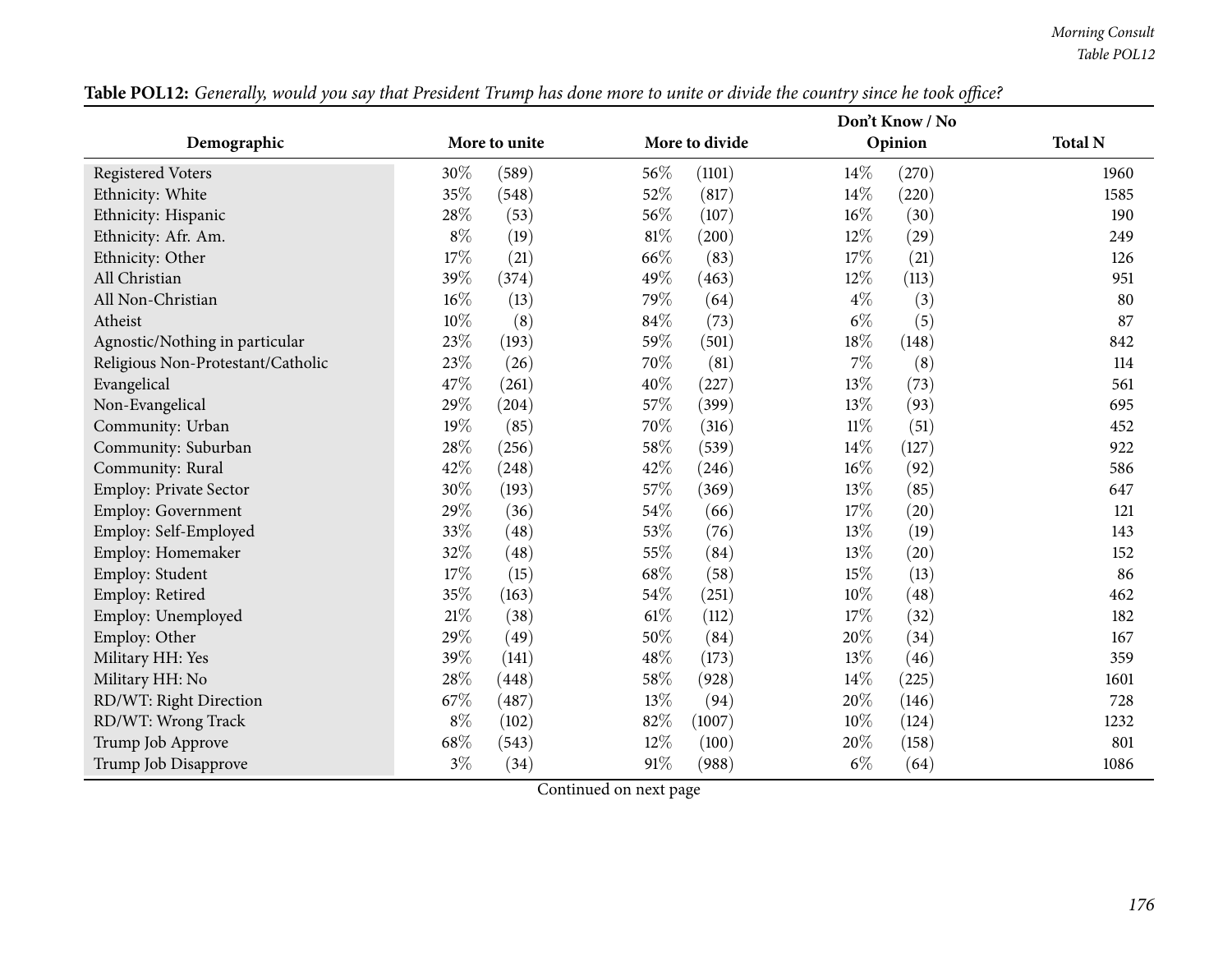|                                      |        |               |        | Don't Know / No |        |         |                |
|--------------------------------------|--------|---------------|--------|-----------------|--------|---------|----------------|
| Demographic                          |        | More to unite |        | More to divide  |        | Opinion | <b>Total N</b> |
| <b>Registered Voters</b>             | 30%    | (589)         | 56\%   | (1101)          | $14\%$ | (270)   | 1960           |
| Trump Job Strongly Approve           | 87%    | (392)         | $4\%$  | (20)            | $8\%$  | (36)    | 448            |
| Trump Job Somewhat Approve           | 43%    | (151)         | 23%    | (80)            | 35%    | (122)   | 353            |
| Trump Job Somewhat Disapprove        | $7\%$  | (16)          | 79%    | (184)           | 14%    | (33)    | 233            |
| Trump Job Strongly Disapprove        | $2\%$  | (18)          | 94%    | (804)           | $4\%$  | (32)    | 853            |
| Favorable of Trump                   | 71%    | (553)         | $11\%$ | (90)            | 18%    | (139)   | 782            |
| Unfavorable of Trump                 | $3\%$  | (31)          | 90%    | (993)           | $7\%$  | (81)    | 1106           |
| Very Favorable of Trump              | 87%    | (403)         | $3\%$  | (15)            | $10\%$ | (46)    | 464            |
| Somewhat Favorable of Trump          | 47%    | (150)         | 23%    | (74)            | 29%    | (93)    | 317            |
| Somewhat Unfavorable of Trump        | $8\%$  | (15)          | 72%    | (140)           | 21%    | (41)    | 195            |
| Very Unfavorable of Trump            | $2\%$  | (16)          | 94%    | (854)           | $4\%$  | (40)    | 910            |
| #1 Issue: Economy                    | 29%    | (135)         | 55%    | (253)           | $16\%$ | (75)    | 463            |
| #1 Issue: Security                   | 57%    | (260)         | 26%    | (119)           | 17%    | (75)    | 454            |
| #1 Issue: Health Care                | 18%    | (64)          | 72%    | (251)           | $9\%$  | (32)    | 347            |
| #1 Issue: Medicare / Social Security | 29%    | (80)          | $61\%$ | (168)           | $9\%$  | (26)    | 274            |
| #1 Issue: Women's Issues             | $8\%$  | (9)           | 75%    | (90)            | 17%    | (21)    | 120            |
| #1 Issue: Education                  | 20%    | (22)          | 67%    | (73)            | 13%    | (14)    | 108            |
| #1 Issue: Energy                     | $5\%$  | (5)           | 83%    | (78)            | $12\%$ | (12)    | 94             |
| #1 Issue: Other                      | 15%    | (15)          | 69%    | (69)            | $16\%$ | (16)    | 100            |
| 2018 House Vote: Democrat            | $4\%$  | (33)          | 90%    | (698)           | $5\%$  | (42)    | 773            |
| 2018 House Vote: Republican          | 67%    | (446)         | 17%    | (116)           | $16\%$ | (104)   | 667            |
| 2018 House Vote: Someone else        | 15%    | (15)          | 48%    | (49)            | 37%    | (37)    | 100            |
| 2016 Vote: Hillary Clinton           | $3\%$  | (18)          | 93%    | (660)           | $4\%$  | (30)    | 709            |
| 2016 Vote: Donald Trump              | 67%    | (471)         | 14%    | (100)           | 18%    | (127)   | 699            |
| 2016 Vote: Other                     | 10%    | (19)          | $71\%$ | (131)           | 19%    | (36)    | 185            |
| 2016 Vote: Didn't Vote               | 22%    | (80)          | $57\%$ | (208)           | $21\%$ | (77)    | 365            |
| Voted in 2014: Yes                   | 32%    | (451)         | 56%    | (776)           | 12%    | (162)   | 1389           |
| Voted in 2014: No                    | 24%    | (138)         | 57%    | (325)           | 19%    | (108)   | 571            |
| 2012 Vote: Barack Obama              | $11\%$ | (90)          | 82%    | (699)           | $8\%$  | (65)    | 854            |
| 2012 Vote: Mitt Romney               | 62%    | (333)         | $21\%$ | (114)           | 17%    | (93)    | 540            |
| 2012 Vote: Other                     | 35%    | (29)          | 36%    | (29)            | 29%    | (24)    | 82             |
| 2012 Vote: Didn't Vote               | 28%    | (135)         | 53%    | (257)           | 18%    | (89)    | 480            |

## Table POL12: Generally, would you say that President Trump has done more to unite or divide the country since he took office?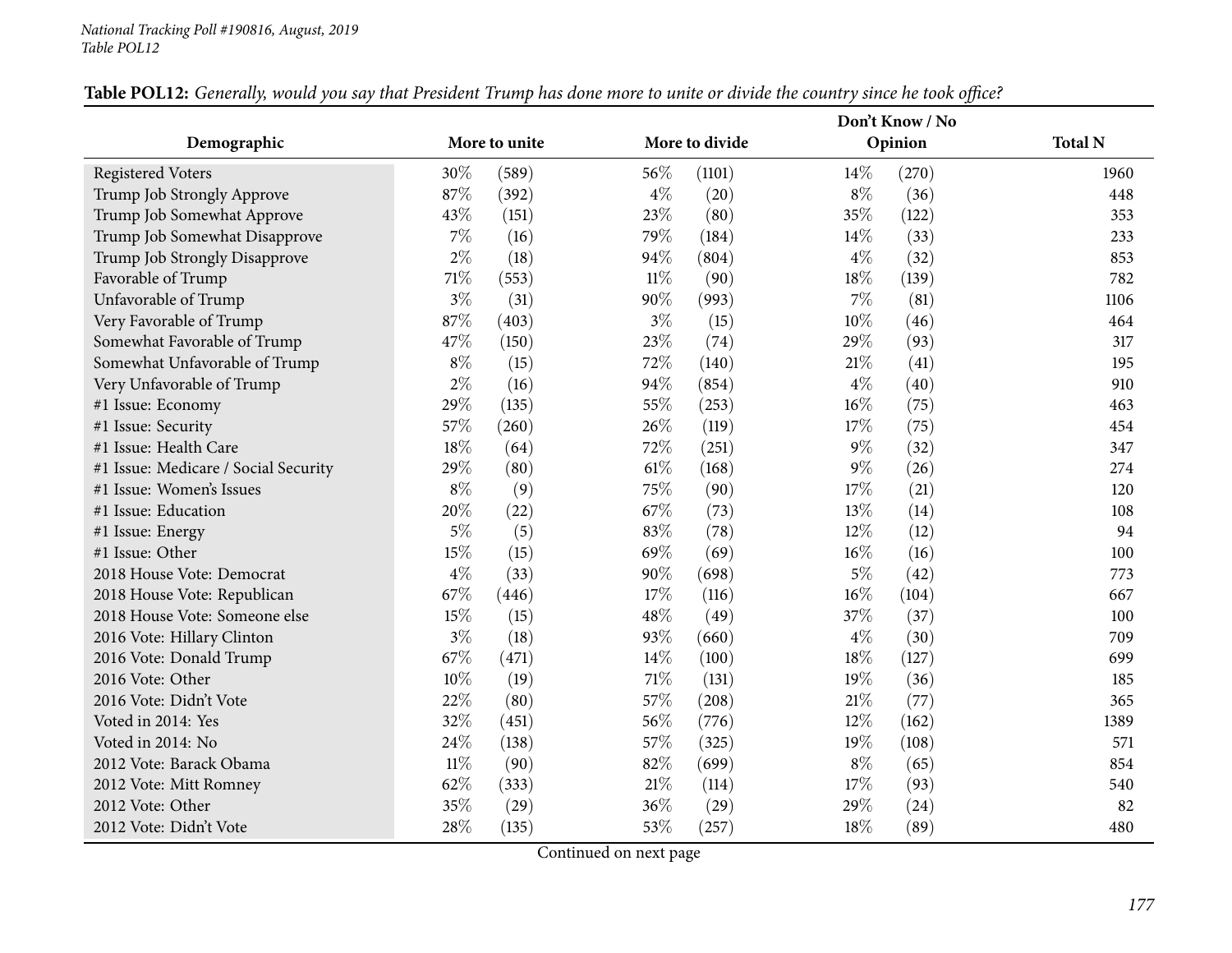|                                            |               |       |        | Don't Know / No |        |         |                |  |
|--------------------------------------------|---------------|-------|--------|-----------------|--------|---------|----------------|--|
| Demographic                                | More to unite |       |        | More to divide  |        | Opinion | <b>Total N</b> |  |
| <b>Registered Voters</b>                   | 30%           | (589) | 56\%   | (1101)          | $14\%$ | (270)   | 1960           |  |
| 4-Region: Northeast                        | 21%           | (73)  | 67\%   | (236)           | $12\%$ | (41)    | 350            |  |
| 4-Region: Midwest                          | 29%           | (129) | 57\%   | (255)           | 15\%   | (66)    | 450            |  |
| 4-Region: South                            | 37\%          | (269) | 49\%   | (359)           | $14\%$ | (103)   | 732            |  |
| 4-Region: West                             | 28\%          | (118) | 59\%   | (251)           | $14\%$ | (60)    | 428            |  |
| Party: Democrat/Leans Democrat             | $5\%$         | (45)  | $90\%$ | (790)           | $5\%$  | (47)    | 883            |  |
| Party: Republican/Leans Republican         | 63\%          | (479) | 20%    | (149)           | 17%    | (131)   | 759            |  |
| Gun owners                                 | $46\%$        | (323) | $41\%$ | (290)           | $14\%$ | (97)    | 710            |  |
| Republican gun owners                      | 71%           | (286) | $14\%$ | (58)            | $15\%$ | (59)    | 403            |  |
| Democratic gun owners                      | $6\%$         | (12)  | $90\%$ | (186)           | $4\%$  | (9)     | 207            |  |
| Voters who blame mental illness a lot      | 39\%          | (367) | 50%    | (472)           | $11\%$ | (107)   | 946            |  |
| Voters who blame mental illness a lot/some | 33\%          | (532) | 56%    | (907)           | $12\%$ | (190)   | 1629           |  |

Table POL12: Generally, would you say that President Trump has done more to unite or divide the country since he took office?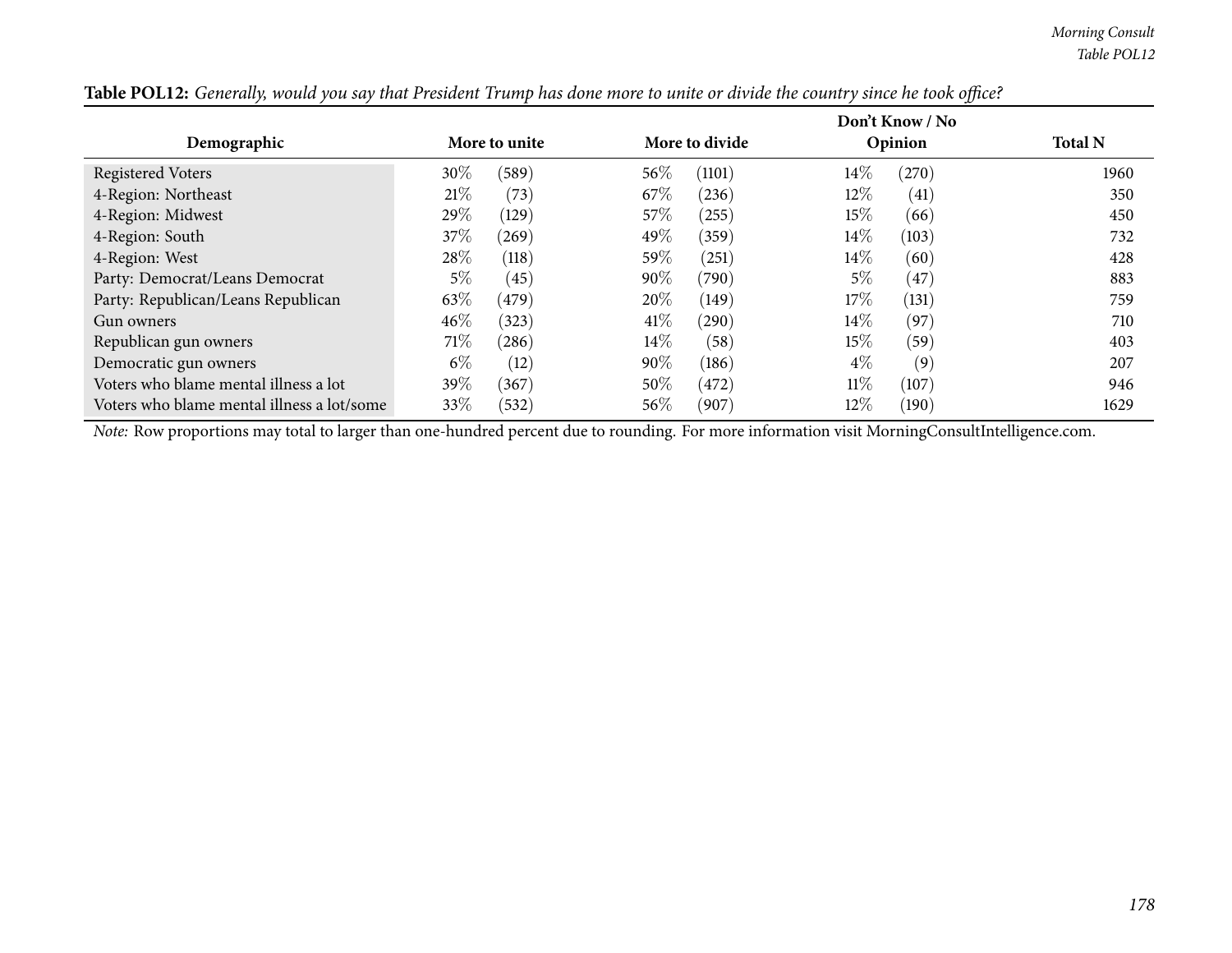Table POL13\_1: And generally, would you say the following have done more to unite the country or divide the country since President Trump took *office?*

*The national news media generally*

|                          |               |       |        | Don't Know / No |        |         |                |  |
|--------------------------|---------------|-------|--------|-----------------|--------|---------|----------------|--|
| Demographic              | More to unite |       |        | More to divide  |        | Opinion | <b>Total N</b> |  |
| <b>Registered Voters</b> | $16\%$        | (306) | 56%    | (1107)          | 28\%   | (547)   | 1960           |  |
| Gender: Male             | 17%           | (156) | 59%    | (542)           | 24%    | (220)   | 917            |  |
| Gender: Female           | $14\%$        | (150) | 54%    | (565)           | 31%    | (327)   | 1043           |  |
| Age: 18-29               | 12%           | (39)  | 57%    | (192)           | 31%    | (106)   | 337            |  |
| Age: 30-44               | 13%           | (61)  | 57\%   | (257)           | 30%    | (136)   | 453            |  |
| Age: 45-54               | 15%           | (58)  | 56%    | (213)           | 29%    | (109)   | 380            |  |
| Age: 55-64               | 13%           | (44)  | 60%    | (199)           | 27%    | (91)    | 334            |  |
| Age: 65+                 | 23%           | (105) | 54%    | (247)           | 23%    | (105)   | 456            |  |
| Generation Z: 18-22      | 13%           | (17)  | 51\%   | (70)            | 37%    | (50)    | 138            |  |
| Millennial: Age 23-38    | 13%           | (59)  | 57%    | (270)           | 30%    | (141)   | 469            |  |
| Generation X: Age 39-54  | 15%           | (82)  | 57%    | (322)           | 28%    | (160)   | 564            |  |
| Boomers: Age 55-73       | 18%           | (119) | 57%    | (372)           | 25%    | (163)   | 655            |  |
| PID: Dem (no lean)       | 27%           | (196) | 39%    | (281)           | 34%    | (250)   | 727            |  |
| PID: Ind (no lean)       | $11\%$        | (68)  | 56%    | (339)           | 33%    | (198)   | 606            |  |
| PID: Rep (no lean)       | $7\%$         | (41)  | 78%    | (486)           | $16\%$ | (99)    | 627            |  |
| PID/Gender: Dem Men      | $30\%$        | (91)  | 41\%   | (126)           | 30%    | (93)    | 310            |  |
| PID/Gender: Dem Women    | 25%           | (105) | 37%    | (156)           | 38%    | (157)   | 418            |  |
| PID/Gender: Ind Men      | $14\%$        | (42)  | 57%    | (175)           | 30%    | (91)    | 309            |  |
| PID/Gender: Ind Women    | $9\%$         | (26)  | 55%    | (164)           | 36%    | (106)   | 297            |  |
| PID/Gender: Rep Men      | 7%            | (22)  | $81\%$ | (241)           | 12%    | (36)    | 299            |  |
| PID/Gender: Rep Women    | $6\%$         | (19)  | 75%    | (245)           | 19%    | (64)    | 328            |  |
| Ideo: Liberal (1-3)      | 29%           | (170) | 42\%   | (247)           | 29%    | (170)   | 587            |  |
| Ideo: Moderate (4)       | 17%           | (79)  | 48%    | (224)           | 35%    | (161)   | 464            |  |
| Ideo: Conservative (5-7) | $6\%$         | (46)  | 79%    | (560)           | 14%    | (100)   | 705            |  |
| Educ: < College          | 13%           | (166) | 57%    | (697)           | 30%    | (371)   | 1233           |  |
| Educ: Bachelors degree   | 19%           | (87)  | 57%    | (264)           | 24%    | (113)   | 464            |  |
| Educ: Post-grad          | 20%           | (54)  | 56%    | (146)           | 24%    | (63)    | 264            |  |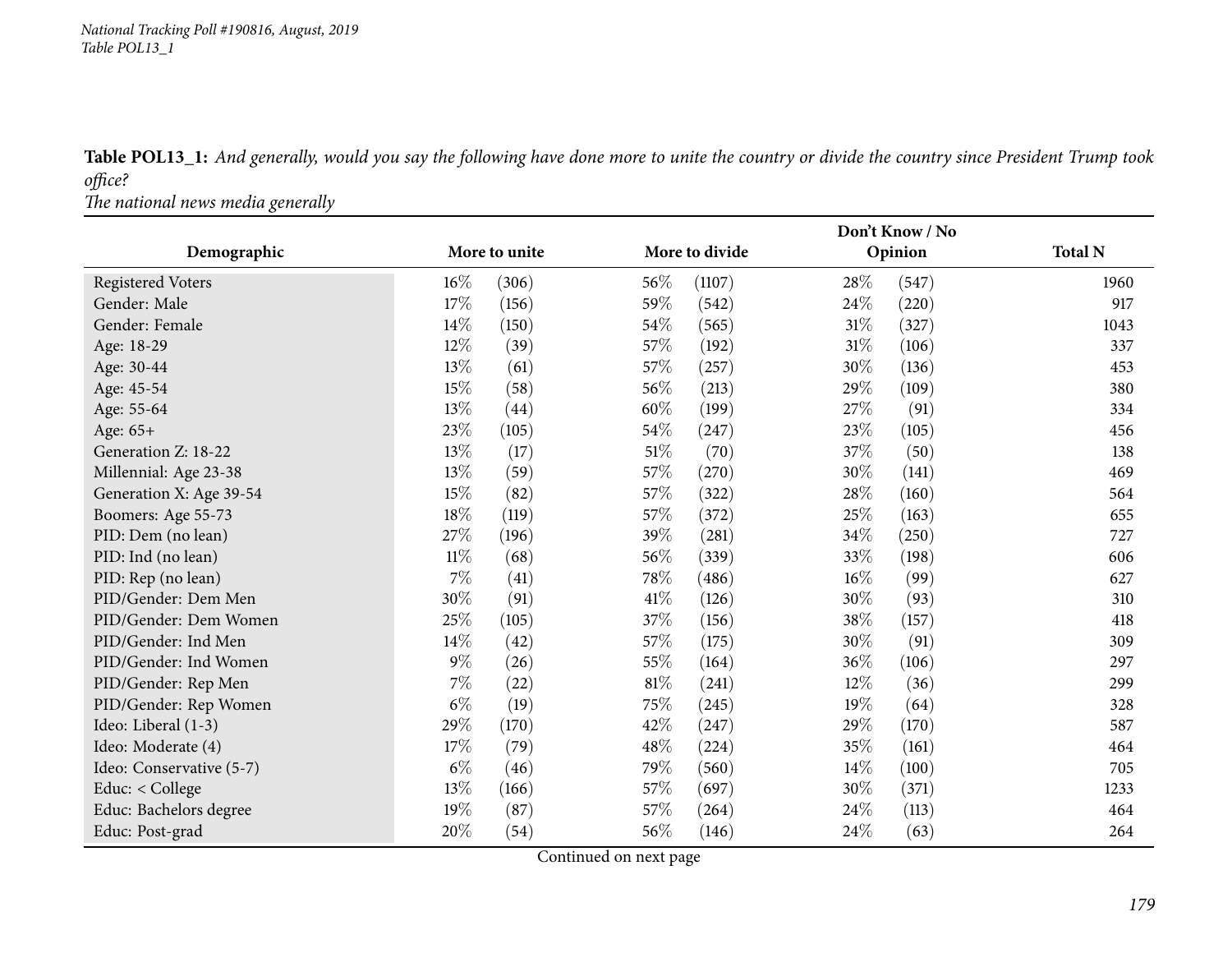Table POL13\_1: And generally, would you say the following have done more to unite the country or divide the country since President Trump took *office?*

*The national news media generally*

|                                   |               |       |        | Don't Know / No |        |         |                |  |
|-----------------------------------|---------------|-------|--------|-----------------|--------|---------|----------------|--|
| Demographic                       | More to unite |       |        | More to divide  |        | Opinion | <b>Total N</b> |  |
| <b>Registered Voters</b>          | $16\%$        | (306) | 56%    | (1107)          | 28%    | (547)   | 1960           |  |
| Income: Under 50k                 | 15%           | (155) | $51\%$ | (517)           | 34%    | (341)   | 1013           |  |
| Income: 50k-100k                  | 16%           | (105) | 62%    | (398)           | 22%    | (144)   | 646            |  |
| Income: 100k+                     | 15%           | (46)  | 64%    | (192)           | $21\%$ | (62)    | 301            |  |
| Ethnicity: White                  | 15%           | (234) | 59%    | (933)           | 26%    | (419)   | 1585           |  |
| Ethnicity: Hispanic               | $11\%$        | (20)  | 56%    | (106)           | 33%    | (63)    | 190            |  |
| Ethnicity: Afr. Am.               | 22%           | (54)  | 42%    | (105)           | 36%    | (89)    | 249            |  |
| Ethnicity: Other                  | 15%           | (19)  | 54%    | (69)            | $31\%$ | (39)    | 126            |  |
| All Christian                     | 15%           | (140) | 62%    | (585)           | 24\%   | (226)   | 951            |  |
| All Non-Christian                 | 32%           | (26)  | 46%    | (37)            | 22%    | (18)    | 80             |  |
| Atheist                           | 25%           | (22)  | 48%    | (42)            | 27%    | (24)    | 87             |  |
| Agnostic/Nothing in particular    | 14%           | (119) | 53%    | (443)           | 33%    | (280)   | 842            |  |
| Religious Non-Protestant/Catholic | 27%           | (31)  | 52%    | (60)            | $21\%$ | (24)    | 114            |  |
| Evangelical                       | $11\%$        | (63)  | 65%    | (367)           | 23%    | (131)   | 561            |  |
| Non-Evangelical                   | 17%           | (119) | 56%    | (391)           | 27%    | (186)   | 695            |  |
| Community: Urban                  | 21%           | (94)  | 48%    | (215)           | 32%    | (143)   | 452            |  |
| Community: Suburban               | 15%           | (134) | 58%    | (534)           | 28\%   | (254)   | 922            |  |
| Community: Rural                  | 13%           | (79)  | $61\%$ | (358)           | 26%    | (150)   | 586            |  |
| <b>Employ: Private Sector</b>     | 12%           | (80)  | 63%    | (406)           | 25%    | (161)   | 647            |  |
| Employ: Government                | 20%           | (25)  | $60\%$ | (73)            | $20\%$ | (24)    | 121            |  |
| Employ: Self-Employed             | 19%           | (27)  | $51\%$ | (72)            | $31\%$ | (44)    | 143            |  |
| Employ: Homemaker                 | 12%           | (18)  | 57%    | (86)            | 32%    | (48)    | 152            |  |
| Employ: Student                   | $6\%$         | (6)   | 58%    | (50)            | 36%    | (31)    | 86             |  |
| Employ: Retired                   | 22%           | (101) | $52\%$ | (241)           | 26%    | (120)   | 462            |  |
| Employ: Unemployed                | 15%           | (27)  | 49%    | (89)            | 36%    | (65)    | 182            |  |
| Employ: Other                     | 14%           | (23)  | 54%    | (90)            | 32%    | (54)    | 167            |  |
| Military HH: Yes                  | 17%           | (60)  | 62%    | (223)           | $21\%$ | (76)    | 359            |  |
| Military HH: No                   | 15%           | (246) | 55%    | (884)           | 29%    | (471)   | 1601           |  |
| RD/WT: Right Direction            | $7\%$         | (48)  | 72%    | (521)           | 22%    | (158)   | 728            |  |
| RD/WT: Wrong Track                | 21%           | (258) | 48%    | (586)           | 32%    | (388)   | 1232           |  |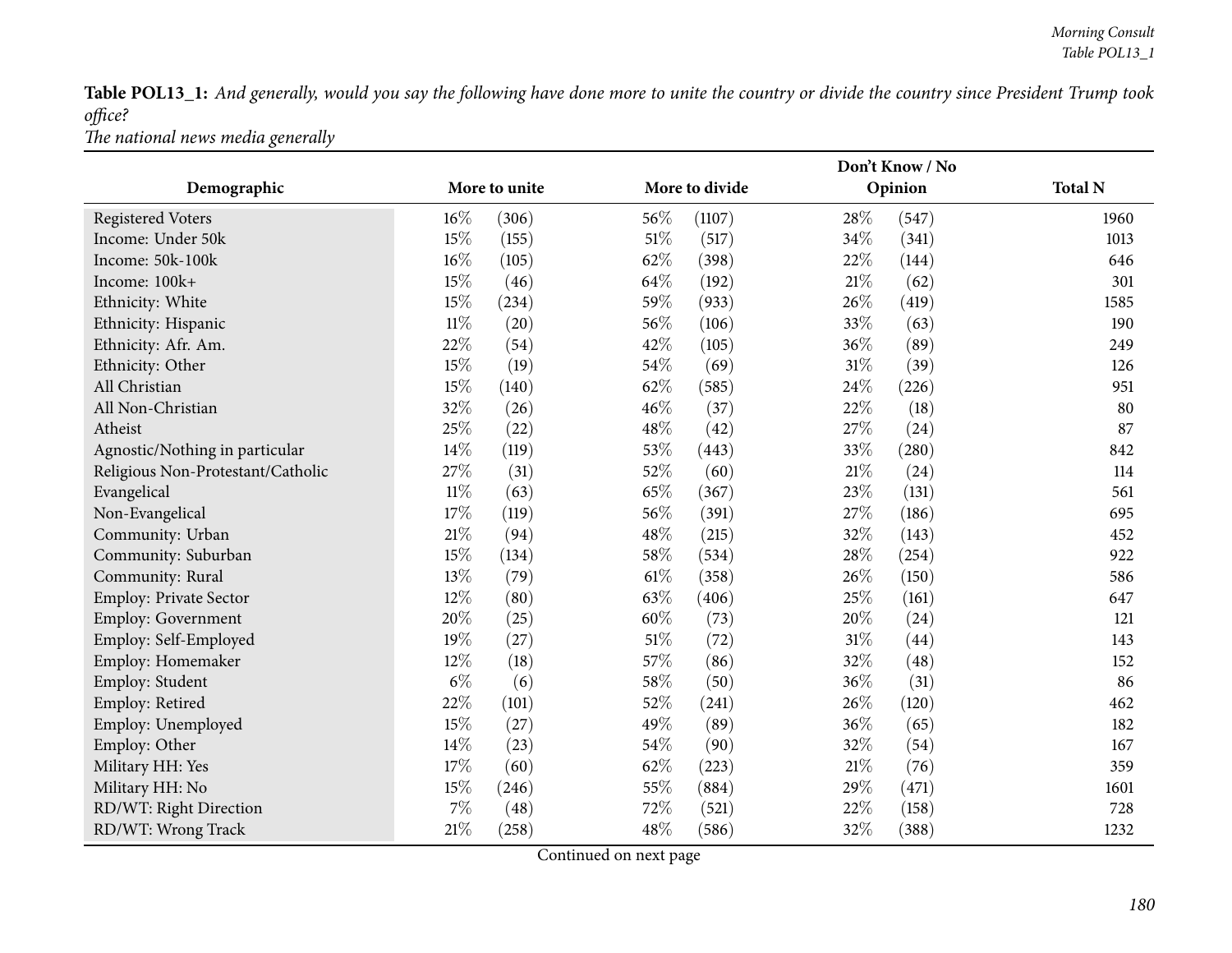Table POL13\_1: And generally, would you say the following have done more to unite the country or divide the country since President Trump took *office?*

*The national news media generally*

|                                      |        |               |        |                | Don't Know / No |         |                |  |  |
|--------------------------------------|--------|---------------|--------|----------------|-----------------|---------|----------------|--|--|
| Demographic                          |        | More to unite |        | More to divide |                 | Opinion | <b>Total N</b> |  |  |
| <b>Registered Voters</b>             | $16\%$ | (306)         | 56%    | (1107)         | 28%             | (547)   | 1960           |  |  |
| Trump Job Approve                    | $6\%$  | (49)          | 77%    | (616)          | 17%             | (136)   | 801            |  |  |
| Trump Job Disapprove                 | 23%    | (252)         | 43%    | (462)          | 34%             | (372)   | 1086           |  |  |
| Trump Job Strongly Approve           | $6\%$  | (25)          | 80%    | (360)          | $14\%$          | (63)    | 448            |  |  |
| Trump Job Somewhat Approve           | $7\%$  | (24)          | 72%    | (256)          | 21%             | (73)    | 353            |  |  |
| Trump Job Somewhat Disapprove        | $6\%$  | (13)          | 59%    | (138)          | 35%             | (81)    | 233            |  |  |
| Trump Job Strongly Disapprove        | 28%    | (239)         | 38%    | (324)          | 34%             | (291)   | 853            |  |  |
| Favorable of Trump                   | $6\%$  | (46)          | 79%    | (617)          | 15%             | (119)   | 782            |  |  |
| Unfavorable of Trump                 | 23%    | (256)         | 43%    | (472)          | 34%             | (378)   | 1106           |  |  |
| Very Favorable of Trump              | $6\%$  | (29)          | 80%    | (369)          | 14%             | (66)    | 464            |  |  |
| Somewhat Favorable of Trump          | $5\%$  | (17)          | 78%    | (248)          | 17%             | (53)    | 317            |  |  |
| Somewhat Unfavorable of Trump        | $6\%$  | (12)          | 60%    | (117)          | 34%             | (67)    | 195            |  |  |
| Very Unfavorable of Trump            | 27%    | (244)         | 39%    | (355)          | 34%             | (311)   | 910            |  |  |
| #1 Issue: Economy                    | $12\%$ | (53)          | 64%    | (295)          | 25%             | (114)   | 463            |  |  |
| #1 Issue: Security                   | $8\%$  | (34)          | 73%    | (332)          | 19%             | (88)    | 454            |  |  |
| #1 Issue: Health Care                | 23%    | (80)          | 43%    | (149)          | 34\%            | (118)   | 347            |  |  |
| #1 Issue: Medicare / Social Security | 22%    | (60)          | 46%    | (126)          | 32%             | (87)    | 274            |  |  |
| #1 Issue: Women's Issues             | 12%    | (15)          | 42%    | (50)           | 46%             | (55)    | 120            |  |  |
| #1 Issue: Education                  | 16%    | (17)          | 53%    | (57)           | 31%             | (34)    | 108            |  |  |
| #1 Issue: Energy                     | 31%    | (29)          | 46%    | (43)           | 23%             | (22)    | 94             |  |  |
| #1 Issue: Other                      | 17%    | (17)          | 55%    | (55)           | 28%             | (28)    | 100            |  |  |
| 2018 House Vote: Democrat            | 29%    | (223)         | 39%    | (302)          | 32%             | (247)   | 773            |  |  |
| 2018 House Vote: Republican          | $5\%$  | (31)          | $81\%$ | (543)          | 14%             | (94)    | 667            |  |  |
| 2018 House Vote: Someone else        | $7\%$  | (7)           | 53%    | (53)           | 40%             | (40)    | 100            |  |  |
| 2016 Vote: Hillary Clinton           | $31\%$ | (221)         | 36%    | (257)          | 33%             | (231)   | 709            |  |  |
| 2016 Vote: Donald Trump              | $5\%$  | (31)          | 80%    | (559)          | 15%             | (108)   | 699            |  |  |
| 2016 Vote: Other                     | 14\%   | (27)          | 55%    | (102)          | 31%             | (57)    | 185            |  |  |
| 2016 Vote: Didn't Vote               | $7\%$  | (27)          | 51%    | (187)          | 42%             | (152)   | 365            |  |  |
| Voted in 2014: Yes                   | 17%    | (237)         | 58%    | (809)          | 25%             | (344)   | 1389           |  |  |
| Voted in 2014: No                    | 12%    | (69)          | 52%    | (298)          | 36%             | (203)   | 571            |  |  |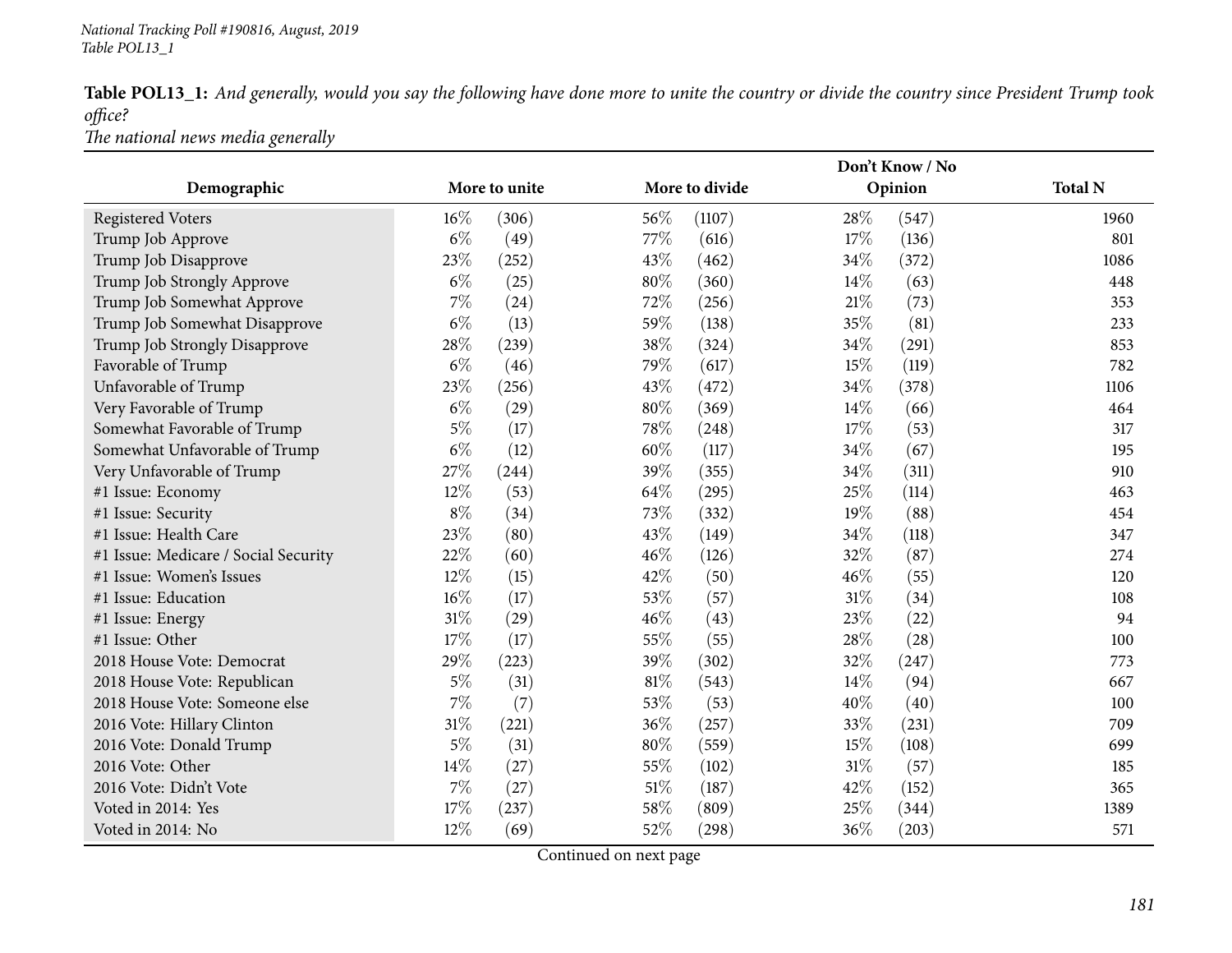Table POL13\_1: And generally, would you say the following have done more to unite the country or divide the country since President Trump took *office?*

*The national news media generally*

|                                            |        |               |      | Don't Know / No |        |         |                |  |  |  |
|--------------------------------------------|--------|---------------|------|-----------------|--------|---------|----------------|--|--|--|
| Demographic                                |        | More to unite |      | More to divide  |        | Opinion | <b>Total N</b> |  |  |  |
| <b>Registered Voters</b>                   | $16\%$ | (306)         | 56\% | (1107)          | 28%    | (547)   | 1960           |  |  |  |
| 2012 Vote: Barack Obama                    | 25\%   | (215)         | 43\% | (370)           | 32\%   | (269)   | 854            |  |  |  |
| 2012 Vote: Mitt Romney                     | $6\%$  | (31)          | 80%  | (432)           | $14\%$ | (77)    | 540            |  |  |  |
| 2012 Vote: Other                           | $4\%$  | (3)           | 71%  | (58)            | 25%    | (20)    | 82             |  |  |  |
| 2012 Vote: Didn't Vote                     | 12\%   | (57)          | 51%  | (243)           | 38\%   | (180)   | 480            |  |  |  |
| 4-Region: Northeast                        | 20%    | (71)          | 49%  | (173)           | 30\%   | (106)   | 350            |  |  |  |
| 4-Region: Midwest                          | $14\%$ | (61)          | 55\% | (248)           | $31\%$ | (141)   | 450            |  |  |  |
| 4-Region: South                            | $14\%$ | (106)         | 62\% | (452)           | $24\%$ | (174)   | 732            |  |  |  |
| 4-Region: West                             | $16\%$ | (68)          | 55\% | (234)           | 29\%   | (126)   | 428            |  |  |  |
| Party: Democrat/Leans Democrat             | 27\%   | (239)         | 39\% | (348)           | $34\%$ | (296)   | 883            |  |  |  |
| Party: Republican/Leans Republican         | $6\%$  | (45)          | 78\% | (591)           | $16\%$ | (123)   | 759            |  |  |  |
| Gun owners                                 | $11\%$ | (80)          | 68\% | (481)           | 21%    | (149)   | 710            |  |  |  |
| Republican gun owners                      | $5\%$  | (19)          | 83%  | (335)           | $12\%$ | (49)    | 403            |  |  |  |
| Democratic gun owners                      | 28\%   | (58)          | 42\% | (87)            | 30%    | (62)    | 207            |  |  |  |
| Voters who blame mental illness a lot      | 12\%   | (113)         | 65\% | (612)           | 23\%   | (221)   | 946            |  |  |  |
| Voters who blame mental illness a lot/some | $16\%$ | (258)         | 60\% | (974)           | 24%    | (396)   | 1629           |  |  |  |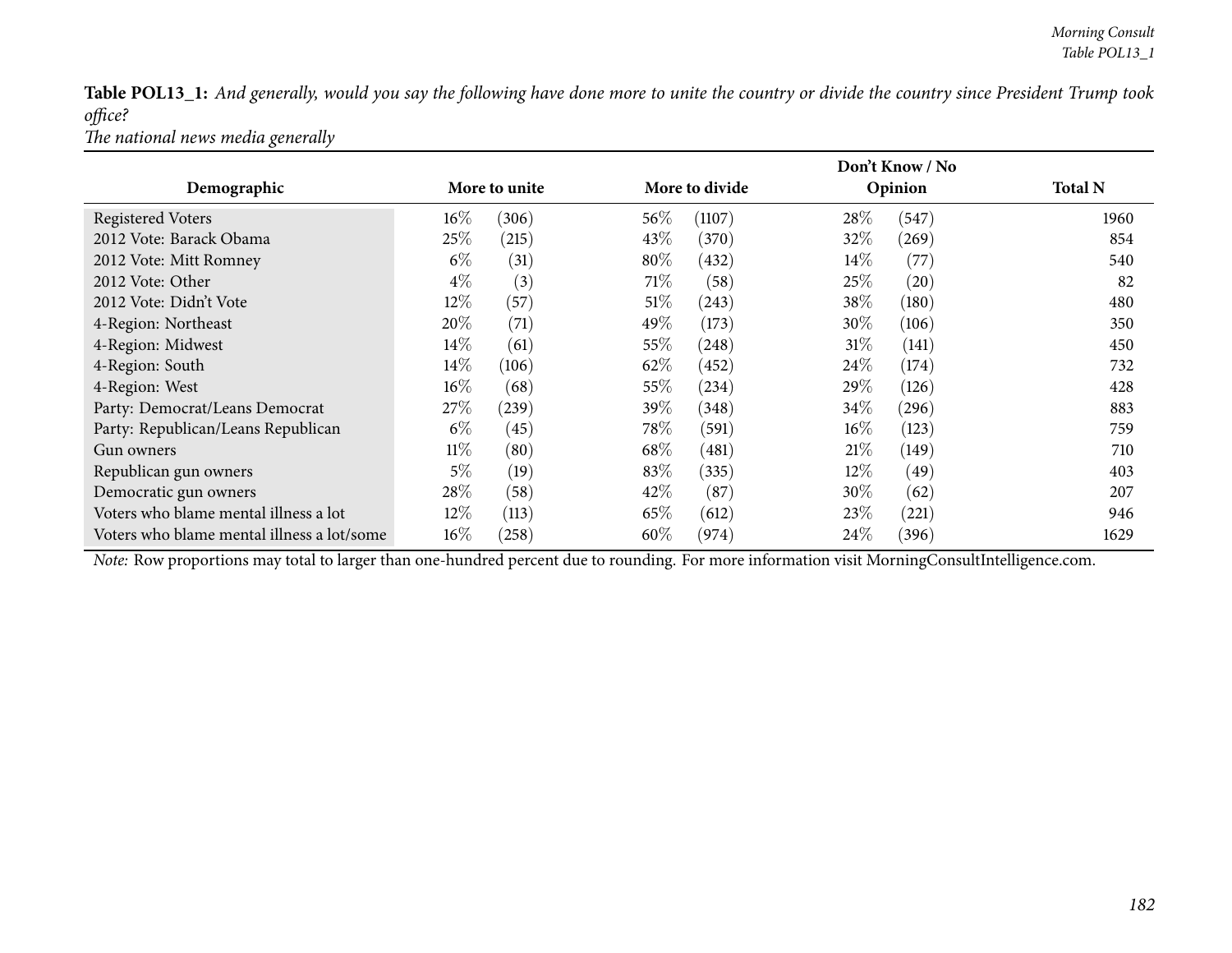*National Tracking Poll #190816, August, <sup>2019</sup> Table POL13\_2*

Table POL13\_2: And generally, would you say the following have done more to unite the country or divide the country since President Trump took *office?Fox News*

|                          |        |               |        | Don't Know / No |                 |                |  |  |  |
|--------------------------|--------|---------------|--------|-----------------|-----------------|----------------|--|--|--|
| Demographic              |        | More to unite |        | More to divide  | Opinion         | <b>Total N</b> |  |  |  |
| <b>Registered Voters</b> | 19%    | (376)         | 53%    | (1045)          | 27%<br>(539)    | 1960           |  |  |  |
| Gender: Male             | 23%    | (211)         | 55%    | (507)           | 22%<br>(200)    | 917            |  |  |  |
| Gender: Female           | 16%    | (165)         | 52%    | (539)           | 33%<br>(339)    | 1043           |  |  |  |
| Age: 18-29               | $11\%$ | (36)          | 60%    | (201)           | 30%<br>(100)    | 337            |  |  |  |
| Age: 30-44               | 17\%   | (78)          | 57%    | (260)           | 25%<br>(116)    | 453            |  |  |  |
| Age: 45-54               | $16\%$ | (62)          | 50%    | (190)           | 33%<br>(127)    | 380            |  |  |  |
| Age: 55-64               | 23\%   | (76)          | 49%    | (162)           | 29%<br>(96)     | 334            |  |  |  |
| Age: 65+                 | 27%    | (124)         | $51\%$ | (231)           | 22%<br>(101)    | 456            |  |  |  |
| Generation Z: 18-22      | $11\%$ | (15)          | 52%    | (71)            | 37%<br>(51)     | 138            |  |  |  |
| Millennial: Age 23-38    | 14%    | (66)          | 61\%   | (284)           | 25%<br>(118)    | 469            |  |  |  |
| Generation X: Age 39-54  | 17%    | (94)          | 53%    | (296)           | $31\%$<br>(173) | 564            |  |  |  |
| Boomers: Age 55-73       | 23%    | (151)         | $51\%$ | (333)           | 26%<br>(171)    | 655            |  |  |  |
| PID: Dem (no lean)       | 7%     | (48)          | 71%    | (513)           | 23%<br>(167)    | 727            |  |  |  |
| PID: Ind (no lean)       | 13%    | (77)          | 53%    | (319)           | 35%<br>(209)    | 606            |  |  |  |
| PID: Rep (no lean)       | 40%    | (251)         | 34%    | (213)           | 26%<br>(163)    | 627            |  |  |  |
| PID/Gender: Dem Men      | $8\%$  | (24)          | 74%    | (229)           | 18%<br>(57)     | 310            |  |  |  |
| PID/Gender: Dem Women    | $6\%$  | (24)          | 68\%   | (284)           | 26%<br>(109)    | 418            |  |  |  |
| PID/Gender: Ind Men      | $15\%$ | (45)          | 58%    | (180)           | 27%<br>(84)     | 309            |  |  |  |
| PID/Gender: Ind Women    | $11\%$ | (32)          | 47%    | (139)           | 42%<br>(126)    | 297            |  |  |  |
| PID/Gender: Rep Men      | 48%    | (142)         | 33%    | (98)            | (59)<br>20%     | 299            |  |  |  |
| PID/Gender: Rep Women    | 33%    | (109)         | $35\%$ | (115)           | 32%<br>(104)    | 328            |  |  |  |
| Ideo: Liberal (1-3)      | $7\%$  | (39)          | 78%    | (459)           | 15%<br>(88)     | 587            |  |  |  |
| Ideo: Moderate (4)       | $11\%$ | (52)          | 56%    | (259)           | 33%<br>(153)    | 464            |  |  |  |
| Ideo: Conservative (5-7) | 38%    | (271)         | 37%    | (259)           | 25%<br>(176)    | 705            |  |  |  |
| Educ: < College          | $21\%$ | (255)         | 48%    | (589)           | 32%<br>(389)    | 1233           |  |  |  |
| Educ: Bachelors degree   | 16%    | (75)          | 64%    | (297)           | 20%<br>(92)     | 464            |  |  |  |
| Educ: Post-grad          | 17%    | (45)          | 61\%   | (160)           | 22%<br>(59)     | 264            |  |  |  |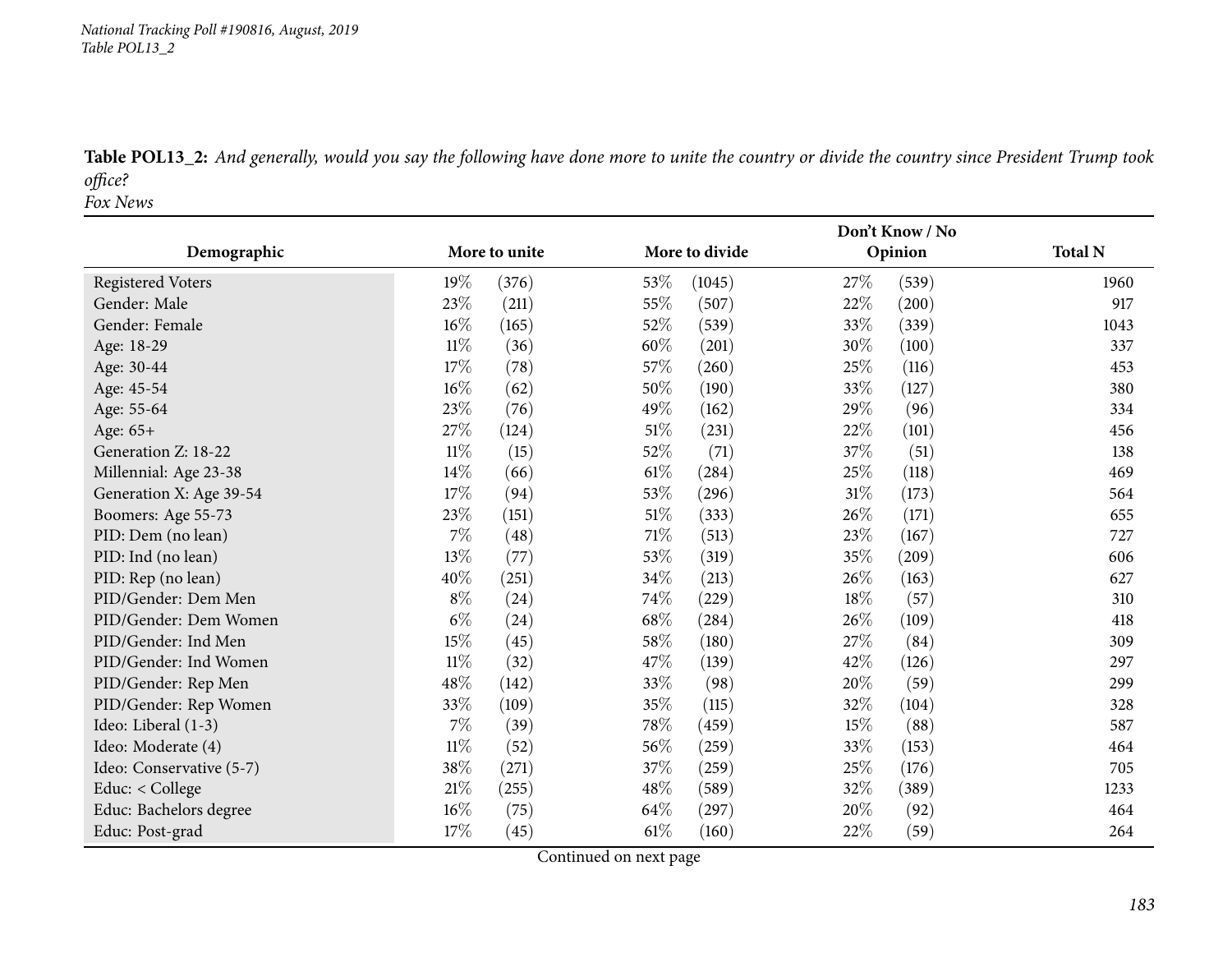Table POL13\_2: And generally, would you say the following have done more to unite the country or divide the country since President Trump took *office?Fox News*

|                                   |               |       |        |                |        | Don't Know / No |                |
|-----------------------------------|---------------|-------|--------|----------------|--------|-----------------|----------------|
| Demographic                       | More to unite |       |        | More to divide |        | Opinion         | <b>Total N</b> |
| <b>Registered Voters</b>          | 19%           | (376) | 53%    | (1045)         | 27%    | (539)           | 1960           |
| Income: Under 50k                 | 18%           | (187) | 48%    | (486)          | 34%    | (340)           | 1013           |
| Income: 50k-100k                  | 20%           | (127) | 59%    | (382)          | 21\%   | (137)           | 646            |
| Income: 100k+                     | 21%           | (62)  | 59%    | (178)          | 20%    | (61)            | 301            |
| Ethnicity: White                  | 21%           | (336) | 51%    | (812)          | 28\%   | (437)           | 1585           |
| Ethnicity: Hispanic               | 20%           | (37)  | 46%    | (88)           | 34%    | (65)            | 190            |
| Ethnicity: Afr. Am.               | $8\%$         | (21)  | 68%    | (168)          | 24%    | (59)            | 249            |
| Ethnicity: Other                  | 15%           | (19)  | 52%    | (65)           | 33%    | (42)            | 126            |
| All Christian                     | 28%           | (265) | 46%    | (433)          | 27%    | (253)           | 951            |
| All Non-Christian                 | 12%           | (10)  | 65%    | (52)           | 24%    | (19)            | 80             |
| Atheist                           | $5\%$         | (4)   | 80%    | (69)           | 15%    | (13)            | 87             |
| Agnostic/Nothing in particular    | $11\%$        | (97)  | 58%    | (492)          | 30%    | (254)           | 842            |
| Religious Non-Protestant/Catholic | 16%           | (18)  | 60%    | (69)           | 24\%   | (27)            | 114            |
| Evangelical                       | 31%           | (177) | 43%    | (239)          | 26%    | (146)           | 561            |
| Non-Evangelical                   | 21\%          | (143) | 52%    | (362)          | 27%    | (190)           | 695            |
| Community: Urban                  | 15%           | (67)  | 60%    | (270)          | 26%    | (115)           | 452            |
| Community: Suburban               | 18%           | (163) | 54%    | (496)          | 29%    | (263)           | 922            |
| Community: Rural                  | 25%           | (146) | 48%    | (279)          | 27%    | (161)           | 586            |
| Employ: Private Sector            | 16%           | (105) | $58\%$ | (375)          | $26\%$ | (167)           | 647            |
| Employ: Government                | 23%           | (28)  | 52%    | (63)           | 25%    | (30)            | 121            |
| Employ: Self-Employed             | 21%           | (30)  | 53%    | (76)           | 26%    | (37)            | 143            |
| Employ: Homemaker                 | 15%           | (23)  | 52%    | (78)           | 33%    | (50)            | 152            |
| Employ: Student                   | 12%           | (10)  | 59%    | (51)           | 30%    | (26)            | 86             |
| Employ: Retired                   | 26%           | (119) | 50%    | (232)          | 24%    | (111)           | 462            |
| Employ: Unemployed                | 16%           | (29)  | 49%    | (89)           | 35%    | (64)            | 182            |
| Employ: Other                     | 19%           | (31)  | 49%    | (82)           | 32%    | (54)            | 167            |
| Military HH: Yes                  | 27%           | (99)  | 50%    | (181)          | 22%    | (79)            | 359            |
| Military HH: No                   | 17%           | (277) | 54%    | (864)          | 29%    | (460)           | 1601           |
| RD/WT: Right Direction            | 39%           | (282) | 31%    | (223)          | 31%    | (223)           | 728            |
| RD/WT: Wrong Track                | $8\%$         | (93)  | 67%    | (823)          | 26%    | (316)           | 1232           |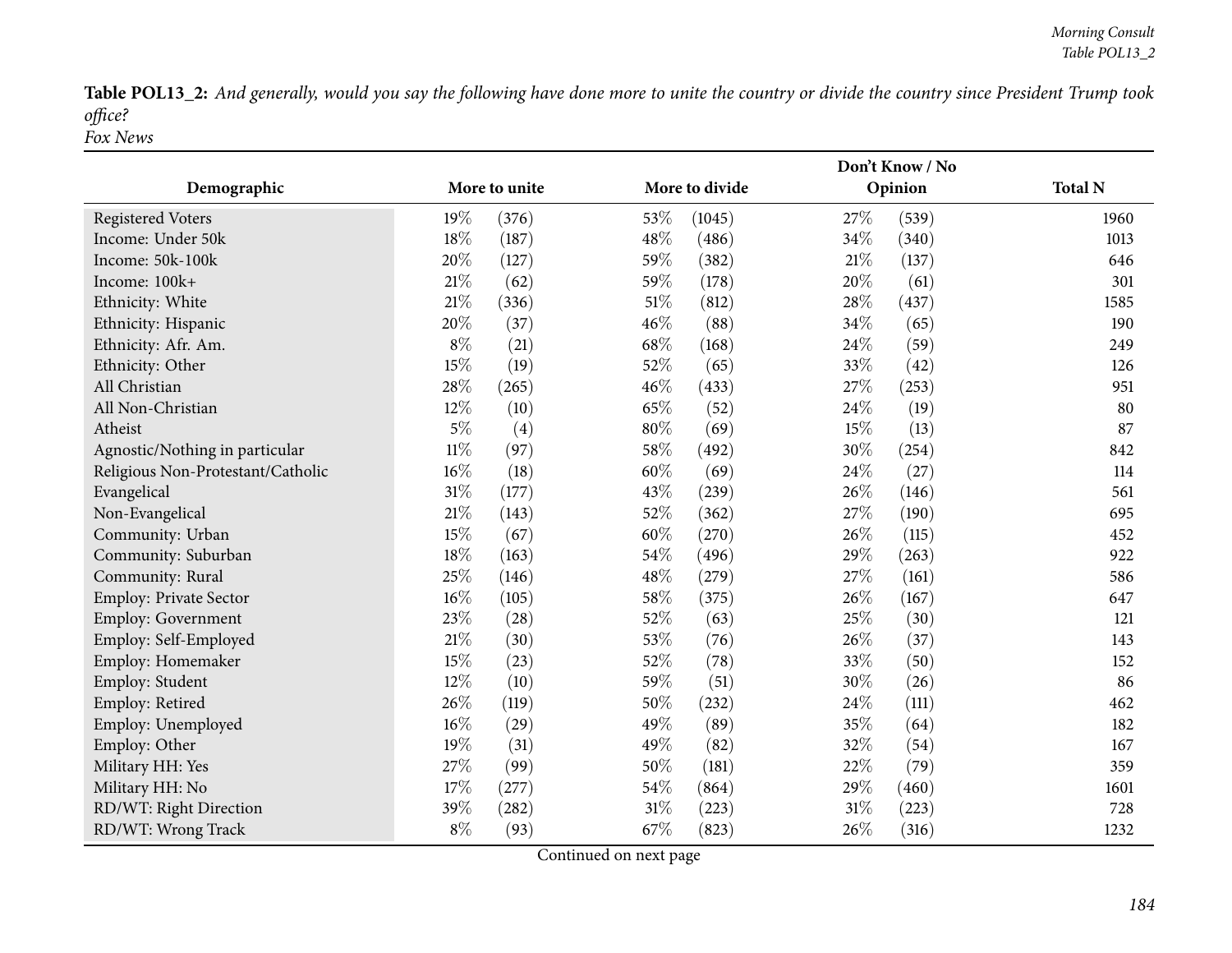Table POL13\_2: And generally, would you say the following have done more to unite the country or divide the country since President Trump took *office?*

*Fox News*

|                                      |        |               |        | Don't Know / No |                |                |  |  |  |
|--------------------------------------|--------|---------------|--------|-----------------|----------------|----------------|--|--|--|
| Demographic                          |        | More to unite |        | More to divide  | Opinion        | <b>Total N</b> |  |  |  |
| <b>Registered Voters</b>             | 19%    | (376)         | 53%    | (1045)          | 27%<br>(539)   | 1960           |  |  |  |
| Trump Job Approve                    | 39%    | (310)         | 34%    | (271)           | 27%<br>(220)   | 801            |  |  |  |
| Trump Job Disapprove                 | $6\%$  | (62)          | 69%    | (750)           | 25%<br>(274)   | 1086           |  |  |  |
| Trump Job Strongly Approve           | 53%    | (236)         | 26%    | (117)           | $21\%$<br>(94) | 448            |  |  |  |
| Trump Job Somewhat Approve           | 21%    | (74)          | 44%    | (154)           | 35%<br>(125)   | 353            |  |  |  |
| Trump Job Somewhat Disapprove        | $7\%$  | (15)          | $61\%$ | (142)           | 32%<br>(75)    | 233            |  |  |  |
| Trump Job Strongly Disapprove        | $6\%$  | (47)          | $71\%$ | (608)           | 23%<br>(199)   | 853            |  |  |  |
| Favorable of Trump                   | 39%    | (307)         | 34%    | (265)           | 27%<br>(210)   | 782            |  |  |  |
| Unfavorable of Trump                 | $6\%$  | (65)          | 69%    | (762)           | 25%<br>(278)   | 1106           |  |  |  |
| Very Favorable of Trump              | 52%    | (242)         | 25%    | (117)           | 22%<br>(104)   | 464            |  |  |  |
| Somewhat Favorable of Trump          | 20%    | (65)          | 47%    | (148)           | 33%<br>(105)   | 317            |  |  |  |
| Somewhat Unfavorable of Trump        | $11\%$ | (21)          | 56%    | (109)           | 33%<br>(65)    | 195            |  |  |  |
| Very Unfavorable of Trump            | $5\%$  | (44)          | 72%    | (653)           | 23%<br>(213)   | 910            |  |  |  |
| #1 Issue: Economy                    | 20%    | (92)          | 53%    | (244)           | 27%<br>(126)   | 463            |  |  |  |
| #1 Issue: Security                   | 38%    | (173)         | 32%    | (146)           | 30%<br>(134)   | 454            |  |  |  |
| #1 Issue: Health Care                | $9\%$  | (33)          | 64%    | (222)           | 27%<br>(93)    | 347            |  |  |  |
| #1 Issue: Medicare / Social Security | 16%    | (45)          | 53%    | (146)           | 30%<br>(83)    | 274            |  |  |  |
| #1 Issue: Women's Issues             | $8\%$  | (9)           | 62%    | (75)            | 30%<br>(36)    | 120            |  |  |  |
| #1 Issue: Education                  | $9\%$  | (10)          | $61\%$ | (66)            | 30%<br>(33)    | 108            |  |  |  |
| #1 Issue: Energy                     | $6\%$  | (5)           | 82%    | (78)            | 12%<br>(11)    | 94             |  |  |  |
| #1 Issue: Other                      | $8\%$  | (8)           | 69%    | (69)            | 23%<br>(23)    | 100            |  |  |  |
| 2018 House Vote: Democrat            | $5\%$  | (41)          | 75%    | (579)           | 20%<br>(152)   | 773            |  |  |  |
| 2018 House Vote: Republican          | 41%    | (277)         | 35%    | (231)           | 24%<br>(159)   | 667            |  |  |  |
| 2018 House Vote: Someone else        | $9\%$  | (9)           | 35%    | (36)            | $55\%$<br>(56) | 100            |  |  |  |
| 2016 Vote: Hillary Clinton           | $6\%$  | (43)          | 75%    | (534)           | 19%<br>(131)   | 709            |  |  |  |
| 2016 Vote: Donald Trump              | 40%    | (277)         | 34%    | (236)           | 27%<br>(185)   | 699            |  |  |  |
| 2016 Vote: Other                     | $8\%$  | (15)          | 57%    | (105)           | 35%<br>(65)    | 185            |  |  |  |
| 2016 Vote: Didn't Vote               | $11\%$ | (39)          | 46%    | (169)           | 43%<br>(157)   | 365            |  |  |  |
| Voted in 2014: Yes                   | 22%    | (302)         | 55%    | (761)           | 24%<br>(327)   | 1389           |  |  |  |
| Voted in 2014: No                    | 13%    | (74)          | 50%    | (285)           | 37%<br>(212)   | 571            |  |  |  |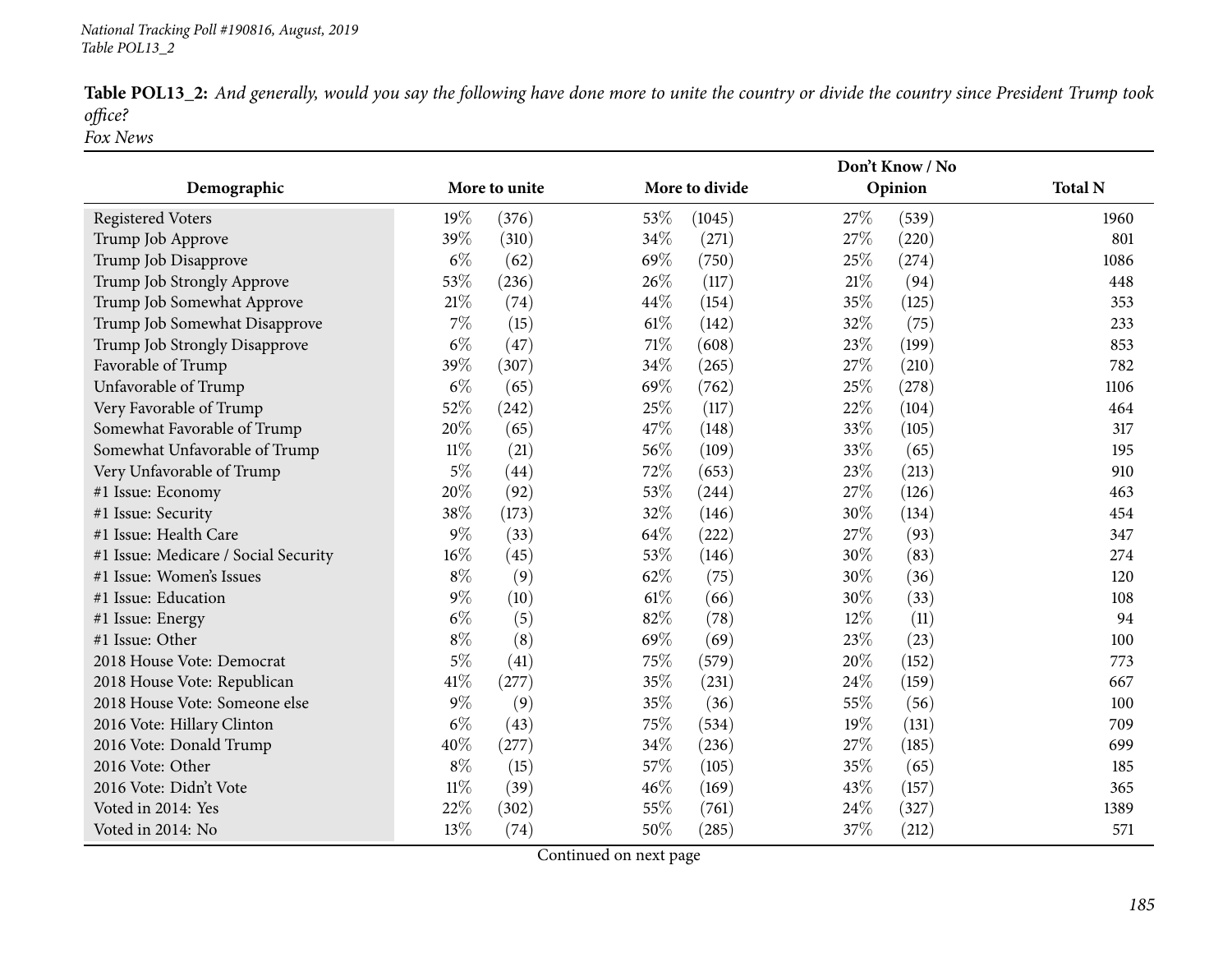Table POL13\_2: And generally, would you say the following have done more to unite the country or divide the country since President Trump took *office?Fox News*

|                                            |        |               |        | Don't Know / No |        |         |                |  |  |
|--------------------------------------------|--------|---------------|--------|-----------------|--------|---------|----------------|--|--|
| Demographic                                |        | More to unite |        | More to divide  |        | Opinion | <b>Total N</b> |  |  |
| <b>Registered Voters</b>                   | $19\%$ | (376)         | 53\%   | (1045)          | 27\%   | (539)   | 1960           |  |  |
| 2012 Vote: Barack Obama                    | $8\%$  | (69)          | 71\%   | (609)           | 21%    | (177)   | 854            |  |  |
| 2012 Vote: Mitt Romney                     | $40\%$ | (214)         | 33\%   | (178)           | 27%    | (148)   | 540            |  |  |
| 2012 Vote: Other                           | $19\%$ | (15)          | 41\%   | (33)            | $41\%$ | (33)    | 82             |  |  |
| 2012 Vote: Didn't Vote                     | $16\%$ | (75)          | 47\%   | (224)           | 38\%   | (181)   | 480            |  |  |
| 4-Region: Northeast                        | 17%    | (60)          | 56\%   | (196)           | 27\%   | (94)    | 350            |  |  |
| 4-Region: Midwest                          | $15\%$ | (68)          | 56\%   | (254)           | 29\%   | (128)   | 450            |  |  |
| 4-Region: South                            | $24\%$ | (175)         | 51%    | (376)           | 25%    | (181)   | 732            |  |  |
| 4-Region: West                             | 17%    | (73)          | $51\%$ | (219)           | $32\%$ | (136)   | 428            |  |  |
| Party: Democrat/Leans Democrat             | $6\%$  | (54)          | 71%    | (628)           | 23\%   | (200)   | 883            |  |  |
| Party: Republican/Leans Republican         | 38\%   | (290)         | 35%    | (268)           | 27\%   | (201)   | 759            |  |  |
| Gun owners                                 | $26\%$ | (188)         | 49\%   | (345)           | 25%    | (177)   | 710            |  |  |
| Republican gun owners                      | $40\%$ | (162)         | $37\%$ | (150)           | 23%    | (91)    | 403            |  |  |
| Democratic gun owners                      | $8\%$  | (16)          | 71\%   | (147)           | 21%    | (43)    | 207            |  |  |
| Voters who blame mental illness a lot      | 25\%   | (237)         | 49\%   | (463)           | 26\%   | (246)   | 946            |  |  |
| Voters who blame mental illness a lot/some | 21%    | (346)         | 54\%   | (883)           | $25\%$ | (400)   | 1629           |  |  |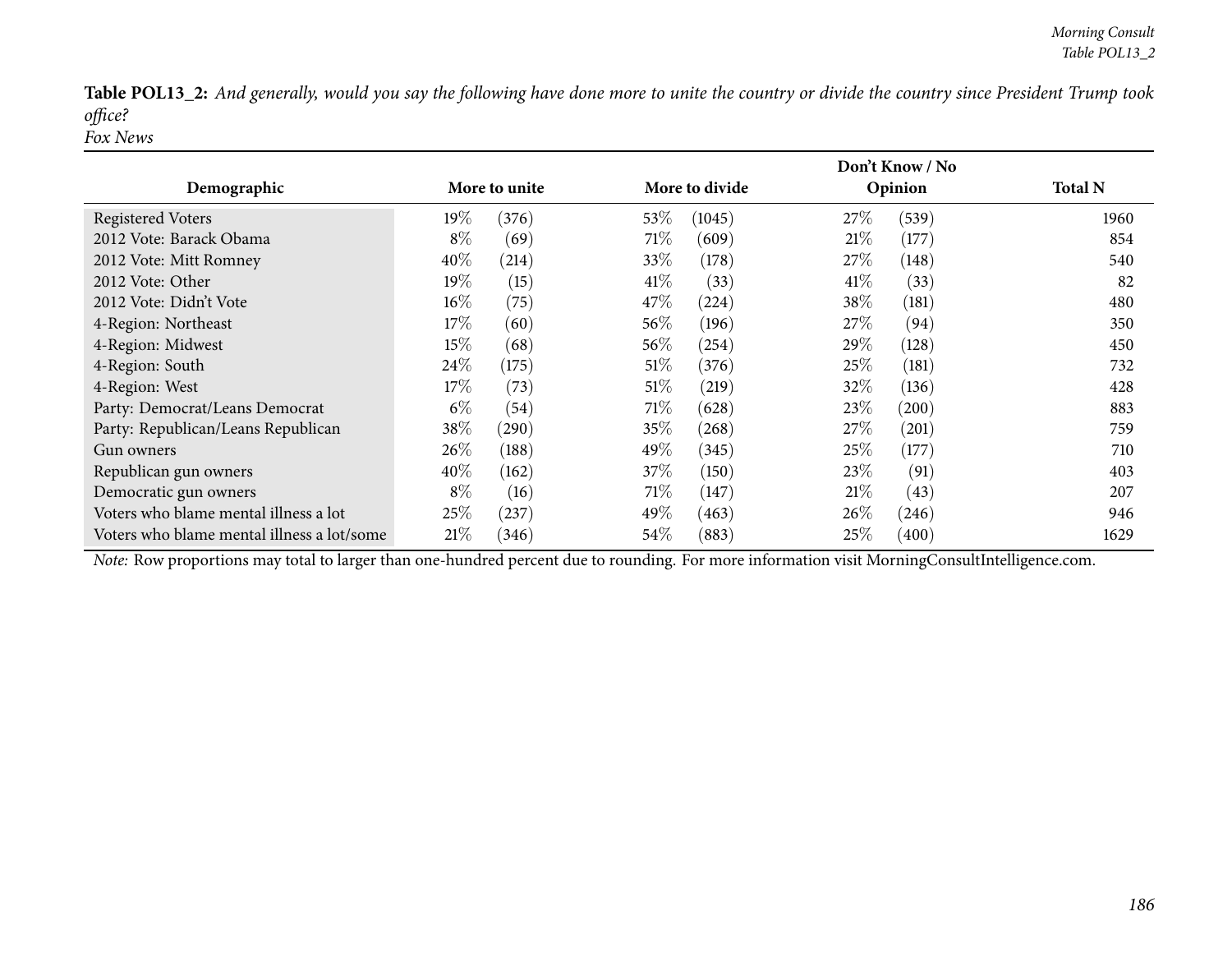*National Tracking Poll #190816, August, <sup>2019</sup> Table POL13\_3*

Table POL13\_3: And generally, would you say the following have done more to unite the country or divide the country since President Trump took *office?CNN*

| Demographic              |        | More to unite |        | More to divide | Opinion         | <b>Total N</b> |
|--------------------------|--------|---------------|--------|----------------|-----------------|----------------|
| <b>Registered Voters</b> | 17%    | (329)         | 52%    | (1013)         | 32%<br>(618)    | 1960           |
| Gender: Male             | 18%    | (169)         | 57\%   | (519)          | 25%<br>(230)    | 917            |
| Gender: Female           | 15%    | (160)         | 47%    | (494)          | 37%<br>(388)    | 1043           |
| Age: 18-29               | 12%    | (41)          | 55%    | (184)          | 33%<br>(112)    | 337            |
| Age: 30-44               | 17%    | (77)          | 52%    | (236)          | 31%<br>(141)    | 453            |
| Age: 45-54               | 13%    | (49)          | 49%    | (186)          | 38%<br>(145)    | 380            |
| Age: 55-64               | $18\%$ | (59)          | 53%    | (176)          | 29%<br>(98)     | 334            |
| Age: 65+                 | 23%    | (103)         | $51\%$ | (231)          | $27\%$<br>(122) | 456            |
| Generation Z: 18-22      | $11\%$ | (15)          | 52%    | (72)           | 37%<br>(51)     | 138            |
| Millennial: Age 23-38    | 15%    | (69)          | 54\%   | (251)          | 32%<br>(148)    | 469            |
| Generation X: Age 39-54  | 15%    | (83)          | 50%    | (283)          | 35%<br>(198)    | 564            |
| Boomers: Age 55-73       | 20%    | (130)         | 52\%   | (337)          | 29%<br>(188)    | 655            |
| PID: Dem (no lean)       | 31%    | (226)         | 32%    | (230)          | 37%<br>(272)    | 727            |
| PID: Ind (no lean)       | 12%    | (73)          | $50\%$ | (302)          | $38\%$<br>(230) | 606            |
| PID: Rep (no lean)       | $5\%$  | (30)          | 77%    | (481)          | 19%<br>(116)    | 627            |
| PID/Gender: Dem Men      | 35%    | (107)         | 35%    | (107)          | 31%<br>(96)     | 310            |
| PID/Gender: Dem Women    | 29%    | (119)         | 29%    | (122)          | 42%<br>(176)    | 418            |
| PID/Gender: Ind Men      | 15%    | (45)          | 55%    | (168)          | $31\%$<br>(95)  | 309            |
| PID/Gender: Ind Women    | $9\%$  | (28)          | 45%    | (134)          | 45%<br>(135)    | 297            |
| PID/Gender: Rep Men      | $6\%$  | (17)          | $81\%$ | (243)          | 13%<br>(39)     | 299            |
| PID/Gender: Rep Women    | $4\%$  | (13)          | 72\%   | (238)          | 24%<br>(77)     | 328            |
| Ideo: Liberal (1-3)      | $34\%$ | (197)         | 37\%   | (216)          | 30%<br>(173)    | 587            |
| Ideo: Moderate (4)       | $18\%$ | (81)          | 41\%   | (191)          | 41\%<br>(192)   | 464            |
| Ideo: Conservative (5-7) | $5\%$  | (37)          | $78\%$ | (550)          | 17%<br>(119)    | 705            |
| Educ: < College          | 14%    | (172)         | 52%    | (645)          | 34%<br>(416)    | 1233           |
| Educ: Bachelors degree   | 21%    | (96)          | 52\%   | (239)          | 28%<br>(128)    | 464            |
| Educ: Post-grad          | 23%    | (61)          | 49%    | (129)          | 28%<br>(74)     | 264            |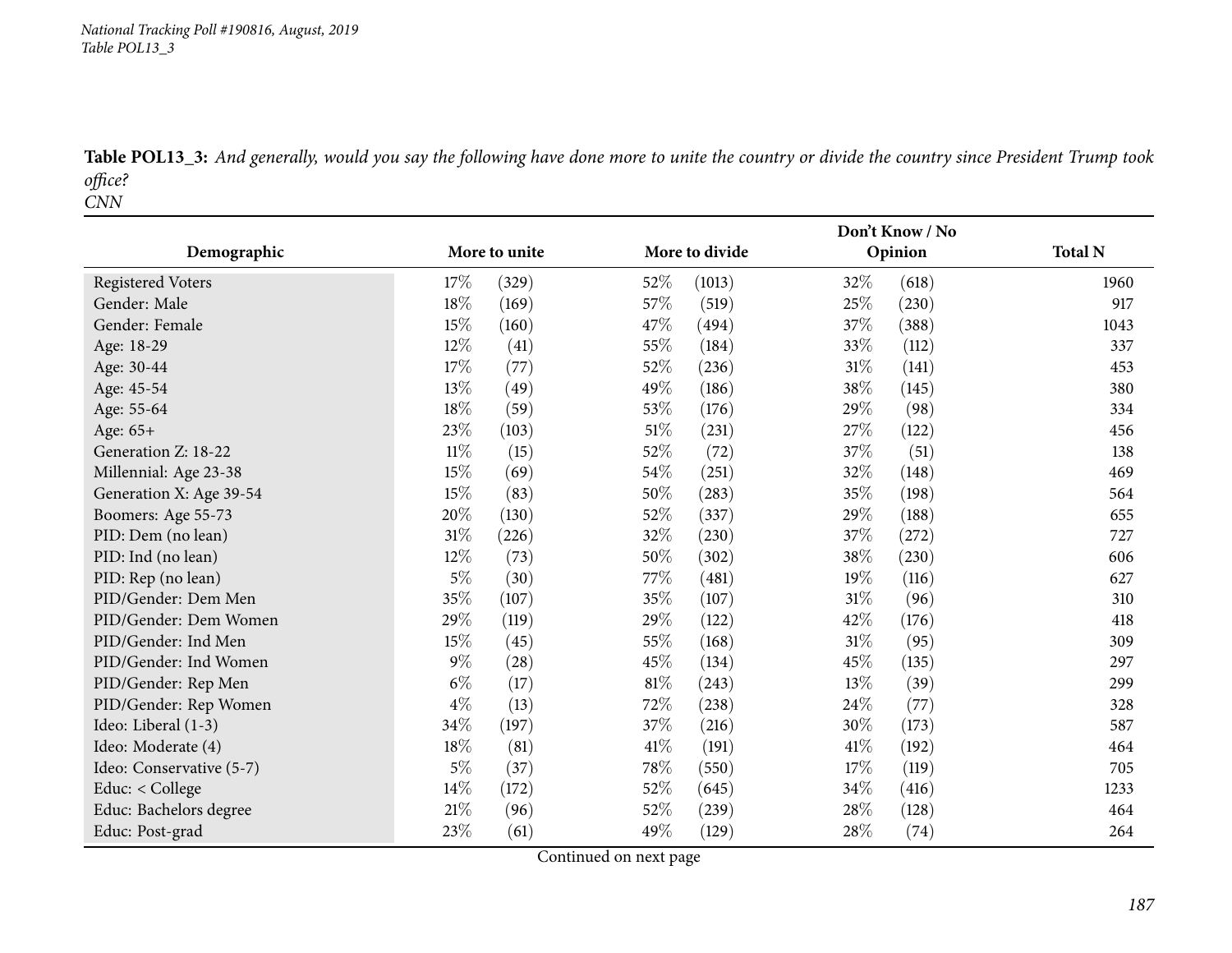Table POL13\_3: And generally, would you say the following have done more to unite the country or divide the country since President Trump took *office? CNN*

|                                   |               | Don't Know / No |                 |                |  |  |  |
|-----------------------------------|---------------|-----------------|-----------------|----------------|--|--|--|
| Demographic                       | More to unite | More to divide  | Opinion         | <b>Total N</b> |  |  |  |
| <b>Registered Voters</b>          | 17%<br>(329)  | 52%<br>(1013)   | 32%<br>(618)    | 1960           |  |  |  |
| Income: Under 50k                 | 16%<br>(166)  | 45%<br>(455)    | 39%<br>(392)    | 1013           |  |  |  |
| Income: 50k-100k                  | 17%<br>(111)  | 58%<br>(372)    | 25%<br>(164)    | 646            |  |  |  |
| Income: 100k+                     | 17%<br>(51)   | 62%<br>(187)    | $21\%$<br>(63)  | 301            |  |  |  |
| Ethnicity: White                  | 15%<br>(241)  | 55%<br>(869)    | 30%<br>(475)    | 1585           |  |  |  |
| Ethnicity: Hispanic               | 15%<br>(29)   | 50%<br>(95)     | 35%<br>(66)     | 190            |  |  |  |
| Ethnicity: Afr. Am.               | 27%<br>(67)   | 32%<br>(79)     | 41\%<br>(102)   | 249            |  |  |  |
| Ethnicity: Other                  | 17%<br>(21)   | 51%<br>(65)     | 32%<br>(41)     | 126            |  |  |  |
| All Christian                     | 15%<br>(142)  | 58%<br>(550)    | 27\%<br>(258)   | 951            |  |  |  |
| All Non-Christian                 | 39%<br>(31)   | 37%<br>(30)     | 24%<br>(19)     | 80             |  |  |  |
| Atheist                           | 17%<br>(15)   | 50%<br>(44)     | 33%<br>(28)     | 87             |  |  |  |
| Agnostic/Nothing in particular    | 17%<br>(140)  | 46%<br>(390)    | 37%<br>(312)    | 842            |  |  |  |
| Religious Non-Protestant/Catholic | 30%<br>(34)   | 48%<br>(55)     | 22%<br>(25)     | 114            |  |  |  |
| Evangelical                       | 12%<br>(67)   | 61%<br>(341)    | 27%<br>(153)    | 561            |  |  |  |
| Non-Evangelical                   | 19%<br>(129)  | 50%<br>(350)    | $31\%$<br>(217) | 695            |  |  |  |
| Community: Urban                  | 25%<br>(112)  | 43%<br>(193)    | 33%<br>(147)    | 452            |  |  |  |
| Community: Suburban               | 14%<br>(132)  | 52%<br>(484)    | 33%<br>(307)    | 922            |  |  |  |
| Community: Rural                  | 14%<br>(85)   | 57%<br>(337)    | 28\%<br>(165)   | 586            |  |  |  |
| <b>Employ: Private Sector</b>     | 14%<br>(93)   | 56%<br>(364)    | 29%<br>(190)    | 647            |  |  |  |
| Employ: Government                | 21%<br>(26)   | 54%<br>(66)     | 24\%<br>(30)    | 121            |  |  |  |
| Employ: Self-Employed             | 22%<br>(32)   | 49%<br>(70)     | 28%<br>(41)     | 143            |  |  |  |
| Employ: Homemaker                 | 12%<br>(18)   | 51%<br>(78)     | 37%<br>(57)     | 152            |  |  |  |
| Employ: Student                   | 18%<br>(16)   | 46%<br>(40)     | 36%<br>(31)     | 86             |  |  |  |
| Employ: Retired                   | 21%<br>(97)   | 50%<br>(231)    | 29%<br>(134)    | 462            |  |  |  |
| Employ: Unemployed                | 15%<br>(27)   | 43%<br>(78)     | 42%<br>(76)     | 182            |  |  |  |
| Employ: Other                     | 12%<br>(21)   | 52%<br>(86)     | 36%<br>(60)     | 167            |  |  |  |
| Military HH: Yes                  | 14%<br>(51)   | 58%<br>(207)    | 28%<br>(101)    | 359            |  |  |  |
| Military HH: No                   | 17%<br>(278)  | 50%<br>(807)    | 32%<br>(517)    | 1601           |  |  |  |
| RD/WT: Right Direction            | $6\%$<br>(43) | 70%<br>(512)    | 24%<br>(172)    | 728            |  |  |  |
| RD/WT: Wrong Track                | 23%<br>(285)  | 41%<br>(502)    | 36%<br>(446)    | 1232           |  |  |  |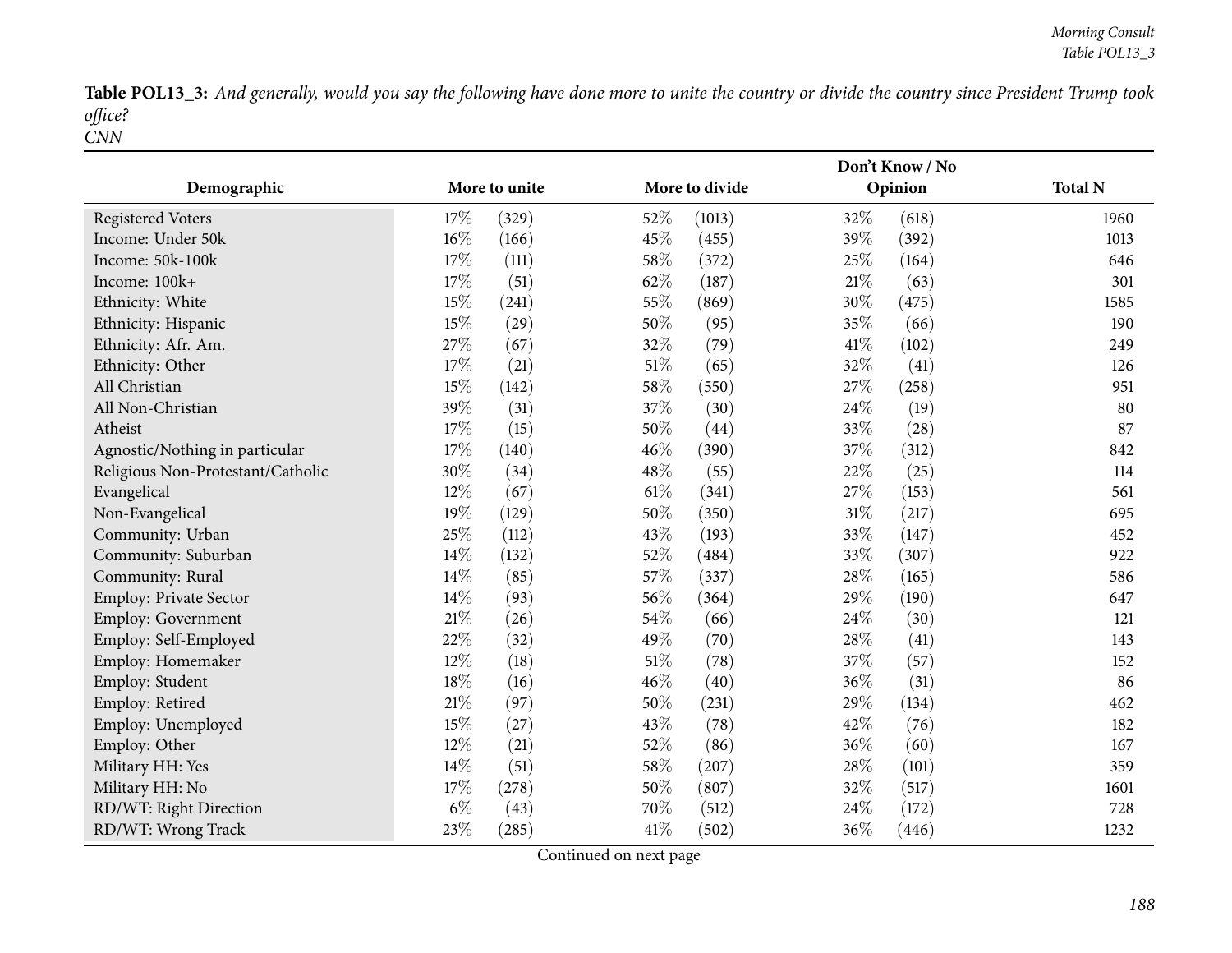|            |  |  | Table POL13_3: And generally, would you say the following have done more to unite the country or divide the country since President Trump took |  |
|------------|--|--|------------------------------------------------------------------------------------------------------------------------------------------------|--|
| office?    |  |  |                                                                                                                                                |  |
| <i>CNN</i> |  |  |                                                                                                                                                |  |

|                                      |        |               |        | Don't Know / No |         |       |                |  |  |
|--------------------------------------|--------|---------------|--------|-----------------|---------|-------|----------------|--|--|
| Demographic                          |        | More to unite |        | More to divide  | Opinion |       | <b>Total N</b> |  |  |
| <b>Registered Voters</b>             | 17%    | (329)         | 52%    | (1013)          | 32%     | (618) | 1960           |  |  |
| Trump Job Approve                    | $5\%$  | (37)          | 76%    | (613)           | 19%     | (151) | 801            |  |  |
| Trump Job Disapprove                 | 27%    | (288)         | 35%    | (377)           | 39%     | (420) | 1086           |  |  |
| Trump Job Strongly Approve           | $4\%$  | (17)          | 82%    | (367)           | 14%     | (63)  | 448            |  |  |
| Trump Job Somewhat Approve           | $6\%$  | (20)          | 69%    | (246)           | 25%     | (88)  | 353            |  |  |
| Trump Job Somewhat Disapprove        | $11\%$ | (26)          | 52%    | (121)           | 37%     | (86)  | 233            |  |  |
| Trump Job Strongly Disapprove        | $31\%$ | (263)         | 30%    | (256)           | 39%     | (334) | 853            |  |  |
| Favorable of Trump                   | $4\%$  | (32)          | 79%    | (615)           | 17%     | (134) | 782            |  |  |
| Unfavorable of Trump                 | 26%    | (289)         | 35%    | (383)           | 39%     | (434) | 1106           |  |  |
| Very Favorable of Trump              | $4\%$  | (20)          | $81\%$ | (374)           | 15%     | (70)  | 464            |  |  |
| Somewhat Favorable of Trump          | $4\%$  | (12)          | 76%    | (241)           | 20%     | (64)  | 317            |  |  |
| Somewhat Unfavorable of Trump        | 13%    | (25)          | 49%    | (95)            | 38%     | (75)  | 195            |  |  |
| Very Unfavorable of Trump            | 29%    | (264)         | 32%    | (288)           | 39%     | (359) | 910            |  |  |
| #1 Issue: Economy                    | $11\%$ | (53)          | 60%    | (277)           | 29%     | (133) | 463            |  |  |
| #1 Issue: Security                   | $8\%$  | (36)          | 71\%   | (320)           | 22%     | (98)  | 454            |  |  |
| #1 Issue: Health Care                | 25%    | (86)          | 38%    | (132)           | 37%     | (129) | 347            |  |  |
| #1 Issue: Medicare / Social Security | 23%    | (64)          | 40%    | (109)           | 37%     | (101) | 274            |  |  |
| #1 Issue: Women's Issues             | 20%    | (24)          | 35%    | (41)            | 45%     | (54)  | 120            |  |  |
| #1 Issue: Education                  | 19%    | (21)          | 44%    | (48)            | 37%     | (40)  | 108            |  |  |
| #1 Issue: Energy                     | 30%    | (29)          | 41\%   | (39)            | 28\%    | (27)  | 94             |  |  |
| #1 Issue: Other                      | 17%    | (17)          | 46%    | (46)            | 37%     | (37)  | 100            |  |  |
| 2018 House Vote: Democrat            | 33%    | (255)         | 32%    | (250)           | 35%     | (268) | 773            |  |  |
| 2018 House Vote: Republican          | $4\%$  | (24)          | 80%    | (536)           | 16%     | (107) | 667            |  |  |
| 2018 House Vote: Someone else        | $9\%$  | (9)           | 43%    | (43)            | 49%     | (49)  | 100            |  |  |
| 2016 Vote: Hillary Clinton           | 34%    | (241)         | 30%    | (212)           | 36%     | (255) | 709            |  |  |
| 2016 Vote: Donald Trump              | $4\%$  | (29)          | 79%    | (552)           | 17%     | (117) | 699            |  |  |
| 2016 Vote: Other                     | 14%    | (25)          | 47%    | (87)            | 40%     | (73)  | 185            |  |  |
| 2016 Vote: Didn't Vote               | $9\%$  | (33)          | 44%    | (161)           | 47%     | (172) | 365            |  |  |
| Voted in 2014: Yes                   | 19%    | (261)         | 53%    | (739)           | 28%     | (390) | 1389           |  |  |
| Voted in 2014: No                    | 12%    | (68)          | 48%    | (275)           | 40%     | (228) | 571            |  |  |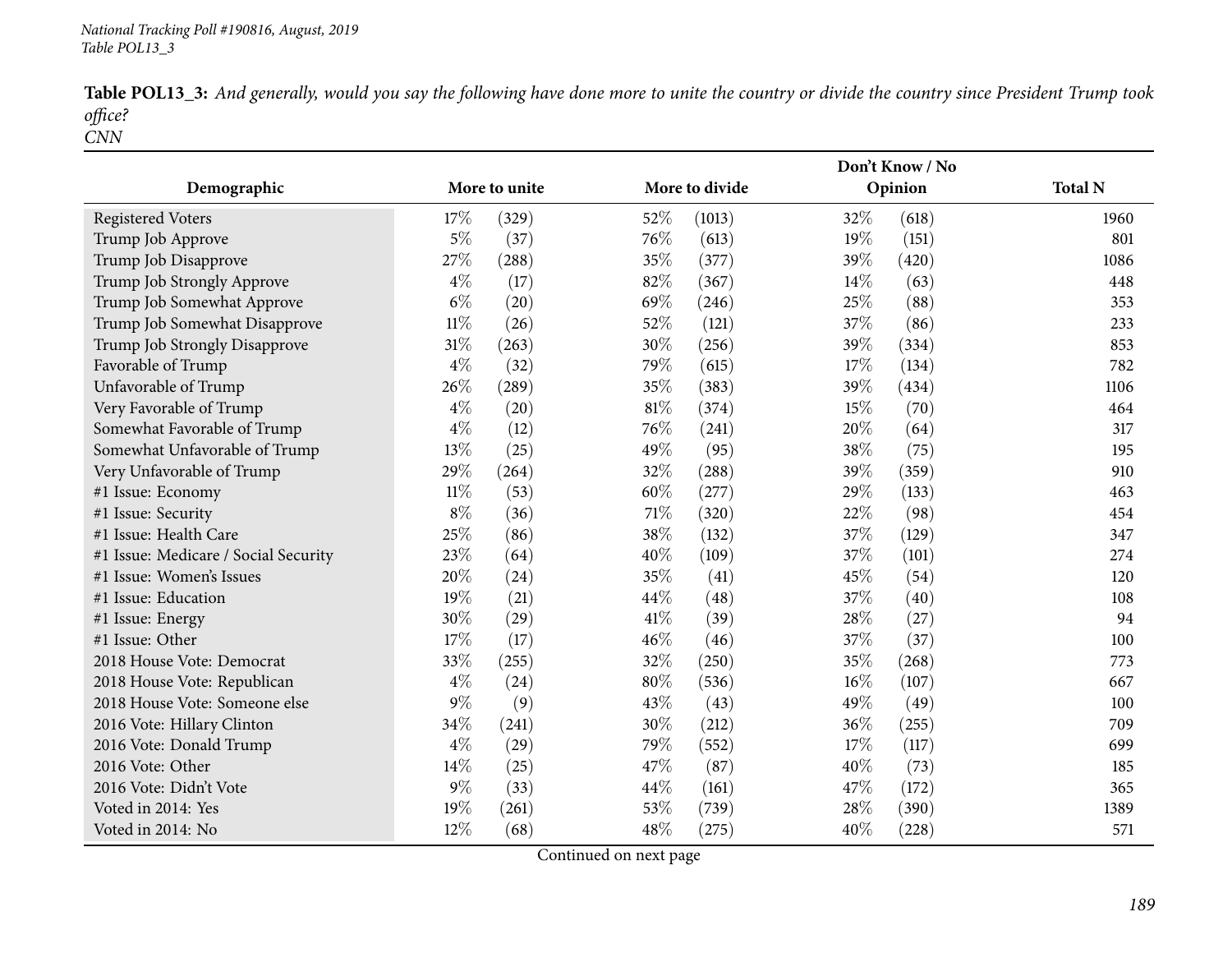Table POL13\_3: And generally, would you say the following have done more to unite the country or divide the country since President Trump took *office?CNN*

|                                            |               |       | Don't Know / No |                |        |         |                |  |
|--------------------------------------------|---------------|-------|-----------------|----------------|--------|---------|----------------|--|
| Demographic                                | More to unite |       |                 | More to divide |        | Opinion | <b>Total N</b> |  |
| <b>Registered Voters</b>                   | 17%           | (329) | 52\%            | (1013)         | 32%    | (618)   | 1960           |  |
| 2012 Vote: Barack Obama                    | 29\%          | (244) | 36%             | (308)          | 35\%   | (303)   | 854            |  |
| 2012 Vote: Mitt Romney                     | $4\%$         | (24)  | 78\%            | (424)          | $17\%$ | (93)    | 540            |  |
| 2012 Vote: Other                           | $9\%$         | (7)   | 59%             | (49)           | $32\%$ | (26)    | 82             |  |
| 2012 Vote: Didn't Vote                     | $11\%$        | (54)  | 48\%            | (230)          | $41\%$ | (197)   | 480            |  |
| 4-Region: Northeast                        | 21%           | (72)  | 47\%            | (163)          | 33\%   | (115)   | 350            |  |
| 4-Region: Midwest                          | 13\%          | (58)  | 52\%            | (235)          | 35%    | (157)   | 450            |  |
| 4-Region: South                            | $16\%$        | (120) | 56\%            | (406)          | 28\%   | (205)   | 732            |  |
| 4-Region: West                             | $18\%$        | (79)  | 49\%            | (209)          | 33\%   | (141)   | 428            |  |
| Party: Democrat/Leans Democrat             | $31\%$        | (270) | 33\%            | (289)          | 37\%   | (324)   | 883            |  |
| Party: Republican/Leans Republican         | $4\%$         | (33)  | 77\%            | (581)          | 19%    | (145)   | 759            |  |
| Gun owners                                 | $12\%$        | (83)  | 64\%            | (453)          | $24\%$ | (174)   | 710            |  |
| Republican gun owners                      | $4\%$         | (15)  | 83\%            | (333)          | $14\%$ | (55)    | 403            |  |
| Democratic gun owners                      | $30\%$        | (61)  | 35%             | (72)           | $36\%$ | (73)    | 207            |  |
| Voters who blame mental illness a lot      | 12%           | (117) | $61\%$          | (574)          | 27%    | (255)   | 946            |  |
| Voters who blame mental illness a lot/some | $16\%$        | (264) | $56\%$          | (912)          | 28%    | (452)   | 1629           |  |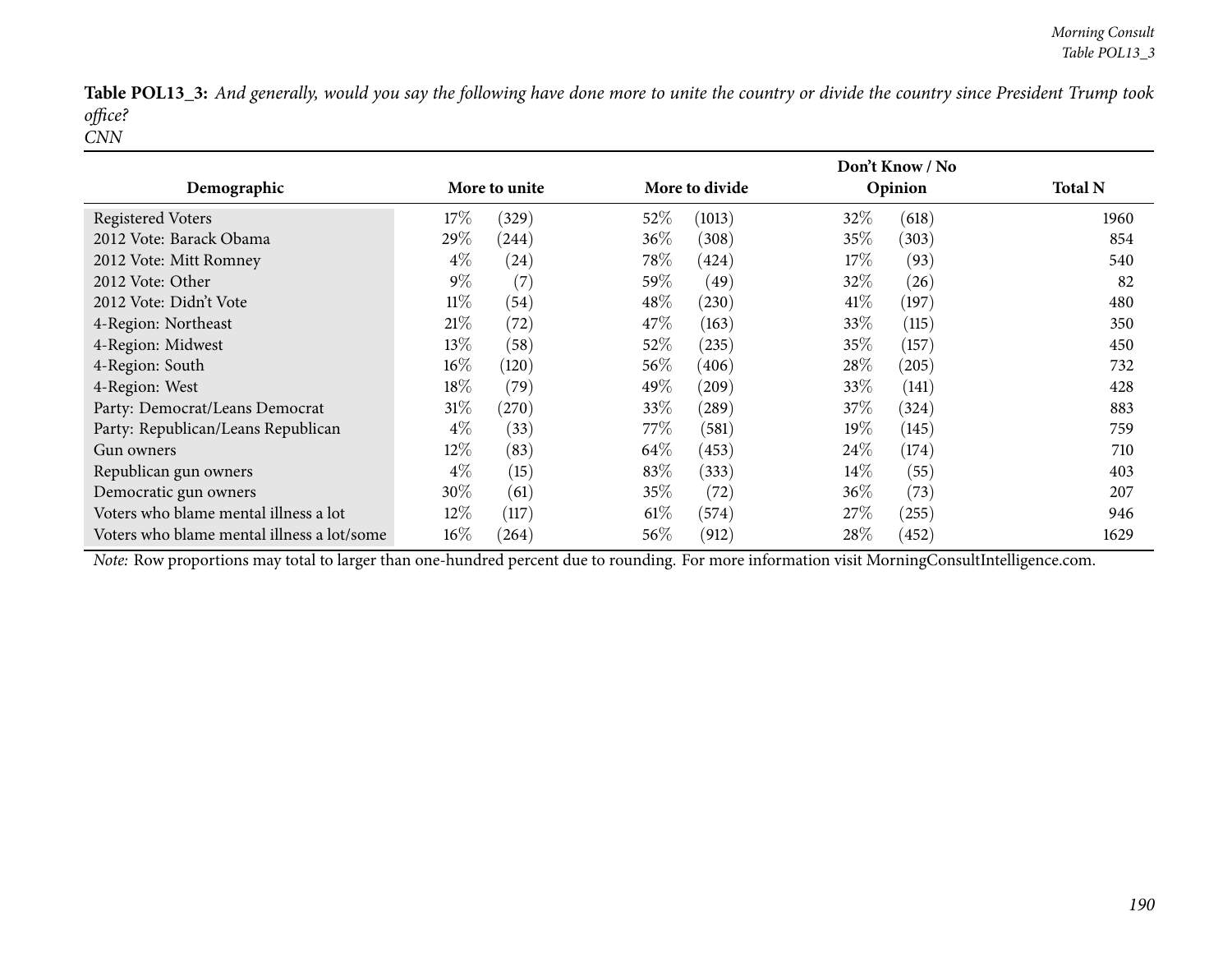| Demographic              |        | A lot  |        | Some  |       | Not much |       | Nothing at all | <b>Total N</b> |
|--------------------------|--------|--------|--------|-------|-------|----------|-------|----------------|----------------|
| <b>Registered Voters</b> | 58%    | (1133) | 31%    | (616) | $7\%$ | (132)    | $4\%$ | (79)           | 1960           |
| Gender: Male             | 60%    | (547)  | 28\%   | (260) | $8\%$ | (72)     | $4\%$ | (39)           | 917            |
| Gender: Female           | 56%    | (586)  | 34%    | (356) | $6\%$ | (60)     | $4\%$ | (41)           | 1043           |
| Age: 18-29               | 55%    | (186)  | 28\%   | (93)  | $7\%$ | (24)     | 10%   | (34)           | 337            |
| Age: 30-44               | 50%    | (228)  | 35%    | (159) | 10%   | (47)     | $4\%$ | (20)           | 453            |
| Age: 45-54               | 52%    | (199)  | 36%    | (136) | $8\%$ | (31)     | $4\%$ | (14)           | 380            |
| Age: 55-64               | 59%    | (198)  | 33%    | (109) | $5\%$ | (18)     | $3\%$ | (9)            | 334            |
| Age: 65+                 | $71\%$ | (323)  | 26\%   | (119) | $3\%$ | (13)     |       | (2)            | 456            |
| Generation Z: 18-22      | 54%    | (75)   | 24\%   | (33)  | $6\%$ | (8)      | 15%   | (21)           | 138            |
| Millennial: Age 23-38    | $52\%$ | (242)  | 34%    | (158) | $9\%$ | (42)     | $6\%$ | (27)           | 469            |
| Generation X: Age 39-54  | 52%    | (295)  | 35%    | (196) | $9\%$ | (52)     | $4\%$ | (20)           | 564            |
| Boomers: Age 55-73       | 63%    | (414)  | $31\%$ | (204) | $4\%$ | (27)     | $2\%$ | (10)           | 655            |
| PID: Dem (no lean)       | 63%    | (461)  | 29%    | (210) | $6\%$ | (43)     | $2\%$ | (15)           | 727            |
| PID: Ind (no lean)       | 54\%   | (324)  | 32%    | (196) | $7\%$ | (42)     | $7\%$ | (43)           | 606            |
| PID: Rep (no lean)       | 55%    | (348)  | 34\%   | (210) | $8\%$ | (47)     | $4\%$ | (22)           | 627            |
| PID/Gender: Dem Men      | 67\%   | (207)  | 24\%   | (73)  | $7\%$ | (23)     | $2\%$ | (6)            | 310            |
| PID/Gender: Dem Women    | $61\%$ | (253)  | 33%    | (137) | $5\%$ | (20)     | $2\%$ | (8)            | 418            |
| PID/Gender: Ind Men      | 54%    | (167)  | 30%    | (93)  | $9\%$ | (27)     | $7\%$ | (22)           | 309            |
| PID/Gender: Ind Women    | 53%    | (158)  | 35%    | (103) | $5\%$ | (15)     | $7\%$ | (21)           | 297            |
| PID/Gender: Rep Men      | 58\%   | (173)  | 31%    | (93)  | $7\%$ | (22)     | $4\%$ | (11)           | 299            |
| PID/Gender: Rep Women    | 53%    | (175)  | 36%    | (117) | $8\%$ | (25)     | $3\%$ | (11)           | 328            |
| Ideo: Liberal (1-3)      | 64\%   | (373)  | 28%    | (166) | $6\%$ | (36)     | $2\%$ | (12)           | 587            |
| Ideo: Moderate (4)       | 58\%   | (269)  | 32%    | (149) | $5\%$ | (25)     | $5\%$ | (21)           | 464            |
| Ideo: Conservative (5-7) | 57%    | (399)  | 34%    | (243) | $8\%$ | (53)     | $2\%$ | (11)           | 705            |
| Educ: < College          | 57%    | (706)  | 30%    | (374) | 7%    | (85)     | $6\%$ | (68)           | 1233           |
| Educ: Bachelors degree   | 55%    | (255)  | 36%    | (167) | $8\%$ | (35)     | $2\%$ | (7)            | 464            |
| Educ: Post-grad          | 65%    | (172)  | 28%    | (75)  | $5\%$ | (13)     | $1\%$ | (4)            | 264            |

Table POL14\_1: How much have you seen, read or heard about each of the following? A shooting at a Walmart in El Paso, Texas that left at least 22 people dead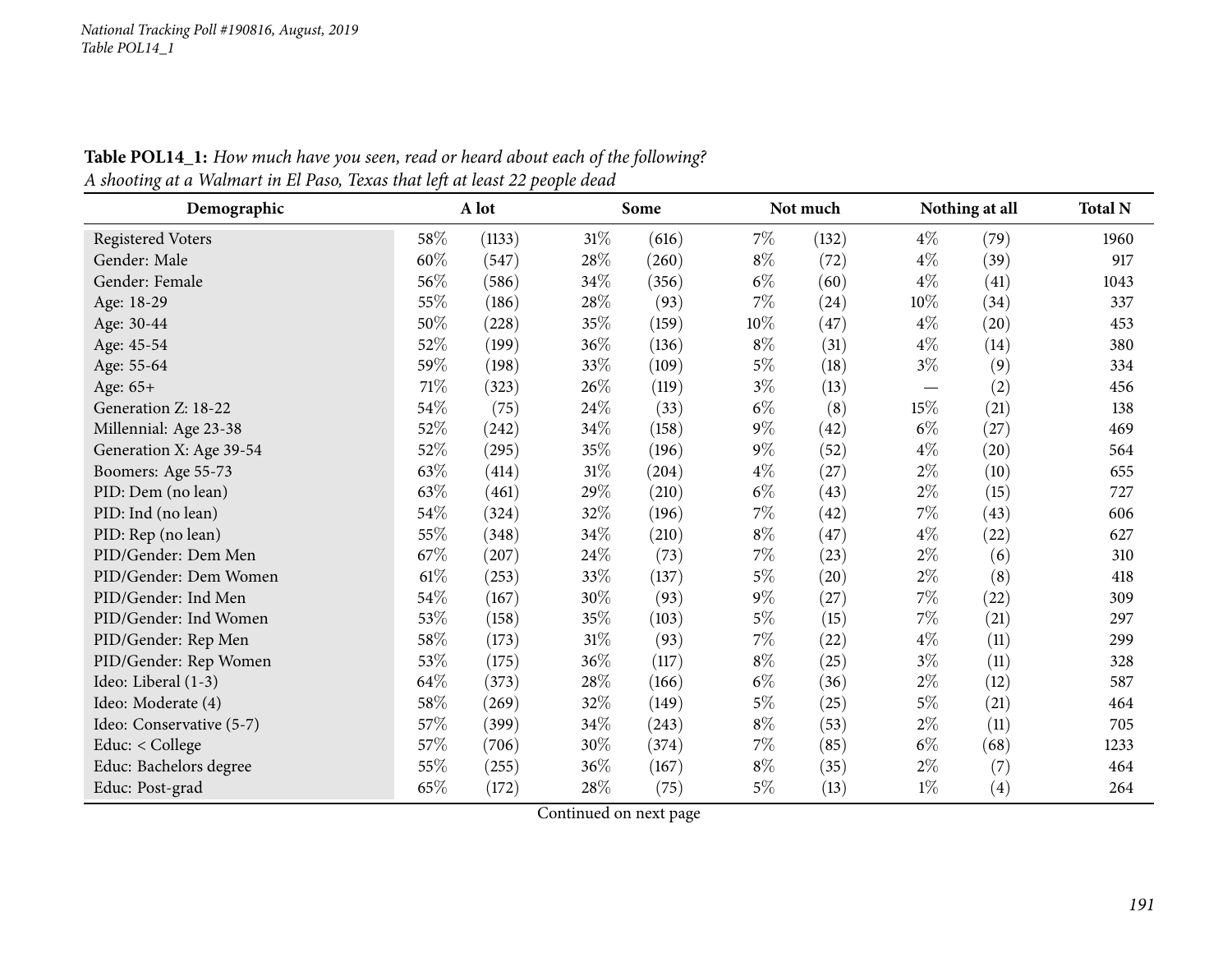| Demographic                       |        | A lot  |        | Some  |        | Not much |       | Nothing at all | <b>Total N</b> |
|-----------------------------------|--------|--------|--------|-------|--------|----------|-------|----------------|----------------|
| <b>Registered Voters</b>          | 58%    | (1133) | $31\%$ | (616) | $7\%$  | (132)    | $4\%$ | (79)           | 1960           |
| Income: Under 50k                 | 57%    | (574)  | 30%    | (301) | $8\%$  | (77)     | $6\%$ | (60)           | 1013           |
| Income: 50k-100k                  | 58%    | (373)  | 34%    | (222) | $6\%$  | (37)     | $2\%$ | (14)           | 646            |
| Income: 100k+                     | 62%    | (186)  | $31\%$ | (92)  | $6\%$  | (18)     | $2\%$ | (5)            | 301            |
| Ethnicity: White                  | 56%    | (884)  | 34%    | (533) | 7%     | (104)    | $4\%$ | (65)           | 1585           |
| Ethnicity: Hispanic               | 68\%   | (129)  | 26%    | (48)  | $2\%$  | (4)      | $4\%$ | (8)            | 190            |
| Ethnicity: Afr. Am.               | 69%    | (171)  | 20%    | (49)  | 7%     | (18)     | $5\%$ | (11)           | 249            |
| Ethnicity: Other                  | 62%    | (78)   | 27%    | (34)  | $8\%$  | (11)     | $3\%$ | (3)            | 126            |
| All Christian                     | 60%    | (574)  | 31%    | (299) | $7\%$  | (63)     | $2\%$ | (15)           | 951            |
| All Non-Christian                 | 64%    | (52)   | 26%    | (21)  | $5\%$  | (4)      | $5\%$ | (4)            | 80             |
| Atheist                           | 49%    | (42)   | 39%    | (34)  | $10\%$ | (8)      | $3\%$ | (3)            | 87             |
| Agnostic/Nothing in particular    | 55%    | (465)  | 31%    | (263) | $7\%$  | (57)     | 7%    | (57)           | 842            |
| Religious Non-Protestant/Catholic | 62%    | (71)   | 28%    | (32)  | $5\%$  | (6)      | $4\%$ | (5)            | 114            |
| Evangelical                       | 60%    | (338)  | 30%    | (166) | $7\%$  | (38)     | $4\%$ | (20)           | 561            |
| Non-Evangelical                   | 60%    | (415)  | 31%    | (218) | $7\%$  | (50)     | $2\%$ | (12)           | 695            |
| Community: Urban                  | 59%    | (265)  | 28%    | (126) | $8\%$  | (37)     | $5\%$ | (23)           | 452            |
| Community: Suburban               | 58%    | (534)  | 31%    | (290) | $8\%$  | (70)     | $3\%$ | (28)           | 922            |
| Community: Rural                  | 57%    | (334)  | 34%    | (200) | $4\%$  | (25)     | $5\%$ | (27)           | 586            |
| Employ: Private Sector            | 54%    | (347)  | 36%    | (230) | $9\%$  | (56)     | $2\%$ | (14)           | 647            |
| Employ: Government                | 52%    | (63)   | 37%    | (45)  | $6\%$  | (8)      | $4\%$ | (5)            | 121            |
| Employ: Self-Employed             | 52%    | (74)   | 37%    | (53)  | $7\%$  | (10)     | $4\%$ | (6)            | 143            |
| Employ: Homemaker                 | 49%    | (75)   | 37%    | (57)  | $7\%$  | (10)     | $7\%$ | (10)           | 152            |
| Employ: Student                   | 56%    | (48)   | 23%    | (20)  | $8\%$  | (7)      | 13%   | (11)           | 86             |
| Employ: Retired                   | 70%    | (325)  | 25%    | (114) | $3\%$  | (16)     | $1\%$ | (7)            | 462            |
| Employ: Unemployed                | 54%    | (99)   | 32%    | (58)  | 7%     | (13)     | $7\%$ | (12)           | 182            |
| Employ: Other                     | $61\%$ | (102)  | 23%    | (39)  | $8\%$  | (13)     | $8\%$ | (13)           | 167            |
| Military HH: Yes                  | 62%    | (222)  | 30%    | (109) | $4\%$  | (13)     | $4\%$ | (14)           | 359            |
| Military HH: No                   | 57%    | (910)  | 32%    | (506) | $7\%$  | (119)    | $4\%$ | (65)           | 1601           |
| RD/WT: Right Direction            | 54%    | (396)  | 33%    | (240) | $8\%$  | (56)     | $5\%$ | (35)           | 728            |
| RD/WT: Wrong Track                | 60%    | (737)  | 31%    | (376) | $6\%$  | (76)     | $4\%$ | (44)           | 1232           |
| Trump Job Approve                 | 56%    | (445)  | 34%    | (273) | 7%     | (59)     | $3\%$ | (23)           | 801            |
| Trump Job Disapprove              | 60%    | (655)  | 30%    | (328) | $6\%$  | (65)     | $4\%$ | (38)           | 1086           |

**Table POL14\_1:** How much have you seen, read or heard about each of the following? <u>A shooting at a Walmart in El Paso, Texas that left at least 22 people dead</u>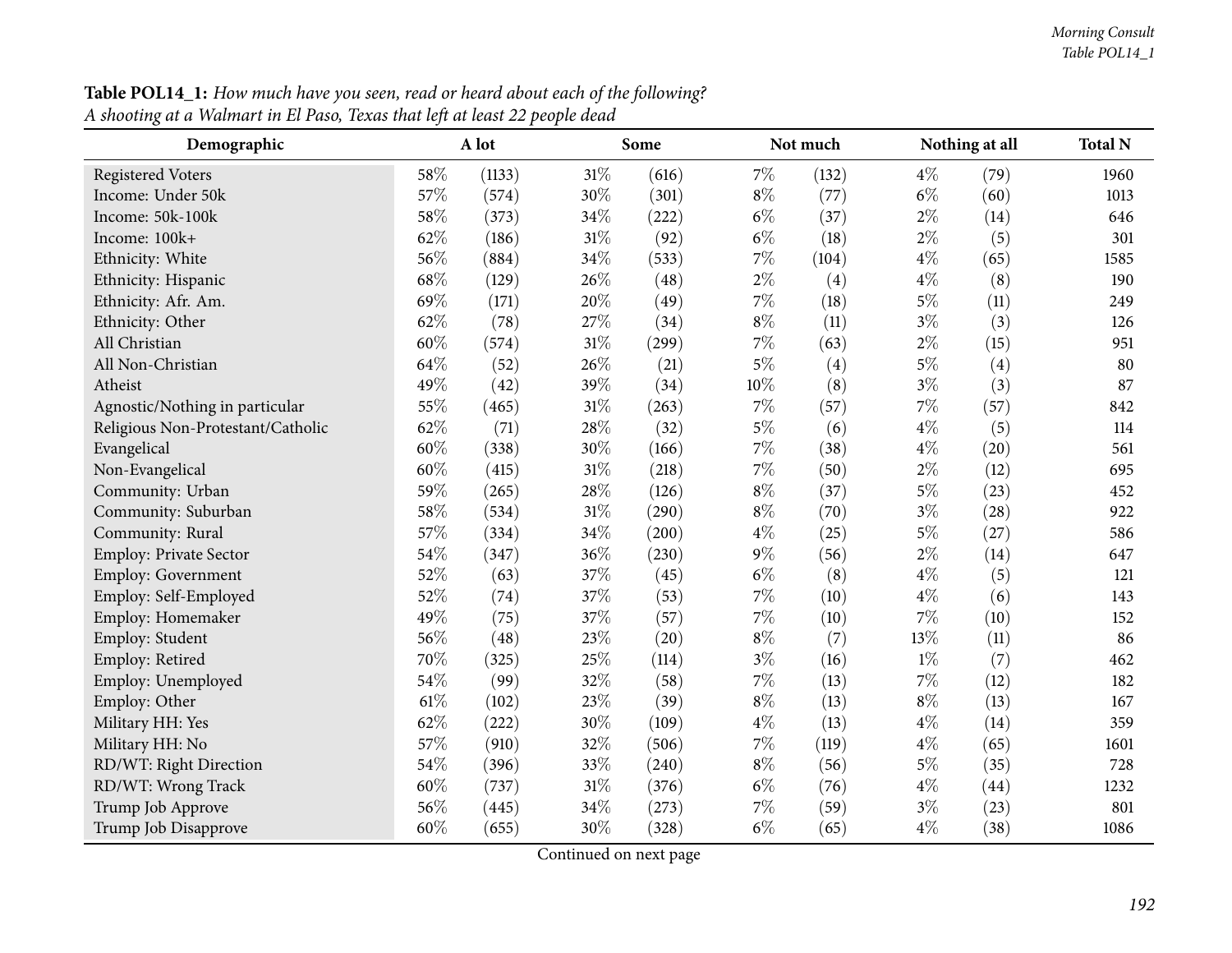#### Table POL14\_1: How much have you seen, read or heard about each of the following? A shooting at a Walmart in El Paso, Texas that left at least 22 people dead

| Demographic                          |        | A lot  |        | Some  |        | Not much |        | Nothing at all | <b>Total N</b> |
|--------------------------------------|--------|--------|--------|-------|--------|----------|--------|----------------|----------------|
| <b>Registered Voters</b>             | 58%    | (1133) | 31%    | (616) | $7\%$  | (132)    | $4\%$  | (79)           | 1960           |
| Trump Job Strongly Approve           | 60%    | (269)  | 29%    | (131) | $7\%$  | (32)     | $4\%$  | (16)           | 448            |
| Trump Job Somewhat Approve           | 50%    | (176)  | 40%    | (142) | $8\%$  | (28)     | $2\%$  | (7)            | 353            |
| Trump Job Somewhat Disapprove        | 46%    | (108)  | 41\%   | (96)  | $8\%$  | (18)     | $5\%$  | (12)           | 233            |
| Trump Job Strongly Disapprove        | 64%    | (548)  | 27%    | (232) | $5\%$  | (47)     | $3\%$  | (27)           | 853            |
| Favorable of Trump                   | 57%    | (442)  | 33%    | (260) | $8\%$  | (59)     | $3\%$  | (21)           | 782            |
| Unfavorable of Trump                 | $61\%$ | (673)  | 30%    | (333) | $6\%$  | (63)     | $3\%$  | (36)           | 1106           |
| Very Favorable of Trump              | 60%    | (280)  | 29%    | (136) | 7%     | (33)     | $3\%$  | (16)           | 464            |
| Somewhat Favorable of Trump          | 51\%   | (162)  | 39%    | (124) | $8\%$  | (26)     | $2\%$  | (5)            | 317            |
| Somewhat Unfavorable of Trump        | 46%    | (90)   | 40%    | (78)  | $8\%$  | (16)     | $6\%$  | (11)           | 195            |
| Very Unfavorable of Trump            | 64\%   | (583)  | 28%    | (254) | $5\%$  | (48)     | $3\%$  | (25)           | 910            |
| #1 Issue: Economy                    | 52%    | (243)  | 34%    | (159) | $8\%$  | (38)     | $5\%$  | (24)           | 463            |
| #1 Issue: Security                   | 59%    | (269)  | 32%    | (146) | $6\%$  | (29)     | $2\%$  | (10)           | 454            |
| #1 Issue: Health Care                | 63%    | (219)  | 28%    | (99)  | $5\%$  | (16)     | $4\%$  | (13)           | 347            |
| #1 Issue: Medicare / Social Security | 68%    | (185)  | 24%    | (65)  | $6\%$  | (17)     | $2\%$  | (6)            | 274            |
| #1 Issue: Women's Issues             | 48%    | (57)   | 35%    | (42)  | $11\%$ | (13)     | $6\%$  | (8)            | 120            |
| #1 Issue: Education                  | 50%    | (55)   | 36%    | (39)  | $7\%$  | (8)      | $6\%$  | (7)            | 108            |
| #1 Issue: Energy                     | 53%    | (50)   | 34%    | (32)  | $5\%$  | (5)      | $8\%$  | (7)            | 94             |
| #1 Issue: Other                      | 54%    | (54)   | 34%    | (34)  | 7%     | (7)      | $5\%$  | (5)            | 100            |
| 2018 House Vote: Democrat            | 68\%   | (527)  | 26%    | (198) | $5\%$  | (38)     | $1\%$  | (10)           | 773            |
| 2018 House Vote: Republican          | 57%    | (379)  | 35%    | (233) | $6\%$  | (40)     | $2\%$  | (14)           | 667            |
| 2018 House Vote: Someone else        | 46%    | (46)   | 32%    | (32)  | $9\%$  | (9)      | 13%    | (13)           | 100            |
| 2016 Vote: Hillary Clinton           | 67%    | (474)  | 27%    | (194) | $4\%$  | (30)     | $2\%$  | (11)           | 709            |
| 2016 Vote: Donald Trump              | 57%    | (399)  | 34%    | (238) | $6\%$  | (44)     | $3\%$  | (18)           | 699            |
| 2016 Vote: Other                     | 55%    | (102)  | 32%    | (59)  | $8\%$  | (15)     | $5\%$  | (10)           | 185            |
| 2016 Vote: Didn't Vote               | 43%    | (157)  | 34%    | (124) | 12%    | (44)     | $11\%$ | (40)           | 365            |
| Voted in 2014: Yes                   | 62%    | (855)  | $31\%$ | (430) | $5\%$  | (75)     | $2\%$  | (30)           | 1389           |
| Voted in 2014: No                    | 49%    | (278)  | 33%    | (186) | $10\%$ | (57)     | $9\%$  | (49)           | 571            |
| 2012 Vote: Barack Obama              | 65%    | (552)  | 28%    | (238) | $6\%$  | (47)     | $2\%$  | (17)           | 854            |
| 2012 Vote: Mitt Romney               | 56%    | (301)  | 37%    | (199) | $6\%$  | (31)     | $2\%$  | (9)            | 540            |
| 2012 Vote: Other                     | 52%    | (43)   | 30%    | (24)  | 10%    | (8)      | $8\%$  | (7)            | 82             |
| 2012 Vote: Didn't Vote               | 49%    | (234)  | 32%    | (154) | $9\%$  | (45)     | 10%    | (46)           | 480            |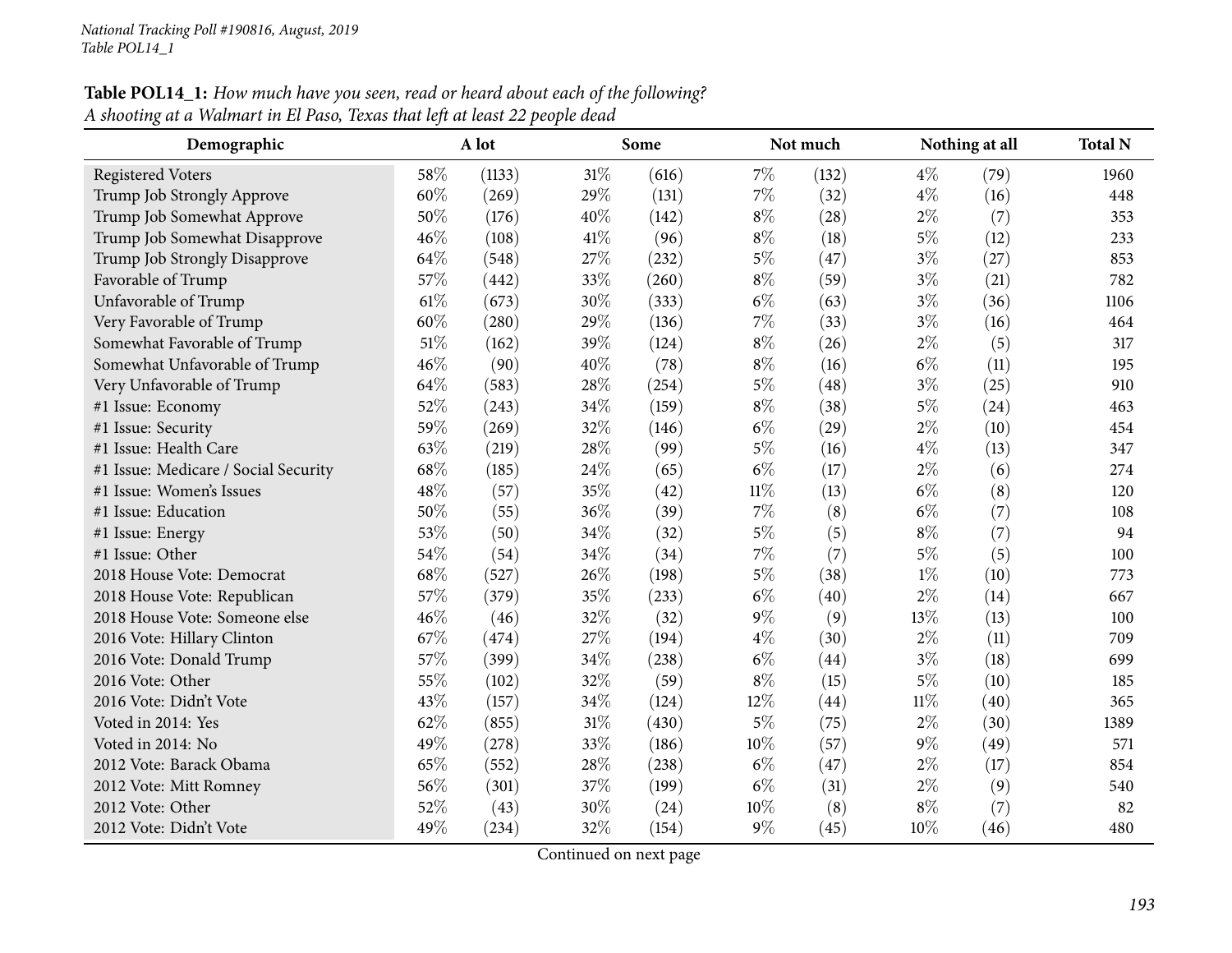| Demographic                                |        | A lot          |        | Some       |        | Not much  |       | Nothing at all | <b>Total N</b> |
|--------------------------------------------|--------|----------------|--------|------------|--------|-----------|-------|----------------|----------------|
| <b>Registered Voters</b>                   | 58\%   | (1133)         | 31%    | (616)      | 7%     | (132)     | $4\%$ | (79)           | 1960           |
| 4-Region: Northeast                        | 57\%   | (200)          | 30\%   | (105)      | $10\%$ | (34)      | $3\%$ | (11)           | 350            |
| 4-Region: Midwest                          | 55%    | (246)          | $34\%$ | (153)      | $8\%$  | (35)      | $3\%$ | (16)           | 450            |
| 4-Region: South                            | $61\%$ | (449)          | 29%    | (214)      | 5%     | (34)      | 5%    | (35)           | 732            |
| 4-Region: West                             | $56\%$ | (238)          | $34\%$ | (145)      | 7%     | (28)      | $4\%$ | (17)           | 428            |
| Party: Democrat/Leans Democrat             | 63\%   | (558)          | 29\%   | (252)      | $6\%$  | (52)      | $2\%$ | (20)           | 883            |
| Party: Republican/Leans Republican         | $56\%$ | $^{\prime}427$ | $33\%$ | $^{(254)}$ | 7%     | (53)      | $3\%$ | (25)           | 759            |
| Gun owners                                 | 60%    | (428)          | 31%    | (221)      | $6\%$  | (42)      | $3\%$ | (19)           | 710            |
| Republican gun owners                      | $61\%$ | (246)          | 31%    | (125)      | $6\%$  | $^{'}25)$ | $2\%$ | (7)            | 403            |
| Democratic gun owners                      | 65\%   | (135)          | 29%    | (61)       | $4\%$  | (7        | $2\%$ | (3)            | 207            |
| Voters who blame mental illness a lot      | 62\%   | (586)          | 30\%   | (286)      | $6\%$  | (52)      | $2\%$ | (22)           | 946            |
| Voters who blame mental illness a lot/some | 60%    | (981)          | 32\%   | (513)      | $6\%$  | (101)     | $2\%$ | (33)           | 1629           |

Table POL14\_1: How much have you seen, read or heard about each of the following? A shooting at a Walmart in El Paso, Texas that left at least 22 people dead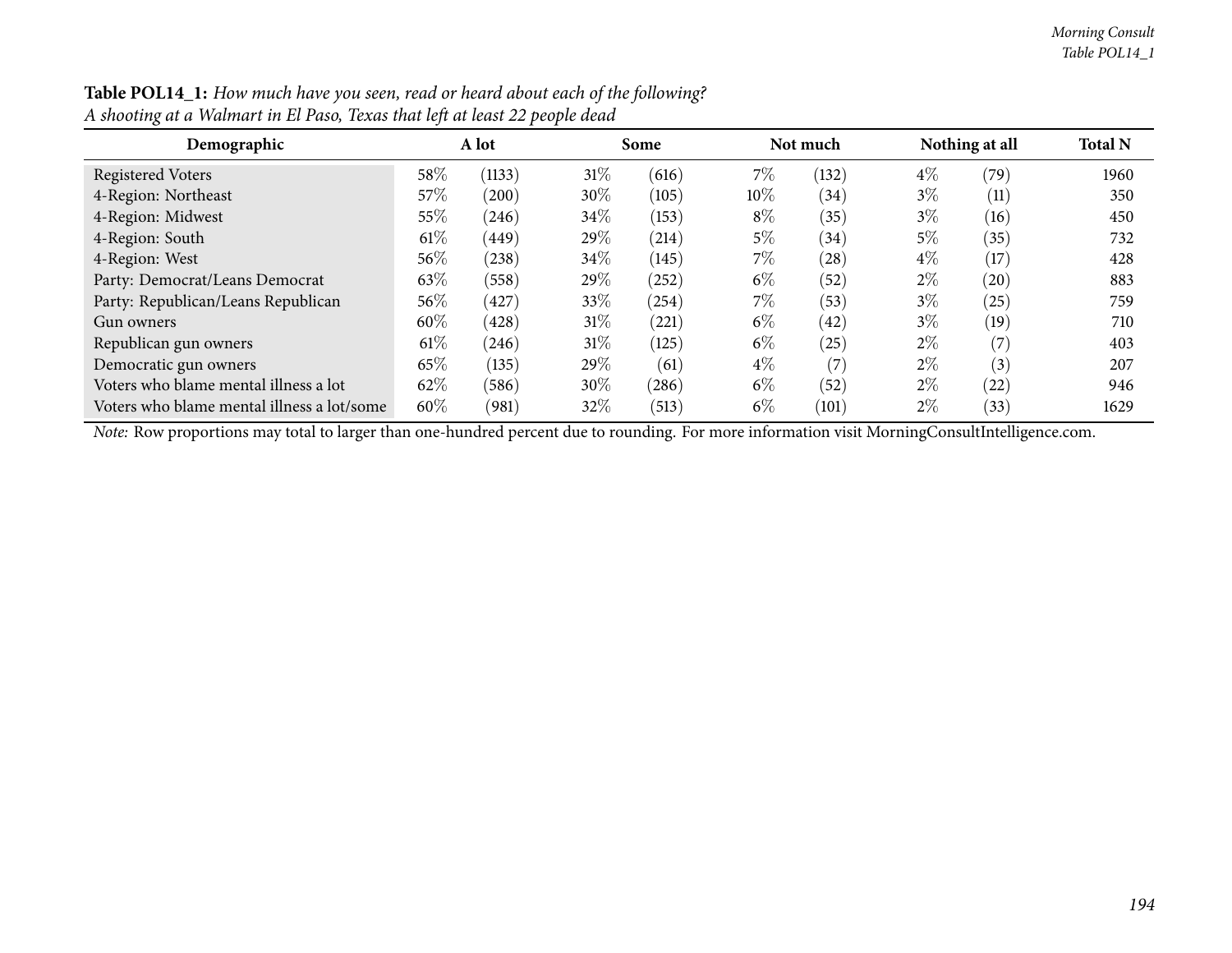| Demographic              |        | A lot  |     | Some  |        | Not much |       | Nothing at all | <b>Total N</b> |
|--------------------------|--------|--------|-----|-------|--------|----------|-------|----------------|----------------|
| <b>Registered Voters</b> | 52%    | (1018) | 34% | (671) | $9\%$  | (171)    | $5\%$ | (100)          | 1960           |
| Gender: Male             | 54\%   | (491)  | 32% | (296) | $10\%$ | (87)     | $5\%$ | (44)           | 917            |
| Gender: Female           | $51\%$ | (527)  | 36% | (376) | $8\%$  | (84)     | 5%    | (56)           | 1043           |
| Age: 18-29               | 44\%   | (149)  | 31% | (106) | $14\%$ | (47)     | 10%   | (35)           | 337            |
| Age: 30-44               | 45%    | (204)  | 37% | (169) | 12%    | (56)     | $5\%$ | (25)           | 453            |
| Age: 45-54               | 48\%   | (181)  | 38% | (143) | $8\%$  | (32)     | $6\%$ | (23)           | 380            |
| Age: 55-64               | 54\%   | (182)  | 36% | (121) | $6\%$  | (19)     | $4\%$ | (12)           | 334            |
| Age: 65+                 | 66\%   | (302)  | 29% | (132) | $4\%$  | (17)     | $1\%$ | (5)            | 456            |
| Generation Z: 18-22      | 42%    | (57)   | 27% | (37)  | 19%    | (26)     | 12%   | (17)           | 138            |
| Millennial: Age 23-38    | 46%    | (214)  | 36% | (170) | $11\%$ | (53)     | 7%    | (32)           | 469            |
| Generation X: Age 39-54  | 47\%   | (263)  | 37% | (211) | $10\%$ | (56)     | $6\%$ | (34)           | 564            |
| Boomers: Age 55-73       | $58\%$ | (380)  | 35% | (228) | $5\%$  | (31)     | $3\%$ | (16)           | 655            |
| PID: Dem (no lean)       | 59%    | (426)  | 31% | (225) | $8\%$  | (57)     | $3\%$ | (20)           | 727            |
| PID: Ind (no lean)       | 46%    | (281)  | 36% | (216) | $9\%$  | (57)     | $8\%$ | (51)           | 606            |
| PID: Rep (no lean)       | 50%    | (310)  | 37% | (230) | $9\%$  | (57)     | $5\%$ | (29)           | 627            |
| PID/Gender: Dem Men      | 62%    | (191)  | 27% | (85)  | $8\%$  | (26)     | $3\%$ | (8)            | 310            |
| PID/Gender: Dem Women    | 56%    | (235)  | 34% | (140) | 7%     | (30)     | $3\%$ | (12)           | 418            |
| PID/Gender: Ind Men      | 47\%   | (146)  | 34% | (106) | 10%    | (32)     | $8\%$ | (24)           | 309            |
| PID/Gender: Ind Women    | 45%    | (135)  | 37% | (110) | $9\%$  | (25)     | $9\%$ | (27)           | 297            |
| PID/Gender: Rep Men      | $51\%$ | (153)  | 35% | (105) | 10%    | (30)     | $4\%$ | (12)           | 299            |
| PID/Gender: Rep Women    | 48\%   | (157)  | 38% | (126) | $9\%$  | (28)     | 5%    | (17)           | 328            |
| Ideo: Liberal (1-3)      | 57\%   | (335)  | 32% | (186) | $8\%$  | (49)     | $3\%$ | (17)           | 587            |
| Ideo: Moderate (4)       | 54\%   | (251)  | 34% | (157) | $7\%$  | (34)     | $5\%$ | (23)           | 464            |
| Ideo: Conservative (5-7) | 50%    | (354)  | 38% | (270) | $9\%$  | (63)     | $3\%$ | (19)           | 705            |
| Educ: < College          | $51\%$ | (626)  | 33% | (403) | 10%    | (122)    | 7%    | (81)           | 1233           |
| Educ: Bachelors degree   | 50%    | (232)  | 40% | (184) | $7\%$  | (33)     | $3\%$ | (15)           | 464            |
| Educ: Post-grad          | $61\%$ | (160)  | 32% | (84)  | $6\%$  | (16)     | $1\%$ | (3)            | 264            |

Table POL14\_2: How much have you seen, read or heard about each of the following? A shooting in downtown Dayton, Ohio, that left at least 9 people dead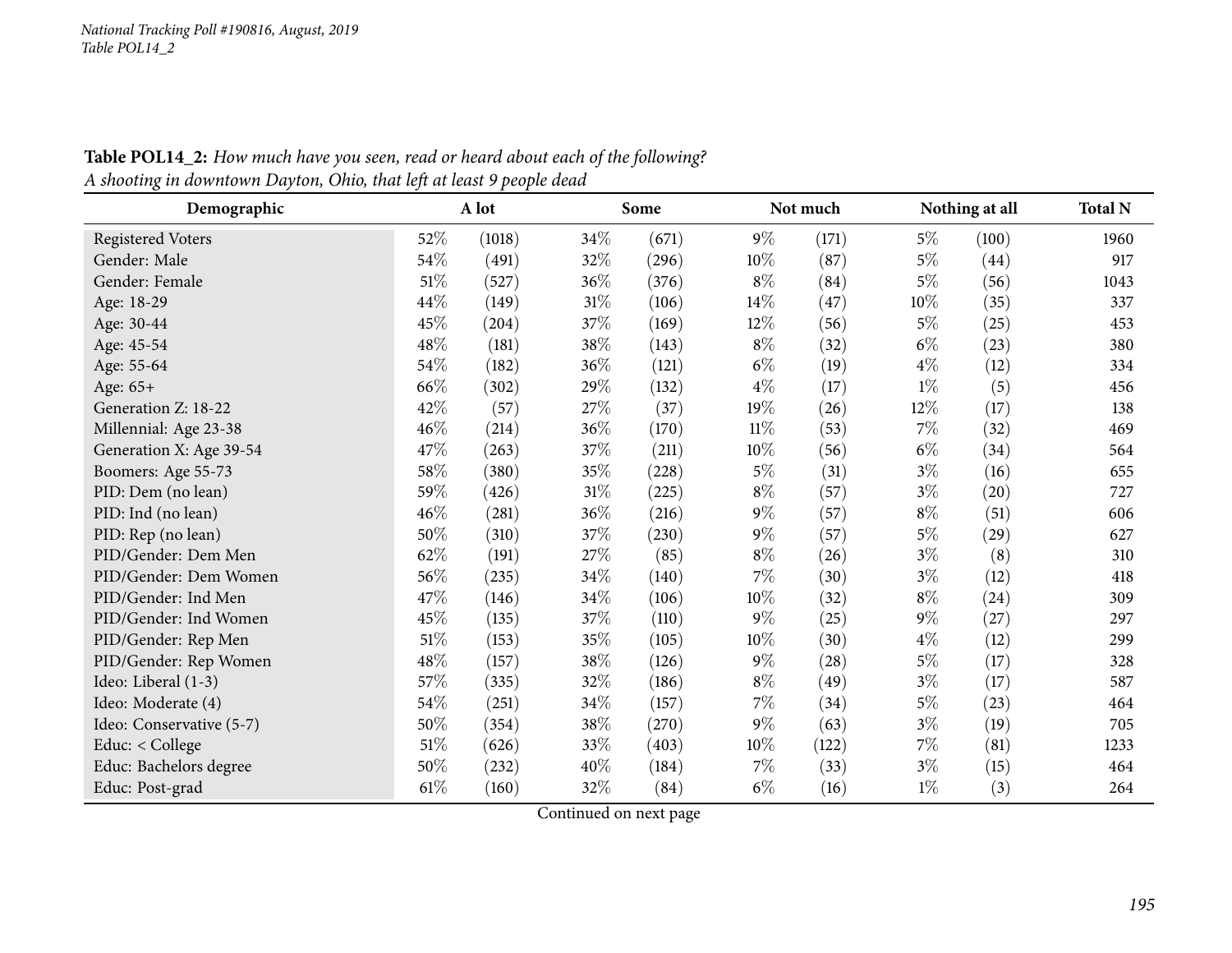**Table POL14\_2:** How much have you seen, read or heard about each of the following? <u>A shooting in downtown Dayton, Ohio, that left at least 9 people dead</u>

| Demographic                       |     | A lot  |     | Some  |        | Not much |       | Nothing at all | <b>Total N</b> |
|-----------------------------------|-----|--------|-----|-------|--------|----------|-------|----------------|----------------|
| <b>Registered Voters</b>          | 52% | (1018) | 34% | (671) | $9\%$  | (171)    | $5\%$ | (100)          | 1960           |
| Income: Under 50k                 | 49% | (495)  | 34% | (340) | $11\%$ | (108)    | $7\%$ | (69)           | 1013           |
| Income: 50k-100k                  | 54% | (351)  | 35% | (227) | $7\%$  | (47)     | $3\%$ | (21)           | 646            |
| Income: 100k+                     | 57% | (172)  | 35% | (104) | $5\%$  | (16)     | $3\%$ | (9)            | 301            |
| Ethnicity: White                  | 50% | (800)  | 36% | (573) | $8\%$  | (133)    | $5\%$ | (79)           | 1585           |
| Ethnicity: Hispanic               | 54% | (103)  | 32% | (62)  | $8\%$  | (14)     | $6\%$ | (11)           | 190            |
| Ethnicity: Afr. Am.               | 63% | (156)  | 22% | (56)  | $10\%$ | (24)     | $5\%$ | (12)           | 249            |
| Ethnicity: Other                  | 49% | (62)   | 34% | (43)  | $11\%$ | (14)     | $6\%$ | (8)            | 126            |
| All Christian                     | 56% | (529)  | 34% | (327) | 7%     | (64)     | $3\%$ | (30)           | 951            |
| All Non-Christian                 | 54% | (43)   | 33% | (27)  | $11\%$ | (9)      | $3\%$ | (2)            | 80             |
| Atheist                           | 45% | (39)   | 38% | (33)  | $14\%$ | (12)     | $3\%$ | (3)            | 87             |
| Agnostic/Nothing in particular    | 48% | (407)  | 34% | (284) | $10\%$ | (87)     | $8\%$ | (65)           | 842            |
| Religious Non-Protestant/Catholic | 55% | (63)   | 31% | (36)  | 10%    | (11)     | $4\%$ | (5)            | 114            |
| Evangelical                       | 55% | (308)  | 32% | (179) | $9\%$  | (52)     | $4\%$ | (22)           | 561            |
| Non-Evangelical                   | 54% | (375)  | 35% | (247) | $7\%$  | (49)     | $4\%$ | (25)           | 695            |
| Community: Urban                  | 52% | (233)  | 33% | (147) | $10\%$ | (46)     | $6\%$ | (26)           | 452            |
| Community: Suburban               | 52% | (484)  | 34% | (318) | $8\%$  | (78)     | $5\%$ | (43)           | 922            |
| Community: Rural                  | 51% | (302)  | 35% | (206) | $8\%$  | (47)     | $5\%$ | (31)           | 586            |
| Employ: Private Sector            | 48% | (311)  | 38% | (244) | $11\%$ | (70)     | $3\%$ | (22)           | 647            |
| Employ: Government                | 51% | (62)   | 35% | (42)  | $9\%$  | (11)     | $5\%$ | (6)            | 121            |
| Employ: Self-Employed             | 53% | (76)   | 38% | (54)  | $6\%$  | (8)      | $4\%$ | (5)            | 143            |
| Employ: Homemaker                 | 39% | (59)   | 40% | (62)  | 12%    | (18)     | $9\%$ | (13)           | 152            |
| Employ: Student                   | 38% | (33)   | 33% | (28)  | $17\%$ | (14)     | 12%   | (11)           | 86             |
| Employ: Retired                   | 67% | (307)  | 28% | (128) | $4\%$  | (19)     | $2\%$ | (8)            | 462            |
| Employ: Unemployed                | 47% | (84)   | 36% | (65)  | $8\%$  | (15)     | 10%   | (17)           | 182            |
| Employ: Other                     | 51% | (85)   | 30% | (49)  | $10\%$ | (16)     | 10%   | (17)           | 167            |
| Military HH: Yes                  | 54% | (193)  | 36% | (130) | $4\%$  | (16)     | $6\%$ | (20)           | 359            |
| Military HH: No                   | 52% | (825)  | 34% | (541) | $10\%$ | (155)    | $5\%$ | (80)           | 1601           |
| RD/WT: Right Direction            | 47% | (341)  | 37% | (267) | $10\%$ | (74)     | $6\%$ | (45)           | 728            |
| RD/WT: Wrong Track                | 55% | (677)  | 33% | (404) | $8\%$  | (97)     | $4\%$ | (55)           | 1232           |
| Trump Job Approve                 | 50% | (398)  | 37% | (298) | $9\%$  | (70)     | $4\%$ | (35)           | 801            |
| Trump Job Disapprove              | 55% | (595)  | 33% | (355) | $8\%$  | (90)     | $4\%$ | (46)           | 1086           |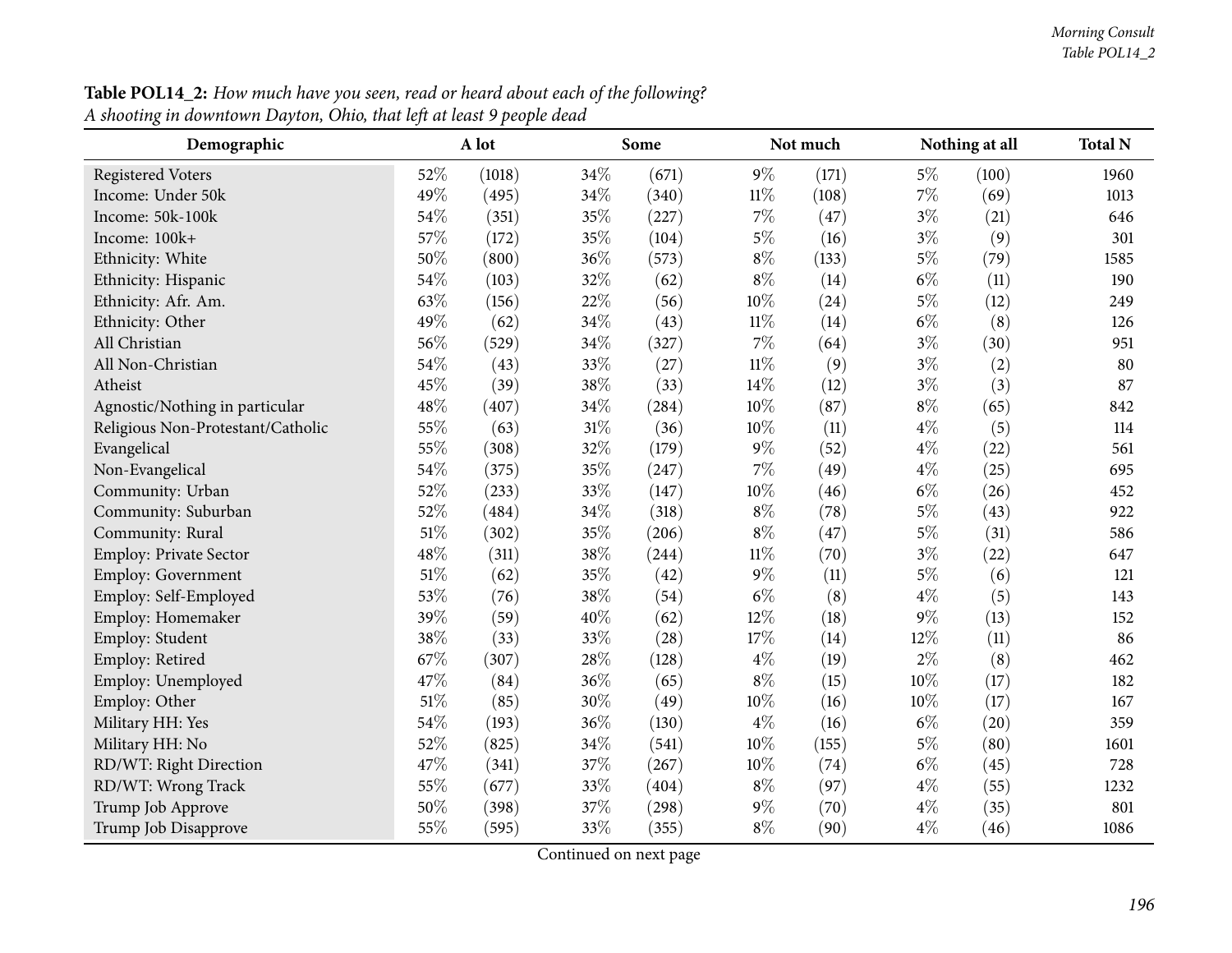### **Table POL14\_2:** How much have you seen, read or heard about each of the following? <u>A shooting in downtown Dayton, Ohio, that left at least 9 people dead</u>

| Demographic                          |        | A lot  |      | Some  |        | Not much |        | Nothing at all     | <b>Total N</b> |
|--------------------------------------|--------|--------|------|-------|--------|----------|--------|--------------------|----------------|
| <b>Registered Voters</b>             | 52%    | (1018) | 34%  | (671) | $9\%$  | (171)    | $5\%$  | (100)              | 1960           |
| Trump Job Strongly Approve           | 54%    | (243)  | 33%  | (148) | $9\%$  | (41)     | $4\%$  | (16)               | 448            |
| Trump Job Somewhat Approve           | 44%    | (155)  | 42%  | (150) | $8\%$  | (29)     | $5\%$  | (19)               | 353            |
| Trump Job Somewhat Disapprove        | 43%    | (99)   | 41\% | (94)  | 12%    | (28)     | $5\%$  | (11)               | 233            |
| Trump Job Strongly Disapprove        | 58%    | (495)  | 31%  | (261) | $7\%$  | (63)     | $4\%$  | (35)               | 853            |
| Favorable of Trump                   | 50%    | (393)  | 36%  | (284) | $9\%$  | (72)     | $4\%$  | (33)               | 782            |
| Unfavorable of Trump                 | 55%    | (608)  | 33%  | (365) | $8\%$  | (88)     | $4\%$  | (44)               | 1106           |
| Very Favorable of Trump              | 54%    | (251)  | 32%  | (151) | 10%    | (47)     | $4\%$  | (16)               | 464            |
| Somewhat Favorable of Trump          | 45%    | (142)  | 42%  | (133) | $8\%$  | (26)     | $5\%$  | (16)               | 317            |
| Somewhat Unfavorable of Trump        | 39%    | (77)   | 43%  | (84)  | 12%    | (23)     | $6\%$  | (11)               | 195            |
| Very Unfavorable of Trump            | 58%    | (531)  | 31%  | (282) | $7\%$  | (65)     | $4\%$  | (33)               | 910            |
| #1 Issue: Economy                    | 46%    | (212)  | 37%  | (172) | $11\%$ | (49)     | $6\%$  | $\left( 29\right)$ | 463            |
| #1 Issue: Security                   | 54%    | (244)  | 37%  | (167) | $7\%$  | (31)     | $3\%$  | (12)               | 454            |
| #1 Issue: Health Care                | 58%    | (203)  | 29%  | (102) | $8\%$  | (27)     | $5\%$  | (16)               | 347            |
| #1 Issue: Medicare / Social Security | 61\%   | (167)  | 28\% | (76)  | $7\%$  | (20)     | $4\%$  | (11)               | 274            |
| #1 Issue: Women's Issues             | 41\%   | (50)   | 37%  | (44)  | 15%    | (18)     | 7%     | (8)                | 120            |
| #1 Issue: Education                  | 39%    | (42)   | 42%  | (46)  | 12%    | (13)     | $7\%$  | (7)                | 108            |
| #1 Issue: Energy                     | 49%    | (46)   | 33%  | (31)  | $8\%$  | (8)      | $9\%$  | (9)                | 94             |
| #1 Issue: Other                      | 54%    | (54)   | 34%  | (34)  | $5\%$  | (5)      | 7%     | (7)                | 100            |
| 2018 House Vote: Democrat            | 63%    | (485)  | 28%  | (220) | 7%     | (53)     | $2\%$  | (15)               | 773            |
| 2018 House Vote: Republican          | 52%    | (347)  | 37%  | (245) | $8\%$  | (51)     | $3\%$  | (23)               | 667            |
| 2018 House Vote: Someone else        | 40%    | (41)   | 35%  | (35)  | 10%    | (10)     | 14%    | (14)               | 100            |
| 2016 Vote: Hillary Clinton           | 62%    | (438)  | 30%  | (214) | $6\%$  | (40)     | $2\%$  | (16)               | 709            |
| 2016 Vote: Donald Trump              | $51\%$ | (360)  | 37%  | (258) | $8\%$  | (56)     | $4\%$  | (25)               | 699            |
| 2016 Vote: Other                     | 49%    | (91)   | 35%  | (65)  | $9\%$  | (17)     | $7\%$  | (12)               | 185            |
| 2016 Vote: Didn't Vote               | 35%    | (128)  | 37%  | (134) | $16\%$ | (57)     | $13\%$ | (47)               | 365            |
| Voted in 2014: Yes                   | 57%    | (788)  | 33%  | (461) | 7%     | (97)     | $3\%$  | (44)               | 1389           |
| Voted in 2014: No                    | 40%    | (230)  | 37%  | (210) | $13\%$ | (74)     | 10%    | (56)               | 571            |
| 2012 Vote: Barack Obama              | 60%    | (513)  | 31%  | (262) | $7\%$  | (56)     | $3\%$  | (22)               | 854            |
| 2012 Vote: Mitt Romney               | $51\%$ | (274)  | 39%  | (209) | $7\%$  | (40)     | $3\%$  | (17)               | 540            |
| 2012 Vote: Other                     | 42%    | (34)   | 38%  | (31)  | $11\%$ | (9)      | $9\%$  | (7)                | 82             |
| 2012 Vote: Didn't Vote               | 40%    | (193)  | 35%  | (169) | 14%    | (65)     | $11\%$ | (53)               | 480            |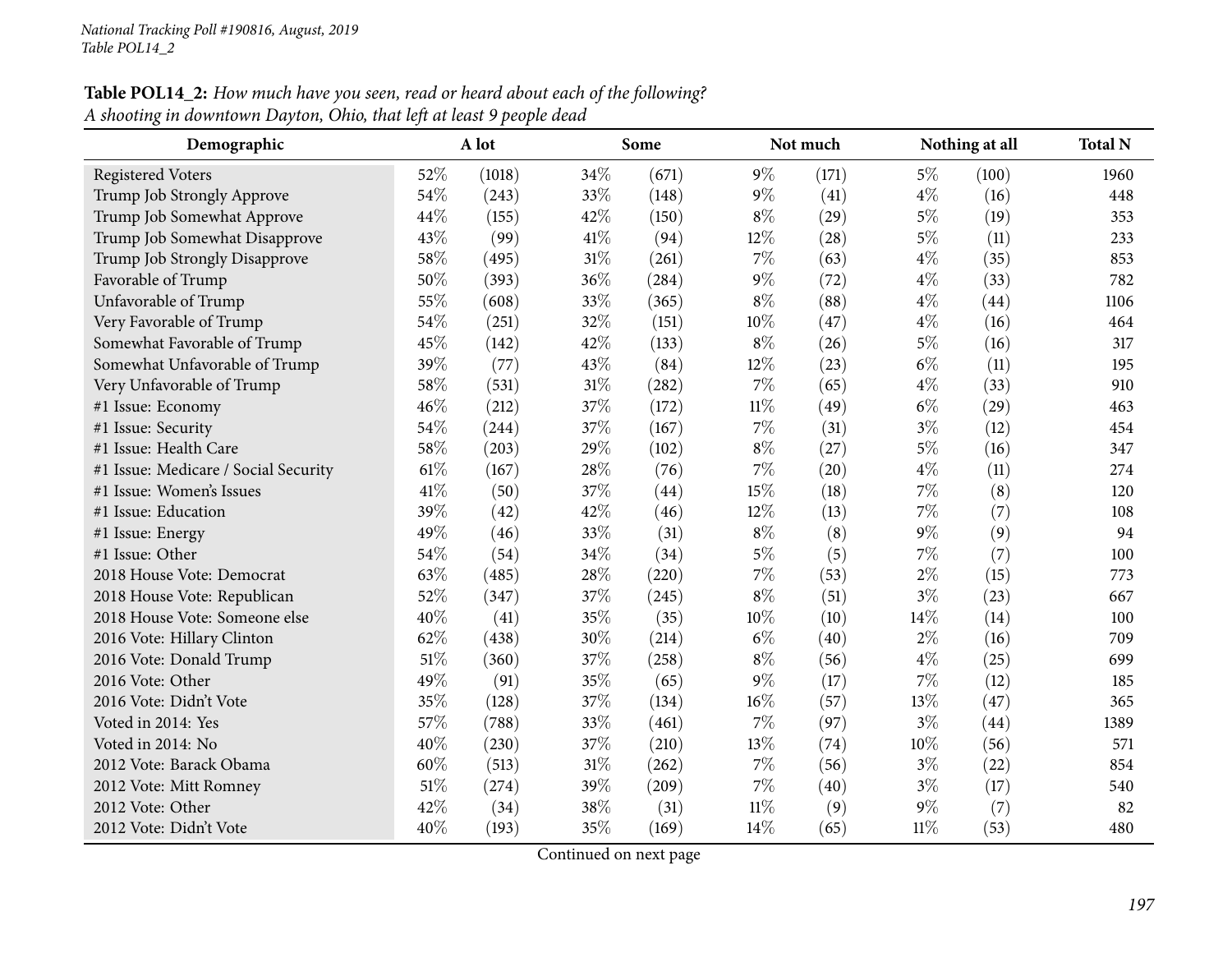| $\circ$                                    |        |        |        |            |        |          |       |                    |                |
|--------------------------------------------|--------|--------|--------|------------|--------|----------|-------|--------------------|----------------|
| Demographic                                |        | A lot  |        | Some       |        | Not much |       | Nothing at all     | <b>Total N</b> |
| Registered Voters                          | 52%    | (1018) | 34%    | (671)      | $9\%$  | (171)    | $5\%$ | (100)              | 1960           |
| 4-Region: Northeast                        | 52%    | (183)  | 34%    | (120)      | $10\%$ | (35)     | $3\%$ | $\left(12\right)$  | 350            |
| 4-Region: Midwest                          | 53%    | (240)  | 34%    | (155)      | $9\%$  | (40)     | $3\%$ | (15)               | 450            |
| 4-Region: South                            | 53%    | (391)  | 32\%   | (238)      | 7%     | (54)     | $7\%$ | (49)               | 732            |
| 4-Region: West                             | 48%    | (204)  | 37%    | (158)      | $10\%$ | (42)     | $6\%$ | $\left( 24\right)$ | 428            |
| Party: Democrat/Leans Democrat             | 58%    | (511)  | 31%    | $^{'}273)$ | $8\%$  | (71)     | $3\%$ | (28)               | 883            |
| Party: Republican/Leans Republican         | 50%    | (381)  | $36\%$ | (276)      | $9\%$  | (68)     | $5\%$ | (35)               | 759            |
| Gun owners                                 | 54\%   | (387)  | 33\%   | $^{(235)}$ | $9\%$  | (61)     | $4\%$ | $^{'}27$           | 710            |
| Republican gun owners                      | $54\%$ | (216)  | 34%    | (138)      | $10\%$ | (38)     | $3\%$ | (11)               | 403            |
| Democratic gun owners                      | 62\%   | (128)  | 30%    | (61)       | $6\%$  | (13)     | $2\%$ | $\left( 4\right)$  | 207            |
| Voters who blame mental illness a lot      | 55%    | (521)  | 33\%   | (315)      | $9\%$  | (81)     | $3\%$ | (29)               | 946            |
| Voters who blame mental illness a lot/some | $54\%$ | (879)  | 35%    | (565)      | $9\%$  | (140)    | $3\%$ | (45)               | 1629           |

Table POL14\_2: How much have you seen, read or heard about each of the following? A shooting in downtown Dayton, Ohio, that left at least 9 people dead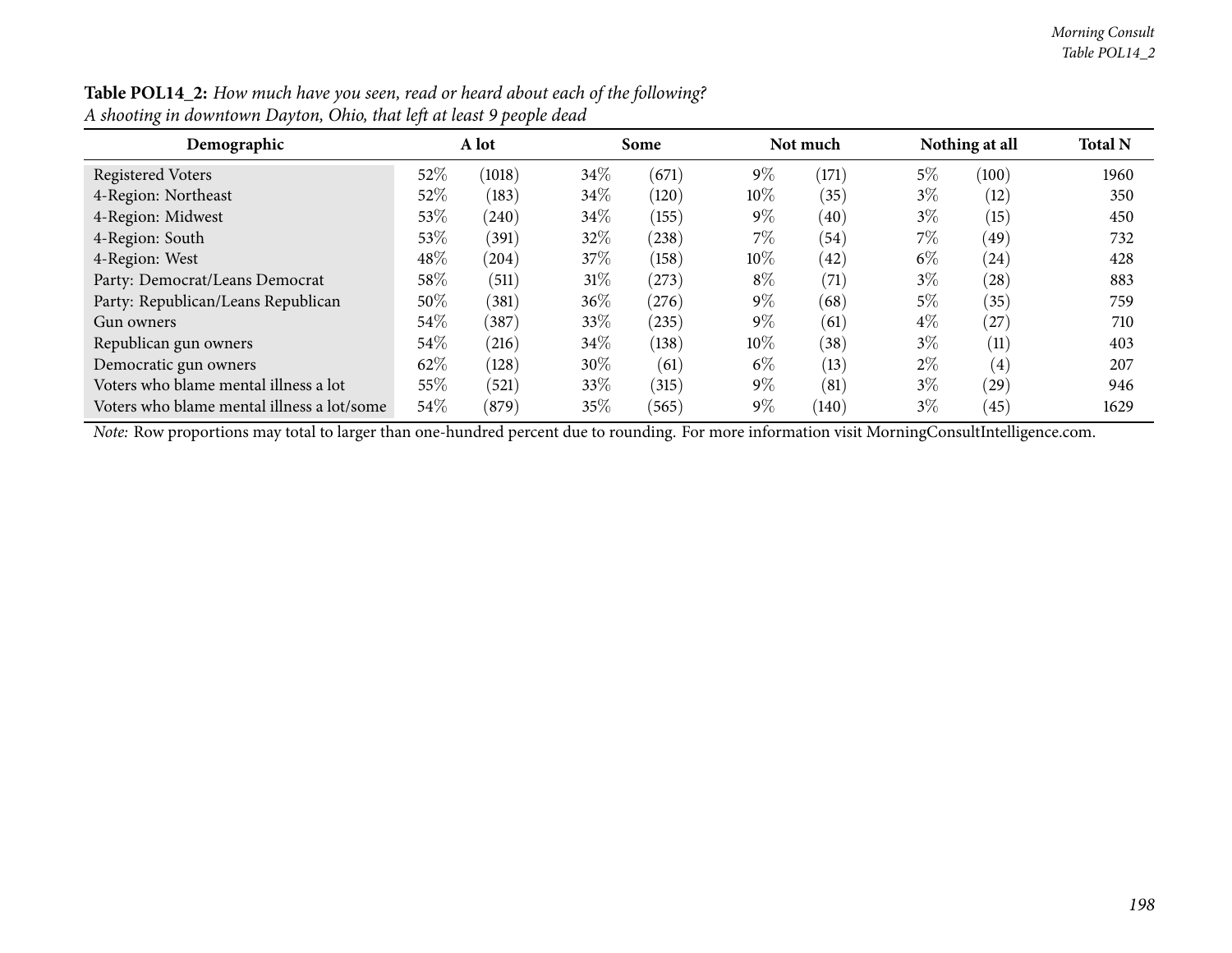Table POLx\_1: Next we will look at a list of names that are active in politics. It is a long list, please take the time to go through the list carefully and give an individual answer for each name below. For each person, please indicate if you have a Very Favorable, Somewhat Favorable, Somewhat Unfavorable, or Very Unfavorable opinion of each If you have heard of the person, but do not have an opinion, please mark 'Heard Of, No Opinion.' If you have not heard of the person, please mark 'Never Heard Of.'Mitch McConnell

|                          |        |                        |        |                          |        | Heard Of, No |        |                |                |
|--------------------------|--------|------------------------|--------|--------------------------|--------|--------------|--------|----------------|----------------|
| Demographic              |        | <b>Total Favorable</b> |        | <b>Total Unfavorable</b> |        | Opinion      |        | Never Heard Of | <b>Total N</b> |
| <b>Registered Voters</b> | 21%    | (409)                  | 46%    | (905)                    | 19%    | (373)        | $14\%$ | (273)          | 1960           |
| Gender: Male             | 25%    | (226)                  | $51\%$ | (468)                    | 13\%   | (118)        | $11\%$ | (105)          | 917            |
| Gender: Female           | 18%    | (183)                  | 42%    | (437)                    | 24\%   | (255)        | $16\%$ | (168)          | 1043           |
| Age: 18-29               | 13%    | (43)                   | $31\%$ | (104)                    | 22\%   | (73)         | 35\%   | (117)          | 337            |
| Age: 30-44               | 15%    | (68)                   | 44\%   | (198)                    | 25%    | (115)        | $16\%$ | (73)           | 453            |
| Age: 45-54               | 20%    | (75)                   | 45%    | (172)                    | 22\%   | (84)         | 13\%   | (49)           | 380            |
| Age: 55-64               | 26%    | (86)                   | 50%    | (168)                    | $18\%$ | (59)         | $6\%$  | (21)           | 334            |
| Age: 65+                 | 30%    | (138)                  | 57\%   | (262)                    | $9\%$  | (42)         | $3\%$  | (14)           | 456            |
| Generation Z: 18-22      | 12%    | (16)                   | 24\%   | (33)                     | 21%    | (29)         | 43\%   | (60)           | 138            |
| Millennial: Age 23-38    | 13\%   | (63)                   | 40%    | (188)                    | 24\%   | (112)        | 23\%   | (106)          | 469            |
| Generation X: Age 39-54  | 19%    | (106)                  | 45%    | (254)                    | 23\%   | (131)        | 13\%   | (73)           | 564            |
| Boomers: Age 55-73       | 25%    | (166)                  | 55%    | (361)                    | $14\%$ | (95)         | $5\%$  | (33)           | 655            |
| PID: Dem (no lean)       | 7%     | (53)                   | 63%    | (460)                    | $16\%$ | (115)        | $14\%$ | (100)          | 727            |
| PID: Ind (no lean)       | 14%    | (85)                   | 45%    | (270)                    | 25\%   | (150)        | $17\%$ | (100)          | 606            |
| PID: Rep (no lean)       | 43\%   | (271)                  | 28\%   | (175)                    | 17\%   | (108)        | $12\%$ | (73)           | 627            |
| PID/Gender: Dem Men      | 7%     | (22)                   | 70%    | (217)                    | $11\%$ | (34)         | $12\%$ | (37)           | 310            |
| PID/Gender: Dem Women    | 7%     | (31)                   | $58\%$ | (243)                    | 19%    | (81)         | 15\%   | (62)           | 418            |
| PID/Gender: Ind Men      | $16\%$ | (50)                   | 52%    | (160)                    | 17\%   | (53)         | 15\%   | (46)           | 309            |
| PID/Gender: Ind Women    | 12%    | (35)                   | 37%    | (109)                    | 33\%   | (97)         | 18\%   | (55)           | 297            |
| PID/Gender: Rep Men      | 52%    | (154)                  | $31\%$ | (91)                     | $11\%$ | (32)         | $7\%$  | (22)           | 299            |
| PID/Gender: Rep Women    | 36%    | (117)                  | 26\%   | (84)                     | 23\%   | (76)         | $16\%$ | (51)           | 328            |
| Ideo: Liberal (1-3)      | $6\%$  | (36)                   | 71\%   | (415)                    | $12\%$ | (71)         | $11\%$ | (65)           | 587            |
| Ideo: Moderate (4)       | 13%    | (62)                   | 50%    | (232)                    | 25\%   | (114)        | $12\%$ | (55)           | 464            |
| Ideo: Conservative (5-7) | 42%    | (295)                  | 32%    | (225)                    | 17%    | (117)        | $10\%$ | (69)           | 705            |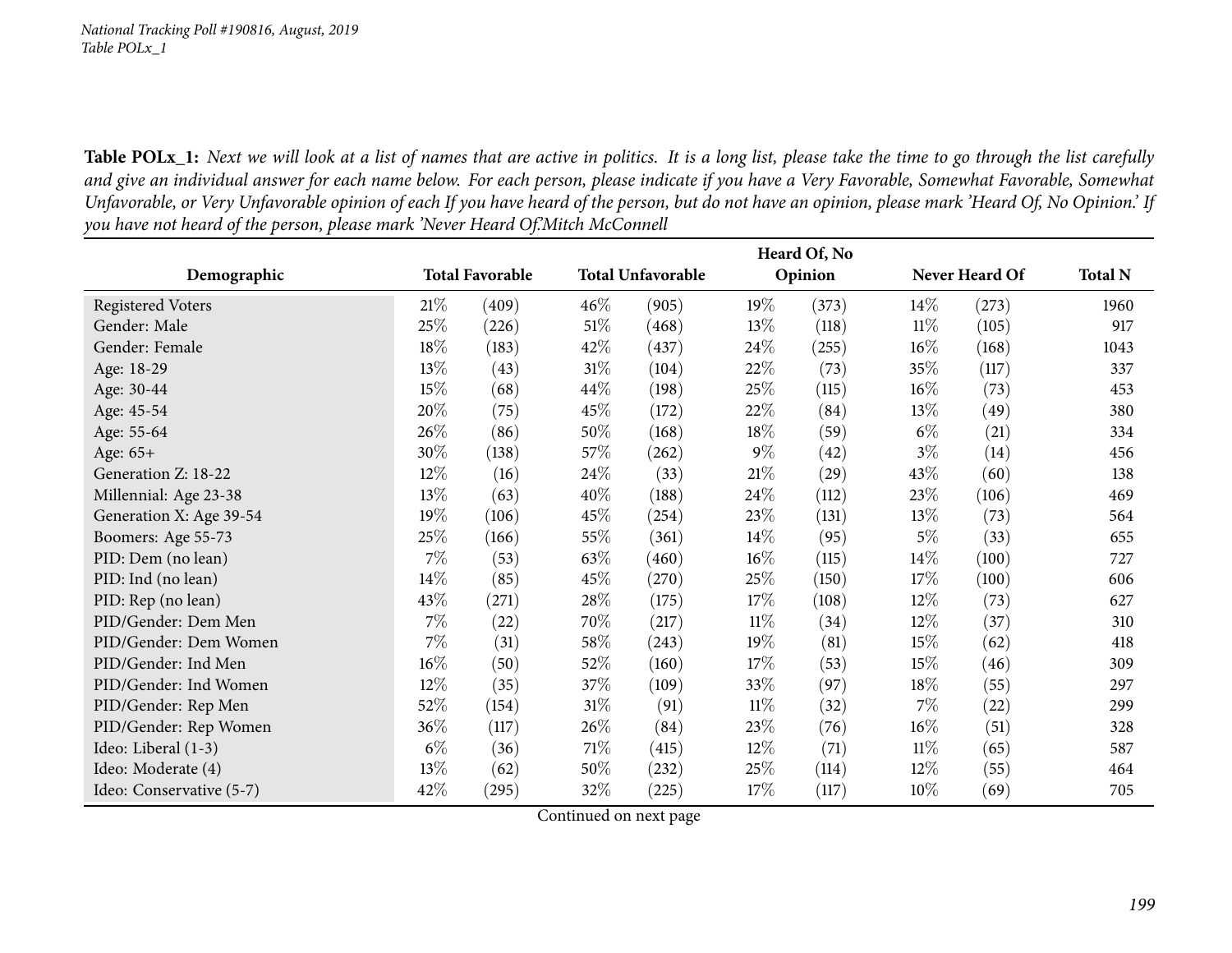Table POLx\_1: Next we will look at a list of names that are active in politics. It is a long list, please take the time to go through the list carefully and give an individual answer for each name below. For each person, please indicate if you have a Very Favorable, Somewhat Favorable, Somewhat Unfavorable, or Very Unfavorable opinion of each If you have heard of the person, but do not have an opinion, please mark 'Heard Of, No Opinion.' If you have not heard of the person, please mark 'Never Heard Of.'Mitch McConnell

|                                   |        |                        |      |                          |        | Heard Of, No |       |                |                |
|-----------------------------------|--------|------------------------|------|--------------------------|--------|--------------|-------|----------------|----------------|
| Demographic                       |        | <b>Total Favorable</b> |      | <b>Total Unfavorable</b> |        | Opinion      |       | Never Heard Of | <b>Total N</b> |
| <b>Registered Voters</b>          | 21%    | (409)                  | 46%  | (905)                    | 19%    | (373)        | 14%   | (273)          | 1960           |
| Educ: < College                   | 22%    | (265)                  | 38%  | (474)                    | 23%    | (284)        | 17%   | (210)          | 1233           |
| Educ: Bachelors degree            | 17%    | (79)                   | 60%  | (276)                    | 13%    | (61)         | 10%   | (47)           | 464            |
| Educ: Post-grad                   | 24%    | (64)                   | 59%  | (155)                    | $11\%$ | (28)         | $6\%$ | (16)           | 264            |
| Income: Under 50k                 | 20%    | (198)                  | 43%  | (432)                    | 20%    | (205)        | 18%   | (178)          | 1013           |
| Income: 50k-100k                  | 21\%   | (137)                  | 51%  | (327)                    | $18\%$ | (119)        | 10%   | (64)           | 646            |
| Income: 100k+                     | 24%    | (74)                   | 49%  | (147)                    | 16%    | (49)         | 11%   | (32)           | 301            |
| Ethnicity: White                  | 23%    | (368)                  | 45%  | (712)                    | 19%    | (306)        | 13%   | (199)          | 1585           |
| Ethnicity: Hispanic               | 17%    | (32)                   | 35%  | (66)                     | 21%    | (40)         | 27%   | (51)           | 190            |
| Ethnicity: Afr. Am.               | 7%     | (19)                   | 58%  | (144)                    | $17\%$ | (42)         | 17%   | (43)           | 249            |
| Ethnicity: Other                  | 17%    | (22)                   | 39%  | (49)                     | 19%    | (24)         | 25%   | (31)           | 126            |
| All Christian                     | 29%    | (273)                  | 46%  | (437)                    | 16%    | (152)        | $9\%$ | (89)           | 951            |
| All Non-Christian                 | 20%    | (16)                   | 63%  | (51)                     | $8\%$  | (7)          | $9\%$ | (7)            | 80             |
| Atheist                           | 7%     | (6)                    | 66%  | (57)                     | 12%    | (11)         | 15%   | (13)           | 87             |
| Agnostic/Nothing in particular    | 14\%   | (114)                  | 43%  | (360)                    | 24%    | (203)        | 20%   | (165)          | 842            |
| Religious Non-Protestant/Catholic | 21%    | (24)                   | 56%  | (64)                     | $11\%$ | (13)         | 12%   | (14)           | 114            |
| Evangelical                       | 31%    | (175)                  | 36%  | (202)                    | 20%    | (110)        | 13%   | (73)           | 561            |
| Non-Evangelical                   | 21%    | (145)                  | 51%  | (352)                    | 18%    | (126)        | 10%   | (72)           | 695            |
| Community: Urban                  | 15%    | (66)                   | 51%  | (231)                    | 17%    | (79)         | 17%   | (76)           | 452            |
| Community: Suburban               | 20%    | (181)                  | 48%  | (441)                    | 20%    | (182)        | 13%   | (118)          | 922            |
| Community: Rural                  | 28%    | (162)                  | 40%  | (232)                    | 19%    | (112)        | 13%   | (79)           | 586            |
| <b>Employ: Private Sector</b>     | 19%    | (120)                  | 50%  | (322)                    | 19%    | (123)        | 13%   | (82)           | 647            |
| Employ: Government                | 23%    | (27)                   | 41\% | (50)                     | 20%    | (25)         | 16%   | (19)           | 121            |
| Employ: Self-Employed             | 23%    | (33)                   | 46%  | (66)                     | 19%    | (27)         | 12%   | (17)           | 143            |
| Employ: Homemaker                 | 16%    | (25)                   | 39%  | (59)                     | 28%    | (42)         | 17%   | (26)           | 152            |
| Employ: Student                   | $11\%$ | (10)                   | 30%  | (26)                     | 33%    | (29)         | 26%   | (22)           | 86             |
| Employ: Retired                   | 29%    | (133)                  | 56%  | (258)                    | $11\%$ | (52)         | $4\%$ | (18)           | 462            |
| Employ: Unemployed                | 19%    | (35)                   | 34%  | (61)                     | 21%    | (38)         | 26%   | (48)           | 182            |
| Employ: Other                     | 16%    | (27)                   | 37%  | (62)                     | 22%    | (37)         | 25%   | (41)           | 167            |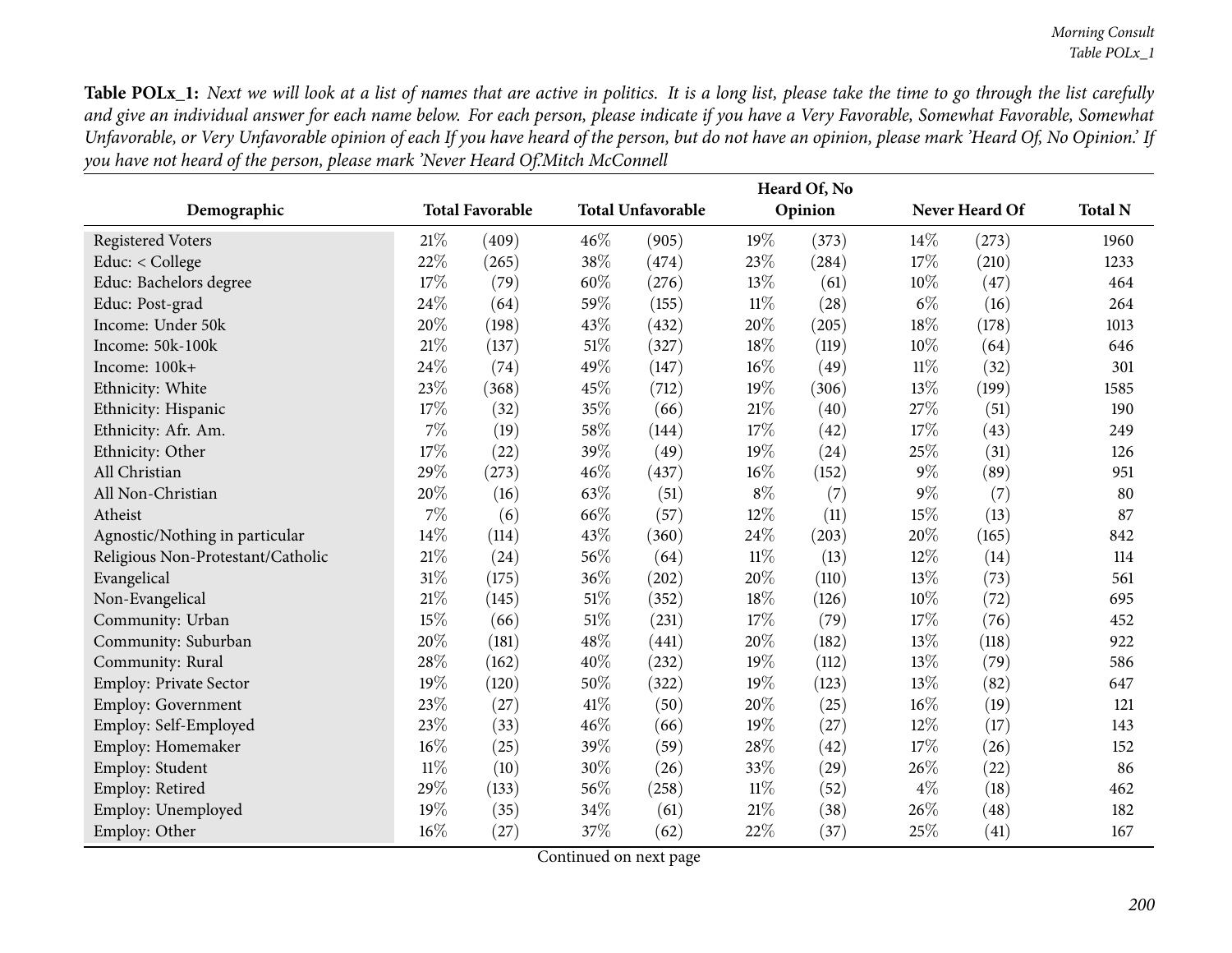Table POLx\_1: Next we will look at a list of names that are active in politics. It is a long list, please take the time to go through the list carefully and give an individual answer for each name below. For each person, please indicate if you have a Very Favorable, Somewhat Favorable, Somewhat Unfavorable, or Very Unfavorable opinion of each If you have heard of the person, but do not have an opinion, please mark 'Heard Of, No Opinion.' If you have not heard of the person, please mark 'Never Heard Of.'Mitch McConnell

|                                      |       |                        |      |                          |        | Heard Of, No |        |                |                |
|--------------------------------------|-------|------------------------|------|--------------------------|--------|--------------|--------|----------------|----------------|
| Demographic                          |       | <b>Total Favorable</b> |      | <b>Total Unfavorable</b> |        | Opinion      |        | Never Heard Of | <b>Total N</b> |
| <b>Registered Voters</b>             | 21%   | (409)                  | 46%  | (905)                    | 19%    | (373)        | 14%    | (273)          | 1960           |
| Military HH: Yes                     | 29%   | (106)                  | 49%  | (176)                    | $16\%$ | (56)         | $6\%$  | (21)           | 359            |
| Military HH: No                      | 19%   | (303)                  | 46%  | (728)                    | 20%    | (317)        | 16%    | (252)          | 1601           |
| RD/WT: Right Direction               | 41\%  | (301)                  | 26%  | (189)                    | 20%    | (145)        | 13%    | (93)           | 728            |
| RD/WT: Wrong Track                   | $9\%$ | (108)                  | 58%  | (716)                    | 19%    | (228)        | 15%    | (180)          | 1232           |
| Trump Job Approve                    | 42%   | (340)                  | 27%  | (216)                    | 18%    | (146)        | 12%    | (99)           | 801            |
| Trump Job Disapprove                 | $6\%$ | (67)                   | 62%  | (676)                    | 17%    | (189)        | 14\%   | (154)          | 1086           |
| Trump Job Strongly Approve           | 52%   | (234)                  | 24%  | (106)                    | 14%    | (63)         | 10%    | (44)           | 448            |
| Trump Job Somewhat Approve           | 30%   | (105)                  | 31%  | (110)                    | 24\%   | (83)         | 16%    | (55)           | 353            |
| Trump Job Somewhat Disapprove        | 10%   | (24)                   | 44%  | (102)                    | 29%    | (67)         | 17%    | (40)           | 233            |
| Trump Job Strongly Disapprove        | $5\%$ | (43)                   | 67%  | (574)                    | 14%    | (122)        | 13%    | (115)          | 853            |
| Favorable of Trump                   | 42%   | (329)                  | 27%  | (212)                    | 19%    | (150)        | 12%    | (90)           | 782            |
| Unfavorable of Trump                 | $7\%$ | (79)                   | 62%  | (690)                    | 17%    | (188)        | 13%    | (149)          | 1106           |
| Very Favorable of Trump              | 51\%  | (235)                  | 24%  | (110)                    | $16\%$ | (74)         | 10%    | (46)           | 464            |
| Somewhat Favorable of Trump          | 30%   | (94)                   | 32%  | (102)                    | 24%    | (76)         | 14\%   | (45)           | 317            |
| Somewhat Unfavorable of Trump        | 17%   | (33)                   | 42%  | (81)                     | 27%    | (52)         | 14\%   | (28)           | 195            |
| Very Unfavorable of Trump            | $5\%$ | (46)                   | 67%  | (609)                    | 15%    | (135)        | 13%    | (121)          | 910            |
| #1 Issue: Economy                    | 22%   | (103)                  | 41\% | (190)                    | 20%    | (95)         | 16%    | (76)           | 463            |
| #1 Issue: Security                   | 36%   | (166)                  | 34%  | (157)                    | 17%    | (77)         | 12%    | (55)           | 454            |
| #1 Issue: Health Care                | 13%   | (44)                   | 57%  | (198)                    | $16\%$ | (56)         | 14\%   | (49)           | 347            |
| #1 Issue: Medicare / Social Security | 22%   | (59)                   | 53%  | (145)                    | 18%    | (49)         | $8\%$  | (22)           | 274            |
| #1 Issue: Women's Issues             | $8\%$ | (10)                   | 41\% | (49)                     | 23%    | (27)         | 29%    | (35)           | 120            |
| #1 Issue: Education                  | $9\%$ | (10)                   | 47%  | (51)                     | 27%    | (29)         | 16%    | (18)           | 108            |
| #1 Issue: Energy                     | $6\%$ | (6)                    | 59%  | (55)                     | 24%    | (23)         | $11\%$ | (10)           | 94             |
| #1 Issue: Other                      | 12%   | (12)                   | 60%  | (60)                     | 18%    | (18)         | $9\%$  | (9)            | 100            |
| 2018 House Vote: Democrat            | $7\%$ | (50)                   | 71%  | (551)                    | 14%    | (105)        | $9\%$  | (66)           | 773            |
| 2018 House Vote: Republican          | 45%   | (300)                  | 30%  | (203)                    | $16\%$ | (106)        | $9\%$  | (59)           | 667            |
| 2018 House Vote: Someone else        | $8\%$ | (8)                    | 33%  | (34)                     | 37%    | (37)         | 21%    | (21)           | 100            |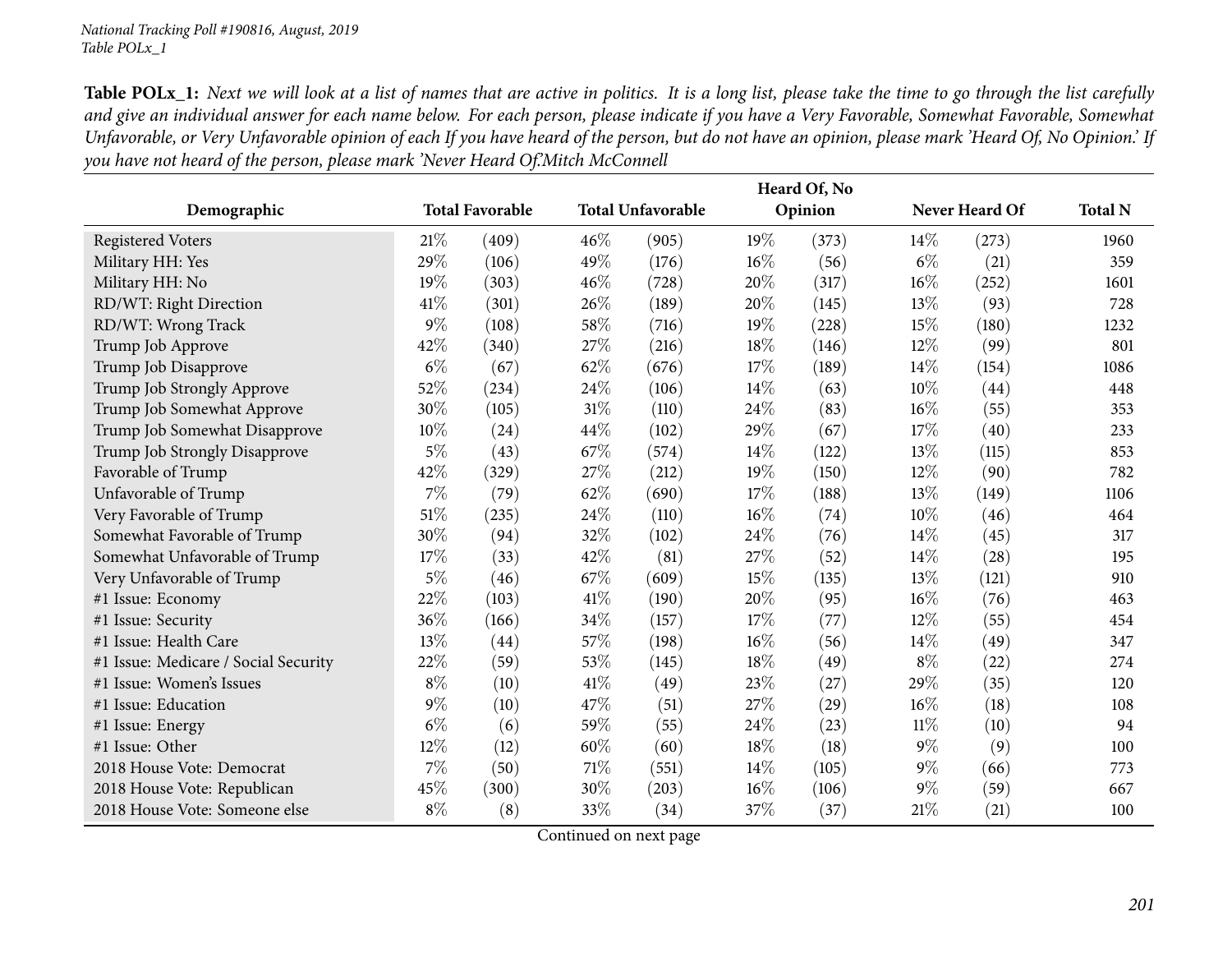Table POLx\_1: Next we will look at a list of names that are active in politics. It is a long list, please take the time to go through the list carefully and give an individual answer for each name below. For each person, please indicate if you have a Very Favorable, Somewhat Favorable, Somewhat Unfavorable, or Very Unfavorable opinion of each If you have heard of the person, but do not have an opinion, please mark 'Heard Of, No Opinion.' If you have not heard of the person, please mark 'Never Heard Of.'Mitch McConnell

|                                            |        |                        |        |                          |        | Heard Of, No |        |                |                |
|--------------------------------------------|--------|------------------------|--------|--------------------------|--------|--------------|--------|----------------|----------------|
| Demographic                                |        | <b>Total Favorable</b> |        | <b>Total Unfavorable</b> |        | Opinion      |        | Never Heard Of | <b>Total N</b> |
| <b>Registered Voters</b>                   | 21%    | (409)                  | 46%    | (905)                    | 19%    | (373)        | $14\%$ | (273)          | 1960           |
| 2016 Vote: Hillary Clinton                 | $7\%$  | (51)                   | 72%    | (508)                    | 13\%   | (91)         | $8\%$  | (59)           | 709            |
| 2016 Vote: Donald Trump                    | 43%    | (303)                  | 30\%   | (209)                    | 17%    | (120)        | $10\%$ | (67)           | 699            |
| 2016 Vote: Other                           | $9\%$  | (17)                   | 54\%   | (100)                    | 23\%   | (42)         | $14\%$ | (26)           | 185            |
| 2016 Vote: Didn't Vote                     | 10%    | (37)                   | 24\%   | (87)                     | 33\%   | (120)        | $33\%$ | (121)          | 365            |
| Voted in 2014: Yes                         | 24%    | (334)                  | 53%    | (731)                    | 15%    | (208)        | $8\%$  | (116)          | 1389           |
| Voted in 2014: No                          | 13\%   | (75)                   | $30\%$ | (173)                    | 29%    | (165)        | $28\%$ | (158)          | 571            |
| 2012 Vote: Barack Obama                    | 10%    | (89)                   | 65%    | (558)                    | 15\%   | (124)        | $10\%$ | (82)           | 854            |
| 2012 Vote: Mitt Romney                     | 43%    | (232)                  | 32%    | (172)                    | 17\%   | (94)         | $8\%$  | (43)           | 540            |
| 2012 Vote: Other                           | $21\%$ | (17)                   | 37%    | (31)                     | 30\%   | (24)         | $12\%$ | (10)           | 82             |
| 2012 Vote: Didn't Vote                     | $14\%$ | (70)                   | 30\%   | (142)                    | 27%    | (131)        | 29%    | (138)          | 480            |
| 4-Region: Northeast                        | 15%    | (53)                   | 55\%   | (192)                    | $18\%$ | (64)         | $12\%$ | (41)           | 350            |
| 4-Region: Midwest                          | 21%    | (93)                   | 48\%   | (216)                    | $18\%$ | (83)         | 13\%   | (58)           | 450            |
| 4-Region: South                            | 26%    | (189)                  | 41\%   | (300)                    | $19\%$ | (138)        | $14\%$ | (105)          | 732            |
| 4-Region: West                             | 17%    | (74)                   | 46\%   | (197)                    | 21%    | (88)         | $16\%$ | (69)           | 428            |
| Party: Democrat/Leans Democrat             | $7\%$  | (64)                   | 64\%   | (564)                    | 15%    | (135)        | $14\%$ | (120)          | 883            |
| Party: Republican/Leans Republican         | 42%    | (319)                  | 29\%   | (221)                    | $18\%$ | (137)        | $11\%$ | (82)           | 759            |
| Gun owners                                 | 27\%   | (192)                  | 39\%   | (276)                    | 21%    | (149)        | 13\%   | (93)           | 710            |
| Republican gun owners                      | 43%    | (173)                  | 29%    | (117)                    | $19\%$ | (77)         | $9\%$  | (37)           | 403            |
| Democratic gun owners                      | $7\%$  | (14)                   | 60%    | (125)                    | $18\%$ | (37)         | $15\%$ | (31)           | 207            |
| Voters who blame mental illness a lot      | 27\%   | (258)                  | 39%    | (366)                    | $20\%$ | (186)        | $14\%$ | (137)          | 946            |
| Voters who blame mental illness a lot/some | 23\%   | (370)                  | 46\%   | (750)                    | $18\%$ | (301)        | $13\%$ | (208)          | 1629           |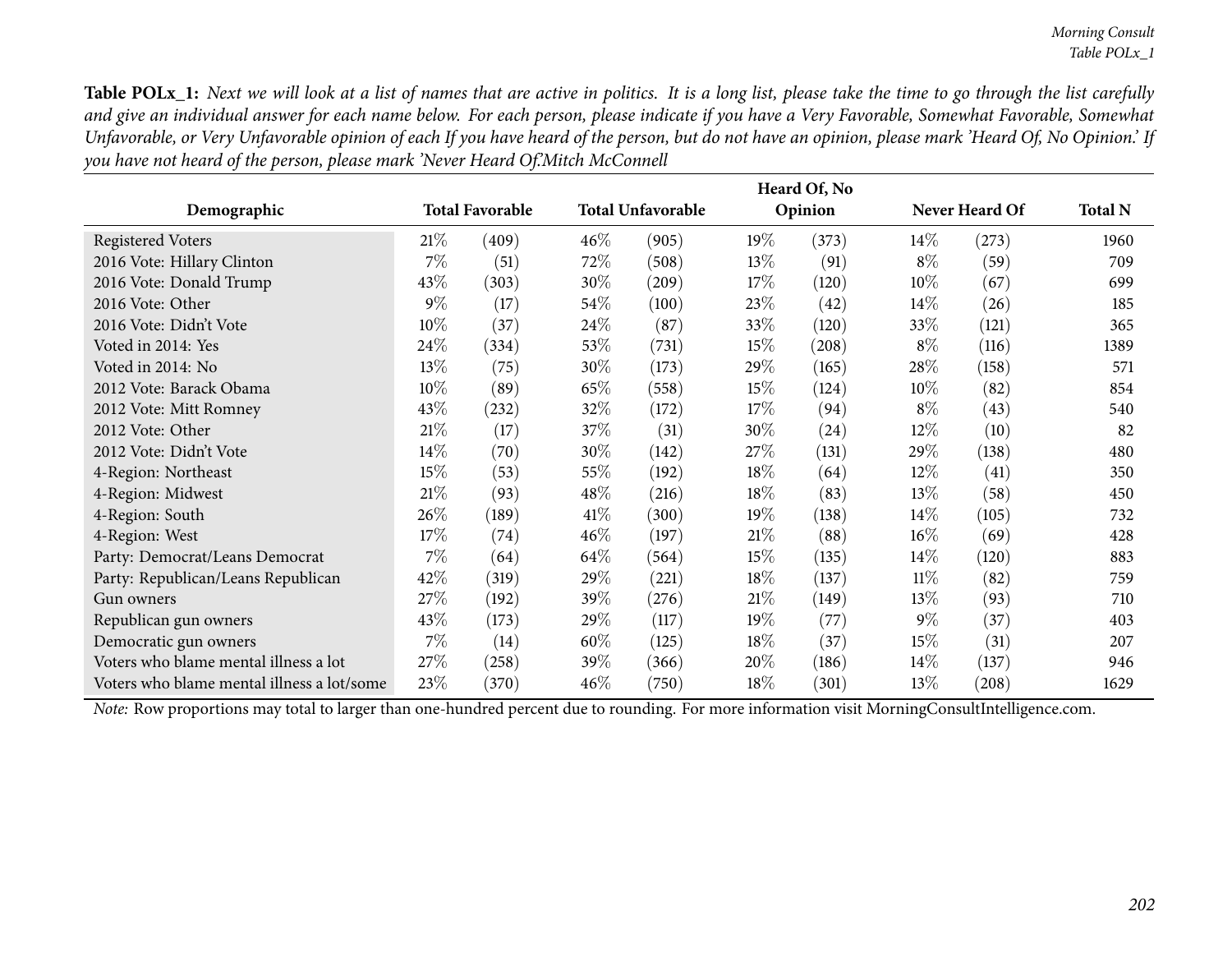**Table POLx\_2:** *Favorability for*

*Nancy Pelosi*

|                          |        |                        |        |                          |        | Heard Of, No |                                 |                |                |
|--------------------------|--------|------------------------|--------|--------------------------|--------|--------------|---------------------------------|----------------|----------------|
| Demographic              |        | <b>Total Favorable</b> |        | <b>Total Unfavorable</b> |        | Opinion      |                                 | Never Heard Of | <b>Total N</b> |
| <b>Registered Voters</b> | 32%    | (622)                  | 51\%   | (1006)                   | $11\%$ | (223)        | $6\%$                           | (108)          | 1960           |
| Gender: Male             | $30\%$ | (278)                  | 55%    | (508)                    | $9\%$  | (79)         | $6\%$                           | (52)           | 917            |
| Gender: Female           | 33%    | (345)                  | 48\%   | (498)                    | 14\%   | (144)        | $5\%$                           | (56)           | 1043           |
| Age: 18-29               | 22%    | (73)                   | 38%    | (128)                    | 20%    | (68)         | 20%                             | (69)           | 337            |
| Age: 30-44               | 34%    | (152)                  | 46%    | (208)                    | $16\%$ | (72)         | $5\%$                           | (21)           | 453            |
| Age: 45-54               | $30\%$ | (115)                  | 54%    | (205)                    | 12%    | (45)         | $4\%$                           | (15)           | 380            |
| Age: 55-64               | 31%    | (105)                  | $61\%$ | (202)                    | $8\%$  | (27)         | $\hspace{0.1mm}-\hspace{0.1mm}$ | (0)            | 334            |
| Age: 65+                 | 39%    | (178)                  | 58\%   | (263)                    | $3\%$  | (11)         | $1\%$                           | (4)            | 456            |
| Generation Z: 18-22      | 22%    | (31)                   | 27\%   | (37)                     | $21\%$ | (29)         | 30%                             | (42)           | 138            |
| Millennial: Age 23-38    | $28\%$ | (130)                  | 45%    | (213)                    | 18%    | (84)         | $9\%$                           | (42)           | 469            |
| Generation X: Age 39-54  | 32%    | (179)                  | 52%    | (291)                    | 13%    | (72)         | $4\%$                           | (22)           | 564            |
| Boomers: Age 55-73       | 36%    | (235)                  | 58%    | (382)                    | $5\%$  | (36)         | $\hspace{0.1mm}-\hspace{0.1mm}$ | (2)            | 655            |
| PID: Dem (no lean)       | 62%    | (453)                  | 22%    | (161)                    | 10%    | (76)         | $5\%$                           | (37)           | 727            |
| PID: Ind (no lean)       | $21\%$ | (126)                  | 54%    | (326)                    | $16\%$ | (99)         | $9\%$                           | (54)           | 606            |
| PID: Rep (no lean)       | $7\%$  | (43)                   | 83%    | (519)                    | $8\%$  | (48)         | $3\%$                           | (17)           | 627            |
| PID/Gender: Dem Men      | 63%    | (194)                  | 23%    | (71)                     | $8\%$  | (26)         | $6\%$                           | (19)           | 310            |
| PID/Gender: Dem Women    | 62%    | (259)                  | 22%    | (90)                     | 12%    | (50)         | $4\%$                           | (19)           | 418            |
| PID/Gender: Ind Men      | $18\%$ | (56)                   | 59%    | (184)                    | 14%    | (42)         | $9\%$                           | (27)           | 309            |
| PID/Gender: Ind Women    | 24\%   | (70)                   | 48%    | (142)                    | 19%    | (57)         | $9\%$                           | (27)           | 297            |
| PID/Gender: Rep Men      | $9\%$  | (28)                   | 85%    | (253)                    | $4\%$  | (11)         | $2\%$                           | (6)            | 299            |
| PID/Gender: Rep Women    | $5\%$  | (15)                   | 81\%   | (266)                    | $11\%$ | (36)         | $3\%$                           | (11)           | 328            |
| Ideo: Liberal (1-3)      | 65%    | (381)                  | 24\%   | (138)                    | $8\%$  | (46)         | $4\%$                           | (21)           | 587            |
| Ideo: Moderate (4)       | 35%    | (161)                  | 46%    | (212)                    | $16\%$ | (75)         | $3\%$                           | (16)           | 464            |
| Ideo: Conservative (5-7) | $8\%$  | (56)                   | 84%    | (590)                    | $6\%$  | (42)         | $2\%$                           | (17)           | 705            |
| Educ: < College          | 25%    | (310)                  | 53%    | (653)                    | 14%    | (174)        | $8\%$                           | (96)           | 1233           |
| Educ: Bachelors degree   | 39%    | (183)                  | 50%    | (231)                    | $8\%$  | (38)         | $3\%$                           | (12)           | 464            |
| Educ: Post-grad          | 49%    | (129)                  | 46%    | (122)                    | $4\%$  | (11)         |                                 | (1)            | 264            |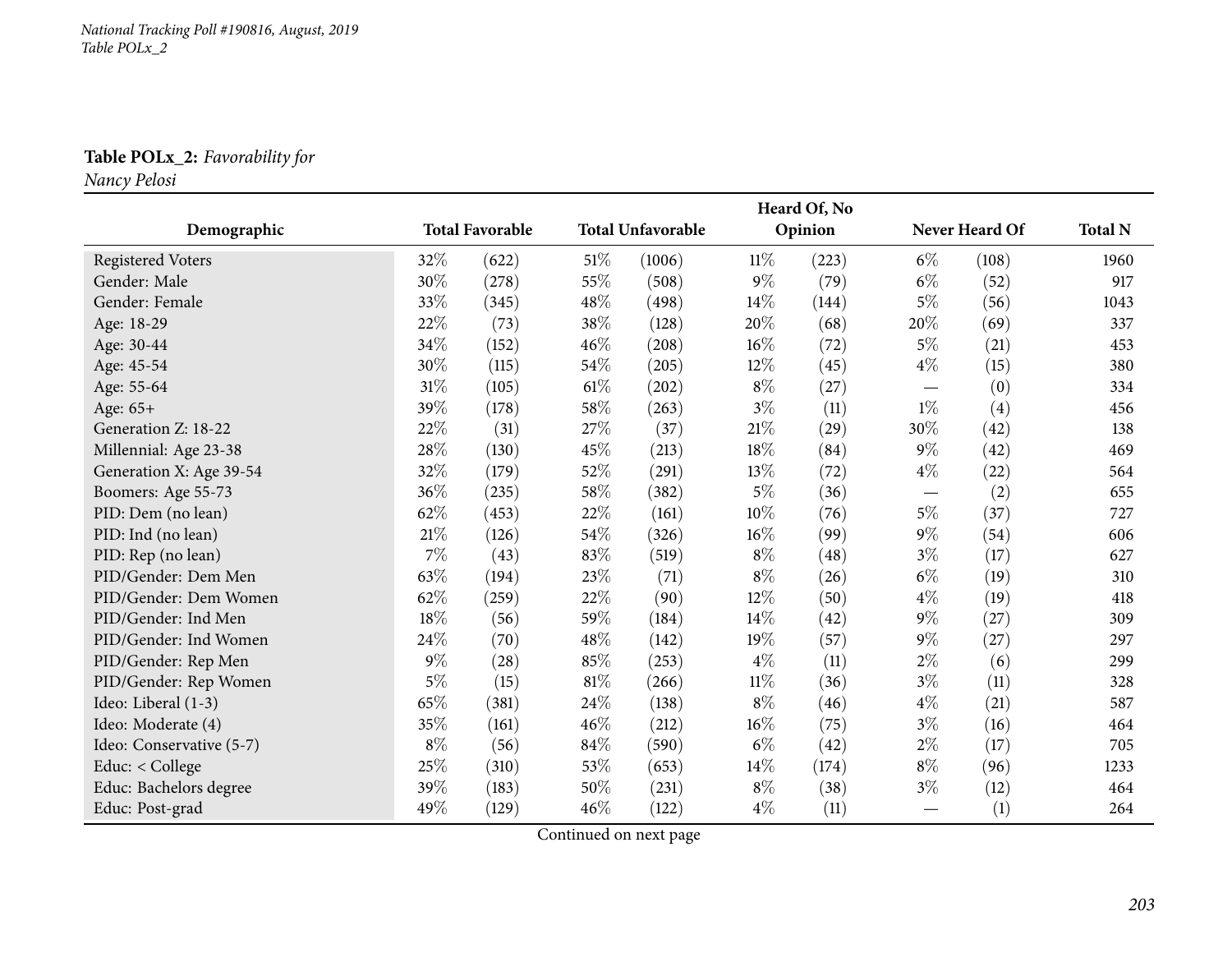### **Table POLx\_2:** *Favorability for*

*Nancy Pelosi*

|                                   |       |                        |        |                          |        | Heard Of, No |        |                |                |
|-----------------------------------|-------|------------------------|--------|--------------------------|--------|--------------|--------|----------------|----------------|
| Demographic                       |       | <b>Total Favorable</b> |        | <b>Total Unfavorable</b> |        | Opinion      |        | Never Heard Of | <b>Total N</b> |
| <b>Registered Voters</b>          | 32%   | (622)                  | $51\%$ | (1006)                   | $11\%$ | (223)        | $6\%$  | (108)          | 1960           |
| Income: Under 50k                 | 31%   | (319)                  | 47%    | (472)                    | 14%    | (140)        | $8\%$  | (82)           | 1013           |
| Income: 50k-100k                  | 32%   | (206)                  | 56%    | (360)                    | $10\%$ | (63)         | $3\%$  | (17)           | 646            |
| Income: 100k+                     | 32%   | (97)                   | 58%    | (175)                    | $6\%$  | (20)         | $3\%$  | (9)            | 301            |
| Ethnicity: White                  | 29%   | (462)                  | 57%    | (897)                    | $11\%$ | (169)        | $4\%$  | (57)           | 1585           |
| Ethnicity: Hispanic               | 26%   | (50)                   | 40%    | (75)                     | $21\%$ | (40)         | 13%    | (24)           | 190            |
| Ethnicity: Afr. Am.               | 47%   | (117)                  | 26%    | (65)                     | 13%    | (33)         | 13%    | (33)           | 249            |
| Ethnicity: Other                  | 34%   | (44)                   | 35%    | (44)                     | $17\%$ | (21)         | 14%    | (18)           | 126            |
| All Christian                     | 29%   | (278)                  | $61\%$ | (581)                    | $7\%$  | (69)         | $2\%$  | (23)           | 951            |
| All Non-Christian                 | 63%   | (51)                   | 29%    | (24)                     | $2\%$  | (1)          | $6\%$  | (4)            | 80             |
| Atheist                           | 42%   | (36)                   | 43%    | (37)                     | $7\%$  | (6)          | $8\%$  | (7)            | 87             |
| Agnostic/Nothing in particular    | 31%   | (258)                  | 43%    | (365)                    | 17%    | (146)        | $9\%$  | (73)           | 842            |
| Religious Non-Protestant/Catholic | 51%   | (58)                   | 39%    | (44)                     | $4\%$  | (4)          | $7\%$  | (8)            | 114            |
| Evangelical                       | 22%   | (125)                  | 63%    | (353)                    | 10%    | (57)         | $5\%$  | (26)           | 561            |
| Non-Evangelical                   | 34%   | (239)                  | 53%    | (370)                    | $9\%$  | (61)         | $4\%$  | (25)           | 695            |
| Community: Urban                  | 44%   | (200)                  | 35%    | (160)                    | 13%    | (58)         | $8\%$  | (34)           | 452            |
| Community: Suburban               | 31%   | (285)                  | 52%    | (483)                    | 12%    | (108)        | $5\%$  | (47)           | 922            |
| Community: Rural                  | 23%   | (137)                  | 62%    | (364)                    | 10%    | (58)         | $5\%$  | (27)           | 586            |
| <b>Employ: Private Sector</b>     | 33%   | (211)                  | 55%    | (357)                    | $9\%$  | (56)         | $3\%$  | (23)           | 647            |
| <b>Employ: Government</b>         | 33%   | (40)                   | $51\%$ | (62)                     | 12%    | (14)         | $4\%$  | (5)            | 121            |
| Employ: Self-Employed             | 33%   | (47)                   | 48%    | (68)                     | $16\%$ | (22)         | $4\%$  | (5)            | 143            |
| Employ: Homemaker                 | 19%   | (29)                   | 58\%   | (88)                     | 14%    | (21)         | $9\%$  | (14)           | 152            |
| Employ: Student                   | 24%   | (20)                   | 38%    | (33)                     | 22%    | (19)         | 16%    | (14)           | 86             |
| Employ: Retired                   | 41\%  | (189)                  | 54%    | (249)                    | $5\%$  | (21)         | $1\%$  | (3)            | 462            |
| Employ: Unemployed                | 24%   | (44)                   | 45%    | (81)                     | 17%    | (32)         | 14%    | (25)           | 182            |
| Employ: Other                     | 26%   | (43)                   | 40%    | (68)                     | 23%    | (38)         | $11\%$ | (19)           | 167            |
| Military HH: Yes                  | 28%   | (101)                  | 60%    | (216)                    | $10\%$ | (35)         | $2\%$  | (7)            | 359            |
| Military HH: No                   | 33%   | (521)                  | 49%    | (790)                    | 12%    | (188)        | $6\%$  | (101)          | 1601           |
| RD/WT: Right Direction            | $8\%$ | (56)                   | 78%    | (569)                    | $10\%$ | (69)         | $5\%$  | (33)           | 728            |
| RD/WT: Wrong Track                | 46%   | (566)                  | 36%    | (438)                    | 12%    | (154)        | $6\%$  | (75)           | 1232           |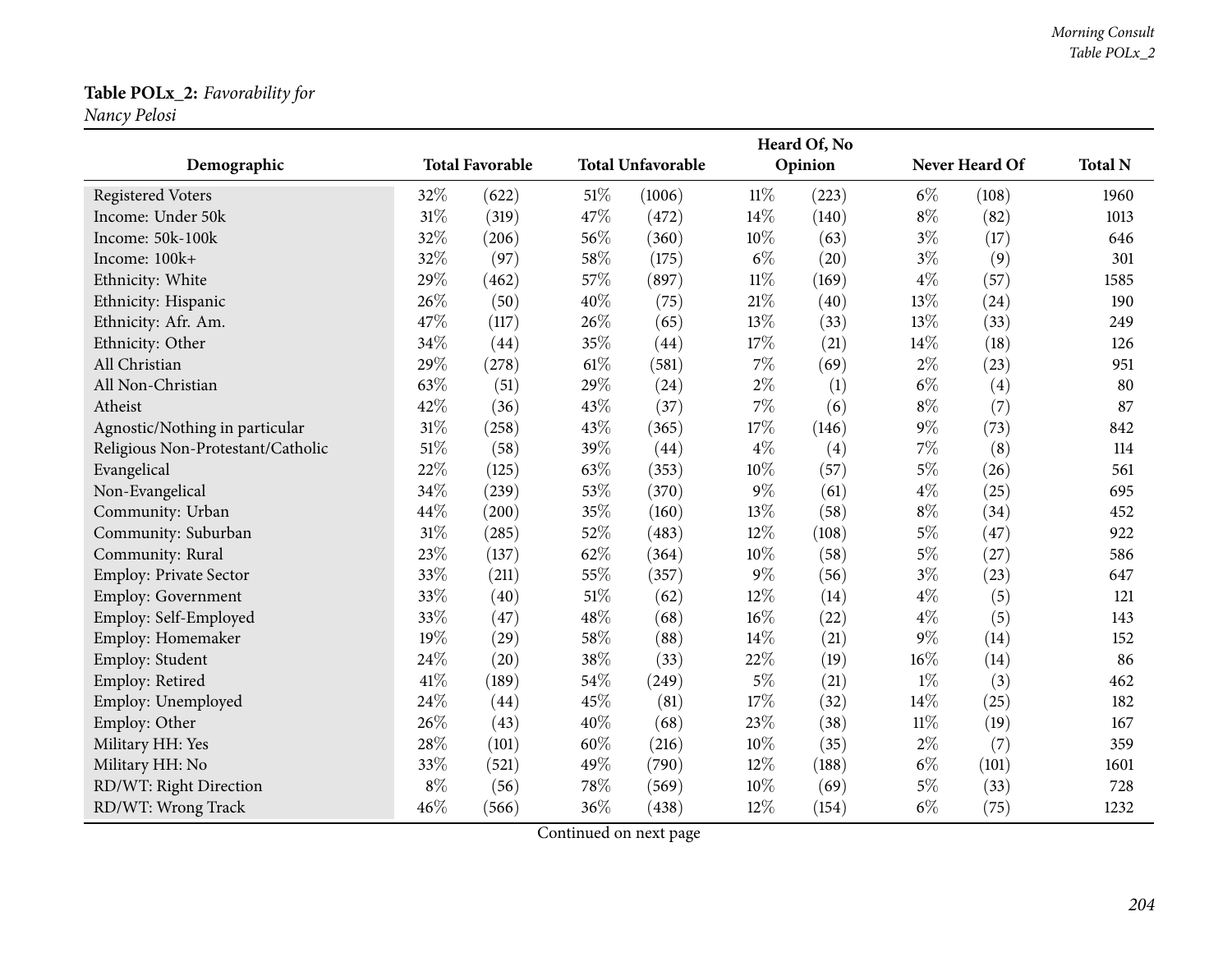*National Tracking Poll #190816, August, <sup>2019</sup> Table POLx\_2*

#### **Table POLx\_2:** *Favorability for*

*Nancy Pelosi*

| Demographic                          |       | <b>Total Favorable</b> |      | <b>Total Unfavorable</b> |        | Heard Of, No<br>Opinion |        | Never Heard Of    | <b>Total N</b> |
|--------------------------------------|-------|------------------------|------|--------------------------|--------|-------------------------|--------|-------------------|----------------|
| <b>Registered Voters</b>             | 32%   | (622)                  | 51%  | (1006)                   | $11\%$ | (223)                   | $6\%$  | (108)             | 1960           |
| Trump Job Approve                    | $7\%$ | (57)                   | 81%  | (652)                    | $8\%$  | (63)                    | $4\%$  | (30)              | 801            |
| Trump Job Disapprove                 | 52%   | (564)                  | 31%  | (334)                    | 11%    | (121)                   | $6\%$  | (67)              | 1086           |
| Trump Job Strongly Approve           | $5\%$ | (24)                   | 88%  | (396)                    | $4\%$  | (18)                    | $2\%$  | (10)              | 448            |
| Trump Job Somewhat Approve           | $9\%$ | (33)                   | 72%  | (256)                    | 13%    | (45)                    | $6\%$  | (20)              | 353            |
| Trump Job Somewhat Disapprove        | 32%   | (74)                   | 44%  | (103)                    | 16%    | (38)                    | $8\%$  | (19)              | 233            |
| Trump Job Strongly Disapprove        | 57%   | (490)                  | 27%  | (231)                    | 10%    | (83)                    | $6\%$  | (49)              | 853            |
| Favorable of Trump                   | $6\%$ | (44)                   | 83%  | (648)                    | $8\%$  | (61)                    | $4\%$  | (29)              | 782            |
| Unfavorable of Trump                 | 52%   | (574)                  | 32%  | (351)                    | $11\%$ | (121)                   | $5\%$  | (60)              | 1106           |
| Very Favorable of Trump              | $4\%$ | (19)                   | 88%  | (407)                    | $5\%$  | (25)                    | $3\%$  | (13)              | 464            |
| Somewhat Favorable of Trump          | $8\%$ | (25)                   | 76%  | (241)                    | $11\%$ | (36)                    | $5\%$  | (15)              | 317            |
| Somewhat Unfavorable of Trump        | 29%   | (57)                   | 51%  | (99)                     | 14%    | (28)                    | $6\%$  | (11)              | 195            |
| Very Unfavorable of Trump            | 57%   | (517)                  | 28%  | (252)                    | 10%    | (93)                    | $5\%$  | (49)              | 910            |
| #1 Issue: Economy                    | 24%   | (109)                  | 56%  | (257)                    | 13%    | (60)                    | $8\%$  | (36)              | 463            |
| #1 Issue: Security                   | 12%   | (56)                   | 76%  | (345)                    | $8\%$  | (35)                    | $4\%$  | (18)              | 454            |
| #1 Issue: Health Care                | 45%   | (157)                  | 37%  | (129)                    | 12%    | (43)                    | $5\%$  | (18)              | 347            |
| #1 Issue: Medicare / Social Security | 45%   | (122)                  | 47%  | (128)                    | $6\%$  | (17)                    | $3\%$  | (7)               | 274            |
| #1 Issue: Women's Issues             | 39%   | (47)                   | 30%  | (35)                     | 18%    | (21)                    | 14\%   | (17)              | 120            |
| #1 Issue: Education                  | 30%   | (32)                   | 42%  | (46)                     | 24%    | (26)                    | $4\%$  | (4)               | 108            |
| #1 Issue: Energy                     | 55%   | (52)                   | 27%  | (25)                     | 13%    | (12)                    | $5\%$  | $\left( 4\right)$ | 94             |
| #1 Issue: Other                      | 47%   | (47)                   | 41\% | (40)                     | $8\%$  | (8)                     | $4\%$  | (4)               | 100            |
| 2018 House Vote: Democrat            | 63%   | (485)                  | 26%  | (203)                    | $8\%$  | (62)                    | $3\%$  | (22)              | 773            |
| 2018 House Vote: Republican          | $6\%$ | (41)                   | 87%  | (580)                    | $5\%$  | (33)                    | $2\%$  | (13)              | 667            |
| 2018 House Vote: Someone else        | 15%   | (15)                   | 51%  | (51)                     | 24%    | (24)                    | $11\%$ | (11)              | 100            |
| 2016 Vote: Hillary Clinton           | 67%   | (473)                  | 23%  | (164)                    | $8\%$  | (57)                    | $2\%$  | (14)              | 709            |
| 2016 Vote: Donald Trump              | $5\%$ | (38)                   | 86%  | (598)                    | 7%     | (47)                    | $2\%$  | (16)              | 699            |
| 2016 Vote: Other                     | 27%   | (50)                   | 55%  | (102)                    | 14%    | (26)                    | $4\%$  | (8)               | 185            |
| 2016 Vote: Didn't Vote               | 17%   | (61)                   | 39%  | (141)                    | 26%    | (93)                    | 19%    | (70)              | 365            |
| Voted in 2014: Yes                   | 36%   | (500)                  | 54%  | (757)                    | $8\%$  | (105)                   | $2\%$  | (28)              | 1389           |
| Voted in 2014: No                    | 22%   | (123)                  | 44%  | (249)                    | 21%    | (119)                   | 14%    | (80)              | 571            |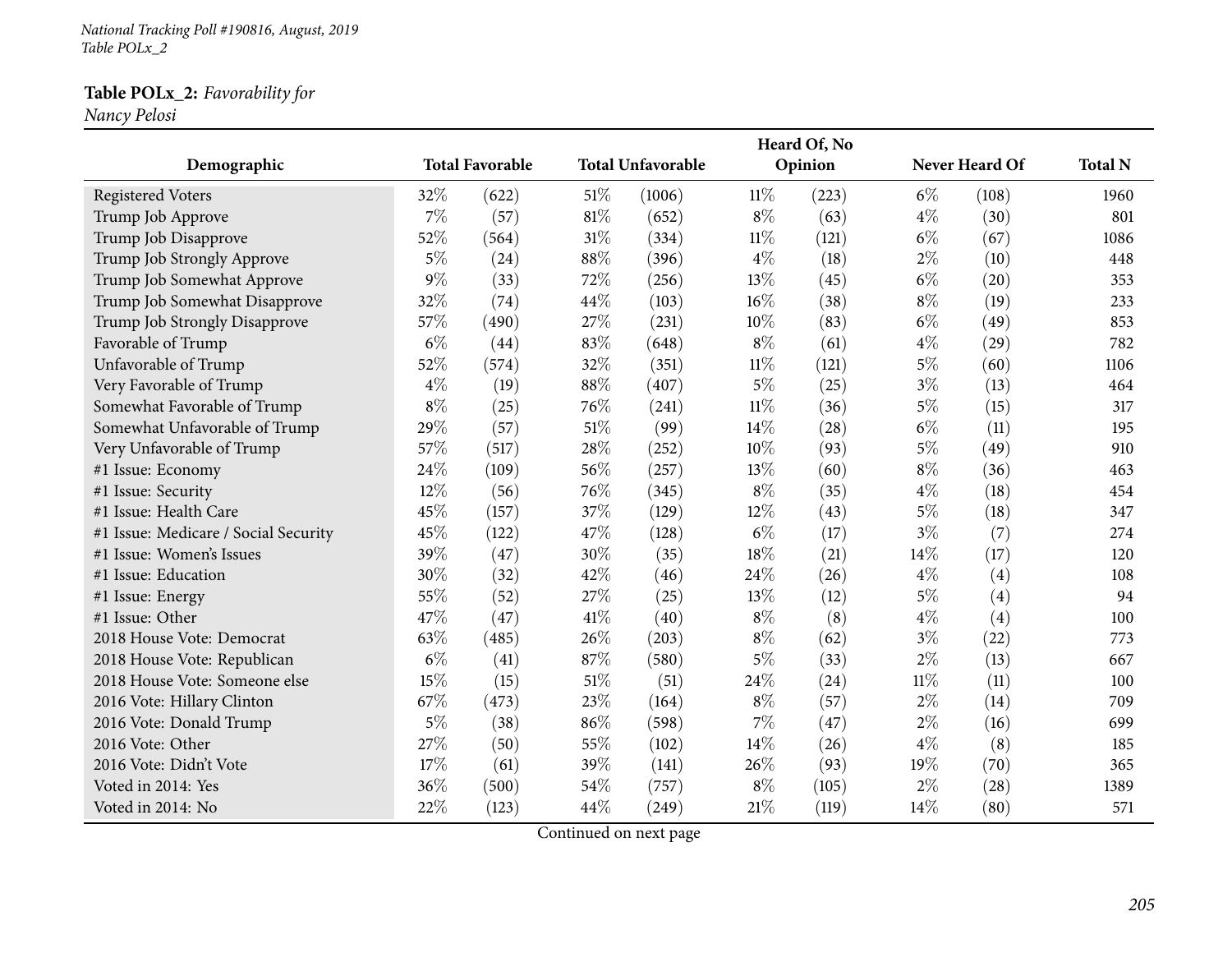#### **Table POLx\_2:** *Favorability for*

*Nancy Pelosi*

|                                            |        |                        |        |                          |        | Heard Of, No |        |                    |                |
|--------------------------------------------|--------|------------------------|--------|--------------------------|--------|--------------|--------|--------------------|----------------|
| Demographic                                |        | <b>Total Favorable</b> |        | <b>Total Unfavorable</b> |        | Opinion      |        | Never Heard Of     | <b>Total N</b> |
| Registered Voters                          | 32\%   | (622)                  | $51\%$ | (1006)                   | 11%    | (223)        | $6\%$  | (108)              | 1960           |
| 2012 Vote: Barack Obama                    | 56%    | (481)                  | 32\%   | (274)                    | $9\%$  | (79)         | $2\%$  | (21)               | 854            |
| 2012 Vote: Mitt Romney                     | 7%     | (37)                   | 87%    | (469)                    | 5%     | (27)         | $1\%$  | (7)                | 540            |
| 2012 Vote: Other                           | $9\%$  | (8)                    | 65%    | (53)                     | 17%    | (14)         | $10\%$ | (8)                | 82             |
| 2012 Vote: Didn't Vote                     | 20%    | (96)                   | 43\%   | (208)                    | $22\%$ | (104)        | 15%    | (72)               | 480            |
| 4-Region: Northeast                        | 36%    | (127)                  | 49%    | (170)                    | $11\%$ | (37)         | $5\%$  | (16)               | 350            |
| 4-Region: Midwest                          | 30\%   | (134)                  | 54%    | (243)                    | $11\%$ | (50)         | $5\%$  | (23)               | 450            |
| 4-Region: South                            | 30\%   | (216)                  | 54\%   | (393)                    | $11\%$ | (81)         | $6\%$  | (42)               | 732            |
| 4-Region: West                             | 34\%   | (146)                  | 47\%   | (200)                    | $13\%$ | (55)         | $6\%$  | (28)               | 428            |
| Party: Democrat/Leans Democrat             | 60%    | (531)                  | 24%    | (213)                    | $11\%$ | (95)         | $5\%$  | (44)               | 883            |
| Party: Republican/Leans Republican         | $7\%$  | (51)                   | 83%    | (626)                    | $8\%$  | (59)         | $3\%$  | (22)               | 759            |
| Gun owners                                 | 22%    | (157)                  | 65%    | (458)                    | $9\%$  | (66)         | $4\%$  | (29)               | 710            |
| Republican gun owners                      | $5\%$  | $\left( 22\right)$     | 86%    | (347)                    | $6\%$  | (25)         | $2\%$  | (10)               | 403            |
| Democratic gun owners                      | $61\%$ | (126)                  | 26\%   | (53)                     | $11\%$ | (22)         | $3\%$  | (5)                | 207            |
| Voters who blame mental illness a lot      | 24\%   | (229)                  | $60\%$ | (564)                    | $10\%$ | (94)         | $6\%$  | (59)               | 946            |
| Voters who blame mental illness a lot/some | 31%    | (511)                  | $54\%$ | (886)                    | $10\%$ | (157)        | $5\%$  | $\left( 74\right)$ | 1629           |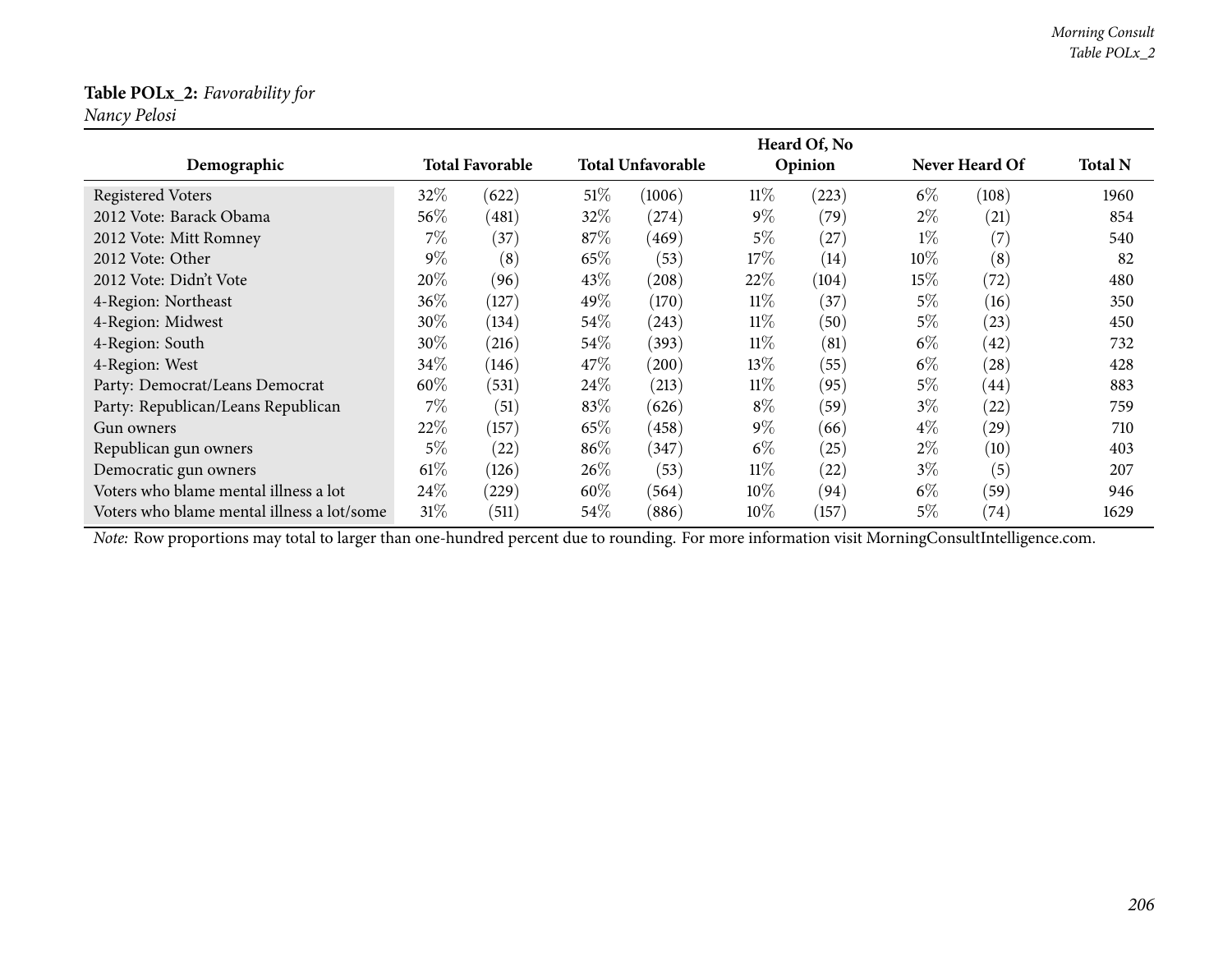### **Table POLx\_3:** *Favorability for*

*Charles Schumer*

|                          |        |                        |      |                          |        | Heard Of, No |        |                    |                |
|--------------------------|--------|------------------------|------|--------------------------|--------|--------------|--------|--------------------|----------------|
| Demographic              |        | <b>Total Favorable</b> |      | <b>Total Unfavorable</b> |        | Opinion      |        | Never Heard Of     | <b>Total N</b> |
| <b>Registered Voters</b> | 23\%   | (453)                  | 40%  | (775)                    | 19%    | (382)        | 18%    | (350)              | 1960           |
| Gender: Male             | 25%    | (225)                  | 45%  | (415)                    | $14\%$ | (131)        | $16\%$ | (146)              | 917            |
| Gender: Female           | 22%    | (229)                  | 34%  | (359)                    | 24\%   | (250)        | 20%    | (205)              | 1043           |
| Age: 18-29               | 13%    | (45)                   | 25%  | (84)                     | 18%    | (59)         | 44%    | (149)              | 337            |
| Age: 30-44               | 20%    | (92)                   | 34%  | (152)                    | 25%    | (111)        | 22%    | (98)               | 453            |
| Age: 45-54               | 23%    | (86)                   | 41\% | (156)                    | 24\%   | (92)         | 12%    | (46)               | 380            |
| Age: 55-64               | 24%    | (79)                   | 48%  | (161)                    | 19%    | (63)         | $9\%$  | (31)               | 334            |
| Age: 65+                 | 33%    | (152)                  | 49%  | (222)                    | 12%    | (56)         | $6\%$  | (26)               | 456            |
| Generation Z: 18-22      | 14%    | (19)                   | 16%  | (22)                     | 15%    | (21)         | 55%    | (76)               | 138            |
| Millennial: Age 23-38    | 17%    | (79)                   | 32%  | (150)                    | 23%    | (107)        | 28%    | (133)              | 469            |
| Generation X: Age 39-54  | 22%    | (124)                  | 39%  | (221)                    | 24%    | (134)        | 15%    | (84)               | 564            |
| Boomers: Age 55-73       | 28\%   | (185)                  | 47%  | (310)                    | $16\%$ | (107)        | $8\%$  | (53)               | 655            |
| PID: Dem (no lean)       | 42\%   | (307)                  | 22%  | (158)                    | 19%    | (137)        | 17%    | (126)              | 727            |
| PID: Ind (no lean)       | 15%    | (93)                   | 38%  | (228)                    | 24\%   | (146)        | 23%    | (139)              | 606            |
| PID: Rep (no lean)       | $9\%$  | (54)                   | 62%  | (389)                    | $16\%$ | (99)         | 14%    | (85)               | 627            |
| PID/Gender: Dem Men      | 46%    | (142)                  | 22%  | (69)                     | 17%    | (52)         | 15%    | (46)               | 310            |
| PID/Gender: Dem Women    | 39%    | (164)                  | 21\% | (89)                     | 20%    | (84)         | 19%    | (80)               | 418            |
| PID/Gender: Ind Men      | 16%    | (50)                   | 45%  | (139)                    | 17%    | (52)         | 22%    | (67)               | 309            |
| PID/Gender: Ind Women    | 14%    | (43)                   | 30%  | (88)                     | 32%    | (94)         | 24\%   | (72)               | 297            |
| PID/Gender: Rep Men      | $11\%$ | (32)                   | 69%  | (207)                    | $9\%$  | (27)         | $11\%$ | (33)               | 299            |
| PID/Gender: Rep Women    | $7\%$  | (21)                   | 55%  | (182)                    | 22%    | (73)         | $16\%$ | (53)               | 328            |
| Ideo: Liberal (1-3)      | 47%    | (273)                  | 23%  | (135)                    | 15%    | (85)         | $16\%$ | (93)               | 587            |
| Ideo: Moderate (4)       | 24%    | (111)                  | 36%  | (167)                    | 25%    | (114)        | 15%    | (72)               | 464            |
| Ideo: Conservative (5-7) | $8\%$  | (58)                   | 63%  | (443)                    | 17%    | (121)        | 12%    | (83)               | 705            |
| Educ: < College          | 18%    | (224)                  | 38%  | (470)                    | 22%    | (274)        | 21%    | (265)              | 1233           |
| Educ: Bachelors degree   | $27\%$ | (125)                  | 44%  | (202)                    | 15%    | (70)         | 14%    | (66)               | 464            |
| Educ: Post-grad          | 40%    | (105)                  | 39%  | (102)                    | 14%    | (37)         | $7\%$  | $\left( 20\right)$ | 264            |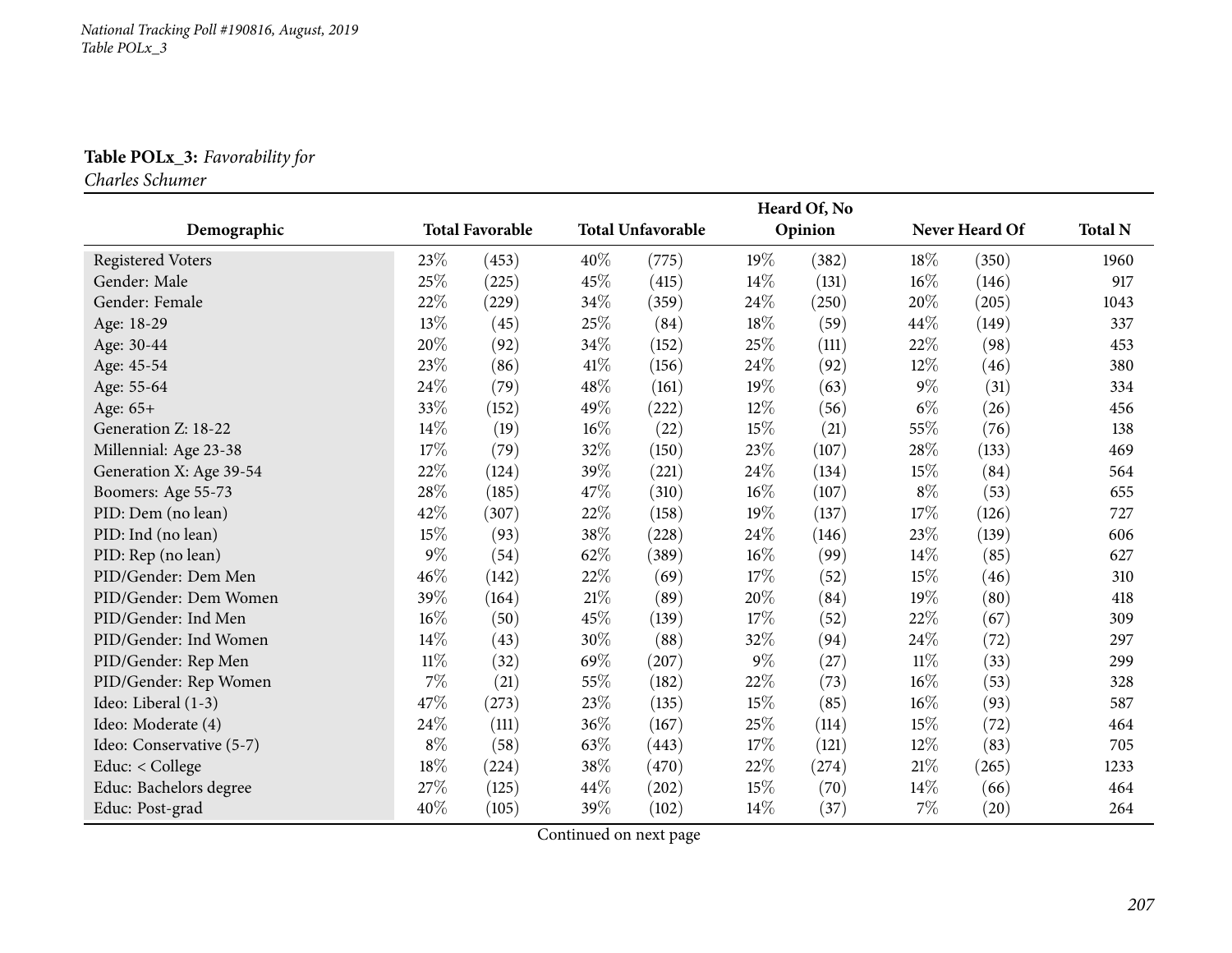### **Table POLx\_3:** *Favorability for*

*Charles Schumer*

|                                   |        |                        |        |                          |        | Heard Of, No |        |                |                |
|-----------------------------------|--------|------------------------|--------|--------------------------|--------|--------------|--------|----------------|----------------|
| Demographic                       |        | <b>Total Favorable</b> |        | <b>Total Unfavorable</b> |        | Opinion      |        | Never Heard Of | <b>Total N</b> |
| <b>Registered Voters</b>          | 23%    | (453)                  | 40%    | (775)                    | 19%    | (382)        | 18%    | (350)          | 1960           |
| Income: Under 50k                 | 21%    | (215)                  | 35%    | (355)                    | $21\%$ | (216)        | 22%    | (226)          | 1013           |
| Income: 50k-100k                  | 25%    | (161)                  | 45%    | (288)                    | 19%    | (122)        | 12%    | (76)           | 646            |
| Income: 100k+                     | 26%    | (77)                   | 44%    | (131)                    | 15%    | (44)         | 16%    | (48)           | 301            |
| Ethnicity: White                  | 23%    | (357)                  | 42%    | (667)                    | 20%    | (315)        | 16%    | (246)          | 1585           |
| Ethnicity: Hispanic               | 15%    | (28)                   | 33%    | (62)                     | 23%    | (43)         | 30%    | (57)           | 190            |
| Ethnicity: Afr. Am.               | 28%    | (69)                   | 28\%   | (71)                     | 17%    | (43)         | 26%    | (66)           | 249            |
| Ethnicity: Other                  | 22%    | (27)                   | 29%    | (37)                     | 19%    | (24)         | $31\%$ | (39)           | 126            |
| All Christian                     | 23%    | (218)                  | 49%    | (465)                    | 17%    | (159)        | $11\%$ | (109)          | 951            |
| All Non-Christian                 | 50%    | (41)                   | 30%    | (24)                     | 12%    | (9)          | $8\%$  | (6)            | 80             |
| Atheist                           | 31%    | (27)                   | 38%    | (33)                     | 12%    | (10)         | 19%    | (17)           | 87             |
| Agnostic/Nothing in particular    | 20%    | (168)                  | 30%    | (252)                    | 24\%   | (203)        | 26%    | (218)          | 842            |
| Religious Non-Protestant/Catholic | 41\%   | (46)                   | 36%    | (42)                     | 12%    | (14)         | $11\%$ | (13)           | 114            |
| Evangelical                       | $16\%$ | (88)                   | 48%    | (269)                    | $20\%$ | (113)        | $16\%$ | (91)           | 561            |
| Non-Evangelical                   | 25%    | (176)                  | 42%    | (289)                    | 19%    | (133)        | 14%    | (96)           | 695            |
| Community: Urban                  | 27%    | (124)                  | 30%    | (137)                    | $20\%$ | (89)         | 23%    | (102)          | 452            |
| Community: Suburban               | 24%    | (217)                  | 41\%   | (382)                    | 18%    | (170)        | 17%    | (153)          | 922            |
| Community: Rural                  | 19%    | (112)                  | 44%    | (256)                    | $21\%$ | (122)        | 16%    | (95)           | 586            |
| <b>Employ: Private Sector</b>     | 24%    | (154)                  | 43%    | (280)                    | 18%    | (117)        | 15%    | (96)           | 647            |
| <b>Employ: Government</b>         | 20%    | (24)                   | $41\%$ | (50)                     | 24\%   | (29)         | 15%    | (18)           | 121            |
| Employ: Self-Employed             | 24%    | (34)                   | 38%    | (54)                     | 19%    | (27)         | 19%    | (27)           | 143            |
| Employ: Homemaker                 | 13%    | (20)                   | 34%    | (52)                     | 22%    | (33)         | 31%    | (46)           | 152            |
| Employ: Student                   | 17%    | (15)                   | 22%    | (19)                     | 19%    | (16)         | 42\%   | (36)           | 86             |
| Employ: Retired                   | 33%    | (151)                  | 47%    | (215)                    | 14%    | (64)         | 7%     | (32)           | 462            |
| Employ: Unemployed                | 15%    | (27)                   | 28\%   | (50)                     | 27%    | (49)         | 31%    | (55)           | 182            |
| Employ: Other                     | 17%    | (29)                   | 32%    | (53)                     | 27%    | (45)         | 24%    | (40)           | 167            |
| Military HH: Yes                  | 24%    | (85)                   | 48%    | (171)                    | 18%    | (63)         | $11\%$ | (40)           | 359            |
| Military HH: No                   | 23%    | (368)                  | $38\%$ | (603)                    | $20\%$ | (319)        | 19%    | (311)          | 1601           |
| RD/WT: Right Direction            | $8\%$  | (60)                   | 58%    | (421)                    | 19%    | (137)        | $15\%$ | (109)          | 728            |
| RD/WT: Wrong Track                | 32%    | (393)                  | 29%    | (353)                    | 20%    | (245)        | 20%    | (241)          | 1232           |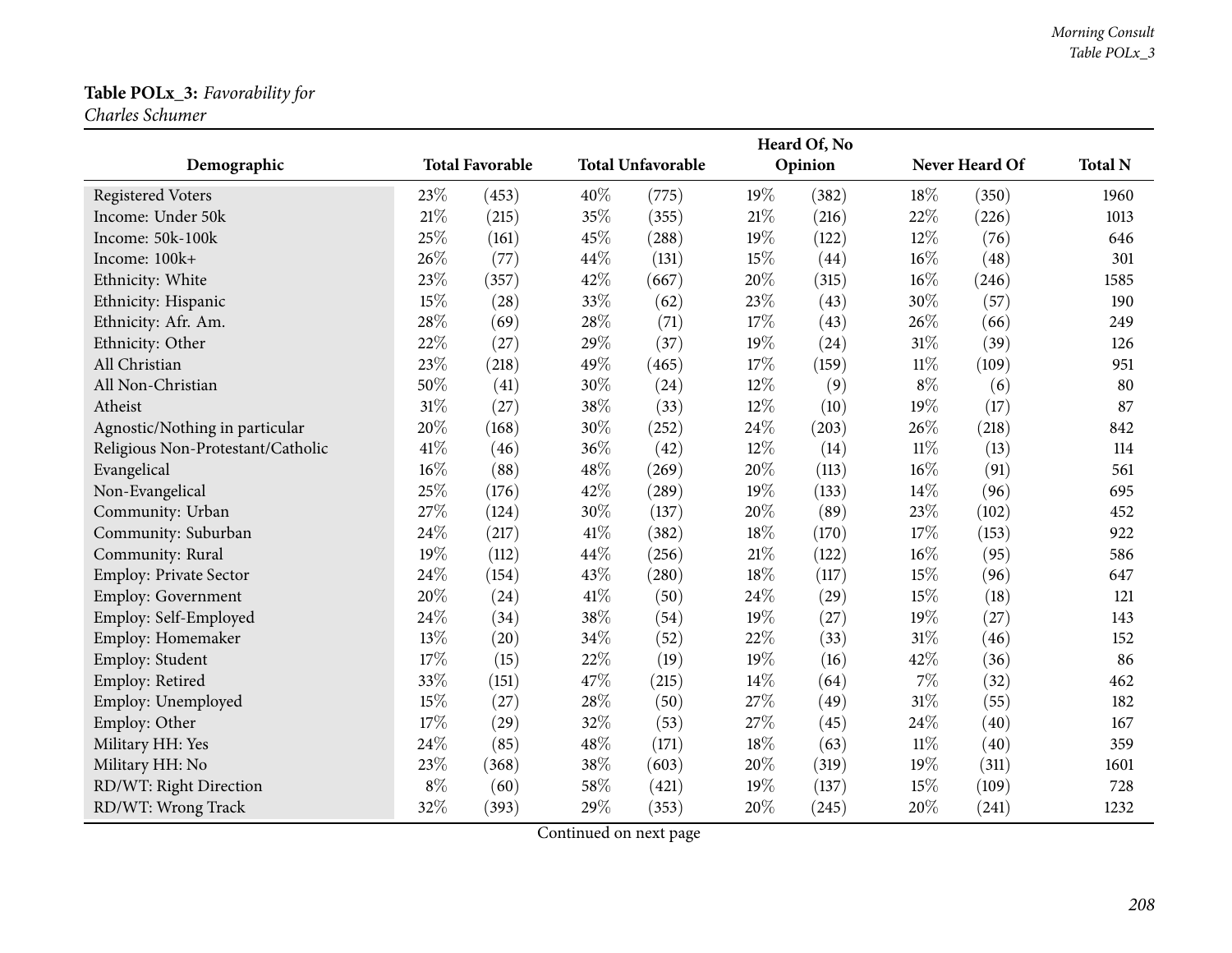*National Tracking Poll #190816, August, <sup>2019</sup> Table POLx\_3*

### **Table POLx\_3:** *Favorability for*

*Charles Schumer*

| Demographic                          |        | <b>Total Favorable</b> |     | <b>Total Unfavorable</b> |       | Heard Of, No<br>Opinion |        | Never Heard Of | <b>Total N</b> |
|--------------------------------------|--------|------------------------|-----|--------------------------|-------|-------------------------|--------|----------------|----------------|
|                                      |        |                        |     |                          |       |                         |        |                |                |
| <b>Registered Voters</b>             | 23\%   | (453)                  | 40% | (775)                    | 19%   | (382)                   | 18%    | (350)          | 1960           |
| Trump Job Approve                    | $8\%$  | (64)                   | 60% | (479)                    | 17%   | (140)                   | 15%    | (117)          | 801            |
| Trump Job Disapprove                 | 36%    | (387)                  | 26% | (284)                    | 19%   | (203)                   | 20%    | (212)          | 1086           |
| Trump Job Strongly Approve           | 7%     | (32)                   | 69% | (311)                    | 13%   | (58)                    | 11%    | (47)           | 448            |
| Trump Job Somewhat Approve           | 9%     | (32)                   | 48% | (168)                    | 23%   | (83)                    | 20%    | (70)           | 353            |
| Trump Job Somewhat Disapprove        | 16%    | (38)                   | 28% | (66)                     | 28\%  | (65)                    | 27%    | (63)           | 233            |
| Trump Job Strongly Disapprove        | 41\%   | (348)                  | 26% | (218)                    | 16%   | (138)                   | 17%    | (149)          | 853            |
| Favorable of Trump                   | 7%     | (54)                   | 61% | (478)                    | 18%   | (141)                   | 14\%   | (109)          | 782            |
| Unfavorable of Trump                 | 36%    | (396)                  | 27% | (293)                    | 19%   | (207)                   | 19%    | (209)          | 1106           |
| Very Favorable of Trump              | $6\%$  | (30)                   | 69% | (319)                    | 14%   | (63)                    | 11%    | (52)           | 464            |
| Somewhat Favorable of Trump          | $8\%$  | (24)                   | 50% | (159)                    | 24%   | (77)                    | 18%    | (57)           | 317            |
| Somewhat Unfavorable of Trump        | 18%    | (35)                   | 34% | (66)                     | 28%   | (55)                    | 20%    | (39)           | 195            |
| Very Unfavorable of Trump            | 40%    | (361)                  | 25% | (227)                    | 17%   | (152)                   | 19%    | (170)          | 910            |
| #1 Issue: Economy                    | 17%    | (80)                   | 42% | (193)                    | 21\%  | (98)                    | 20%    | (92)           | 463            |
| #1 Issue: Security                   | $8\%$  | (37)                   | 63% | (287)                    | 14%   | (65)                    | 14%    | (65)           | 454            |
| #1 Issue: Health Care                | 34%    | (117)                  | 27% | (93)                     | 22%   | (78)                    | 17%    | (59)           | 347            |
| #1 Issue: Medicare / Social Security | 34%    | (94)                   | 36% | (97)                     | 20%   | (53)                    | 11%    | (29)           | 274            |
| #1 Issue: Women's Issues             | 23%    | (27)                   | 22% | (26)                     | 22%   | (26)                    | 34%    | (40)           | 120            |
| #1 Issue: Education                  | 19%    | (21)                   | 26% | (29)                     | 29%   | (31)                    | 25%    | (27)           | 108            |
| #1 Issue: Energy                     | 43%    | (41)                   | 12% | (12)                     | 21%   | (20)                    | 23%    | (22)           | 94             |
| #1 Issue: Other                      | 36%    | (36)                   | 38% | (38)                     | $9\%$ | (9)                     | 16%    | (16)           | 100            |
| 2018 House Vote: Democrat            | 45%    | (346)                  | 25% | (197)                    | 17%   | (128)                   | 13%    | (102)          | 773            |
| 2018 House Vote: Republican          | 7%     | (49)                   | 67% | (445)                    | 16%   | (104)                   | 10%    | (68)           | 667            |
| 2018 House Vote: Someone else        | $5\%$  | (5)                    | 31% | (31)                     | 33%   | (33)                    | 32%    | (32)           | 100            |
| 2016 Vote: Hillary Clinton           | 47%    | (334)                  | 24% | (173)                    | 17%   | (118)                   | 12%    | (83)           | 709            |
| 2016 Vote: Donald Trump              | 7%     | (49)                   | 65% | (455)                    | 16%   | (112)                   | 12%    | (83)           | 699            |
| 2016 Vote: Other                     | 16%    | (30)                   | 38% | (71)                     | 24\%  | (45)                    | 21\%   | (39)           | 185            |
| 2016 Vote: Didn't Vote               | $11\%$ | (40)                   | 20% | (74)                     | 29%   | (106)                   | 40%    | (145)          | 365            |
| Voted in 2014: Yes                   | 27%    | (382)                  | 45% | (618)                    | 17%   | (236)                   | $11\%$ | (153)          | 1389           |
| Voted in 2014: No                    | 13%    | (71)                   | 27% | (156)                    | 26%   | (146)                   | 35%    | (197)          | 571            |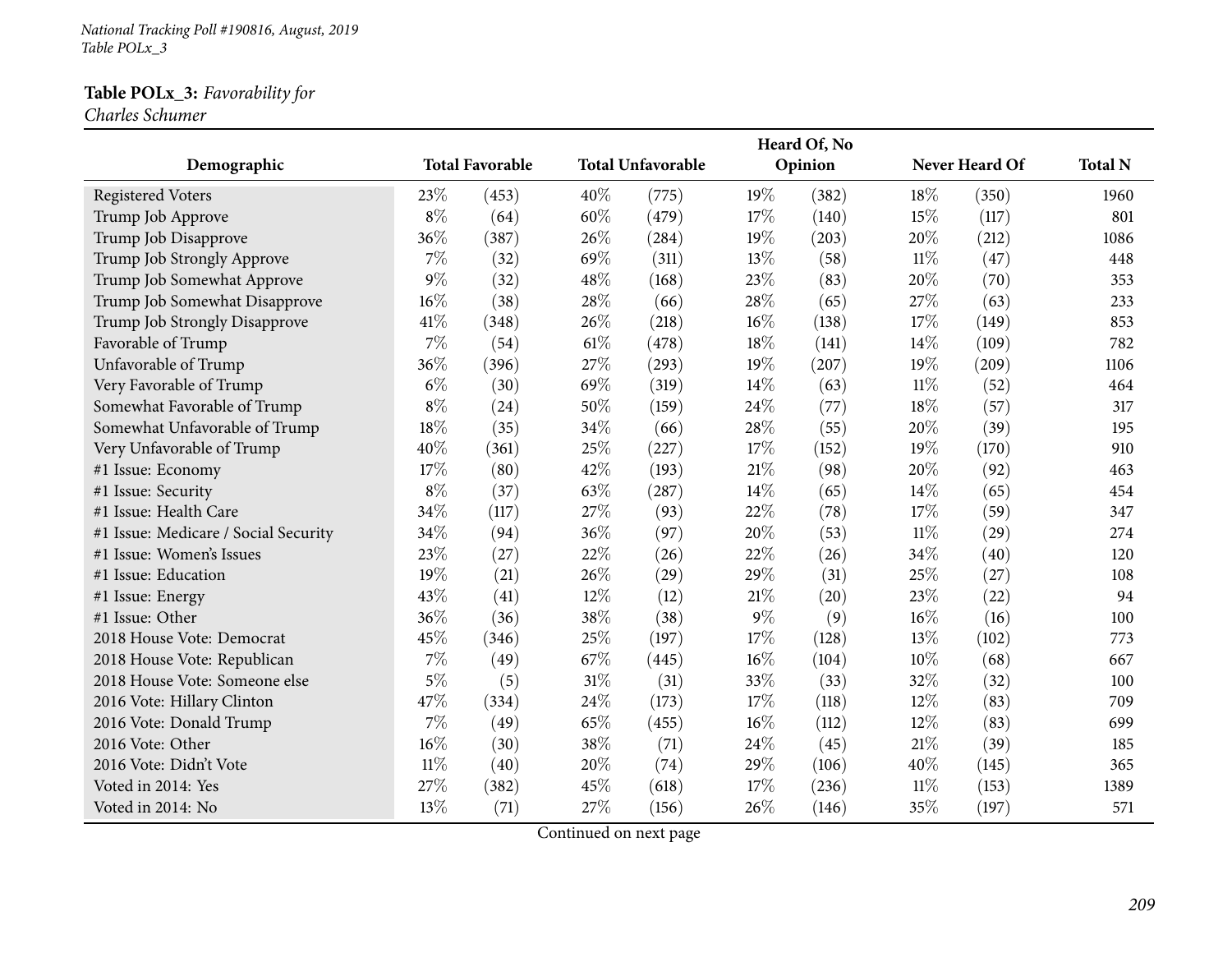### **Table POLx\_3:** *Favorability for*

*Charles Schumer*

|                                            |        |                        |        |                          |        | Heard Of, No |        |                |                |
|--------------------------------------------|--------|------------------------|--------|--------------------------|--------|--------------|--------|----------------|----------------|
| Demographic                                |        | <b>Total Favorable</b> |        | <b>Total Unfavorable</b> |        | Opinion      |        | Never Heard Of | <b>Total N</b> |
| <b>Registered Voters</b>                   | 23\%   | (453)                  | 40%    | (775)                    | 19%    | (382)        | 18%    | (350)          | 1960           |
| 2012 Vote: Barack Obama                    | 42%    | (357)                  | 27\%   | (235)                    | 18\%   | (158)        | $12\%$ | (105)          | 854            |
| 2012 Vote: Mitt Romney                     | 7%     | (37)                   | 67\%   | (362)                    | $16\%$ | (89)         | $10\%$ | (53)           | 540            |
| 2012 Vote: Other                           | $9\%$  | (8)                    | 43\%   | (35)                     | $29\%$ | (24)         | 18\%   | (15)           | 82             |
| 2012 Vote: Didn't Vote                     | $11\%$ | (51)                   | 29\%   | (140)                    | 23%    | (111)        | 37%    | (178)          | 480            |
| 4-Region: Northeast                        | 32%    | (111)                  | 41%    | (144)                    | $14\%$ | (51)         | 13%    | (44)           | 350            |
| 4-Region: Midwest                          | 23\%   | (102)                  | 39%    | (175)                    | $20\%$ | (89)         | $19\%$ | (84)           | 450            |
| 4-Region: South                            | 20%    | (149)                  | $40\%$ | (296)                    | 21%    | (153)        | $18\%$ | (134)          | 732            |
| 4-Region: West                             | 21\%   | (91)                   | 37\%   | (160)                    | 21%    | (90)         | $20\%$ | (87)           | 428            |
| Party: Democrat/Leans Democrat             | 41\%   | (360)                  | 22%    | (198)                    | $19\%$ | (164)        | 18\%   | (160)          | 883            |
| Party: Republican/Leans Republican         | $8\%$  | (60)                   | 62%    | (473)                    | $17\%$ | (128)        | $13\%$ | (97)           | 759            |
| Gun owners                                 | 17%    | (120)                  | 45%    | (322)                    | $20\%$ | (144)        | 18\%   | (125)          | 710            |
| Republican gun owners                      | $8\%$  | (31)                   | 63\%   | (253)                    | 17\%   | (69)         | $12\%$ | (50)           | 403            |
| Democratic gun owners                      | 40%    | (83)                   | 20%    | (41)                     | $20\%$ | (42)         | 20%    | (41)           | 207            |
| Voters who blame mental illness a lot      | 17%    | (159)                  | 45%    | (427)                    | 21%    | (199)        | 17%    | (161)          | 946            |
| Voters who blame mental illness a lot/some | 23%    | (372)                  | 41\%   | (675)                    | $19\%$ | (312)        | 17%    | (270)          | 1629           |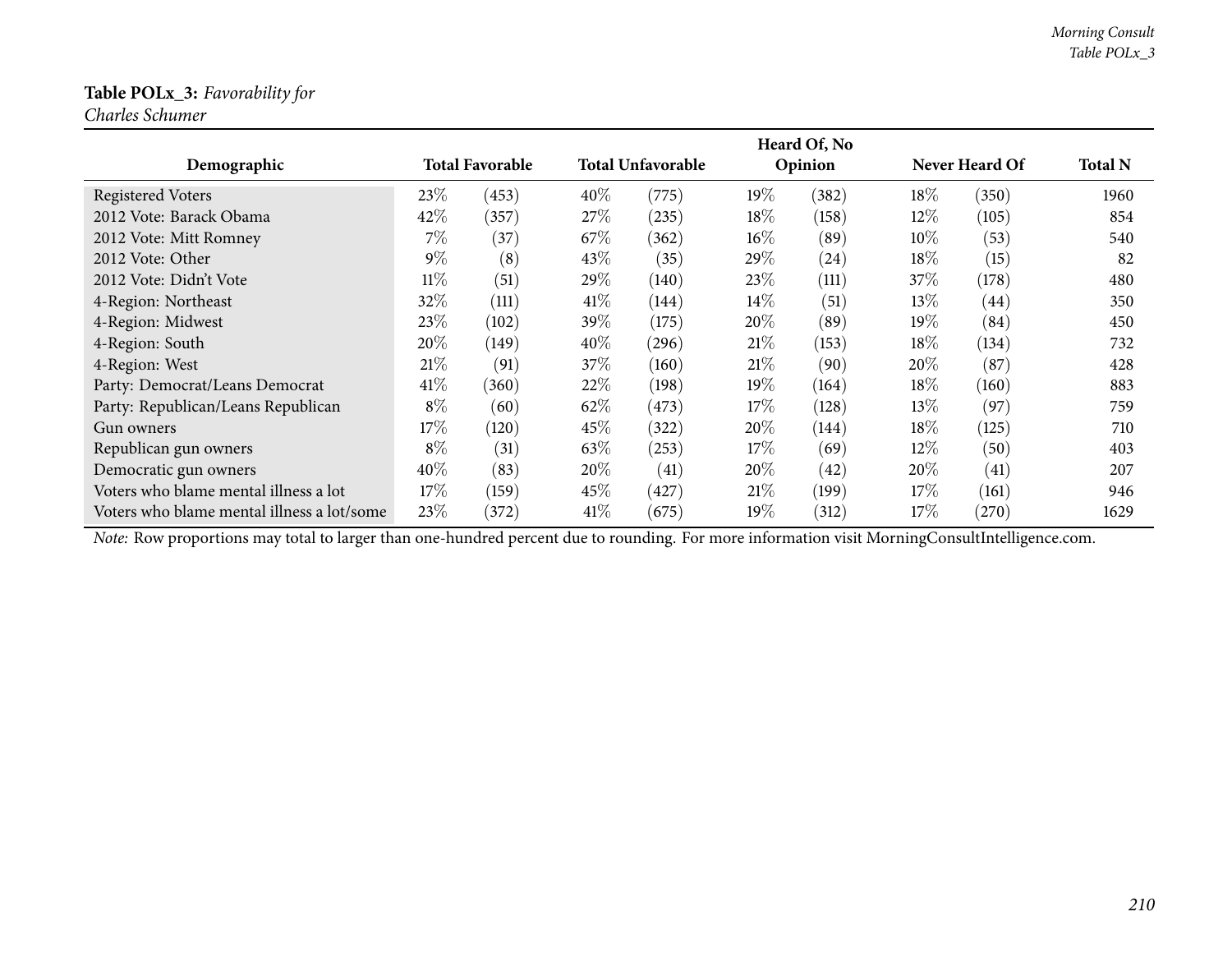### **Table POLx\_4:** *Favorability for*

*Mike Pence*

|                          |        |                        |     |                          |        | Heard Of, No |       |                |                |
|--------------------------|--------|------------------------|-----|--------------------------|--------|--------------|-------|----------------|----------------|
| Demographic              |        | <b>Total Favorable</b> |     | <b>Total Unfavorable</b> |        | Opinion      |       | Never Heard Of | <b>Total N</b> |
| <b>Registered Voters</b> | 37%    | (727)                  | 45% | (877)                    | 13%    | (249)        | $5\%$ | (107)          | 1960           |
| Gender: Male             | 40%    | (364)                  | 45% | (412)                    | $10\%$ | (93)         | $5\%$ | (48)           | 917            |
| Gender: Female           | 35%    | (363)                  | 45% | (466)                    | 15%    | (156)        | $6\%$ | (58)           | 1043           |
| Age: 18-29               | 24\%   | (80)                   | 43% | (144)                    | 19%    | (63)         | 15%   | (50)           | 337            |
| Age: 30-44               | 27%    | (124)                  | 48% | (215)                    | 20%    | (89)         | $6\%$ | (25)           | 453            |
| Age: 45-54               | 38%    | (146)                  | 44% | (167)                    | 13%    | (48)         | $5\%$ | (19)           | 380            |
| Age: 55-64               | 45%    | (149)                  | 44% | (147)                    | $9\%$  | (30)         | $2\%$ | (8)            | 334            |
| Age: 65+                 | 50%    | (228)                  | 45% | (204)                    | $4\%$  | (19)         | $1\%$ | (5)            | 456            |
| Generation Z: 18-22      | 22%    | (31)                   | 40% | (55)                     | 14%    | (19)         | 24\%  | (33)           | 138            |
| Millennial: Age 23-38    | 25%    | (116)                  | 47% | (222)                    | $21\%$ | (97)         | 7%    | (34)           | 469            |
| Generation X: Age 39-54  | 36%    | (204)                  | 44% | (250)                    | 15%    | (83)         | $5\%$ | (26)           | 564            |
| Boomers: Age 55-73       | 45%    | (294)                  | 46% | (302)                    | $7\%$  | (47)         | $2\%$ | (13)           | 655            |
| PID: Dem (no lean)       | 10%    | (74)                   | 73% | (528)                    | 12%    | (88)         | $5\%$ | (38)           | 727            |
| PID: Ind (no lean)       | 29%    | (174)                  | 44% | (269)                    | $18\%$ | (111)        | $9\%$ | (52)           | 606            |
| PID: Rep (no lean)       | 76%    | (479)                  | 13% | (80)                     | $8\%$  | (50)         | $3\%$ | (17)           | 627            |
| PID/Gender: Dem Men      | $11\%$ | (33)                   | 74% | (229)                    | 10%    | (32)         | $5\%$ | (15)           | 310            |
| PID/Gender: Dem Women    | 10%    | (41)                   | 72% | (299)                    | 13%    | (56)         | $5\%$ | (22)           | 418            |
| PID/Gender: Ind Men      | $31\%$ | (95)                   | 47% | (144)                    | 14%    | (44)         | $9\%$ | (27)           | 309            |
| PID/Gender: Ind Women    | 27\%   | (80)                   | 42% | (125)                    | 23%    | (67)         | $8\%$ | (25)           | 297            |
| PID/Gender: Rep Men      | 79%    | (237)                  | 13% | (39)                     | $6\%$  | (17)         | $2\%$ | (6)            | 299            |
| PID/Gender: Rep Women    | 74%    | (242)                  | 13% | (41)                     | 10%    | (33)         | $3\%$ | (11)           | 328            |
| Ideo: Liberal (1-3)      | $8\%$  | (47)                   | 82% | (479)                    | $7\%$  | (44)         | $3\%$ | (16)           | 587            |
| Ideo: Moderate (4)       | 27\%   | (127)                  | 52% | (240)                    | $16\%$ | (76)         | $4\%$ | (21)           | 464            |
| Ideo: Conservative (5-7) | 75%    | (528)                  | 15% | (103)                    | $8\%$  | (56)         | $3\%$ | (18)           | 705            |
| Educ: < College          | 39%    | (485)                  | 37% | (461)                    | $16\%$ | (197)        | $7\%$ | (90)           | 1233           |
| Educ: Bachelors degree   | 32%    | (151)                  | 56% | (258)                    | $9\%$  | (41)         | $3\%$ | (13)           | 464            |
| Educ: Post-grad          | 35%    | (91)                   | 60% | (158)                    | $4\%$  | (11)         | $1\%$ | (4)            | 264            |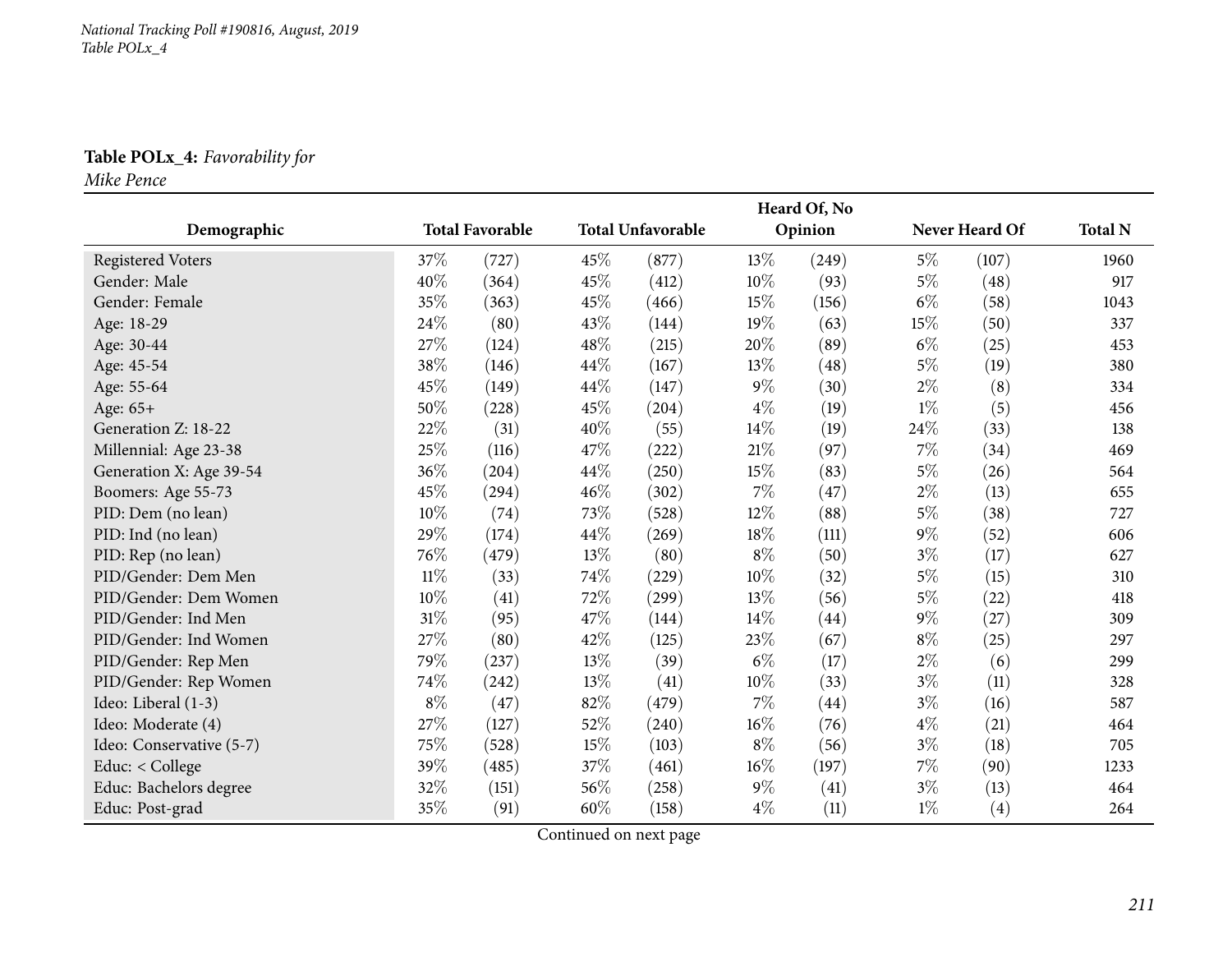## **Table POLx\_4:** *Favorability for*

*Mike Pence*

|                                   |      |                        |        |                          |        | Heard Of, No |        |                |                |
|-----------------------------------|------|------------------------|--------|--------------------------|--------|--------------|--------|----------------|----------------|
| Demographic                       |      | <b>Total Favorable</b> |        | <b>Total Unfavorable</b> |        | Opinion      |        | Never Heard Of | <b>Total N</b> |
| <b>Registered Voters</b>          | 37%  | (727)                  | 45%    | (877)                    | 13%    | (249)        | $5\%$  | (107)          | 1960           |
| Income: Under 50k                 | 33%  | (335)                  | 43\%   | (439)                    | 16%    | (160)        | $8\%$  | (79)           | 1013           |
| Income: 50k-100k                  | 41\% | (262)                  | 46%    | (295)                    | 12%    | (75)         | $2\%$  | (14)           | 646            |
| Income: 100k+                     | 43%  | (130)                  | 47%    | (143)                    | $5\%$  | (14)         | $5\%$  | (14)           | 301            |
| Ethnicity: White                  | 42%  | (670)                  | 42%    | (664)                    | 12%    | (185)        | $4\%$  | (65)           | 1585           |
| Ethnicity: Hispanic               | 29%  | (55)                   | 39%    | (73)                     | 23%    | (43)         | 10%    | (18)           | 190            |
| Ethnicity: Afr. Am.               | 10%  | (24)                   | 62%    | (155)                    | 16%    | (39)         | 12%    | (30)           | 249            |
| Ethnicity: Other                  | 26%  | (32)                   | 46%    | (58)                     | 19%    | (24)         | $9\%$  | (11)           | 126            |
| All Christian                     | 52%  | (494)                  | 37%    | (352)                    | $9\%$  | (82)         | $2\%$  | (23)           | 951            |
| All Non-Christian                 | 22%  | (18)                   | 69%    | (56)                     | $4\%$  | (3)          | $5\%$  | (4)            | 80             |
| Atheist                           | 7%   | (6)                    | 79%    | (68)                     | $10\%$ | (9)          | $5\%$  | (4)            | 87             |
| Agnostic/Nothing in particular    | 25%  | (210)                  | 48%    | (402)                    | 18%    | (155)        | $9\%$  | (76)           | 842            |
| Religious Non-Protestant/Catholic | 33%  | (37)                   | 56%    | (63)                     | $7\%$  | (8)          | $5\%$  | (5)            | 114            |
| Evangelical                       | 58%  | (324)                  | 27%    | (149)                    | $11\%$ | (61)         | $5\%$  | (26)           | 561            |
| Non-Evangelical                   | 38%  | (266)                  | 47%    | (330)                    | $11\%$ | (76)         | $3\%$  | (24)           | 695            |
| Community: Urban                  | 24%  | (110)                  | 54%    | (246)                    | 13%    | (60)         | $8\%$  | (37)           | 452            |
| Community: Suburban               | 35%  | (327)                  | 48%    | (438)                    | 12%    | (113)        | $5\%$  | (44)           | 922            |
| Community: Rural                  | 50%  | (290)                  | 33%    | (193)                    | 13%    | (76)         | $4\%$  | (26)           | 586            |
| Employ: Private Sector            | 37%  | (241)                  | 47%    | (307)                    | $11\%$ | (72)         | $4\%$  | (26)           | 647            |
| <b>Employ: Government</b>         | 39%  | (47)                   | 49%    | (59)                     | $11\%$ | (13)         | $2\%$  | (3)            | 121            |
| Employ: Self-Employed             | 35%  | (50)                   | 48%    | (68)                     | 10%    | (15)         | $7\%$  | (10)           | 143            |
| Employ: Homemaker                 | 40%  | (60)                   | 34%    | (51)                     | 19%    | (28)         | $8\%$  | (12)           | 152            |
| Employ: Student                   | 19%  | (16)                   | 51\%   | (44)                     | 19%    | (16)         | $11\%$ | (10)           | 86             |
| Employ: Retired                   | 49%  | (225)                  | 43%    | (201)                    | $6\%$  | (28)         | $2\%$  | (8)            | 462            |
| Employ: Unemployed                | 23%  | (42)                   | 45%    | (83)                     | 19%    | (35)         | 12%    | (22)           | 182            |
| Employ: Other                     | 27%  | (45)                   | 39%    | (65)                     | 24\%   | (41)         | 10%    | (16)           | 167            |
| Military HH: Yes                  | 50%  | (181)                  | 40%    | (143)                    | $8\%$  | (27)         | $2\%$  | (8)            | 359            |
| Military HH: No                   | 34%  | (547)                  | 46%    | (734)                    | 14%    | (222)        | $6\%$  | (99)           | 1601           |
| RD/WT: Right Direction            | 73%  | (529)                  | $11\%$ | (78)                     | $12\%$ | (89)         | $4\%$  | (32)           | 728            |
| RD/WT: Wrong Track                | 16%  | (198)                  | 65%    | (799)                    | 13%    | (160)        | $6\%$  | (75)           | 1232           |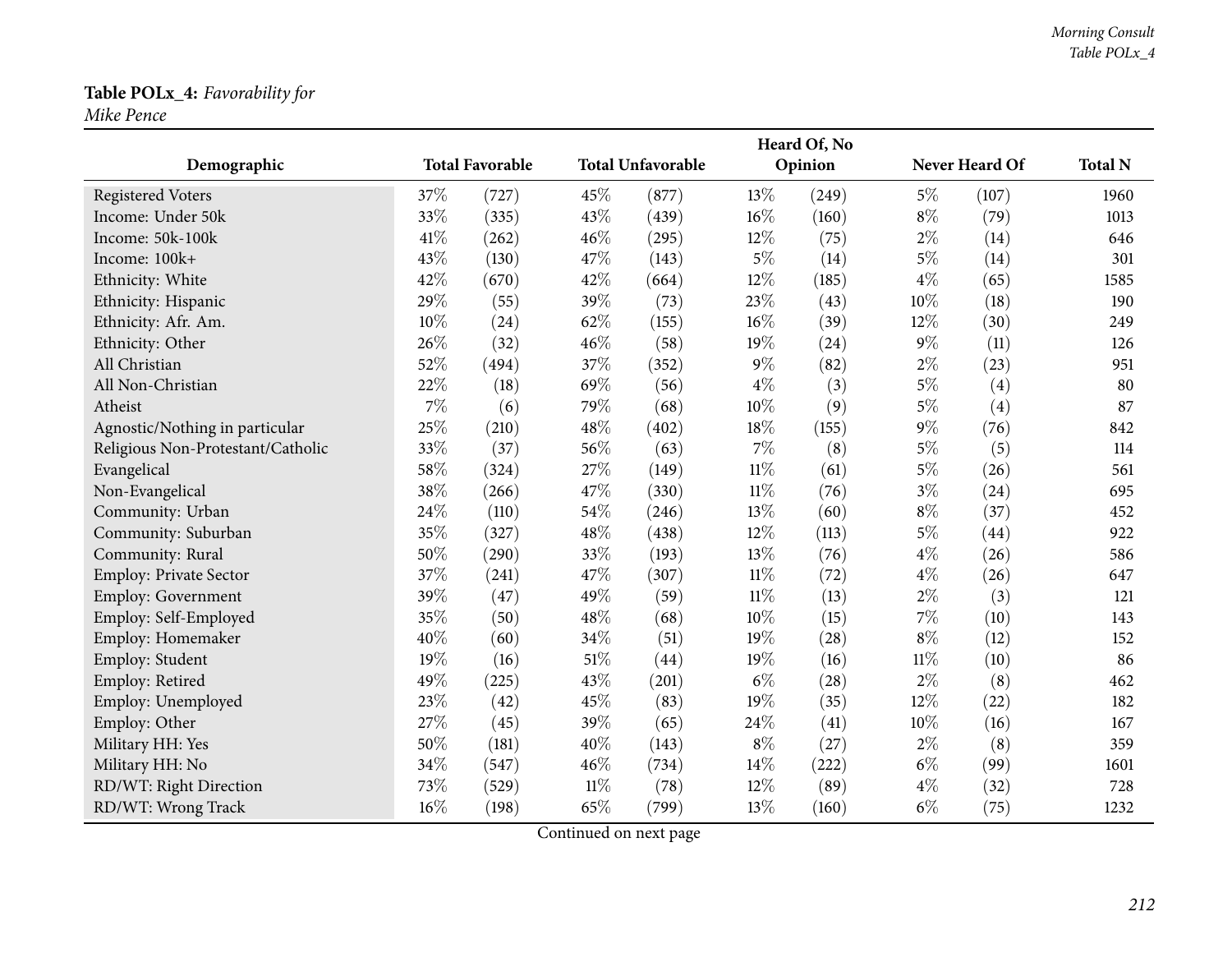*National Tracking Poll #190816, August, <sup>2019</sup> Table POLx\_4*

# **Table POLx\_4:** *Favorability for*

*Mike Pence*

|                                      |        |                        |        |                          |        | Heard Of, No |        |                |                |
|--------------------------------------|--------|------------------------|--------|--------------------------|--------|--------------|--------|----------------|----------------|
| Demographic                          |        | <b>Total Favorable</b> |        | <b>Total Unfavorable</b> |        | Opinion      |        | Never Heard Of | <b>Total N</b> |
| <b>Registered Voters</b>             | 37%    | (727)                  | 45%    | (877)                    | 13%    | (249)        | $5\%$  | (107)          | 1960           |
| Trump Job Approve                    | 78%    | (621)                  | 10%    | (83)                     | $9\%$  | (70)         | $3\%$  | (28)           | 801            |
| Trump Job Disapprove                 | $9\%$  | (100)                  | 72%    | (782)                    | 13%    | (140)        | $6\%$  | (64)           | 1086           |
| Trump Job Strongly Approve           | 82%    | (369)                  | 9%     | (38)                     | 7%     | (31)         | $2\%$  | (10)           | 448            |
| Trump Job Somewhat Approve           | 71%    | (252)                  | 13%    | (45)                     | $11\%$ | (39)         | $5\%$  | (18)           | 353            |
| Trump Job Somewhat Disapprove        | 19%    | (44)                   | 49%    | (114)                    | 24%    | (56)         | $8\%$  | (18)           | 233            |
| Trump Job Strongly Disapprove        | 7%     | (56)                   | 78%    | (668)                    | 10%    | (84)         | $5\%$  | (46)           | 853            |
| Favorable of Trump                   | 79%    | (619)                  | 9%     | (69)                     | $9\%$  | (68)         | $3\%$  | (26)           | 782            |
| Unfavorable of Trump                 | $9\%$  | (104)                  | 73%    | (804)                    | 13%    | (141)        | $5\%$  | (56)           | 1106           |
| Very Favorable of Trump              | 84%    | (388)                  | $6\%$  | (30)                     | 7%     | (33)         | $3\%$  | (13)           | 464            |
| Somewhat Favorable of Trump          | 73%    | (231)                  | 12%    | (39)                     | $11\%$ | (34)         | $4\%$  | (13)           | 317            |
| Somewhat Unfavorable of Trump        | 27%    | (53)                   | 47%    | (92)                     | $21\%$ | (42)         | $4\%$  | (8)            | 195            |
| Very Unfavorable of Trump            | $6\%$  | (51)                   | 78%    | (713)                    | 11%    | (100)        | $5\%$  | (47)           | 910            |
| #1 Issue: Economy                    | 38%    | (175)                  | 41\%   | (190)                    | 15%    | (69)         | $6\%$  | (29)           | 463            |
| #1 Issue: Security                   | 66%    | (299)                  | 20%    | (90)                     | $9\%$  | (42)         | $5\%$  | (22)           | 454            |
| #1 Issue: Health Care                | 25%    | (86)                   | 58%    | (202)                    | 12%    | (43)         | $5\%$  | (17)           | 347            |
| #1 Issue: Medicare / Social Security | 38%    | (103)                  | 51%    | (138)                    | $8\%$  | (23)         | $3\%$  | (9)            | 274            |
| #1 Issue: Women's Issues             | 17%    | (20)                   | 53%    | (64)                     | 17%    | (21)         | 13%    | (15)           | 120            |
| #1 Issue: Education                  | $16\%$ | (18)                   | 58%    | (63)                     | 21%    | (22)         | $4\%$  | (5)            | 108            |
| #1 Issue: Energy                     | 7%     | (7)                    | 72%    | (68)                     | 19%    | (18)         | $3\%$  | (2)            | 94             |
| #1 Issue: Other                      | 19%    | (19)                   | 62%    | (62)                     | 12%    | (12)         | 7%     | (7)            | 100            |
| 2018 House Vote: Democrat            | $9\%$  | (73)                   | 77\%   | (597)                    | 10%    | (74)         | $4\%$  | (28)           | 773            |
| 2018 House Vote: Republican          | 79%    | (525)                  | 13%    | (85)                     | 7%     | (44)         | $2\%$  | (12)           | 667            |
| 2018 House Vote: Someone else        | 22%    | (22)                   | 43%    | (43)                     | 23%    | (23)         | $12\%$ | (12)           | 100            |
| 2016 Vote: Hillary Clinton           | $8\%$  | (57)                   | 80%    | (564)                    | $9\%$  | (66)         | $3\%$  | (21)           | 709            |
| 2016 Vote: Donald Trump              | 79%    | (553)                  | $11\%$ | (77)                     | $8\%$  | (53)         | $2\%$  | (16)           | 699            |
| 2016 Vote: Other                     | 22%    | (40)                   | 54%    | (100)                    | 17%    | (31)         | 7%     | (13)           | 185            |
| 2016 Vote: Didn't Vote               | 21%    | (75)                   | 37%    | (135)                    | 27%    | (99)         | 15%    | (56)           | 365            |
| Voted in 2014: Yes                   | 41%    | (572)                  | 47%    | (652)                    | $9\%$  | (127)        | $3\%$  | (39)           | 1389           |
| Voted in 2014: No                    | 27%    | (155)                  | 39%    | (225)                    | 21%    | (122)        | 12%    | (68)           | 571            |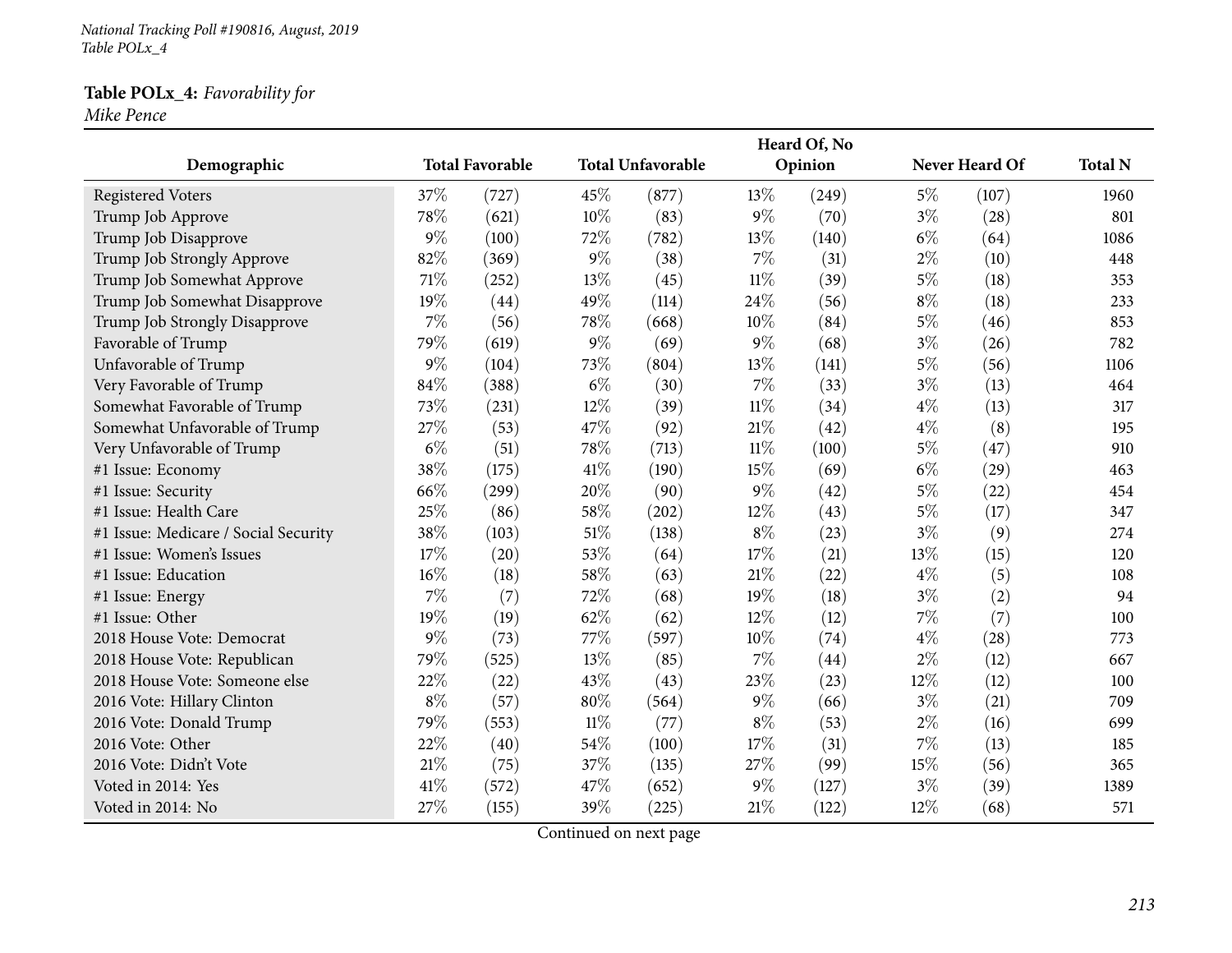### **Table POLx\_4:** *Favorability for*

*Mike Pence*

|                                            |        |                        |        |                          |        | Heard Of, No       |        |                |                |
|--------------------------------------------|--------|------------------------|--------|--------------------------|--------|--------------------|--------|----------------|----------------|
| Demographic                                |        | <b>Total Favorable</b> |        | <b>Total Unfavorable</b> |        | Opinion            |        | Never Heard Of | <b>Total N</b> |
| <b>Registered Voters</b>                   | 37%    | (727)                  | 45\%   | (877)                    | $13\%$ | (249)              | $5\%$  | (107)          | 1960           |
| 2012 Vote: Barack Obama                    | 17%    | (148)                  | 69\%   | (586)                    | $11\%$ | (90)               | $4\%$  | (30)           | 854            |
| 2012 Vote: Mitt Romney                     | 77%    | (414)                  | $15\%$ | (83)                     | $7\%$  | (38)               | $1\%$  | (5)            | 540            |
| 2012 Vote: Other                           | 35%    | $^{(29)}$              | 35%    | (29)                     | 19%    | (16)               | $10\%$ | (8)            | 82             |
| 2012 Vote: Didn't Vote                     | 28\%   | (134)                  | 37\%   | (178)                    | 22%    | (106)              | $13\%$ | (63)           | 480            |
| 4-Region: Northeast                        | 28\%   | (99)                   | 57\%   | (198)                    | $11\%$ | (39)               | $4\%$  | (14)           | 350            |
| 4-Region: Midwest                          | 40%    | (180)                  | 45\%   | (202)                    | $10\%$ | $\left( 44\right)$ | $5\%$  | (25)           | 450            |
| 4-Region: South                            | 44\%   | (321)                  | 38\%   | (278)                    | 13\%   | (93)               | $5\%$  | (39)           | 732            |
| 4-Region: West                             | 30%    | (127)                  | 47%    | (200)                    | 17%    | (73)               | 7%     | (29)           | 428            |
| Party: Democrat/Leans Democrat             | $11\%$ | (97)                   | 73\%   | (644)                    | $11\%$ | (98)               | $5\%$  | (43)           | 883            |
| Party: Republican/Leans Republican         | 75\%   | (568)                  | $14\%$ | (105)                    | $8\%$  | (64)               | $3\%$  | (23)           | 759            |
| Gun owners                                 | $51\%$ | (363)                  | 32\%   | (228)                    | 13\%   | (93)               | $4\%$  | (26)           | 710            |
| Republican gun owners                      | 77%    | (309)                  | $12\%$ | (47)                     | $9\%$  | (36)               | $3\%$  | (10)           | 403            |
| Democratic gun owners                      | 15%    | (30)                   | 71\%   | (147)                    | $11\%$ | (23)               | $3\%$  | (6)            | 207            |
| Voters who blame mental illness a lot      | 47%    | (445)                  | 35%    | (333)                    | $12\%$ | (112)              | $6\%$  | (56)           | 946            |
| Voters who blame mental illness a lot/some | 41%    | (664)                  | 43%    | (708)                    | 11%    | (181)              | $5\%$  | (75)           | 1629           |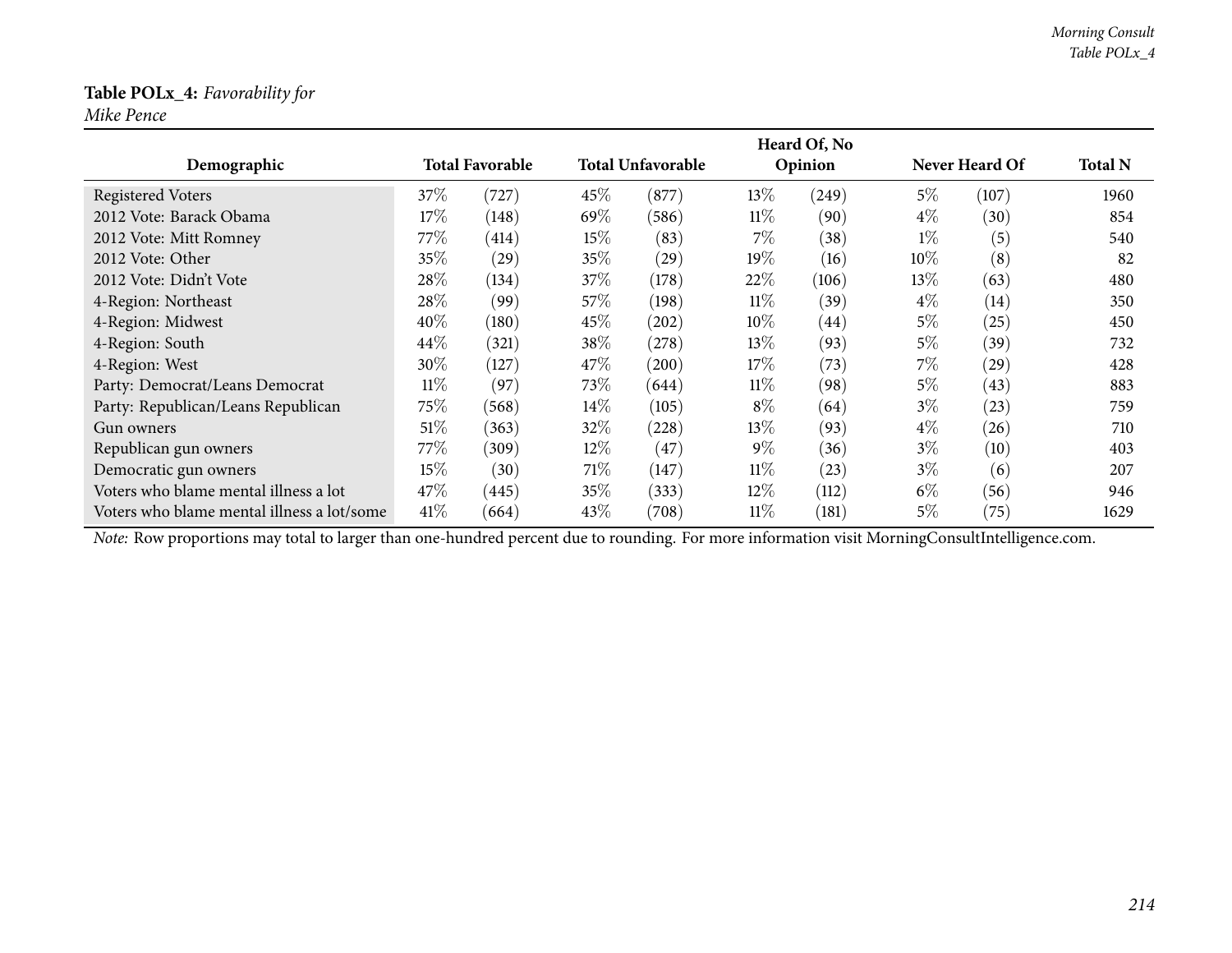### **Table POLx\_5:** *Favorability for*

*Donald Trump*

|                          |        |                        |        |                          |       | Heard Of, No |                                 |                |                |
|--------------------------|--------|------------------------|--------|--------------------------|-------|--------------|---------------------------------|----------------|----------------|
| Demographic              |        | <b>Total Favorable</b> |        | <b>Total Unfavorable</b> |       | Opinion      |                                 | Never Heard Of | <b>Total N</b> |
| <b>Registered Voters</b> | 40%    | (782)                  | 56%    | (1106)                   | $3\%$ | (58)         | $1\%$                           | (15)           | 1960           |
| Gender: Male             | 42%    | (388)                  | 55%    | (502)                    | $2\%$ | (22)         | $1\%$                           | (5)            | 917            |
| Gender: Female           | 38%    | (394)                  | 58%    | (603)                    | $3\%$ | (36)         | $1\%$                           | (9)            | 1043           |
| Age: 18-29               | 28\%   | (93)                   | 64\%   | (214)                    | $5\%$ | (18)         | $3\%$                           | (12)           | 337            |
| Age: 30-44               | 34%    | (154)                  | 60%    | (271)                    | $6\%$ | (26)         | $\overbrace{\phantom{aaaaa}}$   | (2)            | 453            |
| Age: 45-54               | 42%    | (161)                  | 56%    | (211)                    | $2\%$ | (6)          |                                 | (1)            | 380            |
| Age: 55-64               | 46%    | (152)                  | 53%    | (177)                    | $1\%$ | (4)          |                                 | (0)            | 334            |
| Age: 65+                 | 48\%   | (220)                  | $51\%$ | (232)                    | $1\%$ | (4)          |                                 | (0)            | 456            |
| Generation Z: 18-22      | $22\%$ | (31)                   | 66%    | (91)                     | $7\%$ | (10)         | $4\%$                           | (6)            | 138            |
| Millennial: Age 23-38    | 32%    | (149)                  | 61%    | (286)                    | $6\%$ | (27)         | $2\%$                           | (8)            | 469            |
| Generation X: Age 39-54  | 41\%   | (229)                  | 57%    | (320)                    | $2\%$ | (13)         |                                 | (1)            | 564            |
| Boomers: Age 55-73       | 46%    | (300)                  | 53%    | (348)                    | $1\%$ | (7)          |                                 | (0)            | 655            |
| PID: Dem (no lean)       | $6\%$  | (42)                   | 91%    | (660)                    | $2\%$ | (16)         | $1\%$                           | (9)            | 727            |
| PID: Ind (no lean)       | 34\%   | (204)                  | 60%    | (362)                    | $5\%$ | (33)         | $1\%$                           | (6)            | 606            |
| PID: Rep (no lean)       | 85%    | (535)                  | 13%    | (83)                     | $1\%$ | (9)          | $\hspace{0.1mm}-\hspace{0.1mm}$ | (0)            | 627            |
| PID/Gender: Dem Men      | $5\%$  | (16)                   | 92%    | (284)                    | $2\%$ | (6)          | $1\%$                           | (3)            | 310            |
| PID/Gender: Dem Women    | $6\%$  | (26)                   | 90%    | (376)                    | $2\%$ | (10)         | $1\%$                           | (6)            | 418            |
| PID/Gender: Ind Men      | $36\%$ | (112)                  | 58%    | (180)                    | $4\%$ | (13)         | $1\%$                           | (3)            | 309            |
| PID/Gender: Ind Women    | $31\%$ | (92)                   | $61\%$ | (182)                    | $7\%$ | (20)         | $1\%$                           | (3)            | 297            |
| PID/Gender: Rep Men      | 87%    | (259)                  | 13%    | (38)                     | $1\%$ | (3)          |                                 | (0)            | 299            |
| PID/Gender: Rep Women    | 84%    | (276)                  | 14%    | (45)                     | $2\%$ | (7)          | $\overline{\phantom{m}}$        | (0)            | 328            |
| Ideo: Liberal (1-3)      | $8\%$  | (45)                   | 91%    | (533)                    | $1\%$ | (6)          |                                 | (3)            | 587            |
| Ideo: Moderate (4)       | 29%    | (136)                  | 66%    | (304)                    | $5\%$ | (22)         | $\hspace{0.1mm}-\hspace{0.1mm}$ | (2)            | 464            |
| Ideo: Conservative (5-7) | 77%    | (544)                  | 22%    | (152)                    | $1\%$ | (9)          |                                 | (1)            | 705            |
| Educ: < College          | 44%    | (547)                  | $51\%$ | (630)                    | $4\%$ | (45)         | $1\%$                           | (11)           | 1233           |
| Educ: Bachelors degree   | 32%    | (149)                  | 65%    | (302)                    | $2\%$ | (9)          | $1\%$                           | (3)            | 464            |
| Educ: Post-grad          | 32%    | (86)                   | 66\%   | (173)                    | $2\%$ | (4)          |                                 | (1)            | 264            |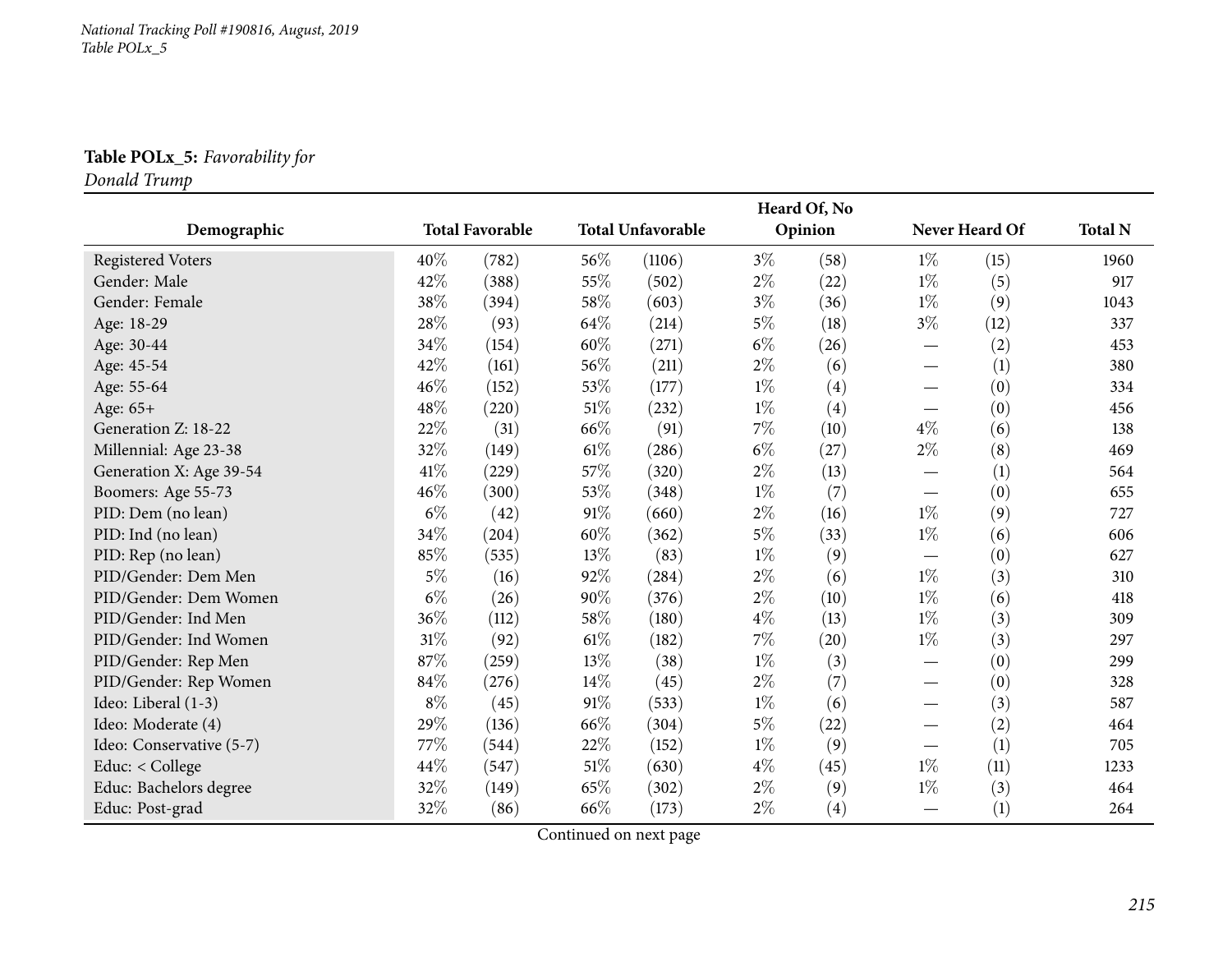## **Table POLx\_5:** *Favorability for*

*Donald Trump*

|                                   |                        |       | Heard Of, No             |        |         |      |                                   |      |                |  |
|-----------------------------------|------------------------|-------|--------------------------|--------|---------|------|-----------------------------------|------|----------------|--|
| Demographic                       | <b>Total Favorable</b> |       | <b>Total Unfavorable</b> |        | Opinion |      | Never Heard Of                    |      | <b>Total N</b> |  |
| <b>Registered Voters</b>          | 40%                    | (782) | 56%                      | (1106) | $3\%$   | (58) | $1\%$                             | (15) | 1960           |  |
| Income: Under 50k                 | 37%                    | (375) | 58%                      | (588)  | $4\%$   | (38) | $1\%$                             | (11) | 1013           |  |
| Income: 50k-100k                  | 43%                    | (278) | 55%                      | (354)  | $2\%$   | (13) | $\overline{\phantom{m}}$          | (1)  | 646            |  |
| Income: 100k+                     | 43%                    | (129) | 54%                      | (163)  | $2\%$   | (7)  | $1\%$                             | (3)  | 301            |  |
| Ethnicity: White                  | 46%                    | (724) | 51\%                     | (812)  | $3\%$   | (42) |                                   | (8)  | 1585           |  |
| Ethnicity: Hispanic               | 29%                    | (55)  | 64%                      | (121)  | $5\%$   | (9)  | $2\%$                             | (4)  | 190            |  |
| Ethnicity: Afr. Am.               | $11\%$                 | (27)  | 83%                      | (207)  | $4\%$   | (11) | $1\%$                             | (4)  | 249            |  |
| Ethnicity: Other                  | 25%                    | (31)  | 69%                      | (86)   | $4\%$   | (5)  | $3\%$                             | (3)  | 126            |  |
| All Christian                     | 52%                    | (490) | 46%                      | (439)  | $2\%$   | (17) |                                   | (5)  | 951            |  |
| All Non-Christian                 | 15%                    | (12)  | 84%                      | (68)   | $1\%$   | (1)  | $\overbrace{\phantom{aaaaa}}$     | (0)  | 80             |  |
| Atheist                           | 14%                    | (12)  | 84%                      | (73)   | $1\%$   | (1)  | $1\%$                             | (1)  | 87             |  |
| Agnostic/Nothing in particular    | 32%                    | (268) | 62%                      | (526)  | $5\%$   | (40) | $1\%$                             | (9)  | 842            |  |
| Religious Non-Protestant/Catholic | 24%                    | (27)  | 75%                      | (86)   | $2\%$   | (2)  |                                   | (0)  | 114            |  |
| Evangelical                       | 59%                    | (333) | 39%                      | (217)  | $1\%$   | (8)  | $1\%$                             | (4)  | 561            |  |
| Non-Evangelical                   | 41%                    | (283) | 56%                      | (387)  | $3\%$   | (20) | $1\%$                             | (5)  | 695            |  |
| Community: Urban                  | 28%                    | (125) | 67\%                     | (303)  | $4\%$   | (17) | $2\%$                             | (7)  | 452            |  |
| Community: Suburban               | 38%                    | (352) | 58%                      | (536)  | $3\%$   | (29) | $1\%$                             | (6)  | 922            |  |
| Community: Rural                  | 52%                    | (305) | 46%                      | (267)  | $2\%$   | (12) |                                   | (2)  | 586            |  |
| <b>Employ: Private Sector</b>     | 41\%                   | (264) | 56%                      | (365)  | $3\%$   | (17) |                                   | (1)  | 647            |  |
| Employ: Government                | 41\%                   | (50)  | 54%                      | (65)   | $4\%$   | (5)  | $1\%$                             | (1)  | 121            |  |
| Employ: Self-Employed             | 40%                    | (58)  | 55%                      | (78)   | $5\%$   | (7)  | $\overbrace{\phantom{123221111}}$ | (0)  | 143            |  |
| Employ: Homemaker                 | 46%                    | (70)  | 49%                      | (74)   | $4\%$   | (6)  | $1\%$                             | (1)  | 152            |  |
| Employ: Student                   | 19%                    | (16)  | 74%                      | (64)   | $2\%$   | (2)  | $6\%$                             | (5)  | 86             |  |
| Employ: Retired                   | 46%                    | (214) | 53%                      | (244)  | $1\%$   | (4)  |                                   | (0)  | 462            |  |
| Employ: Unemployed                | 27%                    | (49)  | $68\%$                   | (124)  | $2\%$   | (4)  | $2\%$                             | (4)  | 182            |  |
| Employ: Other                     | 37%                    | (61)  | 54%                      | (91)   | $8\%$   | (13) | $1\%$                             | (2)  | 167            |  |
| Military HH: Yes                  | 49%                    | (177) | 49%                      | (174)  | $2\%$   | (7)  | $\hspace{0.1mm}-\hspace{0.1mm}$   | (1)  | 359            |  |
| Military HH: No                   | 38%                    | (604) | 58%                      | (931)  | $3\%$   | (52) | $1\%$                             | (14) | 1601           |  |
| RD/WT: Right Direction            | 86%                    | (624) | $11\%$                   | (79)   | $3\%$   | (21) | $1\%$                             | (4)  | 728            |  |
| RD/WT: Wrong Track                | 13%                    | (158) | 83%                      | (1027) | $3\%$   | (37) | $1\%$                             | (10) | 1232           |  |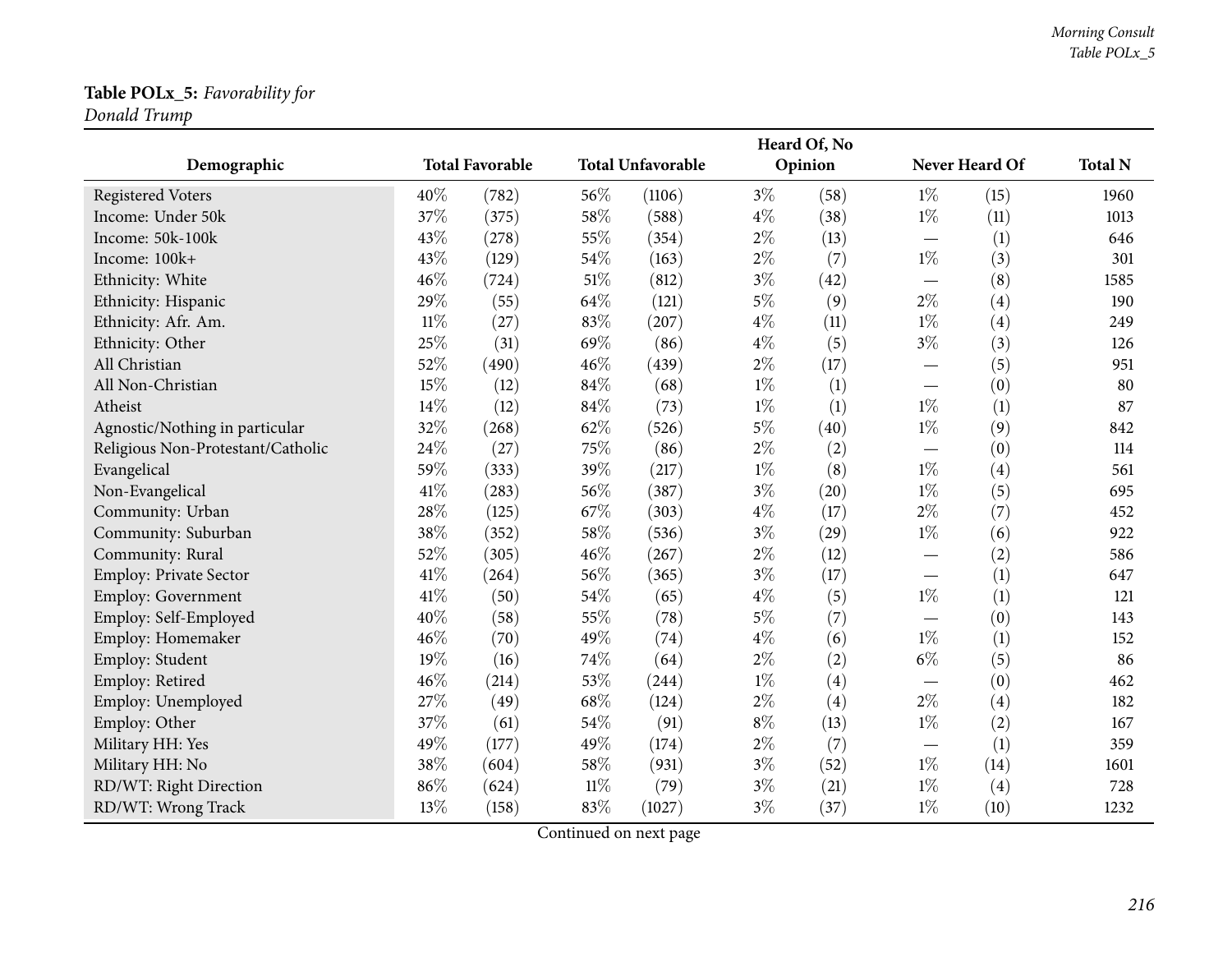*National Tracking Poll #190816, August, <sup>2019</sup> Table POLx\_5*

#### **Table POLx\_5:** *Favorability for*

*Donald Trump*

| Demographic                          |        | <b>Total Favorable</b> |                          | <b>Total Unfavorable</b> |                                   | Heard Of, No<br>Opinion |                          | Never Heard Of | <b>Total N</b> |
|--------------------------------------|--------|------------------------|--------------------------|--------------------------|-----------------------------------|-------------------------|--------------------------|----------------|----------------|
| <b>Registered Voters</b>             | 40%    | (782)                  | 56\%                     | (1106)                   | $3\%$                             | (58)                    | $1\%$                    | (15)           | 1960           |
| Trump Job Approve                    | 92%    | (733)                  | $7\%$                    | (53)                     | $2\%$                             | (13)                    |                          | (2)            | 801            |
| Trump Job Disapprove                 | $3\%$  | (36)                   | 95%                      | (1028)                   | $1\%$                             | (15)                    | $1\%$                    | (8)            | 1086           |
| Trump Job Strongly Approve           | 96%    | (430)                  | $4\%$                    | (16)                     |                                   | (0)                     |                          | (2)            | 448            |
| Trump Job Somewhat Approve           | 86%    | (303)                  | $10\%$                   | (37)                     | $4\%$                             | (13)                    |                          | (1)            | 353            |
| Trump Job Somewhat Disapprove        | $9\%$  | (21)                   | 88%                      | (204)                    | $3\%$                             | (6)                     | $1\%$                    | (2)            | 233            |
| Trump Job Strongly Disapprove        | $2\%$  | (14)                   | 97%                      | (824)                    | $1\%$                             | (9)                     | $1\%$                    | (6)            | 853            |
| Favorable of Trump                   | 100%   | (782)                  |                          | (0)                      | $\overbrace{\phantom{aaaaa}}$     | (0)                     | $\overline{\phantom{0}}$ | (0)            | 782            |
| Unfavorable of Trump                 |        | (0)                    | 100%                     | (1106)                   | $\overbrace{\phantom{aaaaa}}$     | (0)                     |                          | (0)            | 1106           |
| Very Favorable of Trump              | 100%   | (464)                  | $\qquad \qquad -$        | (0)                      |                                   | (0)                     |                          | (0)            | 464            |
| Somewhat Favorable of Trump          | 100%   | (317)                  | $\overline{\phantom{0}}$ | (0)                      |                                   | (0)                     | $\overline{\phantom{0}}$ | (0)            | 317            |
| Somewhat Unfavorable of Trump        |        | (0)                    | 100%                     | (195)                    | $\overline{\phantom{0}}$          | (0)                     |                          | (0)            | 195            |
| Very Unfavorable of Trump            |        | (0)                    | 100%                     | (910)                    | $\overbrace{\phantom{123221111}}$ | (0)                     |                          | (0)            | 910            |
| #1 Issue: Economy                    | 41\%   | (190)                  | 54%                      | (251)                    | $4\%$                             | (17)                    | $1\%$                    | (5)            | 463            |
| #1 Issue: Security                   | 73%    | (332)                  | 25%                      | (115)                    | $1\%$                             | (7)                     |                          | (1)            | 454            |
| #1 Issue: Health Care                | 25%    | (88)                   | 72%                      | (250)                    | $2\%$                             | (9)                     |                          | (1)            | 347            |
| #1 Issue: Medicare / Social Security | 37%    | (102)                  | 62%                      | (168)                    | $1\%$                             | (2)                     | $1\%$                    | (2)            | 274            |
| #1 Issue: Women's Issues             | 13%    | (16)                   | 75%                      | (89)                     | $8\%$                             | (10)                    | $5\%$                    | (5)            | 120            |
| #1 Issue: Education                  | 20%    | (21)                   | 76%                      | (82)                     | $5\%$                             | (5)                     |                          | (0)            | 108            |
| #1 Issue: Energy                     | $11\%$ | (10)                   | 83%                      | (79)                     | $6\%$                             | (6)                     |                          | (0)            | 94             |
| #1 Issue: Other                      | 23%    | (23)                   | $71\%$                   | (71)                     | $4\%$                             | (4)                     | $1\%$                    | (1)            | 100            |
| 2018 House Vote: Democrat            | $6\%$  | (43)                   | 93%                      | (715)                    | $1\%$                             | (9)                     | $1\%$                    | (5)            | 773            |
| 2018 House Vote: Republican          | 87%    | (578)                  | 12%                      | (83)                     | $1\%$                             | (6)                     |                          | (0)            | 667            |
| 2018 House Vote: Someone else        | 33%    | (33)                   | 56%                      | (56)                     | $11\%$                            | (11)                    |                          | (0)            | 100            |
| 2016 Vote: Hillary Clinton           | $3\%$  | (24)                   | 95%                      | (673)                    | $1\%$                             | (8)                     |                          | (3)            | 709            |
| 2016 Vote: Donald Trump              | 88%    | (616)                  | $11\%$                   | (75)                     | $1\%$                             | (8)                     |                          | (0)            | 699            |
| 2016 Vote: Other                     | 16%    | (30)                   | 75%                      | (139)                    | $8\%$                             | (15)                    | $1\%$                    | (1)            | 185            |
| 2016 Vote: Didn't Vote               | 30%    | (110)                  | 59%                      | (217)                    | $8\%$                             | (27)                    | $3\%$                    | (11)           | 365            |
| Voted in 2014: Yes                   | 42%    | (584)                  | 56%                      | (779)                    | $2\%$                             | (24)                    |                          | (3)            | 1389           |
| Voted in 2014: No                    | 35%    | (197)                  | 57\%                     | (327)                    | $6\%$                             | (35)                    | $2\%$                    | (12)           | 571            |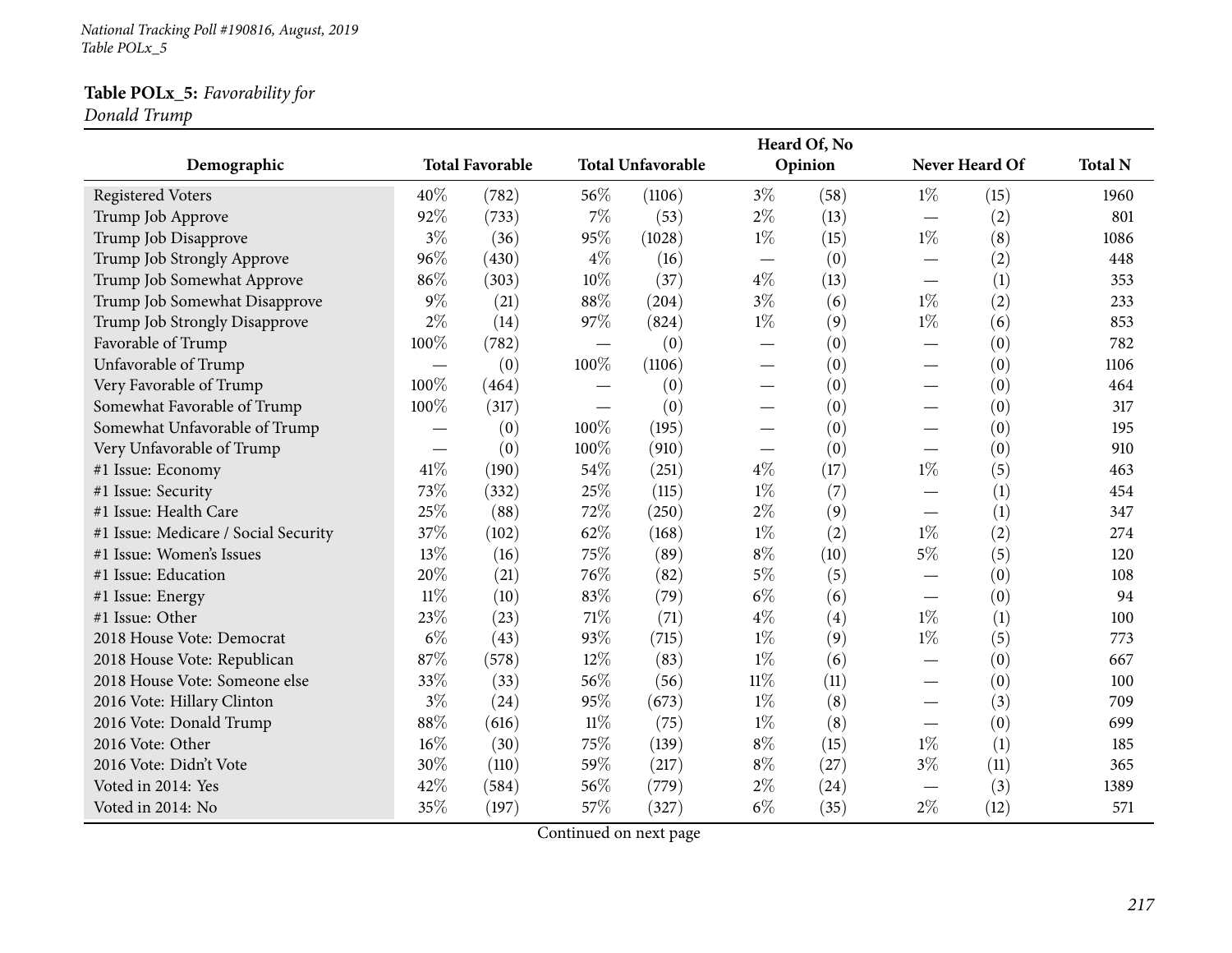#### **Table POLx\_5:** *Favorability for*

*Donald Trump*

|                                                                                                                                                |        |                        |        |                          |        | Heard Of, No      |       |                   |                |
|------------------------------------------------------------------------------------------------------------------------------------------------|--------|------------------------|--------|--------------------------|--------|-------------------|-------|-------------------|----------------|
| Demographic                                                                                                                                    |        | <b>Total Favorable</b> |        | <b>Total Unfavorable</b> |        | Opinion           |       | Never Heard Of    | <b>Total N</b> |
| <b>Registered Voters</b>                                                                                                                       | $40\%$ | (782)                  | $56\%$ | (1106)                   | $3\%$  | (58)              | $1\%$ | (15)              | 1960           |
| 2012 Vote: Barack Obama                                                                                                                        | 15%    | (125)                  | 83\%   | (713)                    | $2\%$  | (14)              |       | (3)               | 854            |
| 2012 Vote: Mitt Romney                                                                                                                         | 82%    | (442)                  | 18\%   | (97)                     |        | (1)               |       | (0)               | 540            |
| 2012 Vote: Other                                                                                                                               | 54%    | (44)                   | 35%    | (29)                     | $11\%$ | (9)               |       | (0)               | 82             |
| 2012 Vote: Didn't Vote                                                                                                                         | 35%    | (169)                  | 55%    | (265)                    | $7\%$  | (34)              | $3\%$ | (12)              | 480            |
| 4-Region: Northeast                                                                                                                            | 29\%   | (101)                  | 68\%   | (237)                    | $3\%$  | (11)              |       | (1)               | 350            |
| 4-Region: Midwest                                                                                                                              | 41\%   | (185)                  | 55%    | (249)                    | $2\%$  | (11)              | $1\%$ | (5)               | 450            |
| 4-Region: South                                                                                                                                | 48\%   | (349)                  | 49\%   | (357)                    | $3\%$  | (20)              | $1\%$ | (6)               | 732            |
| 4-Region: West                                                                                                                                 | 34\%   | (146)                  | 61%    | (263)                    | $4\%$  | (16)              | $1\%$ | (3)               | 428            |
| Party: Democrat/Leans Democrat                                                                                                                 | $6\%$  | (52)                   | 91%    | (799)                    | $2\%$  | (20)              | $1\%$ | (11)              | 883            |
| Party: Republican/Leans Republican                                                                                                             | 83%    | (629)                  | 15%    | (117)                    | $2\%$  | (13)              |       | (0)               | 759            |
| Gun owners                                                                                                                                     | 58%    | (411)                  | $40\%$ | (283)                    | $2\%$  | $\left(14\right)$ |       | (3)               | 710            |
| Republican gun owners                                                                                                                          | 87%    | (352)                  | $12\%$ | (48)                     | $1\%$  | (3)               |       | (0)               | 403            |
| Democratic gun owners                                                                                                                          | 7%     | (15)                   | $90\%$ | (185)                    | $2\%$  | $\left( 4\right)$ | $1\%$ | $\left( 2\right)$ | 207            |
| Voters who blame mental illness a lot                                                                                                          | 50%    | (476)                  | $48\%$ | (452)                    | $2\%$  | (15)              |       | $\left( 4\right)$ | 946            |
| Voters who blame mental illness a lot/some                                                                                                     | 43\%   | (707)                  | 55\%   | (889)                    | $2\%$  | (27)              |       | (5)               | 1629           |
| Note: Row proportions may total to larger than one-hundred percent due to rounding. For more information visit MorningConsultIntelligence.com. |        |                        |        |                          |        |                   |       |                   |                |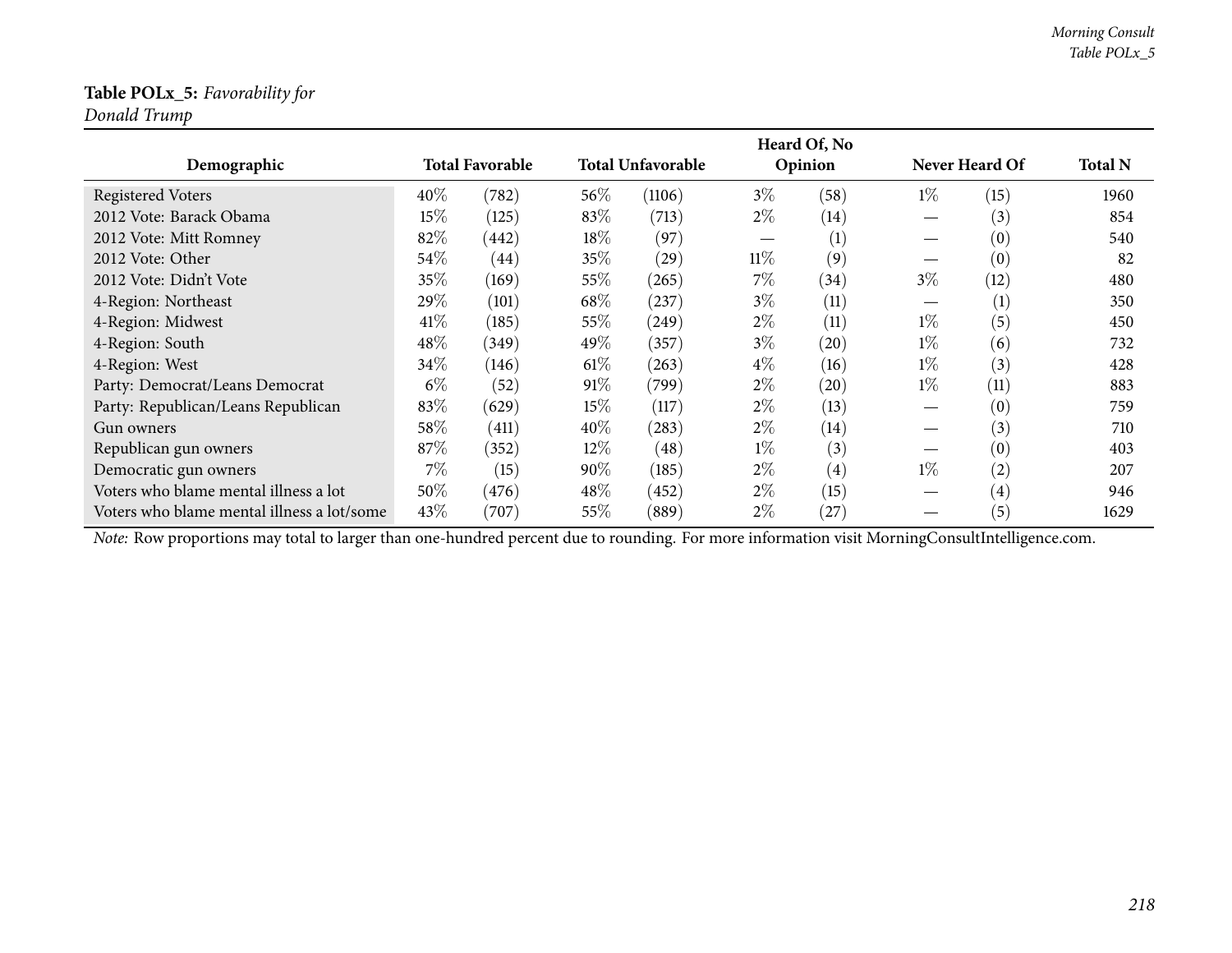## **Table POLx\_6:** *Favorability for*

*Republicans in Congress*

|                          |        |                        |        |                          |        | Heard Of, No |                          |                |                |
|--------------------------|--------|------------------------|--------|--------------------------|--------|--------------|--------------------------|----------------|----------------|
| Demographic              |        | <b>Total Favorable</b> |        | <b>Total Unfavorable</b> |        | Opinion      |                          | Never Heard Of | <b>Total N</b> |
| <b>Registered Voters</b> | 34%    | (672)                  | 53%    | (1047)                   | $9\%$  | (185)        | $3\%$                    | (56)           | 1960           |
| Gender: Male             | 36%    | (331)                  | 55%    | (500)                    | $6\%$  | (57)         | $3\%$                    | (29)           | 917            |
| Gender: Female           | 33%    | (341)                  | 52%    | (547)                    | 12%    | (127)        | $3\%$                    | (27)           | 1043           |
| Age: 18-29               | 25%    | (83)                   | 50%    | (167)                    | 15%    | (49)         | $11\%$                   | (38)           | 337            |
| Age: 30-44               | 30%    | (135)                  | 54\%   | (246)                    | 14\%   | (62)         | $2\%$                    | (10)           | 453            |
| Age: 45-54               | 39%    | (148)                  | 50%    | (189)                    | 10%    | (37)         | $2\%$                    | (6)            | 380            |
| Age: 55-64               | 39%    | (132)                  | 54%    | (179)                    | $7\%$  | (23)         | $\overline{\phantom{0}}$ | (1)            | 334            |
| Age: 65+                 | 38%    | (175)                  | 58\%   | (266)                    | $3\%$  | (15)         | $\overline{\phantom{0}}$ | (0)            | 456            |
| Generation Z: 18-22      | 25%    | (34)                   | 49%    | (68)                     | $9\%$  | (13)         | 17%                      | (23)           | 138            |
| Millennial: Age 23-38    | 26%    | (123)                  | 53%    | (250)                    | 15%    | (72)         | $5\%$                    | (24)           | 469            |
| Generation X: Age 39-54  | 37%    | (209)                  | 51\%   | (285)                    | $11\%$ | (62)         | $1\%$                    | (8)            | 564            |
| Boomers: Age 55-73       | 38%    | (248)                  | 57%    | (370)                    | $5\%$  | (35)         |                          | (1)            | 655            |
| PID: Dem (no lean)       | $7\%$  | (53)                   | 83%    | (602)                    | $7\%$  | (50)         | $3\%$                    | (22)           | 727            |
| PID: Ind (no lean)       | 23%    | (140)                  | 55%    | (331)                    | 18%    | (107)        | $5\%$                    | (28)           | 606            |
| PID: Rep (no lean)       | 76%    | (479)                  | 18%    | (114)                    | $4\%$  | (27)         | $1\%$                    | (6)            | 627            |
| PID/Gender: Dem Men      | $7\%$  | (21)                   | 86%    | (265)                    | $5\%$  | (15)         | $3\%$                    | (9)            | 310            |
| PID/Gender: Dem Women    | $8\%$  | (32)                   | 81\%   | (337)                    | $8\%$  | (35)         | $3\%$                    | (13)           | 418            |
| PID/Gender: Ind Men      | 25%    | (77)                   | 58%    | (178)                    | 12%    | (37)         | $6\%$                    | (17)           | 309            |
| PID/Gender: Ind Women    | $21\%$ | (63)                   | $51\%$ | (153)                    | 24\%   | (70)         | $4\%$                    | (11)           | 297            |
| PID/Gender: Rep Men      | 78\%   | (233)                  | 19%    | (57)                     | $2\%$  | (5)          | $1\%$                    | (3)            | 299            |
| PID/Gender: Rep Women    | 75%    | (246)                  | 17%    | (57)                     | $7\%$  | (22)         | $1\%$                    | (3)            | 328            |
| Ideo: Liberal (1-3)      | $9\%$  | (52)                   | 85%    | (501)                    | $4\%$  | (25)         | $2\%$                    | (9)            | 587            |
| Ideo: Moderate (4)       | 23%    | (105)                  | 62%    | (290)                    | 14%    | (66)         | $1\%$                    | (3)            | 464            |
| Ideo: Conservative (5-7) | 68%    | (478)                  | 27%    | (190)                    | $4\%$  | (30)         | $1\%$                    | (8)            | 705            |
| Educ: < College          | 37%    | (459)                  | 47%    | (574)                    | 12%    | (149)        | $4\%$                    | (51)           | 1233           |
| Educ: Bachelors degree   | 29%    | (133)                  | 64\%   | (295)                    | $7\%$  | (31)         | $1\%$                    | (5)            | 464            |
| Educ: Post-grad          | 30%    | (80)                   | 68\%   | (179)                    | $2\%$  | (5)          |                          | (0)            | 264            |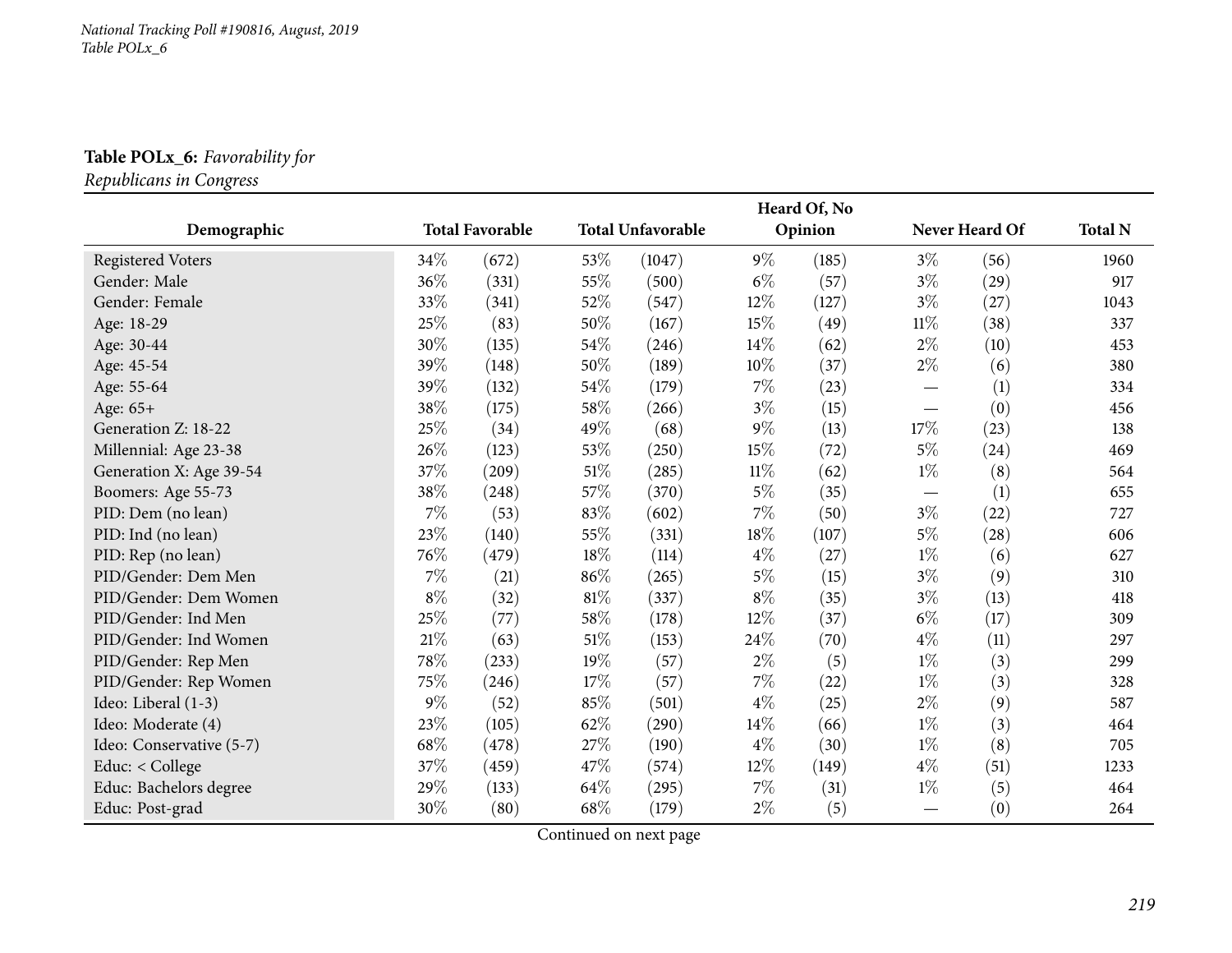#### **Table POLx\_6:** *Favorability for*

*Republicans in Congress*

|                                   |       |                        |        |                          |        | Heard Of, No |                          |                |                |
|-----------------------------------|-------|------------------------|--------|--------------------------|--------|--------------|--------------------------|----------------|----------------|
| Demographic                       |       | <b>Total Favorable</b> |        | <b>Total Unfavorable</b> |        | Opinion      |                          | Never Heard Of | <b>Total N</b> |
| <b>Registered Voters</b>          | 34%   | (672)                  | 53%    | (1047)                   | $9\%$  | (185)        | $3\%$                    | (56)           | 1960           |
| Income: Under 50k                 | 33%   | (330)                  | $51\%$ | (516)                    | 12%    | (121)        | $4\%$                    | (45)           | 1013           |
| Income: 50k-100k                  | 36%   | (232)                  | 56%    | (362)                    | $7\%$  | (48)         | $1\%$                    | (4)            | 646            |
| Income: 100k+                     | 36%   | (110)                  | 56%    | (168)                    | $5\%$  | (15)         | $3\%$                    | (8)            | 301            |
| Ethnicity: White                  | 39%   | (625)                  | 49%    | (783)                    | $9\%$  | (146)        | $2\%$                    | (31)           | 1585           |
| Ethnicity: Hispanic               | 26%   | (50)                   | 50%    | (95)                     | 17%    | (33)         | $6\%$                    | (12)           | 190            |
| Ethnicity: Afr. Am.               | $9\%$ | (23)                   | 77%    | (190)                    | $8\%$  | (19)         | $6\%$                    | (16)           | 249            |
| Ethnicity: Other                  | 19%   | (24)                   | 59%    | (74)                     | $16\%$ | (20)         | $7\%$                    | (9)            | 126            |
| All Christian                     | 45%   | (431)                  | 48%    | (454)                    | $6\%$  | (54)         | $1\%$                    | (12)           | 951            |
| All Non-Christian                 | 15%   | (12)                   | 82%    | (66)                     | $2\%$  | (2)          | $1\%$                    | (1)            | 80             |
| Atheist                           | $7\%$ | (6)                    | 82%    | (71)                     | $3\%$  | (2)          | $8\%$                    | (7)            | 87             |
| Agnostic/Nothing in particular    | 26%   | (223)                  | 54%    | (456)                    | 15%    | (127)        | $4\%$                    | (36)           | 842            |
| Religious Non-Protestant/Catholic | 25%   | (28)                   | 69%    | (79)                     | $4\%$  | (4)          | $2\%$                    | (3)            | 114            |
| Evangelical                       | 53%   | (300)                  | 38%    | (213)                    | $7\%$  | (40)         | $2\%$                    | (9)            | 561            |
| Non-Evangelical                   | 34%   | (238)                  | 56%    | (390)                    | $8\%$  | (55)         | $2\%$                    | (12)           | 695            |
| Community: Urban                  | 22%   | (98)                   | 63%    | (283)                    | 12%    | (53)         | $4\%$                    | (18)           | 452            |
| Community: Suburban               | 33%   | (306)                  | 56%    | (514)                    | $9\%$  | (80)         | $2\%$                    | (22)           | 922            |
| Community: Rural                  | 46%   | (268)                  | 43%    | (250)                    | $9\%$  | (52)         | $3\%$                    | (16)           | 586            |
| <b>Employ: Private Sector</b>     | 36%   | (232)                  | 55%    | (358)                    | $7\%$  | (46)         | $2\%$                    | (11)           | 647            |
| <b>Employ: Government</b>         | 40%   | (48)                   | $51\%$ | (61)                     | $9\%$  | (11)         | $1\%$                    | (1)            | 121            |
| Employ: Self-Employed             | 37%   | (53)                   | 55%    | (78)                     | $7\%$  | (11)         | $1\%$                    | (1)            | 143            |
| Employ: Homemaker                 | 41%   | (62)                   | 38%    | (57)                     | $17\%$ | (26)         | $5\%$                    | (7)            | 152            |
| Employ: Student                   | 28%   | (24)                   | 47%    | (41)                     | 13%    | (12)         | $12\%$                   | (10)           | 86             |
| Employ: Retired                   | 37%   | (169)                  | 59%    | (273)                    | $4\%$  | (20)         | $\overline{\phantom{0}}$ | (0)            | 462            |
| Employ: Unemployed                | 22%   | (40)                   | 55%    | (100)                    | 17%    | (30)         | $6\%$                    | (12)           | 182            |
| Employ: Other                     | 27%   | (44)                   | 47%    | (78)                     | 18%    | (30)         | $9\%$                    | (15)           | 167            |
| Military HH: Yes                  | 43%   | (153)                  | $51\%$ | (182)                    | $6\%$  | (21)         | $1\%$                    | (3)            | 359            |
| Military HH: No                   | 32%   | (519)                  | 54%    | (865)                    | $10\%$ | (164)        | $3\%$                    | (53)           | 1601           |
| RD/WT: Right Direction            | 68%   | (495)                  | 20%    | (143)                    | 10%    | (72)         | $2\%$                    | (17)           | 728            |
| RD/WT: Wrong Track                | 14%   | (177)                  | 73%    | (904)                    | $9\%$  | (112)        | $3\%$                    | (39)           | 1232           |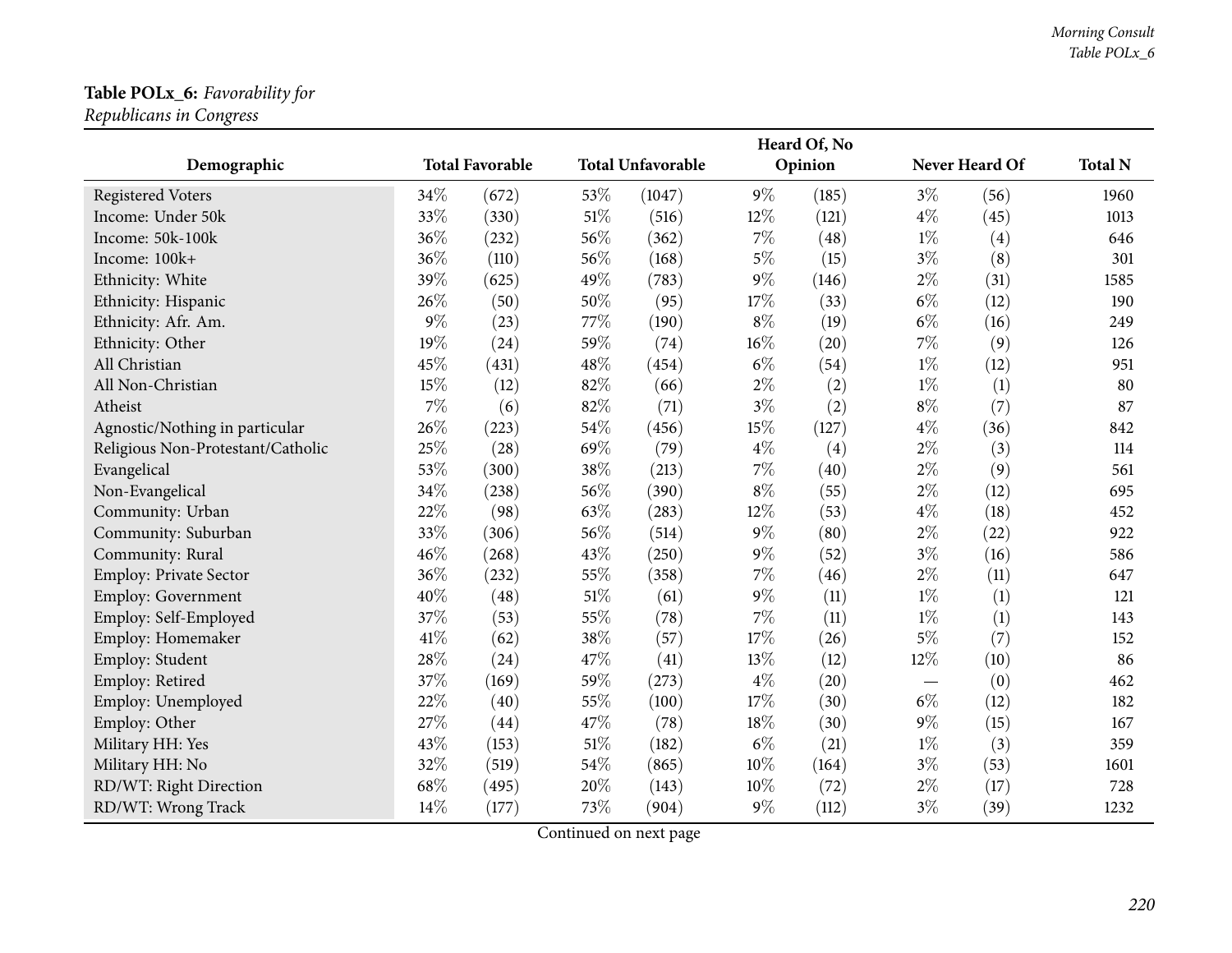*National Tracking Poll #190816, August, <sup>2019</sup> Table POLx\_6*

#### **Table POLx\_6:** *Favorability for*

*Republicans in Congress*

|                                      |        |                        |        |                          |        | Heard Of, No |        |                |                |
|--------------------------------------|--------|------------------------|--------|--------------------------|--------|--------------|--------|----------------|----------------|
| Demographic                          |        | <b>Total Favorable</b> |        | <b>Total Unfavorable</b> |        | Opinion      |        | Never Heard Of | <b>Total N</b> |
| <b>Registered Voters</b>             | 34%    | (672)                  | 53%    | (1047)                   | $9\%$  | (185)        | $3\%$  | (56)           | 1960           |
| Trump Job Approve                    | 71%    | (569)                  | 20%    | (163)                    | $7\%$  | (59)         | $1\%$  | (10)           | 801            |
| Trump Job Disapprove                 | $9\%$  | (94)                   | 80%    | (867)                    | $8\%$  | (88)         | $3\%$  | (37)           | 1086           |
| Trump Job Strongly Approve           | 79%    | (355)                  | 15%    | (66)                     | $5\%$  | (22)         | $1\%$  | (5)            | 448            |
| Trump Job Somewhat Approve           | 60%    | (213)                  | 28%    | (97)                     | $11\%$ | (37)         | $1\%$  | (5)            | 353            |
| Trump Job Somewhat Disapprove        | 17%    | (39)                   | 62%    | (145)                    | $16\%$ | (37)         | $5\%$  | (12)           | 233            |
| Trump Job Strongly Disapprove        | $6\%$  | (55)                   | 85%    | (723)                    | $6\%$  | (50)         | $3\%$  | (25)           | 853            |
| Favorable of Trump                   | 73%    | (574)                  | 19%    | (149)                    | $6\%$  | (49)         | $1\%$  | (9)            | 782            |
| Unfavorable of Trump                 | $8\%$  | (94)                   | 80%    | (889)                    | $9\%$  | (95)         | $2\%$  | (28)           | 1106           |
| Very Favorable of Trump              | 80%    | (373)                  | 14%    | (64)                     | $5\%$  | (23)         | $1\%$  | (4)            | 464            |
| Somewhat Favorable of Trump          | 63%    | (201)                  | 27%    | (85)                     | $8\%$  | (26)         | $1\%$  | (5)            | 317            |
| Somewhat Unfavorable of Trump        | 21%    | (42)                   | 59%    | (116)                    | $16\%$ | (32)         | $3\%$  | (6)            | 195            |
| Very Unfavorable of Trump            | $6\%$  | (52)                   | 85%    | (773)                    | $7\%$  | (63)         | $2\%$  | (22)           | 910            |
| #1 Issue: Economy                    | 36%    | (168)                  | 49%    | (227)                    | $10\%$ | (48)         | $4\%$  | (20)           | 463            |
| #1 Issue: Security                   | 59%    | (267)                  | 30%    | (137)                    | $9\%$  | (43)         | $2\%$  | (7)            | 454            |
| #1 Issue: Health Care                | 24%    | (84)                   | 65%    | (227)                    | $8\%$  | (29)         | $2\%$  | (7)            | 347            |
| #1 Issue: Medicare / Social Security | 32%    | (87)                   | 62%    | (168)                    | $6\%$  | (16)         | $1\%$  | (2)            | 274            |
| #1 Issue: Women's Issues             | $11\%$ | (13)                   | 64%    | (77)                     | 13%    | (16)         | 12%    | (14)           | 120            |
| #1 Issue: Education                  | 21%    | (23)                   | 66%    | (72)                     | $11\%$ | (12)         | $1\%$  | (2)            | 108            |
| #1 Issue: Energy                     | $9\%$  | (9)                    | 78%    | (74)                     | $11\%$ | (11)         | $1\%$  | (1)            | 94             |
| #1 Issue: Other                      | 22%    | (22)                   | 65%    | (65)                     | 10%    | (10)         | $3\%$  | (3)            | 100            |
| 2018 House Vote: Democrat            | $6\%$  | (50)                   | 86%    | (668)                    | $6\%$  | (43)         | $2\%$  | (12)           | 773            |
| 2018 House Vote: Republican          | 73%    | (489)                  | 23%    | (151)                    | $4\%$  | (25)         |        | (1)            | 667            |
| 2018 House Vote: Someone else        | 16%    | (16)                   | 49%    | (49)                     | 29%    | (29)         | $6\%$  | (6)            | 100            |
| 2016 Vote: Hillary Clinton           | $6\%$  | (46)                   | 87%    | (617)                    | $5\%$  | (39)         | $1\%$  | (7)            | 709            |
| 2016 Vote: Donald Trump              | 71%    | (495)                  | 23%    | (163)                    | $5\%$  | (37)         |        | (3)            | 699            |
| 2016 Vote: Other                     | 19%    | (36)                   | 63%    | (117)                    | 14\%   | (27)         | $3\%$  | (6)            | 185            |
| 2016 Vote: Didn't Vote               | 25%    | (93)                   | $41\%$ | (151)                    | 23%    | (82)         | $11\%$ | (40)           | 365            |
| Voted in 2014: Yes                   | 37%    | (511)                  | 56%    | (783)                    | $6\%$  | (84)         | $1\%$  | (11)           | 1389           |
| Voted in 2014: No                    | 28%    | (160)                  | 46\%   | (264)                    | 18%    | (101)        | $8\%$  | (45)           | 571            |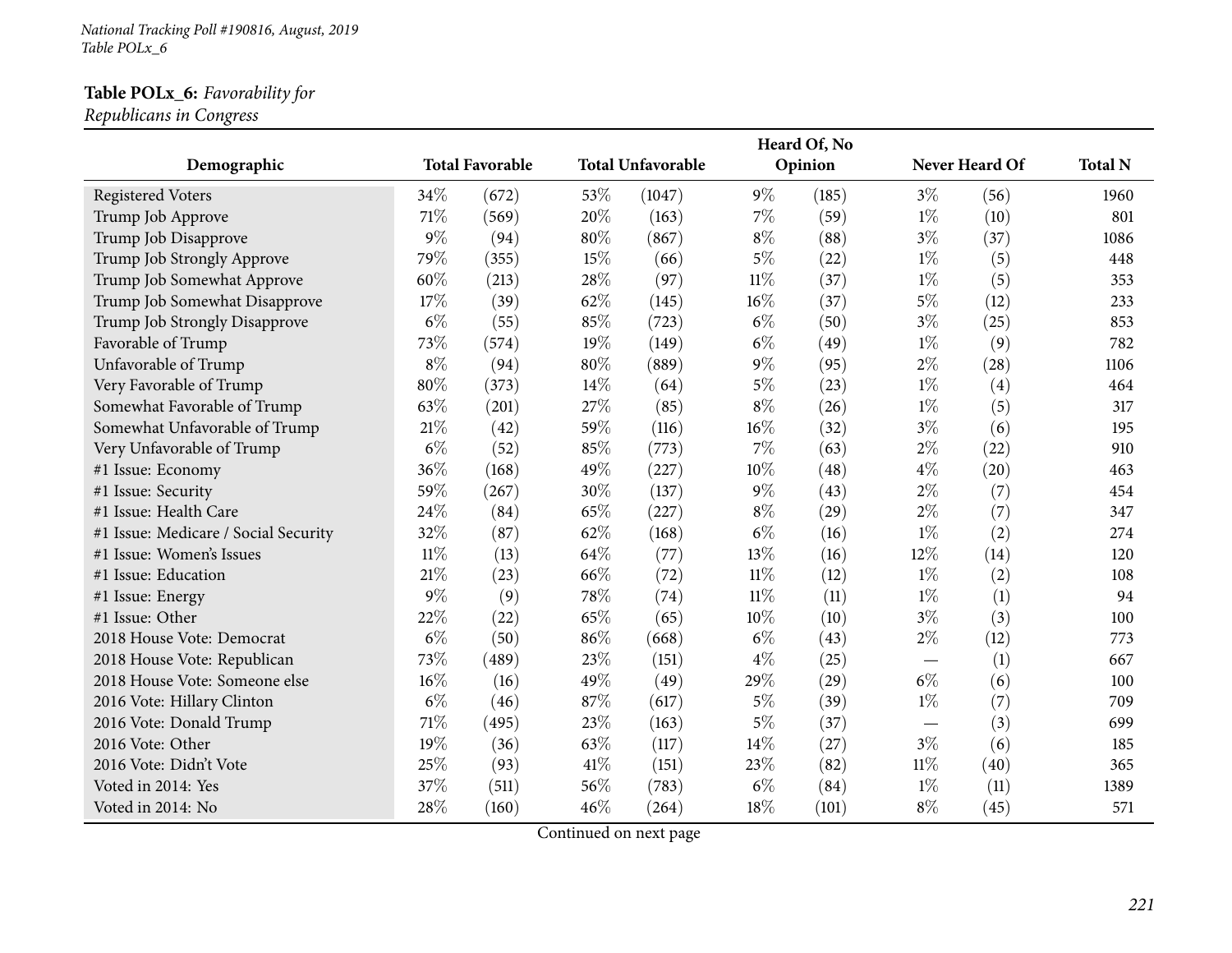## **Table POLx\_6:** *Favorability for*

*Republicans in Congress*

|                                            |        |                        |      |                          |        | Heard Of, No |       |                   |                |
|--------------------------------------------|--------|------------------------|------|--------------------------|--------|--------------|-------|-------------------|----------------|
| Demographic                                |        | <b>Total Favorable</b> |      | <b>Total Unfavorable</b> |        | Opinion      |       | Never Heard Of    | <b>Total N</b> |
| <b>Registered Voters</b>                   | $34\%$ | (672)                  | 53%  | (1047)                   | $9\%$  | (185)        | $3\%$ | (56)              | 1960           |
| 2012 Vote: Barack Obama                    | 13%    | (114)                  | 79\% | (672)                    | $7\%$  | (59)         | $1\%$ | (8)               | 854            |
| 2012 Vote: Mitt Romney                     | 70\%   | (376)                  | 26%  | (141)                    | $4\%$  | (20)         |       | $\left( 2\right)$ | 540            |
| 2012 Vote: Other                           | 40%    | (33)                   | 37%  | (31)                     | 21%    | (17)         | $2\%$ | (2)               | 82             |
| 2012 Vote: Didn't Vote                     | 31%    | (147)                  | 42%  | (202)                    | $18\%$ | (88)         | $9\%$ | (44)              | 480            |
| 4-Region: Northeast                        | 27%    | (93)                   | 63\% | (220)                    | $9\%$  | (30)         | $2\%$ | (7)               | 350            |
| 4-Region: Midwest                          | 35%    | (158)                  | 55%  | (248)                    | $8\%$  | (34)         | $2\%$ | (11)              | 450            |
| 4-Region: South                            | 41\%   | (299)                  | 46\% | (335)                    | $10\%$ | (70)         | $4\%$ | (27)              | 732            |
| 4-Region: West                             | 28%    | (122)                  | 57\% | (245)                    | $12\%$ | (50)         | $3\%$ | (11)              | 428            |
| Party: Democrat/Leans Democrat             | $7\%$  | (62)                   | 82%  | (727)                    | $7\%$  | (63)         | $3\%$ | (30)              | 883            |
| Party: Republican/Leans Republican         | 73\%   | (557)                  | 21%  | (159)                    | $5\%$  | (37)         | $1\%$ | (6)               | 759            |
| Gun owners                                 | 48\%   | (343)                  | 41%  | (292)                    | $9\%$  | (61)         | $2\%$ | (15)              | 710            |
| Republican gun owners                      | 76\%   | (308)                  | 18%  | (74)                     | $4\%$  | (18)         | $1\%$ | (3)               | 403            |
| Democratic gun owners                      | $8\%$  | (17)                   | 83%  | (172)                    | $6\%$  | (12)         | $2\%$ | (5)               | 207            |
| Voters who blame mental illness a lot      | 42\%   | (398)                  | 46\% | (440)                    | $9\%$  | (88)         | $2\%$ | (20)              | 946            |
| Voters who blame mental illness a lot/some | 37%    | (609)                  | 52\% | (848)                    | $8\%$  | (138)        | $2\%$ | (33)              | 1629           |

*Note:* Row proportions may total to larger than one-hundred percen<sup>t</sup> due to rounding. For more information visit [MorningConsultIntelligence.com](https://morningconsultintelligence.com).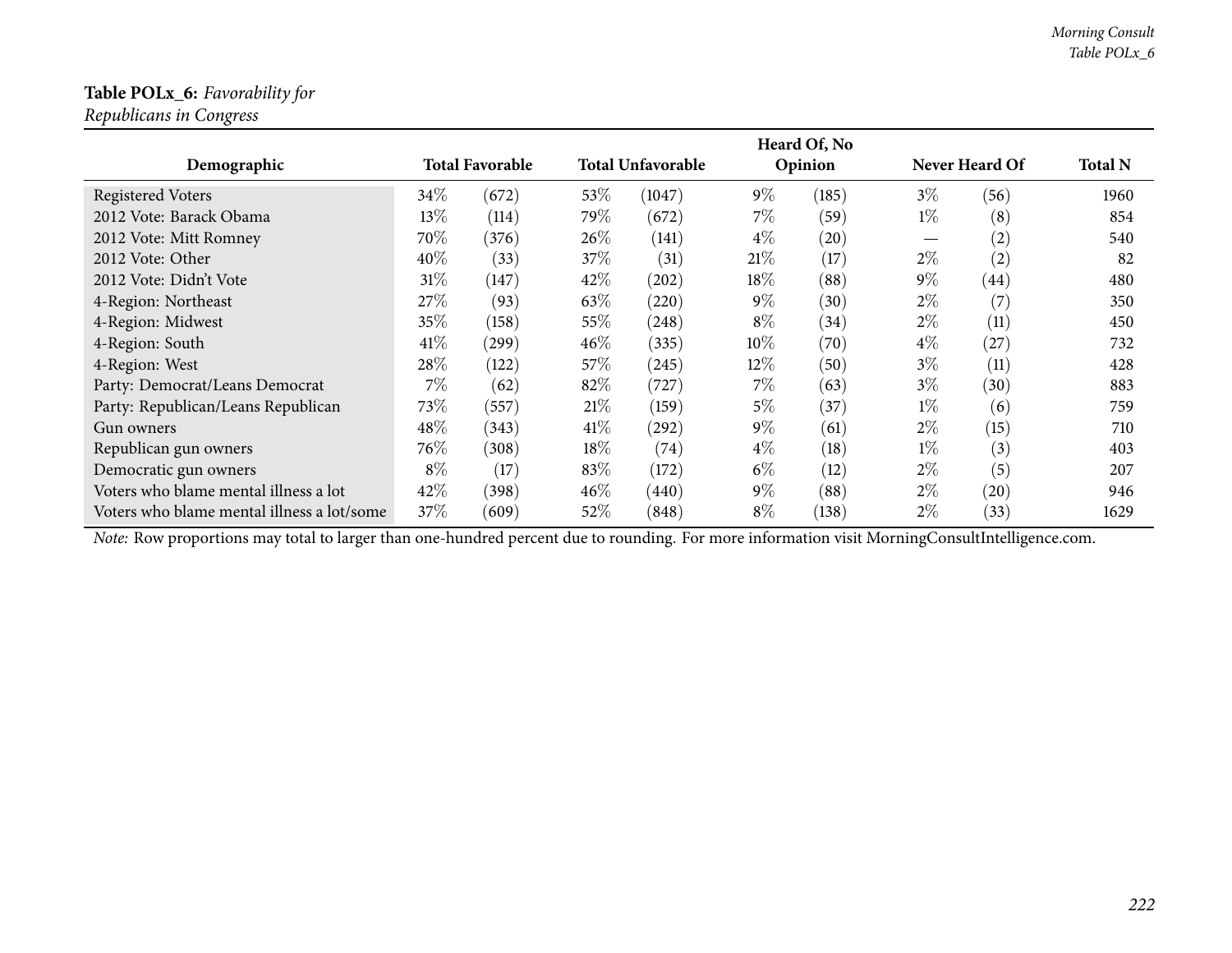## **Table POLx\_7:** *Favorability for*

*Democrats in Congress*

|                          |        |                        |      |                          |        | Heard Of, No |       |                |                |
|--------------------------|--------|------------------------|------|--------------------------|--------|--------------|-------|----------------|----------------|
| Demographic              |        | <b>Total Favorable</b> |      | <b>Total Unfavorable</b> |        | Opinion      |       | Never Heard Of | <b>Total N</b> |
| <b>Registered Voters</b> | 38\%   | (749)                  | 50%  | (980)                    | $8\%$  | (165)        | $3\%$ | (66)           | 1960           |
| Gender: Male             | 37\%   | (340)                  | 53%  | (486)                    | $6\%$  | (57)         | $4\%$ | (35)           | 917            |
| Gender: Female           | 39%    | (409)                  | 47%  | (494)                    | $10\%$ | (108)        | $3\%$ | (31)           | 1043           |
| Age: 18-29               | 42%    | (143)                  | 33%  | (110)                    | 13%    | (42)         | 12\%  | (42)           | 337            |
| Age: 30-44               | 42%    | (188)                  | 44\% | (200)                    | 12%    | (52)         | $3\%$ | (13)           | 453            |
| Age: 45-54               | 33%    | (127)                  | 54%  | (204)                    | $11\%$ | (40)         | $2\%$ | (9)            | 380            |
| Age: 55-64               | 36%    | (121)                  | 57%  | (191)                    | $6\%$  | (21)         | $1\%$ | (2)            | 334            |
| Age: 65+                 | 37\%   | (171)                  | 60%  | (275)                    | $2\%$  | (10)         |       | (0)            | 456            |
| Generation Z: 18-22      | $46\%$ | (63)                   | 29%  | (40)                     | $7\%$  | (9)          | 19%   | (26)           | 138            |
| Millennial: Age 23-38    | 41\%   | (193)                  | 39%  | (182)                    | 15%    | (69)         | $5\%$ | (25)           | 469            |
| Generation X: Age 39-54  | 36\%   | (202)                  | 52\% | (293)                    | $10\%$ | (56)         | $2\%$ | (12)           | 564            |
| Boomers: Age 55-73       | 38\%   | (252)                  | 57%  | (373)                    | $4\%$  | (28)         |       | (3)            | 655            |
| PID: Dem (no lean)       | 77\%   | (558)                  | 15%  | (110)                    | $6\%$  | (42)         | $3\%$ | (18)           | 727            |
| PID: Ind (no lean)       | 25%    | (150)                  | 52%  | (314)                    | $17\%$ | (101)        | $7\%$ | (41)           | 606            |
| PID: Rep (no lean)       | $7\%$  | (42)                   | 89%  | (556)                    | $4\%$  | (22)         | $1\%$ | (7)            | 627            |
| PID/Gender: Dem Men      | 79%    | (244)                  | 15%  | (48)                     | $4\%$  | (12)         | $2\%$ | (6)            | 310            |
| PID/Gender: Dem Women    | 75%    | (314)                  | 15%  | (62)                     | $7\%$  | (30)         | $3\%$ | (12)           | 418            |
| PID/Gender: Ind Men      | 23\%   | (71)                   | 57%  | (176)                    | 12%    | (37)         | $8\%$ | (26)           | 309            |
| PID/Gender: Ind Women    | 27%    | (80)                   | 46%  | (138)                    | 22\%   | (64)         | $5\%$ | (15)           | 297            |
| PID/Gender: Rep Men      | $8\%$  | (25)                   | 88%  | (262)                    | $3\%$  | (9)          | $1\%$ | (3)            | 299            |
| PID/Gender: Rep Women    | $5\%$  | (16)                   | 90%  | (294)                    | $4\%$  | (14)         | $1\%$ | (4)            | 328            |
| Ideo: Liberal (1-3)      | 76%    | (444)                  | 18%  | (105)                    | $4\%$  | (24)         | $2\%$ | (14)           | 587            |
| Ideo: Moderate (4)       | 40%    | (188)                  | 46%  | (215)                    | 12%    | (54)         | $2\%$ | (8)            | 464            |
| Ideo: Conservative (5-7) | $9\%$  | (67)                   | 86%  | (607)                    | $4\%$  | (26)         | $1\%$ | (6)            | 705            |
| Educ: < College          | 33\%   | (409)                  | 52%  | (640)                    | 10%    | (127)        | $5\%$ | (57)           | 1233           |
| Educ: Bachelors degree   | 45%    | (209)                  | 47\% | (217)                    | 7%     | (30)         | $1\%$ | (7)            | 464            |
| Educ: Post-grad          | 50%    | (132)                  | 47%  | (123)                    | $3\%$  | (8)          |       | (1)            | 264            |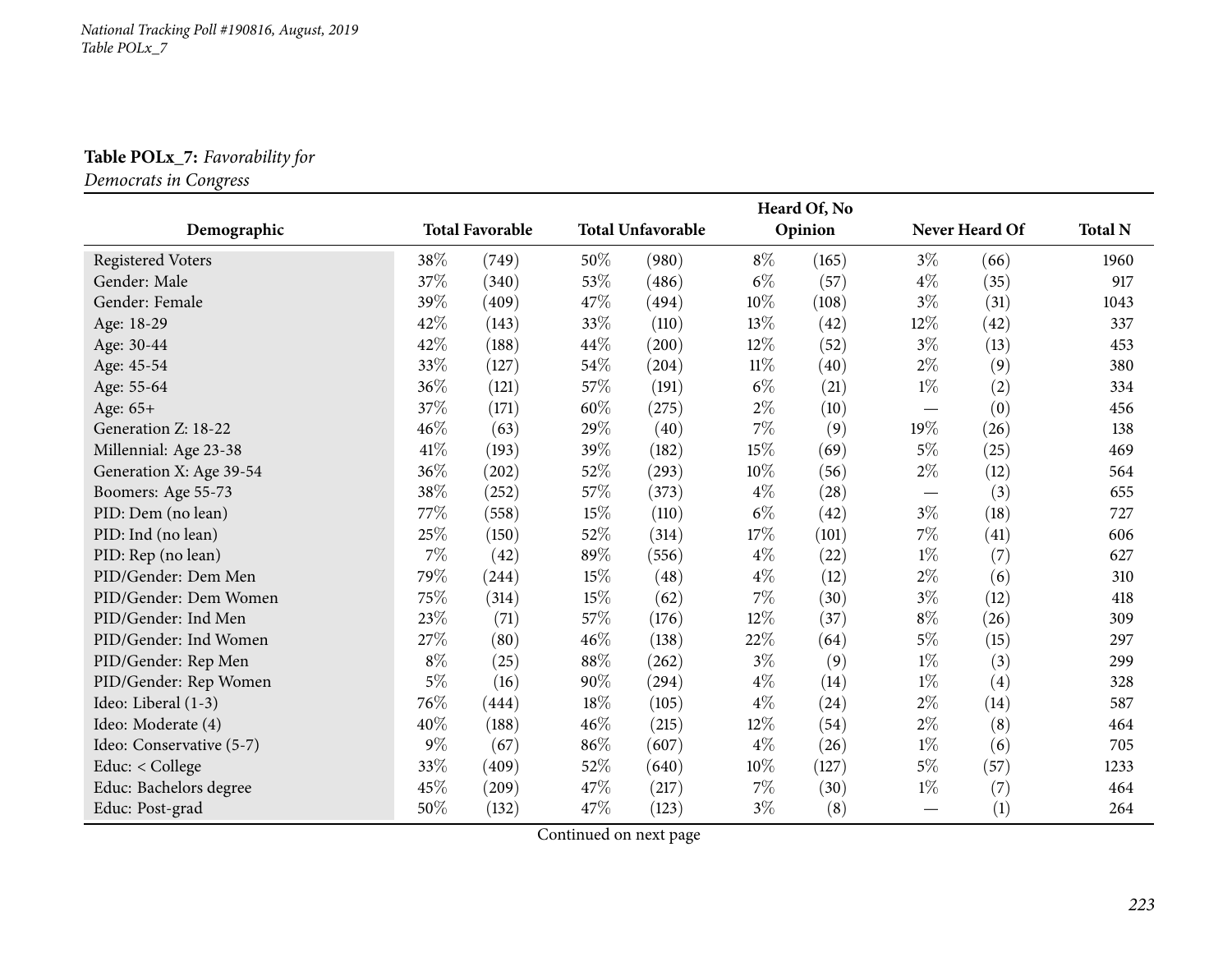## **Table POLx\_7:** *Favorability for*

*Democrats in Congress*

|                                   |        |                        |        |                          |        | Heard Of, No |                          |                |                |
|-----------------------------------|--------|------------------------|--------|--------------------------|--------|--------------|--------------------------|----------------|----------------|
| Demographic                       |        | <b>Total Favorable</b> |        | <b>Total Unfavorable</b> |        | Opinion      |                          | Never Heard Of | <b>Total N</b> |
| <b>Registered Voters</b>          | 38%    | (749)                  | 50%    | (980)                    | $8\%$  | (165)        | $3\%$                    | (66)           | 1960           |
| Income: Under 50k                 | 39%    | (399)                  | 45%    | (458)                    | $11\%$ | (114)        | $4\%$                    | (42)           | 1013           |
| Income: 50k-100k                  | 37%    | (241)                  | 56%    | (359)                    | $6\%$  | (36)         | $1\%$                    | (10)           | 646            |
| Income: 100k+                     | 36%    | (110)                  | 54\%   | (163)                    | $5\%$  | (15)         | $5\%$                    | (14)           | 301            |
| Ethnicity: White                  | 34%    | (535)                  | 56%    | (883)                    | $8\%$  | (128)        | $2\%$                    | (39)           | 1585           |
| Ethnicity: Hispanic               | 42%    | (80)                   | 35%    | (66)                     | 15%    | (29)         | $8\%$                    | (16)           | 190            |
| Ethnicity: Afr. Am.               | 64%    | (159)                  | $21\%$ | (53)                     | $9\%$  | (23)         | $6\%$                    | (14)           | 249            |
| Ethnicity: Other                  | 44%    | (55)                   | 35%    | (44)                     | $11\%$ | (14)         | 10%                      | (13)           | 126            |
| All Christian                     | 32%    | (306)                  | 62%    | (587)                    | $4\%$  | (43)         | $2\%$                    | (15)           | 951            |
| All Non-Christian                 | 66%    | (53)                   | 30%    | (24)                     | $4\%$  | (3)          | $\overline{\phantom{0}}$ | (0)            | 80             |
| Atheist                           | 61\%   | (53)                   | 25%    | (22)                     | $8\%$  | (7)          | $6\%$                    | (5)            | 87             |
| Agnostic/Nothing in particular    | 40%    | (337)                  | $41\%$ | (346)                    | 13%    | (113)        | $5\%$                    | (46)           | 842            |
| Religious Non-Protestant/Catholic | 53%    | (61)                   | 41\%   | (47)                     | $4\%$  | (5)          | $2\%$                    | (2)            | 114            |
| Evangelical                       | 27%    | (149)                  | 65%    | (367)                    | $6\%$  | (32)         | $2\%$                    | (13)           | 561            |
| Non-Evangelical                   | 41\%   | (283)                  | $51\%$ | (356)                    | $6\%$  | (43)         | $2\%$                    | (13)           | 695            |
| Community: Urban                  | 52%    | (234)                  | 34%    | (154)                    | $9\%$  | (42)         | $5\%$                    | (21)           | 452            |
| Community: Suburban               | 38%    | (353)                  | $51\%$ | (470)                    | $8\%$  | (75)         | $3\%$                    | (24)           | 922            |
| Community: Rural                  | 28%    | (163)                  | $61\%$ | (355)                    | $8\%$  | (47)         | $3\%$                    | (20)           | 586            |
| Employ: Private Sector            | 38%    | (248)                  | 53%    | (343)                    | $7\%$  | (46)         | $1\%$                    | (9)            | 647            |
| Employ: Government                | 44%    | (54)                   | 45%    | (55)                     | 10%    | (12)         | $1\%$                    | (1)            | 121            |
| Employ: Self-Employed             | 40%    | (57)                   | 47%    | (67)                     | $9\%$  | (13)         | $4\%$                    | (6)            | 143            |
| Employ: Homemaker                 | 30%    | (45)                   | 54%    | (82)                     | 12%    | (18)         | $4\%$                    | (7)            | 152            |
| Employ: Student                   | 48%    | (41)                   | $31\%$ | (27)                     | 13%    | (11)         | $8\%$                    | (7)            | 86             |
| Employ: Retired                   | 38%    | (177)                  | 57%    | (265)                    | $4\%$  | (18)         | $\overline{\phantom{0}}$ | (1)            | 462            |
| Employ: Unemployed                | 35%    | (64)                   | 40%    | (73)                     | 13%    | (23)         | 12%                      | (21)           | 182            |
| Employ: Other                     | 37%    | (62)                   | 41\%   | (68)                     | 14%    | (23)         | $8\%$                    | (13)           | 167            |
| Military HH: Yes                  | 31%    | (112)                  | 62%    | (224)                    | $5\%$  | (17)         | $2\%$                    | (7)            | 359            |
| Military HH: No                   | 40%    | (637)                  | 47%    | (756)                    | $9\%$  | (149)        | $4\%$                    | (59)           | 1601           |
| RD/WT: Right Direction            | $11\%$ | (83)                   | 78\%   | (569)                    | $9\%$  | (62)         | $2\%$                    | (13)           | 728            |
| RD/WT: Wrong Track                | 54%    | (666)                  | 33%    | (410)                    | $8\%$  | (103)        | $4\%$                    | (53)           | 1232           |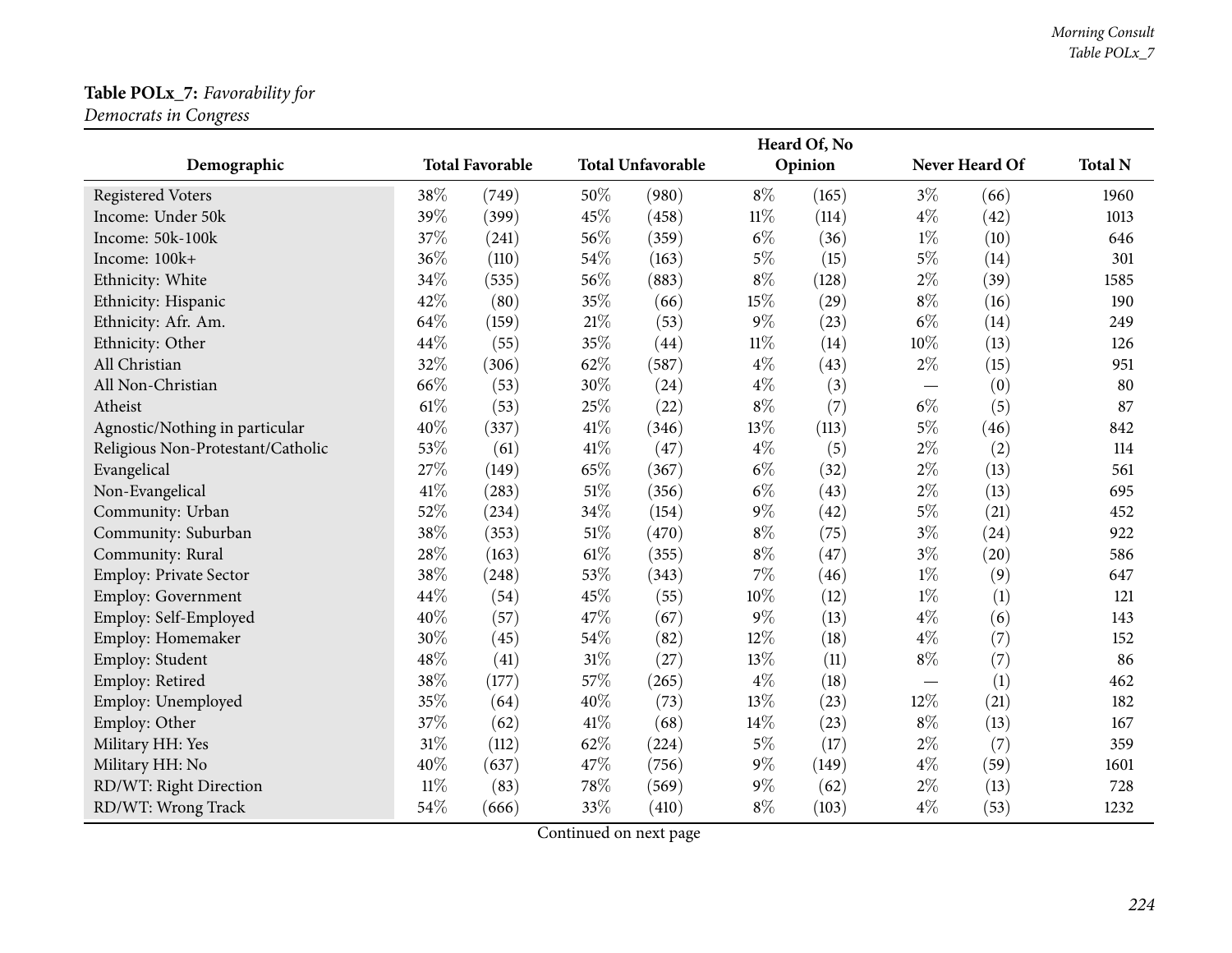*National Tracking Poll #190816, August, <sup>2019</sup> Table POLx\_7*

### **Table POLx\_7:** *Favorability for*

*Democrats in Congress*

|                                      |       |                        |        |                          |        | Heard Of, No |       |                |                |
|--------------------------------------|-------|------------------------|--------|--------------------------|--------|--------------|-------|----------------|----------------|
| Demographic                          |       | <b>Total Favorable</b> |        | <b>Total Unfavorable</b> |        | Opinion      |       | Never Heard Of | <b>Total N</b> |
| <b>Registered Voters</b>             | 38%   | (749)                  | 50%    | (980)                    | 8\%    | (165)        | $3\%$ | (66)           | 1960           |
| Trump Job Approve                    | $9\%$ | (72)                   | 83%    | (666)                    | $6\%$  | (50)         | $2\%$ | (13)           | 801            |
| Trump Job Disapprove                 | 62%   | (670)                  | 27\%   | (298)                    | $7\%$  | (77)         | $4\%$ | (41)           | 1086           |
| Trump Job Strongly Approve           | $6\%$ | (28)                   | 90%    | (402)                    | $3\%$  | (12)         | $1\%$ | (6)            | 448            |
| Trump Job Somewhat Approve           | 13%   | (44)                   | 75%    | (264)                    | $11\%$ | (37)         | $2\%$ | (7)            | 353            |
| Trump Job Somewhat Disapprove        | 36%   | (84)                   | 43%    | (100)                    | 14\%   | (34)         | $6\%$ | (14)           | 233            |
| Trump Job Strongly Disapprove        | 69%   | (586)                  | 23%    | (197)                    | $5\%$  | (43)         | $3\%$ | (27)           | 853            |
| Favorable of Trump                   | 7%    | (56)                   | 86%    | (673)                    | $6\%$  | (44)         | $1\%$ | (8)            | 782            |
| Unfavorable of Trump                 | 62%   | (690)                  | 27%    | (298)                    | $7\%$  | (82)         | $3\%$ | (35)           | 1106           |
| Very Favorable of Trump              | $6\%$ | (26)                   | $91\%$ | (420)                    | $3\%$  | (13)         | $1\%$ | (5)            | 464            |
| Somewhat Favorable of Trump          | $9\%$ | (30)                   | 80%    | (253)                    | 10%    | (31)         | $1\%$ | (3)            | 317            |
| Somewhat Unfavorable of Trump        | 34%   | (66)                   | 48%    | (94)                     | 13%    | (25)         | $5\%$ | (10)           | 195            |
| Very Unfavorable of Trump            | 68%   | (623)                  | 22%    | (205)                    | $6\%$  | (58)         | $3\%$ | (25)           | 910            |
| #1 Issue: Economy                    | 32%   | (146)                  | 54%    | (250)                    | 10%    | (45)         | $5\%$ | (22)           | 463            |
| #1 Issue: Security                   | 16%   | (74)                   | 75%    | (342)                    | $6\%$  | (28)         | $2\%$ | (10)           | 454            |
| #1 Issue: Health Care                | 56%   | (196)                  | 32%    | (111)                    | $9\%$  | (32)         | $2\%$ | (9)            | 347            |
| #1 Issue: Medicare / Social Security | 43%   | (118)                  | 52%    | (141)                    | $4\%$  | (11)         | $1\%$ | (3)            | 274            |
| #1 Issue: Women's Issues             | 52%   | (63)                   | 28%    | (34)                     | 12%    | (14)         | $8\%$ | (10)           | 120            |
| #1 Issue: Education                  | 46%   | (50)                   | 34%    | (36)                     | $16\%$ | (18)         | $4\%$ | (4)            | 108            |
| #1 Issue: Energy                     | 60%   | (57)                   | 25%    | (24)                     | $10\%$ | (9)          | $5\%$ | (4)            | 94             |
| #1 Issue: Other                      | 46%   | (46)                   | 41\%   | (41)                     | $9\%$  | (9)          | $4\%$ | (4)            | 100            |
| 2018 House Vote: Democrat            | 73%   | (566)                  | 20%    | (158)                    | $5\%$  | (38)         | $1\%$ | (11)           | 773            |
| 2018 House Vote: Republican          | $5\%$ | (36)                   | 91%    | (608)                    | $3\%$  | (18)         | $1\%$ | (5)            | 667            |
| 2018 House Vote: Someone else        | 10%   | (11)                   | 52%    | (52)                     | 31\%   | (31)         | 7%    | (7)            | 100            |
| 2016 Vote: Hillary Clinton           | 75%   | (533)                  | 18%    | (128)                    | $5\%$  | (36)         | $2\%$ | (12)           | 709            |
| 2016 Vote: Donald Trump              | $6\%$ | (45)                   | 89%    | (619)                    | $4\%$  | (28)         | $1\%$ | (6)            | 699            |
| 2016 Vote: Other                     | 29%   | (54)                   | 50%    | (94)                     | 17%    | (31)         | $3\%$ | (6)            | 185            |
| 2016 Vote: Didn't Vote               | 32%   | (116)                  | 38%    | (137)                    | 19%    | (70)         | 12%   | (42)           | 365            |
| Voted in 2014: Yes                   | 40%   | (560)                  | 53%    | (734)                    | $6\%$  | (80)         | $1\%$ | (15)           | 1389           |
| Voted in 2014: No                    | 33%   | (189)                  | 43%    | (245)                    | 15%    | (85)         | $9\%$ | (51)           | 571            |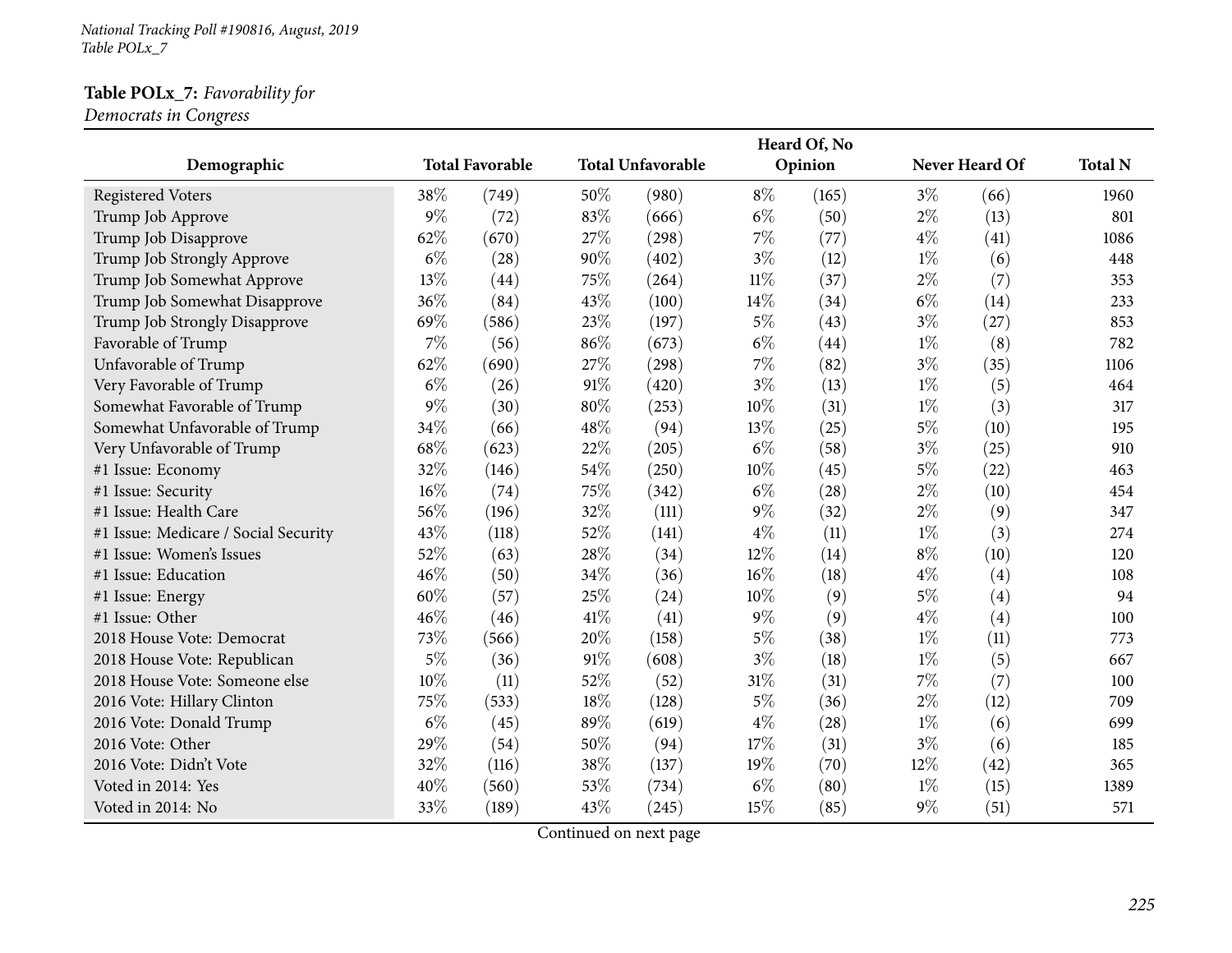## **Table POLx\_7:** *Favorability for*

*Democrats in Congress*

|                                            |       |                        |      |                          |        | Heard Of, No       |       |                       |                |
|--------------------------------------------|-------|------------------------|------|--------------------------|--------|--------------------|-------|-----------------------|----------------|
| Demographic                                |       | <b>Total Favorable</b> |      | <b>Total Unfavorable</b> |        | Opinion            |       | <b>Never Heard Of</b> | <b>Total N</b> |
| <b>Registered Voters</b>                   | 38\%  | (749)                  | 50%  | (980)                    | $8\%$  | (165)              | $3\%$ | (66)                  | 1960           |
| 2012 Vote: Barack Obama                    | 64\%  | (550)                  | 28\% | (235)                    | $7\%$  | (57)               | $1\%$ | (13)                  | 854            |
| 2012 Vote: Mitt Romney                     | $6\%$ | (30)                   | 91%  | (492)                    | $3\%$  | (16)               |       | $\left( 2\right)$     | 540            |
| 2012 Vote: Other                           | 18%   | (15)                   | 60%  | (49)                     | 19%    | (15)               | $3\%$ | (3)                   | 82             |
| 2012 Vote: Didn't Vote                     | 32%   | (154)                  | 42\% | (201)                    | $16\%$ | (77)               | 10%   | (48)                  | 480            |
| 4-Region: Northeast                        | 43\%  | (150)                  | 47\% | (164)                    | $6\%$  | (22)               | $4\%$ | (13)                  | 350            |
| 4-Region: Midwest                          | 38\%  | (171)                  | 52%  | (234)                    | $7\%$  | (32)               | $3\%$ | (13)                  | 450            |
| 4-Region: South                            | 35%   | (257)                  | 53%  | (389)                    | $8\%$  | (60)               | $4\%$ | (26)                  | 732            |
| 4-Region: West                             | 40%   | (171)                  | 45%  | (192)                    | $12\%$ | (51)               | $3\%$ | (14)                  | 428            |
| Party: Democrat/Leans Democrat             | 74\%  | (650)                  | 17%  | (153)                    | $6\%$  | (54)               | $3\%$ | (27)                  | 883            |
| Party: Republican/Leans Republican         | $6\%$ | $\left( 48\right)$     | 88%  | (667)                    | $4\%$  | (33)               | $1\%$ | (10)                  | 759            |
| Gun owners                                 | 26\%  | (185)                  | 64\% | (456)                    | $7\%$  | $\left( 48\right)$ | $3\%$ | (22)                  | 710            |
| Republican gun owners                      | $5\%$ | (19)                   | 91%  | (368)                    | $3\%$  | (11)               | $1\%$ | $\left( 4\right)$     | 403            |
| Democratic gun owners                      | 74\%  | (154)                  | 19%  | (39)                     | $3\%$  | (6)                | $4\%$ | (8)                   | 207            |
| Voters who blame mental illness a lot      | 31%   | (296)                  | 59%  | (554)                    | $7\%$  | (66)               | $3\%$ | (30)                  | 946            |
| Voters who blame mental illness a lot/some | 37%   | (608)                  | 53%  | (871)                    | $7\%$  | (106)              | 3%    | (44)                  | 1629           |

*Note:* Row proportions may total to larger than one-hundred percen<sup>t</sup> due to rounding. For more information visit [MorningConsultIntelligence.com](https://morningconsultintelligence.com).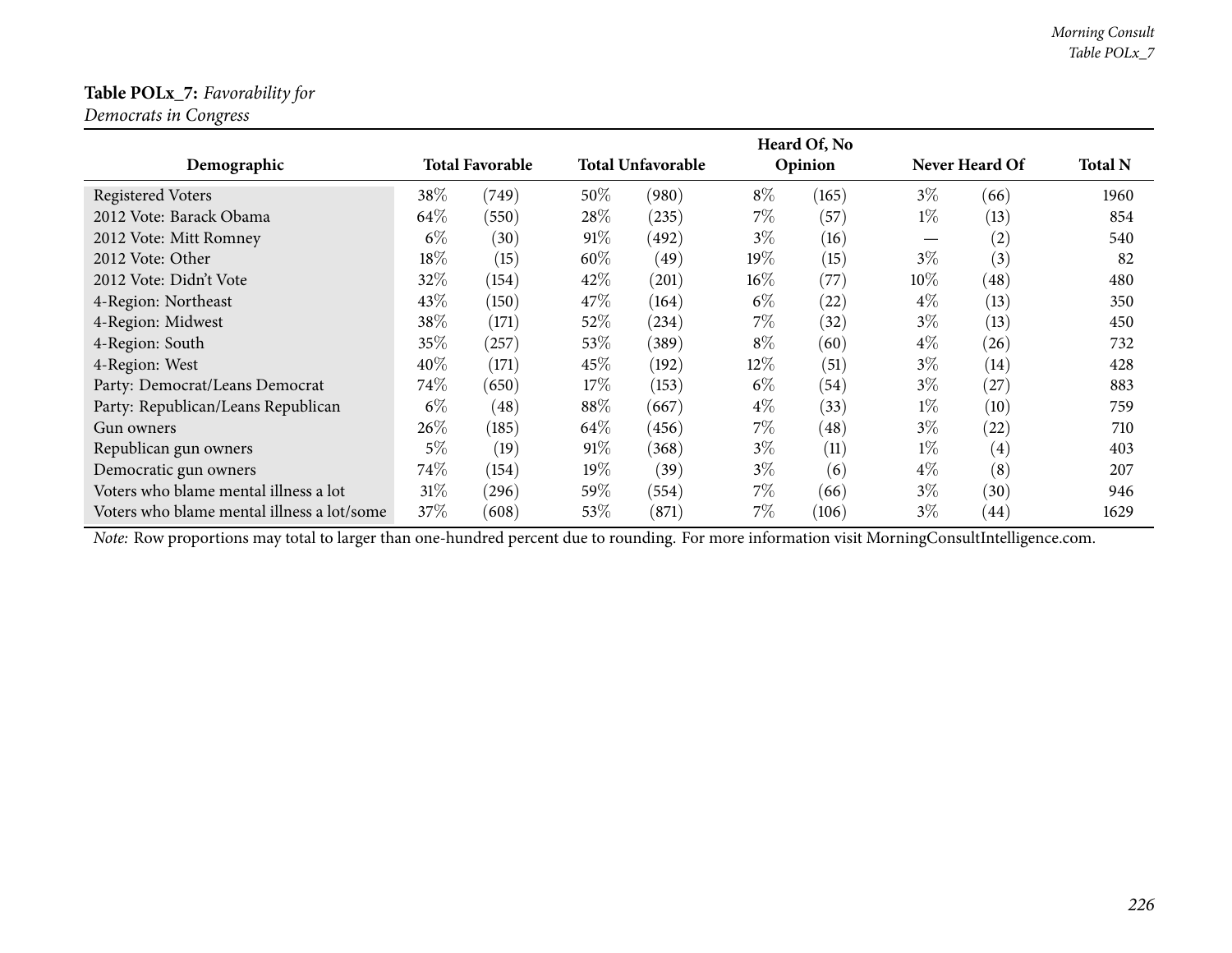## **Table POLx\_8:** *Favorability for*

*Kevin McCarthy*

|                          |        |                        |        |                          |        | Heard Of, No |      |                |                |
|--------------------------|--------|------------------------|--------|--------------------------|--------|--------------|------|----------------|----------------|
| Demographic              |        | <b>Total Favorable</b> |        | <b>Total Unfavorable</b> |        | Opinion      |      | Never Heard Of | <b>Total N</b> |
| <b>Registered Voters</b> | 13%    | (254)                  | 23%    | (452)                    | 31\%   | (602)        | 33%  | (652)          | 1960           |
| Gender: Male             | 18%    | (168)                  | 27%    | (246)                    | 26\%   | (235)        | 29%  | (269)          | 917            |
| Gender: Female           | $8\%$  | (86)                   | 20%    | (206)                    | 35%    | (368)        | 37%  | (384)          | 1043           |
| Age: 18-29               | $11\%$ | (38)                   | $16\%$ | (53)                     | 24\%   | (82)         | 49%  | (164)          | 337            |
| Age: 30-44               | $9\%$  | (39)                   | 20%    | (92)                     | $31\%$ | (140)        | 40%  | (182)          | 453            |
| Age: 45-54               | $11\%$ | (43)                   | 23%    | (89)                     | 29%    | (109)        | 37%  | (140)          | 380            |
| Age: 55-64               | 15%    | (50)                   | 26%    | (87)                     | $34\%$ | (112)        | 25%  | (85)           | 334            |
| Age: 65+                 | 18%    | (84)                   | 29%    | (132)                    | 35%    | (159)        | 18%  | (81)           | 456            |
| Generation Z: 18-22      | 15%    | (20)                   | 13%    | (18)                     | 17%    | (23)         | 55%  | (76)           | 138            |
| Millennial: Age 23-38    | $8\%$  | (39)                   | 19%    | (87)                     | 30%    | (142)        | 43%  | (202)          | 469            |
| Generation X: Age 39-54  | $11\%$ | (61)                   | 23%    | (128)                    | 30%    | (166)        | 37%  | (208)          | 564            |
| Boomers: Age 55-73       | 16%    | (102)                  | 29%    | (187)                    | 34%    | (219)        | 22%  | (147)          | 655            |
| PID: Dem (no lean)       | $7\%$  | (52)                   | 29%    | (212)                    | 31%    | (225)        | 33%  | (238)          | 727            |
| PID: Ind (no lean)       | $10\%$ | (60)                   | 21%    | (128)                    | $31\%$ | (187)        | 38%  | (231)          | 606            |
| PID: Rep (no lean)       | 23%    | (141)                  | 18%    | (112)                    | 30%    | (191)        | 29%  | (183)          | 627            |
| PID/Gender: Dem Men      | 10%    | (31)                   | 35%    | (110)                    | 26\%   | (79)         | 29%  | (90)           | 310            |
| PID/Gender: Dem Women    | $5\%$  | (21)                   | 25%    | (102)                    | 35%    | (146)        | 35%  | (148)          | 418            |
| PID/Gender: Ind Men      | 13\%   | (41)                   | 25\%   | (78)                     | 25%    | (78)         | 36%  | (112)          | 309            |
| PID/Gender: Ind Women    | $7\%$  | (19)                   | 17%    | (49)                     | 37\%   | (109)        | 40%  | (119)          | 297            |
| PID/Gender: Rep Men      | 32%    | (97)                   | 19%    | (58)                     | 26\%   | (77)         | 22%  | (67)           | 299            |
| PID/Gender: Rep Women    | 14%    | (45)                   | 17%    | (54)                     | 35%    | (113)        | 35%  | (116)          | 328            |
| Ideo: Liberal (1-3)      | $7\%$  | (42)                   | 33%    | (194)                    | 27\%   | (159)        | 33\% | (191)          | 587            |
| Ideo: Moderate (4)       | $9\%$  | (42)                   | 23%    | (108)                    | 34%    | (156)        | 34\% | (158)          | 464            |
| Ideo: Conservative (5-7) | 24\%   | (167)                  | 18%    | (129)                    | 30%    | (214)        | 28\% | (196)          | 705            |
| Educ: < College          | 13\%   | (157)                  | 19%    | (230)                    | 33%    | (403)        | 36\% | (442)          | 1233           |
| Educ: Bachelors degree   | $12\%$ | (56)                   | 32%    | (147)                    | 27\%   | (126)        | 29%  | (134)          | 464            |
| Educ: Post-grad          | $16\%$ | (41)                   | 28\%   | (74)                     | 28%    | (73)         | 29%  | (76)           | 264            |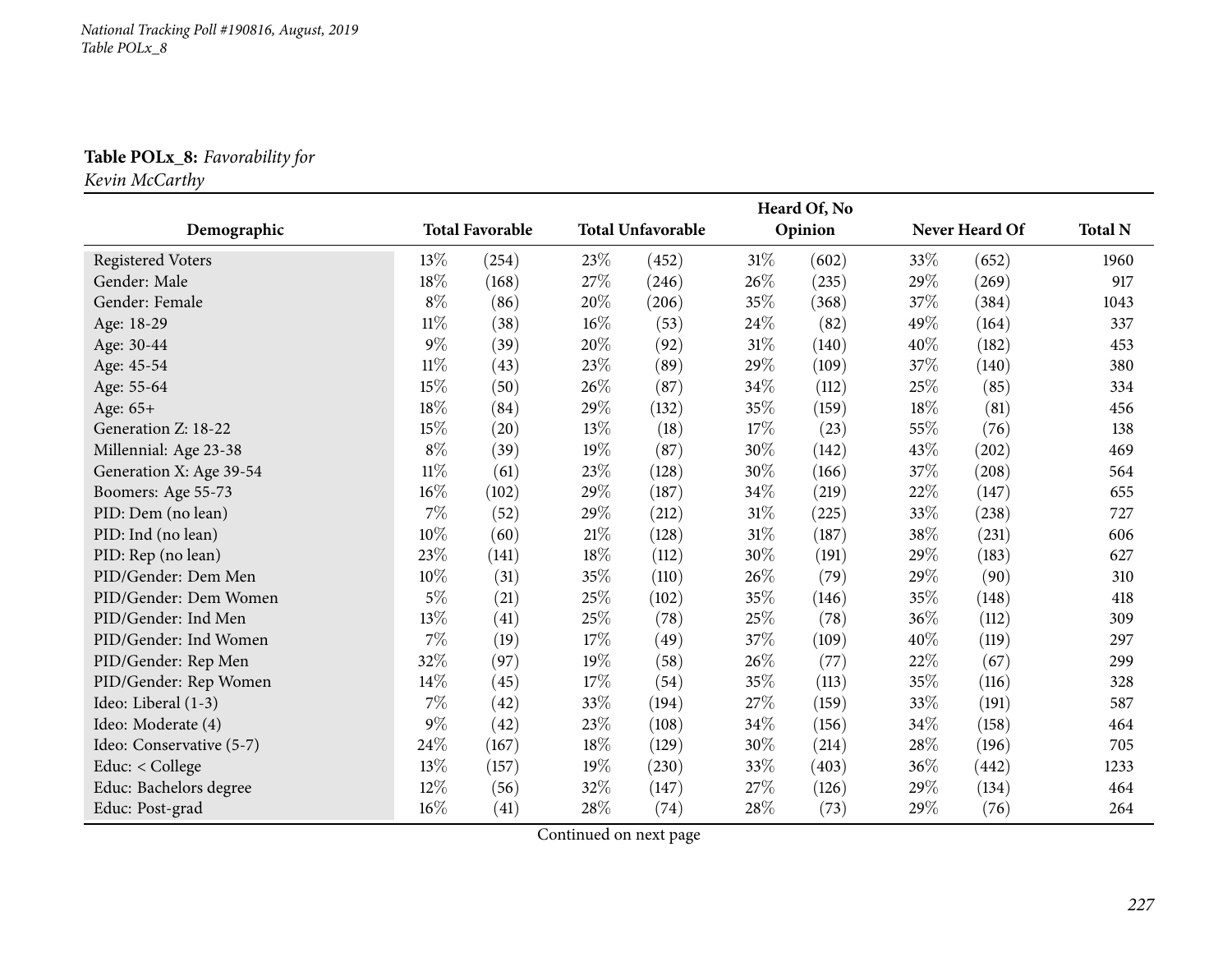#### **Table POLx\_8:** *Favorability for Kevin McCarthy*

|                                   |        |                        |        |                          |        | Heard Of, No |        |                |                |
|-----------------------------------|--------|------------------------|--------|--------------------------|--------|--------------|--------|----------------|----------------|
| Demographic                       |        | <b>Total Favorable</b> |        | <b>Total Unfavorable</b> |        | Opinion      |        | Never Heard Of | <b>Total N</b> |
| <b>Registered Voters</b>          | 13%    | (254)                  | 23%    | (452)                    | $31\%$ | (602)        | 33%    | (652)          | 1960           |
| Income: Under 50k                 | 12%    | (123)                  | $21\%$ | (210)                    | $31\%$ | (312)        | 36%    | (368)          | 1013           |
| Income: 50k-100k                  | 14%    | (93)                   | 25%    | (161)                    | 32%    | (206)        | 29%    | (186)          | 646            |
| Income: 100k+                     | 13%    | (38)                   | 27%    | (81)                     | 28%    | (84)         | 33%    | (98)           | 301            |
| Ethnicity: White                  | 14%    | (216)                  | 22%    | (354)                    | $31\%$ | (496)        | 33%    | (519)          | 1585           |
| Ethnicity: Hispanic               | 15%    | (29)                   | 19%    | (37)                     | 30%    | (57)         | 36%    | (68)           | 190            |
| Ethnicity: Afr. Am.               | $9\%$  | (23)                   | 30%    | (75)                     | 29%    | (72)         | 32%    | (79)           | 249            |
| Ethnicity: Other                  | 12%    | (15)                   | 18%    | (23)                     | 27%    | (34)         | 43%    | (55)           | 126            |
| All Christian                     | 17%    | (162)                  | 23\%   | (219)                    | 32%    | (301)        | 28%    | (268)          | 951            |
| All Non-Christian                 | $21\%$ | (17)                   | 33%    | (27)                     | 23%    | (19)         | 23%    | (18)           | 80             |
| Atheist                           | $7\%$  | (6)                    | 35%    | (30)                     | $21\%$ | (18)         | 38%    | (33)           | 87             |
| Agnostic/Nothing in particular    | $8\%$  | (69)                   | $21\%$ | (175)                    | $31\%$ | (265)        | 40%    | (333)          | 842            |
| Religious Non-Protestant/Catholic | 19%    | (21)                   | 27%    | (31)                     | 28\%   | (32)         | 27%    | (30)           | 114            |
| Evangelical                       | 16%    | (91)                   | 19%    | (104)                    | 33%    | (187)        | 32%    | (179)          | 561            |
| Non-Evangelical                   | 14%    | (96)                   | 26%    | (179)                    | 29%    | (204)        | 31%    | (216)          | 695            |
| Community: Urban                  | 12%    | (56)                   | 23%    | (104)                    | $31\%$ | (142)        | 33%    | (150)          | 452            |
| Community: Suburban               | 13%    | (123)                  | 24%    | (221)                    | 29%    | (265)        | 34%    | (313)          | 922            |
| Community: Rural                  | 13%    | (75)                   | 22%    | (126)                    | 33%    | (195)        | 32%    | (189)          | 586            |
| Employ: Private Sector            | $11\%$ | (70)                   | 24\%   | (157)                    | $30\%$ | (192)        | 35%    | (227)          | 647            |
| Employ: Government                | 16%    | (20)                   | 20%    | (24)                     | 32%    | (39)         | 32%    | (39)           | 121            |
| Employ: Self-Employed             | 12%    | (16)                   | 27%    | (39)                     | 29%    | (42)         | 32%    | (45)           | 143            |
| Employ: Homemaker                 | $8\%$  | (13)                   | 19%    | (29)                     | 32%    | (48)         | $41\%$ | (63)           | 152            |
| Employ: Student                   | 12%    | (10)                   | $16\%$ | (13)                     | 34%    | (30)         | 39%    | (33)           | 86             |
| Employ: Retired                   | 18%    | (85)                   | 29%    | (136)                    | 35%    | (162)        | 17%    | (79)           | 462            |
| Employ: Unemployed                | 10%    | (19)                   | 15%    | (27)                     | 25%    | (45)         | 50%    | (90)           | 182            |
| Employ: Other                     | 13%    | (21)                   | 15%    | (26)                     | 26%    | (44)         | 45%    | (76)           | 167            |
| Military HH: Yes                  | 16%    | (57)                   | 20%    | (72)                     | 36%    | (128)        | 28%    | (102)          | 359            |
| Military HH: No                   | 12%    | (196)                  | 24\%   | (380)                    | 30%    | (474)        | 34%    | (550)          | 1601           |
| RD/WT: Right Direction            | 26%    | (186)                  | $16\%$ | (115)                    | 28%    | (202)        | $31\%$ | (224)          | 728            |
| RD/WT: Wrong Track                | $5\%$  | (67)                   | 27%    | (336)                    | 33%    | (401)        | 35%    | (428)          | 1232           |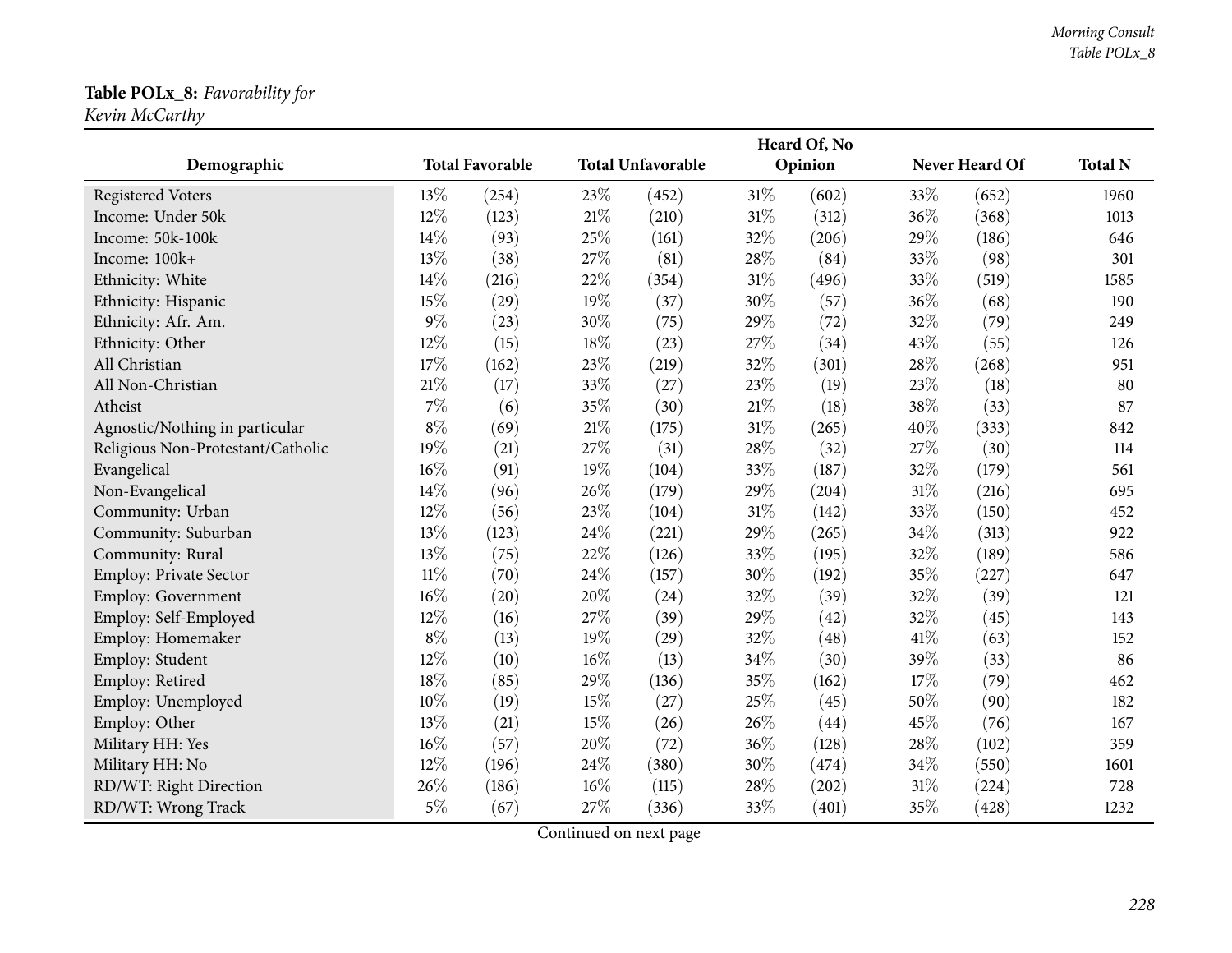*National Tracking Poll #190816, August, <sup>2019</sup> Table POLx\_8*

#### **Table POLx\_8:** *Favorability for*

*Kevin McCarthy*

|                                      |        |                        |      |                          |        | Heard Of, No |      |                |                |
|--------------------------------------|--------|------------------------|------|--------------------------|--------|--------------|------|----------------|----------------|
| Demographic                          |        | <b>Total Favorable</b> |      | <b>Total Unfavorable</b> |        | Opinion      |      | Never Heard Of | <b>Total N</b> |
| <b>Registered Voters</b>             | 13\%   | (254)                  | 23\% | (452)                    | $31\%$ | (602)        | 33\% | (652)          | 1960           |
| Trump Job Approve                    | 24%    | (195)                  | 16\% | (131)                    | 29%    | (232)        | 30%  | (244)          | 801            |
| Trump Job Disapprove                 | $5\%$  | (55)                   | 29%  | (316)                    | $31\%$ | (334)        | 35%  | (381)          | 1086           |
| Trump Job Strongly Approve           | $31\%$ | (140)                  | 19%  | (83)                     | 26%    | (118)        | 24%  | (107)          | 448            |
| Trump Job Somewhat Approve           | $16\%$ | (55)                   | 13%  | (48)                     | 32%    | (114)        | 39%  | (137)          | 353            |
| Trump Job Somewhat Disapprove        | $5\%$  | (12)                   | 21\% | (49)                     | 32%    | (74)         | 42%  | (98)           | 233            |
| Trump Job Strongly Disapprove        | $5\%$  | (43)                   | 31%  | (267)                    | $31\%$ | (260)        | 33%  | (283)          | 853            |
| Favorable of Trump                   | 24%    | (189)                  | 16%  | (128)                    | 29%    | (227)        | 30%  | (238)          | 782            |
| Unfavorable of Trump                 | $6\%$  | (63)                   | 29%  | (323)                    | 31%    | (343)        | 34\% | (377)          | 1106           |
| Very Favorable of Trump              | 31%    | (144)                  | 17%  | (81)                     | 28%    | (130)        | 23%  | (109)          | 464            |
| Somewhat Favorable of Trump          | 14\%   | (45)                   | 15%  | (47)                     | 30%    | (96)         | 41\% | (129)          | 317            |
| Somewhat Unfavorable of Trump        | $10\%$ | (20)                   | 20%  | (40)                     | 32%    | (62)         | 37%  | (73)           | 195            |
| Very Unfavorable of Trump            | $5\%$  | (43)                   | 31%  | (283)                    | $31\%$ | (281)        | 33%  | (304)          | 910            |
| #1 Issue: Economy                    | 12%    | (57)                   | 19%  | (88)                     | 29%    | (135)        | 39%  | (183)          | 463            |
| #1 Issue: Security                   | 25%    | (114)                  | 18%  | (80)                     | 27%    | (124)        | 30%  | (136)          | 454            |
| #1 Issue: Health Care                | $9\%$  | (30)                   | 32%  | (111)                    | 30%    | (104)        | 29%  | (102)          | 347            |
| #1 Issue: Medicare / Social Security | $8\%$  | (23)                   | 28%  | (76)                     | 36%    | (99)         | 28%  | (77)           | 274            |
| #1 Issue: Women's Issues             | $5\%$  | (6)                    | 18%  | (21)                     | 36%    | (43)         | 42%  | (50)           | 120            |
| #1 Issue: Education                  | $8\%$  | (8)                    | 28%  | (31)                     | 26%    | (28)         | 38%  | (41)           | 108            |
| #1 Issue: Energy                     | $8\%$  | (7)                    | 21\% | (20)                     | 38%    | (35)         | 33%  | (31)           | 94             |
| #1 Issue: Other                      | $8\%$  | (8)                    | 25%  | (25)                     | 36%    | (35)         | 32%  | (32)           | 100            |
| 2018 House Vote: Democrat            | $7\%$  | (55)                   | 32%  | (245)                    | 32%    | (249)        | 29%  | (224)          | 773            |
| 2018 House Vote: Republican          | 26%    | (172)                  | 17\% | (116)                    | 29%    | (192)        | 28%  | (186)          | 667            |
| 2018 House Vote: Someone else        | $2\%$  | (2)                    | 18%  | (18)                     | 36%    | (36)         | 43%  | (43)           | 100            |
| 2016 Vote: Hillary Clinton           | $7\%$  | (50)                   | 33%  | (232)                    | 32%    | (229)        | 28%  | (198)          | 709            |
| 2016 Vote: Donald Trump              | 24%    | (169)                  | 17%  | (116)                    | 29%    | (205)        | 30%  | (209)          | 699            |
| 2016 Vote: Other                     | $6\%$  | (11)                   | 25%  | (45)                     | 32%    | (60)         | 37%  | (68)           | 185            |
| 2016 Vote: Didn't Vote               | $7\%$  | (24)                   | 16%  | (58)                     | 29%    | (107)        | 48%  | (176)          | 365            |
| Voted in 2014: Yes                   | 15%    | (211)                  | 27%  | (374)                    | 30%    | (423)        | 27%  | (381)          | 1389           |
| Voted in 2014: No                    | $7\%$  | (42)                   | 14\% | (78)                     | $31\%$ | (179)        | 47%  | (271)          | 571            |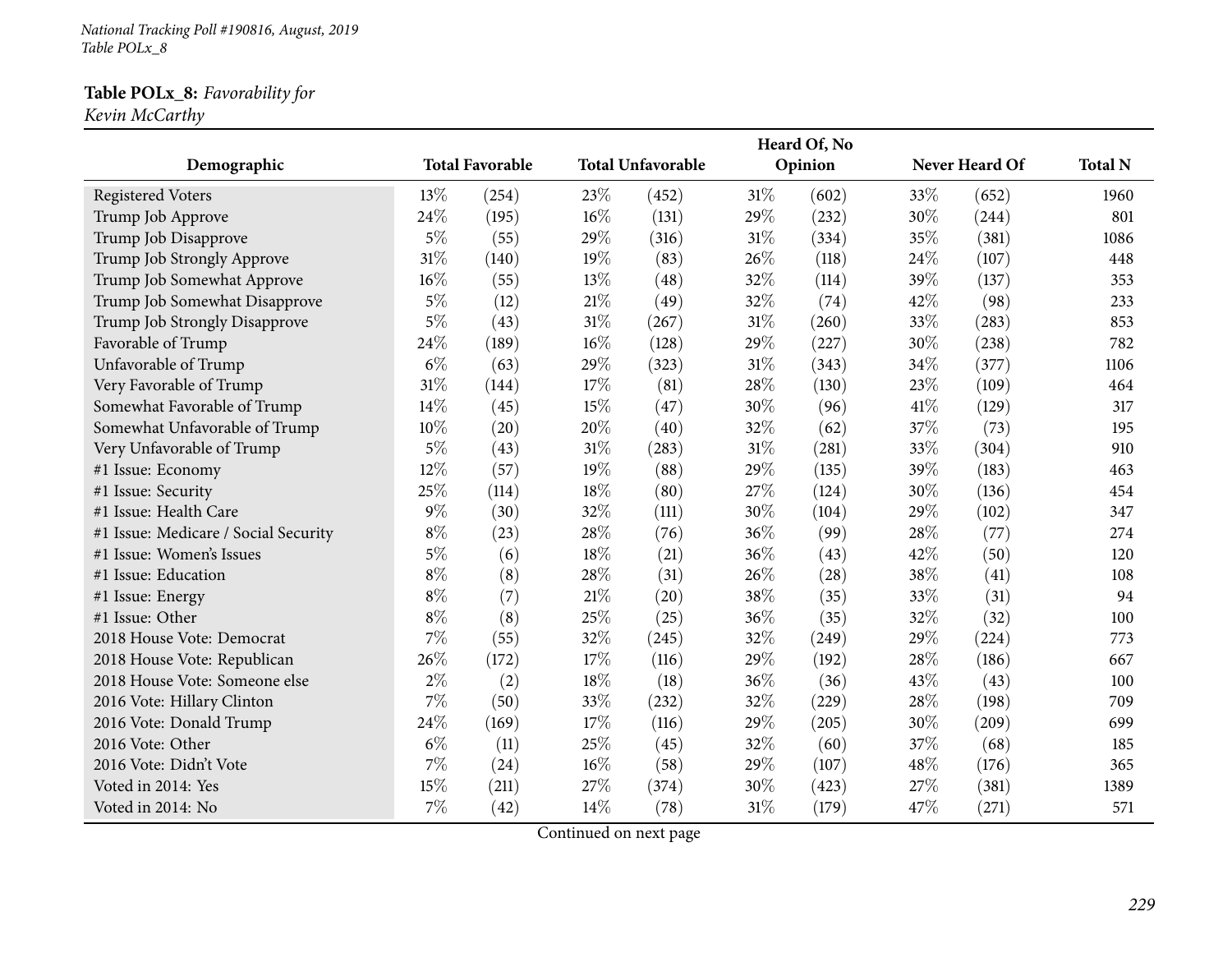#### **Table POLx\_8:** *Favorability for Kevin McCarthy*

|                                            |        |                        |        |                          |        | Heard Of, No       |        |                |                |
|--------------------------------------------|--------|------------------------|--------|--------------------------|--------|--------------------|--------|----------------|----------------|
| Demographic                                |        | <b>Total Favorable</b> |        | <b>Total Unfavorable</b> |        | Opinion            |        | Never Heard Of | <b>Total N</b> |
| <b>Registered Voters</b>                   | 13\%   | $^{(254)}$             | 23\%   | (452)                    | $31\%$ | (602)              | 33\%   | (652)          | 1960           |
| 2012 Vote: Barack Obama                    | $7\%$  | (62)                   | $31\%$ | (262)                    | $32\%$ | $^{'}272)$         | $30\%$ | (259)          | 854            |
| 2012 Vote: Mitt Romney                     | 25\%   | (136)                  | 18%    | (99)                     | 31%    | (166)              | $26\%$ | (139)          | 540            |
| 2012 Vote: Other                           | $11\%$ | (9)                    | 20%    | (16)                     | $34\%$ | $\left( 28\right)$ | $36\%$ | (29)           | 82             |
| 2012 Vote: Didn't Vote                     | $10\%$ | (47)                   | 15\%   | (74)                     | 28\%   | (136)              | 47\%   | (224)          | 480            |
| 4-Region: Northeast                        | $9\%$  | (31)                   | 24\%   | (83)                     | 31%    | (108)              | $36\%$ | (127)          | 350            |
| 4-Region: Midwest                          | $9\%$  | (41)                   | 23\%   | (105)                    | 32%    | (143)              | $36\%$ | (161)          | 450            |
| 4-Region: South                            | 15\%   | (112)                  | 24\%   | (172)                    | $30\%$ | (218)              | 31%    | (229)          | 732            |
| 4-Region: West                             | $16\%$ | (69)                   | 21%    | (91)                     | 31%    | (133)              | 32\%   | (136)          | 428            |
| Party: Democrat/Leans Democrat             | $7\%$  | (59)                   | 30%    | (264)                    | $30\%$ | (269)              | $33\%$ | (291)          | 883            |
| Party: Republican/Leans Republican         | 23\%   | (174)                  | 17%    | (131)                    | 31%    | (235)              | 29\%   | (219)          | 759            |
| Gun owners                                 | 15\%   | (110)                  | 22\%   | (155)                    | 31%    | (220)              | 32\%   | (225)          | 710            |
| Republican gun owners                      | 24\%   | (96)                   | 17\%   | (69)                     | $30\%$ | (122)              | 29\%   | (116)          | 403            |
| Democratic gun owners                      | $4\%$  | (9)                    | 34\%   | (70)                     | $32\%$ | (65)               | $30\%$ | (62)           | 207            |
| Voters who blame mental illness a lot      | 16%    | (151)                  | 20%    | (193)                    | $30\%$ | (281)              | 34\%   | (321)          | 946            |
| Voters who blame mental illness a lot/some | $14\%$ | (226)                  | 23\%   | (371)                    | $30\%$ | (497)              | $33\%$ | (535)          | 1629           |

*Note:* Row proportions may total to larger than one-hundred percen<sup>t</sup> due to rounding. For more information visit [MorningConsultIntelligence.com](https://morningconsultintelligence.com).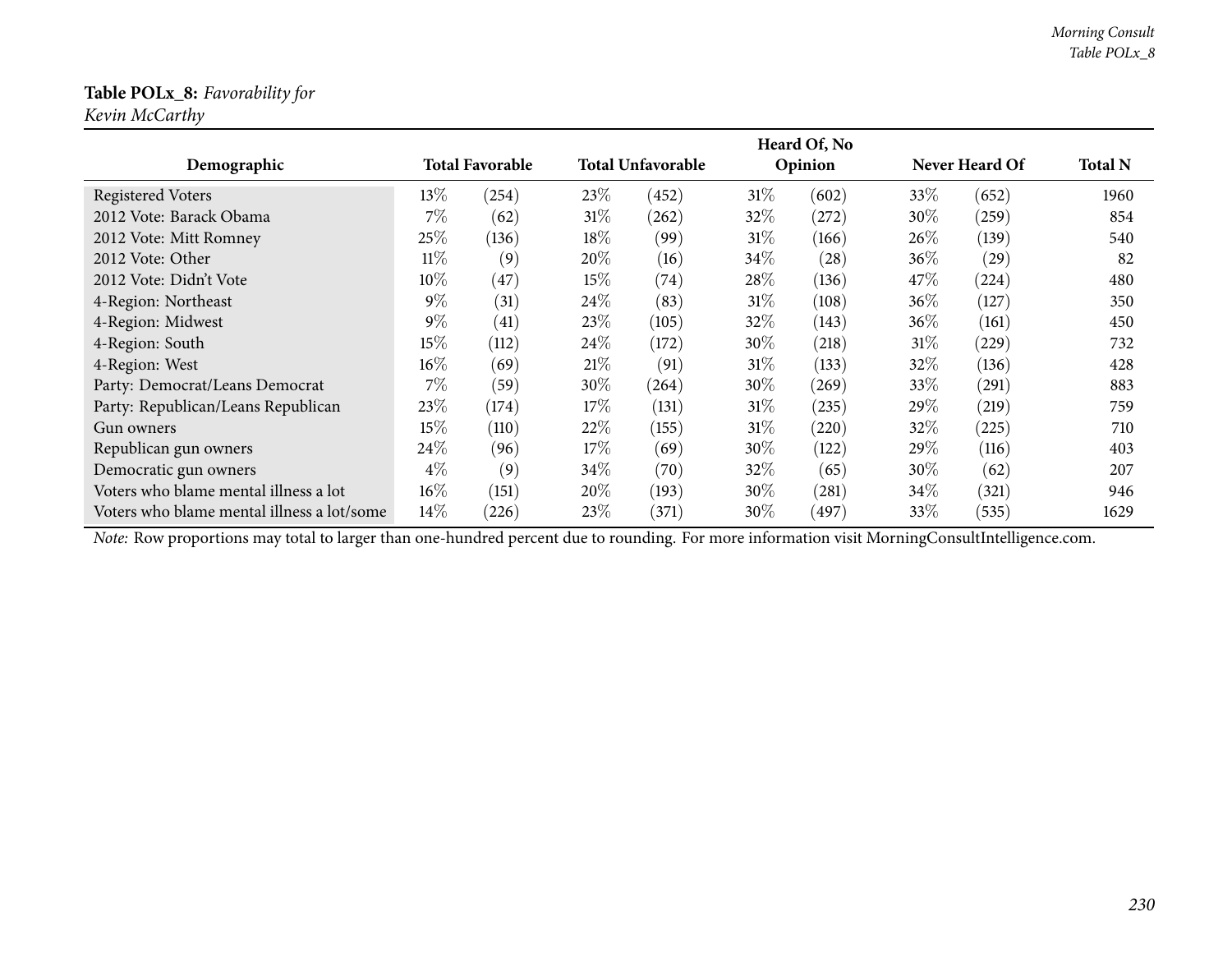# **Table POLx\_9:** *Favorability for*

*National Riܨe Association (NRA)*

|                          |        |                        |        |                          |        | Heard Of, No |       |                |                |
|--------------------------|--------|------------------------|--------|--------------------------|--------|--------------|-------|----------------|----------------|
| Demographic              |        | <b>Total Favorable</b> |        | <b>Total Unfavorable</b> |        | Opinion      |       | Never Heard Of | <b>Total N</b> |
| <b>Registered Voters</b> | 39%    | (764)                  | 47%    | (917)                    | $11\%$ | (214)        | $3\%$ | (65)           | 1960           |
| Gender: Male             | $41\%$ | (376)                  | 48%    | (440)                    | $8\%$  | (73)         | $3\%$ | (28)           | 917            |
| Gender: Female           | 37\%   | (388)                  | 46%    | (477)                    | 14%    | (141)        | $4\%$ | (37)           | 1043           |
| Age: 18-29               | 32%    | (107)                  | 43\%   | (144)                    | 13%    | (45)         | 12\%  | (40)           | 337            |
| Age: 30-44               | 36%    | (163)                  | 46%    | (210)                    | 14%    | (66)         | $3\%$ | (15)           | 453            |
| Age: 45-54               | 44%    | (168)                  | 43\%   | (162)                    | $11\%$ | (43)         | $2\%$ | (7)            | 380            |
| Age: 55-64               | 43%    | (143)                  | 46%    | (155)                    | 10%    | (34)         | $1\%$ | (3)            | 334            |
| Age: 65+                 | 40%    | (183)                  | 54%    | (245)                    | $6\%$  | (27)         | —     | (0)            | 456            |
| Generation Z: 18-22      | 26%    | (35)                   | 45%    | (61)                     | 12%    | (16)         | 18%   | (25)           | 138            |
| Millennial: Age 23-38    | 35%    | (166)                  | 44%    | (206)                    | 15%    | (70)         | $6\%$ | (27)           | 469            |
| Generation X: Age 39-54  | 42%    | (237)                  | 44%    | (249)                    | 12%    | (67)         | $2\%$ | (10)           | 564            |
| Boomers: Age 55-73       | $41\%$ | (266)                  | $51\%$ | (332)                    | $8\%$  | (54)         |       | (3)            | 655            |
| PID: Dem (no lean)       | $14\%$ | (101)                  | 73%    | (533)                    | $10\%$ | (76)         | $2\%$ | (18)           | 727            |
| PID: Ind (no lean)       | $37\%$ | (222)                  | 44\%   | (264)                    | 13%    | (81)         | $6\%$ | (39)           | 606            |
| PID: Rep (no lean)       | 70%    | (441)                  | 19%    | (120)                    | $9\%$  | (58)         | $1\%$ | (8)            | 627            |
| PID/Gender: Dem Men      | 13%    | (41)                   | 79%    | (243)                    | $7\%$  | (21)         | $2\%$ | (5)            | 310            |
| PID/Gender: Dem Women    | 15\%   | (61)                   | 69%    | (289)                    | 13%    | (55)         | $3\%$ | (13)           | 418            |
| PID/Gender: Ind Men      | 37\%   | (115)                  | 46%    | (141)                    | $11\%$ | (33)         | $6\%$ | (19)           | 309            |
| PID/Gender: Ind Women    | 36\%   | (107)                  | 41\%   | (123)                    | 16%    | (47)         | 7%    | (19)           | 297            |
| PID/Gender: Rep Men      | 74\%   | (220)                  | 19%    | (56)                     | $6\%$  | (19)         | $1\%$ | (4)            | 299            |
| PID/Gender: Rep Women    | 67\%   | (221)                  | 20%    | (64)                     | 12%    | (39)         | $1\%$ | (4)            | 328            |
| Ideo: Liberal (1-3)      | $13\%$ | (76)                   | $81\%$ | (473)                    | $5\%$  | (32)         | $1\%$ | (5)            | 587            |
| Ideo: Moderate (4)       | 33%    | (153)                  | 50%    | (230)                    | 14%    | (66)         | $3\%$ | (15)           | 464            |
| Ideo: Conservative (5-7) | 67\%   | (473)                  | 23%    | (164)                    | $9\%$  | (64)         | $1\%$ | (5)            | 705            |
| Educ: < College          | 44\%   | (546)                  | 38%    | (465)                    | 13%    | (165)        | $5\%$ | (56)           | 1233           |
| Educ: Bachelors degree   | $31\%$ | (144)                  | 59%    | (275)                    | $8\%$  | (35)         | $2\%$ | (8)            | 464            |
| Educ: Post-grad          | 28%    | (73)                   | 67%    | (177)                    | $5\%$  | (14)         |       | (0)            | 264            |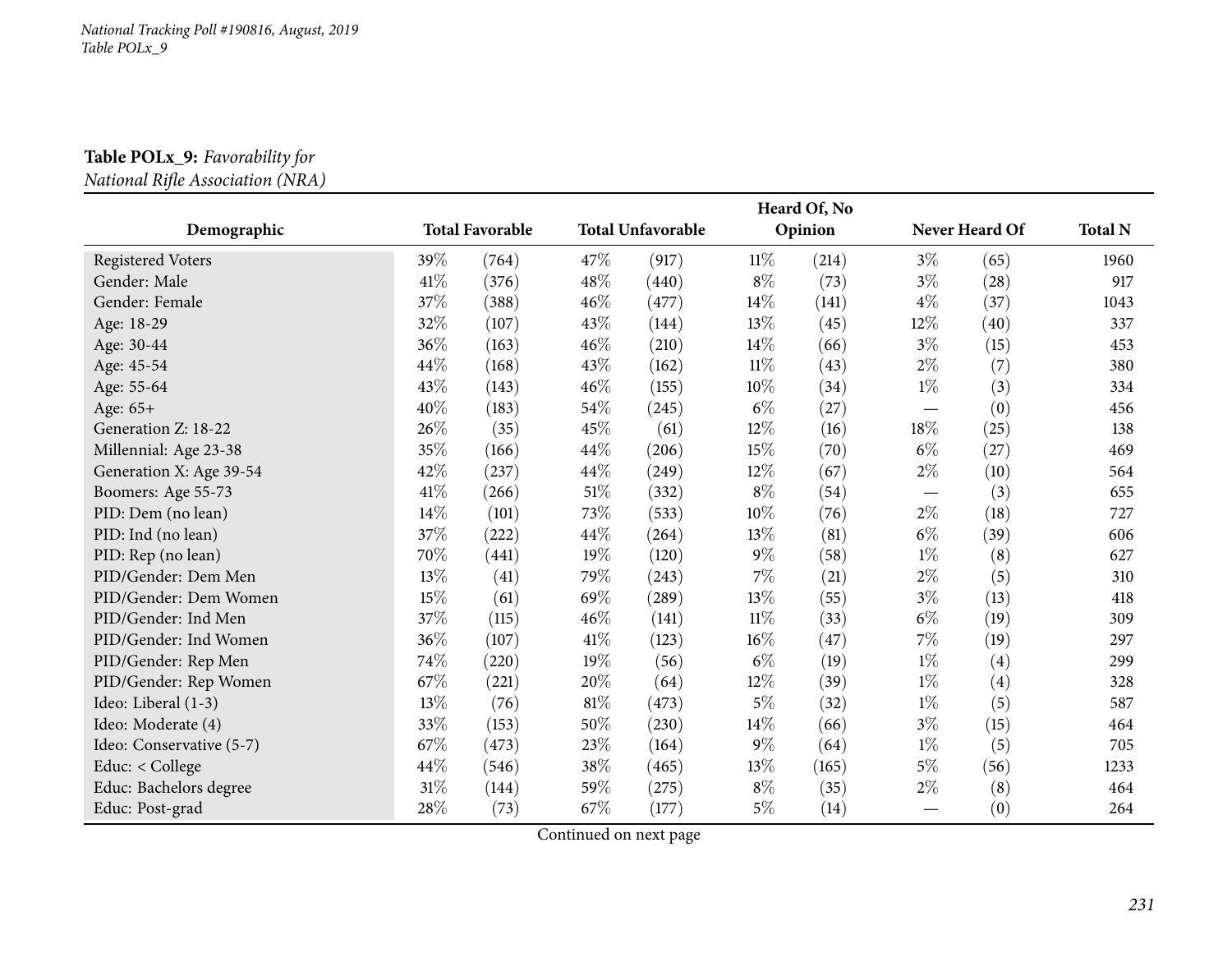#### **Table POLx\_9:** *Favorability for National Riܨe Association (NRA)*

|                                   |     |                        |      |                          |        | Heard Of, No |                                   |                |                |
|-----------------------------------|-----|------------------------|------|--------------------------|--------|--------------|-----------------------------------|----------------|----------------|
| Demographic                       |     | <b>Total Favorable</b> |      | <b>Total Unfavorable</b> |        | Opinion      |                                   | Never Heard Of | <b>Total N</b> |
| Registered Voters                 | 39% | (764)                  | 47%  | (917)                    | $11\%$ | (214)        | $3\%$                             | (65)           | 1960           |
| Income: Under 50k                 | 38% | (390)                  | 44%  | (444)                    | 13%    | (127)        | $5\%$                             | (51)           | 1013           |
| Income: 50k-100k                  | 40% | (256)                  | 50%  | (323)                    | $9\%$  | (59)         | $1\%$                             | (8)            | 646            |
| Income: 100k+                     | 39% | (118)                  | 50%  | (150)                    | $9\%$  | (28)         | $2\%$                             | (5)            | 301            |
| Ethnicity: White                  | 43% | (683)                  | 44%  | (693)                    | $11\%$ | (174)        | $2\%$                             | (34)           | 1585           |
| Ethnicity: Hispanic               | 34% | (65)                   | 44%  | (83)                     | 15%    | (29)         | 7%                                | (13)           | 190            |
| Ethnicity: Afr. Am.               | 17% | (43)                   | 65%  | (162)                    | 10%    | (24)         | $8\%$                             | (19)           | 249            |
| Ethnicity: Other                  | 30% | (38)                   | 49%  | (61)                     | 13%    | (16)         | $9\%$                             | (11)           | 126            |
| All Christian                     | 46% | (433)                  | 43%  | (405)                    | 10%    | (93)         | $2\%$                             | (19)           | 951            |
| All Non-Christian                 | 17% | (14)                   | 73%  | (59)                     | 10%    | (8)          | $\overbrace{\phantom{123221111}}$ | (0)            | 80             |
| Atheist                           | 18% | (15)                   | 72%  | (63)                     | $6\%$  | (5)          | $4\%$                             | (3)            | 87             |
| Agnostic/Nothing in particular    | 36% | (302)                  | 46%  | (390)                    | 13%    | (108)        | $5\%$                             | (42)           | 842            |
| Religious Non-Protestant/Catholic | 28% | (32)                   | 62%  | (71)                     | $10\%$ | (12)         |                                   | (0)            | 114            |
| Evangelical                       | 54% | (305)                  | 33%  | (185)                    | $11\%$ | (60)         | $2\%$                             | (12)           | 561            |
| Non-Evangelical                   | 39% | (268)                  | 49%  | (340)                    | 10%    | (68)         | $3\%$                             | (18)           | 695            |
| Community: Urban                  | 29% | (133)                  | 56%  | (251)                    | $11\%$ | (50)         | $4\%$                             | (18)           | 452            |
| Community: Suburban               | 35% | (319)                  | 51%  | (468)                    | 12%    | (107)        | $3\%$                             | (29)           | 922            |
| Community: Rural                  | 53% | (312)                  | 34%  | (198)                    | 10%    | (57)         | $3\%$                             | (18)           | 586            |
| Employ: Private Sector            | 41% | (264)                  | 49%  | (317)                    | $9\%$  | (57)         | $1\%$                             | (9)            | 647            |
| Employ: Government                | 46% | (56)                   | 41\% | (50)                     | $11\%$ | (13)         | $1\%$                             | (2)            | 121            |
| Employ: Self-Employed             | 34% | (49)                   | 46%  | (66)                     | 13%    | (19)         | $6\%$                             | (9)            | 143            |
| Employ: Homemaker                 | 46% | (70)                   | 34%  | (52)                     | 17%    | (25)         | $3\%$                             | (5)            | 152            |
| Employ: Student                   | 21% | (18)                   | 52%  | (45)                     | $11\%$ | (9)          | 17%                               | (14)           | 86             |
| Employ: Retired                   | 39% | (179)                  | 53%  | (246)                    | $7\%$  | (34)         | $1\%$                             | (3)            | 462            |
| Employ: Unemployed                | 37% | (68)                   | 43%  | (78)                     | 13%    | (23)         | $7\%$                             | (13)           | 182            |
| Employ: Other                     | 36% | (60)                   | 37%  | (62)                     | 20%    | (34)         | $6\%$                             | (11)           | 167            |
| Military HH: Yes                  | 50% | (178)                  | 44%  | (157)                    | $6\%$  | (21)         | $1\%$                             | (4)            | 359            |
| Military HH: No                   | 37% | (586)                  | 47%  | (760)                    | 12%    | (193)        | $4\%$                             | (61)           | 1601           |
| RD/WT: Right Direction            | 68% | (493)                  | 18\% | (133)                    | $11\%$ | (82)         | $3\%$                             | (19)           | 728            |
| RD/WT: Wrong Track                | 22% | (271)                  | 64%  | (784)                    | $11\%$ | (132)        | $4\%$                             | (45)           | 1232           |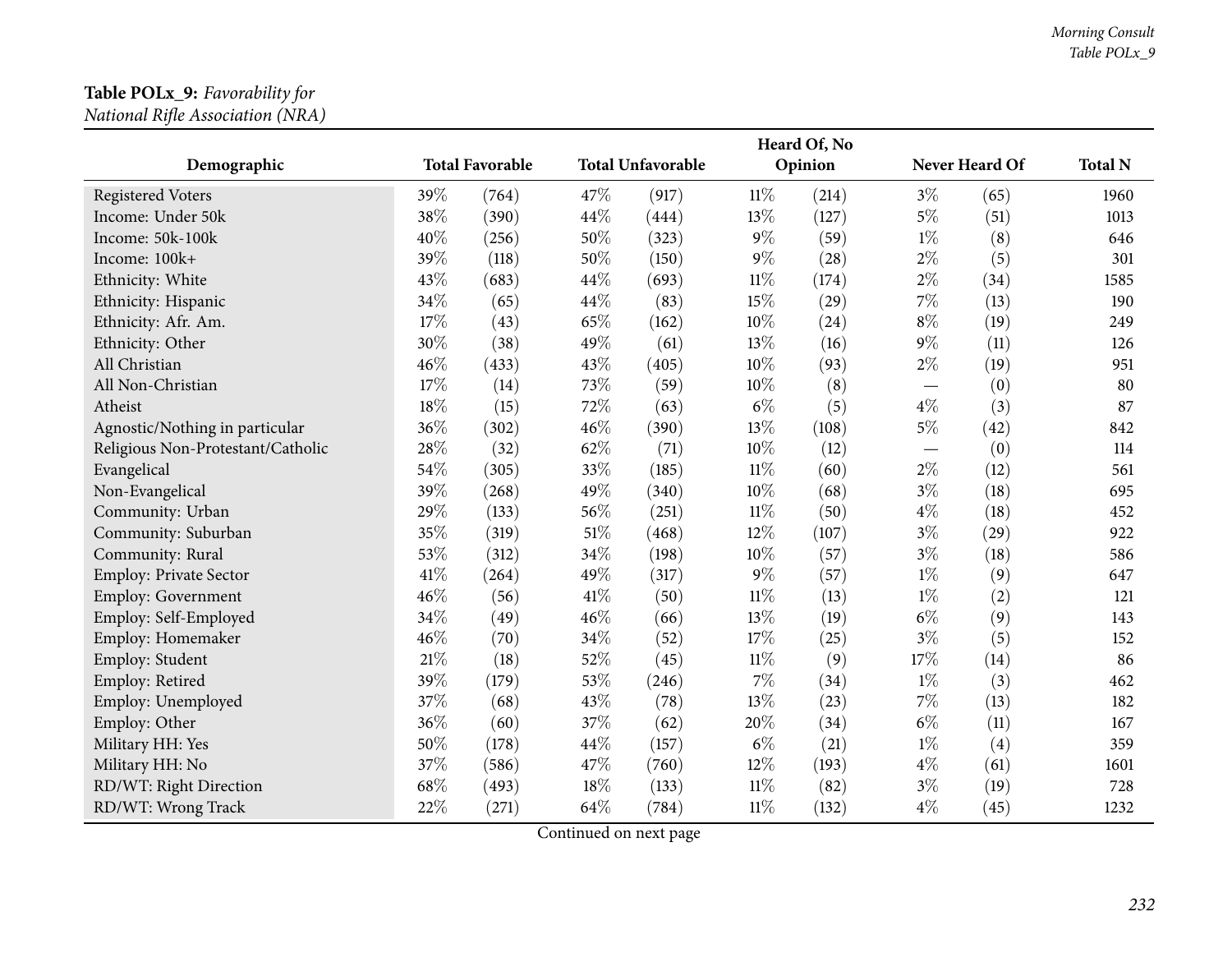## **Table POLx\_9:** *Favorability for*

*National Riܨe Association (NRA)*

|                                      |     |                        |        |                          |        | Heard Of, No |       |                |                |
|--------------------------------------|-----|------------------------|--------|--------------------------|--------|--------------|-------|----------------|----------------|
| Demographic                          |     | <b>Total Favorable</b> |        | <b>Total Unfavorable</b> |        | Opinion      |       | Never Heard Of | <b>Total N</b> |
| <b>Registered Voters</b>             | 39% | (764)                  | 47%    | (917)                    | $11\%$ | (214)        | $3\%$ | (65)           | 1960           |
| Trump Job Approve                    | 71% | (570)                  | 18%    | (141)                    | 10%    | (80)         | $1\%$ | (11)           | 801            |
| Trump Job Disapprove                 | 16% | (172)                  | 71\%   | (768)                    | $9\%$  | (102)        | $4\%$ | (44)           | 1086           |
| Trump Job Strongly Approve           | 80% | (358)                  | $11\%$ | (49)                     | $8\%$  | (36)         | $1\%$ | (4)            | 448            |
| Trump Job Somewhat Approve           | 60% | (212)                  | 26%    | (92)                     | 12%    | (43)         | $2\%$ | (7)            | 353            |
| Trump Job Somewhat Disapprove        | 28% | (65)                   | 49%    | (114)                    | 16%    | (38)         | 7%    | (16)           | 233            |
| Trump Job Strongly Disapprove        | 13% | (107)                  | 77%    | (653)                    | $8\%$  | (65)         | $3\%$ | (28)           | 853            |
| Favorable of Trump                   | 74% | (575)                  | $16\%$ | (126)                    | $9\%$  | (68)         | $2\%$ | (12)           | 782            |
| Unfavorable of Trump                 | 17% | (184)                  | 71\%   | (787)                    | $9\%$  | (104)        | $3\%$ | (30)           | 1106           |
| Very Favorable of Trump              | 81% | (376)                  | 10%    | (44)                     | $8\%$  | (38)         | $1\%$ | (6)            | 464            |
| Somewhat Favorable of Trump          | 63% | (199)                  | 26%    | (82)                     | 10%    | (31)         | $2\%$ | (6)            | 317            |
| Somewhat Unfavorable of Trump        | 35% | (68)                   | 48%    | (94)                     | 14%    | (28)         | $2\%$ | (4)            | 195            |
| Very Unfavorable of Trump            | 13% | (116)                  | 76%    | (693)                    | $8\%$  | (76)         | $3\%$ | (25)           | 910            |
| #1 Issue: Economy                    | 39% | (182)                  | 44%    | (203)                    | 13\%   | (60)         | $4\%$ | (17)           | 463            |
| #1 Issue: Security                   | 65% | (294)                  | 25%    | (112)                    | $8\%$  | (35)         | $3\%$ | (13)           | 454            |
| #1 Issue: Health Care                | 27% | (93)                   | 59%    | (205)                    | 13%    | (46)         | $1\%$ | (3)            | 347            |
| #1 Issue: Medicare / Social Security | 34% | (93)                   | 54\%   | (148)                    | $11\%$ | (29)         | $1\%$ | (4)            | 274            |
| #1 Issue: Women's Issues             | 22% | (26)                   | 53%    | (63)                     | 14\%   | (16)         | 12%   | (15)           | 120            |
| #1 Issue: Education                  | 24% | (26)                   | 53%    | (58)                     | 15%    | (16)         | $8\%$ | (8)            | 108            |
| #1 Issue: Energy                     | 23% | (22)                   | 69%    | (65)                     | $5\%$  | (5)          | $3\%$ | (2)            | 94             |
| #1 Issue: Other                      | 27% | (27)                   | 62%    | (62)                     | $7\%$  | (7)          | $3\%$ | (3)            | 100            |
| 2018 House Vote: Democrat            | 14% | (110)                  | 77%    | (597)                    | $7\%$  | (57)         | $1\%$ | (10)           | 773            |
| 2018 House Vote: Republican          | 72% | (482)                  | 19%    | (126)                    | $8\%$  | (52)         | $1\%$ | (6)            | 667            |
| 2018 House Vote: Someone else        | 34% | (34)                   | 33%    | (33)                     | 26%    | (26)         | $7\%$ | (7)            | 100            |
| 2016 Vote: Hillary Clinton           | 13% | (90)                   | 79%    | (556)                    | $7\%$  | (53)         | $1\%$ | (10)           | 709            |
| 2016 Vote: Donald Trump              | 72% | (502)                  | 19%    | (131)                    | $8\%$  | (59)         | $1\%$ | (6)            | 699            |
| 2016 Vote: Other                     | 28% | (53)                   | 52%    | (96)                     | 17%    | (31)         | $3\%$ | (6)            | 185            |
| 2016 Vote: Didn't Vote               | 32% | (118)                  | 36%    | (132)                    | 20%    | (72)         | 12%   | (43)           | 365            |
| Voted in 2014: Yes                   | 40% | (563)                  | 49%    | (683)                    | $9\%$  | (125)        | $1\%$ | (19)           | 1389           |
| Voted in 2014: No                    | 35% | (202)                  | 41\%   | (234)                    | $16\%$ | (89)         | $8\%$ | (45)           | 571            |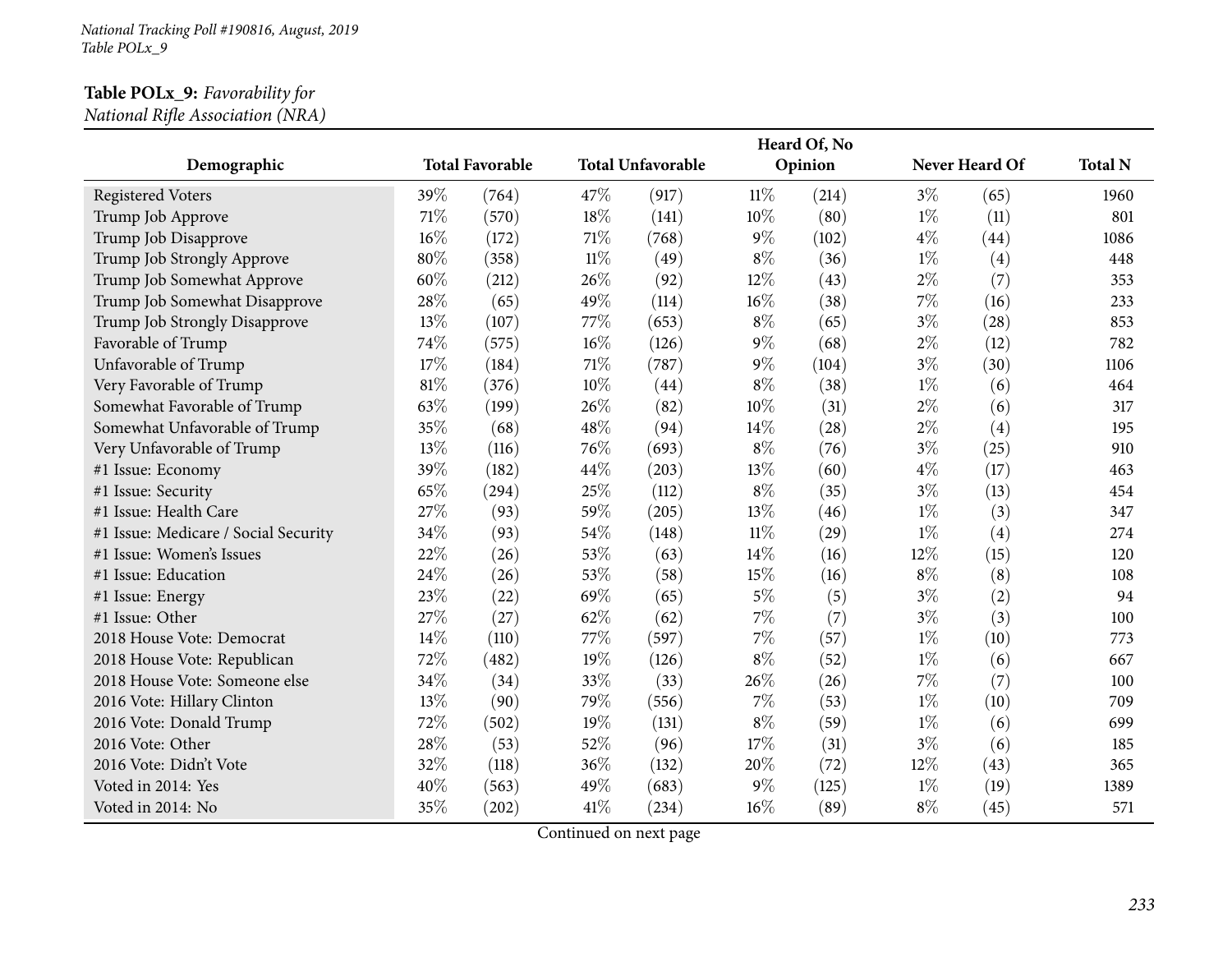#### **Table POLx\_9:** *Favorability for National Riܨe Association (NRA)*

|                                            |        |                        |        |                          |        | Heard Of, No |        |                |                |
|--------------------------------------------|--------|------------------------|--------|--------------------------|--------|--------------|--------|----------------|----------------|
| Demographic                                |        | <b>Total Favorable</b> |        | <b>Total Unfavorable</b> |        | Opinion      |        | Never Heard Of | <b>Total N</b> |
| <b>Registered Voters</b>                   | $39\%$ | (764)                  | 47\%   | (917)                    | $11\%$ | (214)        | $3\%$  | (65)           | 1960           |
| 2012 Vote: Barack Obama                    | 20%    | (171)                  | 70%    | (596)                    | $9\%$  | (79)         | $1\%$  | (9)            | 854            |
| 2012 Vote: Mitt Romney                     | 70\%   | (378)                  | 21%    | (115)                    | $8\%$  | (42)         | $1\%$  | (6)            | 540            |
| 2012 Vote: Other                           | 48\%   | (39)                   | 28%    | (23)                     | 21%    | (17)         | $4\%$  | (3)            | 82             |
| 2012 Vote: Didn't Vote                     | 36\%   | (174)                  | 38%    | (183)                    | $16\%$ | (76)         | $10\%$ | (47)           | 480            |
| 4-Region: Northeast                        | 26\%   | (91)                   | 58%    | (204)                    | 12\%   | (43)         | $4\%$  | (13)           | 350            |
| 4-Region: Midwest                          | 41%    | (182)                  | 48%    | (214)                    | $9\%$  | (41)         | $3\%$  | (13)           | 450            |
| 4-Region: South                            | 47\%   | (345)                  | 39%    | (282)                    | $11\%$ | (77)         | $4\%$  | (28)           | 732            |
| 4-Region: West                             | 34\%   | (146)                  | $51\%$ | (217)                    | 13\%   | (54)         | $2\%$  | (11)           | 428            |
| Party: Democrat/Leans Democrat             | $14\%$ | (126)                  | 74%    | (649)                    | $10\%$ | (86)         | $3\%$  | (22)           | 883            |
| Party: Republican/Leans Republican         | 69%    | (521)                  | 20%    | (153)                    | $10\%$ | (74)         | $1\%$  | (11)           | 759            |
| Gun owners                                 | 63\%   | (444)                  | 28%    | (201)                    | $7\%$  | (50)         | $2\%$  | (15)           | 710            |
| Republican gun owners                      | 82%    | (332)                  | $11\%$ | (46)                     | $6\%$  | (23)         | $1\%$  | (2)            | 403            |
| Democratic gun owners                      | 26\%   | (53)                   | 65%    | (135)                    | $8\%$  | (16)         | $2\%$  | (4)            | 207            |
| Voters who blame mental illness a lot      | 49%    | (459)                  | 37\%   | (354)                    | $11\%$ | (104)        | $3\%$  | (29)           | 946            |
| Voters who blame mental illness a lot/some | 42\%   | (691)                  | 46\%   | (745)                    | $9\%$  | (153)        | $2\%$  | (39)           | 1629           |

*Note:* Row proportions may total to larger than one-hundred percen<sup>t</sup> due to rounding. For more information visit [MorningConsultIntelligence.com](https://morningconsultintelligence.com).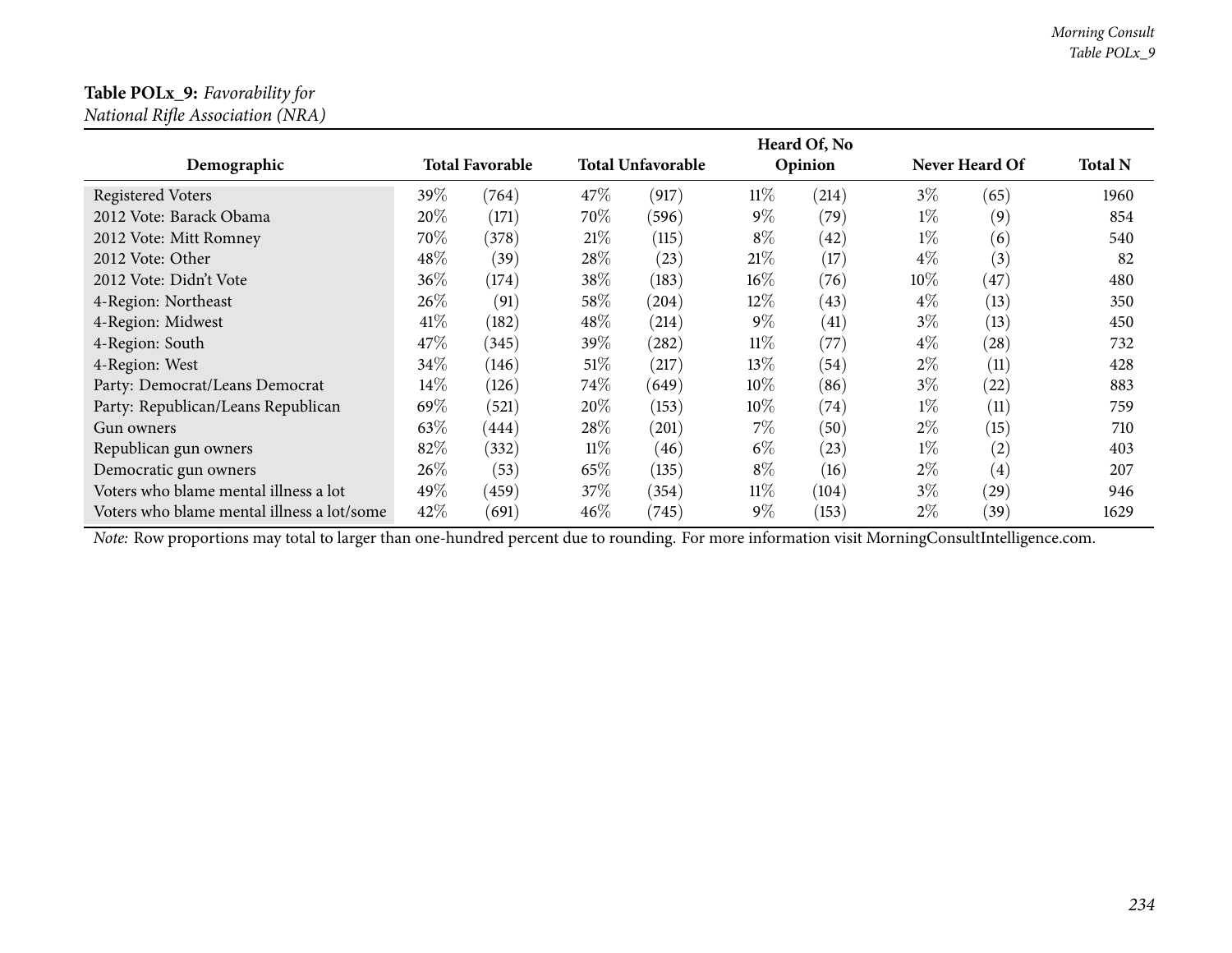## **Respondent Demographics Summary**

| Demographic      | Group                                                                                                                                                            | Frequency                                      | Percentage                                      |
|------------------|------------------------------------------------------------------------------------------------------------------------------------------------------------------|------------------------------------------------|-------------------------------------------------|
| xdemAll          | <b>Registered Voters</b>                                                                                                                                         | 1960                                           | 100%                                            |
| xdemGender       | Gender: Male<br>Gender: Female<br>$\boldsymbol{N}$                                                                                                               | 917<br>1043<br>1960                            | 47\%<br>53%                                     |
| age5             | Age: 18-29<br>Age: 30-44<br>Age: 45-54<br>Age: 55-64<br>Age: 65+<br>$\boldsymbol{N}$                                                                             | 337<br>453<br>380<br>334<br>456<br>1960        | 17%<br>23%<br>19%<br>17%<br>23%                 |
| demAgeGeneration | Generation Z: 18-22<br>Millennial: Age 23-38<br>Generation X: Age 39-54<br>Boomers: Age 55-73<br>$\boldsymbol{N}$                                                | 138<br>469<br>564<br>655<br>1825               | 7%<br>24\%<br>$29\%$<br>33%                     |
| xpid3            | PID: Dem (no lean)<br>PID: Ind (no lean)<br>PID: Rep (no lean)<br>$\overline{N}$                                                                                 | 727<br>606<br>627<br>1960                      | 37%<br>31%<br>32%                               |
| xpidGender       | PID/Gender: Dem Men<br>PID/Gender: Dem Women<br>PID/Gender: Ind Men<br>PID/Gender: Ind Women<br>PID/Gender: Rep Men<br>PID/Gender: Rep Women<br>$\boldsymbol{N}$ | 310<br>418<br>309<br>297<br>299<br>328<br>1960 | $16\%$<br>21%<br>$16\%$<br>$15\%$<br>15%<br>17% |
| xdemIdeo3        | Ideo: Liberal (1-3)<br>Ideo: Moderate (4)<br>Ideo: Conservative (5-7)<br>$\boldsymbol{N}$                                                                        | 587<br>464<br>705<br>1756                      | 30%<br>24\%<br>36%                              |
| xeduc3           | Educ: < College<br>Educ: Bachelors degree<br>Educ: Post-grad<br>$\boldsymbol{N}$                                                                                 | 1233<br>464<br>264<br>1960                     | 63%<br>24\%<br>13%                              |

#### **Summary Statistics of Survey Respondent Demographics**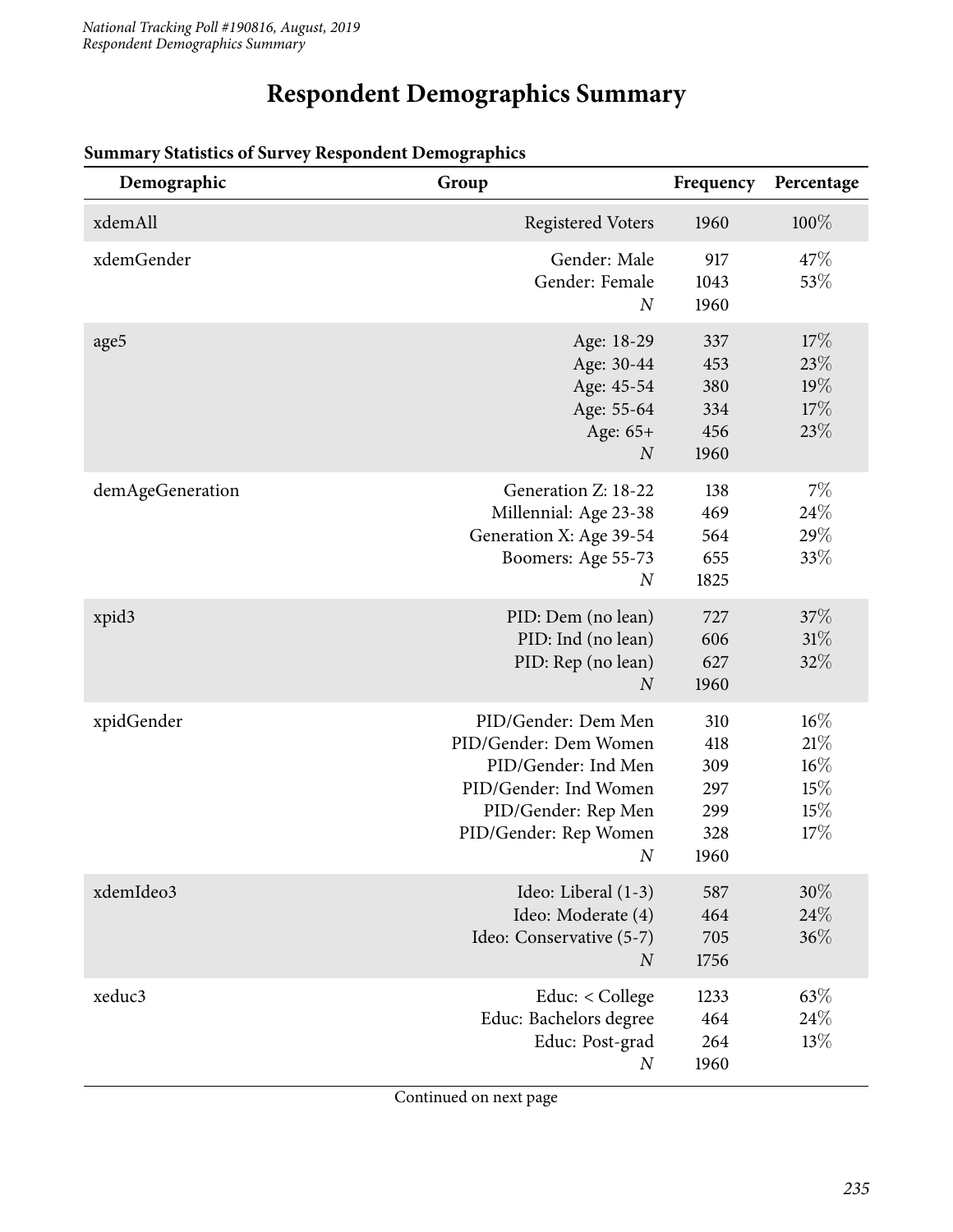| Demographic    | Group                                                                                                                                                                                                     | Frequency                                                   | Percentage                                                        |
|----------------|-----------------------------------------------------------------------------------------------------------------------------------------------------------------------------------------------------------|-------------------------------------------------------------|-------------------------------------------------------------------|
| xdemInc3       | Income: Under 50k<br>Income: 50k-100k<br>Income: 100k+<br>$\boldsymbol{N}$                                                                                                                                | 1013<br>646<br>301<br>1960                                  | 52%<br>33%<br>15%                                                 |
| xdemWhite      | Ethnicity: White                                                                                                                                                                                          | 1585                                                        | 81%                                                               |
| xdemHispBin    | Ethnicity: Hispanic                                                                                                                                                                                       | 190                                                         | 10%                                                               |
| demBlackBin    | Ethnicity: Afr. Am.                                                                                                                                                                                       | 249                                                         | 13%                                                               |
| demRaceOther   | Ethnicity: Other                                                                                                                                                                                          | 126                                                         | $6\%$                                                             |
| xdemReligion   | All Christian<br>All Non-Christian<br>Atheist<br>Agnostic/Nothing in particular<br>$\boldsymbol{N}$                                                                                                       | 951<br>80<br>87<br>842<br>1960                              | 48%<br>$4\%$<br>$4\%$<br>43%                                      |
| xdemReligOther | Religious Non-Protestant/Catholic                                                                                                                                                                         | 114                                                         | $6\%$                                                             |
| xdemEvang      | Evangelical<br>Non-Evangelical<br>$\boldsymbol{N}$                                                                                                                                                        | 561<br>695<br>1256                                          | 29%<br>35%                                                        |
| xdemUsr        | Community: Urban<br>Community: Suburban<br>Community: Rural<br>$\boldsymbol{N}$                                                                                                                           | 452<br>922<br>586<br>1960                                   | 23%<br>47%<br>30%                                                 |
| xdemEmploy     | <b>Employ: Private Sector</b><br><b>Employ: Government</b><br>Employ: Self-Employed<br>Employ: Homemaker<br>Employ: Student<br>Employ: Retired<br>Employ: Unemployed<br>Employ: Other<br>$\boldsymbol{N}$ | 647<br>121<br>143<br>152<br>86<br>462<br>182<br>167<br>1960 | 33%<br>$6\%$<br>$7\%$<br>$8\%$<br>$4\%$<br>24\%<br>$9\%$<br>$9\%$ |
| xdemMilHH1     | Military HH: Yes<br>Military HH: No<br>$\boldsymbol{N}$                                                                                                                                                   | 359<br>1601<br>1960                                         | 18%<br>82%                                                        |
| xnrl           | RD/WT: Right Direction<br>RD/WT: Wrong Track<br>$\boldsymbol{N}$                                                                                                                                          | 728<br>1232<br>1960                                         | 37\%<br>63%                                                       |

#### **Summary Statistics of Survey Respondent Demographics**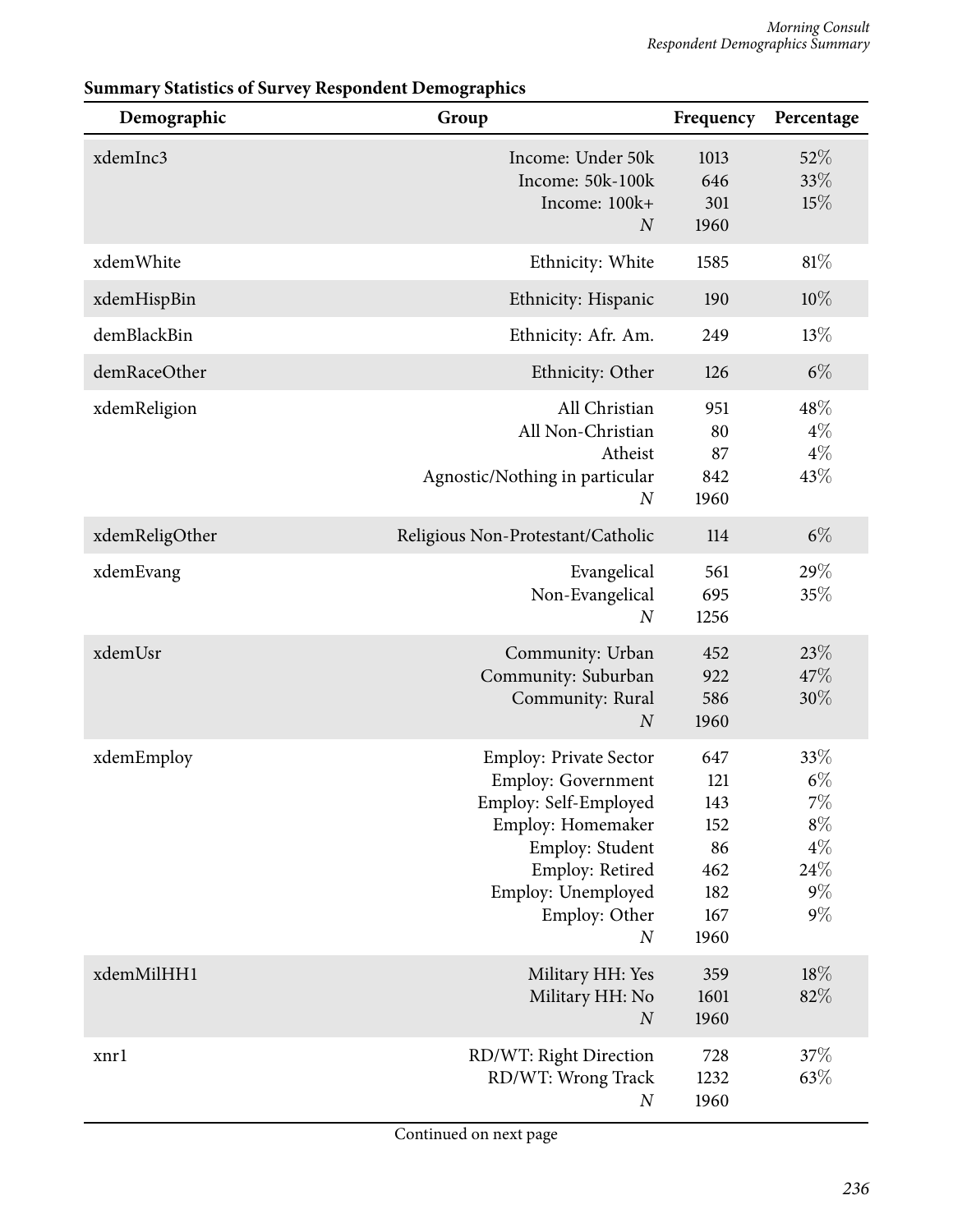| Demographic    | Group                                                                                                                                                                                                                  | Frequency                                                   | Percentage                                              |
|----------------|------------------------------------------------------------------------------------------------------------------------------------------------------------------------------------------------------------------------|-------------------------------------------------------------|---------------------------------------------------------|
| Trump_Approve  | Trump Job Approve<br>Trump Job Disapprove<br>$\overline{N}$                                                                                                                                                            | 801<br>1086<br>1887                                         | 41%<br>55%                                              |
| Trump_Approve2 | Trump Job Strongly Approve<br>Trump Job Somewhat Approve<br>Trump Job Somewhat Disapprove<br>Trump Job Strongly Disapprove<br>$\boldsymbol{N}$                                                                         | 448<br>353<br>233<br>853<br>1887                            | 23%<br>18%<br>$12\%$<br>44%                             |
| Trump_Fav      | Favorable of Trump<br>Unfavorable of Trump<br>$\overline{N}$                                                                                                                                                           | 782<br>1106<br>1887                                         | $40\%$<br>56%                                           |
| Trump_Fav_FULL | Very Favorable of Trump<br>Somewhat Favorable of Trump<br>Somewhat Unfavorable of Trump<br>Very Unfavorable of Trump<br>$\overline{N}$                                                                                 | 464<br>317<br>195<br>910<br>1887                            | 24%<br>$16\%$<br>10%<br>46%                             |
| xnr3           | #1 Issue: Economy<br>#1 Issue: Security<br>#1 Issue: Health Care<br>#1 Issue: Medicare / Social Security<br>#1 Issue: Women's Issues<br>#1 Issue: Education<br>#1 Issue: Energy<br>#1 Issue: Other<br>$\boldsymbol{N}$ | 463<br>454<br>347<br>274<br>120<br>108<br>94<br>100<br>1960 | 24%<br>23\%<br>18%<br>14%<br>$6\%$<br>$6\%$<br>5%<br>5% |
| xsubVote18O    | 2018 House Vote: Democrat<br>2018 House Vote: Republican<br>2018 House Vote: Someone else<br>$\overline{N}$                                                                                                            | 773<br>667<br>100<br>1540                                   | 39\%<br>34\%<br>5%                                      |
| xsubVote16O    | 2016 Vote: Hillary Clinton<br>2016 Vote: Donald Trump<br>2016 Vote: Other<br>2016 Vote: Didn't Vote<br>$\boldsymbol{N}$                                                                                                | 709<br>699<br>185<br>365<br>1958                            | 36%<br>36%<br>$9\%$<br>19%                              |
| xsubVote14O    | Voted in 2014: Yes<br>Voted in 2014: No<br>$\boldsymbol{N}$                                                                                                                                                            | 1389<br>571<br>1960                                         | 71\%<br>29%                                             |

#### **Summary Statistics of Survey Respondent Demographics**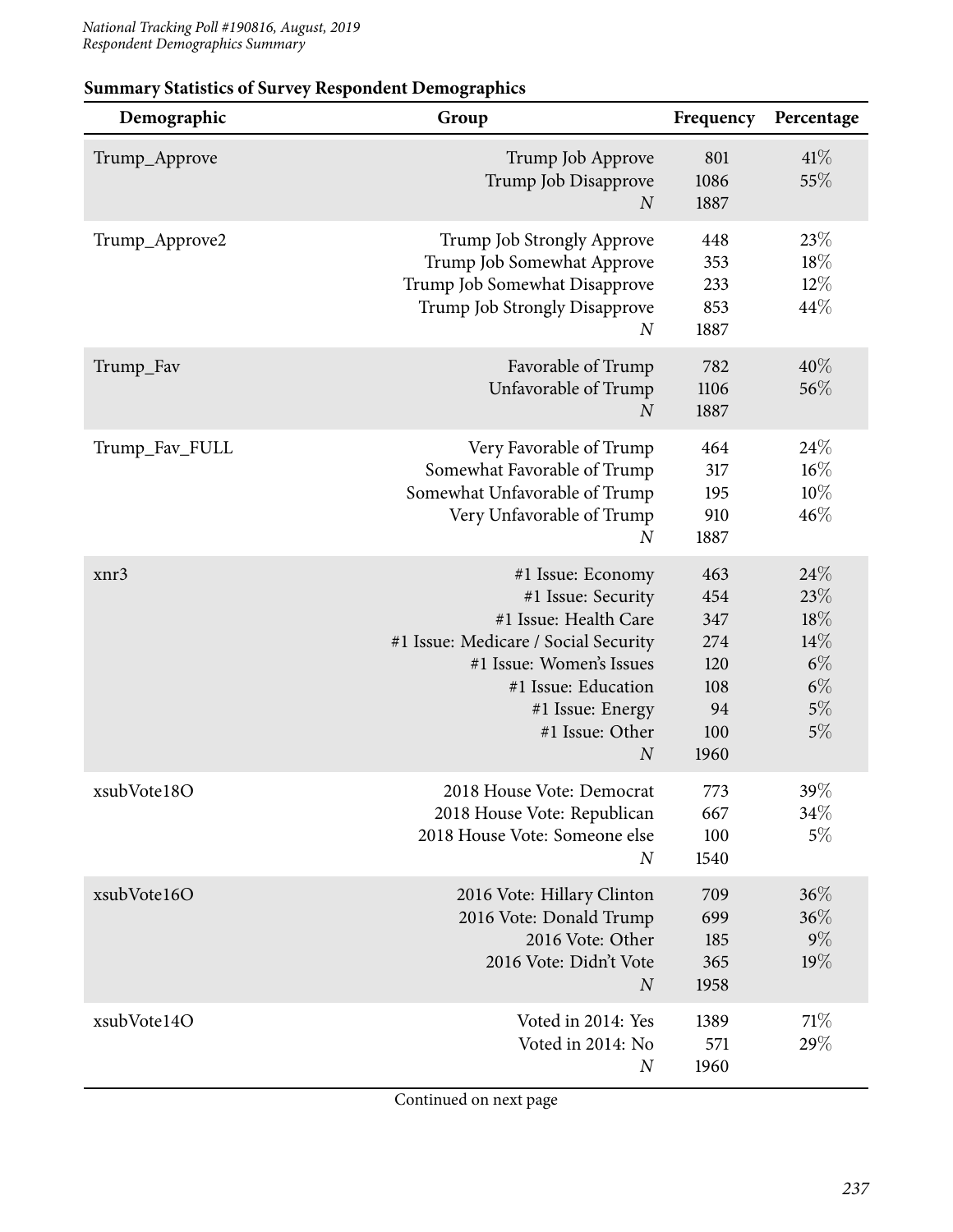| Demographic         | Group                                                                                                             | Frequency                        | Percentage                     |
|---------------------|-------------------------------------------------------------------------------------------------------------------|----------------------------------|--------------------------------|
| xsubVote12O         | 2012 Vote: Barack Obama<br>2012 Vote: Mitt Romney<br>2012 Vote: Other<br>2012 Vote: Didn't Vote<br>$\overline{N}$ | 854<br>540<br>82<br>480<br>1957  | $44\%$<br>28\%<br>$4\%$<br>25% |
| xreg4               | 4-Region: Northeast<br>4-Region: Midwest<br>4-Region: South<br>4-Region: West<br>$\overline{N}$                   | 350<br>450<br>732<br>428<br>1960 | $18\%$<br>23%<br>37\%<br>22%   |
| xdemPidLean         | Party: Democrat/Leans Democrat<br>Party: Republican/Leans Republican<br>$\overline{N}$                            | 883<br>759<br>1641               | 45%<br>39%                     |
| POLdem1             | Gun owners                                                                                                        | 710                              | 36%                            |
| POL <sub>dem2</sub> | Republican gun owners                                                                                             | 403                              | 21%                            |
| POLdem3             | Democratic gun owners                                                                                             | 207                              | $11\%$                         |
| POLdem4             | Voters who blame mental illness a lot                                                                             | 946                              | 48%                            |
| POLdem5             | Voters who blame mental illness a lot/some                                                                        | 1629                             | 83%                            |

#### **Summary Statistics of Survey Respondent Demographics**

*Note:* Group proportions may total to larger than one-hundred percent due to rounding. All statistics are calculated with demographic post-stratification weights applied.